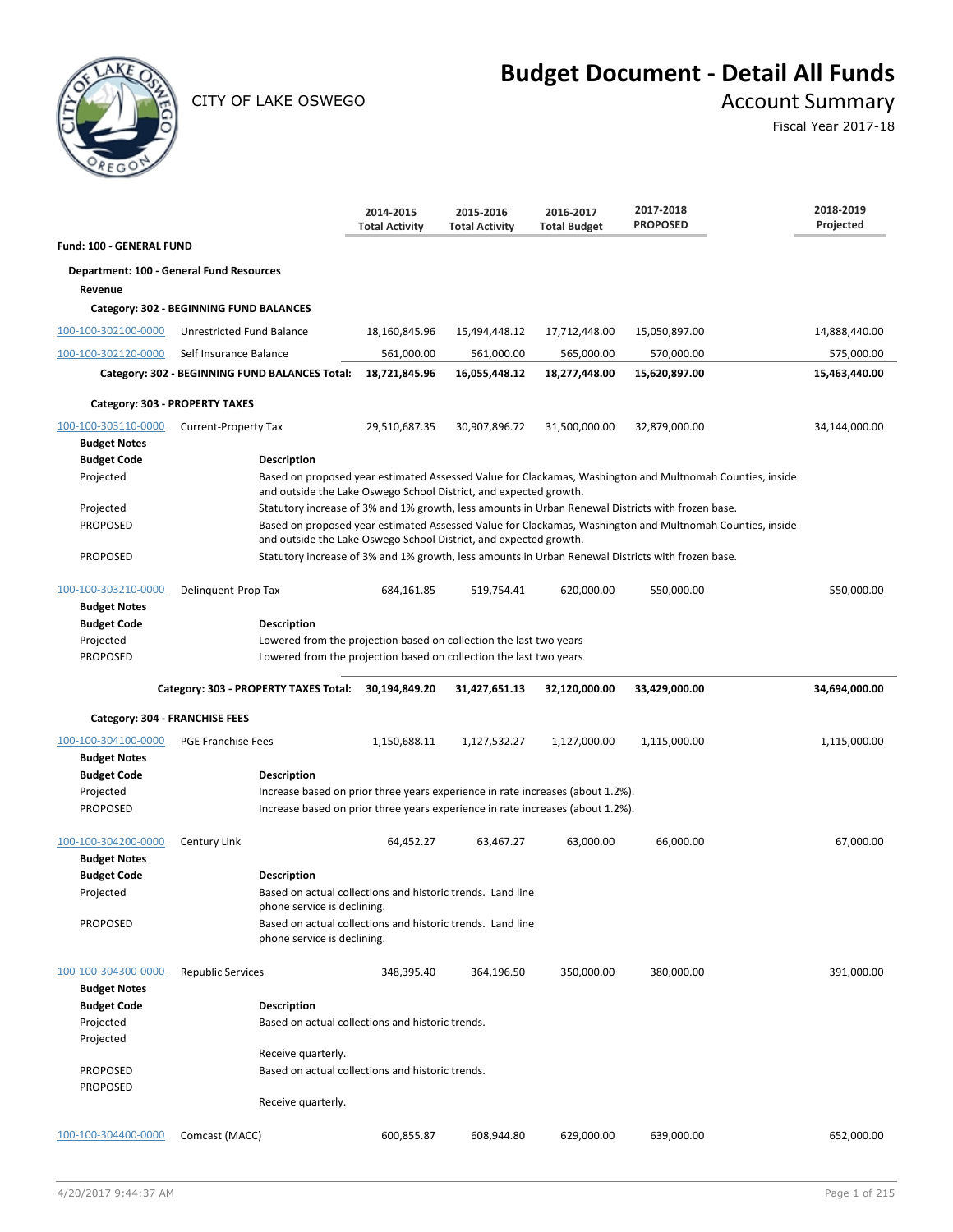|                                            |                                                                                                                  | 2014-2015<br><b>Total Activity</b>                  | 2015-2016<br><b>Total Activity</b> | 2016-2017<br><b>Total Budget</b> | 2017-2018<br><b>PROPOSED</b> | 2018-2019<br>Projected |  |
|--------------------------------------------|------------------------------------------------------------------------------------------------------------------|-----------------------------------------------------|------------------------------------|----------------------------------|------------------------------|------------------------|--|
| <b>Budget Notes</b>                        |                                                                                                                  |                                                     |                                    |                                  |                              |                        |  |
| <b>Budget Code</b>                         | <b>Description</b>                                                                                               |                                                     |                                    |                                  |                              |                        |  |
| Projected<br>Projected                     | Based on actual collections and historic trends.                                                                 |                                                     |                                    |                                  |                              |                        |  |
|                                            | COMCAST                                                                                                          |                                                     |                                    |                                  |                              |                        |  |
| <b>PROPOSED</b>                            | Based on actual collections and historic trends.                                                                 |                                                     |                                    |                                  |                              |                        |  |
| <b>PROPOSED</b>                            | COMCAST                                                                                                          |                                                     |                                    |                                  |                              |                        |  |
|                                            |                                                                                                                  |                                                     |                                    |                                  |                              |                        |  |
| 100-100-304500-0000                        | Frontier (MACC)                                                                                                  | 21,049.92                                           | 23,721.86                          | 19,000.00                        | 25,000.00                    | 25,000.00              |  |
| <b>Budget Notes</b>                        |                                                                                                                  |                                                     |                                    |                                  |                              |                        |  |
| <b>Budget Code</b><br>Projected            | <b>Description</b><br>Based on actual collections and historic trends. Land line                                 |                                                     |                                    |                                  |                              |                        |  |
|                                            | phone service is declining.                                                                                      |                                                     |                                    |                                  |                              |                        |  |
| <b>PROPOSED</b>                            | Based on actual collections and historic trends. Land line                                                       |                                                     |                                    |                                  |                              |                        |  |
|                                            | phone service is declining.                                                                                      |                                                     |                                    |                                  |                              |                        |  |
| 100-100-304600-0000<br><b>Budget Notes</b> | NW Natural Gas Franchise Fees                                                                                    | 380,510.64                                          | 371,071.55                         | 400,000.00                       | 392,000.00                   | 392,000.00             |  |
| <b>Budget Code</b>                         | <b>Description</b>                                                                                               |                                                     |                                    |                                  |                              |                        |  |
| Projected                                  | Based on actual collections and historic trends.                                                                 |                                                     |                                    |                                  |                              |                        |  |
| <b>PROPOSED</b>                            | Based on actual collections and historic trends.                                                                 |                                                     |                                    |                                  |                              |                        |  |
| 100-100-304800-0000<br><b>Budget Notes</b> | Elec Lightwave Franchise Fees                                                                                    | 16,582.45                                           | 11,142.96                          | 17,000.00                        | 15,000.00                    | 15,000.00              |  |
| <b>Budget Code</b>                         | <b>Description</b>                                                                                               |                                                     |                                    |                                  |                              |                        |  |
| Projected                                  | Based on actual collections and historic trends.                                                                 |                                                     |                                    |                                  |                              |                        |  |
| Projected                                  |                                                                                                                  |                                                     |                                    |                                  |                              |                        |  |
|                                            |                                                                                                                  | Customer base in small and medium-sized businesses. |                                    |                                  |                              |                        |  |
| <b>PROPOSED</b>                            | Based on actual collections and historic trends.                                                                 |                                                     |                                    |                                  |                              |                        |  |
| <b>PROPOSED</b>                            | Customer base in small and medium-sized businesses.                                                              |                                                     |                                    |                                  |                              |                        |  |
|                                            |                                                                                                                  |                                                     |                                    |                                  |                              |                        |  |
| 100-100-304910-0000                        | NewPath Franchise Fee                                                                                            | 10,000.00                                           | 10,000.00                          | 10,000.00                        | 10,000.00                    | 10,000.00              |  |
| <b>Budget Notes</b>                        |                                                                                                                  |                                                     |                                    |                                  |                              |                        |  |
| <b>Budget Code</b>                         | <b>Description</b>                                                                                               |                                                     |                                    |                                  |                              |                        |  |
| Projected                                  | Minimum quarterly is \$2,500. Based on actual collections<br>and historic trends.                                |                                                     |                                    |                                  |                              |                        |  |
| <b>PROPOSED</b>                            | Minimum quarterly is \$2,500. Based on actual collections<br>and historic trends.                                |                                                     |                                    |                                  |                              |                        |  |
|                                            | Category: 304 - FRANCHISE FEES Total:                                                                            | 2,592,534.66                                        | 2,580,077.21                       | 2,615,000.00                     | 2,642,000.00                 | 2,667,000.00           |  |
|                                            | Category: 305 - INTERGOVERNMENTAL                                                                                |                                                     |                                    |                                  |                              |                        |  |
| 100-100-305110-0000                        | <b>State Cigarette Taxes</b>                                                                                     | 49,461.39                                           | 49,085.36                          | 41,000.00                        | 48,000.00                    | 48,000.00              |  |
| 100-100-305120-0000                        | <b>State Liquor Taxes</b>                                                                                        | 534,012.33                                          | 534,960.60                         | 538,000.00                       | 550,000.00                   | 556,000.00             |  |
| <b>Budget Notes</b>                        |                                                                                                                  |                                                     |                                    |                                  |                              |                        |  |
| <b>Budget Code</b>                         | <b>Description</b>                                                                                               |                                                     |                                    |                                  |                              |                        |  |
| Projected                                  | 20% portion of Liquor tax, not a 'State-shared" revenue,<br>both liquor taxes follow a similar pattern of growth |                                                     |                                    |                                  |                              |                        |  |
| <b>PROPOSED</b>                            | 20% portion of Liquor tax, not a 'State-shared" revenue,<br>both liquor taxes follow a similar pattern of growth |                                                     |                                    |                                  |                              |                        |  |
| 100-100-305430-0000<br><b>Budget Notes</b> | <b>State Revenue Sharing</b>                                                                                     | 454,833.91                                          | 440,517.67                         | 450,000.00                       | 450,000.00                   | 455,000.00             |  |
| <b>Budget Code</b>                         | <b>Description</b>                                                                                               |                                                     |                                    |                                  |                              |                        |  |
| Projected                                  | 14% portion of Liquor tax, considered to be "state-shared"<br>revenue because it is based on relative population |                                                     |                                    |                                  |                              |                        |  |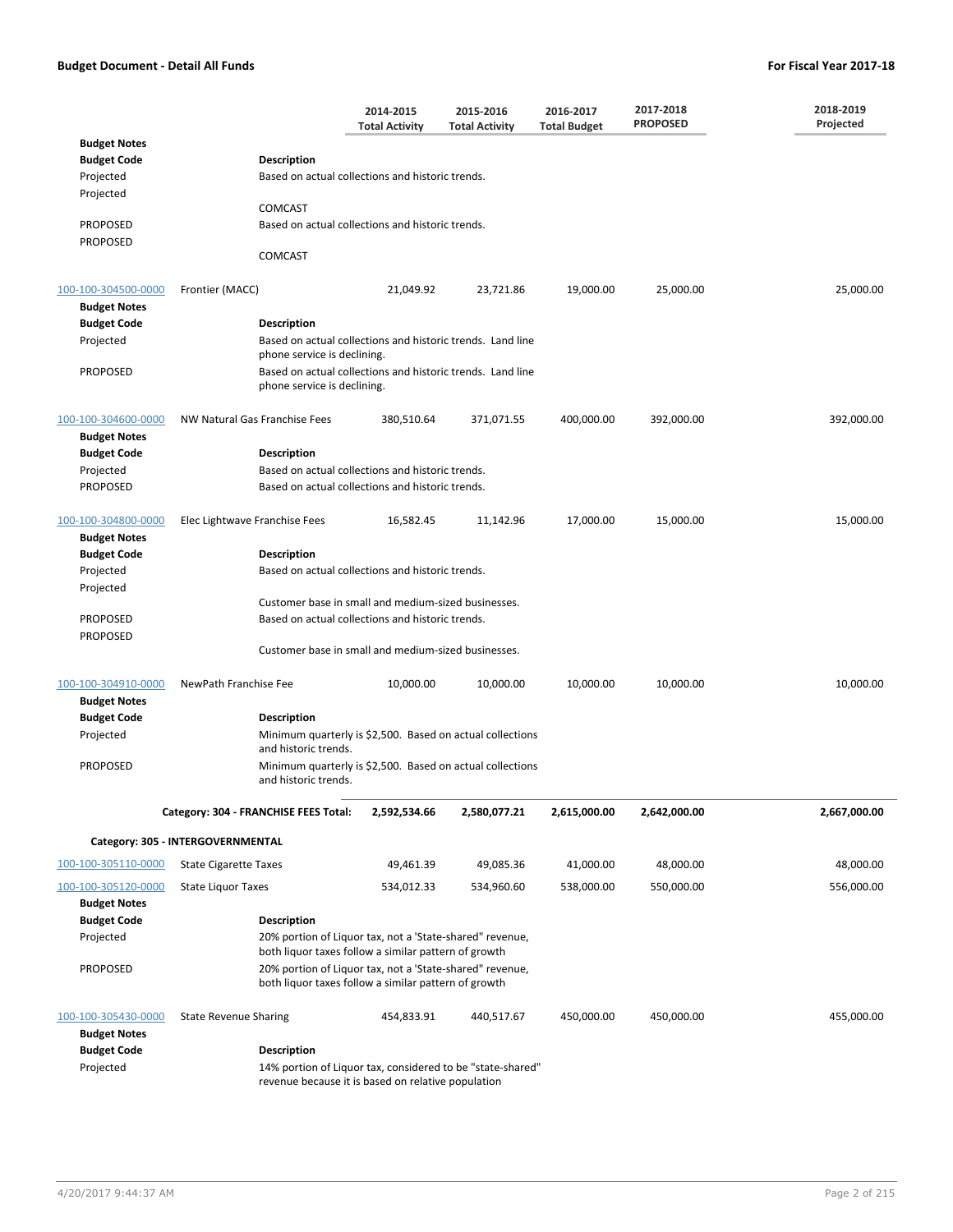|                                            |                                                                                                                  | 2014-2015<br><b>Total Activity</b> | 2015-2016<br><b>Total Activity</b> | 2016-2017<br><b>Total Budget</b> | 2017-2018<br><b>PROPOSED</b> | 2018-2019<br>Projected |
|--------------------------------------------|------------------------------------------------------------------------------------------------------------------|------------------------------------|------------------------------------|----------------------------------|------------------------------|------------------------|
| <b>PROPOSED</b>                            | 14% portion of Liquor tax, considered to be "state-shared"<br>revenue because it is based on relative population |                                    |                                    |                                  |                              |                        |
|                                            | Category: 305 - INTERGOVERNMENTAL Total:                                                                         | 1,038,307.63                       | 1,024,563.63                       | 1,029,000.00                     | 1,048,000.00                 | 1,059,000.00           |
|                                            | Category: 306 - LICENSES AND FEES                                                                                |                                    |                                    |                                  |                              |                        |
| 100-100-306204-0000                        | <b>Communication Tower Lease</b>                                                                                 | 48,959.86                          | 48,021.64                          | 47,000.00                        | 48,000.00                    | 48,000.00              |
| 100-100-306281-0000<br><b>Budget Notes</b> | LakeShore Inn (Westover)                                                                                         | 42,568.00                          | 41,979.98                          | 43,000.00                        | 44,000.00                    | 46,000.00              |
| <b>Budget Code</b>                         | <b>Description</b>                                                                                               |                                    |                                    |                                  |                              |                        |
| Projected                                  | Based on actual collections and historic trends.                                                                 |                                    |                                    |                                  |                              |                        |
| <b>PROPOSED</b>                            | Based on actual collections and historic trends.                                                                 |                                    |                                    |                                  |                              |                        |
| 100-100-306282-0000<br><b>Budget Notes</b> | Res Inn-Marriott (InnsKeeper)                                                                                    | 134,628.56                         | 149,566.40                         | 129,000.00                       | 144,000.00                   | 146,000.00             |
| <b>Budget Code</b>                         | Description                                                                                                      |                                    |                                    |                                  |                              |                        |
| Projected<br><b>PROPOSED</b>               | Based on actual collections and historic trends.<br>Based on actual collections and historic trends.             |                                    |                                    |                                  |                              |                        |
| 100-100-306283-0000<br><b>Budget Notes</b> | Crowne Plaza (Holiday Inn)                                                                                       | 176,628.09                         | 128,906.49                         | 165,000.00                       | 180,000.00                   | 186,000.00             |
| <b>Budget Code</b>                         | Description                                                                                                      |                                    |                                    |                                  |                              |                        |
| Projected                                  | Based on actual collections and historic trends.                                                                 |                                    |                                    |                                  |                              |                        |
| <b>PROPOSED</b>                            | Based on actual collections and historic trends.                                                                 |                                    |                                    |                                  |                              |                        |
| 100-100-306284-0000<br><b>Budget Notes</b> | Hilton Garden (Hilton)                                                                                           | 257,071.77                         | 278,101.85                         | 263,000.00                       | 266,000.00                   | 272,000.00             |
| <b>Budget Code</b>                         | <b>Description</b>                                                                                               |                                    |                                    |                                  |                              |                        |
| Projected                                  | Based on actual collections and historic trends.                                                                 |                                    |                                    |                                  |                              |                        |
| <b>PROPOSED</b>                            | Based on actual collections and historic trends.                                                                 |                                    |                                    |                                  |                              |                        |
| 100-100-306285-0000<br><b>Budget Notes</b> | Fairfield Inn (Alameda Prop)                                                                                     | 152,834.02                         | 159,145.67                         | 155,000.00                       | 160,000.00                   | 162,000.00             |
| <b>Budget Code</b>                         | Description                                                                                                      |                                    |                                    |                                  |                              |                        |
| Projected                                  | Based on actual collections and historic trends.                                                                 |                                    |                                    |                                  |                              |                        |
| <b>PROPOSED</b>                            | Based on actual collections and historic trends.                                                                 |                                    |                                    |                                  |                              |                        |
| 100-100-306286-0000                        | Other Hotel/Motel Tax                                                                                            | 98.91                              | 90,826.28                          | 95,000.00                        | 84,000.00                    | 86,000.00              |
|                                            | Category: 306 - LICENSES AND FEES Total:                                                                         | 812,789.21                         | 896,548.31                         | 897,000.00                       | 926,000.00                   | 946,000.00             |
|                                            | Category: 308 - SALES AND SERVICES                                                                               |                                    |                                    |                                  |                              |                        |
| 100-100-308590-0000                        | <b>Merchandise Sales</b>                                                                                         | 205.00                             | 84.00                              | 600.00                           | 500.00                       | 500.00                 |
| 100-100-308930-0000                        | <b>Vending Machine Sales</b>                                                                                     | 643.25                             | 405.95                             | 400.00                           | 500.00                       | 500.00                 |
|                                            | Category: 308 - SALES AND SERVICES Total:                                                                        | 848.25                             | 489.95                             | 1,000.00                         | 1,000.00                     | 1,000.00               |
|                                            | Category: 310 - MISCELLANEOUS REVENUES                                                                           |                                    |                                    |                                  |                              |                        |
| 100-100-310200-0000                        | Investment Income                                                                                                | 40,996.89                          | 168,253.72                         | 85,000.00                        | 160,000.00                   | 160,000.00             |
| 100-100-310400-0000                        | Non-Refundable Deposit Revenue                                                                                   | 200,000.00                         | 0.00                               | 0.00                             | 0.00                         | 0.00                   |
| 100-100-310910-0000                        | Sundry Income                                                                                                    | 58,514.60                          | 54,425.64                          | 40,000.00                        | 45,000.00                    | 45,000.00              |
|                                            | Category: 310 - MISCELLANEOUS REVENUES Total:                                                                    | 299,511.49                         | 222,679.36                         | 125,000.00                       | 205,000.00                   | 205,000.00             |
|                                            | Category: 311 - GENERAL REVENUE                                                                                  |                                    |                                    |                                  |                              |                        |
| 100-100-311150-0000                        | Contra General Revenue                                                                                           | $-30,659,000.00$                   | $-31,935,000.00$                   | -32,990,000.00                   | $-34,249,000.00$             | -35,895,000.00         |
|                                            | Category: 311 - GENERAL REVENUE Total: -30,659,000.00                                                            |                                    | -31,935,000.00                     | -32,990,000.00                   | -34,249,000.00               | -35,895,000.00         |
|                                            | Category: 312 - CHARGES FOR SERVICES                                                                             |                                    |                                    |                                  |                              |                        |
| 100-100-312100-0000                        | Charges for Services - General Ad                                                                                | 0.00                               | 0.00                               | 186,000.00                       | 200,000.00                   | 200,000.00             |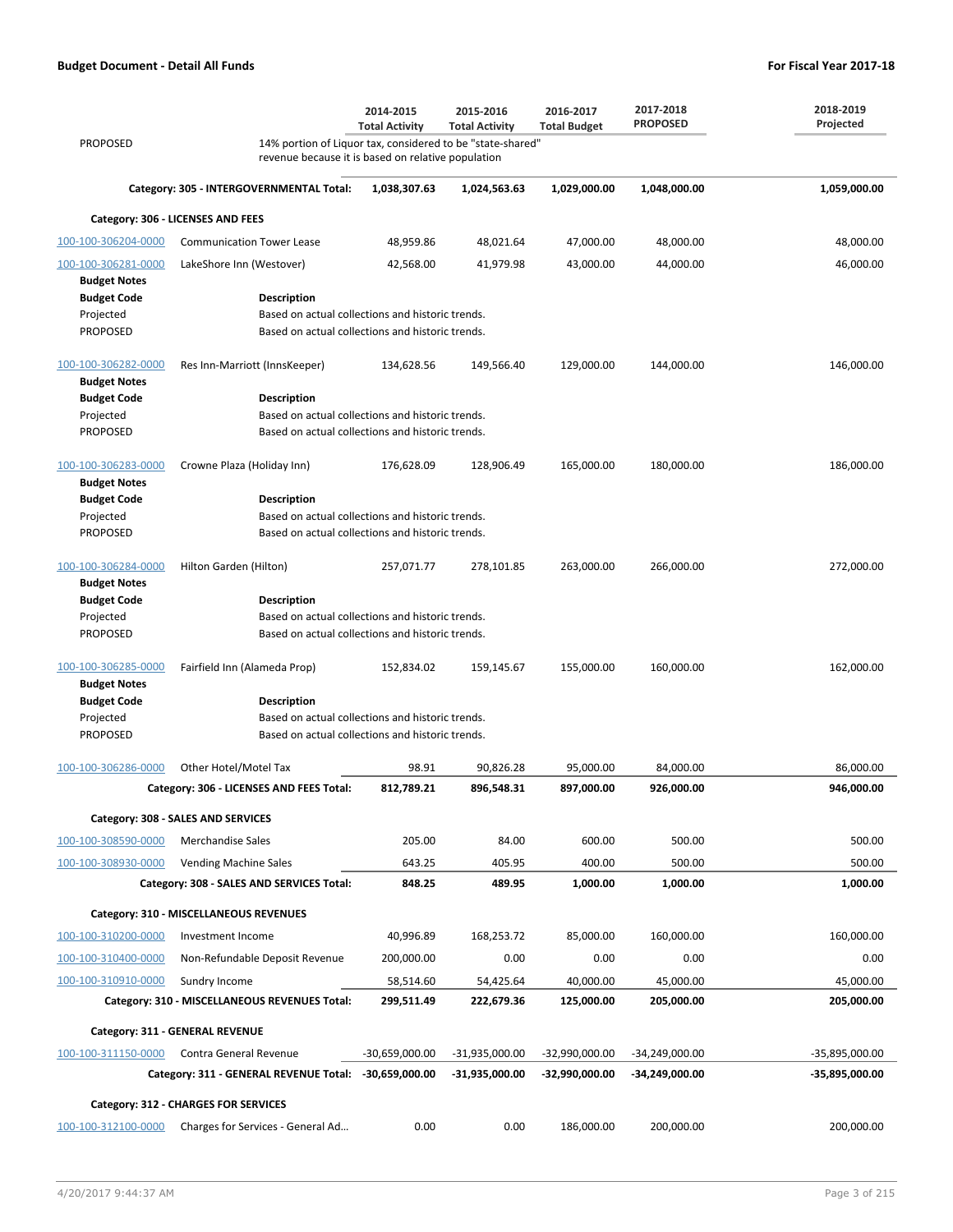|                           |                                                        | 2014-2015<br><b>Total Activity</b> | 2015-2016<br><b>Total Activity</b> | 2016-2017<br><b>Total Budget</b> | 2017-2018<br><b>PROPOSED</b> | 2018-2019<br>Projected |
|---------------------------|--------------------------------------------------------|------------------------------------|------------------------------------|----------------------------------|------------------------------|------------------------|
| 100-100-312320-0000       | Charges for Services - Building                        | 0.00                               | 0.00                               | 9,000.00                         | 0.00                         | 0.00                   |
| 100-100-312550-0000       | Charges for Services - Golf                            | 0.00                               | 0.00                               | 1,000.00                         | 0.00                         | 0.00                   |
| 100-100-312610-0000       | Charges for Services - Water                           | 0.00                               | 0.00                               | 5,000.00                         | 0.00                         | 0.00                   |
| 100-100-312620-0000       | Charges for Services - Wastewater                      | 0.00                               | 0.00                               | 4,000.00                         | 0.00                         | 0.00                   |
| 100-100-312625-0000       | Charges for Services - Surface Wtr                     | 0.00                               | 0.00                               | 2,000.00                         | 0.00                         | 0.00                   |
| 100-100-312650-0000       | <b>Charges for Services - Street</b>                   | 0.00                               | 0.00                               | 2,000.00                         | 0.00                         | 0.00                   |
| 100-100-312670-0000       | <b>Charges for Services - Operations</b>               | 0.00                               | 0.00                               | 2,000.00                         | 0.00                         | 0.00                   |
| 100-100-312680-0000       | Charges for Services - Engineering                     | 0.00                               | 0.00                               | 34,000.00                        | 0.00                         | 0.00                   |
| 100-100-312690-0000       | Charges for Services - LO-Tigard                       | 67,000.00                          | 11,170.00                          | 5,000.00                         | 0.00                         | 0.00                   |
|                           | Category: 312 - CHARGES FOR SERVICES Total:            | 67,000.00                          | 11,170.00                          | 250,000.00                       | 200,000.00                   | 200,000.00             |
| Category: 320 - TRANSFERS |                                                        |                                    |                                    |                                  |                              |                        |
| 100-100-326677-0000       | Residual Transfer from Op Bldg C                       | 0.00                               | 0.00                               | 0.00                             | 543.00                       | 0.00                   |
|                           | Category: 320 - TRANSFERS Total:                       | 0.00                               | 0.00                               | 0.00                             | 543.00                       | 0.00                   |
|                           | Category: 344 - PROCEEDS SALE OF CAPITAL ASSETS        |                                    |                                    |                                  |                              |                        |
| 100-100-344100-0000       | Proceeds from Sale of Capital                          | 0.00                               | 19,370,138.00                      | 0.00                             | 0.00                         | 0.00                   |
|                           | Category: 344 - PROCEEDS SALE OF CAPITAL ASSETS Total: | 0.00                               | 19,370,138.00                      | 0.00                             | 0.00                         | 0.00                   |
|                           | <b>Revenue Total:</b>                                  | 23,068,686.40                      | 39,653,765.71                      | 22,324,448.00                    | 19,823,440.00                | 19,340,440.00          |
|                           | Department: 100 - General Fund Resources Total:        | 23,068,686.40                      | 39,653,765.71                      | 22,324,448.00                    | 19,823,440.00                | 19,340,440.00          |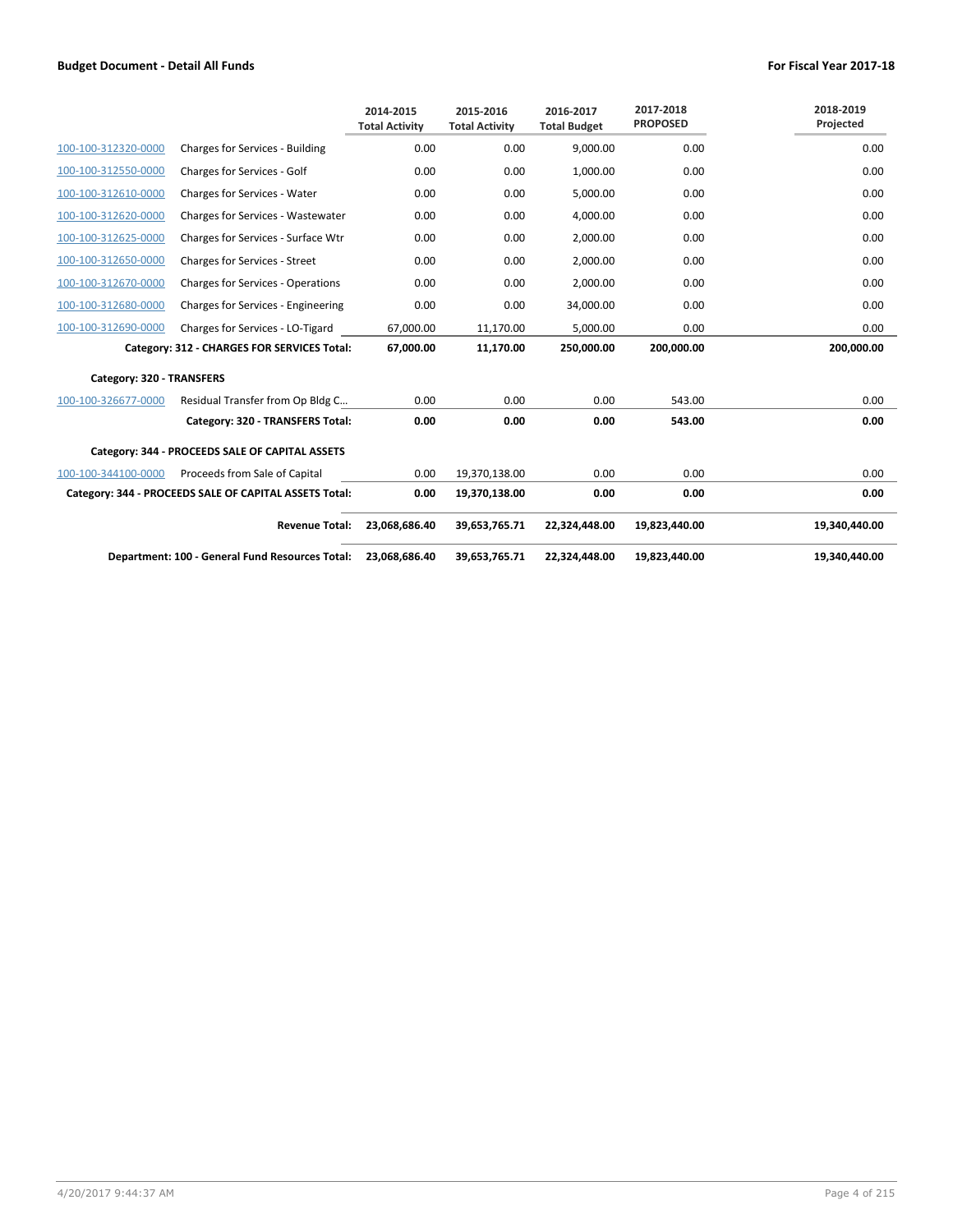|                                |                                                | 2014-2015<br><b>Total Activity</b> | 2015-2016<br><b>Total Activity</b> | 2016-2017<br><b>Total Budget</b> | 2017-2018<br><b>PROPOSED</b> | 2018-2019<br>Projected |
|--------------------------------|------------------------------------------------|------------------------------------|------------------------------------|----------------------------------|------------------------------|------------------------|
| Department: 101 - City Council |                                                |                                    |                                    |                                  |                              |                        |
| Revenue                        |                                                |                                    |                                    |                                  |                              |                        |
|                                | Category: 302 - BEGINNING FUND BALANCES        |                                    |                                    |                                  |                              |                        |
| 100-101-302100-0000            | Unrestricted Fund Balance                      | 2,616.86                           | 2,335.34                           | 10,335.00                        | 7.784.00                     | 18,784.00              |
|                                | Category: 302 - BEGINNING FUND BALANCES Total: | 2,616.86                           | 2,335.34                           | 10,335.00                        | 7,784.00                     | 18,784.00              |
|                                | Category: 310 - MISCELLANEOUS REVENUES         |                                    |                                    |                                  |                              |                        |
| 100-101-310910-0000            | Sundry Income                                  | 0.00                               | 0.00                               | 0.00                             | 0.00                         | 0.00                   |
|                                | Category: 310 - MISCELLANEOUS REVENUES Total:  | 0.00                               | 0.00                               | 0.00                             | 0.00                         | 0.00                   |
|                                | Category: 311 - GENERAL REVENUE                |                                    |                                    |                                  |                              |                        |
| 100-101-311000-0000            | <b>General Revenue</b>                         | 121,000.00                         | 125,000.00                         | 129,000.00                       | 133,000.00                   | 138,000.00             |
|                                | Category: 311 - GENERAL REVENUE Total:         | 121,000.00                         | 125,000.00                         | 129,000.00                       | 133,000.00                   | 138,000.00             |
|                                | <b>Revenue Total:</b>                          | 123,616.86                         | 127,335.34                         | 139,335.00                       | 140,784.00                   | 156,784.00             |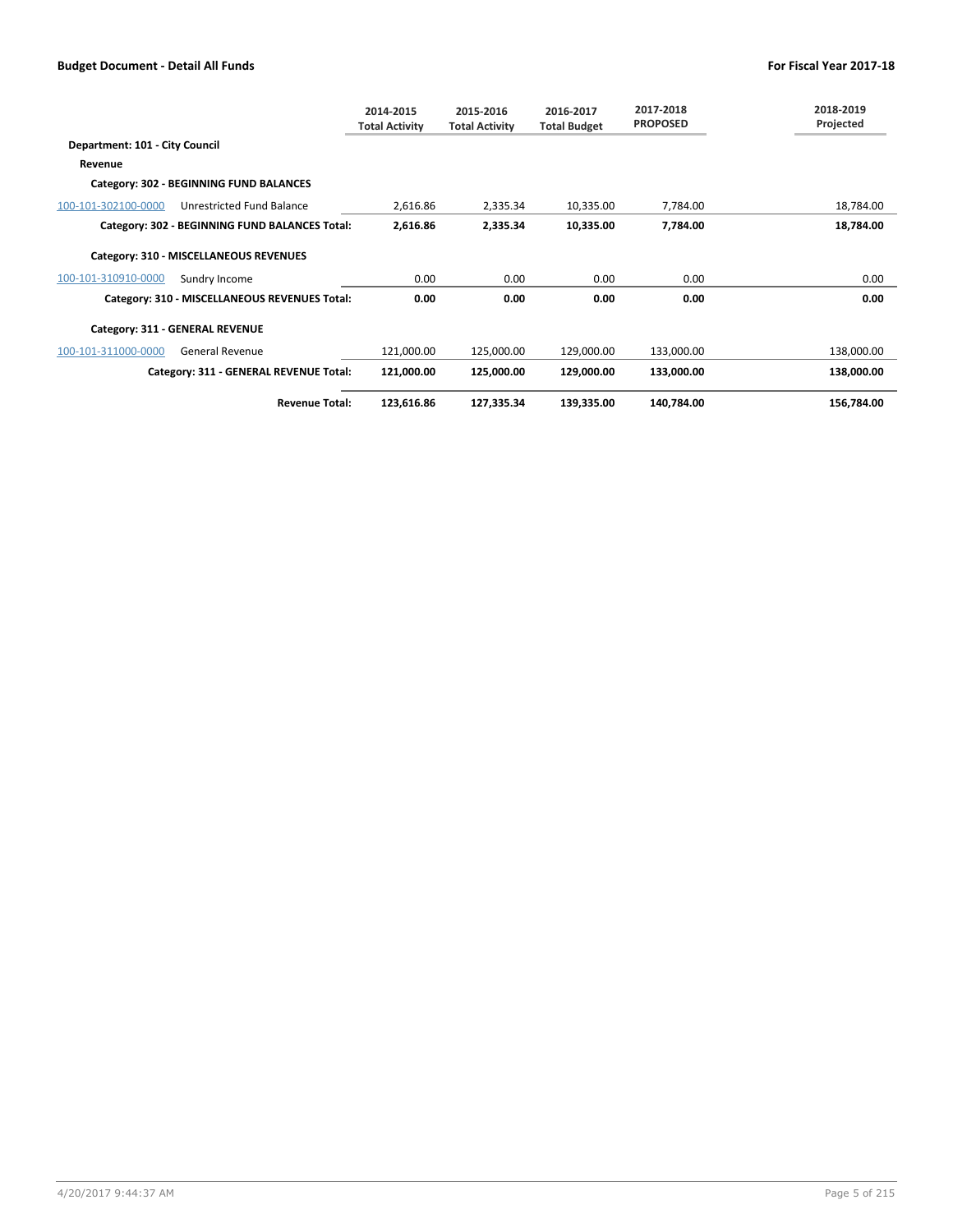|                                            |                                                                                                                                                                                                | 2014-2015<br><b>Total Activity</b> | 2015-2016<br><b>Total Activity</b> | 2016-2017<br><b>Total Budget</b> | 2017-2018<br><b>PROPOSED</b>                                                                                   | 2018-2019<br>Projected |
|--------------------------------------------|------------------------------------------------------------------------------------------------------------------------------------------------------------------------------------------------|------------------------------------|------------------------------------|----------------------------------|----------------------------------------------------------------------------------------------------------------|------------------------|
| <b>Expense</b>                             |                                                                                                                                                                                                |                                    |                                    |                                  |                                                                                                                |                        |
|                                            | Category: 410 - PERSONNEL SERVICES                                                                                                                                                             |                                    |                                    |                                  |                                                                                                                |                        |
| 100-101-411240-0000                        | Temporary / OnCall                                                                                                                                                                             | 14,915.02                          | 14,758.09                          | 16,000.00                        | 16,000.00                                                                                                      | 16,000.00              |
| 100-101-412100-0000                        | Payroll Taxes                                                                                                                                                                                  | 1,239.53                           | 1,240.17                           | 2,000.00                         | 2,000.00                                                                                                       | 2,000.00               |
| 100-101-412200-0000                        | <b>PERS</b>                                                                                                                                                                                    | 0.00                               | 0.00                               | 0.00                             | 0.00                                                                                                           | 0.00                   |
|                                            | Category: 410 - PERSONNEL SERVICES Total:                                                                                                                                                      | 16,154.55                          | 15,998.26                          | 18,000.00                        | 18,000.00                                                                                                      | 18,000.00              |
|                                            | Category: 420 - MATERIALS & SERVICES                                                                                                                                                           |                                    |                                    |                                  |                                                                                                                |                        |
| 100-101-421000-0000                        | <b>General Office Supplies</b>                                                                                                                                                                 | 68.82                              | 61.50                              | 1,000.00                         | 1,000.00                                                                                                       | 1,000.00               |
| 100-101-431000-0000                        | Misc Professional & Technical                                                                                                                                                                  | 25,837.00                          | 822.00                             | 26,000.00                        | 1,000.00                                                                                                       | 26,000.00              |
| <b>Budget Notes</b>                        |                                                                                                                                                                                                |                                    |                                    |                                  |                                                                                                                |                        |
| <b>Budget Code</b>                         | <b>Description</b>                                                                                                                                                                             |                                    |                                    |                                  |                                                                                                                |                        |
| Projected<br><b>PROPOSED</b>               | Professional and Technical services expenses are for the biannual community attitudes survey.<br>Professional and Technical services expenses are for the biannual community attitudes survey. |                                    |                                    |                                  |                                                                                                                |                        |
|                                            |                                                                                                                                                                                                |                                    |                                    |                                  |                                                                                                                |                        |
| 100-101-432130-0000                        | Conferences                                                                                                                                                                                    | 11,090.11                          | 14,407.33                          | 8,000.00                         | 12,000.00                                                                                                      | 12,000.00              |
| 100-101-432300-0000<br><b>Budget Notes</b> | <b>Membership Dues</b>                                                                                                                                                                         | 25,891.47                          | 28,808.51                          | 34,000.00                        | 35,000.00                                                                                                      | 35,000.00              |
| <b>Budget Code</b>                         | <b>Description</b>                                                                                                                                                                             |                                    |                                    |                                  |                                                                                                                |                        |
| Projected                                  |                                                                                                                                                                                                |                                    |                                    |                                  | Citywide memberships include the League of Oregon Cities, National League of Cities, and Greater Portland Inc. |                        |
| <b>PROPOSED</b>                            | Mayor's Consortium                                                                                                                                                                             |                                    |                                    |                                  | Citywide memberships include the League of Oregon Cities, National League of Cities, Greater Portland Inc. and |                        |
| 100-101-439300-0000                        | Council Administrative Expense                                                                                                                                                                 | 7,034.79                           | 3,410.50                           | 3,000.00                         | 3,000.00                                                                                                       | 3,000.00               |
| 100-101-439700-0000                        | <b>Council Goals</b>                                                                                                                                                                           | 0.00                               | 0.00                               | 0.00                             | 0.00                                                                                                           | 0.00                   |
| 100-101-439750-0000                        | <b>Municipal Grant Applications</b>                                                                                                                                                            | 33,507.50                          | 48,507.50                          | 45,000.00                        | 50,000.00                                                                                                      | 50,000.00              |
| <b>Budget Notes</b>                        |                                                                                                                                                                                                |                                    |                                    |                                  |                                                                                                                |                        |
| <b>Budget Code</b>                         | Description                                                                                                                                                                                    |                                    |                                    |                                  |                                                                                                                |                        |
| Projected                                  | Baskets, and annual municipal grant program.                                                                                                                                                   |                                    |                                    |                                  | Municipal Grants includes the City contribution to the Lake Corporation's fireworks show, Chamber Flower       |                        |
| <b>PROPOSED</b>                            | Baskets, and annual municipal grant program.                                                                                                                                                   |                                    |                                    |                                  | Municipal Grants includes the City contribution to the Lake Corporation's fireworks show, Chamber Flower       |                        |
| 100-101-439900-0000                        | <b>Other Miscellaneous Exp</b>                                                                                                                                                                 | 1,697.28                           | 535.70                             | 2,000.00                         | 2,000.00                                                                                                       | 2,000.00               |
|                                            | Category: 420 - MATERIALS & SERVICES Total:                                                                                                                                                    | 105,126.97                         | 96,553.04                          | 119,000.00                       | 104,000.00                                                                                                     | 129,000.00             |
| Category: 490 - CONTINGENCY                |                                                                                                                                                                                                |                                    |                                    |                                  |                                                                                                                |                        |
| 100-101-490900-0000                        | Department Contingency                                                                                                                                                                         | 0.00                               | 0.00                               | 2,335.00                         | 18,784.00                                                                                                      | 9,784.00               |
|                                            | Category: 490 - CONTINGENCY Total:                                                                                                                                                             | 0.00                               | 0.00                               | 2,335.00                         | 18,784.00                                                                                                      | 9,784.00               |
|                                            | <b>Expense Total:</b>                                                                                                                                                                          | 121,281.52                         | 112,551.30                         | 139,335.00                       | 140,784.00                                                                                                     | 156,784.00             |
|                                            | Department: 101 - City Council Surplus (Deficit):                                                                                                                                              | 2,335.34                           | 14,784.04                          | 0.00                             | 0.00                                                                                                           | 0.00                   |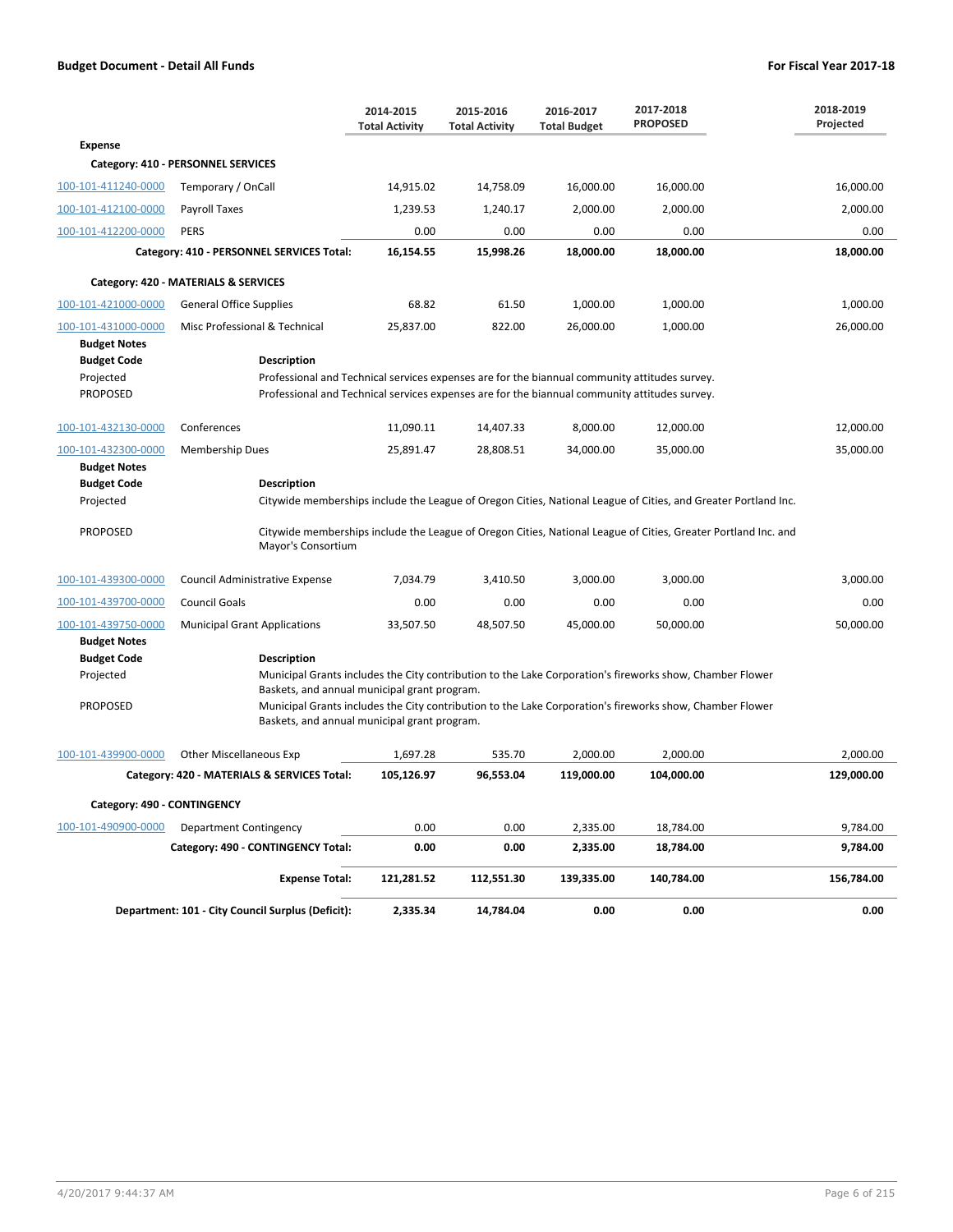|                                         |                                                | 2014-2015<br><b>Total Activity</b> | 2015-2016<br><b>Total Activity</b> | 2016-2017<br><b>Total Budget</b> | 2017-2018<br><b>PROPOSED</b> | 2018-2019<br>Projected |
|-----------------------------------------|------------------------------------------------|------------------------------------|------------------------------------|----------------------------------|------------------------------|------------------------|
| Department: 105 - City Manager's Office |                                                |                                    |                                    |                                  |                              |                        |
| Revenue                                 |                                                |                                    |                                    |                                  |                              |                        |
|                                         | Category: 302 - BEGINNING FUND BALANCES        |                                    |                                    |                                  |                              |                        |
| 100-105-302100-0000                     | <b>Unrestricted Fund Balance</b>               | 135,705.23                         | 342,532.01                         | 89,532.00                        | 155,122.00                   | 120,122.00             |
|                                         | Category: 302 - BEGINNING FUND BALANCES Total: | 135,705.23                         | 342,532.01                         | 89,532.00                        | 155,122.00                   | 120,122.00             |
|                                         | Category: 310 - MISCELLANEOUS REVENUES         |                                    |                                    |                                  |                              |                        |
| 100-105-310310-0000                     | Insurance Reimbursements                       | 0.00                               | 407.00                             | 0.00                             | 0.00                         | 0.00                   |
| 100-105-310315-0000                     | Medical Insurance Reimbursemt                  | 750.50                             | 10,853.21                          | 0.00                             | 0.00                         | 0.00                   |
| 100-105-310910-0000                     | Sundry Income                                  | 0.00                               | 84.65                              | 0.00                             | 0.00                         | 0.00                   |
|                                         | Category: 310 - MISCELLANEOUS REVENUES Total:  | 750.50                             | 11,344.86                          | 0.00                             | 0.00                         | 0.00                   |
|                                         | Category: 311 - GENERAL REVENUE                |                                    |                                    |                                  |                              |                        |
| 100-105-311000-0000                     | <b>General Revenue</b>                         | 288,000.00                         | 298,000.00                         | 307,000.00                       | 317,000.00                   | 328,000.00             |
|                                         | Category: 311 - GENERAL REVENUE Total:         | 288.000.00                         | 298.000.00                         | 307.000.00                       | 317.000.00                   | 328.000.00             |
|                                         | Category: 312 - CHARGES FOR SERVICES           |                                    |                                    |                                  |                              |                        |
| 100-105-312100-0000                     | Charges for Services - General Ad              | 1,235,000.00                       | 1,013,000.00                       | 1,042,000.00                     | 1,080,000.00                 | 1,134,000.00           |
|                                         | Category: 312 - CHARGES FOR SERVICES Total:    | 1,235,000.00                       | 1,013,000.00                       | 1,042,000.00                     | 1,080,000.00                 | 1,134,000.00           |
|                                         | <b>Revenue Total:</b>                          | 1,659,455.73                       | 1,664,876.87                       | 1,438,532.00                     | 1,552,122.00                 | 1,582,122.00           |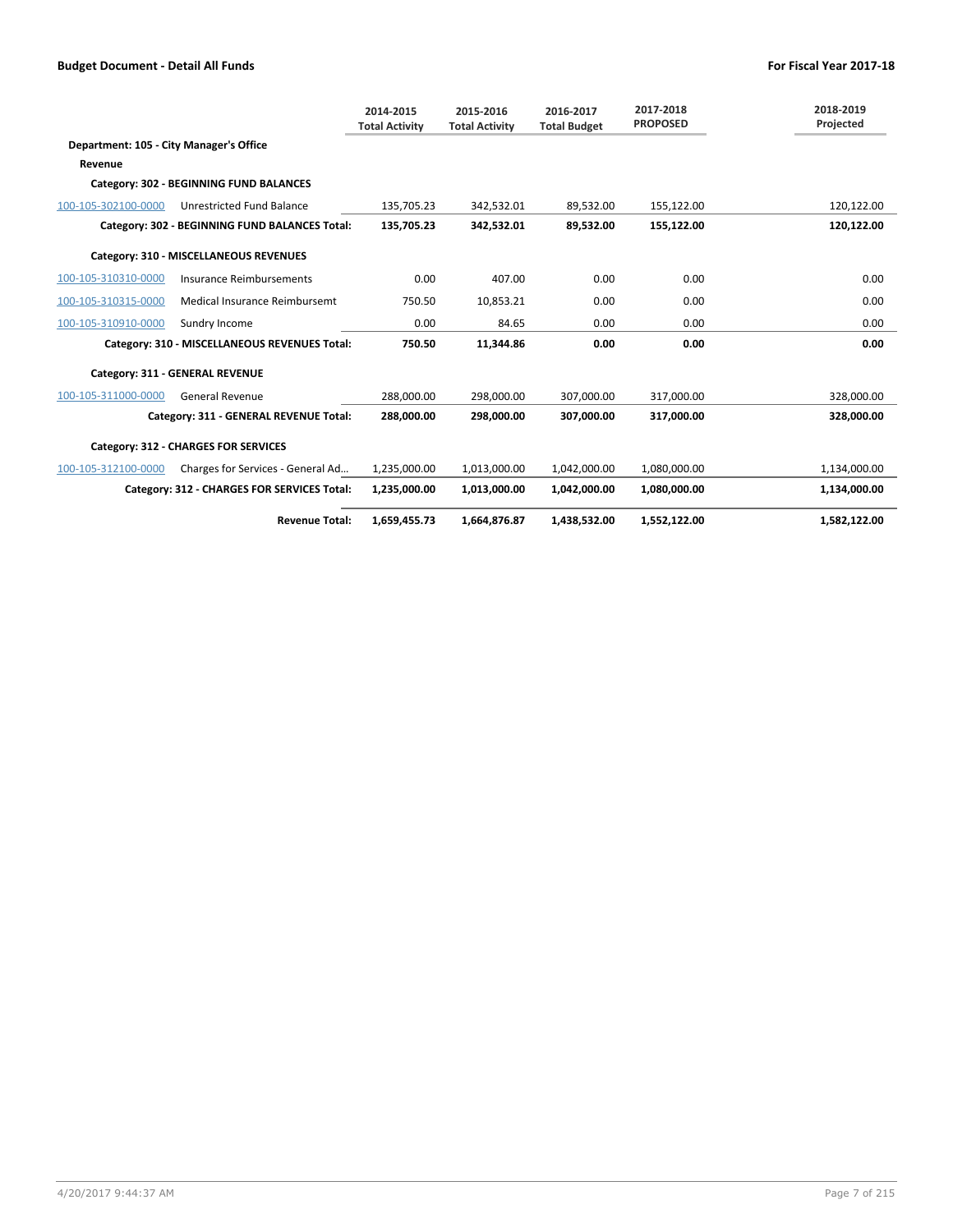|                     |                                           | 2014-2015<br><b>Total Activity</b> | 2015-2016<br><b>Total Activity</b> | 2016-2017<br><b>Total Budget</b> | 2017-2018<br><b>PROPOSED</b>                                                                                                                                                                                             | 2018-2019<br>Projected |
|---------------------|-------------------------------------------|------------------------------------|------------------------------------|----------------------------------|--------------------------------------------------------------------------------------------------------------------------------------------------------------------------------------------------------------------------|------------------------|
| <b>Expense</b>      |                                           |                                    |                                    |                                  |                                                                                                                                                                                                                          |                        |
|                     | Category: 410 - PERSONNEL SERVICES        |                                    |                                    |                                  |                                                                                                                                                                                                                          |                        |
| 100-105-411100-0000 | <b>Full-Time Salaries and Wages</b>       | 0.00                               | 0.00                               | 655,000.00                       | 671,000.00                                                                                                                                                                                                               | 702,000.00             |
| 100-105-411110-0000 | <b>Full-Time Regular Salaries</b>         | 507,505.90                         | 549,153.02                         | 0.00                             | 0.00                                                                                                                                                                                                                     | 0.00                   |
| 100-105-411120-0000 | Full-Time Other Paid Leave                | 35,022.14                          | 33,912.26                          | 0.00                             | 0.00                                                                                                                                                                                                                     | 0.00                   |
| 100-105-411122-0000 | <b>Full-Time Vacation Leave</b>           | 37,131.04                          | 35,162.95                          | 0.00                             | 0.00                                                                                                                                                                                                                     | 0.00                   |
| 100-105-411125-0000 | Full-Time Comp Leave                      | 1,680.92                           | 1,412.61                           | 0.00                             | 0.00                                                                                                                                                                                                                     | 0.00                   |
| 100-105-411130-0000 | <b>Full-Time Sick Leave</b>               | 6,080.85                           | 6,268.78                           | 0.00                             | 0.00                                                                                                                                                                                                                     | 0.00                   |
| 100-105-411200-0000 | Part-Time Salaries                        | 42,314.72                          | 38,353.31                          | 44,000.00                        | 44,000.00                                                                                                                                                                                                                | 46,000.00              |
| 100-105-411225-0000 | Part-Time Comp Leave                      | 0.00                               | 825.94                             | 0.00                             | 0.00                                                                                                                                                                                                                     | 0.00                   |
| 100-105-411235-0000 | Part-Time Other Paid Leave                | 8,177.99                           | 8,344.85                           | 0.00                             | 0.00                                                                                                                                                                                                                     | 0.00                   |
| 100-105-411240-0000 | Temporary / OnCall                        | 12,782.06                          | 4,553.50                           | 8,000.00                         | 8,000.00                                                                                                                                                                                                                 | 9,000.00               |
| 100-105-411245-0000 | Temporary / OnCall                        | 0.00                               | 0.00                               | 0.00                             | 0.00                                                                                                                                                                                                                     | 0.00                   |
| 100-105-411300-0000 | <b>Overtime Salaries</b>                  | 1,215.61                           | 115.69                             | 2,000.00                         | 2,000.00                                                                                                                                                                                                                 | 2,000.00               |
| 100-105-411400-0000 | Special Pay                               | 0.00                               | 0.00                               | 5,000.00                         | 6,000.00                                                                                                                                                                                                                 | 6,000.00               |
| 100-105-411410-0000 | Working out of Classification             | 96.64                              | 0.00                               | 0.00                             | 0.00                                                                                                                                                                                                                     | 0.00                   |
| 100-105-411435-0000 | <b>Accrued Vacation Payoff</b>            | 9,119.16                           | 0.00                               | 0.00                             | 0.00                                                                                                                                                                                                                     | 0.00                   |
| 100-105-411490-0000 | Car Allowance Pay                         | 4,800.00                           | 4,800.00                           | 0.00                             | 0.00                                                                                                                                                                                                                     | 0.00                   |
| 100-105-412100-0000 | Payroll Taxes                             | 53,086.25                          | 53,638.54                          | 57,000.00                        | 58,000.00                                                                                                                                                                                                                | 60,000.00              |
| 100-105-412200-0000 | <b>PERS</b>                               | 127,735.26                         | 142,557.73                         | 145,000.00                       | 175,000.00                                                                                                                                                                                                               | 182,000.00             |
| 100-105-412300-0000 | Health Insurance                          | 108,143.60                         | 118,058.50                         | 151,000.00                       | 137,000.00                                                                                                                                                                                                               | 148,000.00             |
| 100-105-412400-0000 | <b>Other Benefits</b>                     | 16,572.68                          | 18,331.80                          | 17,000.00                        | 18,000.00                                                                                                                                                                                                                | 19,000.00              |
|                     | Category: 410 - PERSONNEL SERVICES Total: | 971,464.82                         | 1,015,489.48                       | 1,084,000.00                     | 1,119,000.00                                                                                                                                                                                                             | 1,174,000.00           |
|                     | Category: 420 - MATERIALS & SERVICES      |                                    |                                    |                                  |                                                                                                                                                                                                                          |                        |
| 100-105-421000-0000 | <b>General Office Supplies</b>            | 4,976.40                           | 7,498.64                           | 5,000.00                         | 5,000.00                                                                                                                                                                                                                 | 5,000.00               |
| 100-105-422200-0000 | Printing and Binding Services             | 50,261.09                          | 54,987.96                          | 58,000.00                        | 58,000.00                                                                                                                                                                                                                | 58,000.00              |
| <b>Budget Notes</b> |                                           |                                    |                                    |                                  |                                                                                                                                                                                                                          |                        |
| <b>Budget Code</b>  | <b>Description</b>                        |                                    |                                    |                                  |                                                                                                                                                                                                                          |                        |
| Projected           | publications.                             |                                    |                                    |                                  | Printing and Binding Services include expenses for publishing the monthly HelloLO and other citywide                                                                                                                     |                        |
| <b>PROPOSED</b>     | publications.                             |                                    |                                    |                                  | Printing and Binding Services include expenses for publishing the monthly HelloLO and other citywide                                                                                                                     |                        |
| 100-105-422300-0000 | Postage                                   | 50,721.93                          | 49,517.64                          | 46,000.00                        | 50,000.00                                                                                                                                                                                                                | 50,000.00              |
| 100-105-422600-0000 | <b>Microfilming Services</b>              | 0.00                               | 395.00                             | 3,000.00                         | 0.00                                                                                                                                                                                                                     | 0.00                   |
| 100-105-429000-0000 | <b>Other Materials and Supplies</b>       | 2,137.52                           | 1,523.92                           | 4,000.00                         | 2,000.00                                                                                                                                                                                                                 | 2,000.00               |
| 100-105-429500-0000 | Misc Furnishings & Equipment              | 6,322.83                           | 22,431.15                          | 3,000.00                         | 27,000.00                                                                                                                                                                                                                | 2,000.00               |
| 100-105-429700-0000 | <b>Publications and Reports</b>           | 248.50                             | 284.00                             | 1,000.00                         | 1,000.00                                                                                                                                                                                                                 | 1,000.00               |
| 100-105-431000-0000 | Misc Professional & Technical             | 123,972.21                         | 71,846.20                          | 47,000.00                        | 61,000.00                                                                                                                                                                                                                | 62,000.00              |
| <b>Budget Notes</b> |                                           |                                    |                                    |                                  |                                                                                                                                                                                                                          |                        |
| <b>Budget Code</b>  | <b>Description</b>                        |                                    |                                    |                                  |                                                                                                                                                                                                                          |                        |
| Projected           | contracted temporary help.                |                                    |                                    |                                  | Miscellaneous Professional and Technical Services include ongoing expenses for Council video services<br>(Granicus), ongoing electronic records system subscription costs, Open City Hall, professional photography, and |                        |
| <b>PROPOSED</b>     | contracted temporary help.                |                                    |                                    |                                  | Miscellaneous Professional and Technical Services include ongoing expenses for Council video services<br>(Granicus), ongoing electronic records system subscription costs, Open City Hall, professional photography, and |                        |
| 100-105-431850-0000 | Mediation                                 | 525.00                             | 233.00                             | 3,000.00                         | 3,000.00                                                                                                                                                                                                                 | 3,000.00               |
| 100-105-431930-0000 | <b>Contracted Secretarial Service</b>     | 16,170.81                          | 16,077.09                          | 15,000.00                        | 19,000.00                                                                                                                                                                                                                | 20,000.00              |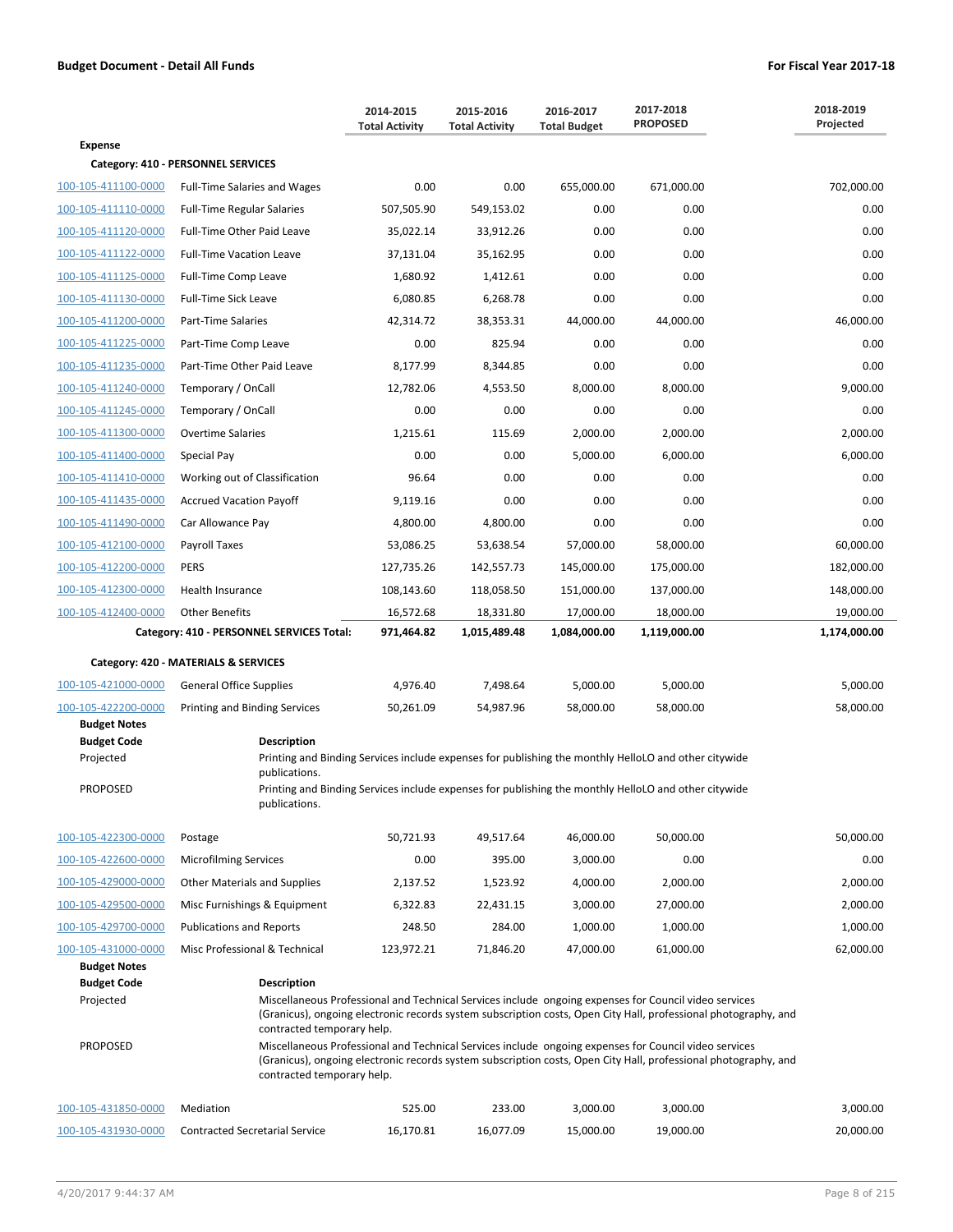|                                           |                                                                                   | 2014-2015<br><b>Total Activity</b> | 2015-2016<br><b>Total Activity</b> | 2016-2017<br><b>Total Budget</b> | 2017-2018<br><b>PROPOSED</b>                                                                                                                                                                                                                                                                                                           | 2018-2019<br>Projected |
|-------------------------------------------|-----------------------------------------------------------------------------------|------------------------------------|------------------------------------|----------------------------------|----------------------------------------------------------------------------------------------------------------------------------------------------------------------------------------------------------------------------------------------------------------------------------------------------------------------------------------|------------------------|
| <b>Budget Notes</b><br><b>Budget Code</b> | <b>Description</b>                                                                |                                    |                                    |                                  |                                                                                                                                                                                                                                                                                                                                        |                        |
| Projected                                 | Contracted Secreterial Services is for transcription of City Council minutes.     |                                    |                                    |                                  |                                                                                                                                                                                                                                                                                                                                        |                        |
| <b>PROPOSED</b>                           | Contracted Secreterial Services is for transcription of City Council minutes.     |                                    |                                    |                                  |                                                                                                                                                                                                                                                                                                                                        |                        |
| 100-105-432110-0000                       | <b>Technical Seminars, Training</b>                                               | 2,102.16                           | 99.00                              | 2,000.00                         | 2,000.00                                                                                                                                                                                                                                                                                                                               | 2,000.00               |
| 100-105-432130-0000                       | Conferences                                                                       | 10,469.54                          | 12,043.85                          | 13,000.00                        | 17,000.00                                                                                                                                                                                                                                                                                                                              | 12,000.00              |
| <b>Budget Notes</b>                       |                                                                                   |                                    |                                    |                                  |                                                                                                                                                                                                                                                                                                                                        |                        |
| <b>Budget Code</b>                        | <b>Description</b>                                                                |                                    |                                    |                                  |                                                                                                                                                                                                                                                                                                                                        |                        |
| Projected                                 | Clerk's Institute.                                                                |                                    |                                    |                                  | Conferences include trainings and seminars for City Manager's Office staff. Anticipated conferences include<br>International City/County Management Association, National League of Cities, City County Communications and<br>Marketing Association, Oregon City/County Management Association, League of Oregon Cities, and Municipal |                        |
| <b>PROPOSED</b>                           | Clerk's Institute.                                                                |                                    |                                    |                                  | Conferences include trainings and seminars for City Manager's Office staff. Anticipated conferences include<br>International City/County Management Association, National League of Cities, City County Communications and<br>Marketing Association, Oregon City/County Management Association, League of Oregon Cities, and Municipal |                        |
| 100-105-432200-0000                       | <b>Tuition Reimbursement</b>                                                      | 6,753.91                           | 5,250.00                           | 0.00                             | 0.00                                                                                                                                                                                                                                                                                                                                   | 0.00                   |
| 100-105-432300-0000                       | Membership Dues                                                                   | 6,254.09                           | 6,324.40                           | 6,000.00                         | 6,000.00                                                                                                                                                                                                                                                                                                                               | 6,000.00               |
| 100-105-433910-0000                       | Recording and Filing Fees                                                         | 0.00                               | 901.50                             | 3,000.00                         | 3,000.00                                                                                                                                                                                                                                                                                                                               | 3,000.00               |
| 100-105-435210-0000                       | Telephone Service Charges                                                         | 0.00                               | 0.00                               | 1,000.00                         | 0.00                                                                                                                                                                                                                                                                                                                                   | 0.00                   |
| 100-105-437300-0000                       | Equipment Operations & Maint                                                      | 2.00                               | 2,080.00                           | 2,000.00                         | 2,000.00                                                                                                                                                                                                                                                                                                                               | 2,000.00               |
| 100-105-437310-0000                       | <b>Equipment Repair and Service</b>                                               | 215.60                             | 2,750.76                           | 2,000.00                         | 2,000.00                                                                                                                                                                                                                                                                                                                               | 2,000.00               |
| 100-105-439100-0000                       | Advertising                                                                       | 24,939.52                          | 20,749.58                          | 20,000.00                        | 20,000.00                                                                                                                                                                                                                                                                                                                              | 20,000.00              |
| <b>Budget Notes</b><br><b>Budget Code</b> | Description                                                                       |                                    |                                    |                                  |                                                                                                                                                                                                                                                                                                                                        |                        |
| Projected                                 | Chamber of Commerce Directory, and city-wide event ads in the Lake Oswego Review. |                                    |                                    |                                  | Advertising includes notices for City Council meetings and public hearings, annexation notices, the Lake Oswego                                                                                                                                                                                                                        |                        |
| <b>PROPOSED</b>                           | Chamber of Commerce Directory, and city-wide event ads in the Lake Oswego Review. |                                    |                                    |                                  | Advertising includes notices for City Council meetings and public hearings, annexation notices, the Lake Oswego                                                                                                                                                                                                                        |                        |
| 100-105-439220-0000                       | Local Travel Expenses                                                             | $-16.26$                           | 203.49                             | 1,000.00                         | 1,000.00                                                                                                                                                                                                                                                                                                                               | 1,000.00               |
| 100-105-439400-0000                       | <b>Organizational Affiliations</b>                                                | 3,847.00                           | 3,508.75                           | 5,000.00                         | 4,000.00                                                                                                                                                                                                                                                                                                                               | 4,000.00               |
| <b>Budget Notes</b><br><b>Budget Code</b> | <b>Description</b>                                                                |                                    |                                    |                                  |                                                                                                                                                                                                                                                                                                                                        |                        |
| Projected                                 | Commission.                                                                       |                                    |                                    |                                  | Organizational Affiliations include the Alliance for Innovation, LO Chamber of Commerce, and the Oregon Ethics                                                                                                                                                                                                                         |                        |
| <b>PROPOSED</b>                           | Commission.                                                                       |                                    |                                    |                                  | Organizational Affiliations include the Alliance for Innovation, LO Chamber of Commerce, and the Oregon Ethics                                                                                                                                                                                                                         |                        |
| 100-105-439520-0000                       | Cable Television                                                                  | 2,382.50                           | 275.00                             | 3,000.00                         | 3,000.00                                                                                                                                                                                                                                                                                                                               | 3,000.00               |
| 100-105-439540-0000                       | <b>Special Projects</b>                                                           | 0.00                               | 0.00                               | 0.00                             | 15,000.00                                                                                                                                                                                                                                                                                                                              | 15,000.00              |
| 100-105-439900-0000                       | <b>Other Miscellaneous Exp</b>                                                    | 33,172.55                          | 10,284.10                          | 10,000.00                        | 12,000.00                                                                                                                                                                                                                                                                                                                              | 12,000.00              |
|                                           | Category: 420 - MATERIALS & SERVICES Total:                                       | 345,458.90                         | 289,265.03                         | 253,000.00                       | 313,000.00                                                                                                                                                                                                                                                                                                                             | 285,000.00             |
| Category: 490 - CONTINGENCY               |                                                                                   |                                    |                                    |                                  |                                                                                                                                                                                                                                                                                                                                        |                        |
| 100-105-490900-0000                       | Department Contingency                                                            | 0.00                               | 0.00                               | 101,532.00                       | 120,122.00                                                                                                                                                                                                                                                                                                                             | 123,122.00             |
|                                           | Category: 490 - CONTINGENCY Total:                                                | 0.00                               | 0.00                               | 101,532.00                       | 120,122.00                                                                                                                                                                                                                                                                                                                             | 123,122.00             |
|                                           | <b>Expense Total:</b>                                                             | 1,316,923.72                       | 1,304,754.51                       | 1,438,532.00                     | 1,552,122.00                                                                                                                                                                                                                                                                                                                           | 1,582,122.00           |
|                                           | Department: 105 - City Manager's Office Surplus (Deficit):                        | 342,532.01                         | 360,122.36                         | 0.00                             | 0.00                                                                                                                                                                                                                                                                                                                                   | 0.00                   |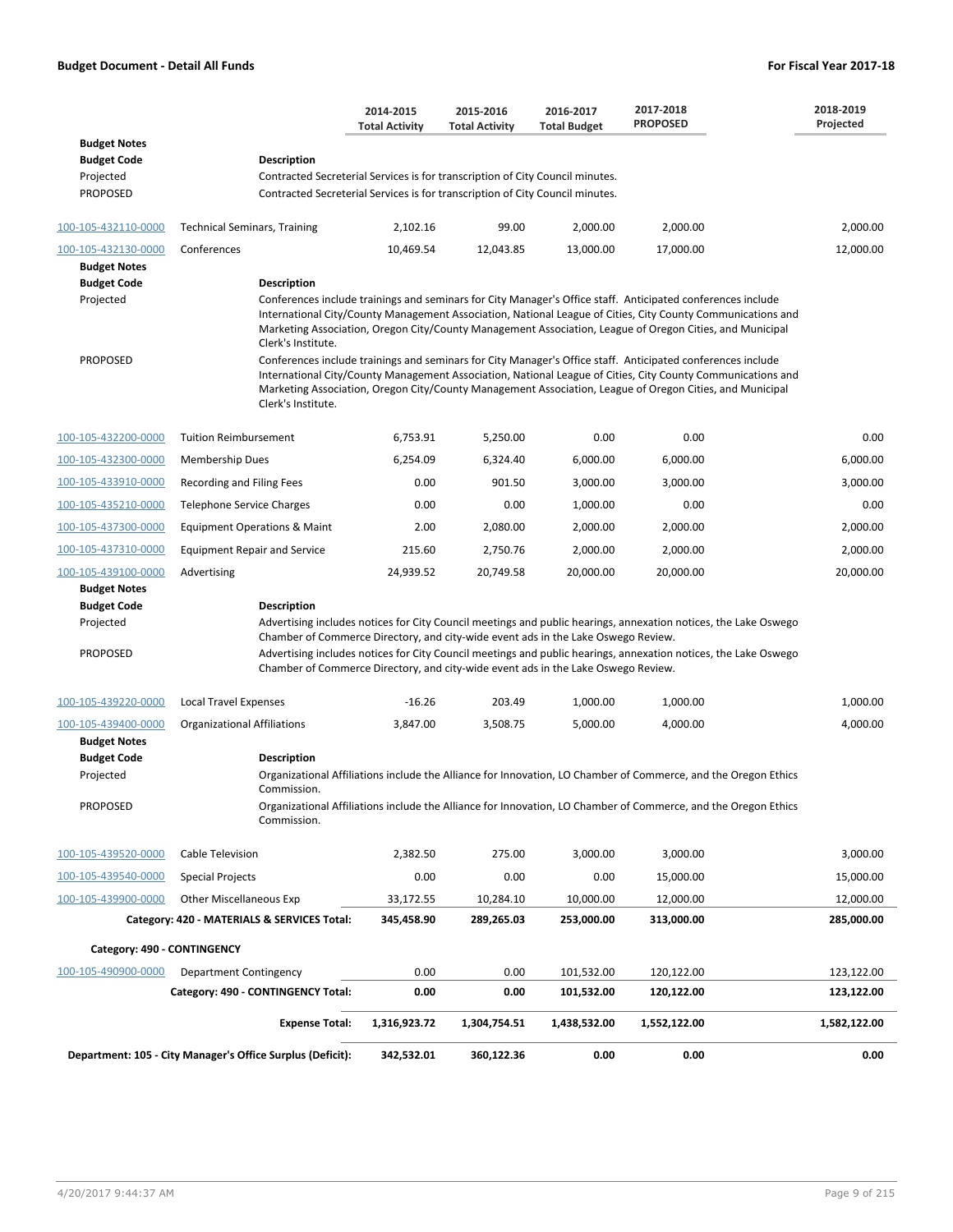|                                   |                                                | 2014-2015<br><b>Total Activity</b> | 2015-2016<br><b>Total Activity</b> | 2016-2017<br><b>Total Budget</b> | 2017-2018<br><b>PROPOSED</b> | 2018-2019<br>Projected |
|-----------------------------------|------------------------------------------------|------------------------------------|------------------------------------|----------------------------------|------------------------------|------------------------|
| Department: 109 - Human Resources |                                                |                                    |                                    |                                  |                              |                        |
| Revenue                           |                                                |                                    |                                    |                                  |                              |                        |
|                                   | Category: 302 - BEGINNING FUND BALANCES        |                                    |                                    |                                  |                              |                        |
| 100-109-302100-0000               | Unrestricted Fund Balance                      | 48.179.22                          | 63,920.77                          | 50,921.00                        | 69,910.00                    | 69,910.00              |
|                                   | Category: 302 - BEGINNING FUND BALANCES Total: | 48,179.22                          | 63,920.77                          | 50,921.00                        | 69.910.00                    | 69,910.00              |
|                                   | Category: 310 - MISCELLANEOUS REVENUES         |                                    |                                    |                                  |                              |                        |
| 100-109-310310-0000               | Insurance Reimbursements                       | 0.00                               | 169.00                             | 0.00                             | 0.00                         | 0.00                   |
| 100-109-310315-0000               | Medical Insurance Reimbursemt                  | 1.737.19                           | 4.390.20                           | 0.00                             | 0.00                         | 0.00                   |
| 100-109-310910-0000               | Sundry Income                                  | 175.00                             | 174.43                             | 0.00                             | 0.00                         | 0.00                   |
|                                   | Category: 310 - MISCELLANEOUS REVENUES Total:  | 1,912.19                           | 4,733.63                           | 0.00                             | 0.00                         | 0.00                   |
|                                   | Category: 312 - CHARGES FOR SERVICES           |                                    |                                    |                                  |                              |                        |
| 100-109-312100-0000               | Charges for Services - General Ad              | 676.000.00                         | 678.000.00                         | 679.000.00                       | 724.000.00                   | 740.000.00             |
|                                   | Category: 312 - CHARGES FOR SERVICES Total:    | 676,000.00                         | 678.000.00                         | 679,000.00                       | 724.000.00                   | 740,000.00             |
|                                   | <b>Revenue Total:</b>                          | 726,091.41                         | 746.654.40                         | 729.921.00                       | 793.910.00                   | 809.910.00             |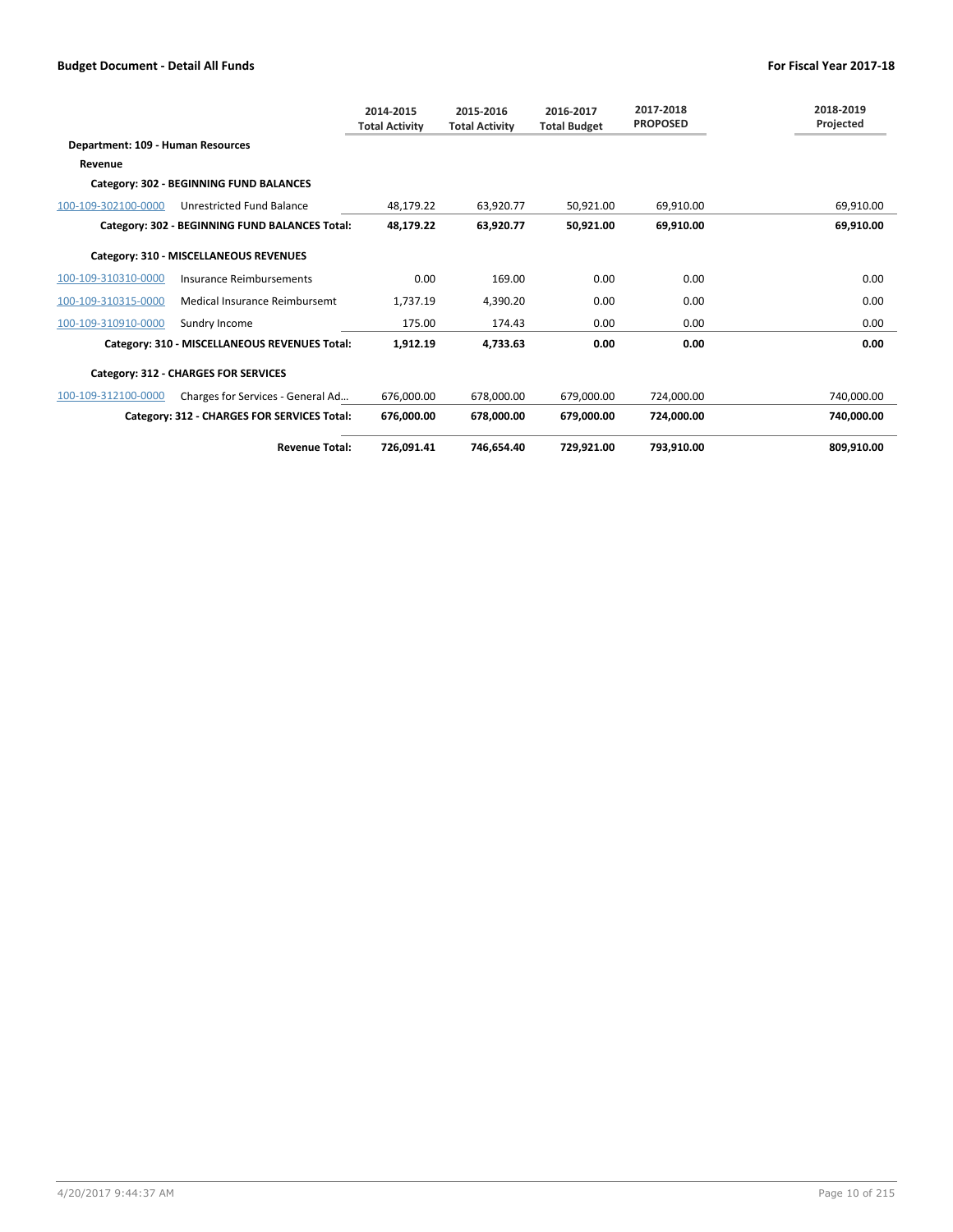|                                                                                                  |                                                                                                                                                                                                                        | 2014-2015<br><b>Total Activity</b> | 2015-2016<br><b>Total Activity</b> | 2016-2017<br><b>Total Budget</b> | 2017-2018<br><b>PROPOSED</b>                                                                                                                                                                                                 | 2018-2019<br>Projected |
|--------------------------------------------------------------------------------------------------|------------------------------------------------------------------------------------------------------------------------------------------------------------------------------------------------------------------------|------------------------------------|------------------------------------|----------------------------------|------------------------------------------------------------------------------------------------------------------------------------------------------------------------------------------------------------------------------|------------------------|
| <b>Expense</b>                                                                                   |                                                                                                                                                                                                                        |                                    |                                    |                                  |                                                                                                                                                                                                                              |                        |
|                                                                                                  | Category: 410 - PERSONNEL SERVICES                                                                                                                                                                                     |                                    |                                    |                                  |                                                                                                                                                                                                                              |                        |
| 100-109-411100-0000                                                                              | <b>Full-Time Salaries and Wages</b>                                                                                                                                                                                    | 0.00                               | 0.00                               | 258,000.00                       | 261,000.00                                                                                                                                                                                                                   | 269,000.00             |
| 100-109-411110-0000                                                                              | <b>Full-Time Regular Salaries</b>                                                                                                                                                                                      | 200,445.50                         | 212,864.89                         | 0.00                             | 0.00                                                                                                                                                                                                                         | 0.00                   |
| 100-109-411120-0000                                                                              | Full-Time Other Paid Leave                                                                                                                                                                                             | 10,384.95                          | 12,538.07                          | 0.00                             | 0.00                                                                                                                                                                                                                         | 0.00                   |
| 100-109-411122-0000                                                                              | <b>Full-Time Vacation Leave</b>                                                                                                                                                                                        | 10,876.82                          | 19,080.15                          | 0.00                             | 0.00                                                                                                                                                                                                                         | 0.00                   |
| 100-109-411125-0000                                                                              | Full-Time Comp Leave                                                                                                                                                                                                   | 167.40                             | 86.26                              | 0.00                             | 0.00                                                                                                                                                                                                                         | 0.00                   |
| 100-109-411130-0000                                                                              | Full-Time Sick Leave                                                                                                                                                                                                   | 3,910.07                           | 4,009.59                           | 0.00                             | 0.00                                                                                                                                                                                                                         | 0.00                   |
| 100-109-411240-0000                                                                              | Temporary / OnCall                                                                                                                                                                                                     | 1,360.00                           | 0.00                               | 0.00                             | 0.00                                                                                                                                                                                                                         | 0.00                   |
| 100-109-411300-0000                                                                              | <b>Overtime Salaries</b>                                                                                                                                                                                               | 2,163.06                           | 5,500.13                           | 3,000.00                         | 3,000.00                                                                                                                                                                                                                     | 3,000.00               |
| 100-109-411410-0000                                                                              | Working out of Classification                                                                                                                                                                                          | 4,632.74                           | 0.00                               | 0.00                             | 0.00                                                                                                                                                                                                                         | 0.00                   |
| 100-109-411435-0000                                                                              | <b>Accrued Vacation Payoff</b>                                                                                                                                                                                         | 2,685.20                           | 0.00                               | 0.00                             | 0.00                                                                                                                                                                                                                         | 0.00                   |
| 100-109-412100-0000                                                                              | Payroll Taxes                                                                                                                                                                                                          | 19,141.37                          | 19,698.77                          | 23,000.00                        | 23,000.00                                                                                                                                                                                                                    | 23,000.00              |
| 100-109-412200-0000                                                                              | <b>PERS</b>                                                                                                                                                                                                            | 47,174.64                          | 57,749.45                          | 58,000.00                        | 69,000.00                                                                                                                                                                                                                    | 71,000.00              |
| 100-109-412300-0000                                                                              | Health Insurance                                                                                                                                                                                                       | 48,473.34                          | 49,710.60                          | 68,000.00                        | 58,000.00                                                                                                                                                                                                                    | 63,000.00              |
| 100-109-412400-0000                                                                              | <b>Other Benefits</b>                                                                                                                                                                                                  | 6,047.28                           | 6,632.79                           | 6,000.00                         | 6,000.00                                                                                                                                                                                                                     | 7,000.00               |
|                                                                                                  | Category: 410 - PERSONNEL SERVICES Total:                                                                                                                                                                              | 357,462.37                         | 387,870.70                         | 416,000.00                       | 420,000.00                                                                                                                                                                                                                   | 436,000.00             |
|                                                                                                  | Category: 420 - MATERIALS & SERVICES                                                                                                                                                                                   |                                    |                                    |                                  |                                                                                                                                                                                                                              |                        |
| 100-109-421000-0000                                                                              | <b>General Office Supplies</b>                                                                                                                                                                                         | 1,514.28                           | 1,407.05                           | 2,000.00                         | 2,000.00                                                                                                                                                                                                                     | 2,000.00               |
| 100-109-422200-0000                                                                              | Printing and Binding Services                                                                                                                                                                                          | 0.00                               | 40.50                              | 1,000.00                         | 1,000.00                                                                                                                                                                                                                     | 1,000.00               |
| 100-109-422300-0000                                                                              | Postage                                                                                                                                                                                                                | 501.79                             | 1,028.30                           | 2,000.00                         | 2,000.00                                                                                                                                                                                                                     | 2,000.00               |
| 100-109-429500-0000                                                                              | Misc Furnishings & Equipment                                                                                                                                                                                           | 11,762.17                          | 2,119.06                           | 4,000.00                         | 2,000.00                                                                                                                                                                                                                     | 2,000.00               |
| 100-109-429700-0000                                                                              | <b>Publications and Reports</b>                                                                                                                                                                                        | 861.30                             | 292.20                             | 1,000.00                         | 1,000.00                                                                                                                                                                                                                     | 1,000.00               |
| 100-109-431000-0000                                                                              | Misc Professional & Technical                                                                                                                                                                                          | 89,265.75                          | 93,717.02                          | 93,000.00                        | 93,000.00                                                                                                                                                                                                                    | 93,000.00              |
| 100-109-431100-0000                                                                              | <b>Attorney Services</b>                                                                                                                                                                                               | 64,353.16                          | 45,002.20                          | 70,000.00                        | 70,000.00                                                                                                                                                                                                                    | 70,000.00              |
| 100-109-431516-0000                                                                              | ADP monthly service - HRB                                                                                                                                                                                              | 72,256.63                          | 73,798.00                          | 56,000.00                        | 68,000.00                                                                                                                                                                                                                    | 68,000.00              |
| 100-109-431810-0000                                                                              | Physician Services                                                                                                                                                                                                     | 1,772.85                           | 4,048.70                           | 9,000.00                         | 9,000.00                                                                                                                                                                                                                     | 9,000.00               |
| 100-109-431815-0000                                                                              | <b>Recruiting Services</b>                                                                                                                                                                                             | 17,432.45                          | 17,310.67                          | 10,000.00                        | 14,000.00                                                                                                                                                                                                                    | 14,000.00              |
| 100-109-432110-0000                                                                              | <b>Technical Seminars, Training</b>                                                                                                                                                                                    | 3,485.00                           | 1,629.00                           | 6,000.00                         | 6,000.00                                                                                                                                                                                                                     | 6,000.00               |
| <b>Budget Notes</b><br><b>Budget Code</b><br>Projected<br><b>PROPOSED</b>                        | <b>Description</b><br>provide in-house training to all City staff on various topics.                                                                                                                                   |                                    |                                    |                                  | Seminar registration for HR staff to HR and safety related training opportunities. Funds are also be used to<br>Seminar registration for HR staff to HR and safety related training opportunities. Funds are also be used to |                        |
|                                                                                                  | provide in-house training to all City staff on various topics.                                                                                                                                                         |                                    |                                    |                                  |                                                                                                                                                                                                                              |                        |
| 100-109-432130-0000<br><b>Budget Notes</b><br><b>Budget Code</b><br>Projected<br><b>PROPOSED</b> | Conferences<br>Description<br>Conference registrations and related costs for one HR department employee per fiscal year.<br>Conference registrations and related costs for one HR department employee per fiscal year. | 1,654.18                           | 2,131.72                           | 2,000.00                         | 2,000.00                                                                                                                                                                                                                     | 2,000.00               |
| 100-109-432200-0000                                                                              | <b>Tuition Reimbursement</b>                                                                                                                                                                                           | 1,693.91                           | 0.00                               | 8,000.00                         | 0.00                                                                                                                                                                                                                         | 0.00                   |
| 100-109-432300-0000                                                                              | <b>Membership Dues</b>                                                                                                                                                                                                 | 2,515.19                           | 945.00                             | 2,000.00                         | 2,000.00                                                                                                                                                                                                                     | 2,000.00               |
| <b>Budget Notes</b><br><b>Budget Code</b><br>Projected                                           | <b>Description</b>                                                                                                                                                                                                     |                                    |                                    |                                  |                                                                                                                                                                                                                              |                        |
|                                                                                                  |                                                                                                                                                                                                                        |                                    |                                    |                                  | Bortland HP Managoment Accoriation (MR and RE): Society for HP Managoment (MR and RE): OR Bublic                                                                                                                             |                        |

Portland HR Management Association (MP and PF); Society for HR Management (MP and PF); OR Public Employer Labor Relations Association (MP); National Public Employer Labor Relations Association (MP)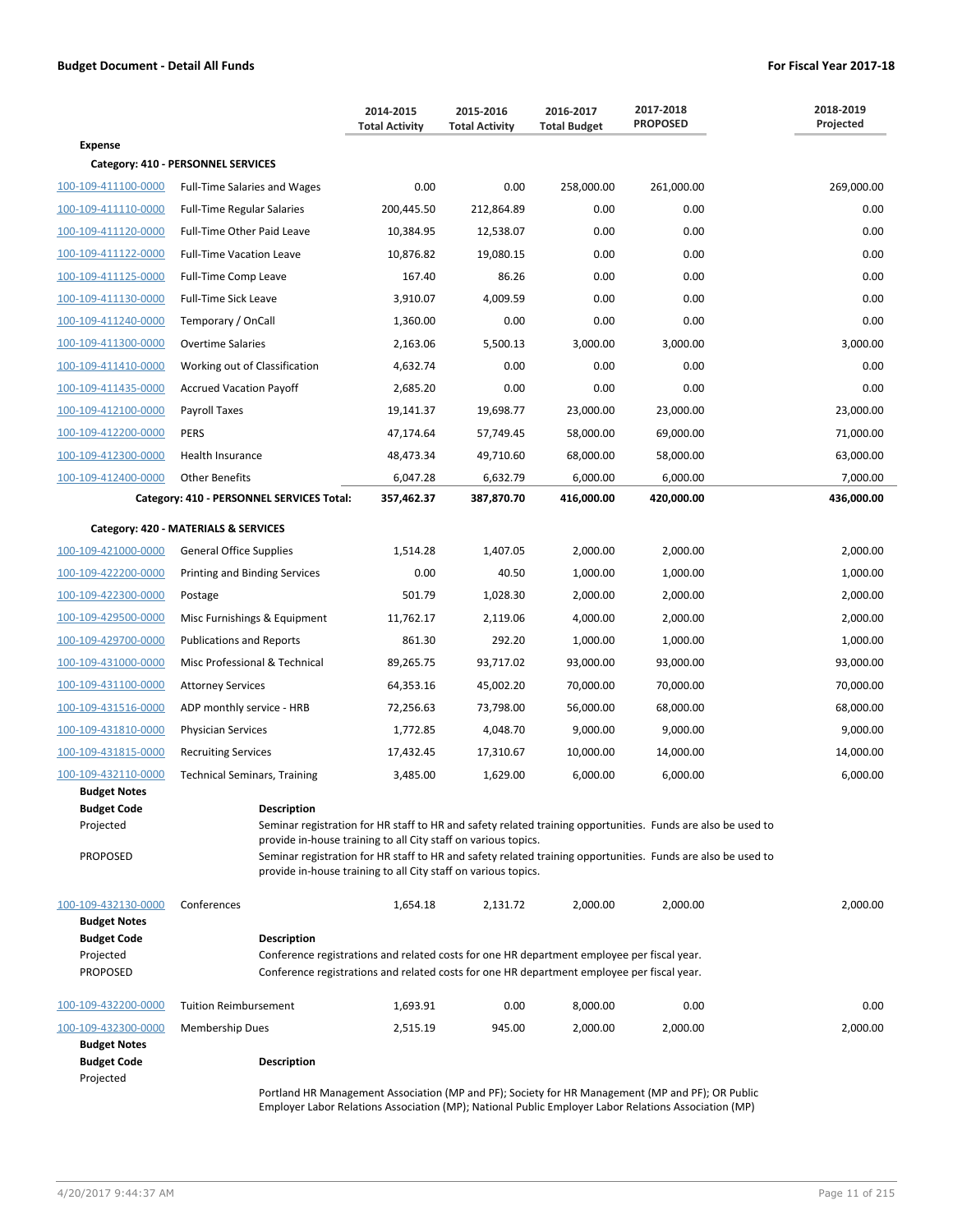|                                            |                                                                            | 2014-2015<br><b>Total Activity</b> | 2015-2016<br><b>Total Activity</b> | 2016-2017<br><b>Total Budget</b> | 2017-2018<br><b>PROPOSED</b>                                                                                                                                                                             | 2018-2019<br>Projected |
|--------------------------------------------|----------------------------------------------------------------------------|------------------------------------|------------------------------------|----------------------------------|----------------------------------------------------------------------------------------------------------------------------------------------------------------------------------------------------------|------------------------|
| <b>PROPOSED</b>                            |                                                                            |                                    |                                    |                                  | Portland HR Management Association (MP and PF); Society for HR Management (MP and PF); OR Public<br>Employer Labor Relations Association (MP); National Public Employer Labor Relations Association (MP) |                        |
| 100-109-432510-0000<br><b>Budget Notes</b> | <b>Centralized Training/Developmt</b>                                      | 4,347.41                           | 2,248.00                           | 5,000.00                         | 5,000.00                                                                                                                                                                                                 | 5,000.00               |
| <b>Budget Code</b>                         | <b>Description</b>                                                         |                                    |                                    |                                  |                                                                                                                                                                                                          |                        |
| Projected                                  | Leadership Lab for two supervisors                                         |                                    |                                    |                                  |                                                                                                                                                                                                          |                        |
| <b>PROPOSED</b>                            | Leadership Lab for two supervisors                                         |                                    |                                    |                                  |                                                                                                                                                                                                          |                        |
| 100-109-432520-0000                        | Employee and Volunteer Recogn                                              | 17,375.09                          | 11,482.51                          | 13,000.00                        | 17,000.00                                                                                                                                                                                                | 17,000.00              |
| <b>Budget Notes</b>                        |                                                                            |                                    |                                    |                                  |                                                                                                                                                                                                          |                        |
| <b>Budget Code</b>                         | <b>Description</b>                                                         |                                    |                                    |                                  |                                                                                                                                                                                                          |                        |
| Projected                                  | Employee picnic; Holiday party; and anniversary pins, service awards, etc. |                                    |                                    |                                  |                                                                                                                                                                                                          |                        |
| PROPOSED                                   | Employee picnic; Holiday party; and anniversary pins, service awards, etc. |                                    |                                    |                                  |                                                                                                                                                                                                          |                        |
| 100-109-439100-0000                        | Advertising                                                                | 13,393.04                          | 5,852.18                           | 7,000.00                         | 7,000.00                                                                                                                                                                                                 | 7,000.00               |
| 100-109-439220-0000                        | <b>Local Travel Expenses</b>                                               | 244.20                             | 740.26                             | 1,000.00                         | 1,000.00                                                                                                                                                                                                 | 1,000.00               |
| 100-109-439900-0000                        | <b>Other Miscellaneous Exp</b>                                             | 279.87                             | 81.50                              | 0.00                             | 2,000.00                                                                                                                                                                                                 | 2,000.00               |
|                                            | Category: 420 - MATERIALS & SERVICES Total:                                | 304,708.27                         | 263,873.87                         | 292,000.00                       | 304,000.00                                                                                                                                                                                               | 304,000.00             |
| Category: 490 - CONTINGENCY                |                                                                            |                                    |                                    |                                  |                                                                                                                                                                                                          |                        |
| 100-109-490900-0000                        | Department Contingency                                                     | 0.00                               | 0.00                               | 21,921.00                        | 69,910.00                                                                                                                                                                                                | 69,910.00              |
|                                            | Category: 490 - CONTINGENCY Total:                                         | 0.00                               | 0.00                               | 21,921.00                        | 69,910.00                                                                                                                                                                                                | 69,910.00              |
|                                            | <b>Expense Total:</b>                                                      | 662,170.64                         | 651,744.57                         | 729,921.00                       | 793,910.00                                                                                                                                                                                               | 809,910.00             |
|                                            | Department: 109 - Human Resources Surplus (Deficit):                       | 63,920.77                          | 94,909.83                          | 0.00                             | 0.00                                                                                                                                                                                                     | 0.00                   |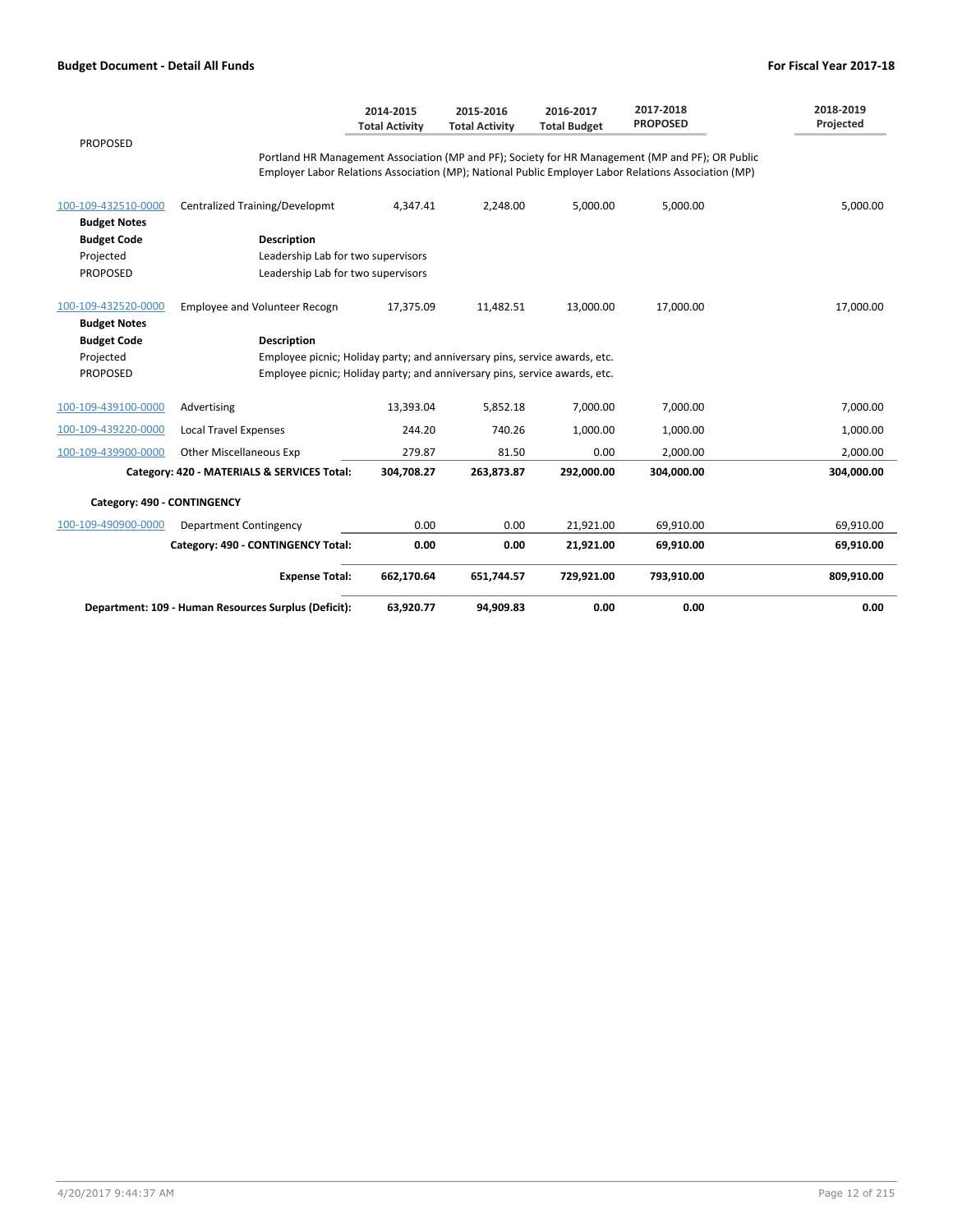|                                         |                                                | 2014-2015<br><b>Total Activity</b> | 2015-2016<br><b>Total Activity</b> | 2016-2017<br><b>Total Budget</b> | 2017-2018<br><b>PROPOSED</b> | 2018-2019<br>Projected |
|-----------------------------------------|------------------------------------------------|------------------------------------|------------------------------------|----------------------------------|------------------------------|------------------------|
| Department: 113 - Facilities Management |                                                |                                    |                                    |                                  |                              |                        |
| Revenue                                 |                                                |                                    |                                    |                                  |                              |                        |
|                                         | Category: 302 - BEGINNING FUND BALANCES        |                                    |                                    |                                  |                              |                        |
| 100-113-302100-0000                     | Unrestricted Fund Balance                      | 111,390.26                         | 447,393.21                         | 188,393.00                       | 143,098.00                   | 143,098.00             |
|                                         | Category: 302 - BEGINNING FUND BALANCES Total: | 111,390.26                         | 447,393.21                         | 188,393.00                       | 143.098.00                   | 143,098.00             |
|                                         | Category: 310 - MISCELLANEOUS REVENUES         |                                    |                                    |                                  |                              |                        |
| 100-113-310310-0000                     | Insurance Reimbursements                       | 0.00                               | 1,102.00                           | 0.00                             | 0.00                         | 0.00                   |
| 100-113-310315-0000                     | Medical Insurance Reimbursemt                  | 640.54                             | 10,639.63                          | 0.00                             | 0.00                         | 0.00                   |
| 100-113-310322-0000                     | Rebates                                        | 300.00                             | 7,120.00                           | 0.00                             | 0.00                         | 0.00                   |
|                                         | Category: 310 - MISCELLANEOUS REVENUES Total:  | 940.54                             | 18,861.63                          | 0.00                             | 0.00                         | 0.00                   |
|                                         | Category: 312 - CHARGES FOR SERVICES           |                                    |                                    |                                  |                              |                        |
| 100-113-312100-0000                     | Charges for Services - General Ad              | 1,056,000.00                       | 947,500.00                         | 957,000.00                       | 1,156,000.00                 | 1,178,000.00           |
|                                         | Category: 312 - CHARGES FOR SERVICES Total:    | 1,056,000.00                       | 947,500.00                         | 957,000.00                       | 1,156,000.00                 | 1,178,000.00           |
|                                         | <b>Revenue Total:</b>                          | 1,168,330.80                       | 1,413,754.84                       | 1,145,393.00                     | 1,299,098.00                 | 1,321,098.00           |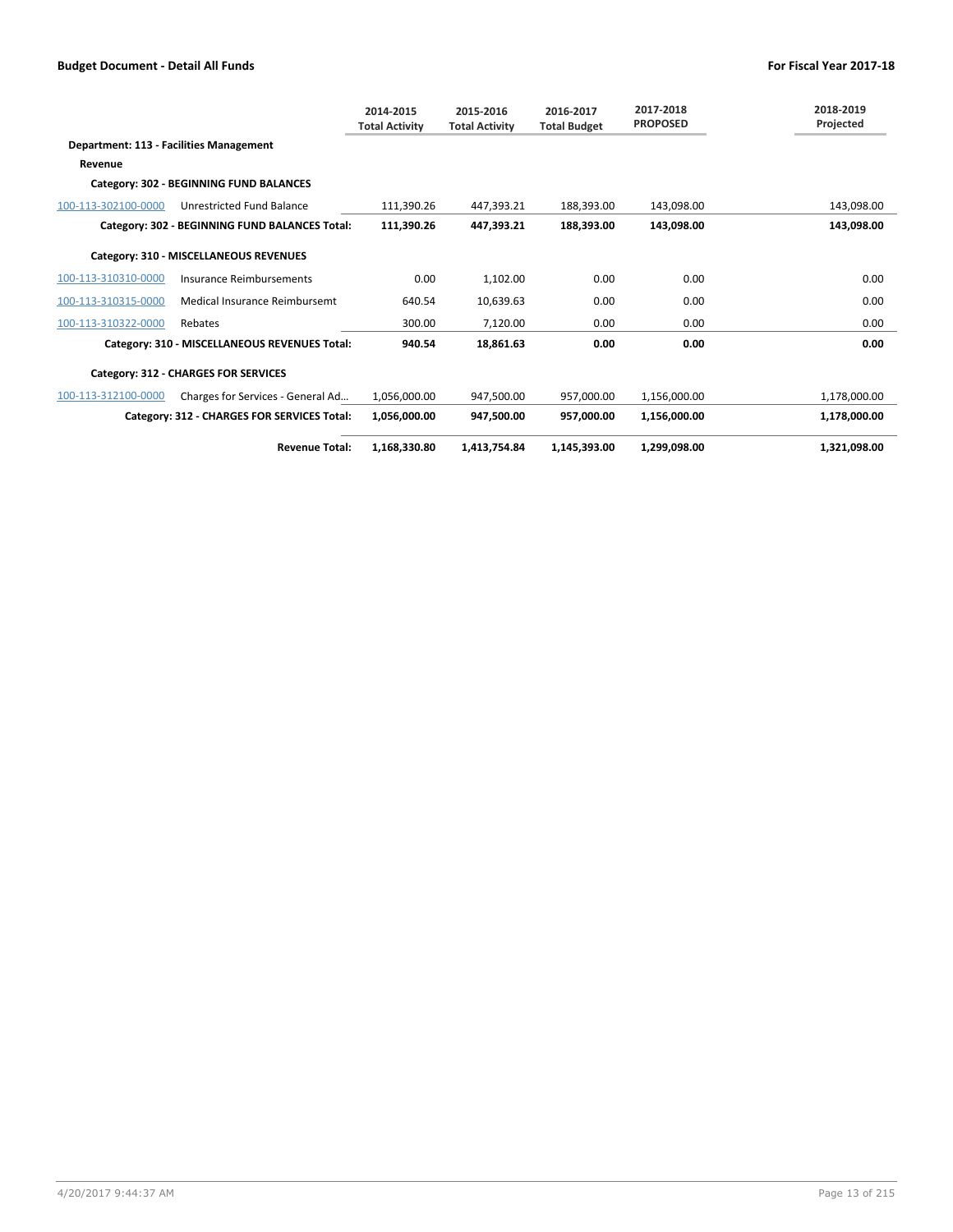|                                                                               |                                                                                                                                                                          | 2014-2015<br><b>Total Activity</b>                  | 2015-2016<br><b>Total Activity</b> | 2016-2017<br><b>Total Budget</b> | 2017-2018<br><b>PROPOSED</b>                                                                             | 2018-2019<br>Projected |  |  |
|-------------------------------------------------------------------------------|--------------------------------------------------------------------------------------------------------------------------------------------------------------------------|-----------------------------------------------------|------------------------------------|----------------------------------|----------------------------------------------------------------------------------------------------------|------------------------|--|--|
| <b>Expense</b>                                                                |                                                                                                                                                                          |                                                     |                                    |                                  |                                                                                                          |                        |  |  |
|                                                                               | Category: 410 - PERSONNEL SERVICES                                                                                                                                       |                                                     |                                    |                                  |                                                                                                          |                        |  |  |
| 100-113-411100-0000<br><b>Budget Notes</b><br><b>Budget Code</b><br>Projected | <b>Full-Time Salaries and Wages</b><br><b>Description</b><br>1.00 Facilities Manager<br>1.00 Facilities Maint Lead LOM<br>.50 Electrician LOM                            | 0.00<br>MGT<br>2.00 Building Maintenance Worker LOM | 0.00                               | 308,000.00                       | 315,000.00                                                                                               | 324,000.00             |  |  |
| <b>PROPOSED</b>                                                               | 1.00 Facilities Manager<br>1.00 Facilities Maint Lead LOM<br>.50 Electrician LOM                                                                                         | MGT<br>2.00 Building Maintenance Worker LOM         |                                    |                                  |                                                                                                          |                        |  |  |
| 100-113-411110-0000                                                           | <b>Full-Time Regular Salaries</b>                                                                                                                                        | 200,515.90                                          | 223,209.67                         | 0.00                             | 0.00                                                                                                     | 0.00                   |  |  |
| 100-113-411120-0000                                                           | <b>Full-Time Other Paid Leave</b>                                                                                                                                        | 12,554.87                                           | 13,019.66                          | 0.00                             | 0.00                                                                                                     | 0.00                   |  |  |
| 100-113-411122-0000                                                           | <b>Full-Time Vacation Leave</b>                                                                                                                                          | 12,532.39                                           | 15,725.02                          | 0.00                             | 0.00                                                                                                     | 0.00                   |  |  |
| 100-113-411125-0000                                                           | <b>Full-Time Comp Leave</b>                                                                                                                                              | 1,527.55                                            | 5,482.23                           | 0.00                             | 0.00                                                                                                     | 0.00                   |  |  |
| 100-113-411130-0000                                                           | <b>Full-Time Sick Leave</b>                                                                                                                                              | 12,327.37                                           | 10,265.20                          | 0.00                             | 0.00                                                                                                     | 0.00                   |  |  |
| 100-113-411200-0000                                                           | Part-Time Salaries                                                                                                                                                       | 18,975.31                                           | 22,490.33                          | 0.00                             | 0.00                                                                                                     | 0.00                   |  |  |
| <b>Budget Notes</b><br><b>Budget Code</b><br>Projected<br><b>PROPOSED</b>     | <b>Description</b><br>Moved part-time facilities worker from Police to facilities department.<br>Moved part-time facilities worker from Police to facilities department. |                                                     |                                    |                                  |                                                                                                          |                        |  |  |
| 100-113-411235-0000                                                           | Part-Time Other Paid Leave                                                                                                                                               | 1,413.99                                            | 1,851.14                           | 0.00                             | 0.00                                                                                                     | 0.00                   |  |  |
| 100-113-411240-0000                                                           | Temporary / OnCall                                                                                                                                                       | 0.00                                                | 1,470.00                           | 0.00                             | 10,000.00                                                                                                | 10,000.00              |  |  |
| 100-113-411245-0000                                                           | Temporary / OnCall                                                                                                                                                       | 0.00                                                | 0.00                               | 0.00                             | 0.00                                                                                                     | 0.00                   |  |  |
| 100-113-411300-0000                                                           | <b>Overtime Salaries</b>                                                                                                                                                 | 1,609.27                                            | 4,527.99                           | 6,000.00                         | 6,000.00                                                                                                 | 6,000.00               |  |  |
| 100-113-411400-0000                                                           | Special Pay                                                                                                                                                              | 0.00                                                | 0.00                               | 0.00                             | 5,000.00                                                                                                 | 5,000.00               |  |  |
| 100-113-411435-0000                                                           | <b>Accrued Vacation Payoff</b>                                                                                                                                           | 4,368.30                                            | 2,602.60                           | 5,000.00                         | 8,000.00                                                                                                 | 5,000.00               |  |  |
| 100-113-412100-0000                                                           | Payroll Taxes                                                                                                                                                            | 22,016.70                                           | 25,056.60                          | 28,000.00                        | 28,000.00                                                                                                | 28,000.00              |  |  |
| 100-113-412200-0000                                                           | <b>PERS</b>                                                                                                                                                              | 51,055.79                                           | 65,360.58                          | 68,000.00                        | 81,000.00                                                                                                | 84,000.00              |  |  |
| 100-113-412300-0000                                                           | Health Insurance                                                                                                                                                         | 72,686.83                                           | 76,337.58                          | 92,000.00                        | 107,000.00                                                                                               | 116,000.00             |  |  |
| 100-113-412400-0000                                                           | Other Benefits                                                                                                                                                           | 17,489.40                                           | 16,928.65                          | 19,000.00                        | 19,000.00                                                                                                | 19,000.00              |  |  |
|                                                                               | Category: 410 - PERSONNEL SERVICES Total:                                                                                                                                | 429,073.67                                          | 484,327.25                         | 526,000.00                       | 579,000.00                                                                                               | 597,000.00             |  |  |
|                                                                               | Category: 420 - MATERIALS & SERVICES                                                                                                                                     |                                                     |                                    |                                  |                                                                                                          |                        |  |  |
| 100-113-421000-0000                                                           | <b>General Office Supplies</b>                                                                                                                                           | 127.45                                              | 83.09                              | 1,000.00                         | 1,000.00                                                                                                 | 1,000.00               |  |  |
| 100-113-422100-0000                                                           | In-House Printing, Copier Supp                                                                                                                                           | 820.71                                              | 0.00                               | 1,000.00                         | 1,000.00                                                                                                 | 1,000.00               |  |  |
| 100-113-427200-0000                                                           | <b>Clothing Allowance</b>                                                                                                                                                | 1,135.65                                            | 987.64                             | 1,000.00                         | 2,000.00                                                                                                 | 1,000.00               |  |  |
| 100-113-429500-0000                                                           | Misc Furnishings & Equipment                                                                                                                                             | 3,661.91                                            | 11,625.85                          | 3,000.00                         | 3,000.00                                                                                                 | 3,000.00               |  |  |
| 100-113-431000-0000<br><b>Budget Notes</b>                                    | Misc Professional & Technical                                                                                                                                            | 13,528.36                                           | 15,250.00                          | 15,000.00                        | 15,000.00                                                                                                | 15,000.00              |  |  |
| <b>Budget Code</b><br>Projected                                               | <b>Description</b><br>evaluations.                                                                                                                                       |                                                     |                                    |                                  | Miscellaneous Professional Engineering, building evaluation, generator and other miscellaneous equipment |                        |  |  |
| <b>PROPOSED</b>                                                               | evaluations.                                                                                                                                                             |                                                     |                                    |                                  | Miscellaneous Professional Engineering, building evaluation, generator and other miscellaneous equipment |                        |  |  |
| 100-113-431540-0000                                                           | Software, Purchases & Licenses                                                                                                                                           | 0.00                                                | 0.00                               | 1,000.00                         | 1,000.00                                                                                                 | 1,000.00               |  |  |
| 100-113-431930-0000                                                           | <b>Contracted Secretarial Service</b>                                                                                                                                    | 0.00                                                | 283.50                             | 0.00                             | 0.00                                                                                                     | 0.00                   |  |  |
| 100-113-432110-0000                                                           | <b>Technical Seminars, Training</b>                                                                                                                                      | 3,438.61                                            | 1,024.00                           | 4,000.00                         | 4,000.00                                                                                                 | 4,000.00               |  |  |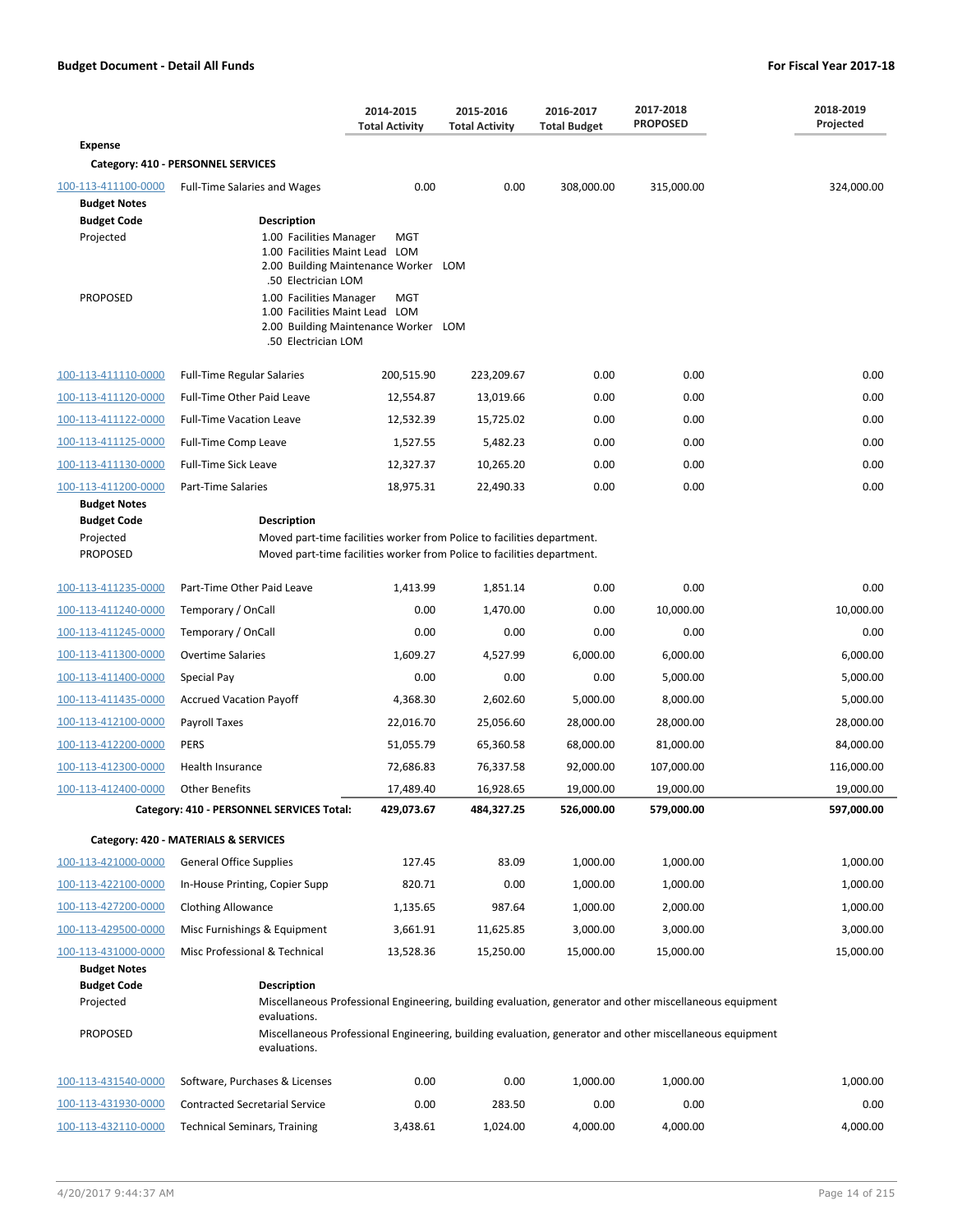|                                                                                                  |                                                                                                                                                                                                                                                                                                                                                                                                                                                                                                                                        | 2014-2015<br><b>Total Activity</b> | 2015-2016<br><b>Total Activity</b> | 2016-2017<br><b>Total Budget</b> | 2017-2018<br><b>PROPOSED</b>                                                                                                                                                                                                                          | 2018-2019<br>Projected |  |  |
|--------------------------------------------------------------------------------------------------|----------------------------------------------------------------------------------------------------------------------------------------------------------------------------------------------------------------------------------------------------------------------------------------------------------------------------------------------------------------------------------------------------------------------------------------------------------------------------------------------------------------------------------------|------------------------------------|------------------------------------|----------------------------------|-------------------------------------------------------------------------------------------------------------------------------------------------------------------------------------------------------------------------------------------------------|------------------------|--|--|
| <b>Budget Notes</b><br><b>Budget Code</b>                                                        | <b>Description</b>                                                                                                                                                                                                                                                                                                                                                                                                                                                                                                                     |                                    |                                    |                                  |                                                                                                                                                                                                                                                       |                        |  |  |
| Projected                                                                                        | Electrical Continuting Education for 3 staff                                                                                                                                                                                                                                                                                                                                                                                                                                                                                           |                                    |                                    |                                  | Mechanical Training, Intl Facility Management Association Workshops for 2 staff, ongoing equipment training                                                                                                                                           |                        |  |  |
| <b>PROPOSED</b>                                                                                  | Electrical Continuting Education for 3 staff                                                                                                                                                                                                                                                                                                                                                                                                                                                                                           |                                    |                                    |                                  | Mechanical Training, Intl Facility Management Association Workshops for 2 staff, ongoing equipment training                                                                                                                                           |                        |  |  |
| 100-113-432130-0000                                                                              | Conferences                                                                                                                                                                                                                                                                                                                                                                                                                                                                                                                            | 1,756.76                           | 4,314.55                           | 4,000.00                         | 4,000.00                                                                                                                                                                                                                                              | 4,000.00               |  |  |
| 100-113-432300-0000                                                                              | Membership Dues                                                                                                                                                                                                                                                                                                                                                                                                                                                                                                                        | 265.00                             | 1,418.00                           | 1,000.00                         | 2,000.00                                                                                                                                                                                                                                              | 2,000.00               |  |  |
| 100-113-434100-0000                                                                              | Food and Beverages For Resale                                                                                                                                                                                                                                                                                                                                                                                                                                                                                                          | 491.19                             | 0.00                               | 1,000.00                         | 1,000.00                                                                                                                                                                                                                                              | 1,000.00               |  |  |
| 100-113-435210-0000                                                                              | Telephone Service Charges                                                                                                                                                                                                                                                                                                                                                                                                                                                                                                              | 3,079.68                           | 3,180.37                           | 2,000.00                         | 2,000.00                                                                                                                                                                                                                                              | 2,000.00               |  |  |
| 100-113-437210-0000                                                                              | Janitorial Services                                                                                                                                                                                                                                                                                                                                                                                                                                                                                                                    | 83,703.85                          | 85,095.40                          | 82,000.00                        | 83,000.00                                                                                                                                                                                                                                             | 84,000.00              |  |  |
| 100-113-437220-0000                                                                              | <b>Building Systems Maint Svcs</b>                                                                                                                                                                                                                                                                                                                                                                                                                                                                                                     | 114,105.84                         | 186,806.83                         | 157,000.00                       | 160,000.00                                                                                                                                                                                                                                            | 161,000.00             |  |  |
| <b>Budget Notes</b><br><b>Budget Code</b><br>Projected<br><b>PROPOSED</b>                        | <b>Description</b><br>Landscape services for City Hall and Palisades, Pest Control at City Hall, Janitorial Services, Elevator<br>Maintenance, Allied Waste - Garbage Service for City, HVAC Maintenance at City Hall, Misc Electrical Services,<br><b>Security Services</b><br>Landscape services for City Hall and Palisades, Pest Control at City Hall, Janitorial Services, Elevator<br>Maintenance, Allied Waste - Garbage Service for City, HVAC Maintenance at City Hall, Misc Electrical Services,<br><b>Security Services</b> |                                    |                                    |                                  |                                                                                                                                                                                                                                                       |                        |  |  |
| 100-113-437230-0000                                                                              | Janitorial and Cleaning Spply                                                                                                                                                                                                                                                                                                                                                                                                                                                                                                          | 15,900.78                          | 14,032.84                          | 12,000.00                        | 14,000.00                                                                                                                                                                                                                                             | 14,000.00              |  |  |
| 100-113-437280-0000<br><b>Budget Notes</b><br><b>Budget Code</b><br>Projected<br><b>PROPOSED</b> | <b>Bldg Maint-Misc Contracted Svc</b><br><b>Description</b><br>and striping, and other miscellaneous repairs and maintenance<br>and striping, and other miscellaneous repairs and maintenance                                                                                                                                                                                                                                                                                                                                          | 102,978.45                         | 38,697.78                          | 40,000.00                        | 40,000.00<br>Air Testing, snow removal, pressure washing, sidewalk repair, bird deterrent, roofing repairs, parking lot repairs<br>Air Testing, snow removal, pressure washing, sidewalk repair, bird deterrent, roofing repairs, parking lot repairs | 40,000.00              |  |  |
| 100-113-437290-0000<br><b>Budget Notes</b><br><b>Budget Code</b><br>Projected                    | <b>Bldg Maint-Misc Materials</b><br><b>Description</b>                                                                                                                                                                                                                                                                                                                                                                                                                                                                                 | 19,151.94                          | 35,171.40                          | 39,000.00                        | 39,000.00<br>Painting supplies, HVAC filters, lighting & electrical supplies, first aid supplies, tools, batteries, ceiling tiles,                                                                                                                    | 39,000.00              |  |  |
| <b>PROPOSED</b>                                                                                  | window blinds & repairs, etc.<br>window blinds & repairs, etc.                                                                                                                                                                                                                                                                                                                                                                                                                                                                         |                                    |                                    |                                  | Painting supplies, HVAC filters, lighting & electrical supplies, first aid supplies, tools, batteries, ceiling tiles,                                                                                                                                 |                        |  |  |
| 100-113-437295-0000                                                                              | <b>Office Relocation Costs</b>                                                                                                                                                                                                                                                                                                                                                                                                                                                                                                         | 0.00                               | 243,763.66                         | 0.00                             | 0.00                                                                                                                                                                                                                                                  | 0.00                   |  |  |
| 100-113-437310-0000                                                                              | <b>Equipment Repair and Service</b>                                                                                                                                                                                                                                                                                                                                                                                                                                                                                                    | 6,702.26                           | 11,192.49                          | 5,000.00                         | 10,000.00                                                                                                                                                                                                                                             | 10,000.00              |  |  |
| 100-113-437330-0000                                                                              | Vehicle Repairs, Parts & Supp                                                                                                                                                                                                                                                                                                                                                                                                                                                                                                          | 594.93                             | 189.02                             | 3,000.00                         | 3,000.00                                                                                                                                                                                                                                              | 3,000.00               |  |  |
| 100-113-437340-0000                                                                              | Gasoline, Oil and Lubricants                                                                                                                                                                                                                                                                                                                                                                                                                                                                                                           | 3,787.78                           | 2,480.86                           | 4,000.00                         | 4,000.00                                                                                                                                                                                                                                              | 4,000.00               |  |  |
| 100-113-437410-0000                                                                              | Electricity                                                                                                                                                                                                                                                                                                                                                                                                                                                                                                                            | 148,242.87                         | 104,721.98                         | 154,000.00                       | 113,000.00                                                                                                                                                                                                                                            | 115,000.00             |  |  |
| 100-113-437420-0000                                                                              | Natural Gas and Propane                                                                                                                                                                                                                                                                                                                                                                                                                                                                                                                | 29,072.13                          | 36,466.03                          | 36,000.00                        | 35,000.00                                                                                                                                                                                                                                             | 36,000.00              |  |  |
| 100-113-437430-0000                                                                              | Water, WW, & Surf Water Use                                                                                                                                                                                                                                                                                                                                                                                                                                                                                                            | 14,022.39                          | 19,913.56                          | 38,000.00                        | 38,000.00                                                                                                                                                                                                                                             | 38,000.00              |  |  |
| 100-113-439220-0000                                                                              | <b>Local Travel Expenses</b>                                                                                                                                                                                                                                                                                                                                                                                                                                                                                                           | 31.55                              | 100.50                             | 1,000.00                         | 1,000.00                                                                                                                                                                                                                                              | 1,000.00               |  |  |
| 100-113-439900-0000                                                                              | Other Miscellaneous Exp                                                                                                                                                                                                                                                                                                                                                                                                                                                                                                                | 263.83                             | 617.64                             | 1,000.00                         | 1,000.00                                                                                                                                                                                                                                              | 1,000.00               |  |  |
| 100-113-439952-0000                                                                              | Rents & Leases                                                                                                                                                                                                                                                                                                                                                                                                                                                                                                                         | 0.00                               | 1,912.50                           | 0.00                             | 0.00                                                                                                                                                                                                                                                  | 0.00                   |  |  |
|                                                                                                  | Category: 420 - MATERIALS & SERVICES Total:                                                                                                                                                                                                                                                                                                                                                                                                                                                                                            | 566,863.92                         | 819,329.49                         | 606,000.00                       | 577,000.00                                                                                                                                                                                                                                            | 581,000.00             |  |  |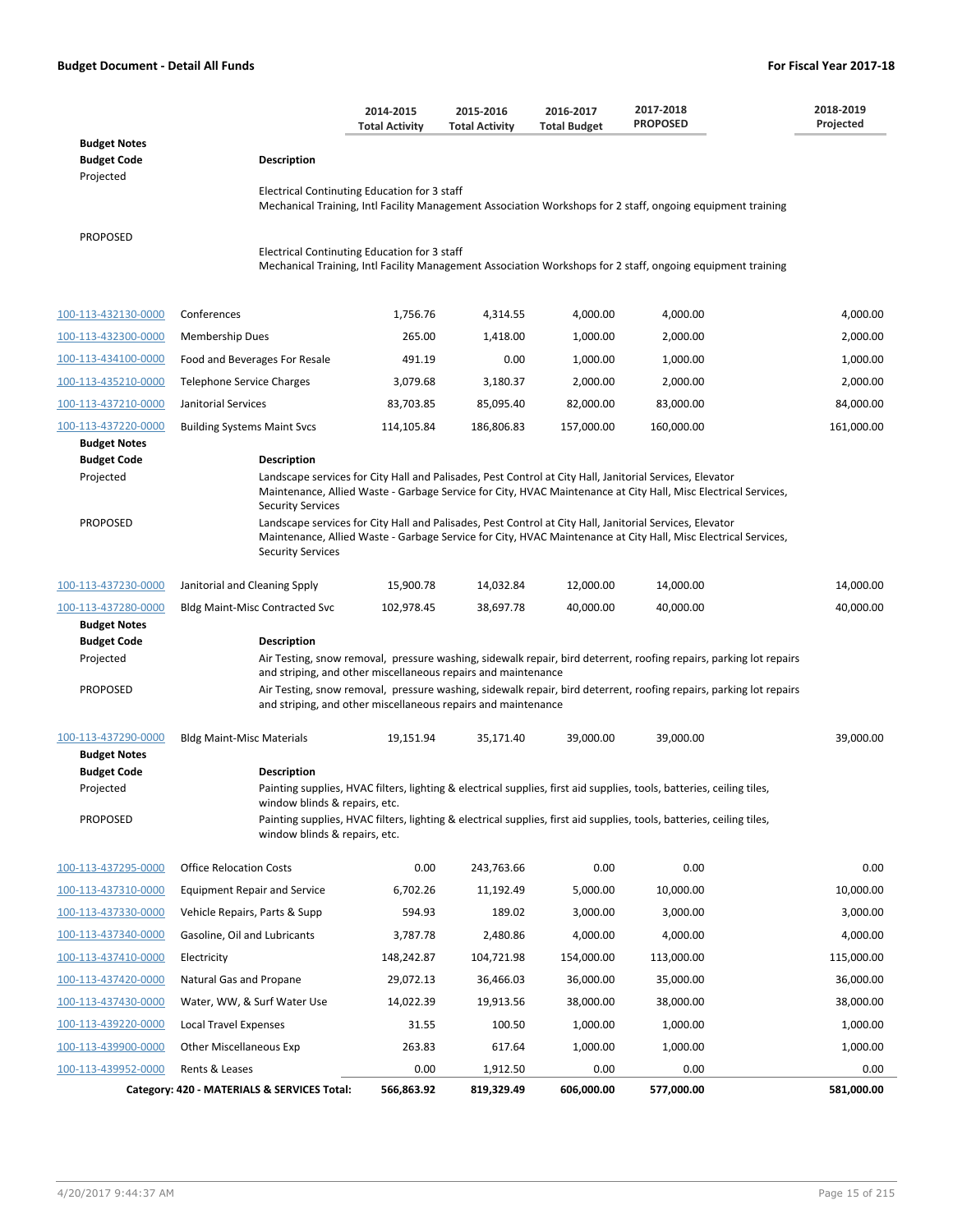|                                                            | 2014-2015<br><b>Total Activity</b> | 2015-2016<br><b>Total Activity</b> | 2016-2017<br><b>Total Budget</b> | 2017-2018<br><b>PROPOSED</b> | 2018-2019<br>Projected |
|------------------------------------------------------------|------------------------------------|------------------------------------|----------------------------------|------------------------------|------------------------|
| Category: 490 - CONTINGENCY                                |                                    |                                    |                                  |                              |                        |
| 100-113-490900-0000<br>Department Contingency              | 0.00                               | 0.00                               | 13,393.00                        | 143.098.00                   | 143,098.00             |
| Category: 490 - CONTINGENCY Total:                         | 0.00                               | 0.00                               | 13,393,00                        | 143.098.00                   | 143,098.00             |
| <b>Expense Total:</b>                                      | 995.937.59                         | 1,303,656.74                       | 1.145.393.00                     | 1.299.098.00                 | 1,321,098.00           |
| Department: 113 - Facilities Management Surplus (Deficit): | 172,393.21                         | 110.098.10                         | 0.00                             | 0.00                         | 0.00                   |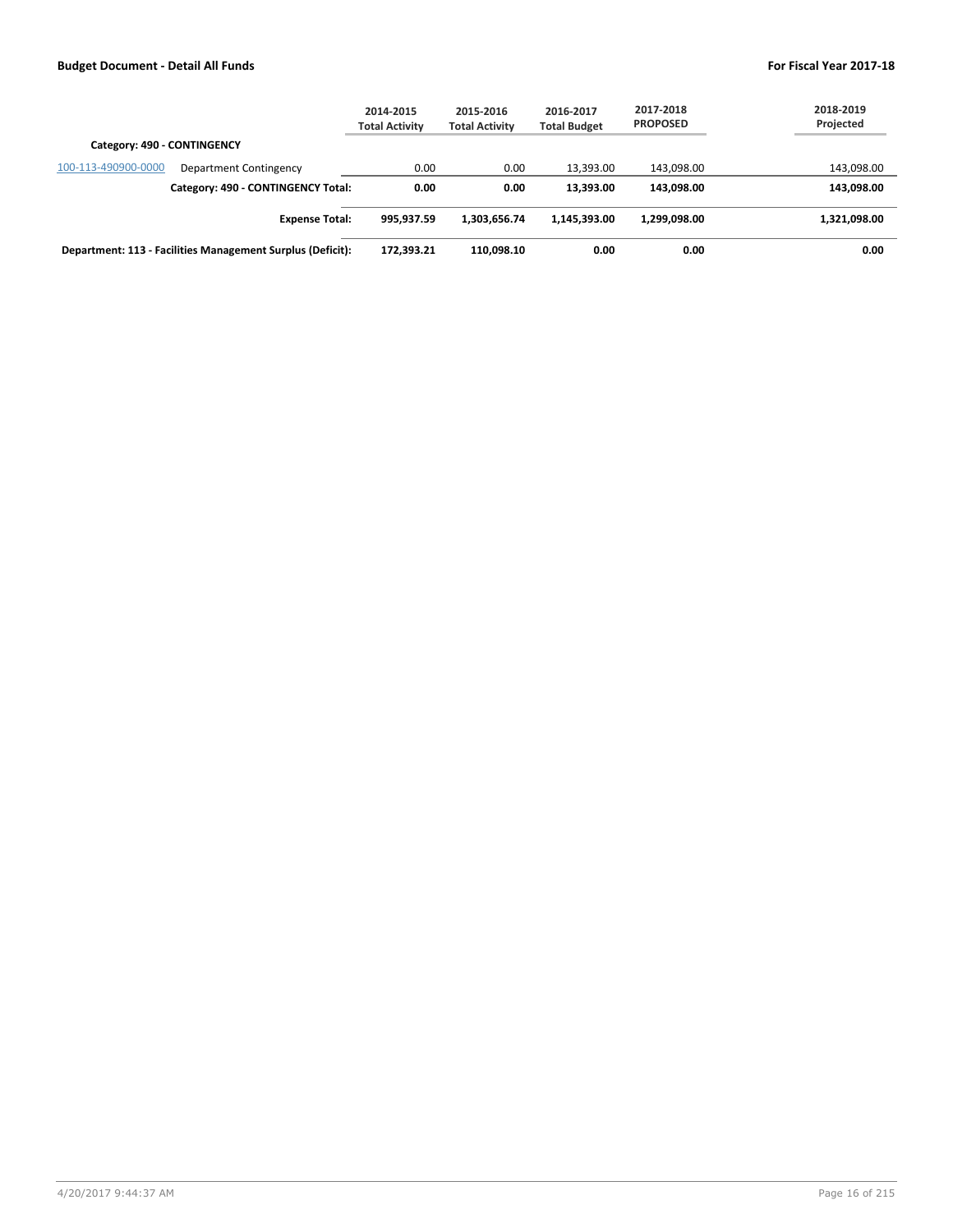|                                            |                                                                                                                          | 2014-2015<br><b>Total Activity</b> | 2015-2016<br><b>Total Activity</b> | 2016-2017<br><b>Total Budget</b> | 2017-2018<br><b>PROPOSED</b> | 2018-2019<br>Projected |  |  |  |
|--------------------------------------------|--------------------------------------------------------------------------------------------------------------------------|------------------------------------|------------------------------------|----------------------------------|------------------------------|------------------------|--|--|--|
| Department: 117 - Finance                  |                                                                                                                          |                                    |                                    |                                  |                              |                        |  |  |  |
| Revenue                                    |                                                                                                                          |                                    |                                    |                                  |                              |                        |  |  |  |
|                                            | Category: 302 - BEGINNING FUND BALANCES                                                                                  |                                    |                                    |                                  |                              |                        |  |  |  |
| 100-117-302100-0000                        | Unrestricted Fund Balance                                                                                                | 38,669.93                          | 158,782.46                         | 98,783.00                        | 301,801.00                   | 226,801.00             |  |  |  |
|                                            | Category: 302 - BEGINNING FUND BALANCES Total:                                                                           | 38,669.93                          | 158,782.46                         | 98,783.00                        | 301,801.00                   | 226,801.00             |  |  |  |
|                                            | Category: 305 - INTERGOVERNMENTAL                                                                                        |                                    |                                    |                                  |                              |                        |  |  |  |
| 100-117-305115-0000                        | Metro Business License Revenue                                                                                           | 20,050.66                          | 31,993.02                          | 20,000.00                        | 28,000.00                    | 30,000.00              |  |  |  |
|                                            | Category: 305 - INTERGOVERNMENTAL Total:                                                                                 | 20,050.66                          | 31,993.02                          | 20,000.00                        | 28,000.00                    | 30,000.00              |  |  |  |
|                                            | Category: 306 - LICENSES AND FEES                                                                                        |                                    |                                    |                                  |                              |                        |  |  |  |
| 100-117-306110-0000                        | <b>Business Licenses</b>                                                                                                 | 179,259.00                         | 186,463.00                         | 180,000.00                       | 185,000.00                   | 185,000.00             |  |  |  |
| <b>Budget Notes</b>                        |                                                                                                                          |                                    |                                    |                                  |                              |                        |  |  |  |
| <b>Budget Code</b>                         | <b>Description</b>                                                                                                       |                                    |                                    |                                  |                              |                        |  |  |  |
| Projected<br><b>PROPOSED</b>               | Revenue generated and collected by the Finance Department.<br>Revenue generated and collected by the Finance Department. |                                    |                                    |                                  |                              |                        |  |  |  |
|                                            |                                                                                                                          |                                    |                                    |                                  |                              |                        |  |  |  |
| 100-117-306130-0000                        | Dog Licenses                                                                                                             | 33,426.00                          | 38,195.20                          | 31,000.00                        | 34,000.00                    | 34,000.00              |  |  |  |
| 100-117-306150-0000                        | Passports                                                                                                                | 91,864.00                          | 100,800.00                         | 85,000.00                        | 100,000.00                   | 100,000.00             |  |  |  |
| 100-117-306260-0000                        | Lien Docket Fees                                                                                                         | 101,246.00                         | 103,964.00                         | 86,000.00                        | 98,000.00                    | 98,000.00              |  |  |  |
|                                            | Category: 306 - LICENSES AND FEES Total:                                                                                 | 405,795.00                         | 429,422.20                         | 382,000.00                       | 417,000.00                   | 417,000.00             |  |  |  |
|                                            | Category: 310 - MISCELLANEOUS REVENUES                                                                                   |                                    |                                    |                                  |                              |                        |  |  |  |
| 100-117-310310-0000                        | <b>Insurance Reimbursements</b>                                                                                          | 0.00                               | 515.00                             | 0.00                             | 0.00                         | 0.00                   |  |  |  |
| 100-117-310315-0000                        | Medical Insurance Reimbursemt                                                                                            | 1,483.45                           | 19,784.45                          | 0.00                             | 0.00                         | 0.00                   |  |  |  |
| 100-117-310910-0000                        | Sundry Income                                                                                                            | 0.00                               | 0.00                               | 0.00                             | 0.00                         | 0.00                   |  |  |  |
|                                            | Category: 310 - MISCELLANEOUS REVENUES Total:                                                                            | 1,483.45                           | 20,299.45                          | 0.00                             | 0.00                         | 0.00                   |  |  |  |
|                                            | Category: 312 - CHARGES FOR SERVICES                                                                                     |                                    |                                    |                                  |                              |                        |  |  |  |
| 100-117-312100-0000<br><b>Budget Notes</b> | Charges for Services - General Ad                                                                                        | 1,173,000.00                       | 1,218,000.00                       | 1,271,000.00                     | 1,236,000.00                 | 1,294,000.00           |  |  |  |
| <b>Budget Code</b>                         | <b>Description</b>                                                                                                       |                                    |                                    |                                  |                              |                        |  |  |  |
| Projected                                  | Financial services provided and pro-rated to other City departments.                                                     |                                    |                                    |                                  |                              |                        |  |  |  |
| <b>PROPOSED</b>                            | Financial services provided and pro-rated to other City departments.                                                     |                                    |                                    |                                  |                              |                        |  |  |  |
|                                            | Category: 312 - CHARGES FOR SERVICES Total:                                                                              | 1,173,000.00                       | 1,218,000.00                       | 1,271,000.00                     | 1,236,000.00                 | 1,294,000.00           |  |  |  |

**Revenue Total: 1,638,999.04 1,858,497.13 1,771,783.00 1,982,801.00 1,967,801.00**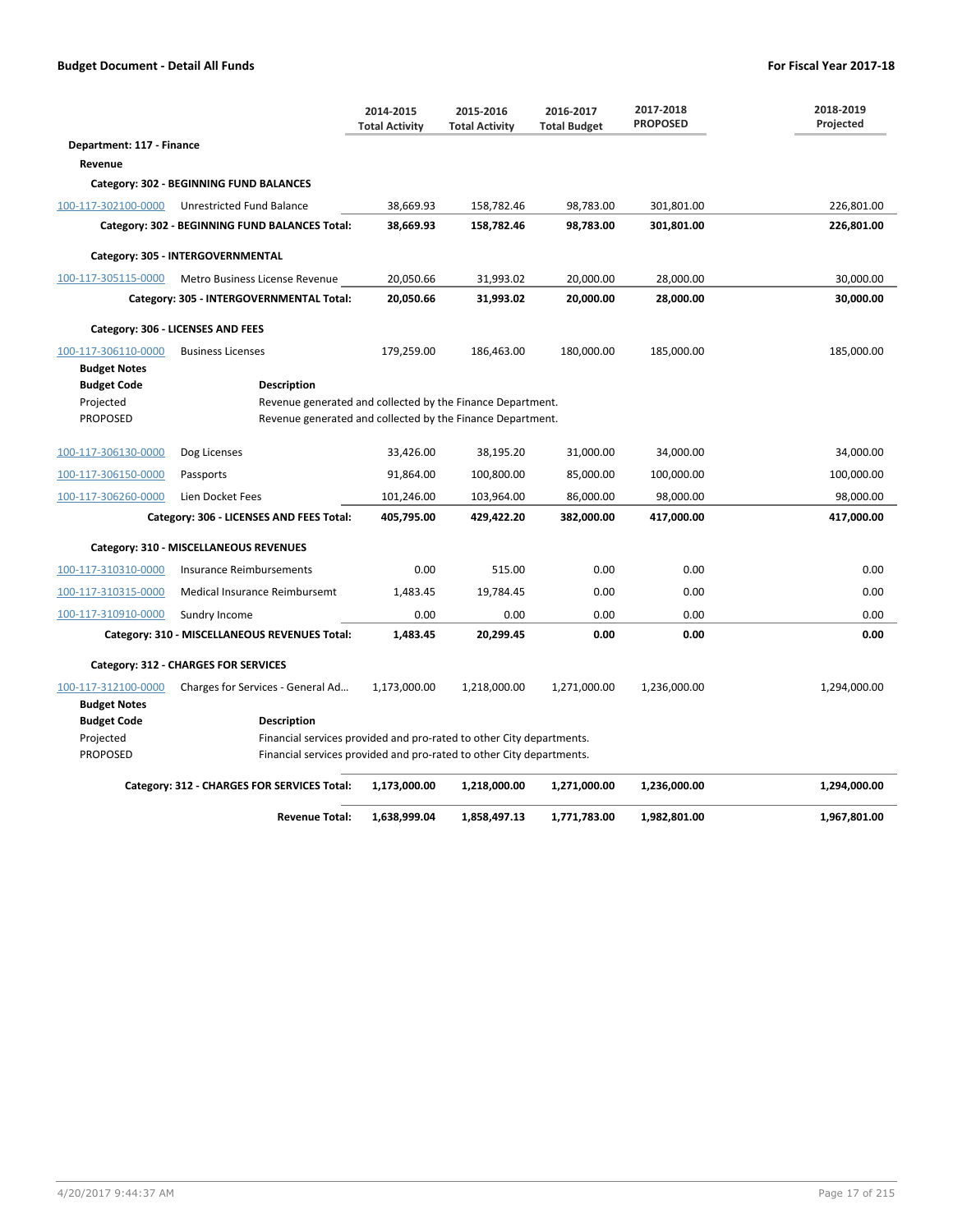|                                                                                                  |                                                                                                                                                                                                            | 2014-2015<br><b>Total Activity</b>                                                                                                                                                                                                                                                                             | 2015-2016<br><b>Total Activity</b> | 2016-2017<br><b>Total Budget</b> | 2017-2018<br><b>PROPOSED</b>                                                                                                                                                                                                               | 2018-2019<br>Projected |  |  |
|--------------------------------------------------------------------------------------------------|------------------------------------------------------------------------------------------------------------------------------------------------------------------------------------------------------------|----------------------------------------------------------------------------------------------------------------------------------------------------------------------------------------------------------------------------------------------------------------------------------------------------------------|------------------------------------|----------------------------------|--------------------------------------------------------------------------------------------------------------------------------------------------------------------------------------------------------------------------------------------|------------------------|--|--|
| <b>Expense</b>                                                                                   |                                                                                                                                                                                                            |                                                                                                                                                                                                                                                                                                                |                                    |                                  |                                                                                                                                                                                                                                            |                        |  |  |
|                                                                                                  | Category: 410 - PERSONNEL SERVICES                                                                                                                                                                         |                                                                                                                                                                                                                                                                                                                |                                    |                                  |                                                                                                                                                                                                                                            |                        |  |  |
| 100-117-411100-0000<br><b>Budget Notes</b><br><b>Budget Code</b><br>Projected<br><b>PROPOSED</b> | <b>Full-Time Salaries and Wages</b><br><b>Description</b>                                                                                                                                                  | 0.00<br>HR/Payroll Specialist. Also, see comprehensive list of positions in the budget document.<br>HR/Payroll Specialist. Also, see comprehensive list of positions in the budget document.                                                                                                                   | 0.00                               | 714,000.00                       | 755,000.00<br>3 Accounting Specialists, 3 Accountants, Payroll Administrator, Assistant Director, Director, and 0.5 shared<br>3 Accounting Specialists, 3 Accountants, Payroll Administrator, Assistant Director, Director, and 0.5 shared | 779,000.00             |  |  |
| 100-117-411110-0000                                                                              | <b>Full-Time Regular Salaries</b>                                                                                                                                                                          | 576,237.12                                                                                                                                                                                                                                                                                                     | 595,582.84                         | 0.00                             | 0.00                                                                                                                                                                                                                                       | 0.00                   |  |  |
| 100-117-411120-0000                                                                              | Full-Time Other Paid Leave                                                                                                                                                                                 | 29,181.74                                                                                                                                                                                                                                                                                                      | 36,096.65                          | 0.00                             | 0.00                                                                                                                                                                                                                                       | 0.00                   |  |  |
| 100-117-411122-0000                                                                              | <b>Full-Time Vacation Leave</b>                                                                                                                                                                            | 28,820.77                                                                                                                                                                                                                                                                                                      | 39,530.17                          | 0.00                             | 0.00                                                                                                                                                                                                                                       | 0.00                   |  |  |
| 100-117-411125-0000                                                                              | Full-Time Comp Leave                                                                                                                                                                                       | 990.45                                                                                                                                                                                                                                                                                                         | 919.87                             | 0.00                             | 0.00                                                                                                                                                                                                                                       | 0.00                   |  |  |
| 100-117-411130-0000                                                                              | <b>Full-Time Sick Leave</b>                                                                                                                                                                                | 12,327.82                                                                                                                                                                                                                                                                                                      | 24,130.41                          | 0.00                             | 0.00                                                                                                                                                                                                                                       | 0.00                   |  |  |
| 100-117-411200-0000                                                                              | Part-Time Salaries                                                                                                                                                                                         | 45,074.89                                                                                                                                                                                                                                                                                                      | 27,074.31                          | 34,000.00                        | 44,000.00                                                                                                                                                                                                                                  | 45.000.00              |  |  |
| <b>Budget Notes</b>                                                                              |                                                                                                                                                                                                            |                                                                                                                                                                                                                                                                                                                |                                    |                                  |                                                                                                                                                                                                                                            |                        |  |  |
| <b>Budget Code</b><br>Projected<br><b>PROPOSED</b>                                               | <b>Description</b><br>Administrative Support. Also see comprehensive list of positions in the budget document.<br>Administrative Support. Also see comprehensive list of positions in the budget document. |                                                                                                                                                                                                                                                                                                                |                                    |                                  |                                                                                                                                                                                                                                            |                        |  |  |
| 100-117-411225-0000                                                                              | Part-Time Comp Leave                                                                                                                                                                                       | 825.61                                                                                                                                                                                                                                                                                                         | 893.20                             | 0.00                             | 0.00                                                                                                                                                                                                                                       | 0.00                   |  |  |
| 100-117-411235-0000                                                                              | Part-Time Other Paid Leave                                                                                                                                                                                 | 7,476.96                                                                                                                                                                                                                                                                                                       | 4,693.31                           | 0.00                             | 0.00                                                                                                                                                                                                                                       | 0.00                   |  |  |
| 100-117-411240-0000                                                                              | Temporary / OnCall                                                                                                                                                                                         | 11,762.00                                                                                                                                                                                                                                                                                                      | 11,109.20                          | 0.00                             | 0.00                                                                                                                                                                                                                                       | 0.00                   |  |  |
| 100-117-411300-0000                                                                              | <b>Overtime Salaries</b>                                                                                                                                                                                   | 621.84                                                                                                                                                                                                                                                                                                         | 1,264.74                           | 4,000.00                         | 4,000.00                                                                                                                                                                                                                                   | 4,000.00               |  |  |
| 100-117-411400-0000                                                                              | Special Pay                                                                                                                                                                                                | 0.00                                                                                                                                                                                                                                                                                                           | 0.00                               | 0.00                             | 4,000.00                                                                                                                                                                                                                                   | 4,000.00               |  |  |
| 100-117-411435-0000                                                                              | <b>Accrued Vacation Payoff</b>                                                                                                                                                                             | 16,979.21                                                                                                                                                                                                                                                                                                      | 7,460.40                           | 0.00                             | 0.00                                                                                                                                                                                                                                       | 0.00                   |  |  |
| 100-117-412100-0000                                                                              | Payroll Taxes                                                                                                                                                                                              | 59,172.50                                                                                                                                                                                                                                                                                                      | 61,859.92                          | 63,000.00                        | 68,000.00                                                                                                                                                                                                                                  | 69,000.00              |  |  |
| 100-117-412200-0000                                                                              | <b>PERS</b>                                                                                                                                                                                                | 126,473.15                                                                                                                                                                                                                                                                                                     | 163,551.00                         | 152,000.00                       | 199,000.00                                                                                                                                                                                                                                 | 205,000.00             |  |  |
| 100-117-412300-0000                                                                              | Health Insurance                                                                                                                                                                                           | 157,496.53                                                                                                                                                                                                                                                                                                     | 152,303.60                         | 247,000.00                       | 201,000.00                                                                                                                                                                                                                                 | 217,000.00             |  |  |
| 100-117-412400-0000                                                                              | <b>Other Benefits</b>                                                                                                                                                                                      | 17,895.03                                                                                                                                                                                                                                                                                                      | 18,232.06                          | 20,000.00                        | 20,000.00                                                                                                                                                                                                                                  | 20,000.00              |  |  |
| <b>Budget Notes</b><br><b>Budget Code</b><br>Projected<br><b>PROPOSED</b>                        | <b>Description</b><br>VEBA, Disability, AD&D<br>VEBA, Disability, AD&D                                                                                                                                     |                                                                                                                                                                                                                                                                                                                |                                    |                                  |                                                                                                                                                                                                                                            |                        |  |  |
|                                                                                                  | Category: 410 - PERSONNEL SERVICES Total:                                                                                                                                                                  | 1,091,335.62                                                                                                                                                                                                                                                                                                   | 1,144,701.68                       | 1,234,000.00                     | 1,295,000.00                                                                                                                                                                                                                               | 1,343,000.00           |  |  |
|                                                                                                  | Category: 420 - MATERIALS & SERVICES                                                                                                                                                                       |                                                                                                                                                                                                                                                                                                                |                                    |                                  |                                                                                                                                                                                                                                            |                        |  |  |
| 100-117-421000-0000                                                                              | <b>General Office Supplies</b>                                                                                                                                                                             | 11,212.72                                                                                                                                                                                                                                                                                                      | 14,365.53                          | 12,000.00                        | 13,000.00                                                                                                                                                                                                                                  | 14,000.00              |  |  |
| 100-117-422100-0000                                                                              | In-House Printing, Copier Supp                                                                                                                                                                             | 0.00                                                                                                                                                                                                                                                                                                           | 0.00                               | 1,000.00                         | 1,000.00                                                                                                                                                                                                                                   | 1,000.00               |  |  |
| 100-117-422200-0000<br><b>Budget Notes</b>                                                       | Printing and Binding Services                                                                                                                                                                              | 5,414.97                                                                                                                                                                                                                                                                                                       | 5,517.78                           | 14,000.00                        | 10,000.00                                                                                                                                                                                                                                  | 10,000.00              |  |  |
| <b>Budget Code</b><br>Projected<br><b>PROPOSED</b>                                               | <b>Description</b>                                                                                                                                                                                         | Printing of Comprehensive Annual Financial Reports (CAFR), Budget Documents, Business Licenses, Master Fees<br>& Charges booklet, Passport brochures.<br>Printing of Comprehensive Annual Financial Reports (CAFR), Budget Documents, Business Licenses, Master Fees<br>& Charges booklet, Passport brochures. |                                    |                                  |                                                                                                                                                                                                                                            |                        |  |  |
| 100-117-422300-0000<br><b>Budget Notes</b><br><b>Budget Code</b><br>Projected                    | Postage<br><b>Description</b><br>paystub mailings.                                                                                                                                                         | 10,784.66                                                                                                                                                                                                                                                                                                      | 12,982.84                          | 18,000.00                        | 15,000.00<br>Business/Dog Licenses renewal letters and license mailing; passport priority mail; and semi-monthly employee                                                                                                                  | 15,000.00              |  |  |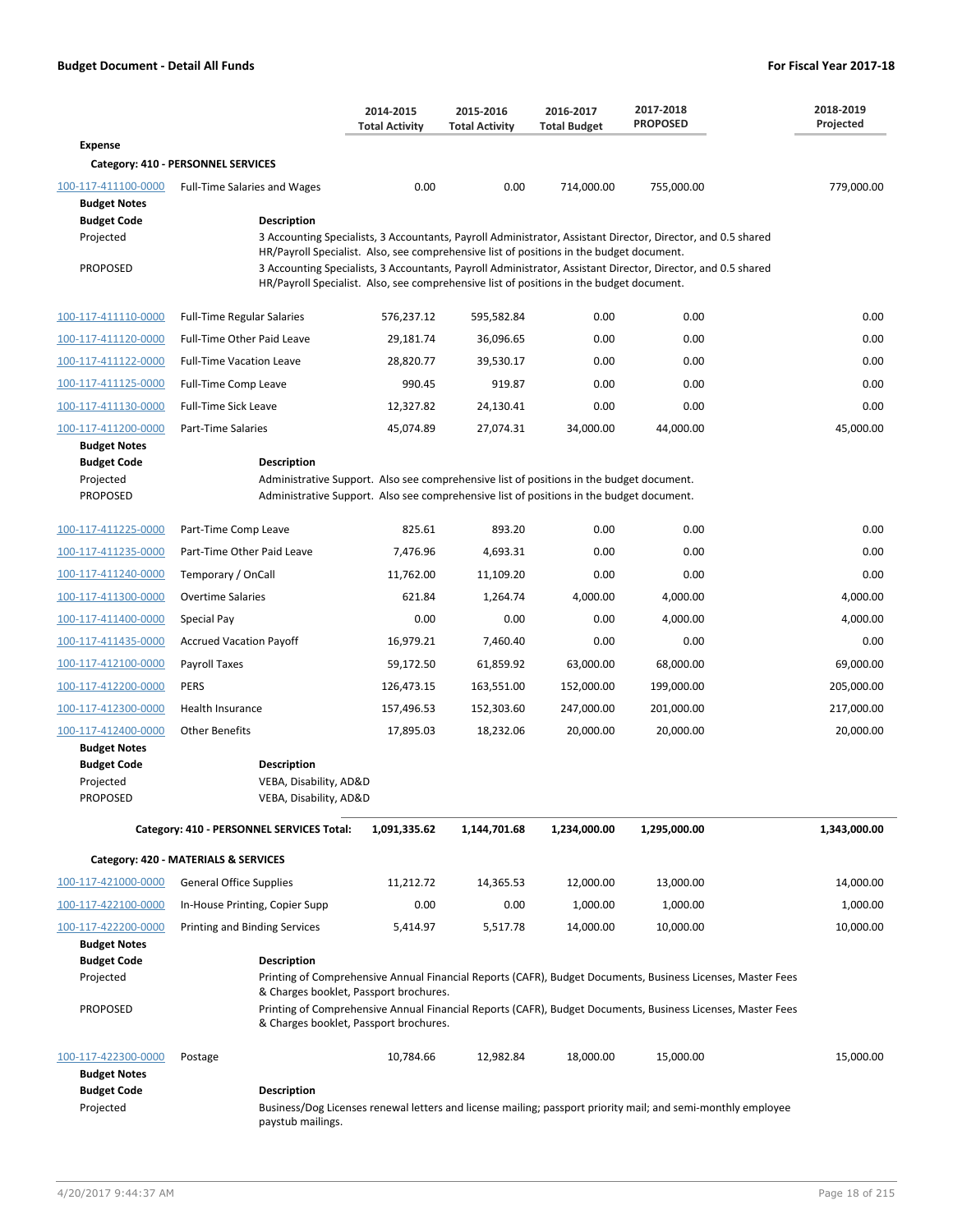|                                            |                                                                                                                                                                                                               | 2014-2015<br><b>Total Activity</b>                                                                                                                                                                  | 2015-2016<br><b>Total Activity</b> | 2016-2017<br><b>Total Budget</b> | 2017-2018<br><b>PROPOSED</b>                                                                                                                                                                                                | 2018-2019<br>Projected |  |  |  |
|--------------------------------------------|---------------------------------------------------------------------------------------------------------------------------------------------------------------------------------------------------------------|-----------------------------------------------------------------------------------------------------------------------------------------------------------------------------------------------------|------------------------------------|----------------------------------|-----------------------------------------------------------------------------------------------------------------------------------------------------------------------------------------------------------------------------|------------------------|--|--|--|
| <b>PROPOSED</b>                            | paystub mailings.                                                                                                                                                                                             |                                                                                                                                                                                                     |                                    |                                  | Business/Dog Licenses renewal letters and license mailing; passport priority mail; and semi-monthly employee                                                                                                                |                        |  |  |  |
| 100-117-429500-0000                        | Misc Furnishings & Equipment                                                                                                                                                                                  | 3,512.52                                                                                                                                                                                            | 8,685.46                           | 2,000.00                         | 3,000.00                                                                                                                                                                                                                    | 3,000.00               |  |  |  |
| 100-117-429700-0000                        | <b>Publications and Reports</b>                                                                                                                                                                               | 197.10                                                                                                                                                                                              | 0.00                               | 1,000.00                         | 1,000.00                                                                                                                                                                                                                    | 1,000.00               |  |  |  |
| 100-117-431000-0000<br><b>Budget Notes</b> | Misc Professional & Technical                                                                                                                                                                                 | 2,360.00                                                                                                                                                                                            | 17,322.24                          | 18,000.00                        | 20,000.00                                                                                                                                                                                                                   | 20,000.00              |  |  |  |
| <b>Budget Code</b>                         | <b>Description</b>                                                                                                                                                                                            |                                                                                                                                                                                                     |                                    |                                  |                                                                                                                                                                                                                             |                        |  |  |  |
| Projected                                  |                                                                                                                                                                                                               |                                                                                                                                                                                                     |                                    |                                  | Temporary help to back-fill paid absences or for peak work loads, GFOA award fee, shredding, cost studies.                                                                                                                  |                        |  |  |  |
| <b>PROPOSED</b>                            |                                                                                                                                                                                                               |                                                                                                                                                                                                     |                                    |                                  | Temporary help to back-fill paid absences or for peak work loads, GFOA award fee, shredding, cost studies.                                                                                                                  |                        |  |  |  |
| 100-117-431200-0000<br><b>Budget Notes</b> | <b>Accounting &amp; Auditing Services</b>                                                                                                                                                                     | 55,515.00                                                                                                                                                                                           | 50,318.00                          | 74,000.00                        | 76,000.00                                                                                                                                                                                                                   | 78,000.00              |  |  |  |
| <b>Budget Code</b>                         | <b>Description</b>                                                                                                                                                                                            |                                                                                                                                                                                                     |                                    |                                  |                                                                                                                                                                                                                             |                        |  |  |  |
| Projected                                  |                                                                                                                                                                                                               | Required annual audit of the City and Urban Renewal Agency; periodic special audits of such areas as<br>P-card purchases, Travel Expense Reimbursements, IRS Forms 1099; large grants, performance. |                                    |                                  |                                                                                                                                                                                                                             |                        |  |  |  |
| <b>PROPOSED</b>                            |                                                                                                                                                                                                               |                                                                                                                                                                                                     |                                    |                                  | Required annual audit of the City and Urban Renewal Agency; periodic special audits of such areas as<br>P-card purchases, Travel Expense Reimbursements, IRS Forms 1099; large grants, performance.                         |                        |  |  |  |
| 100-117-431512-0000                        | ADP monthly service - Payroll                                                                                                                                                                                 | 65,895.83                                                                                                                                                                                           | 59,594.06                          | 56,000.00                        | 62,000.00                                                                                                                                                                                                                   | 63,000.00              |  |  |  |
| 100-117-431513-0000                        | ADP monthly service - Cobra                                                                                                                                                                                   | 6,810.54                                                                                                                                                                                            | 6,865.70                           | 7,000.00                         | 7,000.00                                                                                                                                                                                                                    | 8,000.00               |  |  |  |
| 100-117-431514-0000                        | ADP monthly service - eTime                                                                                                                                                                                   | 40,842.00                                                                                                                                                                                           | 38,628.00                          | 42,000.00                        | 43,000.00                                                                                                                                                                                                                   | 44,000.00              |  |  |  |
| 100-117-431518-0000                        | Lien software monthly service                                                                                                                                                                                 | 23,108.00                                                                                                                                                                                           | 22,875.00                          | 22,000.00                        | 24,000.00                                                                                                                                                                                                                   | 24,000.00              |  |  |  |
| 100-117-431610-0000                        | <b>Bank Service Charges</b>                                                                                                                                                                                   | 71,157.96                                                                                                                                                                                           | 52,966.79                          | 72,000.00                        | 75,000.00                                                                                                                                                                                                                   | 76,000.00              |  |  |  |
| <b>Budget Notes</b><br><b>Budget Code</b>  | <b>Description</b>                                                                                                                                                                                            |                                                                                                                                                                                                     |                                    |                                  |                                                                                                                                                                                                                             |                        |  |  |  |
| Projected                                  |                                                                                                                                                                                                               |                                                                                                                                                                                                     |                                    |                                  | Includes Finance department's merchant fees as well as the various services provided by Wells Fargo. Bank fees                                                                                                              |                        |  |  |  |
|                                            | expected to go up as a result of monthly billing and utilizing twice the lock box services.<br>Includes Finance department's merchant fees as well as the various services provided by Wells Fargo. Bank fees |                                                                                                                                                                                                     |                                    |                                  |                                                                                                                                                                                                                             |                        |  |  |  |
| <b>PROPOSED</b>                            |                                                                                                                                                                                                               | expected to go up as a result of monthly billing and utilizing twice the lock box services.                                                                                                         |                                    |                                  |                                                                                                                                                                                                                             |                        |  |  |  |
| 100-117-431620-0000                        | Bond Registrar/Paying Agent                                                                                                                                                                                   | 4,750.00                                                                                                                                                                                            | 5,150.00                           | 6,000.00                         | 6,000.00                                                                                                                                                                                                                    | 6,000.00               |  |  |  |
| <b>Budget Notes</b><br><b>Budget Code</b>  | <b>Description</b>                                                                                                                                                                                            |                                                                                                                                                                                                     |                                    |                                  |                                                                                                                                                                                                                             |                        |  |  |  |
| Projected                                  |                                                                                                                                                                                                               | Annual fees for existing and new bond issues                                                                                                                                                        |                                    |                                  |                                                                                                                                                                                                                             |                        |  |  |  |
| <b>PROPOSED</b>                            |                                                                                                                                                                                                               | Annual fees for existing and new bond issues                                                                                                                                                        |                                    |                                  |                                                                                                                                                                                                                             |                        |  |  |  |
| 100-117-432110-0000<br><b>Budget Notes</b> | <b>Technical Seminars, Training</b>                                                                                                                                                                           | 3.649.00                                                                                                                                                                                            | 4,282.43                           | 7,000.00                         | 9,000.00                                                                                                                                                                                                                    | 10,000.00              |  |  |  |
| <b>Budget Code</b>                         | <b>Description</b>                                                                                                                                                                                            |                                                                                                                                                                                                     |                                    |                                  |                                                                                                                                                                                                                             |                        |  |  |  |
| Projected                                  |                                                                                                                                                                                                               |                                                                                                                                                                                                     |                                    |                                  | Technical training for payroll and accounting staff, online courses, remote and on-site software training.                                                                                                                  |                        |  |  |  |
| <b>PROPOSED</b>                            |                                                                                                                                                                                                               |                                                                                                                                                                                                     |                                    |                                  | Technical training for payroll and accounting staff, online courses, remote and on-site software training.                                                                                                                  |                        |  |  |  |
| 100-117-432130-0000<br><b>Budget Notes</b> | Conferences                                                                                                                                                                                                   | 5,213.05                                                                                                                                                                                            | 5,723.42                           | 6,000.00                         | 8,000.00                                                                                                                                                                                                                    | 9.000.00               |  |  |  |
| <b>Budget Code</b>                         | <b>Description</b>                                                                                                                                                                                            |                                                                                                                                                                                                     |                                    |                                  |                                                                                                                                                                                                                             |                        |  |  |  |
| Projected                                  |                                                                                                                                                                                                               |                                                                                                                                                                                                     |                                    |                                  | Two people to attend Incode Annual Conference on a rotating basis; three people on rotating basis to local Fall<br>OMFOA Conference, Spring OMFOA Annual Conference for Director or Assistant Director on a rotating basis. |                        |  |  |  |
| <b>PROPOSED</b>                            |                                                                                                                                                                                                               |                                                                                                                                                                                                     |                                    |                                  | Two people to attend Incode Annual Conference on a rotating basis; three people on rotating basis to local Fall<br>OMFOA Conference, Spring OMFOA Annual Conference for Director or Assistant Director on a rotating basis. |                        |  |  |  |
| 100-117-432200-0000                        | <b>Tuition Reimbursement</b>                                                                                                                                                                                  | 0.00                                                                                                                                                                                                | 1,376.00                           | 6,000.00                         | 6,000.00                                                                                                                                                                                                                    | 6,000.00               |  |  |  |
| 100-117-432300-0000<br><b>Budget Notes</b> | Membership Dues                                                                                                                                                                                               | 2,503.00                                                                                                                                                                                            | 2,754.00                           | 2,000.00                         | 3,000.00                                                                                                                                                                                                                    | 3,000.00               |  |  |  |
| <b>Budget Code</b>                         | <b>Description</b>                                                                                                                                                                                            |                                                                                                                                                                                                     |                                    |                                  |                                                                                                                                                                                                                             |                        |  |  |  |
| Projected                                  |                                                                                                                                                                                                               |                                                                                                                                                                                                     |                                    |                                  | AICPA \$300, CPA Society \$600, GFOA \$600, Oregon Finance Officers Assoc \$500; American Payroll Association                                                                                                               |                        |  |  |  |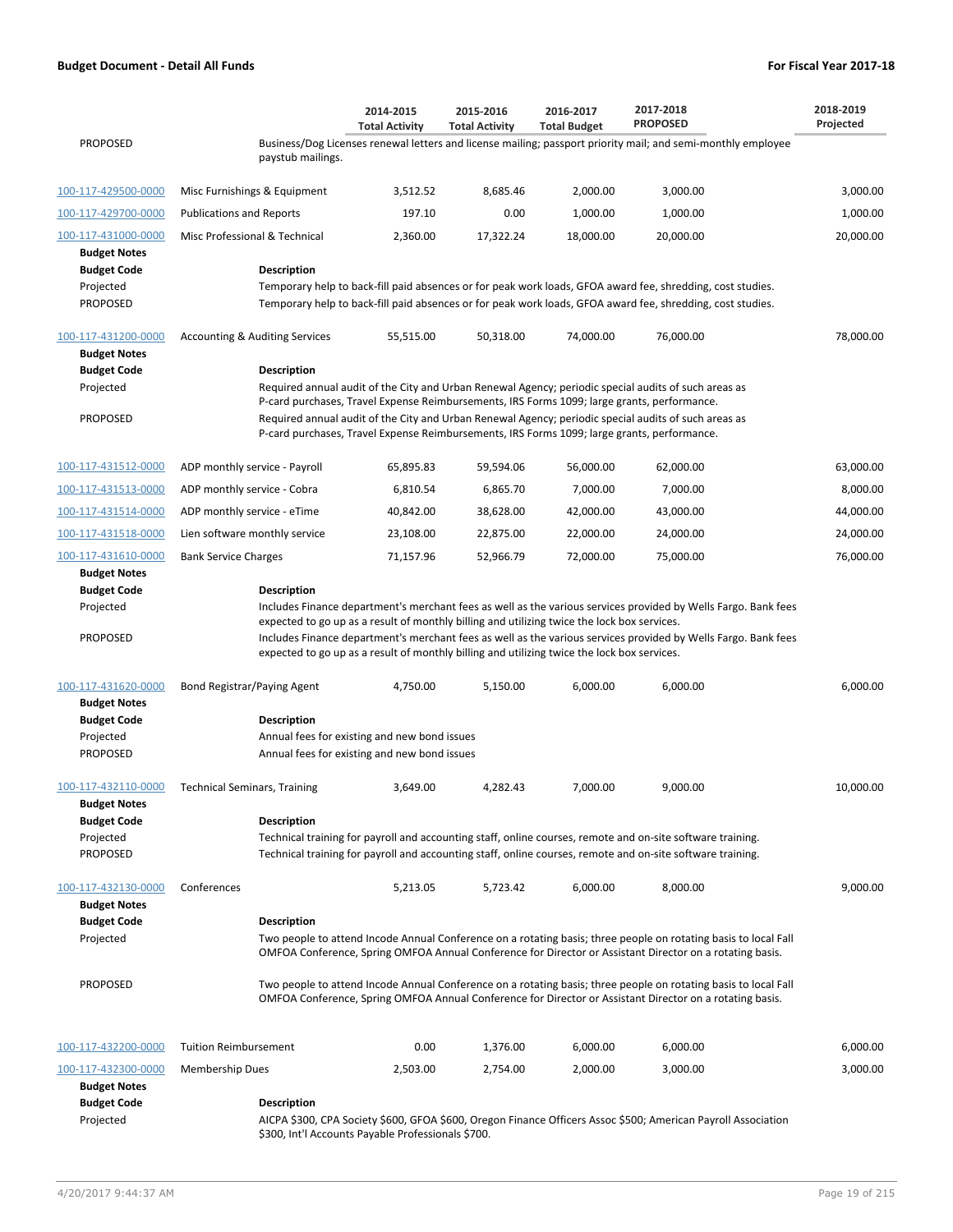|                             |                                                                                                                                                                     | 2014-2015<br><b>Total Activity</b> | 2015-2016<br><b>Total Activity</b> | 2016-2017<br><b>Total Budget</b> | 2017-2018<br><b>PROPOSED</b> |  | 2018-2019<br>Projected |  |
|-----------------------------|---------------------------------------------------------------------------------------------------------------------------------------------------------------------|------------------------------------|------------------------------------|----------------------------------|------------------------------|--|------------------------|--|
| <b>PROPOSED</b>             | AICPA \$300, CPA Society \$600, GFOA \$600, Oregon Finance Officers Assoc \$500; American Payroll Association<br>\$300, Int'l Accounts Payable Professionals \$700. |                                    |                                    |                                  |                              |  |                        |  |
| 100-117-437315-0000         | <b>Computer Equipment Maintenance</b>                                                                                                                               | 72,469.77                          | 78,207.11                          | 70,000.00                        | 73,000.00                    |  | 76,000.00              |  |
| 100-117-439100-0000         | Advertising                                                                                                                                                         | 1,083.94                           | 1,289.64                           | 2,000.00                         | 2,000.00                     |  | 2,000.00               |  |
| 100-117-439900-0000         | Other Miscellaneous Exp                                                                                                                                             | 2.400.90                           | 4,090.72                           | 1.000.00                         | 4.000.00                     |  | 4,000.00               |  |
|                             | Category: 420 - MATERIALS & SERVICES Total:                                                                                                                         | 388.880.96                         | 392,994.72                         | 439.000.00                       | 461.000.00                   |  | 473,000.00             |  |
|                             | Category: 480 - CAPITAL OUTLAY                                                                                                                                      |                                    |                                    |                                  |                              |  |                        |  |
| 100-117-485210-0000         | Software                                                                                                                                                            | 0.00                               | 0.00                               | 0.00                             | 0.00                         |  | 0.00                   |  |
|                             | Category: 480 - CAPITAL OUTLAY Total:                                                                                                                               | 0.00                               | 0.00                               | 0.00                             | 0.00                         |  | 0.00                   |  |
| Category: 490 - CONTINGENCY |                                                                                                                                                                     |                                    |                                    |                                  |                              |  |                        |  |
| 100-117-490900-0000         | Department Contingency                                                                                                                                              | 0.00                               | 0.00                               | 98.783.00                        | 226.801.00                   |  | 151,801.00             |  |
|                             | Category: 490 - CONTINGENCY Total:                                                                                                                                  | 0.00                               | 0.00                               | 98.783.00                        | 226,801.00                   |  | 151,801.00             |  |
|                             | <b>Expense Total:</b>                                                                                                                                               | 1.480.216.58                       | 1.537.696.40                       | 1.771.783.00                     | 1.982.801.00                 |  | 1,967,801.00           |  |
|                             | Department: 117 - Finance Surplus (Deficit):                                                                                                                        | 158,782.46                         | 320,800.73                         | 0.00                             | 0.00                         |  | 0.00                   |  |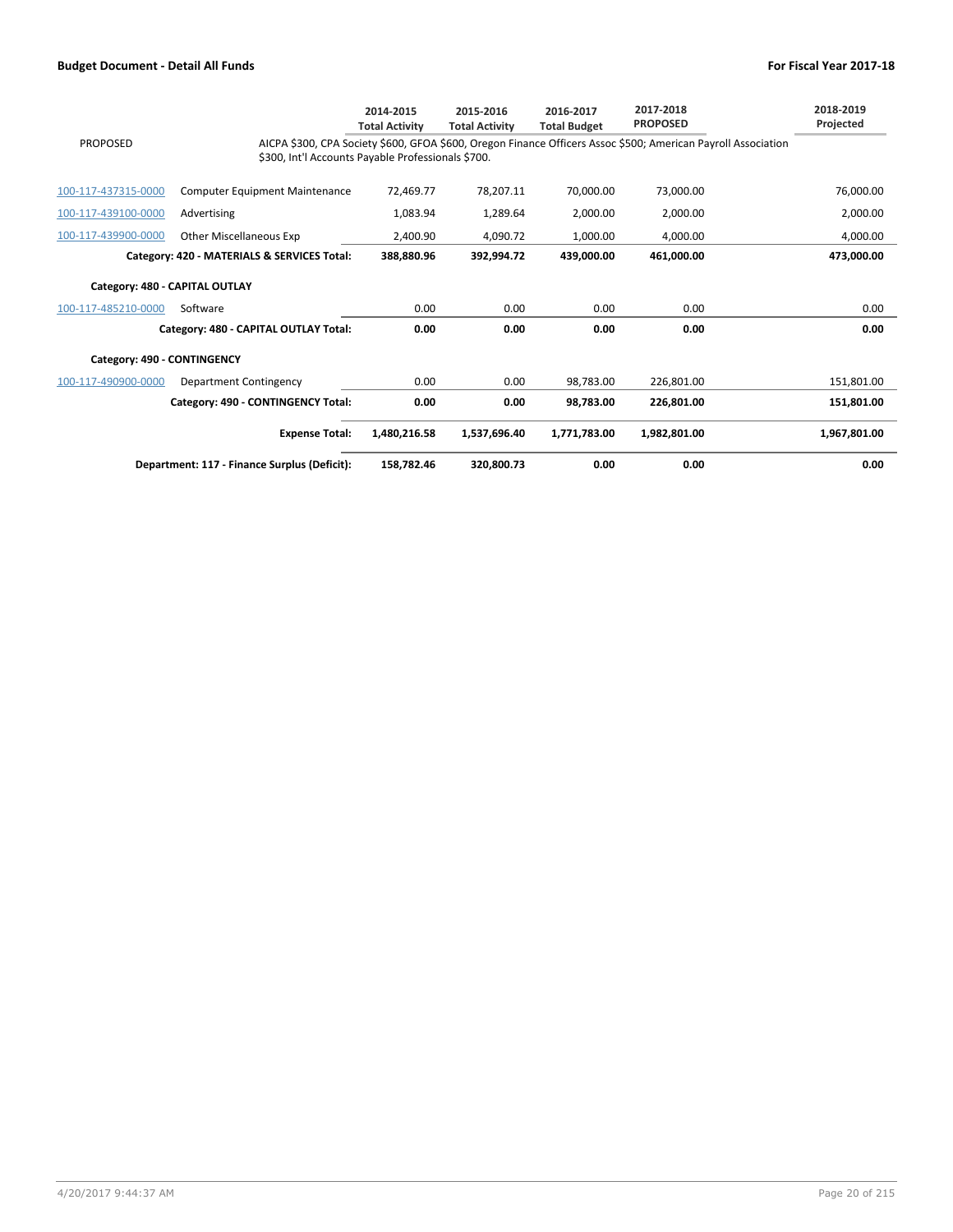|                     |                                                                                                   | 2014-2015<br><b>Total Activity</b>                                                                                  | 2015-2016<br><b>Total Activity</b> | 2016-2017<br><b>Total Budget</b> | 2017-2018<br><b>PROPOSED</b> | 2018-2019<br>Projected |  |  |  |  |  |
|---------------------|---------------------------------------------------------------------------------------------------|---------------------------------------------------------------------------------------------------------------------|------------------------------------|----------------------------------|------------------------------|------------------------|--|--|--|--|--|
|                     | <b>Department: 121 - Information Technology</b>                                                   |                                                                                                                     |                                    |                                  |                              |                        |  |  |  |  |  |
| Revenue             |                                                                                                   |                                                                                                                     |                                    |                                  |                              |                        |  |  |  |  |  |
|                     | Category: 302 - BEGINNING FUND BALANCES                                                           |                                                                                                                     |                                    |                                  |                              |                        |  |  |  |  |  |
| 100-121-302100-0000 | Unrestricted Fund Balance                                                                         | 52,532.80                                                                                                           | 129,485.21                         | 87,485.00                        | 274,973.00                   | 262,973.00             |  |  |  |  |  |
| <b>Budget Notes</b> |                                                                                                   |                                                                                                                     |                                    |                                  |                              |                        |  |  |  |  |  |
| <b>Budget Code</b>  | <b>Description</b>                                                                                | Unrestricted fund balance will be used to run fiber to the major city facilities to the Clackamas County fiber ring |                                    |                                  |                              |                        |  |  |  |  |  |
| Projected           | that is being installed in the next couple of years for Lake Oswego School District connectivity. |                                                                                                                     |                                    |                                  |                              |                        |  |  |  |  |  |
| <b>PROPOSED</b>     |                                                                                                   | Unrestricted fund balance will be used to run fiber to the major city facilities to the Clackamas County fiber ring |                                    |                                  |                              |                        |  |  |  |  |  |
|                     | that is being installed in the next couple of years for Lake Oswego School District connectivity. |                                                                                                                     |                                    |                                  |                              |                        |  |  |  |  |  |
|                     | Category: 302 - BEGINNING FUND BALANCES Total:                                                    | 52,532.80                                                                                                           | 129,485.21                         | 87,485.00                        | 274,973.00                   | 262,973.00             |  |  |  |  |  |
|                     | Category: 308 - SALES AND SERVICES                                                                |                                                                                                                     |                                    |                                  |                              |                        |  |  |  |  |  |
| 100-121-308290-0000 | Information Technology Consultin                                                                  | 60,000.00                                                                                                           | 30,000.00                          | 0.00                             | 0.00                         | 0.00                   |  |  |  |  |  |
| <b>Budget Notes</b> |                                                                                                   |                                                                                                                     |                                    |                                  |                              |                        |  |  |  |  |  |
| <b>Budget Code</b>  | <b>Description</b>                                                                                |                                                                                                                     |                                    |                                  |                              |                        |  |  |  |  |  |
| Projected           | Prior year contract for IT services terminated in Dec 2015                                        |                                                                                                                     |                                    |                                  |                              |                        |  |  |  |  |  |
|                     | Category: 308 - SALES AND SERVICES Total:                                                         | 60,000.00                                                                                                           | 30,000.00                          | 0.00                             | 0.00                         | 0.00                   |  |  |  |  |  |
|                     | Category: 310 - MISCELLANEOUS REVENUES                                                            |                                                                                                                     |                                    |                                  |                              |                        |  |  |  |  |  |
| 100-121-310310-0000 | Insurance Reimbursements                                                                          | 0.00                                                                                                                | 560.00                             | 0.00                             | 0.00                         | 0.00                   |  |  |  |  |  |
| 100-121-310315-0000 | Medical Insurance Reimbursemt                                                                     | 1,633.50                                                                                                            | 23,219.66                          | 0.00                             | 0.00                         | 0.00                   |  |  |  |  |  |
| 100-121-310910-0000 | Sundry Income                                                                                     | 35.00                                                                                                               | 3,294.95                           | 0.00                             | 0.00                         | 0.00                   |  |  |  |  |  |
|                     | Category: 310 - MISCELLANEOUS REVENUES Total:                                                     | 1,668.50                                                                                                            | 27,074.61                          | 0.00                             | 0.00                         | 0.00                   |  |  |  |  |  |
|                     | Category: 312 - CHARGES FOR SERVICES                                                              |                                                                                                                     |                                    |                                  |                              |                        |  |  |  |  |  |
| 100-121-312100-0000 | Charges for Services - General Ad                                                                 | 1,831,000.00                                                                                                        | 1,831,000.00                       | 1,962,000.00                     | 1,962,000.00                 | 1,962,000.00           |  |  |  |  |  |
|                     | Category: 312 - CHARGES FOR SERVICES Total:                                                       | 1,831,000.00                                                                                                        | 1,831,000.00                       | 1,962,000.00                     | 1,962,000.00                 | 1,962,000.00           |  |  |  |  |  |
|                     | Category: 344 - PROCEEDS SALE OF CAPITAL ASSETS                                                   |                                                                                                                     |                                    |                                  |                              |                        |  |  |  |  |  |
| 100-121-344100-0000 | Proceeds from Sale of Capital                                                                     | 0.00                                                                                                                | 4,272.75                           | 0.00                             | 0.00                         | 0.00                   |  |  |  |  |  |
|                     | Category: 344 - PROCEEDS SALE OF CAPITAL ASSETS Total:                                            | 0.00                                                                                                                | 4,272.75                           | 0.00                             | 0.00                         | 0.00                   |  |  |  |  |  |
|                     | <b>Revenue Total:</b>                                                                             | 1,945,201.30                                                                                                        | 2,021,832.57                       | 2,049,485.00                     | 2,236,973.00                 | 2,224,973.00           |  |  |  |  |  |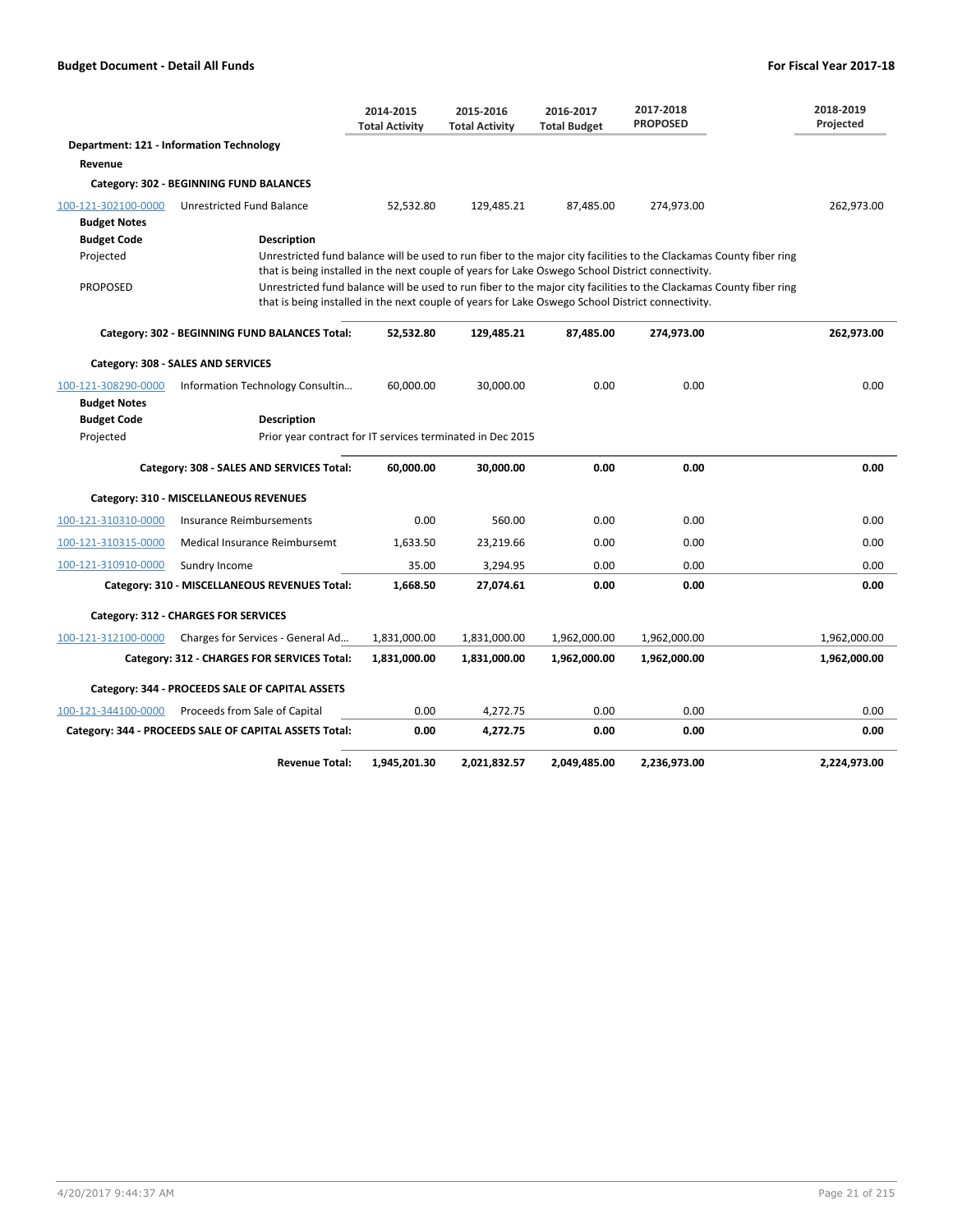|                                 |                                           | 2014-2015<br><b>Total Activity</b>                          | 2015-2016<br><b>Total Activity</b> | 2016-2017<br><b>Total Budget</b> | 2017-2018<br><b>PROPOSED</b> | 2018-2019<br>Projected |  |  |  |
|---------------------------------|-------------------------------------------|-------------------------------------------------------------|------------------------------------|----------------------------------|------------------------------|------------------------|--|--|--|
| <b>Expense</b>                  |                                           |                                                             |                                    |                                  |                              |                        |  |  |  |
|                                 | Category: 410 - PERSONNEL SERVICES        |                                                             |                                    |                                  |                              |                        |  |  |  |
| 100-121-411100-0000             | <b>Full-Time Salaries and Wages</b>       | 0.00                                                        | 0.00                               | 836,000.00                       | 842,000.00                   | 874,000.00             |  |  |  |
| <b>Budget Notes</b>             |                                           |                                                             |                                    |                                  |                              |                        |  |  |  |
| <b>Budget Code</b><br>Projected | <b>Description</b><br>1.00                | Chief Technology Officer                                    | <b>MGT</b>                         |                                  |                              |                        |  |  |  |
|                                 | 1.00                                      | Network Administrator                                       | <b>MGT</b>                         |                                  |                              |                        |  |  |  |
|                                 | 1.00                                      | Micro Computer Analyst                                      | <b>LOM</b>                         |                                  |                              |                        |  |  |  |
|                                 | 1.00<br>1.00                              | Micro Computer Analyst<br>Micro Computer Analyst            | <b>LOM</b><br><b>LOM</b>           |                                  |                              |                        |  |  |  |
|                                 | 1.00                                      | Micro Computer Analyst                                      | <b>LOM</b>                         |                                  |                              |                        |  |  |  |
|                                 | 1.00<br>1.00                              | Network Engineer<br>Network Engineer LOM                    | LOM                                |                                  |                              |                        |  |  |  |
|                                 | 1.00                                      | Administrative Support II                                   | LOM                                |                                  |                              |                        |  |  |  |
|                                 | 0.50                                      | Administrative Support II                                   | <b>LOM</b>                         |                                  |                              |                        |  |  |  |
| <b>PROPOSED</b>                 | 1.00<br>1.00                              | Chief Technology Officer<br>Network Administrator           | <b>MGT</b><br><b>MGT</b>           |                                  |                              |                        |  |  |  |
|                                 | 1.00                                      | Micro Computer Analyst                                      | <b>LOM</b>                         |                                  |                              |                        |  |  |  |
|                                 | 1.00                                      | Micro Computer Analyst                                      | <b>LOM</b>                         |                                  |                              |                        |  |  |  |
|                                 | 1.00<br>1.00                              | Micro Computer Analyst<br>Micro Computer Analyst            | <b>LOM</b><br><b>LOM</b>           |                                  |                              |                        |  |  |  |
|                                 | 1.00                                      | Network Engineer                                            | LOM                                |                                  |                              |                        |  |  |  |
|                                 | 1.00<br>1.00                              | Network Engineer LOM<br>Administrative Support II           | LOM                                |                                  |                              |                        |  |  |  |
|                                 | 0.50                                      | Administrative Support II                                   | LOM                                |                                  |                              |                        |  |  |  |
| 100-121-411110-0000             | <b>Full-Time Regular Salaries</b>         | 667,945.63                                                  | 625,851.70                         | 0.00                             | 0.00                         | 0.00                   |  |  |  |
| 100-121-411120-0000             | Full-Time Other Paid Leave                | 39,405.22                                                   | 34,352.00                          | 0.00                             | 0.00                         | 0.00                   |  |  |  |
| 100-121-411122-0000             |                                           | 41,461.45                                                   | 44,190.94                          | 0.00                             | 0.00                         | 0.00                   |  |  |  |
|                                 | <b>Full-Time Vacation Leave</b>           |                                                             |                                    |                                  |                              | 0.00                   |  |  |  |
| 100-121-411125-0000             | Full-Time Comp Leave                      | 7,032.58                                                    | 6,579.95                           | 0.00                             | 0.00                         |                        |  |  |  |
| 100-121-411130-0000             | Full-Time Sick Leave                      | 19,430.00                                                   | 13,912.83                          | 0.00                             | 0.00                         | 0.00                   |  |  |  |
| 100-121-411200-0000             | Part-Time Salaries                        | 0.00                                                        | 0.00                               | 0.00                             | 0.00                         | 0.00                   |  |  |  |
| 100-121-411225-0000             | Part-Time Comp Leave                      | 0.00                                                        | 121.86                             | 0.00                             | 0.00                         | 0.00                   |  |  |  |
| 100-121-411240-0000             | Temporary / OnCall                        | 0.00                                                        | 568.68                             | 0.00                             | 0.00                         | 0.00                   |  |  |  |
| 100-121-411300-0000             | <b>Overtime Salaries</b>                  | 2,034.28                                                    | 761.63                             | 1,000.00                         | 1,000.00                     | 1,000.00               |  |  |  |
| 100-121-411435-0000             | <b>Accrued Vacation Payoff</b>            | 23,141.30                                                   | 20,453.35                          | 3,000.00                         | 3,000.00                     | 3,000.00               |  |  |  |
| 100-121-411490-0000             | Car Allowance Pay                         | 1,200.00                                                    | 200.00                             | 0.00                             | 0.00                         | 0.00                   |  |  |  |
| 100-121-412100-0000             | Payroll Taxes                             | 66,237.69                                                   | 62,082.11                          | 70,000.00                        | 72,000.00                    | 74,000.00              |  |  |  |
| 100-121-412200-0000             | <b>PERS</b>                               | 169,196.21                                                  | 176,133.14                         | 195,000.00                       | 219,000.00                   | 227,000.00             |  |  |  |
| 100-121-412300-0000             | Health Insurance                          | 187,731.21                                                  | 167,936.45                         | 233,000.00                       | 209,000.00                   | 226,000.00             |  |  |  |
| 100-121-412400-0000             | <b>Other Benefits</b>                     | 30,217.20                                                   | 31,650.76                          | 21,000.00                        | 25,000.00                    | 26,000.00              |  |  |  |
|                                 | Category: 410 - PERSONNEL SERVICES Total: | 1,255,032.77                                                | 1,184,795.40                       | 1,359,000.00                     | 1,371,000.00                 | 1,431,000.00           |  |  |  |
|                                 | Category: 420 - MATERIALS & SERVICES      |                                                             |                                    |                                  |                              |                        |  |  |  |
| 100-121-421000-0000             | <b>General Office Supplies</b>            | 23,357.32                                                   | 18,736.91                          | 26,000.00                        | 26,000.00                    | 26,000.00              |  |  |  |
| <b>Budget Notes</b>             |                                           |                                                             |                                    |                                  |                              |                        |  |  |  |
| <b>Budget Code</b><br>Projected | <b>Description</b>                        |                                                             |                                    |                                  |                              |                        |  |  |  |
|                                 |                                           | This Account pays for all plain and specialty paper used by |                                    |                                  |                              |                        |  |  |  |
|                                 | the city.                                 |                                                             |                                    |                                  |                              |                        |  |  |  |
| PROPOSED                        | the city.                                 | This Account pays for all plain and specialty paper used by |                                    |                                  |                              |                        |  |  |  |
| 100-121-422100-0000             | In-House Printing, Copier Supp            | 0.00                                                        | 45.56                              | 0.00                             | 0.00                         | 0.00                   |  |  |  |
| 100-121-422200-0000             | Printing and Binding Services             | 28,852.81                                                   | 23,568.07                          | 31,000.00                        | 31,000.00                    | 31,000.00              |  |  |  |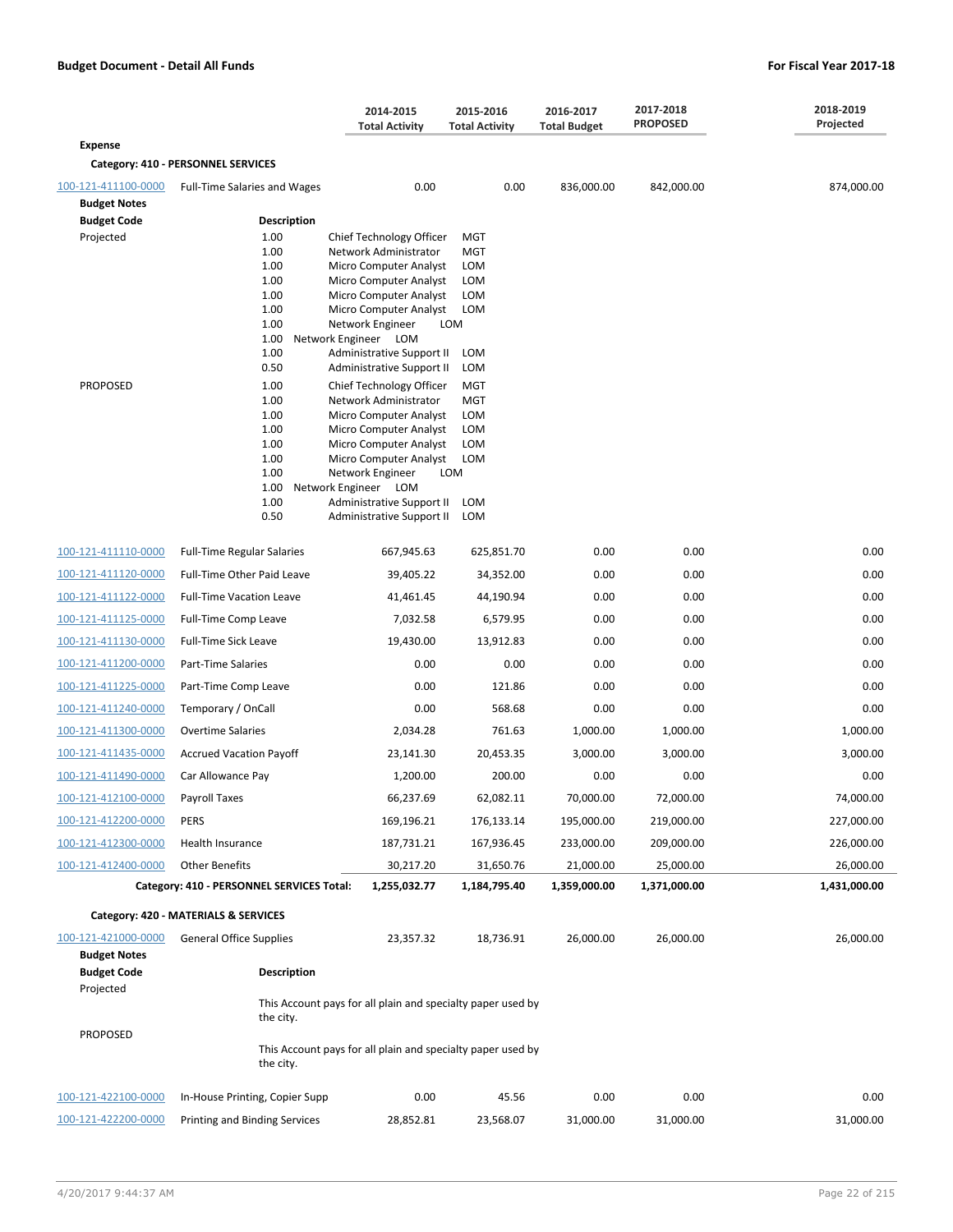|                                                                  |                                                    | 2014-2015<br><b>Total Activity</b>                                                                                                                                    | 2015-2016<br><b>Total Activity</b> | 2016-2017<br><b>Total Budget</b> | 2017-2018<br><b>PROPOSED</b> | 2018-2019<br>Projected |
|------------------------------------------------------------------|----------------------------------------------------|-----------------------------------------------------------------------------------------------------------------------------------------------------------------------|------------------------------------|----------------------------------|------------------------------|------------------------|
| <b>Budget Notes</b><br><b>Budget Code</b><br>Projected           | <b>Description</b>                                 |                                                                                                                                                                       |                                    |                                  |                              |                        |
|                                                                  |                                                    | This account pays for all centralized printing done in the<br>city's Copy and Mail Center                                                                             |                                    |                                  |                              |                        |
| <b>PROPOSED</b>                                                  |                                                    | This account pays for all centralized printing done in the<br>city's Copy and Mail Center                                                                             |                                    |                                  |                              |                        |
| 100-121-422300-0000<br><b>Budget Notes</b>                       | Postage                                            | 6,893.14                                                                                                                                                              | 5,433.04                           | 8,000.00                         | 8,000.00                     | 8,000.00               |
| <b>Budget Code</b><br>Projected                                  | <b>Description</b>                                 |                                                                                                                                                                       |                                    |                                  |                              |                        |
| PROPOSED                                                         |                                                    | Funds Technology Department postage and shipping costs<br>including lease and maintenance for postal meters and mail<br>processing machine plus cost for Permit fees. |                                    |                                  |                              |                        |
|                                                                  |                                                    | Funds Technology Department postage and shipping costs<br>including lease and maintenance for postal meters and mail<br>processing machine plus cost for Permit fees. |                                    |                                  |                              |                        |
| 100-121-429500-0000<br><b>Budget Notes</b><br><b>Budget Code</b> | Misc Furnishings & Equipment<br><b>Description</b> | 178,165.81                                                                                                                                                            | 130,712.30                         | 160,000.00                       | 150,000.00                   | 160,000.00             |
| Projected                                                        |                                                    | This account pays for all network hardware for data and                                                                                                               |                                    |                                  |                              |                        |
| <b>PROPOSED</b>                                                  |                                                    | voice as well as all computers and related equipment.                                                                                                                 |                                    |                                  |                              |                        |
|                                                                  |                                                    | This account pays for all network hardware for data and<br>voice as well as all computers and related equipment.                                                      |                                    |                                  |                              |                        |
| 100-121-431540-0000<br><b>Budget Notes</b>                       | Software, Purchases & Licenses                     | 95,711.41                                                                                                                                                             | 130,253.53                         | 95,000.00                        | 105,000.00                   | 95,000.00              |
| <b>Budget Code</b><br>Projected                                  | Description                                        |                                                                                                                                                                       |                                    |                                  |                              |                        |
| <b>PROPOSED</b>                                                  |                                                    | This account funds all common software maintenance and<br>renewals used by the city for productivity and security.                                                    |                                    |                                  |                              |                        |
|                                                                  |                                                    | This account funds all common software maintenance and<br>renewals used by the city for productivity and security.                                                    |                                    |                                  |                              |                        |
| 100-121-431937-0000<br><b>Budget Notes</b>                       | Vehicle Contract Service Fee                       | 0.00                                                                                                                                                                  | 127.99                             | 0.00                             | 1,000.00                     | 1,000.00               |
| <b>Budget Code</b>                                               | Description                                        |                                                                                                                                                                       |                                    |                                  |                              |                        |
| Projected<br><b>PROPOSED</b>                                     |                                                    | Vehicle Contract Service Fee(s) for IT Department Vehicles<br>Service Fee(s) for IT Department Vehicles                                                               |                                    |                                  |                              |                        |
| 100-121-432110-0000<br><b>Budget Notes</b>                       | <b>Technical Seminars, Training</b>                | 2,775.04                                                                                                                                                              | 6,233.80                           | 12,000.00                        | 12,000.00                    | 12,000.00              |
| <b>Budget Code</b><br>Projected                                  | <b>Description</b>                                 |                                                                                                                                                                       |                                    |                                  |                              |                        |
|                                                                  |                                                    | This account is used for all computer and<br>software productivity training for city employees and funds a few training seminars for IT Staff                         |                                    |                                  |                              |                        |
| PROPOSED                                                         |                                                    | This account is used for all computer and<br>software productivity training for city employees and funds a few training seminars for IT Staff                         |                                    |                                  |                              |                        |
| 100-121-432130-0000                                              | Conferences                                        | 2,130.22                                                                                                                                                              | 2,094.00                           | 3,000.00                         | 3,000.00                     | 3,000.00               |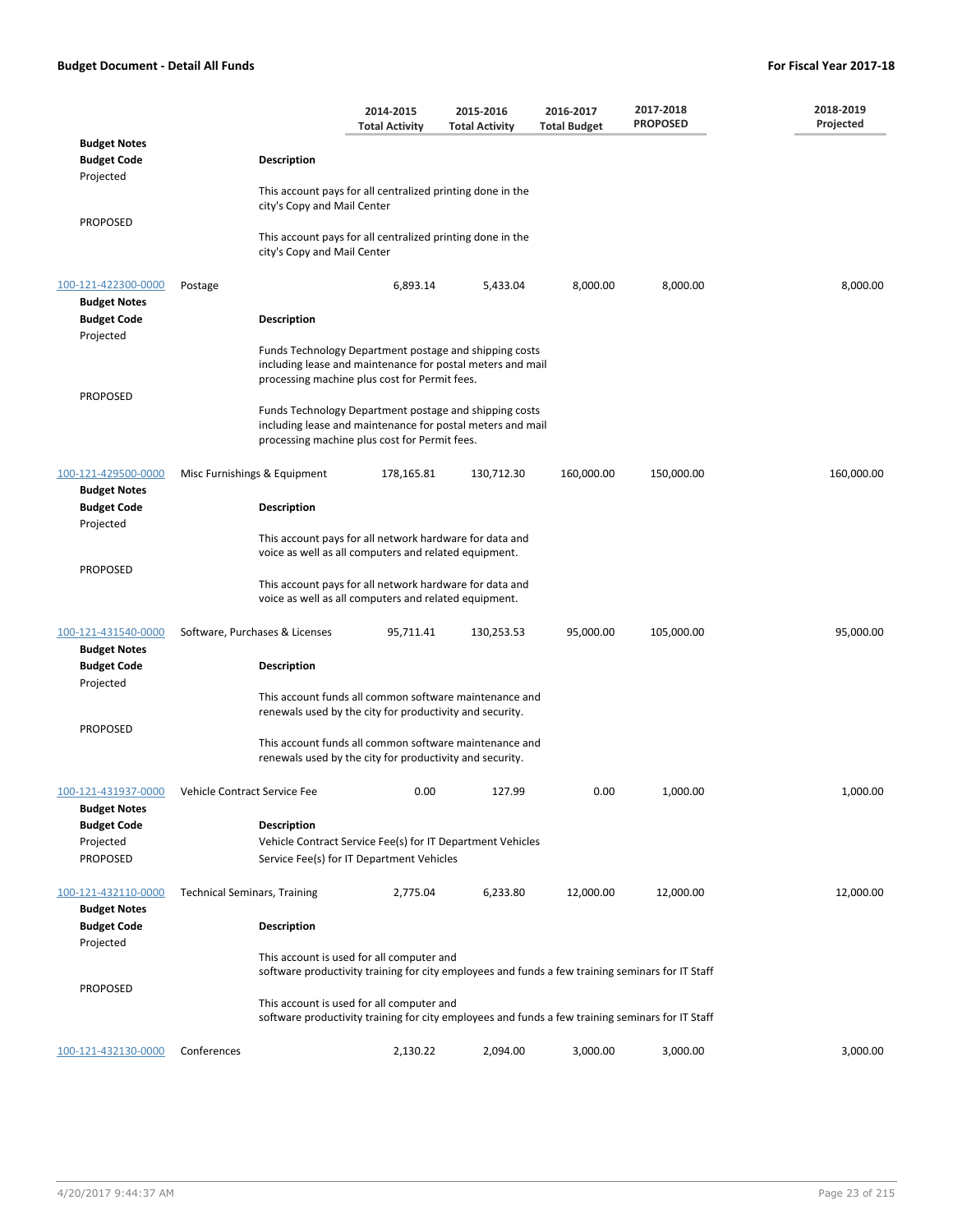|                                            |                                                                                                                                                                         | 2014-2015<br><b>Total Activity</b> | 2015-2016<br><b>Total Activity</b>                                                                                         | 2016-2017<br><b>Total Budget</b> | 2017-2018<br><b>PROPOSED</b>                                                                                                                                                                                           | 2018-2019<br>Projected |
|--------------------------------------------|-------------------------------------------------------------------------------------------------------------------------------------------------------------------------|------------------------------------|----------------------------------------------------------------------------------------------------------------------------|----------------------------------|------------------------------------------------------------------------------------------------------------------------------------------------------------------------------------------------------------------------|------------------------|
| <b>Budget Notes</b><br><b>Budget Code</b>  | <b>Description</b>                                                                                                                                                      |                                    |                                                                                                                            |                                  |                                                                                                                                                                                                                        |                        |
| Projected                                  | Conference and seminar costs for the Chief Technology<br>officer and the staff to stay current on professional and<br>technical elements of delivering quality service. |                                    |                                                                                                                            |                                  |                                                                                                                                                                                                                        |                        |
| PROPOSED                                   | Conference and seminar costs for the Chief Technology<br>officer and the staff to stay current on professional and<br>technical elements of delivering quality service. |                                    |                                                                                                                            |                                  |                                                                                                                                                                                                                        |                        |
| 100-121-435210-0000                        | Telephone Service Charges                                                                                                                                               | 61,329.38                          | 61,149.02                                                                                                                  | 70,000.00                        | 70,000.00                                                                                                                                                                                                              | 70,000.00              |
| <b>Budget Notes</b><br><b>Budget Code</b>  | <b>Description</b>                                                                                                                                                      |                                    |                                                                                                                            |                                  |                                                                                                                                                                                                                        |                        |
| Projected                                  |                                                                                                                                                                         |                                    | Funds main city telephone charges including long distance.                                                                 |                                  |                                                                                                                                                                                                                        |                        |
| PROPOSED                                   |                                                                                                                                                                         |                                    | Funds main city telephone charges including long distance.                                                                 |                                  |                                                                                                                                                                                                                        |                        |
| 100-121-435240-0000<br><b>Budget Notes</b> | Miscellaneous Communication                                                                                                                                             | 117,147.94                         | 98,635.80                                                                                                                  | 113,000.00                       | 113,000.00                                                                                                                                                                                                             | 113,000.00             |
| <b>Budget Code</b>                         | <b>Description</b>                                                                                                                                                      |                                    |                                                                                                                            |                                  |                                                                                                                                                                                                                        |                        |
| Projected                                  | employees.                                                                                                                                                              |                                    |                                                                                                                            |                                  | Funds are not appropriated for any expenditures at the facility known as the West End Building (4101 Kruse<br>Way) on or after August 1, 2016 due to the sale of the building and the vacating of the premises by City |                        |
| Projected                                  | Clackamas County Fiber System                                                                                                                                           |                                    |                                                                                                                            |                                  | Funds are not appropriated for expenditures to Comcast for any facilities that become connected to the                                                                                                                 |                        |
| Projected                                  |                                                                                                                                                                         |                                    |                                                                                                                            |                                  |                                                                                                                                                                                                                        |                        |
|                                            | Alarm Lines, WiFi, etc.                                                                                                                                                 |                                    | Funds major and minor communications costs such as network<br>providers, communications to Traffic Signals, Pump Stations, |                                  |                                                                                                                                                                                                                        |                        |
| <b>PROPOSED</b>                            | employees.                                                                                                                                                              |                                    |                                                                                                                            |                                  | Funds are not appropriated for any expenditures at the facility known as the West End Building (4101 Kruse<br>Way) on or after August 1, 2016 due to the sale of the building and the vacating of the premises by City |                        |
| PROPOSED                                   | Clackamas County fiber system                                                                                                                                           |                                    |                                                                                                                            |                                  | Funds are not appropriated for any expenditures to Comcast for city facilities that become connected to                                                                                                                |                        |
| <b>PROPOSED</b>                            | Alarm Lines, WiFi, etc.                                                                                                                                                 |                                    | Funds major and minor communications costs such as network<br>providers, communications to Traffic Signals, Pump Stations, |                                  |                                                                                                                                                                                                                        |                        |
| 100-121-437315-0000                        | <b>Computer Equipment Maintenance</b>                                                                                                                                   | 31,626.21                          | 25,931.56                                                                                                                  | 35,000.00                        | 32,000.00                                                                                                                                                                                                              | 32,000.00              |
| <b>Budget Notes</b><br><b>Budget Code</b>  | <b>Description</b>                                                                                                                                                      |                                    |                                                                                                                            |                                  |                                                                                                                                                                                                                        |                        |
| Projected                                  | and Computer hardware.                                                                                                                                                  |                                    | Funds repairs and maintenance for Telephony, Network                                                                       |                                  |                                                                                                                                                                                                                        |                        |
| <b>PROPOSED</b>                            | and Computer hardware.                                                                                                                                                  |                                    | Funds repairs and maintenance for Telephony, Network                                                                       |                                  |                                                                                                                                                                                                                        |                        |
| 100-121-437330-0000<br><b>Budget Notes</b> | Vehicle Repairs, Parts & Supp                                                                                                                                           | 0.00                               | 211.60                                                                                                                     | 0.00                             | 2,000.00                                                                                                                                                                                                               | 2,000.00               |
| <b>Budget Code</b>                         | <b>Description</b>                                                                                                                                                      |                                    |                                                                                                                            |                                  |                                                                                                                                                                                                                        |                        |
| Projected<br>PROPOSED                      | Vehicle Repair for IT Department Vehicles<br>Vehicle Maintenance Costs for IT Department Vehicles                                                                       |                                    |                                                                                                                            |                                  |                                                                                                                                                                                                                        |                        |
| 100-121-437390-0000                        | <b>Equip Maint-Misc Materials</b>                                                                                                                                       | 19.98                              | 0.00                                                                                                                       | 0.00                             | 0.00                                                                                                                                                                                                                   | 0.00                   |
|                                            | Category: 420 - MATERIALS & SERVICES Total:                                                                                                                             | 548,009.26                         | 503,133.18                                                                                                                 | 553,000.00                       | 553,000.00                                                                                                                                                                                                             | 553,000.00             |
|                                            | Category: 480 - CAPITAL OUTLAY                                                                                                                                          |                                    |                                                                                                                            |                                  |                                                                                                                                                                                                                        |                        |
| 100-121-485110-0000                        | On-Road Vehicle Purchases                                                                                                                                               | 0.00                               | 24,308.69                                                                                                                  | 0.00                             | 0.00                                                                                                                                                                                                                   | 0.00                   |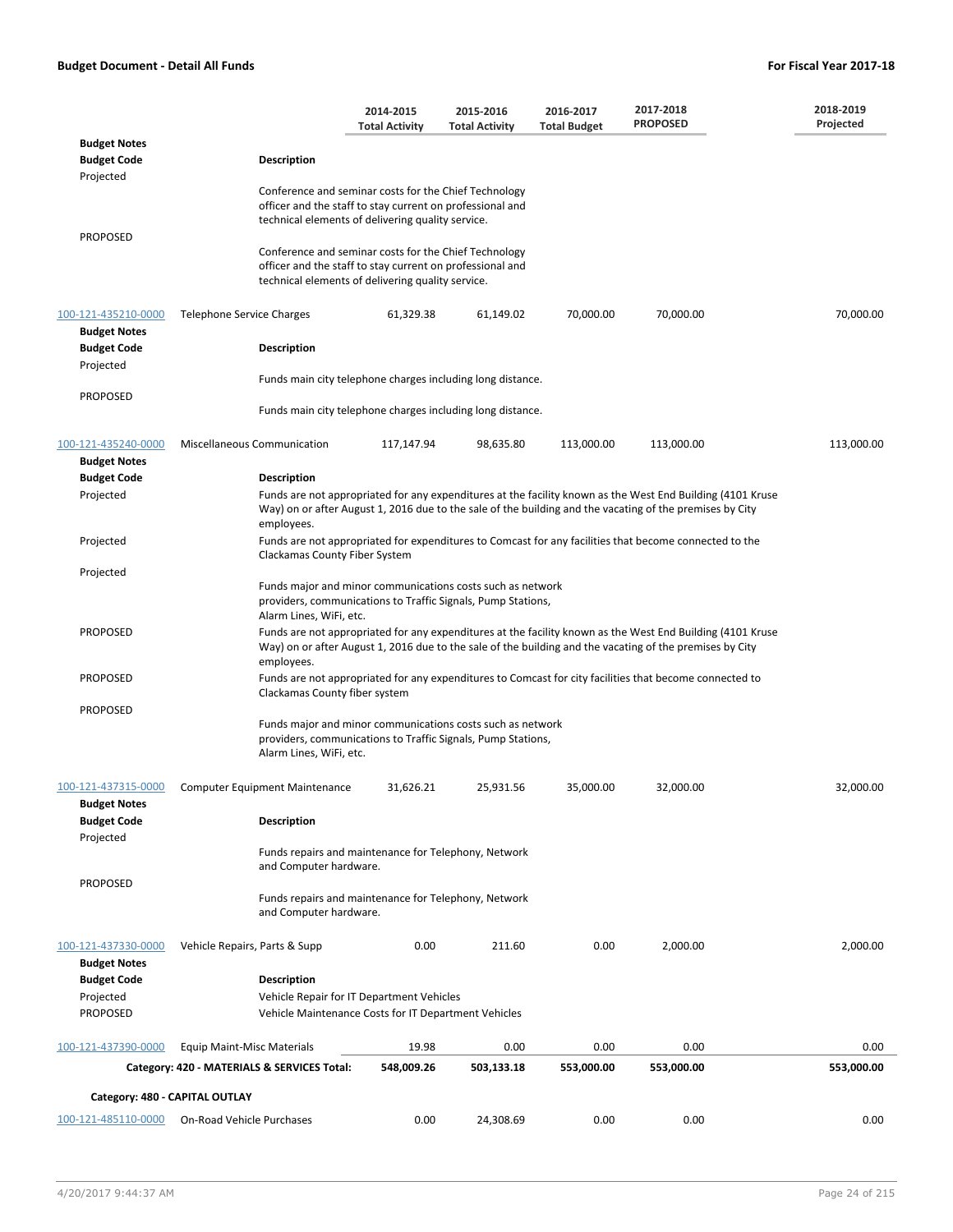|                     |                                                                                   | 2014-2015<br><b>Total Activity</b> | 2015-2016<br><b>Total Activity</b> | 2016-2017<br><b>Total Budget</b> | 2017-2018<br><b>PROPOSED</b> | 2018-2019<br>Projected |  |  |  |
|---------------------|-----------------------------------------------------------------------------------|------------------------------------|------------------------------------|----------------------------------|------------------------------|------------------------|--|--|--|
| 100-121-485220-0000 | <b>Computer Purchases</b>                                                         | 12,674.06                          | 64,622.05                          | 50,000.00                        | 50,000.00                    | 50,000.00              |  |  |  |
| <b>Budget Notes</b> |                                                                                   |                                    |                                    |                                  |                              |                        |  |  |  |
| <b>Budget Code</b>  | Description                                                                       |                                    |                                    |                                  |                              |                        |  |  |  |
| Projected           | Capital Expenditure necessary for special purpose server and networking hardware. |                                    |                                    |                                  |                              |                        |  |  |  |
| <b>PROPOSED</b>     | Capital Expenditure necessary for special purpose server and networking hardware. |                                    |                                    |                                  |                              |                        |  |  |  |
|                     | Category: 480 - CAPITAL OUTLAY Total:                                             | 12,674.06                          | 88,930.74                          | 50,000.00                        | 50,000.00                    | 50,000.00              |  |  |  |
|                     | Category: 490 - CONTINGENCY                                                       |                                    |                                    |                                  |                              |                        |  |  |  |
| 100-121-490900-0000 | Department Contingency                                                            | 0.00                               | 0.00                               | 87,485.00                        | 262,973.00                   | 190,973.00             |  |  |  |
|                     | Category: 490 - CONTINGENCY Total:                                                | 0.00                               | 0.00                               | 87,485.00                        | 262,973.00                   | 190,973.00             |  |  |  |
|                     | <b>Expense Total:</b>                                                             | 1,815,716.09                       | 1,776,859.32                       | 2,049,485.00                     | 2,236,973.00                 | 2,224,973.00           |  |  |  |
|                     | Department: 121 - Information Technology Surplus (Deficit                         | 129,485.21                         | 244,973.25                         | 0.00                             | 0.00                         | 0.00                   |  |  |  |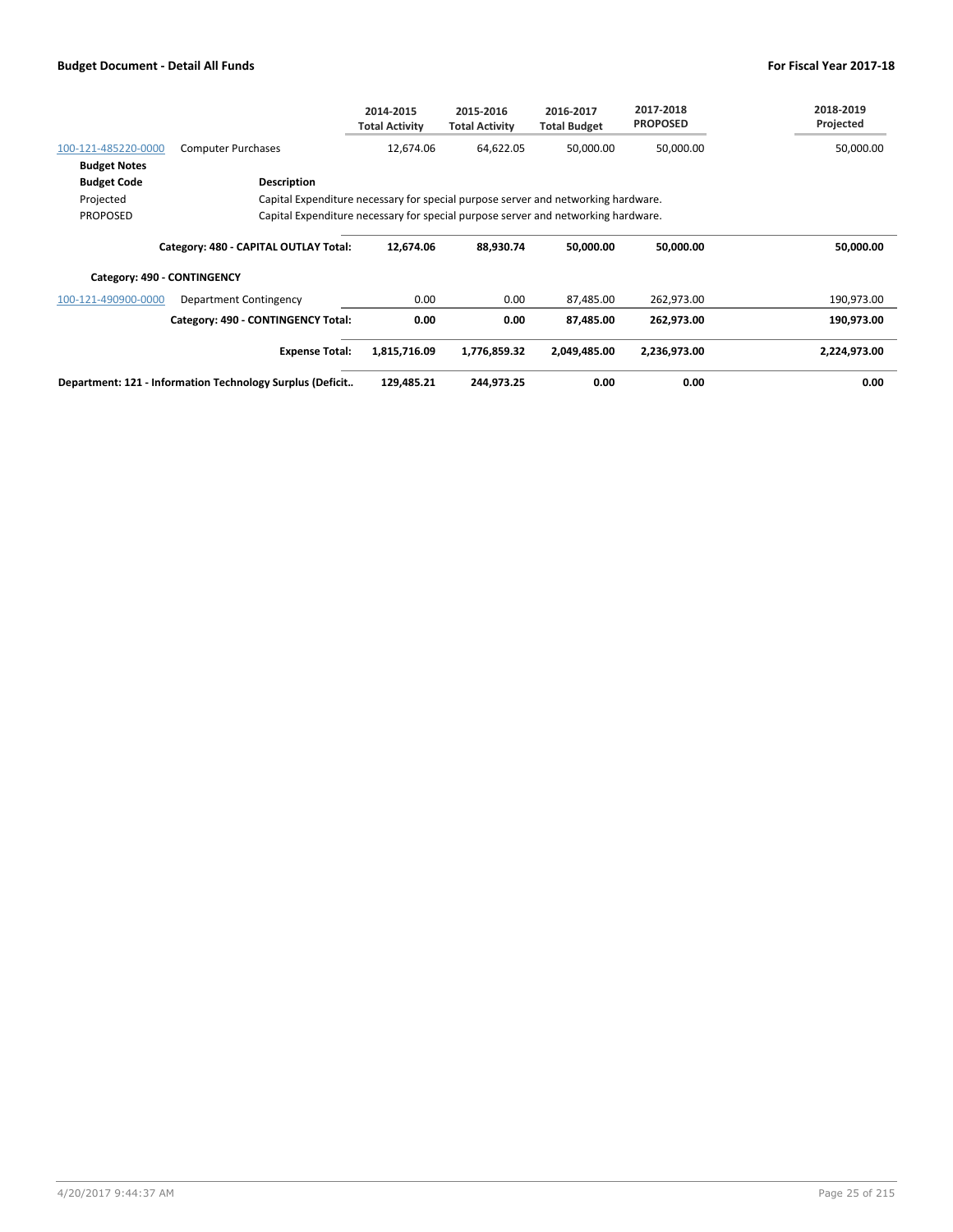|                                          |                                                | 2014-2015<br><b>Total Activity</b> | 2015-2016<br><b>Total Activity</b> | 2016-2017<br><b>Total Budget</b> | 2017-2018<br><b>PROPOSED</b> | 2018-2019<br>Projected |  |  |  |
|------------------------------------------|------------------------------------------------|------------------------------------|------------------------------------|----------------------------------|------------------------------|------------------------|--|--|--|
| Department: 125 - City Attorney's Office |                                                |                                    |                                    |                                  |                              |                        |  |  |  |
| Revenue                                  |                                                |                                    |                                    |                                  |                              |                        |  |  |  |
|                                          | Category: 302 - BEGINNING FUND BALANCES        |                                    |                                    |                                  |                              |                        |  |  |  |
| 100-125-302100-0000                      | Unrestricted Fund Balance                      | 22,529.57                          | 18,998.40                          | 18,998.00                        | 73,625.00                    | 73,625.00              |  |  |  |
|                                          | Category: 302 - BEGINNING FUND BALANCES Total: | 22,529.57                          | 18,998.40                          | 18,998.00                        | 73,625.00                    | 73,625.00              |  |  |  |
|                                          | Category: 310 - MISCELLANEOUS REVENUES         |                                    |                                    |                                  |                              |                        |  |  |  |
| 100-125-310310-0000                      | Insurance Reimbursements                       | 0.00                               | 22.00                              | 0.00                             | 0.00                         | 0.00                   |  |  |  |
| 100-125-310315-0000                      | Medical Insurance Reimbursemt                  | 644.74                             | 9,164.84                           | 0.00                             | 0.00                         | 0.00                   |  |  |  |
|                                          | Category: 310 - MISCELLANEOUS REVENUES Total:  | 644.74                             | 9,186.84                           | 0.00                             | 0.00                         | 0.00                   |  |  |  |
|                                          | Category: 312 - CHARGES FOR SERVICES           |                                    |                                    |                                  |                              |                        |  |  |  |
| 100-125-312100-0000                      | Charges for Services - General Ad              | 666,000.00                         | 704,000.00                         | 727,000.00                       | 746,000.00                   | 777,000.00             |  |  |  |
|                                          | Category: 312 - CHARGES FOR SERVICES Total:    | 666,000.00                         | 704,000.00                         | 727,000.00                       | 746,000.00                   | 777,000.00             |  |  |  |
|                                          | <b>Revenue Total:</b>                          | 689,174.31                         | 732,185.24                         | 745,998.00                       | 819,625.00                   | 850,625.00             |  |  |  |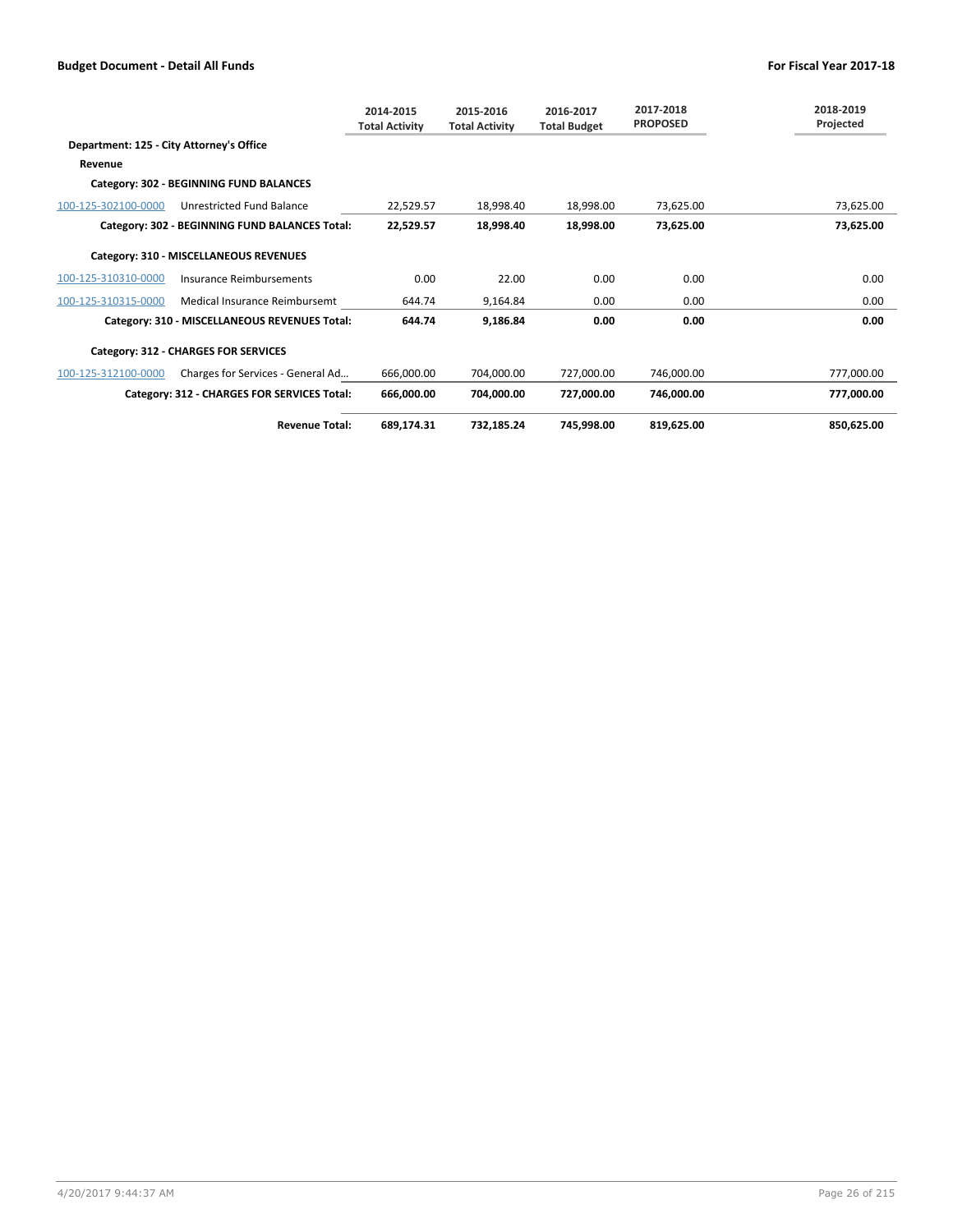|                                                                                                  |                                                                                                                                              | 2014-2015<br><b>Total Activity</b> | 2015-2016<br><b>Total Activity</b> | 2016-2017<br><b>Total Budget</b> | 2017-2018<br><b>PROPOSED</b> | 2018-2019<br>Projected |
|--------------------------------------------------------------------------------------------------|----------------------------------------------------------------------------------------------------------------------------------------------|------------------------------------|------------------------------------|----------------------------------|------------------------------|------------------------|
| <b>Expense</b>                                                                                   |                                                                                                                                              |                                    |                                    |                                  |                              |                        |
|                                                                                                  | Category: 410 - PERSONNEL SERVICES                                                                                                           |                                    |                                    |                                  |                              |                        |
| 100-125-411100-0000<br><b>Budget Notes</b><br><b>Budget Code</b><br>Projected<br><b>PROPOSED</b> | <b>Full-Time Salaries and Wages</b><br><b>Description</b><br>4 FTE<br>4 FTE                                                                  | 0.00                               | 0.00                               | 407,000.00                       | 404,000.00                   | 422,000.00             |
| 100-125-411110-0000                                                                              | <b>Full-Time Regular Salaries</b>                                                                                                            | 331,609.61                         | 343,425.54                         | 0.00                             | 0.00                         | 0.00                   |
| 100-125-411120-0000                                                                              | Full-Time Other Paid Leave                                                                                                                   | 19,451.28                          | 23,002.04                          | 0.00                             | 0.00                         | 0.00                   |
| 100-125-411122-0000                                                                              | <b>Full-Time Vacation Leave</b>                                                                                                              | 21,048.94                          | 15,277.76                          | 0.00                             | 0.00                         | 0.00                   |
| 100-125-411130-0000                                                                              | <b>Full-Time Sick Leave</b>                                                                                                                  | 9,177.21                           | 8,575.80                           | 0.00                             | 0.00                         | 0.00                   |
| 100-125-411300-0000                                                                              | <b>Overtime Salaries</b>                                                                                                                     | 0.00                               | 0.00                               | 1,000.00                         | 1,000.00                     | 1,000.00               |
| 100-125-411435-0000                                                                              | <b>Accrued Vacation Payoff</b>                                                                                                               | 8,623.20                           | 7,998.70                           | 8,000.00                         | 10,000.00                    | 10,000.00              |
| 100-125-412100-0000                                                                              | Payroll Taxes                                                                                                                                | 30,162.72                          | 30,683.19                          | 32,000.00                        | 33,000.00                    | 33,000.00              |
| 100-125-412200-0000                                                                              | <b>PERS</b>                                                                                                                                  | 84,010.75                          | 96,023.68                          | 96,000.00                        | 114,000.00                   | 119,000.00             |
| 100-125-412300-0000                                                                              | Health Insurance                                                                                                                             | 77,920.49                          | 74,239.53                          | 96,000.00                        | 88,000.00                    | 95,000.00              |
| 100-125-412400-0000                                                                              | <b>Other Benefits</b>                                                                                                                        | 15,930.54                          | 17,583.55                          | 8,000.00                         | 16,000.00                    | 17,000.00              |
|                                                                                                  | Category: 410 - PERSONNEL SERVICES Total:                                                                                                    | 597,934.74                         | 616,809.79                         | 648,000.00                       | 666,000.00                   | 697,000.00             |
|                                                                                                  | Category: 420 - MATERIALS & SERVICES                                                                                                         |                                    |                                    |                                  |                              |                        |
| 100-125-421000-0000                                                                              | <b>General Office Supplies</b>                                                                                                               | 758.49                             | 568.73                             | 1,000.00                         | 1,000.00                     | 1,000.00               |
| 100-125-422100-0000                                                                              | In-House Printing, Copier Supp                                                                                                               | 0.00                               | 0.00                               | 500.00                           | 500.00                       | 500.00                 |
| 100-125-422200-0000                                                                              | Printing and Binding Services                                                                                                                | 450.71                             | 0.00                               | 500.00                           | 500.00                       | 500.00                 |
| 100-125-422300-0000                                                                              | Postage                                                                                                                                      | 500.00                             | 500.00                             | 1,000.00                         | 1,000.00                     | 1,000.00               |
| 100-125-429500-0000                                                                              | Misc Furnishings & Equipment                                                                                                                 | 12,565.85                          | 107.30                             | 1,000.00                         | 1,000.00                     | 1,000.00               |
| 100-125-429700-0000                                                                              | <b>Publications and Reports</b>                                                                                                              | 4,596.88                           | 5,962.01                           | 5,000.00                         | 5,000.00                     | 5,000.00               |
| 100-125-431000-0000<br><b>Budget Notes</b><br><b>Budget Code</b><br>Projected<br><b>PROPOSED</b> | Misc Professional & Technical<br><b>Description</b><br>Code codification.<br>Code codification.                                              | 1,847.50                           | 1,372.19                           | 2,500.00                         | 2,500.00                     | 2,500.00               |
| 100-125-431100-0000 Attorney Services                                                            |                                                                                                                                              | 44,162.88                          | 46,775.28                          | 55,000.00                        | 55,000.00                    | 55,000.00              |
| <b>Budget Notes</b><br><b>Budget Code</b><br>Projected                                           | <b>Description</b>                                                                                                                           |                                    |                                    |                                  |                              |                        |
| <b>PROPOSED</b>                                                                                  | Professional & Technical Services includes litigation not<br>covered by City insurance and legal research.<br>Part-time contracted attorney. |                                    |                                    |                                  |                              |                        |
|                                                                                                  | Professional & Technical Services includes litigation not<br>covered by City insurance and legal research.<br>Part-time contracted attorney. |                                    |                                    |                                  |                              |                        |
| 100-125-431925-0000                                                                              | <b>Court Reporting Services</b>                                                                                                              | 0.00                               | 0.00                               | 200.00                           | 200.00                       | 200.00                 |
| 100-125-431960-0000                                                                              | Legal Research                                                                                                                               | 0.00                               | 0.00                               | 300.00                           | 300.00                       | 300.00                 |
| 100-125-432110-0000                                                                              | <b>Technical Seminars, Training</b>                                                                                                          | 1,688.62                           | 1,198.05                           | 3,500.00                         | 3,500.00                     | 3,500.00               |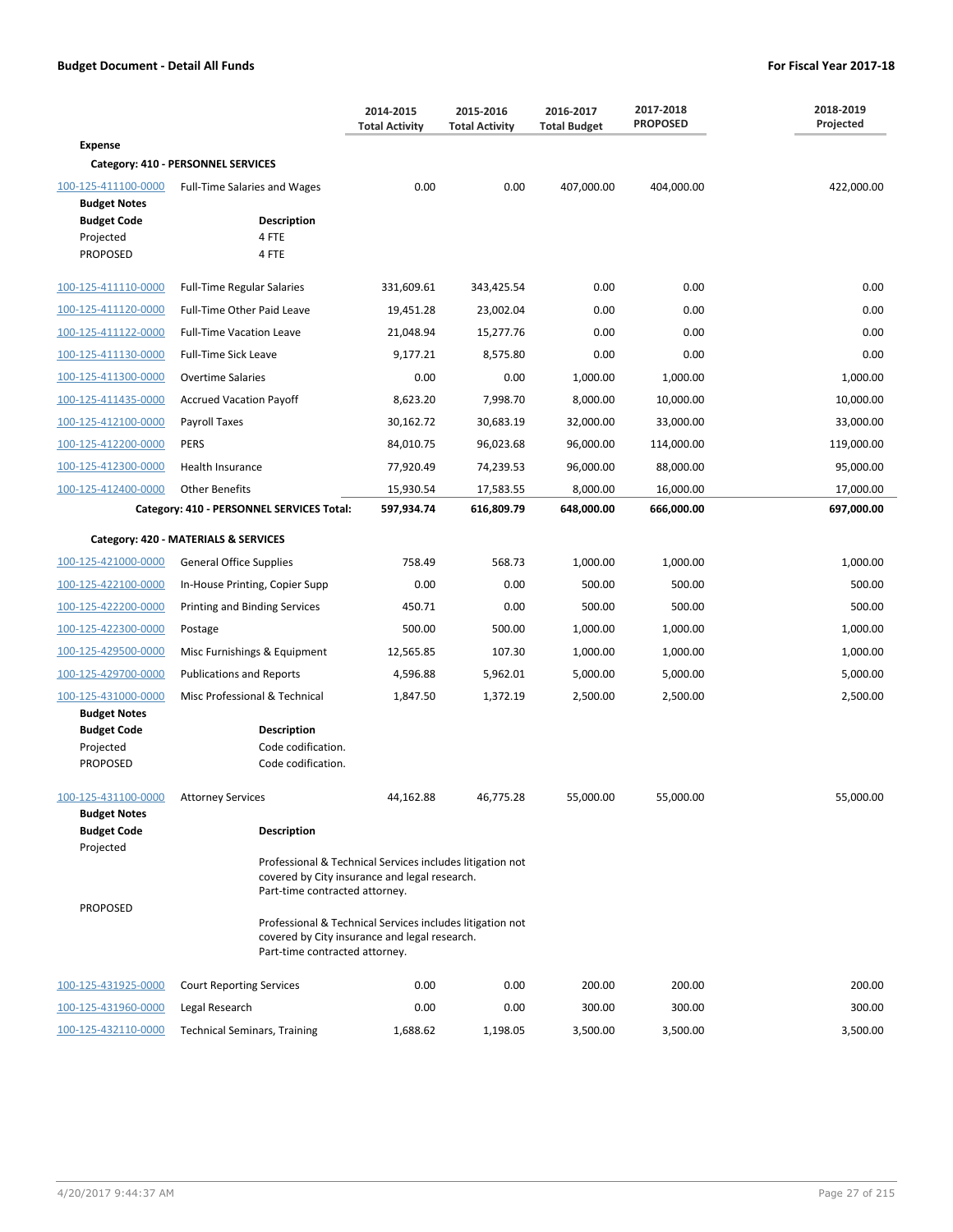|                                                        |                                                                                                                                                                                                                                                                                                                                                                                                                                                                                                                      | 2014-2015             | 2015-2016             | 2016-2017           | 2017-2018       | 2018-2019  |
|--------------------------------------------------------|----------------------------------------------------------------------------------------------------------------------------------------------------------------------------------------------------------------------------------------------------------------------------------------------------------------------------------------------------------------------------------------------------------------------------------------------------------------------------------------------------------------------|-----------------------|-----------------------|---------------------|-----------------|------------|
|                                                        |                                                                                                                                                                                                                                                                                                                                                                                                                                                                                                                      | <b>Total Activity</b> | <b>Total Activity</b> | <b>Total Budget</b> | <b>PROPOSED</b> | Projected  |
| <b>Budget Notes</b><br><b>Budget Code</b><br>Projected | <b>Description</b>                                                                                                                                                                                                                                                                                                                                                                                                                                                                                                   |                       |                       |                     |                 |            |
|                                                        | Attendance at 18-20 seminars and conferences by four people<br>to learn of latest developments, trends and pending changes<br>in relevant areas of law, and to assess possible impacts for<br>the City; to meet mandatory continuing legal education<br>requirements (for attorneys); to maintain and enhance skills<br>and knowledge for attorneys, legal secretary and legal<br>assistant; to obtain training and information on utilizing<br>technology; includes registration and travel (two out-of-<br>state). |                       |                       |                     |                 |            |
| <b>PROPOSED</b>                                        |                                                                                                                                                                                                                                                                                                                                                                                                                                                                                                                      |                       |                       |                     |                 |            |
|                                                        | Attendance at 18-20 seminars and conferences by four people<br>to learn of latest developments, trends and pending changes<br>in relevant areas of law, and to assess possible impacts for<br>the City; to meet mandatory continuing legal education<br>requirements (for attorneys); to maintain and enhance skills<br>and knowledge for attorneys, legal secretary and legal<br>assistant; to obtain training and information on utilizing<br>technology; includes registration and travel (two out-of-<br>state). |                       |                       |                     |                 |            |
| 100-125-432130-0000                                    | Conferences                                                                                                                                                                                                                                                                                                                                                                                                                                                                                                          | 2,590.27              | 1,018.40              | 4,500.00            | 4,500.00        | 4,500.00   |
| <b>Budget Notes</b><br><b>Budget Code</b>              | <b>Description</b>                                                                                                                                                                                                                                                                                                                                                                                                                                                                                                   |                       |                       |                     |                 |            |
| Projected                                              |                                                                                                                                                                                                                                                                                                                                                                                                                                                                                                                      |                       |                       |                     |                 |            |
|                                                        | International Municipal Lawyer's Association<br>(IMLA) Mid Year and Annual Conferences. Provides for City<br>Attorney professional development and Continuing Legal<br>Education (CLE) requirements.                                                                                                                                                                                                                                                                                                                 |                       |                       |                     |                 |            |
| <b>PROPOSED</b>                                        | International Municipal Lawyer's Association<br>(IMLA) Mid Year and Annual Conferences. Provides for City<br>Attorney professional development and Continuing Legal<br>Education (CLE) requirements.                                                                                                                                                                                                                                                                                                                 |                       |                       |                     |                 |            |
| 100-125-432300-0000                                    | Membership Dues                                                                                                                                                                                                                                                                                                                                                                                                                                                                                                      | 2,639.00              | 2,709.00              | 3,000.00            | 3,000.00        | 3,000.00   |
| <b>Budget Notes</b>                                    |                                                                                                                                                                                                                                                                                                                                                                                                                                                                                                                      |                       |                       |                     |                 |            |
| <b>Budget Code</b><br>Projected                        | <b>Description</b><br>Current dues: IMLA, OSB, OCAA, CCBA, Ore. District Atty, and NALS.                                                                                                                                                                                                                                                                                                                                                                                                                             |                       |                       |                     |                 |            |
| <b>PROPOSED</b>                                        | Current dues: IMLA, OSB, OCAA, CCBA, Ore. District Atty, and NALS.                                                                                                                                                                                                                                                                                                                                                                                                                                                   |                       |                       |                     |                 |            |
| 100-125-433190-0000                                    | <b>Miscellaneous Court Costs</b>                                                                                                                                                                                                                                                                                                                                                                                                                                                                                     | 56.50                 | 183.18                | 500.00              | 500.00          | 500.00     |
| 100-125-433910-0000                                    | Recording and Filing Fees                                                                                                                                                                                                                                                                                                                                                                                                                                                                                            | 0.00                  | 8.75                  | 500.00              | 500.00          | 500.00     |
| 100-125-439220-0000                                    | <b>Local Travel Expenses</b>                                                                                                                                                                                                                                                                                                                                                                                                                                                                                         | 176.98                | 112.76                | 500.00              | 500.00          | 500.00     |
| 100-125-439900-0000                                    | <b>Other Miscellaneous Exp</b>                                                                                                                                                                                                                                                                                                                                                                                                                                                                                       | 207.49                | 234.54                | 500.00              | 500.00          | 500.00     |
|                                                        | Category: 420 - MATERIALS & SERVICES Total:                                                                                                                                                                                                                                                                                                                                                                                                                                                                          | 72,241.17             | 60,750.19             | 80,000.00           | 80,000.00       | 80,000.00  |
| Category: 490 - CONTINGENCY                            |                                                                                                                                                                                                                                                                                                                                                                                                                                                                                                                      |                       |                       |                     |                 |            |
| 100-125-490900-0000                                    | <b>Department Contingency</b>                                                                                                                                                                                                                                                                                                                                                                                                                                                                                        | 0.00                  | 0.00                  | 17,998.00           | 73,625.00       | 73,625.00  |
|                                                        | Category: 490 - CONTINGENCY Total:                                                                                                                                                                                                                                                                                                                                                                                                                                                                                   | 0.00                  | 0.00                  | 17,998.00           | 73,625.00       | 73,625.00  |
|                                                        | <b>Expense Total:</b>                                                                                                                                                                                                                                                                                                                                                                                                                                                                                                | 670,175.91            | 677,559.98            | 745,998.00          | 819,625.00      | 850,625.00 |
|                                                        | Department: 125 - City Attorney's Office Surplus (Deficit):                                                                                                                                                                                                                                                                                                                                                                                                                                                          | 18,998.40             | 54,625.26             | 0.00                | 0.00            | 0.00       |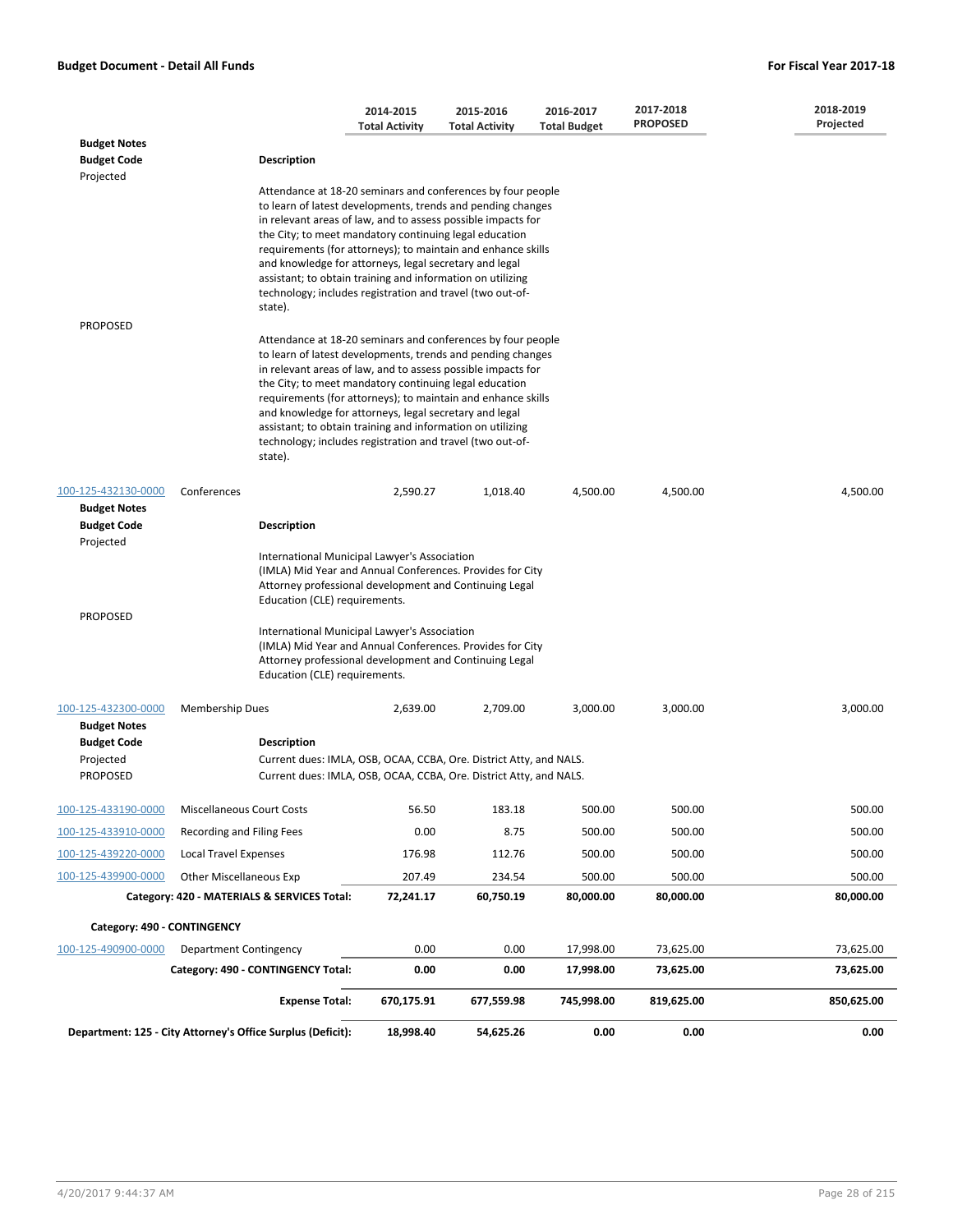|                                      |                                                | 2014-2015<br><b>Total Activity</b> | 2015-2016<br><b>Total Activity</b> | 2016-2017<br><b>Total Budget</b> | 2017-2018<br><b>PROPOSED</b> | 2018-2019<br>Projected |
|--------------------------------------|------------------------------------------------|------------------------------------|------------------------------------|----------------------------------|------------------------------|------------------------|
| Department: 135 - Redevelopment Dept |                                                |                                    |                                    |                                  |                              |                        |
| Revenue                              |                                                |                                    |                                    |                                  |                              |                        |
|                                      | Category: 302 - BEGINNING FUND BALANCES        |                                    |                                    |                                  |                              |                        |
| 100-135-302100-0000                  | Unrestricted Fund Balance                      | 13,718.33                          | 27,066.62                          | 28,067.00                        | 29,917.00                    | 27,917.00              |
|                                      | Category: 302 - BEGINNING FUND BALANCES Total: | 13,718.33                          | 27,066.62                          | 28,067.00                        | 29,917.00                    | 27,917.00              |
|                                      | Category: 305 - INTERGOVERNMENTAL              |                                    |                                    |                                  |                              |                        |
| 100-135-305610-0000                  | <b>LORA Cost Reimbursements</b>                | 490,000.00                         | 490.000.00                         | 555,000.00                       | 647,000.00                   | 674,000.00             |
| <b>Budget Notes</b>                  |                                                |                                    |                                    |                                  |                              |                        |
| <b>Budget Code</b>                   | <b>Description</b>                             |                                    |                                    |                                  |                              |                        |
| Projected                            | <b>Reimburement from LORA</b>                  |                                    |                                    |                                  |                              |                        |
| <b>PROPOSED</b>                      | <b>Reimburement from LORA</b>                  |                                    |                                    |                                  |                              |                        |
|                                      | Category: 305 - INTERGOVERNMENTAL Total:       | 490.000.00                         | 490,000.00                         | 555,000.00                       | 647,000.00                   | 674,000.00             |
|                                      | Category: 310 - MISCELLANEOUS REVENUES         |                                    |                                    |                                  |                              |                        |
| 100-135-310310-0000                  | Insurance Reimbursements                       | 0.00                               | 92.00                              | 0.00                             | 0.00                         | 0.00                   |
| 100-135-310315-0000                  | Medical Insurance Reimbursemt                  | 422.62                             | 6,007.38                           | 0.00                             | 0.00                         | 0.00                   |
|                                      | Category: 310 - MISCELLANEOUS REVENUES Total:  | 422.62                             | 6,099.38                           | 0.00                             | 0.00                         | 0.00                   |
|                                      | <b>Revenue Total:</b>                          | 504,140.95                         | 523,166.00                         | 583.067.00                       | 676.917.00                   | 701,917.00             |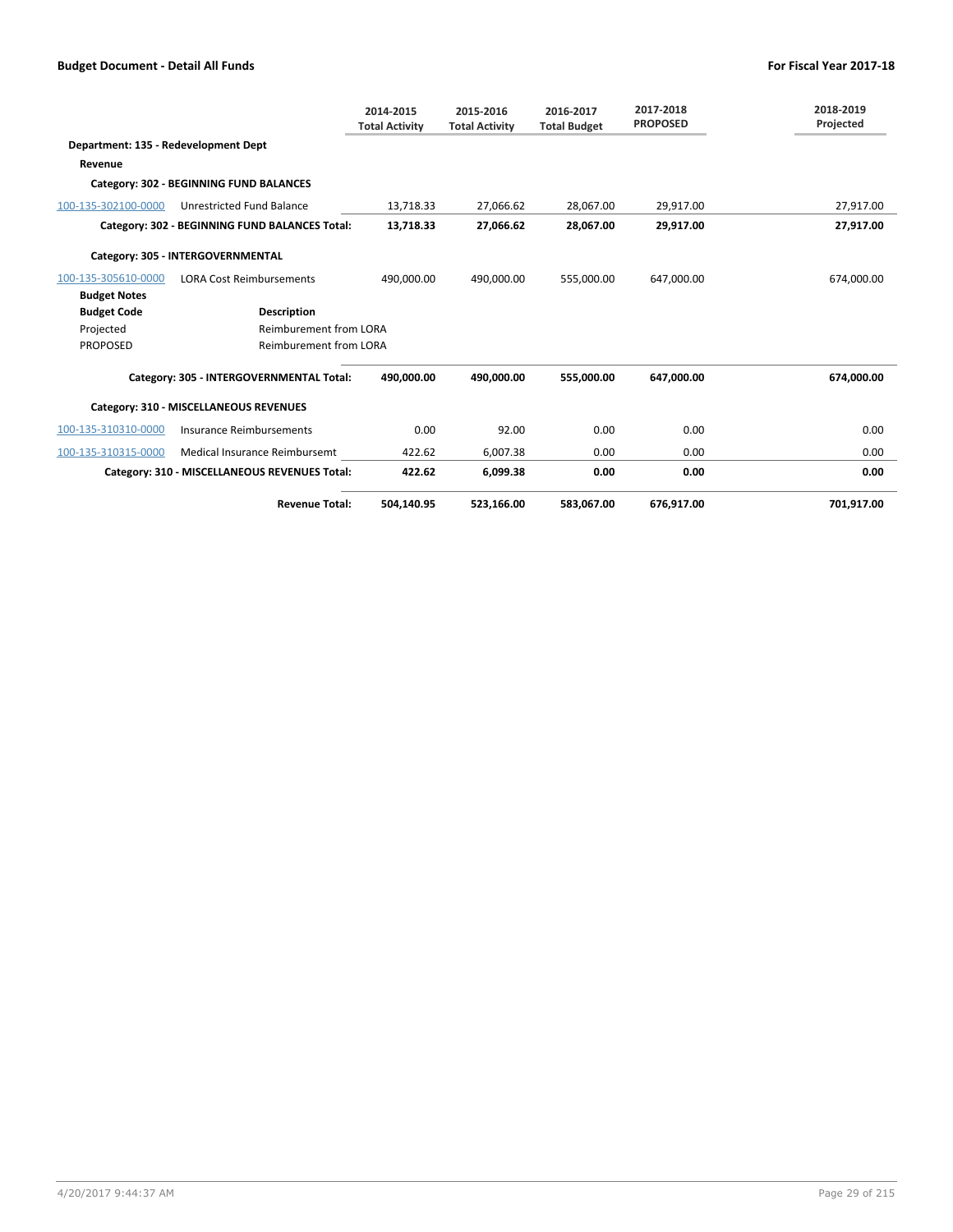|                             |                                                         | 2014-2015<br><b>Total Activity</b> | 2015-2016<br><b>Total Activity</b> | 2016-2017<br><b>Total Budget</b> | 2017-2018<br><b>PROPOSED</b> | 2018-2019<br>Projected |
|-----------------------------|---------------------------------------------------------|------------------------------------|------------------------------------|----------------------------------|------------------------------|------------------------|
| <b>Expense</b>              |                                                         |                                    |                                    |                                  |                              |                        |
|                             | Category: 410 - PERSONNEL SERVICES                      |                                    |                                    |                                  |                              |                        |
| 100-135-411100-0000         | <b>Full-Time Salaries and Wages</b>                     | 0.00                               | 0.00                               | 171,000.00                       | 81,000.00                    | 85,000.00              |
| 100-135-411110-0000         | <b>Full-Time Regular Salaries</b>                       | 99,704.73                          | 111,455.04                         | 0.00                             | 0.00                         | 0.00                   |
| 100-135-411120-0000         | Full-Time Other Paid Leave                              | 6,505.94                           | 7,109.26                           | 0.00                             | 0.00                         | 0.00                   |
| 100-135-411122-0000         | <b>Full-Time Vacation Leave</b>                         | 7,644.68                           | 10,255.69                          | 0.00                             | 0.00                         | 0.00                   |
| 100-135-411125-0000         | Full-Time Comp Leave                                    | 2,274.37                           | 22.57                              | 0.00                             | 0.00                         | 0.00                   |
| 100-135-411130-0000         | <b>Full-Time Sick Leave</b>                             | 1,980.60                           | 1,275.32                           | 0.00                             | 0.00                         | 0.00                   |
| 100-135-411240-0000         | Temporary / OnCall                                      | 0.00                               | 0.00                               | 0.00                             | 0.00                         | 0.00                   |
| 100-135-411300-0000         | <b>Overtime Salaries</b>                                | 333.74                             | 694.09                             | 0.00                             | 0.00                         | 0.00                   |
| 100-135-411435-0000         | <b>Accrued Vacation Payoff</b>                          | 0.00                               | 6,019.20                           | 0.00                             | 0.00                         | 0.00                   |
| 100-135-412100-0000         | Payroll Taxes                                           | 9,396.74                           | 10,780.68                          | 15,000.00                        | 7,000.00                     | 8,000.00               |
| 100-135-412200-0000         | <b>PERS</b>                                             | 27,139.05                          | 35,240.14                          | 43,000.00                        | 23,000.00                    | 24,000.00              |
| 100-135-412300-0000         | <b>Health Insurance</b>                                 | 24,582.58                          | 23,812.31                          | 38,000.00                        | 25,000.00                    | 28,000.00              |
| 100-135-412400-0000         | <b>Other Benefits</b>                                   | 3,447.92                           | 4,951.60                           | 5,000.00                         | 4,000.00                     | 4,000.00               |
|                             | Category: 410 - PERSONNEL SERVICES Total:               | 183,010.35                         | 211,615.90                         | 272,000.00                       | 140,000.00                   | 149,000.00             |
|                             | Category: 420 - MATERIALS & SERVICES                    |                                    |                                    |                                  |                              |                        |
| 100-135-421000-0000         | <b>General Office Supplies</b>                          | 504.47                             | 19.00                              | 1,000.00                         | 1,000.00                     | 1,000.00               |
| 100-135-422200-0000         | Printing and Binding Services                           | 0.00                               | 0.00                               | 300.00                           | 300.00                       | 300.00                 |
| 100-135-422300-0000         | Postage                                                 | 0.00                               | 0.00                               | 700.00                           | 700.00                       | 700.00                 |
| 100-135-431000-0000         | Misc Professional & Technical                           | 4,837.50                           | 0.00                               | 0.00                             | 0.00                         | 0.00                   |
| 100-135-431610-0000         | <b>Bank Service Charges</b>                             | 0.00                               | 497.45                             | 0.00                             | 0.00                         | 0.00                   |
| 100-135-432110-0000         | <b>Technical Seminars, Training</b>                     | 275.00                             | 25.00                              | 600.00                           | 600.00                       | 600.00                 |
| 100-135-432115-0000         | <b>Special Meeting Expenses</b>                         | 96.75                              | 0.00                               | 400.00                           | 400.00                       | 400.00                 |
| 100-135-432130-0000         | Conferences                                             | 55.00                              | 0.00                               | 1,000.00                         | 1,000.00                     | 1,000.00               |
| 100-135-432300-0000         | <b>Membership Dues</b>                                  | 1,000.00                           | 1,000.00                           | 1,000.00                         | 1,000.00                     | 1,000.00               |
| 100-135-438110-0000         | Internal Fees for Service - Admin                       | 271,000.00                         | 253,000.00                         | 269,000.00                       | 492,000.00                   | 514,000.00             |
| 100-135-438680-0000         | Internal Fees for Service - Engineer                    | 15,000.00                          | 14,241.00                          | 22,000.00                        | 11,000.00                    | 11,000.00              |
| 100-135-439100-0000         | Advertising                                             | 465.07                             | 757.23                             | 300.00                           | 300.00                       | 300.00                 |
| 100-135-439220-0000         | <b>Local Travel Expenses</b>                            | 24.00                              | 18.30                              | 200.00                           | 200.00                       | 200.00                 |
| 100-135-439900-0000         | <b>Other Miscellaneous Exp</b>                          | 806.19                             | 1,075.30                           | 500.00                           | 500.00                       | 500.00                 |
|                             | Category: 420 - MATERIALS & SERVICES Total:             | 294,063.98                         | 270,633.28                         | 297,000.00                       | 509,000.00                   | 531,000.00             |
| Category: 490 - CONTINGENCY |                                                         |                                    |                                    |                                  |                              |                        |
| 100-135-490900-0000         | Department Contingency                                  | 0.00                               | 0.00                               | 14,067.00                        | 27,917.00                    | 21,917.00              |
|                             | Category: 490 - CONTINGENCY Total:                      | 0.00                               | 0.00                               | 14,067.00                        | 27,917.00                    | 21,917.00              |
|                             | <b>Expense Total:</b>                                   | 477,074.33                         | 482,249.18                         | 583,067.00                       | 676,917.00                   | 701,917.00             |
|                             | Department: 135 - Redevelopment Dept Surplus (Deficit): | 27,066.62                          | 40,916.82                          | 0.00                             | 0.00                         | 0.00                   |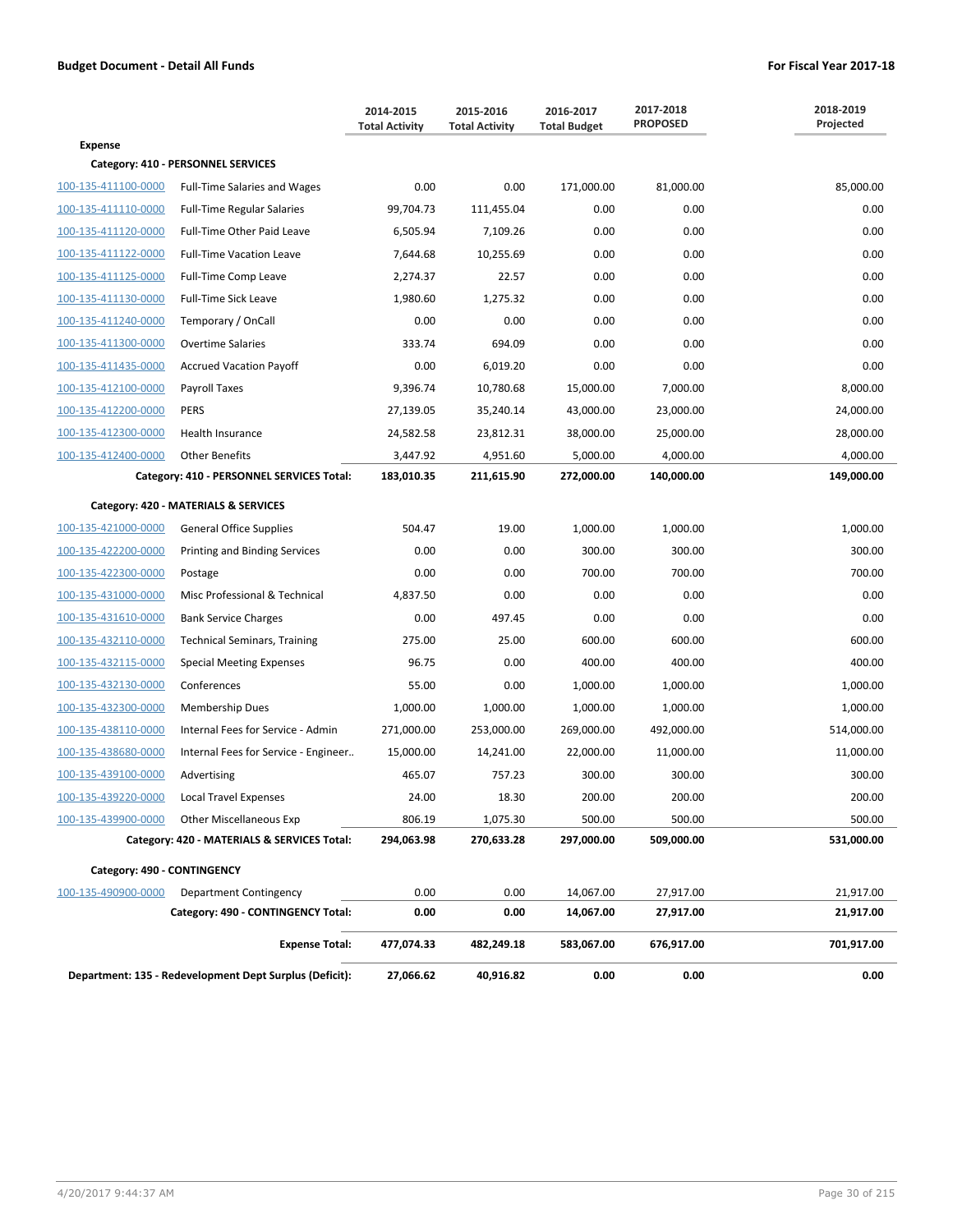|                                   |                                                | 2014-2015<br><b>Total Activity</b> | 2015-2016<br><b>Total Activity</b> | 2016-2017<br><b>Total Budget</b> | 2017-2018<br><b>PROPOSED</b> | 2018-2019<br>Projected |
|-----------------------------------|------------------------------------------------|------------------------------------|------------------------------------|----------------------------------|------------------------------|------------------------|
| Department: 145 - Risk Management |                                                |                                    |                                    |                                  |                              |                        |
| Revenue                           |                                                |                                    |                                    |                                  |                              |                        |
|                                   | Category: 302 - BEGINNING FUND BALANCES        |                                    |                                    |                                  |                              |                        |
| 100-145-302100-0000               | Unrestricted Fund Balance                      | 0.00                               | 125,805.60                         | 25,806.00                        | 127,980.00                   | 77,980.00              |
|                                   | Category: 302 - BEGINNING FUND BALANCES Total: | 0.00                               | 125,805.60                         | 25,806.00                        | 127,980.00                   | 77,980.00              |
|                                   | Category: 311 - GENERAL REVENUE                |                                    |                                    |                                  |                              |                        |
| 100-145-311000-0000               | <b>General Revenue</b>                         | 140,000.00                         | 50,000.00                          | 125,000.00                       | 0.00                         | 0.00                   |
|                                   | Category: 311 - GENERAL REVENUE Total:         | 140,000.00                         | 50,000.00                          | 125,000.00                       | 0.00                         | 0.00                   |
|                                   | Category: 312 - CHARGES FOR SERVICES           |                                    |                                    |                                  |                              |                        |
| 100-145-312135-0000               | Charges for Services - Redev                   | 11,000.00                          | 14,000.00                          | 14,000.00                        | 17,000.00                    | 17,000.00              |
| 100-145-312200-0000               | Charges for Services - Library                 | 48,000.00                          | 59,000.00                          | 61,000.00                        | 57,000.00                    | 59,000.00              |
| 100-145-312215-0000               | Charges for Services - Municipal C             | 7,000.00                           | 8,000.00                           | 9,000.00                         | 14,000.00                    | 15,000.00              |
| 100-145-312260-0000               | Charges for Services - ACC                     | 15,000.00                          | 18,000.00                          | 19,000.00                        | 15,000.00                    | 17,000.00              |
| 100-145-312280-0000               | Charges for Services - Tourism                 | 0.00                               | 0.00                               | 0.00                             | 1,000.00                     | 1,000.00               |
| 100-145-312310-0000               | Charges for Services - Planning                | 30,000.00                          | 37,000.00                          | 39,000.00                        | 39,000.00                    | 42,000.00              |
| 100-145-312320-0000               | Charges for Services - Building                | 14,000.00                          | 17,000.00                          | 18,000.00                        | 26,000.00                    | 28,000.00              |
| 100-145-312410-0000               | Charges for Services - Police                  | 113,000.00                         | 136,000.00                         | 144,000.00                       | 167,000.00                   | 178,000.00             |
| 100-145-312430-0000               | Charges for Services - Fire                    | 96,000.00                          | 117,000.00                         | 122,000.00                       | 144,000.00                   | 153,000.00             |
| 100-145-312500-0000               | Charges for Services - Parks                   | 65,000.00                          | 79,000.00                          | 82,000.00                        | 88,000.00                    | 93,000.00              |
| 100-145-312550-0000               | Charges for Services - Golf                    | 10,000.00                          | 13,000.00                          | 13,000.00                        | 11,000.00                    | 12,000.00              |
| 100-145-312560-0000               | <b>Charges for Services - Tennis</b>           | 5,000.00                           | 6,000.00                           | 6,000.00                         | 6,000.00                     | 7,000.00               |
| 100-145-312610-0000               | Charges for Services - Water                   | 35,000.00                          | 43,000.00                          | 44,000.00                        | 77,000.00                    | 80,000.00              |
| 100-145-312620-0000               | Charges for Services - Wastewater              | 26,000.00                          | 32,000.00                          | 34,000.00                        | 70,000.00                    | 73,000.00              |
| 100-145-312625-0000               | Charges for Services - Surface Wtr             | 9,000.00                           | 11,000.00                          | 11,000.00                        | 25,000.00                    | 26,000.00              |
| 100-145-312650-0000               | <b>Charges for Services - Street</b>           | 14,000.00                          | 17,000.00                          | 17,000.00                        | 40,000.00                    | 42,000.00              |
| 100-145-312673-0000               | Charges for Services - MP                      | 15,000.00                          | 18,000.00                          | 19,000.00                        | 26,000.00                    | 27,000.00              |
| 100-145-312680-0000               | Charges for Services - Engineering             | 33,000.00                          | 40,000.00                          | 42,000.00                        | 50,000.00                    | 53,000.00              |
| 100-145-312690-0000               | Charges for Services - LO-Tigard               | 9,000.00                           | 10,000.00                          | 11,000.00                        | 0.00                         | 0.00                   |
|                                   | Category: 312 - CHARGES FOR SERVICES Total:    | 555,000.00                         | 675,000.00                         | 705,000.00                       | 873,000.00                   | 923,000.00             |
|                                   | <b>Revenue Total:</b>                          | 695,000.00                         | 850,805.60                         | 855,806.00                       | 1,000,980.00                 | 1,000,980.00           |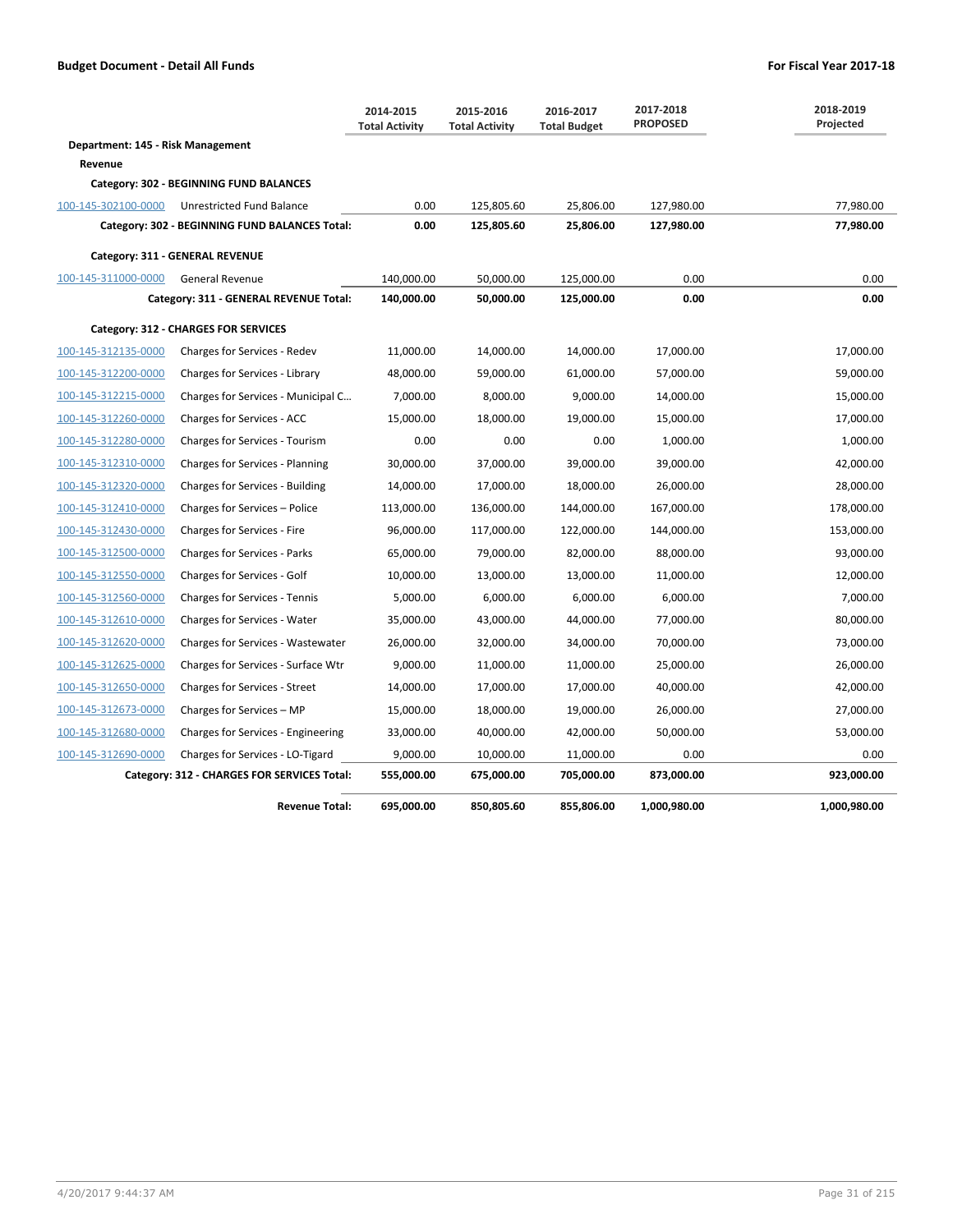|                             |                                                                                                | 2014-2015<br><b>Total Activity</b> | 2015-2016<br><b>Total Activity</b> | 2016-2017<br><b>Total Budget</b> | 2017-2018<br><b>PROPOSED</b>                                                                                 | 2018-2019<br>Projected |
|-----------------------------|------------------------------------------------------------------------------------------------|------------------------------------|------------------------------------|----------------------------------|--------------------------------------------------------------------------------------------------------------|------------------------|
| <b>Expense</b>              |                                                                                                |                                    |                                    |                                  |                                                                                                              |                        |
|                             | Category: 420 - MATERIALS & SERVICES                                                           |                                    |                                    |                                  |                                                                                                              |                        |
| 100-145-431800-0000         | <b>Other Consulting Services</b>                                                               | 60,862.30                          | 0.00                               | 50,000.00                        | 50,000.00                                                                                                    | 0.00                   |
| 100-145-435410-0000         | Liability Insurance Premium                                                                    | 482,498.59                         | 564,296.27                         | 600,000.00                       | 700,000.00                                                                                                   | 750,000.00             |
| 100-145-435412-0000         | Fidelity/Crime Bond Premiums                                                                   | 8,187.00                           | 11,750.00                          | 10,000.00                        | 13,000.00                                                                                                    | 13,000.00              |
| 100-145-435414-0000         | Underground Tank Premium                                                                       | 4,045.00                           | 0.00                               | 0.00                             | 0.00                                                                                                         | 0.00                   |
| 100-145-435420-0000         | Self-Insured Unemp Insurance                                                                   | 12,932.68                          | 11,293.62                          | 35,000.00                        | 35,000.00                                                                                                    | 35,000.00              |
| 100-145-435430-0000         | Agent's Annual Service Fee                                                                     | 37,100.00                          | 24,425.00                          | 35,000.00                        | 25,000.00                                                                                                    | 25,000.00              |
| 100-145-437800-0000         | <b>Other Self-Insured Expenses</b>                                                             | 63,568.83                          | 114,061.53                         | 100,000.00                       | 100,000.00                                                                                                   | 100,000.00             |
| <b>Budget Notes</b>         |                                                                                                |                                    |                                    |                                  |                                                                                                              |                        |
| <b>Budget Code</b>          | <b>Description</b>                                                                             |                                    |                                    |                                  |                                                                                                              |                        |
| Projected                   | filing a claim; other costs unforeseen such as deteriorating minor structures and their repair |                                    |                                    |                                  | For unforeseen legal action and fees, damage by and through City activity, and repaired at City cost without |                        |
| <b>PROPOSED</b>             | filing a claim; other costs unforeseen such as deteriorating minor structures and their repair |                                    |                                    |                                  | For unforeseen legal action and fees, damage by and through City activity, and repaired at City cost without |                        |
|                             | Category: 420 - MATERIALS & SERVICES Total:                                                    | 669.194.40                         | 725.826.42                         | 830.000.00                       | 923.000.00                                                                                                   | 923,000.00             |
| Category: 490 - CONTINGENCY |                                                                                                |                                    |                                    |                                  |                                                                                                              |                        |

| 100-145-490900-0000<br>Department Contingency        |                                    | 0.00       | 0.00       | 25.806.00  | 77.980.00    | 77,980.00    |
|------------------------------------------------------|------------------------------------|------------|------------|------------|--------------|--------------|
|                                                      | Category: 490 - CONTINGENCY Total: | 0.00       | 0.00       | 25,806,00  | 77.980.00    | 77,980.00    |
|                                                      | <b>Expense Total:</b>              | 669.194.40 | 725.826.42 | 855.806.00 | 1.000.980.00 | 1,000,980.00 |
| Department: 145 - Risk Management Surplus (Deficit): |                                    | 25,805.60  | 124.979.18 | 0.00       | 0.00         | 0.00         |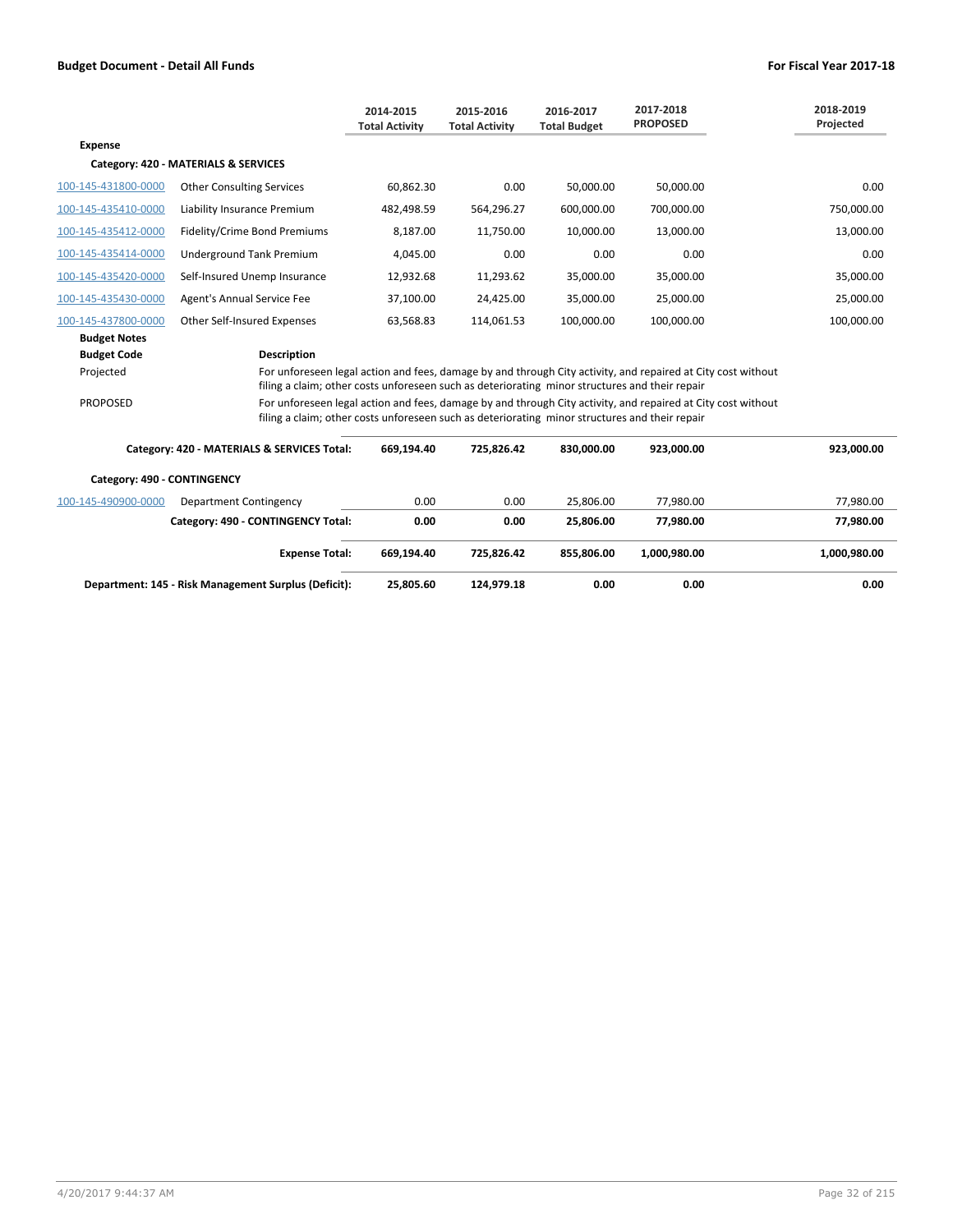|                              |                                                                                                                                                                     | 2014-2015<br><b>Total Activity</b> | 2015-2016<br><b>Total Activity</b> | 2016-2017<br><b>Total Budget</b> | 2017-2018<br><b>PROPOSED</b> | 2018-2019<br>Projected |  |  |  |
|------------------------------|---------------------------------------------------------------------------------------------------------------------------------------------------------------------|------------------------------------|------------------------------------|----------------------------------|------------------------------|------------------------|--|--|--|
|                              | Department: 190 - General Nondepartmental                                                                                                                           |                                    |                                    |                                  |                              |                        |  |  |  |
| <b>Expense</b>               |                                                                                                                                                                     |                                    |                                    |                                  |                              |                        |  |  |  |
|                              | Category: 420 - MATERIALS & SERVICES                                                                                                                                |                                    |                                    |                                  |                              |                        |  |  |  |
| 100-190-438674-0000          | Internal Fees for Service - Beautifi                                                                                                                                | 97,988.00                          | 103,000.00                         | 105,000.00                       | 0.00                         | 0.00                   |  |  |  |
| 100-190-439952-0000          | Rents & Leases                                                                                                                                                      | 0.00                               | 147,580.65                         | 150,000.00                       | 150,000.00                   | 150,000.00             |  |  |  |
| 100-190-439980-0000          | <b>Bond Sale Expense</b>                                                                                                                                            | 115,127.76                         | 0.00                               | 0.00                             | 0.00                         | 0.00                   |  |  |  |
|                              | Category: 420 - MATERIALS & SERVICES Total:                                                                                                                         | 213,115.76                         | 250,580.65                         | 255,000.00                       | 150,000.00                   | 150,000.00             |  |  |  |
| Category: 460 - DEBT SERVICE |                                                                                                                                                                     |                                    |                                    |                                  |                              |                        |  |  |  |
| 100-190-461190-0000          | WEB loan - principal                                                                                                                                                | 850,000.00                         | 16,756,913.00                      | 0.00                             | 0.00                         | 0.00                   |  |  |  |
| 100-190-462190-0000          | WEB loan - interest                                                                                                                                                 | 138,122.52                         | 56,374.97                          | 0.00                             | 0.00                         | 0.00                   |  |  |  |
|                              | Category: 460 - DEBT SERVICE Total:                                                                                                                                 | 988,122.52                         | 16,813,287.97                      | 0.00                             | 0.00                         | 0.00                   |  |  |  |
| Category: 470 - TRANSFERS    |                                                                                                                                                                     |                                    |                                    |                                  |                              |                        |  |  |  |
| 100-190-472180-0000          | Transfers to Capital Reserve Fund                                                                                                                                   | 0.00                               | 0.00                               | 920,000.00                       | 200,000.00                   | 700,000.00             |  |  |  |
| 100-190-472290-0000          | Transfer to Trolley Fund                                                                                                                                            | 20,000.00                          | 20,000.00                          | 20,000.00                        | 20,000.00                    | 20,000.00              |  |  |  |
| <b>Budget Notes</b>          |                                                                                                                                                                     |                                    |                                    |                                  |                              |                        |  |  |  |
| <b>Budget Code</b>           | <b>Description</b>                                                                                                                                                  |                                    |                                    |                                  |                              |                        |  |  |  |
| Projected                    | For City's portion of Consortium Contribution.                                                                                                                      |                                    |                                    |                                  |                              |                        |  |  |  |
| <b>PROPOSED</b>              | For City's portion of Consortium Contribution.                                                                                                                      |                                    |                                    |                                  |                              |                        |  |  |  |
| 100-190-472550-0000          | <b>Transfer to Golf Fund</b>                                                                                                                                        | 198,000.00                         | 200,000.00                         | 200,000.00                       | 60,000.00                    | 0.00                   |  |  |  |
| <b>Budget Notes</b>          |                                                                                                                                                                     |                                    |                                    |                                  |                              |                        |  |  |  |
| <b>Budget Code</b>           | <b>Description</b>                                                                                                                                                  |                                    |                                    |                                  |                              |                        |  |  |  |
| Projected<br><b>PROPOSED</b> | Reflects discontinuation of General Fund support to the Golf Fund.                                                                                                  |                                    |                                    |                                  |                              |                        |  |  |  |
|                              | To balance Golf fund.                                                                                                                                               |                                    |                                    |                                  |                              |                        |  |  |  |
| 100-190-472571-0000          | Transfer to Public Art Fund                                                                                                                                         | 0.00                               | 0.00                               | 0.00                             | 0.00                         | 0.00                   |  |  |  |
| 100-190-472625-0000          | Transfer to Surface Water Fund                                                                                                                                      | 625,000.00                         | 1,602,000.00                       | 0.00                             | 0.00                         | 0.00                   |  |  |  |
| 100-190-472650-0000          | <b>Transfer to Street Fund</b>                                                                                                                                      | 1,500,000.00                       | 2,000,000.00                       | 5,625,000.00                     | 3,930,000.00                 | 2,660,000.00           |  |  |  |
| <b>Budget Notes</b>          |                                                                                                                                                                     |                                    |                                    |                                  |                              |                        |  |  |  |
| <b>Budget Code</b>           | <b>Description</b>                                                                                                                                                  |                                    |                                    |                                  |                              |                        |  |  |  |
| Projected                    | Transfer additional \$660k to Street for capital preservation projects.                                                                                             |                                    |                                    |                                  |                              |                        |  |  |  |
| Projected                    | Transfer to Streets for pavement projects includes \$500,000 of the PGE Franchise Fees from the General Fund,<br>instead of depositing it directly into Streets.    |                                    |                                    |                                  |                              |                        |  |  |  |
| <b>PROPOSED</b>              | Transfer to Streets for pavement projects includes \$500,000 of of the PGE Franchise Fees from the General<br>Fund, instead of depositing it directly into Streets. |                                    |                                    |                                  |                              |                        |  |  |  |
| 100-190-472670-0000          | Transfers to Operations Svcs & MP                                                                                                                                   | 93,000.00                          | 0.00                               | 0.00                             | 0.00                         | 0.00                   |  |  |  |
| 100-190-472677-0000          | Transfer to Operations Bldg Cap P                                                                                                                                   | 3,001,000.00                       | 437,000.00                         | 187,000.00                       | 0.00                         | 0.00                   |  |  |  |
|                              | Category: 470 - TRANSFERS Total:                                                                                                                                    | 5,437,000.00                       | 4,259,000.00                       | 6,952,000.00                     | 4,210,000.00                 | 3,380,000.00           |  |  |  |
| Category: 490 - CONTINGENCY  |                                                                                                                                                                     |                                    |                                    |                                  |                              |                        |  |  |  |
| 100-190-490100-0000          | <b>General Operating Contingency</b>                                                                                                                                | 0.00                               | 0.00                               | 6,861,000.00                     | 7,028,440.00                 | 7,185,440.00           |  |  |  |
| 100-190-490300-0000          | Risk Management Contingency                                                                                                                                         | 0.00                               | 0.00                               | 570,000.00                       | 575,000.00                   | 580,000.00             |  |  |  |
|                              | Category: 490 - CONTINGENCY Total:                                                                                                                                  | 0.00                               | 0.00                               | 7,431,000.00                     | 7,603,440.00                 | 7,765,440.00           |  |  |  |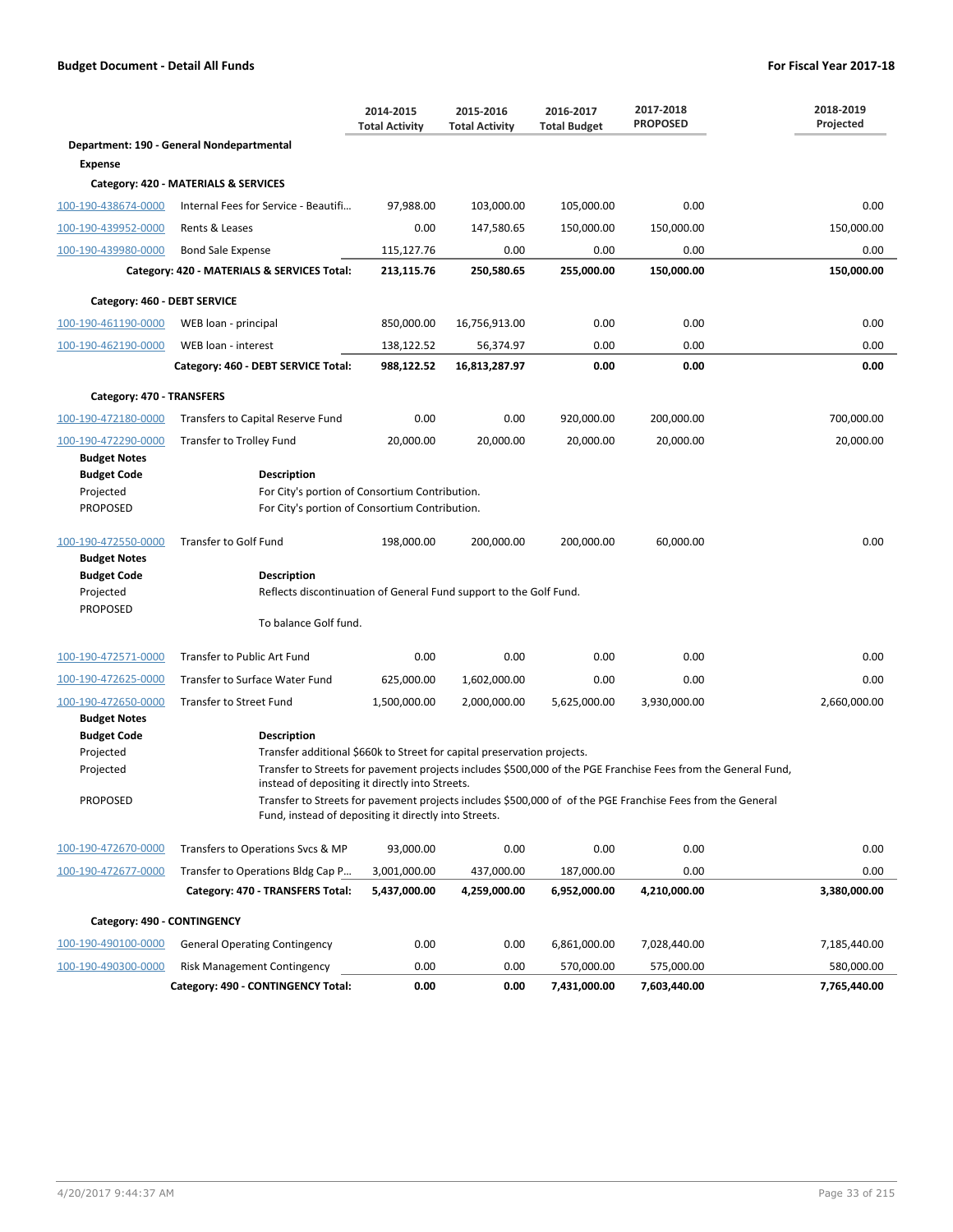|                     |                                                                                                                     | 2014-2015<br><b>Total Activity</b> | 2015-2016<br><b>Total Activity</b> | 2016-2017<br><b>Total Budget</b> | 2017-2018<br><b>PROPOSED</b> | 2018-2019<br>Projected |
|---------------------|---------------------------------------------------------------------------------------------------------------------|------------------------------------|------------------------------------|----------------------------------|------------------------------|------------------------|
|                     | Category: 498 - ENDING FUND BALANCE                                                                                 |                                    |                                    |                                  |                              |                        |
| 100-190-498000-0000 | Unappropriated Ending Fund Bal                                                                                      | 0.00                               | 0.00                               | 7,686,448.00                     | 7,860,000.00                 | 8,045,000.00           |
| <b>Budget Notes</b> |                                                                                                                     |                                    |                                    |                                  |                              |                        |
| <b>Budget Code</b>  | Description                                                                                                         |                                    |                                    |                                  |                              |                        |
| Projected           | Contingency and Unappropriated Ending Fund Balance are sufficient to fulfill the City's 30% minimum fund<br>policy. |                                    |                                    |                                  |                              |                        |
| <b>PROPOSED</b>     | Contingency and Unappropriated Ending Fund Balance are sufficient to fulfill the City's 30% minimum fund<br>policy. |                                    |                                    |                                  |                              |                        |
|                     | Category: 498 - ENDING FUND BALANCE Total:                                                                          | 0.00                               | 0.00                               | 7.686.448.00                     | 7.860.000.00                 | 8.045.000.00           |
|                     | <b>Expense Total:</b>                                                                                               | 6,638,238.28                       | 21,322,868.62                      | 22,324,448.00                    | 19,823,440.00                | 19,340,440.00          |
|                     | Department: 190 - General Nondepartmental Total:                                                                    | 6,638,238.28                       | 21,322,868.62                      | 22,324,448.00                    | 19,823,440.00                | 19.340.440.00          |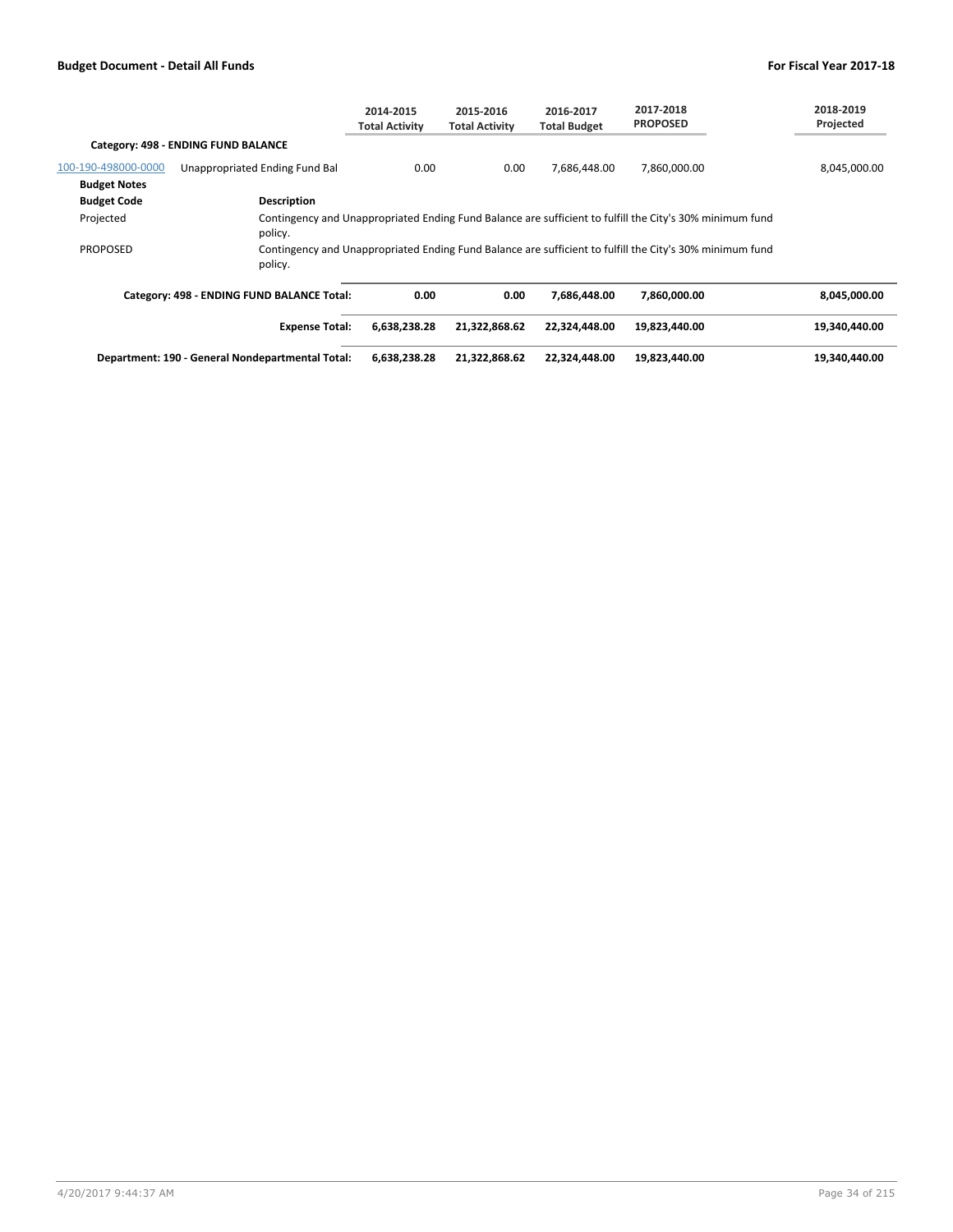|                                       |                                                                                                                   | 2014-2015<br><b>Total Activity</b> | 2015-2016<br><b>Total Activity</b> | 2016-2017<br><b>Total Budget</b> | 2017-2018<br><b>PROPOSED</b> | 2018-2019<br>Projected |
|---------------------------------------|-------------------------------------------------------------------------------------------------------------------|------------------------------------|------------------------------------|----------------------------------|------------------------------|------------------------|
| Department: 200 - Library Resources   |                                                                                                                   |                                    |                                    |                                  |                              |                        |
| Revenue                               |                                                                                                                   |                                    |                                    |                                  |                              |                        |
|                                       | Category: 302 - BEGINNING FUND BALANCES                                                                           |                                    |                                    |                                  |                              |                        |
| 100-200-302100-0000                   | Unrestricted Fund Balance                                                                                         | 150,097.66                         | 364,955.71                         | 421,956.00                       | 569,422.00                   | 237,422.00             |
|                                       | Category: 302 - BEGINNING FUND BALANCES Total:                                                                    | 150,097.66                         | 364,955.71                         | 421,956.00                       | 569,422.00                   | 237,422.00             |
|                                       | Category: 305 - INTERGOVERNMENTAL                                                                                 |                                    |                                    |                                  |                              |                        |
| 100-200-305150-0000                   | State Library Aid                                                                                                 | 0.00                               | 0.00                               | 5,000.00                         | 5,000.00                     | 5,000.00               |
| 100-200-305204-0000                   | County Library Aid                                                                                                | 2,604,308.00                       | 2,660,725.00                       | 3,600,000.00                     | 2,900,000.00                 | 3,000,000.00           |
| <b>Budget Notes</b>                   |                                                                                                                   |                                    |                                    |                                  |                              |                        |
| <b>Budget Code</b>                    | Description                                                                                                       |                                    |                                    |                                  |                              |                        |
| Projected<br><b>PROPOSED</b>          | Per Clackamas County Library District notification.<br>Per Clackamas County Library District notification.        |                                    |                                    |                                  |                              |                        |
| 100-200-305225-1075                   | Other Grants-Ready to Read                                                                                        | 6,371.00                           | 0.00                               | 0.00                             | 0.00                         | 0.00                   |
| 100-200-305225-1093                   | Other Grants-Ready to Read                                                                                        | 0.00                               | 6,065.00                           | 0.00                             | 0.00                         | 0.00                   |
| 100-200-305225-1112                   | Other Grants-Ready to Read                                                                                        | 0.00                               | 0.00                               | 0.00                             | 0.00                         | 0.00                   |
|                                       | Category: 305 - INTERGOVERNMENTAL Total:                                                                          | 2,610,679.00                       | 2,666,790.00                       | 3,605,000.00                     | 2,905,000.00                 | 3,005,000.00           |
|                                       | Category: 307 - FINES AND FORFEITURES                                                                             |                                    |                                    |                                  |                              |                        |
| 100-200-307500-0000                   | Library Fines                                                                                                     | 78,252.31                          | 67,728.10                          | 80,000.00                        | 80,000.00                    | 75,000.00              |
| 100-200-307510-0000                   | Library Replacement Fines                                                                                         | 8,389.77                           | 8,330.14                           | 15,000.00                        | 15,000.00                    | 5,000.00               |
|                                       | Category: 307 - FINES AND FORFEITURES Total:                                                                      | 86,642.08                          | 76,058.24                          | 95,000.00                        | 95,000.00                    | 80,000.00              |
|                                       | Category: 310 - MISCELLANEOUS REVENUES                                                                            |                                    |                                    |                                  |                              |                        |
| 100-200-310310-0000                   | Insurance Reimbursements                                                                                          | 0.00                               | 1,318.00                           | 0.00                             | 0.00                         | 0.00                   |
| 100-200-310315-0000                   | Medical Insurance Reimbursemt                                                                                     | 3,241.93                           | 45,909.45                          | 0.00                             | 0.00                         | 0.00                   |
| 100-200-310526-0000                   | <b>Endowment Donations</b>                                                                                        | 0.00                               | 0.00                               | 0.00                             | 0.00                         | 0.00                   |
| 100-200-310610-0000                   | <b>Unrestricted Donations</b>                                                                                     | 22,100.45                          | 14,325.46                          | 25,000.00                        | 10,000.00                    | 10,000.00              |
| 100-200-310910-0000                   | Sundry Income                                                                                                     | 0.00                               | 2,492.34                           | 0.00                             | 0.00                         | 0.00                   |
|                                       | Category: 310 - MISCELLANEOUS REVENUES Total:                                                                     | 25,342.38                          | 64,045.25                          | 25,000.00                        | 10,000.00                    | 10,000.00              |
|                                       | Category: 311 - GENERAL REVENUE                                                                                   |                                    |                                    |                                  |                              |                        |
| 100-200-311000-0000                   | General Revenue                                                                                                   | 1,417,000.00                       | 1,467,000.00                       | 1,512,000.00                     | 1,508,000.00                 | 1,560,000.00           |
|                                       | Category: 311 - GENERAL REVENUE Total:                                                                            | 1,417,000.00                       | 1,467,000.00                       | 1,512,000.00                     | 1,508,000.00                 | 1,560,000.00           |
| Category: 320 - TRANSFERS             |                                                                                                                   |                                    |                                    |                                  |                              |                        |
| 100-200-322180-0000                   | Transfer from Capital Reserve Fund                                                                                | 0.00                               | 0.00                               | 0.00                             | 434,000.00                   | 0.00                   |
| <b>Budget Notes</b>                   |                                                                                                                   |                                    |                                    |                                  |                              |                        |
| <b>Budget Code</b><br><b>PROPOSED</b> | <b>Description</b><br>Transfer of Library reserve funds from the Capital Reserve Fund to use on Library upgrades. |                                    |                                    |                                  |                              |                        |
| 100-200-322840-0000                   | Transfer from Library Endowment                                                                                   | 25,985.00                          | 25,000.00                          | 30,000.00                        | 27,000.00                    | 27,000.00              |
|                                       | Category: 320 - TRANSFERS Total:                                                                                  | 25,985.00                          | 25,000.00                          | 30,000.00                        | 461,000.00                   | 27,000.00              |
|                                       | <b>Revenue Total:</b>                                                                                             | 4,315,746.12                       | 4,663,849.20                       | 5,688,956.00                     | 5,548,422.00                 | 4,919,422.00           |
|                                       | Department: 200 - Library Resources Total:                                                                        | 4,315,746.12                       | 4,663,849.20                       | 5,688,956.00                     | 5,548,422.00                 | 4,919,422.00           |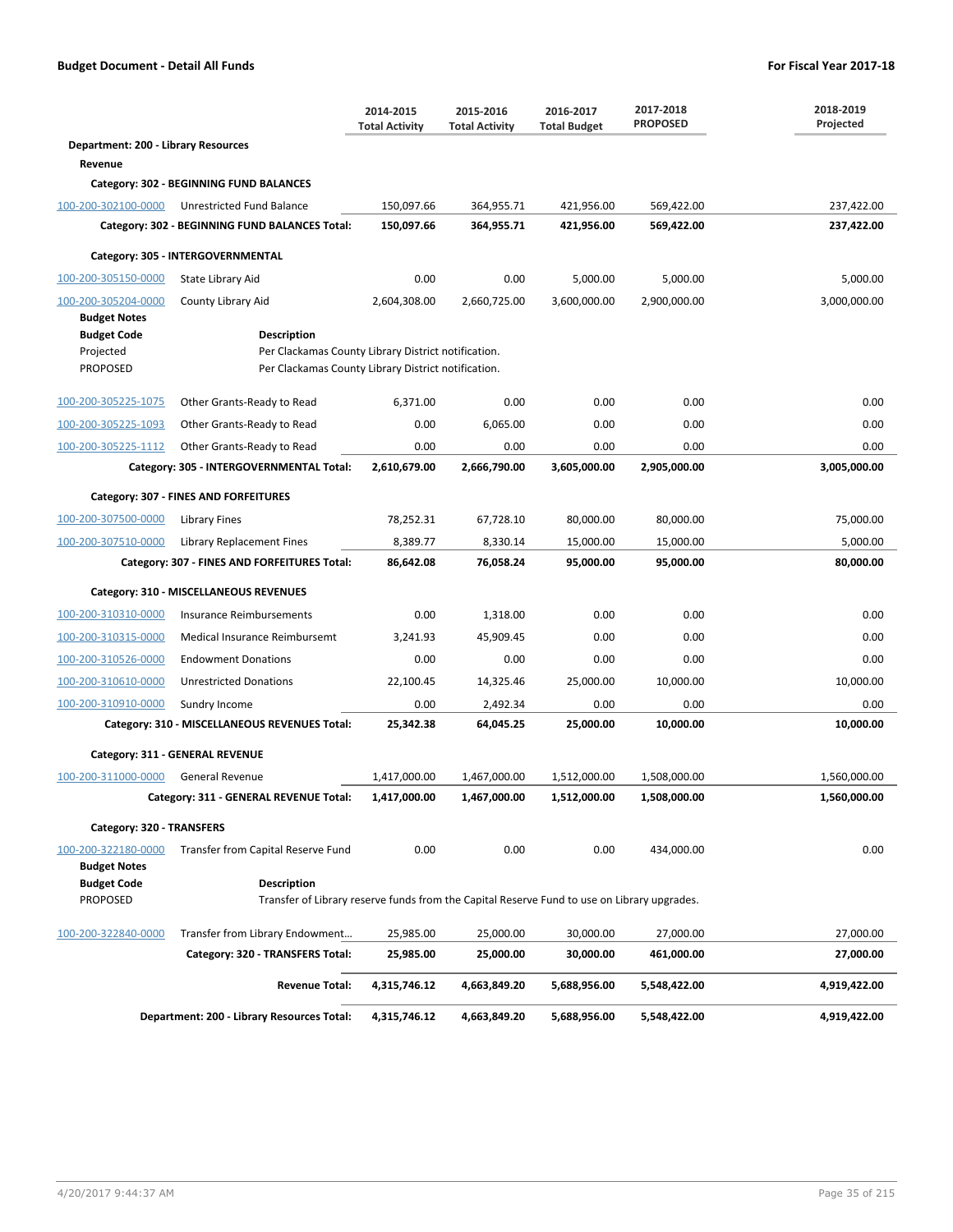|                                            |                                                                                                                                                    | 2014-2015<br><b>Total Activity</b> | 2015-2016<br><b>Total Activity</b> | 2016-2017<br><b>Total Budget</b> | 2017-2018<br><b>PROPOSED</b> | 2018-2019<br>Projected |
|--------------------------------------------|----------------------------------------------------------------------------------------------------------------------------------------------------|------------------------------------|------------------------------------|----------------------------------|------------------------------|------------------------|
|                                            | Department: 201 - Library Management Services                                                                                                      |                                    |                                    |                                  |                              |                        |
| <b>Expense</b>                             |                                                                                                                                                    |                                    |                                    |                                  |                              |                        |
|                                            | Category: 410 - PERSONNEL SERVICES                                                                                                                 |                                    |                                    |                                  |                              |                        |
| 100-201-411100-0000<br><b>Budget Notes</b> | <b>Full-Time Salaries and Wages</b>                                                                                                                | 0.00                               | 0.00                               | 184,000.00                       | 185,000.00                   | 190,000.00             |
| <b>Budget Code</b>                         | <b>Description</b>                                                                                                                                 |                                    |                                    |                                  |                              |                        |
| Projected                                  | 2 FTE                                                                                                                                              |                                    |                                    |                                  |                              |                        |
| <b>PROPOSED</b>                            | 2 FTE                                                                                                                                              |                                    |                                    |                                  |                              |                        |
| 100-201-411110-0000                        | <b>Full-Time Regular Salaries</b>                                                                                                                  | 147,629.23                         | 144,421.96                         | 0.00                             | 0.00                         | 0.00                   |
| 100-201-411120-0000                        | Full-Time Other Paid Leave                                                                                                                         | 10,302.08                          | 10,263.60                          | 0.00                             | 0.00                         | 0.00                   |
| 100-201-411122-0000                        | <b>Full-Time Vacation Leave</b>                                                                                                                    | 14,223.67                          | 11,322.35                          | 0.00                             | 0.00                         | 0.00                   |
| 100-201-411125-0000                        | Full-Time Comp Leave                                                                                                                               | 211.60                             | 2,708.94                           | 0.00                             | 0.00                         | 0.00                   |
| 100-201-411130-0000                        | <b>Full-Time Sick Leave</b>                                                                                                                        | 1,382.40                           | 9,196.49                           | 0.00                             | 0.00                         | 0.00                   |
| 100-201-411200-0000                        | Part-Time Salaries                                                                                                                                 | 47,637.79                          | 48,375.95                          | 60,000.00                        | 60,000.00                    | 62,000.00              |
| <b>Budget Notes</b>                        |                                                                                                                                                    |                                    |                                    |                                  |                              |                        |
| <b>Budget Code</b><br>Projected            | <b>Description</b><br>0.80 FTE                                                                                                                     |                                    |                                    |                                  |                              |                        |
| <b>PROPOSED</b>                            | 0.80 FTE                                                                                                                                           |                                    |                                    |                                  |                              |                        |
| 100-201-411225-0000                        | Part-Time Comp Leave                                                                                                                               | 491.99                             | 1,042.20                           | 0.00                             | 0.00                         | 0.00                   |
| 100-201-411235-0000                        | Part-Time Other Paid Leave                                                                                                                         | 8,509.65                           | 9,044.94                           | 0.00                             | 0.00                         | 0.00                   |
| 100-201-411240-0000                        | Temporary / OnCall                                                                                                                                 | 399.00                             | 171.31                             | 0.00                             | 0.00                         | 0.00                   |
| 100-201-411300-0000                        | <b>Overtime Salaries</b>                                                                                                                           | 892.69                             | 105.80                             | 1,000.00                         | 1,000.00                     | 1,000.00               |
| 100-201-412100-0000                        | Payroll Taxes                                                                                                                                      | 21,768.75                          | 22,336.54                          | 20,000.00                        | 21,000.00                    | 22,000.00              |
| 100-201-412200-0000                        | <b>PERS</b>                                                                                                                                        | 55,210.36                          | 72,189.02                          | 58,000.00                        | 69,000.00                    | 71,000.00              |
| 100-201-412300-0000                        | Health Insurance                                                                                                                                   | 58,426.35                          | 53,788.21                          | 69,000.00                        | 64,000.00                    | 70,000.00              |
| 100-201-412400-0000                        | <b>Other Benefits</b>                                                                                                                              | 5,190.04                           | 5,677.09                           | 6,000.00                         | 6,000.00                     | 6,000.00               |
|                                            | Category: 410 - PERSONNEL SERVICES Total:                                                                                                          | 372,275.60                         | 390,644.40                         | 398,000.00                       | 406,000.00                   | 422,000.00             |
|                                            | Category: 420 - MATERIALS & SERVICES                                                                                                               |                                    |                                    |                                  |                              |                        |
| 100-201-421000-0000                        | <b>General Office Supplies</b>                                                                                                                     | 6,329.47                           | 5,341.36                           | 3,000.00                         | 3,000.00                     | 3,000.00               |
| 100-201-422200-0000                        | Printing and Binding Services                                                                                                                      | 857.07                             | 5,730.21                           | 300.00                           | 6,000.00                     | 6,000.00               |
| 100-201-422300-0000                        | Postage                                                                                                                                            | 443.89                             | 1,470.24                           | 700.00                           | 1,000.00                     | 1,000.00               |
| 100-201-429500-0000                        | Misc Furnishings & Equipment                                                                                                                       | 27,669.81                          | 34,372.55                          | 24,000.00                        | 24,000.00                    | 24,000.00              |
| 100-201-431000-0000                        | Misc Professional & Technical                                                                                                                      | 4,694.32                           | 32,277.73                          | 6,000.00                         | 6,000.00                     | 6,000.00               |
| 100-201-431610-0000                        | <b>Bank Service Charges</b>                                                                                                                        | 1,904.57                           | 1,592.06                           | 1,500.00                         | 1,500.00                     | 1,500.00               |
| 100-201-431970-0000                        | Lake Oswego Reads                                                                                                                                  | 12,110.33                          | 10,751.00                          | 14,500.00                        | 14,500.00                    | 14,500.00              |
| 100-201-432110-0000                        | <b>Technical Seminars, Training</b>                                                                                                                | 1,421.87                           | 1,729.78                           | 700.00                           | 700.00                       | 700.00                 |
| 100-201-432130-0000                        | Conferences                                                                                                                                        | 2,956.52                           | 1,764.36                           | 2,000.00                         | 2,000.00                     | 2,000.00               |
| <b>Budget Notes</b><br><b>Budget Code</b>  | Description                                                                                                                                        |                                    |                                    |                                  |                              |                        |
| Projected                                  |                                                                                                                                                    |                                    |                                    |                                  |                              |                        |
|                                            | Includes the Oregon Library Association, the Public Library<br>Association and American Library Association Conferences,<br>teleconferencing, etc. |                                    |                                    |                                  |                              |                        |
| <b>PROPOSED</b>                            | Includes the Oregon Library Association, the Public Library<br>Association and American Library Association Conferences,<br>teleconferencing, etc. |                                    |                                    |                                  |                              |                        |
| 100-201-432300-0000                        | <b>Membership Dues</b>                                                                                                                             | 1,083.00                           | 913.00                             | 1,300.00                         | 1,300.00                     | 1,300.00               |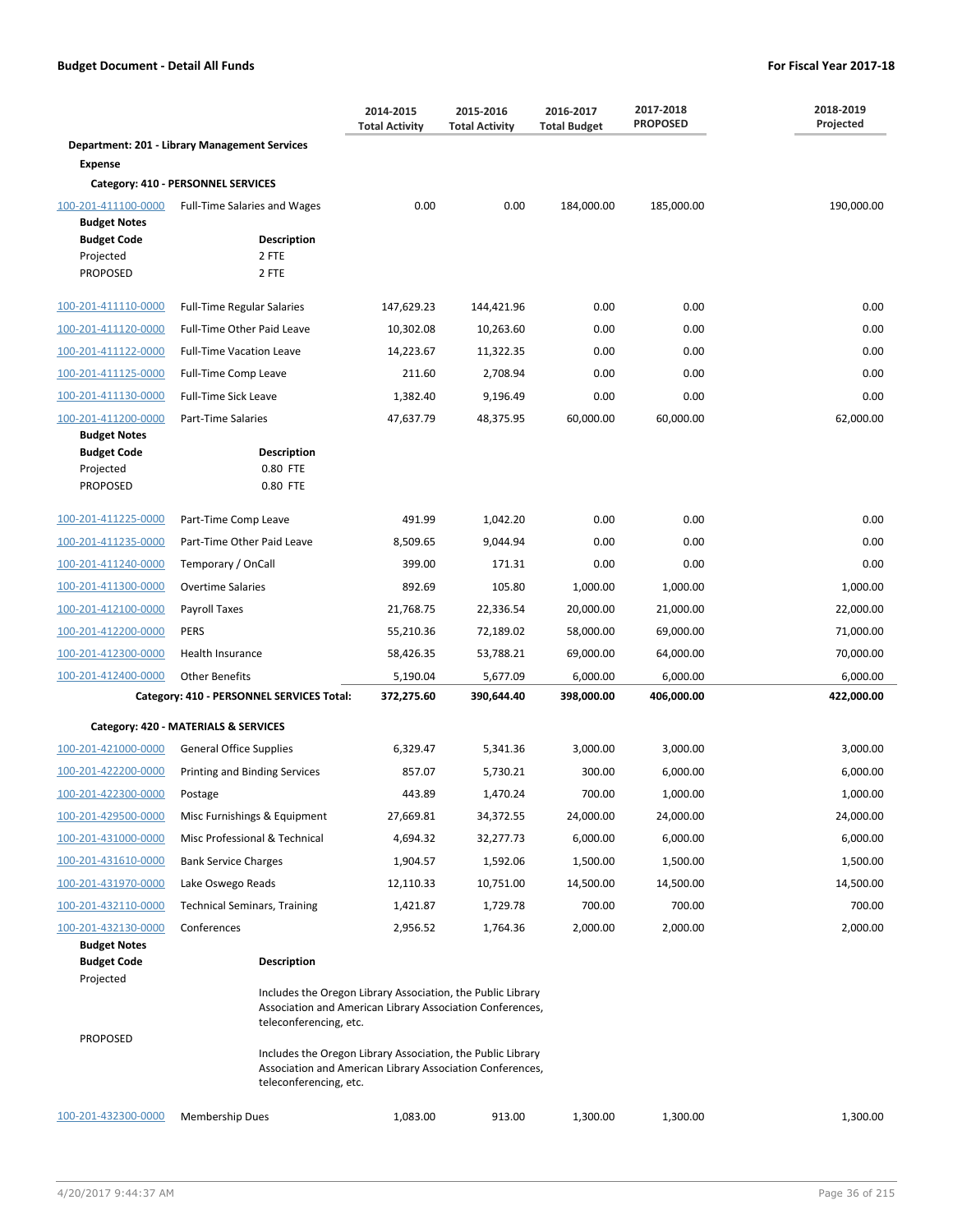|                                                              |                                                                                                              | 2014-2015<br><b>Total Activity</b> | 2015-2016<br><b>Total Activity</b> | 2016-2017<br><b>Total Budget</b> | 2017-2018<br><b>PROPOSED</b> | 2018-2019<br>Projected |  |  |  |
|--------------------------------------------------------------|--------------------------------------------------------------------------------------------------------------|------------------------------------|------------------------------------|----------------------------------|------------------------------|------------------------|--|--|--|
| <b>Budget Notes</b>                                          |                                                                                                              |                                    |                                    |                                  |                              |                        |  |  |  |
| <b>Budget Code</b>                                           | <b>Description</b>                                                                                           |                                    |                                    |                                  |                              |                        |  |  |  |
| Projected                                                    | Dues for the Oregon Library Association, the Public Library                                                  |                                    |                                    |                                  |                              |                        |  |  |  |
|                                                              | Association and American Library Association.                                                                |                                    |                                    |                                  |                              |                        |  |  |  |
| <b>PROPOSED</b>                                              | Dues for the Oregon Library Association, the Public Library<br>Association and American Library Association. |                                    |                                    |                                  |                              |                        |  |  |  |
| 100-201-432520-0000<br><b>Budget Notes</b>                   | Employee and Volunteer Recogn                                                                                | 3,565.78                           | 3,540.10                           | 3,000.00                         | 3,000.00                     | 3,000.00               |  |  |  |
| <b>Budget Code</b>                                           | <b>Description</b>                                                                                           |                                    |                                    |                                  |                              |                        |  |  |  |
| Projected                                                    |                                                                                                              |                                    |                                    |                                  |                              |                        |  |  |  |
| <b>PROPOSED</b>                                              | Predominately for the Volunteer Recognition Program, which<br>takes place in the spring.                     |                                    |                                    |                                  |                              |                        |  |  |  |
|                                                              | Predominately for the Volunteer Recognition Program, which<br>takes place in the spring.                     |                                    |                                    |                                  |                              |                        |  |  |  |
| 100-201-435240-0000                                          | <b>Miscellaneous Communication</b>                                                                           | 713.22                             | 881.19                             | 1,000.00                         | 1,000.00                     | 1,000.00               |  |  |  |
| 100-201-437110-0000                                          | Landscape Maintenance Contract                                                                               | 9,819.14                           | 10,219.22                          | 25,000.00                        | 25,000.00                    | 25,000.00              |  |  |  |
| 100-201-437210-0000                                          | Janitorial Services                                                                                          | 25,596.00                          | 24,176.00                          | 36,000.00                        | 36,000.00                    | 36,000.00              |  |  |  |
| 100-201-437220-0000                                          | <b>Building Systems Maint Svcs</b>                                                                           | 25,241.47                          | 51,910.89                          | 140,000.00                       | 116,000.00                   | 116,000.00             |  |  |  |
| 100-201-437230-0000                                          | Janitorial and Cleaning Spply                                                                                | 4,825.29                           | 6,600.26                           | 12,000.00                        | 12,000.00                    | 12,000.00              |  |  |  |
| 100-201-437290-0000                                          | <b>Bldg Maint-Misc Materials</b>                                                                             | 3,762.17                           | 3,692.83                           | 4,000.00                         | 900,000.00                   | 4,000.00               |  |  |  |
| <b>Budget Notes</b><br><b>Budget Code</b><br><b>PROPOSED</b> | <b>Description</b><br>\$900,000 for replacement generator and elevators.                                     |                                    |                                    |                                  |                              |                        |  |  |  |
| 100-201-437310-0000                                          | <b>Equipment Repair and Service</b>                                                                          | 3,627.42                           | 1,794.80                           | 10,000.00                        | 10,000.00                    | 10,000.00              |  |  |  |
| 100-201-437410-0000                                          | Electricity                                                                                                  | 38,874.30                          | 34,673.53                          | 36,000.00                        | 36,000.00                    | 36,000.00              |  |  |  |
| 100-201-437420-0000                                          | Natural Gas and Propane                                                                                      | 3,860.30                           | 3,390.39                           | 2,000.00                         | 2,000.00                     | 2,000.00               |  |  |  |
| 100-201-437430-0000                                          | Water, WW, & Surf Water Use                                                                                  | 8,496.25                           | 9,209.75                           | 9,000.00                         | 9,000.00                     | 9,000.00               |  |  |  |
| 100-201-437595-0000                                          | <b>Misc Contracted Services</b>                                                                              | 2,460.00                           | 2,460.00                           | 3,000.00                         | 3,000.00                     | 3,000.00               |  |  |  |
| 100-201-438110-0000                                          | Internal Fees for Service - Admin                                                                            | 578,000.00                         | 586,000.00                         | 611,000.00                       | 574,000.00                   | 586,000.00             |  |  |  |
| 100-201-439220-0000                                          | <b>Local Travel Expenses</b>                                                                                 | 40.25                              | 0.00                               | 0.00                             | 0.00                         | 0.00                   |  |  |  |
| 100-201-439900-0000                                          | Other Miscellaneous Exp                                                                                      | 5,104.40                           | 275.68                             | 0.00                             | 0.00                         | 0.00                   |  |  |  |
|                                                              | Category: 420 - MATERIALS & SERVICES Total:                                                                  | 773,456.84                         | 834,766.93                         | 946,000.00                       | 1,787,000.00                 | 903,000.00             |  |  |  |
| Category: 480 - CAPITAL OUTLAY                               |                                                                                                              |                                    |                                    |                                  |                              |                        |  |  |  |
| 100-201-481200-0000                                          | Buildings & Building Improvement                                                                             | 0.00                               | 0.00                               | 1,120,000.00                     | 0.00                         | 0.00                   |  |  |  |
|                                                              | Category: 480 - CAPITAL OUTLAY Total:                                                                        | 0.00                               | 0.00                               | 1,120,000.00                     | 0.00                         | 0.00                   |  |  |  |
| Category: 490 - CONTINGENCY                                  |                                                                                                              |                                    |                                    |                                  |                              |                        |  |  |  |
| 100-201-490900-0000                                          | Department Contingency                                                                                       | 0.00                               | 0.00                               | 40,956.00                        | 237,422.00                   | 347,422.00             |  |  |  |
|                                                              | Category: 490 - CONTINGENCY Total:                                                                           | 0.00                               | 0.00                               | 40,956.00                        | 237,422.00                   | 347,422.00             |  |  |  |
|                                                              | <b>Expense Total:</b>                                                                                        | 1,145,732.44                       | 1,225,411.33                       | 2,504,956.00                     | 2,430,422.00                 | 1,672,422.00           |  |  |  |
|                                                              | Department: 201 - Library Management Services Total:                                                         | 1,145,732.44                       | 1,225,411.33                       | 2,504,956.00                     | 2,430,422.00                 | 1,672,422.00           |  |  |  |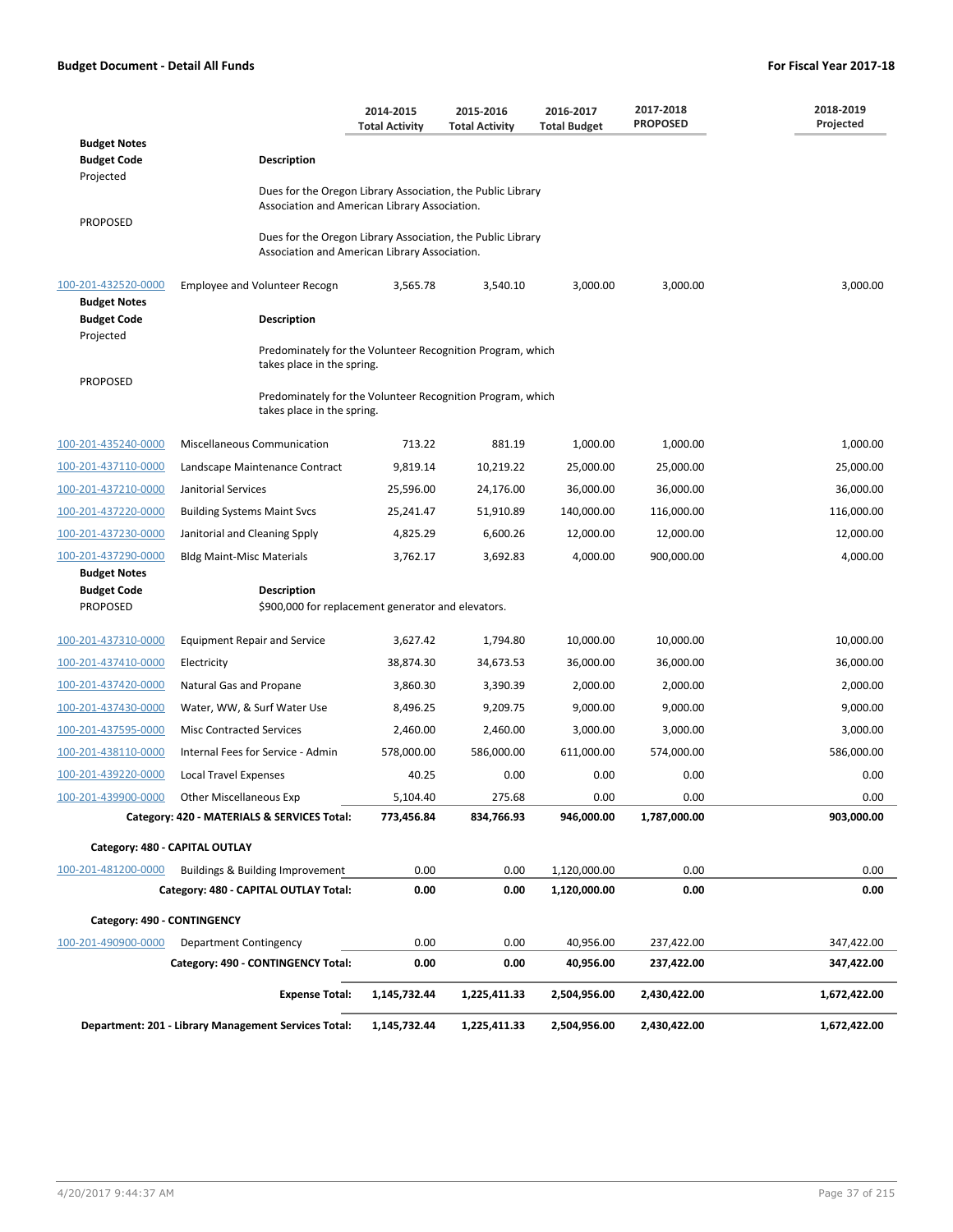|                                            |                                           | 2014-2015<br><b>Total Activity</b>                                                                                                                                                                                       | 2015-2016<br><b>Total Activity</b> | 2016-2017<br><b>Total Budget</b> | 2017-2018<br><b>PROPOSED</b> | 2018-2019<br>Projected |
|--------------------------------------------|-------------------------------------------|--------------------------------------------------------------------------------------------------------------------------------------------------------------------------------------------------------------------------|------------------------------------|----------------------------------|------------------------------|------------------------|
| Department: 202 - Adult Services           |                                           |                                                                                                                                                                                                                          |                                    |                                  |                              |                        |
| <b>Expense</b>                             |                                           |                                                                                                                                                                                                                          |                                    |                                  |                              |                        |
|                                            | Category: 410 - PERSONNEL SERVICES        |                                                                                                                                                                                                                          |                                    |                                  |                              |                        |
| 100-202-411100-0000<br><b>Budget Notes</b> | <b>Full-Time Salaries and Wages</b>       | 0.00                                                                                                                                                                                                                     | 0.00                               | 65,000.00                        | 66,000.00                    | 68,000.00              |
| <b>Budget Code</b>                         | <b>Description</b>                        |                                                                                                                                                                                                                          |                                    |                                  |                              |                        |
| Projected<br><b>PROPOSED</b>               | 1.00<br><b>FTE</b><br><b>FTE</b><br>1.00  |                                                                                                                                                                                                                          |                                    |                                  |                              |                        |
|                                            |                                           |                                                                                                                                                                                                                          |                                    |                                  |                              |                        |
| 100-202-411110-0000                        | <b>Full-Time Regular Salaries</b>         | 53,392.71                                                                                                                                                                                                                | 49,801.24                          | 0.00                             | 0.00                         | 0.00                   |
| 100-202-411120-0000                        | Full-Time Other Paid Leave                | 3,809.37                                                                                                                                                                                                                 | 2,655.44                           | 0.00                             | 0.00                         | 0.00                   |
| 100-202-411122-0000                        | <b>Full-Time Vacation Leave</b>           | 2,583.88                                                                                                                                                                                                                 | 5,497.92                           | 0.00                             | 0.00                         | 0.00                   |
| 100-202-411125-0000                        | Full-Time Comp Leave                      | 0.00                                                                                                                                                                                                                     | 0.00                               | 0.00                             | 0.00                         | 0.00                   |
| 100-202-411130-0000                        | <b>Full-Time Sick Leave</b>               | 1,638.92                                                                                                                                                                                                                 | 4,946.58                           | 0.00                             | 0.00                         | 0.00                   |
| 100-202-411240-0000                        | Temporary / OnCall                        | 19,196.37                                                                                                                                                                                                                | 27,809.94                          | 33,000.00                        | 31,000.00                    | 32,000.00              |
| 100-202-411245-0000                        | Temporary / OnCall                        | 0.00                                                                                                                                                                                                                     | 0.00                               | 0.00                             | 0.00                         | 0.00                   |
| 100-202-412100-0000                        | Payroll Taxes                             | 6,609.45                                                                                                                                                                                                                 | 7,485.03                           | 8,000.00                         | 8,000.00                     | 9,000.00               |
| 100-202-412200-0000                        | <b>PERS</b>                               | 17,157.24                                                                                                                                                                                                                | 21,482.54                          | 22,000.00                        | 20,000.00                    | 21,000.00              |
| 100-202-412300-0000                        | Health Insurance                          | 21,025.56                                                                                                                                                                                                                | 20,004.60                          | 26,000.00                        | 24,000.00                    | 26,000.00              |
| 100-202-412400-0000                        | <b>Other Benefits</b>                     | 1,541.40                                                                                                                                                                                                                 | 1,579.78                           | 2,000.00                         | 2,000.00                     | 2,000.00               |
|                                            | Category: 410 - PERSONNEL SERVICES Total: | 126,954.90                                                                                                                                                                                                               | 141,263.07                         | 156,000.00                       | 151,000.00                   | 158,000.00             |
|                                            | Category: 420 - MATERIALS & SERVICES      |                                                                                                                                                                                                                          |                                    |                                  |                              |                        |
| 100-202-421000-0000                        | <b>General Office Supplies</b>            | 371.28                                                                                                                                                                                                                   | 54.76                              | 1,000.00                         | 1,000.00                     | 1,000.00               |
| 100-202-422300-0000                        | Postage                                   | 2,221.55                                                                                                                                                                                                                 | 1,667.25                           | 2,000.00                         | 2,000.00                     | 2,000.00               |
| 100-202-424100-0000                        | <b>Adult Books</b>                        | 56,438.82                                                                                                                                                                                                                | 44,543.43                          | 58,000.00                        | 68,000.00                    | 68,000.00              |
| <b>Budget Notes</b>                        |                                           |                                                                                                                                                                                                                          |                                    |                                  |                              |                        |
| <b>Budget Code</b><br><b>PROPOSED</b>      | <b>Description</b><br>transfer            |                                                                                                                                                                                                                          |                                    |                                  |                              |                        |
|                                            |                                           |                                                                                                                                                                                                                          |                                    |                                  |                              |                        |
| 100-202-425620-0000                        | <b>Compact Disc</b>                       | 12,122.65                                                                                                                                                                                                                | 10,718.46                          | 15,000.00                        | 15,000.00                    | 15,000.00              |
| 100-202-425640-0000                        | <b>Audio Books</b>                        | 34,301.54                                                                                                                                                                                                                | 36,969.69                          | 35,000.00                        | 35,000.00                    | 35,000.00              |
| 100-202-425650-0000                        | Video Materials                           | 64,106.96                                                                                                                                                                                                                | 50,221.01                          | 55,000.00                        | 50,000.00                    | 50,000.00              |
| 100-202-425660-0000                        | <b>Programming Materials</b>              | 980.65                                                                                                                                                                                                                   | 188.13                             | 1,000.00                         | 1,000.00                     | 1,000.00               |
| 100-202-429100-0000                        | Reimbursed Replacements                   | 301.55                                                                                                                                                                                                                   | 127.15                             | 500.00                           | 500.00                       | 500.00                 |
| 100-202-429200-0000                        | Special Programs Materials                | 36.52                                                                                                                                                                                                                    | 0.00                               | 1,000.00                         | 1,000.00                     | 1,000.00               |
| 100-202-429500-0000                        | Misc Furnishings & Equipment              | 271.84                                                                                                                                                                                                                   | 97.30                              | 1,500.00                         | 1,500.00                     | 1,500.00               |
| 100-202-432110-0000                        | <b>Technical Seminars, Training</b>       | 0.00                                                                                                                                                                                                                     | 0.00                               | 100.00                           | 100.00                       | 100.00                 |
| <b>Budget Notes</b><br><b>Budget Code</b>  | <b>Description</b>                        |                                                                                                                                                                                                                          |                                    |                                  |                              |                        |
| Projected                                  |                                           | This is for trainings on the latest technological innovations in the field; which is rapidly changing, and will                                                                                                          |                                    |                                  |                              |                        |
|                                            | continue to change.                       |                                                                                                                                                                                                                          |                                    |                                  |                              |                        |
| <b>PROPOSED</b>                            | continue to change.                       | This is for trainings on the latest technological innovations in the field; which is rapidly changing, and will                                                                                                          |                                    |                                  |                              |                        |
|                                            |                                           |                                                                                                                                                                                                                          |                                    |                                  |                              |                        |
| 100-202-432130-0000<br><b>Budget Notes</b> | Conferences                               | 81.70                                                                                                                                                                                                                    | 157.87                             | 600.00                           | 600.00                       | 600.00                 |
| <b>Budget Code</b>                         | <b>Description</b>                        |                                                                                                                                                                                                                          |                                    |                                  |                              |                        |
| Projected                                  | community.                                | American Library Association and Oregon Library Association Conferences. These conferences are where<br>librarians learn from vendors, publishers and other librarians best resources and practices to bring back to our |                                    |                                  |                              |                        |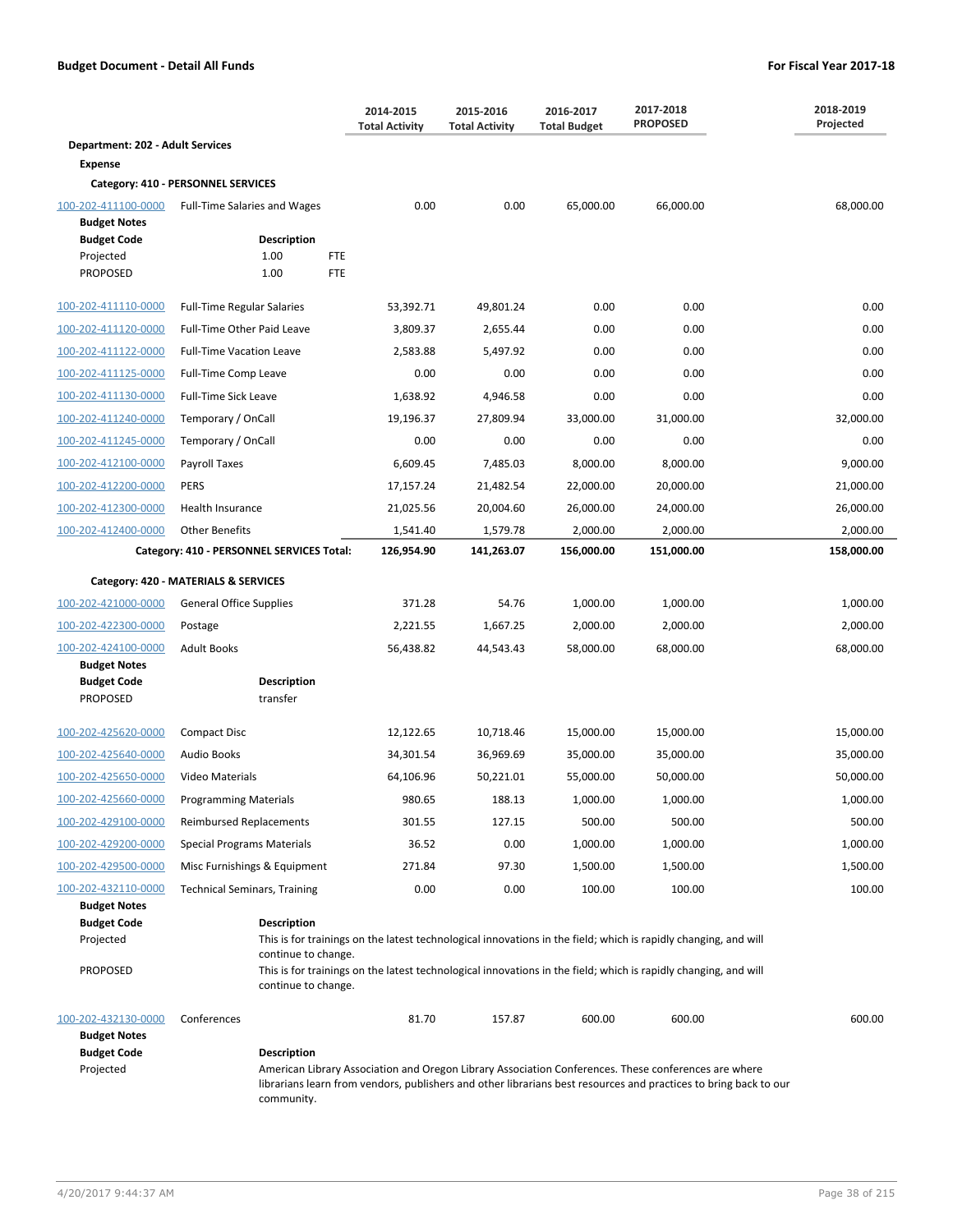|                     |                                                                              | 2014-2015<br>Total Activitv | 2015-2016<br><b>Total Activity</b> | 2016-2017<br><b>Total Budget</b> | 2017-2018<br><b>PROPOSED</b>                                                                                                                                                                                             | 2018-2019<br>Projected |
|---------------------|------------------------------------------------------------------------------|-----------------------------|------------------------------------|----------------------------------|--------------------------------------------------------------------------------------------------------------------------------------------------------------------------------------------------------------------------|------------------------|
| <b>PROPOSED</b>     | community.                                                                   |                             |                                    |                                  | American Library Association and Oregon Library Association Conferences. These conferences are where<br>librarians learn from vendors, publishers and other librarians best resources and practices to bring back to our |                        |
| 100-202-432300-0000 | <b>Membership Dues</b>                                                       | 47.00                       | 12.00                              | 300.00                           | 300.00                                                                                                                                                                                                                   | 300.00                 |
| <b>Budget Notes</b> |                                                                              |                             |                                    |                                  |                                                                                                                                                                                                                          |                        |
| <b>Budget Code</b>  | <b>Description</b>                                                           |                             |                                    |                                  |                                                                                                                                                                                                                          |                        |
| Projected           | Memberships for American Library Association and Oregon Library Association. |                             |                                    |                                  |                                                                                                                                                                                                                          |                        |
| <b>PROPOSED</b>     | Memberships for American Library Association and Oregon Library Association. |                             |                                    |                                  |                                                                                                                                                                                                                          |                        |
|                     | Category: 420 - MATERIALS & SERVICES Total:                                  | 171,282.06                  | 144.757.05                         | 171.000.00                       | 176.000.00                                                                                                                                                                                                               | 176.000.00             |
|                     | <b>Expense Total:</b>                                                        | 298.236.96                  | 286.020.12                         | 327.000.00                       | 327.000.00                                                                                                                                                                                                               | 334,000.00             |

**Department: 202 - Adult Services Total: 298,236.96 286,020.12 327,000.00 327,000.00 334,000.00**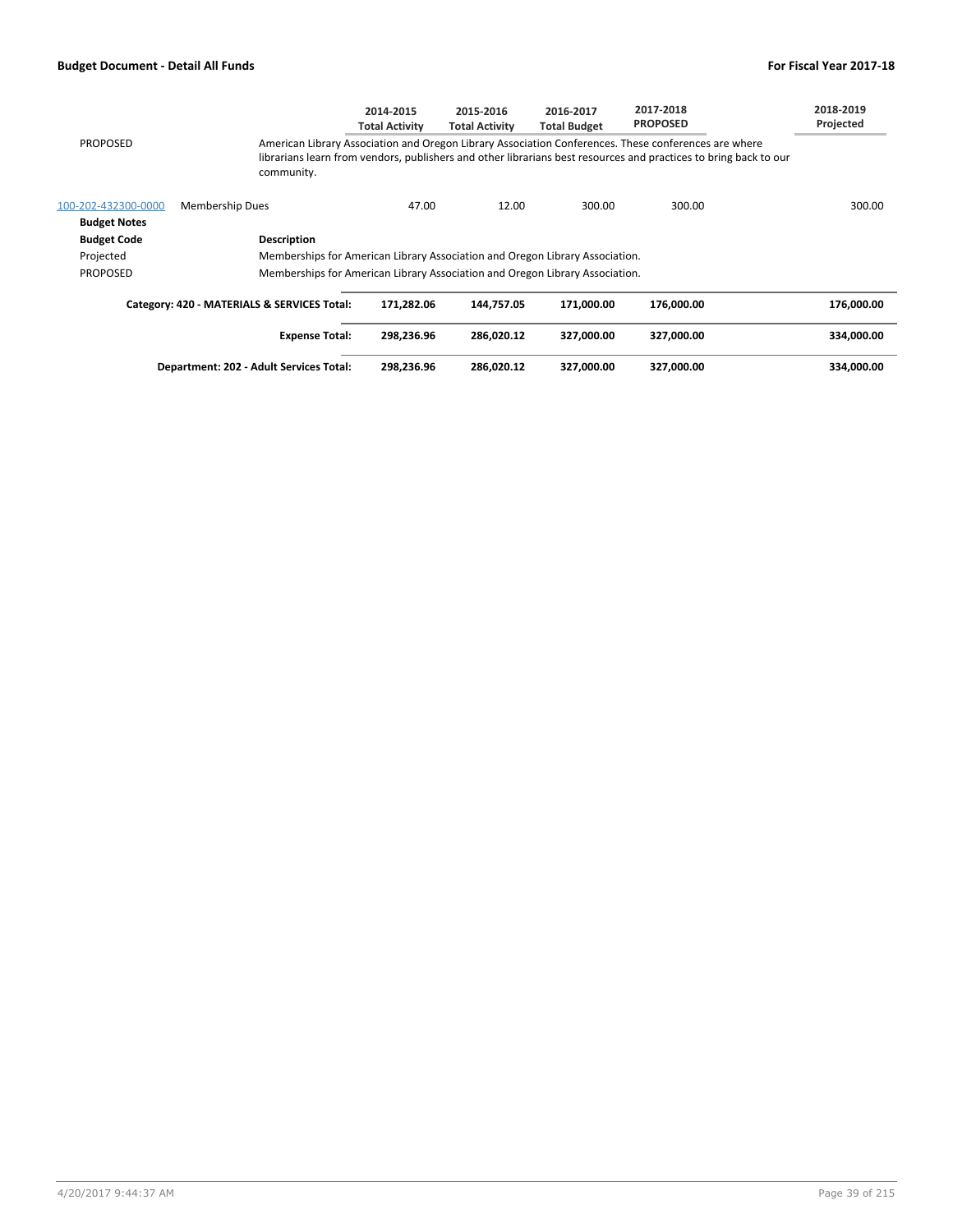|                                            |                                             | 2014-2015<br><b>Total Activity</b> | 2015-2016<br><b>Total Activity</b> | 2016-2017<br><b>Total Budget</b> | 2017-2018<br><b>PROPOSED</b> | 2018-2019<br>Projected |
|--------------------------------------------|---------------------------------------------|------------------------------------|------------------------------------|----------------------------------|------------------------------|------------------------|
| Department: 203 - Children Services        |                                             |                                    |                                    |                                  |                              |                        |
| <b>Expense</b>                             |                                             |                                    |                                    |                                  |                              |                        |
|                                            | Category: 410 - PERSONNEL SERVICES          |                                    |                                    |                                  |                              |                        |
| 100-203-411100-0000<br><b>Budget Notes</b> | Full-Time Salaries and Wages                | 0.00                               | 0.00                               | 85,000.00                        | 171,000.00                   | 177,000.00             |
| <b>Budget Code</b>                         | <b>Description</b>                          |                                    |                                    |                                  |                              |                        |
| Projected                                  | 1 FTE                                       |                                    |                                    |                                  |                              |                        |
| <b>PROPOSED</b>                            | 1 FTE                                       |                                    |                                    |                                  |                              |                        |
| 100-203-411110-0000                        | <b>Full-Time Regular Salaries</b>           | 65,467.13                          | 130,343.05                         | 0.00                             | 0.00                         | 0.00                   |
| 100-203-411120-0000                        | Full-Time Other Paid Leave                  | 5,291.76                           | 10,199.65                          | 0.00                             | 0.00                         | 0.00                   |
| 100-203-411122-0000                        | <b>Full-Time Vacation Leave</b>             | 15,507.67                          | 9,636.23                           | 0.00                             | 0.00                         | 0.00                   |
| 100-203-411125-0000                        | Full-Time Comp Leave                        | 0.00                               | 1,156.68                           | 0.00                             | 0.00                         | 0.00                   |
| 100-203-411130-0000                        | <b>Full-Time Sick Leave</b>                 | 429.99                             | 1,479.09                           | 0.00                             | 0.00                         | 0.00                   |
| 100-203-411200-0000                        | Part-Time Salaries                          | 97,906.89                          | 37,640.78                          | 134,000.00                       | 69,000.00                    | 70,000.00              |
| <b>Budget Notes</b><br><b>Budget Code</b>  | <b>Description</b>                          |                                    |                                    |                                  |                              |                        |
| Projected                                  | 2 FTE                                       |                                    |                                    |                                  |                              |                        |
| <b>PROPOSED</b>                            | 2 FTE                                       |                                    |                                    |                                  |                              |                        |
| 100-203-411225-0000                        | Part-Time Comp Leave                        | 1,624.18                           | 770.52                             | 0.00                             | 0.00                         | 0.00                   |
| 100-203-411235-0000                        | Part-Time Other Paid Leave                  | 15,879.90                          | 8,073.31                           | 0.00                             | 0.00                         | 0.00                   |
| 100-203-411240-0000                        | Temporary / OnCall                          | 16,449.34                          | 24,484.56                          | 25,000.00                        | 23,000.00                    | 25,000.00              |
| 100-203-411300-0000                        | <b>Overtime Salaries</b>                    | 60.24                              | 0.00                               | 0.00                             | 0.00                         | 0.00                   |
| 100-203-411435-0000                        | <b>Accrued Vacation Payoff</b>              | 7,582.62                           | 0.00                               | 2,000.00                         | 2,000.00                     | 2,000.00               |
| 100-203-411440-0000                        | Shutdown                                    | 0.00                               | 0.00                               | 0.00                             | 0.00                         | 0.00                   |
| 100-203-412100-0000                        | Payroll Taxes                               | 17,805.06                          | 18,371.60                          | 21,000.00                        | 22,000.00                    | 23,000.00              |
| 100-203-412200-0000                        | <b>PERS</b>                                 | 46,539.61                          | 48,064.76                          | 52,000.00                        | 67,000.00                    | 69,000.00              |
| 100-203-412300-0000                        | Health Insurance                            | 56,467.38                          | 45,294.78                          | 60,000.00                        | 52,000.00                    | 56,000.00              |
| 100-203-412400-0000                        | <b>Other Benefits</b>                       | 8,710.54                           | 4,447.81                           | 6,000.00                         | 7,000.00                     | 7,000.00               |
|                                            | Category: 410 - PERSONNEL SERVICES Total:   | 355,722.31                         | 339,962.82                         | 385,000.00                       | 413,000.00                   | 429,000.00             |
|                                            | Category: 420 - MATERIALS & SERVICES        |                                    |                                    |                                  |                              |                        |
|                                            | 100-203-421000-0000 General Office Supplies | 626.79                             | 512.85                             | 1,000.00                         | 1,000.00                     | 1,000.00               |
| 100-203-422300-0000                        | Postage                                     | 691.81                             | 633.28                             | 500.00                           | 500.00                       | 500.00                 |
| 100-203-424200-0000                        | Children Books                              | 30,931.63                          | 29,721.47                          | 43,000.00                        | 43,000.00                    | 43,000.00              |
| 100-203-424200-1075                        | Children Books                              | 6,371.00                           | 0.00                               | 0.00                             | 0.00                         | 0.00                   |
| 100-203-424200-1093                        | Children Books                              | 0.00                               | 6,065.00                           | 0.00                             | 0.00                         | 0.00                   |
| 100-203-424400-0000                        | Periodicals                                 | 436.00                             | 1,086.25                           | 1,000.00                         | 1,000.00                     | 1,000.00               |
| 100-203-425620-0000                        | <b>Compact Disc</b>                         | 165.36                             | 295.97                             | 500.00                           | 500.00                       | 500.00                 |
| 100-203-425640-0000                        | <b>Audio Books</b>                          | 1,775.13                           | 4,192.02                           | 4,000.00                         | 4,000.00                     | 4,000.00               |
| 100-203-425650-0000                        | Video Materials                             | 3,564.77                           | 3,416.38                           | 6,000.00                         | 6,000.00                     | 6,000.00               |
| 100-203-425660-0000                        | <b>Programming Materials</b>                | 1,907.92                           | 1,553.45                           | 2,500.00                         | 2,500.00                     | 2,500.00               |
| 100-203-429200-0000                        | <b>Special Programs Materials</b>           | 0.00                               | 0.00                               | 200.00                           | 200.00                       | 200.00                 |
| 100-203-429500-0000                        | Misc Furnishings & Equipment                | 4,798.82                           | 2,200.59                           | 1,800.00                         | 1,800.00                     | 1,800.00               |
| 100-203-432110-0000                        | <b>Technical Seminars, Training</b>         | 161.70                             | 177.54                             | 100.00                           | 100.00                       | 100.00                 |
| 100-203-432130-0000                        | Conferences                                 | 940.49                             | 3,254.75                           | 2,100.00                         | 2,100.00                     | 2,100.00               |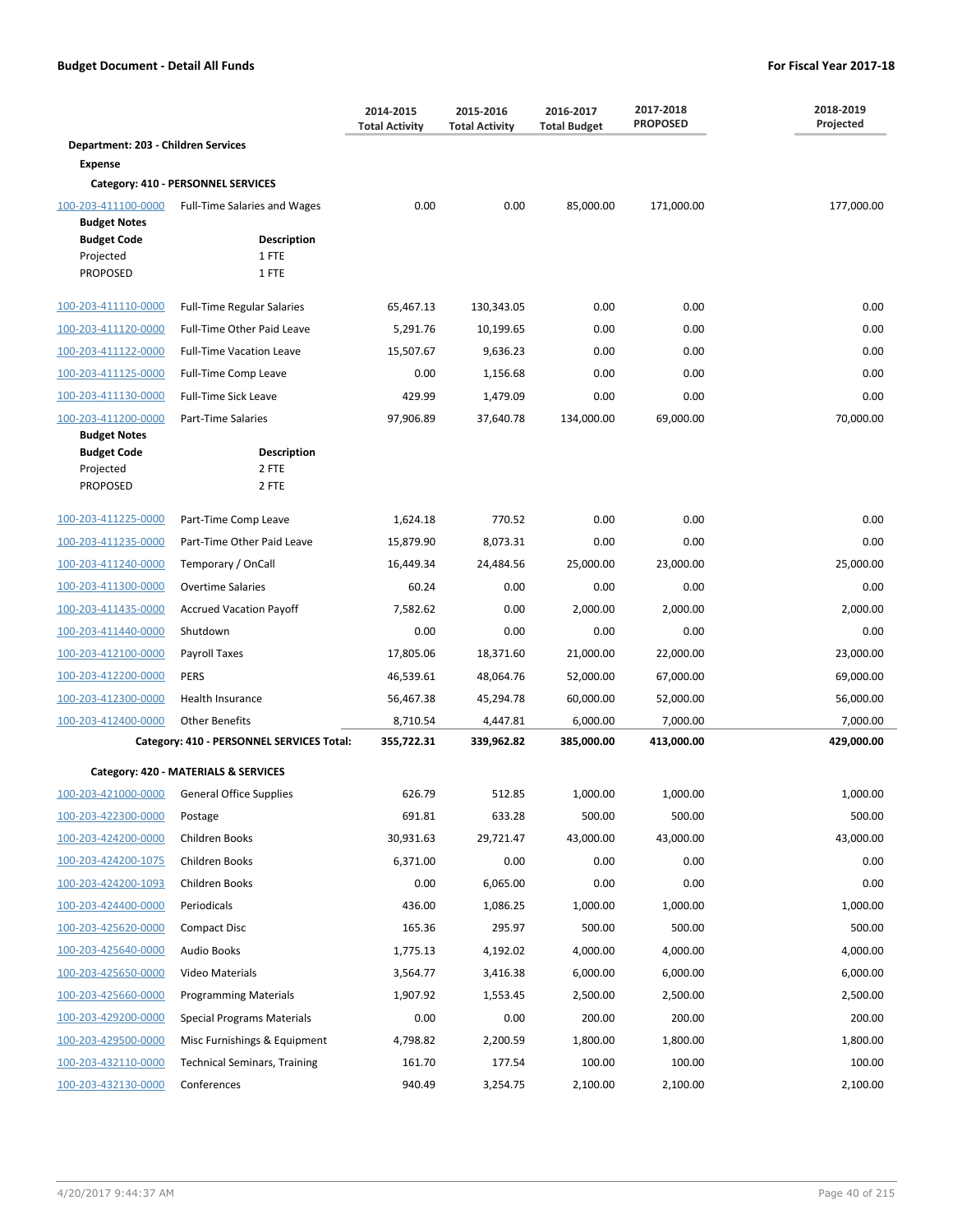|                     |                                                            | 2014-2015<br><b>Total Activity</b> | 2015-2016<br><b>Total Activity</b> | 2016-2017<br><b>Total Budget</b> | 2017-2018<br><b>PROPOSED</b> | 2018-2019<br>Projected |
|---------------------|------------------------------------------------------------|------------------------------------|------------------------------------|----------------------------------|------------------------------|------------------------|
| <b>Budget Notes</b> |                                                            |                                    |                                    |                                  |                              |                        |
| <b>Budget Code</b>  | <b>Description</b>                                         |                                    |                                    |                                  |                              |                        |
| Projected           | Oregon Library Association<br>American Library Association |                                    |                                    |                                  |                              |                        |
| <b>PROPOSED</b>     | Oregon Library Association<br>American Library Association |                                    |                                    |                                  |                              |                        |
| 100-203-432300-0000 | Membership Dues                                            | 60.00                              | 15.00                              | 300.00                           | 300.00                       | 300.00                 |
| <b>Budget Notes</b> |                                                            |                                    |                                    |                                  |                              |                        |
| <b>Budget Code</b>  | <b>Description</b>                                         |                                    |                                    |                                  |                              |                        |
| Projected           | Oregon Library Association<br>American Library Associatio  |                                    |                                    |                                  |                              |                        |
| <b>PROPOSED</b>     | Oregon Library Association<br>American Library Associatio  |                                    |                                    |                                  |                              |                        |
| 100-203-439220-0000 | <b>Local Travel Expenses</b>                               | 191.35                             | 144.68                             | 0.00                             | 0.00                         | 0.00                   |
|                     | Category: 420 - MATERIALS & SERVICES Total:                | 52,622.77                          | 53,269.23                          | 63,000.00                        | 63,000.00                    | 63,000.00              |
|                     | <b>Expense Total:</b>                                      | 408,345.08                         | 393.232.05                         | 448.000.00                       | 476.000.00                   | 492,000.00             |
|                     | Department: 203 - Children Services Total:                 | 408,345.08                         | 393,232.05                         | 448,000.00                       | 476,000.00                   | 492,000.00             |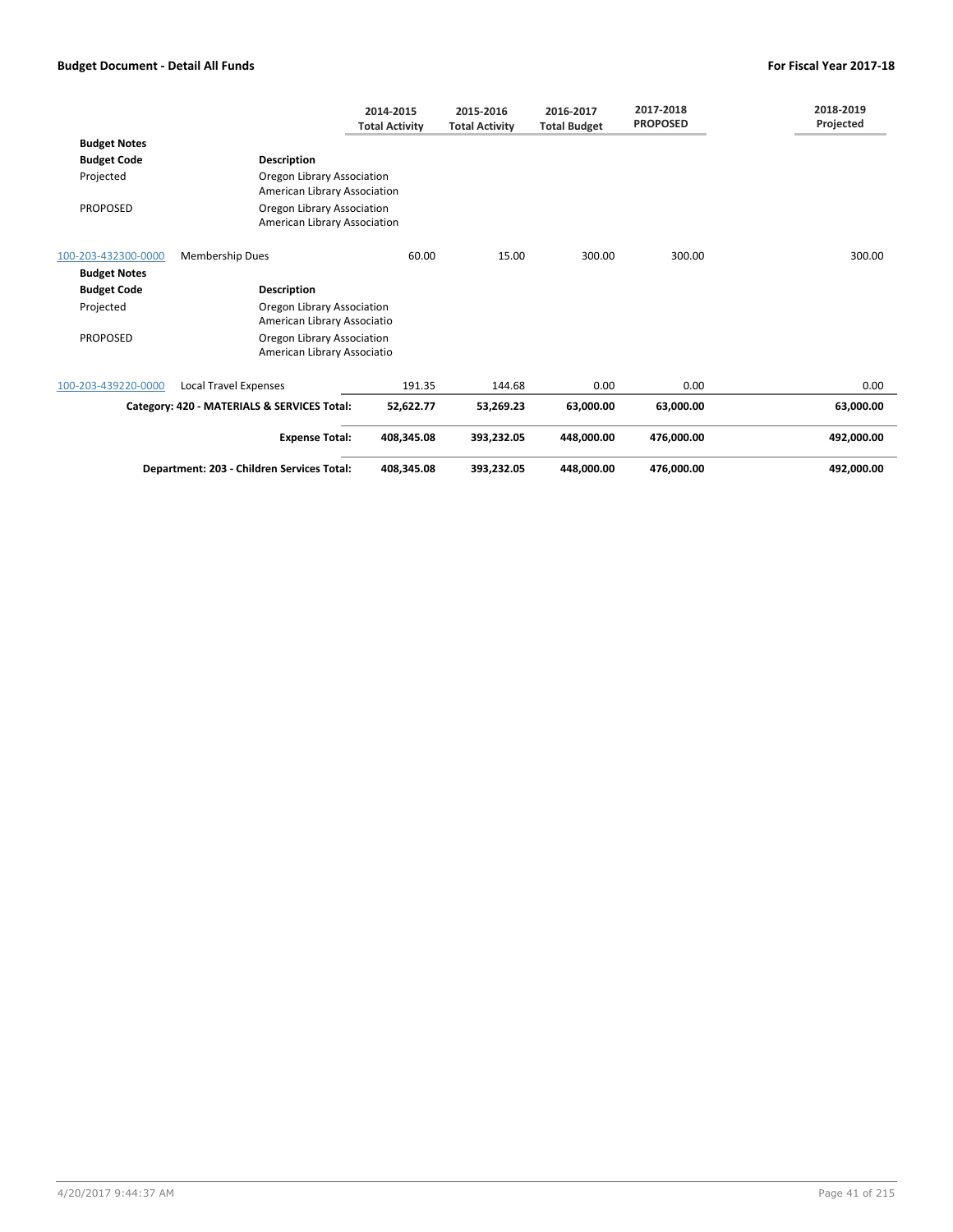|                                        |                                               | 2014-2015<br><b>Total Activity</b> | 2015-2016<br><b>Total Activity</b> | 2016-2017<br><b>Total Budget</b> | 2017-2018<br><b>PROPOSED</b> | 2018-2019<br>Projected |
|----------------------------------------|-----------------------------------------------|------------------------------------|------------------------------------|----------------------------------|------------------------------|------------------------|
| Department: 204 - Young Adult Services |                                               |                                    |                                    |                                  |                              |                        |
| <b>Expense</b>                         |                                               |                                    |                                    |                                  |                              |                        |
|                                        | Category: 420 - MATERIALS & SERVICES          |                                    |                                    |                                  |                              |                        |
| 100-204-422300-0000                    | Postage                                       | 13.54                              | 7.16                               | 0.00                             | 0.00                         | 0.00                   |
| 100-204-424150-0000                    | Young Adult Books                             | 6,525.49                           | 7,395.16                           | 11,500.00                        | 11,500.00                    | 11,500.00              |
| 100-204-424400-0000                    | Periodicals                                   | 180.24                             | 243.85                             | 500.00                           | 500.00                       | 500.00                 |
| 100-204-425640-0000                    | Audio Books                                   | 1,266.72                           | 1,297.32                           | 1,500.00                         | 1,500.00                     | 1,500.00               |
| 100-204-425650-0000                    | Video Materials                               | 1,365.20                           | 679.66                             | 1,500.00                         | 1,500.00                     | 1,500.00               |
| 100-204-425660-0000                    | <b>Programming Materials</b>                  | 966.21                             | 1,123.25                           | 1,000.00                         | 1,000.00                     | 1,000.00               |
|                                        | Category: 420 - MATERIALS & SERVICES Total:   | 10,317.40                          | 10,746.40                          | 16,000.00                        | 16,000.00                    | 16,000.00              |
|                                        | <b>Expense Total:</b>                         | 10,317.40                          | 10,746.40                          | 16,000.00                        | 16,000.00                    | 16,000.00              |
|                                        | Department: 204 - Young Adult Services Total: | 10,317.40                          | 10,746.40                          | 16,000.00                        | 16,000.00                    | 16,000.00              |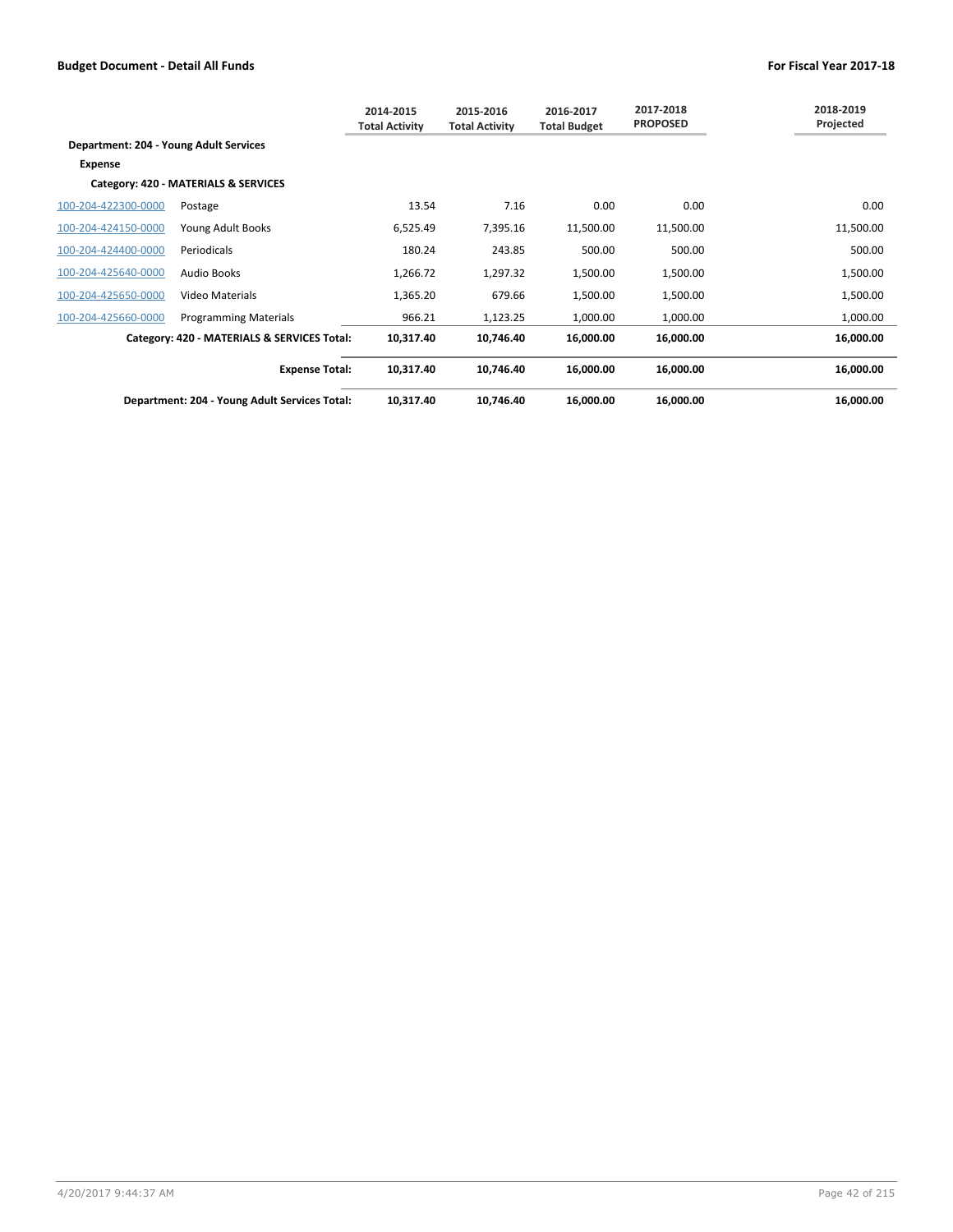|                                                                           |                                                    | 2014-2015<br><b>Total Activity</b> | 2015-2016<br><b>Total Activity</b> | 2016-2017<br><b>Total Budget</b> | 2017-2018<br><b>PROPOSED</b> | 2018-2019<br>Projected |
|---------------------------------------------------------------------------|----------------------------------------------------|------------------------------------|------------------------------------|----------------------------------|------------------------------|------------------------|
| <b>Department: 205 - Reference Services</b>                               |                                                    |                                    |                                    |                                  |                              |                        |
| <b>Expense</b>                                                            |                                                    |                                    |                                    |                                  |                              |                        |
|                                                                           | Category: 410 - PERSONNEL SERVICES                 |                                    |                                    |                                  |                              |                        |
| 100-205-411100-0000                                                       | <b>Full-Time Salaries and Wages</b>                | 0.00                               | 0.00                               | 281,000.00                       | 264,000.00                   | 272,000.00             |
| <b>Budget Notes</b><br><b>Budget Code</b><br>Projected<br><b>PROPOSED</b> | <b>Description</b><br>4 FTE<br>4 FTE               |                                    |                                    |                                  |                              |                        |
| 100-205-411110-0000                                                       | <b>Full-Time Regular Salaries</b>                  | 214,787.31                         | 203,614.34                         | 0.00                             | 0.00                         | 0.00                   |
| 100-205-411120-0000                                                       | Full-Time Other Paid Leave                         | 12,551.22                          | 12,871.04                          | 0.00                             | 0.00                         | 0.00                   |
| 100-205-411122-0000                                                       | <b>Full-Time Vacation Leave</b>                    | 21,389.01                          | 19,858.49                          | 0.00                             | 0.00                         | 0.00                   |
| 100-205-411125-0000                                                       | Full-Time Comp Leave                               | 0.00                               | 1,319.20                           | 0.00                             | 0.00                         | 0.00                   |
| 100-205-411130-0000                                                       | <b>Full-Time Sick Leave</b>                        | 11,985.06                          | 9,604.61                           | 0.00                             | 0.00                         | 0.00                   |
| 100-205-411200-0000                                                       | <b>Part-Time Salaries</b>                          | 60,028.65                          | 62,569.09                          | 91,000.00                        | 92,000.00                    | 95,000.00              |
| <b>Budget Notes</b><br><b>Budget Code</b><br>Projected<br><b>PROPOSED</b> | <b>Description</b><br>1.4 FTE<br>1.4 FTE           |                                    |                                    |                                  |                              |                        |
| 100-205-411225-0000                                                       | Part-Time Comp Leave                               | 1,373.18                           | 2,541.81                           | 0.00                             | 0.00                         | 0.00                   |
| 100-205-411235-0000                                                       | Part-Time Other Paid Leave                         | 10,399.95                          | 10,798.91                          | 0.00                             | 0.00                         | 0.00                   |
| 100-205-411240-0000                                                       | Temporary / OnCall                                 | 95,464.18                          | 86,878.67                          | 60,000.00                        | 57,000.00                    | 61,000.00              |
| 100-205-411245-0000                                                       | Temporary / OnCall Other Paid Le                   | 0.00                               | 212.11                             | 0.00                             | 0.00                         | 0.00                   |
| 100-205-411300-0000                                                       | <b>Overtime Salaries</b>                           | 0.00                               | 0.00                               | 0.00                             | 0.00                         | 0.00                   |
| 100-205-411435-0000                                                       | <b>Accrued Vacation Payoff</b>                     | 0.00                               | 5,675.75                           | 0.00                             | 0.00                         | 0.00                   |
| 100-205-411440-0000                                                       | Shutdown                                           | 0.00                               | 0.00                               | 0.00                             | 0.00                         | 0.00                   |
| 100-205-412100-0000                                                       | Payroll Taxes                                      | 35,254.25                          | 34,619.45                          | 37,000.00                        | 35,000.00                    | 36,000.00              |
| 100-205-412200-0000                                                       | <b>PERS</b>                                        | 85,695.90                          | 89,256.83                          | 96,000.00                        | 102,000.00                   | 106,000.00             |
| 100-205-412300-0000                                                       | <b>Health Insurance</b>                            | 81,657.57                          | 74,337.95                          | 131,000.00                       | 114,000.00                   | 123,000.00             |
| 100-205-412400-0000                                                       | <b>Other Benefits</b>                              | 9,016.04                           | 9,043.01                           | 11,000.00                        | 11,000.00                    | 11,000.00              |
|                                                                           | Category: 410 - PERSONNEL SERVICES Total:          | 639,602.32                         | 623,201.26                         | 707,000.00                       | 675,000.00                   | 704,000.00             |
|                                                                           | Category: 420 - MATERIALS & SERVICES               |                                    |                                    |                                  |                              |                        |
| 100-205-421000-0000                                                       | <b>General Office Supplies</b>                     | 6,038.21                           | 8,019.82                           | 7,000.00                         | 7,000.00                     | 7,000.00               |
| 100-205-422300-0000                                                       | Postage                                            | 1,015.56                           | 872.30                             | 2,000.00                         | 2,000.00                     | 2,000.00               |
| 100-205-424100-0000                                                       | <b>Adult Books</b>                                 | 52,631.10                          | 57,894.67                          | 60,000.00                        | 65,000.00                    | 60,000.00              |
| 100-205-424400-0000                                                       | Periodicals                                        | 25,063.88                          | 31,120.54                          | 25,000.00                        | 25,000.00                    | 25,000.00              |
| 100-205-425610-0000                                                       | <b>Electronic Databases</b>                        | 60,171.86                          | 51,530.03                          | 58,500.00                        | 68,500.00                    | 73,500.00              |
| <b>Budget Notes</b>                                                       |                                                    |                                    |                                    |                                  |                              |                        |
| <b>Budget Code</b><br>Projected<br><b>PROPOSED</b>                        | <b>Description</b><br>transfer 15,000<br>transfer  |                                    |                                    |                                  |                              |                        |
| 100-205-425620-0000                                                       | <b>Compact Disc</b>                                | 3.99                               | 25.00                              | 0.00                             | 0.00                         | 0.00                   |
| 100-205-425630-0000                                                       | Software                                           | 2,150.00                           | 75.00                              | 2,500.00                         | 2,500.00                     | 2,500.00               |
| 100-205-429200-0000                                                       | <b>Special Programs Materials</b>                  | 1,364.15                           | 1,051.29                           | 3,000.00                         | 3,000.00                     | 3,000.00               |
| <b>Budget Notes</b><br><b>Budget Code</b><br>Projected                    | <b>Description</b><br>Bischoff and other donations |                                    |                                    |                                  |                              |                        |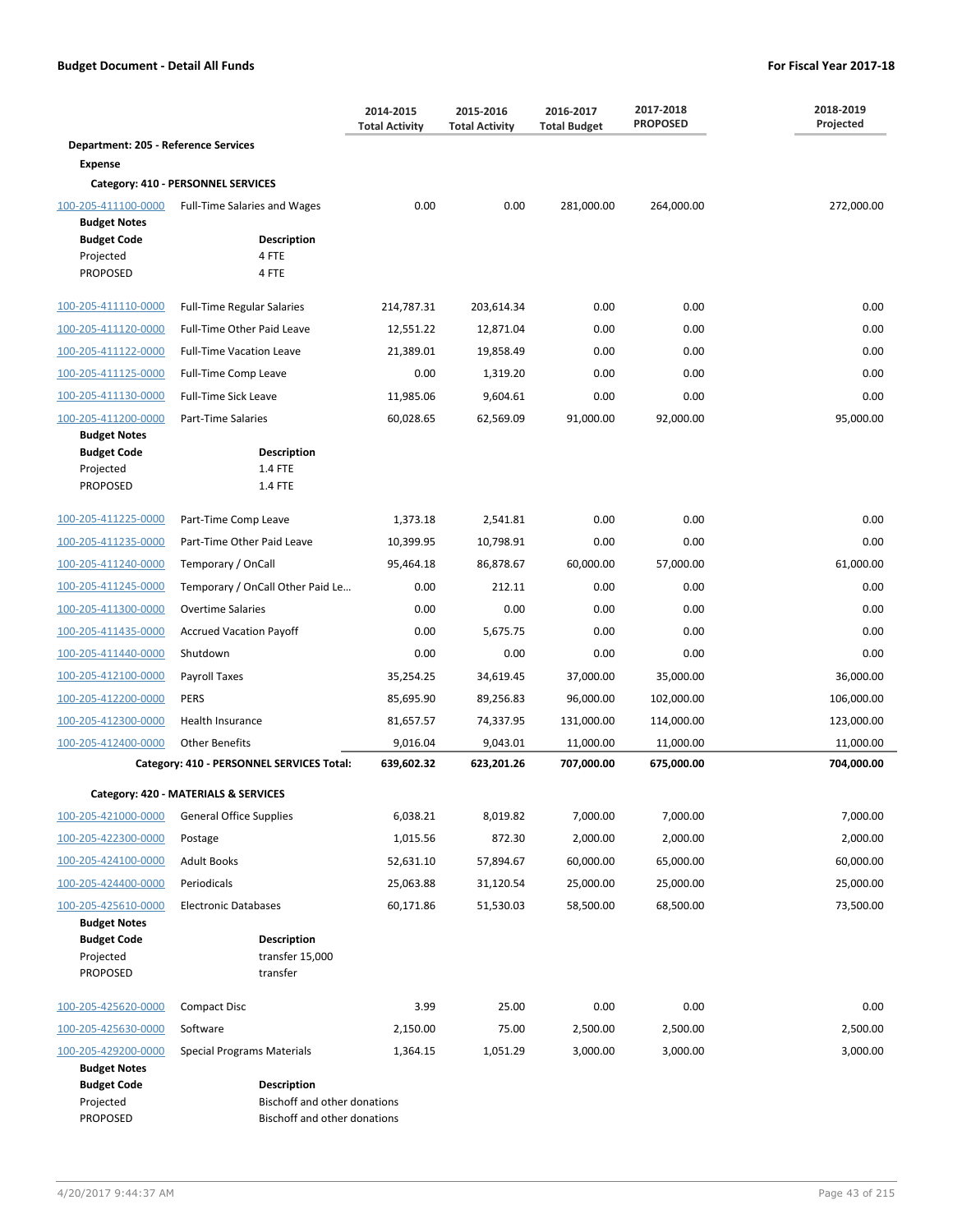|                     |                                                                | 2014-2015<br><b>Total Activity</b> | 2015-2016<br><b>Total Activity</b> | 2016-2017<br><b>Total Budget</b>                                              | 2017-2018<br><b>PROPOSED</b>                                                                                  | 2018-2019<br>Projected |
|---------------------|----------------------------------------------------------------|------------------------------------|------------------------------------|-------------------------------------------------------------------------------|---------------------------------------------------------------------------------------------------------------|------------------------|
| 100-205-432110-0000 | <b>Technical Seminars, Training</b>                            | 390.91                             | 344.91                             | 500.00                                                                        | 500.00                                                                                                        | 500.00                 |
| <b>Budget Notes</b> |                                                                |                                    |                                    |                                                                               |                                                                                                               |                        |
| <b>Budget Code</b>  | <b>Description</b>                                             |                                    |                                    |                                                                               |                                                                                                               |                        |
| Projected           | This is for trainings on the latest technological innovations. |                                    |                                    |                                                                               |                                                                                                               |                        |
| <b>PROPOSED</b>     | This is for trainings on the latest technological innovations. |                                    |                                    |                                                                               |                                                                                                               |                        |
| 100-205-432130-0000 | Conferences                                                    | 1,104.48                           | 1,447.79                           | 1,000.00                                                                      | 1,000.00                                                                                                      | 1,000.00               |
| <b>Budget Notes</b> |                                                                |                                    |                                    |                                                                               |                                                                                                               |                        |
| <b>Budget Code</b>  | <b>Description</b>                                             |                                    |                                    |                                                                               |                                                                                                               |                        |
| Projected           |                                                                |                                    |                                    |                                                                               | American Library and Oregon Library Association, Online Northwest conferences, and Public Libary Association. |                        |
| <b>PROPOSED</b>     |                                                                |                                    |                                    |                                                                               | American Library and Oregon Library Association, Online Northwest conferences, and Public Libary Association. |                        |
| 100-205-432300-0000 | <b>Membership Dues</b>                                         | 245.00                             | 305.00                             | 500.00                                                                        | 500.00                                                                                                        | 500.00                 |
| <b>Budget Notes</b> |                                                                |                                    |                                    |                                                                               |                                                                                                               |                        |
| <b>Budget Code</b>  | <b>Description</b>                                             |                                    |                                    |                                                                               |                                                                                                               |                        |
| Projected           |                                                                |                                    |                                    | American Library, Public Library Association, and Oregon Library Association. |                                                                                                               |                        |
| <b>PROPOSED</b>     |                                                                |                                    |                                    | American Library, Public Library Association, and Oregon Library Association. |                                                                                                               |                        |
|                     | Category: 420 - MATERIALS & SERVICES Total:                    | 150,179.14                         | 152,686.35                         | 160,000.00                                                                    | 175,000.00                                                                                                    | 175,000.00             |
|                     | <b>Expense Total:</b>                                          | 789,781.46                         | 775,887.61                         | 867,000.00                                                                    | 850,000.00                                                                                                    | 879,000.00             |
|                     | Department: 205 - Reference Services Total:                    | 789,781.46                         | 775,887.61                         | 867,000.00                                                                    | 850.000.00                                                                                                    | 879.000.00             |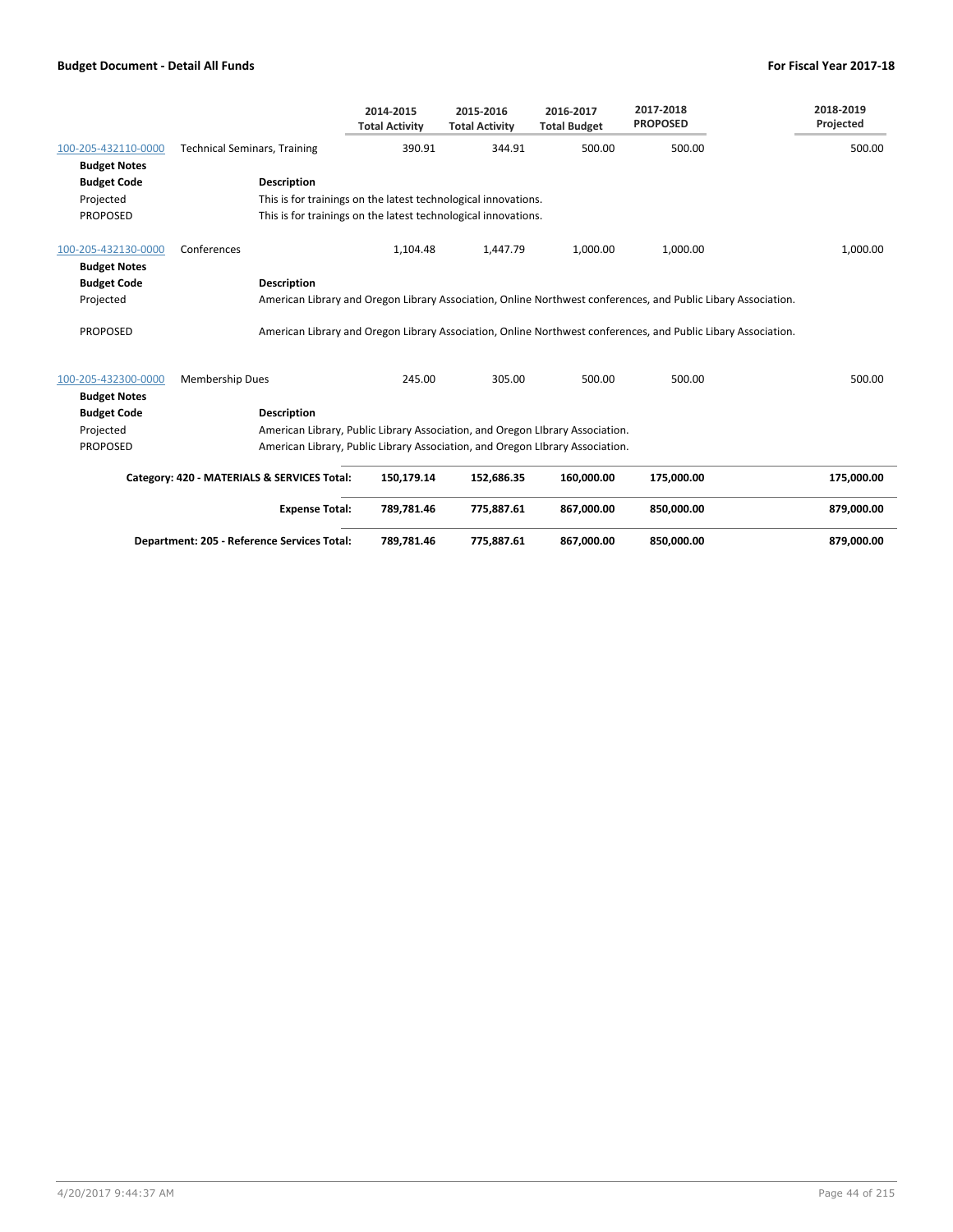|                                            |                                             | 2014-2015<br><b>Total Activity</b> | 2015-2016<br><b>Total Activity</b> | 2016-2017<br><b>Total Budget</b> | 2017-2018<br><b>PROPOSED</b> | 2018-2019<br>Projected |
|--------------------------------------------|---------------------------------------------|------------------------------------|------------------------------------|----------------------------------|------------------------------|------------------------|
| Department: 206 - Circulation              |                                             |                                    |                                    |                                  |                              |                        |
| <b>Expense</b>                             |                                             |                                    |                                    |                                  |                              |                        |
|                                            | Category: 410 - PERSONNEL SERVICES          |                                    |                                    |                                  |                              |                        |
| 100-206-411100-0000<br><b>Budget Notes</b> | <b>Full-Time Salaries and Wages</b>         | 0.00                               | 0.00                               | 226,000.00                       | 225,000.00                   | 239,000.00             |
| <b>Budget Code</b>                         | <b>Description</b>                          |                                    |                                    |                                  |                              |                        |
| Projected                                  | 4 FTE                                       |                                    |                                    |                                  |                              |                        |
| PROPOSED                                   | 4 FTE                                       |                                    |                                    |                                  |                              |                        |
| 100-206-411110-0000                        | <b>Full-Time Regular Salaries</b>           | 161,842.00                         | 183,087.83                         | 0.00                             | 0.00                         | 0.00                   |
| 100-206-411120-0000                        | Full-Time Other Paid Leave                  | 17,539.82                          | 11,327.27                          | 0.00                             | 0.00                         | 0.00                   |
| 100-206-411122-0000                        | <b>Full-Time Vacation Leave</b>             | 9,820.20                           | 8,127.16                           | 0.00                             | 0.00                         | 0.00                   |
| 100-206-411125-0000                        | Full-Time Comp Leave                        | 406.00                             | 1,103.96                           | 0.00                             | 0.00                         | 0.00                   |
| 100-206-411130-0000                        | <b>Full-Time Sick Leave</b>                 | 3,675.63                           | 7,094.00                           | 0.00                             | 0.00                         | 0.00                   |
| 100-206-411200-0000                        | Part-Time Salaries                          | 162,272.38                         | 173,152.71                         | 239,000.00                       | 237,000.00                   | 247,000.00             |
| <b>Budget Notes</b>                        | <b>Description</b>                          |                                    |                                    |                                  |                              |                        |
| <b>Budget Code</b><br>Projected            | 5.1 FTE                                     |                                    |                                    |                                  |                              |                        |
| PROPOSED                                   | 5.1 FTE                                     |                                    |                                    |                                  |                              |                        |
| 100-206-411225-0000                        | Part-Time Comp Leave                        | 5,886.93                           | 3,592.30                           | 0.00                             | 0.00                         | 0.00                   |
| 100-206-411235-0000                        | Part-Time Other Paid Leave                  | 30,062.86                          | 28,210.11                          | 0.00                             | 0.00                         | 0.00                   |
| 100-206-411240-0000                        | Temporary / OnCall                          | 175,067.88                         | 171,735.22                         | 192,000.00                       | 188,000.00                   | 200,000.00             |
| 100-206-411245-0000                        | Temporary / OnCall Other Paid Le            | 0.00                               | 127.88                             | 0.00                             | 0.00                         | 0.00                   |
| 100-206-411300-0000                        | <b>Overtime Salaries</b>                    | 0.00                               | 515.91                             | 0.00                             | 0.00                         | 0.00                   |
| 100-206-411400-0000                        | Special Pay                                 | 0.00                               | 0.00                               | 7,000.00                         | 7,000.00                     | 7,000.00               |
| 100-206-411410-0000                        | Working out of Classification               | 5,051.37                           | 6,498.42                           | 0.00                             | 0.00                         | 0.00                   |
| 100-206-411435-0000                        | <b>Accrued Vacation Payoff</b>              | 3,989.22                           | 4,819.48                           | 0.00                             | 0.00                         | 0.00                   |
| 100-206-411440-0000                        | Shutdown                                    | 0.00                               | 0.00                               | 0.00                             | 0.00                         | 0.00                   |
| 100-206-412100-0000                        | Payroll Taxes                               | 47,280.78                          | 49,551.70                          | 57,000.00                        | 57,000.00                    | 60,000.00              |
| 100-206-412200-0000                        | <b>PERS</b>                                 | 101,861.02                         | 114,698.91                         | 143,000.00                       | 135,000.00                   | 141,000.00             |
| 100-206-412300-0000                        | <b>Health Insurance</b>                     | 187,362.46                         | 176,437.91                         | 211,000.00                       | 177,000.00                   | 191,000.00             |
| 100-206-412400-0000                        | <b>Other Benefits</b>                       | 15,295.61                          | 14,986.49                          | 19,000.00                        | 17,000.00                    | 18,000.00              |
|                                            | Category: 410 - PERSONNEL SERVICES Total:   | 927,414.16                         | 955,067.26                         | 1,094,000.00                     | 1,043,000.00                 | 1,103,000.00           |
|                                            | Category: 420 - MATERIALS & SERVICES        |                                    |                                    |                                  |                              |                        |
| 100-206-421000-0000                        | <b>General Office Supplies</b>              | 1,691.53                           | 1,893.15                           | 2,000.00                         | 2,000.00                     | 2,000.00               |
| 100-206-422300-0000                        | Postage                                     | 530.63                             | 1,032.34                           | 2,000.00                         | 2,000.00                     | 2,000.00               |
| 100-206-432110-0000                        | <b>Technical Seminars, Training</b>         | 146.29                             | 17.25                              | 1,000.00                         | 1,000.00                     | 1,000.00               |
| 100-206-432130-0000                        | Conferences                                 | 124.75                             | 850.57                             | 1,000.00                         | 1,000.00                     | 1,000.00               |
| 100-206-432300-0000                        | <b>Membership Dues</b>                      | 55.00                              | 260.00                             | 1,000.00                         | 1,000.00                     | 1,000.00               |
|                                            | Category: 420 - MATERIALS & SERVICES Total: | 2,548.20                           | 4,053.31                           | 7,000.00                         | 7,000.00                     | 7,000.00               |
|                                            | <b>Expense Total:</b>                       | 929,962.36                         | 959,120.57                         | 1,101,000.00                     | 1,050,000.00                 | 1,110,000.00           |
|                                            | Department: 206 - Circulation Total:        | 929,962.36                         | 959,120.57                         | 1,101,000.00                     | 1,050,000.00                 | 1,110,000.00           |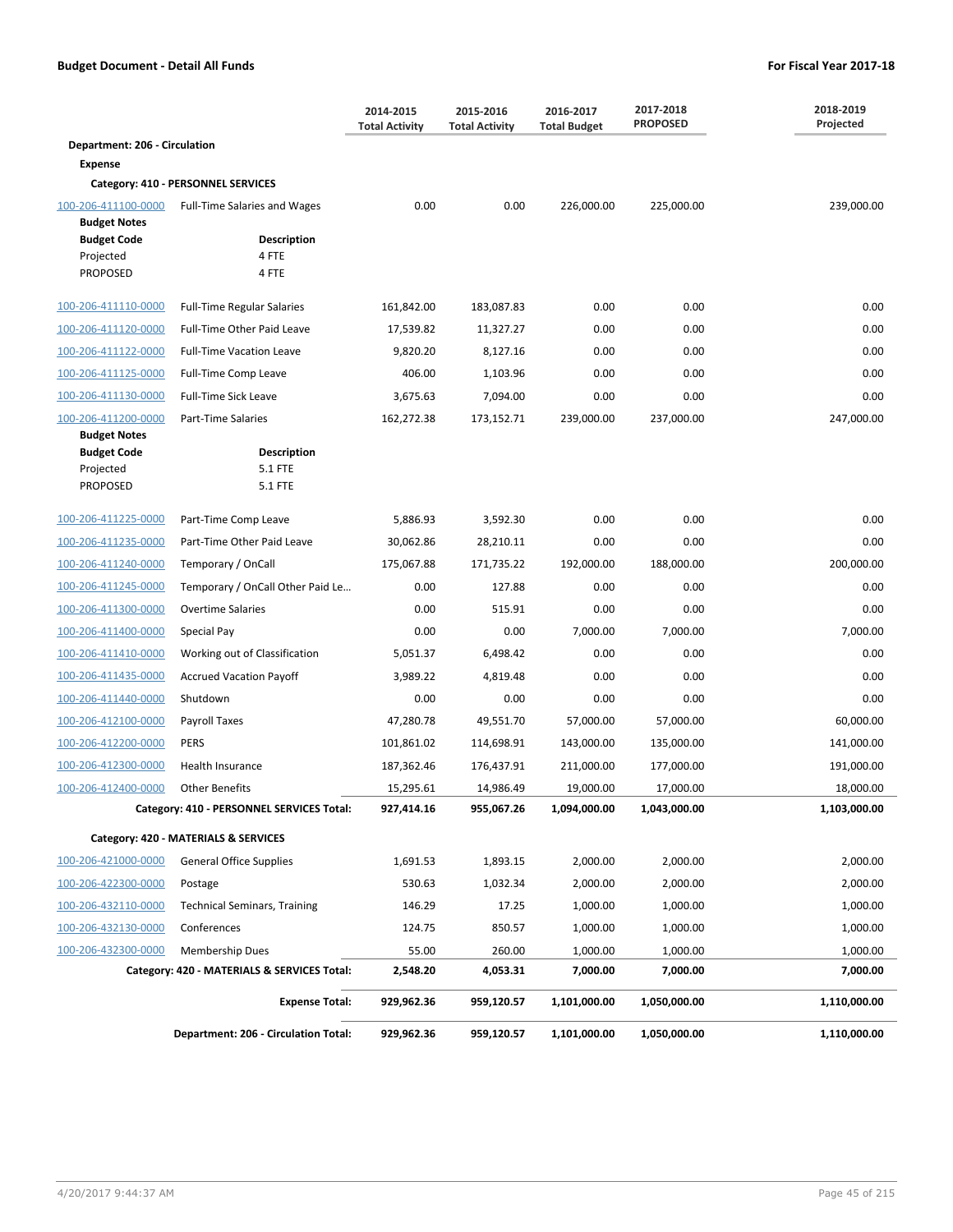|                                             |                                                    | 2014-2015<br><b>Total Activity</b> | 2015-2016<br><b>Total Activity</b> | 2016-2017<br><b>Total Budget</b> | 2017-2018<br><b>PROPOSED</b> | 2018-2019<br>Projected |
|---------------------------------------------|----------------------------------------------------|------------------------------------|------------------------------------|----------------------------------|------------------------------|------------------------|
| <b>Department: 207 - Technical Services</b> |                                                    |                                    |                                    |                                  |                              |                        |
| <b>Expense</b>                              |                                                    |                                    |                                    |                                  |                              |                        |
|                                             | Category: 410 - PERSONNEL SERVICES                 |                                    |                                    |                                  |                              |                        |
| 100-207-411100-0000<br><b>Budget Notes</b>  | <b>Full-Time Salaries and Wages</b>                | 0.00                               | 0.00                               | 148,000.00                       | 149,000.00                   | 154,000.00             |
| <b>Budget Code</b>                          | <b>Description</b>                                 |                                    |                                    |                                  |                              |                        |
| Projected                                   | 3 FTE                                              |                                    |                                    |                                  |                              |                        |
| <b>PROPOSED</b>                             | 3 FTE                                              |                                    |                                    |                                  |                              |                        |
| 100-207-411110-0000                         | <b>Full-Time Regular Salaries</b>                  | 116,492.35                         | 68,504.83                          | 0.00                             | 0.00                         | 0.00                   |
| 100-207-411120-0000                         | Full-Time Other Paid Leave                         | 6,084.64                           | 4,444.54                           | 0.00                             | 0.00                         | 0.00                   |
| 100-207-411122-0000                         | <b>Full-Time Vacation Leave</b>                    | 6,576.78                           | 11,717.48                          | 0.00                             | 0.00                         | 0.00                   |
| 100-207-411125-0000                         | Full-Time Comp Leave                               | 357.92                             | 362.24                             | 0.00                             | 0.00                         | 0.00                   |
| 100-207-411130-0000                         | Full-Time Sick Leave                               | 7,056.64                           | 2,319.43                           | 0.00                             | 0.00                         | 0.00                   |
| 100-207-411200-0000                         | Part-Time Salaries                                 | 49,620.08                          | 50,009.23                          | 64,000.00                        | 64,000.00                    | 67,000.00              |
| <b>Budget Notes</b><br><b>Budget Code</b>   | <b>Description</b>                                 |                                    |                                    |                                  |                              |                        |
| Projected                                   | 1.3 FTE                                            |                                    |                                    |                                  |                              |                        |
| <b>PROPOSED</b>                             | 1.3 FTE                                            |                                    |                                    |                                  |                              |                        |
| 100-207-411225-0000                         | Part-Time Comp Leave                               | 223.70                             | 135.84                             | 0.00                             | 0.00                         | 0.00                   |
| 100-207-411235-0000                         | Part-Time Other Paid Leave                         | 6,215.52                           | 7,558.63                           | 0.00                             | 0.00                         | 0.00                   |
| 100-207-411240-0000                         | Temporary / OnCall                                 | 0.00                               | 2,417.01                           | 5,000.00                         | 5,000.00                     | 5,000.00               |
| 100-207-411245-0000                         | Temporary / OnCall                                 | 0.00                               | 0.00                               | 0.00                             | 0.00                         | 0.00                   |
| 100-207-411410-0000                         | Working out of Classification                      | 0.00                               | 0.00                               | 0.00                             | 0.00                         | 0.00                   |
| 100-207-411435-0000                         | <b>Accrued Vacation Payoff</b>                     | 9,292.95                           | 0.00                               | 0.00                             | 0.00                         | 0.00                   |
| 100-207-411440-0000                         | Shutdown                                           | 0.00                               | 0.00                               | 0.00                             | 0.00                         | 0.00                   |
| 100-207-412100-0000                         | Payroll Taxes                                      | 16,609.23                          | 12,056.05                          | 19,000.00                        | 18,000.00                    | 20,000.00              |
| 100-207-412200-0000                         | <b>PERS</b>                                        | 43,375.93                          | 33,189.01                          | 49,000.00                        | 52,000.00                    | 53,000.00              |
| 100-207-412300-0000                         | <b>Health Insurance</b>                            | 75,260.16                          | 49,251.85                          | 103,000.00                       | 71,000.00                    | 77,000.00              |
| 100-207-412400-0000                         | <b>Other Benefits</b>                              | 6,799.91                           | 5,639.71                           | 5,000.00                         | 8,000.00                     | 8,000.00               |
|                                             | Category: 410 - PERSONNEL SERVICES Total:          | 343,965.81                         | 247,605.85                         | 393,000.00                       | 367,000.00                   | 384,000.00             |
|                                             | Category: 420 - MATERIALS & SERVICES               |                                    |                                    |                                  |                              |                        |
| 100-207-421000-0000                         | <b>General Office Supplies</b>                     | 40.97                              | 82.17                              | 1,000.00                         | 1,000.00                     | 1,000.00               |
| 100-207-421400-0000                         | Theft Detection System Supply                      | 2,680.00                           | 2,754.00                           | 8,000.00                         | 8,000.00                     | 8,000.00               |
| 100-207-421550-0000                         | <b>Processing Supplies</b>                         | 20,012.99                          | 15,435.27                          | 18,000.00                        | 18,000.00                    | 18,000.00              |
| 100-207-422300-0000                         | Postage                                            | 1,027.17                           | 1,131.76                           | 2,000.00                         | 2,000.00                     | 2,000.00               |
| 100-207-432110-0000                         | <b>Technical Seminars, Training</b>                | 312.27                             | 0.00                               | 1,000.00                         | 1,000.00                     | 1,000.00               |
| 100-207-432130-0000                         | Conferences                                        | 100.50                             | 0.00                               | 1,000.00                         | 1,000.00                     | 1,000.00               |
| 100-207-432300-0000                         | <b>Membership Dues</b>                             | 275.00                             | 0.00                               | 1,000.00                         | 1,000.00                     | 1,000.00               |
|                                             | Category: 420 - MATERIALS & SERVICES Total:        | 24,448.90                          | 19,403.20                          | 32,000.00                        | 32,000.00                    | 32,000.00              |
|                                             | <b>Expense Total:</b>                              | 368,414.71                         | 267,009.05                         | 425,000.00                       | 399,000.00                   | 416,000.00             |
|                                             | <b>Department: 207 - Technical Services Total:</b> | 368,414.71                         | 267,009.05                         | 425,000.00                       | 399,000.00                   | 416,000.00             |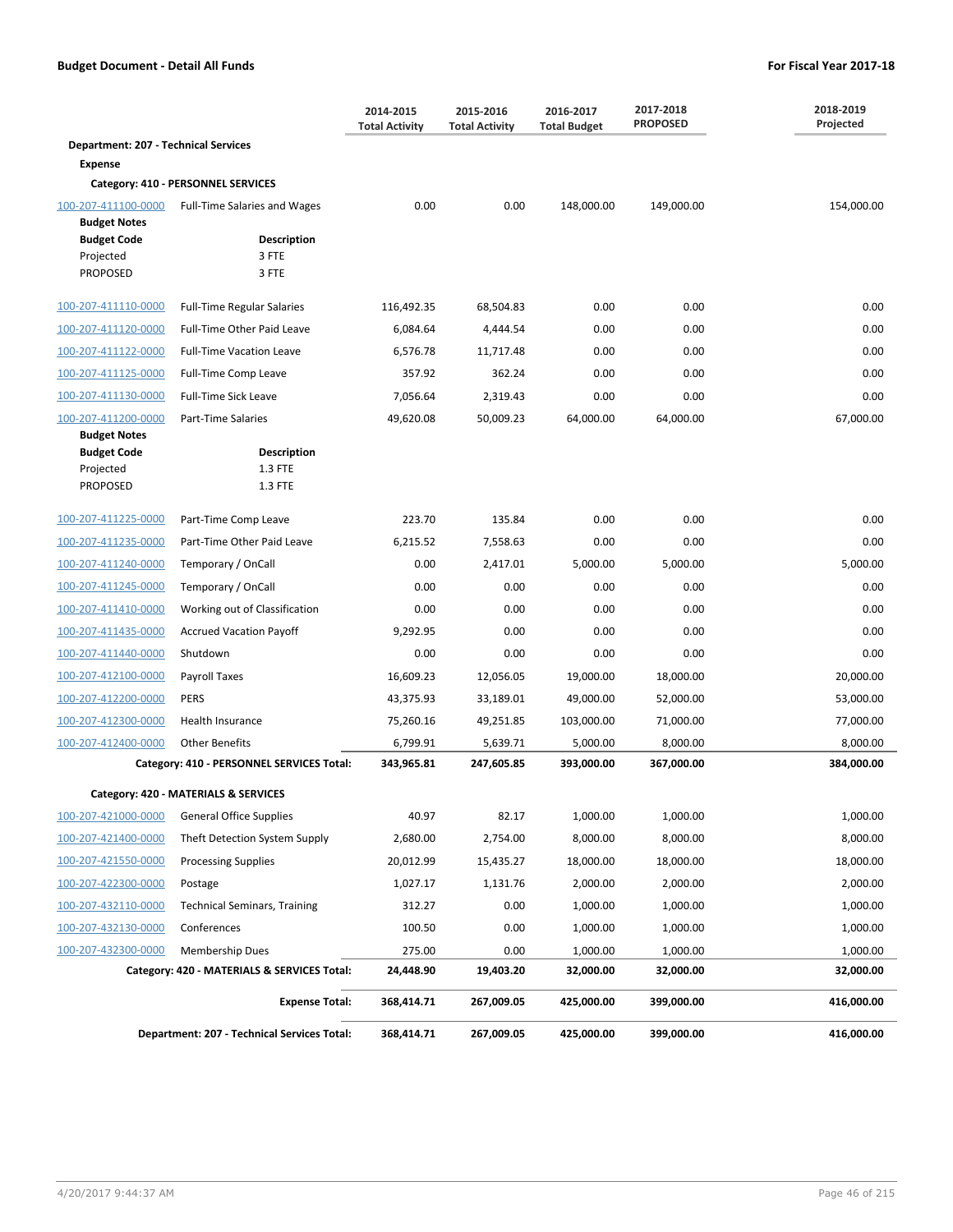|                                            |                                                                                                                             | 2014-2015<br><b>Total Activity</b> | 2015-2016<br><b>Total Activity</b> | 2016-2017<br><b>Total Budget</b> | 2017-2018<br><b>PROPOSED</b> | 2018-2019<br>Projected |  |  |  |  |  |
|--------------------------------------------|-----------------------------------------------------------------------------------------------------------------------------|------------------------------------|------------------------------------|----------------------------------|------------------------------|------------------------|--|--|--|--|--|
| Department: 215 - Municipal Court          |                                                                                                                             |                                    |                                    |                                  |                              |                        |  |  |  |  |  |
| Revenue                                    |                                                                                                                             |                                    |                                    |                                  |                              |                        |  |  |  |  |  |
|                                            | Category: 302 - BEGINNING FUND BALANCES                                                                                     |                                    |                                    |                                  |                              |                        |  |  |  |  |  |
| 100-215-302100-0000                        | Unrestricted Fund Balance                                                                                                   | 21,410.05                          | 83,044.04                          | 68,044.00                        | 107,491.00                   | 119,491.00             |  |  |  |  |  |
|                                            | Category: 302 - BEGINNING FUND BALANCES Total:                                                                              | 21,410.05                          | 83,044.04                          | 68,044.00                        | 107,491.00                   | 119,491.00             |  |  |  |  |  |
|                                            | Category: 307 - FINES AND FORFEITURES                                                                                       |                                    |                                    |                                  |                              |                        |  |  |  |  |  |
| 100-215-307150-0000<br><b>Budget Notes</b> | <b>Municipal Court Fines</b>                                                                                                | 277,141.90                         | 287,390.37                         | 285,000.00                       | 285,000.00                   | 285,000.00             |  |  |  |  |  |
| <b>Budget Code</b>                         | Description                                                                                                                 |                                    |                                    |                                  |                              |                        |  |  |  |  |  |
| Projected                                  | Municipal Court fines are divided 60/40 with the Court and Police Departments, respectively.                                |                                    |                                    |                                  |                              |                        |  |  |  |  |  |
| <b>PROPOSED</b>                            | Municipal Court fines are divided 60/40 with the Court and Police Departments, respectively.                                |                                    |                                    |                                  |                              |                        |  |  |  |  |  |
| 100-215-307170-0000                        | <b>Parking Fines</b>                                                                                                        | 16,483.82                          | 26,835.00                          | 20,000.00                        | 20,000.00                    | 20,000.00              |  |  |  |  |  |
| 100-215-307180-0000                        | Deferred Sentencing Fees                                                                                                    | 16,011.69                          | 13,886.21                          | 20,000.00                        | 20,000.00                    | 20,000.00              |  |  |  |  |  |
| 100-215-307200-0000                        | Court Appointed Attorney Reimb                                                                                              | 18,396.26                          | 17,923.60                          | 20,000.00                        | 20,000.00                    | 20,000.00              |  |  |  |  |  |
| 100-215-307250-0000                        | <b>DUII Diversion-Fines</b>                                                                                                 | 19,208.63                          | 18,240.00                          | 15,000.00                        | 15,000.00                    | 15,000.00              |  |  |  |  |  |
| 100-215-307270-0000                        | <b>DUII Diversion-Intoxification</b>                                                                                        | 0.00                               | 0.00                               | 500.00                           | 500.00                       | 500.00                 |  |  |  |  |  |
| 100-215-307280-0000                        | <b>DUII Conviction-Fines</b>                                                                                                | 10,710.03                          | 7,412.82                           | 10,000.00                        | 10,000.00                    | 10,000.00              |  |  |  |  |  |
| 100-215-307290-0000                        | <b>DUII Conviction-Intoxification</b>                                                                                       | 48.80                              | 0.00                               | 0.00                             | 0.00                         | 0.00                   |  |  |  |  |  |
| 100-215-307300-0000                        | Driver License Reinstatement                                                                                                | 6,725.77                           | 7,684.77                           | 7,000.00                         | 7,000.00                     | 7,000.00               |  |  |  |  |  |
| 100-215-307360-0000                        | Unitary Tax                                                                                                                 | 7,845.17                           | 4,941.91                           | 10,000.00                        | 10,000.00                    | 10,000.00              |  |  |  |  |  |
| 100-215-307450-0000                        | County Tax Fines                                                                                                            | 37,092.07                          | 39,697.92                          | 32,000.00                        | 32,000.00                    | 32,000.00              |  |  |  |  |  |
| <b>Budget Notes</b>                        |                                                                                                                             |                                    |                                    |                                  |                              |                        |  |  |  |  |  |
| <b>Budget Code</b><br>Projected            | <b>Description</b><br>As of 7/1/13 the legislature voted to allocate funds back into this account from 100-215-307490-0000. |                                    |                                    |                                  |                              |                        |  |  |  |  |  |
|                                            |                                                                                                                             |                                    |                                    |                                  |                              |                        |  |  |  |  |  |
| 100-215-307455-0000                        | <b>Medical Liability</b>                                                                                                    | 278.58                             | 221.56                             | 500.00                           | 500.00                       | 500.00                 |  |  |  |  |  |
| 100-215-307460-0000                        | 15% Bail Forfeiture                                                                                                         | 2,002.50                           | 1,120.00                           | 2,000.00                         | 2,000.00                     | 2,000.00               |  |  |  |  |  |
| 100-215-307490-0000                        | <b>State Assessment Fee</b>                                                                                                 | 105,587.27                         | 109,435.43                         | 130,000.00                       | 130,000.00                   | 130,000.00             |  |  |  |  |  |
| 100-215-307600-0000                        | <b>Restitution Payments</b>                                                                                                 | 20,432.80                          | 9,271.82                           | 8,000.00                         | 8,000.00                     | 8,000.00               |  |  |  |  |  |
| 100-215-307650-0000                        | Fix It Adminstrative Fee                                                                                                    | 15,365.00                          | 10,710.00                          | 20,000.00                        | 20,000.00                    | 20,000.00              |  |  |  |  |  |
| 100-215-307655-0000                        | Good Driver Program Admin Fee                                                                                               | 40,853.00                          | 51,994.00                          | 40,000.00                        | 40,000.00                    | 40,000.00              |  |  |  |  |  |
| 100-215-307660-0000                        | Seat Belt Administrative Fee                                                                                                | 2,550.00                           | 2,250.00                           | 5,000.00                         | 5,000.00                     | 5,000.00               |  |  |  |  |  |
| 100-215-307665-0000                        | Civil Compromise Administrative                                                                                             | 0.00                               | 150.00                             | 1,000.00                         | 1,000.00                     | 1,000.00               |  |  |  |  |  |
|                                            | Category: 307 - FINES AND FORFEITURES Total:                                                                                | 596,733.29                         | 609,165.41                         | 626,000.00                       | 626,000.00                   | 626,000.00             |  |  |  |  |  |
|                                            | Category: 310 - MISCELLANEOUS REVENUES                                                                                      |                                    |                                    |                                  |                              |                        |  |  |  |  |  |
| 100-215-310310-0000                        | Insurance Reimbursements                                                                                                    | 0.00                               | 15.00                              | 0.00                             | 0.00                         | 0.00                   |  |  |  |  |  |
| 100-215-310315-0000                        | Medical Insurance Reimbursemt                                                                                               | 669.79                             | 9,592.00                           | 0.00                             | 0.00                         | 0.00                   |  |  |  |  |  |
| 100-215-310910-0000                        | Sundry Income                                                                                                               | 0.00                               | 1,372.50                           | 0.00                             | 0.00                         | 0.00                   |  |  |  |  |  |
|                                            | Category: 310 - MISCELLANEOUS REVENUES Total:                                                                               | 669.79                             | 10,979.50                          | 0.00                             | 0.00                         | 0.00                   |  |  |  |  |  |
|                                            | Category: 311 - GENERAL REVENUE                                                                                             |                                    |                                    |                                  |                              |                        |  |  |  |  |  |
| 100-215-311000-0000                        | <b>General Revenue</b>                                                                                                      | 444,000.00                         | 460,000.00                         | 474,000.00                       | 510,000.00                   | 527,000.00             |  |  |  |  |  |
|                                            | Category: 311 - GENERAL REVENUE Total:                                                                                      | 444,000.00                         | 460,000.00                         | 474,000.00                       | 510,000.00                   | 527,000.00             |  |  |  |  |  |
|                                            | <b>Revenue Total:</b>                                                                                                       | 1,062,813.13                       | 1,163,188.95                       | 1,168,044.00                     | 1,243,491.00                 | 1,272,491.00           |  |  |  |  |  |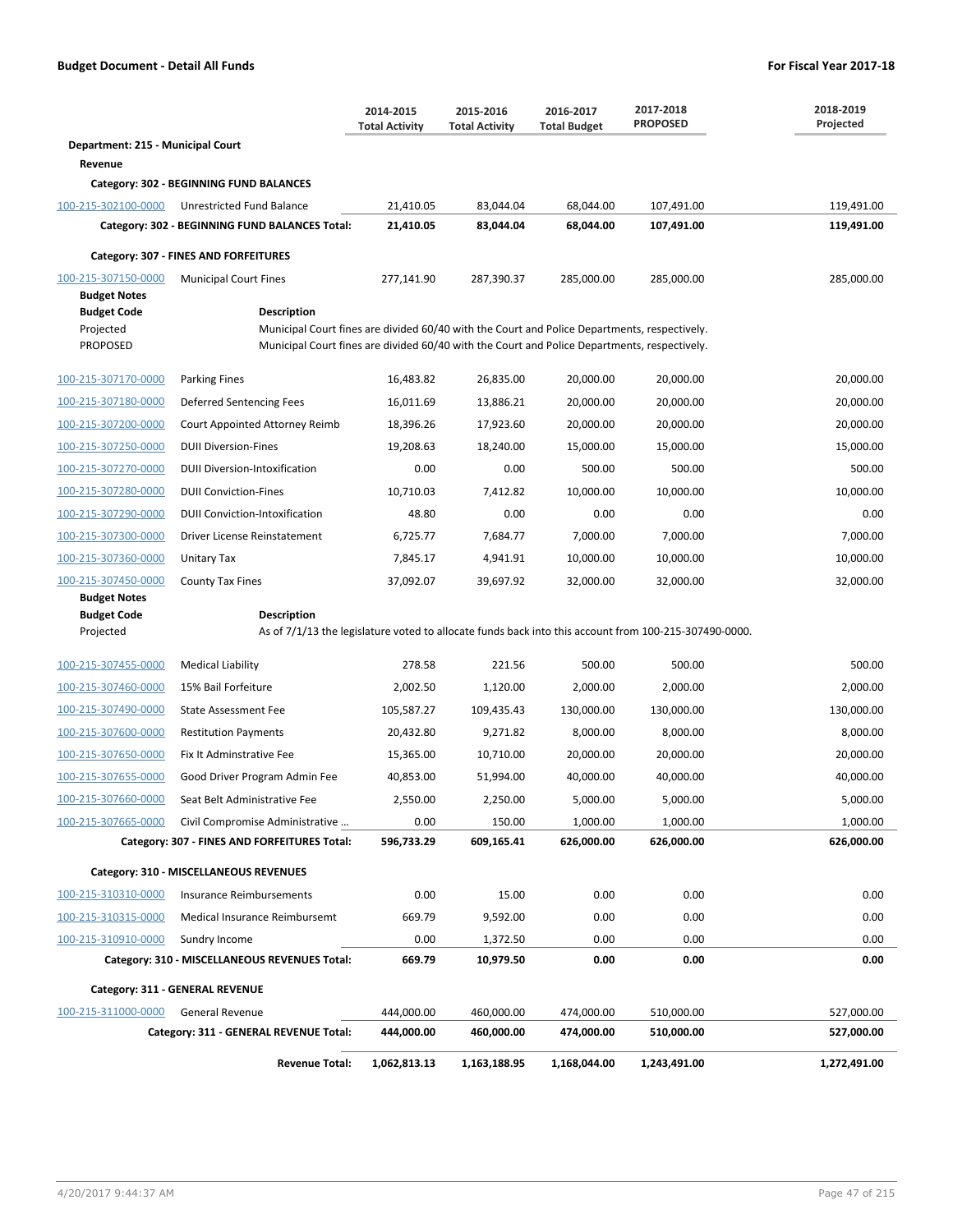|                                                                           |                                                                  | 2014-2015<br><b>Total Activity</b>                                                           | 2015-2016<br><b>Total Activity</b> | 2016-2017<br><b>Total Budget</b> | 2017-2018<br><b>PROPOSED</b> | 2018-2019<br>Projected |
|---------------------------------------------------------------------------|------------------------------------------------------------------|----------------------------------------------------------------------------------------------|------------------------------------|----------------------------------|------------------------------|------------------------|
| <b>Expense</b>                                                            |                                                                  |                                                                                              |                                    |                                  |                              |                        |
|                                                                           | Category: 410 - PERSONNEL SERVICES                               |                                                                                              |                                    |                                  |                              |                        |
| 100-215-411100-0000                                                       | Full-Time Salaries and Wages                                     | 0.00                                                                                         | 0.00                               | 192,000.00                       | 192,000.00                   | 198,000.00             |
| <b>Budget Notes</b><br><b>Budget Code</b><br>Projected                    | <b>Description</b><br>1.00<br>1.00<br>1.00                       | <b>Munipical Court Supervisor</b><br>Administrative Support III<br>Administrative Support II |                                    |                                  |                              |                        |
| <b>PROPOSED</b>                                                           | 1.00<br>1.00<br>1.00                                             | <b>Munipical Court Supervisor</b><br>Administrative Support III<br>Administrative Support II |                                    |                                  |                              |                        |
| 100-215-411110-0000                                                       | <b>Full-Time Regular Salaries</b>                                | 147,768.48                                                                                   | 156,343.31                         | 0.00                             | 0.00                         | 0.00                   |
| 100-215-411120-0000                                                       | Full-Time Other Paid Leave                                       | 8,687.20                                                                                     | 8,402.80                           | 0.00                             | 0.00                         | 0.00                   |
| 100-215-411122-0000                                                       | <b>Full-Time Vacation Leave</b>                                  | 14,292.09                                                                                    | 9,315.14                           | 0.00                             | 0.00                         | 0.00                   |
| 100-215-411125-0000                                                       | Full-Time Comp Leave                                             | 0.00                                                                                         | 0.00                               | 0.00                             | 0.00                         | 0.00                   |
| 100-215-411130-0000                                                       | <b>Full-Time Sick Leave</b>                                      | 5,882.15                                                                                     | 8,216.07                           | 0.00                             | 0.00                         | 0.00                   |
| 100-215-411200-0000                                                       | Part-Time Salaries                                               | 39,490.71                                                                                    | 38,885.75                          | 47,000.00                        | 45,000.00                    | 46,000.00              |
| <b>Budget Notes</b><br><b>Budget Code</b><br>Projected<br><b>PROPOSED</b> | <b>Description</b><br>0.50<br>0.50                               | Municipal Judge<br>Municipal Judge                                                           |                                    |                                  |                              |                        |
| 100-215-411235-0000                                                       | Part-Time Other Paid Leave                                       | 2,428.29                                                                                     | 4,081.21                           | 0.00                             | 0.00                         | 0.00                   |
| 100-215-411240-0000<br><b>Budget Notes</b>                                | Temporary / OnCall                                               | 1,750.00                                                                                     | 1,000.00                           | 2,000.00                         | 2,000.00                     | 2,000.00               |
| <b>Budget Code</b><br>Projected<br><b>PROPOSED</b>                        | <b>Description</b><br>Temporary - Pro Tem<br>Temporary - Pro Tem |                                                                                              |                                    |                                  |                              |                        |
| 100-215-411300-0000                                                       | <b>Overtime Salaries</b>                                         | 0.00                                                                                         | 0.00                               | 2,000.00                         | 2,000.00                     | 2,000.00               |
| 100-215-411400-0000                                                       | Special Pay                                                      | 0.00                                                                                         | 0.00                               | 2,000.00                         | 2,000.00                     | 2,000.00               |
| 100-215-411435-0000                                                       | <b>Accrued Vacation Payoff</b>                                   | 0.00                                                                                         | 1,975.47                           | 0.00                             | 0.00                         | 0.00                   |
| 100-215-412100-0000                                                       | Payroll Taxes                                                    | 18,417.93                                                                                    | 19,132.36                          | 20,000.00                        | 21,000.00                    | 21,000.00              |
| 100-215-412200-0000                                                       | <b>PERS</b>                                                      | 34,908.76                                                                                    | 39,044.82                          | 40,000.00                        | 46,000.00                    | 48,000.00              |
| 100-215-412300-0000                                                       | Health Insurance                                                 | 81,330.54                                                                                    | 77,509.67                          | 86,000.00                        | 86,000.00                    | 93,000.00              |
| 100-215-412400-0000                                                       | <b>Other Benefits</b>                                            | 3,519.92                                                                                     | 3,613.80                           | 5,000.00                         | 4,000.00                     | 4,000.00               |
|                                                                           | Category: 410 - PERSONNEL SERVICES Total:                        | 358,476.07                                                                                   | 367,520.40                         | 396,000.00                       | 400,000.00                   | 416,000.00             |
|                                                                           | Category: 420 - MATERIALS & SERVICES                             |                                                                                              |                                    |                                  |                              |                        |
| 100-215-421000-0000                                                       | <b>General Office Supplies</b>                                   | 777.09                                                                                       | 585.60                             | 2,000.00                         | 2,000.00                     | 2,000.00               |
| 100-215-422100-0000                                                       | In-House Printing, Copier Supp                                   | 341.43                                                                                       | 0.00                               | 0.00                             | 0.00                         | 0.00                   |
| 100-215-422200-0000                                                       | Printing and Binding Services                                    | 0.00                                                                                         | 561.00                             | 1,500.00                         | 1,500.00                     | 1,500.00               |
| 100-215-422300-0000                                                       | Postage                                                          | 0.00                                                                                         | 2,500.00                           | 5,500.00                         | 5,500.00                     | 5,500.00               |
| 100-215-429500-0000                                                       | Misc Furnishings & Equipment                                     | 2,634.39                                                                                     | 0.00                               | 21,000.00                        | 1,000.00                     | 1,000.00               |
| <b>Budget Notes</b><br><b>Budget Code</b><br><b>PROPOSED</b>              | <b>Description</b>                                               | MINOR OFFICE UPGRADE/RENOVATION COMPLETE.                                                    |                                    |                                  |                              |                        |
| 100-215-429600-0000                                                       | Witness/Jury Fees and Mileage                                    | 132.00                                                                                       | 944.70                             | 2,000.00                         | 2,000.00                     | 2,000.00               |
| 100-215-429700-0000                                                       | <b>Publications and Reports</b>                                  | 35.00                                                                                        | 834.08                             | 1,000.00                         | 1,000.00                     | 1,000.00               |
| 100-215-431000-0000                                                       | Misc Professional & Technical                                    | 1,423.90                                                                                     | 2,151.66                           | 5,000.00                         | 5,000.00                     | 5,000.00               |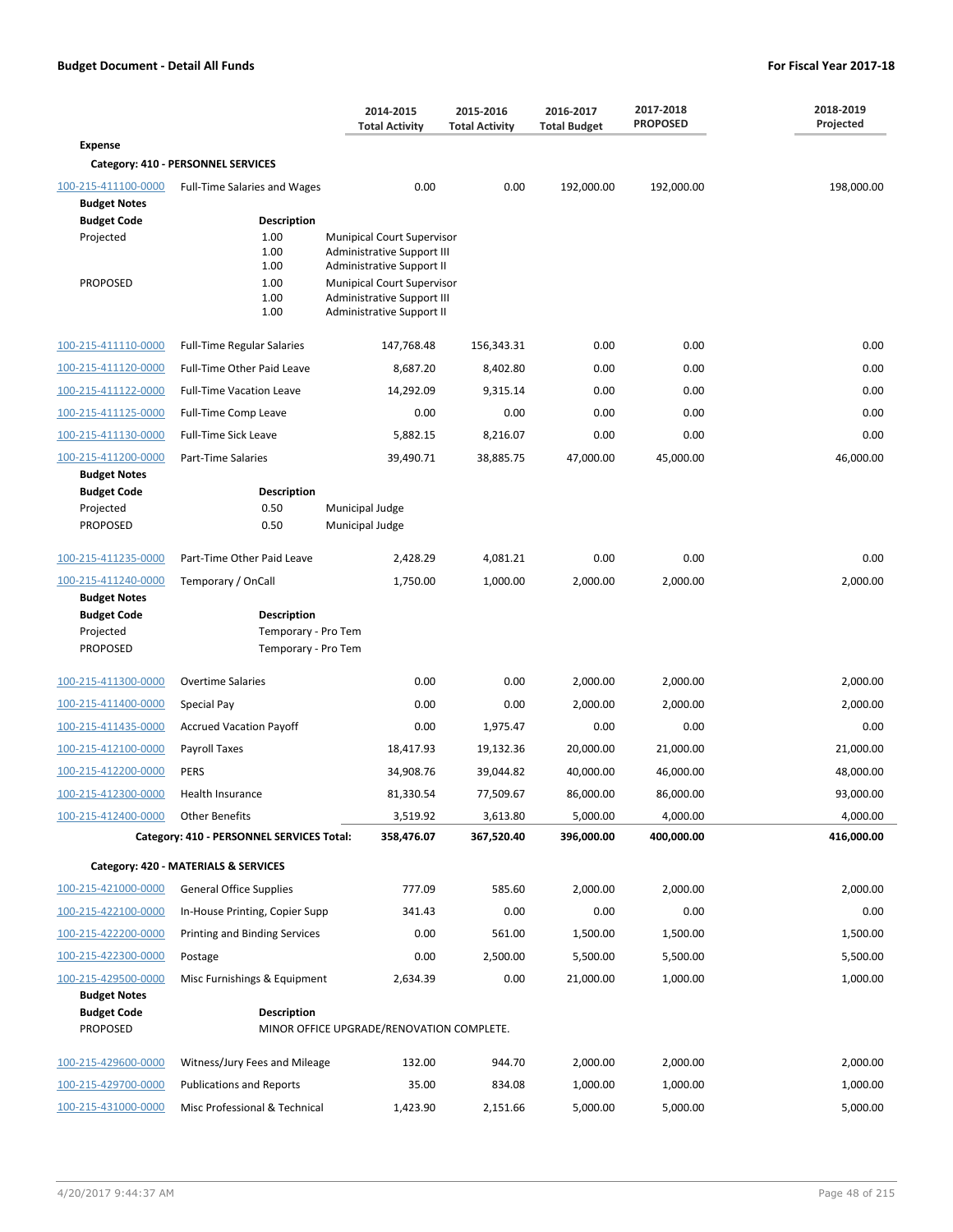|                                                                                                           |                                                                                                                                                                                                                                                                                                                                                                        | 2014-2015<br><b>Total Activity</b> | 2015-2016<br><b>Total Activity</b> | 2016-2017<br><b>Total Budget</b> | 2017-2018<br><b>PROPOSED</b> | 2018-2019<br>Projected |
|-----------------------------------------------------------------------------------------------------------|------------------------------------------------------------------------------------------------------------------------------------------------------------------------------------------------------------------------------------------------------------------------------------------------------------------------------------------------------------------------|------------------------------------|------------------------------------|----------------------------------|------------------------------|------------------------|
| <b>Budget Notes</b><br><b>Budget Code</b><br>Projected<br><b>PROPOSED</b>                                 | <b>Description</b><br>Allocated to pay for DMV Skips, Interpreter Services and other similar support.<br>Allocated to pay for DMV Skips, Interpreter Services and other similar support.                                                                                                                                                                               |                                    |                                    |                                  |                              |                        |
| 100-215-431610-0000                                                                                       | <b>Bank Service Charges</b>                                                                                                                                                                                                                                                                                                                                            | 6,253.27                           | 6,620.98                           | 10,000.00                        | 10,000.00                    | 10,000.00              |
| 100-215-432500-0000                                                                                       | Other Professional Development                                                                                                                                                                                                                                                                                                                                         | 1,366.70                           | 3,610.62                           | 4,000.00                         | 4,000.00                     | 4,000.00               |
| <b>Budget Notes</b><br><b>Budget Code</b><br>Projected                                                    | <b>Description</b><br>OACA - Oregon Association for Court Administration<br>3 employees \$50 each per year<br>Oregon Notary Public<br>One employee \$40.00 every 4 years                                                                                                                                                                                               |                                    |                                    |                                  |                              |                        |
| Projected<br><b>PROPOSED</b>                                                                              | Oregon Municipal Judges Association<br>Honorable W. Bruce Shepley \$95 per year<br>Training and conferences for staff to keep up with technology and changing Oregon law.<br>OACA - Oregon Association for Court Administration<br>3 employees \$50 each per year<br>Oregon Notary Public<br>One employee \$40.00 every 4 years<br>Oregon Municipal Judges Association |                                    |                                    |                                  |                              |                        |
| <b>PROPOSED</b>                                                                                           | Honorable W. Bruce Shepley \$95 per year<br>Training and conferences for staff to keep up with technology and changing Oregon law.                                                                                                                                                                                                                                     |                                    |                                    |                                  |                              |                        |
| 100-215-433125-0000                                                                                       | <b>Unitary Assessment</b>                                                                                                                                                                                                                                                                                                                                              | 38,621.29                          | 31,233.96                          | 30,000.00                        | 30,000.00                    | 30,000.00              |
| 100-215-433130-0000                                                                                       | County Tax                                                                                                                                                                                                                                                                                                                                                             | 38,355.23                          | 35,225.09                          | 32,000.00                        | 32,000.00                    | 32,000.00              |
| 100-215-433150-0000                                                                                       | <b>State Assessments</b>                                                                                                                                                                                                                                                                                                                                               | 106,265.90                         | 109,480.43                         | 130,000.00                       | 130,000.00                   | 130,000.00             |
| <b>Budget Notes</b><br><b>Budget Code</b><br>Projected<br>Projected<br><b>PROPOSED</b><br><b>PROPOSED</b> | <b>Description</b><br>On 7/31/13 the legislature allocated funds back to 100-215-433130-0000.<br>Replacement Account for 100-215-433125, 100-215-433130, 100-215-433135.<br>On 7/31/13 the legislature allocated funds back to 100-215-433130-0000.<br>Replacement Account for 100-215-433125, 100-215-433130, 100-215-433135.                                         |                                    |                                    |                                  |                              |                        |
| 100-215-433160-0000                                                                                       | Court Appointed Attorney Fees                                                                                                                                                                                                                                                                                                                                          | 32,401.16                          | 28,354.17                          | 38,000.00                        | 38,000.00                    | 38,000.00              |
| 100-215-433165-0000                                                                                       | Restitution                                                                                                                                                                                                                                                                                                                                                            | 16,508.01                          | 8,068.36                           | 8,000.00                         | 8,000.00                     | 8,000.00               |
| 100-215-437315-0000                                                                                       | <b>Computer Equipment Maintenance</b>                                                                                                                                                                                                                                                                                                                                  | 12,177.65                          | 13,986.96                          | 12,000.00                        | 12,000.00                    | 12,000.00              |
| 100-215-438110-0000                                                                                       | Internal Fees for Service - Admin                                                                                                                                                                                                                                                                                                                                      | 364,000.00                         | 380,000.00                         | 411,000.00                       | 442,000.00                   | 454,000.00             |
| 100-215-439900-0000                                                                                       | Other Miscellaneous Exp                                                                                                                                                                                                                                                                                                                                                | 0.00                               | 19.96                              | 0.00                             | 0.00                         | 0.00                   |
|                                                                                                           | Category: 420 - MATERIALS & SERVICES Total:                                                                                                                                                                                                                                                                                                                            | 621,293.02                         | 624,177.57                         | 713,000.00                       | 724,000.00                   | 736,000.00             |
| Category: 490 - CONTINGENCY                                                                               |                                                                                                                                                                                                                                                                                                                                                                        |                                    |                                    |                                  |                              |                        |
| 100-215-490900-0000                                                                                       | Department Contingency                                                                                                                                                                                                                                                                                                                                                 | 0.00                               | 0.00                               | 59,044.00                        | 119,491.00                   | 120,491.00             |
|                                                                                                           | Category: 490 - CONTINGENCY Total:                                                                                                                                                                                                                                                                                                                                     | 0.00                               | 0.00                               | 59,044.00                        | 119,491.00                   | 120,491.00             |
|                                                                                                           | <b>Expense Total:</b>                                                                                                                                                                                                                                                                                                                                                  | 979,769.09                         | 991,697.97                         | 1,168,044.00                     | 1,243,491.00                 | 1,272,491.00           |
|                                                                                                           | Department: 215 - Municipal Court Surplus (Deficit):                                                                                                                                                                                                                                                                                                                   | 83,044.04                          | 171,490.98                         | 0.00                             | 0.00                         | 0.00                   |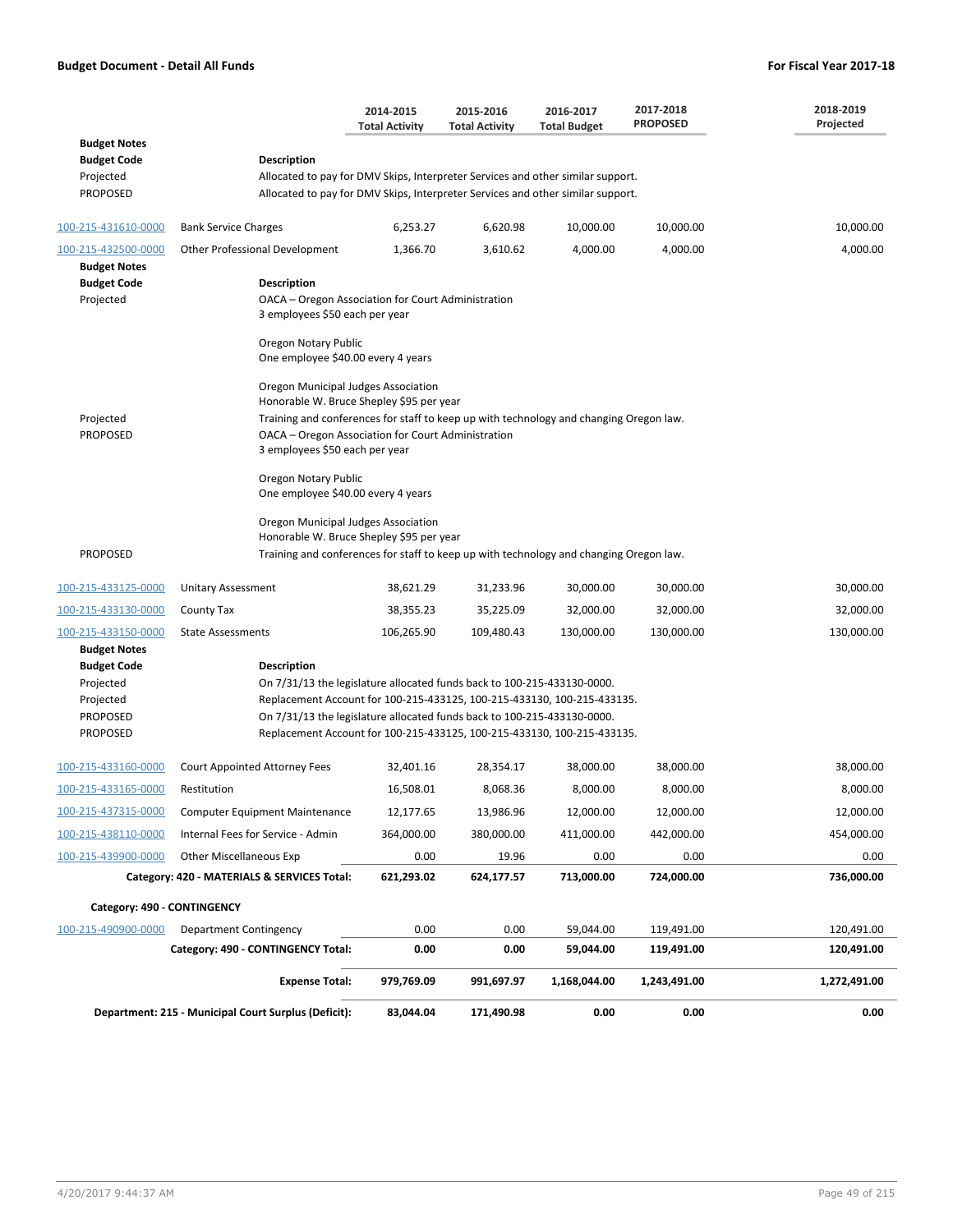|                                 |                                                | 2014-2015<br><b>Total Activity</b> | 2015-2016<br><b>Total Activity</b> | 2016-2017<br><b>Total Budget</b> | 2017-2018<br><b>PROPOSED</b> | 2018-2019<br>Projected |
|---------------------------------|------------------------------------------------|------------------------------------|------------------------------------|----------------------------------|------------------------------|------------------------|
| Department: 260 - ACC Resources |                                                |                                    |                                    |                                  |                              |                        |
| Revenue                         |                                                |                                    |                                    |                                  |                              |                        |
|                                 | Category: 302 - BEGINNING FUND BALANCES        |                                    |                                    |                                  |                              |                        |
| 100-260-302100-0000             | Unrestricted Fund Balance                      | 63,264.32                          | 70,825.30                          | 119,825.00                       | 189,920.00                   | 105,920.00             |
|                                 | Category: 302 - BEGINNING FUND BALANCES Total: | 63,264.32                          | 70,825.30                          | 119,825.00                       | 189,920.00                   | 105,920.00             |
|                                 | Category: 305 - INTERGOVERNMENTAL              |                                    |                                    |                                  |                              |                        |
| 100-260-305200-0000             | <b>Federal Grants</b>                          | 0.00                               | 0.00                               | 43,000.00                        | 65,000.00                    | 65,000.00              |
| 100-260-305200-1061             | Federal Grants-DHHS Title IIID 20              | 720.00                             | 0.00                               | 0.00                             | 0.00                         | 0.00                   |
| 100-260-305200-1062             | Federal Grants-DHHS NSIP 2014                  | 1.998.60                           | 0.00                               | 0.00                             | 0.00                         | 0.00                   |
| 100-260-305200-1066             | Federal Grants-DHHS-Title IIIB 20              | 14,266.00                          | 0.00                               | 0.00                             | 0.00                         | 0.00                   |
| 100-260-305200-1067             | Federal Grants-DHHS-Title IIID 20              | 1,580.00                           | 0.00                               | 0.00                             | 0.00                         | 0.00                   |
| 100-260-305200-1068             | Federal Grants-DHHS-Title IIIE 20              | 11,072.00                          | 0.00                               | 0.00                             | 0.00                         | 0.00                   |
| 100-260-305200-1069             | Federal Grants-DHHS-NSIP 2015                  | 14,137.45                          | 5,462.50                           | 0.00                             | 0.00                         | 0.00                   |
| 100-260-305200-1070             | Federal Grants-Ride Conn 2015                  | 10,889.00                          | 0.00                               | 0.00                             | 0.00                         | 0.00                   |
| 100-260-305200-1086             | Federal Grant-DHHS-Title IIIB 2016             | 0.00                               | 14,266.01                          | 0.00                             | 0.00                         | 0.00                   |
| 100-260-305200-1088             | Federal Grants-DHHS-Title IIIE 20              | 0.00                               | 5,536.00                           | 0.00                             | 0.00                         | 0.00                   |
| 100-260-305200-1089             | Federal Grants-DHHS-NSIP 2016                  | 0.00                               | 15,722.50                          | 0.00                             | 0.00                         | 0.00                   |
| 100-260-305200-1090             | Federal Grants-Ride Conn 2016                  | 0.00                               | 11,650.00                          | 0.00                             | 0.00                         | 0.00                   |
| 100-260-305200-1104             | Federal Grants-DHHS-Title IIIB 20              | 0.00                               | 0.00                               | 0.00                             | 0.00                         | 0.00                   |
| 100-260-305200-1106             | Federal Grants-DHHS-Title IIIE 20              | 0.00                               | 0.00                               | 0.00                             | 0.00                         | 0.00                   |
| 100-260-305200-1107             | Federal Grants-DHHS_NSIP 2017                  | 0.00                               | 0.00                               | 0.00                             | 0.00                         | 0.00                   |
| 100-260-305200-1108             | Federal Grants-Ride Conn 2017                  | 0.00                               | 0.00                               | 0.00                             | 0.00                         | 0.00                   |
| 100-260-305225-1071             | Other Grants_OCF 2014-15                       | 20,928.00                          | 0.00                               | 0.00                             | 0.00                         | 0.00                   |
| 100-260-305225-1080             | Other Grants_IBM                               | 500.00                             | 0.00                               | 0.00                             | 0.00                         | 0.00                   |
| 100-260-305225-1082             | Other Grants-NCOA                              | 0.00                               | 7,500.00                           | 0.00                             | 0.00                         | 0.00                   |
| 100-260-305225-1083             | Other Grants_OCF 2015-16                       | 0.00                               | 21,584.00                          | 0.00                             | 0.00                         | 0.00                   |
| 100-260-305225-1097             | <b>Other Grants IBM</b>                        | 0.00                               | 2,000.00                           | 0.00                             | 0.00                         | 0.00                   |
| 100-260-305225-1103             | Other Grants-OCF 2016-17                       | 0.00                               | 0.00                               | 0.00                             | 21,000.00                    | 21,000.00              |
| 100-260-305420-0000             | <b>ACC County Grant</b>                        | 3,810.00                           | 1,070.00                           | 0.00                             | 0.00                         | 0.00                   |
|                                 | Category: 305 - INTERGOVERNMENTAL Total:       | 79,901.05                          | 84,791.01                          | 43,000.00                        | 86,000.00                    | 86,000.00              |
|                                 | Category: 306 - LICENSES AND FEES              |                                    |                                    |                                  |                              |                        |
| 100-260-306206-0000             | <b>Client Fees</b>                             | 15,684.00                          | 10,692.00                          | 14,000.00                        | 10,000.00                    | 10,000.00              |
|                                 | Category: 306 - LICENSES AND FEES Total:       | 15,684.00                          | 10,692.00                          | 14,000.00                        | 10,000.00                    | 10,000.00              |
|                                 | Category: 308 - SALES AND SERVICES             |                                    |                                    |                                  |                              |                        |
| 100-260-308600-0000             | <b>Food Sales</b>                              | 0.00                               | 4,229.87                           | 0.00                             | 3,000.00                     | 3,000.00               |
| 100-260-308620-0000             | <b>Contractual Trips Fees</b>                  | 8,767.23                           | 12,102.48                          | 6,000.00                         | 10,000.00                    | 10,000.00              |
| 100-260-308630-0000             | Class Fees                                     | 2,415.00                           | 1,183.73                           | 2,000.00                         | 1,000.00                     | 1,000.00               |
| 100-260-308800-0000             | Non-Resident Membership Fee                    | 2,791.08                           | 0.00                               | 9,000.00                         | 9,000.00                     | 0.00                   |
| 100-260-308820-0000             | Meals Network - fundraiser fee                 | 45,000.00                          | 50,539.00                          | 40,000.00                        | 40,000.00                    | 40,000.00              |
| 100-260-308821-0000             | Meals Network - meal proceeds                  | 64,915.87                          | 59,350.82                          | 59,000.00                        | 60,000.00                    | 60,000.00              |
| 100-260-308940-0000             | Miscellaneous Adult Community                  | 7,736.75                           | 5,044.00                           | 3,000.00                         | 5,000.00                     | 5,000.00               |
| 100-260-308944-0000             | <b>Building Rental Fees</b>                    | 1,897.50                           | 1,005.00                           | 3,000.00                         | 2,000.00                     | 2,000.00               |
|                                 | Category: 308 - SALES AND SERVICES Total:      | 133,523.43                         | 133,454.90                         | 122,000.00                       | 130,000.00                   | 121,000.00             |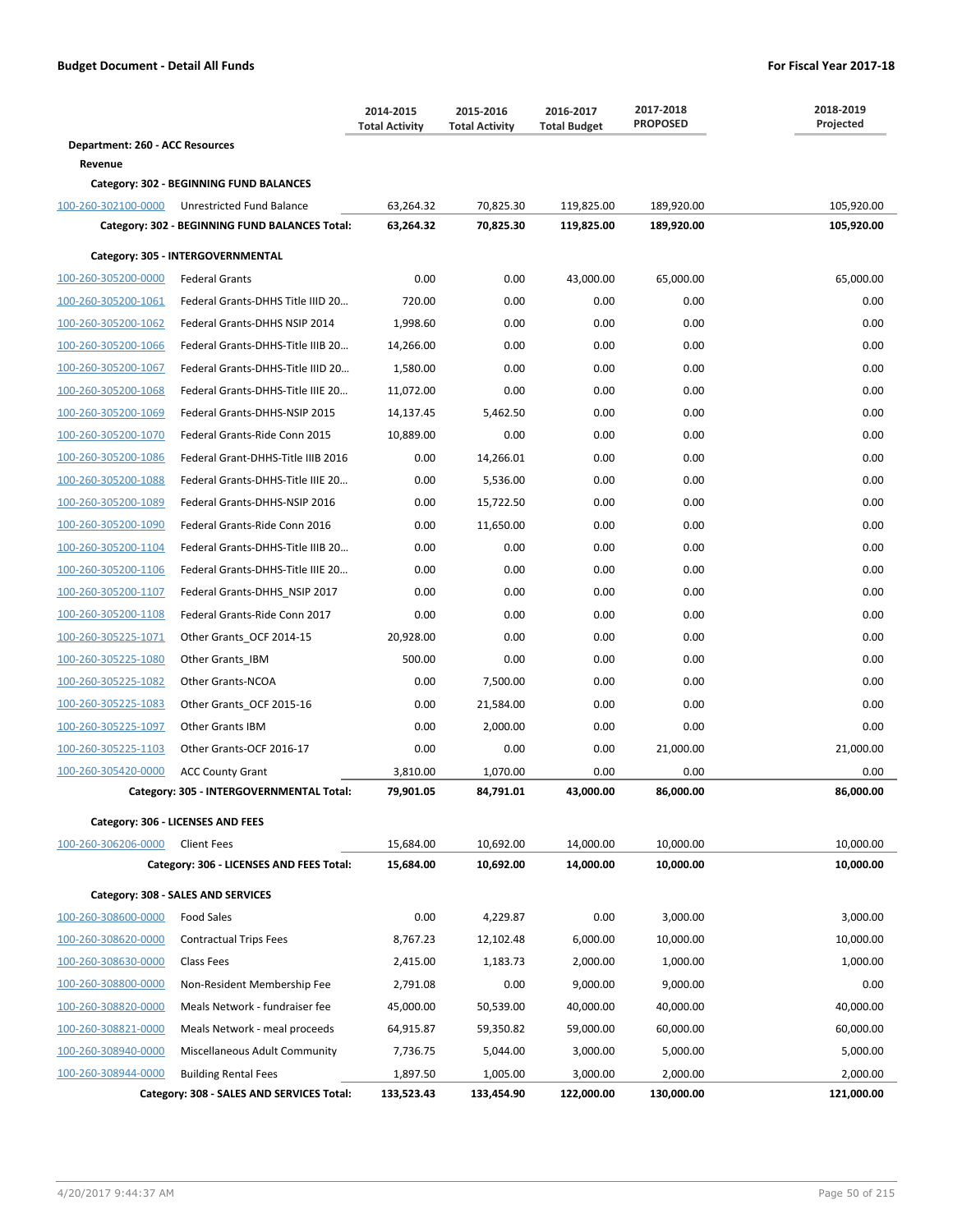|                           |                                               | 2014-2015<br><b>Total Activity</b> | 2015-2016<br><b>Total Activity</b> | 2016-2017<br><b>Total Budget</b> | 2017-2018<br><b>PROPOSED</b> | 2018-2019<br>Projected |
|---------------------------|-----------------------------------------------|------------------------------------|------------------------------------|----------------------------------|------------------------------|------------------------|
|                           | Category: 310 - MISCELLANEOUS REVENUES        |                                    |                                    |                                  |                              |                        |
| 100-260-310310-0000       | Insurance Reimbursements                      | 0.00                               | 524.00                             | 0.00                             | 0.00                         | 0.00                   |
| 100-260-310315-0000       | Medical Insurance Reimbursemt                 | 292.97                             | 5,683.26                           | 0.00                             | 0.00                         | 0.00                   |
| 100-260-310610-0000       | <b>Unrestricted Donations</b>                 | 9,672.09                           | 51,888.35                          | 40,000.00                        | 40,000.00                    | 40,000.00              |
| 100-260-310611-0000       | <b>Fundraising Proceeds</b>                   | 0.00                               | 300.00                             | 12,000.00                        | 5,000.00                     | 5,000.00               |
| 100-260-310612-0000       | <b>Resident Member Donations</b>              | 17,903.23                          | 0.00                               | 0.00                             | 0.00                         | 0.00                   |
| 100-260-310613-0000       | <b>Van Donations</b>                          | 1,914.90                           | 1,064.79                           | 3,000.00                         | 1,000.00                     | 1,000.00               |
| 100-260-310614-0000       | <b>Social Services Donations</b>              | 1,515.66                           | 245.00                             | 18,000.00                        | 1,000.00                     | 1,000.00               |
| 100-260-310910-0000       | Sundry Income                                 | 862.50                             | 0.00                               | 0.00                             | 0.00                         | 0.00                   |
|                           | Category: 310 - MISCELLANEOUS REVENUES Total: | 32,161.35                          | 59,705.40                          | 73,000.00                        | 47,000.00                    | 47,000.00              |
|                           | Category: 311 - GENERAL REVENUE               |                                    |                                    |                                  |                              |                        |
| 100-260-311000-0000       | <b>General Revenue</b>                        | 839,000.00                         | 868,000.00                         | 895,000.00                       | 944,000.00                   | 977,000.00             |
|                           | Category: 311 - GENERAL REVENUE Total:        | 839,000.00                         | 868,000.00                         | 895,000.00                       | 944,000.00                   | 977,000.00             |
| Category: 320 - TRANSFERS |                                               |                                    |                                    |                                  |                              |                        |
| 100-260-322850-0000       | <b>Transfer from ACC Endowment</b>            | 70,000.00                          | 87,814.00                          | 90,000.00                        | 90,000.00                    | 90,000.00              |
|                           | Category: 320 - TRANSFERS Total:              | 70,000.00                          | 87,814.00                          | 90.000.00                        | 90.000.00                    | 90,000.00              |
|                           | <b>Revenue Total:</b>                         | 1,233,534.15                       | 1,315,282.61                       | 1,356,825.00                     | 1,496,920.00                 | 1,436,920.00           |
|                           | Department: 260 - ACC Resources Total:        | 1,233,534.15                       | 1,315,282.61                       | 1,356,825.00                     | 1,496,920.00                 | 1,436,920.00           |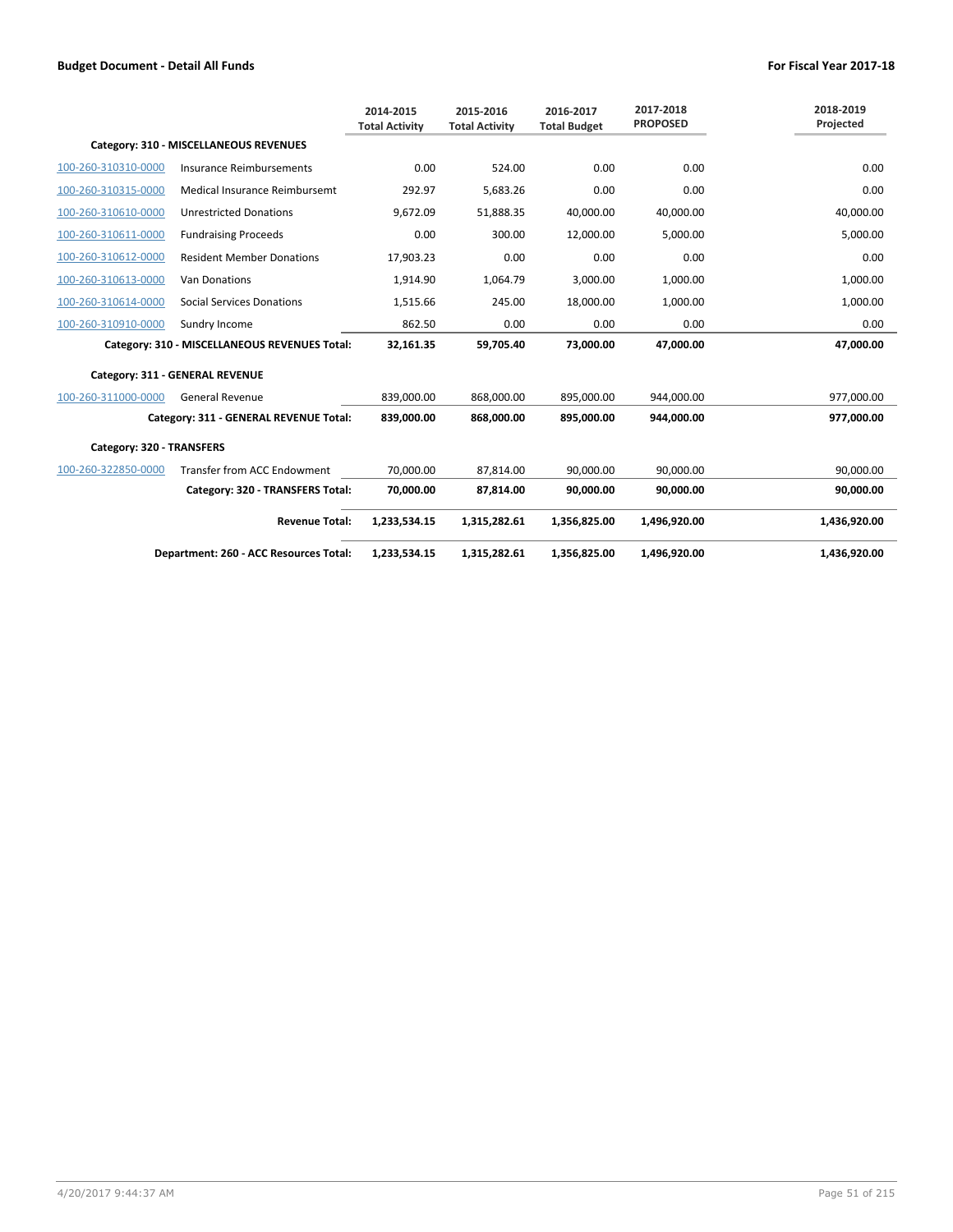|                                                                           |                                                                    | 2014-2015<br><b>Total Activity</b> | 2015-2016<br><b>Total Activity</b> | 2016-2017<br><b>Total Budget</b> | 2017-2018<br><b>PROPOSED</b> | 2018-2019<br>Projected  |
|---------------------------------------------------------------------------|--------------------------------------------------------------------|------------------------------------|------------------------------------|----------------------------------|------------------------------|-------------------------|
| Department: 261 - Management                                              |                                                                    |                                    |                                    |                                  |                              |                         |
| <b>Expense</b>                                                            |                                                                    |                                    |                                    |                                  |                              |                         |
|                                                                           | Category: 410 - PERSONNEL SERVICES                                 |                                    |                                    |                                  |                              |                         |
| 100-261-411100-0000                                                       | <b>Full-Time Salaries and Wages</b>                                | 0.00                               | 0.00                               | 247,000.00                       | 265,000.00                   | 274,000.00              |
| 100-261-411110-0000                                                       | <b>Full-Time Regular Salaries</b>                                  | 193,920.37                         | 181,414.63                         | 0.00                             | 0.00                         | 0.00                    |
| 100-261-411120-0000                                                       | Full-Time Other Paid Leave                                         | 11,794.40                          | 10,041.52                          | 0.00                             | 0.00                         | 0.00                    |
| 100-261-411122-0000                                                       | <b>Full-Time Vacation Leave</b>                                    | 12,103.40                          | 9,834.50                           | 0.00                             | 0.00                         | 0.00                    |
| 100-261-411130-0000<br>100-261-411200-0000                                | Full-Time Sick Leave                                               | 7,657.91                           | 7,637.52                           | 0.00                             | 0.00                         | 0.00                    |
|                                                                           | Part-Time Salaries                                                 | 843.88                             | 3,582.39                           | 4,000.00                         | 4,000.00                     | 4,000.00                |
| 100-261-411235-0000                                                       | Part-Time Other Paid Leave                                         | 0.00                               | 830.00                             | 0.00                             | 0.00                         | 0.00                    |
| 100-261-411240-0000                                                       | Temporary / OnCall                                                 | 21,884.27                          | 8,211.51                           | 20,000.00                        | 20,000.00                    | 25,000.00               |
| 100-261-411300-0000                                                       | <b>Overtime Salaries</b>                                           | 0.00                               | 154.08                             | 3,000.00                         | 3,000.00                     | 3,000.00                |
| 100-261-411435-0000                                                       | <b>Accrued Vacation Payoff</b>                                     | 2,105.76                           | 4,326.21                           | 2,000.00                         | 2,000.00                     | 2,000.00                |
| 100-261-412100-0000                                                       | Payroll Taxes                                                      | 20,998.50                          | 19,036.99                          | 22,000.00                        | 25,000.00                    | 26,000.00               |
| 100-261-412200-0000                                                       | <b>PERS</b>                                                        | 40,853.67                          | 41,204.67                          | 47,000.00                        | 55,000.00                    | 58,000.00               |
| 100-261-412300-0000                                                       | Health Insurance                                                   | 65,805.02                          | 56,084.60                          | 81,000.00                        | 71,000.00                    | 77,000.00               |
| 100-261-412400-0000                                                       | <b>Other Benefits</b><br>Category: 410 - PERSONNEL SERVICES Total: | 7,829.76<br>385,796.94             | 6,537.12<br>348,895.74             | 11,000.00<br>437,000.00          | 9,000.00<br>454,000.00       | 10,000.00<br>479,000.00 |
|                                                                           |                                                                    |                                    |                                    |                                  |                              |                         |
|                                                                           | Category: 420 - MATERIALS & SERVICES                               |                                    |                                    |                                  |                              |                         |
| 100-261-421000-0000                                                       | <b>General Office Supplies</b>                                     | 6,202.33                           | 6,759.35                           | 6,000.00                         | 6,000.00                     | 6,000.00                |
| 100-261-422200-0000                                                       | <b>Printing and Binding Services</b>                               | 1,119.09                           | 327.07                             | 0.00                             | 0.00                         | 0.00                    |
| 100-261-422300-0000                                                       | Postage                                                            | 1,500.00                           | 1,924.17                           | 15,000.00                        | 5,000.00                     | 5,000.00                |
| 100-261-429500-0000                                                       | Misc Furnishings & Equipment                                       | 12,659.64                          | 4,087.33                           | 5,000.00                         | 5,000.00                     | 5,000.00                |
| 100-261-429700-0000                                                       | <b>Publications and Reports</b>                                    | 14,170.49                          | 23,137.10                          | 34,000.00                        | 34,000.00                    | 34,000.00               |
| 100-261-431000-0000                                                       | Misc Professional & Technical                                      | 24,029.35                          | 29,944.33                          | 11,000.00                        | 20,000.00                    | 20,000.00               |
| 100-261-432130-0000                                                       | Conferences                                                        | 3,317.98                           | 7,329.56                           | 2,500.00                         | 2,500.00                     | 2,500.00                |
| 100-261-432300-0000                                                       | Membership Dues                                                    | 314.28                             | 1,216.50                           | 500.00                           | 1,500.00                     | 1,500.00                |
| 100-261-432500-0000                                                       | Other Professional Development                                     | 77.23                              | 118.98                             | 2,000.00                         | 2,000.00                     | 2,000.00                |
| 100-261-434100-0000                                                       | Food and Beverages For Resale                                      | 0.00                               | 2,660.50                           | 0.00                             | 1,000.00                     | 1,000.00                |
| 100-261-435210-0000                                                       | Telephone Service Charges                                          | 793.92                             | 681.93                             | 1,000.00                         | 1,000.00                     | 1,000.00                |
| 100-261-437110-0000                                                       | Landscape Maintenance Contract                                     | 1,011.40                           | 82.40                              | 4,000.00                         | 4,000.00                     | 4,000.00                |
| 100-261-437180-0000                                                       | Grounds Maint-Misc Contr Svcs                                      | 6,956.02                           | 4,650.60                           | 7,500.00                         | 7,500.00                     | 7,500.00                |
| 100-261-437220-0000                                                       | <b>Building Systems Maint Svcs</b>                                 | 17,399.77                          | 12,243.41                          | 15,000.00                        | 15,000.00                    | 15,000.00               |
| 100-261-437230-0000                                                       | Janitorial and Cleaning Spply                                      | 1,445.63                           | 3,268.25                           | 3,000.00                         | 3,000.00                     | 3,000.00                |
| 100-261-437235-0000                                                       | Lumber and Other Bldg Material                                     | 880.00                             | 35.44                              | 1,000.00                         | 2,000.00                     | 2,000.00                |
| 100-261-437240-0000                                                       | <b>Electrical and Plumbing Repair</b>                              | 1,803.13                           | 904.01                             | 1,000.00                         | 1,000.00                     | 1,000.00                |
| 100-261-437280-0000                                                       | <b>Bldg Maint-Misc Contracted Svc</b>                              | 35,404.65                          | 19,002.34                          | 42,000.00                        | 42,000.00                    | 42,000.00               |
| 100-261-437290-0000                                                       | <b>Bldg Maint-Misc Materials</b>                                   | 535.70                             | 298.84                             | 0.00                             | 101,000.00                   | 51,000.00               |
| <b>Budget Notes</b><br><b>Budget Code</b><br>Projected<br><b>PROPOSED</b> | <b>Description</b><br>ACC kitchen remodel.<br>ACC kitchen remodel. |                                    |                                    |                                  |                              |                         |
| 100-261-437310-0000                                                       | <b>Equipment Repair and Service</b>                                | 8,246.39                           | 5,083.21                           | 8,000.00                         | 8,000.00                     | 8,000.00                |
| 100-261-437315-0000                                                       | <b>Computer Equipment Maintenance</b>                              | 494.00                             | 0.00                               | 0.00                             | 0.00                         | 0.00                    |
| 100-261-437410-0000                                                       | Electricity                                                        | 22,028.58                          | 21,105.79                          | 20,000.00                        | 20,000.00                    | 20,000.00               |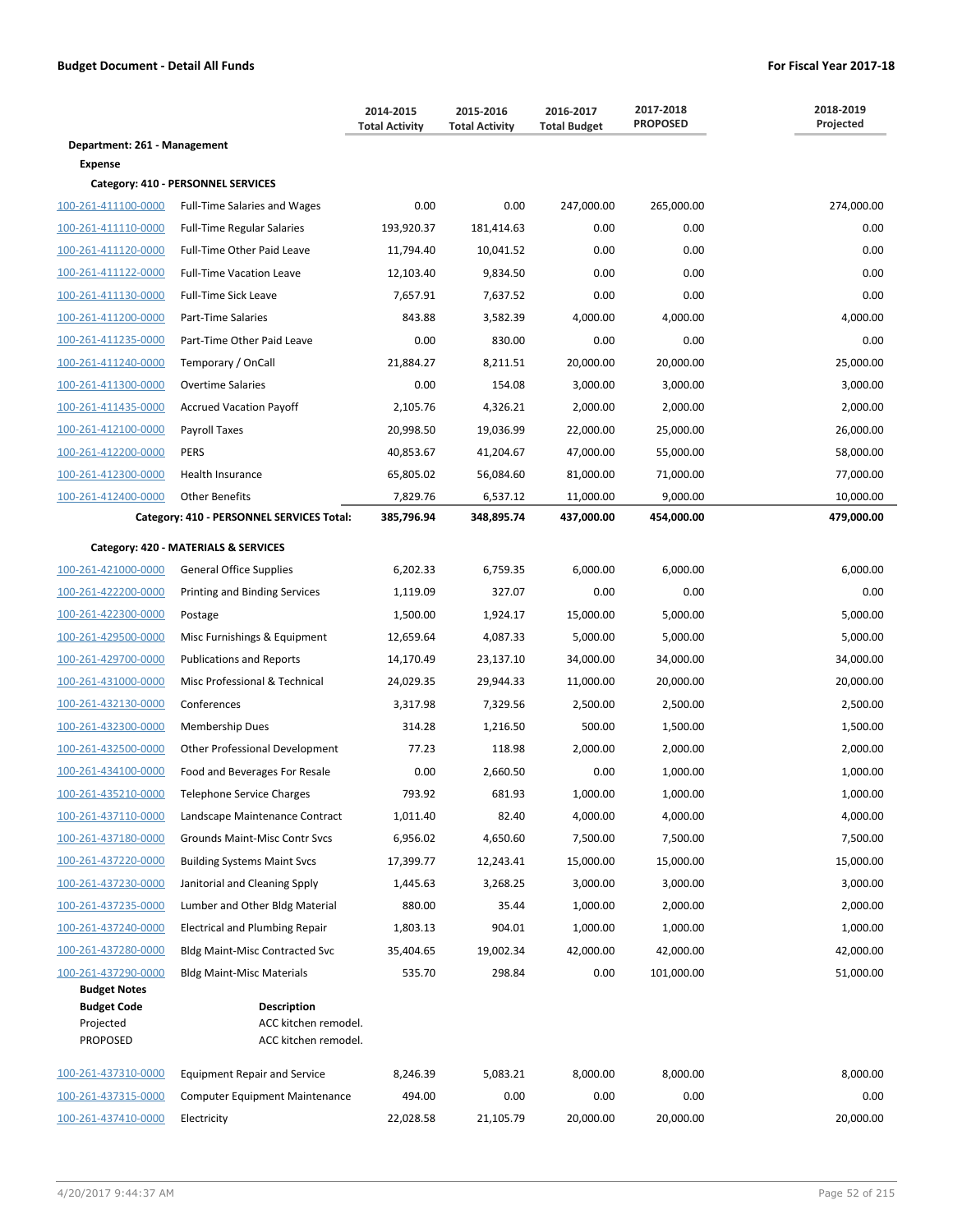|                                |                                             | 2014-2015<br><b>Total Activity</b> | 2015-2016<br><b>Total Activity</b> | 2016-2017<br><b>Total Budget</b> | 2017-2018<br><b>PROPOSED</b> | 2018-2019<br>Projected |
|--------------------------------|---------------------------------------------|------------------------------------|------------------------------------|----------------------------------|------------------------------|------------------------|
| 100-261-437430-0000            | Water, WW, & Surf Water Use                 | 6,820.96                           | 6,879.70                           | 8,500.00                         | 8,500.00                     | 8,500.00               |
| 100-261-438110-0000            | Internal Fees for Service - Admin           | 143,000.00                         | 145,000.00                         | 155,000.00                       | 180,000.00                   | 187,000.00             |
| 100-261-438672-0000            | Internal Fees for Service - Electron        | 4,000.00                           | 5,000.00                           | 5,000.00                         | 5,000.00                     | 5,000.00               |
| 100-261-438673-0000            | Internal Fees for Service - MP              | 7,000.00                           | 8,000.00                           | 8,000.00                         | 4,000.00                     | 4,000.00               |
| 100-261-439220-0000            | <b>Local Travel Expenses</b>                | 1,160.30                           | 838.29                             | 500.00                           | 500.00                       | 500.00                 |
| 100-261-439545-0000            | Scholarship                                 | 0.00                               | 0.00                               | 500.00                           | 500.00                       | 500.00                 |
| 100-261-439900-0000            | <b>Other Miscellaneous Exp</b>              | 675.50                             | 2,270.29                           | 0.00                             | 9,000.00                     | 9,000.00               |
|                                | Category: 420 - MATERIALS & SERVICES Total: | 323,046.34                         | 312,849.39                         | 356,000.00                       | 489,000.00                   | 446,000.00             |
| Category: 480 - CAPITAL OUTLAY |                                             |                                    |                                    |                                  |                              |                        |
| 100-261-481200-0000            | Buildings & Building Improvement            | 0.00                               | 0.00                               | 100,000.00                       | 0.00                         | 0.00                   |
|                                | Category: 480 - CAPITAL OUTLAY Total:       | 0.00                               | 0.00                               | 100.000.00                       | 0.00                         | 0.00                   |
| Category: 490 - CONTINGENCY    |                                             |                                    |                                    |                                  |                              |                        |
| 100-261-490900-0000            | Department Contingency                      | 0.00                               | 0.00                               | 20,825.00                        | 105,920.00                   | 53,920.00              |
|                                | Category: 490 - CONTINGENCY Total:          | 0.00                               | 0.00                               | 20,825.00                        | 105,920.00                   | 53,920.00              |
|                                | <b>Expense Total:</b>                       | 708,843.28                         | 661.745.13                         | 913.825.00                       | 1,048,920.00                 | 978.920.00             |
|                                | Department: 261 - Management Total:         | 708,843.28                         | 661.745.13                         | 913,825.00                       | 1,048,920.00                 | 978,920.00             |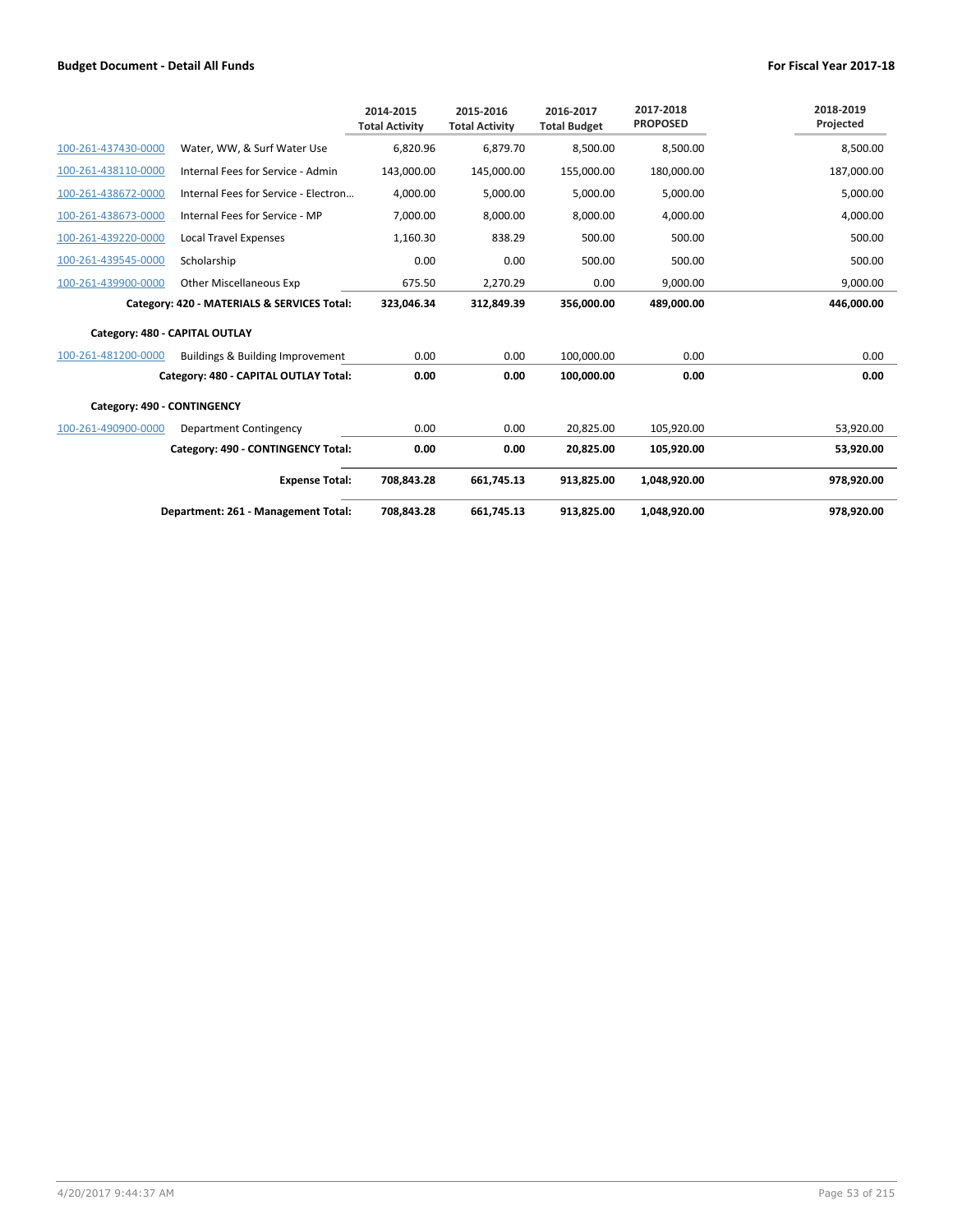|                                          |                                                                           | 2014-2015<br><b>Total Activity</b> | 2015-2016<br><b>Total Activity</b> | 2016-2017<br><b>Total Budget</b> | 2017-2018<br><b>PROPOSED</b> | 2018-2019<br>Projected |
|------------------------------------------|---------------------------------------------------------------------------|------------------------------------|------------------------------------|----------------------------------|------------------------------|------------------------|
| <b>Department: 265 - Social Services</b> |                                                                           |                                    |                                    |                                  |                              |                        |
| <b>Expense</b>                           |                                                                           |                                    |                                    |                                  |                              |                        |
| 100-265-411100-0000                      | Category: 410 - PERSONNEL SERVICES<br><b>Full-Time Salaries and Wages</b> | 0.00                               | 0.00                               |                                  |                              |                        |
| 100-265-411110-0000                      | <b>Full-Time Regular Salaries</b>                                         | 49,304.93                          | 51,180.15                          | 67,000.00<br>0.00                | 67,000.00<br>0.00            | 68,000.00<br>0.00      |
| 100-265-411110-1061                      | Full-Time Regular Salaries-DHHS Ti                                        | 720.00                             | 0.00                               | 0.00                             | 0.00                         | 0.00                   |
| 100-265-411110-1067                      | Full-Time Regular Salaries-DHHS-T                                         | 1,580.00                           | 0.00                               | 0.00                             | 0.00                         | 0.00                   |
| 100-265-411120-0000                      | <b>Full-Time Other Paid Leave</b>                                         | 3,869.44                           | 3,962.88                           | 0.00                             | 0.00                         | 0.00                   |
| 100-265-411122-0000                      | <b>Full-Time Vacation Leave</b>                                           | 4,474.04                           | 5,944.32                           | 0.00                             | 0.00                         | 0.00                   |
| 100-265-411130-0000                      | Full-Time Sick Leave                                                      | 2,932.31                           | 3,405.60                           | 0.00                             | 0.00                         | 0.00                   |
| 100-265-411200-0000                      | Part-Time Salaries                                                        | 54,018.07                          | 60,263.64                          | 91,000.00                        | 94,000.00                    | 96,000.00              |
| 100-265-411200-1066                      | Part-Time Salaries-DHHS-Title IIIB                                        | 14,266.00                          | 0.00                               | 0.00                             | 0.00                         | 0.00                   |
| 100-265-411200-1070                      | Part-Time Salaries-Ride Conn 2015                                         | 10,889.00                          | 0.00                               | 0.00                             | 0.00                         | 0.00                   |
| 100-265-411200-1086                      | Part-Time Salaries-DHHS-Title IIIB                                        | 0.00                               | 14,266.01                          | 0.00                             | 0.00                         | 0.00                   |
| 100-265-411200-1090                      | Part-Time Salaries-Ride Conn 2016                                         | 0.00                               | 11,650.00                          | 0.00                             | 0.00                         | 0.00                   |
|                                          |                                                                           | 0.00                               | 0.00                               | 0.00                             | 0.00                         | 0.00                   |
| 100-265-411200-1104                      | Part-Time Salaries-DHHS-Title IIIB<br>Part-Time Salaries-Ride Conn 2017   |                                    |                                    |                                  |                              |                        |
| 100-265-411200-1108                      |                                                                           | 0.00<br>771.95                     | 0.00                               | 0.00<br>0.00                     | 0.00<br>0.00                 | 0.00<br>0.00           |
| 100-265-411225-0000                      | Part-Time Comp Leave                                                      |                                    | 784.06<br>13,481.97                |                                  |                              |                        |
| 100-265-411235-0000                      | Part-Time Other Paid Leave                                                | 13,088.93                          |                                    | 0.00                             | 0.00                         | 0.00                   |
| 100-265-411240-0000                      | Temporary / OnCall<br>Temporary / OnCall-Title IIIE 2015                  | 56,416.73<br>6,704.60              | 50,372.17<br>0.00                  | 65,000.00<br>0.00                | 65,000.00<br>0.00            | 65,000.00<br>0.00      |
| 100-265-411240-1068                      |                                                                           |                                    |                                    |                                  |                              |                        |
| 100-265-411240-1082                      | Temporary / OnCall                                                        | 0.00                               | 450.00                             | 0.00                             | 0.00                         | 0.00                   |
| 100-265-411240-1088                      | Temporary / OnCall-Title IIIE 2016                                        | 0.00                               | 3,963.21                           | 0.00                             | 0.00                         | 0.00                   |
| 100-265-411300-0000                      | <b>Overtime Salaries</b>                                                  | 416.10                             | 0.00                               | 1,000.00                         | 1,000.00                     | 1,000.00               |
| 100-265-411435-0000                      | <b>Accrued Vacation Payoff</b>                                            | 5,585.81                           | 0.00                               | 0.00                             | 0.00                         | 0.00                   |
| 100-265-412100-0000                      | Payroll Taxes                                                             | 18,226.52                          | 17,704.07                          | 19,000.00                        | 19,000.00                    | 20,000.00              |
| 100-265-412200-0000                      | PERS                                                                      | 36,268.72                          | 40,295.29                          | 38,000.00                        | 42,000.00                    | 44,000.00              |
| 100-265-412300-0000                      | <b>Health Insurance</b>                                                   | 60,085.25                          | 61,848.71                          | 58,000.00                        | 48,000.00                    | 52,000.00              |
| 100-265-412400-0000                      | <b>Other Benefits</b>                                                     | 7,665.40                           | 7,567.38                           | 10,000.00                        | 9,000.00                     | 9,000.00               |
|                                          | Category: 410 - PERSONNEL SERVICES Total:                                 | 347,283.80                         | 347,139.46                         | 349,000.00                       | 345,000.00                   | 355,000.00             |
|                                          | Category: 420 - MATERIALS & SERVICES                                      |                                    |                                    |                                  |                              |                        |
| 100-265-429200-0000                      | Special Programs Materials                                                | 10,336.83                          | 5,571.58                           | 8,000.00                         | 20,000.00                    | 20.000.00              |
| 100-265-429200-1044                      | <b>Special Programs Materials</b>                                         | 5,734.28                           | 0.00                               | 0.00                             | 0.00                         | 0.00                   |
| 100-265-429200-1050                      | <b>Special Programs Materials</b>                                         | 4,262.09                           | 0.00                               | 0.00                             | 0.00                         | 0.00                   |
| 100-265-429200-1071                      | <b>Special Programs Materials</b>                                         | 14,267.34                          | 6,546.69                           | 0.00                             | 0.00                         | 0.00                   |
| 100-265-429200-1080                      | <b>Special Programs Materials</b>                                         | 72.98                              | 854.04                             | 0.00                             | 0.00                         | 0.00                   |
| 100-265-429200-1082                      | <b>Special Programs Materials</b>                                         | 0.00                               | 1,491.09                           | 0.00                             | 0.00                         | 0.00                   |
| 100-265-429200-1083                      | <b>Special Programs Materials</b>                                         | 0.00                               | 16,073.62                          | 0.00                             | 0.00                         | 0.00                   |
| 100-265-429200-1097                      | Special Programs Materials IBM                                            | 0.00                               | 2,000.00                           | 0.00                             | 0.00                         | 0.00                   |
| 100-265-429200-1103                      | Special Programs Materials-OCF                                            | 0.00                               | 0.00                               | 0.00                             | 0.00                         | 0.00                   |
| 100-265-429250-0000                      | Respite Materials and Supplies                                            | 1,247.97                           | 873.65                             | 10,000.00                        | 10,000.00                    | 10,000.00              |
| 100-265-429250-1050                      | Respite Materials and Supplies                                            | 306.50                             | 0.00                               | 0.00                             | 0.00                         | 0.00                   |
| 100-265-429250-1068                      | Respite Materials and Supplies-Tit                                        | 4,367.40                           | 0.00                               | 0.00                             | 0.00                         | 0.00                   |
| 100-265-429250-1071                      | Respite Materials and Supplies                                            | 11.99                              | 101.98                             | 0.00                             | 0.00                         | 0.00                   |
| 100-265-429250-1088                      | Respite Materials and Supplies-Tit                                        | 0.00                               | 1,572.79                           | 0.00                             | 0.00                         | 0.00                   |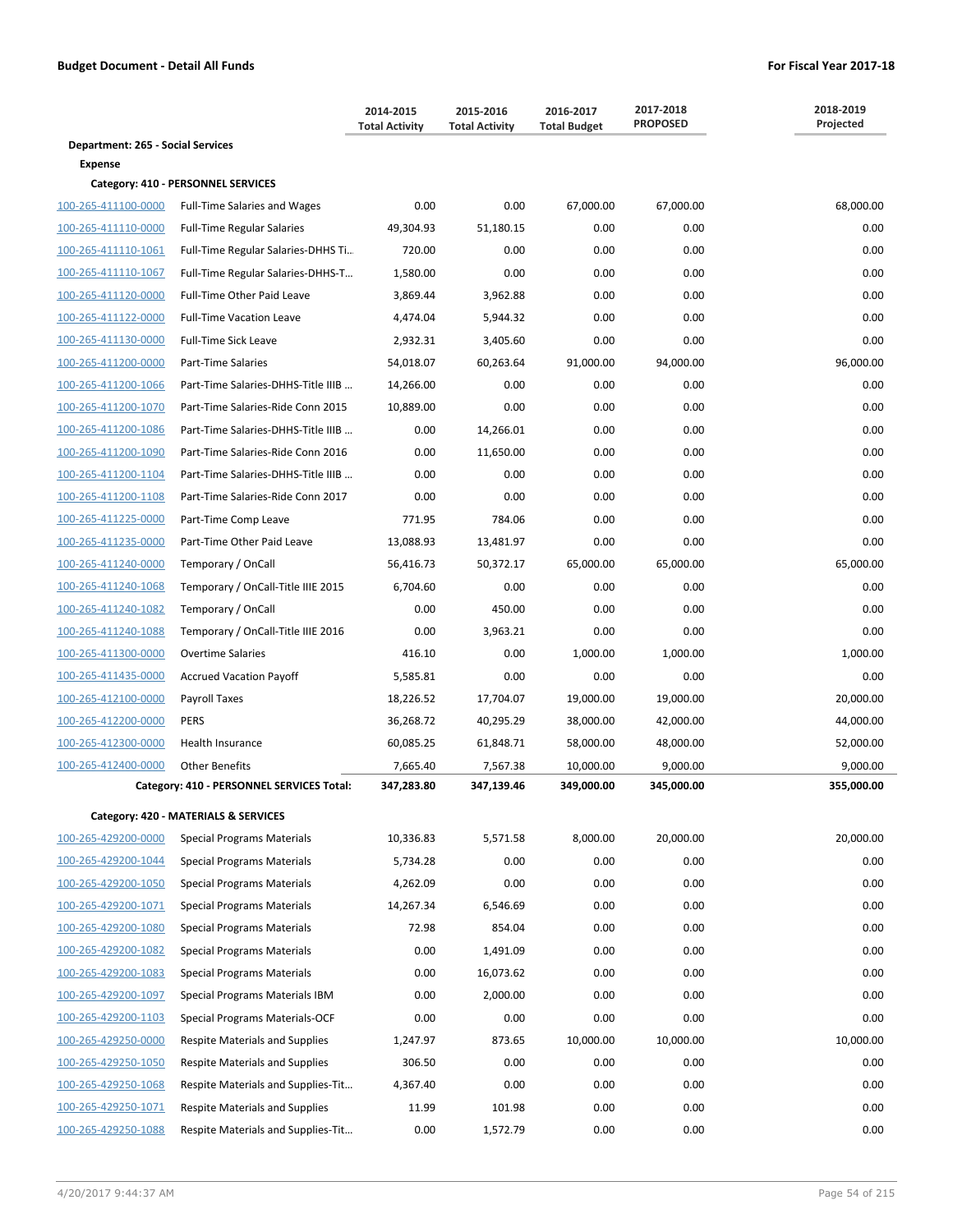|                     |                                             | 2014-2015<br><b>Total Activity</b> | 2015-2016<br><b>Total Activity</b> | 2016-2017<br><b>Total Budget</b> | 2017-2018<br><b>PROPOSED</b> | 2018-2019<br>Projected |
|---------------------|---------------------------------------------|------------------------------------|------------------------------------|----------------------------------|------------------------------|------------------------|
| 100-265-429250-1106 | Respite Materials and Supplies Tit          | 0.00                               | 0.00                               | 0.00                             | 0.00                         | 0.00                   |
| 100-265-429255-0000 | <b>Meals Network Expenses</b>               | 40,948.01                          | 37,642.23                          | 62,000.00                        | 62,000.00                    | 62,000.00              |
| 100-265-429255-1062 | Meals Network Expenses-DHHS NS              | 1,998.60                           | 0.00                               | 0.00                             | 0.00                         | 0.00                   |
| 100-265-429255-1069 | Meals Network Expenses-DHHS-N               | 14,137.45                          | 5,462.50                           | 0.00                             | 0.00                         | 0.00                   |
| 100-265-429255-1089 | Meals Network Expenses-DHHS-N               | 0.00                               | 15,722.50                          | 0.00                             | 0.00                         | 0.00                   |
| 100-265-429255-1107 | Meals Network Expenses-DHHS-N               | 0.00                               | 0.00                               | 0.00                             | 0.00                         | 0.00                   |
| 100-265-432130-0000 | Conferences                                 | 570.00                             | 712.50                             | 1,000.00                         | 1,000.00                     | 1,000.00               |
| 100-265-435930-0000 | <b>Trip Expenses</b>                        | 3,549.79                           | 5,476.86                           | 8,000.00                         | 5,000.00                     | 5,000.00               |
| 100-265-437330-0000 | Vehicle Repairs, Parts & Supp               | 827.74                             | 7,001.65                           | 2,000.00                         | 2,000.00                     | 2,000.00               |
| 100-265-437340-0000 | Gasoline, Oil and Lubricants                | 3,942.80                           | 2,373.91                           | 3,000.00                         | 3,000.00                     | 3,000.00               |
|                     | Category: 420 - MATERIALS & SERVICES Total: | 106,581.77                         | 109,477.59                         | 94,000.00                        | 103,000.00                   | 103,000.00             |
|                     | <b>Expense Total:</b>                       | 453,865.57                         | 456,617.05                         | 443,000.00                       | 448,000.00                   | 458,000.00             |
|                     | Department: 265 - Social Services Total:    | 453,865.57                         | 456,617.05                         | 443,000.00                       | 448,000.00                   | 458,000.00             |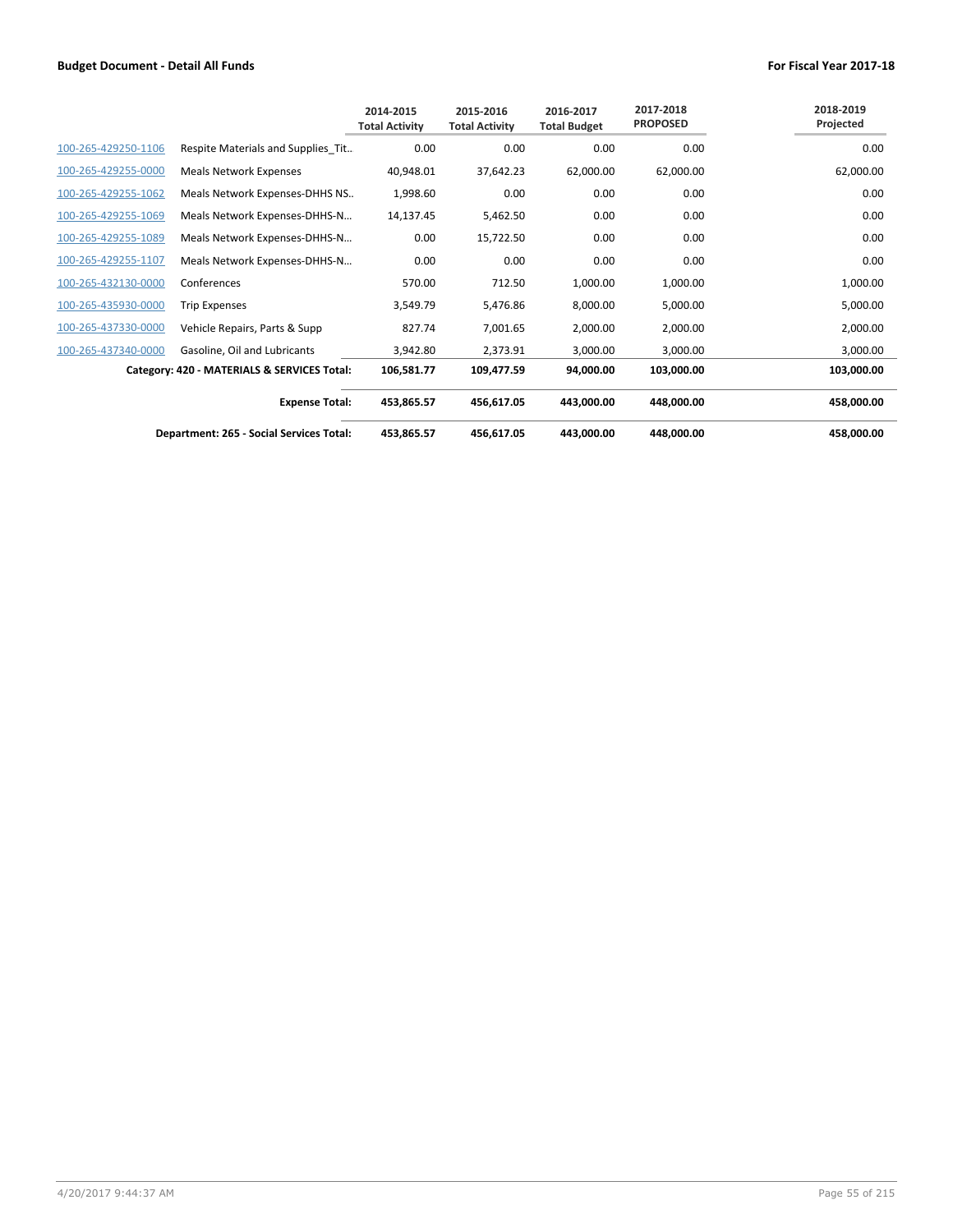|                                      |                                                           | 2014-2015<br><b>Total Activity</b> | 2015-2016<br><b>Total Activity</b> | 2016-2017<br><b>Total Budget</b> | 2017-2018<br><b>PROPOSED</b> | 2018-2019<br>Projected |  |  |
|--------------------------------------|-----------------------------------------------------------|------------------------------------|------------------------------------|----------------------------------|------------------------------|------------------------|--|--|
| Department: 310 - Planning Resources |                                                           |                                    |                                    |                                  |                              |                        |  |  |
| Revenue                              |                                                           |                                    |                                    |                                  |                              |                        |  |  |
|                                      | Category: 302 - BEGINNING FUND BALANCES                   |                                    |                                    |                                  |                              |                        |  |  |
| 100-310-302100-0000                  | Unrestricted Fund Balance                                 | 411,554.30                         | 620,175.82                         | 417,768.00                       | 1,089,438.00                 | 733,438.00             |  |  |
| 100-310-302121-0000                  | <b>Tree Citation Balance</b>                              | 123,614.11                         | 25,591.82                          | 31,000.00                        | 22,086.00                    | 37,086.00              |  |  |
|                                      | Category: 302 - BEGINNING FUND BALANCES Total:            | 535,168.41                         | 645,767.64                         | 448,768.00                       | 1,111,524.00                 | 770,524.00             |  |  |
|                                      | Category: 305 - INTERGOVERNMENTAL                         |                                    |                                    |                                  |                              |                        |  |  |
| 100-310-305225-0000                  | <b>Other Grants</b>                                       | 0.00                               | 0.00                               | 13,000.00                        | 0.00                         | 13,000.00              |  |  |
| <b>Budget Notes</b>                  |                                                           |                                    |                                    |                                  |                              |                        |  |  |
| <b>Budget Code</b>                   | Description                                               |                                    |                                    |                                  |                              |                        |  |  |
| Projected                            | State CLG Grant from SHPO for Historic Preservation \$13K |                                    |                                    |                                  |                              |                        |  |  |
| <b>PROPOSED</b>                      | State CLG Grant from SHPO for Historic Preservation \$13K |                                    |                                    |                                  |                              |                        |  |  |
| 100-310-305225-1055                  | Other Grant- Metro CET 2014                               | 0.00                               | 0.00                               | 0.00                             | 0.00                         | 0.00                   |  |  |
| 100-310-305225-1058                  | <b>Other Grants-CLG</b>                                   | 13.000.00                          | 0.00                               | 0.00                             | 0.00                         | 0.00                   |  |  |
| 100-310-305225-1081                  | <b>Other Grants-CLG</b>                                   | 0.00                               | 0.00                               | 0.00                             | 0.00                         | 0.00                   |  |  |
|                                      | Category: 305 - INTERGOVERNMENTAL Total:                  | 13,000.00                          | 0.00                               | 13,000.00                        | 0.00                         | 13,000.00              |  |  |
| Category: 306 - LICENSES AND FEES    |                                                           |                                    |                                    |                                  |                              |                        |  |  |
| 100-310-306221-0000                  | <b>Tree Cutting Permits</b>                               | 97,543.00                          | 107,298.00                         | 80,000.00                        | 95,000.00                    | 95,000.00              |  |  |
| 100-310-306224-0000                  | Development Code Enforcement                              | 70,072.00                          | 68,118.00                          | 50,000.00                        | 70,000.00                    | 70,000.00              |  |  |
| 100-310-306225-0000                  | Administrative Approval Fees                              | 230,128.50                         | 163,164.00                         | 150,000.00                       | 150,000.00                   | 150,000.00             |  |  |
| 100-310-306230-0000                  | <b>Planning Development Review</b>                        | 93,859.92                          | 200,160.68                         | 130,000.00                       | 130,000.00                   | 100,000.00             |  |  |
| 100-310-306234-0000                  | Enterprise Zone App Fee                                   | 0.00                               | 0.00                               | 0.00                             | 0.00                         | 0.00                   |  |  |
| 100-310-306235-0000                  | <b>Planning Commission Review Fee</b>                     | 0.00                               | 0.00                               | 5,000.00                         | 5,000.00                     | 5,000.00               |  |  |
| 100-310-306236-0000                  | Appeal Fees                                               | 7,379.00                           | 4,722.50                           | 0.00                             | 0.00                         | 0.00                   |  |  |
| 100-310-306290-0000                  | Miscellaneous Planning Fees                               | 7,163.59                           | 7,814.16                           | 5,000.00                         | 6,000.00                     | 7,000.00               |  |  |
|                                      | Category: 306 - LICENSES AND FEES Total:                  | 506,146.01                         | 551,277.34                         | 420,000.00                       | 456,000.00                   | 427,000.00             |  |  |
|                                      | Category: 307 - FINES AND FORFEITURES                     |                                    |                                    |                                  |                              |                        |  |  |
| 100-310-307121-0000                  | <b>Tree Citation</b>                                      | 27,256.00                          | 44,897.00                          | 10,000.00                        | 20,000.00                    | 20,000.00              |  |  |
|                                      | Category: 307 - FINES AND FORFEITURES Total:              | 27,256.00                          | 44,897.00                          | 10.000.00                        | 20.000.00                    | 20,000.00              |  |  |
|                                      | Category: 310 - MISCELLANEOUS REVENUES                    |                                    |                                    |                                  |                              |                        |  |  |
| 100-310-310310-0000                  | Insurance Reimbursements                                  | 0.00                               | 728.00                             | 0.00                             | 0.00                         | 0.00                   |  |  |
| 100-310-310315-0000                  | Medical Insurance Reimbursemt                             | 1,399.15                           | 21,236.55                          | 0.00                             | 0.00                         | 0.00                   |  |  |
| 100-310-310910-0000                  | Sundry Income                                             | 997.50                             | 30.00                              | 0.00                             | 0.00                         | 0.00                   |  |  |
|                                      | Category: 310 - MISCELLANEOUS REVENUES Total:             | 2,396.65                           | 21,994.55                          | 0.00                             | 0.00                         | 0.00                   |  |  |
|                                      | Category: 311 - GENERAL REVENUE                           |                                    |                                    |                                  |                              |                        |  |  |
| 100-310-311000-0000                  | <b>General Revenue</b>                                    | 2,528,000.00                       | 2,516,000.00                       | 2,593,000.00                     | 2,610,000.00                 | 2,699,000.00           |  |  |
|                                      | Category: 311 - GENERAL REVENUE Total:                    | 2,528,000.00                       | 2,516,000.00                       | 2,593,000.00                     | 2,610,000.00                 | 2,699,000.00           |  |  |
|                                      | <b>Revenue Total:</b>                                     | 3,611,967.07                       | 3,779,936.53                       | 3,484,768.00                     | 4,197,524.00                 | 3,929,524.00           |  |  |
|                                      | Department: 310 - Planning Resources Total:               | 3,611,967.07                       | 3,779,936.53                       | 3,484,768.00                     | 4,197,524.00                 | 3,929,524.00           |  |  |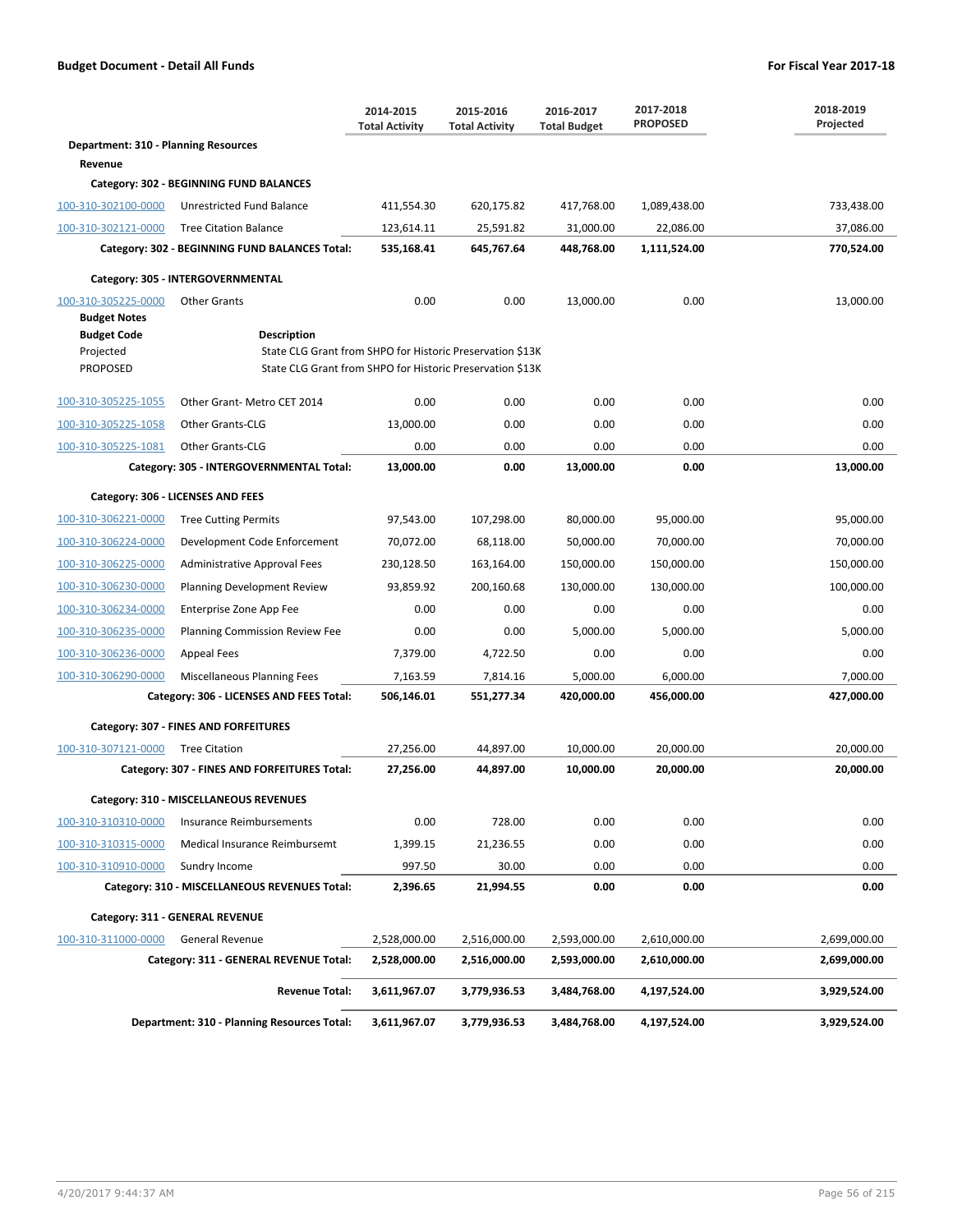|                                                                               |                                                                                                                                                                                                                                                                     | 2014-2015<br><b>Total Activity</b>                                                                                          | 2015-2016<br><b>Total Activity</b> | 2016-2017<br><b>Total Budget</b> | 2017-2018<br><b>PROPOSED</b> | 2018-2019<br>Projected |
|-------------------------------------------------------------------------------|---------------------------------------------------------------------------------------------------------------------------------------------------------------------------------------------------------------------------------------------------------------------|-----------------------------------------------------------------------------------------------------------------------------|------------------------------------|----------------------------------|------------------------------|------------------------|
| Department: 311 - Planning Management                                         |                                                                                                                                                                                                                                                                     |                                                                                                                             |                                    |                                  |                              |                        |
| <b>Expense</b>                                                                |                                                                                                                                                                                                                                                                     |                                                                                                                             |                                    |                                  |                              |                        |
|                                                                               | Category: 410 - PERSONNEL SERVICES                                                                                                                                                                                                                                  |                                                                                                                             |                                    |                                  |                              |                        |
| 100-311-411100-0000<br><b>Budget Notes</b>                                    | <b>Full-Time Salaries and Wages</b>                                                                                                                                                                                                                                 | 0.00                                                                                                                        | 0.00                               | 215,000.00                       | 193,000.00                   | 199,000.00             |
| <b>Budget Code</b>                                                            | <b>Description</b>                                                                                                                                                                                                                                                  |                                                                                                                             |                                    |                                  |                              |                        |
| Projected                                                                     | 1.00<br>1.00<br>0.50                                                                                                                                                                                                                                                | Direct or of Planning & Bldg Svcs<br><b>Administrative Assistant</b><br>Administrative Support II                           | <b>MGT</b>                         |                                  |                              |                        |
| <b>PROPOSED</b>                                                               | 1.00<br>1.00<br>0.50                                                                                                                                                                                                                                                | Direct or of Planning & Bldg Svcs<br><b>Administrative Assistant</b><br>Administrative Support II                           | <b>MGT</b>                         |                                  |                              |                        |
| 100-311-411110-0000                                                           | <b>Full-Time Regular Salaries</b>                                                                                                                                                                                                                                   | 160,531.19                                                                                                                  | 168,691.84                         | 0.00                             | 0.00                         | 0.00                   |
| 100-311-411120-0000                                                           | Full-Time Other Paid Leave                                                                                                                                                                                                                                          | 12,265.20                                                                                                                   | 11,186.34                          | 0.00                             | 0.00                         | 0.00                   |
| 100-311-411122-0000                                                           | <b>Full-Time Vacation Leave</b>                                                                                                                                                                                                                                     | 19,903.02                                                                                                                   | 9,782.03                           | 0.00                             | 0.00                         | 0.00                   |
| 100-311-411125-0000                                                           | Full-Time Comp Leave                                                                                                                                                                                                                                                | 1,309.90                                                                                                                    | 2,562.83                           | 0.00                             | 0.00                         | 0.00                   |
| 100-311-411130-0000                                                           | <b>Full-Time Sick Leave</b>                                                                                                                                                                                                                                         | 5,614.35                                                                                                                    | 3,557.89                           | 0.00                             | 0.00                         | 0.00                   |
| 100-311-411200-0000                                                           | Part-Time Salaries                                                                                                                                                                                                                                                  | 0.00                                                                                                                        | 4,591.76                           | 0.00                             | 26,000.00                    | 28,000.00              |
| 100-311-411235-0000                                                           | Part-Time Other Paid Leave                                                                                                                                                                                                                                          | 0.00                                                                                                                        | 76.28                              | 0.00                             | 0.00                         | 0.00                   |
| 100-311-411240-0000                                                           | Temporary / OnCall                                                                                                                                                                                                                                                  | 10,845.59                                                                                                                   | 3.287.89                           | 0.00                             | 0.00                         | 0.00                   |
| 100-311-411300-0000                                                           | <b>Overtime Salaries</b>                                                                                                                                                                                                                                            | 1,700.45                                                                                                                    | 325.08                             | 2,000.00                         | 3,000.00                     | 3,000.00               |
| 100-311-411435-0000                                                           | <b>Accrued Vacation Payoff</b>                                                                                                                                                                                                                                      | 0.00                                                                                                                        | 0.00                               | 0.00                             | 0.00                         | 0.00                   |
| 100-311-412100-0000                                                           | Payroll Taxes                                                                                                                                                                                                                                                       | 19,012.06                                                                                                                   | 18,239.89                          | 18,000.00                        | 19,000.00                    | 19,000.00              |
| 100-311-412200-0000                                                           | <b>PERS</b>                                                                                                                                                                                                                                                         | 44,238.75                                                                                                                   | 50,279.25                          | 46,000.00                        | 52,000.00                    | 54,000.00              |
| 100-311-412300-0000                                                           | Health Insurance                                                                                                                                                                                                                                                    | 47,680.12                                                                                                                   | 40,208.48                          | 54,000.00                        | 50,000.00                    | 53,000.00              |
| 100-311-412400-0000                                                           | <b>Other Benefits</b>                                                                                                                                                                                                                                               | 3,807.03                                                                                                                    | 4,333.84                           | 4,000.00                         | 4,000.00                     | 5,000.00               |
|                                                                               | Category: 410 - PERSONNEL SERVICES Total:                                                                                                                                                                                                                           | 326,907.66                                                                                                                  | 317,123.40                         | 339,000.00                       | 347,000.00                   | 361,000.00             |
|                                                                               | Category: 420 - MATERIALS & SERVICES                                                                                                                                                                                                                                |                                                                                                                             |                                    |                                  |                              |                        |
| 100-311-421000-0000                                                           | <b>General Office Supplies</b>                                                                                                                                                                                                                                      | 1,793.54                                                                                                                    | 2,415.95                           | 3,000.00                         | 3,000.00                     | 3,000.00               |
| 100-311-422300-0000                                                           | Postage                                                                                                                                                                                                                                                             | 17,663.47                                                                                                                   | 11,028.65                          | 20,000.00                        | 20,000.00                    | 20,000.00              |
| 100-311-429500-0000                                                           | Misc Furnishings & Equipment                                                                                                                                                                                                                                        | 0.00                                                                                                                        | 2,412.99                           | 0.00                             | 0.00                         | 0.00                   |
| 100-311-429700-0000                                                           | <b>Publications and Reports</b>                                                                                                                                                                                                                                     | 1,031.00                                                                                                                    | 1,018.00                           | 2,000.00                         | 2,000.00                     | 2,000.00               |
| 100-311-431000-0000                                                           | Misc Professional & Technical                                                                                                                                                                                                                                       | 11,925.56                                                                                                                   | 11,219.85                          | 130,000.00                       | 130,000.00                   | 130,000.00             |
| <b>Budget Notes</b><br><b>Budget Code</b><br>Projected<br><b>PROPOSED</b>     | <b>Description</b><br>15k Online Publishing of Development Code & Comp Plan<br>5K Planning Commission Support<br>10K Public Outreach/Communication/Technical Writing<br>100k Consultants/special projects.<br>15k Online Publishing of Development Code & Comp Plan |                                                                                                                             |                                    |                                  |                              |                        |
|                                                                               |                                                                                                                                                                                                                                                                     | 5K Planning Commission Support<br>10K Public Outreach/Communication/Technical Writing<br>100k Consultants/special projects. |                                    |                                  |                              |                        |
| 100-311-431540-0000<br><b>Budget Notes</b><br><b>Budget Code</b><br>Projected | Software, Purchases & Licenses<br><b>Description</b><br><b>INCODE Maintenance 6k</b>                                                                                                                                                                                | 6,451.98<br>Permit Tracking Software Upgrade and Process Improvement 250K carried forward contingent on State update        | 15,067.37                          | 256,000.00                       | 216,000.00                   | 259,000.00             |

to Accela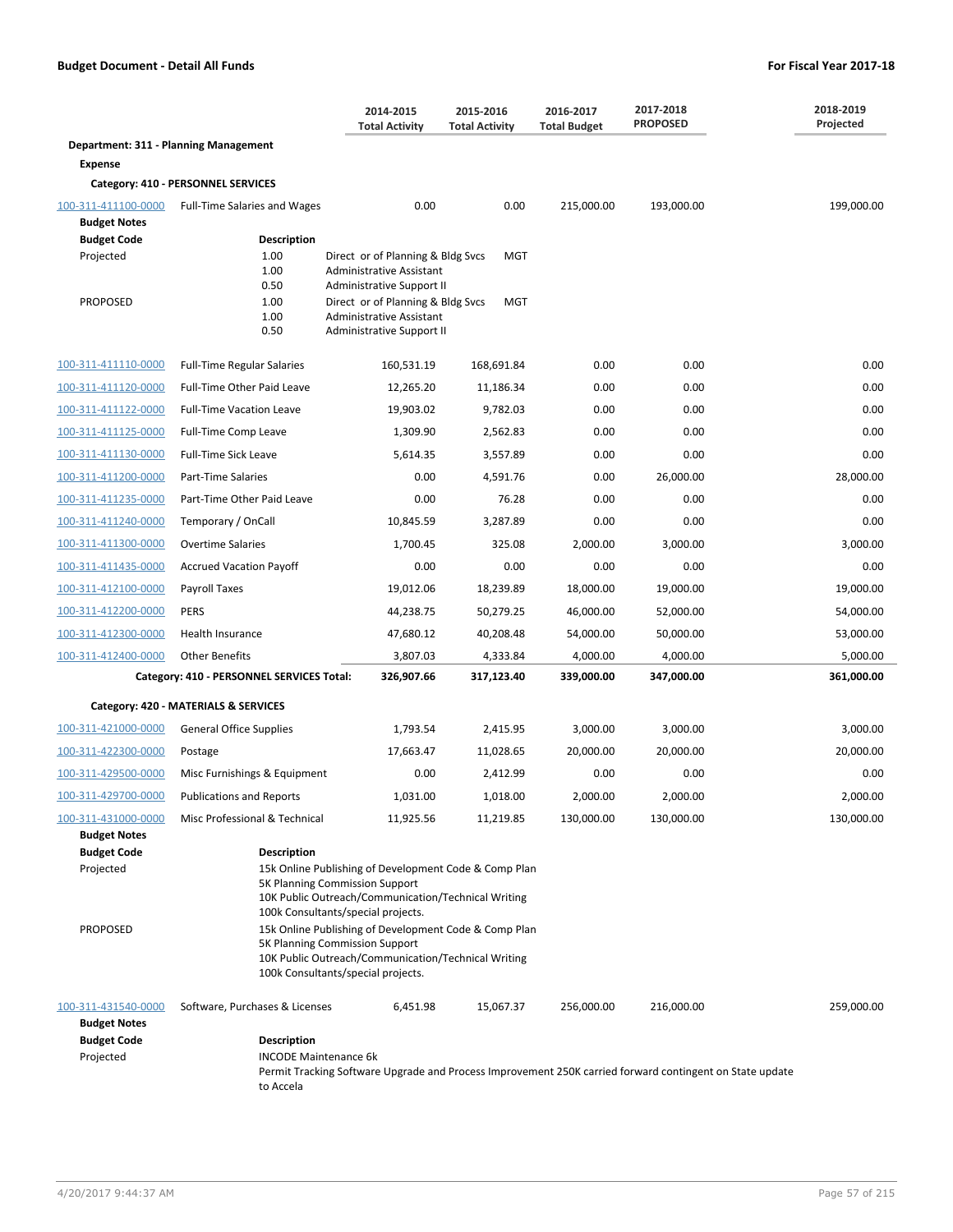|                                            |                                                                                                                                                                       | 2014-2015<br><b>Total Activity</b> | 2015-2016<br><b>Total Activity</b> | 2016-2017<br><b>Total Budget</b> | 2017-2018<br><b>PROPOSED</b>                                                                             | 2018-2019<br>Projected |
|--------------------------------------------|-----------------------------------------------------------------------------------------------------------------------------------------------------------------------|------------------------------------|------------------------------------|----------------------------------|----------------------------------------------------------------------------------------------------------|------------------------|
| <b>PROPOSED</b>                            | <b>INCODE Maintenance 6k</b><br>to Accela                                                                                                                             |                                    |                                    |                                  | Permit Tracking Software Upgrade and Process Improvement 200K carried forward contingent on State update |                        |
| 100-311-431610-0000                        | <b>Bank Service Charges</b>                                                                                                                                           | 12,649.62                          | 14,782.03                          | 13,000.00                        | 19,000.00                                                                                                | 19,000.00              |
| 100-311-431937-0000                        | Vehicle Contract Service Fee                                                                                                                                          | 0.00                               | 128.03                             | 0.00                             | 0.00                                                                                                     | 0.00                   |
| 100-311-432110-0000<br><b>Budget Notes</b> | <b>Technical Seminars, Training</b>                                                                                                                                   | 85.00                              | 1,570.00                           | 2,000.00                         | 2,000.00                                                                                                 | 2,000.00               |
| <b>Budget Code</b><br>Projected            | <b>Description</b>                                                                                                                                                    |                                    |                                    |                                  |                                                                                                          |                        |
|                                            | Oregon Chapter American Planning Association - Land Use /Transportation/Legal Issues<br>Oregon Planning Institute<br>League Of Oregon Cities<br><b>Other Training</b> |                                    |                                    |                                  |                                                                                                          |                        |
| <b>PROPOSED</b>                            | Oregon Chapter American Planning Association - Land Use /Transportation/Legal Issues<br>Oregon Planning Institute<br>League Of Oregon Cities<br><b>Other Training</b> |                                    |                                    |                                  |                                                                                                          |                        |
| 100-311-432130-0000                        | Conferences                                                                                                                                                           | 0.00                               | 4.00                               | 3,000.00                         | 3,000.00                                                                                                 | 3,000.00               |
| 100-311-432300-0000                        | <b>Membership Dues</b>                                                                                                                                                | 744.99                             | 735.00                             | 1,000.00                         | 1,000.00                                                                                                 | 1,000.00               |
| <b>Budget Notes</b>                        |                                                                                                                                                                       |                                    |                                    |                                  |                                                                                                          |                        |
| <b>Budget Code</b><br>Projected            | <b>Description</b><br>American Planning Association                                                                                                                   |                                    |                                    |                                  |                                                                                                          |                        |
|                                            | American Institute of Certified Planners (AICP)<br>Oregon City Planning Director                                                                                      |                                    |                                    |                                  |                                                                                                          |                        |
| <b>PROPOSED</b>                            | American Planning Association<br>American Institute of Certified Planners (AICP)<br>Oregon City Planning Director                                                     |                                    |                                    |                                  |                                                                                                          |                        |
| 100-311-437310-0000                        | <b>Equipment Repair and Service</b>                                                                                                                                   | 878.13                             | 710.00                             | 1,000.00                         | 1,000.00                                                                                                 | 1,000.00               |
| 100-311-437330-0000                        | Vehicle Repairs, Parts & Supp                                                                                                                                         | 0.00                               | 190.35                             | 0.00                             | 0.00                                                                                                     | 0.00                   |
| 100-311-438110-0000                        | Internal Fees for Service - Admin                                                                                                                                     | 555,000.00                         | 555,000.00                         | 618,000.00                       | 789,000.00                                                                                               | 812,000.00             |
| 100-311-438680-0000                        | Internal Fees for Service - Engineer                                                                                                                                  | 55,000.00                          | 38,602.00                          | 59,000.00                        | 104,000.00                                                                                               | 104,000.00             |
| 100-311-439220-0000                        | <b>Local Travel Expenses</b>                                                                                                                                          | 3.84                               | 24.40                              | 1,000.00                         | 1,000.00                                                                                                 | 1,000.00               |
| 100-311-439900-0000                        | Other Miscellaneous Exp                                                                                                                                               | 416.03                             | 1,332.51                           | 2,000.00                         | 2,000.00                                                                                                 | 2,000.00               |
|                                            | Category: 420 - MATERIALS & SERVICES Total:                                                                                                                           | 663,643.16                         | 656,241.13                         | 1,111,000.00                     | 1,293,000.00                                                                                             | 1,359,000.00           |
| Category: 470 - TRANSFERS                  |                                                                                                                                                                       |                                    |                                    |                                  |                                                                                                          |                        |
| 100-311-473500-0000                        | Transfer to General Fund/Parks                                                                                                                                        | 250,000.00                         | 0.00                               | 0.00                             | 0.00                                                                                                     | 0.00                   |
|                                            | Category: 470 - TRANSFERS Total:                                                                                                                                      | 250,000.00                         | 0.00                               | 0.00                             | 0.00                                                                                                     | 0.00                   |
|                                            | Category: 480 - CAPITAL OUTLAY                                                                                                                                        |                                    |                                    |                                  |                                                                                                          |                        |
| 100-311-485110-0000                        | On-Road Vehicle Purchases                                                                                                                                             | 22,897.00                          | 23,722.69                          | 0.00                             | 0.00                                                                                                     | 0.00                   |
|                                            | Category: 480 - CAPITAL OUTLAY Total:                                                                                                                                 | 22,897.00                          | 23,722.69                          | 0.00                             | 0.00                                                                                                     | 0.00                   |
| Category: 490 - CONTINGENCY                |                                                                                                                                                                       |                                    |                                    |                                  |                                                                                                          |                        |
| 100-311-490900-0000                        | Department Contingency                                                                                                                                                | 0.00                               | 0.00                               | 318,768.00                       | 770,524.00                                                                                               | 419,524.00             |
|                                            | Category: 490 - CONTINGENCY Total:                                                                                                                                    | 0.00                               | 0.00                               | 318,768.00                       | 770,524.00                                                                                               | 419,524.00             |
|                                            | <b>Expense Total:</b>                                                                                                                                                 | 1,263,447.82                       | 997,087.22                         | 1,768,768.00                     | 2,410,524.00                                                                                             | 2,139,524.00           |
|                                            | Department: 311 - Planning Management Total:                                                                                                                          | 1,263,447.82                       | 997,087.22                         | 1,768,768.00                     | 2,410,524.00                                                                                             | 2,139,524.00           |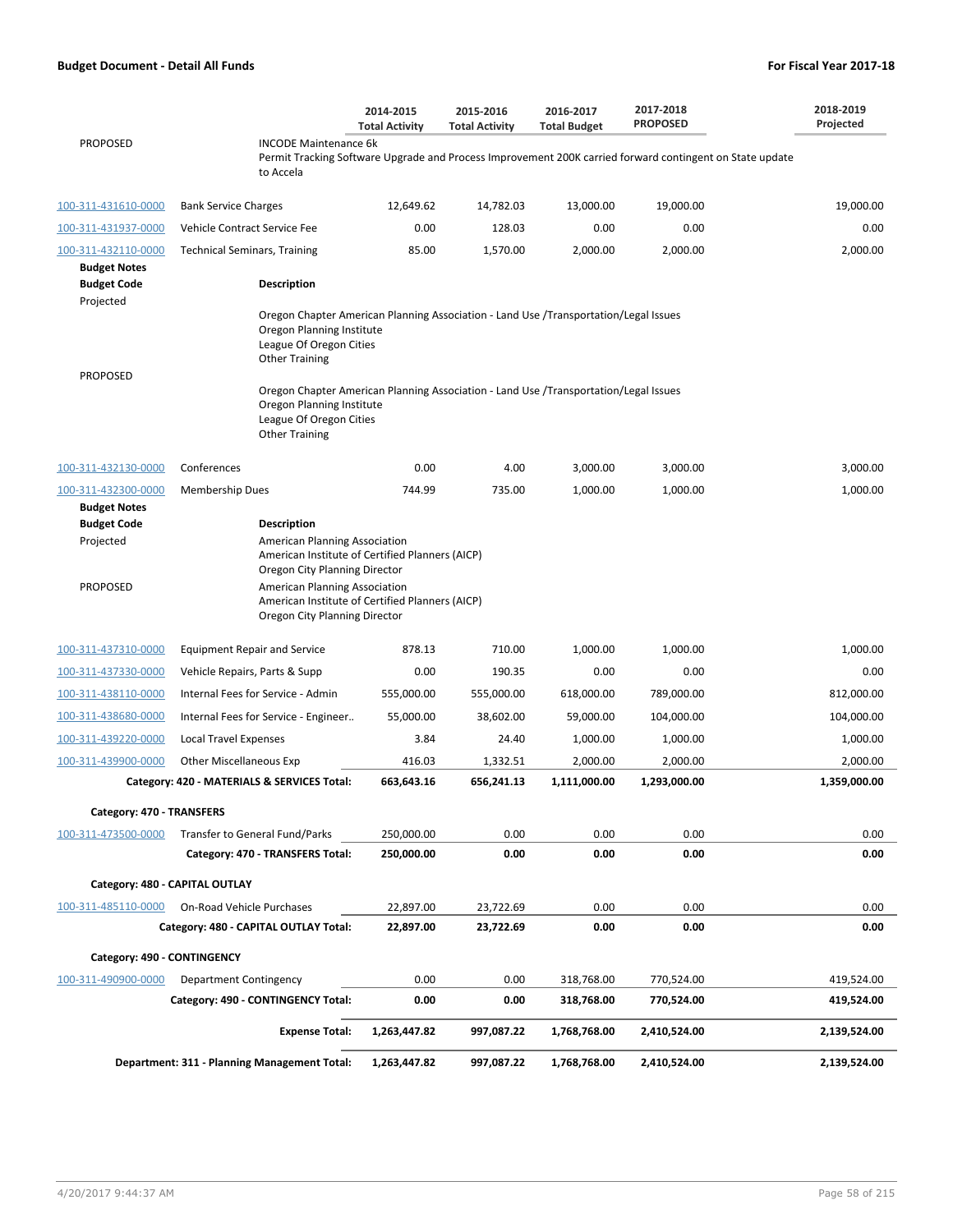|                                                                           |                                                                                                                                                                                                                                                      | 2014-2015<br><b>Total Activity</b> | 2015-2016<br><b>Total Activity</b> | 2016-2017<br><b>Total Budget</b> | 2017-2018<br><b>PROPOSED</b> | 2018-2019<br>Projected |
|---------------------------------------------------------------------------|------------------------------------------------------------------------------------------------------------------------------------------------------------------------------------------------------------------------------------------------------|------------------------------------|------------------------------------|----------------------------------|------------------------------|------------------------|
| Department: 312 - Current Planning                                        |                                                                                                                                                                                                                                                      |                                    |                                    |                                  |                              |                        |
| <b>Expense</b>                                                            |                                                                                                                                                                                                                                                      |                                    |                                    |                                  |                              |                        |
|                                                                           | Category: 410 - PERSONNEL SERVICES                                                                                                                                                                                                                   |                                    |                                    |                                  |                              |                        |
| 100-312-411100-0000                                                       | <b>Full-Time Salaries and Wages</b>                                                                                                                                                                                                                  | 0.00                               | 0.00                               | 605,000.00                       | 676,000.00                   | 649,000.00             |
| <b>Budget Notes</b><br><b>Budget Code</b>                                 | <b>Description</b>                                                                                                                                                                                                                                   |                                    |                                    |                                  |                              |                        |
| Projected                                                                 | 9 FTE                                                                                                                                                                                                                                                |                                    |                                    |                                  |                              |                        |
| <b>PROPOSED</b>                                                           | 8 regular FTE plus 1 Code Enforcement this year                                                                                                                                                                                                      |                                    |                                    |                                  |                              |                        |
| 100-312-411110-0000                                                       | <b>Full-Time Regular Salaries</b>                                                                                                                                                                                                                    | 419,134.94                         | 397,497.31                         | 0.00                             | 0.00                         | 0.00                   |
| 100-312-411120-0000                                                       | Full-Time Other Paid Leave                                                                                                                                                                                                                           | 27,473.23                          | 24,694.55                          | 0.00                             | 0.00                         | 0.00                   |
| 100-312-411122-0000                                                       | <b>Full-Time Vacation Leave</b>                                                                                                                                                                                                                      | 38,995.20                          | 29,177.55                          | 0.00                             | 0.00                         | 0.00                   |
| 100-312-411125-0000                                                       | Full-Time Comp Leave                                                                                                                                                                                                                                 | 14,422.62                          | 12,106.42                          | 0.00                             | 0.00                         | 0.00                   |
| 100-312-411130-0000                                                       | <b>Full-Time Sick Leave</b>                                                                                                                                                                                                                          | 20,360.35                          | 14,977.93                          | 0.00                             | 0.00                         | 0.00                   |
| 100-312-411200-0000                                                       | Part-time Salaries                                                                                                                                                                                                                                   | 61,585.47                          | 63,482.25                          | 0.00                             | 0.00                         | 0.00                   |
| 100-312-411225-0000                                                       | Part-Time Comp Leave                                                                                                                                                                                                                                 | 6,767.52                           | 3,157.77                           | 0.00                             | 0.00                         | 0.00                   |
| 100-312-411235-0000                                                       | Part-Time Other Paid Leave                                                                                                                                                                                                                           | 6,309.36                           | 9,898.52                           | 0.00                             | 0.00                         | 0.00                   |
| 100-312-411240-0000                                                       | Temporary / OnCall                                                                                                                                                                                                                                   | 16,186.25                          | 14,173.48                          | 0.00                             | 0.00                         | 0.00                   |
| 100-312-411300-0000                                                       | <b>Overtime Salaries</b>                                                                                                                                                                                                                             | 13,706.82                          | 7,139.26                           | 6,000.00                         | 6,000.00                     | 6,000.00               |
| 100-312-411400-0000                                                       | Special Pay                                                                                                                                                                                                                                          | 0.00                               | 0.00                               | 6,000.00                         | 6,000.00                     | 6,000.00               |
| 100-312-411410-0000                                                       | Working out of Classification                                                                                                                                                                                                                        | 2,442.16                           | 195.52                             | 0.00                             | 0.00                         | 0.00                   |
| 100-312-411435-0000                                                       | <b>Accrued Vacation Payoff</b>                                                                                                                                                                                                                       | 0.00                               | 21,944.39                          | 0.00                             | 0.00                         | 0.00                   |
| 100-312-412100-0000                                                       | Payroll Taxes                                                                                                                                                                                                                                        | 51,049.89                          | 48,515.75                          | 55,000.00                        | 58,000.00                    | 56,000.00              |
| 100-312-412200-0000                                                       | <b>PERS</b>                                                                                                                                                                                                                                          | 124,084.04                         | 124,447.42                         | 129,000.00                       | 154,000.00                   | 162,000.00             |
| 100-312-412300-0000                                                       | Health Insurance                                                                                                                                                                                                                                     | 147,527.16                         | 130,157.02                         | 189,000.00                       | 154,000.00                   | 166,000.00             |
| 100-312-412400-0000                                                       | <b>Other Benefits</b>                                                                                                                                                                                                                                | 18,584.82                          | 16,432.02                          | 14,000.00                        | 16,000.00                    | 16,000.00              |
|                                                                           | Category: 410 - PERSONNEL SERVICES Total:                                                                                                                                                                                                            | 968,629.83                         | 917,997.16                         | 1,004,000.00                     | 1,070,000.00                 | 1,061,000.00           |
|                                                                           | Category: 420 - MATERIALS & SERVICES                                                                                                                                                                                                                 |                                    |                                    |                                  |                              |                        |
| 100-312-421000-0000                                                       | <b>General Office Supplies</b>                                                                                                                                                                                                                       | 5,469.70                           | 7,965.71                           | 4,000.00                         | 4,000.00                     | 5,000.00               |
| 100-312-422200-0000                                                       | Printing and Binding Services                                                                                                                                                                                                                        | 1,105.01                           | 1,076.57                           | 2,000.00                         | 2,000.00                     | 3,000.00               |
| 100-312-422600-0000                                                       | <b>Microfilming Services</b>                                                                                                                                                                                                                         | 3,970.80                           | 0.00                               | 15,000.00                        | 0.00                         | 0.00                   |
| 100-312-427200-0000                                                       | <b>Clothing Allowance</b>                                                                                                                                                                                                                            | 49.99                              | 0.00                               | 0.00                             | 0.00                         | 0.00                   |
| 100-312-431000-0000                                                       | Misc Professional & Technical                                                                                                                                                                                                                        | 32,850.82                          | 50,406.68                          | 88,000.00                        | 88,000.00                    | 88,000.00              |
| <b>Budget Notes</b><br><b>Budget Code</b><br>Projected<br><b>PROPOSED</b> | <b>Description</b><br><b>Consulting Arborist</b><br>Residential Infill Development Advisors<br><b>Televised DRC Public Meetings</b><br><b>Consulting Arborist</b><br>Residential Infill Development Advisors<br><b>Televised DRC Public Meetings</b> |                                    |                                    |                                  |                              |                        |
| 100-312-431930-0000                                                       | <b>Contracted Secretarial Service</b>                                                                                                                                                                                                                | 6,543.90                           | 10,320.09                          | 6,000.00                         | 6,000.00                     | 6,000.00               |
| 100-312-432110-0000                                                       | <b>Technical Seminars, Training</b>                                                                                                                                                                                                                  | 265.00                             | 0.00                               | 3,000.00                         | 13,000.00                    | 13,000.00              |
| <b>Budget Notes</b><br><b>Budget Code</b><br>Projected                    | <b>Description</b>                                                                                                                                                                                                                                   |                                    |                                    |                                  |                              |                        |

Maintain Continuing Education Credits for Professional Staff including:

- Oregon American Planning Association - Legal Issues/Land Use/Transportation

- Oregon Planning Institute

- League of Oregon Cities

Software Training \$10k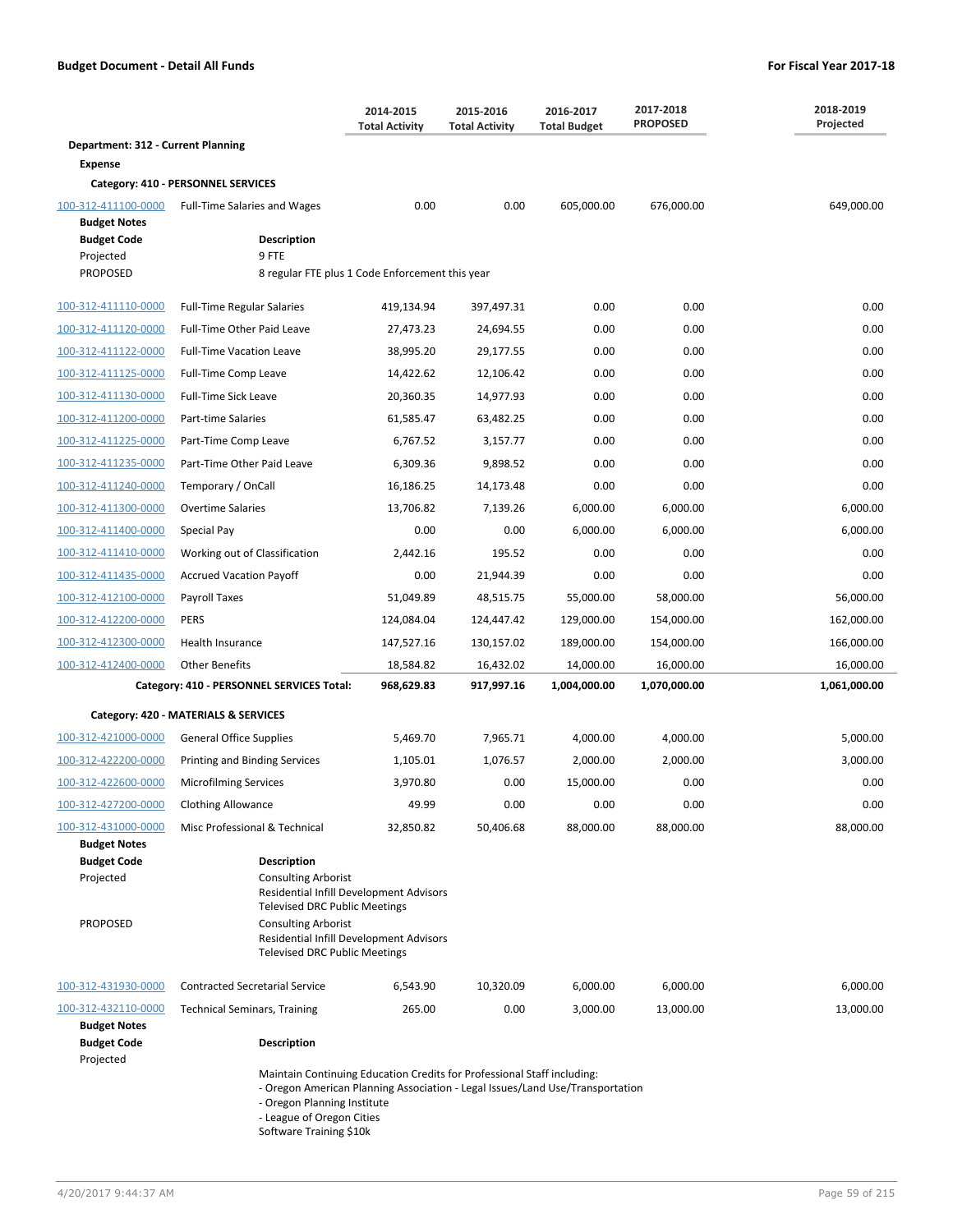|                     |                                                                                                                                                                                                                                                                           | 2014-2015<br><b>Total Activity</b> | 2015-2016<br><b>Total Activity</b> | 2016-2017<br><b>Total Budget</b> | 2017-2018<br><b>PROPOSED</b> | 2018-2019<br>Projected |
|---------------------|---------------------------------------------------------------------------------------------------------------------------------------------------------------------------------------------------------------------------------------------------------------------------|------------------------------------|------------------------------------|----------------------------------|------------------------------|------------------------|
| <b>PROPOSED</b>     |                                                                                                                                                                                                                                                                           |                                    |                                    |                                  |                              |                        |
|                     | Maintain Continuing Education Credits for Professional Staff including:<br>- Oregon American Planning Association - Legal Issues/Land Use/Transportation<br>- Oregon Planning Institute<br>- League of Oregon Cities<br>Move \$10K from microfilm for Laserfiche training |                                    |                                    |                                  |                              |                        |
| 100-312-432130-0000 | Conferences                                                                                                                                                                                                                                                               | 7,032.77                           | 550.00                             | 3,000.00                         | 3,000.00                     | 3,000.00               |
| <b>Budget Notes</b> |                                                                                                                                                                                                                                                                           |                                    |                                    |                                  |                              |                        |
| <b>Budget Code</b>  | <b>Description</b>                                                                                                                                                                                                                                                        |                                    |                                    |                                  |                              |                        |
| Projected           | - American Planning Association Conference<br>- Oregon Code Enforcement Association Conference<br>- Oregon Planning Institute                                                                                                                                             |                                    |                                    |                                  |                              |                        |
| <b>PROPOSED</b>     | - American Planning Association Conference<br>- Oregon Code Enforcement Association Conference<br>- Oregon Planning Institute                                                                                                                                             |                                    |                                    |                                  |                              |                        |
| 100-312-432200-0000 | <b>Tuition Reimbursement</b>                                                                                                                                                                                                                                              | 495.00                             | 0.00                               | 2,000.00                         | 2,000.00                     | 2,000.00               |
| 100-312-432300-0000 | Membership Dues                                                                                                                                                                                                                                                           | 2,415.00                           | 2,160.00                           | 3,000.00                         | 3,000.00                     | 3,000.00               |
| <b>Budget Notes</b> |                                                                                                                                                                                                                                                                           |                                    |                                    |                                  |                              |                        |
| <b>Budget Code</b>  | <b>Description</b>                                                                                                                                                                                                                                                        |                                    |                                    |                                  |                              |                        |
| Projected           | - American Planning Association<br>- American Institute of Certified Planners (AICP)<br>- Oregon City Planning Directors Association<br>- Urban Land Institute                                                                                                            |                                    |                                    |                                  |                              |                        |
| <b>PROPOSED</b>     | - American Planning Association<br>- American Institute of Certified Planners (AICP)<br>- Oregon City Planning Directors Association<br>- Urban Land Institute                                                                                                            |                                    |                                    |                                  |                              |                        |
| 100-312-437120-0000 | Landscaping Materials                                                                                                                                                                                                                                                     | 278.29                             | 803.21                             | 5,000.00                         | 5,000.00                     | 5,000.00               |
| 100-312-437310-0000 | <b>Equipment Repair and Service</b>                                                                                                                                                                                                                                       | 430.14                             | 1,183.17                           | 1,000.00                         | 1,000.00                     | 1,000.00               |
| 100-312-439100-0000 | Advertising                                                                                                                                                                                                                                                               | 597.22                             | 983.86                             | 2,000.00                         | 2,000.00                     | 2,000.00               |
| 100-312-439900-0000 | <b>Other Miscellaneous Exp</b>                                                                                                                                                                                                                                            | 450.01                             | 3,530.75                           | 3,000.00                         | 2,000.00                     | 2,000.00               |
| <b>Budget Notes</b> |                                                                                                                                                                                                                                                                           |                                    |                                    |                                  |                              |                        |
| <b>Budget Code</b>  | <b>Description</b>                                                                                                                                                                                                                                                        |                                    |                                    |                                  |                              |                        |
| Projected           | Meeting refreshments for<br>-DRC Workshops/Public Hearings<br>-Public Education/Outreach                                                                                                                                                                                  |                                    |                                    |                                  |                              |                        |
| <b>PROPOSED</b>     | Meeting refreshments for<br>-DRC Workshops/Public Hearings<br>-Public Education/Outreach                                                                                                                                                                                  |                                    |                                    |                                  |                              |                        |
|                     | Category: 420 - MATERIALS & SERVICES Total:                                                                                                                                                                                                                               | 61,953.65                          | 78,980.04                          | 137,000.00                       | 131,000.00                   | 133,000.00             |
|                     | <b>Expense Total:</b>                                                                                                                                                                                                                                                     | 1,030,583.48                       | 996,977.20                         | 1,141,000.00                     | 1,201,000.00                 | 1,194,000.00           |
|                     | Department: 312 - Current Planning Total:                                                                                                                                                                                                                                 | 1,030,583.48                       | 996,977.20                         | 1,141,000.00                     | 1,201,000.00                 | 1,194,000.00           |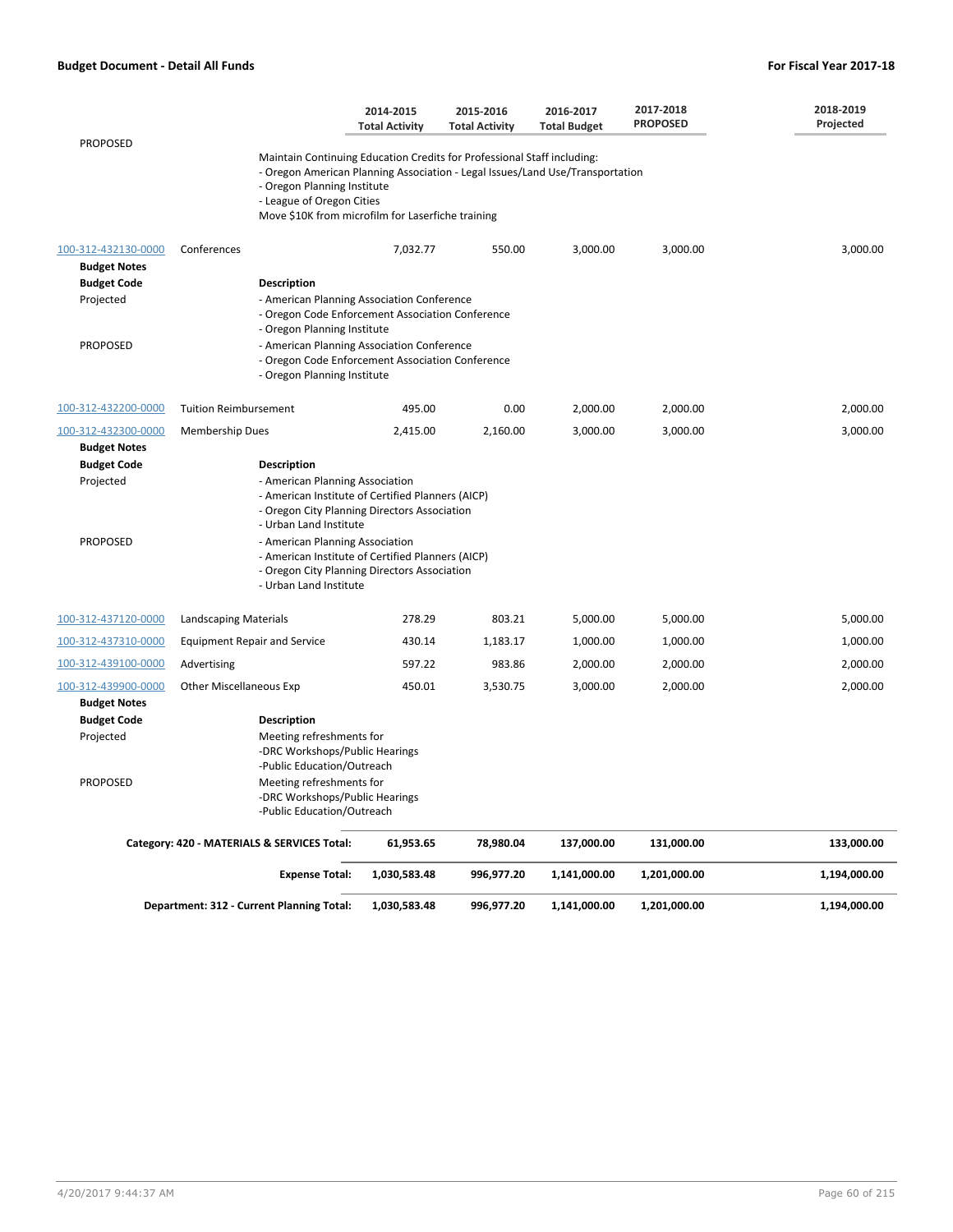|                                                    |                                           | 2014-2015<br>2015-2016<br><b>Total Activity</b><br><b>Total Activity</b>                                                                                                                                                                                                                                                                                                                                                                                                                                                                                                                                                                                                                                            |            | 2016-2017<br><b>Total Budget</b> | 2017-2018<br><b>PROPOSED</b> | 2018-2019<br>Projected |
|----------------------------------------------------|-------------------------------------------|---------------------------------------------------------------------------------------------------------------------------------------------------------------------------------------------------------------------------------------------------------------------------------------------------------------------------------------------------------------------------------------------------------------------------------------------------------------------------------------------------------------------------------------------------------------------------------------------------------------------------------------------------------------------------------------------------------------------|------------|----------------------------------|------------------------------|------------------------|
| Department: 313 - Long Range Planning              |                                           |                                                                                                                                                                                                                                                                                                                                                                                                                                                                                                                                                                                                                                                                                                                     |            |                                  |                              |                        |
| <b>Expense</b>                                     |                                           |                                                                                                                                                                                                                                                                                                                                                                                                                                                                                                                                                                                                                                                                                                                     |            |                                  |                              |                        |
|                                                    | Category: 410 - PERSONNEL SERVICES        |                                                                                                                                                                                                                                                                                                                                                                                                                                                                                                                                                                                                                                                                                                                     |            |                                  |                              |                        |
| 100-313-411100-0000<br><b>Budget Notes</b>         | <b>Full-Time Salaries and Wages</b>       | 0.00                                                                                                                                                                                                                                                                                                                                                                                                                                                                                                                                                                                                                                                                                                                | 0.00       | 214,000.00                       | 215,000.00                   | 222,000.00             |
| <b>Budget Code</b><br>Projected<br><b>PROPOSED</b> | <b>Description</b><br>3 FTE<br>3 FTE      |                                                                                                                                                                                                                                                                                                                                                                                                                                                                                                                                                                                                                                                                                                                     |            |                                  |                              |                        |
| 100-313-411110-0000                                | <b>Full-Time Regular Salaries</b>         | 112,562.69                                                                                                                                                                                                                                                                                                                                                                                                                                                                                                                                                                                                                                                                                                          | 106,372.08 | 0.00                             | 0.00                         | 0.00                   |
| 100-313-411120-0000                                | Full-Time Other Paid Leave                | 6,882.24                                                                                                                                                                                                                                                                                                                                                                                                                                                                                                                                                                                                                                                                                                            | 5,916.72   | 0.00                             | 0.00                         | 0.00                   |
| 100-313-411122-0000                                | <b>Full-Time Vacation Leave</b>           | 6,259.08                                                                                                                                                                                                                                                                                                                                                                                                                                                                                                                                                                                                                                                                                                            | 10,701.86  | 0.00                             | 0.00                         | 0.00                   |
| 100-313-411125-0000                                | Full-Time Comp Leave                      | 4,477.84                                                                                                                                                                                                                                                                                                                                                                                                                                                                                                                                                                                                                                                                                                            | 2,179.92   | 0.00                             | 0.00                         | 0.00                   |
| 100-313-411130-0000                                | Full-Time Sick Leave                      | 4,268.59                                                                                                                                                                                                                                                                                                                                                                                                                                                                                                                                                                                                                                                                                                            | 3,441.96   | 0.00                             | 0.00                         | 0.00                   |
| 100-313-411200-0000                                | Part-Time Salaries                        | 59,222.87                                                                                                                                                                                                                                                                                                                                                                                                                                                                                                                                                                                                                                                                                                           | 60,684.87  | 0.00                             | 0.00                         | 0.00                   |
| 100-313-411225-0000                                | Part-Time Comp Leave                      | 3,155.42                                                                                                                                                                                                                                                                                                                                                                                                                                                                                                                                                                                                                                                                                                            | 4,309.51   | 0.00                             | 0.00                         | 0.00                   |
| 100-313-411235-0000                                | Part-Time Other Paid Leave                | 7,387.83                                                                                                                                                                                                                                                                                                                                                                                                                                                                                                                                                                                                                                                                                                            | 9,529.68   | 0.00                             | 0.00                         | 0.00                   |
| 100-313-411240-0000                                | Temporary / OnCall                        | 23,864.65                                                                                                                                                                                                                                                                                                                                                                                                                                                                                                                                                                                                                                                                                                           | 7,010.04   | 0.00                             | 0.00                         | 0.00                   |
| 100-313-411300-0000                                | <b>Overtime Salaries</b>                  | 9,586.81                                                                                                                                                                                                                                                                                                                                                                                                                                                                                                                                                                                                                                                                                                            | 5,208.88   | 7,000.00                         | 7,000.00                     | 7,000.00               |
| 100-313-411435-0000                                | <b>Accrued Vacation Payoff</b>            | 6,260.09                                                                                                                                                                                                                                                                                                                                                                                                                                                                                                                                                                                                                                                                                                            | 0.00       | 1,000.00                         | 1,000.00                     | 1,000.00               |
| 100-313-412100-0000                                | Payroll Taxes                             | 19,381.53                                                                                                                                                                                                                                                                                                                                                                                                                                                                                                                                                                                                                                                                                                           | 17,025.05  | 19,000.00                        | 19,000.00                    | 20,000.00              |
| 100-313-412200-0000                                | <b>PERS</b>                               | 48,332.76                                                                                                                                                                                                                                                                                                                                                                                                                                                                                                                                                                                                                                                                                                           | 47,375.02  | 50,000.00                        | 60,000.00                    | 61,000.00              |
| 100-313-412300-0000                                | <b>Health Insurance</b>                   | 56,661.96                                                                                                                                                                                                                                                                                                                                                                                                                                                                                                                                                                                                                                                                                                           | 48,086.92  | 64,000.00                        | 55,000.00                    | 60,000.00              |
| 100-313-412400-0000                                | <b>Other Benefits</b>                     | 10,564.06                                                                                                                                                                                                                                                                                                                                                                                                                                                                                                                                                                                                                                                                                                           | 7,038.24   | 11,000.00                        | 10,000.00                    | 10,000.00              |
|                                                    | Category: 410 - PERSONNEL SERVICES Total: | 378,868.42                                                                                                                                                                                                                                                                                                                                                                                                                                                                                                                                                                                                                                                                                                          | 334,880.75 | 366,000.00                       | 367,000.00                   | 381,000.00             |
|                                                    | Category: 420 - MATERIALS & SERVICES      |                                                                                                                                                                                                                                                                                                                                                                                                                                                                                                                                                                                                                                                                                                                     |            |                                  |                              |                        |
| 100-313-421000-0000                                | <b>General Office Supplies</b>            | 7,742.18                                                                                                                                                                                                                                                                                                                                                                                                                                                                                                                                                                                                                                                                                                            | 4,427.99   | 5,000.00                         | 5,000.00                     | 5,000.00               |
| 100-313-422200-0000                                | Printing and Binding Services             | 1,826.43                                                                                                                                                                                                                                                                                                                                                                                                                                                                                                                                                                                                                                                                                                            | 7,014.82   | 3,000.00                         | 3,000.00                     | 3,000.00               |
| 100-313-431000-0000                                | Misc Professional & Technical             | 173,787.00                                                                                                                                                                                                                                                                                                                                                                                                                                                                                                                                                                                                                                                                                                          | 107,888.59 | 169,000.00                       | 179,000.00                   | 179,000.00             |
| <b>Budget Notes</b>                                |                                           |                                                                                                                                                                                                                                                                                                                                                                                                                                                                                                                                                                                                                                                                                                                     |            |                                  |                              |                        |
| <b>Budget Code</b><br>Projected<br><b>PROPOSED</b> |                                           | <b>Description</b><br>Natural Resources Program (86K)<br>- Backyard Habitat Certification 39K<br>- Arborist Services 36K<br>- Urban and Community Forestry 11K<br>Historic Resources (25K)<br>- Historic Preservation Consultant 10K<br>- Historic Restoration Incentive 10K<br>- Historic Preservation Month 5K<br>Neighborhood Enhancement 60K<br>Televised PC Public Meetings 8K<br>Natural Resources Program (86K)<br>- Backyard Habitat Certification 39K<br>- Arborist Services 36K<br>- Urban and Community Forestry 11K<br>Historic Resources (25K)<br>- Historic Preservation Consultant - 10K<br>- Historic Restoration Incentive 10K<br>- Historic Preservation Month 5K<br>Neighborhood Enhancement 60K |            |                                  |                              |                        |
|                                                    | Televised PC Public Meetings 8K           |                                                                                                                                                                                                                                                                                                                                                                                                                                                                                                                                                                                                                                                                                                                     |            |                                  |                              |                        |
| 100-313-431000-1055                                | Misc Professional & Technical             | 84,460.64                                                                                                                                                                                                                                                                                                                                                                                                                                                                                                                                                                                                                                                                                                           | 24,890.11  | 0.00                             | 0.00                         | 0.00                   |
| 100-313-431000-1058                                | Misc Professional & Technical             | 6,324.37                                                                                                                                                                                                                                                                                                                                                                                                                                                                                                                                                                                                                                                                                                            | 0.00       | 0.00                             | 0.00                         | 0.00                   |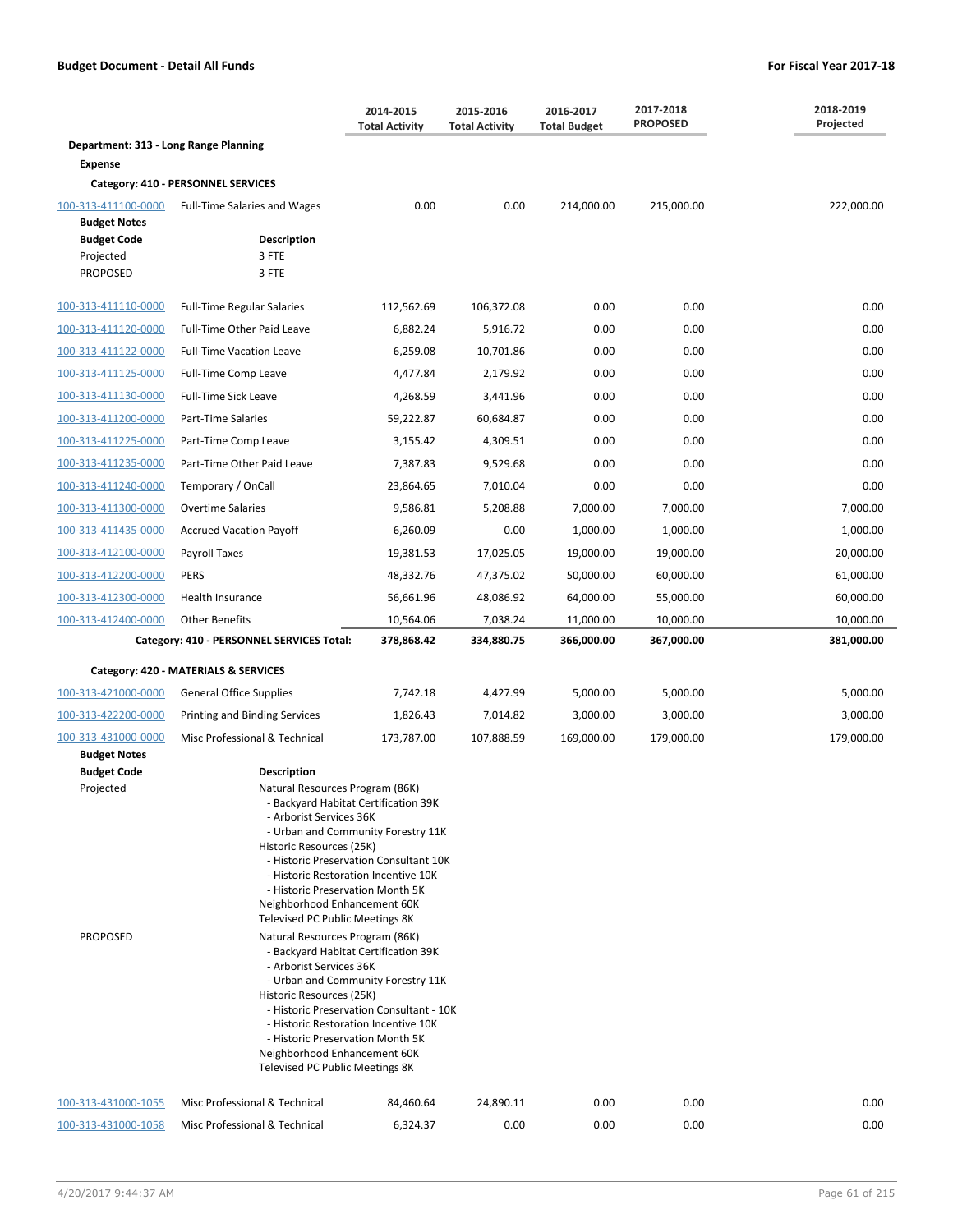|                                            |                                                                                                                                                                                                                                        | 2014-2015<br><b>Total Activity</b>                                                                                                                                                    | 2015-2016<br><b>Total Activity</b> | 2016-2017<br><b>Total Budget</b> | 2017-2018<br><b>PROPOSED</b> | 2018-2019<br>Projected |  |  |  |  |
|--------------------------------------------|----------------------------------------------------------------------------------------------------------------------------------------------------------------------------------------------------------------------------------------|---------------------------------------------------------------------------------------------------------------------------------------------------------------------------------------|------------------------------------|----------------------------------|------------------------------|------------------------|--|--|--|--|
| 100-313-431000-1081                        | Misc Professional & Technical                                                                                                                                                                                                          | 700.00                                                                                                                                                                                | 22,302.17                          | 0.00                             | 0.00                         | 0.00                   |  |  |  |  |
| 100-313-431930-0000                        | <b>Contracted Secretarial Service</b>                                                                                                                                                                                                  | 8,034.75                                                                                                                                                                              | 5,857.76                           | 9,000.00                         | 9,000.00                     | 6,000.00               |  |  |  |  |
| 100-313-432110-0000<br><b>Budget Notes</b> | <b>Technical Seminars, Training</b>                                                                                                                                                                                                    | 101.82                                                                                                                                                                                | 0.00                               | 2,000.00                         | 2,000.00                     | 2,000.00               |  |  |  |  |
| <b>Budget Code</b><br>Projected            | <b>Description</b><br>Maintain Continuing Education for professional staff<br>Oregon American Planning Assn - Legal Issues/Land Use/Transportation<br>Urban Land Institute<br>American Planning Association                            |                                                                                                                                                                                       |                                    |                                  |                              |                        |  |  |  |  |
| <b>PROPOSED</b>                            |                                                                                                                                                                                                                                        | Maintain Continuing Education for professional staff<br>Oregon American Planning Assn - Legal Issues/Land Use/Transportation<br>Urban Land Institute<br>American Planning Association |                                    |                                  |                              |                        |  |  |  |  |
| 100-313-432130-0000<br><b>Budget Notes</b> | Conferences                                                                                                                                                                                                                            | 1,519.08                                                                                                                                                                              | 100.00                             | 3,000.00                         | 3,000.00                     | 3,000.00               |  |  |  |  |
| <b>Budget Code</b>                         | <b>Description</b>                                                                                                                                                                                                                     |                                                                                                                                                                                       |                                    |                                  |                              |                        |  |  |  |  |
| Projected                                  | American Planning Association Conference<br>Planning/Land Use/Transportation<br>Historic Preservation Conference (Historic Resources Advisory Board members)<br>Oregon Planning Institute (OPI)<br>Oregon Historic Preservation (SHPO) |                                                                                                                                                                                       |                                    |                                  |                              |                        |  |  |  |  |
| <b>PROPOSED</b>                            | American Planning Association Conference<br>Planning/Land Use/Transportation<br>Historic Preservation Conference (Historic Resources Advisory Board members)<br>Oregon Planning Institute (OPI)<br>Oregon Historic Preservation (SHPO) |                                                                                                                                                                                       |                                    |                                  |                              |                        |  |  |  |  |
| 100-313-432200-0000                        | <b>Tuition Reimbursement</b>                                                                                                                                                                                                           | 0.00                                                                                                                                                                                  | 0.00                               | 1,000.00                         | 1,000.00                     | 1,000.00               |  |  |  |  |
| 100-313-432300-0000                        | <b>Membership Dues</b>                                                                                                                                                                                                                 | 595.00                                                                                                                                                                                | 735.00                             | 1,000.00                         | 1,000.00                     | 1,000.00               |  |  |  |  |
| <b>Budget Notes</b>                        |                                                                                                                                                                                                                                        |                                                                                                                                                                                       |                                    |                                  |                              |                        |  |  |  |  |
| <b>Budget Code</b><br>Projected            | <b>Description</b><br>- American Planning Association<br>- Urban Land Institute                                                                                                                                                        | - Oregon City Planning Directors Association<br>- American Institute of Certified Planners (AICP)                                                                                     |                                    |                                  |                              |                        |  |  |  |  |
| <b>PROPOSED</b>                            | - American Planning Association<br>- Urban Land Institute                                                                                                                                                                              | - Oregon City Planning Directors Association<br>- American Institute of Certified Planners (AICP)                                                                                     |                                    |                                  |                              |                        |  |  |  |  |
| 100-313-437310-0000                        | <b>Equipment Repair and Service</b>                                                                                                                                                                                                    | 500.04                                                                                                                                                                                | 1,173.36                           | 1,000.00                         | 1,000.00                     | 1,000.00               |  |  |  |  |
| 100-313-439100-0000                        | Advertising                                                                                                                                                                                                                            | 1,243.41                                                                                                                                                                              | 1,484.85                           | 4,000.00                         | 4,000.00                     | 3,000.00               |  |  |  |  |
| 100-313-439220-0000                        | <b>Local Travel Expenses</b>                                                                                                                                                                                                           | 0.00                                                                                                                                                                                  | 0.00                               | 1,000.00                         | 1,000.00                     | 1,000.00               |  |  |  |  |
| 100-313-439510-0000                        | <b>Neighborhood Associations</b>                                                                                                                                                                                                       | 4,602.50                                                                                                                                                                              | 7,535.00                           | 8,000.00                         | 8,000.00                     | 8,000.00               |  |  |  |  |
| 100-313-439900-0000                        | <b>Other Miscellaneous Exp</b>                                                                                                                                                                                                         | 1,862.49                                                                                                                                                                              | 1,457.77                           | 2,000.00                         | 2,000.00                     | 2,000.00               |  |  |  |  |
|                                            | Category: 420 - MATERIALS & SERVICES Total:                                                                                                                                                                                            | 293,299.71                                                                                                                                                                            | 184,867.42                         | 209,000.00                       | 219,000.00                   | 215,000.00             |  |  |  |  |
|                                            | <b>Expense Total:</b>                                                                                                                                                                                                                  | 672,168.13                                                                                                                                                                            | 519,748.17                         | 575,000.00                       | 586,000.00                   | 596,000.00             |  |  |  |  |
|                                            | Department: 313 - Long Range Planning Total:                                                                                                                                                                                           | 672,168.13                                                                                                                                                                            | 519,748.17                         | 575,000.00                       | 586,000.00                   | 596,000.00             |  |  |  |  |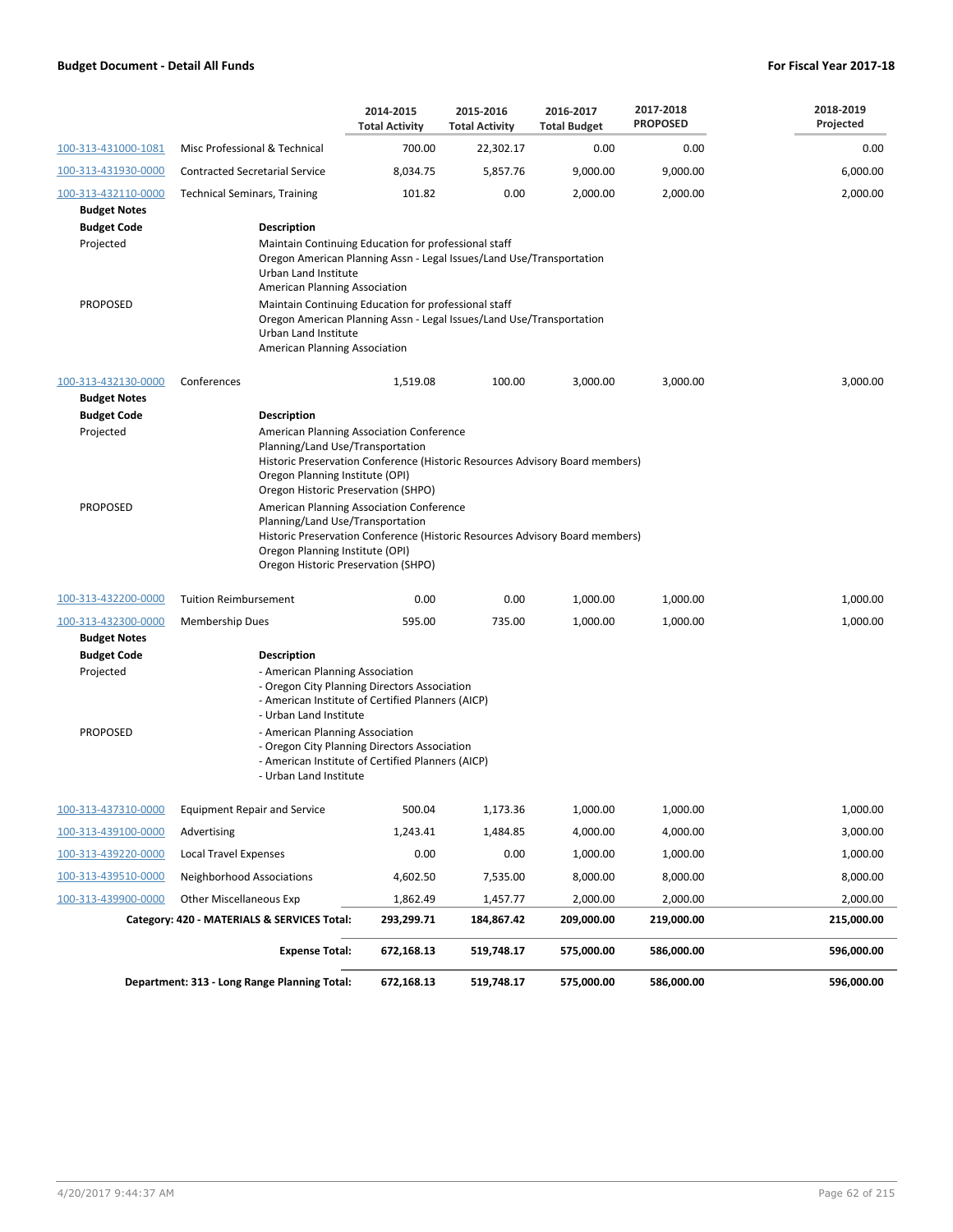|                                                    |                                                                                                                                                    | 2014-2015<br><b>Total Activity</b> | 2015-2016<br><b>Total Activity</b> | 2016-2017<br><b>Total Budget</b> | 2017-2018<br><b>PROPOSED</b> | 2018-2019<br>Projected |
|----------------------------------------------------|----------------------------------------------------------------------------------------------------------------------------------------------------|------------------------------------|------------------------------------|----------------------------------|------------------------------|------------------------|
|                                                    | Department: 401 - Police Management Service                                                                                                        |                                    |                                    |                                  |                              |                        |
| <b>Expense</b>                                     |                                                                                                                                                    |                                    |                                    |                                  |                              |                        |
|                                                    | Category: 410 - PERSONNEL SERVICES                                                                                                                 |                                    |                                    |                                  |                              |                        |
| 100-401-411100-0000                                | <b>Full-Time Salaries and Wages</b>                                                                                                                | 0.00                               | 0.00                               | 498,000.00                       | 514,000.00                   | 529,000.00             |
| 100-401-411110-0000                                | <b>Full-Time Regular Salaries</b>                                                                                                                  | 406,246.19                         | 424,932.84                         | 0.00                             | 0.00                         | 0.00                   |
| 100-401-411120-0000                                | Full-Time Other Paid Leave                                                                                                                         | 21,263.36                          | 21,420.56                          | 0.00                             | 0.00                         | 0.00                   |
| 100-401-411122-0000                                | <b>Full-Time Vacation Leave</b>                                                                                                                    | 27,260.93                          | 33,360.41                          | 0.00                             | 0.00                         | 0.00                   |
| 100-401-411125-0000                                | Full-Time Comp Leave                                                                                                                               | 6,498.91                           | 7,026.75                           | 0.00                             | 0.00                         | 0.00                   |
| 100-401-411130-0000                                | <b>Full-Time Sick Leave</b>                                                                                                                        | 7,830.24                           | 8,073.94                           | 0.00                             | 0.00                         | 0.00                   |
| 100-401-411200-0000                                | Part-Time Salaries                                                                                                                                 | 21,363.45                          | 12,431.78                          | 0.00                             | 0.00                         | 0.00                   |
| 100-401-411235-0000                                | Part-Time Other Paid Leave                                                                                                                         | 2,759.40                           | 1,877.76                           | 0.00                             | 0.00                         | 0.00                   |
| 100-401-411300-0000                                | <b>Overtime Salaries</b>                                                                                                                           | 6,887.31                           | 9,595.06                           | 5,000.00                         | 5,000.00                     | 5,000.00               |
| 100-401-411400-0000                                | Special Pay                                                                                                                                        | 0.00                               | 0.00                               | 14,000.00                        | 14,000.00                    | 14,000.00              |
| 100-401-411410-0000                                | Working out of Classification                                                                                                                      | 0.00                               | 1,018.79                           | 0.00                             | 0.00                         | 0.00                   |
| 100-401-411435-0000                                | <b>Accrued Vacation Payoff</b>                                                                                                                     | 8,984.50                           | 11,261.76                          | 0.00                             | 0.00                         | 0.00                   |
| 100-401-411490-0000                                | Car Allowance Pay                                                                                                                                  | 6,000.00                           | 6,000.00                           | 0.00                             | 0.00                         | 0.00                   |
| 100-401-412100-0000                                | Payroll Taxes                                                                                                                                      | 50,825.62                          | 52,250.45                          | 41,000.00                        | 43,000.00                    | 44,000.00              |
| 100-401-412200-0000                                | <b>PERS</b>                                                                                                                                        | 130,012.18                         | 183,070.38                         | 125,000.00                       | 154,000.00                   | 158,000.00             |
| 100-401-412300-0000                                | Health Insurance                                                                                                                                   | 99,846.97                          | 92,757.71                          | 116,000.00                       | 104,000.00                   | 112,000.00             |
| 100-401-412400-0000                                | <b>Other Benefits</b>                                                                                                                              | 25,103.89                          | 25,714.44                          | 17,000.00                        | 29,000.00                    | 30,000.00              |
|                                                    | Category: 410 - PERSONNEL SERVICES Total:                                                                                                          | 820,882.95                         | 890,792.63                         | 816,000.00                       | 863,000.00                   | 892,000.00             |
|                                                    | Category: 420 - MATERIALS & SERVICES                                                                                                               |                                    |                                    |                                  |                              |                        |
| 100-401-421000-0000                                | <b>General Office Supplies</b>                                                                                                                     | 648.26                             | 1,095.60                           | 0.00                             | 0.00                         | 0.00                   |
| 100-401-422100-0000                                | In-House Printing, Copier Supp                                                                                                                     | 1,421.60                           | 0.00                               | 0.00                             | 0.00                         | 0.00                   |
| 100-401-422200-0000                                | Printing and Binding Services                                                                                                                      | 907.50                             | 496.16                             | 0.00                             | 0.00                         | 0.00                   |
| 100-401-427200-0000                                | <b>Clothing Allowance</b>                                                                                                                          | 1,557.90                           | 911.98                             | 2,000.00                         | 2,000.00                     | 2,000.00               |
| 100-401-429000-0000                                | Other Materials and Supplies                                                                                                                       | 17,886.39                          | 13,399.19                          | 10,000.00                        | 10,000.00                    | 10,000.00              |
| 100-401-429000-1085                                | <b>Other Materials and Supplies</b>                                                                                                                | 0.00                               | 8,200.00                           | 0.00                             | 0.00                         | 0.00                   |
| 100-401-429000-1098                                | Other Materials and Supplies-Digi                                                                                                                  | 0.00                               | 1,760.21                           | 0.00                             | 0.00                         | 0.00                   |
| 100-401-429000-1099                                | Other Materials and Supplies-Body                                                                                                                  | 0.00                               | 2,704.32                           | 0.00                             | 0.00                         | 0.00                   |
| 100-401-429000-9001                                | Other Materials and Supplies-Prot                                                                                                                  | 0.00                               | 0.00                               | 0.00                             | 0.00                         | 0.00                   |
| 100-401-429500-0000                                | Misc Furnishings & Equipment                                                                                                                       | 878.88                             | 4,553.00                           | 3,000.00                         | 3,000.00                     | 3,000.00               |
| <b>Budget Notes</b>                                |                                                                                                                                                    |                                    |                                    |                                  |                              |                        |
| <b>Budget Code</b><br>Projected<br><b>PROPOSED</b> | <b>Description</b><br>Replace outdated radios with APX Radios, and other equipment<br>Replace outdated radios with APX Radios, and other equipment |                                    |                                    |                                  |                              |                        |
| 100-401-429700-0000                                | <b>Publications and Reports</b>                                                                                                                    | 353.00                             | 1,942.94                           | 2,000.00                         | 2,000.00                     | 2,000.00               |
| 100-401-431000-0000                                | Misc Professional & Technical                                                                                                                      | 6,622.82                           | 6,396.42                           | 10,000.00                        | 10,000.00                    | 10,000.00              |

4/20/2017 9:44:37 AM Page 63 of 215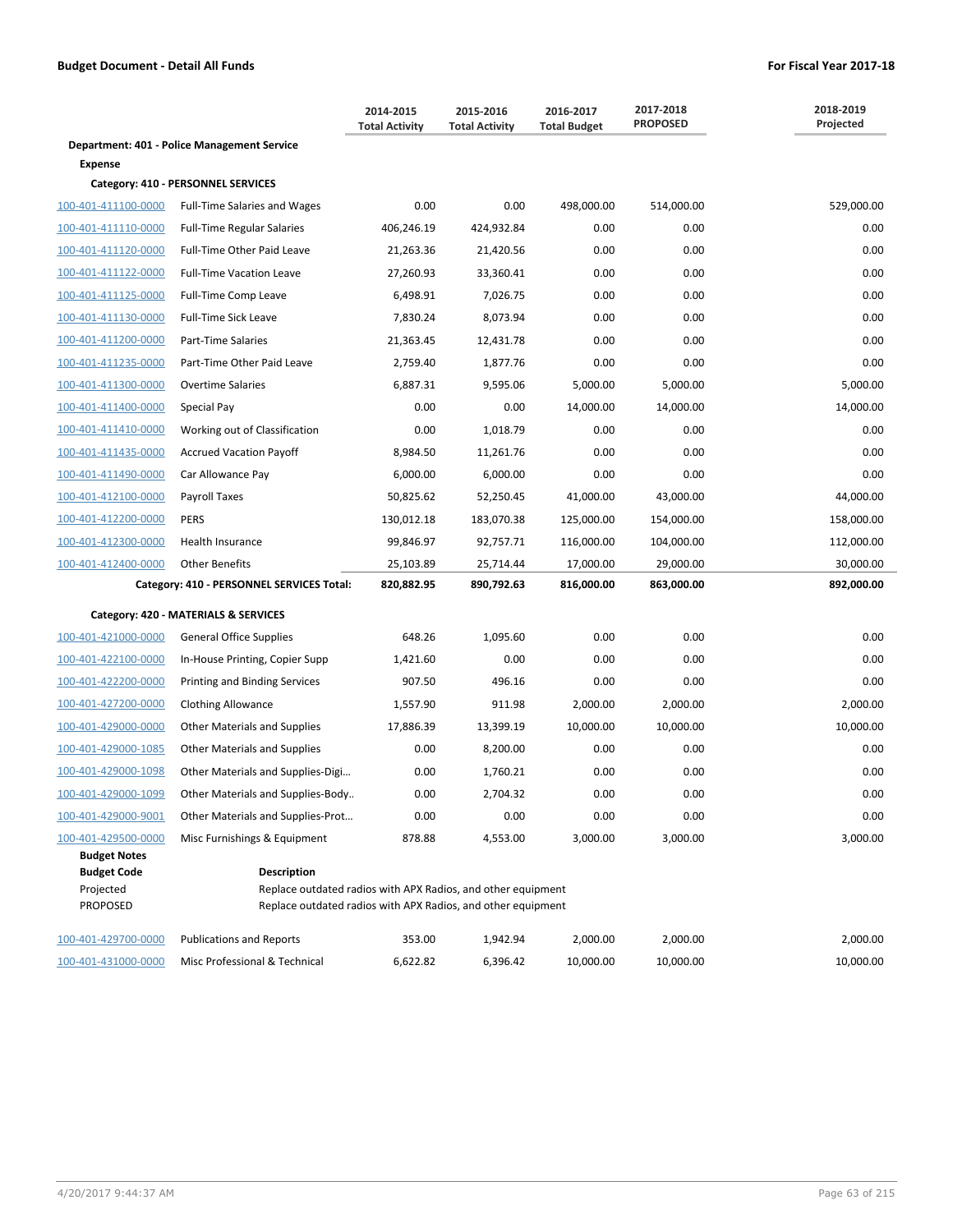|                                                              |                                                                                                       | 2014-2015<br><b>Total Activity</b>                                                                                                                                                                                                                                                                                               | 2015-2016<br><b>Total Activity</b> | 2016-2017<br><b>Total Budget</b>                                                                                                                     | 2017-2018<br><b>PROPOSED</b>                                                                                   | 2018-2019<br>Projected |
|--------------------------------------------------------------|-------------------------------------------------------------------------------------------------------|----------------------------------------------------------------------------------------------------------------------------------------------------------------------------------------------------------------------------------------------------------------------------------------------------------------------------------|------------------------------------|------------------------------------------------------------------------------------------------------------------------------------------------------|----------------------------------------------------------------------------------------------------------------|------------------------|
| <b>Budget Notes</b>                                          |                                                                                                       |                                                                                                                                                                                                                                                                                                                                  |                                    |                                                                                                                                                      |                                                                                                                |                        |
| <b>Budget Code</b><br>Projected                              | <b>Description</b>                                                                                    |                                                                                                                                                                                                                                                                                                                                  |                                    |                                                                                                                                                      |                                                                                                                |                        |
|                                                              | -Attorney Fees<br>-Promotional Assessment Process<br>Service runs,r                                   | -Promotional Psychiatric Examination - Fitness for Duty<br>-Annual Hearing Test for Employees from Industrial Hearing                                                                                                                                                                                                            |                                    |                                                                                                                                                      |                                                                                                                |                        |
|                                                              | -TB Skin Test Contract for officers<br>Narcotics                                                      | -Hep A and Hep B Adult Vaccine for Officers<br>-Hep B Antibody Contract for officers<br>-Annual Haz Mat Test for Officer who was in ROCN Drug                                                                                                                                                                                    |                                    |                                                                                                                                                      |                                                                                                                |                        |
| <b>PROPOSED</b>                                              |                                                                                                       | -Medical testing for SGT Processing or other promotion                                                                                                                                                                                                                                                                           |                                    |                                                                                                                                                      |                                                                                                                |                        |
|                                                              | -Attorney Fees<br>-Promotional Assessment Process<br>-TB Skin Test Contract for officers<br>Narcotics | -Promotional Psychiatric Examination - Fitness for Duty<br>-Annual Hearing Test for Employees from Industrial Hearing<br>-Hep A and Hep B Adult Vaccine for Officers<br>-Hep B Antibody Contract for officers<br>-Annual Haz Mat Test for Officer who was in ROCN Drug<br>-Medical testing for SGT Processing or other promotion |                                    |                                                                                                                                                      |                                                                                                                |                        |
| 100-401-431560-0000                                          | <b>Computer System Implementation</b>                                                                 | 0.00                                                                                                                                                                                                                                                                                                                             | 0.00                               | 0.00                                                                                                                                                 | 40,000.00                                                                                                      | 40,000.00              |
| <b>Budget Notes</b><br><b>Budget Code</b><br><b>PROPOSED</b> | Description<br>Moved from Patrol                                                                      | Public Safety Computer, and Guidance Software Computerpal E-ticketing                                                                                                                                                                                                                                                            |                                    |                                                                                                                                                      | Accreditation, Quetel, Netmotion, Lexipol for training bulletins, Lexipol for policy manual updates. Imageware |                        |
| 100-401-431610-0000                                          | <b>Bank Service Charges</b>                                                                           | 1,151.95                                                                                                                                                                                                                                                                                                                         | 1,413.88                           | 2,000.00                                                                                                                                             | 2,000.00                                                                                                       | 2,000.00               |
| 100-401-431820-0000<br><b>Budget Notes</b>                   | <b>Employee Counseling</b>                                                                            | 3,000.00                                                                                                                                                                                                                                                                                                                         | 3,000.00                           | 3,000.00                                                                                                                                             | 3,000.00                                                                                                       | 3,000.00               |
| <b>Budget Code</b><br>Projected<br><b>PROPOSED</b>           | <b>Description</b>                                                                                    |                                                                                                                                                                                                                                                                                                                                  |                                    | To provide Employee Counseling to Officers and Law Enforcement personnel<br>To provide Employee Counseling to Officers and Law Enforcement personnel |                                                                                                                |                        |
|                                                              |                                                                                                       |                                                                                                                                                                                                                                                                                                                                  |                                    |                                                                                                                                                      |                                                                                                                |                        |
| 100-401-432110-0000                                          | <b>Technical Seminars, Training</b>                                                                   | 5,235.91                                                                                                                                                                                                                                                                                                                         | 1,209.25                           | 4,000.00                                                                                                                                             | 4,000.00                                                                                                       | 4,000.00               |
| 100-401-432130-0000 Conferences                              |                                                                                                       | 3,683.54                                                                                                                                                                                                                                                                                                                         | 4,575.68                           | 3,500.00                                                                                                                                             | 3,500.00                                                                                                       | 3,500.00               |
| 100-401-432130-9001                                          | Conferences-Protest                                                                                   | 0.00                                                                                                                                                                                                                                                                                                                             | 0.00                               | 0.00                                                                                                                                                 | 0.00                                                                                                           | 0.00                   |
| 100-401-432200-0000                                          | <b>Tuition Reimbursement</b>                                                                          | 0.00                                                                                                                                                                                                                                                                                                                             | 0.00                               | 1,000.00                                                                                                                                             | 1,000.00                                                                                                       | 1,000.00               |
| 100-401-432300-0000                                          | <b>Membership Dues</b>                                                                                | 1,585.00                                                                                                                                                                                                                                                                                                                         | 1,430.00                           | 1,500.00                                                                                                                                             | 1,500.00                                                                                                       | 1,500.00               |
| 100-401-435210-0000<br><b>Budget Notes</b>                   | <b>Telephone Service Charges</b>                                                                      | 19,059.87                                                                                                                                                                                                                                                                                                                        | 17,797.43                          | 20,000.00                                                                                                                                            | 20,000.00                                                                                                      | 20,000.00              |
| <b>Budget Code</b><br>Projected                              | <b>Description</b>                                                                                    | aircards service through AT&T and Verizon for the department                                                                                                                                                                                                                                                                     |                                    |                                                                                                                                                      |                                                                                                                |                        |
| <b>PROPOSED</b>                                              |                                                                                                       | aircards service through AT&T and Verizon for the department                                                                                                                                                                                                                                                                     |                                    |                                                                                                                                                      |                                                                                                                |                        |
| 100-401-435240-0000                                          | Miscellaneous Communication                                                                           | 2,055.31                                                                                                                                                                                                                                                                                                                         | 2,300.13                           | 3,000.00                                                                                                                                             | 3,000.00                                                                                                       | 3,000.00               |
| 100-401-435250-0000                                          | 800 Mhz Co User Fee                                                                                   | 46,645.00                                                                                                                                                                                                                                                                                                                        | 48,160.00                          | 68,000.00                                                                                                                                            | 60,000.00                                                                                                      | 60,000.00              |
| <b>Budget Notes</b><br><b>Budget Code</b>                    | <b>Description</b>                                                                                    |                                                                                                                                                                                                                                                                                                                                  |                                    |                                                                                                                                                      |                                                                                                                |                        |
| Projected                                                    |                                                                                                       |                                                                                                                                                                                                                                                                                                                                  |                                    | This account is a mandated account Zone Controller Debt Service Operating Cost                                                                       |                                                                                                                |                        |
| 100-401-437280-0000                                          | <b>Bldg Maint-Misc Contracted Svc</b>                                                                 | 0.00                                                                                                                                                                                                                                                                                                                             | 0.00                               | 50,000.00                                                                                                                                            | 25,000.00                                                                                                      | 25,000.00              |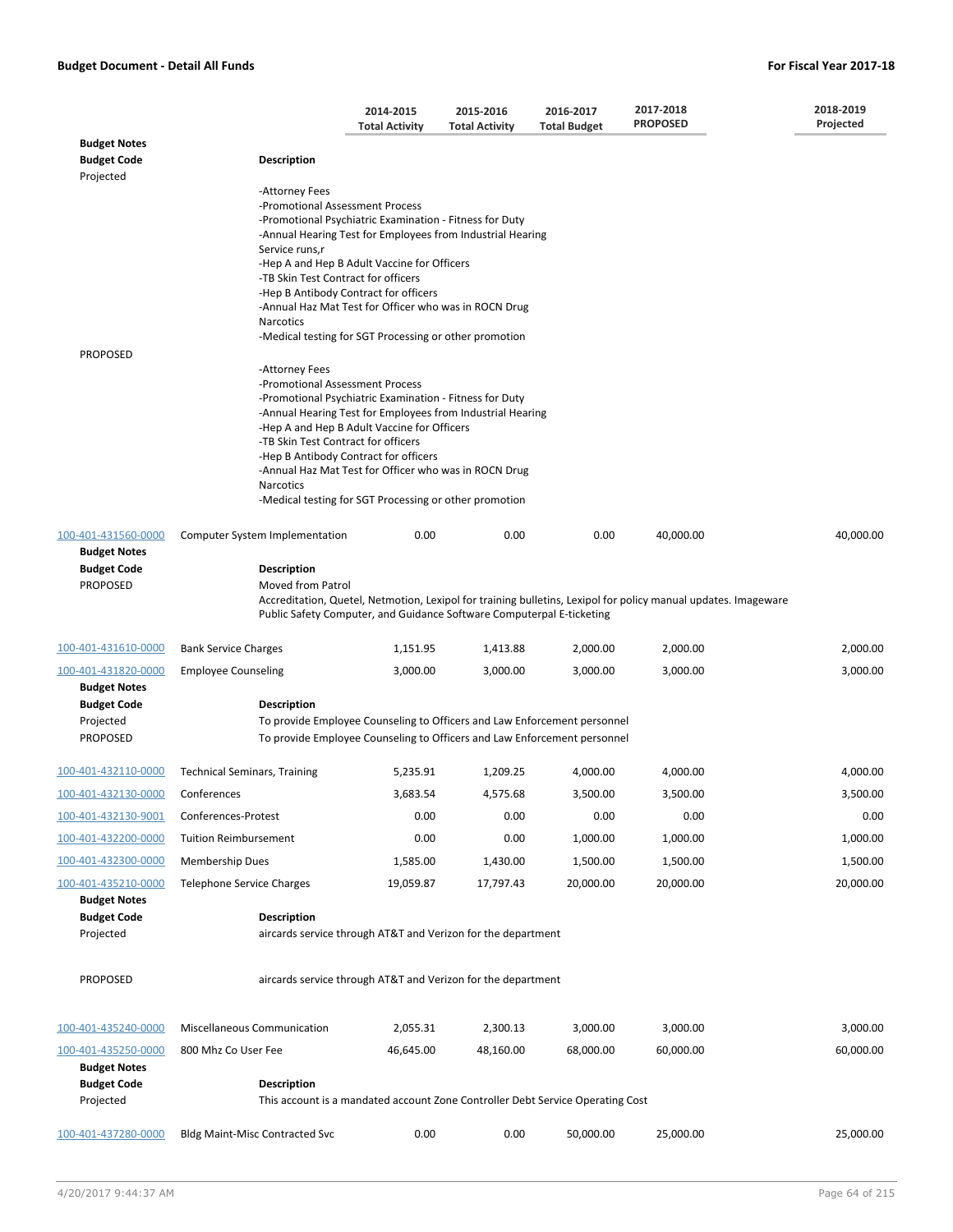|                             |                                                    | 2014-2015<br><b>Total Activity</b> | 2015-2016<br><b>Total Activity</b> | 2016-2017<br><b>Total Budget</b> | 2017-2018<br><b>PROPOSED</b>                                                                                 | 2018-2019<br>Projected |  |  |
|-----------------------------|----------------------------------------------------|------------------------------------|------------------------------------|----------------------------------|--------------------------------------------------------------------------------------------------------------|------------------------|--|--|
| <b>Budget Notes</b>         |                                                    |                                    |                                    |                                  |                                                                                                              |                        |  |  |
| <b>Budget Code</b>          | <b>Description</b>                                 |                                    |                                    |                                  |                                                                                                              |                        |  |  |
| <b>PROPOSED</b>             | repairs for our new Evidence Building              |                                    |                                    |                                  | Lowered acct from 50,000 to 25,000, due to first year cost unsure how much it would cost for maintenance and |                        |  |  |
| 100-401-437310-0000         | <b>Equipment Repair and Service</b>                | 0.00                               | 5,000.00                           | 1,000.00                         | 1,000.00                                                                                                     | 1,000.00               |  |  |
| 100-401-437330-0000         | Vehicle Repairs, Parts & Supp                      | 2,014.18                           | 2,236.52                           | 3,000.00                         | 3,000.00                                                                                                     | 3,000.00               |  |  |
| 100-401-437340-0000         | Gasoline, Oil and Lubricants                       | 2,743.03                           | 3,687.20                           | 5,000.00                         | 5,000.00                                                                                                     | 5,000.00               |  |  |
| 100-401-438110-0000         | Internal Fees for Service - Admin                  | 1,739,000.00                       | 1,746,000.00                       | 1,969,000.00                     | 1,568,000.00                                                                                                 | 1,594,000.00           |  |  |
| 100-401-438673-0000         | Internal Fees for Service - MP                     | 6,000.00                           | 8,000.00                           | 8,000.00                         | 8,000.00                                                                                                     | 8,000.00               |  |  |
| 100-401-438680-0000         | Internal Fees for Service - Engineer               | 15,000.00                          | 6,828.00                           | 11,000.00                        | 15,000.00                                                                                                    | 15,000.00              |  |  |
| 100-401-439952-0000         | Rents & Leases                                     | 0.00                               | 26,733.95                          | 50,000.00                        | 55,000.00                                                                                                    | 60,000.00              |  |  |
| <b>Budget Notes</b>         |                                                    |                                    |                                    |                                  |                                                                                                              |                        |  |  |
| <b>Budget Code</b>          | <b>Description</b>                                 |                                    |                                    |                                  |                                                                                                              |                        |  |  |
| Projected                   | <b>Evidence Property and Training Facilty</b>      |                                    |                                    |                                  |                                                                                                              |                        |  |  |
| <b>PROPOSED</b>             | <b>Evidence Property and Training Facilty</b>      |                                    |                                    |                                  |                                                                                                              |                        |  |  |
| 100-401-442500-0000         | Intergovernmental Expense                          | 0.00                               | 0.00                               | 0.00                             | 0.00                                                                                                         | 0.00                   |  |  |
|                             | Category: 420 - MATERIALS & SERVICES Total:        | 1,877,450.14                       | 1,919,831.86                       | 2,230,000.00                     | 1,845,000.00                                                                                                 | 1,876,000.00           |  |  |
| Category: 490 - CONTINGENCY |                                                    |                                    |                                    |                                  |                                                                                                              |                        |  |  |
| 100-401-490900-0000         | Department Contingency                             | 0.00                               | 0.00                               | 279,475.00                       | 912,417.00                                                                                                   | 519,417.00             |  |  |
|                             | Category: 490 - CONTINGENCY Total:                 | 0.00                               | 0.00                               | 279,475.00                       | 912,417.00                                                                                                   | 519,417.00             |  |  |
|                             | <b>Expense Total:</b>                              | 2,698,333.09                       | 2,810,624.49                       | 3,325,475.00                     | 3,620,417.00                                                                                                 | 3,287,417.00           |  |  |
|                             | Department: 401 - Police Management Service Total: | 2,698,333.09                       | 2,810,624.49                       | 3,325,475.00                     | 3,620,417.00                                                                                                 | 3,287,417.00           |  |  |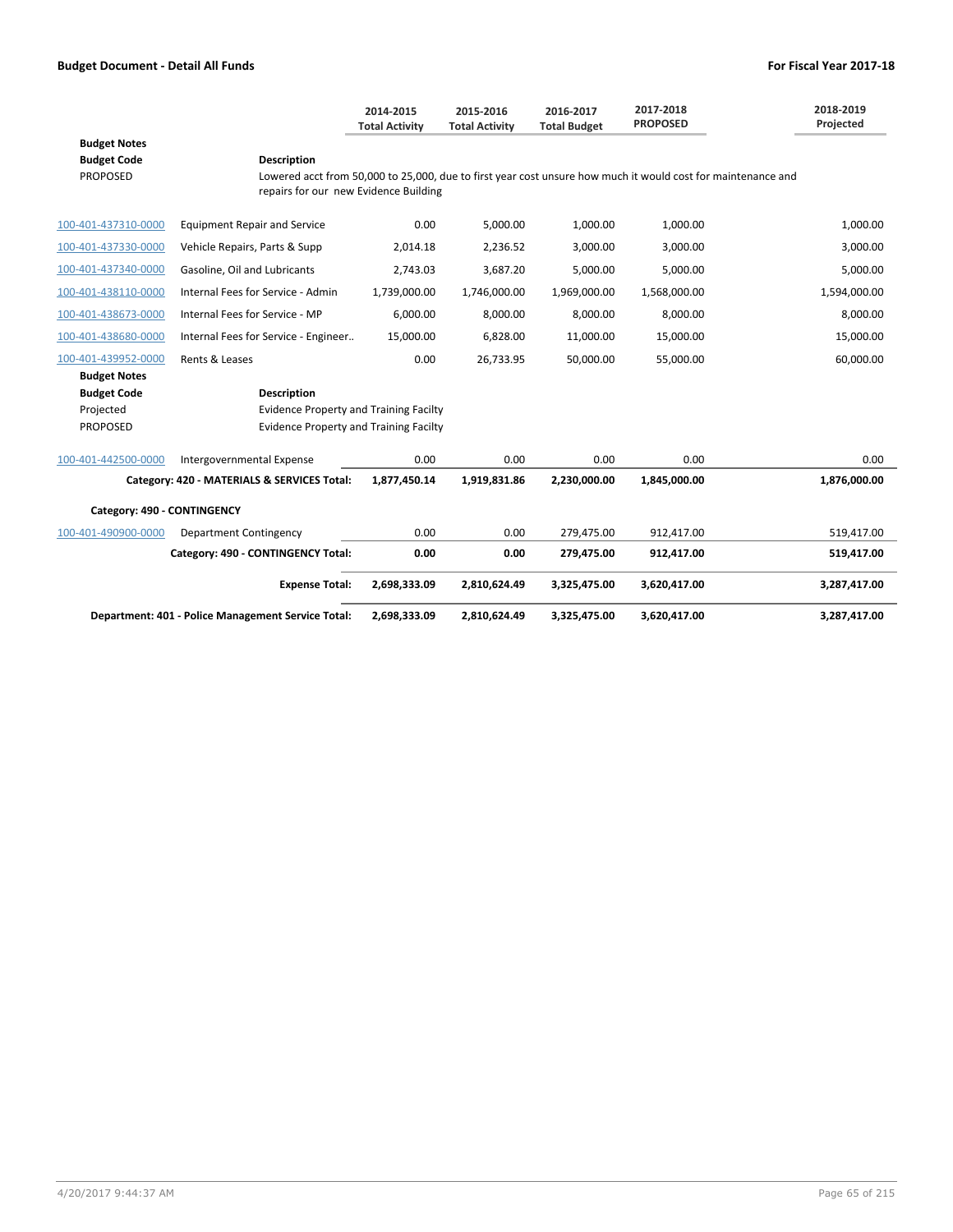|                                                                                                                 |                                                                                               | 2014-2015<br><b>Total Activity</b> | 2015-2016<br><b>Total Activity</b> | 2016-2017<br><b>Total Budget</b> | 2017-2018<br><b>PROPOSED</b>                                                                | 2018-2019<br>Projected |  |
|-----------------------------------------------------------------------------------------------------------------|-----------------------------------------------------------------------------------------------|------------------------------------|------------------------------------|----------------------------------|---------------------------------------------------------------------------------------------|------------------------|--|
| Department: 403 - Records                                                                                       |                                                                                               |                                    |                                    |                                  |                                                                                             |                        |  |
| <b>Expense</b>                                                                                                  |                                                                                               |                                    |                                    |                                  |                                                                                             |                        |  |
|                                                                                                                 | Category: 410 - PERSONNEL SERVICES                                                            |                                    |                                    |                                  |                                                                                             |                        |  |
| 100-403-411100-0000<br><b>Budget Notes</b>                                                                      | <b>Full-Time Salaries and Wages</b>                                                           | 0.00                               | 0.00                               | 233,000.00                       | 244,000.00                                                                                  | 252,000.00             |  |
| <b>Budget Code</b>                                                                                              | Description                                                                                   |                                    |                                    |                                  |                                                                                             |                        |  |
| Projected                                                                                                       | 4 FTE                                                                                         |                                    |                                    |                                  |                                                                                             |                        |  |
| <b>PROPOSED</b>                                                                                                 | 4 FTE                                                                                         |                                    |                                    |                                  |                                                                                             |                        |  |
| 100-403-411110-0000                                                                                             | <b>Full-Time Regular Salaries</b>                                                             | 186,794.25                         | 161,379.24                         | 0.00                             | 0.00                                                                                        | 0.00                   |  |
| 100-403-411120-0000                                                                                             | Full-Time Other Paid Leave                                                                    | 10,999.76                          | 9,091.28                           | 0.00                             | 0.00                                                                                        | 0.00                   |  |
| 100-403-411122-0000                                                                                             | <b>Full-Time Vacation Leave</b>                                                               | 14,231.36                          | 17,778.80                          | 0.00                             | 0.00                                                                                        | 0.00                   |  |
| 100-403-411125-0000                                                                                             | Full-Time Comp Leave                                                                          | 240.14                             | 1,454.51                           | 0.00                             | 0.00                                                                                        | 0.00                   |  |
| 100-403-411130-0000                                                                                             | Full-Time Sick Leave                                                                          | 9,321.77                           | 8,708.65                           | 0.00                             | 0.00                                                                                        | 0.00                   |  |
| 100-403-411240-0000                                                                                             | Temporary / OnCall                                                                            | 0.00                               | 25,131.02                          | 0.00                             | 0.00                                                                                        | 0.00                   |  |
| 100-403-411300-0000                                                                                             | <b>Overtime Salaries</b>                                                                      | 11,570.18                          | 20,730.07                          | 2.000.00                         | 5,000.00                                                                                    | 5,000.00               |  |
| 100-403-411435-0000                                                                                             | <b>Accrued Vacation Payoff</b>                                                                | 0.00                               | 0.00                               | 2,000.00                         | 2,000.00                                                                                    | 2,000.00               |  |
| 100-403-412100-0000                                                                                             | Payroll Taxes                                                                                 | 18,585.11                          | 19,576.18                          | 20,000.00                        | 21,000.00                                                                                   | 22,000.00              |  |
| 100-403-412200-0000                                                                                             | PERS                                                                                          | 52,600.45                          | 56,063.97                          | 60,000.00                        | 72,000.00                                                                                   | 73,000.00              |  |
| 100-403-412300-0000                                                                                             | Health Insurance                                                                              | 72,879.72                          | 66,542.98                          | 89,000.00                        | 80,000.00                                                                                   | 87,000.00              |  |
| 100-403-412400-0000                                                                                             | <b>Other Benefits</b>                                                                         | 11,790.81                          | 10,921.82                          | 11,000.00                        | 12,000.00                                                                                   | 12,000.00              |  |
| 436,000.00<br>453,000.00<br>Category: 410 - PERSONNEL SERVICES Total:<br>389,013.55<br>397,378.52<br>417,000.00 |                                                                                               |                                    |                                    |                                  |                                                                                             |                        |  |
|                                                                                                                 | Category: 420 - MATERIALS & SERVICES                                                          |                                    |                                    |                                  |                                                                                             |                        |  |
| 100-403-421000-0000                                                                                             | <b>General Office Supplies</b>                                                                | 3,134.05                           | 8,675.03                           | 12,000.00                        | 12,000.00                                                                                   | 12,000.00              |  |
| 100-403-422100-0000                                                                                             | In-House Printing, Copier Supp                                                                | 846.97                             | 3,445.48                           | 6,000.00                         | 6,000.00                                                                                    | 6,000.00               |  |
| 100-403-422200-0000                                                                                             | Printing and Binding Services                                                                 | 0.00                               | 1,333.68                           | 8,000.00                         | 7,000.00                                                                                    | 7,000.00               |  |
| 100-403-422300-0000                                                                                             | Postage                                                                                       | 2,994.23                           | 5,406.95                           | 6,000.00                         | 6,000.00                                                                                    | 6,000.00               |  |
| 100-403-429000-0000                                                                                             | Other Materials and Supplies                                                                  | 0.00                               | 0.00                               | 0.00                             | 1,000.00                                                                                    | 1,000.00               |  |
| 100-403-431510-0000                                                                                             | <b>Computer Time Sharing Costs</b>                                                            | 0.00                               | 31,944.00                          | 43,000.00                        | 50,000.00                                                                                   | 50,000.00              |  |
| <b>Budget Notes</b>                                                                                             |                                                                                               |                                    |                                    |                                  |                                                                                             |                        |  |
| <b>Budget Code</b><br>Projected                                                                                 | <b>Description</b><br>Computer Time Sharing Cost for the New Records RegJin Management System |                                    |                                    |                                  |                                                                                             |                        |  |
| <b>PROPOSED</b>                                                                                                 |                                                                                               |                                    |                                    |                                  | Increase in cost to Computer Time Sharing Cost for the New Records RegJin Management System |                        |  |
| 100-403-431560-0000                                                                                             | <b>Computer System Implementation</b>                                                         | 6,388.88                           | 636.00                             | 4,000.00                         | 5,000.00                                                                                    | 5,000.00               |  |
| <b>Budget Notes</b>                                                                                             |                                                                                               |                                    |                                    |                                  |                                                                                             |                        |  |
| <b>Budget Code</b>                                                                                              | <b>Description</b>                                                                            |                                    |                                    |                                  |                                                                                             |                        |  |
| Projected<br><b>PROPOSED</b>                                                                                    | Cost for when to work, armor link, Agency 360 New PPDS/RegJin Records Management System       |                                    |                                    |                                  | Cost for When to work, Armor Link, Agency 360, New PPDS/RegJin Records Management System    |                        |  |
|                                                                                                                 |                                                                                               |                                    |                                    |                                  |                                                                                             |                        |  |
| 100-403-432110-0000                                                                                             | <b>Technical Seminars, Training</b>                                                           | 1,575.37                           | 3,022.83                           | 5,000.00                         | 5,000.00                                                                                    | 5,000.00               |  |
| 100-403-432200-0000                                                                                             | <b>Tuition Reimbursement</b>                                                                  | 0.00                               | 0.00                               | 2,000.00                         | 2,000.00                                                                                    | 2,000.00               |  |
| 100-403-435240-0000                                                                                             | Miscellaneous Communication                                                                   | 1,350.94                           | 1,354.55                           | 2,000.00                         | 2,000.00                                                                                    | 2,000.00               |  |
| 100-403-437310-0000                                                                                             | <b>Equipment Repair and Service</b>                                                           | 0.00                               | 0.00                               | 1,000.00                         | 1,000.00                                                                                    | 1,000.00               |  |
|                                                                                                                 | Category: 420 - MATERIALS & SERVICES Total:                                                   | 16,290.44                          | 55,818.52                          | 89,000.00                        | 97,000.00                                                                                   | 97,000.00              |  |
|                                                                                                                 | <b>Expense Total:</b>                                                                         | 405,303.99                         | 453,197.04                         | 506,000.00                       | 533,000.00                                                                                  | 550,000.00             |  |
|                                                                                                                 | Department: 403 - Records Total:                                                              | 405,303.99                         | 453,197.04                         | 506,000.00                       | 533,000.00                                                                                  | 550,000.00             |  |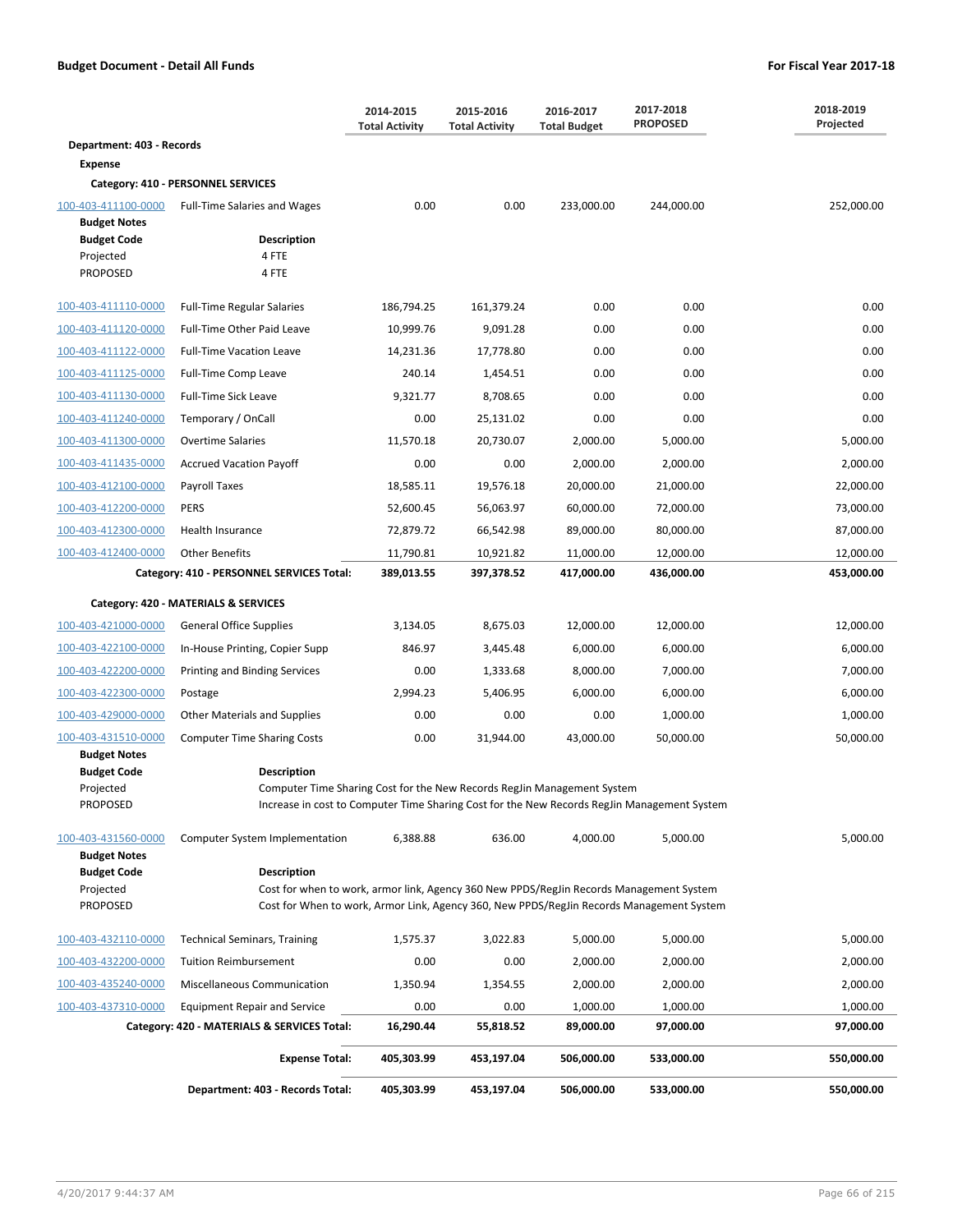|                                                                           | 2014-2015<br><b>Total Activity</b>            |              | 2015-2016<br><b>Total Activity</b> | 2016-2017<br><b>Total Budget</b> | 2017-2018<br><b>PROPOSED</b> | 2018-2019<br>Projected |
|---------------------------------------------------------------------------|-----------------------------------------------|--------------|------------------------------------|----------------------------------|------------------------------|------------------------|
| Department: 405 - Patrol                                                  |                                               |              |                                    |                                  |                              |                        |
| <b>Expense</b>                                                            |                                               |              |                                    |                                  |                              |                        |
|                                                                           | Category: 410 - PERSONNEL SERVICES            |              |                                    |                                  |                              |                        |
| 100-405-411100-0000                                                       | <b>Full-Time Salaries and Wages</b>           | 0.00         | 0.00                               | 2,464,000.00                     | 2,613,000.00                 | 2,717,000.00           |
| <b>Budget Notes</b><br><b>Budget Code</b><br>Projected<br><b>PROPOSED</b> | <b>Description</b><br>30 FTE<br><b>30 FTE</b> |              |                                    |                                  |                              |                        |
| 100-405-411110-0000                                                       | <b>Full-Time Regular Salaries</b>             | 1,807,006.43 | 2,101,058.07                       | 0.00                             | 0.00                         | 0.00                   |
| 100-405-411120-0000                                                       | Full-Time Other Paid Leave                    | 64,098.00    | 22,520.39                          | 0.00                             | 0.00                         | 0.00                   |
| 100-405-411122-0000                                                       | <b>Full-Time Vacation Leave</b>               | 151,340.24   | 141,513.79                         | 0.00                             | 0.00                         | 0.00                   |
| 100-405-411125-0000                                                       | Full-Time Comp Leave                          | 149,275.42   | 149,766.68                         | 0.00                             | 0.00                         | 0.00                   |
| 100-405-411130-0000                                                       | <b>Full-Time Sick Leave</b>                   | 61,082.62    | 81,192.90                          | 0.00                             | 0.00                         | 0.00                   |
| 100-405-411240-0000                                                       | Temporary / OnCall                            | 0.00         | 3,840.00                           | 0.00                             | 0.00                         | 0.00                   |
| 100-405-411300-0000                                                       | <b>Overtime Salaries</b>                      | 259,245.31   | 318,480.21                         | 235,000.00                       | 235,000.00                   | 235,000.00             |
| 100-405-411400-0000                                                       | Special Pay                                   | 0.00         | 0.00                               | 85,000.00                        | 88,000.00                    | 88,000.00              |
| 100-405-411410-0000                                                       | Working out of Classification                 | 2,413.82     | 1,925.19                           | 0.00                             | 0.00                         | 0.00                   |
| 100-405-411435-0000                                                       | <b>Accrued Vacation Payoff</b>                | 16,160.08    | 15,810.89                          | 0.00                             | 0.00                         | 0.00                   |
| 100-405-411450-0000                                                       | Holiday Pay                                   | 52,145.71    | 61,298.43                          | 0.00                             | 0.00                         | 0.00                   |
| 100-405-411460-0000                                                       | FTO Pay                                       | 6,279.07     | 18,158.47                          | 0.00                             | 0.00                         | 0.00                   |
| 100-405-412100-0000                                                       | Payroll Taxes                                 | 213,463.21   | 240,116.17                         | 252,000.00                       | 249,000.00                   | 257,000.00             |
| 100-405-412200-0000                                                       | <b>PERS</b>                                   | 540,106.52   | 634,105.60                         | 646,000.00                       | 792,000.00                   | 822,000.00             |
| 100-405-412300-0000                                                       | Health Insurance                              | 595,157.98   | 617,028.15                         | 749,000.00                       | 672,000.00                   | 726,000.00             |
| 100-405-412400-0000                                                       | <b>Other Benefits</b>                         | 110,931.73   | 118,961.46                         | 136,000.00                       | 119,000.00                   | 121,000.00             |
|                                                                           | Category: 410 - PERSONNEL SERVICES Total:     | 4,028,706.14 | 4,525,776.40                       | 4,567,000.00                     | 4,768,000.00                 | 4,966,000.00           |
|                                                                           | Category: 420 - MATERIALS & SERVICES          |              |                                    |                                  |                              |                        |
| 100-405-421000-0000                                                       | <b>General Office Supplies</b>                | 575.60       | 0.00                               | 0.00                             | 0.00                         | 0.00                   |
| 100-405-422100-0000                                                       | In-House Printing, Copier Supp                | 2,673.51     | 386.51                             | 0.00                             | 0.00                         | 0.00                   |
| 100-405-422200-0000                                                       | <b>Printing and Binding Services</b>          | 1,042.65     | 706.63                             | 0.00                             | 0.00                         | 0.00                   |
| 100-405-427130-0000                                                       | Uniform Purchases                             | 9,075.93     | 15,536.13                          | 9,000.00                         | 9,000.00                     | 9,000.00               |
| 100-405-427139-0000                                                       | <b>Replacement Uniforms</b>                   | 11,958.81    | 9,699.53                           | 12,000.00                        | 12,000.00                    | 12,000.00              |
| 100-405-427150-0000                                                       | Safety Equipment                              | 0.00         | 7,245.93                           | 10,000.00                        | 13,000.00                    | 13,000.00              |
| 100-405-427150-1076                                                       | Safety Equipment                              | 2,399.97     | 0.00                               | 0.00                             | 0.00                         | 0.00                   |
| 100-405-427200-0000                                                       | <b>Clothing Allowance</b>                     | 1,732.96     | 1,827.84                           | 1,000.00                         | 1,000.00                     | 1,000.00               |
| 100-405-427250-0000                                                       | <b>Cleaning Allowance</b>                     | 2,144.66     | 3,122.96                           | 5,000.00                         | 5,000.00                     | 5,000.00               |
| 100-405-427300-0000                                                       | <b>Laundry Service</b>                        | 281.00       | 234.00                             | 1,000.00                         | 1,000.00                     | 1,000.00               |
| 100-405-428150-0000                                                       | <b>Batteries and Flares</b>                   | 1,933.64     | 4,358.60                           | 6,000.00                         | 6,000.00                     | 6,000.00               |
| 100-405-428200-0000<br><b>Budget Notes</b>                                | Range and Firearm Supplies                    | 20,430.33    | 30,212.14                          | 25,000.00                        | 30,000.00                    | 30,000.00              |

**Budget Code Description**

Projected **Denfense tactics/OC equipment and supplies** Targets frames and materials gun repairs/tools gun parts gun cleaning supplies Practice ammunition duty ammunition targets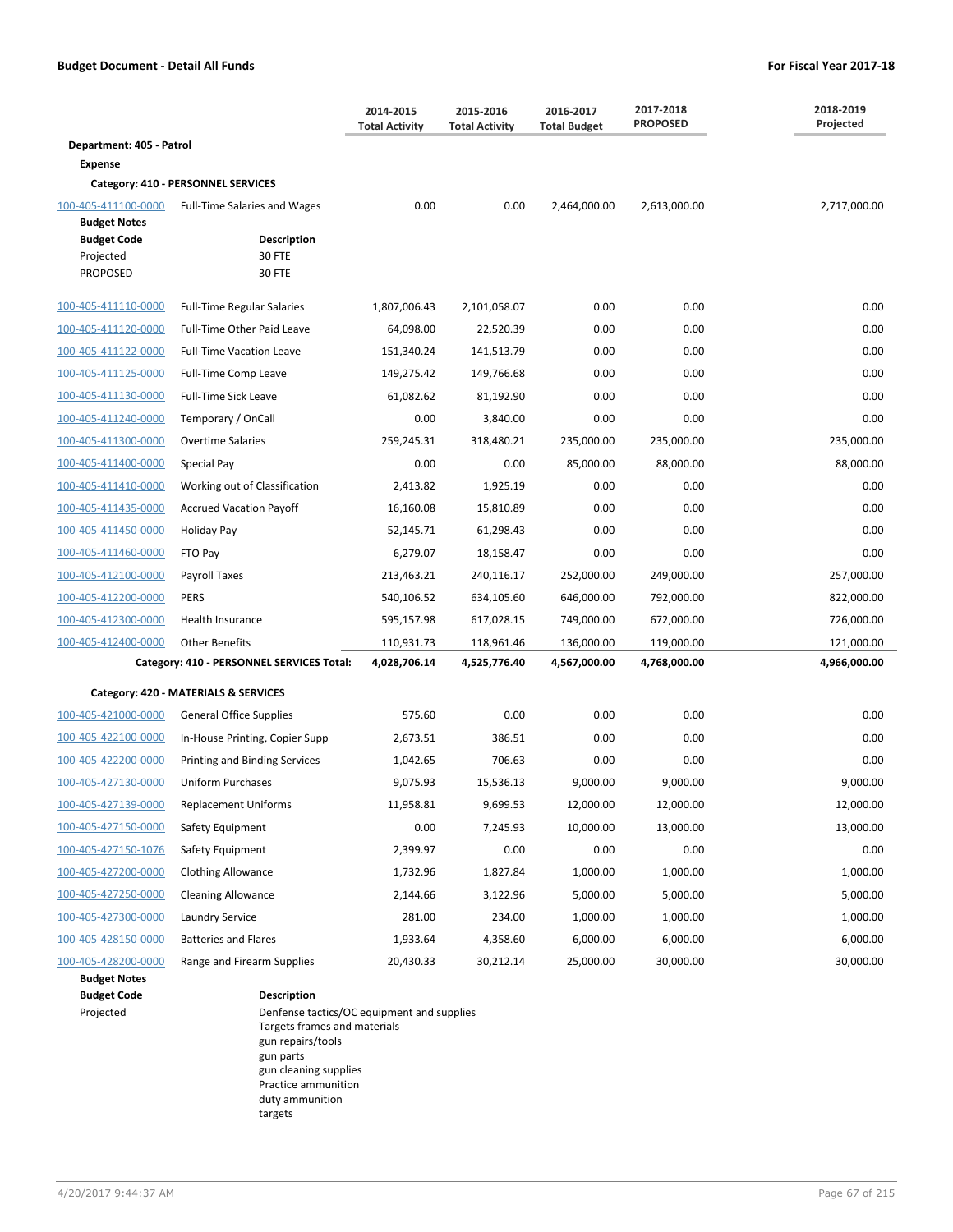|                                            |                                                                                                                                                                                                                 | 2014-2015<br><b>Total Activity</b>                           | 2015-2016<br><b>Total Activity</b> | 2016-2017<br><b>Total Budget</b> | 2017-2018<br><b>PROPOSED</b>                                                                                                                                                                                                                                                                                                              | 2018-2019<br>Projected |  |  |  |
|--------------------------------------------|-----------------------------------------------------------------------------------------------------------------------------------------------------------------------------------------------------------------|--------------------------------------------------------------|------------------------------------|----------------------------------|-------------------------------------------------------------------------------------------------------------------------------------------------------------------------------------------------------------------------------------------------------------------------------------------------------------------------------------------|------------------------|--|--|--|
| <b>PROPOSED</b>                            | Increase in cost for Denfense tactics/OC equipment and supplies<br>Targets frames and materials<br>gun repairs/tools<br>gun parts<br>gun cleaning supplies<br>Practice ammunition<br>duty ammunition<br>targets |                                                              |                                    |                                  |                                                                                                                                                                                                                                                                                                                                           |                        |  |  |  |
| 100-405-429000-0000<br><b>Budget Notes</b> | <b>Other Materials and Supplies</b>                                                                                                                                                                             | 20,883.85                                                    | 31,915.45                          | 20,000.00                        | 20,000.00                                                                                                                                                                                                                                                                                                                                 | 20,000.00              |  |  |  |
| <b>Budget Code</b><br>Projected            | <b>Description</b><br>This acct also has monthly bills that come out                                                                                                                                            |                                                              |                                    |                                  |                                                                                                                                                                                                                                                                                                                                           |                        |  |  |  |
|                                            | Language Line<br><b>DMV</b>                                                                                                                                                                                     |                                                              |                                    |                                  |                                                                                                                                                                                                                                                                                                                                           |                        |  |  |  |
|                                            | Car wash tickets<br>Evoc track rental                                                                                                                                                                           |                                                              |                                    |                                  |                                                                                                                                                                                                                                                                                                                                           |                        |  |  |  |
|                                            | CPR class supplies                                                                                                                                                                                              |                                                              |                                    |                                  |                                                                                                                                                                                                                                                                                                                                           |                        |  |  |  |
|                                            | vest spray<br>earphone supplies for radios<br>drug test kits                                                                                                                                                    |                                                              |                                    |                                  |                                                                                                                                                                                                                                                                                                                                           |                        |  |  |  |
| <b>PROPOSED</b>                            | This acct also has monthly bills that come out<br>Language Line<br><b>DMV</b>                                                                                                                                   |                                                              |                                    |                                  |                                                                                                                                                                                                                                                                                                                                           |                        |  |  |  |
|                                            | Car wash tickets<br>Evoc track rental CPR class supplies                                                                                                                                                        |                                                              |                                    |                                  |                                                                                                                                                                                                                                                                                                                                           |                        |  |  |  |
|                                            | vest spray<br>earphone supplies for radios<br>drug test kits                                                                                                                                                    |                                                              |                                    |                                  |                                                                                                                                                                                                                                                                                                                                           |                        |  |  |  |
| 100-405-429000-9001                        | Other Materials and Supplies-Prot                                                                                                                                                                               | 0.00                                                         | 0.00                               | 0.00                             | 0.00                                                                                                                                                                                                                                                                                                                                      | 0.00                   |  |  |  |
| 100-405-429500-0000<br><b>Budget Notes</b> | Misc Furnishings & Equipment                                                                                                                                                                                    | 23,342.69                                                    | 77,316.03                          | 23,000.00                        | 23,000.00                                                                                                                                                                                                                                                                                                                                 | 23,000.00              |  |  |  |
| <b>Budget Code</b><br>Projected            | <b>Description</b><br>Replace outdated radios with APX Radios                                                                                                                                                   |                                                              |                                    |                                  |                                                                                                                                                                                                                                                                                                                                           |                        |  |  |  |
| <b>PROPOSED</b>                            |                                                                                                                                                                                                                 | Replace outdated radios with APX Radios, and other equipment |                                    |                                  |                                                                                                                                                                                                                                                                                                                                           |                        |  |  |  |
| 100-405-431560-0000<br><b>Budget Notes</b> | Computer System Implementation                                                                                                                                                                                  | 28,278.93                                                    | 39,646.94                          | 26,000.00                        | 0.00                                                                                                                                                                                                                                                                                                                                      | 0.00                   |  |  |  |
| <b>Budget Code</b><br>Projected            | <b>Description</b>                                                                                                                                                                                              |                                                              |                                    |                                  |                                                                                                                                                                                                                                                                                                                                           |                        |  |  |  |
|                                            | maint 1-19-13LA                                                                                                                                                                                                 |                                                              |                                    |                                  | Accreditation 1600, Quetel 1,000, Netmotion 5850, Lexipol 3,000 for training bulletins, Lexipol 2850 for policy<br>manual updates. Imageware 1885, Public Safety Computer 100, and Guidance Software 1495 Computerpal<br>1350 E-ticketing \$6,900 the cost has increased since last fiscal year to a total of \$25,930 due to e-ticketing |                        |  |  |  |
| <b>PROPOSED</b>                            | Moved to Adminl                                                                                                                                                                                                 |                                                              |                                    |                                  |                                                                                                                                                                                                                                                                                                                                           |                        |  |  |  |
| 100-405-432110-0000                        | <b>Technical Seminars, Training</b>                                                                                                                                                                             | 11,131.00                                                    | 9,882.07                           | 9,000.00                         | 7,000.00                                                                                                                                                                                                                                                                                                                                  | 7,000.00               |  |  |  |
| 100-405-432130-0000                        | Conferences                                                                                                                                                                                                     | 4,491.85                                                     | 4,242.35                           | 3,000.00                         | 5,000.00                                                                                                                                                                                                                                                                                                                                  | 5,000.00               |  |  |  |
| 100-405-432200-0000                        | <b>Tuition Reimbursement</b>                                                                                                                                                                                    | 0.00                                                         | 0.00                               | 3,000.00                         | 3,000.00                                                                                                                                                                                                                                                                                                                                  | 3,000.00               |  |  |  |
| 100-405-432300-0000                        | Membership Dues                                                                                                                                                                                                 | 1,362.00                                                     | 995.00                             | 1,000.00                         | 1,000.00                                                                                                                                                                                                                                                                                                                                  | 1,000.00               |  |  |  |
| 100-405-433180-0000<br><b>Budget Notes</b> | Prisoner Medical Care & Detox                                                                                                                                                                                   | 3,625.00                                                     | 2,175.00                           | 5,000.00                         | 5,000.00                                                                                                                                                                                                                                                                                                                                  | 5,000.00               |  |  |  |
| <b>Budget Code</b><br>Projected            | <b>Description</b><br><b>Mandated Requirements</b><br><b>Detoxification Center</b>                                                                                                                              |                                                              |                                    |                                  |                                                                                                                                                                                                                                                                                                                                           |                        |  |  |  |
| <b>PROPOSED</b>                            | Prisoner medical expense<br><b>Detoxification Center</b><br>Prisoner medical expense                                                                                                                            |                                                              |                                    |                                  |                                                                                                                                                                                                                                                                                                                                           |                        |  |  |  |
| 100-405-435240-0000                        | Miscellaneous Communication                                                                                                                                                                                     | 13,313.01                                                    | 13,270.35                          | 15,000.00                        | 20,000.00                                                                                                                                                                                                                                                                                                                                 | 20,000.00              |  |  |  |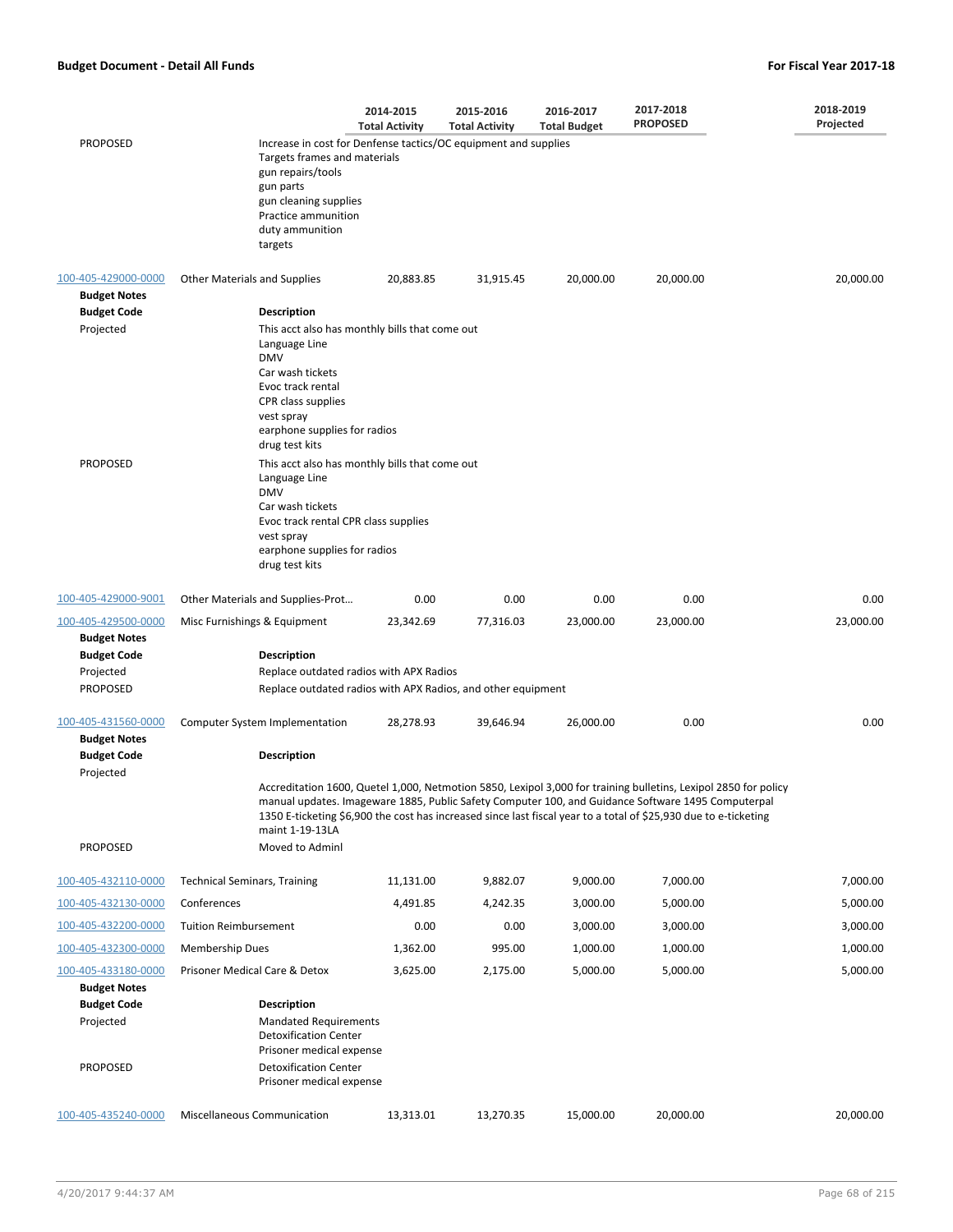|                                |                                                                            | 2014-2015<br><b>Total Activity</b> | 2015-2016<br><b>Total Activity</b> | 2016-2017<br><b>Total Budget</b> | 2017-2018<br><b>PROPOSED</b>                                                                                      | 2018-2019<br>Projected |
|--------------------------------|----------------------------------------------------------------------------|------------------------------------|------------------------------------|----------------------------------|-------------------------------------------------------------------------------------------------------------------|------------------------|
| <b>Budget Notes</b>            |                                                                            |                                    |                                    |                                  |                                                                                                                   |                        |
| <b>Budget Code</b>             | <b>Description</b>                                                         |                                    |                                    |                                  |                                                                                                                   |                        |
| <b>PROPOSED</b>                | Increase in cost due to changing Cell phones changed to I-Phones           |                                    |                                    |                                  |                                                                                                                   |                        |
| 100-405-435960-0000            | <b>Towing Services</b>                                                     | 160.00                             | 1,684.50                           | 1,000.00                         | 1,000.00                                                                                                          | 1,000.00               |
| 100-405-437310-0000            | <b>Equipment Repair and Service</b>                                        | 1,729.84                           | 2,520.97                           | 5,000.00                         | 5,000.00                                                                                                          | 5,000.00               |
| <b>Budget Notes</b>            |                                                                            |                                    |                                    |                                  |                                                                                                                   |                        |
| <b>Budget Code</b>             | <b>Description</b>                                                         |                                    |                                    |                                  |                                                                                                                   |                        |
| Projected                      | system Washington Co Maintenance for 800 Mhz (repairs on MDC's)            |                                    |                                    |                                  | This acct is for repairs on Traffic Radar, Digital Cameras, video equipment repairs, camera monitor, Day wireless |                        |
| <b>PROPOSED</b>                | system Washington Co Maintenance for 800 Mhz (repairs on MDC's)            |                                    |                                    |                                  | This acct is for repairs on Traffic Radar, Digital Cameras, video equipment repairs, camera monitor, Day wireless |                        |
| 100-405-437330-0000            | Vehicle Repairs, Parts & Supp                                              | 35,126.67                          | 76,873.69                          | 80,000.00                        | 80,000.00                                                                                                         | 80,000.00              |
| 100-405-437340-0000            | Gasoline, Oil and Lubricants                                               | 89,344.46                          | 63,205.23                          | 123,000.00                       | 100,000.00                                                                                                        | 100,000.00             |
| 100-405-437370-0000            | Canine Unit Supplies                                                       | 2,121.14                           | 2,445.21                           | 6,000.00                         | 10,000.00                                                                                                         | 10,000.00              |
| <b>Budget Notes</b>            |                                                                            |                                    |                                    |                                  |                                                                                                                   |                        |
| <b>Budget Code</b>             | Description                                                                |                                    |                                    |                                  |                                                                                                                   |                        |
| <b>PROPOSED</b>                | Increase in cost of running two K-9 dogs, training, supplies, and tracking |                                    |                                    |                                  |                                                                                                                   |                        |
| 100-405-438673-0000            | Internal Fees for Service - MP                                             | 167,000.00                         | 212,000.00                         | 166,000.00                       | 156,000.00                                                                                                        | 163,000.00             |
|                                | Category: 420 - MATERIALS & SERVICES Total:                                | 456,159.50                         | 611,503.06                         | 555,000.00                       | 513,000.00                                                                                                        | 520,000.00             |
| Category: 480 - CAPITAL OUTLAY |                                                                            |                                    |                                    |                                  |                                                                                                                   |                        |
| 100-405-485110-0000            | On-Road Vehicle Purchases                                                  | 91,817.35                          | 124,929.90                         | 216,000.00                       | 116,000.00                                                                                                        | 116,000.00             |
| <b>Budget Notes</b>            |                                                                            |                                    |                                    |                                  |                                                                                                                   |                        |
| <b>Budget Code</b>             | <b>Description</b>                                                         |                                    |                                    |                                  |                                                                                                                   |                        |
| Projected                      | REPLACEMENT VEHICLES THAT ARE AT END OF THEIR MILAGE CYCLE.                |                                    |                                    |                                  |                                                                                                                   |                        |
| <b>PROPOSED</b>                | REPLACEMENT VEHICLES THAT ARE AT END OF THEIR MILAGE CYCLE.                |                                    |                                    |                                  |                                                                                                                   |                        |
| 100-405-485200-0000            | <b>Equipment Purchases</b>                                                 | 0.00                               | 0.00                               | 0.00                             | 0.00                                                                                                              | 0.00                   |
|                                | Category: 480 - CAPITAL OUTLAY Total:                                      | 91,817.35                          | 124,929.90                         | 216,000.00                       | 116,000.00                                                                                                        | 116,000.00             |
|                                | <b>Expense Total:</b>                                                      | 4,576,682.99                       | 5,262,209.36                       | 5,338,000.00                     | 5,397,000.00                                                                                                      | 5,602,000.00           |

**Department: 405 - Patrol Total: 4,576,682.99 5,262,209.36 5,338,000.00 5,397,000.00 5,602,000.00**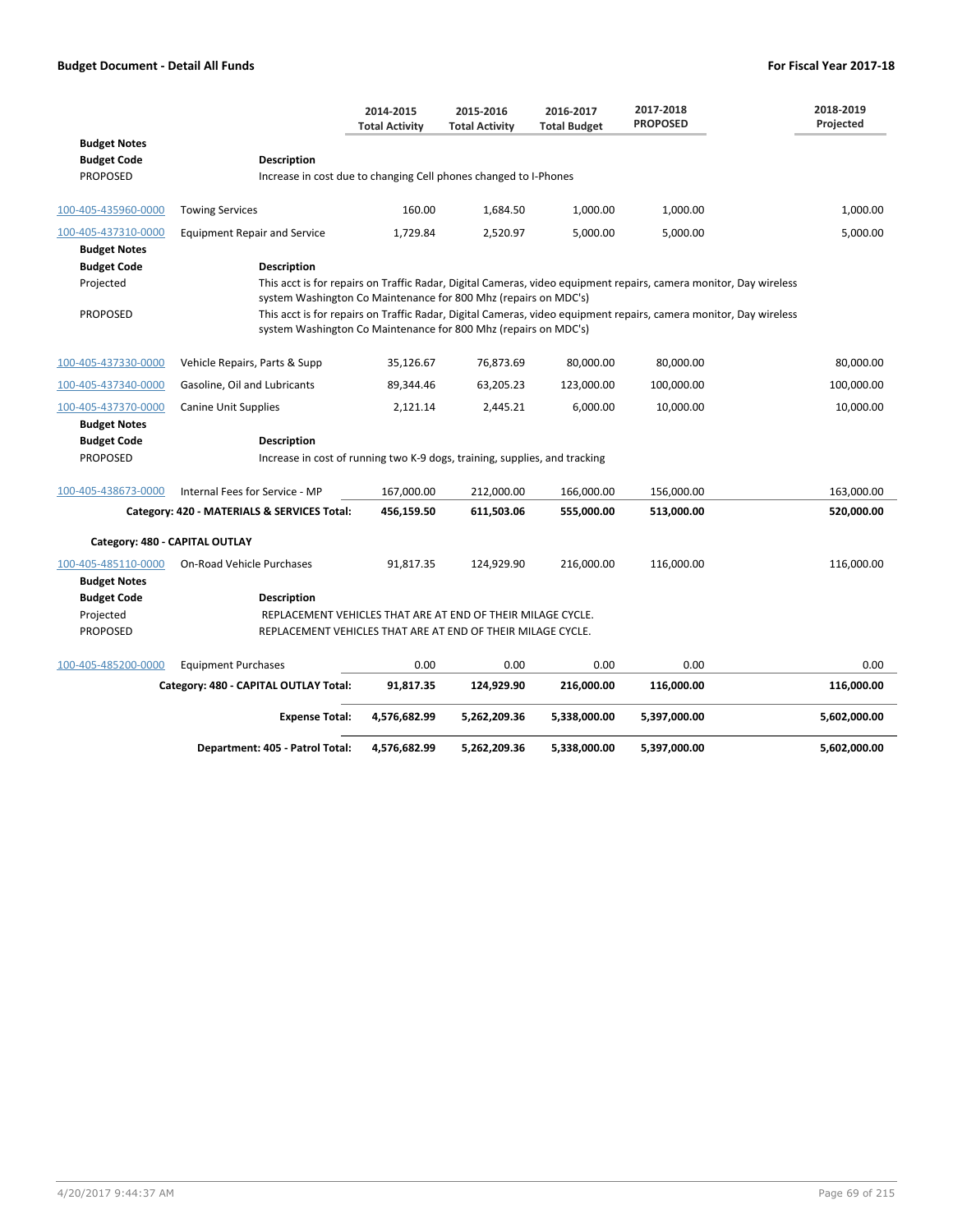|                                                    |                                                                                                                                       | 2014-2015<br>2015-2016<br><b>Total Activity</b><br><b>Total Activity</b> |            | 2016-2017<br><b>Total Budget</b> | 2017-2018<br><b>PROPOSED</b> | 2018-2019<br>Projected |
|----------------------------------------------------|---------------------------------------------------------------------------------------------------------------------------------------|--------------------------------------------------------------------------|------------|----------------------------------|------------------------------|------------------------|
| Department: 407 - Traffic                          |                                                                                                                                       |                                                                          |            |                                  |                              |                        |
| <b>Expense</b>                                     |                                                                                                                                       |                                                                          |            |                                  |                              |                        |
|                                                    | Category: 410 - PERSONNEL SERVICES                                                                                                    |                                                                          |            |                                  |                              |                        |
| 100-407-411100-0000<br><b>Budget Notes</b>         | <b>Full-Time Salaries and Wages</b>                                                                                                   | 0.00                                                                     | 0.00       | 372,000.00                       | 381,000.00                   | 392,000.00             |
| <b>Budget Code</b><br>Projected<br><b>PROPOSED</b> | <b>Description</b><br>4 FTE<br>4 FTE                                                                                                  |                                                                          |            |                                  |                              |                        |
| 100-407-411110-0000                                | <b>Full-Time Regular Salaries</b>                                                                                                     | 270,477.49                                                               | 255,176.00 | 0.00                             | 0.00                         | 0.00                   |
| 100-407-411120-0000                                | Full-Time Other Paid Leave                                                                                                            | 6,855.68                                                                 | 4,826.80   | 0.00                             | 0.00                         | 0.00                   |
| 100-407-411122-0000                                | <b>Full-Time Vacation Leave</b>                                                                                                       | 11,005.54                                                                | 13,270.17  | 0.00                             | 0.00                         | 0.00                   |
| 100-407-411125-0000                                | Full-Time Comp Leave                                                                                                                  | 9,981.13                                                                 | 5,459.67   | 0.00                             | 0.00                         | 0.00                   |
| 100-407-411130-0000                                | <b>Full-Time Sick Leave</b>                                                                                                           | 4,109.30                                                                 | 788.40     | 0.00                             | 0.00                         | 0.00                   |
| 100-407-411300-0000                                | <b>Overtime Salaries</b>                                                                                                              | 22,628.31                                                                | 27,163.50  | 23,000.00                        | 23,000.00                    | 23,000.00              |
| 100-407-411300-1053                                | Overtime-Safety Belt 2014                                                                                                             | 1,512.50                                                                 | 0.00       | 0.00                             | 0.00                         | 0.00                   |
| 100-407-411300-1054                                | Overtime-DUII 2014                                                                                                                    | 1,337.50                                                                 | 0.00       | 0.00                             | 0.00                         | 0.00                   |
| 100-407-411300-1059                                | <b>Overtime Salaries</b>                                                                                                              | 1,175.42                                                                 | 0.00       | 0.00                             | 0.00                         | 0.00                   |
| 100-407-411300-1078                                | <b>Overtime Salaries</b>                                                                                                              | 1,675.00                                                                 | 4,325.00   | 0.00                             | 0.00                         | 0.00                   |
| 100-407-411300-1079                                | Overtime Salaries-DUII 2015                                                                                                           | 835.00                                                                   | 300.00     | 0.00                             | 0.00                         | 0.00                   |
| 100-407-411300-1095                                | <b>Overtime Salaries</b>                                                                                                              | 0.00                                                                     | 2,159.25   | 0.00                             | 0.00                         | 0.00                   |
| 100-407-411300-1100                                | Overtime Salaries-School Zone                                                                                                         | 0.00                                                                     | 840.00     | 0.00                             | 0.00                         | 0.00                   |
| 100-407-411400-0000                                | Special Pay                                                                                                                           | 0.00                                                                     | 0.00       | 12,000.00                        | 15,000.00                    | 15,000.00              |
| 100-407-411410-0000                                | Working out of Classification                                                                                                         | 408.50                                                                   | 0.00       | 0.00                             | 0.00                         | 0.00                   |
| 100-407-411435-0000                                | <b>Accrued Vacation Payoff</b>                                                                                                        | 9,932.72                                                                 | 9,825.30   | 0.00                             | 0.00                         | 0.00                   |
| 100-407-411450-0000                                | Holiday Pay                                                                                                                           | 0.00                                                                     | 0.00       | 0.00                             | 0.00                         | 0.00                   |
| 100-407-412100-0000                                | Payroll Taxes                                                                                                                         | 28,198.94                                                                | 26,817.95  | 35,000.00                        | 36,000.00                    | 37,000.00              |
| 100-407-412200-0000                                | <b>PERS</b>                                                                                                                           | 76,739.80                                                                | 82,600.29  | 105,000.00                       | 128,000.00                   | 131,000.00             |
| 100-407-412300-0000                                | Health Insurance                                                                                                                      | 69,253.52                                                                | 60,500.16  | 104,000.00                       | 97,000.00                    | 105,000.00             |
| 100-407-412400-0000                                | <b>Other Benefits</b>                                                                                                                 | 18,962.79                                                                | 21,613.96  | 29,000.00                        | 29,000.00                    | 29,000.00              |
|                                                    | Category: 410 - PERSONNEL SERVICES Total:                                                                                             | 535,089.14                                                               | 515,666.45 | 680,000.00                       | 709,000.00                   | 732,000.00             |
|                                                    | Category: 420 - MATERIALS & SERVICES                                                                                                  |                                                                          |            |                                  |                              |                        |
| 100-407-421000-0000                                | <b>General Office Supplies</b>                                                                                                        | 460.08                                                                   | 0.00       | 0.00                             | 0.00                         | 0.00                   |
| 100-407-427130-0000                                | Uniform Purchases                                                                                                                     | 2,327.49                                                                 | 3,641.24   | 3,375.00                         | 3,000.00                     | 3,000.00               |
| 100-407-427139-0000                                | <b>Replacement Uniforms</b>                                                                                                           | 2,866.40                                                                 | 3,640.91   | 3,200.00                         | 3,500.00                     | 3,500.00               |
| 100-407-427200-0000                                | Clothing Allowance                                                                                                                    | 520.00                                                                   | 554.99     | 425.00                           | 500.00                       | 500.00                 |
| 100-407-427250-0000                                | <b>Cleaning Allowance</b>                                                                                                             | 254.25                                                                   | 351.40     | 1,000.00                         | 1,000.00                     | 1,000.00               |
| 100-407-429000-0000                                | Other Materials and Supplies                                                                                                          | 2,422.53                                                                 | 2,717.03   | 5,000.00                         | 5,000.00                     | 5,000.00               |
| 100-407-429000-1077                                | <b>Other Materials and Supplies</b>                                                                                                   | 0.00                                                                     | 5,794.75   | 0.00                             | 0.00                         | 0.00                   |
| 100-407-429500-0000                                | Misc Furnishings & Equipment                                                                                                          | 10,220.00                                                                | 7,000.00   | 7,000.00                         | 7,000.00                     | 7,000.00               |
| <b>Budget Notes</b>                                |                                                                                                                                       |                                                                          |            |                                  |                              |                        |
| <b>Budget Code</b><br>Projected<br><b>PROPOSED</b> | Description<br>Replace outdated radios with APX Radios, and equipment<br>Replace outdated radios with APX Radios, and other equipment |                                                                          |            |                                  |                              |                        |
| 100-407-432110-0000                                | <b>Technical Seminars, Training</b>                                                                                                   | 6,574.48                                                                 | 11,296.19  | 6,000.00                         | 8,000.00                     | 8,000.00               |
| 100-407-432110-1074                                | <b>Technical Seminars, Training</b>                                                                                                   | 3,000.00                                                                 | 0.00       | 0.00                             | 0.00                         | 0.00                   |
| 100-407-432110-9001                                | Technical Seminars, Training-Prot                                                                                                     | 0.00                                                                     | 0.00       | 0.00                             | 0.00                         | 0.00                   |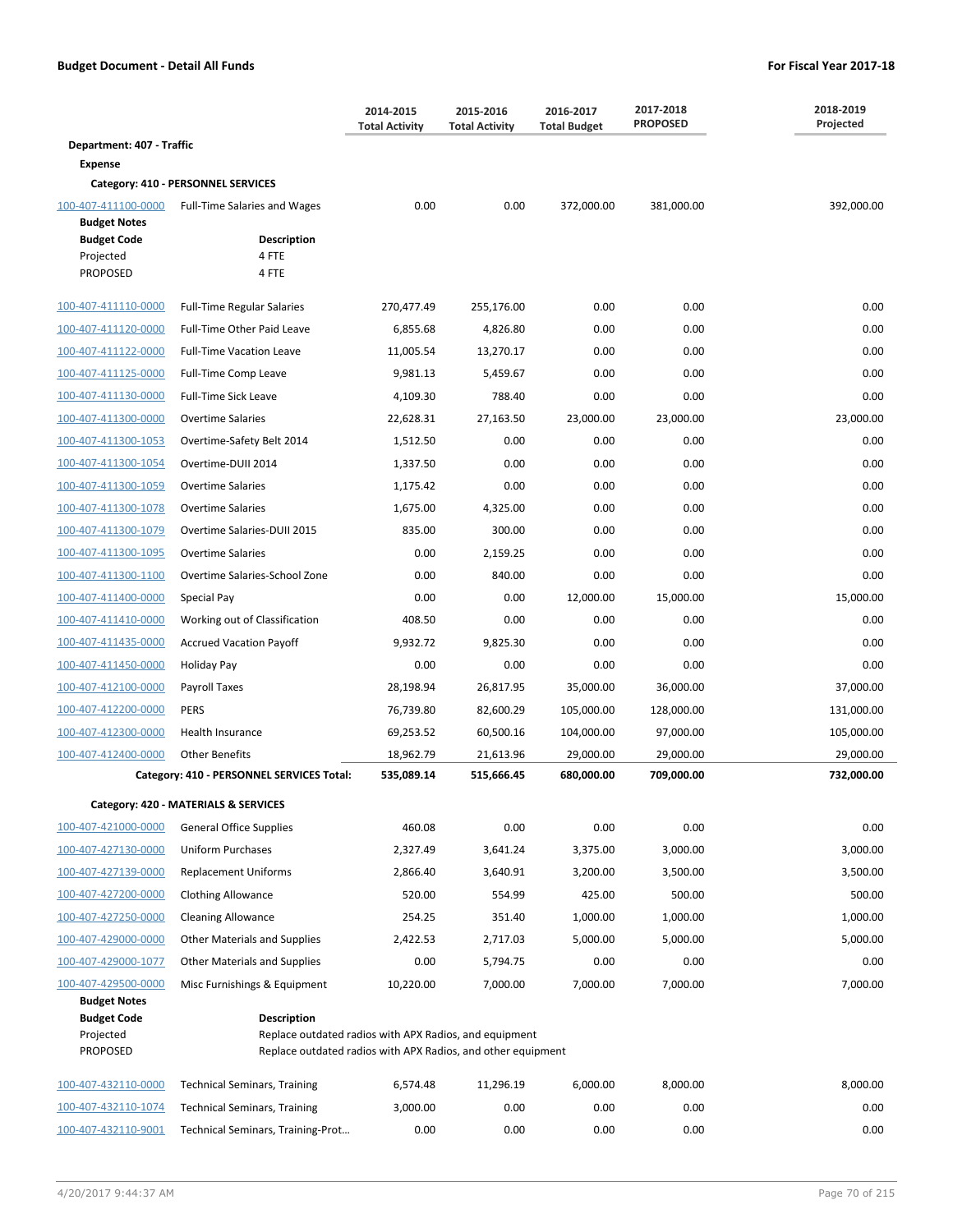|                     |                                     | 2014-2015<br><b>Total Activity</b> | 2015-2016<br><b>Total Activity</b> | 2016-2017<br><b>Total Budget</b> | 2017-2018<br><b>PROPOSED</b> | 2018-2019<br>Projected |
|---------------------|-------------------------------------|------------------------------------|------------------------------------|----------------------------------|------------------------------|------------------------|
| 100-407-432300-0000 | <b>Membership Dues</b>              | 270.00                             | 568.75                             | 1.000.00                         | 1,000.00                     | 1,000.00               |
| 100-407-435240-0000 | Miscellaneous Communication         | 1,881.92                           | 1.909.57                           | 3,000.00                         | 3,000.00                     | 3,000.00               |
| 100-407-437310-0000 | <b>Equipment Repair and Service</b> | 294.70                             | 86.83                              | 1.000.00                         | 1,000.00                     | 1,000.00               |
| 100-407-437312-0000 | <b>Equipment Rentals</b>            | 12.607.28                          | 9.848.50                           | 14.000.00                        | 28,000.00                    | 28,000.00              |
| <b>Budget Notes</b> |                                     |                                    |                                    |                                  |                              |                        |
| <b>Budget Code</b>  | <b>Description</b>                  |                                    |                                    |                                  |                              |                        |

barricades. PROPOSED This acct was increased due to the cost to put on Festival of the Arts,Fourth of July Parade and Fourt of July

fireworks pays for rental of barricades , no parking signs and flaggers

Projected This account pays for Festival of the Arts and fourth of July Parade and Fourt of July fireworks flaggers and

| Category: 420 - MATERIALS & SERVICES Total: | 43.699.13  | 47.410.16  | 45.000.00  | 61,000.00  | 61,000.00  |
|---------------------------------------------|------------|------------|------------|------------|------------|
| <b>Expense Total:</b>                       | 578.788.27 | 563.076.61 | 725.000.00 | 770.000.00 | 793,000.00 |
| Department: 407 - Traffic Total:            | 578.788.27 | 563.076.61 | 725.000.00 | 770,000.00 | 793,000.00 |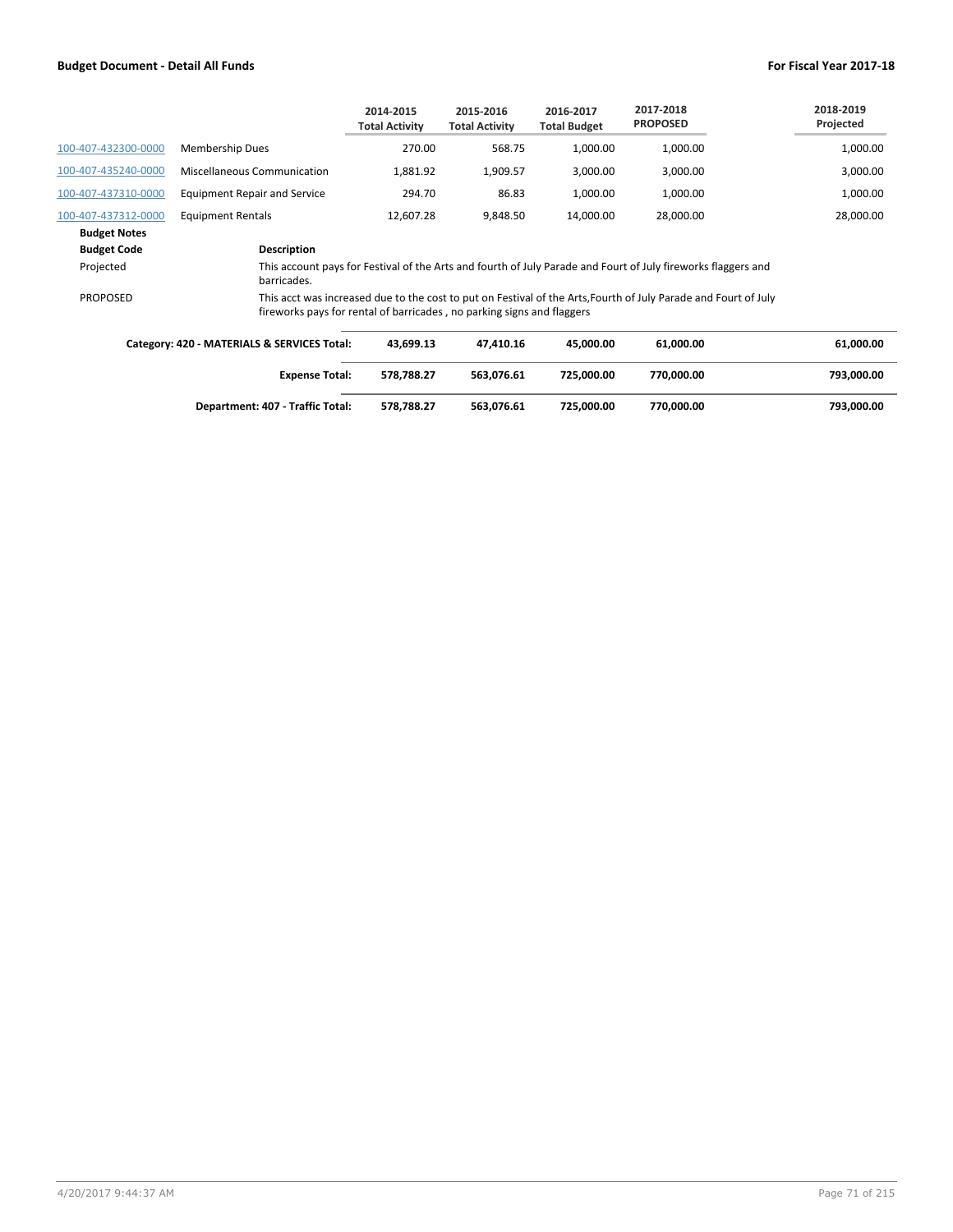|                                                                               |                                                                                                                                                                                          | 2014-2015<br><b>Total Activity</b> | 2015-2016<br><b>Total Activity</b> | 2016-2017<br><b>Total Budget</b> | 2017-2018<br><b>PROPOSED</b> | 2018-2019<br>Projected |
|-------------------------------------------------------------------------------|------------------------------------------------------------------------------------------------------------------------------------------------------------------------------------------|------------------------------------|------------------------------------|----------------------------------|------------------------------|------------------------|
| <b>Department: 408 - Community Services</b>                                   |                                                                                                                                                                                          |                                    |                                    |                                  |                              |                        |
| <b>Expense</b>                                                                |                                                                                                                                                                                          |                                    |                                    |                                  |                              |                        |
|                                                                               | Category: 410 - PERSONNEL SERVICES                                                                                                                                                       |                                    |                                    |                                  |                              |                        |
| 100-408-411100-0000                                                           | <b>Full-Time Salaries and Wages</b>                                                                                                                                                      | 0.00                               | 0.00                               | 244,000.00                       | 369,000.00                   | 392,000.00             |
| 100-408-411110-0000                                                           | <b>Full-Time Regular Salaries</b>                                                                                                                                                        | 199,678.77                         | 227,075.07                         | 0.00                             | 0.00                         | 0.00                   |
| 100-408-411120-0000                                                           | Full-Time Other Paid Leave                                                                                                                                                               | 2,638.25                           | 1,016.80                           | 0.00                             | 0.00                         | 0.00                   |
| 100-408-411122-0000                                                           | <b>Full-Time Vacation Leave</b>                                                                                                                                                          | 9,093.70                           | 8,065.57                           | 0.00                             | 0.00                         | 0.00                   |
| 100-408-411125-0000                                                           | Full-Time Comp Leave                                                                                                                                                                     | 8,290.14                           | 14,427.42                          | 0.00                             | 0.00                         | 0.00                   |
| 100-408-411130-0000                                                           | <b>Full-Time Sick Leave</b>                                                                                                                                                              | 1,453.36                           | 5,974.58                           | 0.00                             | 0.00                         | 0.00                   |
| 100-408-411300-0000                                                           | <b>Overtime Salaries</b>                                                                                                                                                                 | 9,673.69                           | 12,381.61                          | 14,000.00                        | 14,000.00                    | 14,000.00              |
| 100-408-411400-0000                                                           | Special Pay                                                                                                                                                                              | 0.00                               | 0.00                               | 13,000.00                        | 20,000.00                    | 20,000.00              |
| 100-408-411435-0000                                                           | <b>Accrued Vacation Payoff</b>                                                                                                                                                           | 1,547.15                           | 1,235.67                           | 0.00                             | 0.00                         | 0.00                   |
| 100-408-411450-0000                                                           | Holiday Pay                                                                                                                                                                              | 12,878.52                          | 11,592.30                          | 0.00                             | 0.00                         | 0.00                   |
| 100-408-411460-0000                                                           | FTO Pay                                                                                                                                                                                  | 2,524.72                           | 1,627.90                           | 0.00                             | 0.00                         | 0.00                   |
| 100-408-412100-0000                                                           | Payroll Taxes                                                                                                                                                                            | 20,523.19                          | 23,488.51                          | 23,000.00                        | 35,000.00                    | 37,000.00              |
| 100-408-412200-0000                                                           | <b>PERS</b>                                                                                                                                                                              | 41,377.23                          | 56,217.49                          | 65,000.00                        | 111,000.00                   | 117,000.00             |
| 100-408-412300-0000                                                           | Health Insurance                                                                                                                                                                         | 76,727.48                          | 85,970.70                          | 107,000.00                       | 126,000.00                   | 136,000.00             |
| 100-408-412400-0000                                                           | <b>Other Benefits</b>                                                                                                                                                                    | 10,249.98                          | 11,898.46                          | 28,000.00                        | 25,000.00                    | 25,000.00              |
|                                                                               | Category: 410 - PERSONNEL SERVICES Total:                                                                                                                                                | 396,656.18                         | 460,972.08                         | 494,000.00                       | 700,000.00                   | 741,000.00             |
|                                                                               | Category: 420 - MATERIALS & SERVICES                                                                                                                                                     |                                    |                                    |                                  |                              |                        |
| 100-408-421000-0000                                                           | <b>General Office Supplies</b>                                                                                                                                                           | 273.25                             | 0.00                               | 0.00                             | 0.00                         | 0.00                   |
| 100-408-427139-0000                                                           | <b>Replacement Uniforms</b>                                                                                                                                                              | 3,222.22                           | 3,867.03                           | 5,000.00                         | 5,000.00                     | 5,000.00               |
| 100-408-427200-0000                                                           | <b>Clothing Allowance</b>                                                                                                                                                                | 533.15                             | 279.99                             | 0.00                             | 0.00                         | 0.00                   |
| 100-408-427250-0000                                                           | <b>Cleaning Allowance</b>                                                                                                                                                                | 195.46                             | 307.85                             | 1,000.00                         | 1,000.00                     | 1,000.00               |
| 100-408-429000-0000                                                           | <b>Other Materials and Supplies</b>                                                                                                                                                      | 1,810.36                           | 4,015.95                           | 5,000.00                         | 5,000.00                     | 5,000.00               |
| 100-408-429500-0000                                                           | Misc Furnishings & Equipment                                                                                                                                                             | 0.00                               | 7,000.00                           | 7,000.00                         | 7,000.00                     | 7,000.00               |
| <b>Budget Notes</b><br><b>Budget Code</b><br>Projected<br><b>PROPOSED</b>     | <b>Description</b><br>Replace outdated radios with APX radios, and other equipment<br>Replace outdated radios with APX radios, and other equipment                                       |                                    |                                    |                                  |                              |                        |
| 100-408-432110-0000<br><b>Budget Notes</b><br><b>Budget Code</b><br>Projected | <b>Technical Seminars, Training</b><br><b>Description</b><br>Child Passenger Safety Technician Training                                                                                  | 426.12                             | 3,132.93                           | 3,000.00                         | 3,000.00                     | 3,000.00               |
| <b>PROPOSED</b>                                                               | National Animal Control Assoc Academy Level 2<br>Forfeiture Seminar<br>Child Passenger Safety Technician Training<br>National Animal Control Assoc Academy Level 2<br>Forfeiture Seminar |                                    |                                    |                                  |                              |                        |
| 100-408-432200-0000                                                           | <b>Tuition Reimbursement</b>                                                                                                                                                             | 0.00                               | 0.00                               | 500.00                           | 500.00                       | 500.00                 |
| 100-408-432300-0000                                                           | <b>Membership Dues</b>                                                                                                                                                                   | 275.00                             | 145.00                             | 500.00                           | 500.00                       | 500.00                 |
| <b>Budget Notes</b><br><b>Budget Code</b><br>Projected                        | <b>Description</b>                                                                                                                                                                       |                                    |                                    |                                  |                              |                        |
|                                                                               | - Acts of Oregon/Safety Belt Safe                                                                                                                                                        |                                    |                                    |                                  |                              |                        |

- Crime Prevention

- International Assoc for Property & Evidence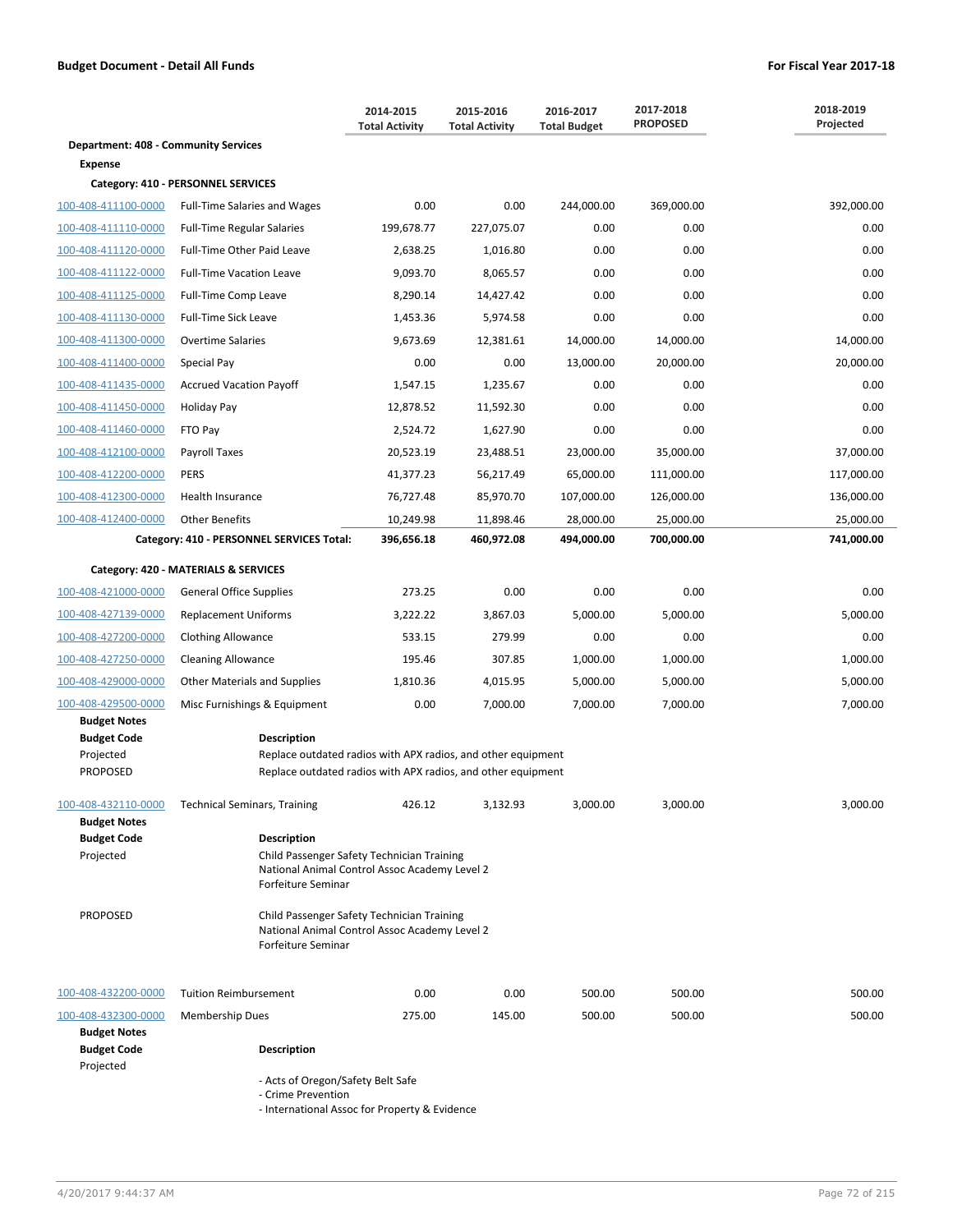|                     |                                                             | 2014-2015<br><b>Total Activity</b>                                              | 2015-2016<br><b>Total Activity</b> | 2016-2017<br><b>Total Budget</b> | 2017-2018<br><b>PROPOSED</b> | 2018-2019<br>Projected |
|---------------------|-------------------------------------------------------------|---------------------------------------------------------------------------------|------------------------------------|----------------------------------|------------------------------|------------------------|
| <b>PROPOSED</b>     |                                                             |                                                                                 |                                    |                                  |                              |                        |
|                     | - Acts of Oregon/Safety Belt Safe<br>- Crime Prevention     | - International Assoc for Property & Evidence                                   |                                    |                                  |                              |                        |
| 100-408-435240-0000 | Miscellaneous Communication                                 | 1.527.04                                                                        | 1,737.02                           | 2,000.00                         | 4,000.00                     | 4,000.00               |
| 100-408-435940-0000 | Boarding and Veterinary Svc                                 | 3.652.31                                                                        | 2,627.80                           | 6,000.00                         | 4.000.00                     | 4,000.00               |
| <b>Budget Notes</b> |                                                             |                                                                                 |                                    |                                  |                              |                        |
| <b>Budget Code</b>  | <b>Description</b>                                          |                                                                                 |                                    |                                  |                              |                        |
| Projected           |                                                             | Mandated cost for impounds and boarding fees (Clackamas County Dept of Finance) |                                    |                                  |                              |                        |
| <b>PROPOSED</b>     |                                                             | Mandated cost for impounds and boarding fees (Clackamas County Dept of Finance) |                                    |                                  |                              |                        |
|                     | $\mathcal{L}$ , and elements of convicts $\mathcal{L}$ , i. |                                                                                 |                                    |                                  | 88 888 88                    |                        |

| Category: 420 - MATERIALS & SERVICES Total: | 11.914.91  | 23.113.57  | 30.000.00  | 30.000.00  | 30.000.00  |
|---------------------------------------------|------------|------------|------------|------------|------------|
| <b>Expense Total:</b>                       | 408.571.09 | 484.085.65 | 524.000.00 | 730.000.00 | 771.000.00 |
| Department: 408 - Community Services Total: | 408.571.09 | 484.085.65 | 524.000.00 | 730.000.00 | 771.000.00 |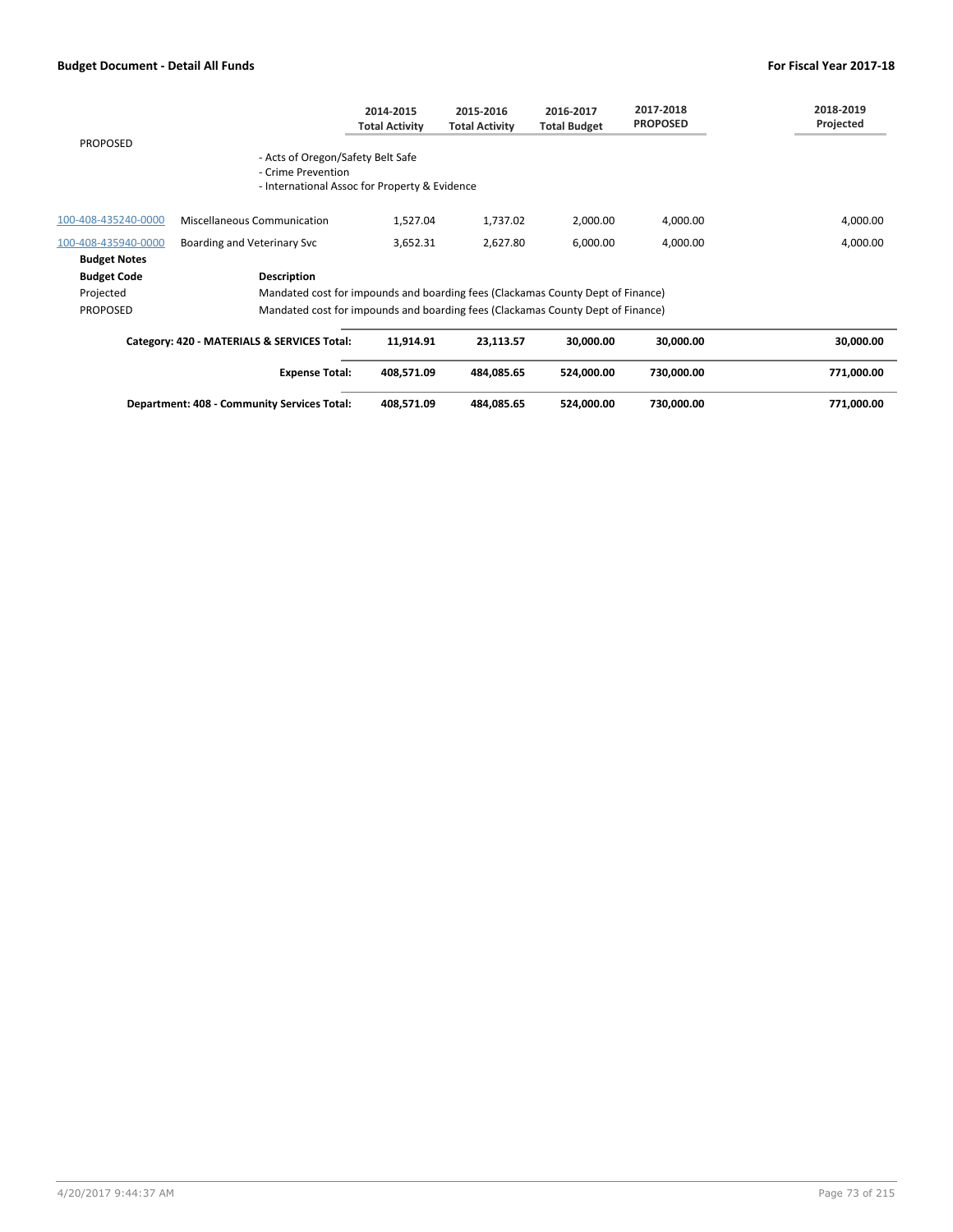|                                                                           |                                                                                                                                                                                    | 2014-2015<br><b>Total Activity</b> | 2015-2016<br><b>Total Activity</b> | 2016-2017<br><b>Total Budget</b> | 2017-2018<br><b>PROPOSED</b>                                                                                                                                                                             | 2018-2019<br>Projected |
|---------------------------------------------------------------------------|------------------------------------------------------------------------------------------------------------------------------------------------------------------------------------|------------------------------------|------------------------------------|----------------------------------|----------------------------------------------------------------------------------------------------------------------------------------------------------------------------------------------------------|------------------------|
| <b>Department: 409 - Investigation Services</b>                           |                                                                                                                                                                                    |                                    |                                    |                                  |                                                                                                                                                                                                          |                        |
| <b>Expense</b>                                                            |                                                                                                                                                                                    |                                    |                                    |                                  |                                                                                                                                                                                                          |                        |
|                                                                           | Category: 410 - PERSONNEL SERVICES                                                                                                                                                 |                                    |                                    |                                  |                                                                                                                                                                                                          |                        |
| 100-409-411100-0000                                                       | <b>Full-Time Salaries and Wages</b>                                                                                                                                                | 0.00                               | 0.00                               | 453,000.00                       | 356,000.00                                                                                                                                                                                               | 366,000.00             |
| 100-409-411110-0000                                                       | <b>Full-Time Regular Salaries</b>                                                                                                                                                  | 370,492.23                         | 256,768.78                         | 0.00                             | 0.00                                                                                                                                                                                                     | 0.00                   |
| 100-409-411120-0000                                                       | Full-Time Other Paid Leave                                                                                                                                                         | 6,320.08                           | 7,020.80                           | 0.00                             | 0.00                                                                                                                                                                                                     | 0.00                   |
| 100-409-411122-0000                                                       | <b>Full-Time Vacation Leave</b>                                                                                                                                                    | 24,568.56                          | 5,908.68                           | 0.00                             | 0.00                                                                                                                                                                                                     | 0.00                   |
| 100-409-411125-0000                                                       | Full-Time Comp Leave                                                                                                                                                               | 14,358.07                          | 795.20                             | 0.00                             | 0.00                                                                                                                                                                                                     | 0.00                   |
| 100-409-411130-0000                                                       | Full-Time Sick Leave                                                                                                                                                               | 12,341.85                          | 13,093.50                          | 0.00                             | 0.00                                                                                                                                                                                                     | 0.00                   |
| 100-409-411300-0000                                                       | <b>Overtime Salaries</b>                                                                                                                                                           | 27,897.49                          | 9,169.39                           | 25,000.00                        | 25,000.00                                                                                                                                                                                                | 25,000.00              |
| 100-409-411400-0000                                                       | Special Pay                                                                                                                                                                        | 0.00                               | 0.00                               | 14,000.00                        | 14,000.00                                                                                                                                                                                                | 14,000.00              |
| 100-409-411410-0000                                                       | Working out of Classification                                                                                                                                                      | 117.91                             | 0.00                               | 0.00                             | 0.00                                                                                                                                                                                                     | 0.00                   |
| 100-409-411435-0000                                                       | <b>Accrued Vacation Payoff</b>                                                                                                                                                     | 7,896.26                           | 21.762.64                          | 0.00                             | 0.00                                                                                                                                                                                                     | 0.00                   |
| 100-409-411450-0000                                                       | Holiday pay                                                                                                                                                                        | 0.00                               | 0.00                               | 0.00                             | 0.00                                                                                                                                                                                                     | 0.00                   |
| 100-409-412100-0000                                                       | Payroll Taxes                                                                                                                                                                      | 38,387.94                          | 25,990.84                          | 41,000.00                        | 34,000.00                                                                                                                                                                                                | 35,000.00              |
| 100-409-412200-0000                                                       | <b>PERS</b>                                                                                                                                                                        | 101,417.23                         | 75,984.08                          | 118,000.00                       | 111,000.00                                                                                                                                                                                               | 114,000.00             |
| 100-409-412300-0000                                                       | Health Insurance                                                                                                                                                                   | 102,174.48                         | 58,286.37                          | 125,000.00                       | 90,000.00                                                                                                                                                                                                | 97,000.00              |
| 100-409-412400-0000                                                       | <b>Other Benefits</b>                                                                                                                                                              | 40,442.92                          | 33,245.73                          | 36,000.00                        | 21,000.00                                                                                                                                                                                                | 21,000.00              |
|                                                                           | Category: 410 - PERSONNEL SERVICES Total:                                                                                                                                          | 746,415.02                         | 508,026.01                         | 812,000.00                       | 651,000.00                                                                                                                                                                                               | 672,000.00             |
|                                                                           | Category: 420 - MATERIALS & SERVICES                                                                                                                                               |                                    |                                    |                                  |                                                                                                                                                                                                          |                        |
| 100-409-421000-0000                                                       | <b>General Office Supplies</b>                                                                                                                                                     | 248.39                             | 0.00                               | 0.00                             | 0.00                                                                                                                                                                                                     | 0.00                   |
| 100-409-427139-0000                                                       | <b>Replacement Uniforms</b>                                                                                                                                                        | 417.47                             | 1,442.38                           | 1,500.00                         | 2,000.00                                                                                                                                                                                                 | 2,000.00               |
| 100-409-427200-0000                                                       | <b>Clothing Allowance</b>                                                                                                                                                          | 1,275.00                           | 1,275.00                           | 2,500.00                         | 2,000.00                                                                                                                                                                                                 | 2,000.00               |
| 100-409-427250-0000                                                       | <b>Cleaning Allowance</b>                                                                                                                                                          | 239.10                             | 281.20                             | 1,000.00                         | 1,000.00                                                                                                                                                                                                 | 1,000.00               |
| 100-409-429000-0000                                                       | <b>Other Materials and Supplies</b>                                                                                                                                                | 6,611.16                           | 7,716.15                           | 8,000.00                         | 8,000.00                                                                                                                                                                                                 | 8,000.00               |
| 100-409-429500-0000                                                       | Misc Furnishings & Equipment                                                                                                                                                       | 7,000.00                           | 7,000.00                           | 7,000.00                         | 7,000.00                                                                                                                                                                                                 | 7,000.00               |
| <b>Budget Notes</b><br><b>Budget Code</b><br>Projected<br><b>PROPOSED</b> | <b>Description</b><br>Replace outdated radios with APX Radios, and other equipment<br>Replace outdated radios with APX Radios, and other equipment                                 |                                    |                                    |                                  |                                                                                                                                                                                                          |                        |
| 100-409-431000-0000                                                       | Misc Professional & Technical                                                                                                                                                      | 2,540.00                           | 3,752.00                           | 5,000.00                         | 5,000.00                                                                                                                                                                                                 | 5,000.00               |
| <b>Budget Notes</b><br><b>Budget Code</b><br>Projected<br><b>PROPOSED</b> | <b>Description</b><br>Intergovernmental Agreement between organizations Juvenile Diversion Program<br>Intergovernmental Agreement between organizations Juvenile Diversion Program |                                    |                                    |                                  |                                                                                                                                                                                                          |                        |
| 100-409-431510-0000<br><b>Budget Notes</b>                                | <b>Computer Time Sharing Costs</b>                                                                                                                                                 | 31,516.50                          | 0.00                               | 0.00                             | 0.00                                                                                                                                                                                                     | 0.00                   |
| <b>Budget Code</b><br>Projected<br><b>PROPOSED</b>                        | <b>Description</b>                                                                                                                                                                 |                                    |                                    |                                  | This account has been moved to the Records Department for the New Records RegJin Management System<br>This account has been moved to the Records Department for the New Records RegJin Management System |                        |
| 100-409-431560-0000<br><b>Budget Notes</b>                                | Computer System Implementation                                                                                                                                                     | 6,245.48                           | 4,950.34                           | 3,000.00                         | 5,000.00                                                                                                                                                                                                 | 5,000.00               |
| <b>Budget Code</b><br>Projected<br><b>PROPOSED</b>                        | <b>Description</b><br>annual maintenace for forenics computer<br>annual maintenace for forenics computer                                                                           |                                    |                                    |                                  |                                                                                                                                                                                                          |                        |
| 100-409-432110-0000                                                       | <b>Technical Seminars, Training</b>                                                                                                                                                | 2,009.09                           | 4,957.00                           | 6,800.00                         | 5,500.00                                                                                                                                                                                                 | 5,500.00               |
| 100-409-432130-0000                                                       | Conferences                                                                                                                                                                        | 1,007.61                           | 2,167.91                           | 2,900.00                         | 3,000.00                                                                                                                                                                                                 | 3,000.00               |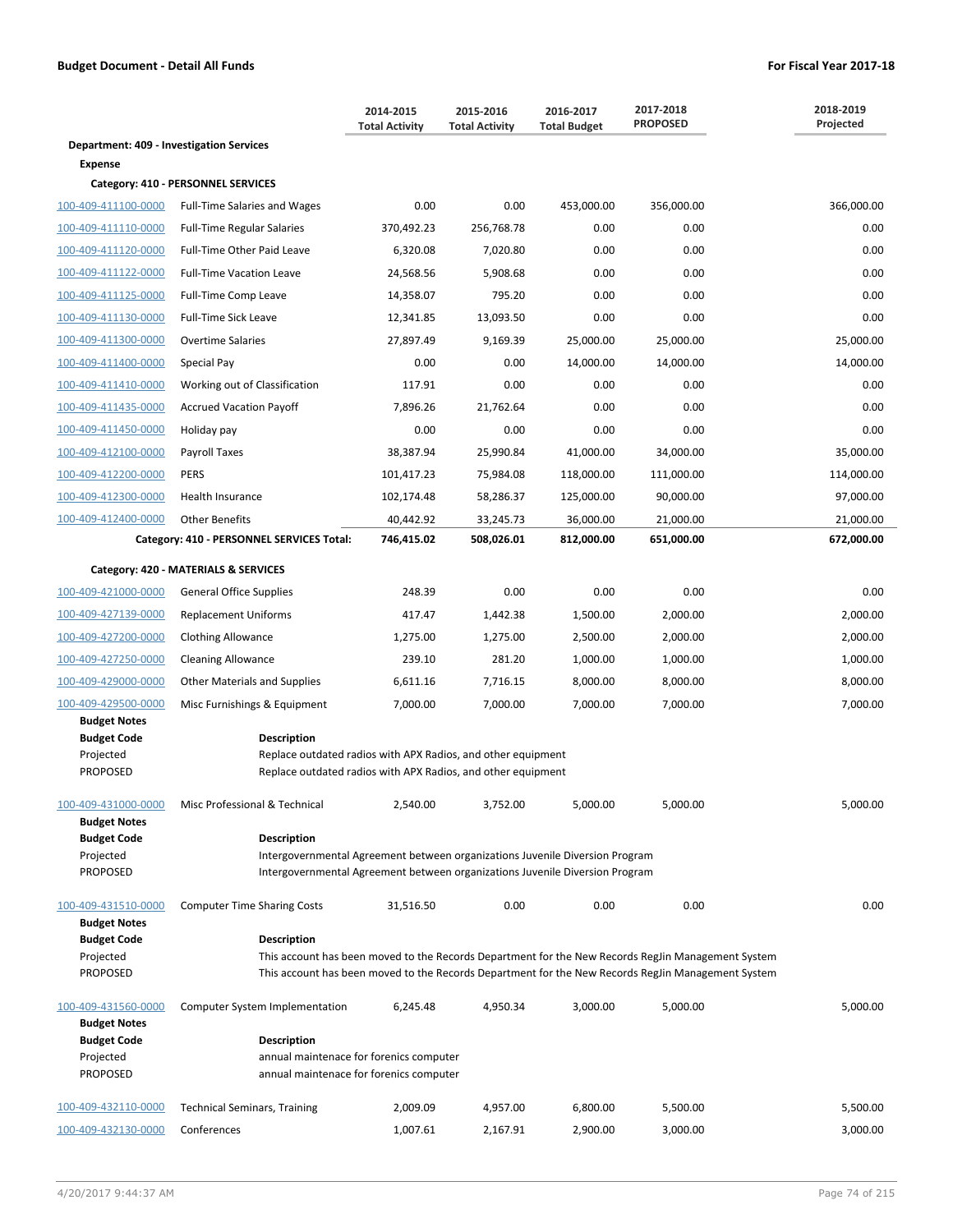|                                                                           |                                                              | 2014-2015<br><b>Total Activity</b>                          | 2015-2016<br><b>Total Activity</b> | 2016-2017<br><b>Total Budget</b> | 2017-2018<br><b>PROPOSED</b>                                                                                                                                                                             | 2018-2019<br>Projected |
|---------------------------------------------------------------------------|--------------------------------------------------------------|-------------------------------------------------------------|------------------------------------|----------------------------------|----------------------------------------------------------------------------------------------------------------------------------------------------------------------------------------------------------|------------------------|
| 100-409-432300-0000<br><b>Budget Notes</b>                                | Membership Dues                                              | 0.00                                                        | 345.00                             | 300.00                           | 500.00                                                                                                                                                                                                   | 500.00                 |
| <b>Budget Code</b><br>Projected                                           | <b>Description</b>                                           |                                                             |                                    |                                  |                                                                                                                                                                                                          |                        |
| <b>PROPOSED</b>                                                           | - Oregon Assoc Chiefs of Police<br>- School Resource Officer | - Oregon Narcotics Enforcement Assoc                        |                                    |                                  |                                                                                                                                                                                                          |                        |
|                                                                           | - Oregon Assoc Chiefs of Police<br>- School Resource Officer | - Oregon Narcotics Enforcement Assoc                        |                                    |                                  |                                                                                                                                                                                                          |                        |
| 100-409-435240-0000                                                       | Miscellaneous Communication                                  | 2,506.28                                                    | 2,388.52                           | 4,000.00                         | 4,000.00                                                                                                                                                                                                 | 4,000.00               |
| 100-409-437410-0000<br><b>Budget Notes</b>                                | Electricity                                                  | 2,747.79                                                    | 1,807.00                           | 4,000.00                         | 4,000.00                                                                                                                                                                                                 | 4,000.00               |
| <b>Budget Code</b><br>Projected                                           | <b>Description</b>                                           |                                                             |                                    |                                  |                                                                                                                                                                                                          |                        |
| <b>PROPOSED</b>                                                           | For evidence building.                                       |                                                             |                                    |                                  |                                                                                                                                                                                                          |                        |
|                                                                           | For evidence building.                                       |                                                             |                                    |                                  |                                                                                                                                                                                                          |                        |
| 100-409-437420-0000                                                       | Natural Gas and Propane                                      | 2,393.84                                                    | 2,933.59                           | 3,000.00                         | 3,000.00                                                                                                                                                                                                 | 3,000.00               |
| 100-409-437430-0000                                                       | Water, WW, & Surf Water Use                                  | 239.33                                                      | 251.25                             | 1,000.00                         | 1,000.00                                                                                                                                                                                                 | 1,000.00               |
| 100-409-439910-0000                                                       | <b>Investigation Expense</b>                                 | 2,773.58                                                    | 5,822.05                           | 9,000.00                         | 9,000.00                                                                                                                                                                                                 | 9,000.00               |
| <b>Budget Notes</b><br><b>Budget Code</b><br>Projected<br><b>PROPOSED</b> | Description                                                  |                                                             |                                    |                                  | Investigation Expenses pay for Applicant background for DNA testing and other scientific testing<br>Investigation Expenses pay for Applicant background for DNA testing and other Investative procedures |                        |
|                                                                           | Category: 420 - MATERIALS & SERVICES Total:                  | 69,770.62                                                   | 47,089.39                          | 59,000.00                        | 60,000.00                                                                                                                                                                                                | 60,000.00              |
| Category: 480 - CAPITAL OUTLAY                                            |                                                              |                                                             |                                    |                                  |                                                                                                                                                                                                          |                        |
| 100-409-485110-0000<br><b>Budget Notes</b>                                | On-Road Vehicle Purchases                                    | 39,262.50                                                   | 43,166.32                          | 49,000.00                        | 49,000.00                                                                                                                                                                                                | 49,000.00              |
| <b>Budget Code</b>                                                        | Description                                                  |                                                             |                                    |                                  |                                                                                                                                                                                                          |                        |
| Projected                                                                 |                                                              | 1 replacement vehicle that are at end of their milage cycle |                                    |                                  |                                                                                                                                                                                                          |                        |
| PROPOSED                                                                  |                                                              | Replacement vehicle that are at end of their milage cycle   |                                    |                                  |                                                                                                                                                                                                          |                        |
|                                                                           | Category: 480 - CAPITAL OUTLAY Total:                        | 39,262.50                                                   | 43,166.32                          | 49,000.00                        | 49,000.00                                                                                                                                                                                                | 49,000.00              |
|                                                                           | <b>Expense Total:</b>                                        | 855,448.14                                                  | 598,281.72                         | 920,000.00                       | 760,000.00                                                                                                                                                                                               | 781,000.00             |
|                                                                           | Department: 409 - Investigation Services Total:              | 855.448.14                                                  | 598.281.72                         | 920.000.00                       | 760,000.00                                                                                                                                                                                               | 781,000.00             |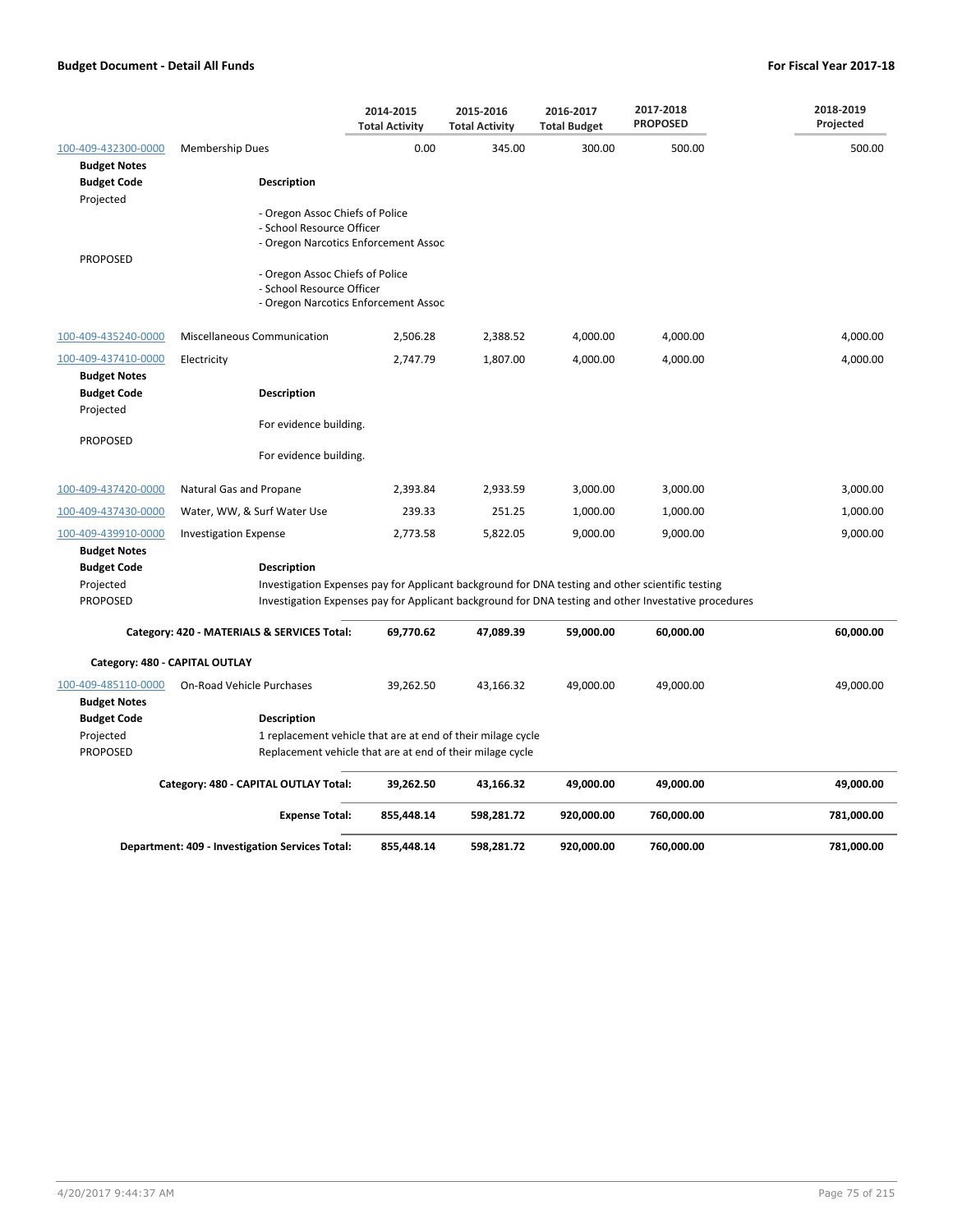|                                                                  |                                                   | 2014-2015<br><b>Total Activity</b> | 2015-2016<br><b>Total Activity</b> | 2016-2017<br><b>Total Budget</b> | 2017-2018<br><b>PROPOSED</b> | 2018-2019<br>Projected |
|------------------------------------------------------------------|---------------------------------------------------|------------------------------------|------------------------------------|----------------------------------|------------------------------|------------------------|
| Department: 410 - Police Resources                               |                                                   |                                    |                                    |                                  |                              |                        |
| Revenue                                                          |                                                   |                                    |                                    |                                  |                              |                        |
|                                                                  | Category: 302 - BEGINNING FUND BALANCES           |                                    |                                    |                                  |                              |                        |
| 100-410-302100-0000                                              | Unrestricted Fund Balance                         | 695,173.31                         | 1,366,475.30                       | 1,189,475.00                     | 1,467,417.00                 | 912,417.00             |
|                                                                  | Category: 302 - BEGINNING FUND BALANCES Total:    | 695,173.31                         | 1,366,475.30                       | 1,189,475.00                     | 1,467,417.00                 | 912,417.00             |
|                                                                  | Category: 305 - INTERGOVERNMENTAL                 |                                    |                                    |                                  |                              |                        |
| 100-410-305100-0000<br><b>Budget Notes</b><br><b>Budget Code</b> | State 911 Reimbursement<br><b>Description</b>     | 171,449.22                         | 182,587.77                         | 160,000.00                       | 180,000.00                   | 180,000.00             |
| Projected                                                        | Per quarter.                                      |                                    |                                    |                                  |                              |                        |
| <b>PROPOSED</b>                                                  | Per quarter.                                      |                                    |                                    |                                  |                              |                        |
| 100-410-305200-1028                                              | Fed Grant-DOT Pedestrian 2011                     | 0.00                               | 2,460.00                           | 0.00                             | 0.00                         | 0.00                   |
| 100-410-305200-1041                                              | Fed Grant-DOT Pedestrian 2012                     | 0.00                               | 0.00                               | 0.00                             | 0.00                         | 0.00                   |
| 100-410-305200-1051                                              | Fed Grant-DOT DUII 2013                           | 0.00                               | 455.00                             | 0.00                             | 0.00                         | 0.00                   |
| 100-410-305200-1053                                              | Fed Grant-DOJ-Safety Belt 2014                    | 1,512.50                           | 0.00                               | 0.00                             | 0.00                         | 0.00                   |
| 100-410-305200-1054                                              | Fed Grant-DOJ-DUII 2014                           | 1,337.50                           | 0.00                               | 0.00                             | 0.00                         | 0.00                   |
| 100-410-305200-1059                                              | Fed Grant-DOT 2014 Pedestrian S                   | 1,175.42                           | 0.00                               | 0.00                             | 0.00                         | 0.00                   |
| 100-410-305200-1076                                              | <b>Federal Grants</b>                             | 6,705.50                           | 0.00                               | 0.00                             | 0.00                         | 0.00                   |
| 100-410-305200-1078                                              | Fed Grant-DOJ-Safety Belt 2015                    | 1,675.00                           | 4,325.00                           | 0.00                             | 0.00                         | 0.00                   |
| 100-410-305200-1079                                              | Federal Grants-DUII Traffic Safety                | 835.00                             | 300.00                             | 0.00                             | 0.00                         | 0.00                   |
| 100-410-305200-1095                                              | Federal Grant Safety Belt 2016                    | 0.00                               | 2,159.25                           | 0.00                             | 0.00                         | 0.00                   |
| 100-410-305225-1072                                              | Other Grants-Off Involved Incident                | 7,500.00                           | 0.00                               | 0.00                             | 0.00                         | 0.00                   |
| 100-410-305225-1074                                              | Other Grants-ALERRT Active Shoo                   | 3,000.00                           | 0.00                               | 0.00                             | 0.00                         | 0.00                   |
| 100-410-305225-1077                                              | Other Grants-AED Reimbursement                    | 6,648.85                           | 0.00                               | 0.00                             | 0.00                         | 0.00                   |
| 100-410-305225-1085                                              | Other Grants-Fitness for Duty                     | 0.00                               | 8,200.00                           | 0.00                             | 0.00                         | 0.00                   |
| 100-410-305225-1098                                              | <b>Other Grants-Digital Safety</b>                | 0.00                               | 2,000.00                           | 0.00                             | 0.00                         | 0.00                   |
| 100-410-305225-1099                                              | Other Grants-Body Cam Seminar                     | 0.00                               | 0.00                               | 0.00                             | 0.00                         | 0.00                   |
| 100-410-305225-1100                                              | Other Grants-School Zone                          | 0.00                               | 840.00                             | 0.00                             | 0.00                         | 0.00                   |
| 100-410-305415-0000                                              | TSS Impair Driver (DUII) Grant                    | 0.00                               | 0.00                               | 0.00                             | 0.00                         | 0.00                   |
| 100-410-305417-0000                                              | <b>Bureau of Justice Grant</b>                    | 0.00                               | 0.00                               | 4,000.00                         | 4,000.00                     | 4,000.00               |
|                                                                  | Category: 305 - INTERGOVERNMENTAL Total:          | 201,838.99                         | 203,327.02                         | 164,000.00                       | 184,000.00                   | 184,000.00             |
|                                                                  | Category: 306 - LICENSES AND FEES                 |                                    |                                    |                                  |                              |                        |
| 100-410-306400-0000                                              | Alarm Permit Fee                                  | 2,900.00                           | 3,500.00                           | 2,000.00                         | 3,000.00                     | 3,000.00               |
|                                                                  | Category: 306 - LICENSES AND FEES Total:          | 2,900.00                           | 3,500.00                           | 2,000.00                         | 3,000.00                     | 3,000.00               |
|                                                                  | Category: 307 - FINES AND FORFEITURES             |                                    |                                    |                                  |                              |                        |
| 100-410-307150-0000                                              | <b>Municipal Court Fines</b>                      | 185,341.03                         | 192,266.06                         | 190,000.00                       | 190,000.00                   | 190,000.00             |
| 100-410-307700-0000                                              | Police Forfeitures                                | 0.00                               | 0.00                               | 2,000.00                         | 2,000.00                     | 2,000.00               |
| 100-410-307800-0000                                              | Impound Fees                                      | 46,500.00                          | 37,800.00                          | 50,000.00                        | 30,000.00                    | 30,000.00              |
|                                                                  | Category: 307 - FINES AND FORFEITURES Total:      | 231,841.03                         | 230,066.06                         | 242,000.00                       | 222,000.00                   | 222,000.00             |
|                                                                  |                                                   |                                    |                                    |                                  |                              |                        |
|                                                                  | Category: 308 - SALES AND SERVICES                |                                    |                                    |                                  |                              |                        |
| 100-410-308210-0000<br><b>Budget Notes</b><br><b>Budget Code</b> | West Linn Dispatch Contract<br><b>Description</b> | 421,355.87                         | 436,549.77                         | 436,000.00                       | 501,000.00                   | 515,000.00             |
| Projected<br><b>PROPOSED</b>                                     | Per IGA with West Linn<br>Per IGA with West Linn  |                                    |                                    |                                  |                              |                        |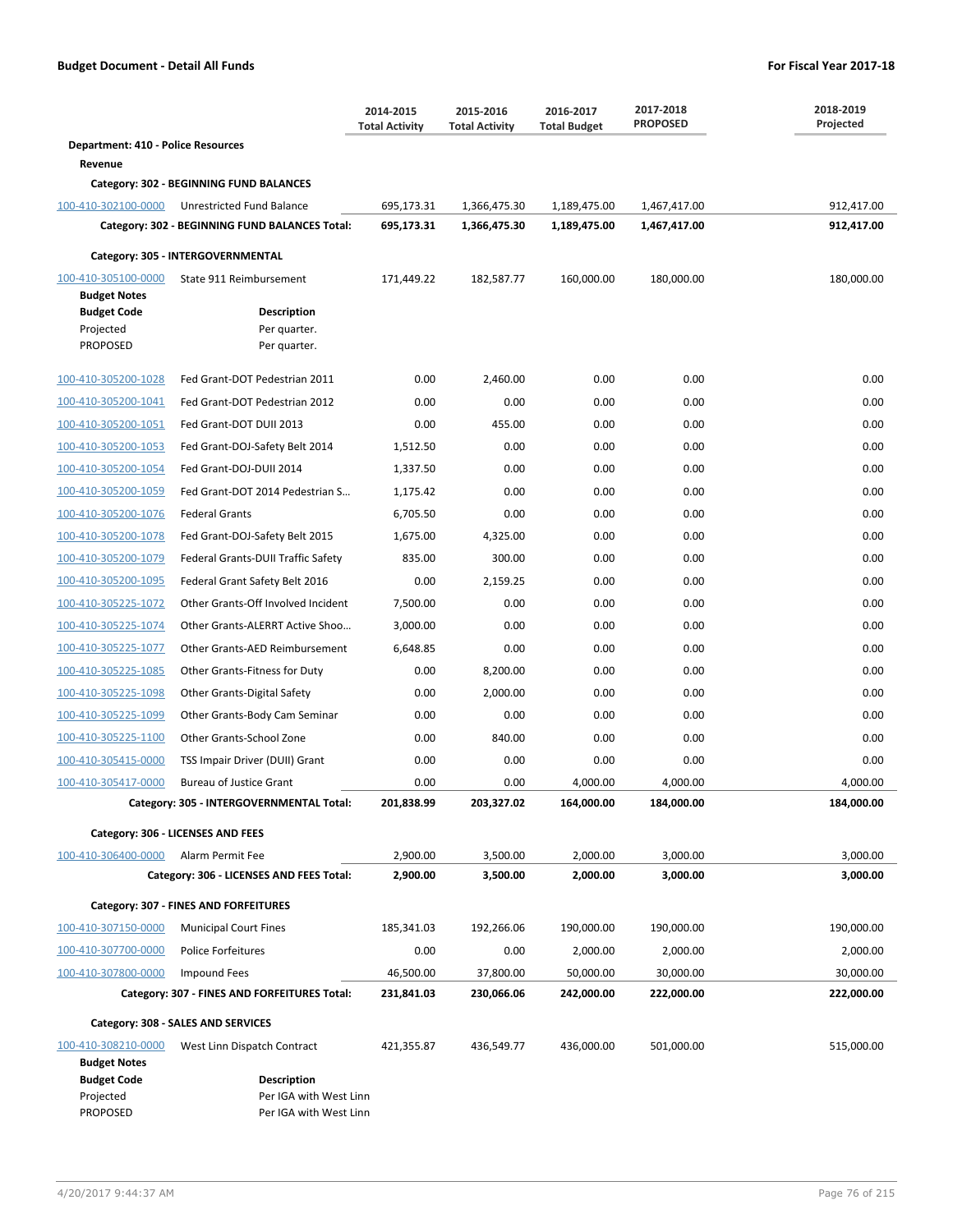|                     |                                                        | 2014-2015<br><b>Total Activity</b> | 2015-2016<br><b>Total Activity</b> | 2016-2017<br><b>Total Budget</b> | 2017-2018<br><b>PROPOSED</b> | 2018-2019<br>Projected |
|---------------------|--------------------------------------------------------|------------------------------------|------------------------------------|----------------------------------|------------------------------|------------------------|
| 100-410-308220-0000 | Milwaukie Dispatch Contract                            | 505,556.00                         | 513,143.71                         | 511,000.00                       | 577,000.00                   | 580,000.00             |
| <b>Budget Notes</b> |                                                        |                                    |                                    |                                  |                              |                        |
| <b>Budget Code</b>  | <b>Description</b>                                     |                                    |                                    |                                  |                              |                        |
| Projected           | Per draft IGA with Milwaukie.                          |                                    |                                    |                                  |                              |                        |
| PROPOSED            | IGA with Milwaukie.                                    |                                    |                                    |                                  |                              |                        |
| 100-410-308250-0000 | <b>Tri-Met Officer Contract</b>                        | 154,790.60                         | 11,082.25                          | 150,000.00                       | 150,000.00                   | 150,000.00             |
|                     | Category: 308 - SALES AND SERVICES Total:              | 1,081,702.47                       | 960,775.73                         | 1,097,000.00                     | 1,228,000.00                 | 1,245,000.00           |
|                     | Category: 310 - MISCELLANEOUS REVENUES                 |                                    |                                    |                                  |                              |                        |
| 100-410-310310-0000 | <b>Insurance Reimbursements</b>                        | 10,477.89                          | 20,016.94                          | 0.00                             | 0.00                         | 0.00                   |
| 100-410-310315-0000 | Medical Insurance Reimbursemt                          | 10,884.81                          | 153,602.88                         | 0.00                             | 0.00                         | 0.00                   |
| 100-410-310316-0000 | <b>Traffic Safety Revenue</b>                          | 149.75                             | 328.00                             | 1,000.00                         | 1,000.00                     | 1,000.00               |
| 100-410-310527-0000 | K-9 Donation Revenue                                   | 100.00                             | 0.00                               | 0.00                             | 0.00                         | 0.00                   |
| 100-410-310610-0000 | <b>Unrestricted Donations</b>                          | 0.00                               | 128.00                             | 0.00                             | 0.00                         | 0.00                   |
| 100-410-310910-0000 | Sundry Income                                          | 17,219.99                          | 19,311.24                          | 5,000.00                         | 5,000.00                     | 5.000.00               |
|                     | Category: 310 - MISCELLANEOUS REVENUES Total:          | 38,832.44                          | 193,387.06                         | 6,000.00                         | 6.000.00                     | 6,000.00               |
|                     | Category: 311 - GENERAL REVENUE                        |                                    |                                    |                                  |                              |                        |
| 100-410-311000-0000 | <b>General Revenue</b>                                 | 10,651,000.00                      | 11,023,000.00                      | 11,362,000.00                    | 11,325,000.00                | 11,714,000.00          |
|                     | Category: 311 - GENERAL REVENUE Total:                 | 10,651,000.00                      | 11,023,000.00                      | 11,362,000.00                    | 11,325,000.00                | 11,714,000.00          |
|                     | Category: 344 - PROCEEDS SALE OF CAPITAL ASSETS        |                                    |                                    |                                  |                              |                        |
| 100-410-344100-0000 | Proceeds from Sale of Capital                          | 3,230.25                           | 2,943.45                           | 0.00                             | 0.00                         | 0.00                   |
|                     | Category: 344 - PROCEEDS SALE OF CAPITAL ASSETS Total: | 3,230.25                           | 2,943.45                           | 0.00                             | 0.00                         | 0.00                   |
|                     | <b>Revenue Total:</b>                                  | 12,906,518.49                      | 13,983,474.62                      | 14,062,475.00                    | 14,435,417.00                | 14,286,417.00          |
|                     | Department: 410 - Police Resources Total:              | 12,906,518.49                      | 13,983,474.62                      | 14,062,475.00                    | 14,435,417.00                | 14,286,417.00          |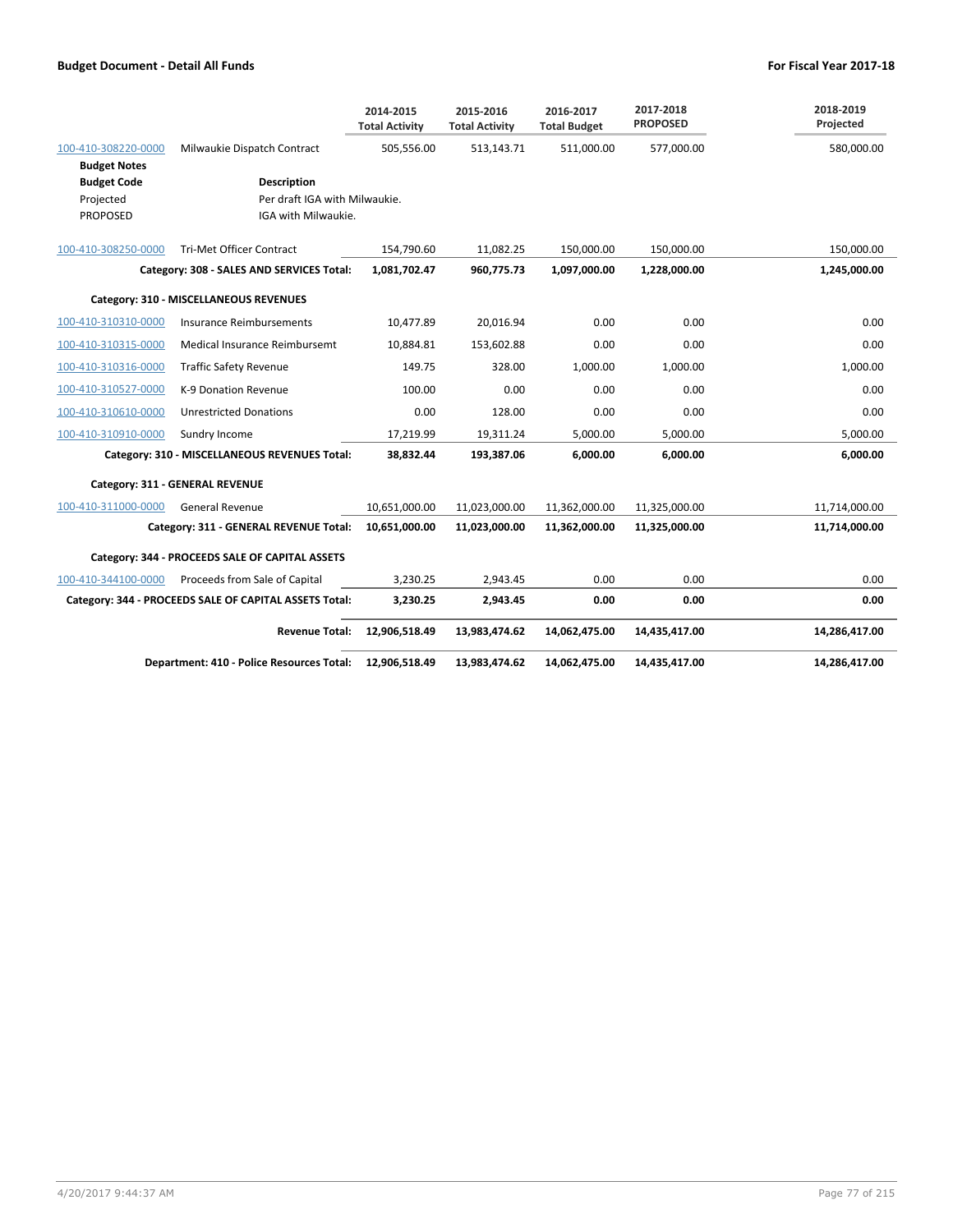|                                            |                                                                                                                                                         | 2014-2015<br><b>Total Activity</b> | 2015-2016<br><b>Total Activity</b> | 2016-2017<br><b>Total Budget</b> | 2017-2018<br><b>PROPOSED</b> | 2018-2019<br>Projected |
|--------------------------------------------|---------------------------------------------------------------------------------------------------------------------------------------------------------|------------------------------------|------------------------------------|----------------------------------|------------------------------|------------------------|
| Department: 420 - Communications Dept      |                                                                                                                                                         |                                    |                                    |                                  |                              |                        |
| <b>Expense</b>                             |                                                                                                                                                         |                                    |                                    |                                  |                              |                        |
|                                            | Category: 410 - PERSONNEL SERVICES                                                                                                                      |                                    |                                    |                                  |                              |                        |
| 100-420-411100-0000                        | <b>Full-Time Salaries and Wages</b>                                                                                                                     | 0.00                               | 0.00                               | 1,126,000.00                     | 1,140,000.00                 | 1,195,000.00           |
| 100-420-411110-0000                        | <b>Full-Time Regular Salaries</b>                                                                                                                       | 805,804.06                         | 830,779.57                         | 0.00                             | 0.00                         | 0.00                   |
| 100-420-411120-0000                        | Full-Time Other Paid Leave                                                                                                                              | 8,468.42                           | 7,818.60                           | 0.00                             | 0.00                         | 0.00                   |
| 100-420-411122-0000                        | <b>Full-Time Vacation Leave</b>                                                                                                                         | 89,199.70                          | 78,482.18                          | 0.00                             | 0.00                         | 0.00                   |
| 100-420-411125-0000                        | Full-Time Comp Leave                                                                                                                                    | 58,265.17                          | 59,984.92                          | 0.00                             | 0.00                         | 0.00                   |
| 100-420-411130-0000                        | Full-Time Sick Leave                                                                                                                                    | 25,027.30                          | 20,461.57                          | 0.00                             | 0.00                         | 0.00                   |
| 100-420-411240-0000                        | Temporary / OnCall                                                                                                                                      | 29,404.54                          | 40,512.39                          | 35,000.00                        | 40,000.00                    | 40,000.00              |
| 100-420-411245-0000                        | Temporary / OnCall Other Paid Le                                                                                                                        | 0.00                               | 120.72                             | 0.00                             | 0.00                         | 0.00                   |
| 100-420-411300-0000                        | <b>Overtime Salaries</b>                                                                                                                                | 114,203.05                         | 89,011.38                          | 100,000.00                       | 100,000.00                   | 100,000.00             |
| 100-420-411400-0000                        | Special Pay                                                                                                                                             | 0.00                               | 0.00                               | 45,000.00                        | 32,000.00                    | 32,000.00              |
| 100-420-411435-0000                        | <b>Accrued Vacation Payoff</b>                                                                                                                          | 3,299.00                           | 5,663.11                           | 0.00                             | 0.00                         | 0.00                   |
| 100-420-411450-0000                        | Holiday Pay                                                                                                                                             | 18,511.82                          | 17,954.14                          | 0.00                             | 0.00                         | 0.00                   |
| 100-420-411460-0000                        | FTO Pay                                                                                                                                                 | 0.00                               | 1,340.23                           | 0.00                             | 0.00                         | 0.00                   |
| 100-420-412100-0000                        | Payroll Taxes                                                                                                                                           | 94,931.34                          | 95,204.80                          | 111,000.00                       | 112,000.00                   | 117,000.00             |
| 100-420-412200-0000                        | <b>PERS</b>                                                                                                                                             | 236,933.91                         | 252,145.93                         | 303,000.00                       | 345,000.00                   | 362,000.00             |
| 100-420-412300-0000                        | Health Insurance                                                                                                                                        | 304,991.88                         | 284,119.05                         | 405,000.00                       | 356,000.00                   | 384,000.00             |
| 100-420-412400-0000                        | <b>Other Benefits</b>                                                                                                                                   | 67,895.39                          | 59,227.58                          | 101,000.00                       | 73,000.00                    | 74,000.00              |
|                                            | Category: 410 - PERSONNEL SERVICES Total:                                                                                                               | 1,856,935.58                       | 1,842,826.17                       | 2,226,000.00                     | 2,198,000.00                 | 2,304,000.00           |
|                                            | Category: 420 - MATERIALS & SERVICES                                                                                                                    |                                    |                                    |                                  |                              |                        |
| 100-420-421000-0000                        | <b>General Office Supplies</b>                                                                                                                          | 278.34                             | 30.00                              | 0.00                             | 0.00                         | 0.00                   |
| 100-420-422100-0000                        | In-House Printing, Copier Supp                                                                                                                          | 185.54                             | 0.00                               | 0.00                             | 0.00                         | 0.00                   |
| 100-420-427200-0000                        | <b>Clothing Allowance</b>                                                                                                                               | 680.77                             | 425.00                             | 1,000.00                         | 1,000.00                     | 1,000.00               |
| 100-420-429000-0000                        | <b>Other Materials and Supplies</b>                                                                                                                     | 3,513.76                           | 9,714.35                           | 6,000.00                         | 6,000.00                     | 6,000.00               |
| 100-420-429500-0000                        | Misc Furnishings & Equipment                                                                                                                            | 0.00                               | 0.00                               | 0.00                             | 3,000.00                     | 3,000.00               |
| <b>Budget Notes</b>                        |                                                                                                                                                         |                                    |                                    |                                  |                              |                        |
| <b>Budget Code</b><br>Projected            | <b>Description</b><br>Office Chairs and other equipment                                                                                                 |                                    |                                    |                                  |                              |                        |
| <b>PROPOSED</b>                            | Office Chairs, and other equipment                                                                                                                      |                                    |                                    |                                  |                              |                        |
|                                            |                                                                                                                                                         |                                    |                                    |                                  |                              |                        |
| 100-420-431000-0000                        | Misc Professional & Technical                                                                                                                           | 29.50                              | 156.49                             | 1,000.00                         | 1.000.00                     | 1,000.00               |
| 100-420-431560-0000<br><b>Budget Notes</b> | Computer System Implementation                                                                                                                          | 57,169.10                          | 90,301.56                          | 349,000.00                       | 239,000.00                   | 10,000.00              |
| <b>Budget Code</b>                         | <b>Description</b>                                                                                                                                      |                                    |                                    |                                  |                              |                        |
| Projected                                  | Cad Project.                                                                                                                                            |                                    |                                    |                                  |                              |                        |
| <b>PROPOSED</b>                            | Cad Project.                                                                                                                                            |                                    |                                    |                                  |                              |                        |
| 100-420-432110-0000<br><b>Budget Notes</b> | <b>Technical Seminars, Training</b>                                                                                                                     | 3,158.30                           | 1,375.19                           | 6,000.00                         | 6,000.00                     | 6,000.00               |
| <b>Budget Code</b>                         | <b>Description</b>                                                                                                                                      |                                    |                                    |                                  |                              |                        |
| Projected                                  | Emergency Medical Dispatch c<br>cJIS User Workshops LEDS (<br><b>Webinar Class</b><br>Emerging Technology Forum for Sen<br><b>CPR Class</b><br>GIS/MSAG |                                    |                                    |                                  |                              |                        |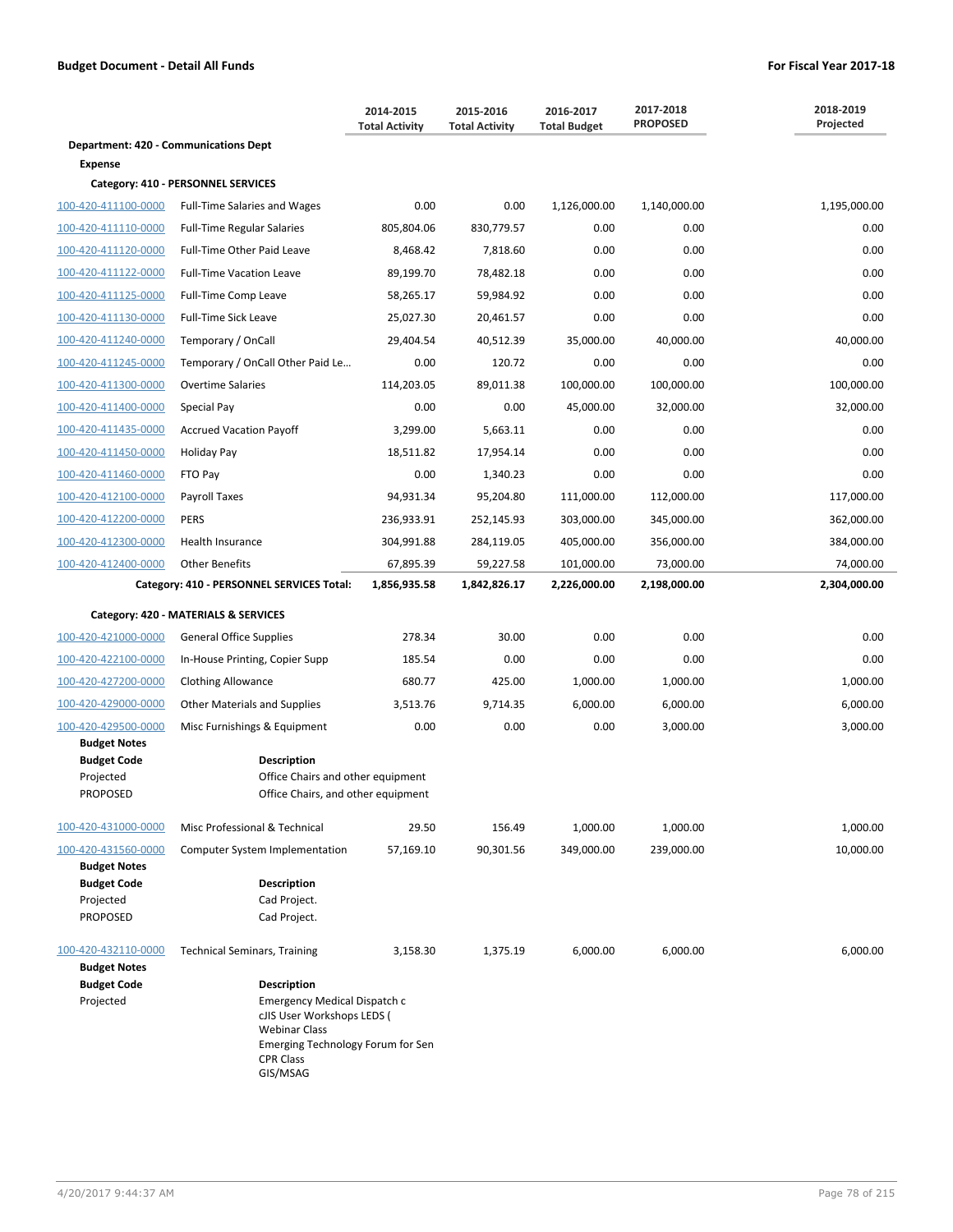|                                                        |                                     |                                                                                                                                                                         | 2014-2015<br><b>Total Activity</b> | 2015-2016<br><b>Total Activity</b> | 2016-2017<br><b>Total Budget</b> | 2017-2018<br><b>PROPOSED</b>                                                                                                                                                                                 | 2018-2019<br>Projected |  |  |
|--------------------------------------------------------|-------------------------------------|-------------------------------------------------------------------------------------------------------------------------------------------------------------------------|------------------------------------|------------------------------------|----------------------------------|--------------------------------------------------------------------------------------------------------------------------------------------------------------------------------------------------------------|------------------------|--|--|
| <b>PROPOSED</b>                                        |                                     | Emergency Medical Dispatch c<br>cJIS User Workshops LEDS (<br><b>Webinar Class</b><br>Emerging Technology Forum for Sen<br><b>CPR Class</b><br>GIS/MSAG                 |                                    |                                    |                                  |                                                                                                                                                                                                              |                        |  |  |
| 100-420-432130-0000<br><b>Budget Notes</b>             | Conferences                         |                                                                                                                                                                         | 4,928.69                           | 8,026.67                           | 4,000.00                         | 4,000.00                                                                                                                                                                                                     | 4,000.00               |  |  |
| <b>Budget Code</b><br>Projected                        |                                     | <b>Description</b>                                                                                                                                                      |                                    |                                    |                                  |                                                                                                                                                                                                              |                        |  |  |
|                                                        |                                     | APCO/NENA Conference<br>Assoc of Public Safety Communications Officials<br>National Emergency Number Association<br>APCO Conference<br>Missing & Exploited Children CEO |                                    |                                    |                                  |                                                                                                                                                                                                              |                        |  |  |
| <b>PROPOSED</b>                                        |                                     | APCO/NENA Conference                                                                                                                                                    |                                    |                                    |                                  |                                                                                                                                                                                                              |                        |  |  |
|                                                        |                                     | Assoc of Public Safety Communications Officials<br>National Emergency Number Association<br>APCO Conference<br>Missing & Exploited Children CEO                         |                                    |                                    |                                  |                                                                                                                                                                                                              |                        |  |  |
| 100-420-432200-0000                                    | <b>Tuition Reimbursement</b>        |                                                                                                                                                                         | 1,429.00                           | 50.00                              | 1,000.00                         | 1,000.00                                                                                                                                                                                                     | 1,000.00               |  |  |
| 100-420-432300-0000                                    | <b>Membership Dues</b>              |                                                                                                                                                                         | 809.00                             | 1,290.00                           | 1,000.00                         | 1,000.00                                                                                                                                                                                                     | 1,000.00               |  |  |
| <b>Budget Notes</b><br><b>Budget Code</b><br>Projected |                                     | <b>Description</b>                                                                                                                                                      |                                    |                                    |                                  |                                                                                                                                                                                                              |                        |  |  |
|                                                        |                                     | - Assoc of Public Safety Communications (11 members)<br>- National Emergency Number Assoc                                                                               |                                    |                                    |                                  |                                                                                                                                                                                                              |                        |  |  |
| <b>PROPOSED</b>                                        |                                     | - Assoc of Public Safety Communications (11 members)<br>- National Emergency Number Assoc                                                                               |                                    |                                    |                                  |                                                                                                                                                                                                              |                        |  |  |
| 100-420-435210-0000<br><b>Budget Notes</b>             | Telephone Service Charges           |                                                                                                                                                                         | 16,377.55                          | 14,769.53                          | 25,000.00                        | 20,000.00                                                                                                                                                                                                    | 20,000.00              |  |  |
| <b>Budget Code</b><br>Projected                        |                                     | <b>Description</b>                                                                                                                                                      |                                    |                                    |                                  |                                                                                                                                                                                                              |                        |  |  |
| <b>PROPOSED</b>                                        |                                     | TELEPHONE SERVICE CHARGES                                                                                                                                               |                                    |                                    |                                  |                                                                                                                                                                                                              |                        |  |  |
|                                                        |                                     | TELEPHONE SERVICE CHARGES                                                                                                                                               |                                    |                                    |                                  |                                                                                                                                                                                                              |                        |  |  |
| 100-420-435240-0000                                    | Miscellaneous Communication         |                                                                                                                                                                         | 413.20                             | 413.91                             | 1,000.00                         | 1,000.00                                                                                                                                                                                                     | 1,000.00               |  |  |
| 100-420-437310-0000<br><b>Budget Notes</b>             | <b>Equipment Repair and Service</b> |                                                                                                                                                                         | 18,247.40                          | 33,943.76                          | 35,000.00                        | 50,000.00                                                                                                                                                                                                    | 50,000.00              |  |  |
| <b>Budget Code</b><br>Projected<br><b>PROPOSED</b>     |                                     | <b>Description</b><br>repairs,                                                                                                                                          |                                    |                                    |                                  | Console Cleaning, City of Portland and Day Wireless Radio repairs and computer equipment repairs<br>Increase in cost due to cad repairs, Console Cleaning, Day Wireless Radio repairs and computer equipment |                        |  |  |
| 100-420-437315-0000<br><b>Budget Notes</b>             |                                     | <b>Computer Equipment Maintenance</b>                                                                                                                                   | 49,759.89                          | 51,259.65                          | 64,000.00                        | 90,000.00                                                                                                                                                                                                    | 90,000.00              |  |  |
| <b>Budget Code</b><br>Projected                        |                                     | <b>Description</b><br><b>DSS</b><br>ProQue                                                                                                                              |                                    |                                    |                                  |                                                                                                                                                                                                              |                        |  |  |
| <b>PROPOSED</b>                                        |                                     | Northrup Gruman<br>Increase in cost due to the new Cad System<br><b>DSS</b><br>ProQue<br>Northrup Gruman                                                                |                                    |                                    |                                  |                                                                                                                                                                                                              |                        |  |  |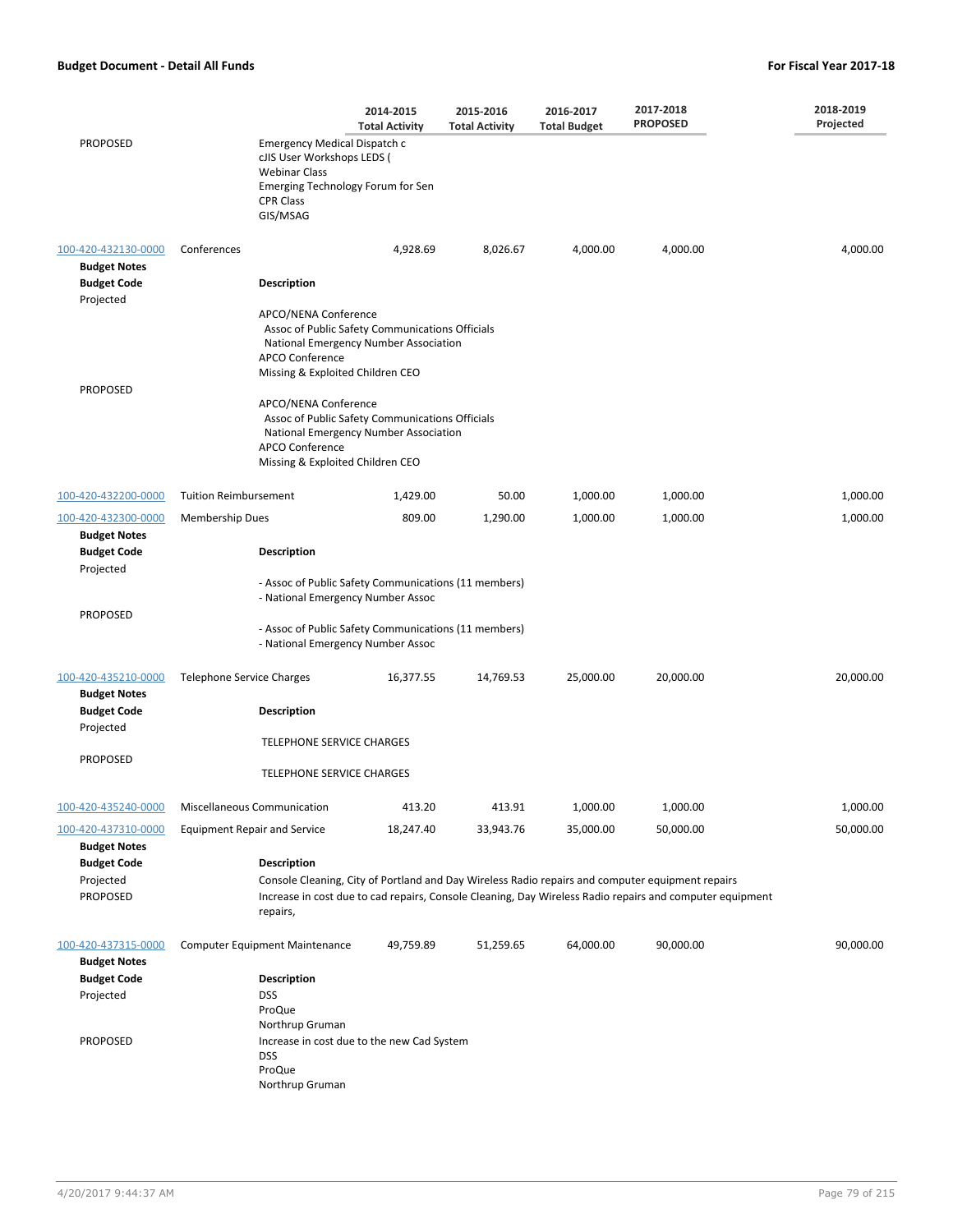|                     |                                              | 2014-2015<br><b>Total Activity</b> | 2015-2016<br><b>Total Activity</b> | 2016-2017<br><b>Total Budget</b> | 2017-2018<br><b>PROPOSED</b> | 2018-2019<br>Projected |
|---------------------|----------------------------------------------|------------------------------------|------------------------------------|----------------------------------|------------------------------|------------------------|
| 100-420-438672-0000 | Internal Fees for Service - Electron         | 3.000.00                           | 4.000.00                           | 4,000.00                         | 4,000.00                     | 4,000.00               |
|                     | Category: 420 - MATERIALS & SERVICES Total:  | 159.980.04                         | 215.756.11                         | 498.000.00                       | 427.000.00                   | 198,000.00             |
|                     | <b>Expense Total:</b>                        | 2.016.915.62                       | 2.058.582.28                       | 2.724.000.00                     | 2.625.000.00                 | 2,502,000.00           |
|                     | Department: 420 - Communications Dept Total: | 2,016,915.62                       | 2.058.582.28                       | 2.724.000.00                     | 2,625,000.00                 | 2,502,000.00           |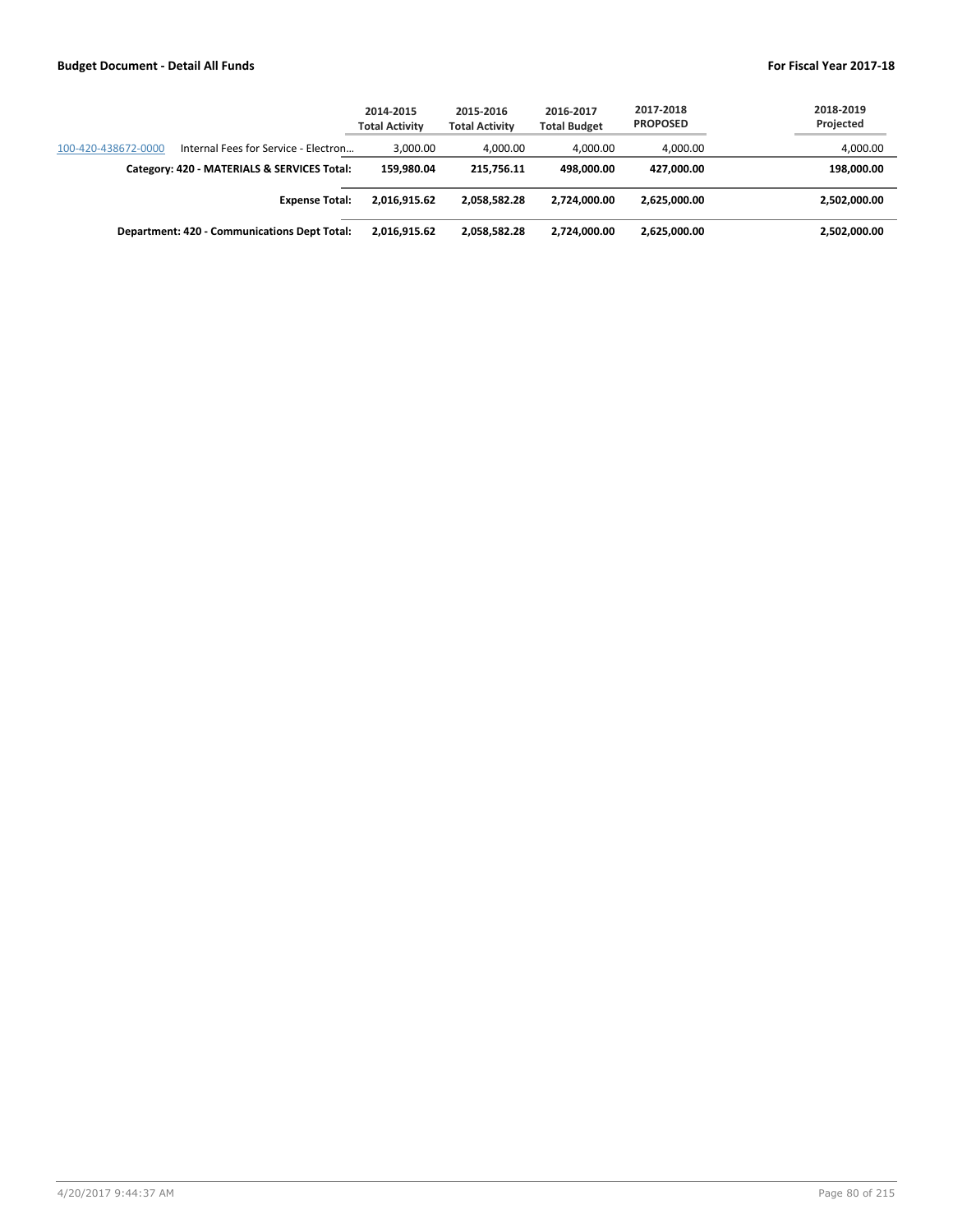|                                         |                                                                      | 2014-2015<br><b>Total Activity</b> | 2015-2016<br><b>Total Activity</b> | 2016-2017<br><b>Total Budget</b> | 2017-2018<br><b>PROPOSED</b> | 2018-2019<br>Projected |
|-----------------------------------------|----------------------------------------------------------------------|------------------------------------|------------------------------------|----------------------------------|------------------------------|------------------------|
| <b>Department: 430 - Fire Resources</b> |                                                                      |                                    |                                    |                                  |                              |                        |
| Revenue                                 |                                                                      |                                    |                                    |                                  |                              |                        |
|                                         | Category: 302 - BEGINNING FUND BALANCES                              |                                    |                                    |                                  |                              |                        |
| 100-430-302100-0000                     | Unrestricted Fund Balance                                            | 535,891.60                         | 901,314.67                         | 596,315.00                       | 1,248,117.00                 | 455,117.00             |
|                                         | Category: 302 - BEGINNING FUND BALANCES Total:                       | 535,891.60                         | 901,314.67                         | 596,315.00                       | 1,248,117.00                 | 455,117.00             |
|                                         | Category: 305 - INTERGOVERNMENTAL                                    |                                    |                                    |                                  |                              |                        |
| 100-430-305412-0000                     | Paramedic First Response                                             | 35,282.91                          | 42,562.00                          | 40,000.00                        | 40,000.00                    | 40,000.00              |
| <b>Budget Notes</b>                     |                                                                      |                                    |                                    |                                  |                              |                        |
| <b>Budget Code</b>                      | <b>Description</b>                                                   |                                    |                                    |                                  |                              |                        |
| Projected                               | ALS Consortium Agreement with Clackamas County.                      |                                    |                                    |                                  |                              |                        |
| <b>PROPOSED</b>                         | ALS Consortium Agreement with Clackamas County.                      |                                    |                                    |                                  |                              |                        |
|                                         | Category: 305 - INTERGOVERNMENTAL Total:                             | 35,282.91                          | 42,562.00                          | 40,000.00                        | 40,000.00                    | 40,000.00              |
|                                         | Category: 306 - LICENSES AND FEES                                    |                                    |                                    |                                  |                              |                        |
| 100-430-306210-0000                     | Plan Check Fees                                                      | 29,736.00                          | 25,080.00                          | 22,000.00                        | 25,000.00                    | 25,000.00              |
| 100-430-306238-0000                     | Fire Safety Inspection Fee                                           | 7,740.00                           | 8,415.00                           | 8,000.00                         | 8,000.00                     | 8,000.00               |
|                                         | Category: 306 - LICENSES AND FEES Total:                             | 37,476.00                          | 33,495.00                          | 30,000.00                        | 33,000.00                    | 33,000.00              |
|                                         | Category: 308 - SALES AND SERVICES                                   |                                    |                                    |                                  |                              |                        |
| 100-430-308110-0000                     | Lake Grove Fire Contract                                             | 867,460.00                         | 868,525.00                         | 848,000.00                       | 873,000.00                   | 899,000.00             |
| <b>Budget Notes</b>                     |                                                                      |                                    |                                    |                                  |                              |                        |
| <b>Budget Code</b><br>Projected         | Description<br>Lake Grove Fire District Contract                     |                                    |                                    |                                  |                              |                        |
| <b>PROPOSED</b>                         | Lake Grove Fire District Contract                                    |                                    |                                    |                                  |                              |                        |
|                                         |                                                                      |                                    |                                    |                                  |                              |                        |
| 100-430-308120-0000                     | <b>Riverdale Fire Contract</b>                                       | 1,000,000.00                       | 940,000.00                         | 980,000.00                       | 1,015,000.00                 | 1,055,000.00           |
| <b>Budget Notes</b>                     |                                                                      |                                    |                                    |                                  |                              |                        |
| <b>Budget Code</b>                      | <b>Description</b>                                                   |                                    |                                    |                                  |                              |                        |
| Projected<br><b>PROPOSED</b>            | Riverdale Fire District Contract<br>Riverdale Fire District Contract |                                    |                                    |                                  |                              |                        |
|                                         |                                                                      |                                    |                                    |                                  |                              |                        |
| 100-430-308130-0000                     | Alto Park Fire Contract                                              | 44,484.00                          | 47,057.00                          | 49,000.00                        | 51,000.00                    | 52,000.00              |
| <b>Budget Notes</b>                     |                                                                      |                                    |                                    |                                  |                              |                        |
| <b>Budget Code</b>                      | <b>Description</b>                                                   |                                    |                                    |                                  |                              |                        |
| Projected                               | Alto Park Water District Contract                                    |                                    |                                    |                                  |                              |                        |
| PROPOSED                                | Alto Park Water District Contract                                    |                                    |                                    |                                  |                              |                        |
| 100-430-308407-0000                     | <b>CPR Class Fees</b>                                                | 3.00                               | 10.00                              | 1,000.00                         | 1,000.00                     | 1,000.00               |
|                                         | Category: 308 - SALES AND SERVICES Total:                            | 1,911,947.00                       | 1,855,592.00                       | 1,878,000.00                     | 1,940,000.00                 | 2,007,000.00           |
|                                         | Category: 310 - MISCELLANEOUS REVENUES                               |                                    |                                    |                                  |                              |                        |
| 100-430-310310-0000                     | Insurance Reimbursements                                             | 0.00                               | 13,251.00                          | 0.00                             | 0.00                         | 0.00                   |
| 100-430-310315-0000                     | Medical Insurance Reimbursemt                                        | 10,873.66                          | 156,441.25                         | 0.00                             | 0.00                         | 0.00                   |
| 100-430-310319-0000                     | Ambulance Reimbursement                                              | 18,268.75                          | 20,197.45                          | 10,000.00                        | 15,000.00                    | 15,000.00              |
| 100-430-310910-0000                     | Sundry Income                                                        | 27,606.30                          | 69,556.95                          | 0.00                             | 0.00                         | 0.00                   |
|                                         | Category: 310 - MISCELLANEOUS REVENUES Total:                        | 56,748.71                          | 259,446.65                         | 10,000.00                        | 15,000.00                    | 15,000.00              |
|                                         | Category: 311 - GENERAL REVENUE                                      |                                    |                                    |                                  |                              |                        |
| 100-430-311000-0000                     | <b>General Revenue</b>                                               | 8,785,000.00                       | 9,242,000.00                       | 9,526,000.00                     | 9,815,000.00                 | 10,154,000.00          |
|                                         | Category: 311 - GENERAL REVENUE Total:                               | 8,785,000.00                       | 9,242,000.00                       | 9,526,000.00                     | 9,815,000.00                 | 10,154,000.00          |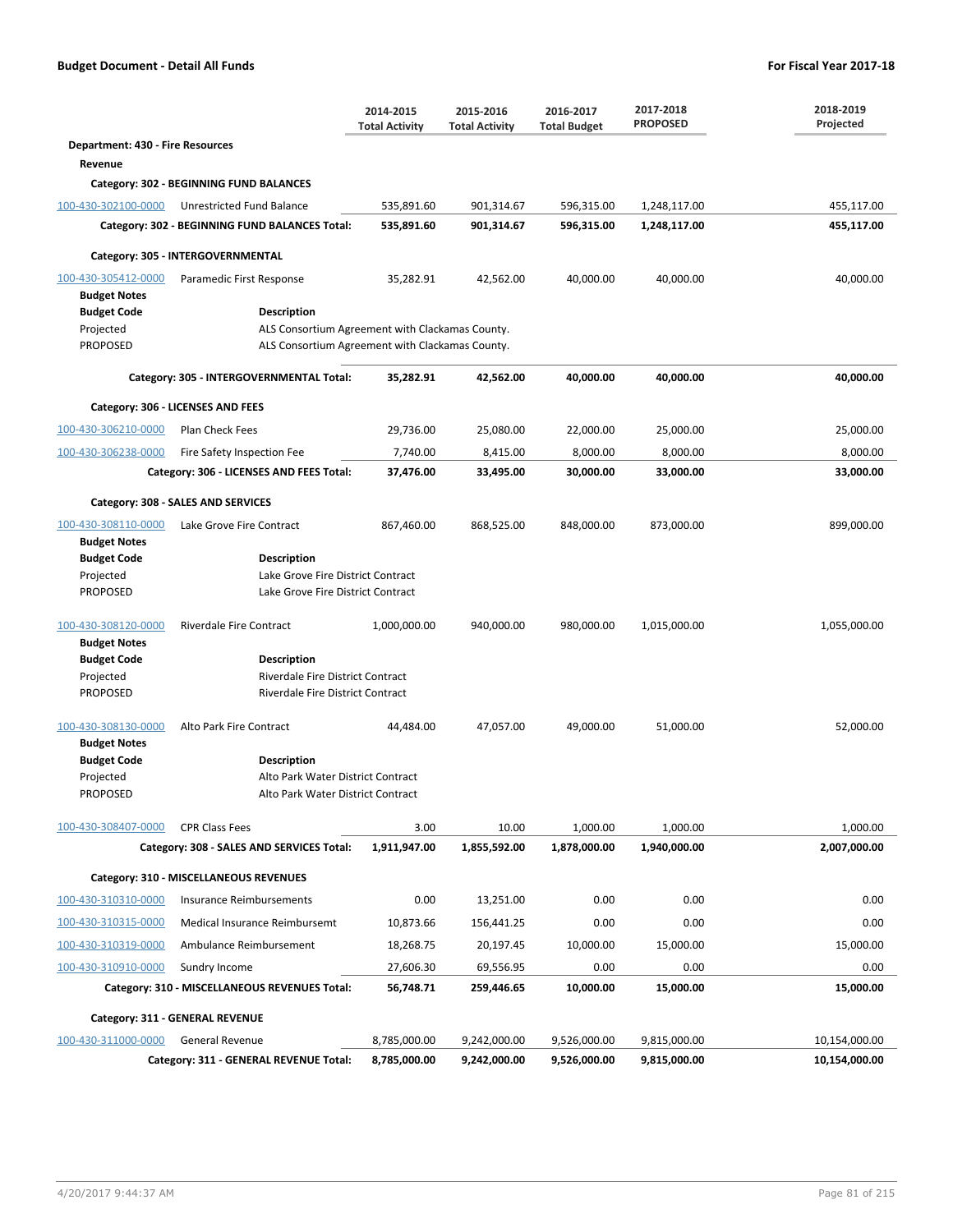|                           |                                                        | 2014-2015<br><b>Total Activity</b> | 2015-2016<br><b>Total Activity</b> | 2016-2017<br><b>Total Budget</b> | 2017-2018<br><b>PROPOSED</b> | 2018-2019<br>Projected |
|---------------------------|--------------------------------------------------------|------------------------------------|------------------------------------|----------------------------------|------------------------------|------------------------|
| Category: 320 - TRANSFERS |                                                        |                                    |                                    |                                  |                              |                        |
| 100-430-322180-0000       | Transfer from Capital Reserve Fund                     | 700.000.00                         | 0.00                               | 0.00                             | 0.00                         | 0.00                   |
|                           | Category: 320 - TRANSFERS Total:                       | 700.000.00                         | 0.00                               | 0.00                             | 0.00                         | 0.00                   |
|                           | Category: 344 - PROCEEDS SALE OF CAPITAL ASSETS        |                                    |                                    |                                  |                              |                        |
| 100-430-344100-0000       | Proceeds from Sale of Capital                          | 0.00                               | 98,782.88                          | 0.00                             | 6,000.00                     | 20,000.00              |
|                           | Category: 344 - PROCEEDS SALE OF CAPITAL ASSETS Total: | 0.00                               | 98,782.88                          | 0.00                             | 6.000.00                     | 20.000.00              |
|                           | <b>Revenue Total:</b>                                  | 12,062,346.22                      | 12,433,193.20                      | 12,080,315.00                    | 13,097,117.00                | 12,724,117.00          |
|                           | Department: 430 - Fire Resources Total:                | 12,062,346.22                      | 12,433,193.20                      | 12,080,315.00                    | 13,097,117.00                | 12,724,117.00          |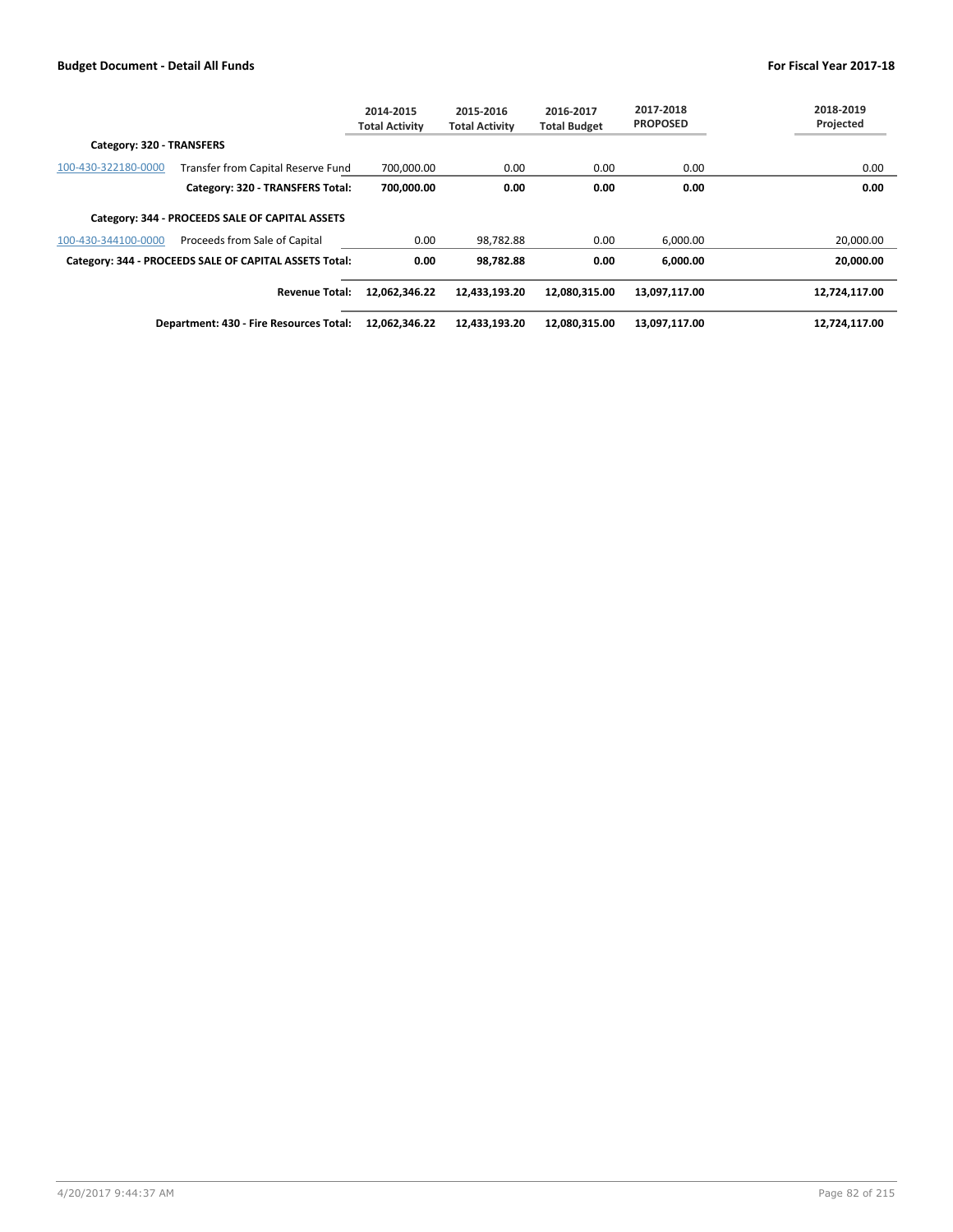|                                            |                                                                                                                                  | 2014-2015<br><b>Total Activity</b> | 2015-2016<br><b>Total Activity</b> | 2016-2017<br><b>Total Budget</b> | 2017-2018<br><b>PROPOSED</b> | 2018-2019<br>Projected |  |
|--------------------------------------------|----------------------------------------------------------------------------------------------------------------------------------|------------------------------------|------------------------------------|----------------------------------|------------------------------|------------------------|--|
| Department: 431 - Fire Management          |                                                                                                                                  |                                    |                                    |                                  |                              |                        |  |
| <b>Expense</b>                             |                                                                                                                                  |                                    |                                    |                                  |                              |                        |  |
|                                            | Category: 410 - PERSONNEL SERVICES                                                                                               |                                    |                                    |                                  |                              |                        |  |
| 100-431-411100-0000                        | <b>Full-Time Salaries and Wages</b>                                                                                              | 0.00                               | 0.00                               | 267,000.00                       | 267,000.00                   | 275,000.00             |  |
| 100-431-411110-0000                        | <b>Full-Time Regular Salaries</b>                                                                                                | 209,273.37                         | 212,878.45                         | 0.00                             | 0.00                         | 0.00                   |  |
| 100-431-411120-0000                        | Full-Time Other Paid Leave                                                                                                       | 13,140.48                          | 13,680.46                          | 0.00                             | 0.00                         | 0.00                   |  |
| 100-431-411122-0000                        | <b>Full-Time Vacation Leave</b>                                                                                                  | 19,524.59                          | 9,516.97                           | 0.00                             | 0.00                         | 0.00                   |  |
| 100-431-411130-0000                        | <b>Full-Time Sick Leave</b>                                                                                                      | 9,585.01                           | 7,367.30                           | 0.00                             | 0.00                         | 0.00                   |  |
| 100-431-411300-0000                        | <b>Overtime Salaries</b>                                                                                                         | 2,220.07                           | 2,669.19                           | 2,000.00                         | 2,000.00                     | 2,000.00               |  |
| 100-431-411435-0000                        | <b>Accrued Vacation Payoff</b>                                                                                                   | 2,012.80                           | 14,823.61                          | 0.00                             | 0.00                         | 0.00                   |  |
| 100-431-412100-0000                        | Payroll Taxes                                                                                                                    | 29,756.30                          | 30,381.64                          | 21,000.00                        | 22,000.00                    | 22,000.00              |  |
| 100-431-412200-0000                        | <b>PERS</b>                                                                                                                      | 69,962.28                          | 110,070.16                         | 59,000.00                        | 76,000.00                    | 79,000.00              |  |
| 100-431-412300-0000                        | Health Insurance                                                                                                                 | 55,223.04                          | 50,114.17                          | 78,000.00                        | 73,000.00                    | 78,000.00              |  |
| 100-431-412400-0000                        | <b>Other Benefits</b>                                                                                                            | 11,399.89                          | 16,795.30                          | 12,000.00                        | 16,000.00                    | 16,000.00              |  |
|                                            | Category: 410 - PERSONNEL SERVICES Total:                                                                                        | 422,097.83                         | 468,297.25                         | 439,000.00                       | 456,000.00                   | 472,000.00             |  |
|                                            | Category: 420 - MATERIALS & SERVICES                                                                                             |                                    |                                    |                                  |                              |                        |  |
| 100-431-421000-0000                        | <b>General Office Supplies</b>                                                                                                   | 4,879.03                           | 5,721.48                           | 6,000.00                         | 6,000.00                     | 6,000.00               |  |
| 100-431-422100-0000                        | In-House Printing, Copier Supp                                                                                                   | 0.00                               | 294.60                             | 0.00                             | 0.00                         | 0.00                   |  |
| 100-431-422200-0000                        | Printing and Binding Services                                                                                                    | 75.50                              | 334.20                             | 900.00                           | 900.00                       | 900.00                 |  |
| 100-431-422300-0000                        | Postage                                                                                                                          | 594.46                             | 1,229.73                           | 2,100.00                         | 2,100.00                     | 2,100.00               |  |
| 100-431-427130-0000                        | <b>Uniform Purchases</b>                                                                                                         | 1,033.77                           | 1,309.89                           | 3,000.00                         | 3,000.00                     | 3,000.00               |  |
| 100-431-429900-0000                        | <b>EOC Supplies</b>                                                                                                              | 4,981.01                           | 7,037.15                           | 5,000.00                         | 5,000.00                     | 5,000.00               |  |
| <b>Budget Notes</b>                        |                                                                                                                                  |                                    |                                    |                                  |                              |                        |  |
| <b>Budget Code</b>                         | <b>Description</b>                                                                                                               |                                    |                                    |                                  |                              |                        |  |
| Projected<br><b>PROPOSED</b>               | EOC Satelite phones and LOARES Ham radio support<br>EOC Satelite phones and LOARES Ham radio support                             |                                    |                                    |                                  |                              |                        |  |
|                                            |                                                                                                                                  |                                    |                                    |                                  |                              |                        |  |
| 100-431-431000-0000                        | Misc Professional & Technical                                                                                                    | 32,830.03                          | 43,816.10                          | 35,000.00                        | 35,000.00                    | 35,000.00              |  |
| <b>Budget Notes</b><br><b>Budget Code</b>  | <b>Description</b>                                                                                                               |                                    |                                    |                                  |                              |                        |  |
| Projected                                  | Annual Firefighter physicals, Code Red, TVF&R                                                                                    |                                    |                                    |                                  |                              |                        |  |
| <b>PROPOSED</b>                            | Occupational Health Services, Mgmt development<br>Annual Firefighter physicals, Code Red, TVF&R                                  |                                    |                                    |                                  |                              |                        |  |
|                                            | Occupational Health Services, Mgmt development                                                                                   |                                    |                                    |                                  |                              |                        |  |
|                                            |                                                                                                                                  |                                    |                                    |                                  |                              |                        |  |
| 100-431-431560-0000<br><b>Budget Notes</b> | Computer System Implementation                                                                                                   | 17,489.47                          | 16,324.58                          | 26,000.00                        | 26,000.00                    | 26,000.00              |  |
| <b>Budget Code</b>                         | <b>Description</b>                                                                                                               |                                    |                                    |                                  |                              |                        |  |
| Projected                                  | Annual computer software and technical support for, Telestaff, Firehouse, Target Safety, Building Inspections                    |                                    |                                    |                                  |                              |                        |  |
| <b>PROPOSED</b>                            | Annual computer software and technical support for, Telestaff, Firehouse, Target Safety, Building Inspections                    |                                    |                                    |                                  |                              |                        |  |
|                                            |                                                                                                                                  |                                    |                                    |                                  |                              |                        |  |
| 100-431-432110-0000                        | <b>Technical Seminars, Training</b>                                                                                              | 1,843.78                           | 1,331.51                           | 2,500.00                         | 2,500.00                     | 2,500.00               |  |
| <b>Budget Notes</b>                        |                                                                                                                                  |                                    |                                    |                                  |                              |                        |  |
| <b>Budget Code</b>                         | <b>Description</b>                                                                                                               |                                    |                                    |                                  |                              |                        |  |
| Projected<br><b>PROPOSED</b>               | Metro regional networking, rotary meetings, TIP board meetings<br>Metro regional networking, rotary meetings, TIP board meetings |                                    |                                    |                                  |                              |                        |  |
|                                            |                                                                                                                                  |                                    |                                    |                                  |                              |                        |  |
| 100-431-432130-0000                        | Conferences                                                                                                                      | 3,022.71                           | 1,154.68                           | 3,500.00                         | 3,500.00                     | 3,500.00               |  |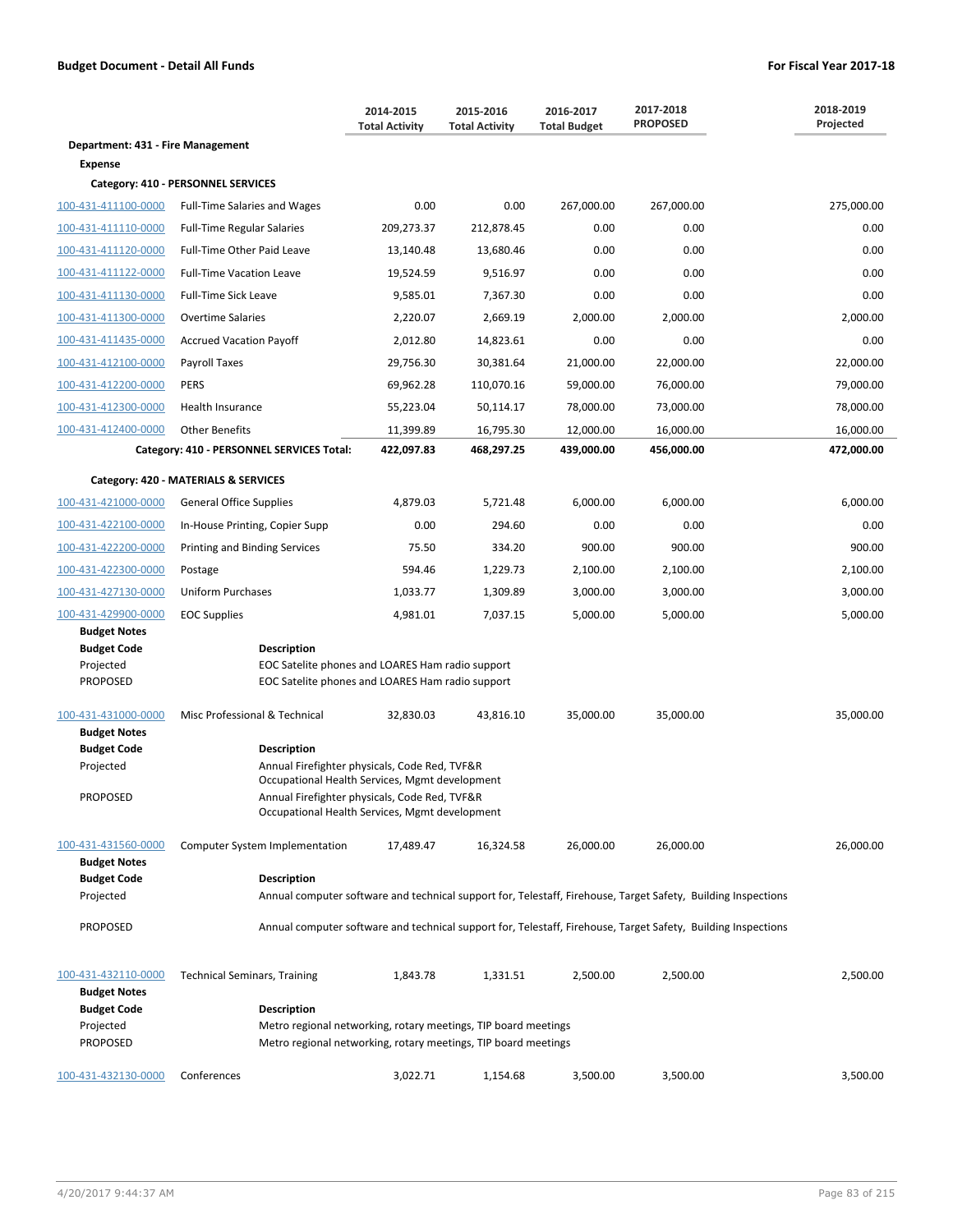|                                                    |                                                                                                                                                                                             | 2014-2015<br><b>Total Activity</b> | 2015-2016<br><b>Total Activity</b> | 2016-2017<br><b>Total Budget</b> | 2017-2018<br><b>PROPOSED</b> | 2018-2019<br>Projected |
|----------------------------------------------------|---------------------------------------------------------------------------------------------------------------------------------------------------------------------------------------------|------------------------------------|------------------------------------|----------------------------------|------------------------------|------------------------|
| <b>Budget Notes</b>                                |                                                                                                                                                                                             |                                    |                                    |                                  |                              |                        |
| <b>Budget Code</b>                                 | <b>Description</b>                                                                                                                                                                          |                                    |                                    |                                  |                              |                        |
| Projected                                          | Oregon Fire Chief Association<br>International Assoc. of Fire Chiefs Fire<br>Rescue International Conference<br>Western Fire Chief's Assoc. Presidents Forum<br>Northwest Leadership        |                                    |                                    |                                  |                              |                        |
| <b>PROPOSED</b>                                    | Oregon Fire Chief Association<br>International Assoc. of Fire Chiefs Fire<br><b>Rescue International Conference</b><br>Western Fire Chief's Assoc. Presidents Forum<br>Northwest Leadership |                                    |                                    |                                  |                              |                        |
| 100-431-432300-0000                                | <b>Membership Dues</b>                                                                                                                                                                      | 2,639.00                           | 2,790.00                           | 2,000.00                         | 2,000.00                     | 2,000.00               |
| 100-431-435250-0000<br><b>Budget Notes</b>         | 800 Mhz Co User Fee                                                                                                                                                                         | 42,031.00                          | 40,720.00                          | 44,000.00                        | 44,000.00                    | 44,000.00              |
| <b>Budget Code</b>                                 | <b>Description</b>                                                                                                                                                                          |                                    |                                    |                                  |                              |                        |
| Projected<br><b>PROPOSED</b>                       | County User Fees for Debt Service on Zone Controller<br>County User Fees for Debt Service on Zone Controller                                                                                |                                    |                                    |                                  |                              |                        |
| 100-431-435260-0000<br><b>Budget Notes</b>         | <b>MDC Air Time</b>                                                                                                                                                                         | 7,903.23                           | 7,136.98                           | 10,000.00                        | 10,000.00                    | 10,000.00              |
| <b>Budget Code</b><br>Projected<br><b>PROPOSED</b> | <b>Description</b><br>15 Mobil Data Computers<br>15 Mobil Data Computers                                                                                                                    |                                    |                                    |                                  |                              |                        |
| 100-431-437300-0000                                | <b>Equipment Operations &amp; Maint</b>                                                                                                                                                     | 0.00                               | 35.00                              | 0.00                             | 0.00                         | 0.00                   |
| 100-431-437330-0000                                | Vehicle Repairs, Parts & Supp                                                                                                                                                               | 440.62                             | 2,038.73                           | 2,000.00                         | 2,000.00                     | 2,000.00               |
| 100-431-437340-0000                                | Gasoline, Oil and Lubricants                                                                                                                                                                | 1,313.06                           | 537.09                             | 4,000.00                         | 4,000.00                     | 4,000.00               |
| 100-431-438110-0000                                | Internal Fees for Service - Admin                                                                                                                                                           | 615,000.00                         | 623,000.00                         | 652,000.00                       | 657,000.00                   | 677,000.00             |
| 100-431-438672-0000                                | Internal Fees for Service - Electron                                                                                                                                                        | 3,000.00                           | 4,000.00                           | 4,000.00                         | 4,000.00                     | 4,000.00               |
| 100-431-438673-0000                                | Internal Fees for Service - MP                                                                                                                                                              | 4,000.00                           | 4,000.00                           | 4,000.00                         | 2,000.00                     | 2,000.00               |
| 100-431-438680-0000                                | Internal Fees for Service - Engineer                                                                                                                                                        | 17,000.00                          | 8,828.00                           | 14,000.00                        | 15,000.00                    | 15,000.00              |
|                                                    | Category: 420 - MATERIALS & SERVICES Total:                                                                                                                                                 | 760,076.67                         | 771,639.72                         | 820,000.00                       | 824,000.00                   | 844,000.00             |
| Category: 490 - CONTINGENCY                        |                                                                                                                                                                                             |                                    |                                    |                                  |                              |                        |
| 100-431-490900-0000                                | Department Contingency                                                                                                                                                                      | 0.00                               | 0.00                               | 63,315.00                        | 63,315.00                    | 65,315.00              |
| 100-431-490950-0000                                | Capital Contingency (Dept)                                                                                                                                                                  | 0.00                               | 0.00                               | 452,000.00                       | 391,802.00                   | 334,802.00             |
|                                                    | Category: 490 - CONTINGENCY Total:                                                                                                                                                          | 0.00                               | 0.00                               | 515,315.00                       | 455,117.00                   | 400,117.00             |
|                                                    | <b>Expense Total:</b>                                                                                                                                                                       | 1,182,174.50                       | 1,239,936.97                       | 1,774,315.00                     | 1,735,117.00                 | 1,716,117.00           |
|                                                    | Department: 431 - Fire Management Total:                                                                                                                                                    | 1,182,174.50                       | 1,239,936.97                       | 1,774,315.00                     | 1,735,117.00                 | 1,716,117.00           |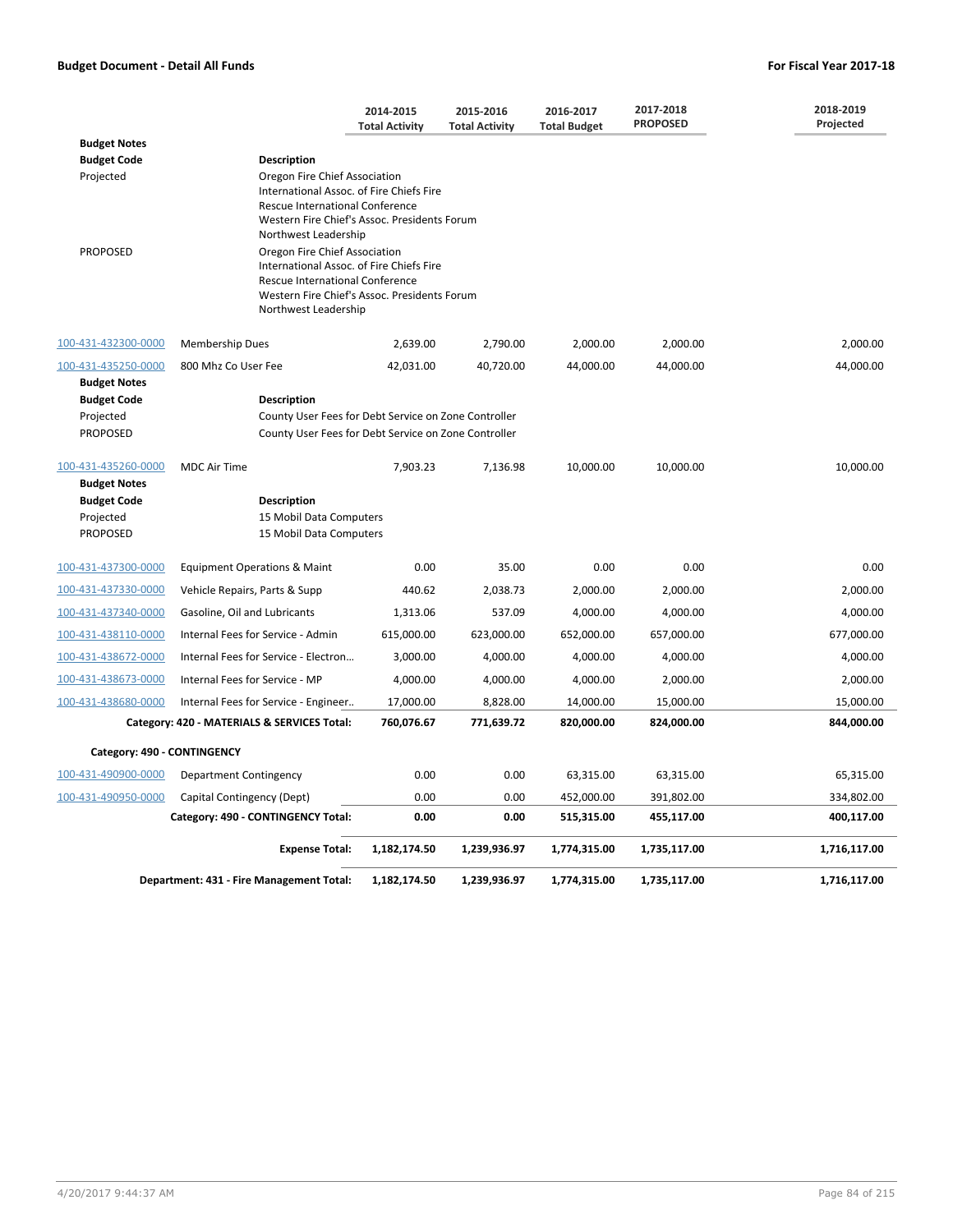|                                            |                                                                                                                                                 | 2014-2015<br><b>Total Activity</b> | 2015-2016<br><b>Total Activity</b> | 2016-2017<br><b>Total Budget</b> | 2017-2018<br><b>PROPOSED</b> | 2018-2019<br>Projected |
|--------------------------------------------|-------------------------------------------------------------------------------------------------------------------------------------------------|------------------------------------|------------------------------------|----------------------------------|------------------------------|------------------------|
| Department: 433 - Prevention               |                                                                                                                                                 |                                    |                                    |                                  |                              |                        |
| <b>Expense</b>                             |                                                                                                                                                 |                                    |                                    |                                  |                              |                        |
|                                            | Category: 410 - PERSONNEL SERVICES                                                                                                              |                                    |                                    |                                  |                              |                        |
| 100-433-411100-0000                        | <b>Full-Time Salaries and Wages</b>                                                                                                             | 0.00                               | 0.00                               | 222,000.00                       | 224,000.00                   | 231,000.00             |
| 100-433-411110-0000                        | <b>Full-Time Regular Salaries</b>                                                                                                               | 176,002.50                         | 195,569.45                         | 0.00                             | 0.00                         | 0.00                   |
| 100-433-411120-0000                        | Full-Time Other Paid Leave                                                                                                                      | 11,007.04                          | 10,707.29                          | 0.00                             | 0.00                         | 0.00                   |
| 100-433-411122-0000                        | <b>Full-Time Vacation Leave</b>                                                                                                                 | 14,531.84                          | 4,697.52                           | 0.00                             | 0.00                         | 0.00                   |
| 100-433-411130-0000                        | Full-Time Sick Leave                                                                                                                            | 4,499.21                           | 5,317.84                           | 0.00                             | 0.00                         | 0.00                   |
| 100-433-411300-0000                        | <b>Overtime Salaries</b>                                                                                                                        | 4,087.05                           | 20,087.14                          | 16,000.00                        | 16,000.00                    | 16,000.00              |
| 100-433-411400-0000                        | Special Pay                                                                                                                                     | 0.00                               | 0.00                               | 2,000.00                         | 2,000.00                     | 2,000.00               |
| 100-433-411410-0000                        | Working out of Classification                                                                                                                   | 2,197.58                           | 3,492.39                           | 0.00                             | 0.00                         | 0.00                   |
| 100-433-411435-0000                        | <b>Accrued Vacation Payoff</b>                                                                                                                  | 0.00                               | 0.00                               | 0.00                             | 0.00                         | 0.00                   |
| 100-433-412100-0000                        | Payroll Taxes                                                                                                                                   | 17,181.75                          | 18,906.48                          | 20,000.00                        | 21,000.00                    | 21,000.00              |
| 100-433-412200-0000                        | <b>PERS</b>                                                                                                                                     | 46,076.70                          | 57,469.69                          | 53,000.00                        | 68,000.00                    | 70,000.00              |
| 100-433-412300-0000                        | Health Insurance                                                                                                                                | 36,178.68                          | 34,140.02                          | 45,000.00                        | 40,000.00                    | 43,000.00              |
| 100-433-412400-0000                        | <b>Other Benefits</b>                                                                                                                           | 8,144.04                           | 9,168.64                           | 10,000.00                        | 10,000.00                    | 10,000.00              |
|                                            | Category: 410 - PERSONNEL SERVICES Total:                                                                                                       | 319,906.39                         | 359,556.46                         | 368,000.00                       | 381,000.00                   | 393,000.00             |
|                                            | Category: 420 - MATERIALS & SERVICES                                                                                                            |                                    |                                    |                                  |                              |                        |
| 100-433-427130-0000                        | Uniform Purchases                                                                                                                               | 380.54                             | 1,084.30                           | 2,000.00                         | 2,000.00                     | 2,000.00               |
| 100-433-428000-0000                        | <b>Small Tools and Supplies</b>                                                                                                                 | 3,837.39                           | 541.66                             | 2,500.00                         | 2,500.00                     | 2,500.00               |
| 100-433-428450-0000                        | <b>CPR Class Supplies</b>                                                                                                                       | 1,162.02                           | 1,244.45                           | 2,500.00                         | 2,500.00                     | 2,500.00               |
| 100-433-428500-0000                        | <b>Fire Prevention Materials</b>                                                                                                                | 8,802.61                           | 4,606.55                           | 8,000.00                         | 8,000.00                     | 8,000.00               |
| <b>Budget Notes</b><br><b>Budget Code</b>  | <b>Description</b>                                                                                                                              |                                    |                                    |                                  |                              |                        |
| Projected                                  | Fire Prevention materials for Public education, Fire Prevention Week materials                                                                  |                                    |                                    |                                  |                              |                        |
| <b>PROPOSED</b>                            | Fire Prevention materials for Public education, Fire Prevention Week materials                                                                  |                                    |                                    |                                  |                              |                        |
| 100-433-429700-0000                        | <b>Publications and Reports</b>                                                                                                                 | 1,435.10                           | 2,457.00                           | 2,000.00                         | 2,000.00                     | 2,000.00               |
| 100-433-432110-0000                        | <b>Technical Seminars, Training</b>                                                                                                             | 1,524.92                           | 2,364.03                           | 4,000.00                         | 4,000.00                     | 4,000.00               |
| <b>Budget Notes</b><br><b>Budget Code</b>  | <b>Description</b>                                                                                                                              |                                    |                                    |                                  |                              |                        |
| Projected                                  | International Code Council Training/Recertification                                                                                             |                                    |                                    |                                  |                              |                        |
|                                            | Metro Fire Marshal Association Training, Juvenile Firesetter, DPSST Mandated Training, Oregon Assoc. Arson                                      |                                    |                                    |                                  |                              |                        |
| <b>PROPOSED</b>                            | Investigator, National Fire Protection Sprinkler Course, Child Safety Seat Certification<br>International Code Council Training/Recertification |                                    |                                    |                                  |                              |                        |
|                                            | Metro Fire Marshal Association Training, Juvenile Firesetter, DPSST Mandated Training, Oregon Assoc. Arson                                      |                                    |                                    |                                  |                              |                        |
|                                            | Investigator, National Fire Protection Sprinkler Course, Child Safety Seat Certification                                                        |                                    |                                    |                                  |                              |                        |
| 100-433-432130-0000<br><b>Budget Notes</b> | Conferences                                                                                                                                     | 1,251.10                           | 2,424.21                           | 4,000.00                         | 4,000.00                     | 4,000.00               |
| <b>Budget Code</b>                         | <b>Description</b>                                                                                                                              |                                    |                                    |                                  |                              |                        |
| Projected                                  | Oregon Fire Marshal Association                                                                                                                 |                                    |                                    |                                  |                              |                        |
|                                            | Northwest Fire Prevention Co-op<br>Oregon Assoc. of Arson Investigators                                                                         |                                    |                                    |                                  |                              |                        |
|                                            |                                                                                                                                                 |                                    |                                    |                                  |                              |                        |
| <b>PROPOSED</b>                            | Oregon Fire Marshal Association<br>Northwest Fire Prevention Co-op                                                                              |                                    |                                    |                                  |                              |                        |
|                                            | Oregon Assoc. of Arson Investigators                                                                                                            |                                    |                                    |                                  |                              |                        |
| 100-433-434210-0000                        | <b>Smoke Detectors</b>                                                                                                                          | 0.00                               | 0.00                               | 3,000.00                         | 3,000.00                     | 3,000.00               |
| 100-433-437330-0000                        | Vehicle Repairs, Parts & Supp                                                                                                                   | 1,164.56                           | 616.48                             | 2,000.00                         | 2,000.00                     | 2,000.00               |
| 100-433-437340-0000                        | Gasoline, Oil and Lubricants                                                                                                                    | 3,846.88                           | 3,454.16                           | 6,000.00                         | 6,000.00                     | 6,000.00               |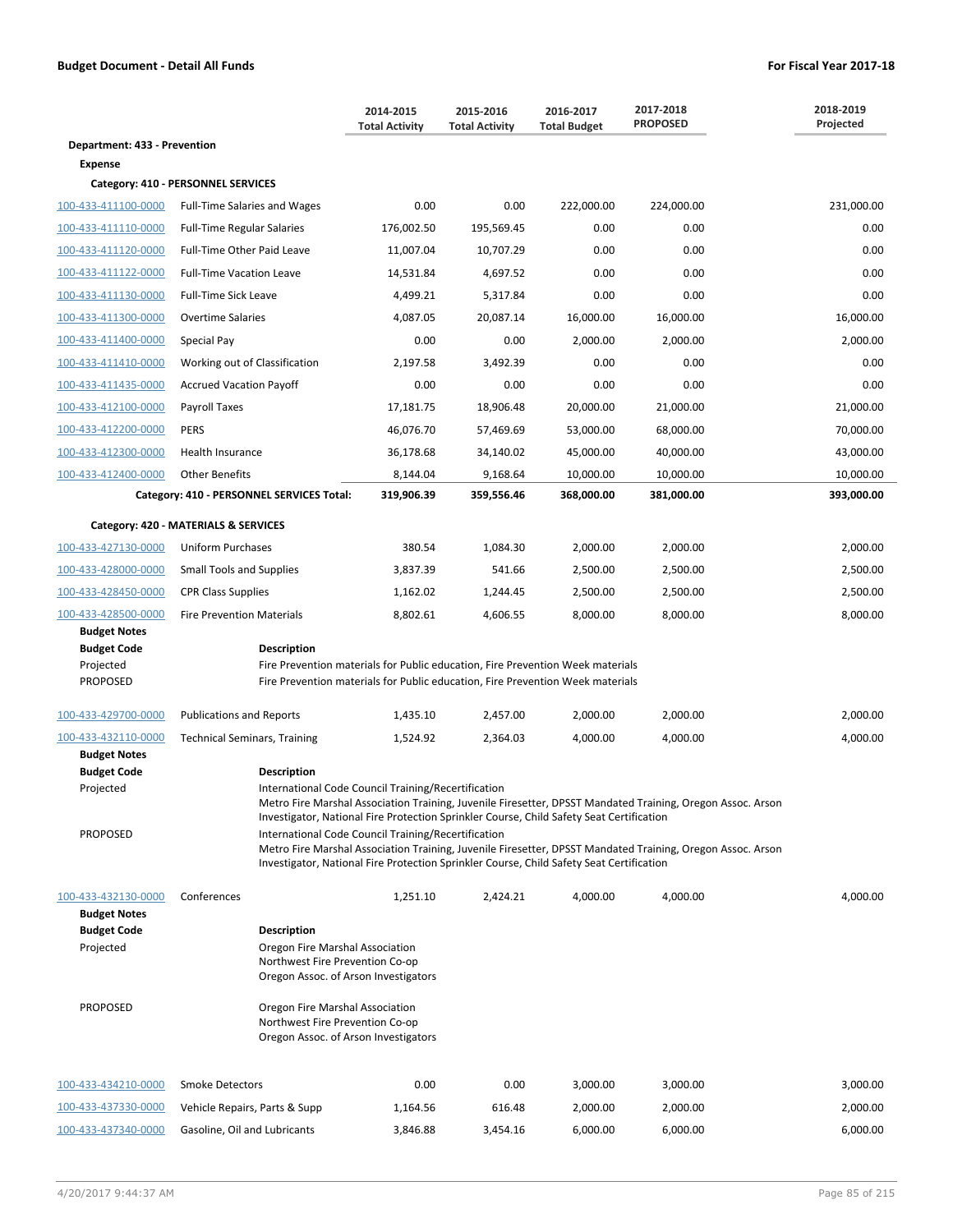|                     |                                             | 2014-2015<br><b>Total Activity</b> | 2015-2016<br><b>Total Activity</b> | 2016-2017<br><b>Total Budget</b> | 2017-2018<br><b>PROPOSED</b> | 2018-2019<br>Projected |
|---------------------|---------------------------------------------|------------------------------------|------------------------------------|----------------------------------|------------------------------|------------------------|
| 100-433-438673-0000 | Internal Fees for Service - MP              | 10.000.00                          | 10.000.00                          | 11.000.00                        | 7,000.00                     | 7,000.00               |
| 100-433-439910-0000 | <b>Investigation Expense</b>                | 202.92                             | 1,699.42                           | 1,000.00                         | 1,000.00                     | 1,000.00               |
|                     | Category: 420 - MATERIALS & SERVICES Total: | 33.608.04                          | 30.492.26                          | 48.000.00                        | 44.000.00                    | 44,000.00              |
|                     | <b>Expense Total:</b>                       | 353.514.43                         | 390.048.72                         | 416.000.00                       | 425.000.00                   | 437,000.00             |
|                     | Department: 433 - Prevention Total:         | 353.514.43                         | 390.048.72                         | 416.000.00                       | 425.000.00                   | 437,000.00             |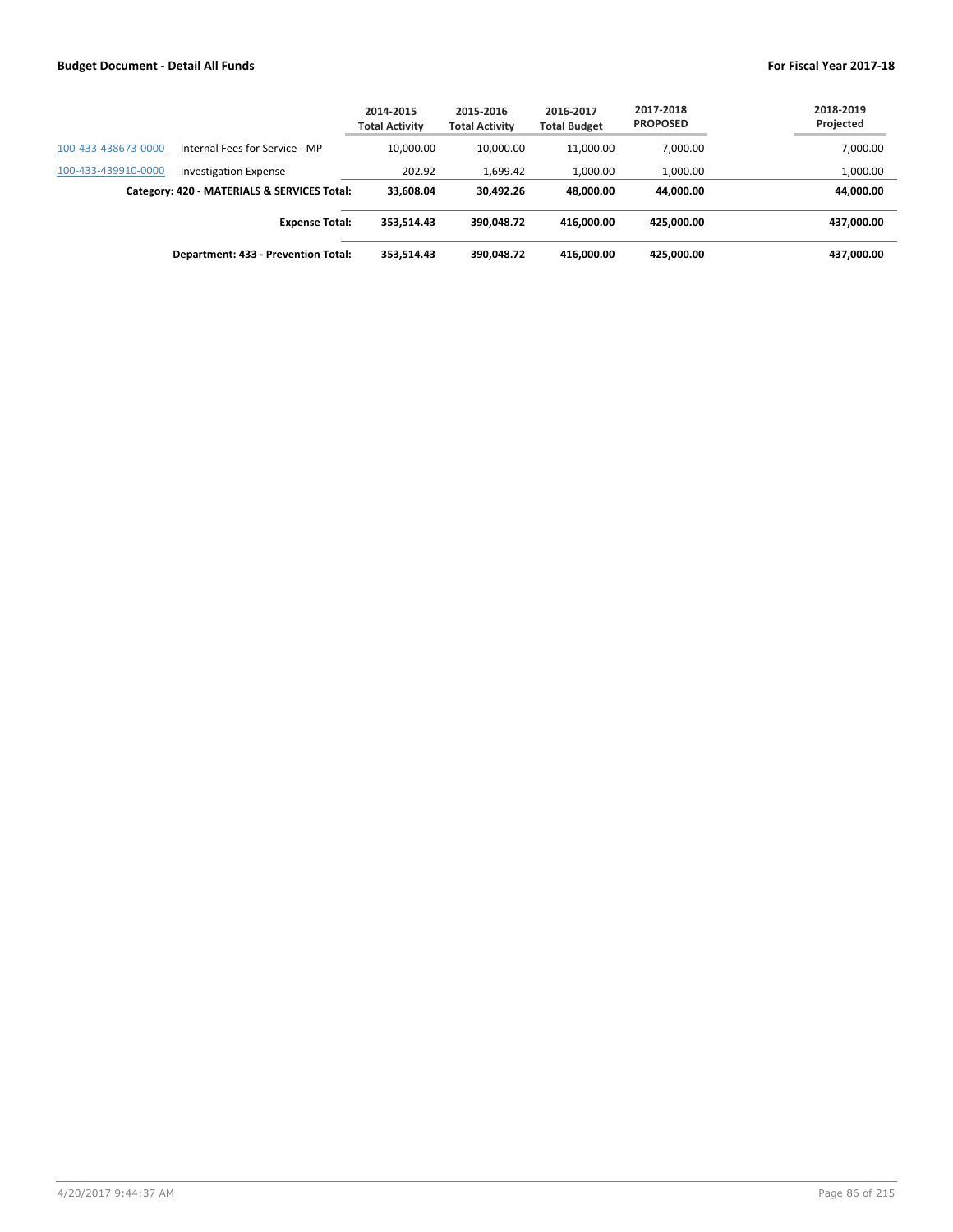|                                           |                                                                                                       | 2014-2015<br><b>Total Activity</b> | 2015-2016<br><b>Total Activity</b> | 2016-2017<br><b>Total Budget</b> | 2017-2018<br><b>PROPOSED</b> | 2018-2019<br>Projected |
|-------------------------------------------|-------------------------------------------------------------------------------------------------------|------------------------------------|------------------------------------|----------------------------------|------------------------------|------------------------|
| <b>Department: 435 - Operations</b>       |                                                                                                       |                                    |                                    |                                  |                              |                        |
| <b>Expense</b>                            |                                                                                                       |                                    |                                    |                                  |                              |                        |
|                                           | Category: 410 - PERSONNEL SERVICES                                                                    |                                    |                                    |                                  |                              |                        |
| 100-435-411100-0000                       | <b>Full-Time Salaries and Wages</b>                                                                   | 1,803.34                           | 0.00                               | 4,604,000.00                     | 4,713,000.00                 | 4,892,000.00           |
| 100-435-411110-0000                       | <b>Full-Time Regular Salaries</b>                                                                     | 3,116,070.35                       | 3,305,258.80                       | 0.00                             | 0.00                         | 0.00                   |
| 100-435-411120-0000                       | Full-Time Other Paid Leave                                                                            | 61,881.68                          | 52,802.90                          | 0.00                             | 0.00                         | 0.00                   |
| 100-435-411122-0000                       | <b>Full-Time Vacation Leave</b>                                                                       | 821,127.79                         | 804,291.64                         | 0.00                             | 0.00                         | 0.00                   |
| 100-435-411130-0000                       | <b>Full-Time Sick Leave</b>                                                                           | 252,204.67                         | 179,016.47                         | 0.00                             | 0.00                         | 0.00                   |
| 100-435-411240-0000                       | Temporary / OnCall                                                                                    | 0.00                               | 126,716.44                         | 0.00                             | 0.00                         | 0.00                   |
| 100-435-411300-0000                       | <b>Overtime Salaries</b>                                                                              | 1,034,074.85                       | 895,481.47                         | 942,000.00                       | 955,000.00                   | 983,000.00             |
| 100-435-411400-0000                       | Special Pay                                                                                           | 0.00                               | 0.00                               | 111,000.00                       | 122,000.00                   | 124,000.00             |
| 100-435-411410-0000                       | Working out of Classification                                                                         | 130,578.93                         | 214,848.03                         | 0.00                             | 0.00                         | 0.00                   |
| 100-435-411435-0000                       | <b>Accrued Vacation Payoff</b>                                                                        | 20,611.17                          | 205,071.86                         | 0.00                             | 0.00                         | 0.00                   |
| 100-435-412100-0000                       | Payroll Taxes                                                                                         | 430,928.18                         | 460,081.81                         | 465,000.00                       | 476,000.00                   | 489,000.00             |
| 100-435-412200-0000                       | <b>PERS</b>                                                                                           | 1,213,832.84                       | 1,388,975.22                       | 1,387,000.00                     | 1,670,000.00                 | 1,729,000.00           |
| 100-435-412300-0000                       | Health Insurance                                                                                      | 1,002,253.57                       | 969,197.12                         | 1,238,000.00                     | 1,140,000.00                 | 1,231,000.00           |
| 100-435-412400-0000                       | <b>Other Benefits</b>                                                                                 | 216,201.47                         | 256,782.45                         | 273,000.00                       | 283,000.00                   | 294,000.00             |
|                                           | Category: 410 - PERSONNEL SERVICES Total:                                                             | 8,301,568.84                       | 8,858,524.21                       | 9,020,000.00                     | 9,359,000.00                 | 9,742,000.00           |
|                                           | Category: 420 - MATERIALS & SERVICES                                                                  |                                    |                                    |                                  |                              |                        |
| 100-435-427130-0000                       | Uniform Purchases                                                                                     | 29,650.91                          | 31,250.64                          | 20,000.00                        | 20,000.00                    | 20,000.00              |
| 100-435-427138-0000                       | Turnout & Repair                                                                                      | 16,707.90                          | 23,095.43                          | 14,000.00                        | 14,000.00                    | 14,000.00              |
| 100-435-427139-0000                       | <b>Replacement Uniforms</b>                                                                           | 1,848.00                           | 0.00                               | 0.00                             | 0.00                         | 0.00                   |
| 100-435-427150-0000                       | Safety Equipment                                                                                      | 11,638.65                          | 15,180.29                          | 15,000.00                        | 15,000.00                    | 15,000.00              |
| <b>Budget Notes</b><br><b>Budget Code</b> | <b>Description</b>                                                                                    |                                    |                                    |                                  |                              |                        |
| Projected                                 | Structure fire boots, helmets, goggles, masks, bailout system, hearing protection                     |                                    |                                    |                                  |                              |                        |
| <b>PROPOSED</b>                           | Structure fire boots, helmets, goggles, masks, bailout system, hearing protection                     |                                    |                                    |                                  |                              |                        |
| 100-435-427155-0000                       | Dive Equipment and Supplies                                                                           | 13,873.90                          | 9,544.07                           | 10,000.00                        | 10,000.00                    | 10,000.00              |
| 100-435-427160-0000                       | <b>Training &amp; Equipment Supplies</b>                                                              | 2,069.87                           | 6,486.06                           | 5,000.00                         | 5,000.00                     | 5,000.00               |
| <b>Budget Notes</b>                       |                                                                                                       |                                    |                                    |                                  |                              |                        |
| <b>Budget Code</b><br>Projected           | <b>Description</b><br>Auto extrication vehicles, training tower props, confined space rescue training |                                    |                                    |                                  |                              |                        |
| <b>PROPOSED</b>                           | Auto extrication vehicles, training tower props, confined space rescue training                       |                                    |                                    |                                  |                              |                        |
| 100-435-427165-0000                       | <b>Well Fitness</b>                                                                                   | 1,981.23                           | 2,724.54                           | 10,000.00                        | 10,000.00                    | 10,000.00              |
| 100-435-427200-0000                       | <b>Clothing Allowance</b>                                                                             | 649.87                             | 657.95                             | 0.00                             | 0.00                         | 0.00                   |
| 100-435-428300-0000                       | <b>Emergency Medical Supplies</b>                                                                     | 44,991.92                          | 45,683.22                          | 57,000.00                        | 57,000.00                    | 57,000.00              |
| 100-435-428800-0000                       | Wildfire Equipment and Gear                                                                           | 0.00                               | 9,845.63                           | 5,000.00                         | 5,000.00                     | 5,000.00               |
| 100-435-428850-0000                       | Boat Equipment & Supplies                                                                             | 3,193.15                           | 6,867.44                           | 10,000.00                        | 10,000.00                    | 10,000.00              |
| 100-435-429300-0000                       | Fire Hoses                                                                                            | 10,229.98                          | 6,441.42                           | 12,000.00                        | 12,000.00                    | 12,000.00              |
| 100-435-429650-0000                       | <b>Community Service &amp; Supplies</b>                                                               | 375.09                             | 2,993.76                           | 2,000.00                         | 2,000.00                     | 2,000.00               |
| 100-435-429700-0000                       | <b>Publications and Reports</b>                                                                       | 2,744.23                           | 4,017.07                           | 2,000.00                         | 2,000.00                     | 2,000.00               |
| 100-435-431700-0000                       | <b>Trauma Intervention Program</b>                                                                    | 6,120.00                           | 6,000.00                           | 7,000.00                         | 7,000.00                     | 7,000.00               |
| <b>Budget Notes</b>                       |                                                                                                       |                                    |                                    |                                  |                              |                        |
| <b>Budget Code</b><br>Projected           | <b>Description</b><br>Trauma Intervention Team (TIP) contract for citizen                             |                                    |                                    |                                  |                              |                        |

emergency response for Fire and Police critical incident emergency calls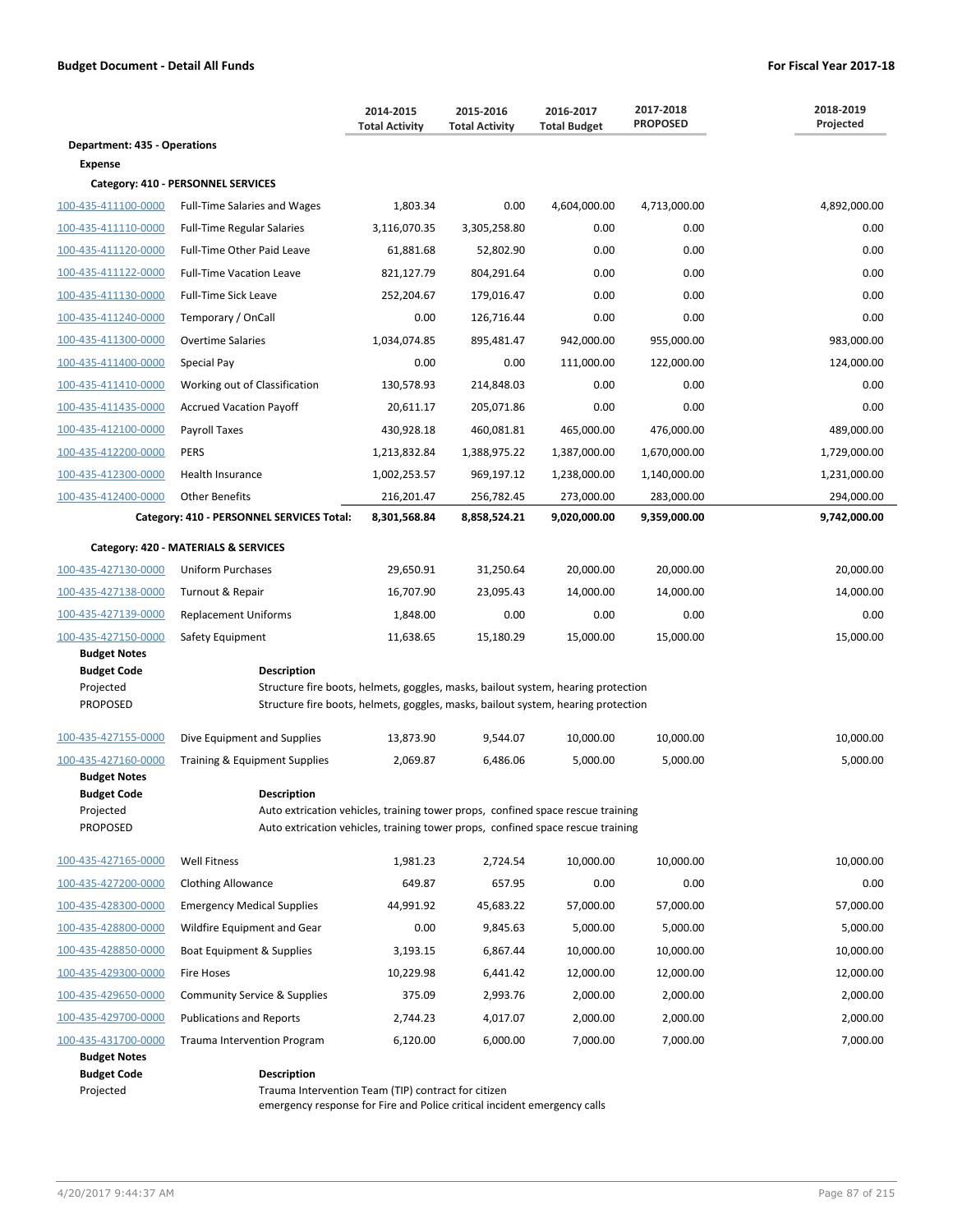|                                            |                                         | 2014-2015<br><b>Total Activity</b>                                                                                 | 2015-2016<br><b>Total Activity</b> | 2016-2017<br><b>Total Budget</b> | 2017-2018<br><b>PROPOSED</b>                                                                                    | 2018-2019<br>Projected |
|--------------------------------------------|-----------------------------------------|--------------------------------------------------------------------------------------------------------------------|------------------------------------|----------------------------------|-----------------------------------------------------------------------------------------------------------------|------------------------|
| <b>PROPOSED</b>                            |                                         | Trauma Intervention Team (TIP) contract for citizen                                                                |                                    |                                  |                                                                                                                 |                        |
|                                            |                                         | emergency response for Fire and Police critical incident emergency calls                                           |                                    |                                  |                                                                                                                 |                        |
| 100-435-431810-0000<br><b>Budget Notes</b> | <b>Physician Services</b>               | 12,000.00                                                                                                          | 12,000.00                          | 15,000.00                        | 15,000.00                                                                                                       | 15,000.00              |
| <b>Budget Code</b>                         | <b>Description</b>                      |                                                                                                                    |                                    |                                  |                                                                                                                 |                        |
| Projected                                  | Dr Sahni physician advisor              |                                                                                                                    |                                    |                                  |                                                                                                                 |                        |
| PROPOSED                                   | Dr Sahni physician advisor              |                                                                                                                    |                                    |                                  |                                                                                                                 |                        |
| 100-435-432110-0000                        | <b>Technical Seminars, Training</b>     | 17,736.65                                                                                                          | 10,739.86                          | 14,000.00                        | 14,000.00                                                                                                       | 14,000.00              |
| <b>Budget Notes</b>                        |                                         |                                                                                                                    |                                    |                                  |                                                                                                                 |                        |
| <b>Budget Code</b>                         | <b>Description</b>                      |                                                                                                                    |                                    |                                  |                                                                                                                 |                        |
| Projected                                  |                                         | Metro Fire Officers Academy, Incident Command Training                                                             |                                    |                                  |                                                                                                                 |                        |
|                                            | Rise.                                   | IFSTA Training for Promotions, Technical Search & Rescue                                                           |                                    |                                  | Fire Scenario, OR-OSHA Mandated Training, Critical Stress Debriefing, Wildland, HazZMat, Auto Extrication, High |                        |
| PROPOSED                                   |                                         | Metro Fire Officers Academy, Incident Command Training<br>IFSTA Training for Promotions, Technical Search & Rescue |                                    |                                  |                                                                                                                 |                        |
|                                            | Rise.                                   |                                                                                                                    |                                    |                                  | Fire Scenario, OR-OSHA Mandated Training, Critical Stress Debriefing, Wildland, HazZMat, Auto Extrication, High |                        |
| 100-435-432117-0000<br><b>Budget Notes</b> | E M S Recertification                   | 6,686.12                                                                                                           | 387.00                             | 10,000.00                        | 10,000.00                                                                                                       | 10,000.00              |
| <b>Budget Code</b>                         | <b>Description</b>                      |                                                                                                                    |                                    |                                  |                                                                                                                 |                        |
| Projected                                  | <b>EMT Recertification</b>              |                                                                                                                    |                                    |                                  |                                                                                                                 |                        |
| PROPOSED                                   | <b>EMT Recertification</b>              |                                                                                                                    |                                    |                                  |                                                                                                                 |                        |
| 100-435-432118-0000                        | <b>Tech Rescue Training</b>             | 5,174.36                                                                                                           | 2,262.50                           | 1,500.00                         | 1,500.00                                                                                                        | 1,500.00               |
| 100-435-432130-0000                        | Conferences                             | 5,509.97                                                                                                           | 7,800.17                           | 7,500.00                         | 7,500.00                                                                                                        | 7,500.00               |
| <b>Budget Notes</b>                        |                                         |                                                                                                                    |                                    |                                  |                                                                                                                 |                        |
| <b>Budget Code</b>                         | <b>Description</b>                      |                                                                                                                    |                                    |                                  |                                                                                                                 |                        |
| Projected                                  | <b>Telestaff Conference</b>             | Association, Firehouse Records Management                                                                          |                                    |                                  | Oregon Fire Chief Association, Timberline Emergency Medical Service Training, Oregon Fire Instructors           |                        |
| PROPOSED                                   | <b>Telestaff Conference</b>             | Association, Firehouse Records Management                                                                          |                                    |                                  | Oregon Fire Chief Association, Timberline Emergency Medical Service Training, Oregon Fire Instructors           |                        |
| 100-435-432200-0000                        | <b>Tuition Reimbursement</b>            | 3,025.22                                                                                                           | 7,381.62                           | 4,000.00                         | 4,000.00                                                                                                        | 4,000.00               |
| 100-435-435240-0000                        | <b>Miscellaneous Communication</b>      | 42,394.60                                                                                                          | 31,901.99                          | 55,000.00                        | 55,000.00                                                                                                       | 55,000.00              |
| <b>Budget Notes</b>                        |                                         |                                                                                                                    |                                    |                                  |                                                                                                                 |                        |
| <b>Budget Code</b>                         | <b>Description</b>                      |                                                                                                                    |                                    |                                  |                                                                                                                 |                        |
| Projected                                  |                                         | 800 radios, 911 tap out line, radio headsets, cell phones, pagers                                                  |                                    |                                  |                                                                                                                 |                        |
| PROPOSED                                   |                                         | 800 radios, 911 tap out line, radio headsets, cell phones, pagers                                                  |                                    |                                  |                                                                                                                 |                        |
| 100-435-437190-0000                        | <b>Grnds Maint-Misc Materials</b>       | 2,952.27                                                                                                           | 8,475.51                           | 15,000.00                        | 15,000.00                                                                                                       | 15,000.00              |
| 100-435-437220-0000                        | <b>Building Systems Maint Svcs</b>      | 68,767.29                                                                                                          | 117,114.26                         | 179,200.00                       | 179,500.00                                                                                                      | 179,500.00             |
| <b>Budget Notes</b>                        |                                         |                                                                                                                    |                                    |                                  |                                                                                                                 |                        |
| <b>Budget Code</b>                         | <b>Description</b>                      |                                                                                                                    |                                    |                                  |                                                                                                                 |                        |
| Projected<br>PROPOSED                      |                                         | Facility maintenance for four fire stations                                                                        |                                    |                                  |                                                                                                                 |                        |
|                                            |                                         | Facility maintenance for four fire stations                                                                        |                                    |                                  |                                                                                                                 |                        |
| 100-435-437230-0000                        | Janitorial and Cleaning Spply           | 10,248.07                                                                                                          | 11,322.71                          | 15,000.00                        | 15,000.00                                                                                                       | 15,000.00              |
| 100-435-437250-0000                        | Bedding and Bath Articles Repl          | 171.80                                                                                                             | 2,690.12                           | 2,000.00                         | 2,000.00                                                                                                        | 2,000.00               |
| 100-435-437280-0000                        | <b>Bldg Maint-Misc Contracted Svc</b>   | 0.00                                                                                                               | 44.98                              | 0.00                             | 0.00                                                                                                            | 0.00                   |
| 100-435-437300-0000                        | <b>Equipment Operations &amp; Maint</b> | 19,201.44                                                                                                          | 26,175.21                          | 30,000.00                        | 30,000.00                                                                                                       | 30,000.00              |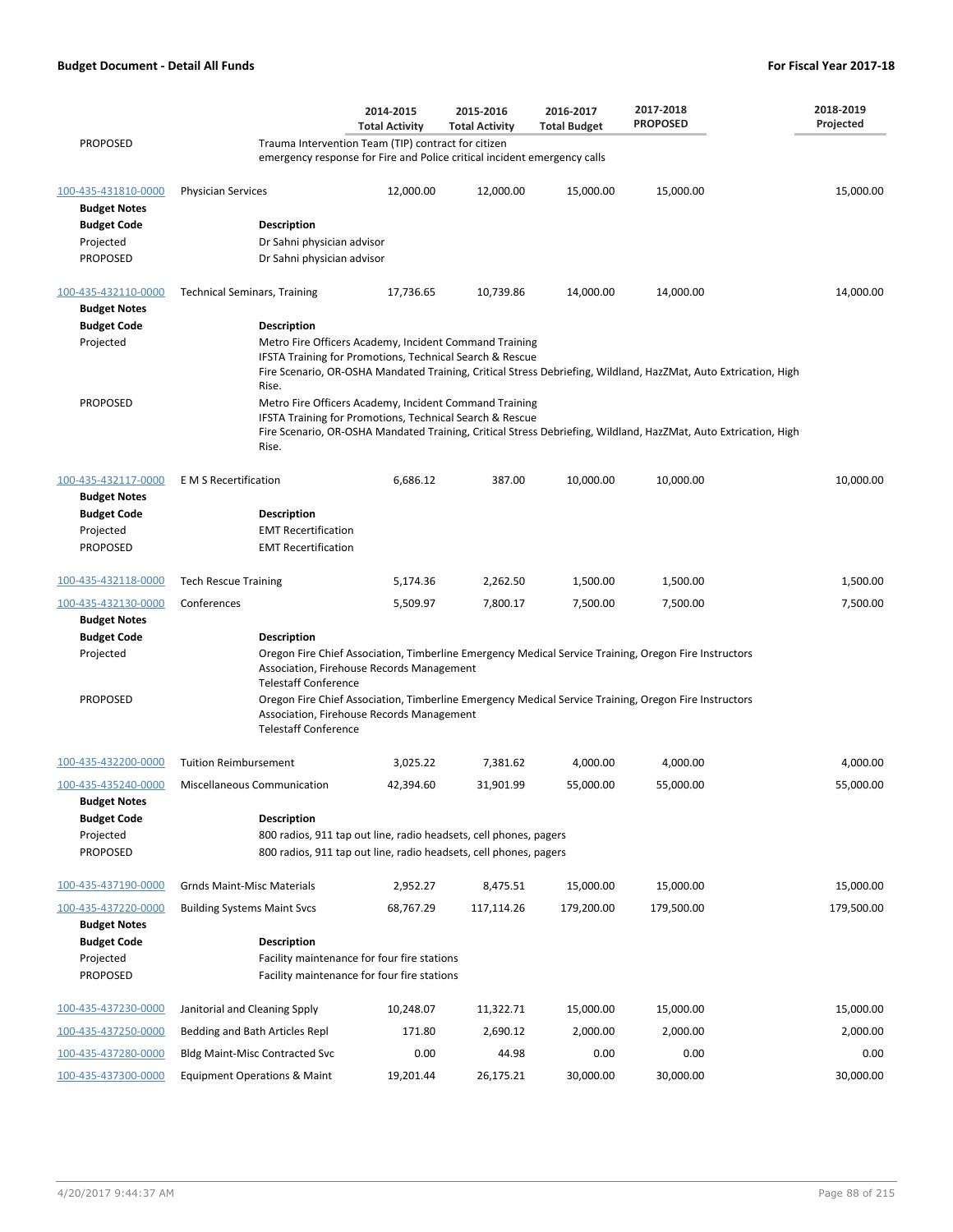|                                                                           |                                                                                                                                                                | 2014-2015<br><b>Total Activity</b> | 2015-2016<br><b>Total Activity</b> | 2016-2017<br><b>Total Budget</b> | 2017-2018<br><b>PROPOSED</b>                                                                          | 2018-2019<br>Projected |
|---------------------------------------------------------------------------|----------------------------------------------------------------------------------------------------------------------------------------------------------------|------------------------------------|------------------------------------|----------------------------------|-------------------------------------------------------------------------------------------------------|------------------------|
| <b>Budget Notes</b>                                                       |                                                                                                                                                                |                                    |                                    |                                  |                                                                                                       |                        |
| <b>Budget Code</b>                                                        | <b>Description</b>                                                                                                                                             |                                    |                                    |                                  |                                                                                                       |                        |
| Projected                                                                 |                                                                                                                                                                |                                    |                                    |                                  | Equipment repairs and supplies for all operation equipment. Chain saws, hoze nozzles, thermal imaging |                        |
| <b>PROPOSED</b>                                                           | cameras, generators, salvage pumps and tarps, class A foam<br>cameras, generators, salvage pumps and tarps, class A foam                                       |                                    |                                    |                                  | Equipment repairs and supplies for all operation equipment. Chain saws, hoze nozzles, thermal imaging |                        |
| 100-435-437320-0000                                                       | <b>Breathing Apparatus Service</b>                                                                                                                             | 7,772.73                           | 10,006.20                          | 6,000.00                         | 6,000.00                                                                                              | 6,000.00               |
| 100-435-437325-0000                                                       | Defibrillator Maintenance                                                                                                                                      | 608.79                             | 11,651.20                          | 11,000.00                        | 11,000.00                                                                                             | 11,000.00              |
| 100-435-437330-0000                                                       | Vehicle Repairs, Parts & Supp                                                                                                                                  | 89,634.22                          | 102,451.44                         | 92,000.00                        | 97,000.00                                                                                             | 97,000.00              |
| <b>Budget Notes</b><br><b>Budget Code</b><br>Projected<br><b>PROPOSED</b> | <b>Description</b><br>Vehicle/Apparatus maintenance, TVF&R IGA for apparatus maintenance<br>Vehicle/Apparatus maintenance, TVF&R IGA for apparatus maintenance |                                    |                                    |                                  |                                                                                                       |                        |
| 100-435-437340-0000                                                       | Gasoline, Oil and Lubricants                                                                                                                                   | 30,407.96                          | 21,348.42                          | 40,000.00                        | 40,000.00                                                                                             | 40,000.00              |
| 100-435-437342-0000                                                       | <b>Gas Monitor Service</b>                                                                                                                                     | 527.50                             | 2,292.50                           | 4,500.00                         | 4,500.00                                                                                              | 4,500.00               |
| 100-435-437350-0000                                                       | <b>Extinguisher Maintenance</b>                                                                                                                                | 1,453.65                           | 669.82                             | 2,000.00                         | 2,000.00                                                                                              | 2,000.00               |
| 100-435-437410-0000                                                       | Electricity                                                                                                                                                    | 32,784.33                          | 31,037.56                          | 37,300.00                        | 38,000.00                                                                                             | 39,000.00              |
| 100-435-437420-0000                                                       |                                                                                                                                                                |                                    |                                    |                                  |                                                                                                       |                        |
|                                                                           | Natural Gas and Propane                                                                                                                                        | 14,935.07                          | 14,453.08                          | 16,000.00                        | 17,000.00                                                                                             | 17,000.00              |
| 100-435-437430-0000                                                       | Water, WW, & Surf Water Use                                                                                                                                    | 18,107.61                          | 22,220.41                          | 25,000.00                        | 20,000.00                                                                                             | 20,000.00              |
| 100-435-437550-0000                                                       | Fire Hydrant Parts                                                                                                                                             | 1,360.06                           | 1,705.91                           | 1,000.00                         | 1,000.00                                                                                              | 1,000.00               |
| 100-435-438673-0000                                                       | Internal Fees for Service - MP                                                                                                                                 | 31,000.00                          | 32,000.00                          | 33,000.00                        | 19,000.00                                                                                             | 21,000.00              |
|                                                                           | Category: 420 - MATERIALS & SERVICES Total:                                                                                                                    | 568,534.41                         | 658,919.99                         | 785,000.00                       | 773,000.00                                                                                            | 776,000.00             |
| Category: 480 - CAPITAL OUTLAY                                            |                                                                                                                                                                |                                    |                                    |                                  |                                                                                                       |                        |
| 100-435-485110-0000<br><b>Budget Notes</b>                                | On-Road Vehicle Purchases                                                                                                                                      | 42,055.63                          | 0.00                               | 85,000.00                        | 805,000.00                                                                                            | 53,000.00              |
| <b>Budget Code</b><br>Projected<br><b>PROPOSED</b>                        | <b>Description</b><br>Pickup replacement<br>Fire Engine and Rescue Boat replacements.                                                                          |                                    |                                    |                                  |                                                                                                       |                        |
| 100-435-485200-0000                                                       | <b>Equipment Purchases</b>                                                                                                                                     | 713,183.74                         | 355,646.40                         | 0.00                             | 0.00                                                                                                  | 0.00                   |
|                                                                           | Category: 480 - CAPITAL OUTLAY Total:                                                                                                                          | 755,239.37                         | 355,646.40                         | 85,000.00                        | 805,000.00                                                                                            | 53,000.00              |
|                                                                           | <b>Expense Total:</b>                                                                                                                                          | 9,625,342.62                       | 9,873,090.60                       | 9,890,000.00                     | 10,937,000.00                                                                                         | 10,571,000.00          |
|                                                                           | Department: 435 - Operations Total:                                                                                                                            | 9,625,342.62                       | 9,873,090.60                       | 9,890,000.00                     | 10,937,000.00                                                                                         | 10,571,000.00          |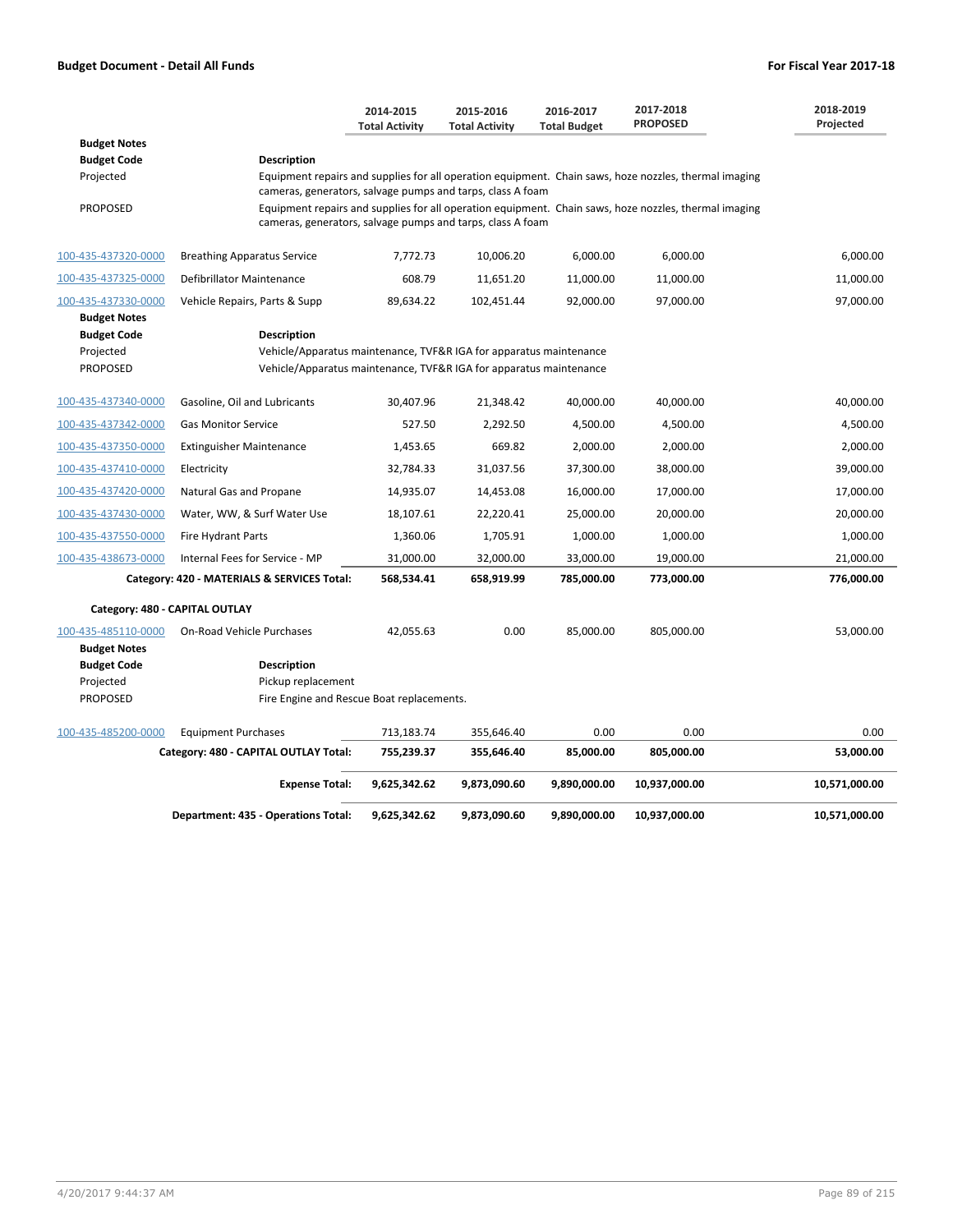|                                          |                                                                                                                              | 2014-2015<br><b>Total Activity</b> | 2015-2016<br><b>Total Activity</b> | 2016-2017<br><b>Total Budget</b> | 2017-2018<br><b>PROPOSED</b> | 2018-2019<br>Projected |
|------------------------------------------|------------------------------------------------------------------------------------------------------------------------------|------------------------------------|------------------------------------|----------------------------------|------------------------------|------------------------|
| <b>Department: 500 - Parks Resources</b> |                                                                                                                              |                                    |                                    |                                  |                              |                        |
| Revenue                                  |                                                                                                                              |                                    |                                    |                                  |                              |                        |
|                                          | Category: 302 - BEGINNING FUND BALANCES                                                                                      |                                    |                                    |                                  |                              |                        |
| 100-500-302100-0000                      | Unrestricted Fund Balance                                                                                                    | 646,913.03                         | 689,134.37                         | 672,134.00                       | 459,413.00                   | 273,413.00             |
|                                          | Category: 302 - BEGINNING FUND BALANCES Total:                                                                               | 646,913.03                         | 689,134.37                         | 672,134.00                       | 459,413.00                   | 273,413.00             |
|                                          | Category: 305 - INTERGOVERNMENTAL                                                                                            |                                    |                                    |                                  |                              |                        |
| 100-500-305200-0000                      | <b>Federal Grants</b>                                                                                                        | 0.00                               | 0.00                               | 675,000.00                       | 1,500,000.00                 | 0.00                   |
| <b>Budget Notes</b>                      |                                                                                                                              |                                    |                                    |                                  |                              |                        |
| <b>Budget Code</b><br><b>PROPOSED</b>    | <b>Description</b><br>Federal Grant from Water Conservation Trust for 50% of Iron Mtn Park Development project. Remainder of |                                    |                                    |                                  |                              |                        |
|                                          | project paid from Parks SDCs.                                                                                                |                                    |                                    |                                  |                              |                        |
| 100-500-305225-1002                      | State Grant - Boat Dock                                                                                                      | 0.00                               | 0.00                               | 3,000.00                         | 0.00                         | 0.00                   |
| 100-500-305225-1073                      | Other Grants - MAP 2014-15                                                                                                   | 3,500.00                           | 0.00                               | 0.00                             | 0.00                         | 0.00                   |
| 100-500-305225-1092                      | Other Grants - Kinsman                                                                                                       | 0.00                               | 5,000.00                           | 0.00                             | 0.00                         | 0.00                   |
| 100-500-305225-1094                      | Other Grants - METRO NIN                                                                                                     | 0.00                               | 387.70                             | 0.00                             | 10,000.00                    | 0.00                   |
| 100-500-305225-1109                      | Other Grants-MAP 2016-17                                                                                                     | 0.00                               | 0.00                               | 0.00                             | 4,000.00                     | 4,000.00               |
|                                          | Category: 305 - INTERGOVERNMENTAL Total:                                                                                     | 3,500.00                           | 5,387.70                           | 678,000.00                       | 1,514,000.00                 | 4,000.00               |
|                                          | Category: 308 - SALES AND SERVICES                                                                                           |                                    |                                    |                                  |                              |                        |
| 100-500-308530-0000                      | Athletic Field Usage Fees                                                                                                    | 90,388.50                          | 90,550.00                          | 88,000.00                        | 88,000.00                    | 88,000.00              |
| 100-500-308540-0000                      | Park Usage Fees                                                                                                              | 41,821.00                          | 49,277.50                          | 48,000.00                        | 50,000.00                    | 50,000.00              |
| 100-500-308944-0000                      | <b>Building Rental Fees</b>                                                                                                  | 20,490.00                          | 3,027.50                           | 14,000.00                        | 14,000.00                    | 14,000.00              |
|                                          | Category: 308 - SALES AND SERVICES Total:                                                                                    | 152,699.50                         | 142,855.00                         | 150,000.00                       | 152,000.00                   | 152,000.00             |
|                                          | Category: 310 - MISCELLANEOUS REVENUES                                                                                       |                                    |                                    |                                  |                              |                        |
| 100-500-310310-0000                      | Insurance Reimbursements                                                                                                     | 0.00                               | 3,948.00                           | 0.00                             | 0.00                         | 0.00                   |
| 100-500-310314-0000                      | Westlake Tower Property Tax Rei                                                                                              | 3,017.77                           | 3,057.34                           | 3,500.00                         | 3,500.00                     | 3,500.00               |
| 100-500-310315-0000                      | Medical Insurance Reimbursemt                                                                                                | 3,240.16                           | 45,770.75                          | 0.00                             | 0.00                         | 0.00                   |
| 100-500-310502-0000                      | Scholarships                                                                                                                 | 445.90                             | 1,824.00                           | 1,500.00                         | 1,500.00                     | 1,500.00               |
| 100-500-310521-0000                      | <b>Athletic Fields Donations</b>                                                                                             | 0.00                               | 0.00                               | 0.00                             | 0.00                         | 100,000.00             |
| 100-500-310910-0000                      | Sundry Income                                                                                                                | 18,197.94                          | 20,390.68                          | 38,000.00                        | 38,000.00                    | 38,000.00              |
|                                          | Category: 310 - MISCELLANEOUS REVENUES Total:                                                                                | 24,901.77                          | 74,990.77                          | 43,000.00                        | 43,000.00                    | 143,000.00             |
|                                          | Category: 311 - GENERAL REVENUE                                                                                              |                                    |                                    |                                  |                              |                        |
| 100-500-311000-0000                      | <b>General Revenue</b>                                                                                                       | 5,446,000.00                       | 5,886,000.00                       | 6,067,000.00                     | 7,087,000.00                 | 7,798,000.00           |
|                                          | Category: 311 - GENERAL REVENUE Total:                                                                                       | 5,446,000.00                       | 5,886,000.00                       | 6,067,000.00                     | 7,087,000.00                 | 7,798,000.00           |
|                                          | Category: 312 - CHARGES FOR SERVICES                                                                                         |                                    |                                    |                                  |                              |                        |
| 100-500-312550-0000                      | Charges for Services - Golf                                                                                                  | 38,000.00                          | 38,000.00                          | 38,000.00                        | 38,000.00                    | 38,000.00              |
| 100-500-312560-0000                      | Charges for Services - Tennis                                                                                                | 42,000.00                          | 44,000.00                          | 46,000.00                        | 46,000.00                    | 46,000.00              |
|                                          | Category: 312 - CHARGES FOR SERVICES Total:                                                                                  | 80,000.00                          | 82,000.00                          | 84,000.00                        | 84,000.00                    | 84,000.00              |
| Category: 320 - TRANSFERS                |                                                                                                                              |                                    |                                    |                                  |                              |                        |
| 100-500-323310-0000                      | <b>Transfer from Planning</b>                                                                                                | 250,000.00                         | 0.00                               | 0.00                             | 0.00                         | 0.00                   |
|                                          | Category: 320 - TRANSFERS Total:                                                                                             | 250,000.00                         | 0.00                               | 0.00                             | 0.00                         | 0.00                   |
|                                          | Category: 344 - PROCEEDS SALE OF CAPITAL ASSETS                                                                              |                                    |                                    |                                  |                              |                        |
| 100-500-344100-0000                      | Proceeds from Sale of Capital                                                                                                | 0.00                               | 5,459.63                           | 0.00                             | 0.00                         | 0.00                   |
|                                          | Category: 344 - PROCEEDS SALE OF CAPITAL ASSETS Total:                                                                       | 0.00                               | 5,459.63                           | 0.00                             | 0.00                         | 0.00                   |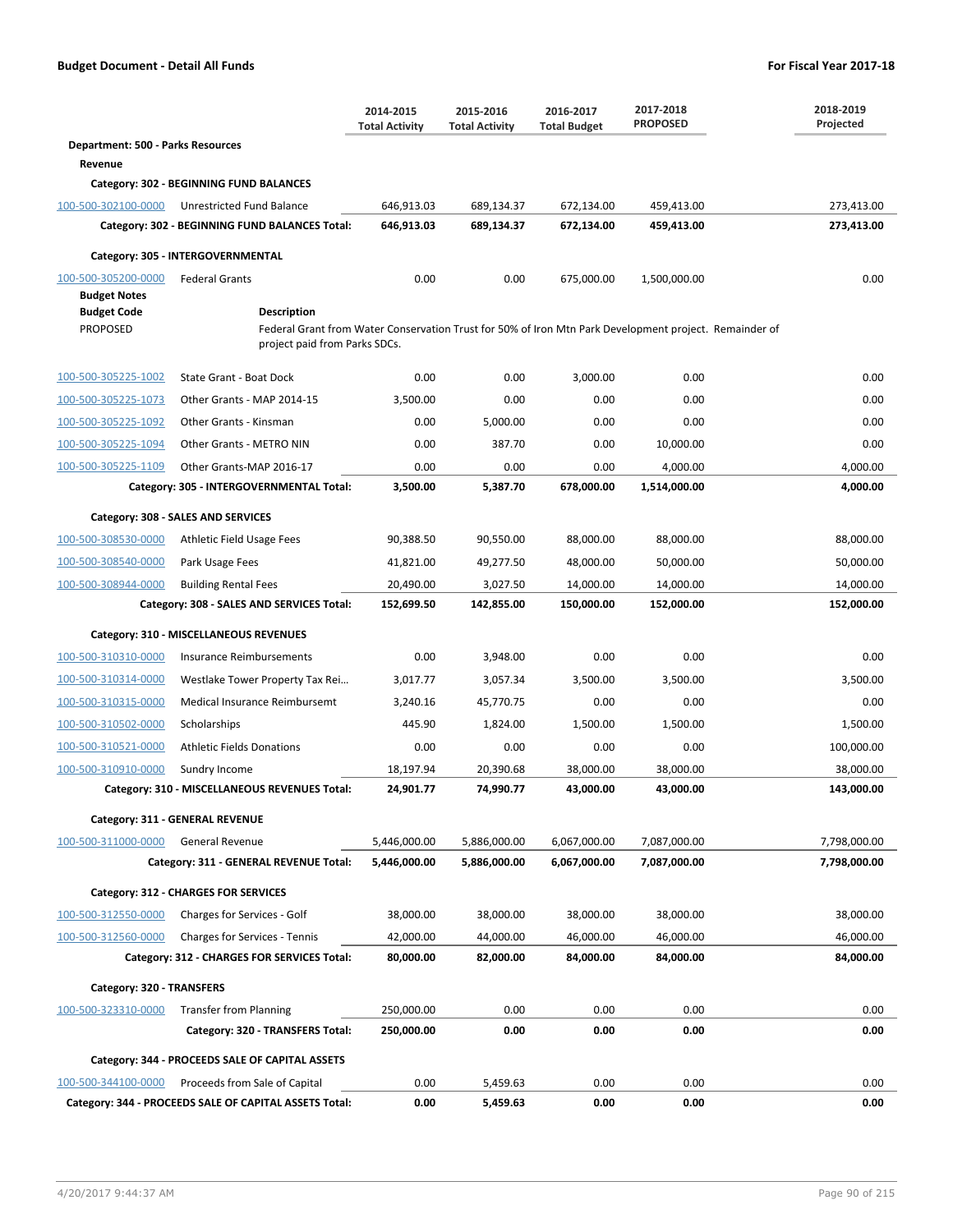|                                                | 2014-2015<br><b>Total Activity</b> | 2015-2016<br><b>Total Activity</b> | 2016-2017<br><b>Total Budget</b> | 2017-2018<br><b>PROPOSED</b> | 2018-2019<br>Projected |
|------------------------------------------------|------------------------------------|------------------------------------|----------------------------------|------------------------------|------------------------|
| Category: 355 - OTHER FINANCING SOURCES        |                                    |                                    |                                  |                              |                        |
| 100-500-355700-0000<br>Capital Leases          | 0.00                               | 195.881.20                         | 0.00                             | 0.00                         | 0.00                   |
| Category: 355 - OTHER FINANCING SOURCES Total: | 0.00                               | 195.881.20                         | 0.00                             | 0.00                         | 0.00                   |
| <b>Revenue Total:</b>                          | 6.604.014.30                       | 7.081.708.67                       | 7.694.134.00                     | 9,339,413.00                 | 8,454,413.00           |
| Department: 500 - Parks Resources Total:       | 6,604,014.30                       | 7.081.708.67                       | 7.694.134.00                     | 9,339,413.00                 | 8,454,413.00           |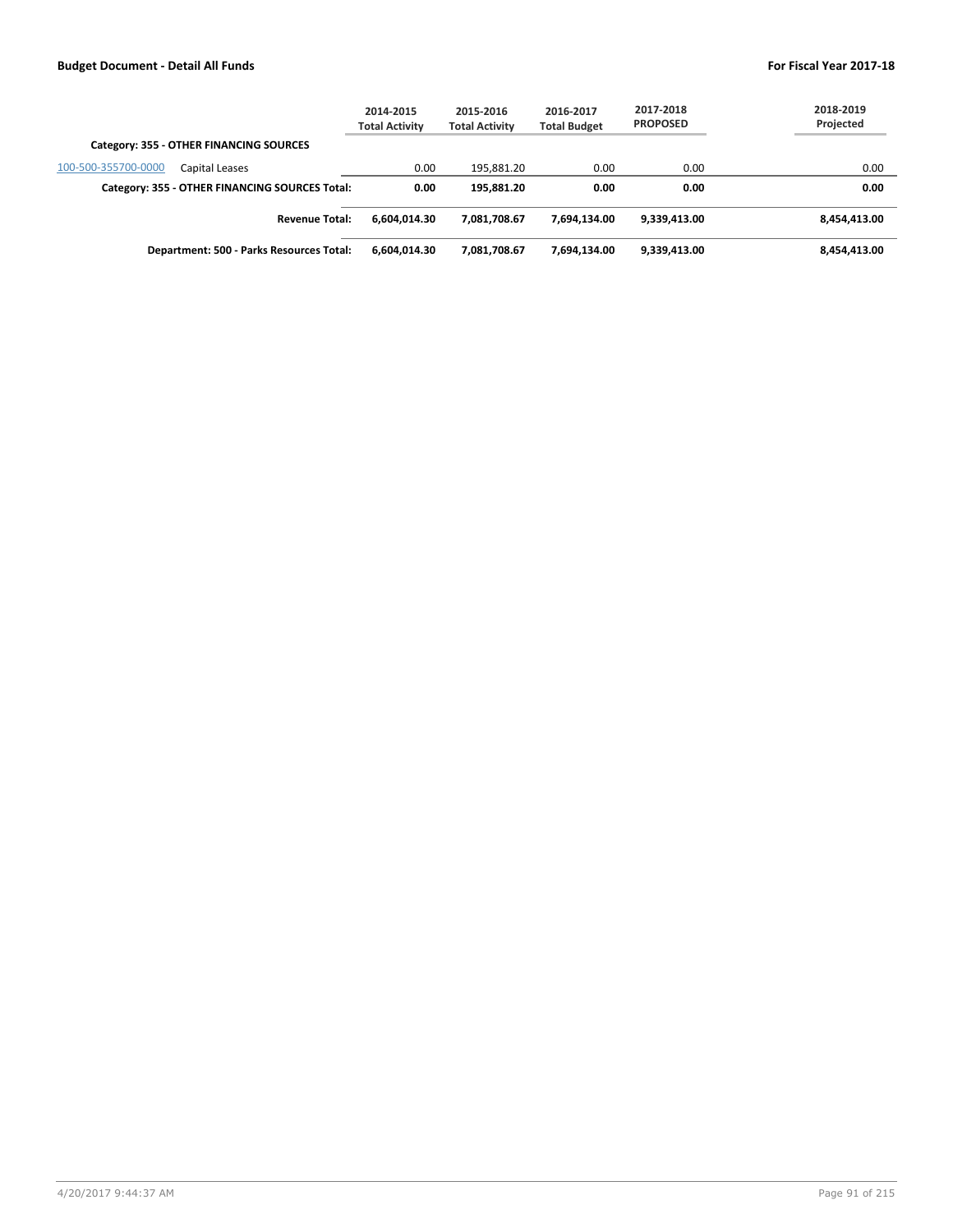|                     |                                                   | 2014-2015<br><b>Total Activity</b> | 2015-2016<br><b>Total Activity</b> | 2016-2017<br><b>Total Budget</b> | 2017-2018<br><b>PROPOSED</b> | 2018-2019<br>Projected |
|---------------------|---------------------------------------------------|------------------------------------|------------------------------------|----------------------------------|------------------------------|------------------------|
|                     | <b>Department: 511 - Recreation Mgmt Services</b> |                                    |                                    |                                  |                              |                        |
| <b>Expense</b>      | Category: 410 - PERSONNEL SERVICES                |                                    |                                    |                                  |                              |                        |
| 100-511-411100-0000 | <b>Full-Time Salaries and Wages</b>               | 0.00                               | 0.00                               | 494,000.00                       | 490,000.00                   | 515,000.00             |
| 100-511-411110-0000 | <b>Full-Time Regular Salaries</b>                 | 332,369.29                         | 315,308.83                         | 0.00                             | 0.00                         | 0.00                   |
| 100-511-411120-0000 | Full-Time Other Paid Leave                        | 21,410.72                          | 20,785.56                          | 0.00                             | 0.00                         | 0.00                   |
| 100-511-411122-0000 | <b>Full-Time Vacation Leave</b>                   | 20,076.36                          | 28,477.26                          | 0.00                             | 0.00                         | 0.00                   |
| 100-511-411125-0000 | Full-Time Comp Leave                              | 2,129.18                           | 1,924.00                           | 0.00                             | 0.00                         | 0.00                   |
| 100-511-411130-0000 | <b>Full-Time Sick Leave</b>                       | 15,750.99                          | 16,885.37                          | 0.00                             | 0.00                         | 0.00                   |
| 100-511-411240-0000 | Temporary / OnCall                                | 42,201.60                          | 51,244.27                          | 65,000.00                        | 65,000.00                    | 65,000.00              |
| 100-511-411245-0000 | Temporary / OnCall                                | 0.00                               | 0.00                               | 0.00                             | 0.00                         | 0.00                   |
| 100-511-411300-0000 | <b>Overtime Salaries</b>                          | 2,234.24                           | 0.00                               | 1,000.00                         | 1,000.00                     | 1,000.00               |
| 100-511-411400-0000 | Special Pay                                       | 0.00                               | 252.96                             | 3,000.00                         | 3,000.00                     | 3,000.00               |
| 100-511-411410-0000 | Working out of Classification                     | 0.00                               | 171.60                             | 0.00                             | 0.00                         | 0.00                   |
| 100-511-411435-0000 | <b>Accrued Vacation Payoff</b>                    | 4,889.70                           | 1,669.98                           | 0.00                             | 0.00                         | 0.00                   |
| 100-511-412100-0000 | Payroll Taxes                                     | 39,866.22                          | 39,689.59                          | 47,000.00                        | 47,000.00                    | 47,000.00              |
| 100-511-412200-0000 | <b>PERS</b>                                       | 93,886.31                          | 108,169.26                         | 116,000.00                       | 127,000.00                   | 132,000.00             |
| 100-511-412300-0000 | Health Insurance                                  | 95,118.85                          | 81,231.89                          | 174,000.00                       | 130,000.00                   | 130,000.00             |
| 100-511-412400-0000 | <b>Other Benefits</b>                             | 14,425.60                          | 20,974.47                          | 13,000.00                        | 21,000.00                    | 22,000.00              |
|                     | Category: 410 - PERSONNEL SERVICES Total:         | 684,359.06                         | 686,785.04                         | 913,000.00                       | 884,000.00                   | 915,000.00             |
|                     | Category: 420 - MATERIALS & SERVICES              |                                    |                                    |                                  |                              |                        |
| 100-511-421000-0000 | <b>General Office Supplies</b>                    | 5,169.85                           | 7,459.03                           | 6,000.00                         | 6,000.00                     | 6,000.00               |
| 100-511-422100-0000 | In-House Printing, Copier Supp                    | 6,046.80                           | 10,212.72                          | 5,500.00                         | 7,000.00                     | 7,000.00               |
| 100-511-422200-0000 | Printing and Binding Services                     | 30,638.22                          | 32,498.24                          | 40,000.00                        | 40,000.00                    | 40,000.00              |
| 100-511-422300-0000 | Postage                                           | 13,442.71                          | 15,920.14                          | 21,500.00                        | 21,000.00                    | 21,000.00              |
| 100-511-429500-0000 | Misc Furnishings & Equipment                      | 6,419.40                           | 13,869.72                          | 4,000.00                         | 4,000.00                     | 4,000.00               |
| 100-511-429700-0000 | <b>Publications and Reports</b>                   | 18,528.17                          | 784.13                             | 3,000.00                         | 9,000.00                     | 9,000.00               |
| 100-511-431000-0000 | Misc Professional & Technical                     | 91,927.45                          | 132,760.03                         | 110,000.00                       | 125,000.00                   | 125,000.00             |
| 100-511-431560-0000 | Computer System Implementation                    | 11,073.95                          | 540.00                             | 1,000.00                         | 1,000.00                     | 1,000.00               |
| 100-511-431610-0000 | <b>Bank Service Charges</b>                       | 44,708.37                          | 46,062.98                          | 57,000.00                        | 57,000.00                    | 57,000.00              |
| 100-511-431800-0000 | <b>Other Consulting Services</b>                  | 0.00                               | 3,705.00                           | 20,000.00                        | 20,000.00                    | 20,000.00              |
| 100-511-431937-0000 | Vehicle Contract Service Fee                      | 0.00                               | 206.45                             | 0.00                             | 0.00                         | 0.00                   |
| 100-511-432110-0000 | <b>Technical Seminars, Training</b>               | 592.48                             | 1,227.82                           | 2,000.00                         | 2,000.00                     | 2,000.00               |
| 100-511-432130-0000 | Conferences                                       | 6,794.94                           | 8,096.32                           | 7,000.00                         | 8,000.00                     | 8,000.00               |
| 100-511-432300-0000 | <b>Membership Dues</b>                            | 817.20                             | 2,793.75                           | 1,000.00                         | 3,000.00                     | 3,000.00               |
| 100-511-435210-0000 | <b>Telephone Service Charges</b>                  | 2,103.50                           | 2,688.93                           | 2,000.00                         | 2,000.00                     | 2,000.00               |
| 100-511-437310-0000 | <b>Equipment Repair and Service</b>               | 188.14                             | 0.00                               | 1,000.00                         | 1,000.00                     | 1,000.00               |
| 100-511-437315-0000 | <b>Computer Equipment Maintenance</b>             | 540.00                             | 726.52                             | 1,000.00                         | 1,000.00                     | 1,000.00               |
| 100-511-437330-0000 | Vehicle Repairs, Parts & Supp                     | 7,586.01                           | 5,210.85                           | 6,000.00                         | 6,000.00                     | 6,000.00               |
| 100-511-437340-0000 | Gasoline, Oil and Lubricants                      | 3,803.75                           | 3,313.68                           | 6,000.00                         | 6,000.00                     | 6,000.00               |
| 100-511-438110-0000 | Internal Fees for Service - Admin                 | 784,000.00                         | 790,000.00                         | 821,000.00                       | 1,009,000.00                 | 1,037,000.00           |
| 100-511-438673-0000 | Internal Fees for Service - MP                    | 10,000.00                          | 13,000.00                          | 9,000.00                         | 8,000.00                     | 9,000.00               |
| 100-511-439100-0000 | Advertising                                       | 6,720.29                           | 5,947.00                           | 7,500.00                         | 20,000.00                    | 20,000.00              |
| 100-511-439220-0000 | <b>Local Travel Expenses</b>                      | 1,357.09                           | 1,767.32                           | 1,500.00                         | 2,000.00                     | 2,000.00               |
| 100-511-439900-0000 | <b>Other Miscellaneous Exp</b>                    | 298.07                             | 3,462.75                           | 3,000.00                         | 4,000.00                     | 5,000.00               |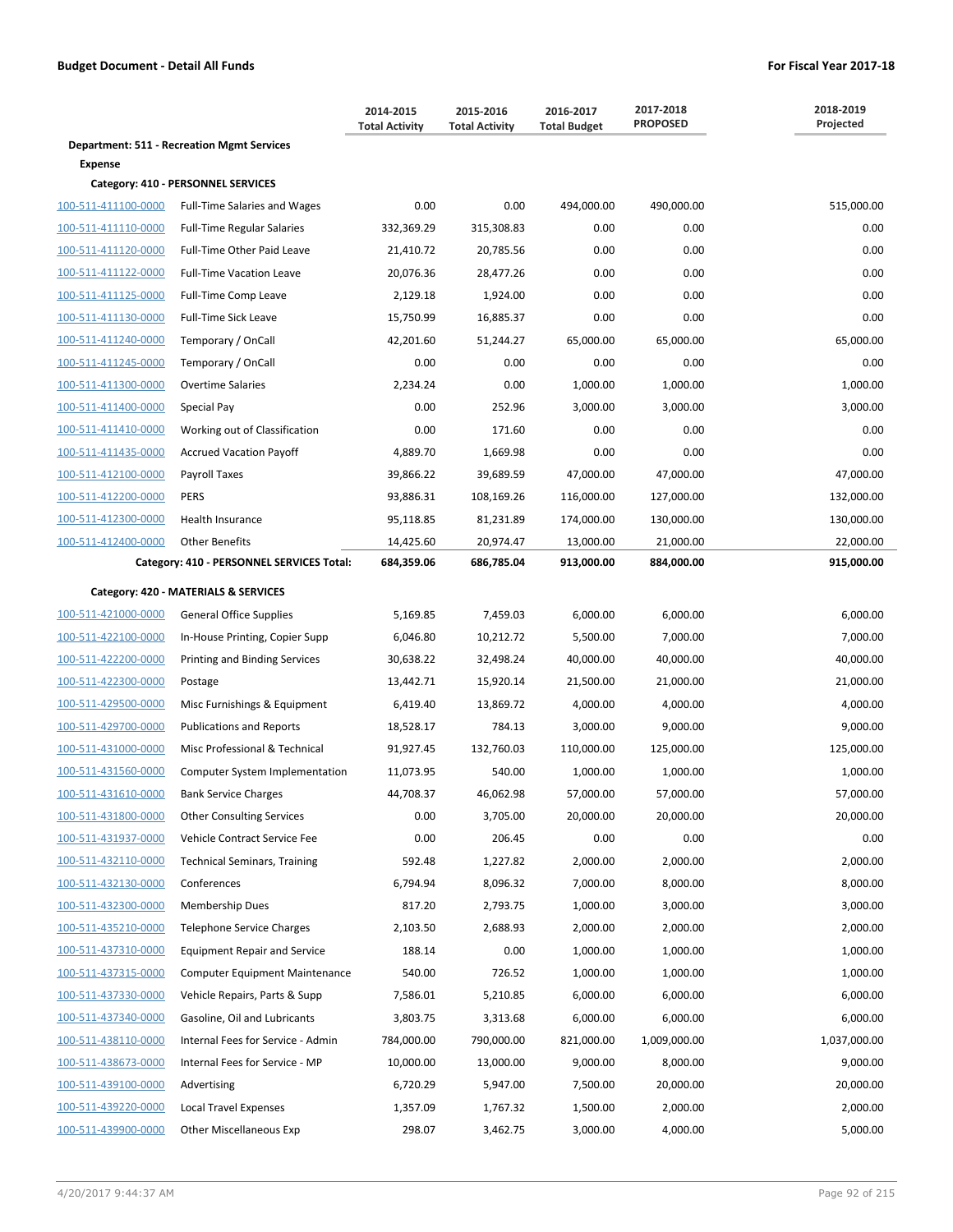|                              |                                                          | 2014-2015<br><b>Total Activity</b> | 2015-2016<br><b>Total Activity</b> | 2016-2017<br><b>Total Budget</b> | 2017-2018<br><b>PROPOSED</b> | 2018-2019<br>Projected |
|------------------------------|----------------------------------------------------------|------------------------------------|------------------------------------|----------------------------------|------------------------------|------------------------|
| 100-511-439952-0000          | Rents & Leases                                           | 7,466.00                           | 12,945.84                          | 11,000.00                        | 11,000.00                    | 11,000.00              |
| 100-511-439965-0000          | Property Tax Expense                                     | 3,017.77                           | 3,057.34                           | 3,000.00                         | 3,000.00                     | 3,000.00               |
|                              | Category: 420 - MATERIALS & SERVICES Total:              | 1,063,240.16                       | 1,118,256.56                       | 1,150,000.00                     | 1,376,000.00                 | 1,406,000.00           |
| Category: 460 - DEBT SERVICE |                                                          |                                    |                                    |                                  |                              |                        |
| 100-511-461700-0000          | Principal, Capital Leases                                | 0.00                               | 3,077.88                           | 0.00                             | 11,000.00                    | 12,000.00              |
| 100-511-462700-0000          | Interest, Capital Leases                                 | 0.00                               | 1,423.48                           | 0.00                             | 2,000.00                     | 1,000.00               |
|                              | Category: 460 - DEBT SERVICE Total:                      | 0.00                               | 4,501.36                           | 0.00                             | 13,000.00                    | 13,000.00              |
| Category: 470 - TRANSFERS    |                                                          |                                    |                                    |                                  |                              |                        |
| 100-511-472550-0000          | <b>Transfer to Golf Fund</b>                             | 0.00                               | 81,000.00                          | 38,000.00                        | 38,000.00                    | 38,000.00              |
|                              | Category: 470 - TRANSFERS Total:                         | 0.00                               | 81,000.00                          | 38,000.00                        | 38,000.00                    | 38,000.00              |
|                              | Category: 480 - CAPITAL OUTLAY                           |                                    |                                    |                                  |                              |                        |
| 100-511-485110-0000          | On-Road Vehicle Purchases                                | 51,523.00                          | 58,003.74                          | 35,000.00                        | 0.00                         | 0.00                   |
|                              | Category: 480 - CAPITAL OUTLAY Total:                    | 51,523.00                          | 58,003.74                          | 35,000.00                        | 0.00                         | 0.00                   |
| Category: 490 - CONTINGENCY  |                                                          |                                    |                                    |                                  |                              |                        |
| 100-511-490900-0000          | Department Contingency                                   | 0.00                               | 0.00                               | 55,134.00                        | 273,413.00                   | 148,413.00             |
|                              | Category: 490 - CONTINGENCY Total:                       | 0.00                               | 0.00                               | 55,134.00                        | 273,413.00                   | 148,413.00             |
|                              | <b>Expense Total:</b>                                    | 1,799,122.22                       | 1,948,546.70                       | 2,191,134.00                     | 2,584,413.00                 | 2,520,413.00           |
|                              | <b>Department: 511 - Recreation Mgmt Services Total:</b> | 1,799,122.22                       | 1,948,546.70                       | 2,191,134.00                     | 2,584,413.00                 | 2,520,413.00           |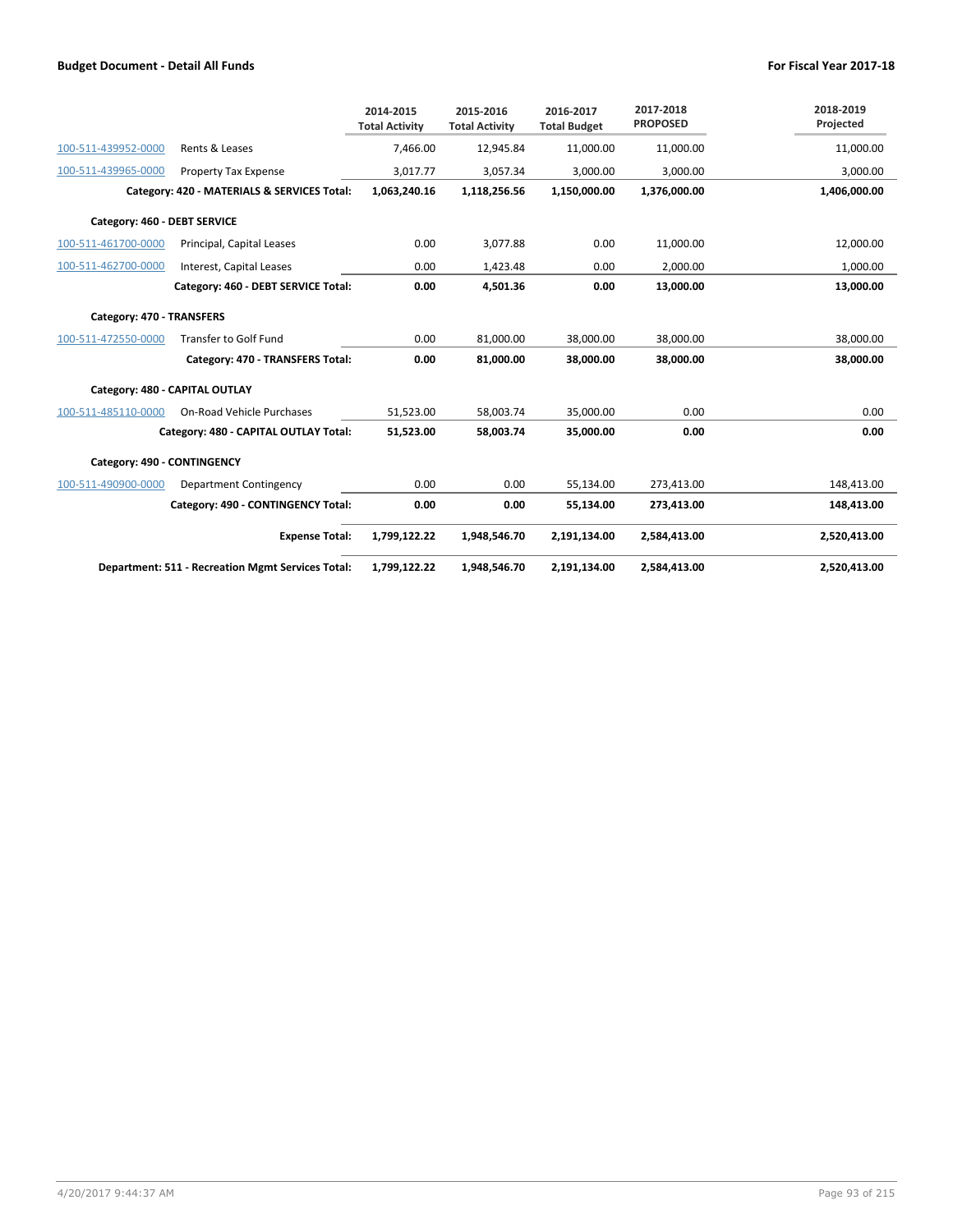|                     |                                               | 2014-2015<br><b>Total Activity</b> | 2015-2016<br><b>Total Activity</b> | 2016-2017<br><b>Total Budget</b> | 2017-2018<br><b>PROPOSED</b> | 2018-2019<br>Projected |
|---------------------|-----------------------------------------------|------------------------------------|------------------------------------|----------------------------------|------------------------------|------------------------|
|                     | Department: 521 - Sports & Fitness Programs   |                                    |                                    |                                  |                              |                        |
| Revenue             |                                               |                                    |                                    |                                  |                              |                        |
|                     | Category: 308 - SALES AND SERVICES            |                                    |                                    |                                  |                              |                        |
| 100-521-308400-0805 | <b>Recreation Program Fees</b>                | 59,199.97                          | 58,137.00                          | 62,000.00                        | 62,000.00                    | 64,000.00              |
| 100-521-308400-0810 | <b>Recreation Program Fees</b>                | 42,966.48                          | 49,402.77                          | 46,000.00                        | 46,000.00                    | 46,000.00              |
| 100-521-308400-0815 | <b>Recreation Program Fees</b>                | 46.847.23                          | 0.00                               | 0.00                             | 0.00                         | 0.00                   |
| 100-521-308400-0820 | <b>Recreation Program Fees</b>                | 12,960.12                          | 12.340.78                          | 11,000.00                        | 13.000.00                    | 13,000.00              |
| 100-521-308400-0833 | <b>Recreation Program Fees</b>                | 46,122.63                          | 0.00                               | 0.00                             | 0.00                         | 0.00                   |
| 100-521-308400-0890 | <b>Recreation Program Fees</b>                | 4,612.34                           | 1,687.39                           | 0.00                             | 0.00                         | 0.00                   |
| 100-521-308450-0880 | <b>Water Sports Fees</b>                      | 375.00                             | 0.00                               | 0.00                             | 0.00                         | 0.00                   |
|                     | Category: 308 - SALES AND SERVICES Total:     | 213,083.77                         | 121,567.94                         | 119,000.00                       | 121,000.00                   | 123,000.00             |
|                     | Category: 310 - MISCELLANEOUS REVENUES        |                                    |                                    |                                  |                              |                        |
| 100-521-310524-0890 | <b>Skateboard Park Donations</b>              | 2.163.44                           | 0.00                               | 0.00                             | 0.00                         | 0.00                   |
|                     | Category: 310 - MISCELLANEOUS REVENUES Total: | 2,163.44                           | 0.00                               | 0.00                             | 0.00                         | 0.00                   |
|                     | <b>Revenue Total:</b>                         | 215,247.21                         | 121.567.94                         | 119.000.00                       | 121,000.00                   | 123.000.00             |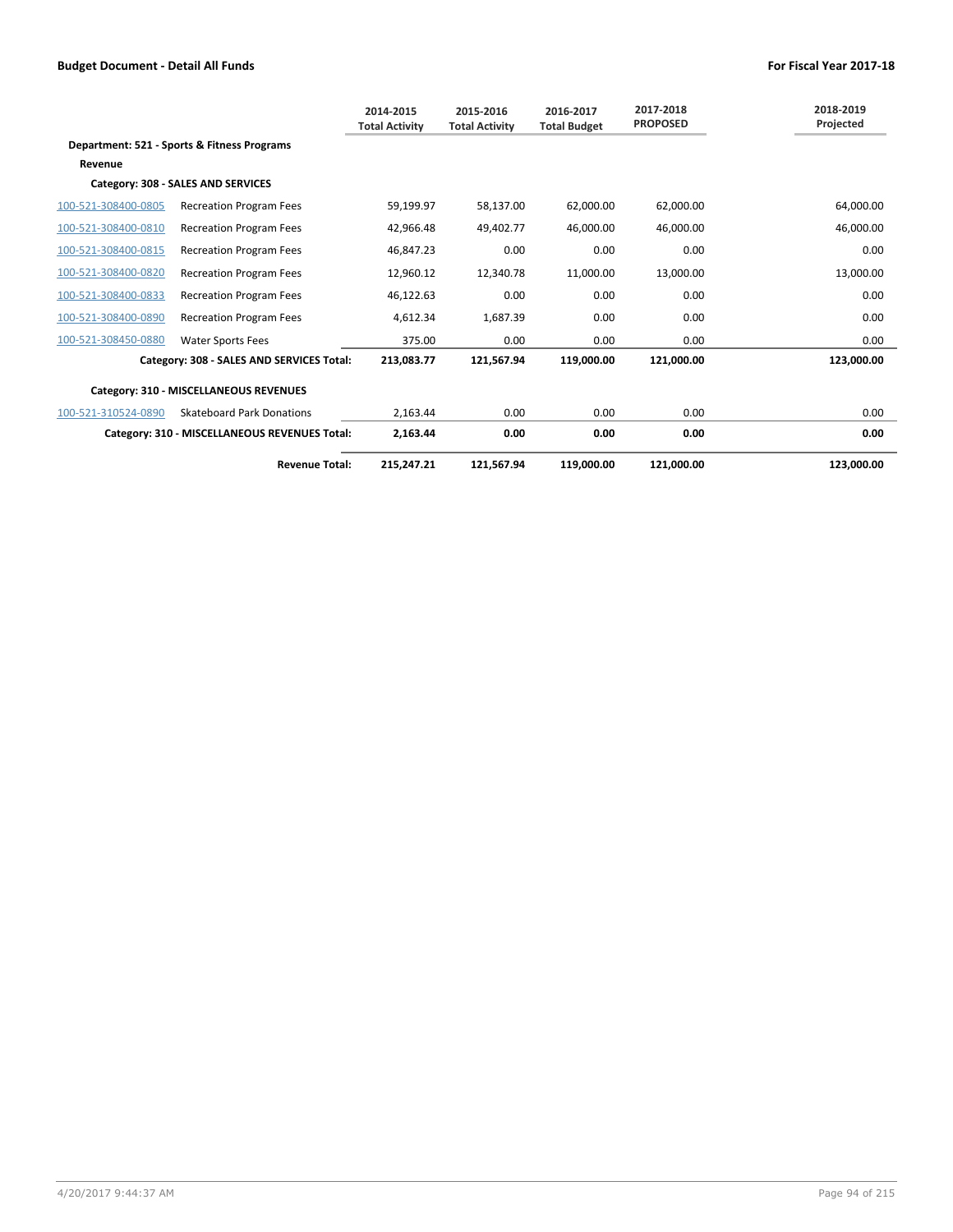|                     |                                           | 2014-2015<br><b>Total Activity</b> | 2015-2016<br><b>Total Activity</b> | 2016-2017<br><b>Total Budget</b> | 2017-2018<br><b>PROPOSED</b> | 2018-2019<br>Projected |
|---------------------|-------------------------------------------|------------------------------------|------------------------------------|----------------------------------|------------------------------|------------------------|
| <b>Expense</b>      |                                           |                                    |                                    |                                  |                              |                        |
|                     | Category: 410 - PERSONNEL SERVICES        |                                    |                                    |                                  |                              |                        |
| 100-521-411100-0800 | <b>Full-Time Salaries and Wages</b>       | 0.00                               | 0.00                               | 133,000.00                       | 80,000.00                    | 83,000.00              |
| 100-521-411110-0800 | <b>Full-Time Regular Salaries</b>         | 101,197.04                         | 104,477.08                         | 0.00                             | 0.00                         | 0.00                   |
| 100-521-411120-0800 | Full-Time Other Paid Leave                | 7,299.36                           | 6,698.05                           | 0.00                             | 0.00                         | 0.00                   |
| 100-521-411122-0800 | <b>Full-Time Vacation Leave</b>           | 8,775.72                           | 11,553.53                          | 0.00                             | 0.00                         | 0.00                   |
| 100-521-411125-0800 | Full-Time Comp Leave                      | 833.18                             | 700.62                             | 0.00                             | 0.00                         | 0.00                   |
| 100-521-411130-0800 | <b>Full-Time Sick Leave</b>               | 6,589.88                           | 7,804.67                           | 0.00                             | 0.00                         | 0.00                   |
| 100-521-411240-0000 | Temporary / OnCall                        | 1,891.50                           | 0.00                               | 0.00                             | 0.00                         | 0.00                   |
| 100-521-411240-0800 | Temporary / OnCall                        | 11,472.83                          | 16,241.95                          | 17,000.00                        | 19,000.00                    | 21,000.00              |
| 100-521-411240-0805 | Temporary / OnCall                        | 11,853.71                          | 11,257.03                          | 17,000.00                        | 17,000.00                    | 18,000.00              |
| 100-521-411240-0810 | Temporary / OnCall                        | 20,111.73                          | 16,971.25                          | 31,000.00                        | 25,000.00                    | 27,000.00              |
| 100-521-411240-0815 | Temporary / OnCall                        | 976.50                             | 0.00                               | 0.00                             | 0.00                         | 0.00                   |
| 100-521-411240-0820 | Temporary / OnCall                        | 0.00                               | 0.00                               | 1,000.00                         | 1,000.00                     | 1,000.00               |
| 100-521-411240-0825 | Temporary / OnCall                        | 1,269.00                           | 177.75                             | 0.00                             | 0.00                         | 0.00                   |
| 100-521-411240-0833 | Temporary / OnCall                        | 23,458.00                          | 0.00                               | 0.00                             | 0.00                         | 0.00                   |
| 100-521-411240-0875 | Temporary / OnCall                        | 0.00                               | 10,852.13                          | 20,000.00                        | 23,000.00                    | 25,000.00              |
| 100-521-411240-0890 | Temporary / OnCall                        | 31,158.98                          | 26,120.28                          | 0.00                             | 0.00                         | 0.00                   |
| 100-521-411245-0805 | Temporary / OnCall                        | 0.00                               | 0.00                               | 0.00                             | 0.00                         | 0.00                   |
| 100-521-411300-0800 | <b>Overtime Salaries</b>                  | 0.00                               | 284.34                             | 1,000.00                         | 1,000.00                     | 1,000.00               |
| 100-521-412100-0000 | Payroll Taxes                             | 18,646.94                          | 17,532.89                          | 24,000.00                        | 17,000.00                    | 18,000.00              |
| 100-521-412100-0833 | Payroll Taxes                             | 81.74                              | 0.00                               | 0.00                             | 0.00                         | 0.00                   |
| 100-521-412100-0875 | Payroll Taxes                             | 0.00                               | 0.00                               | 0.00                             | 0.00                         | 0.00                   |
| 100-521-412200-0000 | <b>PERS</b>                               | 0.00                               | 2.14                               | 43,000.00                        | 37,000.00                    | 37,000.00              |
| 100-521-412200-0800 | <b>PERS</b>                               | 25,847.75                          | 30,672.06                          | 0.00                             | 0.00                         | 0.00                   |
| 100-521-412200-0805 | <b>PERS</b>                               | 978.38                             | 666.69                             | 0.00                             | 0.00                         | 0.00                   |
| 100-521-412200-0810 | <b>PERS</b>                               | 1,260.91                           | 515.69                             | 0.00                             | 0.00                         | 0.00                   |
| 100-521-412200-0815 | <b>PERS</b>                               | 6.71                               | 0.00                               | 0.00                             | 0.00                         | 0.00                   |
| 100-521-412200-0833 | <b>PERS</b>                               | 578.48                             | 0.00                               | 0.00                             | 0.00                         | 0.00                   |
| 100-521-412200-0875 | <b>PERS</b>                               | 0.00                               | 534.97                             | 0.00                             | 0.00                         | 0.00                   |
| 100-521-412200-0890 | <b>PERS</b>                               | 697.38                             | 420.30                             | 0.00                             | 0.00                         | 0.00                   |
| 100-521-412300-0000 | Health Insurance                          | 21,736.92                          | 20,680.44                          | 47,000.00                        | 25,000.00                    | 26,000.00              |
| 100-521-412300-0800 | Health Insurance                          | 16,530.96                          | 15,814.68                          | 0.00                             | 0.00                         | 0.00                   |
| 100-521-412400-0000 | <b>Other Benefits</b>                     | 5,283.16                           | 7,641.19                           | 7,000.00                         | 7,000.00                     | 7,000.00               |
|                     | Category: 410 - PERSONNEL SERVICES Total: | 318,536.76                         | 307,619.73                         | 341,000.00                       | 252,000.00                   | 264,000.00             |
|                     | Category: 420 - MATERIALS & SERVICES      |                                    |                                    |                                  |                              |                        |
| 100-521-428700-0805 | <b>Recreation Equipment Purchases</b>     | 5,553.05                           | 4,957.32                           | 11,000.00                        | 9,000.00                     | 9,000.00               |
| 100-521-428700-0810 | <b>Recreation Equipment Purchases</b>     | 7,195.47                           | 7,245.23                           | 10,000.00                        | 8,000.00                     | 8,000.00               |
| 100-521-428700-0815 | <b>Recreation Equipment Purchases</b>     | 0.00                               | 0.00                               | 0.00                             | 0.00                         | 0.00                   |
|                     |                                           | 62.00                              | 92.80                              | 1,000.00                         | 1,000.00                     | 1,000.00               |
| 100-521-428700-0820 | <b>Recreation Equipment Purchases</b>     |                                    |                                    |                                  |                              |                        |
| 100-521-428700-0833 | <b>Recreation Equipment Purchases</b>     | 1,327.71                           | 0.00                               | 0.00                             | 0.00                         | 0.00                   |
| 100-521-428700-0875 | <b>Recreation Equipment Purchases</b>     | 473.03                             | 1,457.99                           | 1,000.00                         | 2,000.00                     | 2,000.00               |
| 100-521-428700-0890 | <b>Recreation Equipment Purchases</b>     | 1,244.29                           | 2,371.49                           | 0.00                             | 0.00                         | 0.00                   |
| 100-521-431935-0805 | <b>Recreation Officials Services</b>      | 20,577.20                          | 18,359.50                          | 27,000.00                        | 25,000.00                    | 25,000.00              |
| 100-521-431935-0810 | <b>Recreation Officials Services</b>      | 14,587.75                          | 15,950.80                          | 19,000.00                        | 16,000.00                    | 16,000.00              |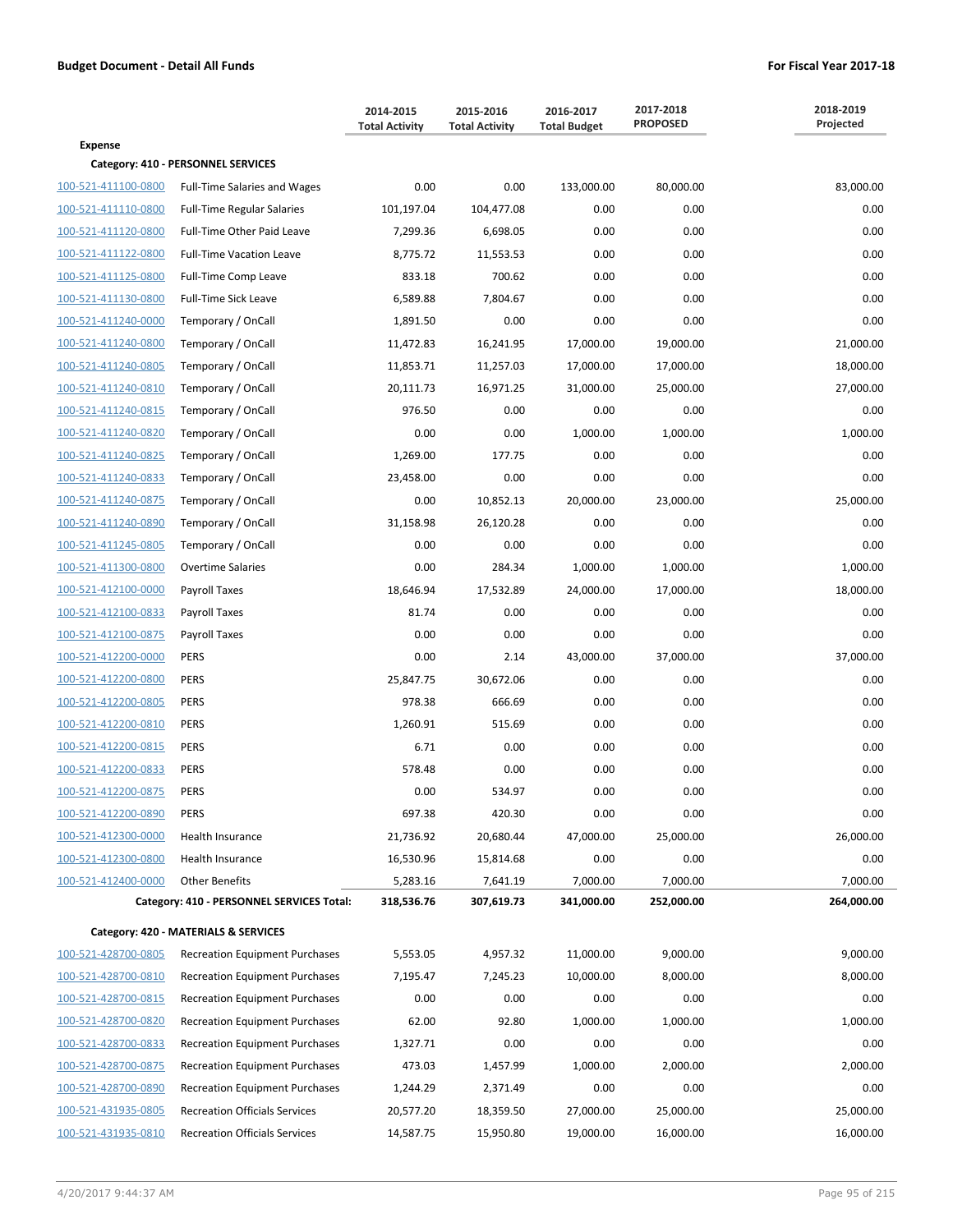|                                                           |                                             | 2014-2015<br><b>Total Activity</b> | 2015-2016<br><b>Total Activity</b> | 2016-2017<br><b>Total Budget</b> | 2017-2018<br><b>PROPOSED</b> | 2018-2019<br>Projected |
|-----------------------------------------------------------|---------------------------------------------|------------------------------------|------------------------------------|----------------------------------|------------------------------|------------------------|
| 100-521-431940-0810                                       | <b>Contracted Classes</b>                   | 4,600.00                           | 0.00                               | 1,000.00                         | 4,000.00                     | 1,000.00               |
| 100-521-431940-0815                                       | <b>Contracted Classes</b>                   | 34,554.94                          | 0.00                               | 0.00                             | 0.00                         | 0.00                   |
| 100-521-431940-0820                                       | <b>Contracted Classes</b>                   | 7,735.00                           | 6,646.30                           | 10,000.00                        | 10,000.00                    | 10,000.00              |
| 100-521-432110-0800                                       | <b>Technical Seminars, Training</b>         | 165.00                             | 140.00                             | 1,000.00                         | 1,000.00                     | 1,000.00               |
| 100-521-432130-0800                                       | Conferences                                 | 1,536.28                           | 0.00                               | 2,000.00                         | 2,000.00                     | 2,000.00               |
| 100-521-432200-0000                                       | <b>Tuition Reimbursement</b>                | 58.00                              | 0.00                               | 0.00                             | 0.00                         | 0.00                   |
| 100-521-432300-0800                                       | <b>Membership Dues</b>                      | 308.56                             | 112.50                             | 1,000.00                         | 1,000.00                     | 1,000.00               |
| 100-521-435210-0805                                       | Telephone Service Charges                   | 1,528.35                           | 1,520.25                           | 2,000.00                         | 2,000.00                     | 2,000.00               |
| 100-521-435210-0875                                       | <b>Telephone Service Charges</b>            | 0.00                               | 250.80                             | 1,000.00                         | 1.000.00                     | 1,000.00               |
| 100-521-435210-0890                                       | Telephone Service Charges                   | 245.31                             | 184.80                             | 0.00                             | 0.00                         | 0.00                   |
| 100-521-437312-0875                                       | <b>Equipment Rentals</b>                    | 0.00                               | 1,438.57                           | 2,000.00                         | 3,000.00                     | 3,000.00               |
| 100-521-439100-0805                                       | Advertising                                 | 137.21                             | 249.40                             | 500.00                           | 700.00                       | 700.00                 |
| 100-521-439100-0810                                       | Advertising                                 | 112.20                             | 301.30                             | 400.00                           | 500.00                       | 500.00                 |
| 100-521-439100-0815                                       | Advertising                                 | 545.10                             | 0.00                               | 0.00                             | 0.00                         | 0.00                   |
| 100-521-439100-0820                                       | Advertising                                 | 0.00                               | 138.22                             | 1,000.00                         | 1,000.00                     | 1,000.00               |
| 100-521-439100-0875                                       | Advertising                                 | 0.00                               | 388.80                             | 800.00                           | 800.00                       | 800.00                 |
| 100-521-439100-0890                                       | Advertising                                 | 143.18                             | 490.00                             | 0.00                             | 0.00                         | 0.00                   |
| 100-521-439220-0805                                       | <b>Local Travel Expenses</b>                | 0.00                               | 0.00                               | 100.00                           | 100.00                       | 100.00                 |
| 100-521-439220-0810                                       | <b>Local Travel Expenses</b>                | 26.48                              | 0.00                               | 100.00                           | 100.00                       | 100.00                 |
| 100-521-439900-0805                                       | <b>Other Miscellaneous Exp</b>              | 717.87                             | 647.98                             | 1,400.00                         | 1,200.00                     | 1,200.00               |
| 100-521-439900-0810                                       | <b>Other Miscellaneous Exp</b>              | 1,625.97                           | 961.99                             | 3,500.00                         | 2,400.00                     | 2,400.00               |
| 100-521-439900-0820                                       | <b>Other Miscellaneous Exp</b>              | 0.00                               | 9.94                               | 0.00                             | 0.00                         | 0.00                   |
| 100-521-439900-0890                                       | <b>Other Miscellaneous Exp</b>              | 1,130.89                           | 1,921.91                           | 200.00                           | 200.00                       | 200.00                 |
| 100-521-439952-0815                                       | Rents & Leases                              | 945.00                             | 0.00                               | 0.00                             | 0.00                         | 0.00                   |
|                                                           | Category: 420 - MATERIALS & SERVICES Total: | 107,135.84                         | 65,837.89                          | 97,000.00                        | 92,000.00                    | 89,000.00              |
|                                                           | <b>Expense Total:</b>                       | 425,672.60                         | 373,457.62                         | 438,000.00                       | 344,000.00                   | 353,000.00             |
| Department: 521 - Sports & Fitness Programs Surplus (Defi |                                             | $-210,425.39$                      | $-251,889.68$                      | $-319,000.00$                    | $-223,000.00$                | $-230,000.00$          |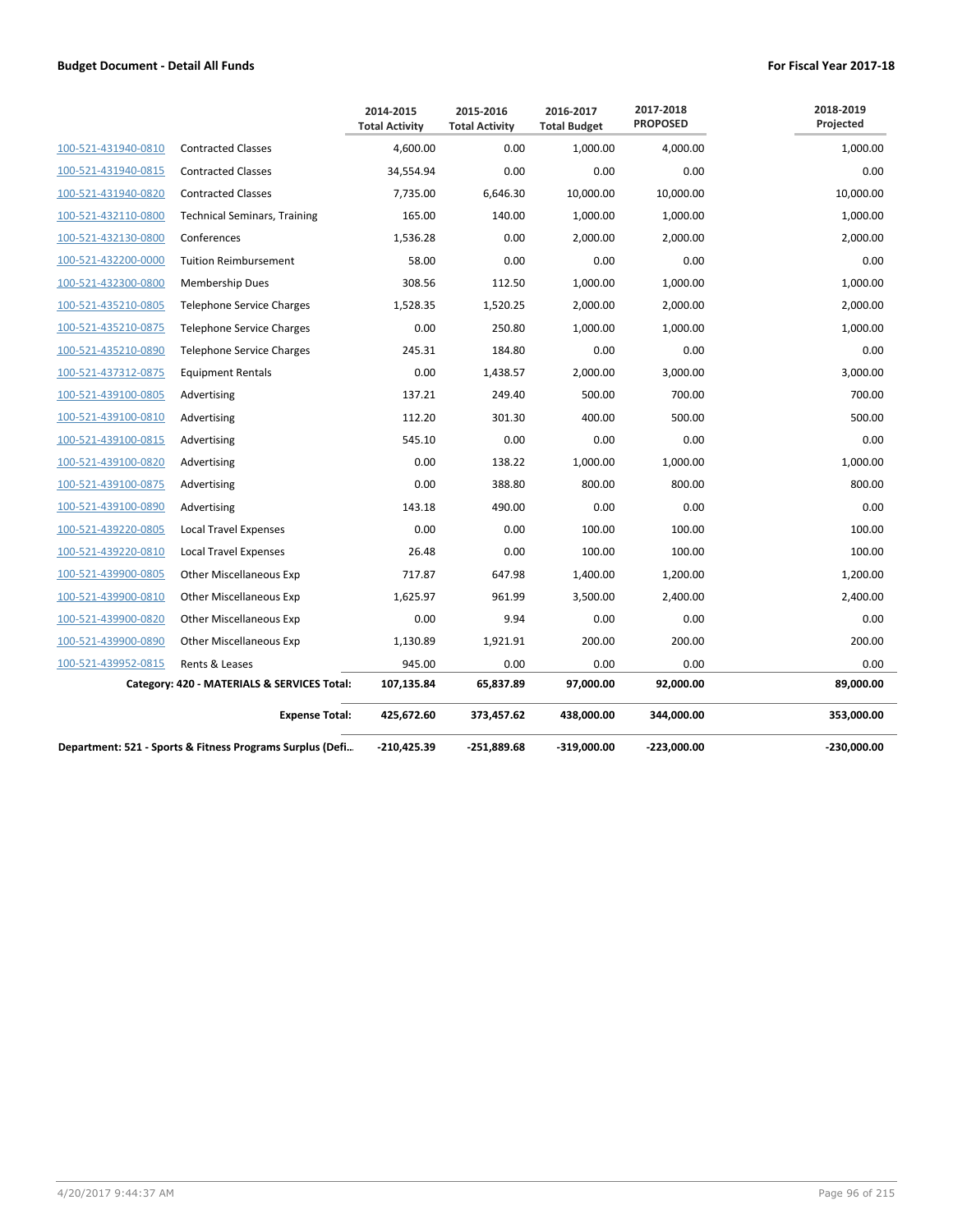|                                     |                                               | 2014-2015<br><b>Total Activity</b> | 2015-2016<br><b>Total Activity</b> | 2016-2017<br><b>Total Budget</b> | 2017-2018<br><b>PROPOSED</b> | 2018-2019<br>Projected |
|-------------------------------------|-----------------------------------------------|------------------------------------|------------------------------------|----------------------------------|------------------------------|------------------------|
| Department: 523 - Cultural Programs |                                               |                                    |                                    |                                  |                              |                        |
| Revenue                             |                                               |                                    |                                    |                                  |                              |                        |
|                                     | Category: 305 - INTERGOVERNMENTAL             |                                    |                                    |                                  |                              |                        |
| 100-523-305225-1084                 | Other Grants-MAP 2015-16                      | 0.00                               | 3,500.00                           | 0.00                             | 0.00                         | 0.00                   |
|                                     | Category: 305 - INTERGOVERNMENTAL Total:      | 0.00                               | 3.500.00                           | 0.00                             | 0.00                         | 0.00                   |
|                                     | Category: 308 - SALES AND SERVICES            |                                    |                                    |                                  |                              |                        |
| 100-523-308400-0815                 | <b>Recreation Program Fees</b>                | 111.00                             | 104,264.30                         | 103,000.00                       | 103,000.00                   | 103,000.00             |
| 100-523-308400-0825                 | <b>Recreation Program Fees</b>                | 31,530.85                          | 36,672.61                          | 45,000.00                        | 45,000.00                    | 45,000.00              |
| 100-523-308400-0830                 | <b>Recreation Program Fees</b>                | 26,644.92                          | 30,922.84                          | 38,000.00                        | 39,000.00                    | 39,000.00              |
| 100-523-308400-0833                 | <b>Recreation Program Fees</b>                | 16.327.01                          | $-102.00$                          | 0.00                             | 0.00                         | 0.00                   |
| 100-523-308400-0834                 | <b>Recreation Program Fees</b>                | 78.00                              | $-736.00$                          | 0.00                             | 0.00                         | 0.00                   |
| 100-523-308400-0835                 | <b>Recreation Program Fees</b>                | 124,598.56                         | 150,858.19                         | 131,000.00                       | 140,000.00                   | 140,000.00             |
| 100-523-308400-0840                 | <b>Recreation Program Fees</b>                | 22,745.42                          | 20,582.39                          | 23,000.00                        | 24,000.00                    | 24,000.00              |
|                                     | Category: 308 - SALES AND SERVICES Total:     | 222,035.76                         | 342,462.33                         | 340,000.00                       | 351,000.00                   | 351,000.00             |
|                                     | Category: 310 - MISCELLANEOUS REVENUES        |                                    |                                    |                                  |                              |                        |
| 100-523-310507-0855                 | <b>Event Donations</b>                        | 775.00                             | 950.00                             | 1,000.00                         | 3,000.00                     | 3,000.00               |
| 100-523-310610-0840                 | <b>Unrestricted Donations</b>                 | 1,800.00                           | 540.00                             | 1,000.00                         | 1,000.00                     | 1,000.00               |
|                                     | Category: 310 - MISCELLANEOUS REVENUES Total: | 2,575.00                           | 1,490.00                           | 2.000.00                         | 4.000.00                     | 4.000.00               |
|                                     | <b>Revenue Total:</b>                         | 224,610.76                         | 347,452.33                         | 342,000.00                       | 355,000.00                   | 355,000.00             |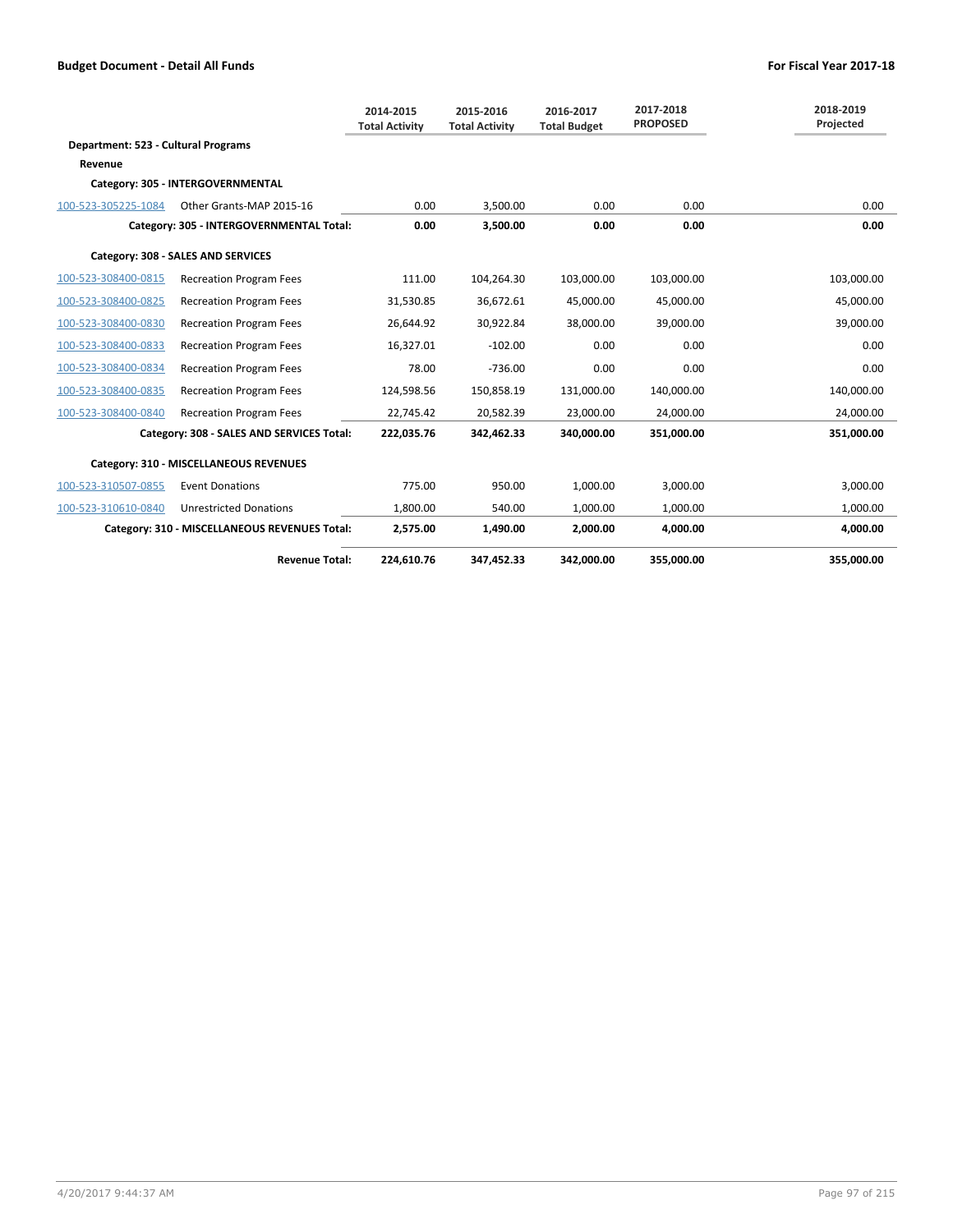|                                            |                                                              | 2014-2015<br><b>Total Activity</b> | 2015-2016<br><b>Total Activity</b> | 2016-2017<br><b>Total Budget</b> | 2017-2018<br><b>PROPOSED</b> | 2018-2019<br>Projected |  |
|--------------------------------------------|--------------------------------------------------------------|------------------------------------|------------------------------------|----------------------------------|------------------------------|------------------------|--|
| <b>Expense</b>                             |                                                              |                                    |                                    |                                  |                              |                        |  |
|                                            | Category: 410 - PERSONNEL SERVICES                           |                                    |                                    |                                  |                              |                        |  |
| 100-523-411100-0800                        | <b>Full-Time Salaries and Wages</b>                          | 0.00                               | 0.00                               | 133,000.00                       | 135,000.00                   | 145,000.00             |  |
| 100-523-411110-0800                        | <b>Full-Time Regular Salaries</b>                            | 50,290.23                          | 60,422.16                          | 0.00                             | 0.00                         | 0.00                   |  |
| 100-523-411110-0840                        | <b>Full-Time Regular Salaries</b>                            | 54,014.96                          | 42,536.83                          | 0.00                             | 0.00                         | 0.00                   |  |
| 100-523-411120-0800                        | Full-Time Other Paid Leave                                   | 2,906.44                           | 4,383.48                           | 0.00                             | 0.00                         | 0.00                   |  |
| 100-523-411120-0840                        | Full-Time Other Paid Leave                                   | 2,419.76                           | 2,549.20                           | 0.00                             | 0.00                         | 0.00                   |  |
| 100-523-411122-0800                        | <b>Full-Time Vacation Leave</b>                              | 875.44                             | 3,082.68                           | 0.00                             | 0.00                         | 0.00                   |  |
| 100-523-411122-0840                        | <b>Full-Time Vacation Leave</b>                              | 1,547.19                           | 2,757.85                           | 0.00                             | 0.00                         | 0.00                   |  |
| 100-523-411130-0800                        | Full-Time Sick Leave                                         | 536.40                             | 7,326.60                           | 0.00                             | 0.00                         | 0.00                   |  |
| 100-523-411130-0840                        | <b>Full-Time Sick Leave</b>                                  | 0.00                               | 6,967.20                           | 0.00                             | 0.00                         | 0.00                   |  |
| 100-523-411200-0840                        | Part-Time Salaries                                           | 2,763.80                           | 0.00                               | 0.00                             | 0.00                         | 0.00                   |  |
| 100-523-411235-0840                        | Part-Time Other Paid Leave                                   | 161.70                             | 0.00                               | 0.00                             | 0.00                         | 0.00                   |  |
| 100-523-411240-0000                        | Temporary / OnCall                                           | 2,068.54                           | 0.00                               | 0.00                             | 0.00                         | 0.00                   |  |
| 100-523-411240-0800                        | Temporary / OnCall                                           | 11,415.63                          | 3,897.45                           | 9,000.00                         | 9,000.00                     | 9,000.00               |  |
| 100-523-411240-0802<br><b>Budget Notes</b> | Temporary / OnCall                                           | 1,350.45                           | 11,220.18                          | 10.000.00                        | 30,000.00                    | 30,000.00              |  |
| <b>Budget Code</b><br><b>PROPOSED</b>      | <b>Description</b><br>Inclusion companions Council<br>Policy |                                    |                                    |                                  |                              |                        |  |
| 100-523-411240-0815                        | Temporary / OnCall                                           | 0.00                               | 49,557.20                          | 36,000.00                        | 40,000.00                    | 42,000.00              |  |
| 100-523-411240-0825                        | Temporary / OnCall                                           | 8,952.75                           | 8,492.00                           | 14,000.00                        | 14,000.00                    | 14,000.00              |  |
| 100-523-411240-0830                        | Temporary / OnCall                                           | 9,320.88                           | 16,053.31                          | 13,000.00                        | 18,000.00                    | 13,000.00              |  |
| 100-523-411240-0833                        | Temporary / OnCall                                           | 1,569.00                           | 1,461.25                           | 0.00                             | 0.00                         | 0.00                   |  |
| 100-523-411240-0834                        | Temporary / OnCall                                           | 0.00                               | 75.00                              | 0.00                             | 0.00                         | 0.00                   |  |
| 100-523-411240-0835                        | Temporary / OnCall                                           | 17,686.90                          | 24,497.88                          | 27,000.00                        | 28,000.00                    | 28,000.00              |  |
| 100-523-411240-0840                        | Temporary / OnCall                                           | 28,083.13                          | 37,614.43                          | 25,000.00                        | 28,000.00                    | 28,000.00              |  |
| 100-523-411240-0875                        | Temporary / OnCall                                           | 1,680.25                           | 762.50                             | 0.00                             | 0.00                         | 0.00                   |  |
| 100-523-411240-0877                        | Temporary / OnCall                                           | 506.75                             | 0.00                               | 0.00                             | 0.00                         | 0.00                   |  |
| 100-523-411245-0815                        | Temporary / OnCall Other Paid Le                             | 0.00                               | 82.50                              | 0.00                             | 0.00                         | 0.00                   |  |
| 100-523-411245-0825                        | Temporary / OnCall                                           | 0.00                               | 0.00                               | 0.00                             | 0.00                         | 0.00                   |  |
| 100-523-411245-0830                        | Temporary / OnCall                                           | 0.00                               | 0.00                               | 0.00                             | 0.00                         | 0.00                   |  |
| 100-523-411245-0840                        | Temporary / OnCall                                           | 0.00                               | 0.00                               | 0.00                             | 0.00                         | 0.00                   |  |
| 100-523-411300-0840                        | <b>Overtime Salaries</b>                                     | 461.69                             | 0.00                               | 0.00                             | 0.00                         | 0.00                   |  |
| 100-523-412100-0000                        | Payroll Taxes                                                | 16,740.39                          | 23,323.62                          | 20,000.00                        | 20,000.00                    | 20,000.00              |  |
| 100-523-412100-0800                        | Payroll Taxes                                                | $-160.30$                          | 0.00                               | 0.00                             | 0.00                         | 0.00                   |  |
| 100-523-412200-0000                        | <b>PERS</b>                                                  | 891.46                             | 1,441.13                           | 40,000.00                        | 40,000.00                    | 40,000.00              |  |
| 100-523-412200-0800                        | <b>PERS</b>                                                  | 9,309.73                           | 12,527.84                          | 0.00                             | 0.00                         | 0.00                   |  |
| 100-523-412200-0802                        | PERS                                                         | 0.00                               | 1,362.43                           | 0.00                             | 0.00                         | 0.00                   |  |
| 100-523-412200-0815                        | PERS                                                         | 0.00                               | 0.00                               | 0.00                             | 0.00                         | 0.00                   |  |
| 100-523-412200-0825                        | <b>PERS</b>                                                  | 8.05                               | 0.00                               | 0.00                             | 0.00                         | 0.00                   |  |
| 100-523-412200-0830                        | <b>PERS</b>                                                  | 8.76                               | 21.98                              | 0.00                             | 0.00                         | 0.00                   |  |
| 100-523-412200-0833                        | <b>PERS</b>                                                  | 9.39                               | 0.00                               | 0.00                             | 0.00                         | 0.00                   |  |
| 100-523-412200-0835                        | <b>PERS</b>                                                  | 724.21                             | 1,154.57                           | 0.00                             | 0.00                         | 0.00                   |  |
| 100-523-412200-0840                        | <b>PERS</b>                                                  | 11,472.46                          | 14,651.73                          | 0.00                             | 0.00                         | 0.00                   |  |
| 100-523-412300-0000                        | Health Insurance                                             | 22,599.85                          | 19,835.76                          | 38,000.00                        | 41,000.00                    | 41,000.00              |  |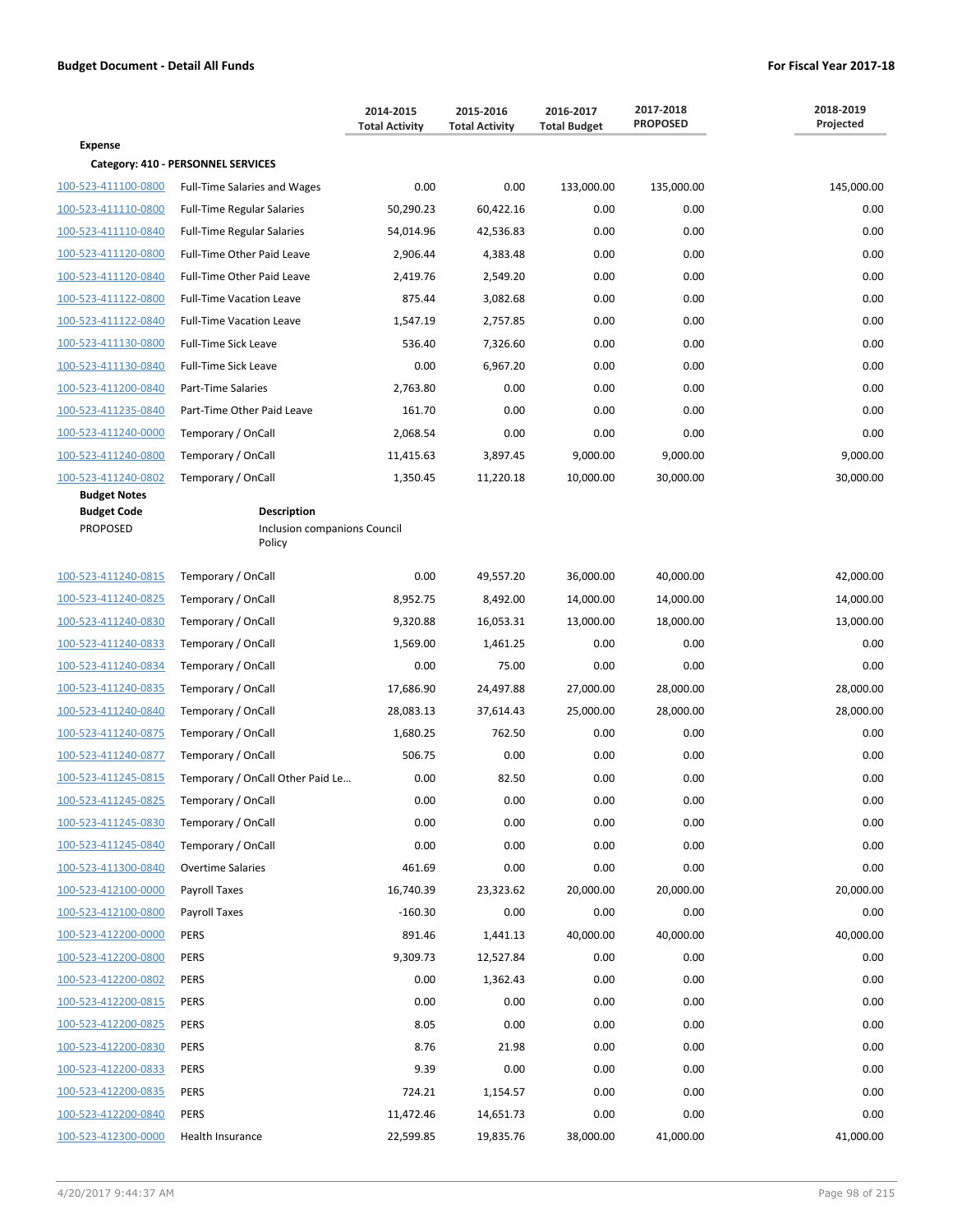|                     |                                           | 2014-2015<br><b>Total Activity</b> | 2015-2016<br><b>Total Activity</b> | 2016-2017<br><b>Total Budget</b> | 2017-2018<br><b>PROPOSED</b> | 2018-2019<br>Projected |
|---------------------|-------------------------------------------|------------------------------------|------------------------------------|----------------------------------|------------------------------|------------------------|
| 100-523-412300-0800 | Health Insurance                          | $-1,752.13$                        | 0.00                               | 0.00                             | 0.00                         | 0.00                   |
| 100-523-412300-0840 | Health Insurance                          | 15,823.32                          | 14,805.42                          | 0.00                             | 0.00                         | 0.00                   |
| 100-523-412400-0000 | <b>Other Benefits</b>                     | 4,358.25                           | 6,866.52                           | 6,000.00                         | 9,000.00                     | 9,000.00               |
| 100-523-412400-0800 | <b>Other Benefits</b>                     | $-57.12$                           | 0.00                               | 0.00                             | 0.00                         | 0.00                   |
|                     | Category: 410 - PERSONNEL SERVICES Total: | 278,588.21                         | 379,730.70                         | 371,000.00                       | 412,000.00                   | 419,000.00             |
|                     | Category: 420 - MATERIALS & SERVICES      |                                    |                                    |                                  |                              |                        |
| 100-523-421000-0840 | <b>General Office Supplies</b>            | 748.69                             | 963.63                             | 1,000.00                         | 1,000.00                     | 1,000.00               |
| 100-523-422200-0800 | <b>Printing and Binding Services</b>      | 435.83                             | 0.00                               | 0.00                             | 0.00                         | 0.00                   |
| 100-523-422200-0840 | <b>Printing and Binding Services</b>      | 589.42                             | 1,416.02                           | 1,500.00                         | 1,500.00                     | 1,500.00               |
| 100-523-422300-0800 | Postage                                   | 0.00                               | 0.00                               | 2,500.00                         | 2,500.00                     | 2,500.00               |
| 100-523-428400-0825 | <b>Class Supplies</b>                     | 187.05                             | 1,059.32                           | 1,000.00                         | 1,000.00                     | 1,000.00               |
| 100-523-428400-0830 | <b>Class Supplies</b>                     | 1,779.23                           | 2,720.66                           | 3,500.00                         | 3,500.00                     | 3,500.00               |
| 100-523-428400-0833 | <b>Class Supplies</b>                     | 1,366.19                           | 0.00                               | 0.00                             | 0.00                         | 0.00                   |
| 100-523-428400-0835 | <b>Class Supplies</b>                     | 10,830.16                          | 13,268.40                          | 9,500.00                         | 9,500.00                     | 9,500.00               |
| 100-523-428400-0840 | <b>Class Supplies</b>                     | 7,466.32                           | 6,316.77                           | 7,000.00                         | 7,000.00                     | 7,000.00               |
| 100-523-428700-0815 | <b>Recreation Equipment Purchases</b>     | 55.90                              | 5,654.74                           | 7,000.00                         | 7,000.00                     | 7,000.00               |
| 100-523-428700-0840 | <b>Recreation Equipment Purchases</b>     | 2,388.97                           | 794.28                             | 1,000.00                         | 1,000.00                     | 1,000.00               |
| 100-523-429000-0840 | <b>Other Materials and Supplies</b>       | 996.63                             | 839.54                             | 1,000.00                         | 1,000.00                     | 1,000.00               |
| 100-523-431932-0840 | <b>Contracted Services</b>                | 3,058.92                           | 3,351.41                           | 3,000.00                         | 3,000.00                     | 3,000.00               |
| 100-523-431940-0815 | <b>Contracted Classes</b>                 | 0.00                               | 22,910.05                          | 40,000.00                        | 23,000.00                    | 23,000.00              |
| 100-523-431940-0825 | <b>Contracted Classes</b>                 | 12,214.50                          | 13,811.50                          | 13,000.00                        | 13,000.00                    | 13,000.00              |
| 100-523-431940-0830 | <b>Contracted Classes</b>                 | 17,102.56                          | 10,466.00                          | 15,000.00                        | 12,000.00                    | 12,000.00              |
| 100-523-431940-0833 | <b>Contracted Classes</b>                 | 3,263.25                           | 0.00                               | 0.00                             | 0.00                         | 0.00                   |
| 100-523-431940-0835 | <b>Contracted Classes</b>                 | 46,525.91                          | 60,071.00                          | 45,000.00                        | 45,000.00                    | 45,000.00              |
| 100-523-432110-0800 | <b>Technical Seminars, Training</b>       | 200.00                             | 0.00                               | 0.00                             | 0.00                         | 0.00                   |
| 100-523-432110-0840 | <b>Technical Seminars, Training</b>       | 410.00                             | 0.00                               | 0.00                             | 0.00                         | 0.00                   |
| 100-523-432130-0800 | Conferences                               | 904.15                             | 1,181.96                           | 2,500.00                         | 2,500.00                     | 2,500.00               |
| 100-523-432130-0840 | Conferences                               | 737.11                             | 200.00                             | 1,000.00                         | 1,000.00                     | 1,000.00               |
| 100-523-432300-0800 | <b>Membership Dues</b>                    | 438.56                             | 62.50                              | 500.00                           | 500.00                       | 500.00                 |
| 100-523-435210-0800 | <b>Telephone Service Charges</b>          | 429.39                             | 488.05                             | 0.00                             | 0.00                         | 0.00                   |
| 100-523-435210-0835 | Telephone Service Charges                 | 0.00                               | 0.00                               | 500.00                           | 500.00                       | 500.00                 |
| 100-523-435210-0840 | Telephone Service Charges                 | 491.61                             | 488.05                             | 500.00                           | 500.00                       | 500.00                 |
| 100-523-439100-0815 | Advertising                               | 0.00                               | 286.00                             | 500.00                           | 500.00                       | 500.00                 |
| 100-523-439100-0835 | Advertising                               | 571.00                             | 467.00                             | 1,000.00                         | 1,000.00                     | 1,000.00               |
| 100-523-439100-0855 | Advertising                               | 143.17                             | 0.00                               | 1,000.00                         | 1,000.00                     | 1,000.00               |
| 100-523-439545-0840 | Scholarship                               | 0.00                               | 500.00                             | 500.00                           | 500.00                       | 500.00                 |
| 100-523-439900-0825 | <b>Other Miscellaneous Exp</b>            | 685.03                             | 1,633.36                           | 1,500.00                         | 1,500.00                     | 1,500.00               |
| 100-523-439900-0830 | <b>Other Miscellaneous Exp</b>            | 767.68                             | 1,500.00                           | 1,500.00                         | 1,500.00                     | 1,500.00               |
| 100-523-439900-0840 | Other Miscellaneous Exp                   | 443.94                             | 891.23                             | 1,000.00                         | 1,000.00                     | 1,000.00               |
| 100-523-439900-0855 | <b>Other Miscellaneous Exp</b>            | 620.06                             | 170.67                             | 1,000.00                         | 1,000.00                     | 1,000.00               |
| 100-523-439950-0825 | <b>Building Rentals</b>                   | 199.58                             | 923.00                             | 1,000.00                         | 1,000.00                     | 1,000.00               |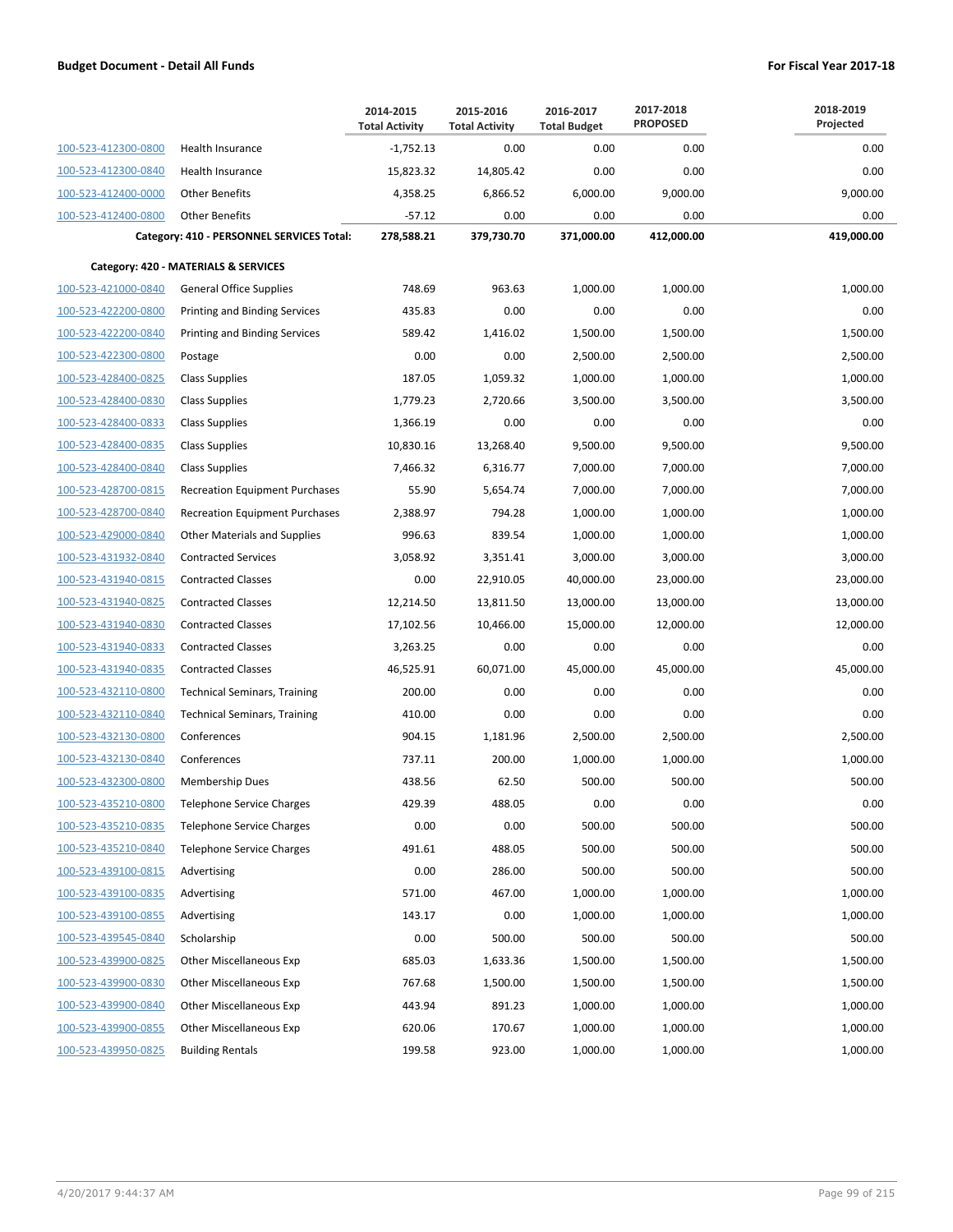|                     |                                                        | 2014-2015<br><b>Total Activity</b> | 2015-2016<br><b>Total Activity</b> | 2016-2017<br><b>Total Budget</b> | 2017-2018<br><b>PROPOSED</b> | 2018-2019<br>Projected |
|---------------------|--------------------------------------------------------|------------------------------------|------------------------------------|----------------------------------|------------------------------|------------------------|
| 100-523-439952-0815 | Rents & Leases                                         | 0.00                               | 0.00                               | 2.000.00                         | 2,000.00                     | 2,000.00               |
|                     | Category: 420 - MATERIALS & SERVICES Total:            | 116.050.81                         | 152.435.14                         | 167.000.00                       | 147.000.00                   | 147,000.00             |
|                     | <b>Expense Total:</b>                                  | 394.639.02                         | 532.165.84                         | 538.000.00                       | 559.000.00                   | 566,000.00             |
|                     | Department: 523 - Cultural Programs Surplus (Deficit): | $-170,028.26$                      | $-184,713.51$                      | $-196.000.00$                    | $-204,000.00$                | $-211,000.00$          |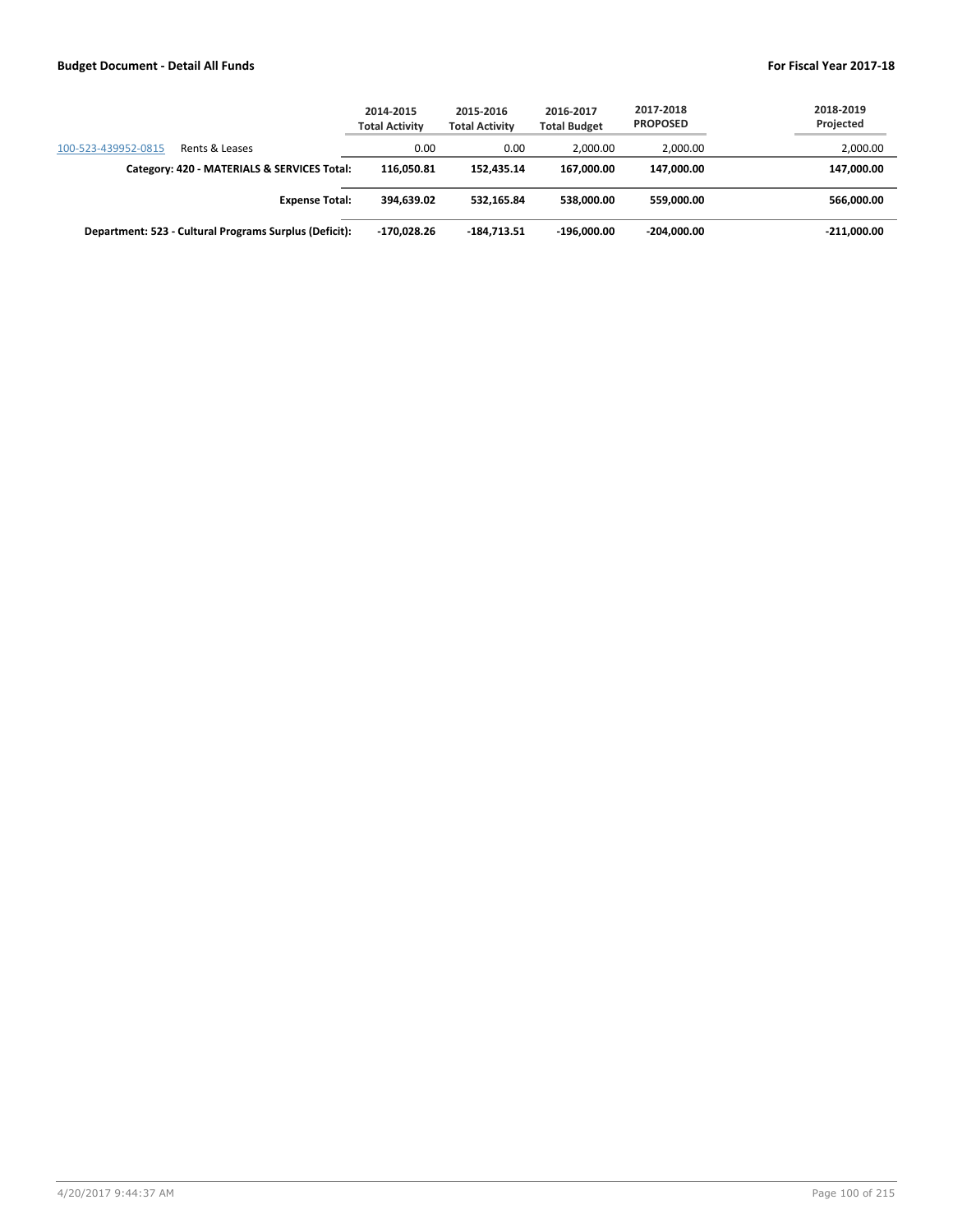|                                |                                               | 2014-2015<br><b>Total Activity</b> | 2015-2016<br><b>Total Activity</b> | 2016-2017<br><b>Total Budget</b> | 2017-2018<br><b>PROPOSED</b> | 2018-2019<br>Projected |
|--------------------------------|-----------------------------------------------|------------------------------------|------------------------------------|----------------------------------|------------------------------|------------------------|
| Department: 524 - Luscher Farm |                                               |                                    |                                    |                                  |                              |                        |
| Revenue                        |                                               |                                    |                                    |                                  |                              |                        |
|                                | Category: 308 - SALES AND SERVICES            |                                    |                                    |                                  |                              |                        |
| 100-524-308400-0842            | <b>Recreation Program Fees</b>                | 3,489.00                           | 4,724.00                           | 5,000.00                         | 6,000.00                     | 6,000.00               |
| 100-524-308400-0843            | <b>Recreation Program Fees</b>                | 28,603.79                          | 40,210.75                          | 18,000.00                        | 25,000.00                    | 25,000.00              |
| 100-524-308592-0845            | <b>CSA Program Fees</b>                       | 53,953.87                          | 54,425.58                          | 72,000.00                        | 72,000.00                    | 72,000.00              |
| 100-524-308639-0844            | <b>Organic Education Center Fees</b>          | 13,381.00                          | 13,527.00                          | 16,000.00                        | 16,000.00                    | 16,000.00              |
|                                | Category: 308 - SALES AND SERVICES Total:     | 99,427.66                          | 112,887.33                         | 111,000.00                       | 119,000.00                   | 119,000.00             |
|                                | Category: 310 - MISCELLANEOUS REVENUES        |                                    |                                    |                                  |                              |                        |
| 100-524-310610-0800            | <b>Unrestricted Donations</b>                 | 2,373.75                           | 3,796.50                           | 5,000.00                         | 5,000.00                     | 5,000.00               |
|                                | Category: 310 - MISCELLANEOUS REVENUES Total: | 2,373.75                           | 3,796.50                           | 5,000.00                         | 5,000.00                     | 5,000.00               |
|                                | <b>Revenue Total:</b>                         | 101,801.41                         | 116,683.83                         | 116,000.00                       | 124,000.00                   | 124,000.00             |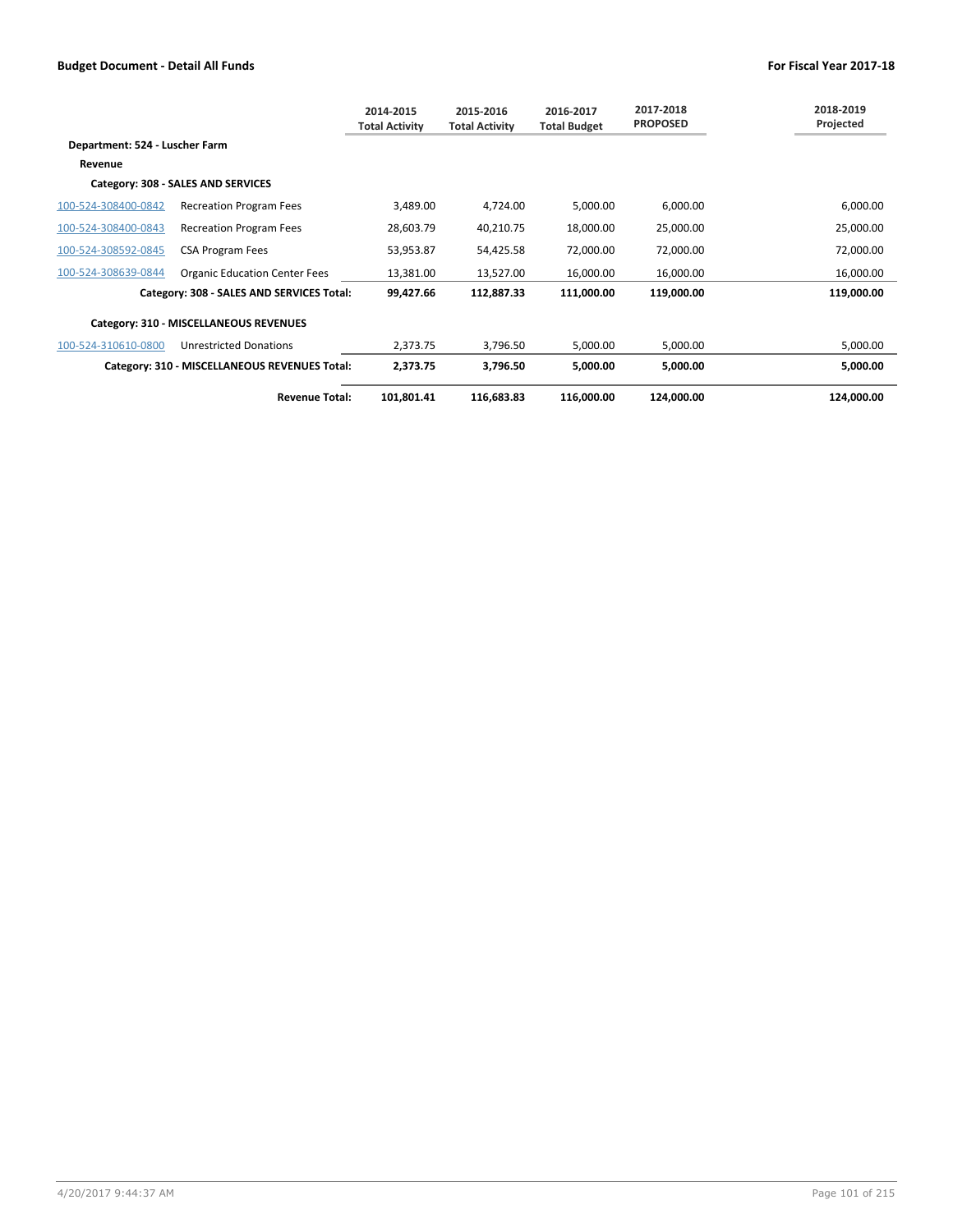|                     |                                                   | 2014-2015<br><b>Total Activity</b> | 2015-2016<br><b>Total Activity</b> | 2016-2017<br><b>Total Budget</b> | 2017-2018<br><b>PROPOSED</b> | 2018-2019<br>Projected |
|---------------------|---------------------------------------------------|------------------------------------|------------------------------------|----------------------------------|------------------------------|------------------------|
| <b>Expense</b>      |                                                   |                                    |                                    |                                  |                              |                        |
|                     | Category: 410 - PERSONNEL SERVICES                |                                    |                                    |                                  |                              |                        |
| 100-524-411110-0800 | <b>Full-Time Regular Salaries</b>                 | 1,849.60                           | 0.00                               | 0.00                             | 0.00                         | 0.00                   |
| 100-524-411200-0800 | Part-Time Salaries                                | 40,573.42                          | 41,341.59                          | 57,000.00                        | 57,000.00                    | 59,000.00              |
| 100-524-411225-0800 | Part-Time Comp Leave                              | 0.00                               | 181.33                             | 0.00                             | 0.00                         | 0.00                   |
| 100-524-411235-0800 | Part-Time Other Paid Leave                        | 2,970.96                           | 5,539.11                           | 0.00                             | 0.00                         | 0.00                   |
| 100-524-411240-0800 | Temporary / OnCall                                | 7,206.00                           | 12,773.25                          | 13,000.00                        | 13,000.00                    | 13,000.00              |
| 100-524-411240-0830 | Temporary / OnCall                                | 1,536.50                           | 1,445.50                           | 0.00                             | 0.00                         | 0.00                   |
| 100-524-411240-0842 | Temporary / OnCall                                | 946.50                             | 490.00                             | 3,000.00                         | 1,000.00                     | 1,000.00               |
| 100-524-411240-0843 | Temporary / OnCall                                | 10,975.25                          | 10,446.76                          | 8,000.00                         | 10,000.00                    | 10,000.00              |
| 100-524-411245-0830 | Temporary / OnCall Other Paid Le                  | 0.00                               | 0.00                               | 0.00                             | 0.00                         | 0.00                   |
| 100-524-411245-0843 | Temporary / OnCall Other Paid Le                  | 0.00                               | 0.00                               | 0.00                             | 0.00                         | 0.00                   |
| 100-524-412100-0800 | Payroll Taxes                                     | 4,333.54                           | 5,614.62                           | 8,000.00                         | 8,000.00                     | 8,000.00               |
| 100-524-412100-0830 | Payroll Taxes                                     | 98.83                              | 21.76                              | 0.00                             | 0.00                         | 0.00                   |
| 100-524-412100-0842 | Payroll Taxes                                     | 35.26                              | 7.74                               | 0.00                             | 0.00                         | 0.00                   |
| 100-524-412100-0843 | Payroll Taxes                                     | 768.09                             | 345.88                             | 0.00                             | 0.00                         | 0.00                   |
| 100-524-412200-0800 | <b>PERS</b>                                       | 9,398.42                           | 9,747.79                           | 16,000.00                        | 16,000.00                    | 16,000.00              |
| 100-524-412200-0842 | <b>PERS</b>                                       | 130.79                             | 0.00                               | 0.00                             | 0.00                         | 0.00                   |
| 100-524-412200-0843 | <b>PERS</b>                                       | 482.37                             | 110.04                             | 0.00                             | 0.00                         | 0.00                   |
| 100-524-412300-0800 | Health Insurance                                  | 19,144.07                          | 20,004.60                          | 18,000.00                        | 24,000.00                    | 24,000.00              |
| 100-524-412400-0800 | <b>Other Benefits</b>                             | 2,008.96                           | 2,877.55                           | 2,000.00                         | 2,000.00                     | 2,000.00               |
|                     | Category: 410 - PERSONNEL SERVICES Total:         | 102,458.56                         | 110,947.52                         | 125,000.00                       | 131,000.00                   | 133,000.00             |
|                     | Category: 420 - MATERIALS & SERVICES              |                                    |                                    |                                  |                              |                        |
| 100-524-422300-0800 | Postage                                           | 0.00                               | 0.00                               | 1,000.00                         | 1,000.00                     | 1,000.00               |
| 100-524-428000-0844 | <b>Small Tools and Supplies</b>                   | 396.70                             | 670.31                             | 1,000.00                         | 1,000.00                     | 1,000.00               |
| 100-524-428400-0842 | <b>Class Supplies</b>                             | 2,953.60                           | 1,949.58                           | 2,000.00                         | 2,000.00                     | 2,000.00               |
| 100-524-428400-0843 | <b>Class Supplies</b>                             | 4,658.83                           | 4,118.52                           | 2,000.00                         | 2,000.00                     | 2,000.00               |
| 100-524-428700-0844 | <b>Recreation Equipment Purchases</b>             | 2,030.27                           | 1,926.22                           | 2,000.00                         | 2,000.00                     | 2,000.00               |
| 100-524-431000-0800 | Misc Professional & Technical                     | 31.00                              | 528.00                             | 3,000.00                         | 1,000.00                     | 1,000.00               |
| 100-524-432110-0800 | <b>Technical Seminars, Training</b>               | 1,149.38                           | 558.00                             | 1,000.00                         | 1,000.00                     | 1,000.00               |
| 100-524-434225-0845 | <b>CSA Remittance</b>                             | 58,082.44                          | 46,337.20                          | 64,000.00                        | 64,000.00                    | 64,000.00              |
| 100-524-435210-0800 | <b>Telephone Service Charges</b>                  | 61.23                              | 256.27                             | 1,000.00                         | 1,000.00                     | 1,000.00               |
| 100-524-439900-0800 | <b>Other Miscellaneous Exp</b>                    | 2,722.07                           | 2,952.89                           | 5,000.00                         | 4,000.00                     | 4,000.00               |
|                     | Category: 420 - MATERIALS & SERVICES Total:       | 72,085.52                          | 59,296.99                          | 82,000.00                        | 79,000.00                    | 79,000.00              |
|                     | <b>Expense Total:</b>                             | 174,544.08                         | 170,244.51                         | 207,000.00                       | 210,000.00                   | 212,000.00             |
|                     | Department: 524 - Luscher Farm Surplus (Deficit): | -72,742.67                         | -53,560.68                         | $-91,000.00$                     | $-86,000.00$                 | -88,000.00             |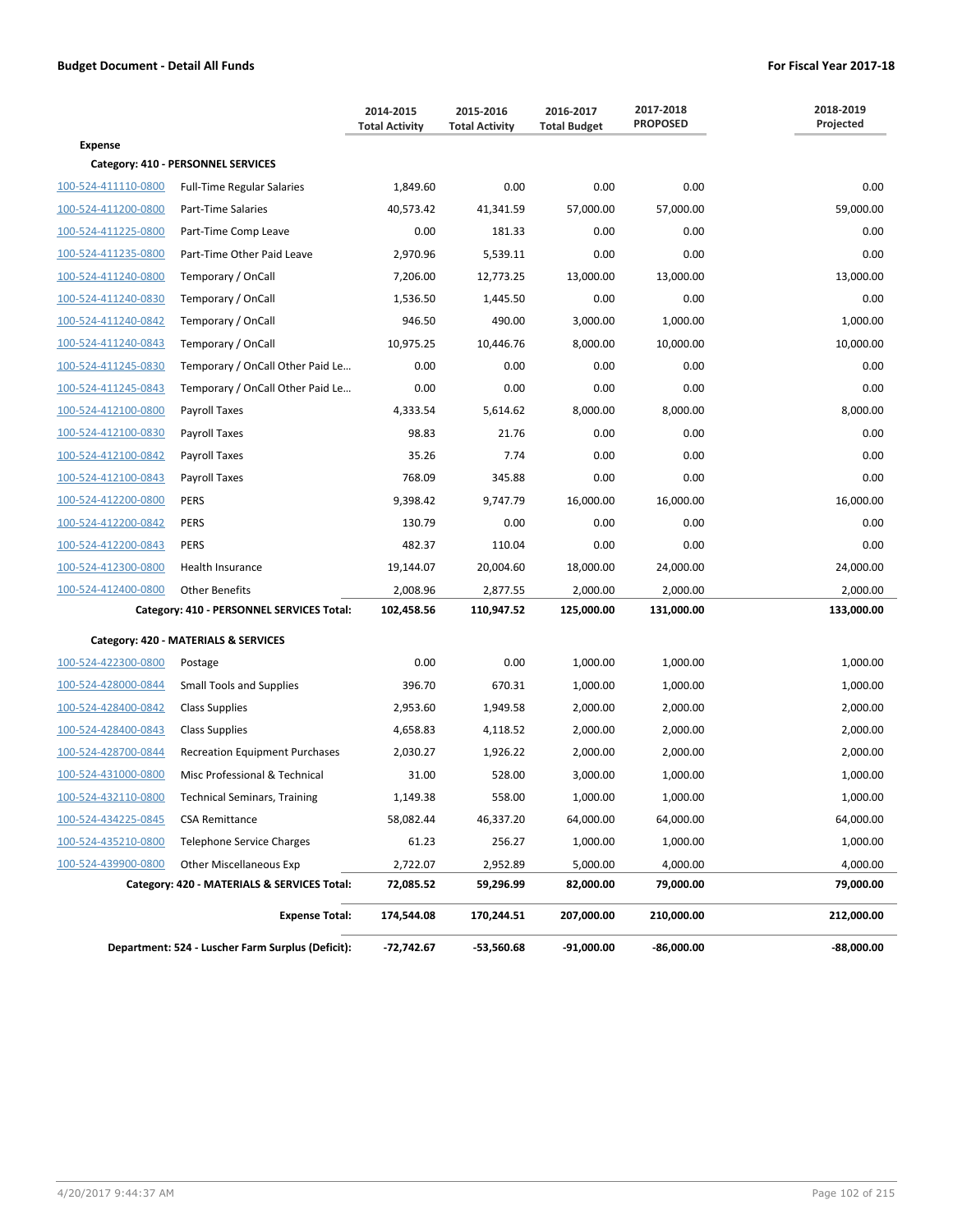|                                        |                                               | 2014-2015<br><b>Total Activity</b> | 2015-2016<br><b>Total Activity</b> | 2016-2017<br><b>Total Budget</b> | 2017-2018<br><b>PROPOSED</b> | 2018-2019<br>Projected |  |  |
|----------------------------------------|-----------------------------------------------|------------------------------------|------------------------------------|----------------------------------|------------------------------|------------------------|--|--|
| Department: 527 - Special Events       |                                               |                                    |                                    |                                  |                              |                        |  |  |
| Revenue                                |                                               |                                    |                                    |                                  |                              |                        |  |  |
|                                        | Category: 308 - SALES AND SERVICES            |                                    |                                    |                                  |                              |                        |  |  |
| 100-527-308400-0853                    | <b>Recreation Program Fees</b>                | 66,928.15                          | 61,507.22                          | 63.000.00                        | 63.000.00                    | 63,000.00              |  |  |
| 100-527-308400-0859                    | <b>Recreation Program Fees</b>                | 10,212.30                          | 6,054.85                           | 9,000.00                         | 15,000.00                    | 15,000.00              |  |  |
|                                        | Category: 308 - SALES AND SERVICES Total:     | 77,140.45                          | 67,562.07                          | 72,000.00                        | 78,000.00                    | 78,000.00              |  |  |
| Category: 310 - MISCELLANEOUS REVENUES |                                               |                                    |                                    |                                  |                              |                        |  |  |
| 100-527-310506-0850                    | <b>Concert Series - Summer</b>                | 17,289.58                          | 29,811.18                          | 5,000.00                         | 5,000.00                     | 5,000.00               |  |  |
| 100-527-310507-0853                    | <b>Event Donations</b>                        | 4,633.69                           | 0.00                               | 3,000.00                         | 3,000.00                     | 3,000.00               |  |  |
| 100-527-310507-0859                    | <b>Event Donations</b>                        | 118.00                             | 0.00                               | 0.00                             | 0.00                         | 0.00                   |  |  |
| 100-527-310508-0833                    | <b>Special Events</b>                         | 6,418.00                           | 17,068.00                          | 0.00                             | 0.00                         | 0.00                   |  |  |
| 100-527-310508-0853                    | <b>Special Events</b>                         | 12,983.00                          | 16,034.66                          | 9,000.00                         | 9.000.00                     | 9,000.00               |  |  |
| 100-527-310508-0859                    | <b>Special Events</b>                         | 6,345.00                           | 19,460.72                          | 12,000.00                        | 12,000.00                    | 12,000.00              |  |  |
| 100-527-310603-0850                    | <b>Concert Sponsor Donation</b>               | 10,010.20                          | 1,598.75                           | 31,000.00                        | 31,000.00                    | 31,000.00              |  |  |
|                                        | Category: 310 - MISCELLANEOUS REVENUES Total: | 57,797.47                          | 83,973.31                          | 60,000.00                        | 60,000.00                    | 60,000.00              |  |  |
|                                        | <b>Revenue Total:</b>                         | 134.937.92                         | 151,535.38                         | 132.000.00                       | 138.000.00                   | 138.000.00             |  |  |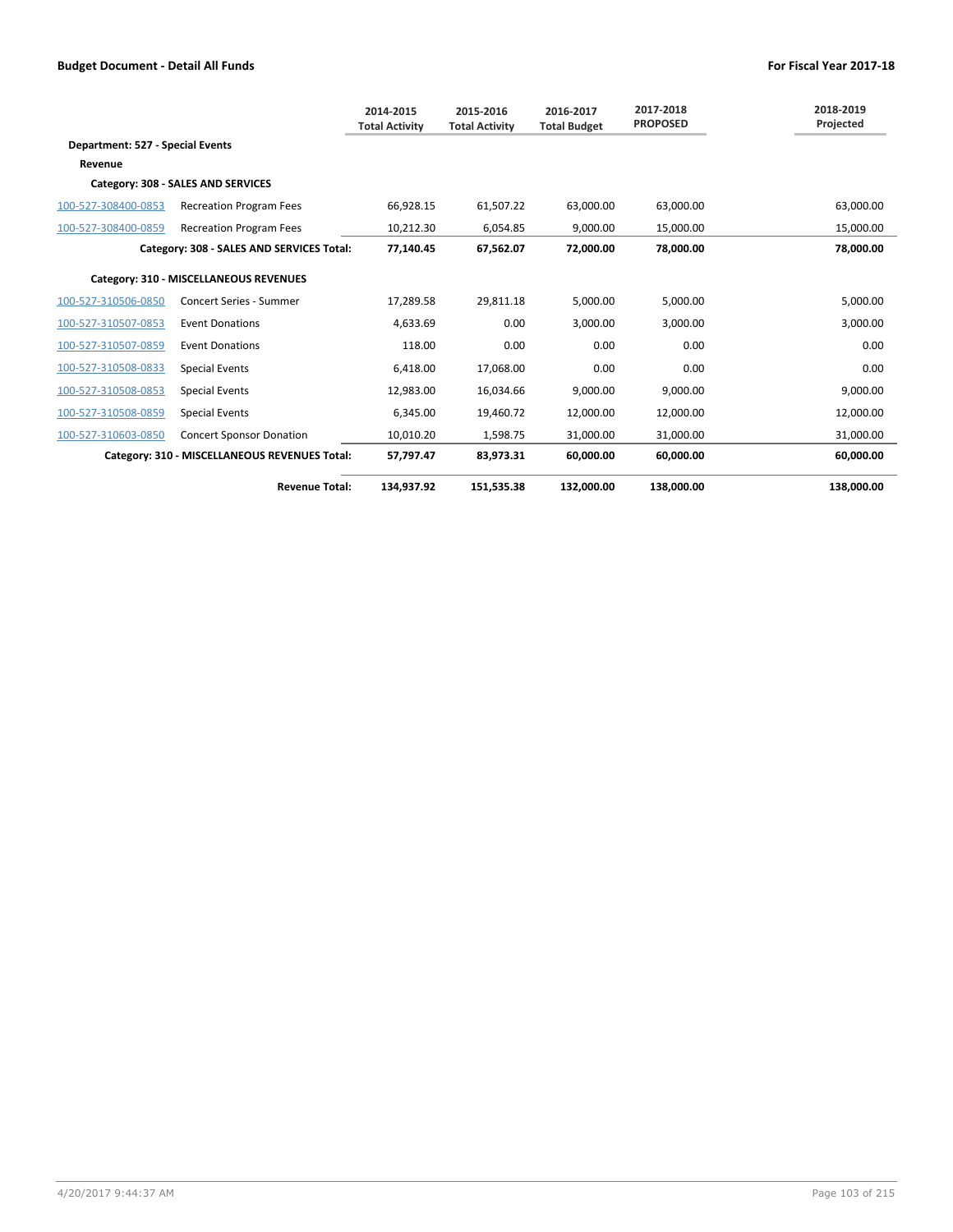|                     |                                                        | 2014-2015<br><b>Total Activity</b> | 2015-2016<br><b>Total Activity</b> | 2016-2017<br><b>Total Budget</b> | 2017-2018<br><b>PROPOSED</b> | 2018-2019<br>Projected |
|---------------------|--------------------------------------------------------|------------------------------------|------------------------------------|----------------------------------|------------------------------|------------------------|
| <b>Expense</b>      |                                                        |                                    |                                    |                                  |                              |                        |
|                     | Category: 410 - PERSONNEL SERVICES                     |                                    |                                    |                                  |                              |                        |
| 100-527-411100-0800 | <b>Full-Time Salaries and Wages</b>                    | 0.00                               | 0.00                               | 136,000.00                       | 139,000.00                   | 141,000.00             |
| 100-527-411110-0800 | <b>Full-Time Regular Salaries</b>                      | 105,770.13                         | 113,406.16                         | 0.00                             | 0.00                         | 0.00                   |
| 100-527-411120-0800 | Full-Time Other Paid Leave                             | 6,955.52                           | 6,658.96                           | 0.00                             | 0.00                         | 0.00                   |
| 100-527-411122-0800 | <b>Full-Time Vacation Leave</b>                        | 6,910.02                           | 9,833.93                           | 0.00                             | 0.00                         | 0.00                   |
| 100-527-411130-0800 | <b>Full-Time Sick Leave</b>                            | 4,107.23                           | 2,025.35                           | 0.00                             | 0.00                         | 0.00                   |
| 100-527-411240-0800 | Temporary / OnCall                                     | 11,700.38                          | 7,055.50                           | 33,000.00                        | 33,000.00                    | 33,000.00              |
| 100-527-411240-0830 | Temporary / OnCall                                     | 6,921.35                           | 292.50                             | 0.00                             | 0.00                         | 0.00                   |
| 100-527-411240-0833 | Temporary / OnCall                                     | 2,377.70                           | 5,446.85                           | 0.00                             | 0.00                         | 0.00                   |
| 100-527-411240-0850 | Temporary / OnCall                                     | 2,652.75                           | 9,314.25                           | 0.00                             | 0.00                         | 0.00                   |
| 100-527-411240-0853 | Temporary / OnCall                                     | 1,499.50                           | 4,412.75                           | 0.00                             | 0.00                         | 0.00                   |
| 100-527-411240-0859 | Temporary / OnCall                                     | 11,392.25                          | 16,238.20                          | 0.00                             | 0.00                         | 0.00                   |
| 100-527-411240-0877 | Temporary / OnCall                                     | 72.00                              | 90.00                              | 0.00                             | 0.00                         | 0.00                   |
| 100-527-411245-0000 | Temporary / OnCall Other Paid Le                       | 0.00                               | 48.00                              | 0.00                             | 0.00                         | 0.00                   |
| 100-527-411245-0800 | Temporary / OnCall                                     | 0.00                               | 0.00                               | 0.00                             | 0.00                         | 0.00                   |
| 100-527-411300-0800 | <b>Overtime Salaries</b>                               | 720.78                             | 872.54                             | 1,000.00                         | 1,000.00                     | 1,000.00               |
| 100-527-411435-0800 | <b>Accrued Vacation Payoff</b>                         | 0.00                               | 0.00                               | 0.00                             | 0.00                         | 0.00                   |
| 100-527-412100-0000 | Payroll Taxes                                          | 13,259.07                          | 14,579.49                          | 0.00                             | 0.00                         | 0.00                   |
| 100-527-412100-0800 | Payroll Taxes                                          | 0.00                               | 0.00                               | 19,000.00                        | 19,000.00                    | 19,000.00              |
| 100-527-412200-0000 | <b>PERS</b>                                            | 42.29                              | 0.00                               | 0.00                             | 0.00                         | 0.00                   |
| 100-527-412200-0800 | <b>PERS</b>                                            | 27,441.13                          | 30,294.04                          | 35,000.00                        | 43,000.00                    | 45,000.00              |
| 100-527-412200-0833 | <b>PERS</b>                                            | 31.78                              | 283.57                             | 0.00                             | 0.00                         | 0.00                   |
| 100-527-412200-0850 | <b>PERS</b>                                            | 77.26                              | 318.89                             | 0.00                             | 0.00                         | 0.00                   |
| 100-527-412200-0853 | <b>PERS</b>                                            | 242.34                             | 622.90                             | 0.00                             | 0.00                         | 0.00                   |
| 100-527-412200-0859 | <b>PERS</b>                                            | 1,756.52                           | 2,341.54                           | 0.00                             | 0.00                         | 0.00                   |
| 100-527-412200-0877 | <b>PERS</b>                                            | 12.88                              | 16.10                              | 0.00                             | 0.00                         | 0.00                   |
| 100-527-412300-0000 | Health Insurance                                       | 42,730.21                          | 38,959.44                          | 0.00                             | 0.00                         | 0.00                   |
| 100-527-412300-0800 | <b>Health Insurance</b>                                | 1,940.76                           | 1,940.76                           | 52,000.00                        | 52,000.00                    | 52,000.00              |
| 100-527-412400-0000 | Other Benefits                                         | 5,142.42                           | 7,238.15                           | 8,000.00                         | 9,000.00                     | 8,000.00               |
|                     | Category: 410 - PERSONNEL SERVICES Total:              | 253,756.27                         | 272,289.87                         | 284,000.00                       | 296,000.00                   | 299,000.00             |
|                     | Category: 420 - MATERIALS & SERVICES                   |                                    |                                    |                                  |                              |                        |
| 100-527-431000-0859 | Misc Professional & Technical                          | 872.46                             | 473.51                             | 500.00                           | 500.00                       | 500.00                 |
| 100-527-431932-0853 | <b>Contracted Services</b>                             | 2,411.00                           | 4,560.00                           | 4,000.00                         | 4,000.00                     | 4,000.00               |
| 100-527-431932-0859 | <b>Contracted Services</b>                             | 3,471.60                           | 3,643.50                           | 5,500.00                         | 5,500.00                     | 5,500.00               |
| 100-527-431940-0833 | <b>Contracted Classes</b>                              | 0.00                               | 1,750.00                           | 5,000.00                         | 5,000.00                     | 5,000.00               |
| 100-527-432110-0800 | <b>Technical Seminars, Training</b>                    | 139.50                             | 131.76                             | 1,000.00                         | 1,000.00                     | 1,000.00               |
| 100-527-432130-0800 | Conferences                                            | 0.00                               | 905.65                             | 1,000.00                         | 1,000.00                     | 1,000.00               |
| 100-527-432300-0800 | Membership Dues                                        | 258.56                             | 62.50                              | 1,000.00                         | 1,000.00                     | 1,000.00               |
| 100-527-439132-0850 | <b>Concert Series</b>                                  | 59,195.52                          | 52,310.50                          | 62,000.00                        | 72,000.00                    | 72,000.00              |
| <b>Budget Notes</b> |                                                        |                                    |                                    |                                  |                              |                        |
| <b>Budget Code</b>  | Description                                            |                                    |                                    |                                  |                              |                        |
| <b>PROPOSED</b>     | Volunteer recognition concert 5K offset by sponsorship |                                    |                                    |                                  |                              |                        |
| 100-527-439132-0853 | <b>Concert Series</b>                                  | 2,575.00                           | 0.00                               | 0.00                             | 0.00                         | 0.00                   |
| 100-527-439900-0833 | <b>Other Miscellaneous Exp</b>                         | 2,692.93                           | 3,889.32                           | 3,000.00                         | 3,000.00                     | 3,000.00               |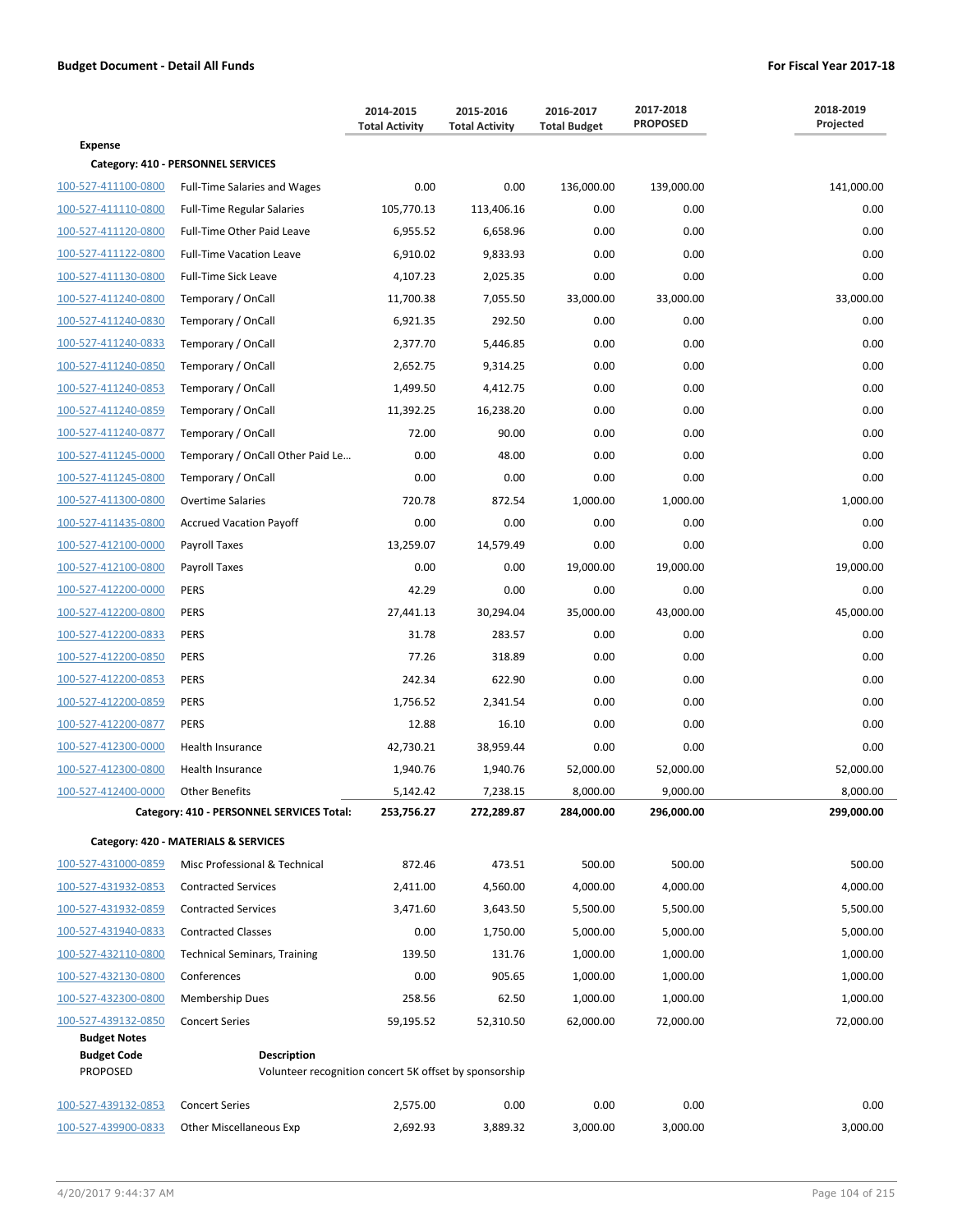|                     |                                                     | 2014-2015<br><b>Total Activity</b> | 2015-2016<br><b>Total Activity</b> | 2016-2017<br><b>Total Budget</b> | 2017-2018<br><b>PROPOSED</b> | 2018-2019<br>Projected |
|---------------------|-----------------------------------------------------|------------------------------------|------------------------------------|----------------------------------|------------------------------|------------------------|
| 100-527-439900-0850 | Other Miscellaneous Exp                             | 2,897.73                           | 5,075.65                           | 4.000.00                         | 4,000.00                     | 4,000.00               |
| 100-527-439900-0853 | Other Miscellaneous Exp                             | 10.368.26                          | 12,335.46                          | 12,000.00                        | 12,000.00                    | 12,000.00              |
| 100-527-439900-0859 | Other Miscellaneous Exp                             | 15.982.59                          | 15,650.91                          | 12,000.00                        | 12.000.00                    | 12,000.00              |
| 100-527-439900-0877 | Other Miscellaneous Exp                             | 0.00                               | 1.719.21                           | 3,000.00                         | 3,000.00                     | 3,000.00               |
|                     | Category: 420 - MATERIALS & SERVICES Total:         | 100.865.15                         | 102.507.97                         | 114.000.00                       | 124.000.00                   | 124,000.00             |
|                     | <b>Expense Total:</b>                               | 354.621.42                         | 374.797.84                         | 398.000.00                       | 420.000.00                   | 423.000.00             |
|                     | Department: 527 - Special Events Surplus (Deficit): | $-219,683.50$                      | $-223.262.46$                      | $-266.000.00$                    | $-282.000.00$                | -285.000.00            |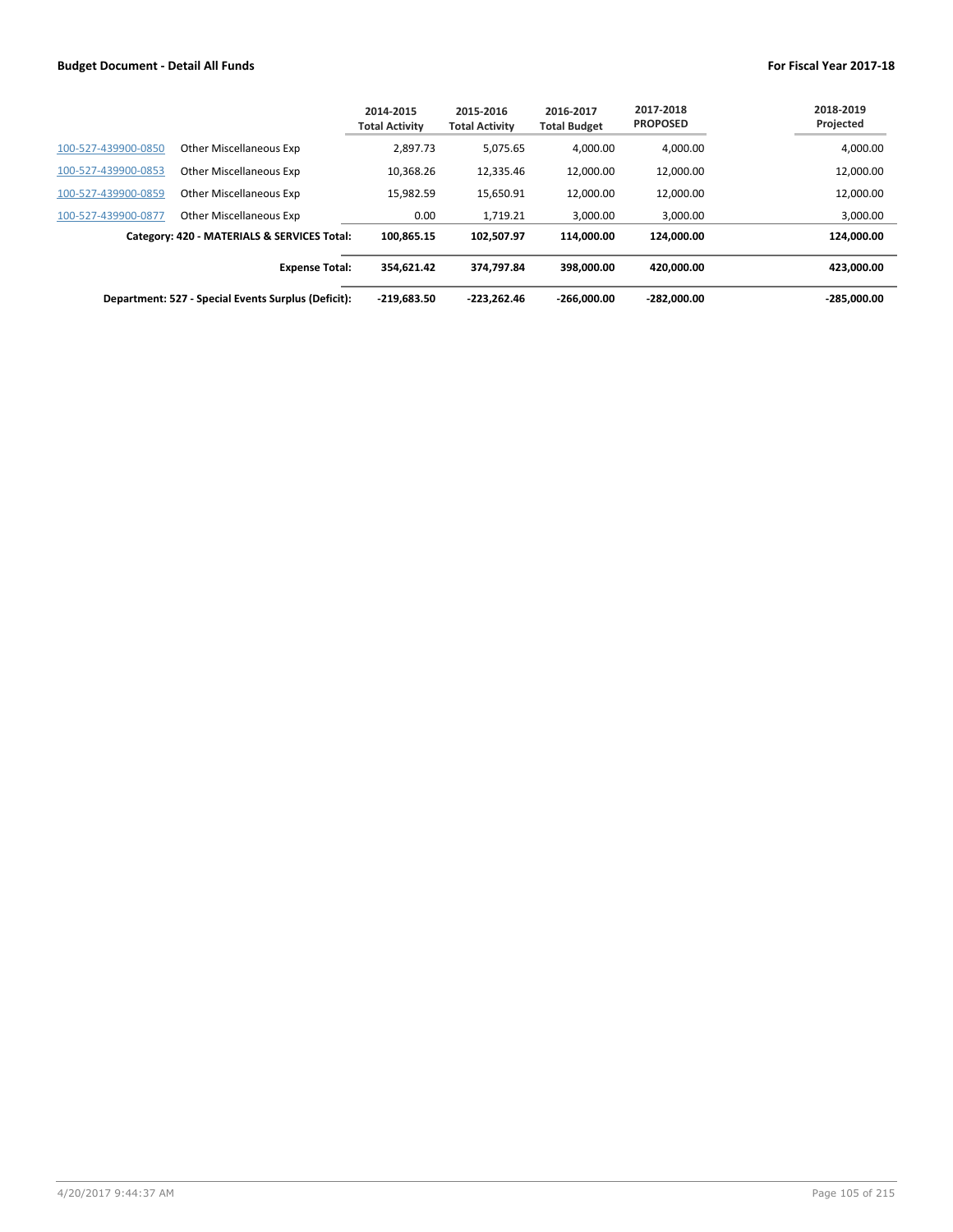|                                    |                                           | 2014-2015<br><b>Total Activity</b> | 2015-2016<br><b>Total Activity</b> | 2016-2017<br><b>Total Budget</b> | 2017-2018<br><b>PROPOSED</b> | 2018-2019<br>Projected |
|------------------------------------|-------------------------------------------|------------------------------------|------------------------------------|----------------------------------|------------------------------|------------------------|
| Department: 528 - Outdoor Programs |                                           |                                    |                                    |                                  |                              |                        |
| Revenue                            |                                           |                                    |                                    |                                  |                              |                        |
|                                    | Category: 308 - SALES AND SERVICES        |                                    |                                    |                                  |                              |                        |
| 100-528-308400-0860                | <b>Recreation Program Fees</b>            | 579.22                             | 820.94                             | 33.000.00                        | 2.000.00                     | 2,000.00               |
| 100-528-308400-0867                | <b>Recreation Program Fees</b>            | 2.342.89                           | 24,180.69                          | 31,000.00                        | 31,000.00                    | 31,000.00              |
| 100-528-308450-0880                | <b>LOCR Program Fees</b>                  | 118,368.50                         | 156,703.82                         | 120.000.00                       | 155.000.00                   | 155,000.00             |
|                                    | Category: 308 - SALES AND SERVICES Total: | 121.290.61                         | 181.705.45                         | 184.000.00                       | 188.000.00                   | 188.000.00             |
|                                    | <b>Revenue Total:</b>                     | 121.290.61                         | 181.705.45                         | 184.000.00                       | 188.000.00                   | 188.000.00             |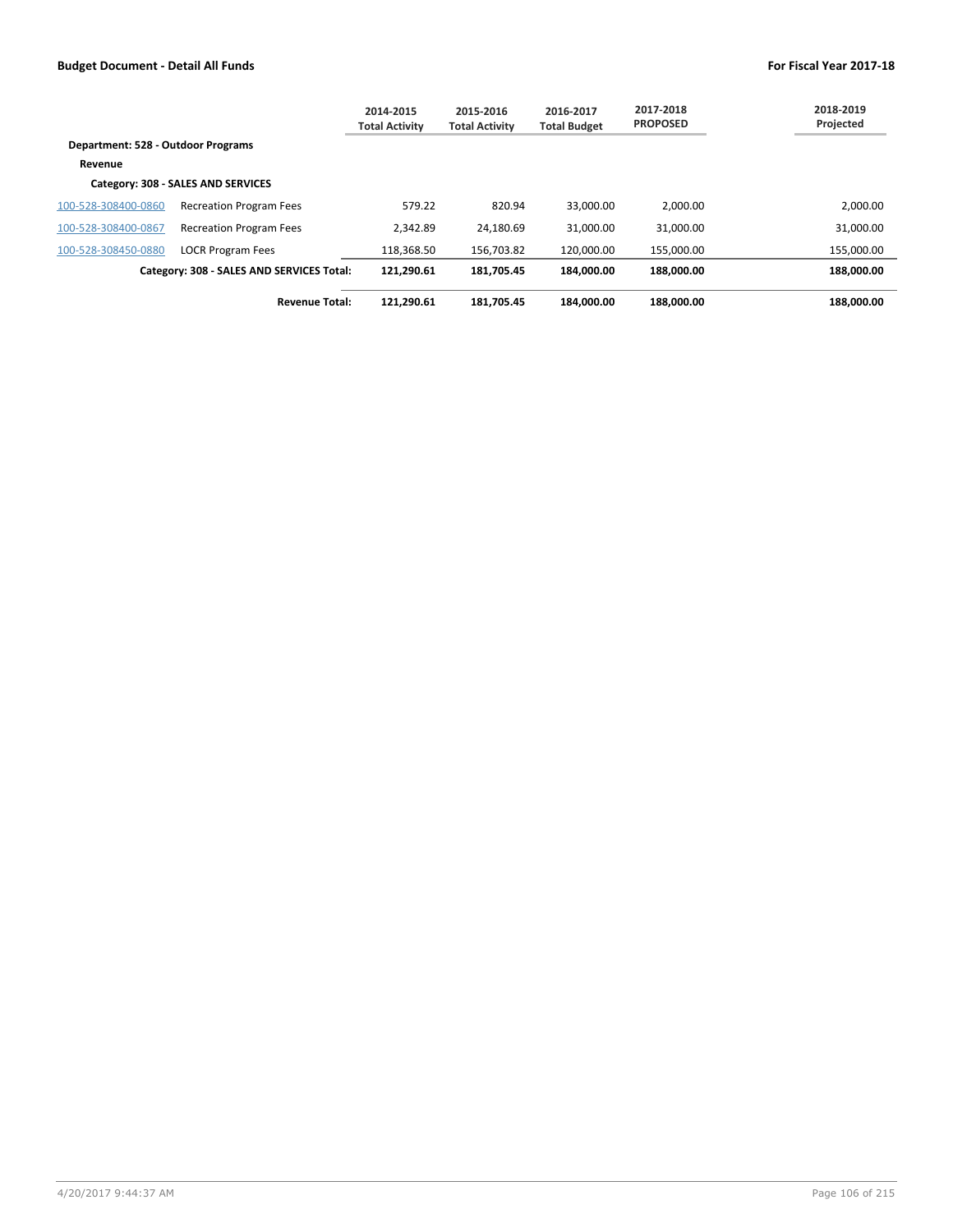|                                      |                                                       | 2014-2015<br><b>Total Activity</b> | 2015-2016<br><b>Total Activity</b> | 2016-2017<br><b>Total Budget</b> | 2017-2018<br><b>PROPOSED</b> | 2018-2019<br>Projected |  |  |
|--------------------------------------|-------------------------------------------------------|------------------------------------|------------------------------------|----------------------------------|------------------------------|------------------------|--|--|
| <b>Expense</b>                       |                                                       |                                    |                                    |                                  |                              |                        |  |  |
|                                      | Category: 410 - PERSONNEL SERVICES                    |                                    |                                    |                                  |                              |                        |  |  |
| 100-528-411110-0800                  | <b>Full-Time Regular Salaries</b>                     | 112,836.85                         | 116,484.55                         | 0.00                             | 0.00                         | 0.00                   |  |  |
| 100-528-411120-0800                  | Full-Time Other Paid Leave                            | 5,209.44                           | 5,005.84                           | 0.00                             | 0.00                         | 0.00                   |  |  |
| 100-528-411122-0800                  | <b>Full-Time Vacation Leave</b>                       | 10,556.25                          | 6,420.70                           | 0.00                             | 0.00                         | 0.00                   |  |  |
| 100-528-411125-0800                  | Full-Time Comp Leave                                  | 1,791.33                           | 1,384.96                           | 0.00                             | 0.00                         | 0.00                   |  |  |
| 100-528-411130-0800                  | <b>Full-Time Sick Leave</b>                           | 3,024.99                           | 3,713.70                           | 0.00                             | 0.00                         | 0.00                   |  |  |
| 100-528-411240-0800                  | Temporary / OnCall                                    | 15,085.58                          | 23,228.25                          | 22,000.00                        | 20,000.00                    | 22,000.00              |  |  |
| 100-528-411240-0875                  | Temporary / OnCall                                    | 13,642.00                          | 0.00                               | 0.00                             | 0.00                         | 0.00                   |  |  |
| 100-528-411300-0800                  | Overtime Salaries                                     | 318.29                             | 1,724.11                           | 0.00                             | 0.00                         | 0.00                   |  |  |
| 100-528-411435-0800                  | <b>Accrued Vacation Payoff</b>                        | 0.00                               | 3,812.72                           | 0.00                             | 0.00                         | 0.00                   |  |  |
| 100-528-412100-0000                  | Payroll Taxes                                         | 12,299.55                          | 13,624.40                          | 0.00                             | 0.00                         | 0.00                   |  |  |
| 100-528-412100-0800                  | Payroll Taxes                                         | 1,052.90                           | 0.00                               | 2,000.00                         | 2,000.00                     | 2,000.00               |  |  |
| 100-528-412200-0800                  | <b>PERS</b>                                           | 26,537.34                          | 26,850.53                          | 3,000.00                         | 1,000.00                     | 1,000.00               |  |  |
| 100-528-412200-0875                  | <b>PERS</b>                                           | 696.32                             | 0.00                               | 0.00                             | 0.00                         | 0.00                   |  |  |
| 100-528-412300-0800                  | <b>Health Insurance</b>                               | 42,701.76                          | 39,005.03                          | 0.00                             | 0.00                         | 0.00                   |  |  |
| 100-528-412400-0000                  | <b>Other Benefits</b>                                 | 4,916.56                           | 2,248.99                           | 0.00                             | 0.00                         | 0.00                   |  |  |
| 100-528-412400-0800                  | <b>Other Benefits</b>                                 | 0.00                               | 0.00                               | 0.00                             | 0.00                         | 0.00                   |  |  |
|                                      | Category: 410 - PERSONNEL SERVICES Total:             | 250,669.16                         | 243,503.78                         | 27,000.00                        | 23,000.00                    | 25,000.00              |  |  |
| Category: 420 - MATERIALS & SERVICES |                                                       |                                    |                                    |                                  |                              |                        |  |  |
| 100-528-421000-0800                  | <b>General Office Supplies</b>                        | 445.05                             | 0.00                               | 1,000.00                         | 1,000.00                     | 1,000.00               |  |  |
| 100-528-428400-0860                  | <b>Class Supplies</b>                                 | 512.92                             | 262.10                             | 500.00                           | 600.00                       | 600.00                 |  |  |
| 100-528-428400-0867                  | <b>Class Supplies</b>                                 | 717.09                             | 177.52                             | 2,000.00                         | 1,200.00                     | 1,200.00               |  |  |
| 100-528-428400-0875                  | <b>Class Supplies</b>                                 | 1,172.55                           | 0.00                               | 0.00                             | 0.00                         | 0.00                   |  |  |
| 100-528-428700-0860                  | <b>Recreation Equipment Purchases</b>                 | 300.00                             | 0.00                               | 500.00                           | 600.00                       | 600.00                 |  |  |
| 100-528-428700-0867                  | <b>Recreation Equipment Purchases</b>                 | 372.24                             | 690.00                             | 2,000.00                         | 600.00                       | 600.00                 |  |  |
| 100-528-429500-0800                  | Misc Furnishings & Equipment                          | 307.69                             | 0.00                               | 0.00                             | 0.00                         | 0.00                   |  |  |
| 100-528-431000-0800                  | Misc Professional & Technical                         | 125.80                             | 0.00                               | 0.00                             | 0.00                         | 0.00                   |  |  |
| 100-528-431940-0867                  | <b>Contracted Classes</b>                             | 1,221.13                           | 21,059.31                          | 13,000.00                        | 26,000.00                    | 26,000.00              |  |  |
| 100-528-432130-0800                  | Conferences                                           | 899.84                             | 0.00                               | 0.00                             | 0.00                         | 0.00                   |  |  |
| 100-528-432300-0800                  | <b>Membership Dues</b>                                | 392.84                             | 0.00                               | 0.00                             | 0.00                         | 0.00                   |  |  |
| 100-528-434750-0880                  | <b>LOCR Remittance</b>                                | 109,937.60                         | 150,759.90                         | 143,000.00                       | 150,000.00                   | 150,000.00             |  |  |
| 100-528-435210-0800                  | <b>Telephone Service Charges</b>                      | 526.88                             | 0.00                               | 0.00                             | 0.00                         | 0.00                   |  |  |
| 100-528-435210-0875                  | Telephone Service Charges                             | 261.42                             | 0.00                               | 0.00                             | 0.00                         | 0.00                   |  |  |
| 100-528-437312-0875                  | <b>Equipment Rentals</b>                              | 1,304.29                           | 0.00                               | 0.00                             | 0.00                         | 0.00                   |  |  |
| 100-528-439100-0800                  | Advertising                                           | 0.00                               | 0.00                               | 500.00                           | 500.00                       | 500.00                 |  |  |
| 100-528-439100-0875                  | Advertising                                           | 350.00                             | 0.00                               | 0.00                             | 0.00                         | 0.00                   |  |  |
| 100-528-439220-0800                  | <b>Local Travel Expenses</b>                          | 232.57                             | 0.00                               | 0.00                             | 0.00                         | 0.00                   |  |  |
| 100-528-439220-0860                  | <b>Local Travel Expenses</b>                          | 122.25                             | 56.00                              | 500.00                           | 500.00                       | 500.00                 |  |  |
|                                      | Category: 420 - MATERIALS & SERVICES Total:           | 119,202.16                         | 173,004.83                         | 163,000.00                       | 181,000.00                   | 181,000.00             |  |  |
|                                      | <b>Expense Total:</b>                                 | 369,871.32                         | 416,508.61                         | 190,000.00                       | 204,000.00                   | 206,000.00             |  |  |
|                                      | Department: 528 - Outdoor Programs Surplus (Deficit): | -248,580.71                        | -234,803.16                        | $-6,000.00$                      | $-16,000.00$                 | $-18,000.00$           |  |  |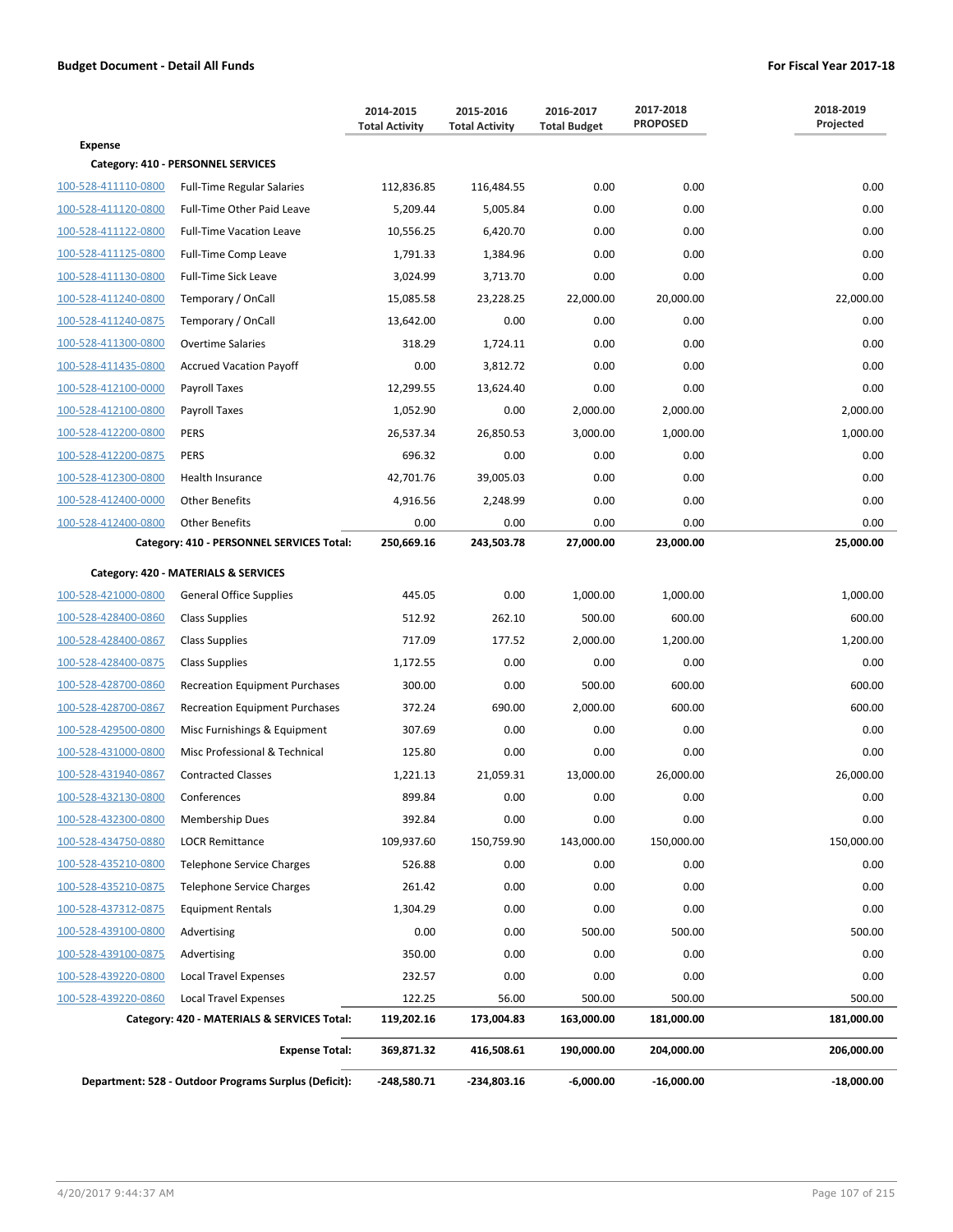|                                            |                                                                                                               | 2014-2015<br><b>Total Activity</b> | 2015-2016<br><b>Total Activity</b> | 2016-2017<br><b>Total Budget</b> | 2017-2018<br><b>PROPOSED</b> | 2018-2019<br>Projected |  |
|--------------------------------------------|---------------------------------------------------------------------------------------------------------------|------------------------------------|------------------------------------|----------------------------------|------------------------------|------------------------|--|
| Department: 531 - Parks Maintenance        |                                                                                                               |                                    |                                    |                                  |                              |                        |  |
| <b>Expense</b>                             |                                                                                                               |                                    |                                    |                                  |                              |                        |  |
|                                            | Category: 410 - PERSONNEL SERVICES                                                                            |                                    |                                    |                                  |                              |                        |  |
| 100-531-411100-0000<br><b>Budget Notes</b> | <b>Full-Time Salaries and Wages</b>                                                                           | 0.00                               | 0.00                               | 567,000.00                       | 758,000.00                   | 790,000.00             |  |
| <b>Budget Code</b>                         | Description                                                                                                   |                                    |                                    |                                  |                              |                        |  |
| <b>PROPOSED</b>                            | moved Admin from sports and Ranger from Outdoor                                                               |                                    |                                    |                                  |                              |                        |  |
| 100-531-411110-0000                        | Full-Time Regular Salaries                                                                                    | 429,770.82                         | 507,137.36                         | 0.00                             | 0.00                         | 0.00                   |  |
| 100-531-411120-0000                        | Full-Time Other Paid Leave                                                                                    | 24,173.89                          | 29,396.77                          | 0.00                             | 0.00                         | 0.00                   |  |
| 100-531-411122-0000                        | <b>Full-Time Vacation Leave</b>                                                                               | 17,083.91                          | 24,145.77                          | 0.00                             | 0.00                         | 0.00                   |  |
| 100-531-411125-0000                        | Full-Time Comp Leave                                                                                          | 3,763.18                           | 5,225.91                           | 0.00                             | 0.00                         | 0.00                   |  |
| 100-531-411130-0000                        | Full-Time Sick Leave                                                                                          | 15,768.48                          | 19,325.19                          | 0.00                             | 0.00                         | 0.00                   |  |
| 100-531-411240-0000                        | Temporary / OnCall                                                                                            | 0.00                               | 0.00                               | 0.00                             | 48,000.00                    | 48,000.00              |  |
| <b>Budget Notes</b>                        |                                                                                                               |                                    |                                    |                                  |                              |                        |  |
| <b>Budget Code</b><br><b>PROPOSED</b>      | <b>Description</b><br>Stewardship coordinator<br>meet and greet reservations 10K<br>admin support stewardship | 29K<br>9Κ                          |                                    |                                  |                              |                        |  |
| 100-531-411300-0000                        | <b>Overtime Salaries</b>                                                                                      | 9,962.94                           | 4,825.94                           | 10,000.00                        | 13,000.00                    | 13,000.00              |  |
| 100-531-411400-0000                        | Special Pay                                                                                                   | 0.00                               | 0.00                               | 7,000.00                         | 10,000.00                    | 10,000.00              |  |
| 100-531-411410-0000                        | Working out of Classification                                                                                 | 2,430.47                           | 387.76                             | 0.00                             | 0.00                         | 0.00                   |  |
| 100-531-411435-0000                        | <b>Accrued Vacation Payoff</b>                                                                                | 10,348.98                          | 4,463.04                           | 0.00                             | 0.00                         | 0.00                   |  |
| 100-531-412100-0000                        | Payroll Taxes                                                                                                 | 41,912.19                          | 48,583.59                          | 50,000.00                        | 69,000.00                    | 71,000.00              |  |
| 100-531-412200-0000                        | <b>PERS</b>                                                                                                   | 98,820.72                          | 116,147.72                         | 121,000.00                       | 190,000.00                   | 197,000.00             |  |
| 100-531-412300-0000                        | Health Insurance                                                                                              | 140,842.73                         | 168,046.14                         | 217,000.00                       | 217,000.00                   | 222,000.00             |  |
| 100-531-412400-0000                        | <b>Other Benefits</b>                                                                                         | 18,768.38                          | 22,561.79                          | 14,000.00                        | 28,000.00                    | 30,000.00              |  |
|                                            | Category: 410 - PERSONNEL SERVICES Total:                                                                     | 813,646.69                         | 950,246.98                         | 986,000.00                       | 1,333,000.00                 | 1,381,000.00           |  |
| Category: 420 - MATERIALS & SERVICES       |                                                                                                               |                                    |                                    |                                  |                              |                        |  |
| 100-531-427130-0000                        | <b>Uniform Purchases</b>                                                                                      | 4,634.35                           | 6,731.15                           | 5,000.00                         | 5,000.00                     | 5,000.00               |  |
| 100-531-427150-0000                        | Safety Equipment                                                                                              | 10,469.11                          | 6,131.35                           | 3,000.00                         | 3,000.00                     | 3,000.00               |  |
| 100-531-427150-1073                        | Safety Equipment                                                                                              | 427.66                             | 0.00                               | 0.00                             | 0.00                         | 0.00                   |  |
| 100-531-427200-0000                        | <b>Clothing Allowance</b>                                                                                     | 2,318.23                           | 1,679.15                           | 0.00                             | 0.00                         | 0.00                   |  |
| 100-531-427300-0000                        | Laundry Service                                                                                               | 824.18                             | 1,609.00                           | 1,000.00                         | 1,000.00                     | 1,000.00               |  |
| 100-531-428000-0000                        | <b>Small Tools and Supplies</b>                                                                               | 14,238.73                          | 12,921.45                          | 12,000.00                        | 12,000.00                    | 12,000.00              |  |
| 100-531-429000-0000                        | Other Materials and Supplies                                                                                  | 48,766.80                          | 35,003.28                          | 40,000.00                        | 40,000.00                    | 40,000.00              |  |
| 100-531-429500-0000                        | Misc Furnishings & Equipment                                                                                  | 0.00                               | 5,192.00                           | 0.00                             | 0.00                         | 0.00                   |  |
| 100-531-429700-0000                        | <b>Publications and Reports</b>                                                                               | 717.80                             | 983.75                             | 1,000.00                         | 1,000.00                     | 1,000.00               |  |
| 100-531-431000-0000                        | Misc Professional & Technical                                                                                 | 132,907.62                         | 134,003.40                         | 139,000.00                       | 150,000.00                   | 150,000.00             |  |
| 100-531-431000-1073                        | Misc Professional & Technical                                                                                 | 3,062.40                           | 9.94                               | 0.00                             | 0.00                         | 0.00                   |  |
| 100-531-431000-1084                        | Misc Professional & Technical                                                                                 | 0.00                               | 2,159.26                           | 0.00                             | 0.00                         | 0.00                   |  |
| 100-531-431810-0000                        | <b>Physician Services</b>                                                                                     | 1,980.55                           | 1,409.95                           | 1,000.00                         | 1,000.00                     | 1,000.00               |  |
| 100-531-431937-0000                        | Vehicle Contract Service Fee                                                                                  | 0.00                               | 707.70                             | 0.00                             | 3,000.00                     | 3,000.00               |  |
| 100-531-432110-0000                        | <b>Technical Seminars, Training</b>                                                                           | 24,558.94                          | 16,807.23                          | 18,000.00                        | 18,000.00                    | 18,000.00              |  |
| 100-531-432300-0000                        | Membership Dues                                                                                               | 3,999.50                           | 1,936.25                           | 3,000.00                         | 3,000.00                     | 3,000.00               |  |
| 100-531-435210-0000                        | <b>Telephone Service Charges</b>                                                                              | 8,764.61                           | 8,971.02                           | 9,000.00                         | 9,000.00                     | 9,000.00               |  |
| 100-531-437130-0000                        | <b>Botanical Supplies</b>                                                                                     | 6,942.56                           | 6,414.72                           | 5,000.00                         | 5,000.00                     | 5,000.00               |  |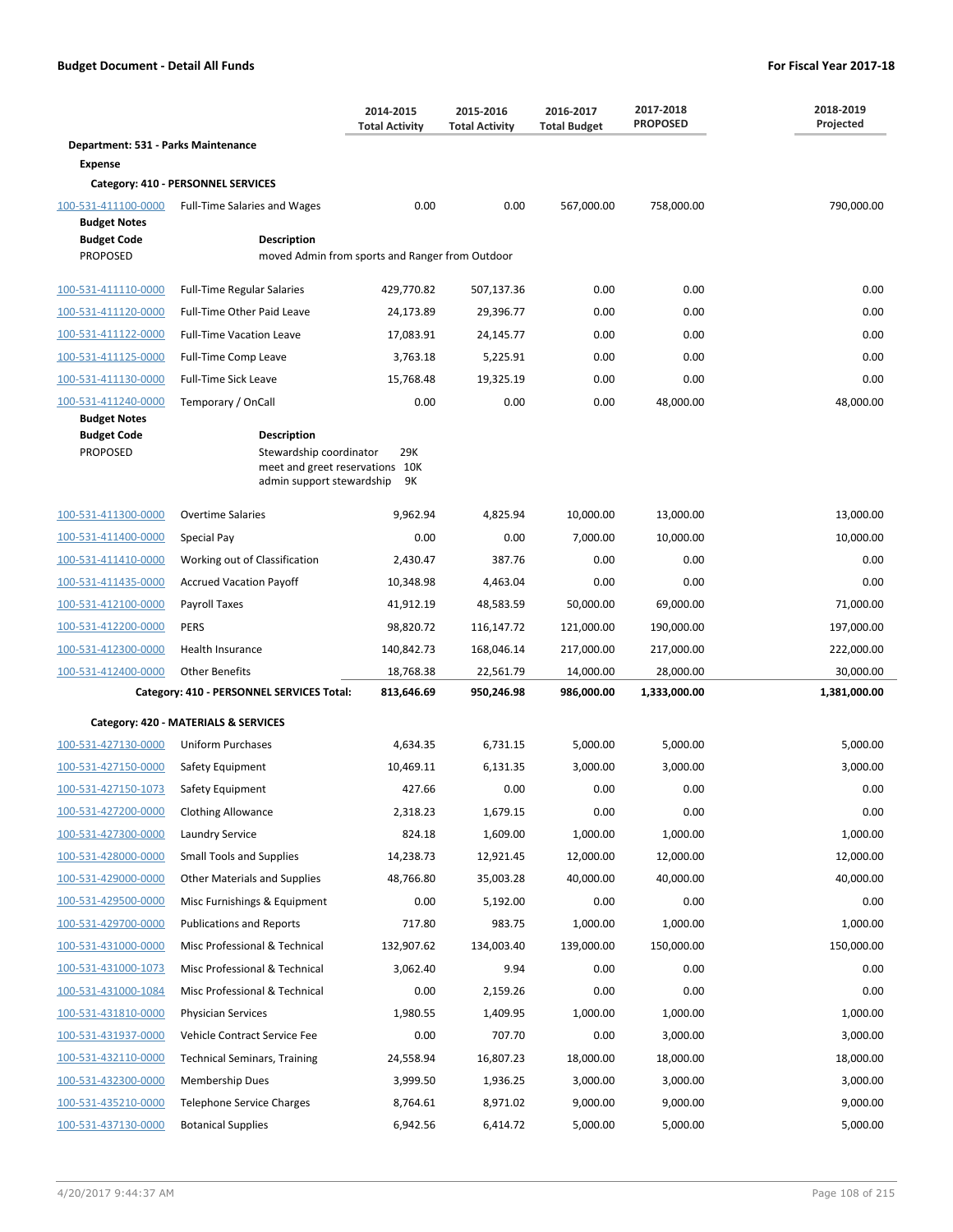|                                 |                                                                    | 2014-2015<br><b>Total Activity</b> | 2015-2016<br><b>Total Activity</b> | 2016-2017<br><b>Total Budget</b> | 2017-2018<br><b>PROPOSED</b> | 2018-2019<br>Projected |
|---------------------------------|--------------------------------------------------------------------|------------------------------------|------------------------------------|----------------------------------|------------------------------|------------------------|
| 100-531-437140-0000             | <b>Chemicals and Fertilizers</b>                                   | 8,685.76                           | 5,304.21                           | 10.000.00                        | 10.000.00                    | 10,000.00              |
| 100-531-437180-0000             | Grounds Maint-Misc Contr Svcs                                      | 46,298.75                          | 59,365.40                          | 35,000.00                        | 35,000.00                    | 35,000.00              |
| 100-531-437190-0000             | <b>Grnds Maint-Misc Materials</b>                                  | 34,167.66                          | 24,309.03                          | 23,000.00                        | 23,000.00                    | 23,000.00              |
| 100-531-437230-0000             | Janitorial and Cleaning Spply                                      | 23,273.46                          | 13,584.70                          | 8,000.00                         | 16,000.00                    | 16,000.00              |
| 100-531-437240-0000             | <b>Electrical and Plumbing Repair</b>                              | 2,812.41                           | 4,941.36                           | 0.00                             | 0.00                         | 0.00                   |
| 100-531-437270-0000             | <b>Building Maint-Rental Property</b>                              | 0.00                               | 12.56                              | 2,000.00                         | 2.000.00                     | 2,000.00               |
| 100-531-437280-0000             | <b>Bldg Maint-Misc Contracted Svc</b>                              | 3,645.00                           | 0.00                               | 5,000.00                         | 5,000.00                     | 5,000.00               |
| 100-531-437290-0000             | <b>Bldg Maint-Misc Materials</b>                                   | 20,619.30                          | 10,235.72                          | 14,500.00                        | 14,500.00                    | 14,500.00              |
| 100-531-437312-0000             | <b>Equipment Rentals</b>                                           | 6,529.57                           | 4,014.96                           | 2,000.00                         | 2,000.00                     | 2,000.00               |
| 100-531-437330-0000             | Vehicle Repairs, Parts & Supp                                      | 9,555.62                           | 10,225.72                          | 8,000.00                         | 14,000.00                    | 14,000.00              |
| 100-531-437340-0000             | Gasoline, Oil and Lubricants                                       | 30,354.05                          | 32,930.99                          | 48,000.00                        | 40,000.00                    | 40,000.00              |
| 100-531-437390-0000             | <b>Equip Maint-Misc Materials</b>                                  | 1,978.89                           | 1,205.00                           | 1,000.00                         | 1,000.00                     | 1,000.00               |
| 100-531-437410-0000             | Electricity                                                        | 48,558.50                          | 47,464.46                          | 39,500.00                        | 38,500.00                    | 39,500.00              |
| 100-531-437420-0000             | Natural Gas and Propane                                            | 3,388.70                           | 3,306.07                           | 3,000.00                         | 3,000.00                     | 3,000.00               |
| 100-531-437430-0000             | Water, WW, & Surf Water Use                                        | 159,064.24                         | 221,786.82                         | 159,000.00                       | 159,000.00                   | 159,000.00             |
| 100-531-437440-0000             | Disposal Fees                                                      | 14,602.00                          | 9,812.01                           | 15,000.00                        | 15,000.00                    | 15,000.00              |
| 100-531-438671-0000             | Internal Fees for Service - Operati                                | 26,000.00                          | 39,000.00                          | 38,000.00                        | 0.00                         | 0.00                   |
| 100-531-438672-0000             | Internal Fees for Service - Electron                               | 19,000.00                          | 21,000.00                          | 21,000.00                        | 22,000.00                    | 22,000.00              |
| 100-531-438673-0000             | Internal Fees for Service - MP                                     | 70,000.00                          | 76,000.00                          | 69,000.00                        | 65,000.00                    | 67,000.00              |
| 100-531-439900-0000             | Other Miscellaneous Exp                                            | 0.00                               | 33.00                              | 0.00                             | 0.00                         | 0.00                   |
|                                 | Category: 420 - MATERIALS & SERVICES Total:                        | 793,146.95                         | 827,202.61                         | 738,000.00                       | 716,000.00                   | 719,000.00             |
| Category: 460 - DEBT SERVICE    |                                                                    |                                    |                                    |                                  |                              |                        |
| 100-531-461700-0000             | Principal, Capital Leases                                          | 0.00                               | 10,480.37                          | 0.00                             | 27,000.00                    | 28,000.00              |
| 100-531-462700-0000             | Interest, Capital Leases                                           | 0.00                               | 3,225.51                           | 0.00                             | 4,000.00                     | 3,000.00               |
|                                 | Category: 460 - DEBT SERVICE Total:                                | 0.00                               | 13,705.88                          | 0.00                             | 31,000.00                    | 31,000.00              |
| Category: 480 - CAPITAL OUTLAY  |                                                                    |                                    |                                    |                                  |                              |                        |
| 100-531-485110-0000             | On-Road Vehicle Purchases                                          | 0.00                               | 140,047.46                         | 0.00                             | 0.00                         | 0.00                   |
| 100-531-485200-0000             | <b>Equipment Purchases</b>                                         | 69,295.56                          | 71,729.03                          | 69,000.00                        | 69.000.00                    | 69,000.00              |
| <b>Budget Notes</b>             |                                                                    |                                    |                                    |                                  |                              |                        |
| <b>Budget Code</b><br>Projected | <b>Description</b><br>Purchase bed and accessories for 2-ton truck |                                    |                                    |                                  |                              |                        |
| <b>PROPOSED</b>                 | Purchase 2-ton truck chasis                                        |                                    |                                    |                                  |                              |                        |
|                                 | Category: 480 - CAPITAL OUTLAY Total:                              | 69,295.56                          | 211,776.49                         | 69,000.00                        | 69,000.00                    | 69,000.00              |
|                                 | <b>Expense Total:</b>                                              | 1,676,089.20                       | 2,002,931.96                       | 1,793,000.00                     | 2,149,000.00                 | 2,200,000.00           |
|                                 | Department: 531 - Parks Maintenance Total:                         | 1,676,089.20                       | 2,002,931.96                       | 1,793,000.00                     | 2,149,000.00                 | 2,200,000.00           |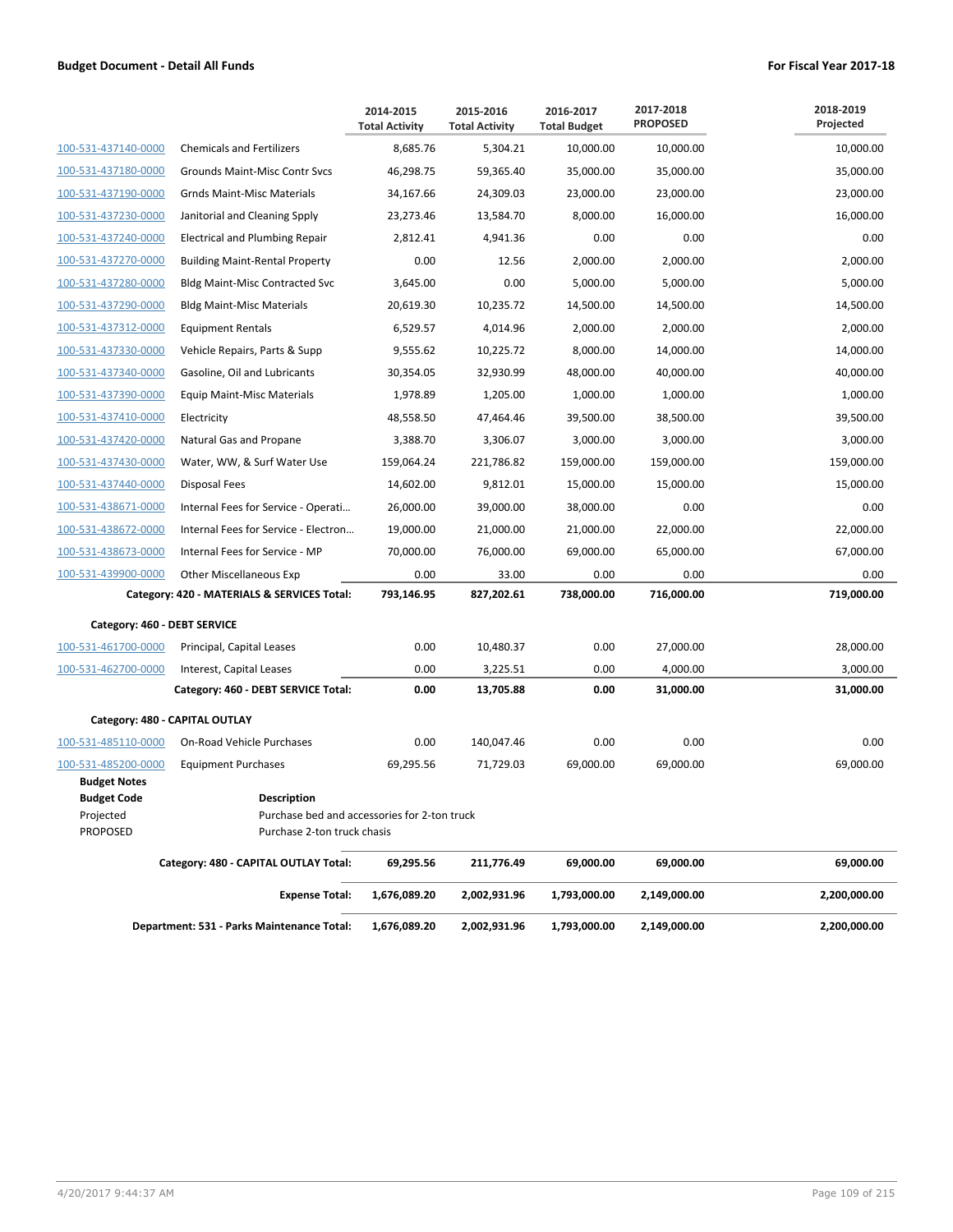|                     |                                                    | 2014-2015<br><b>Total Activity</b> | 2015-2016<br><b>Total Activity</b> | 2016-2017<br><b>Total Budget</b> | 2017-2018<br><b>PROPOSED</b> | 2018-2019<br>Projected |
|---------------------|----------------------------------------------------|------------------------------------|------------------------------------|----------------------------------|------------------------------|------------------------|
|                     | Department: 533 - Tennis Center Maintenance        |                                    |                                    |                                  |                              |                        |
| <b>Expense</b>      |                                                    |                                    |                                    |                                  |                              |                        |
|                     | Category: 420 - MATERIALS & SERVICES               |                                    |                                    |                                  |                              |                        |
| 100-533-437180-0000 | <b>Grounds Maint-Misc Contr Sycs</b>               | 545.60                             | 0.00                               | 0.00                             | 0.00                         | 0.00                   |
|                     | Category: 420 - MATERIALS & SERVICES Total:        | 545.60                             | 0.00                               | 0.00                             | 0.00                         | 0.00                   |
|                     | <b>Expense Total:</b>                              | 545.60                             | 0.00                               | 0.00                             | 0.00                         | 0.00                   |
|                     | Department: 533 - Tennis Center Maintenance Total: | 545.60                             | 0.00                               | 0.00                             | 0.00                         | 0.00                   |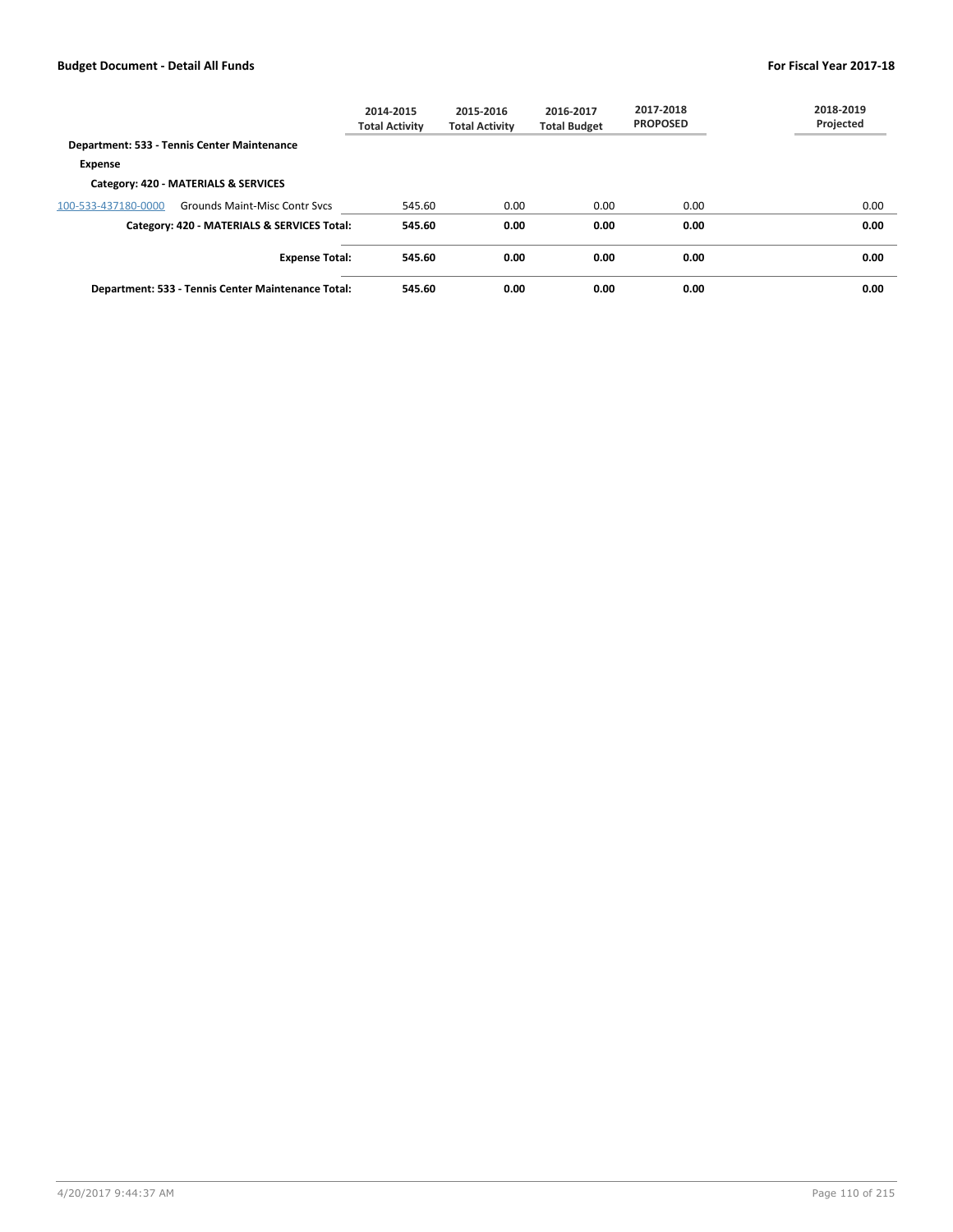|                     |                                                     | 2014-2015<br><b>Total Activity</b> | 2015-2016<br><b>Total Activity</b> | 2016-2017<br><b>Total Budget</b> | 2017-2018<br><b>PROPOSED</b> | 2018-2019<br>Projected |
|---------------------|-----------------------------------------------------|------------------------------------|------------------------------------|----------------------------------|------------------------------|------------------------|
|                     | Department: 534 - Athletic Field Maintenance        |                                    |                                    |                                  |                              |                        |
| <b>Expense</b>      |                                                     |                                    |                                    |                                  |                              |                        |
|                     | Category: 410 - PERSONNEL SERVICES                  |                                    |                                    |                                  |                              |                        |
| 100-534-411100-0000 | <b>Full-Time Salaries and Wages</b>                 | 0.00                               | 0.00                               | 193,000.00                       | 159,000.00                   | 164,000.00             |
| 100-534-411110-0000 | <b>Full-Time Regular Salaries</b>                   | 148,535.85                         | 97,005.92                          | 0.00                             | 0.00                         | 0.00                   |
| 100-534-411120-0000 | Full-Time Other Paid Leave                          | 8,054.53                           | 5,074.48                           | 0.00                             | 0.00                         | 0.00                   |
| 100-534-411122-0000 | <b>Full-Time Vacation Leave</b>                     | 9,950.69                           | 7,080.78                           | 0.00                             | 0.00                         | 0.00                   |
| 100-534-411125-0000 | Full-Time Comp Leave                                | 1,362.75                           | 1,092.85                           | 0.00                             | 0.00                         | 0.00                   |
| 100-534-411130-0000 | Full-Time Sick Leave                                | 8,467.16                           | 4,871.06                           | 0.00                             | 0.00                         | 0.00                   |
| 100-534-411300-0000 | <b>Overtime Salaries</b>                            | 4,570.42                           | 2,435.98                           | 5,000.00                         | 5,000.00                     | 5,000.00               |
| 100-534-411400-0000 | Special Pay                                         | 0.00                               | 0.00                               | 4,000.00                         | 4,000.00                     | 4,000.00               |
| 100-534-411410-0000 | Working out of Classification                       | 1,827.60                           | 0.00                               | 0.00                             | 0.00                         | 0.00                   |
| 100-534-411435-0000 | <b>Accrued Vacation Payoff</b>                      | 14,901.30                          | 821.76                             | 0.00                             | 0.00                         | 0.00                   |
| 100-534-412100-0000 | Payroll Taxes                                       | 16,126.83                          | 9,601.82                           | 18,000.00                        | 14,000.00                    | 15,000.00              |
| 100-534-412200-0000 | PERS                                                | 41,700.61                          | 25,567.09                          | 42,000.00                        | 35,000.00                    | 36,000.00              |
| 100-534-412300-0000 | Health Insurance                                    | 54,774.35                          | 33,865.44                          | 64,000.00                        | 52,000.00                    | 52,000.00              |
| 100-534-412400-0000 | <b>Other Benefits</b>                               | 9,497.01                           | 5,467.09                           | 15,000.00                        | 7,000.00                     | 7,000.00               |
|                     | Category: 410 - PERSONNEL SERVICES Total:           | 319,769.10                         | 192,884.27                         | 341,000.00                       | 276,000.00                   | 283,000.00             |
|                     | Category: 420 - MATERIALS & SERVICES                |                                    |                                    |                                  |                              |                        |
| 100-534-427200-0000 | <b>Clothing Allowance</b>                           | 491.85                             | 637.95                             | 0.00                             | 0.00                         | 0.00                   |
| 100-534-428000-0000 | <b>Small Tools and Supplies</b>                     | 9,708.98                           | 4,033.72                           | 4,000.00                         | 4,000.00                     | 4,000.00               |
| 100-534-431000-0000 | Misc Professional & Technical                       | 34,872.96                          | 43,985.16                          | 35,000.00                        | 45,000.00                    | 45,000.00              |
| 100-534-437130-0000 | <b>Botanical Supplies</b>                           | 6,136.72                           | 7,388.00                           | 3,000.00                         | 3,000.00                     | 3,000.00               |
| 100-534-437140-0000 | <b>Chemicals and Fertilizers</b>                    | 16,737.89                          | 17,093.92                          | 20,000.00                        | 20,000.00                    | 20,000.00              |
| 100-534-437180-0000 | Grounds Maint-Misc Contr Svcs                       | 18,920.00                          | 73,153.71                          | 60,000.00                        | 60,000.00                    | 60,000.00              |
| 100-534-437190-0000 | <b>Grnds Maint-Misc Materials</b>                   | 22,452.83                          | 25,724.32                          | 17,000.00                        | 17,000.00                    | 17,000.00              |
| 100-534-437230-0000 | Janitorial and Cleaning Spply                       | 84.32                              | 884.37                             | 1,000.00                         | 1,000.00                     | 1,000.00               |
| 100-534-437240-0000 | <b>Electrical and Plumbing Repair</b>               | 1,201.93                           | 467.22                             | 0.00                             | 0.00                         | 0.00                   |
| 100-534-437290-0000 | <b>Bldg Maint-Misc Materials</b>                    | 5,128.26                           | 6,894.55                           | 6,500.00                         | 6,500.00                     | 6,500.00               |
| 100-534-437312-0000 | <b>Equipment Rentals</b>                            | 14,407.19                          | 7,619.59                           | 10,500.00                        | 10,500.00                    | 10,500.00              |
| 100-534-437330-0000 | Vehicle Repairs, Parts & Supp                       | 4,552.39                           | 4,634.33                           | 6,500.00                         | 10,000.00                    | 10,000.00              |
| 100-534-437340-0000 | Gasoline, Oil and Lubricants                        | 8,704.61                           | 3,904.20                           | 17,500.00                        | 14,000.00                    | 14,000.00              |
| 100-534-437390-0000 | Equip Maint-Misc Materials                          | 6,936.60                           | 2,904.60                           | 10,000.00                        | 10,000.00                    | 10,000.00              |
| 100-534-437410-0000 | Electricity                                         | 34,101.92                          | 21,873.46                          | 30,500.00                        | 30,500.00                    | 30,500.00              |
| 100-534-437430-0000 | Water, WW, & Surf Water Use                         | 78,439.29                          | 86,313.05                          | 90,000.00                        | 90,000.00                    | 90,000.00              |
| 100-534-437440-0000 | Disposal Fees                                       | 825.70                             | 1,201.75                           | 500.00                           | 500.00                       | 500.00                 |
| 100-534-438672-0000 | Internal Fees for Service - Electron                | 5,000.00                           | 6,000.00                           | 6,000.00                         | 7,000.00                     | 7,000.00               |
| 100-534-438673-0000 | Internal Fees for Service - MP                      | 12,000.00                          | 13,000.00                          | 13,000.00                        | 12,000.00                    | 12,000.00              |
|                     | Category: 420 - MATERIALS & SERVICES Total:         | 280,703.44                         | 327,713.90                         | 331,000.00                       | 341,000.00                   | 341,000.00             |
|                     | <b>Expense Total:</b>                               | 600,472.54                         | 520,598.17                         | 672,000.00                       | 617,000.00                   | 624,000.00             |
|                     | Department: 534 - Athletic Field Maintenance Total: | 600,472.54                         | 520,598.17                         | 672,000.00                       | 617,000.00                   | 624,000.00             |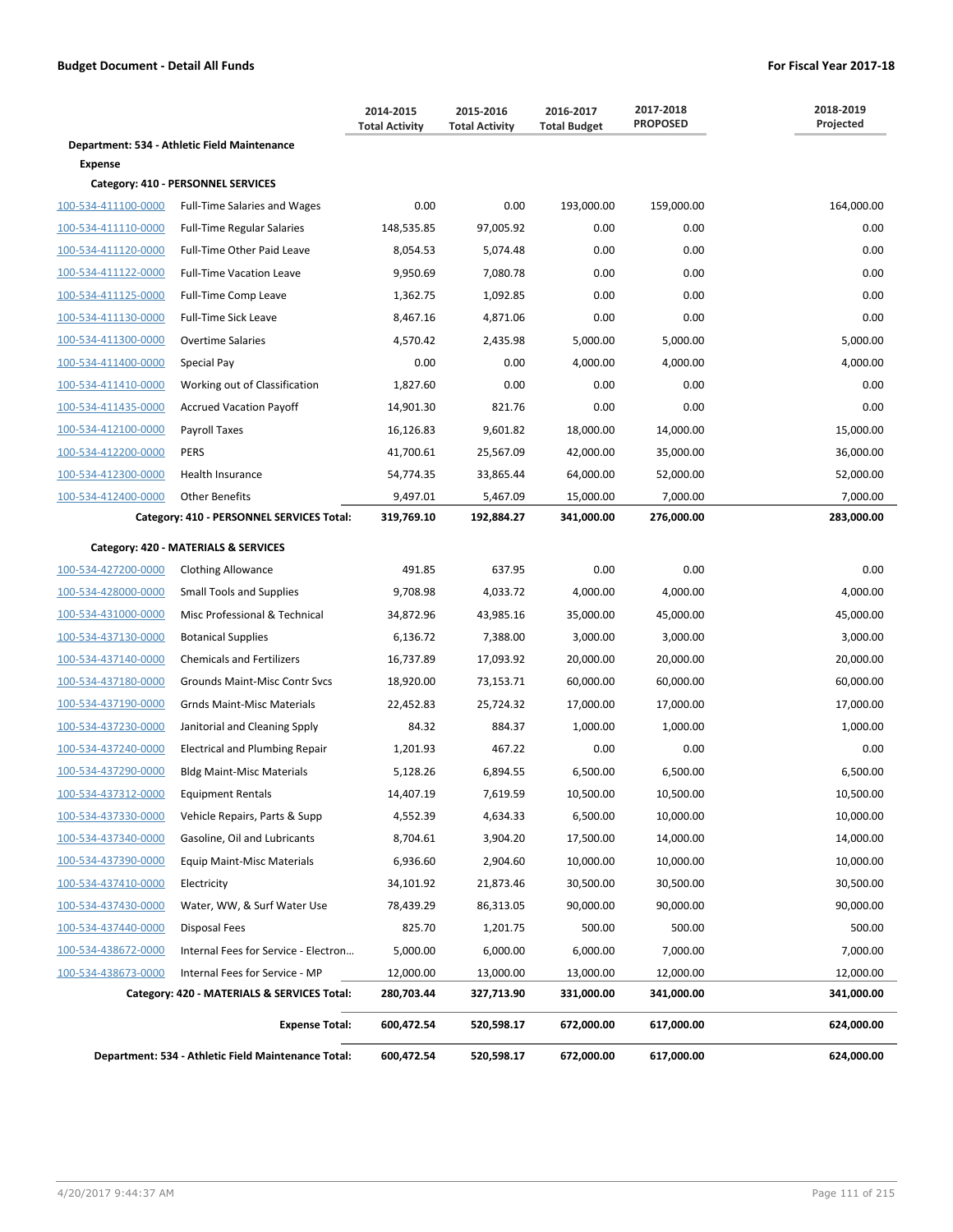|                     |                                                 | 2014-2015<br><b>Total Activity</b> | 2015-2016<br><b>Total Activity</b> | 2016-2017<br><b>Total Budget</b> | 2017-2018<br><b>PROPOSED</b> | 2018-2019<br>Projected |
|---------------------|-------------------------------------------------|------------------------------------|------------------------------------|----------------------------------|------------------------------|------------------------|
|                     | Department: 536 - Open Space Maintenance        |                                    |                                    |                                  |                              |                        |
| <b>Expense</b>      |                                                 |                                    |                                    |                                  |                              |                        |
|                     | Category: 410 - PERSONNEL SERVICES              |                                    |                                    |                                  |                              |                        |
| 100-536-411100-0000 | <b>Full-Time Salaries and Wages</b>             | 0.00                               | 0.00                               | 152,000.00                       | 142,000.00                   | 152,000.00             |
| 100-536-411110-0000 | <b>Full-Time Regular Salaries</b>               | 110,375.59                         | 128,724.79                         | 0.00                             | 0.00                         | 0.00                   |
| 100-536-411120-0000 | Full-Time Other Paid Leave                      | 5,838.32                           | 7,102.20                           | 0.00                             | 0.00                         | 0.00                   |
| 100-536-411122-0000 | <b>Full-Time Vacation Leave</b>                 | 3,010.22                           | 5,305.89                           | 0.00                             | 0.00                         | 0.00                   |
| 100-536-411125-0000 | Full-Time Comp Leave                            | 2,324.95                           | 4,958.05                           | 0.00                             | 0.00                         | 0.00                   |
| 100-536-411130-0000 | <b>Full-Time Sick Leave</b>                     | 3,776.78                           | 4,772.40                           | 0.00                             | 0.00                         | 0.00                   |
| 100-536-411200-0000 | <b>Part-Time Salaries</b>                       | 0.00                               | 52.00                              | 0.00                             | 0.00                         | 0.00                   |
| 100-536-411240-0000 | Temporary / OnCall                              | 0.00                               | 924.00                             | 0.00                             | 0.00                         | 0.00                   |
| 100-536-411300-0000 | <b>Overtime Salaries</b>                        | 2,546.17                           | 1,367.42                           | 3,000.00                         | 3,000.00                     | 4,000.00               |
| 100-536-411410-0000 | Working out of Classification                   | 397.71                             | 144.91                             | 0.00                             | 0.00                         | 0.00                   |
| 100-536-411435-0000 | <b>Accrued Vacation Payoff</b>                  | 440.48                             | 0.00                               | 2,000.00                         | 2,000.00                     | 2,000.00               |
| 100-536-412100-0000 | Payroll Taxes                                   | 10,165.89                          | 12,049.18                          | 14,000.00                        | 14,000.00                    | 14,000.00              |
| 100-536-412200-0000 | <b>PERS</b>                                     | 18,080.12                          | 27,261.31                          | 28,000.00                        | 31,000.00                    | 33,000.00              |
| 100-536-412300-0000 | Health Insurance                                | 45,047.98                          | 49,397.95                          | 61,000.00                        | 61,000.00                    | 61,000.00              |
| 100-536-412400-0000 | <b>Other Benefits</b>                           | 4,486.89                           | 4,882.36                           | 7,000.00                         | 7,000.00                     | 7,000.00               |
|                     | Category: 410 - PERSONNEL SERVICES Total:       | 206,491.10                         | 246,942.46                         | 267,000.00                       | 260,000.00                   | 273,000.00             |
|                     | Category: 420 - MATERIALS & SERVICES            |                                    |                                    |                                  |                              |                        |
| 100-536-427200-0000 | <b>Clothing Allowance</b>                       | 158.48                             | 555.07                             | 0.00                             | 0.00                         | 0.00                   |
| 100-536-428000-0000 | <b>Small Tools and Supplies</b>                 | 2,132.46                           | 1,702.86                           | 2,000.00                         | 2,000.00                     | 2,000.00               |
| 100-536-431000-0000 | Misc Professional & Technical                   | 100,989.97                         | 65,884.77                          | 30,000.00                        | 30,000.00                    | 30,000.00              |
| 100-536-437110-0000 | Landscape Maintenance Contract                  | 0.00                               | 0.00                               | 86,000.00                        | 86,000.00                    | 86,000.00              |
| 100-536-437130-0000 | <b>Botanical Supplies</b>                       | 4,051.38                           | 3,119.23                           | 11,000.00                        | 11,000.00                    | 11,000.00              |
| 100-536-437140-0000 | <b>Chemicals and Fertilizers</b>                | 316.32                             | 163.04                             | 500.00                           | 500.00                       | 500.00                 |
| 100-536-437170-0000 | <b>Habitat Enhancement</b>                      | 207,498.85                         | 183,541.94                         | 250,000.00                       | 250,000.00                   | 250,000.00             |
| 100-536-437170-1094 | Habitat Enhancement-METRO NIN                   | 0.00                               | 39,393.70                          | 0.00                             | 10,000.00                    | 0.00                   |
| 100-536-437180-0000 | Grounds Maint-Misc Contr Svcs                   | 52,102.59                          | 42,318.94                          | 54,000.00                        | 54,000.00                    | 54,000.00              |
| 100-536-437190-0000 | <b>Grnds Maint-Misc Materials</b>               | 8,201.49                           | 9,982.20                           | 6,000.00                         | 6,000.00                     | 6,000.00               |
| 100-536-437440-0000 | <b>Disposal Fees</b>                            | 7,229.06                           | 2,933.96                           | 4,500.00                         | 4,500.00                     | 4,500.00               |
|                     | Category: 420 - MATERIALS & SERVICES Total:     | 382,680.60                         | 349,595.71                         | 444,000.00                       | 454,000.00                   | 444,000.00             |
|                     | <b>Expense Total:</b>                           | 589,171.70                         | 596,538.17                         | 711,000.00                       | 714,000.00                   | 717,000.00             |
|                     | Department: 536 - Open Space Maintenance Total: | 589,171.70                         | 596,538.17                         | 711,000.00                       | 714,000.00                   | 717,000.00             |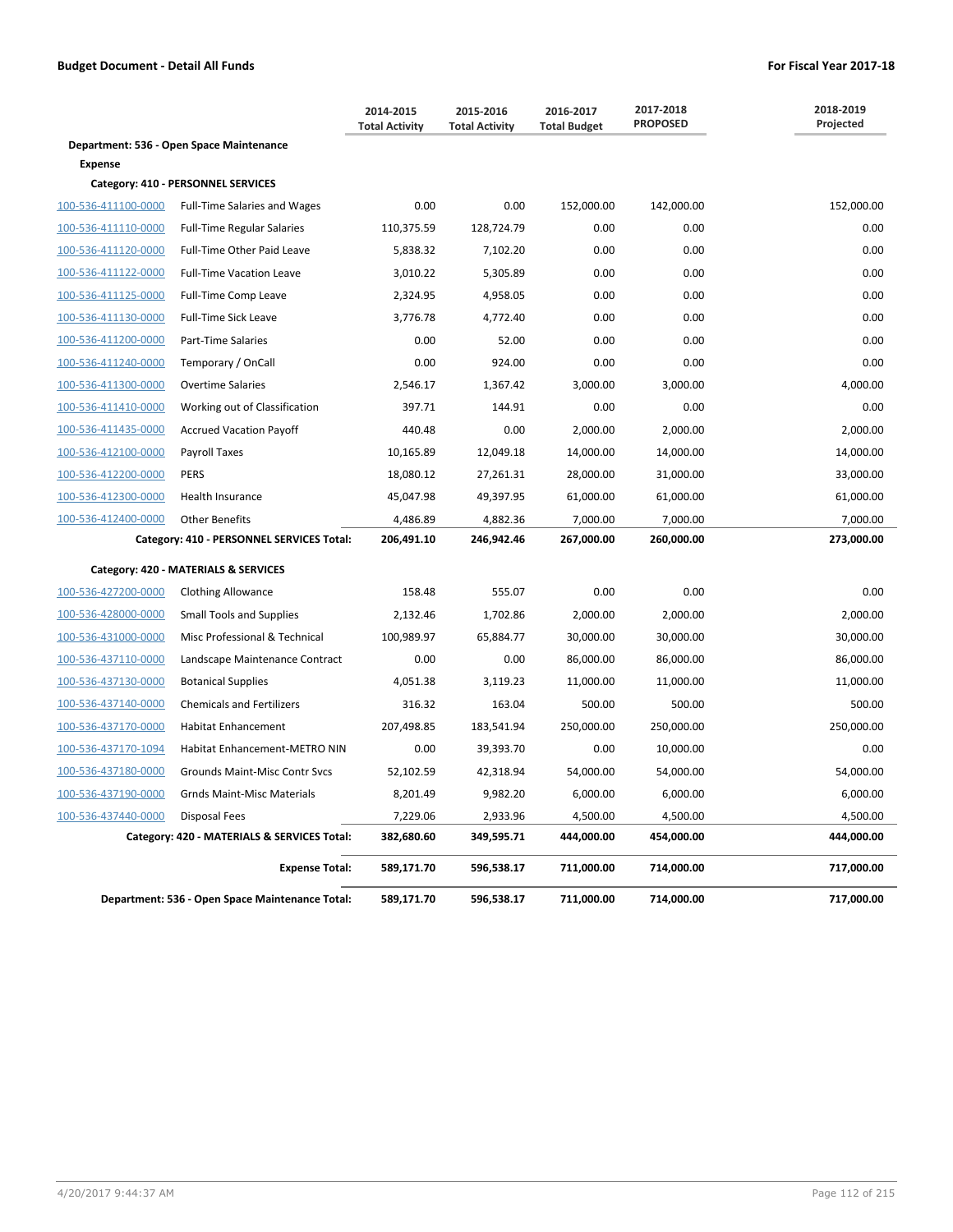|                                        |                                               | 2014-2015<br><b>Total Activity</b> | 2015-2016<br><b>Total Activity</b> | 2016-2017<br><b>Total Budget</b> | 2017-2018<br><b>PROPOSED</b> | 2018-2019<br>Projected |
|----------------------------------------|-----------------------------------------------|------------------------------------|------------------------------------|----------------------------------|------------------------------|------------------------|
| Department: 538 - Facility Maintenance |                                               |                                    |                                    |                                  |                              |                        |
| <b>Expense</b>                         |                                               |                                    |                                    |                                  |                              |                        |
|                                        | Category: 420 - MATERIALS & SERVICES          |                                    |                                    |                                  |                              |                        |
| 100-538-437110-0877                    | Landscape Maintenance Contract                | 0.00                               | 0.00                               | 3,000.00                         | 3,000.00                     | 3,000.00               |
| 100-538-437180-0877                    | <b>Grounds Maint-Misc Contr Sycs</b>          | 3,686.05                           | 5,032.26                           | 4,000.00                         | 4,000.00                     | 4,000.00               |
| 100-538-437280-0877                    | <b>Bldg Maint-Misc Contracted Svc</b>         | 14,822.76                          | 14,689.95                          | 8,000.00                         | 8,000.00                     | 8,000.00               |
| 100-538-437290-0877                    | <b>Bldg Maint-Misc Materials</b>              | 0.00                               | 5,166.05                           | 4,000.00                         | 4,000.00                     | 4,000.00               |
| 100-538-437290-0880                    | <b>Bldg Maint-Misc Materials</b>              | 3,679.18                           | 2,096.51                           | 4,000.00                         | 4,500.00                     | 4,500.00               |
| 100-538-437310-0880                    | <b>Equipment Repair and Service</b>           | 968.03                             | 1.478.76                           | 0.00                             | 0.00                         | 0.00                   |
| 100-538-437340-0877                    | Gasoline, Oil and Lubricants                  | 6,182.19                           | 16,792.78                          | 8,500.00                         | 9,000.00                     | 9,000.00               |
| 100-538-437410-0877                    | Electricity                                   | 24,902.85                          | 27,773.37                          | 24,000.00                        | 24,000.00                    | 24,000.00              |
| 100-538-437430-0877                    | Water, WW, & Surf Water Use                   | 0.00                               | 72.00                              | 1,500.00                         | 1,500.00                     | 1,500.00               |
| 100-538-437440-0877                    | Disposal Fees                                 | 1.499.00                           | 3.922.50                           | 3.000.00                         | 3.000.00                     | 3,000.00               |
|                                        | Category: 420 - MATERIALS & SERVICES Total:   | 55,740.06                          | 77,024.18                          | 60,000.00                        | 61,000.00                    | 61,000.00              |
|                                        | <b>Expense Total:</b>                         | 55.740.06                          | 77.024.18                          | 60.000.00                        | 61.000.00                    | 61,000.00              |
|                                        | Department: 538 - Facility Maintenance Total: | 55.740.06                          | 77.024.18                          | 60.000.00                        | 61.000.00                    | 61.000.00              |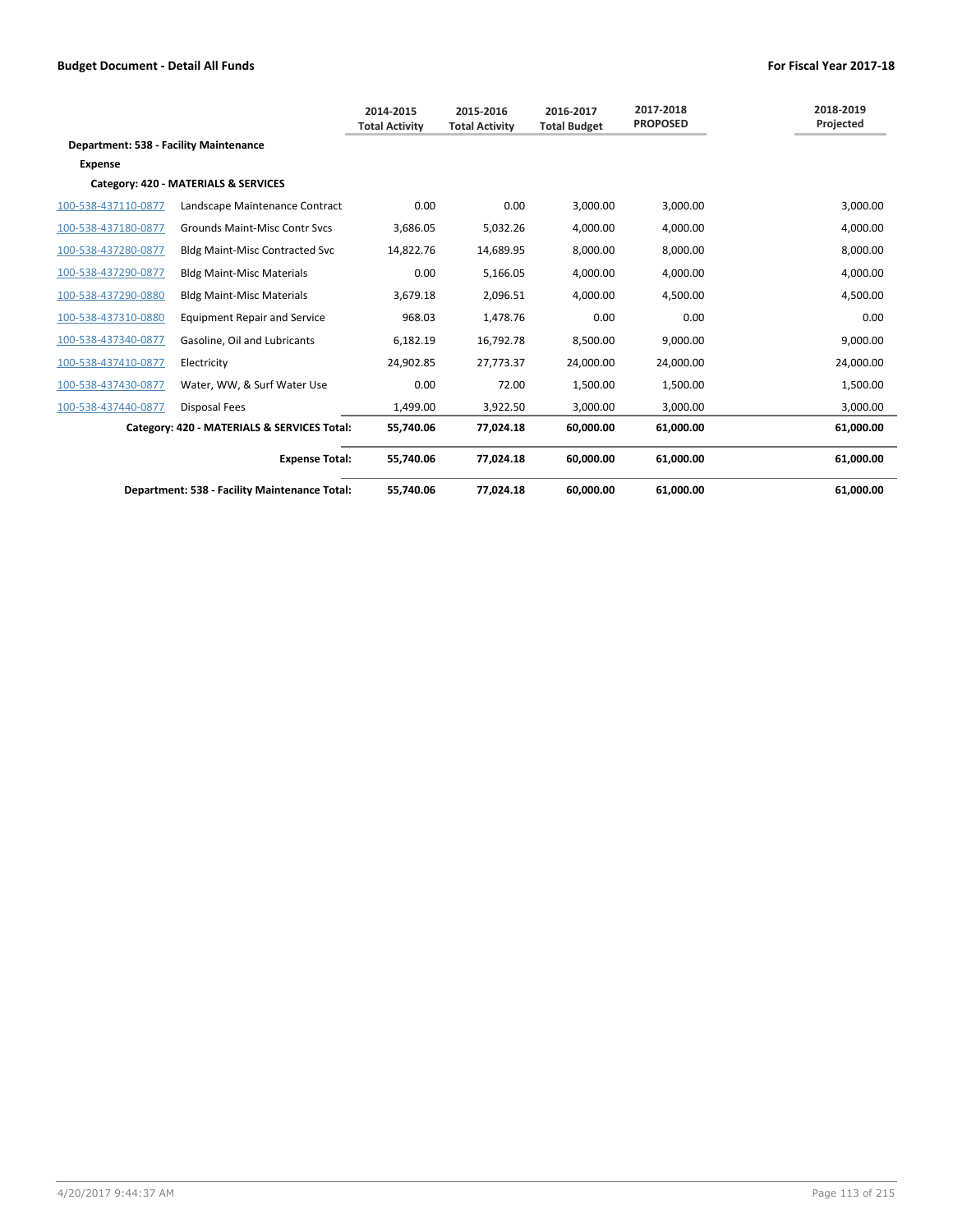|                                |                                                    | 2014-2015<br><b>Total Activity</b> | 2015-2016<br><b>Total Activity</b> | 2016-2017<br><b>Total Budget</b> | 2017-2018<br><b>PROPOSED</b> | 2018-2019<br>Projected |
|--------------------------------|----------------------------------------------------|------------------------------------|------------------------------------|----------------------------------|------------------------------|------------------------|
|                                | Department: 540 - Acq-Development & Pathway        |                                    |                                    |                                  |                              |                        |
| <b>Expense</b>                 |                                                    |                                    |                                    |                                  |                              |                        |
|                                | Category: 420 - MATERIALS & SERVICES               |                                    |                                    |                                  |                              |                        |
| 100-540-431000-0000            | Misc Professional & Technical                      | 33,107.49                          | 33,672.37                          | 25,000.00                        | 30,000.00                    | 32,000.00              |
| 100-540-437190-0000            | <b>Grnds Maint-Misc Materials</b>                  | 92,860.49                          | 8,890.16                           | 29,000.00                        | 29,000.00                    | 29,000.00              |
| 100-540-437280-0000            | <b>Bldg Maint-Misc Contracted Svc</b>              | 0.00                               | 40,760.00                          | 0.00                             | 0.00                         | 0.00                   |
| 100-540-437280-1092            | <b>Bldg Maint-Misc Contracted Svc</b>              | 0.00                               | 5,000.00                           | 0.00                             | 0.00                         | 0.00                   |
| 100-540-438680-0000            | Internal Fees for Service - Engineer               | 17,000.00                          | 2,708.00                           | 5,000.00                         | 9,000.00                     | 9,000.00               |
| 100-540-439540-1091            | <b>Special Projects</b>                            | 0.00                               | 0.00                               | 0.00                             | 0.00                         | 0.00                   |
| 100-540-439900-0000            | <b>Other Miscellaneous Exp</b>                     | 3,452.50                           | 13,421.56                          | 33,000.00                        | 35,000.00                    | 40,000.00              |
|                                | Category: 420 - MATERIALS & SERVICES Total:        | 146,420.48                         | 104,452.09                         | 92,000.00                        | 103,000.00                   | 110,000.00             |
| Category: 480 - CAPITAL OUTLAY |                                                    |                                    |                                    |                                  |                              |                        |
| 100-540-481385-0000            | Park Development                                   | 125,857.60                         | 126,575.00                         | 1,297,000.00                     | 2,300,000.00                 | 1,390,000.00           |
|                                | Category: 480 - CAPITAL OUTLAY Total:              | 125,857.60                         | 126,575.00                         | 1,297,000.00                     | 2,300,000.00                 | 1,390,000.00           |
|                                | <b>Expense Total:</b>                              | 272,278.08                         | 231,027.09                         | 1,389,000.00                     | 2,403,000.00                 | 1,500,000.00           |
|                                | Department: 540 - Acq-Development & Pathway Total: | 272,278.08                         | 231.027.09                         | 1,389,000.00                     | 2,403,000.00                 | 1,500,000.00           |
|                                | Fund: 100 - GENERAL FUND Surplus (Deficit):        | 21.493.284.77                      | 25.518.411.37                      | 0.00                             | 0.00                         | 0.00                   |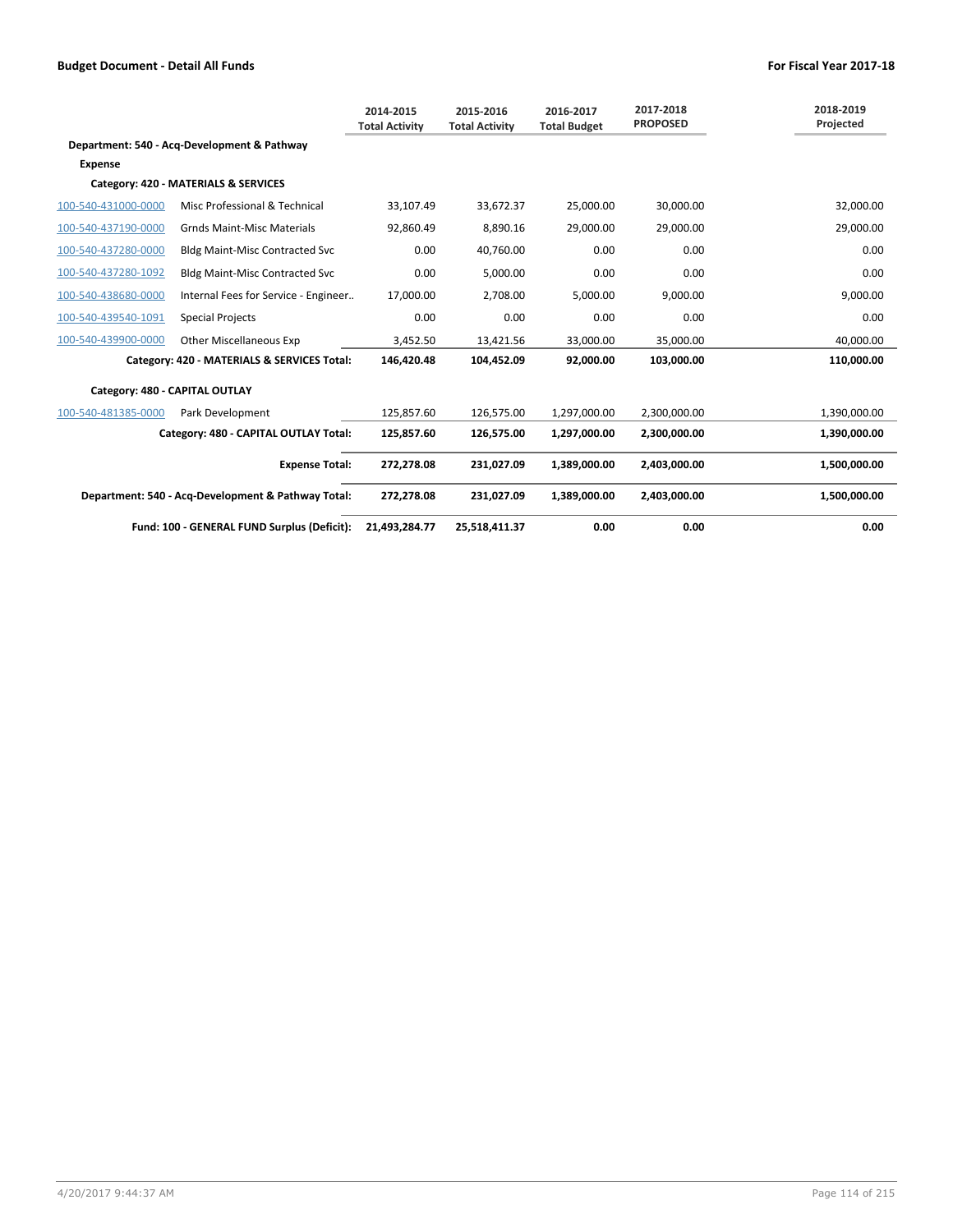|                                         |                                                    | 2014-2015<br><b>Total Activity</b> | 2015-2016<br><b>Total Activity</b> | 2016-2017<br><b>Total Budget</b> | 2017-2018<br><b>PROPOSED</b> | 2018-2019<br>Projected |
|-----------------------------------------|----------------------------------------------------|------------------------------------|------------------------------------|----------------------------------|------------------------------|------------------------|
| <b>Fund: 180 - CAPITAL RESERVE FUND</b> |                                                    |                                    |                                    |                                  |                              |                        |
|                                         | Department: 180 - Capital Reserve Resources        |                                    |                                    |                                  |                              |                        |
| Revenue                                 |                                                    |                                    |                                    |                                  |                              |                        |
|                                         | Category: 302 - BEGINNING FUND BALANCES            |                                    |                                    |                                  |                              |                        |
| 180-180-302100-0000                     | Unrestricted Fund Balance                          | 2,789,853.84                       | 933,343.19                         | 937,343.00                       | 1,864,108.00                 | 964,108.00             |
|                                         | Category: 302 - BEGINNING FUND BALANCES Total:     | 2,789,853.84                       | 933,343.19                         | 937,343.00                       | 1,864,108.00                 | 964,108.00             |
|                                         | Category: 310 - MISCELLANEOUS REVENUES             |                                    |                                    |                                  |                              |                        |
| 180-180-310200-0000                     | Investment Income                                  | $-3,510.65$                        | 6,764.93                           | 4,000.00                         | 4,000.00                     | 4,000.00               |
|                                         | Category: 310 - MISCELLANEOUS REVENUES Total:      | $-3,510.65$                        | 6,764.93                           | 4,000.00                         | 4.000.00                     | 4,000.00               |
| Category: 320 - TRANSFERS               |                                                    |                                    |                                    |                                  |                              |                        |
| 180-180-322100-0000                     | <b>Transfer from General Fund</b>                  | 0.00                               | 0.00                               | 920.000.00                       | 200.000.00                   | 700,000.00             |
| <b>Budget Notes</b>                     |                                                    |                                    |                                    |                                  |                              |                        |
| <b>Budget Code</b>                      | <b>Description</b>                                 |                                    |                                    |                                  |                              |                        |
| Projected                               | Reserve for City Hall repairs/improvements.        |                                    |                                    |                                  |                              |                        |
| <b>PROPOSED</b>                         | Reserve for City Hall repairs/improvements.        |                                    |                                    |                                  |                              |                        |
|                                         | Category: 320 - TRANSFERS Total:                   | 0.00                               | 0.00                               | 920.000.00                       | 200.000.00                   | 700.000.00             |
|                                         | <b>Revenue Total:</b>                              | 2,786,343.19                       | 940,108.12                         | 1,861,343.00                     | 2,068,108.00                 | 1,668,108.00           |
|                                         | Department: 180 - Capital Reserve Resources Total: | 2,786,343.19                       | 940,108.12                         | 1,861,343.00                     | 2,068,108.00                 | 1,668,108.00           |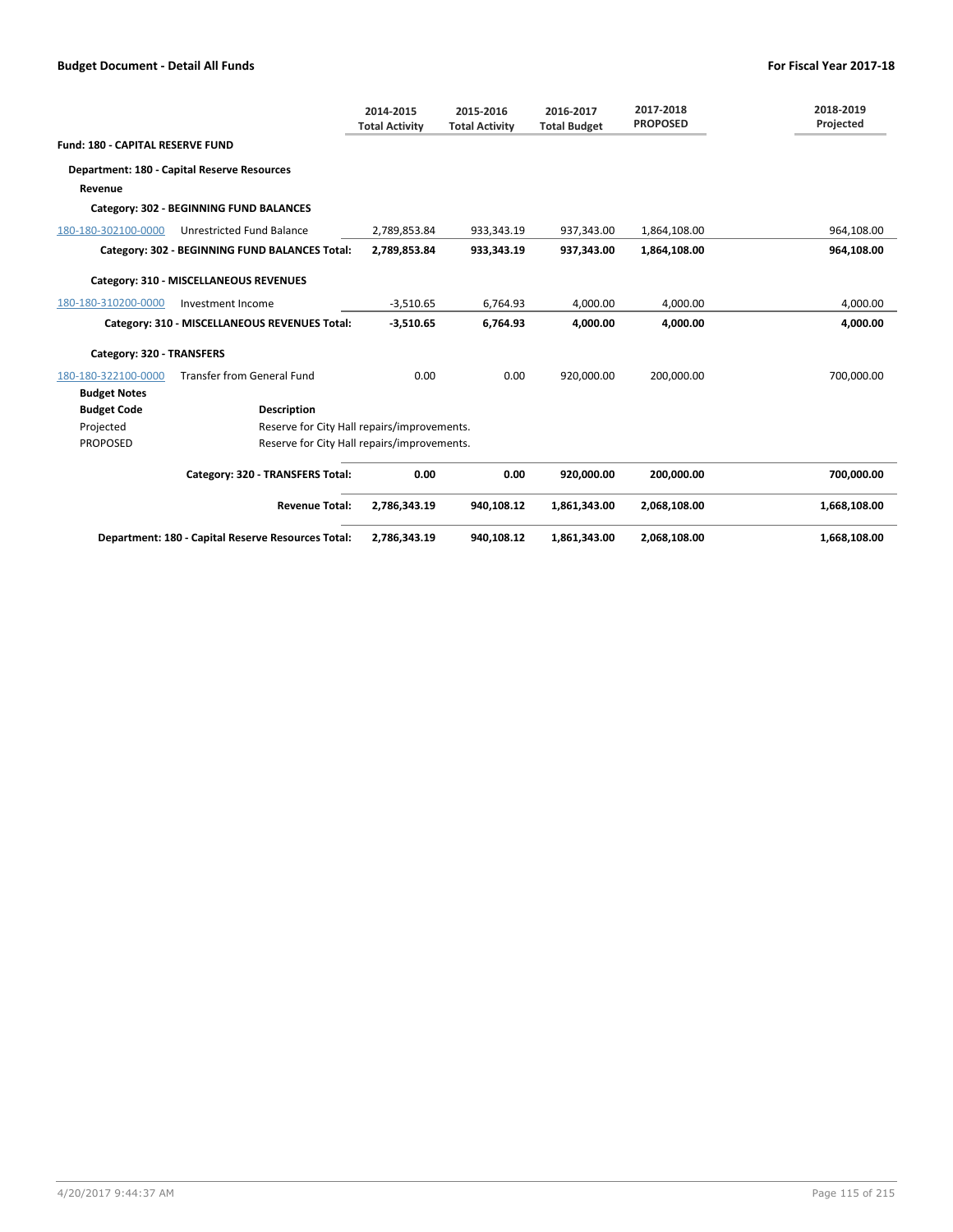|                                   |                                                       | 2014-2015<br><b>Total Activity</b> | 2015-2016<br><b>Total Activity</b> | 2016-2017<br><b>Total Budget</b> | 2017-2018<br><b>PROPOSED</b> | 2018-2019<br>Projected |
|-----------------------------------|-------------------------------------------------------|------------------------------------|------------------------------------|----------------------------------|------------------------------|------------------------|
| Department: 181 - Capital Reserve |                                                       |                                    |                                    |                                  |                              |                        |
| <b>Expense</b>                    |                                                       |                                    |                                    |                                  |                              |                        |
| Category: 470 - TRANSFERS         |                                                       |                                    |                                    |                                  |                              |                        |
| 180-181-472100-0000               | <b>Transfer to General Fund</b>                       | 700,000.00                         | 0.00                               | 0.00                             | 434,000.00                   | 0.00                   |
| 180-181-472650-0000               | <b>Transfer to Street Fund</b>                        | 0.00                               | 0.00                               | 0.00                             | 670,000.00                   | 0.00                   |
| <b>Budget Notes</b>               |                                                       |                                    |                                    |                                  |                              |                        |
| <b>Budget Code</b>                | <b>Description</b>                                    |                                    |                                    |                                  |                              |                        |
| <b>PROPOSED</b>                   | For Street capital projects.                          |                                    |                                    |                                  |                              |                        |
| 180-181-472677-0000               | Transfer to Operations Bldg Cap P                     | 1,153,000.00                       | 0.00                               | 0.00                             | 0.00                         | 0.00                   |
|                                   | Category: 470 - TRANSFERS Total:                      | 1,853,000.00                       | 0.00                               | 0.00                             | 1,104,000.00                 | 0.00                   |
|                                   | Category: 495 - RESERVE FOR FUTURE EXPENDITURE        |                                    |                                    |                                  |                              |                        |
| 180-181-495000-0000               | Reserve for Future Expenditure                        | 0.00                               | 0.00                               | 1,861,343.00                     | 964,108.00                   | 1,668,108.00           |
|                                   | Category: 495 - RESERVE FOR FUTURE EXPENDITURE Total: | 0.00                               | 0.00                               | 1,861,343.00                     | 964,108.00                   | 1,668,108.00           |
|                                   | <b>Expense Total:</b>                                 | 1,853,000.00                       | 0.00                               | 1,861,343.00                     | 2,068,108.00                 | 1,668,108.00           |
|                                   | Department: 181 - Capital Reserve Total:              | 1,853,000.00                       | 0.00                               | 1,861,343.00                     | 2,068,108.00                 | 1,668,108.00           |
|                                   | Fund: 180 - CAPITAL RESERVE FUND Surplus (Deficit):   | 933,343.19                         | 940,108.12                         | 0.00                             | 0.00                         | 0.00                   |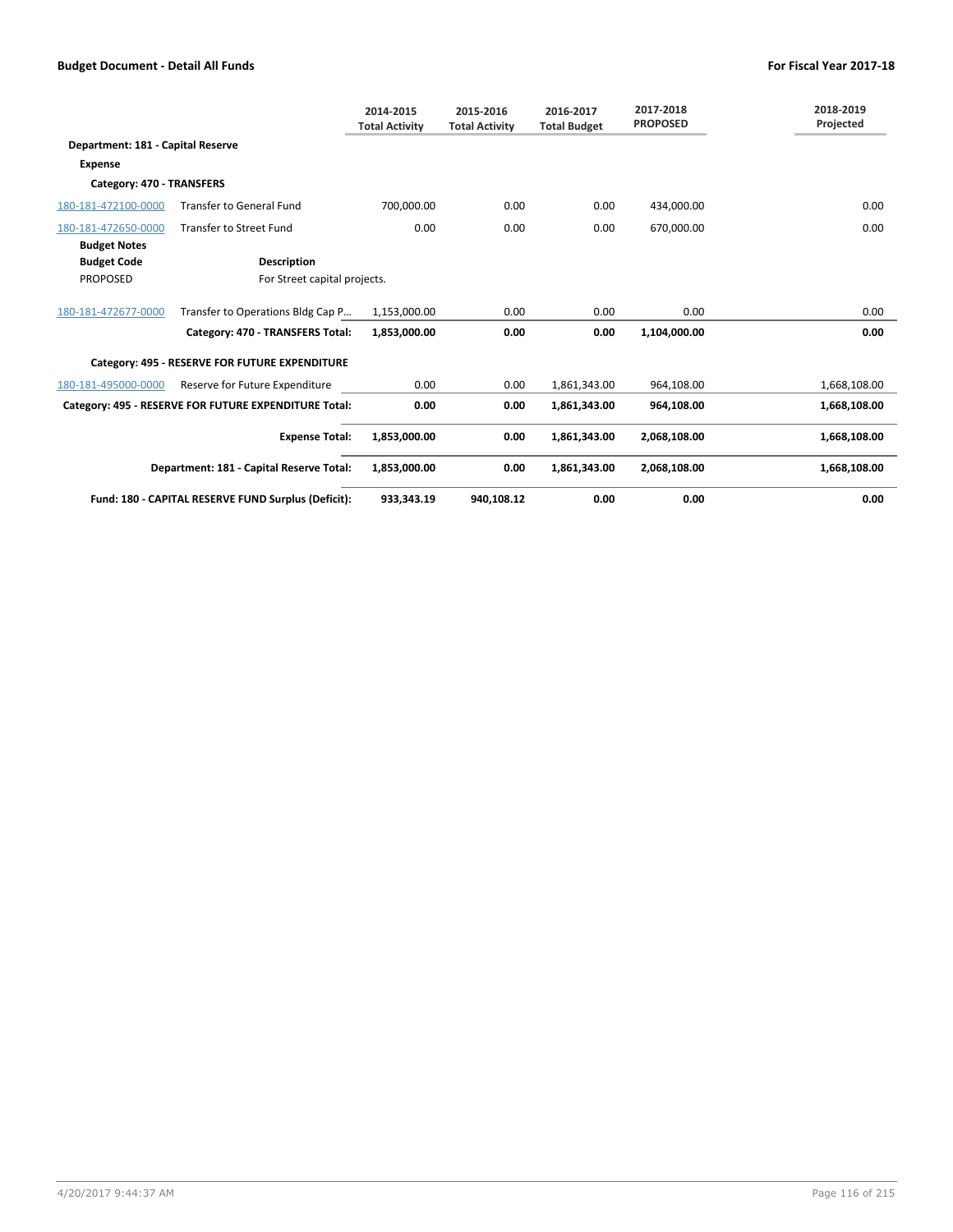|                                            |                                                | 2014-2015<br><b>Total Activity</b> | 2015-2016<br><b>Total Activity</b> | 2016-2017<br><b>Total Budget</b> | 2017-2018<br><b>PROPOSED</b> | 2018-2019<br>Projected |
|--------------------------------------------|------------------------------------------------|------------------------------------|------------------------------------|----------------------------------|------------------------------|------------------------|
| Fund: 280 - TOURISM FUND                   |                                                |                                    |                                    |                                  |                              |                        |
| <b>Department: 280 - Tourism Resources</b> |                                                |                                    |                                    |                                  |                              |                        |
| Revenue                                    |                                                |                                    |                                    |                                  |                              |                        |
|                                            | Category: 302 - BEGINNING FUND BALANCES        |                                    |                                    |                                  |                              |                        |
| 280-280-302100-0000                        | <b>Unrestricted Fund Balance</b>               | 142,719.82                         | 374,173.11                         | 550,173.00                       | 740,242.00                   | 620,242.00             |
|                                            | Category: 302 - BEGINNING FUND BALANCES Total: | 142,719.82                         | 374,173.11                         | 550,173.00                       | 740,242.00                   | 620,242.00             |
|                                            | Category: 306 - LICENSES AND FEES              |                                    |                                    |                                  |                              |                        |
| 280-280-306381-0000                        | Lakeshore Inn                                  | 21,280.80                          | 20,986.88                          | 22,000.00                        | 15,000.00                    | 16,000.00              |
| 280-280-306382-0000                        | Res Inn - Marriott                             | 67,304.35                          | 74,772.09                          | 63,000.00                        | 50,000.00                    | 51,000.00              |
| 280-280-306383-0000                        | Crowne Plaza (Holiday Inn)                     | 88,301.05                          | 64,443.05                          | 85,000.00                        | 63,000.00                    | 65,000.00              |
| 280-280-306384-0000                        | Hilton Garden (Hilton)                         | 128,516.84                         | 139,032.18                         | 134,000.00                       | 93,000.00                    | 95,000.00              |
| 280-280-306385-0000                        | Fairfield Inn                                  | 76,405.61                          | 79,561.06                          | 79,000.00                        | 56,000.00                    | 57,000.00              |
| 280-280-306386-0000                        | Other Hotel/Motel Tax                          | 0.00                               | 45,407.84                          | 0.00                             | 29,000.00                    | 30,000.00              |
|                                            | Category: 306 - LICENSES AND FEES Total:       | 381,808.65                         | 424,203.10                         | 383,000.00                       | 306,000.00                   | 314,000.00             |
|                                            | Category: 308 - SALES AND SERVICES             |                                    |                                    |                                  |                              |                        |
| 280-280-308944-0000                        | <b>Building Rental Fees</b>                    | 0.00                               | 0.00                               | 0.00                             | 1.000.00                     | 0.00                   |
|                                            | Category: 308 - SALES AND SERVICES Total:      | 0.00                               | 0.00                               | 0.00                             | 1,000.00                     | 0.00                   |
|                                            | Category: 310 - MISCELLANEOUS REVENUES         |                                    |                                    |                                  |                              |                        |
| 280-280-310200-0000                        | Investment Income                              | 1,105.21                           | 3,427.87                           | 1,000.00                         | 2.000.00                     | 2,000.00               |
|                                            | Category: 310 - MISCELLANEOUS REVENUES Total:  | 1,105.21                           | 3,427.87                           | 1,000.00                         | 2,000.00                     | 2,000.00               |
|                                            | <b>Revenue Total:</b>                          | 525,633.68                         | 801,804.08                         | 934,173.00                       | 1,049,242.00                 | 936,242.00             |
|                                            | Department: 280 - Tourism Resources Total:     | 525,633.68                         | 801,804.08                         | 934,173.00                       | 1,049,242.00                 | 936,242.00             |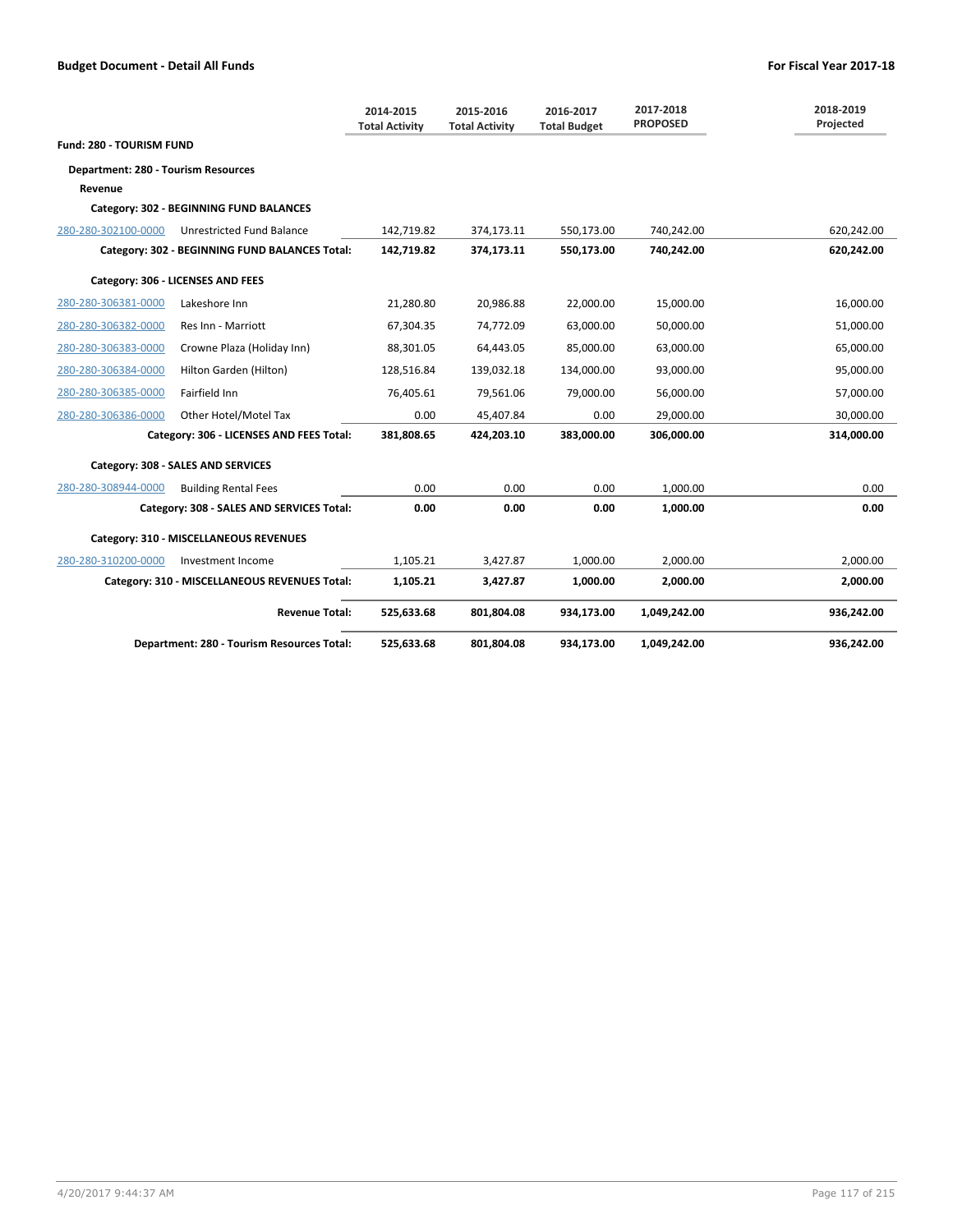|                                                                           |                                                                                                                                                                                        | 2014-2015<br><b>Total Activity</b>                                                                           | 2015-2016<br><b>Total Activity</b> | 2016-2017<br><b>Total Budget</b> | 2017-2018<br><b>PROPOSED</b> | 2018-2019<br>Projected |  |
|---------------------------------------------------------------------------|----------------------------------------------------------------------------------------------------------------------------------------------------------------------------------------|--------------------------------------------------------------------------------------------------------------|------------------------------------|----------------------------------|------------------------------|------------------------|--|
| Department: 281 - Tourism Requirements                                    |                                                                                                                                                                                        |                                                                                                              |                                    |                                  |                              |                        |  |
| <b>Expense</b>                                                            |                                                                                                                                                                                        |                                                                                                              |                                    |                                  |                              |                        |  |
|                                                                           | Category: 420 - MATERIALS & SERVICES                                                                                                                                                   |                                                                                                              |                                    |                                  |                              |                        |  |
| 280-281-431000-0000                                                       | Misc Professional & Technical                                                                                                                                                          | 0.00                                                                                                         | 5,624.57                           | 5,000.00                         | 5,000.00                     | 5,000.00               |  |
| 280-281-437110-0000                                                       | Landscape Maintenance Contract                                                                                                                                                         | 0.00                                                                                                         | 0.00                               | 0.00                             | 1,000.00                     | 1,000.00               |  |
| 280-281-437410-0000                                                       | Electricity                                                                                                                                                                            | 0.00                                                                                                         | 0.00                               | 0.00                             | 400.00                       | 400.00                 |  |
| 280-281-437420-0000                                                       | Natural Gas and Propane                                                                                                                                                                | 0.00                                                                                                         | 0.00                               | 0.00                             | 300.00                       | 300.00                 |  |
| 280-281-437430-0000                                                       | Water, WW, & Surf Water Use                                                                                                                                                            | 0.00                                                                                                         | 0.00                               | 0.00                             | 300.00                       | 300.00                 |  |
| 280-281-438110-0000                                                       | Internal Fees for Service - Admin                                                                                                                                                      | 0.00                                                                                                         | 0.00                               | 0.00                             | 2,000.00                     | 2,000.00               |  |
| 280-281-439133-0000                                                       | Festival of the Arts                                                                                                                                                                   | 30,000.00                                                                                                    | 30,000.00                          | 30,000.00                        | 30,000.00                    | 30,000.00              |  |
| <b>Budget Notes</b>                                                       |                                                                                                                                                                                        |                                                                                                              |                                    |                                  |                              |                        |  |
| <b>Budget Code</b><br>Projected<br><b>PROPOSED</b>                        | Description<br>Festival of the Arts.<br>Festival of the Arts.                                                                                                                          |                                                                                                              |                                    |                                  |                              |                        |  |
| 280-281-439900-0000                                                       | <b>Other Miscellaneous Exp</b>                                                                                                                                                         | 0.00                                                                                                         | 0.00                               | 35,000.00                        | 0.00                         | 0.00                   |  |
|                                                                           | Category: 420 - MATERIALS & SERVICES Total:                                                                                                                                            | 30,000.00                                                                                                    | 35,624.57                          | 70,000.00                        | 39,000.00                    | 39,000.00              |  |
| Category: 470 - TRANSFERS                                                 |                                                                                                                                                                                        |                                                                                                              |                                    |                                  |                              |                        |  |
| 280-281-472290-0000                                                       | Transfer to Trolley Fund                                                                                                                                                               | 0.00                                                                                                         | 0.00                               | 0.00                             | 10,000.00                    | 10,000.00              |  |
| <b>Budget Notes</b><br><b>Budget Code</b><br>Projected<br><b>PROPOSED</b> | <b>Description</b>                                                                                                                                                                     | Additional funding for Willamette Shoreline Trolley.<br>Additional funding for Willamette Shoreline Trolley. |                                    |                                  |                              |                        |  |
| 280-281-472571-0000                                                       | Transfer to Public Art Fund                                                                                                                                                            | 101,000.00                                                                                                   | 99,000.00                          | 130,000.00                       | 130,000.00                   | 130,000.00             |  |
| <b>Budget Notes</b><br><b>Budget Code</b><br>Projected<br><b>PROPOSED</b> | <b>Description</b><br>\$130,000 for Arts Council.<br>\$130,000 for Arts Council.                                                                                                       |                                                                                                              |                                    |                                  |                              |                        |  |
|                                                                           | Category: 470 - TRANSFERS Total:                                                                                                                                                       | 101,000.00                                                                                                   | 99,000.00                          | 130,000.00                       | 140,000.00                   | 140,000.00             |  |
| Category: 480 - CAPITAL OUTLAY                                            |                                                                                                                                                                                        |                                                                                                              |                                    |                                  |                              |                        |  |
| 280-281-481310-0000                                                       |                                                                                                                                                                                        |                                                                                                              |                                    |                                  | 0.00                         | 0.00                   |  |
| 280-281-481350-0000                                                       | Rehabilitation/Replacemt Dev<br>Other Infrastructure Improvemen                                                                                                                        | 20,460.57<br>0.00                                                                                            | 68,937.92<br>0.00                  | 85,000.00<br>0.00                | 175,000.00                   | 100,000.00             |  |
| <b>Budget Notes</b>                                                       |                                                                                                                                                                                        |                                                                                                              |                                    |                                  |                              |                        |  |
| <b>Budget Code</b><br>Projected                                           | <b>Description</b><br>Balance of city gateway project \$100,000.                                                                                                                       |                                                                                                              |                                    |                                  |                              |                        |  |
| <b>PROPOSED</b>                                                           | Capital outlay is for a city gateway project \$175,000 (then \$100,000 in FY19).                                                                                                       |                                                                                                              |                                    |                                  |                              |                        |  |
| 280-281-481385-0000<br><b>Budget Notes</b>                                | Park Development                                                                                                                                                                       | 0.00                                                                                                         | 0.00                               | 0.00                             | 75,000.00                    | 500,000.00             |  |
| <b>Budget Code</b><br>Projected<br>PROPOSED                               | <b>Description</b><br>Capital Outlay includes a portion of the costs for the installation of field turf at Waluga Park.<br>Pilot Mountain Bike Trail Project at Luscher Farm \$75,000. |                                                                                                              |                                    |                                  |                              |                        |  |
|                                                                           | Category: 480 - CAPITAL OUTLAY Total:                                                                                                                                                  | 20,460.57                                                                                                    | 68,937.92                          | 85,000.00                        | 250,000.00                   | 600,000.00             |  |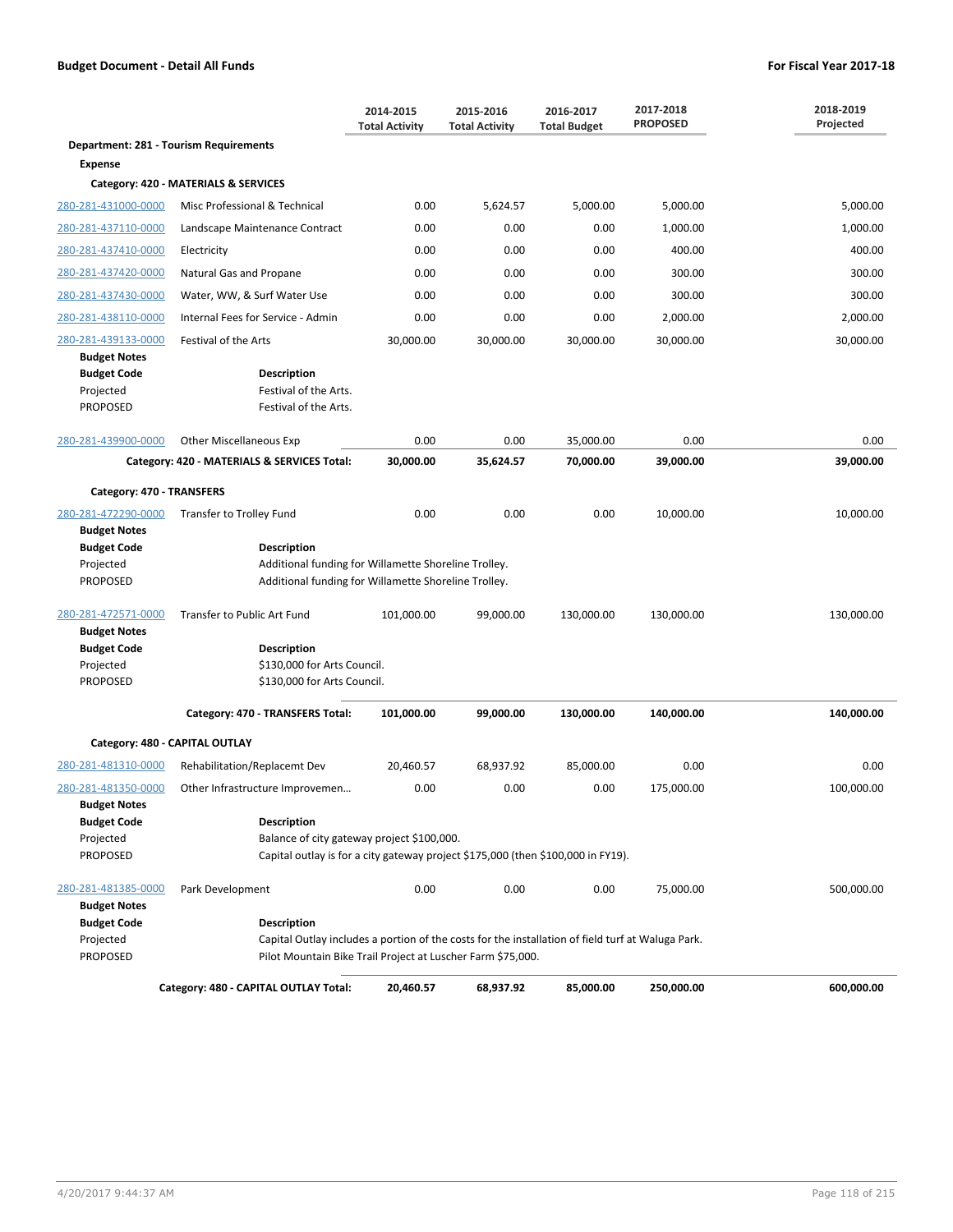|                                                             | 2014-2015<br><b>Total Activity</b> | 2015-2016<br><b>Total Activity</b> | 2016-2017<br><b>Total Budget</b> | 2017-2018<br><b>PROPOSED</b> | 2018-2019<br>Projected |
|-------------------------------------------------------------|------------------------------------|------------------------------------|----------------------------------|------------------------------|------------------------|
| Category: 490 - CONTINGENCY                                 |                                    |                                    |                                  |                              |                        |
| 280-281-490100-0000<br><b>General Operating Contingency</b> | 0.00                               | 0.00                               | 649.173.00                       | 620.242.00                   | 157,242.00             |
| Category: 490 - CONTINGENCY Total:                          | 0.00                               | 0.00                               | 649.173.00                       | 620.242.00                   | 157.242.00             |
| <b>Expense Total:</b>                                       | 151.460.57                         | 203.562.49                         | 934.173.00                       | 1.049.242.00                 | 936.242.00             |
| Department: 281 - Tourism Requirements Total:               | 151.460.57                         | 203.562.49                         | 934.173.00                       | 1.049.242.00                 | 936.242.00             |
| Fund: 280 - TOURISM FUND Surplus (Deficit):                 | 374.173.11                         | 598.241.59                         | 0.00                             | 0.00                         | 0.00                   |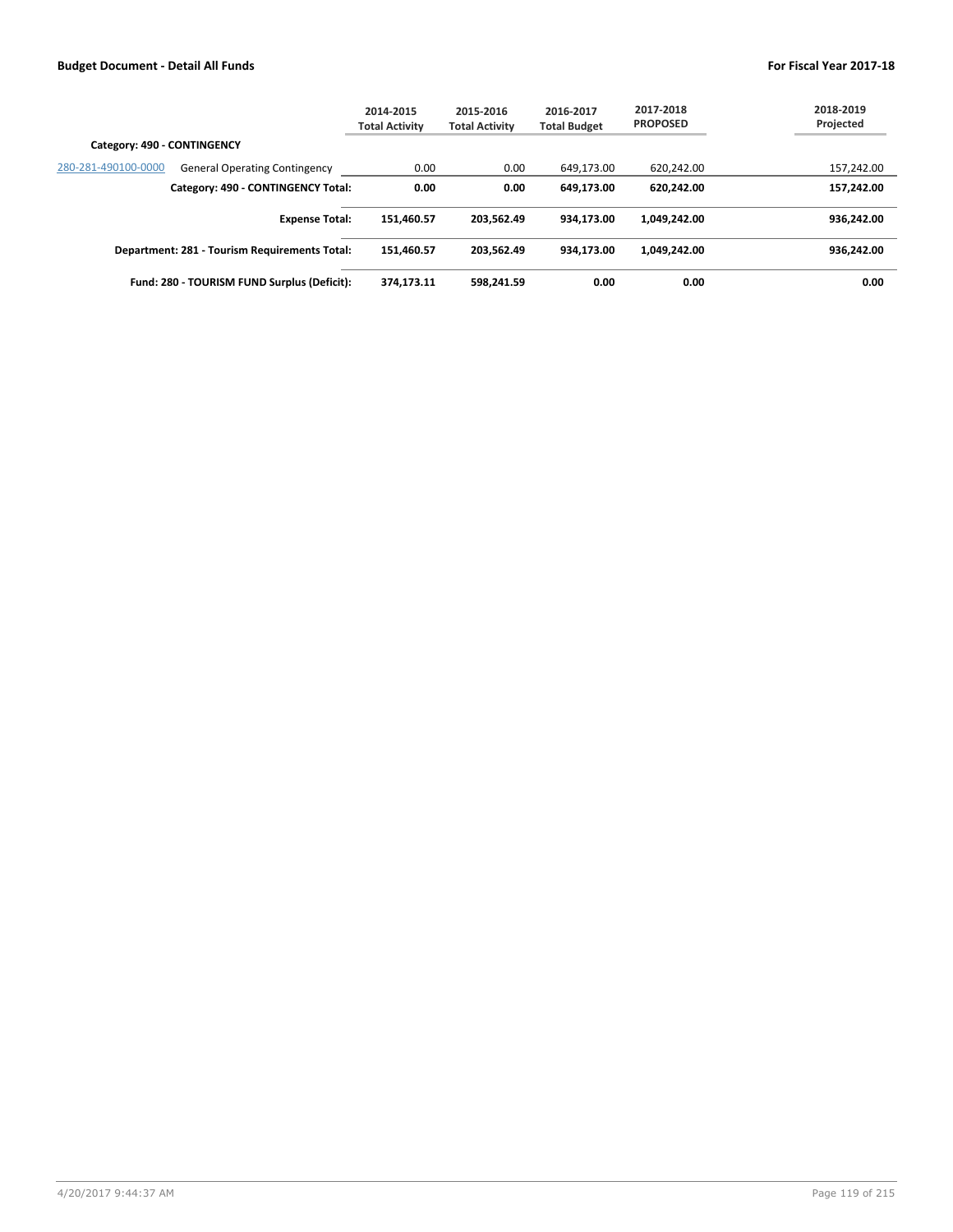|                                                    |                                                                                                                                                | 2014-2015<br><b>Total Activity</b> | 2015-2016<br><b>Total Activity</b> | 2016-2017<br><b>Total Budget</b> | 2017-2018<br><b>PROPOSED</b>                                                                               | 2018-2019<br>Projected |  |  |
|----------------------------------------------------|------------------------------------------------------------------------------------------------------------------------------------------------|------------------------------------|------------------------------------|----------------------------------|------------------------------------------------------------------------------------------------------------|------------------------|--|--|
| Fund: 290 - TROLLEY FUND                           |                                                                                                                                                |                                    |                                    |                                  |                                                                                                            |                        |  |  |
| <b>Department: 290 - Trolley Resources</b>         |                                                                                                                                                |                                    |                                    |                                  |                                                                                                            |                        |  |  |
| Revenue                                            |                                                                                                                                                |                                    |                                    |                                  |                                                                                                            |                        |  |  |
|                                                    | Category: 302 - BEGINNING FUND BALANCES                                                                                                        |                                    |                                    |                                  |                                                                                                            |                        |  |  |
| 290-290-302100-0000                                | Unrestricted Fund Balance                                                                                                                      | 641,176.77                         | 340,773.55                         | 333,774.00                       | 314,451.00                                                                                                 | 314,451.00             |  |  |
|                                                    | Category: 302 - BEGINNING FUND BALANCES Total:                                                                                                 | 641,176.77                         | 340,773.55                         | 333,774.00                       | 314,451.00                                                                                                 | 314,451.00             |  |  |
|                                                    | Category: 305 - INTERGOVERNMENTAL                                                                                                              |                                    |                                    |                                  |                                                                                                            |                        |  |  |
| 290-290-305139-0000<br><b>Budget Notes</b>         | <b>Consortium Contribution</b>                                                                                                                 | 40,000.00                          | 40,000.00                          | 40,000.00                        | 60,000.00                                                                                                  | 60,000.00              |  |  |
| <b>Budget Code</b>                                 | <b>Description</b>                                                                                                                             |                                    |                                    |                                  |                                                                                                            |                        |  |  |
| Projected                                          | and Tri-Met for a total of \$60,000.                                                                                                           |                                    |                                    |                                  | Annual contribution from the consortium members increased from \$20,000 to \$30,000 each: City of Portland |                        |  |  |
| <b>PROPOSED</b>                                    | \$60,000.                                                                                                                                      |                                    |                                    |                                  | Annual \$30,000 contribution from the consortium members - City of Portland and Tri-Met for a total of     |                        |  |  |
| 290-290-305180-0000                                | WSL - Right of Way                                                                                                                             | 2,000.00                           | 0.00                               | 0.00                             | 0.00                                                                                                       | 0.00                   |  |  |
|                                                    | Category: 305 - INTERGOVERNMENTAL Total:                                                                                                       | 42,000.00                          | 40,000.00                          | 40,000.00                        | 60,000.00                                                                                                  | 60,000.00              |  |  |
|                                                    | Category: 308 - SALES AND SERVICES                                                                                                             |                                    |                                    |                                  |                                                                                                            |                        |  |  |
| 290-290-308950-0000<br><b>Budget Notes</b>         | <b>Property Lease</b>                                                                                                                          | 18,350.00                          | 44,475.00                          | 12,000.00                        | 12,000.00                                                                                                  | 12,000.00              |  |  |
| <b>Budget Code</b><br>Projected<br><b>PROPOSED</b> | <b>Description</b><br>Lease revenue for property owners use of WSL Right-of-Way.<br>Lease revenue for property owners use of WSL Right-of-Way. |                                    |                                    |                                  |                                                                                                            |                        |  |  |
|                                                    | Category: 308 - SALES AND SERVICES Total:                                                                                                      | 18,350.00                          | 44,475.00                          | 12,000.00                        | 12,000.00                                                                                                  | 12,000.00              |  |  |
|                                                    | Category: 310 - MISCELLANEOUS REVENUES                                                                                                         |                                    |                                    |                                  |                                                                                                            |                        |  |  |
| 290-290-310200-0000                                | Investment Income                                                                                                                              | 757.77                             | 1,879.79                           | 2,000.00                         | 2,000.00                                                                                                   | 2,000.00               |  |  |
| 290-290-310910-0000                                | Sundry Income                                                                                                                                  | 0.00                               | 56,268.32                          | 3,000.00                         | 1,000.00                                                                                                   | 1,000.00               |  |  |
|                                                    | Category: 310 - MISCELLANEOUS REVENUES Total:                                                                                                  | 757.77                             | 58,148.11                          | 5,000.00                         | 3,000.00                                                                                                   | 3,000.00               |  |  |
| Category: 320 - TRANSFERS                          |                                                                                                                                                |                                    |                                    |                                  |                                                                                                            |                        |  |  |
| 290-290-322100-0000<br><b>Budget Notes</b>         | <b>Transfer from General Fund</b>                                                                                                              | 20,000.00                          | 20,000.00                          | 20.000.00                        | 20,000.00                                                                                                  | 20,000.00              |  |  |
| <b>Budget Code</b>                                 | <b>Description</b>                                                                                                                             |                                    |                                    |                                  |                                                                                                            |                        |  |  |
| Projected                                          | The transfer into this fund is the City of Lake Oswego's Consortium contribution                                                               |                                    |                                    |                                  |                                                                                                            |                        |  |  |
| <b>PROPOSED</b>                                    | The transfer into this fund is the City of Lake Oswego's Consortium contribution                                                               |                                    |                                    |                                  |                                                                                                            |                        |  |  |
| 290-290-322280-0000                                | Transfers from Tourism Fund                                                                                                                    | 0.00                               | 0.00                               | 0.00                             | 10,000.00                                                                                                  | 10,000.00              |  |  |
|                                                    | Category: 320 - TRANSFERS Total:                                                                                                               | 20,000.00                          | 20,000.00                          | 20,000.00                        | 30,000.00                                                                                                  | 30,000.00              |  |  |
|                                                    | <b>Revenue Total:</b>                                                                                                                          | 722,284.54                         | 503,396.66                         | 410,774.00                       | 419,451.00                                                                                                 | 419,451.00             |  |  |
|                                                    | Department: 290 - Trolley Resources Total:                                                                                                     | 722,284.54                         | 503,396.66                         | 410,774.00                       | 419,451.00                                                                                                 | 419,451.00             |  |  |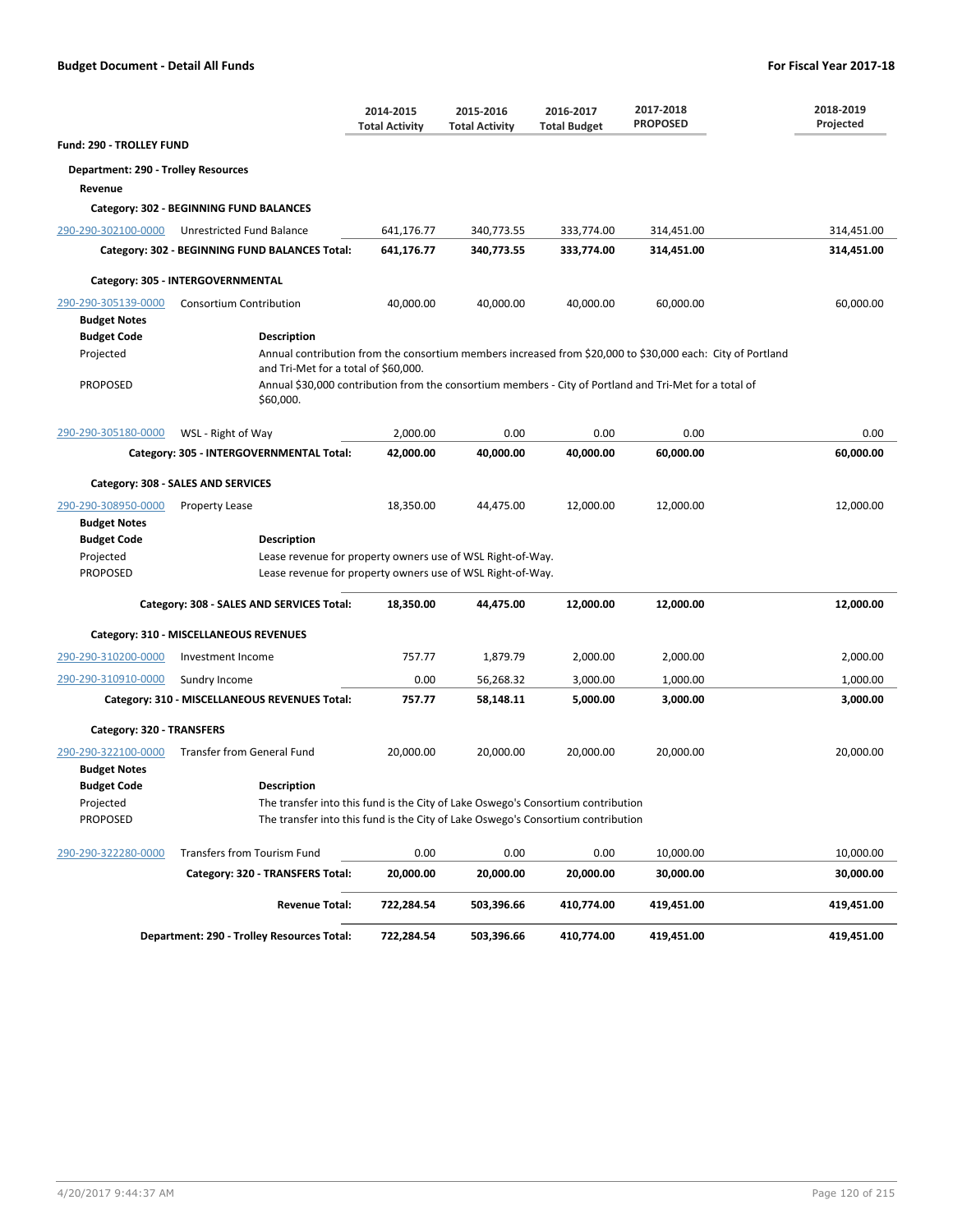|                                               |                                               | 2014-2015<br><b>Total Activity</b> | 2015-2016<br><b>Total Activity</b> | 2016-2017<br><b>Total Budget</b> | 2017-2018<br><b>PROPOSED</b> | 2018-2019<br>Projected |
|-----------------------------------------------|-----------------------------------------------|------------------------------------|------------------------------------|----------------------------------|------------------------------|------------------------|
| <b>Department: 291 - Trolley Requirements</b> |                                               |                                    |                                    |                                  |                              |                        |
| <b>Expense</b>                                |                                               |                                    |                                    |                                  |                              |                        |
|                                               | Category: 420 - MATERIALS & SERVICES          |                                    |                                    |                                  |                              |                        |
| 290-291-429000-0000                           | <b>Other Materials and Supplies</b>           | 1,356.22                           | 1,751.11                           | 0.00                             | 0.00                         | 0.00                   |
| 290-291-431000-0000                           | Misc Professional & Technical                 | 0.00                               | 1,293.20                           | 0.00                             | 0.00                         | 0.00                   |
| 290-291-437505-0000                           | Trolley and Rail Line Maintenance             | 320,726.77                         | 77,752.04                          | 77,000.00                        | 99,000.00                    | 99,000.00              |
| 290-291-437595-0000                           | <b>Misc Contracted Services</b>               | 55,936.97                          | 17,966.82                          | 0.00                             | 0.00                         | 0.00                   |
| 290-291-439900-0000                           | <b>Other Miscellaneous Exp</b>                | 3,491.03                           | 13,182.50                          | 0.00                             | 6,000.00                     | 6,000.00               |
|                                               | Category: 420 - MATERIALS & SERVICES Total:   | 381,510.99                         | 111,945.67                         | 77,000.00                        | 105.000.00                   | 105.000.00             |
| Category: 490 - CONTINGENCY                   |                                               |                                    |                                    |                                  |                              |                        |
| 290-291-490100-0000                           | <b>General Operating Contingency</b>          | 0.00                               | 0.00                               | 333,774.00                       | 314,451.00                   | 314,451.00             |
|                                               | Category: 490 - CONTINGENCY Total:            | 0.00                               | 0.00                               | 333,774.00                       | 314,451.00                   | 314,451.00             |
|                                               | <b>Expense Total:</b>                         | 381,510.99                         | 111,945.67                         | 410,774.00                       | 419,451.00                   | 419,451.00             |
|                                               | Department: 291 - Trolley Requirements Total: | 381,510.99                         | 111,945.67                         | 410,774.00                       | 419,451.00                   | 419,451.00             |
|                                               | Fund: 290 - TROLLEY FUND Surplus (Deficit):   | 340.773.55                         | 391,450.99                         | 0.00                             | 0.00                         | 0.00                   |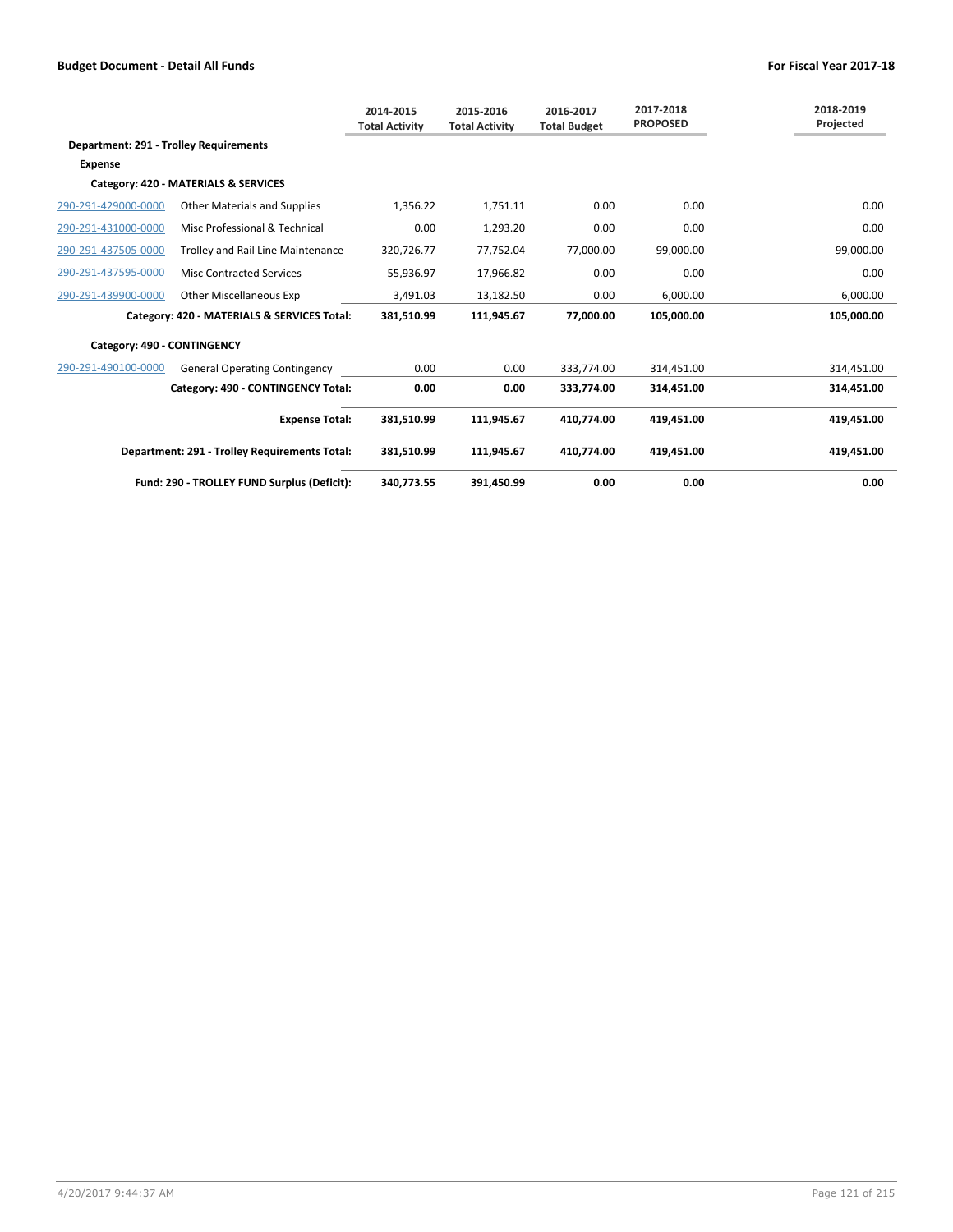|                                             |                                                                                            | 2014-2015<br><b>Total Activity</b> | 2015-2016<br><b>Total Activity</b> | 2016-2017<br><b>Total Budget</b> | 2017-2018<br><b>PROPOSED</b> | 2018-2019<br>Projected |
|---------------------------------------------|--------------------------------------------------------------------------------------------|------------------------------------|------------------------------------|----------------------------------|------------------------------|------------------------|
| <b>Fund: 320 - BUILDING FUND</b>            |                                                                                            |                                    |                                    |                                  |                              |                        |
| <b>Department: 320 - Building Resources</b> |                                                                                            |                                    |                                    |                                  |                              |                        |
| Revenue                                     |                                                                                            |                                    |                                    |                                  |                              |                        |
|                                             | Category: 302 - BEGINNING FUND BALANCES                                                    |                                    |                                    |                                  |                              |                        |
| 320-320-302100-0000                         | Unrestricted Fund Balance                                                                  | 2,421,222.98                       | 2,651,990.47                       | 2,631,990.00                     | 3,254,462.00                 | 3,306,462.00           |
|                                             | Category: 302 - BEGINNING FUND BALANCES Total:                                             | 2,421,222.98                       | 2,651,990.47                       | 2,631,990.00                     | 3,254,462.00                 | 3,306,462.00           |
|                                             | Category: 306 - LICENSES AND FEES                                                          |                                    |                                    |                                  |                              |                        |
| 320-320-306210-0000                         | Plan Check Fees                                                                            | 330,413.29                         | 482,679.21                         | 390,000.00                       | 410,000.00                   | 431,000.00             |
| 320-320-306211-0000                         | <b>Building Permit Fees</b>                                                                | 401,212.86                         | 513,835.64                         | 450,000.00                       | 475,000.00                   | 500,000.00             |
| 320-320-306212-0000                         | <b>Plumbing Permit Fees</b>                                                                | 160,645.04                         | 199,959.34                         | 170,000.00                       | 180,000.00                   | 189,000.00             |
| 320-320-306213-0000                         | <b>Mechanical Permit Fees</b>                                                              | 145,563.82                         | 176,082.38                         | 196,000.00                       | 205,000.00                   | 215,000.00             |
| 320-320-306215-0000                         | <b>Electrical Permit Fees</b>                                                              | 185,771.35                         | 212,232.37                         | 200,000.00                       | 210,000.00                   | 221,000.00             |
| 320-320-306216-0000                         | <b>State Surcharge</b>                                                                     | 106,974.15                         | 130,051.74                         | 122,000.00                       | 130,000.00                   | 137,000.00             |
| 320-320-306217-0000                         | Plumbing Plan Check Fees                                                                   | 2,463.83                           | 1,116.52                           | 4,000.00                         | 4,000.00                     | 4,000.00               |
| 320-320-306218-0000                         | <b>Mechanical Plan Check Fees</b>                                                          | 9.991.71                           | 16,892.92                          | 11,000.00                        | 10,000.00                    | 11,000.00              |
| 320-320-306219-0000                         | <b>Electrical Plan Check Fees</b>                                                          | 982.22                             | 11,844.26                          | 2,000.00                         | 1,000.00                     | 1,000.00               |
| 320-320-306226-0000                         | <b>Records Retention Fee</b>                                                               | 129,636.01                         | 126,569.42                         | 110,000.00                       | 115,000.00                   | 121,000.00             |
| 320-320-306227-0000                         | Metro Excise Tax                                                                           | 84,194.16                          | 84,277.80                          | 95,000.00                        | 100,000.00                   | 105,000.00             |
| 320-320-306231-0000                         | <b>School Construc Tax</b>                                                                 | 335,624.96                         | 598,065.68                         | 400,000.00                       | 400,000.00                   | 420,000.00             |
| <b>Budget Notes</b>                         |                                                                                            |                                    |                                    |                                  |                              |                        |
| <b>Budget Code</b><br>Projected             | <b>Description</b><br>The city retains 4% of the funds collected for administrative costs. |                                    |                                    |                                  |                              |                        |
| <b>PROPOSED</b>                             | The city retains 4% of the funds collected for administrative costs.                       |                                    |                                    |                                  |                              |                        |
|                                             |                                                                                            |                                    |                                    |                                  |                              |                        |
| 320-320-306237-0000                         | <b>Investigation Fee</b>                                                                   | 67,886.18                          | 60,660.75                          | 70,000.00                        | 70,000.00                    | 74,000.00              |
| <b>Budget Notes</b><br><b>Budget Code</b>   | <b>Description</b>                                                                         |                                    |                                    |                                  |                              |                        |
| Projected                                   | Revenue generated from Minor Label Program.                                                |                                    |                                    |                                  |                              |                        |
| <b>PROPOSED</b>                             | Revenue generated from Minor Label Program.                                                |                                    |                                    |                                  |                              |                        |
| 320-320-306910-0000                         | Miscellaneous Fees                                                                         | 1,234.00                           | 645.25                             | 1,000.00                         | 1,000.00                     | 1,000.00               |
|                                             | Category: 306 - LICENSES AND FEES Total:                                                   | 1,962,593.58                       | 2,614,913.28                       | 2,221,000.00                     | 2,311,000.00                 | 2,430,000.00           |
|                                             | Category: 310 - MISCELLANEOUS REVENUES                                                     |                                    |                                    |                                  |                              |                        |
| 320-320-310200-0000                         | Investment Income                                                                          | 4,706.78                           | 23,075.53                          | 11,000.00                        | 12,000.00                    | 12,000.00              |
| 320-320-310310-0000                         | <b>Insurance Reimbursements</b>                                                            | 0.00                               | 482.00                             | 0.00                             | 0.00                         | 0.00                   |
| 320-320-310315-0000                         | Medical Insurance Reimbursemt                                                              | 1,402.46                           | 19,935.48                          | 0.00                             | 0.00                         | 0.00                   |
|                                             | Category: 310 - MISCELLANEOUS REVENUES Total:                                              | 6,109.24                           | 43,493.01                          | 11,000.00                        | 12,000.00                    | 12,000.00              |
|                                             | Category: 344 - PROCEEDS SALE OF CAPITAL ASSETS                                            |                                    |                                    |                                  |                              |                        |
| 320-320-344100-0000                         | Proceeds from Sale of Capital                                                              | 0.00                               | 0.00                               | 0.00                             | 0.00                         | 0.00                   |
|                                             | Category: 344 - PROCEEDS SALE OF CAPITAL ASSETS Total:                                     | 0.00                               | 0.00                               | 0.00                             | 0.00                         | 0.00                   |
|                                             | <b>Revenue Total:</b>                                                                      | 4,389,925.80                       | 5,310,396.76                       | 4,863,990.00                     | 5,577,462.00                 | 5,748,462.00           |
|                                             | <b>Department: 320 - Building Resources Total:</b>                                         | 4,389,925.80                       | 5,310,396.76                       | 4,863,990.00                     | 5,577,462.00                 | 5,748,462.00           |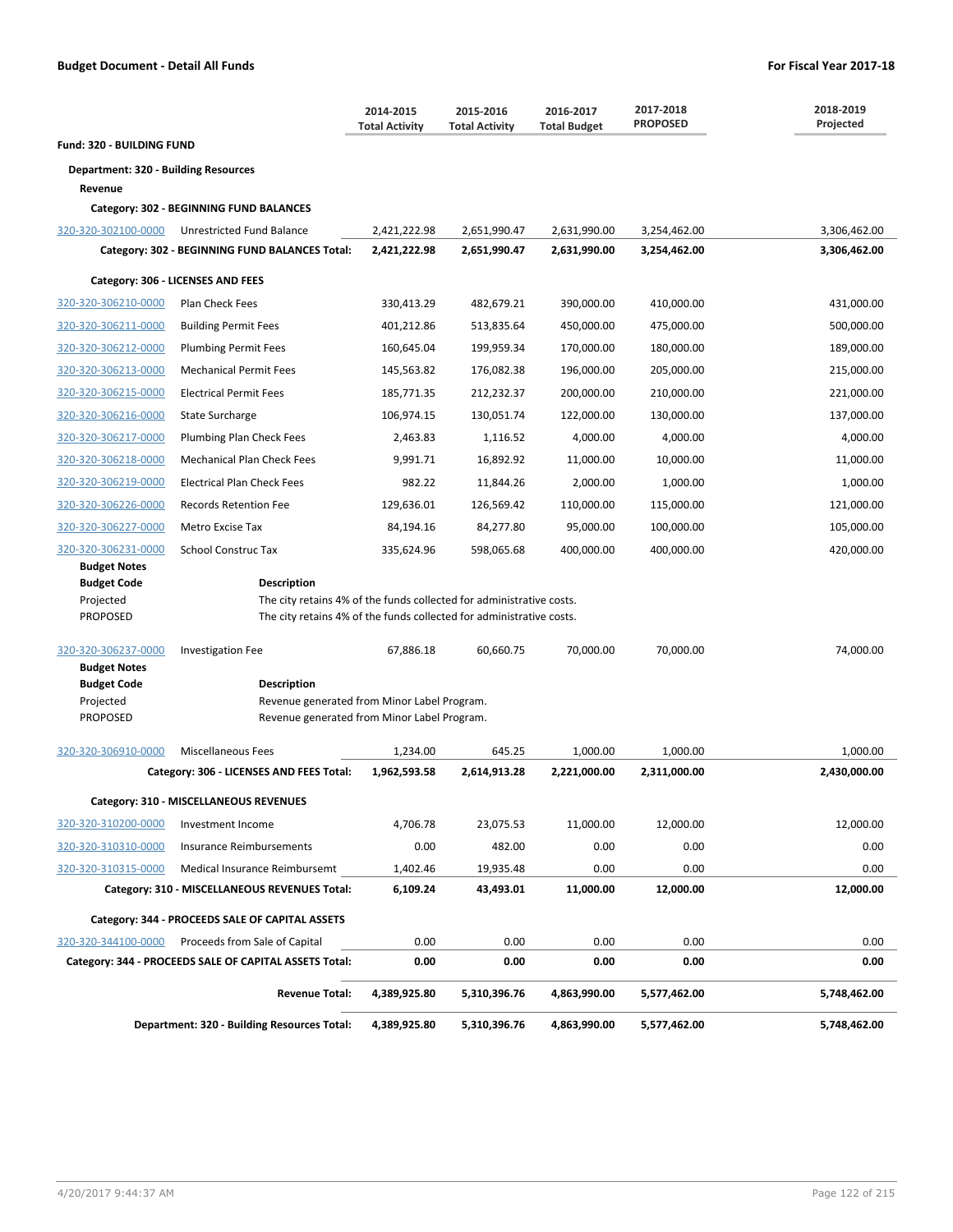|                                                        |                                                                                                                                   | 2014-2015<br><b>Total Activity</b> | 2015-2016<br><b>Total Activity</b>                                                | 2016-2017<br><b>Total Budget</b> | 2017-2018<br><b>PROPOSED</b> | 2018-2019<br>Projected |  |
|--------------------------------------------------------|-----------------------------------------------------------------------------------------------------------------------------------|------------------------------------|-----------------------------------------------------------------------------------|----------------------------------|------------------------------|------------------------|--|
| <b>Department: 322 - Building Requirements</b>         |                                                                                                                                   |                                    |                                                                                   |                                  |                              |                        |  |
| <b>Expense</b>                                         |                                                                                                                                   |                                    |                                                                                   |                                  |                              |                        |  |
|                                                        | Category: 410 - PERSONNEL SERVICES                                                                                                |                                    |                                                                                   |                                  |                              |                        |  |
| 320-322-411100-0000<br><b>Budget Notes</b>             | Full-Time Salaries and Wages                                                                                                      | 0.00                               | 0.00                                                                              | 637,000.00                       | 633,000.00                   | 655,000.00             |  |
| <b>Budget Code</b><br>Projected<br><b>PROPOSED</b>     | <b>Description</b><br>8 FTE<br>8 FTE                                                                                              |                                    |                                                                                   |                                  |                              |                        |  |
| 320-322-411110-0000                                    | <b>Full-Time Regular Salaries</b>                                                                                                 | 445,940.53                         | 455,216.74                                                                        | 0.00                             | 0.00                         | 0.00                   |  |
| 320-322-411120-0000                                    | Full-Time Other Paid Leave                                                                                                        | 26,196.66                          | 27,606.61                                                                         | 0.00                             | 0.00                         | 0.00                   |  |
| 320-322-411122-0000                                    | <b>Full-Time Vacation Leave</b>                                                                                                   | 27,776.52                          | 15,440.95                                                                         | 0.00                             | 0.00                         | 0.00                   |  |
| 320-322-411125-0000                                    | Full-Time Comp Leave                                                                                                              | 3,278.52                           | 7,032.46                                                                          | 0.00                             | 0.00                         | 0.00                   |  |
| 320-322-411130-0000                                    | <b>Full-Time Sick Leave</b>                                                                                                       | 14,952.41                          | 17,406.45                                                                         | 0.00                             | 0.00                         | 0.00                   |  |
| 320-322-411200-0000                                    | Part-Time Salaries                                                                                                                | 47,811.20                          | 54,540.27                                                                         | 40,000.00                        | 80,000.00                    | 83,000.00              |  |
| 320-322-411235-0000                                    | Part-Time Other Paid Leave                                                                                                        | 6,959.38                           | 8,749.65                                                                          | 0.00                             | 0.00                         | 0.00                   |  |
| 320-322-411240-0000                                    | Temporary / OnCall                                                                                                                | 3,389.88                           | 2,838.90                                                                          | 4,000.00                         | 4,000.00                     | 4,000.00               |  |
| 320-322-411300-0000                                    | <b>Overtime Salaries</b>                                                                                                          | 3,501.66                           | 4,037.80                                                                          | 3,000.00                         | 6,000.00                     | 6,000.00               |  |
| 320-322-411410-0000                                    | Working out of Classification                                                                                                     | 0.00                               | 237.38                                                                            | 0.00                             | 0.00                         | 0.00                   |  |
| 320-322-411435-0000                                    | <b>Accrued Vacation Payoff</b>                                                                                                    | 10,446.40                          | 27,877.36                                                                         | 8,000.00                         | 42,000.00                    | 8,000.00               |  |
| <b>Budget Notes</b>                                    |                                                                                                                                   |                                    |                                                                                   |                                  |                              |                        |  |
| <b>Budget Code</b><br>Projected                        | Description<br>Do to retirement of senior staff, this line item will continue to be reduce as vacancies occur.                    |                                    |                                                                                   |                                  |                              |                        |  |
|                                                        |                                                                                                                                   |                                    |                                                                                   |                                  |                              |                        |  |
| 320-322-412100-0000                                    | Payroll Taxes                                                                                                                     | 48,900.76                          | 51,748.95                                                                         | 58,000.00                        | 64,000.00                    | 64,000.00              |  |
| 320-322-412200-0000                                    | <b>PERS</b>                                                                                                                       | 121,874.55                         | 147,697.02                                                                        | 156,000.00                       | 205,000.00                   | 205,000.00             |  |
| 320-322-412300-0000                                    | Health Insurance                                                                                                                  | 158,206.24                         | 148,963.63                                                                        | 219,000.00                       | 207,000.00                   | 224,000.00             |  |
| 320-322-412400-0000                                    | <b>Other Benefits</b>                                                                                                             | 22,775.20                          | 22,334.74                                                                         | 17,000.00                        | 22,000.00                    | 23,000.00              |  |
|                                                        | Category: 410 - PERSONNEL SERVICES Total:                                                                                         | 942,009.91                         | 991,728.91                                                                        | 1,142,000.00                     | 1,263,000.00                 | 1,272,000.00           |  |
|                                                        | Category: 420 - MATERIALS & SERVICES                                                                                              |                                    |                                                                                   |                                  |                              |                        |  |
| 320-322-421000-0000                                    | <b>General Office Supplies</b>                                                                                                    | 2,561.91                           | 1,379.28                                                                          | 3,000.00                         | 3,000.00                     | 3,000.00               |  |
| 320-322-422200-0000                                    | Printing and Binding Services                                                                                                     | 1,044.55                           | 1,005.04                                                                          | 1,000.00                         | 1,000.00                     | 1,000.00               |  |
| 320-322-422300-0000                                    | Postage                                                                                                                           | 0.00                               | 7.88                                                                              | 1,000.00                         | 1,000.00                     | 1,000.00               |  |
| 320-322-427100-0000                                    | Uniforms and Safety Materials                                                                                                     | 0.00                               | 115.14                                                                            | 2,000.00                         | 2,000.00                     | 2,000.00               |  |
| 320-322-427200-0000                                    | <b>Clothing Allowance</b>                                                                                                         | 1,252.98                           | 108.01                                                                            | 2,000.00                         | 2,000.00                     | 2,000.00               |  |
| <b>Budget Notes</b>                                    |                                                                                                                                   |                                    |                                                                                   |                                  |                              |                        |  |
| <b>Budget Code</b><br>Projected                        | <b>Description</b><br>The union contract mandates that the inspectors receive a<br>clothing allowance for rain gear and/or boots. |                                    |                                                                                   |                                  |                              |                        |  |
| <b>PROPOSED</b>                                        | The union contract mandates that the inspectors receive a<br>clothing allowance for rain gear and/or boots.                       |                                    |                                                                                   |                                  |                              |                        |  |
| 320-322-428000-0000                                    | <b>Small Tools and Supplies</b>                                                                                                   | 94.89                              | 50.97                                                                             | 2,000.00                         | 1,000.00                     | 2,000.00               |  |
| 320-322-429500-0000                                    | Misc Furnishings & Equipment                                                                                                      | 34.94                              | 5,323.87                                                                          | 2,000.00                         | 2,000.00                     | 2,000.00               |  |
| 320-322-429700-0000                                    | <b>Publications and Reports</b>                                                                                                   | 2,231.93                           | 1,282.10                                                                          | 3,000.00                         | 3,000.00                     | 4,000.00               |  |
| 320-322-431000-0000                                    | Misc Professional & Technical                                                                                                     | 7,633.50                           | 44,036.24                                                                         | 30,000.00                        | 50,000.00                    | 50,000.00              |  |
| <b>Budget Notes</b><br><b>Budget Code</b><br>Projected | Description<br>Structural Engineering Review of urban renewal project.                                                            |                                    |                                                                                   |                                  |                              |                        |  |
| Projected                                              |                                                                                                                                   |                                    | Engineering and geotechnical consultants to review commercial project (\$30,000). |                                  |                              |                        |  |
| <b>PROPOSED</b>                                        |                                                                                                                                   |                                    | Engineering and geotechnical consultants to review commercial project             |                                  |                              |                        |  |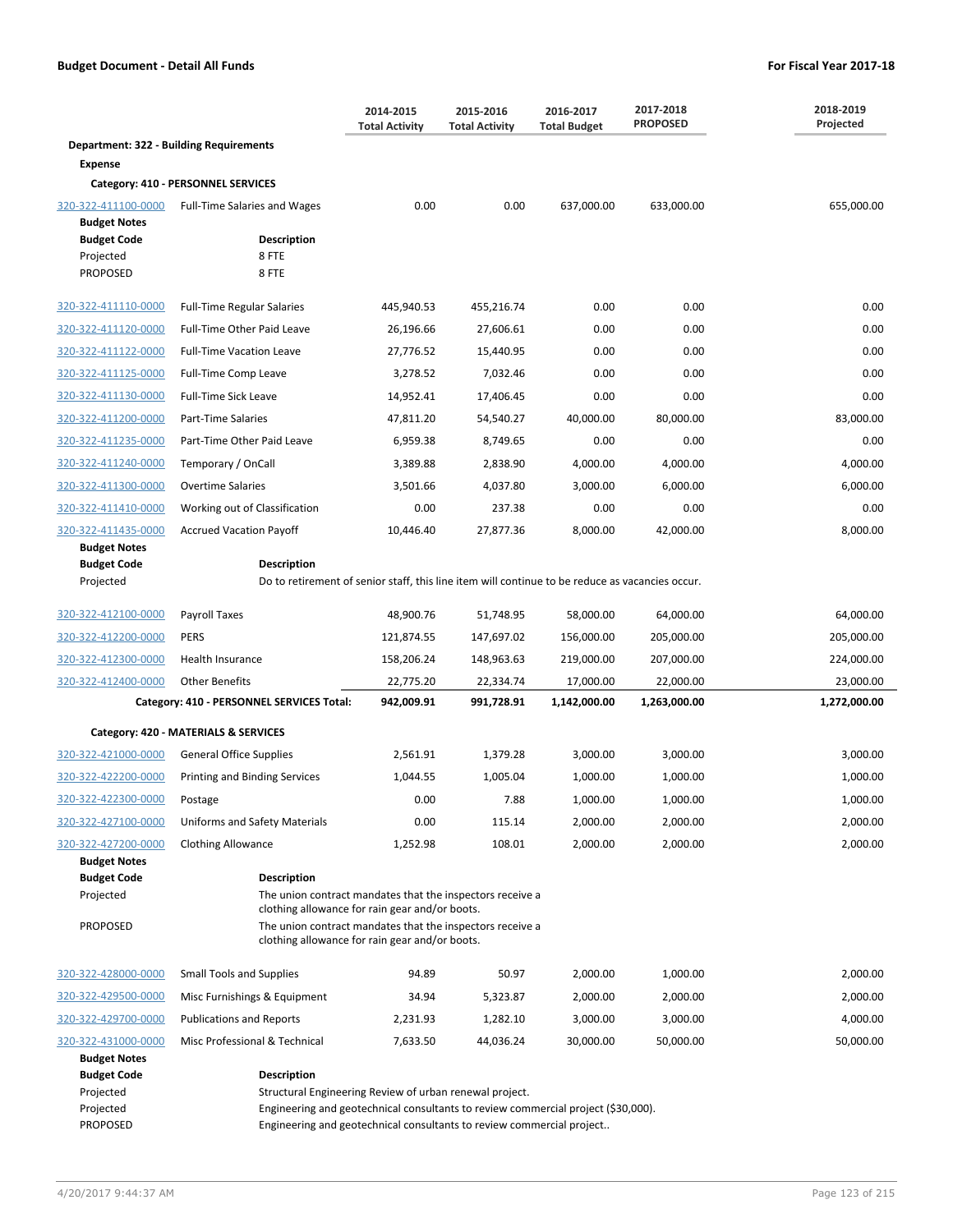|                                                                  |                                                      | 2014-2015<br><b>Total Activity</b>                                                                                                                                                                                        | 2015-2016<br><b>Total Activity</b>                                                                             | 2016-2017<br><b>Total Budget</b> | 2017-2018<br><b>PROPOSED</b>                                                                                   | 2018-2019<br>Projected |
|------------------------------------------------------------------|------------------------------------------------------|---------------------------------------------------------------------------------------------------------------------------------------------------------------------------------------------------------------------------|----------------------------------------------------------------------------------------------------------------|----------------------------------|----------------------------------------------------------------------------------------------------------------|------------------------|
| 320-322-431540-0000<br><b>Budget Notes</b><br><b>Budget Code</b> | Software, Purchases & Licenses<br><b>Description</b> | 0.00                                                                                                                                                                                                                      | 0.00                                                                                                           | 3,000.00                         | 3,000.00                                                                                                       | 3,000.00               |
| Projected                                                        |                                                      | The installation of new software hosted by the State of<br>Oregon no longer requires purchase of a license from                                                                                                           |                                                                                                                |                                  | Selectron or a maintenance agreement with Tyler Technogies. This is an approximate \$15,000 savings.           |                        |
| <b>PROPOSED</b>                                                  |                                                      | The installation of new software hosted by the State of<br>Oregon no longer requires purchase of a license from                                                                                                           |                                                                                                                |                                  | Selectron or a maintenance agreement with Tyler Technogies. This is an approximate \$15,000 savings.           |                        |
| 320-322-431610-0000<br><b>Budget Notes</b>                       | <b>Bank Service Charges</b>                          | 14,138.58                                                                                                                                                                                                                 | 32,748.59                                                                                                      | 35,000.00                        | 45,000.00                                                                                                      | 45,000.00              |
| <b>Budget Code</b>                                               | <b>Description</b>                                   |                                                                                                                                                                                                                           |                                                                                                                |                                  |                                                                                                                |                        |
| Projected                                                        | and Building)                                        |                                                                                                                                                                                                                           |                                                                                                                |                                  | Bank fees have been significantly reduced based on reallocation of fees paid by other departments (Engineering |                        |
| <b>PROPOSED</b>                                                  | and Building)                                        |                                                                                                                                                                                                                           |                                                                                                                |                                  | Bank fees have been significantly reduced based on reallocation of fees paid by other departments (Engineering |                        |
| 320-322-431937-0000                                              | Vehicle Contract Service Fee                         | 0.00                                                                                                                                                                                                                      | 487.48                                                                                                         | 0.00                             | 0.00                                                                                                           | 0.00                   |
| 320-322-432110-0000                                              | <b>Technical Seminars, Training</b>                  | 2,538.92                                                                                                                                                                                                                  | 2,766.77                                                                                                       | 5,000.00                         | 8,000.00                                                                                                       | 8,000.00               |
| <b>Budget Notes</b>                                              |                                                      |                                                                                                                                                                                                                           |                                                                                                                |                                  |                                                                                                                |                        |
| <b>Budget Code</b><br>Projected                                  | <b>Description</b>                                   |                                                                                                                                                                                                                           |                                                                                                                |                                  | Two staff members to attend Accela User Conference in San Diego, California for Training. This conference is   |                        |
|                                                                  |                                                      | the only opportunity for staff to get in-depth<br>training on the state's e-permitting system.                                                                                                                            |                                                                                                                |                                  |                                                                                                                |                        |
| <b>PROPOSED</b>                                                  |                                                      | the only opportunity for staff to get in-depth<br>training on the state's e-permitting system.                                                                                                                            |                                                                                                                |                                  | Two staff members to attend Accela User Conference in San Diego, California for Training. This conference is   |                        |
| 320-322-432300-0000                                              | Membership Dues                                      | 930.00                                                                                                                                                                                                                    | 1,236.50                                                                                                       | 2,000.00                         | 3,000.00                                                                                                       | 2,000.00               |
| <b>Budget Notes</b><br><b>Budget Code</b>                        | <b>Description</b>                                   |                                                                                                                                                                                                                           |                                                                                                                |                                  |                                                                                                                |                        |
| Projected                                                        |                                                      | International Code Council Annual Membership<br>Oregon Building Officials Annual Membership<br>Annual Oregon Inspector Certifications<br>Professional License Fees for 3 Staff<br>Oregon Mechanical Officials Association |                                                                                                                |                                  |                                                                                                                |                        |
| <b>PROPOSED</b>                                                  |                                                      | International Code Council Annual Membership<br>Oregon Building Officials Annual Membership<br>Annual Oregon Inspector Certifications<br>Professional License Fees for 3 Staff<br>Oregon Mechanical Officials Association |                                                                                                                |                                  |                                                                                                                |                        |
| 320-322-433700-0000                                              | Metro Excise Payment 5%                              | 79,984.45                                                                                                                                                                                                                 | 80,063.91                                                                                                      | 90,000.00                        | 95,000.00                                                                                                      | 100,000.00             |
| 320-322-433850-0000<br><b>Budget Notes</b>                       | <b>Construction Tax - LOSD</b>                       | 321,657.20                                                                                                                                                                                                                | 574,123.14                                                                                                     | 384,000.00                       | 384,000.00                                                                                                     | 403,000.00             |
| <b>Budget Code</b><br>Projected<br><b>PROPOSED</b>               | Description                                          |                                                                                                                                                                                                                           | Pass through from revenue acct #306228 (99% to LOSD).<br>Pass through from revenue acct #306228 (99% to LOSD). |                                  |                                                                                                                |                        |
| 320-322-433930-0000                                              | State Surcharge-Building Permit                      | 0.00                                                                                                                                                                                                                      | 0.00                                                                                                           | 122,000.00                       | 110,000.00                                                                                                     | 120,000.00             |
| 320-322-433930-0720                                              | State Surcharge-Building Permit                      | 48,294.46                                                                                                                                                                                                                 | 60,384.45                                                                                                      | 0.00                             | 0.00                                                                                                           | 0.00                   |
| 320-322-433930-0740                                              | State Surcharge-Building Permit                      | 21,829.73                                                                                                                                                                                                                 | 24,858.60                                                                                                      | 0.00                             | 0.00                                                                                                           | 0.00                   |
| 320-322-433930-0750                                              | State Surcharge-Building Permit                      | 18,641.83                                                                                                                                                                                                                 | 23,349.18                                                                                                      | 0.00                             | 0.00                                                                                                           | 0.00                   |
| 320-322-433930-0760                                              | State Surcharge-Building Permit                      | 17,502.61                                                                                                                                                                                                                 | 21,161.81                                                                                                      | 0.00                             | 0.00                                                                                                           | 0.00                   |
| 320-322-435210-0000                                              | <b>Telephone Service Charges</b>                     | 3,389.88                                                                                                                                                                                                                  | 4,849.94                                                                                                       | 4,000.00                         | 5,000.00                                                                                                       | 5,000.00               |
| <b>Budget Notes</b><br><b>Budget Code</b>                        | <b>Description</b>                                   |                                                                                                                                                                                                                           |                                                                                                                |                                  |                                                                                                                |                        |
| Projected                                                        |                                                      |                                                                                                                                                                                                                           | Consulitation of providers has resulted in budget savings.                                                     |                                  |                                                                                                                |                        |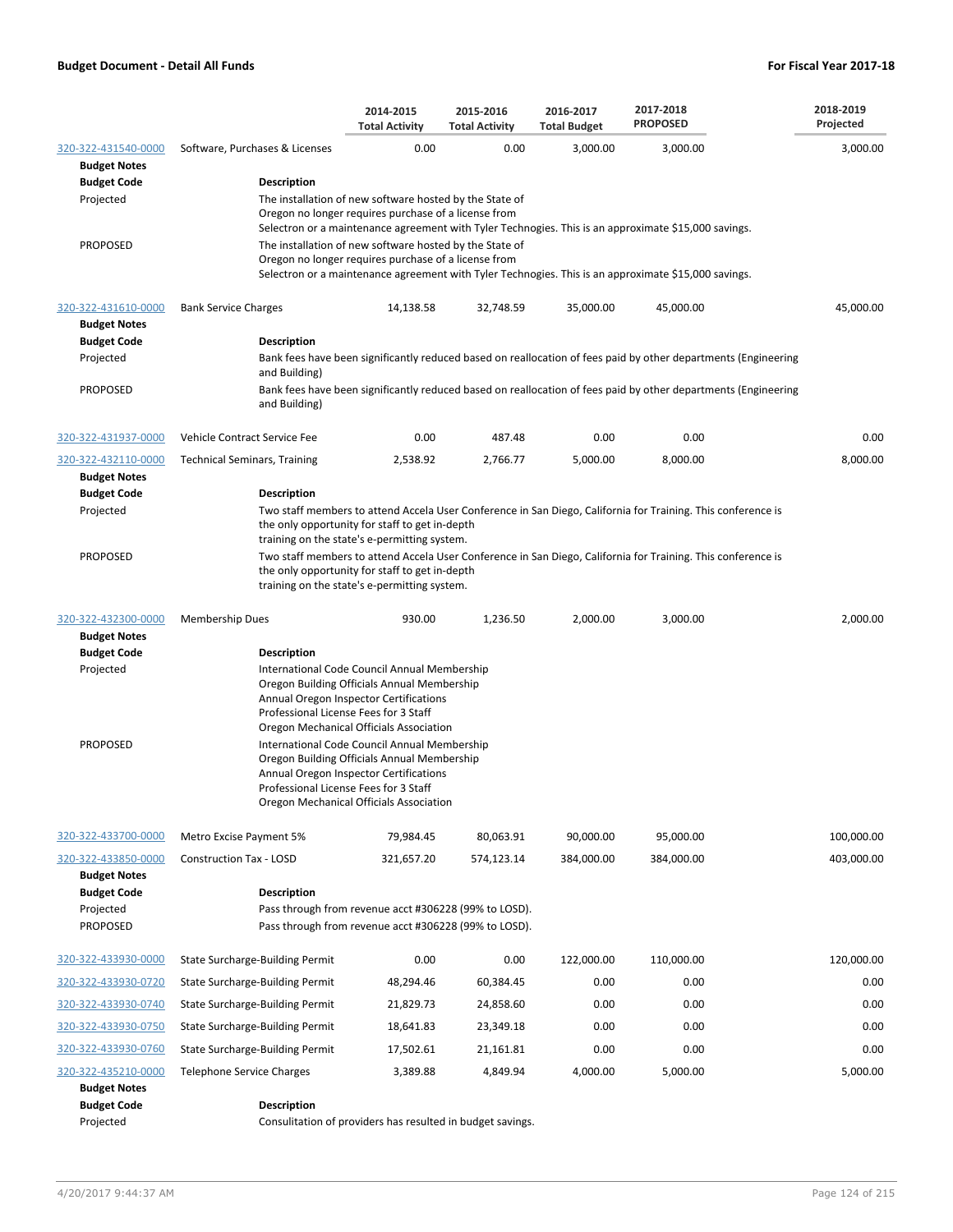|                                            |                                                                                                        | 2014-2015<br><b>Total Activity</b> | 2015-2016<br><b>Total Activity</b> | 2016-2017<br><b>Total Budget</b> | 2017-2018<br><b>PROPOSED</b> | 2018-2019<br>Projected |
|--------------------------------------------|--------------------------------------------------------------------------------------------------------|------------------------------------|------------------------------------|----------------------------------|------------------------------|------------------------|
| <b>PROPOSED</b>                            | Consulitation of providers has resulted in budget savings.                                             |                                    |                                    |                                  |                              |                        |
| 320-322-437310-0000<br><b>Budget Notes</b> | <b>Equipment Repair and Service</b>                                                                    | 10.00                              | 4,931.22                           | 5,000.00                         | 3,000.00                     | 3,000.00               |
| <b>Budget Code</b>                         | <b>Description</b>                                                                                     |                                    |                                    |                                  |                              |                        |
| Projected                                  | This item includes maintenance contracts for equipment associated with scanning and archiving records. |                                    |                                    |                                  |                              |                        |
| <b>PROPOSED</b>                            | This item includes maintenance contracts for equipment associated with scanning and archiving records. |                                    |                                    |                                  |                              |                        |
| 320-322-437330-0000                        | Vehicle Repairs, Parts & Supp                                                                          | 2,821.67                           | 4,012.23                           | 4,000.00                         | 4,000.00                     | 4,000.00               |
| 320-322-437340-0000                        | Gasoline, Oil and Lubricants                                                                           | 4,076.10                           | 3,248.64                           | 3,000.00                         | 4,000.00                     | 4,000.00               |
| 320-322-438110-0000                        | Internal Fees for Service - Admin                                                                      | 235,000.00                         | 238,000.00                         | 257,000.00                       | 239,000.00                   | 247,000.00             |
| 320-322-438673-0000                        | Internal Fees for Service - MP                                                                         | 8,000.00                           | 10,000.00                          | 5,000.00                         | 2,000.00                     | 2,000.00               |
| 320-322-439220-0000                        | <b>Local Travel Expenses</b>                                                                           | 2,255.29                           | 2,020.63                           | 3,000.00                         | 3,000.00                     | 3,000.00               |
| <b>Budget Notes</b>                        |                                                                                                        |                                    |                                    |                                  |                              |                        |
| <b>Budget Code</b>                         | <b>Description</b>                                                                                     |                                    |                                    |                                  |                              |                        |
| Projected                                  | Reimbursement for use of private vehicles for part time employees.                                     |                                    |                                    |                                  |                              |                        |
| <b>PROPOSED</b>                            | Reimbursement for use of private vehicles for part time employees.                                     |                                    |                                    |                                  |                              |                        |
| 320-322-439900-0000                        | <b>Other Miscellaneous Exp</b>                                                                         | 0.00                               | 0.00                               | 0.00                             | 0.00                         | 0.00                   |
|                                            | Category: 420 - MATERIALS & SERVICES Total:                                                            | 795,925.42                         | 1,141,551.62                       | 968,000.00                       | 973,000.00                   | 1,016,000.00           |
| Category: 480 - CAPITAL OUTLAY             |                                                                                                        |                                    |                                    |                                  |                              |                        |
| 320-322-485110-0000                        | On-Road Vehicle Purchases                                                                              | 0.00                               | 96,654.10                          | 0.00                             | 35,000.00                    | 0.00                   |
|                                            | Category: 480 - CAPITAL OUTLAY Total:                                                                  | 0.00                               | 96,654.10                          | 0.00                             | 35,000.00                    | 0.00                   |
| Category: 490 - CONTINGENCY                |                                                                                                        |                                    |                                    |                                  |                              |                        |
| 320-322-490100-0000                        | <b>General Operating Contingency</b>                                                                   | 0.00                               | 0.00                               | 112,000.00                       | 160,000.00                   | 160,000.00             |
|                                            | Category: 490 - CONTINGENCY Total:                                                                     | 0.00                               | 0.00                               | 112,000.00                       | 160,000.00                   | 160,000.00             |
|                                            | Category: 498 - ENDING FUND BALANCE                                                                    |                                    |                                    |                                  |                              |                        |
| 320-322-498000-0000                        | Unappropriated Ending Fund Bal                                                                         | 0.00                               | 0.00                               | 2,641,990.00                     | 3,146,462.00                 | 3,300,462.00           |
|                                            | Category: 498 - ENDING FUND BALANCE Total:                                                             | 0.00                               | 0.00                               | 2,641,990.00                     | 3,146,462.00                 | 3,300,462.00           |
|                                            | <b>Expense Total:</b>                                                                                  | 1,737,935.33                       | 2,229,934.63                       | 4,863,990.00                     | 5,577,462.00                 | 5,748,462.00           |
|                                            | Department: 322 - Building Requirements Total:                                                         | 1,737,935.33                       | 2,229,934.63                       | 4,863,990.00                     | 5,577,462.00                 | 5,748,462.00           |
|                                            | Fund: 320 - BUILDING FUND Surplus (Deficit):                                                           | 2,651,990.47                       | 3,080,462.13                       | 0.00                             | 0.00                         | 0.00                   |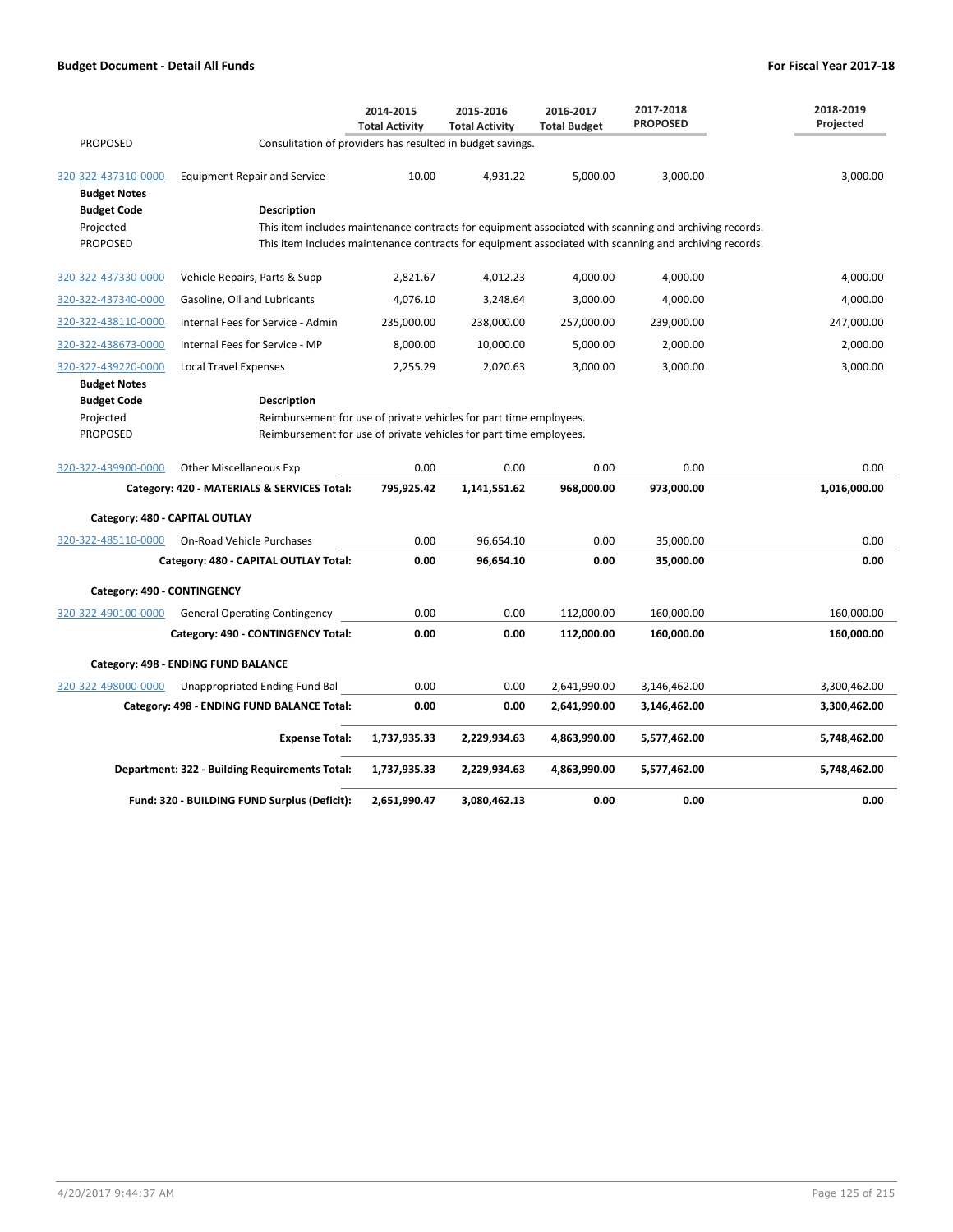|                                                |                                                | 2014-2015<br><b>Total Activity</b> | 2015-2016<br><b>Total Activity</b> | 2016-2017<br><b>Total Budget</b> | 2017-2018<br><b>PROPOSED</b> | 2018-2019<br>Projected |
|------------------------------------------------|------------------------------------------------|------------------------------------|------------------------------------|----------------------------------|------------------------------|------------------------|
| <b>Fund: 550 - GOLF COURSE FUND</b>            |                                                |                                    |                                    |                                  |                              |                        |
| <b>Department: 550 - Golf Course Resources</b> |                                                |                                    |                                    |                                  |                              |                        |
| Revenue                                        |                                                |                                    |                                    |                                  |                              |                        |
|                                                | Category: 302 - BEGINNING FUND BALANCES        |                                    |                                    |                                  |                              |                        |
| 550-550-302100-0000                            | Unrestricted Fund Balance                      | 24,956.92                          | 15,542.00                          | 37,075.00                        | 10,885.00                    | 50,885.00              |
| 550-550-302167-0000                            | <b>Inventory Balance</b>                       | 53,679.98                          | 42,532.76                          | 43,000.00                        | 10,000.00                    | 0.00                   |
|                                                | Category: 302 - BEGINNING FUND BALANCES Total: | 78,636.90                          | 58,074.76                          | 80,075.00                        | 20,885.00                    | 50,885.00              |
|                                                | Category: 308 - SALES AND SERVICES             |                                    |                                    |                                  |                              |                        |
| 550-550-308550-0000                            | <b>Green Fees</b>                              | 324,495.47                         | 301,717.76                         | 360,000.00                       | 300,000.00                   | 310,000.00             |
| 550-550-308560-0000                            | <b>Driving Range Fees</b>                      | 111,646.39                         | 121,086.52                         | 130,000.00                       | 130,000.00                   | 140,000.00             |
| 550-550-308570-0000                            | Golf Club/Cart Rental Fees                     | 22,006.50                          | 20,767.75                          | 26,000.00                        | 24,000.00                    | 25,000.00              |
| 550-550-308580-0000                            | Tournaments                                    | 24,106.40                          | 20,679.78                          | 22,000.00                        | 22,000.00                    | 22,000.00              |
| 550-550-308590-0000                            | Merchandise Sales                              | 62,886.91                          | 57,983.37                          | 65,000.00                        | 50,000.00                    | 25,000.00              |
| 550-550-308600-0000                            | <b>Food Sales</b>                              | 27,336.93                          | 36,792.55                          | 52,000.00                        | 8,000.00                     | 8,000.00               |
| 550-550-308901-0000                            | <b>Youth Classes</b>                           | 23,639.69                          | 26,814.97                          | 25,000.00                        | 27,000.00                    | 28,000.00              |
| 550-550-308902-0000                            | <b>Adult Classes</b>                           | 5,832.73                           | 4,687.50                           | 13,000.00                        | 6,000.00                     | 6,000.00               |
| 550-550-308911-0000                            | Lessons                                        | 62,023.18                          | 72,926.08                          | 52,000.00                        | 90,000.00                    | 90,000.00              |
|                                                | Category: 308 - SALES AND SERVICES Total:      | 663,974.20                         | 663,456.28                         | 745,000.00                       | 657,000.00                   | 654,000.00             |
|                                                | Category: 310 - MISCELLANEOUS REVENUES         |                                    |                                    |                                  |                              |                        |
| 550-550-310200-0000                            | Investment Income                              | 29.70                              | 354.96                             | 0.00                             | 0.00                         | 0.00                   |
| 550-550-310310-0000                            | Insurance Reimbursements                       | 0.00                               | 234.00                             | 0.00                             | 0.00                         | 0.00                   |
| 550-550-310315-0000                            | Medical Insurance Reimbursemt                  | 320.27                             | 3,069.19                           | 0.00                             | 0.00                         | 0.00                   |
| 550-550-310910-0000                            | Sundry Income                                  | 9,970.00                           | 7,231.65                           | 2,000.00                         | 6,000.00                     | 6,000.00               |
|                                                | Category: 310 - MISCELLANEOUS REVENUES Total:  | 10,319.97                          | 10,889.80                          | 2,000.00                         | 6,000.00                     | 6,000.00               |
| Category: 320 - TRANSFERS                      |                                                |                                    |                                    |                                  |                              |                        |
| 550-550-322100-0000                            | <b>Transfer from General Fund</b>              | 198,000.00                         | 200,000.00                         | 200,000.00                       | 60,000.00                    | 0.00                   |
| 550-550-322500-0000                            | <b>Transfer from Parks</b>                     | 0.00                               | 81,000.00                          | 38,000.00                        | 38,000.00                    | 38,000.00              |
|                                                | Category: 320 - TRANSFERS Total:               | 198,000.00                         | 281,000.00                         | 238,000.00                       | 98,000.00                    | 38,000.00              |
|                                                | <b>Revenue Total:</b>                          | 950,931.07                         | 1,013,420.84                       | 1,065,075.00                     | 781,885.00                   | 748,885.00             |
|                                                | Department: 550 - Golf Course Resources Total: | 950,931.07                         | 1,013,420.84                       | 1,065,075.00                     | 781,885.00                   | 748,885.00             |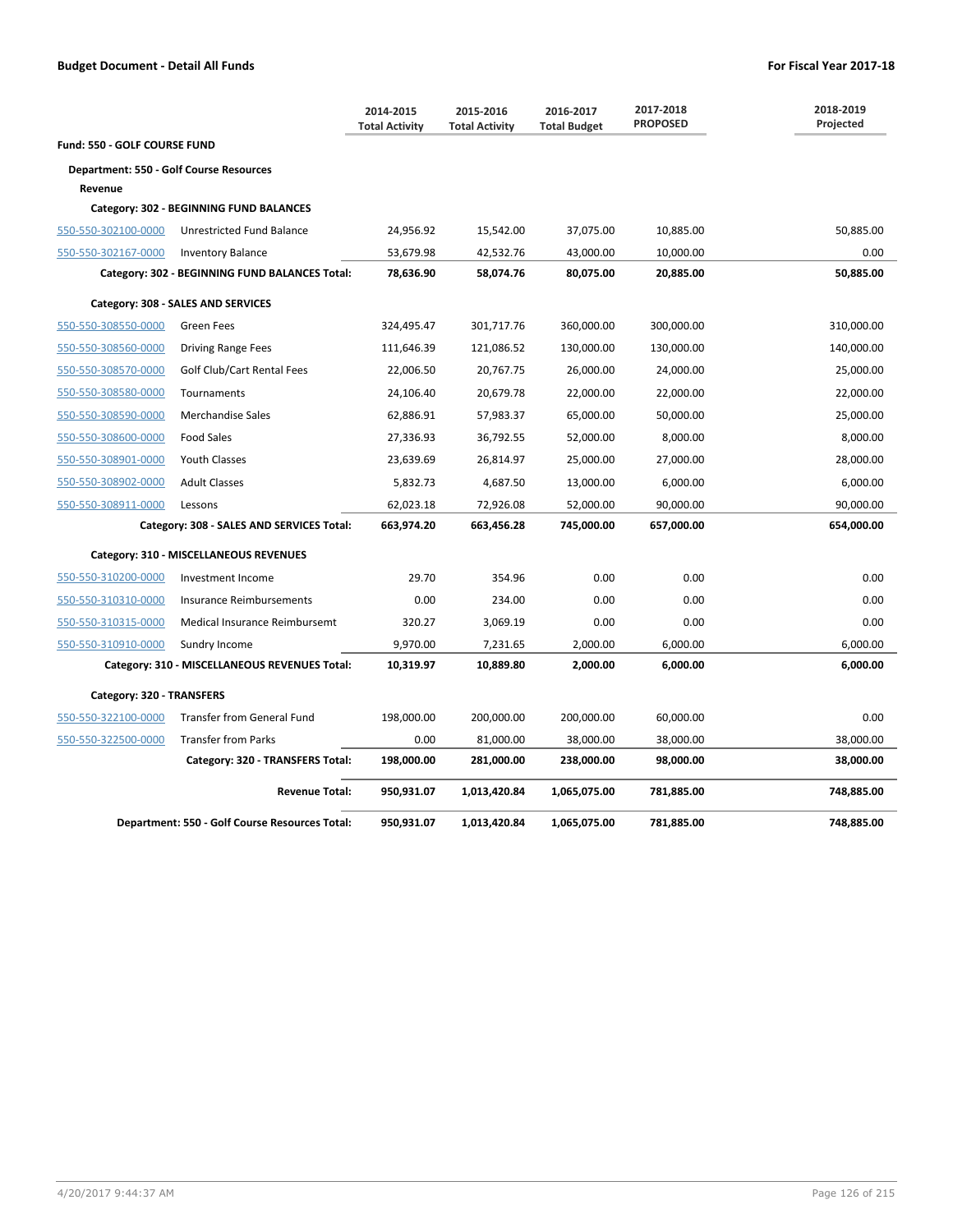|                                 |                                             | 2014-2015<br><b>Total Activity</b> | 2015-2016<br><b>Total Activity</b> | 2016-2017<br><b>Total Budget</b> | 2017-2018<br><b>PROPOSED</b> | 2018-2019<br>Projected |
|---------------------------------|---------------------------------------------|------------------------------------|------------------------------------|----------------------------------|------------------------------|------------------------|
| Department: 551 - Golf Pro Shop |                                             |                                    |                                    |                                  |                              |                        |
| <b>Expense</b>                  |                                             |                                    |                                    |                                  |                              |                        |
|                                 | Category: 410 - PERSONNEL SERVICES          |                                    |                                    |                                  |                              |                        |
| 550-551-411100-0000             | <b>Full-Time Salaries and Wages</b>         | 0.00                               | 0.00                               | 85,000.00                        | 85,000.00                    | 88,000.00              |
| 550-551-411110-0000             | <b>Full-Time Regular Salaries</b>           | 69,259.42                          | 71,504.72                          | 0.00                             | 0.00                         | 0.00                   |
| 550-551-411120-0000             | Full-Time Other Paid Leave                  | 4,933.12                           | 5,050.88                           | 0.00                             | 0.00                         | 0.00                   |
| 550-551-411122-0000             | <b>Full-Time Vacation Leave</b>             | 5,858.08                           | 5,524.40                           | 0.00                             | 0.00                         | 0.00                   |
| 550-551-411130-0000             | Full-Time Sick Leave                        | 115.62                             | 0.00                               | 0.00                             | 0.00                         | 0.00                   |
| 550-551-411240-0000             | Temporary / OnCall                          | 63,409.58                          | 65,311.06                          | 56,000.00                        | 37,000.00                    | 37,000.00              |
| 550-551-411300-0000             | <b>Overtime Salaries</b>                    | 37.50                              | 83.25                              | 0.00                             | 0.00                         | 0.00                   |
| 550-551-411400-0000             | Special Pay                                 | 15,705.00                          | 12,685.00                          | 14,000.00                        | 0.00                         | 0.00                   |
| 550-551-412100-0000             | Payroll Taxes                               | 13,762.82                          | 13,920.97                          | 14,000.00                        | 12,000.00                    | 12,000.00              |
| 550-551-412200-0000             | PERS                                        | 19,864.90                          | 23,853.03                          | 29,000.00                        | 18,000.00                    | 19,000.00              |
| 550-551-412300-0000             | <b>Health Insurance</b>                     | 14,522.58                          | 13,923.86                          | 18,500.00                        | 16,000.00                    | 16,000.00              |
| 550-551-412400-0000             | <b>Other Benefits</b>                       | 2,493.52                           | 2,224.11                           | 3,500.00                         | 3,000.00                     | 2,000.00               |
|                                 | Category: 410 - PERSONNEL SERVICES Total:   | 209,962.14                         | 214,081.28                         | 220,000.00                       | 171,000.00                   | 174,000.00             |
|                                 | Category: 420 - MATERIALS & SERVICES        |                                    |                                    |                                  |                              |                        |
| 550-551-421000-0000             | <b>General Office Supplies</b>              | 470.74                             | 532.48                             | 1,000.00                         | 1,000.00                     | 1,000.00               |
| 550-551-422200-0000             | Printing and Binding Services               | 18.70                              | 0.00                               | 0.00                             | 0.00                         | 0.00                   |
| 550-551-422300-0000             | Postage                                     | 0.00                               | 0.00                               | 0.00                             | 0.00                         | 0.00                   |
| 550-551-428000-0000             | <b>Small Tools and Supplies</b>             | 98.01                              | 189.67                             | 500.00                           | 0.00                         | 0.00                   |
| 550-551-428700-0000             | <b>Recreation Equipment Purchases</b>       | 10,661.92                          | 13,653.49                          | 7,500.00                         | 4,000.00                     | 4,000.00               |
| 550-551-429500-0000             | Misc Furnishings & Equipment                | 3,250.35                           | 3,124.95                           | 3,000.00                         | 0.00                         | 0.00                   |
| 550-551-429700-0000             | <b>Publications and Reports</b>             | 85.00                              | 0.00                               | 0.00                             | 0.00                         | 0.00                   |
| 550-551-431000-0000             | Misc Professional & Technical               | 48,463.64                          | 67,109.97                          | 42,000.00                        | 60,000.00                    | 60,000.00              |
| 550-551-431610-0000             | <b>Bank Service Charges</b>                 | 9,727.53                           | 12,918.59                          | 14,000.00                        | 14,000.00                    | 14,000.00              |
| 550-551-432130-0000             | Conferences                                 | 270.47                             | 165.50                             | 500.00                           | 0.00                         | 0.00                   |
| 550-551-432300-0000             | <b>Membership Dues</b>                      | 1,410.00                           | 1,052.00                           | 500.00                           | 0.00                         | 0.00                   |
| 550-551-434100-0000             | Food and Beverages For Resale               | 20,975.21                          | 17,758.71                          | 34,000.00                        | 3,000.00                     | 3,000.00               |
| 550-551-434200-0000             | Merchandise & Supplies Resale               | 51,399.51                          | 45,631.96                          | 18,000.00                        | 4,000.00                     | 4,000.00               |
| 550-551-437230-0000             | Janitorial and Cleaning Spply               | 7,102.51                           | 7,522.84                           | 7,500.00                         | 7,500.00                     | 7,500.00               |
| 550-551-437290-0000             | <b>Bldg Maint-Misc Materials</b>            | 3,016.64                           | 1,882.64                           | 4,500.00                         | 1,000.00                     | 1,000.00               |
| 550-551-437310-0000             | <b>Equipment Repair and Service</b>         | 1,464.50                           | 2,978.96                           | 2,000.00                         | 2,000.00                     | 2,000.00               |
| 550-551-437410-0000             | Electricity                                 | 4,617.06                           | 4,292.80                           | 5,500.00                         | 4,500.00                     | 4,500.00               |
| 550-551-437420-0000             | Natural Gas and Propane                     | 1,885.54                           | 2,221.40                           | 0.00                             | 2,500.00                     | 2,500.00               |
| 550-551-437580-0000             | <b>Signing Materials</b>                    | 0.00                               | 0.00                               | 500.00                           | 500.00                       | 500.00                 |
| 550-551-438110-0000             | Internal Fees for Service-Admin             | 58,000.00                          | 60,000.00                          | 63,000.00                        | 59,000.00                    | 60,000.00              |
| 550-551-438500-0000             | Internal Fees for Service - Parks a         | 38,000.00                          | 38,000.00                          | 38,000.00                        | 38,000.00                    | 38,000.00              |
| 550-551-439100-0000             | Advertising                                 | 13,602.81                          | 13,150.63                          | 14,000.00                        | 7,000.00                     | 7,000.00               |
| 550-551-439900-0000             | <b>Other Miscellaneous Exp</b>              | 940.00                             | 4,416.34                           | 0.00                             | 0.00                         | 0.00                   |
|                                 | Category: 420 - MATERIALS & SERVICES Total: | 275,460.14                         | 296,602.93                         | 256,000.00                       | 208,000.00                   | 209,000.00             |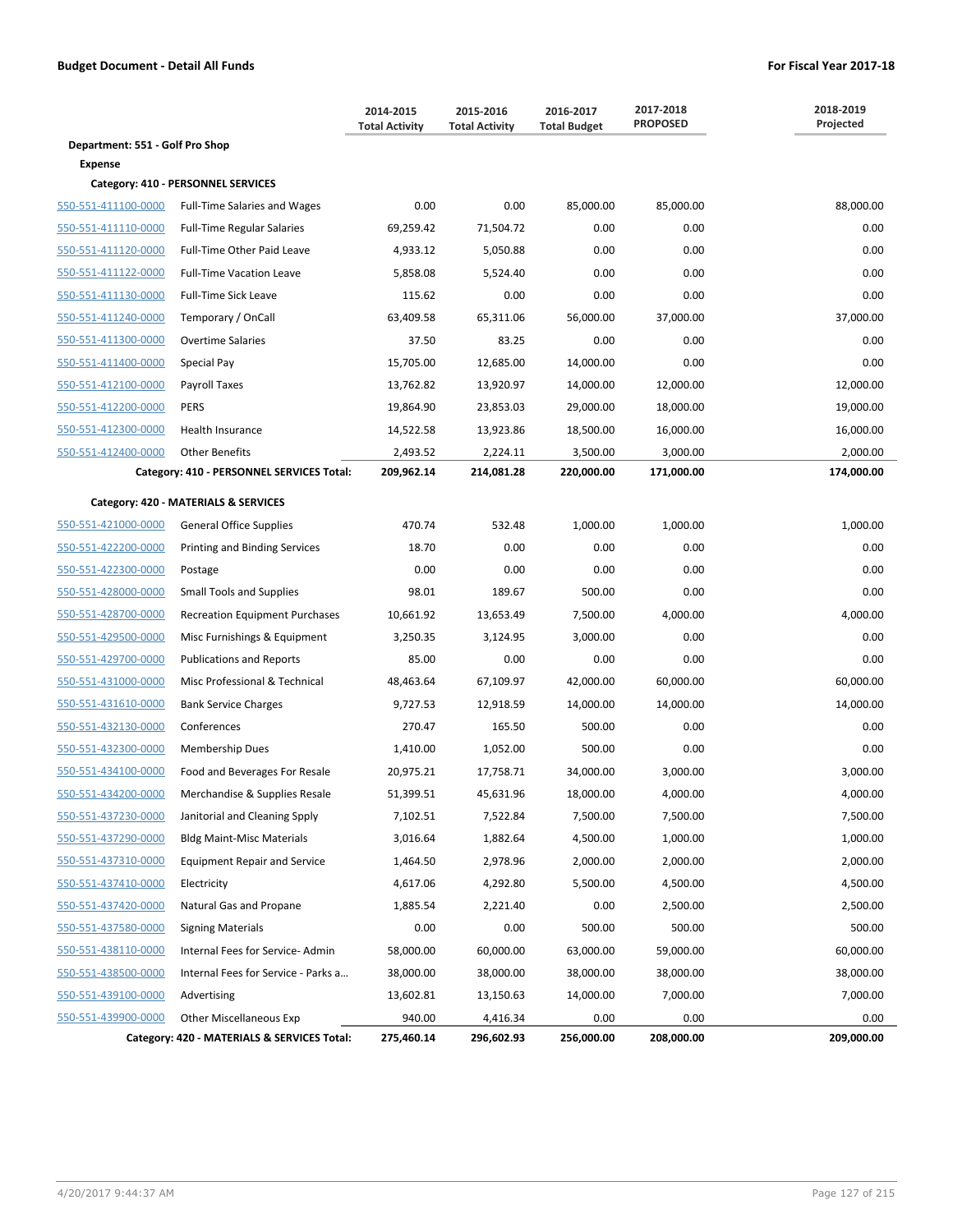|                                                             | 2014-2015<br><b>Total Activity</b> | 2015-2016<br><b>Total Activity</b> | 2016-2017<br><b>Total Budget</b> | 2017-2018<br><b>PROPOSED</b> | 2018-2019<br>Projected |
|-------------------------------------------------------------|------------------------------------|------------------------------------|----------------------------------|------------------------------|------------------------|
| Category: 490 - CONTINGENCY                                 |                                    |                                    |                                  |                              |                        |
| 550-551-490100-0000<br><b>General Operating Contingency</b> | 0.00                               | 0.00                               | 125.075.00                       | 50,885.00                    | 3,885.00               |
| Category: 490 - CONTINGENCY Total:                          | 0.00                               | 0.00                               | 125.075.00                       | 50,885.00                    | 3,885.00               |
| <b>Expense Total:</b>                                       | 485,422.28                         | 510.684.21                         | 601,075.00                       | 429.885.00                   | 386,885.00             |
| Department: 551 - Golf Pro Shop Total:                      | 485,422.28                         | 510,684.21                         | 601,075.00                       | 429,885.00                   | 386,885.00             |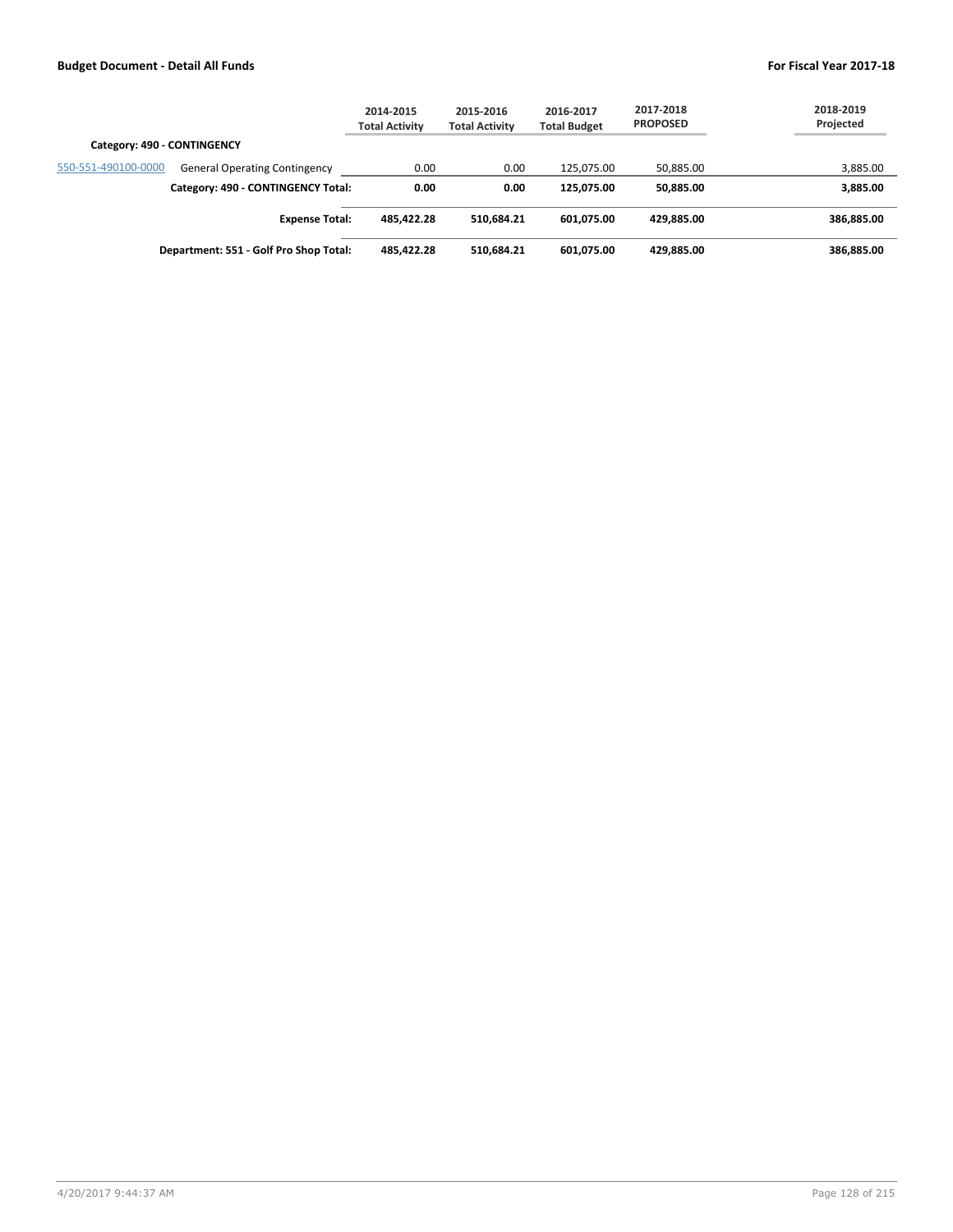|                                    |                                             | 2014-2015<br><b>Total Activity</b> | 2015-2016<br><b>Total Activity</b> | 2016-2017<br><b>Total Budget</b> | 2017-2018<br><b>PROPOSED</b> | 2018-2019<br>Projected |
|------------------------------------|---------------------------------------------|------------------------------------|------------------------------------|----------------------------------|------------------------------|------------------------|
| Department: 552 - Golf Maintenance |                                             |                                    |                                    |                                  |                              |                        |
| <b>Expense</b>                     |                                             |                                    |                                    |                                  |                              |                        |
|                                    | Category: 410 - PERSONNEL SERVICES          |                                    |                                    |                                  |                              |                        |
| 550-552-411100-0000                | <b>Full-Time Salaries and Wages</b>         | 0.00                               | 0.00                               | 96,000.00                        | 97,000.00                    | 100,000.00             |
| 550-552-411110-0000                | <b>Full-Time Regular Salaries</b>           | 74,418.52                          | 76,804.30                          | 0.00                             | 0.00                         | 0.00                   |
| 550-552-411120-0000                | Full-Time Other Paid Leave                  | 3,928.87                           | 4,665.06                           | 0.00                             | 0.00                         | 0.00                   |
| 550-552-411122-0000                | <b>Full-Time Vacation Leave</b>             | 3,103.03                           | 5,296.38                           | 0.00                             | 0.00                         | 0.00                   |
| 550-552-411125-0000                | Full-Time Comp Leave                        | 58.70                              | 909.21                             | 0.00                             | 0.00                         | 0.00                   |
| 550-552-411130-0000                | <b>Full-Time Sick Leave</b>                 | 5,245.68                           | 6,094.76                           | 0.00                             | 0.00                         | 0.00                   |
| 550-552-411240-0000                | Temporary / OnCall                          | 0.00                               | 2,459.43                           | 0.00                             | 0.00                         | 0.00                   |
| 550-552-411300-0000                | <b>Overtime Salaries</b>                    | 2,121.83                           | 1,610.38                           | 2,000.00                         | 3,000.00                     | 3,000.00               |
| 550-552-411400-0000                | Special Pay                                 | 0.00                               | 0.00                               | 1,000.00                         | 1,000.00                     | 1,000.00               |
| 550-552-411410-0000                | Working out of Classification               | 447.55                             | 0.00                               | 0.00                             | 0.00                         | 0.00                   |
| 550-552-411435-0000                | <b>Accrued Vacation Payoff</b>              | 123.89                             | 902.08                             | 0.00                             | 0.00                         | 0.00                   |
| 550-552-412100-0000                | <b>Payroll Taxes</b>                        | 7,285.46                           | 8,105.31                           | 8,500.00                         | 10,000.00                    | 9,000.00               |
| 550-552-412200-0000                | <b>PERS</b>                                 | 15,835.78                          | 17,051.34                          | 17,500.00                        | 21,000.00                    | 26,000.00              |
| 550-552-412300-0000                | <b>Health Insurance</b>                     | 28,767.28                          | 26,871.77                          | 42,500.00                        | 31,000.00                    | 31,000.00              |
| 550-552-412400-0000                | <b>Other Benefits</b>                       | 3,079.44                           | 2,731.22                           | 2,500.00                         | 2,000.00                     | 4,000.00               |
|                                    | Category: 410 - PERSONNEL SERVICES Total:   | 144,416.03                         | 153,501.24                         | 170,000.00                       | 165,000.00                   | 174,000.00             |
|                                    | Category: 420 - MATERIALS & SERVICES        |                                    |                                    |                                  |                              |                        |
| 550-552-427130-0000                | Uniform Purchases                           | 498.82                             | 0.00                               | 1,000.00                         | 1,000.00                     | 1,000.00               |
| 550-552-427150-0000                | Safety Equipment                            | 760.51                             | 1,282.49                           | 500.00                           | 500.00                       | 500.00                 |
| 550-552-427200-0000                | <b>Clothing Allowance</b>                   | 109.99                             | 306.79                             | 0.00                             | 0.00                         | 0.00                   |
| 550-552-427300-0000                | Laundry Service                             | 416.13                             | 462.50                             | 500.00                           | 500.00                       | 500.00                 |
| 550-552-428000-0000                | <b>Small Tools and Supplies</b>             | 4,022.32                           | 6,167.67                           | 3,000.00                         | 3,000.00                     | 3,000.00               |
| 550-552-431000-0000                | Misc Professional & Technical               | 92,000.09                          | 66,182.35                          | 76,000.00                        | 55,000.00                    | 55,000.00              |
| 550-552-437120-0000                | Landscaping Materials                       | 1,176.59                           | 241.81                             | 0.00                             | 0.00                         | 0.00                   |
| 550-552-437130-0000                | <b>Botanical Supplies</b>                   | 892.70                             | 7,473.18                           | 1,000.00                         | 1,000.00                     | 1,000.00               |
| 550-552-437140-0000                | <b>Chemicals and Fertilizers</b>            | 20,289.29                          | 15,164.06                          | 15,000.00                        | 8,000.00                     | 8,000.00               |
| 550-552-437180-0000                | Grounds Maint-Misc Contr Svcs               | 120.00                             | 4,804.50                           | 7,500.00                         | 7,500.00                     | 7,500.00               |
| 550-552-437190-0000                | <b>Grnds Maint-Misc Materials</b>           | 6,813.67                           | 9,481.02                           | 11,000.00                        | 3,500.00                     | 3,500.00               |
| 550-552-437230-0000                | Janitorial and Cleaning Spply               | 0.00                               | 0.00                               | 500.00                           | 500.00                       | 500.00                 |
| 550-552-437290-0000                | <b>Bldg Maint-Misc Materials</b>            | 1,445.24                           | 889.29                             | 3,000.00                         | 3,000.00                     | 3,000.00               |
| 550-552-437310-0000                | <b>Equipment Repair and Service</b>         | 7,132.85                           | 10,457.11                          | 10,000.00                        | 5,000.00                     | 5,000.00               |
| 550-552-437312-0000                | <b>Equipment Rentals</b>                    | 2,129.24                           | 2,522.96                           | 3,000.00                         | 1,000.00                     | 1,000.00               |
| 550-552-437330-0000                | Vehicle Repairs, Parts & Supp               | 923.77                             | 17,042.57                          | 5,000.00                         | 0.00                         | 0.00                   |
| 550-552-437340-0000                | Gasoline, Oil and Lubricants                | 553.86                             | 4,015.85                           | 5,000.00                         | 5,000.00                     | 5,000.00               |
| 550-552-437390-0000                | <b>Equip Maint-Misc Materials</b>           | 0.00                               | 758.35                             | 0.00                             | 0.00                         | 0.00                   |
| 550-552-437430-0000                | Water, WW, & Surf Water Use                 | 60,728.76                          | 90,987.35                          | 80,000.00                        | 56,000.00                    | 56,000.00              |
| 550-552-437440-0000                | Disposal Fees                               | 4,728.47                           | 2,975.44                           | 3,000.00                         | 1,500.00                     | 1,500.00               |
| 550-552-438110-0000                | Internal Fees for Service - Admin           | 15,000.00                          | 15,000.00                          | 15,000.00                        | 29,000.00                    | 30,000.00              |
| 550-552-438672-0000                | Internal Fees for Service - Electron        | 2,000.00                           | 2,000.00                           | 2,000.00                         | 2,000.00                     | 2,000.00               |
| 550-552-438673-0000                | Internal Fees for Service - MP              | 13,000.00                          | 16,000.00                          | 17,000.00                        | 4,000.00                     | 4,000.00               |
|                                    | Category: 420 - MATERIALS & SERVICES Total: | 234,742.30                         | 274,215.29                         | 259,000.00                       | 187,000.00                   | 188,000.00             |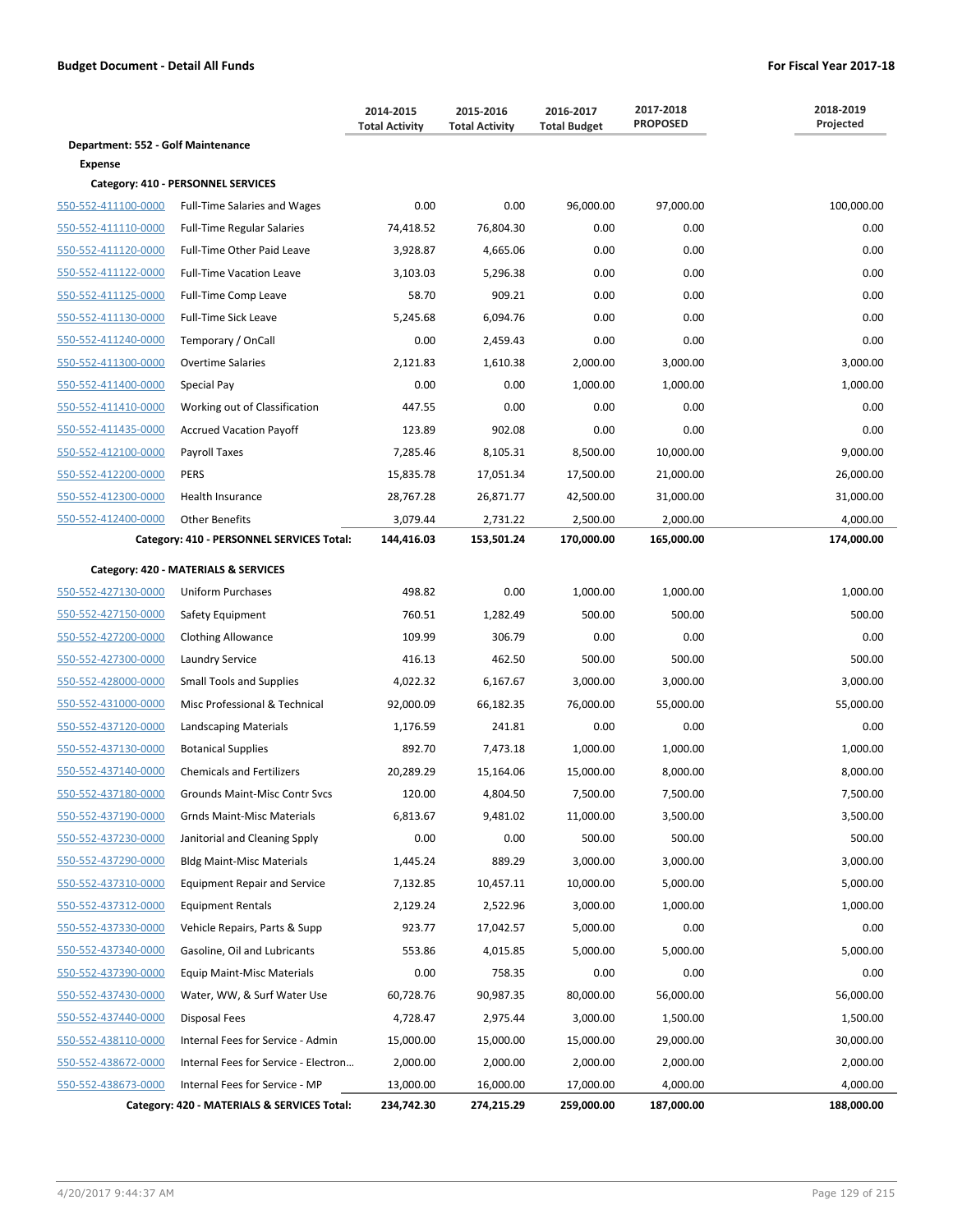|                                                   | 2014-2015<br><b>Total Activity</b> | 2015-2016<br><b>Total Activity</b> | 2016-2017<br><b>Total Budget</b> | 2017-2018<br><b>PROPOSED</b> | 2018-2019<br>Projected |
|---------------------------------------------------|------------------------------------|------------------------------------|----------------------------------|------------------------------|------------------------|
| Category: 480 - CAPITAL OUTLAY                    |                                    |                                    |                                  |                              |                        |
| 550-552-485200-0000<br><b>Equipment Purchases</b> | 28,275.70                          | 37,134.95                          | 35,000.00                        | 0.00                         | 0.00                   |
| Category: 480 - CAPITAL OUTLAY Total:             | 28.275.70                          | 37.134.95                          | 35.000.00                        | 0.00                         | 0.00                   |
| <b>Expense Total:</b>                             | 407.434.03                         | 464.851.48                         | 464.000.00                       | 352.000.00                   | 362.000.00             |
| Department: 552 - Golf Maintenance Total:         | 407.434.03                         | 464.851.48                         | 464.000.00                       | 352.000.00                   | 362,000.00             |
| Fund: 550 - GOLF COURSE FUND Surplus (Deficit):   | 58.074.76                          | 37.885.15                          | 0.00                             | 0.00                         | 0.00                   |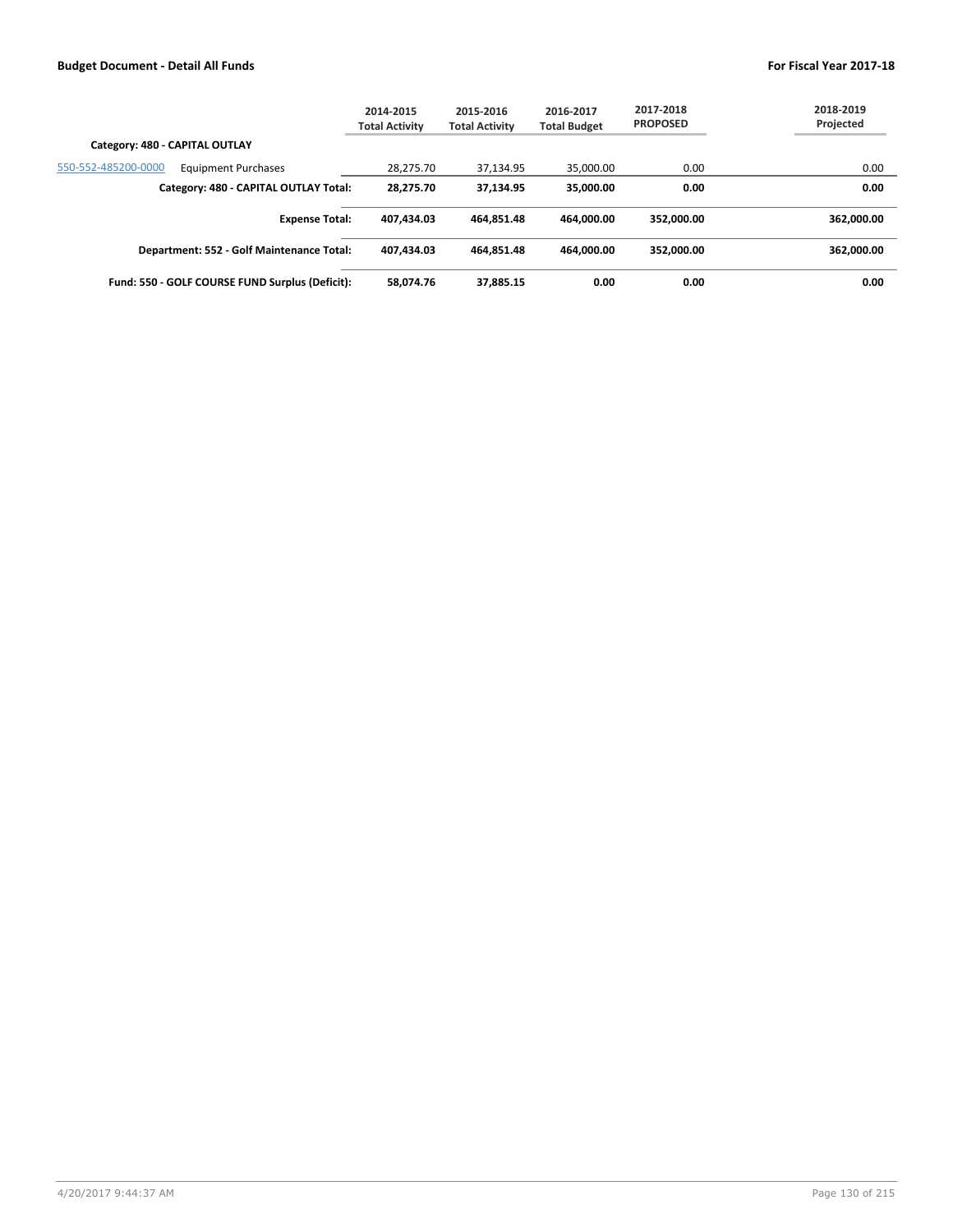|                                           |                                                | 2014-2015<br><b>Total Activity</b> | 2015-2016<br><b>Total Activity</b> | 2016-2017<br><b>Total Budget</b> | 2017-2018<br><b>PROPOSED</b> | 2018-2019<br>Projected |
|-------------------------------------------|------------------------------------------------|------------------------------------|------------------------------------|----------------------------------|------------------------------|------------------------|
| <b>Fund: 560 - TENNIS FACILITY FUND</b>   |                                                |                                    |                                    |                                  |                              |                        |
| <b>Department: 560 - Tennis Resources</b> |                                                |                                    |                                    |                                  |                              |                        |
| Revenue                                   |                                                |                                    |                                    |                                  |                              |                        |
|                                           | Category: 302 - BEGINNING FUND BALANCES        |                                    |                                    |                                  |                              |                        |
| 560-560-302100-0000                       | Unrestricted Fund Balance                      | 735,254.17                         | 678,304.78                         | 635,305.00                       | 665,260.00                   | 666,260.00             |
|                                           | Category: 302 - BEGINNING FUND BALANCES Total: | 735,254.17                         | 678,304.78                         | 635,305.00                       | 665,260.00                   | 666,260.00             |
|                                           | Category: 306 - LICENSES AND FEES              |                                    |                                    |                                  |                              |                        |
| 560-560-306275-0000                       | <b>Access Card Use Fees</b>                    | 1,260.00                           | 1,630.00                           | 2,000.00                         | 2,000.00                     | 2,000.00               |
|                                           | Category: 306 - LICENSES AND FEES Total:       | 1.260.00                           | 1,630.00                           | 2.000.00                         | 2.000.00                     | 2,000.00               |
|                                           | Category: 308 - SALES AND SERVICES             |                                    |                                    |                                  |                              |                        |
| 560-560-308901-0000                       | <b>Youth Classes</b>                           | 140,170.13                         | 146,696.89                         | 164,000.00                       | 160,000.00                   | 164,000.00             |
| 560-560-308902-0000                       | <b>Adult Classes</b>                           | 56,324.34                          | 49,855.24                          | 76,000.00                        | 55,000.00                    | 58,000.00              |
| 560-560-308903-0000                       | <b>Special Events</b>                          | 1,782.00                           | 4,320.00                           | 0.00                             | 0.00                         | 0.00                   |
| 560-560-308904-0000                       | Daily Court Fees                               | 87,421.74                          | 84,884.73                          | 78,000.00                        | 90,000.00                    | 90,000.00              |
| 560-560-308905-0000                       | <b>Quarterly Fees</b>                          | 76,401.00                          | 93,764.00                          | 90,000.00                        | 96,000.00                    | 96,000.00              |
|                                           | Category: 308 - SALES AND SERVICES Total:      | 362,099.21                         | 379,520.86                         | 408,000.00                       | 401,000.00                   | 408,000.00             |
|                                           | Category: 310 - MISCELLANEOUS REVENUES         |                                    |                                    |                                  |                              |                        |
| 560-560-310200-0000                       | Investment Income                              | 1,158.26                           | 4,889.05                           | 2,000.00                         | 2.000.00                     | 2,000.00               |
| 560-560-310310-0000                       | Insurance Reimbursements                       | 0.00                               | 78.00                              | 0.00                             | 0.00                         | 0.00                   |
| 560-560-310315-0000                       | Medical Insurance Reimbursemt                  | 217.72                             | 3,094.82                           | 0.00                             | 0.00                         | 0.00                   |
| 560-560-310322-0000                       | Rebates                                        | 0.00                               | 0.00                               | 0.00                             | 0.00                         | 0.00                   |
| 560-560-310610-0000                       | <b>Unrestricted Donations</b>                  | 0.00                               | 0.00                               | 0.00                             | 0.00                         | 0.00                   |
| 560-560-310910-0000                       | Sundry Income                                  | 3,985.45                           | 1,648.00                           | 3,000.00                         | 3,000.00                     | 3,000.00               |
|                                           | Category: 310 - MISCELLANEOUS REVENUES Total:  | 5,361.43                           | 9,709.87                           | 5,000.00                         | 5,000.00                     | 5,000.00               |
|                                           | <b>Revenue Total:</b>                          | 1,103,974.81                       | 1,069,165.51                       | 1,050,305.00                     | 1,073,260.00                 | 1,081,260.00           |
|                                           | Department: 560 - Tennis Resources Total:      | 1,103,974.81                       | 1,069,165.51                       | 1,050,305.00                     | 1,073,260.00                 | 1,081,260.00           |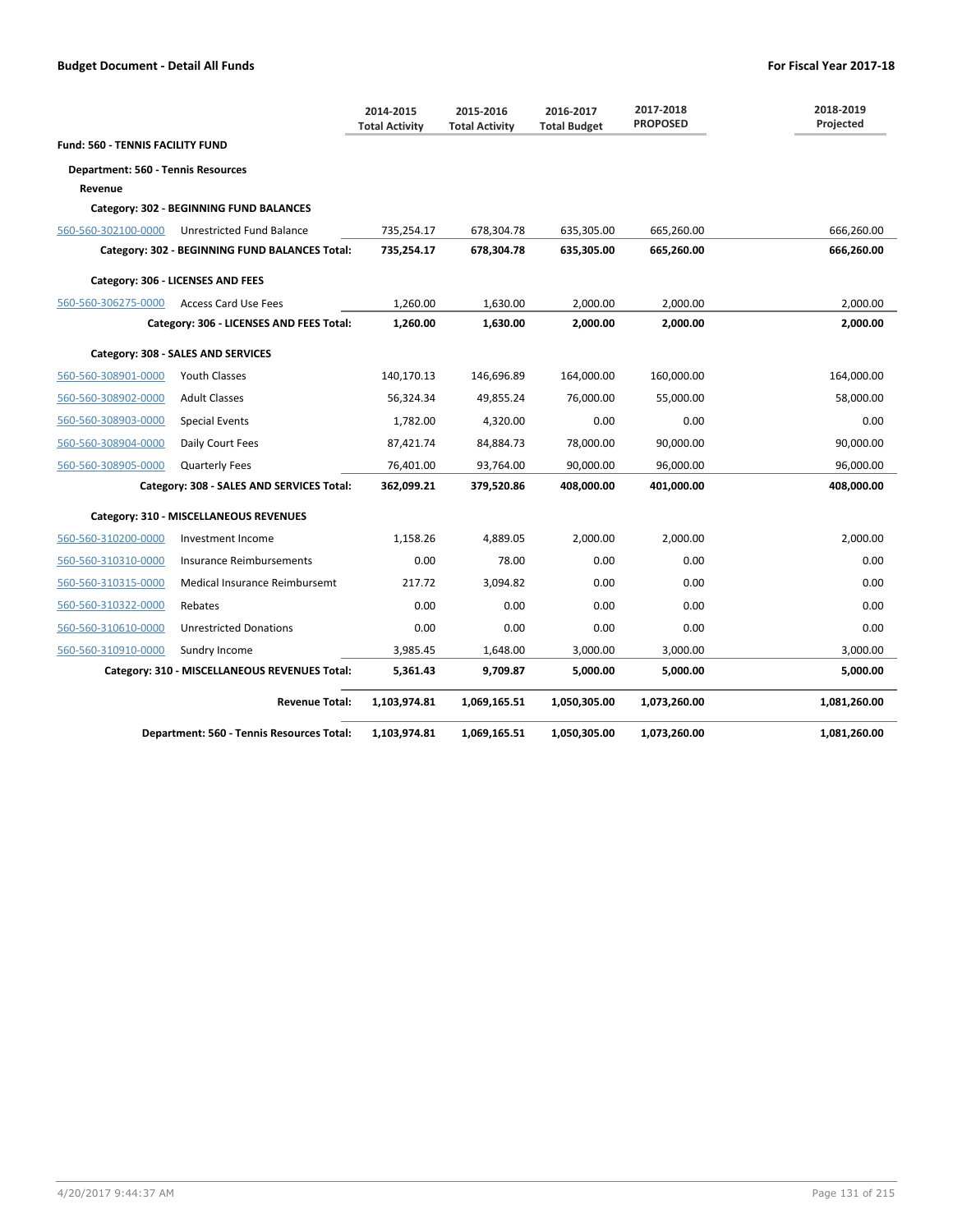|                                       |                                             | 2014-2015<br><b>Total Activity</b> | 2015-2016<br><b>Total Activity</b> | 2016-2017<br><b>Total Budget</b> | 2017-2018<br><b>PROPOSED</b> | 2018-2019<br>Projected |
|---------------------------------------|---------------------------------------------|------------------------------------|------------------------------------|----------------------------------|------------------------------|------------------------|
| Department: 561 - Tennis Requirements |                                             |                                    |                                    |                                  |                              |                        |
| Expense                               |                                             |                                    |                                    |                                  |                              |                        |
|                                       | Category: 410 - PERSONNEL SERVICES          |                                    |                                    |                                  |                              |                        |
| 560-561-411110-0000                   | <b>Full-Time Regular Salaries</b>           | 43,559.99                          | 48,767.53                          | 59,000.00                        | 59,000.00                    | 61,000.00              |
| 560-561-411120-0000                   | Full-Time Other Paid Leave                  | 2,164.86                           | 2,395.67                           | 0.00                             | 0.00                         | 0.00                   |
| 560-561-411122-0000                   | <b>Full-Time Vacation Leave</b>             | 3,046.73                           | 2,326.70                           | 0.00                             | 0.00                         | 0.00                   |
| 560-561-411125-0000                   | Full-Time Comp Leave                        | 119.95                             | 0.00                               | 0.00                             | 0.00                         | 0.00                   |
| 560-561-411130-0000                   | <b>Full-Time Sick Leave</b>                 | 2,126.59                           | 1,354.58                           | 0.00                             | 0.00                         | 0.00                   |
| 560-561-411200-0000                   | Part-Time Salaries                          | 2,111.12                           | 0.00                               | 0.00                             | 0.00                         | 0.00                   |
| 560-561-411240-0000                   | Temporary / OnCall                          | 101,221.99                         | 81,004.33                          | 91,000.00                        | 86,000.00                    | 86,000.00              |
| 560-561-411245-0000                   | Temporary / OnCall Other Paid Le            | 0.00                               | 0.00                               | 0.00                             | 0.00                         | 0.00                   |
| 560-561-411300-0000                   | <b>Overtime Salaries</b>                    | 2,491.96                           | 0.00                               | 2,000.00                         | 2,000.00                     | 2,000.00               |
| 560-561-411410-0000                   | Working out of Classification               | 70.50                              | 0.00                               | 0.00                             | 0.00                         | 0.00                   |
| 560-561-411435-0000                   | <b>Accrued Vacation Payoff</b>              | 0.00                               | 1,083.20                           | 0.00                             | 0.00                         | 0.00                   |
| 560-561-412100-0000                   | <b>Payroll Taxes</b>                        | 13,241.83                          | 11,650.83                          | 14,000.00                        | 14,000.00                    | 14,000.00              |
| 560-561-412200-0000                   | <b>PERS</b>                                 | 17,429.91                          | 14,695.01                          | 29,000.00                        | 25,000.00                    | 26,000.00              |
| 560-561-412300-0000                   | Health Insurance                            | 21,272.22                          | 20,255.62                          | 26,000.00                        | 24,000.00                    | 26,000.00              |
| 560-561-412400-0000                   | <b>Other Benefits</b>                       | 1,509.64                           | 1,674.39                           | 4,000.00                         | 2,000.00                     | 2,000.00               |
|                                       | Category: 410 - PERSONNEL SERVICES Total:   | 210,367.29                         | 185,207.86                         | 225,000.00                       | 212,000.00                   | 217,000.00             |
|                                       | Category: 420 - MATERIALS & SERVICES        |                                    |                                    |                                  |                              |                        |
| 560-561-421000-0000                   | <b>General Office Supplies</b>              | 2,218.97                           | 1,205.16                           | 2,000.00                         | 2,000.00                     | 2,000.00               |
| 560-561-428700-0000                   | <b>Recreation Equipment Purchases</b>       | 12,326.66                          | 6,799.84                           | 10,000.00                        | 10,000.00                    | 10,000.00              |
| 560-561-431000-0000                   | Misc Professional & Technical               | 8,965.77                           | 17,308.83                          | 12,000.00                        | 21,000.00                    | 21,000.00              |
| 560-561-432110-0000                   | <b>Technical Seminars, Training</b>         | 0.00                               | 0.00                               | 1,000.00                         | 1,000.00                     | 1,000.00               |
| 560-561-432130-0000                   | Conferences                                 | 1,961.71                           | 2,219.13                           | 1,000.00                         | 1,000.00                     | 1,000.00               |
| 560-561-432300-0000                   | Membership Dues                             | 618.00                             | 1,472.00                           | 3,000.00                         | 3,000.00                     | 3,000.00               |
| 560-561-435210-0000                   | Telephone Service Charges                   | 0.00                               | 0.00                               | 1,000.00                         | 1,000.00                     | 1,000.00               |
| 560-561-437280-0000                   | <b>Bldg Maint-Misc Contracted Svc</b>       | 29,523.26                          | 26,057.11                          | 30,000.00                        | 30,000.00                    | 30,000.00              |
| 560-561-437315-0000                   | <b>Computer Equipment Maintenance</b>       | 2,392.81                           | 0.00                               | 1,000.00                         | 1,000.00                     | 1,000.00               |
| 560-561-437410-0000                   | Electricity                                 | 34,794.19                          | 36,332.31                          | 36,000.00                        | 22,000.00                    | 22,000.00              |
| 560-561-437430-0000                   | Water, WW, & Surf Water Use                 | 4,674.57                           | 5,573.87                           | 6,000.00                         | 6,000.00                     | 6,000.00               |
| 560-561-438110-0000                   | Internal Fees for Service - Admin           | 30,000.00                          | 31,000.00                          | 31,000.00                        | 49,000.00                    | 50,000.00              |
| 560-561-438500-0000                   | Internal Fees for Service - Parks a         | 42,000.00                          | 44,000.00                          | 46,000.00                        | 46,000.00                    | 46,000.00              |
| 560-561-439100-0000                   | Advertising                                 | 0.00                               | 1,513.47                           | 1,000.00                         | 1,000.00                     | 1,000.00               |
| 560-561-439220-0000                   | <b>Local Travel Expenses</b>                | 127.68                             | 25.92                              | 1,000.00                         | 1,000.00                     | 1,000.00               |
|                                       | Category: 420 - MATERIALS & SERVICES Total: | 169,603.62                         | 173,507.64                         | 182,000.00                       | 195,000.00                   | 196,000.00             |
|                                       | Category: 480 - CAPITAL OUTLAY              |                                    |                                    |                                  |                              |                        |
| 560-561-481200-0000                   | Buildings & Building Improvement            | 45,699.12                          | 91,190.00                          | 0.00                             | 0.00                         | 0.00                   |
|                                       | Category: 480 - CAPITAL OUTLAY Total:       | 45,699.12                          | 91,190.00                          | 0.00                             | 0.00                         | 0.00                   |
| Category: 490 - CONTINGENCY           |                                             |                                    |                                    |                                  |                              |                        |
| 560-561-490100-0000                   | <b>General Operating Contingency</b>        | 0.00                               | 0.00                               | 111,000.00                       | 41,000.00                    | 41,000.00              |
|                                       | Category: 490 - CONTINGENCY Total:          | 0.00                               | 0.00                               | 111,000.00                       | 41,000.00                    | 41,000.00              |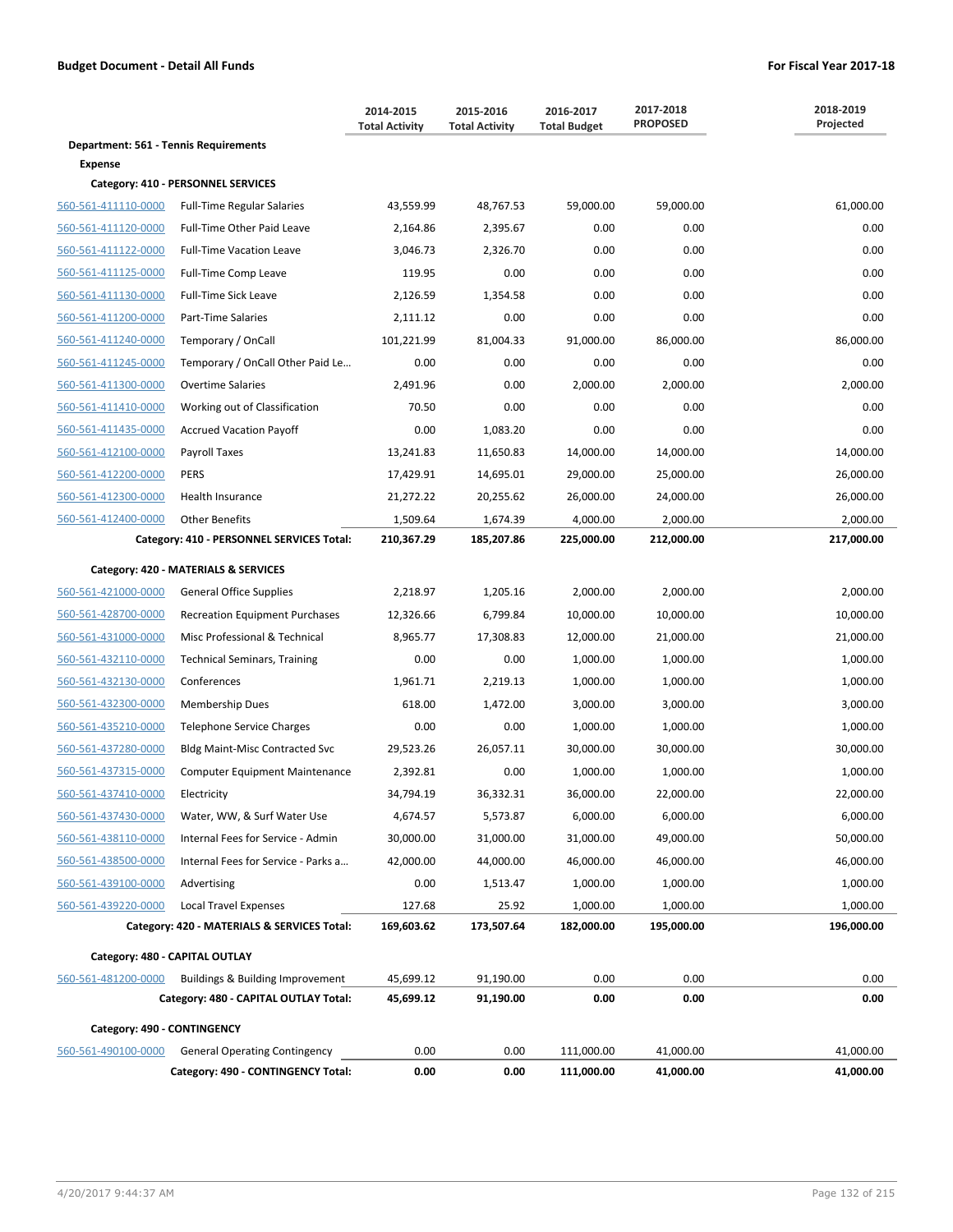|                     |                                                       | 2014-2015<br>Total Activity | 2015-2016<br><b>Total Activity</b> | 2016-2017<br><b>Total Budget</b> | 2017-2018<br><b>PROPOSED</b> | 2018-2019<br>Projected |
|---------------------|-------------------------------------------------------|-----------------------------|------------------------------------|----------------------------------|------------------------------|------------------------|
|                     | Category: 495 - RESERVE FOR FUTURE EXPENDITURE        |                             |                                    |                                  |                              |                        |
| 560-561-495000-0000 | Reserve for Future Expenditure                        | 0.00                        | 0.00                               | 0.00                             | 625,260.00                   | 627,260.00             |
|                     | Category: 495 - RESERVE FOR FUTURE EXPENDITURE Total: | 0.00                        | 0.00                               | 0.00                             | 625,260.00                   | 627,260.00             |
|                     | Category: 498 - ENDING FUND BALANCE                   |                             |                                    |                                  |                              |                        |
| 560-561-498000-0000 | Unappropriated Ending Fund Bal                        | 0.00                        | 0.00                               | 532,305.00                       | 0.00                         | 0.00                   |
|                     | Category: 498 - ENDING FUND BALANCE Total:            | 0.00                        | 0.00                               | 532,305.00                       | 0.00                         | 0.00                   |
|                     | <b>Expense Total:</b>                                 | 425,670.03                  | 449,905.50                         | 1,050,305.00                     | 1,073,260.00                 | 1,081,260.00           |
|                     | Department: 561 - Tennis Requirements Total:          | 425,670.03                  | 449.905.50                         | 1,050,305.00                     | 1,073,260.00                 | 1,081,260.00           |
|                     | Fund: 560 - TENNIS FACILITY FUND Surplus (Deficit):   | 678.304.78                  | 619.260.01                         | 0.00                             | 0.00                         | 0.00                   |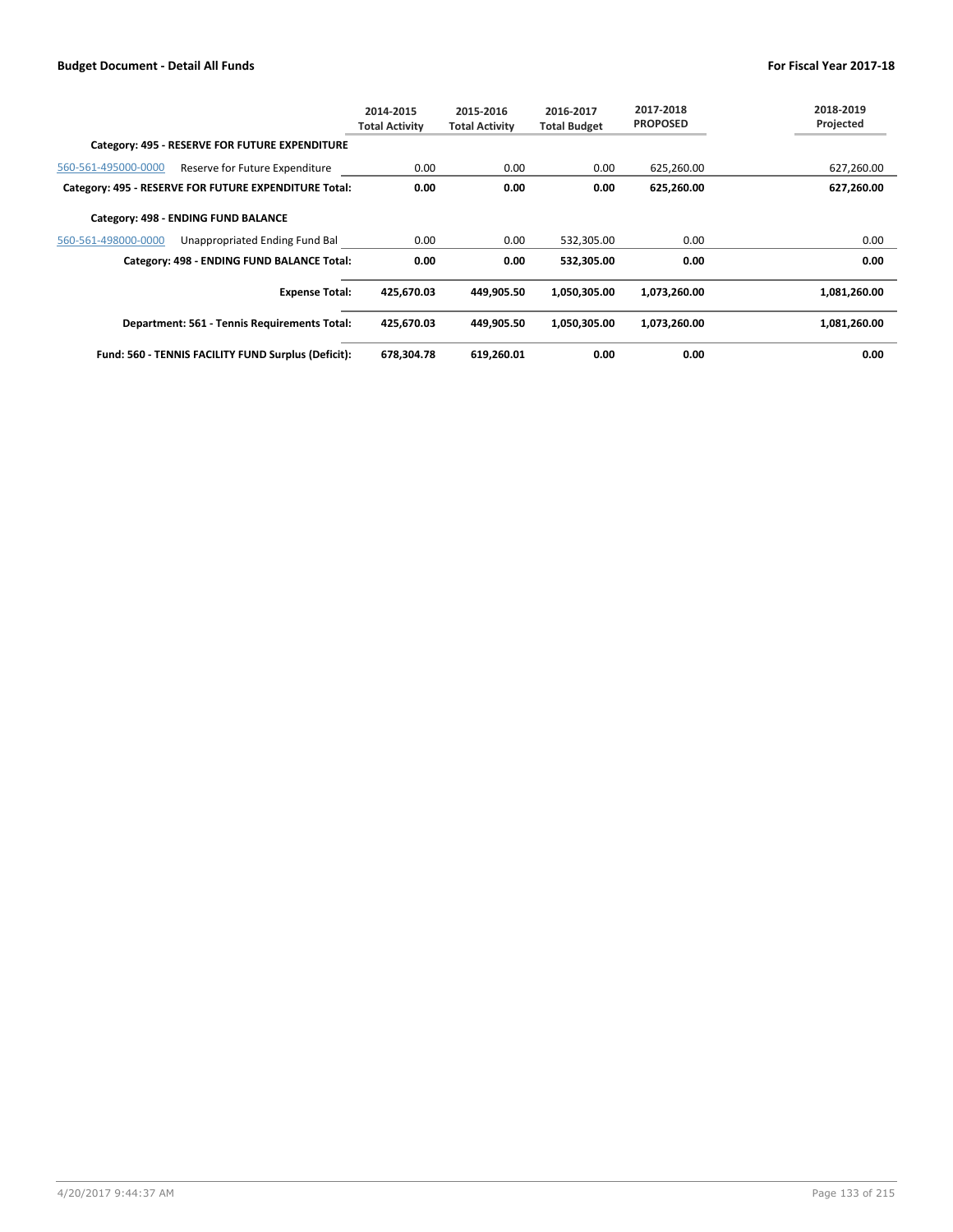|                                               |                                                | 2014-2015<br><b>Total Activity</b> | 2015-2016<br><b>Total Activity</b> | 2016-2017<br><b>Total Budget</b> | 2017-2018<br><b>PROPOSED</b> | 2018-2019<br>Projected |
|-----------------------------------------------|------------------------------------------------|------------------------------------|------------------------------------|----------------------------------|------------------------------|------------------------|
| <b>Fund: 570 - PUBLIC ART FUND</b>            |                                                |                                    |                                    |                                  |                              |                        |
| <b>Department: 570 - Public Art Resources</b> |                                                |                                    |                                    |                                  |                              |                        |
| Revenue                                       |                                                |                                    |                                    |                                  |                              |                        |
|                                               | Category: 302 - BEGINNING FUND BALANCES        |                                    |                                    |                                  |                              |                        |
| 570-570-302100-0000                           | Unrestricted Fund Balance                      | 6,337.05                           | 7,425.19                           | 6,425.00                         | 42,729.00                    | 42,729.00              |
|                                               | Category: 302 - BEGINNING FUND BALANCES Total: | 6.337.05                           | 7.425.19                           | 6.425.00                         | 42.729.00                    | 42,729.00              |
|                                               | Category: 310 - MISCELLANEOUS REVENUES         |                                    |                                    |                                  |                              |                        |
| 570-570-310200-0000                           | Investment Income                              | 88.14                              | 304.12                             | 0.00                             | 0.00                         | 0.00                   |
|                                               | Category: 310 - MISCELLANEOUS REVENUES Total:  | 88.14                              | 304.12                             | 0.00                             | 0.00                         | 0.00                   |
| Category: 320 - TRANSFERS                     |                                                |                                    |                                    |                                  |                              |                        |
| 570-570-322101-0000                           | Transfer from General -Art Mnt                 | 0.00                               | 0.00                               | 0.00                             | 0.00                         | 0.00                   |
| 570-570-322102-0000                           | Transfer from Gen - Art Purch                  | 0.00                               | 0.00                               | 0.00                             | 0.00                         | 0.00                   |
| 570-570-322280-0000                           | <b>Transfers from Tourism Fund</b>             | 0.00                               | 99,000.00                          | 130,000.00                       | 130,000.00                   | 130,000.00             |
| 570-570-322281-0000                           | Transfers from Tourism Fund - Art              | 35,000.00                          | 0.00                               | 0.00                             | 0.00                         | 0.00                   |
| 570-570-322282-0000                           | Transfer from Tourism - Art Purch              | 66,000.00                          | 0.00                               | 0.00                             | 0.00                         | 0.00                   |
|                                               | Category: 320 - TRANSFERS Total:               | 101,000.00                         | 99.000.00                          | 130.000.00                       | 130,000.00                   | 130,000.00             |
|                                               | <b>Revenue Total:</b>                          | 107,425.19                         | 106,729.31                         | 136,425.00                       | 172,729.00                   | 172,729.00             |
|                                               | Department: 570 - Public Art Resources Total:  | 107,425.19                         | 106,729.31                         | 136,425.00                       | 172,729.00                   | 172,729.00             |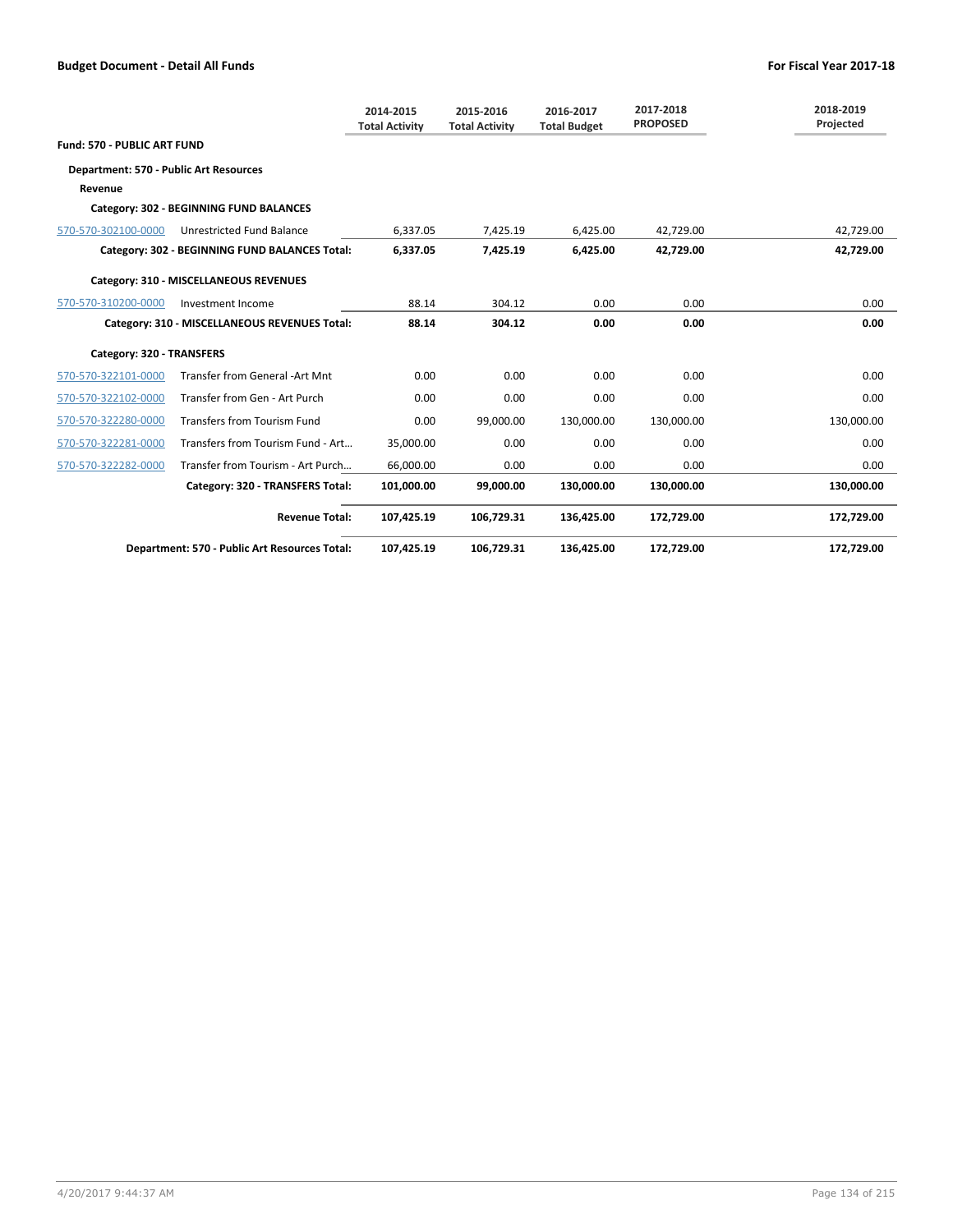|                                |                                                       | 2014-2015<br><b>Total Activity</b> | 2015-2016<br><b>Total Activity</b> | 2016-2017<br><b>Total Budget</b> | 2017-2018<br><b>PROPOSED</b> | 2018-2019<br>Projected |
|--------------------------------|-------------------------------------------------------|------------------------------------|------------------------------------|----------------------------------|------------------------------|------------------------|
|                                | Department: 571 - Public Art Requirements             |                                    |                                    |                                  |                              |                        |
| <b>Expense</b>                 |                                                       |                                    |                                    |                                  |                              |                        |
|                                | Category: 420 - MATERIALS & SERVICES                  |                                    |                                    |                                  |                              |                        |
| 570-571-429850-0000            | Percent for Art Maintenance                           | 88,500.00                          | 90,000.00                          | 118,000.00                       | 118,000.00                   | 118,000.00             |
|                                | Category: 420 - MATERIALS & SERVICES Total:           | 88,500.00                          | 90,000.00                          | 118,000.00                       | 118,000.00                   | 118,000.00             |
| Category: 480 - CAPITAL OUTLAY |                                                       |                                    |                                    |                                  |                              |                        |
| 570-571-485300-0000            | Art Purchase                                          | 11,500.00                          | 10,000.00                          | 12,000.00                        | 12.000.00                    | 12,000.00              |
|                                | Category: 480 - CAPITAL OUTLAY Total:                 | 11,500.00                          | 10,000.00                          | 12,000.00                        | 12,000.00                    | 12,000.00              |
|                                | Category: 495 - RESERVE FOR FUTURE EXPENDITURE        |                                    |                                    |                                  |                              |                        |
| 570-571-495000-0000            | Reserve for Future Expenditure                        | 0.00                               | 0.00                               | 0.00                             | 0.00                         | 42,729.00              |
|                                | Category: 495 - RESERVE FOR FUTURE EXPENDITURE Total: | 0.00                               | 0.00                               | 0.00                             | 0.00                         | 42,729.00              |
|                                | Category: 498 - ENDING FUND BALANCE                   |                                    |                                    |                                  |                              |                        |
| 570-571-498000-0000            | Unappropriated Ending Fund Bal                        | 0.00                               | 0.00                               | 6,425.00                         | 42,729.00                    | 0.00                   |
|                                | Category: 498 - ENDING FUND BALANCE Total:            | 0.00                               | 0.00                               | 6,425.00                         | 42,729.00                    | 0.00                   |
|                                | <b>Expense Total:</b>                                 | 100,000.00                         | 100,000.00                         | 136,425.00                       | 172,729.00                   | 172,729.00             |
|                                | Department: 571 - Public Art Requirements Total:      | 100,000.00                         | 100,000.00                         | 136,425.00                       | 172,729.00                   | 172,729.00             |
|                                | Fund: 570 - PUBLIC ART FUND Surplus (Deficit):        | 7.425.19                           | 6.729.31                           | 0.00                             | 0.00                         | 0.00                   |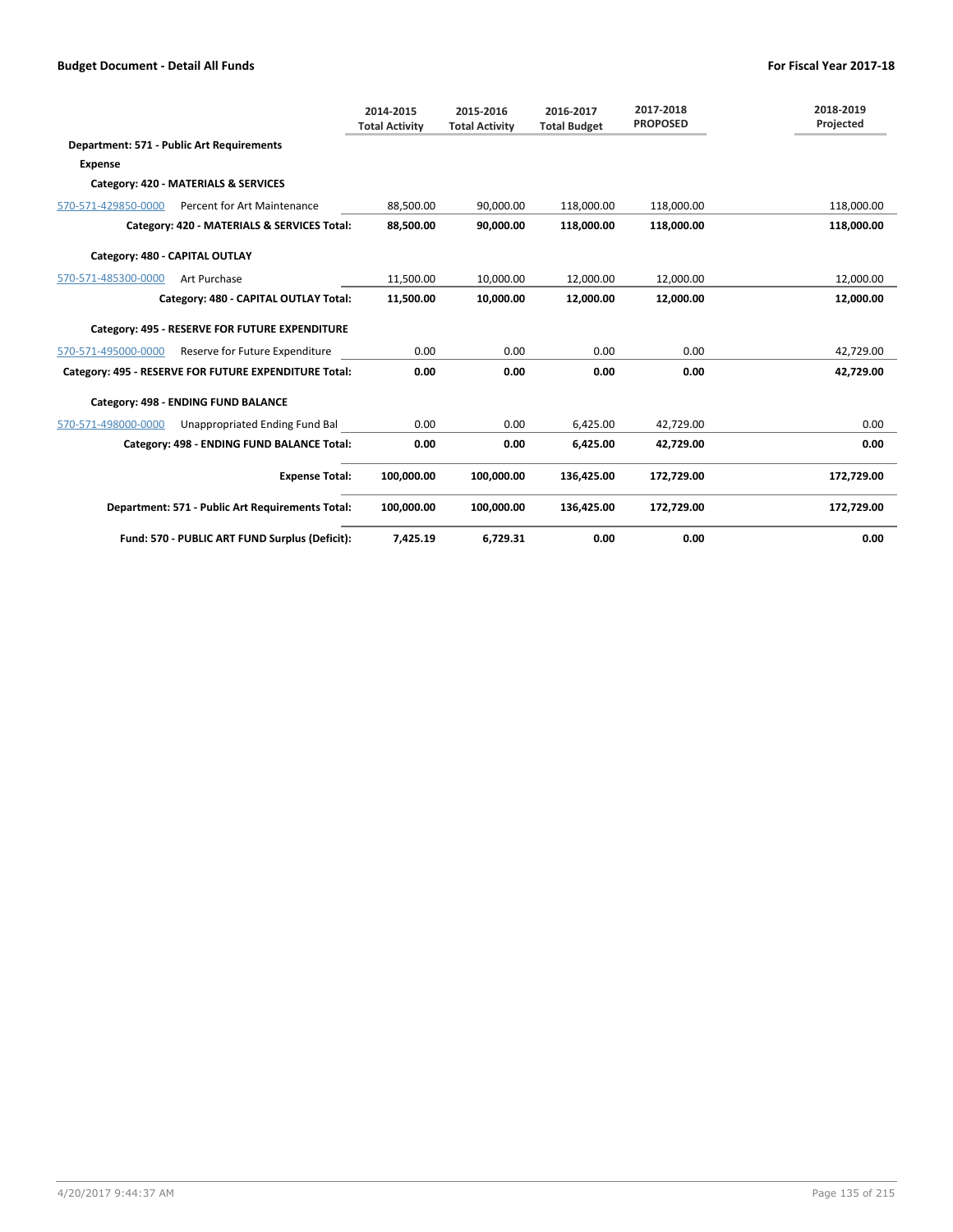|                                            |                                                                                            | 2014-2015<br><b>Total Activity</b> | 2015-2016<br><b>Total Activity</b> | 2016-2017<br><b>Total Budget</b> | 2017-2018<br><b>PROPOSED</b>                                                                                 | 2018-2019<br>Projected |
|--------------------------------------------|--------------------------------------------------------------------------------------------|------------------------------------|------------------------------------|----------------------------------|--------------------------------------------------------------------------------------------------------------|------------------------|
| <b>Fund: 610 - WATER FUND</b>              |                                                                                            |                                    |                                    |                                  |                                                                                                              |                        |
| Department: 610 - Water Fund Resources     |                                                                                            |                                    |                                    |                                  |                                                                                                              |                        |
| Revenue                                    |                                                                                            |                                    |                                    |                                  |                                                                                                              |                        |
|                                            | Category: 302 - BEGINNING FUND BALANCES                                                    |                                    |                                    |                                  |                                                                                                              |                        |
| 610-610-302100-0000                        | Unrestricted Fund Balance                                                                  | 8,315,561.96                       | 10,193,751.11                      | 8,295,237.00                     | 8,541,213.00                                                                                                 | 7,101,766.00           |
| 610-610-302167-0000                        | <b>Inventory Balance</b>                                                                   | 112,559.61                         | 139,486.35                         | 115,000.00                       | 94,326.00                                                                                                    | 94,326.00              |
|                                            | Category: 302 - BEGINNING FUND BALANCES Total:                                             | 8,428,121.57                       | 10,333,237.46                      | 8,410,237.00                     | 8,635,539.00                                                                                                 | 7,196,092.00           |
|                                            | Category: 305 - INTERGOVERNMENTAL                                                          |                                    |                                    |                                  |                                                                                                              |                        |
| 610-610-305770-0000<br><b>Budget Notes</b> | City of Tigard - Water Consumption                                                         | 0.00                               | 0.00                               | 1,593,000.00                     | 1,782,000.00                                                                                                 | 1,853,000.00           |
| <b>Budget Code</b>                         | <b>Description</b>                                                                         |                                    |                                    |                                  |                                                                                                              |                        |
| Projected                                  |                                                                                            |                                    |                                    |                                  | Projected share of water production costs paid by Tigard based on LO-Tigard Partnership IGA cost allocation. |                        |
| <b>PROPOSED</b>                            |                                                                                            |                                    |                                    |                                  | Projected share of water production costs paid by Tigard based on LO-Tigard Partnership IGA cost allocation. |                        |
|                                            | Category: 305 - INTERGOVERNMENTAL Total:                                                   | 0.00                               | 0.00                               | 1,593,000.00                     | 1,782,000.00                                                                                                 | 1,853,000.00           |
|                                            | Category: 308 - SALES AND SERVICES                                                         |                                    |                                    |                                  |                                                                                                              |                        |
| 610-610-308320-0000                        | Water Fee Revenue                                                                          | 11,319,212.36                      | 12,612,555.83                      | 12,100,000.00                    | 12,643,000.00                                                                                                | 12,900,000.00          |
| <b>Budget Notes</b>                        |                                                                                            |                                    |                                    |                                  |                                                                                                              |                        |
| <b>Budget Code</b>                         | <b>Description</b>                                                                         |                                    |                                    |                                  |                                                                                                              |                        |
| Projected<br><b>PROPOSED</b>               | 3% rate increae for FY18<br>2% rate increae for FY18                                       |                                    |                                    |                                  |                                                                                                              |                        |
|                                            |                                                                                            |                                    |                                    |                                  |                                                                                                              |                        |
| 610-610-308322-0000                        | Allowance for Doubtful Water Fees                                                          | $-16,127.21$                       | $-12,728.95$                       | 0.00                             | $-12,000.00$                                                                                                 | $-12,000.00$           |
| 610-610-308325-0000                        | <b>Utility Penalty</b>                                                                     | 82,331.62                          | 24,932.00                          | 60,000.00                        | 24,000.00                                                                                                    | 24,000.00              |
| 610-610-308330-0000                        | <b>Bulk Water Sales</b>                                                                    | 84.80                              | 3,333.70                           | 0.00                             | 0.00                                                                                                         | 0.00                   |
| 610-610-308332-0000                        | Skyland Water Distr Bulk Water                                                             | 19,822.68                          | 27,714.84                          | 25,000.00                        | 15,000.00                                                                                                    | 15,000.00              |
| 610-610-308333-0000                        | Hidalgo & Arrowwood Bulk Water                                                             | 3,467.32                           | 965.85                             | 3,000.00                         | 4,000.00                                                                                                     | 4,000.00               |
| 610-610-308334-0000                        | Alto Park Bulk Water Sales                                                                 | 7,947.45                           | 12,044.05                          | 11,000.00                        | 8,000.00                                                                                                     | 8,000.00               |
| 610-610-308336-0000                        | Lake Grove Bulk Water Sales                                                                | 242,540.16                         | 124,185.10                         | 200,000.00                       | 180,000.00                                                                                                   | 180,000.00             |
| 610-610-308337-0000                        | West Linn Bulk Water Sales                                                                 | 0.00                               | 1,229.85                           | 1,000.00                         | 0.00                                                                                                         | 0.00                   |
| 610-610-308338-0000                        | <b>Tigard Bulk Water Sales</b>                                                             | 68,337.60                          | 316,934.04                         | 0.00                             | 0.00                                                                                                         | 0.00                   |
| <b>Budget Notes</b>                        |                                                                                            |                                    |                                    |                                  |                                                                                                              |                        |
| <b>Budget Code</b><br>Projected            | <b>Description</b><br>Tigard share of water budgeted in intergovernmental account #305770. |                                    |                                    |                                  |                                                                                                              |                        |
|                                            |                                                                                            |                                    |                                    |                                  |                                                                                                              |                        |
| 610-610-308339-0000                        | <b>Other Bulk Water Sales</b>                                                              | 4,312.07                           | 3,521.24                           | 2,000.00                         | 2,000.00                                                                                                     | 2,000.00               |
| 610-610-308340-0000                        | <b>Water Meter Installation Fees</b>                                                       | 74,898.00                          | 84,948.77                          | 70,000.00                        | 70,000.00                                                                                                    | 70,000.00              |
| 610-610-308342-0000                        | Rain Sensor sales revenue                                                                  | 25.00                              | 40.00                              | 0.00                             | 0.00                                                                                                         | 0.00                   |
|                                            | Category: 308 - SALES AND SERVICES Total:                                                  | 11,806,851.85                      | 13,199,676.32                      | 12,472,000.00                    | 12,934,000.00                                                                                                | 13,191,000.00          |
|                                            | Category: 310 - MISCELLANEOUS REVENUES                                                     |                                    |                                    |                                  |                                                                                                              |                        |
| 610-610-310200-0000                        | Investment Income                                                                          | 26,269.45                          | 75,399.05                          | 30,000.00                        | 30,000.00                                                                                                    | 30,000.00              |
| 610-610-310310-0000                        | Insurance Reimbursements                                                                   | 0.00                               | 2,809.00                           | 0.00                             | 0.00                                                                                                         | 0.00                   |
| 610-610-310315-0000                        | Medical Insurance Reimbursemt                                                              | 1,823.87                           | 27,473.17                          | 0.00                             | 0.00                                                                                                         | 0.00                   |
| 610-610-310910-0000                        | Sundry Income                                                                              | 14,650.96                          | $-3,067.86$                        | 5,000.00                         | 0.00                                                                                                         | 0.00                   |
|                                            | Category: 310 - MISCELLANEOUS REVENUES Total:                                              | 42,744.28                          | 102,613.36                         | 35,000.00                        | 30,000.00                                                                                                    | 30,000.00              |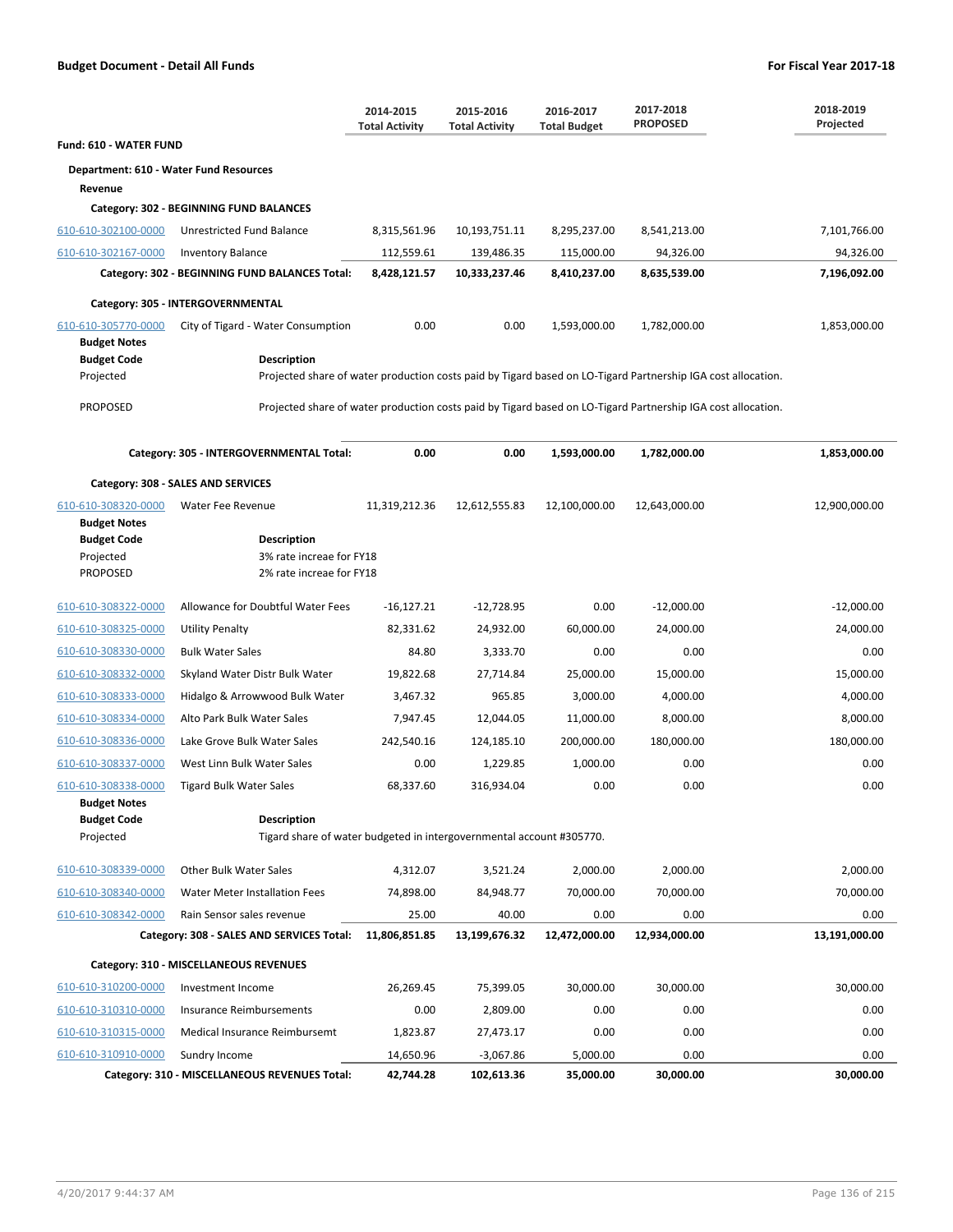|                           |                                                        | 2014-2015<br><b>Total Activity</b> | 2015-2016<br><b>Total Activity</b> | 2016-2017<br><b>Total Budget</b> | 2017-2018<br><b>PROPOSED</b> | 2018-2019<br>Projected |
|---------------------------|--------------------------------------------------------|------------------------------------|------------------------------------|----------------------------------|------------------------------|------------------------|
|                           | Category: 312 - CHARGES FOR SERVICES                   |                                    |                                    |                                  |                              |                        |
| 610-610-312900-0000       | <b>Work Orders</b>                                     | 0.00                               | 0.00                               | 1,000.00                         | 0.00                         | 0.00                   |
|                           | Category: 312 - CHARGES FOR SERVICES Total:            | 0.00                               | 0.00                               | 1,000.00                         | 0.00                         | 0.00                   |
| Category: 320 - TRANSFERS |                                                        |                                    |                                    |                                  |                              |                        |
| 610-610-326690-0000       | Residual Transfer from LO-Tigard                       | 0.00                               | 0.00                               | 0.00                             | 17,553.00                    | 0.00                   |
|                           | Category: 320 - TRANSFERS Total:                       | 0.00                               | 0.00                               | 0.00                             | 17,553.00                    | 0.00                   |
|                           | Category: 344 - PROCEEDS SALE OF CAPITAL ASSETS        |                                    |                                    |                                  |                              |                        |
| 610-610-344100-0000       | Proceeds from Sale of Capital                          | 0.00                               | 3,323.25                           | 0.00                             | 0.00                         | 0.00                   |
|                           | Category: 344 - PROCEEDS SALE OF CAPITAL ASSETS Total: | 0.00                               | 3,323.25                           | 0.00                             | 0.00                         | 0.00                   |
|                           | <b>Revenue Total:</b>                                  | 20,277,717.70                      | 23,638,850.39                      | 22,511,237.00                    | 23,399,092.00                | 22,270,092.00          |
|                           | Department: 610 - Water Fund Resources Total:          | 20,277,717.70                      | 23,638,850.39                      | 22,511,237.00                    | 23,399,092.00                | 22,270,092.00          |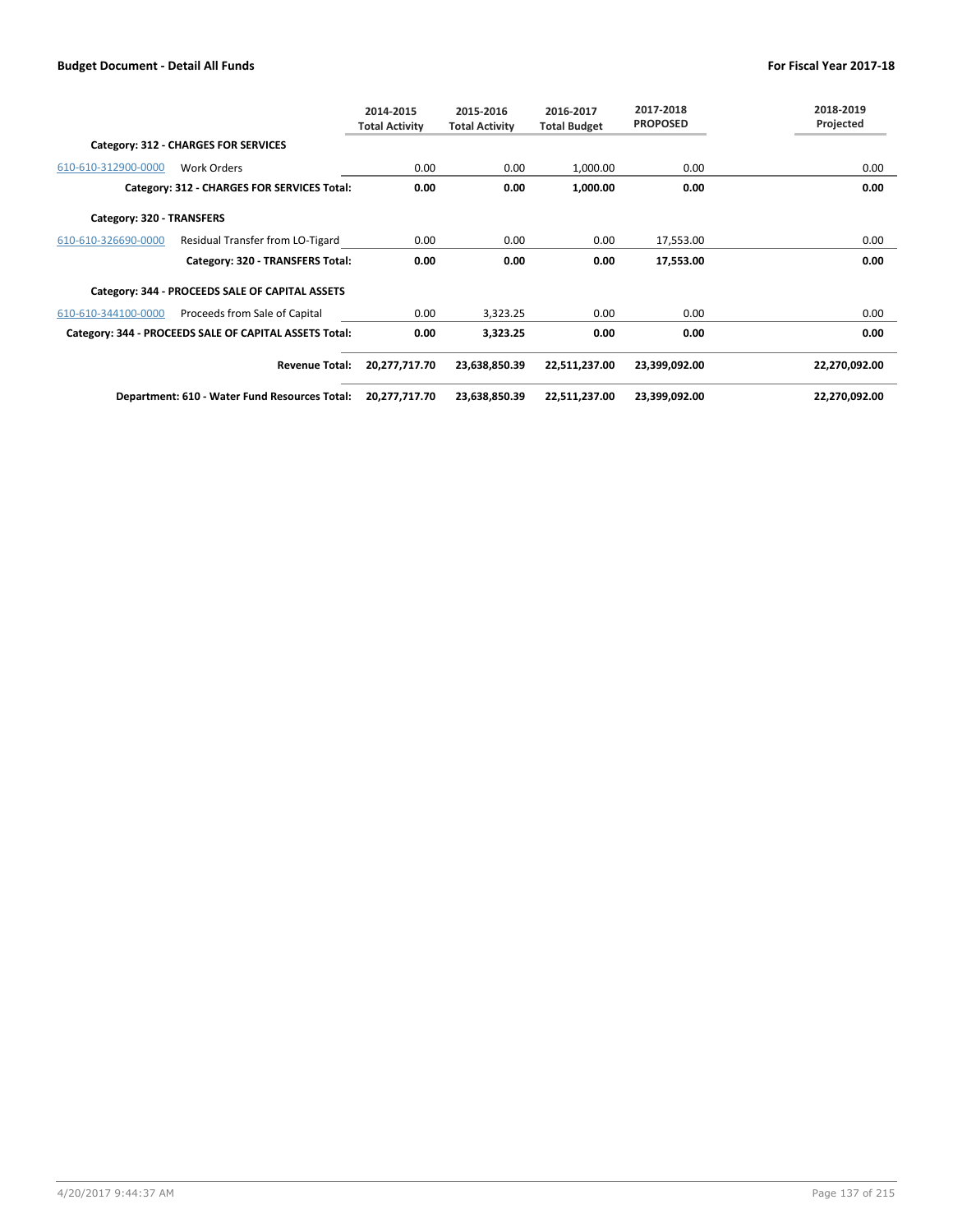|                                            |                                                                                                                                                       | 2014-2015<br><b>Total Activity</b> | 2015-2016<br><b>Total Activity</b> | 2016-2017<br><b>Total Budget</b> | 2017-2018<br><b>PROPOSED</b> | 2018-2019<br>Projected |
|--------------------------------------------|-------------------------------------------------------------------------------------------------------------------------------------------------------|------------------------------------|------------------------------------|----------------------------------|------------------------------|------------------------|
|                                            | Department: 611 - Water Treatment Plant Intake Fac                                                                                                    |                                    |                                    |                                  |                              |                        |
| <b>Expense</b>                             |                                                                                                                                                       |                                    |                                    |                                  |                              |                        |
|                                            | Category: 410 - PERSONNEL SERVICES                                                                                                                    |                                    |                                    |                                  |                              |                        |
| 610-611-411100-0000<br><b>Budget Notes</b> | Full-Time Salaries and Wages                                                                                                                          | 0.00                               | 0.00                               | 733,000.00                       | 831,000.00                   | 869,000.00             |
| <b>Budget Code</b>                         | <b>Description</b>                                                                                                                                    |                                    |                                    |                                  |                              |                        |
| Projected                                  | 10.0 FTE                                                                                                                                              |                                    |                                    |                                  |                              |                        |
| <b>PROPOSED</b>                            | 10.9 FTE                                                                                                                                              |                                    |                                    |                                  |                              |                        |
| 610-611-411110-0000                        | <b>Full-Time Regular Salaries</b>                                                                                                                     | 588,645.62                         | 602,012.16                         | 0.00                             | 0.00                         | 0.00                   |
| 610-611-411120-0000                        | Full-Time Other Paid Leave                                                                                                                            | 17,439.72                          | 16,505.56                          | 0.00                             | 0.00                         | 0.00                   |
| 610-611-411122-0000                        | <b>Full-Time Vacation Leave</b>                                                                                                                       | 48,374.97                          | 41,627.85                          | 0.00                             | 0.00                         | 0.00                   |
| 610-611-411125-0000                        | Full-Time Comp Leave                                                                                                                                  | 29,391.22                          | 38,856.31                          | 0.00                             | 0.00                         | 0.00                   |
| 610-611-411130-0000                        | <b>Full-Time Sick Leave</b>                                                                                                                           | 17,824.33                          | 24,013.36                          | 0.00                             | 0.00                         | 0.00                   |
| 610-611-411300-0000                        | <b>Overtime Salaries</b>                                                                                                                              | 15,036.76                          | 10,433.29                          | 16,000.00                        | 19,000.00                    | 18,000.00              |
| 610-611-411400-0000                        | Special Pay                                                                                                                                           | 21,972.72                          | 22,367.16                          | 26,000.00                        | 26,000.00                    | 28,000.00              |
| 610-611-411410-0000                        | Working out of Classification                                                                                                                         | 270.88                             | 134.80                             | 0.00                             | 0.00                         | 0.00                   |
| 610-611-411430-0000                        | Shift Differential Pay                                                                                                                                | 3,561.80                           | 3,518.91                           | 0.00                             | 0.00                         | 0.00                   |
| 610-611-411435-0000                        | <b>Accrued Vacation Payoff</b>                                                                                                                        | 1,766.28                           | 493.65                             | 0.00                             | 0.00                         | 0.00                   |
| 610-611-411450-0000                        | Holiday Pay                                                                                                                                           | 4,068.64                           | 6,635.75                           | 0.00                             | 0.00                         | 0.00                   |
| 610-611-412100-0000                        | Payroll Taxes                                                                                                                                         | 62,748.10                          | 64,718.82                          | 66,000.00                        | 74,000.00                    | 77,000.00              |
| 610-611-412200-0000                        | <b>PERS</b>                                                                                                                                           | 157,346.11                         | 179,481.39                         | 180,000.00                       | 229,000.00                   | 239,000.00             |
| 610-611-412300-0000                        | Health Insurance                                                                                                                                      | 167,785.89                         | 162,480.87                         | 206,000.00                       | 201,000.00                   | 219,000.00             |
| 610-611-412400-0000                        | <b>Other Benefits</b>                                                                                                                                 | 31,972.44                          | 29,181.26                          | 32,000.00                        | 33,000.00                    | 34,000.00              |
|                                            | Category: 410 - PERSONNEL SERVICES Total:                                                                                                             | 1,168,205.48                       | 1,202,461.14                       | 1,259,000.00                     | 1,413,000.00                 | 1,484,000.00           |
|                                            | Category: 420 - MATERIALS & SERVICES                                                                                                                  |                                    |                                    |                                  |                              |                        |
| 610-611-421000-0000                        | <b>General Office Supplies</b>                                                                                                                        | 1,624.10                           | 1,567.06                           | 2,000.00                         | 3,000.00                     | 3,000.00               |
| 610-611-422300-0000                        | Postage                                                                                                                                               | 33.40                              | 72.97                              | 1,000.00                         | 1,000.00                     | 1,000.00               |
| 610-611-427150-0000                        | Safety Equipment                                                                                                                                      | 604.90                             | 1,707.73                           | 2,000.00                         | 2,000.00                     | 2,000.00               |
| 610-611-427200-0000                        | <b>Clothing Allowance</b>                                                                                                                             | 2,193.11                           | 2,195.21                           | 3,500.00                         | 4,000.00                     | 4,000.00               |
| 610-611-427300-0000                        | Laundry Service                                                                                                                                       | 880.83                             | 1,059.50                           | 1,500.00                         | 2,000.00                     | 2,000.00               |
| 610-611-428000-0000                        | <b>Small Tools and Supplies</b>                                                                                                                       | 6,506.75                           | 8,192.94                           | 6,000.00                         | 10,000.00                    | 10,000.00              |
| 610-611-429140-0000                        | <b>Water Conservation Materials</b>                                                                                                                   | 38,557.81                          | 21,978.77                          | 0.00                             | 0.00                         | 0.00                   |
| <b>Budget Notes</b>                        |                                                                                                                                                       |                                    |                                    |                                  |                              |                        |
| <b>Budget Code</b><br>Projected            | <b>Description</b><br>Moved Conservation to Department 610-614                                                                                        |                                    |                                    |                                  |                              |                        |
| 610-611-429150-0000                        | <b>Conservation Rebates</b>                                                                                                                           | 19,275.00                          | 20,025.00                          | 0.00                             | 0.00                         | 0.00                   |
| 610-611-429500-0000                        | Misc Furnishings & Equipment                                                                                                                          | 15,050.06                          | 576.41                             | 6,000.00                         | 6,000.00                     | 6,000.00               |
| 610-611-429700-0000                        | <b>Publications and Reports</b>                                                                                                                       | 497.95                             | 298.00                             | 1,000.00                         | 1,000.00                     | 1,000.00               |
| 610-611-431000-0000                        | Misc Professional & Technical                                                                                                                         | 73,473.95                          | 69,640.81                          | 76,000.00                        | 80,000.00                    | 85,000.00              |
| 610-611-431540-0000                        | Software, Purchases & Licenses                                                                                                                        | 395.00                             | 17,662.90                          | 8,000.00                         | 14,000.00                    | 14,000.00              |
| 610-611-431910-0000                        | Laboratory Services                                                                                                                                   | 15,930.50                          | 15,681.50                          | 25,000.00                        | 31,000.00                    | 31,000.00              |
| <b>Budget Notes</b>                        |                                                                                                                                                       |                                    |                                    |                                  |                              |                        |
| <b>Budget Code</b><br>Projected            | Description<br>Laboratory costs have increased due to new monitoring requirements for treatment process changes as part of<br>LO Tigard Water Project |                                    |                                    |                                  |                              |                        |
| 610-611-431932-0000                        | <b>Contracted Services</b>                                                                                                                            | 10,701.75                          | 36,189.71                          | 55,000.00                        | 55,000.00                    | 55,000.00              |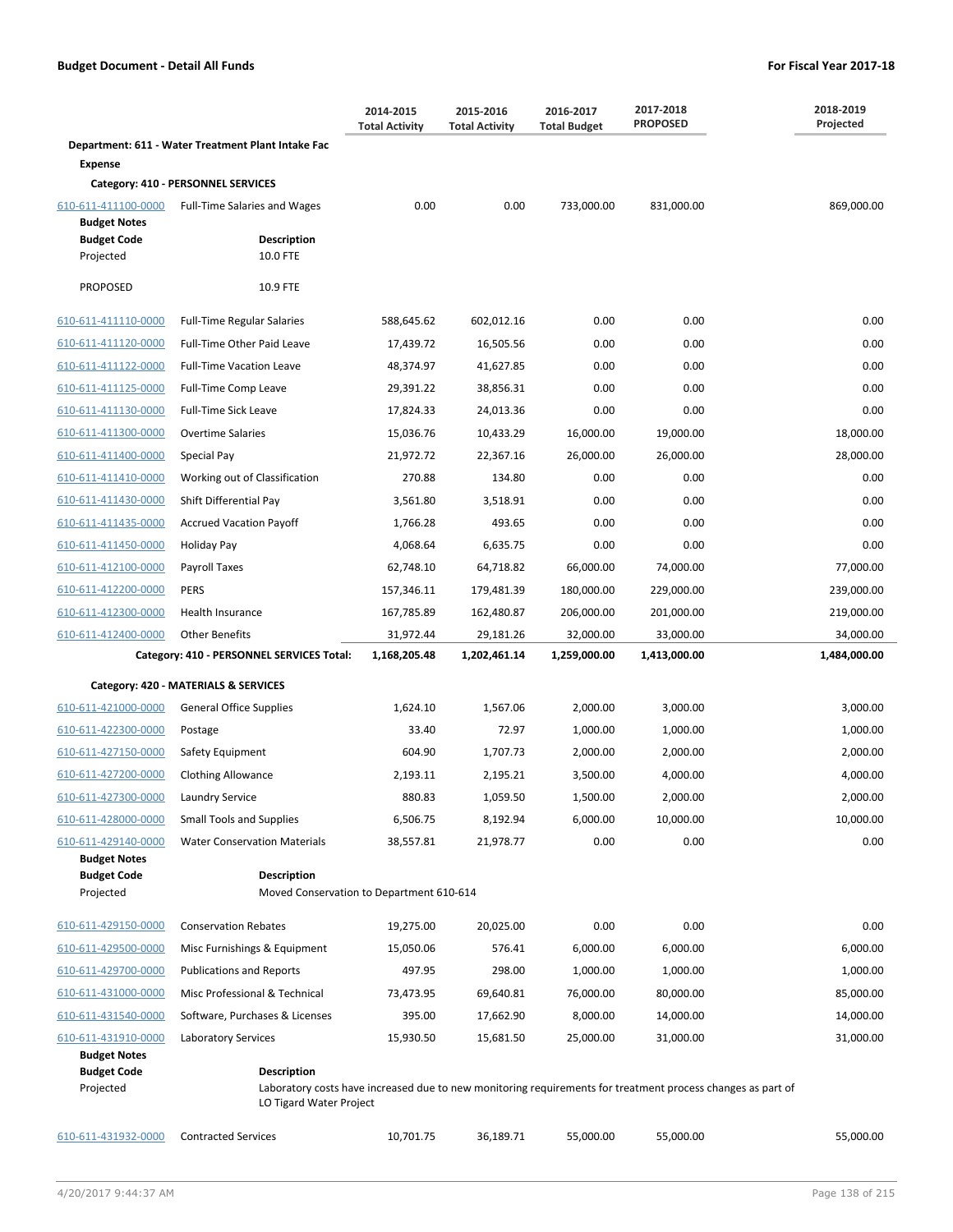|                                                                           |                                                                                                                                                                                                                                                                                                           | 2014-2015<br><b>Total Activity</b> | 2015-2016<br><b>Total Activity</b> | 2016-2017<br><b>Total Budget</b> | 2017-2018<br><b>PROPOSED</b> | 2018-2019<br>Projected |  |  |
|---------------------------------------------------------------------------|-----------------------------------------------------------------------------------------------------------------------------------------------------------------------------------------------------------------------------------------------------------------------------------------------------------|------------------------------------|------------------------------------|----------------------------------|------------------------------|------------------------|--|--|
| 610-611-431937-0000                                                       | Vehicle Contract Service Fee                                                                                                                                                                                                                                                                              | 0.00                               | 252.81                             | 0.00                             | 3,000.00                     | 3,000.00               |  |  |
| 610-611-432110-0000                                                       | <b>Technical Seminars, Training</b>                                                                                                                                                                                                                                                                       | 8,870.33                           | 8,818.65                           | 12,000.00                        | 13,000.00                    | 13,000.00              |  |  |
| <b>Budget Notes</b><br><b>Budget Code</b><br>Projected<br><b>PROPOSED</b> | Description<br>Continuing education and training is required for State of Oregon Water Treatment Certifications for 9 FTEs and<br>Irrigation Association Auditor certification for 1 FTE.<br>Continuing education and training is required for State of Oregon Water Treatment Certifications for 10 FTEs |                                    |                                    |                                  |                              |                        |  |  |
|                                                                           | and Irrigation Association Auditor certification for 1 FTE.                                                                                                                                                                                                                                               |                                    |                                    |                                  |                              |                        |  |  |
| 610-611-432300-0000                                                       | <b>Membership Dues</b>                                                                                                                                                                                                                                                                                    | 1,605.00                           | 4,923.60                           | 3,000.00                         | 3,000.00                     | 3,000.00               |  |  |
| 610-611-434400-0000                                                       | <b>Purchased Water</b>                                                                                                                                                                                                                                                                                    | 65,225.43                          | 72,443.51                          | 30,000.00                        | 50,000.00                    | 60,000.00              |  |  |
| 610-611-435230-0000                                                       | <b>Telemetry Communication Charge</b>                                                                                                                                                                                                                                                                     | 1,637.44                           | 3,731.77                           | 4,000.00                         | 4,000.00                     | 4,000.00               |  |  |
| 610-611-435240-0000                                                       | Miscellaneous Communication                                                                                                                                                                                                                                                                               | 2,484.05                           | 2,249.52                           | 2,000.00                         | 2,000.00                     | 2,000.00               |  |  |
| 610-611-437110-0000                                                       | Landscape Maintenance Contract                                                                                                                                                                                                                                                                            | 89,191.02                          | 55,114.10                          | 60,000.00                        | 60,000.00                    | 60,000.00              |  |  |
| 610-611-437230-0000                                                       | Janitorial and Cleaning Spply                                                                                                                                                                                                                                                                             | 4,620.56                           | 6,361.77                           | 6,000.00                         | 10,000.00                    | 10,000.00              |  |  |
| 610-611-437260-0000                                                       | Sludge Beds Maintenance                                                                                                                                                                                                                                                                                   | 3,985.00                           | 40,662.63                          | 50,000.00                        | 80,000.00                    | 80,000.00              |  |  |
| <b>Budget Notes</b><br><b>Budget Code</b><br>Projected                    | <b>Description</b><br>Solids disposal costs increased in 2015 due to environmental disposal requirements. Increase from 10K to 50K<br>for FY 17.                                                                                                                                                          |                                    |                                    |                                  |                              |                        |  |  |
| <b>PROPOSED</b>                                                           | Solids disposal increase due to increase in overall production as part of LO Tigard partnership                                                                                                                                                                                                           |                                    |                                    |                                  |                              |                        |  |  |
| 610-611-437280-0000                                                       | Bldg Maint-Misc Contracted Svc                                                                                                                                                                                                                                                                            | 3,348.75                           | 2,093.00                           | 8,000.00                         | 8,000.00                     | 8,000.00               |  |  |
| 610-611-437290-0000                                                       | <b>Bldg Maint-Misc Materials</b>                                                                                                                                                                                                                                                                          | 5,771.06                           | 5,757.61                           | 5,000.00                         | 5,000.00                     | 5,000.00               |  |  |
| 610-611-437310-0000                                                       | <b>Equipment Repair and Service</b>                                                                                                                                                                                                                                                                       | 51,482.95                          | 50,885.04                          | 50,000.00                        | 70,000.00                    | 75,000.00              |  |  |
| 610-611-437330-0000                                                       | Vehicle Repairs, Parts & Supp                                                                                                                                                                                                                                                                             | 5,342.43                           | 834.45                             | 6,000.00                         | 6,000.00                     | 6,000.00               |  |  |
| 610-611-437340-0000                                                       | Gasoline, Oil and Lubricants                                                                                                                                                                                                                                                                              | 1,686.64                           | 1,350.89                           | 5,000.00                         | 5,000.00                     | 5,000.00               |  |  |
| 610-611-437410-0000                                                       | Electricity                                                                                                                                                                                                                                                                                               | 669,932.30                         | 760,718.88                         | 985,000.00                       | 1,154,000.00                 | 1,184,000.00           |  |  |
| <b>Budget Notes</b>                                                       |                                                                                                                                                                                                                                                                                                           |                                    |                                    |                                  |                              |                        |  |  |
| <b>Budget Code</b>                                                        | Description                                                                                                                                                                                                                                                                                               |                                    |                                    |                                  |                              |                        |  |  |
| Projected                                                                 | Electricity costs in FY17 were separated into two budgets 610-611 and 610-614. WTP and Intake costs shoud<br>double due to additional water supply to Tigard.                                                                                                                                             |                                    |                                    |                                  |                              |                        |  |  |
| <b>PROPOSED</b>                                                           | Add \$147K for electrical cost of Ozone production and 2%, 22K for increase in PGE rates.                                                                                                                                                                                                                 |                                    |                                    |                                  |                              |                        |  |  |
| 610-611-437420-0000                                                       | Natural Gas and Propane                                                                                                                                                                                                                                                                                   | 0.00                               | 8,278.81                           | 0.00                             | 0.00                         | 7,000.00               |  |  |
| 610-611-437585-0000                                                       | <b>Water Treatment Chemicals</b>                                                                                                                                                                                                                                                                          | 95,127.87                          | 148,925.51                         | 222,000.00                       | 316,000.00                   | 324,000.00             |  |  |
| <b>Budget Notes</b><br><b>Budget Code</b><br>Projected                    | <b>Description</b><br>Chemical costs will approximately double from FY 16 to FY17 because water production is expected to double<br>to serve Tigard.                                                                                                                                                      |                                    |                                    |                                  |                              |                        |  |  |
| <b>PROPOSED</b>                                                           | Chemical costs increased due to addition of ozone treatment                                                                                                                                                                                                                                               |                                    |                                    |                                  |                              |                        |  |  |
| 610-611-438110-0000                                                       | Internal Fees for Service - Admin                                                                                                                                                                                                                                                                         | 122,000.00                         | 122,000.00                         | 125,000.00                       | 145,000.00                   | 150,000.00             |  |  |
| 610-611-438672-0000                                                       | Internal Fees for Service - Electron                                                                                                                                                                                                                                                                      | 4,000.00                           | 5,000.00                           | 5,000.00                         | 5,000.00                     | 5,000.00               |  |  |
| 610-611-438673-0000                                                       | Internal Fees for Service - MP                                                                                                                                                                                                                                                                            | 4,000.00                           | 5,000.00                           | 0.00                             | 0.00                         | 0.00                   |  |  |
|                                                                           | Category: 420 - MATERIALS & SERVICES Total:                                                                                                                                                                                                                                                               | 1,326,035.94                       | 1,502,251.06                       | 1,765,000.00                     | 2,148,000.00                 | 2,218,000.00           |  |  |
| Category: 480 - CAPITAL OUTLAY                                            |                                                                                                                                                                                                                                                                                                           |                                    |                                    |                                  |                              |                        |  |  |
| 610-611-485110-0000                                                       | On-Road Vehicle Purchases                                                                                                                                                                                                                                                                                 | 0.00                               | 90,193.09                          | 0.00                             | 0.00                         | 0.00                   |  |  |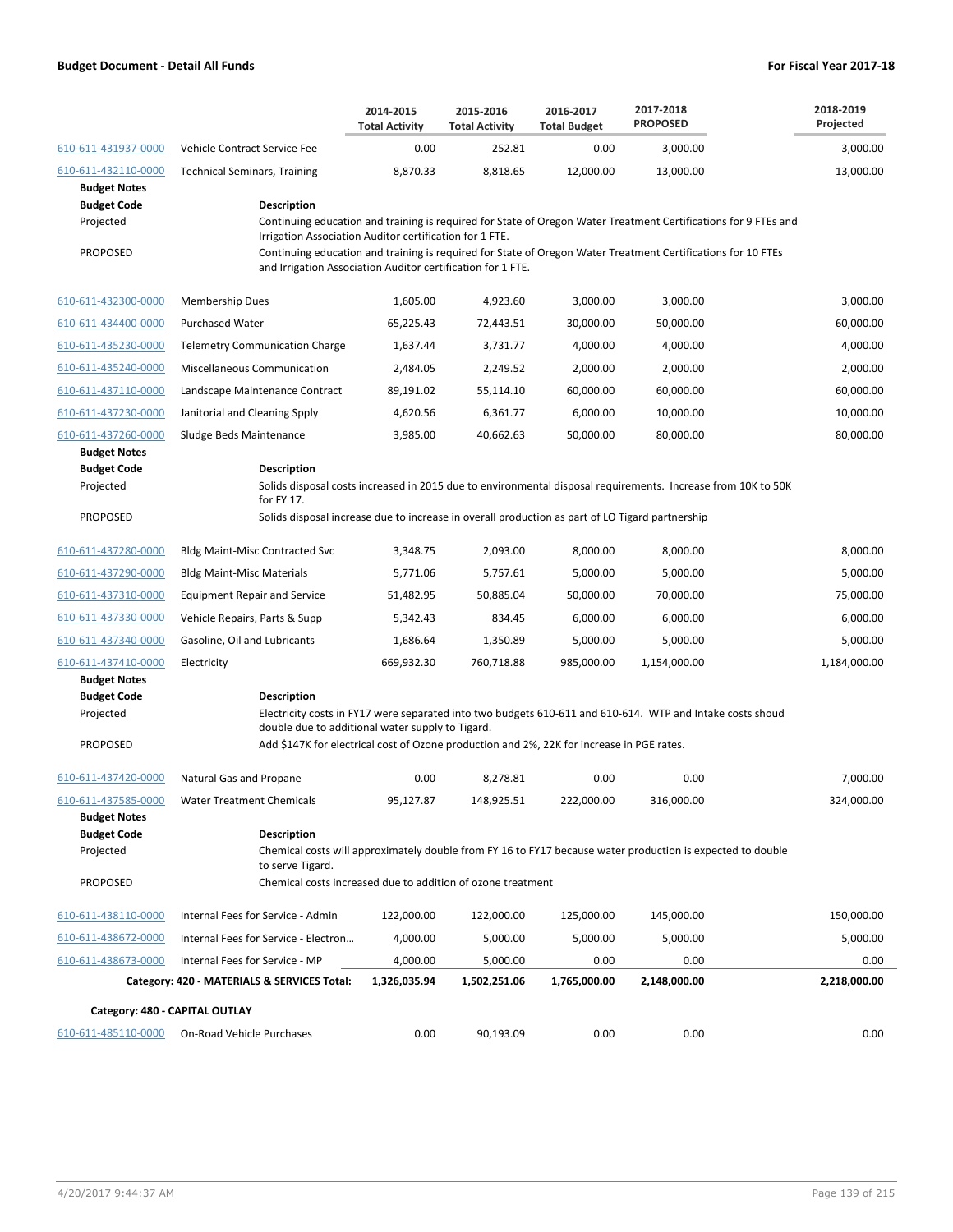|                                                           | 2014-2015<br><b>Total Activity</b> | 2015-2016<br><b>Total Activity</b> | 2016-2017<br><b>Total Budget</b> | 2017-2018<br><b>PROPOSED</b> | 2018-2019<br>Projected |
|-----------------------------------------------------------|------------------------------------|------------------------------------|----------------------------------|------------------------------|------------------------|
| 610-611-485210-0000<br>Software                           | 12.032.05                          | 0.00                               | 0.00                             | 0.00                         | 0.00                   |
| Category: 480 - CAPITAL OUTLAY Total:                     | 12.032.05                          | 90.193.09                          | 0.00                             | 0.00                         | 0.00                   |
| <b>Expense Total:</b>                                     | 2.506.273.47                       | 2,794,905.29                       | 3.024.000.00                     | 3,561,000.00                 | 3,702,000.00           |
| Department: 611 - Water Treatment Plant Intake Fac Total: | 2,506,273.47                       | 2,794,905.29                       | 3.024.000.00                     | 3,561,000.00                 | 3,702,000.00           |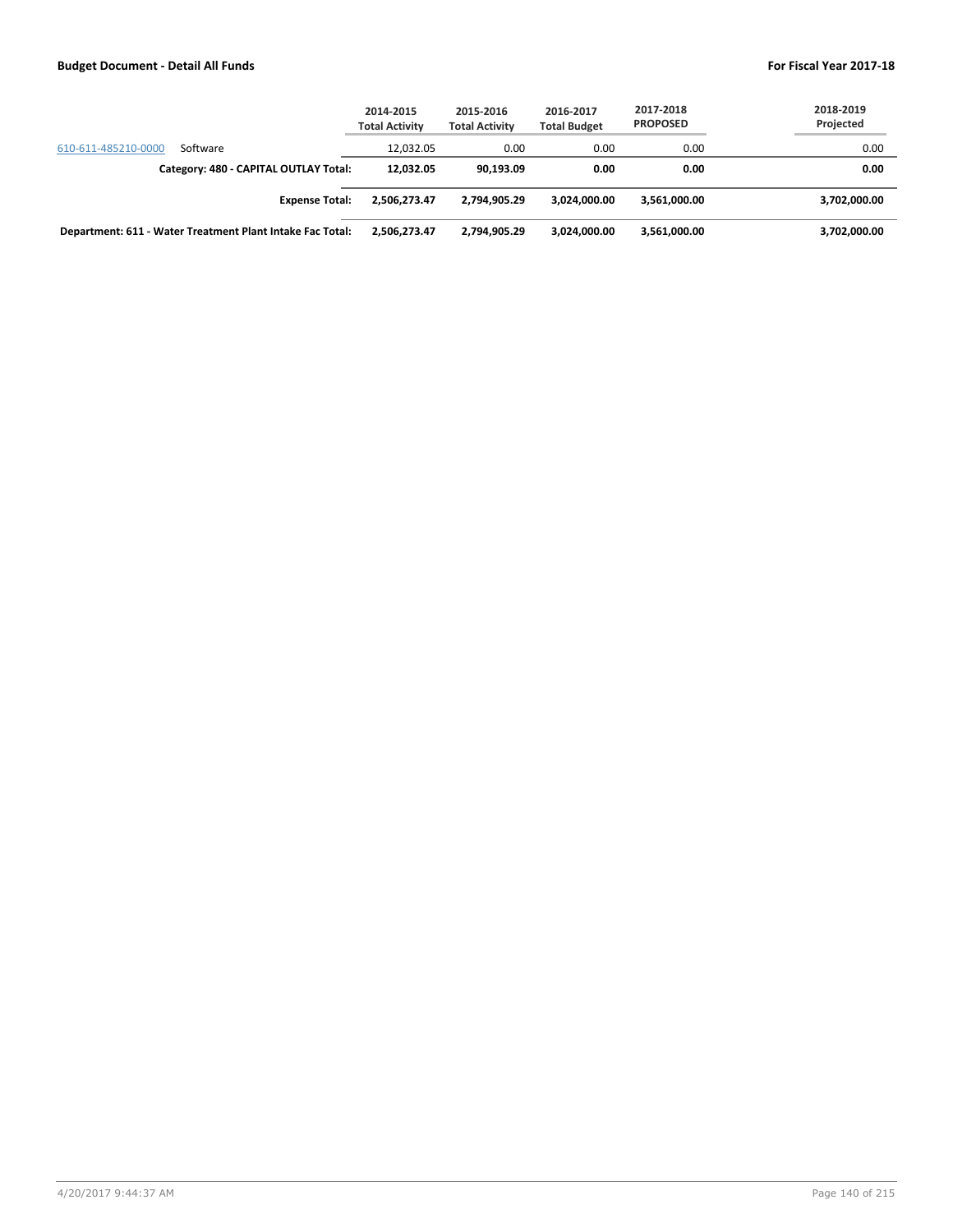|                                                              |                                                                                                                                                                                                                                                                | 2014-2015<br><b>Total Activity</b> | 2015-2016<br><b>Total Activity</b> | 2016-2017<br><b>Total Budget</b> | 2017-2018<br><b>PROPOSED</b> | 2018-2019<br>Projected |
|--------------------------------------------------------------|----------------------------------------------------------------------------------------------------------------------------------------------------------------------------------------------------------------------------------------------------------------|------------------------------------|------------------------------------|----------------------------------|------------------------------|------------------------|
| Department: 612 - Water Maintenance                          |                                                                                                                                                                                                                                                                |                                    |                                    |                                  |                              |                        |
| <b>Expense</b>                                               |                                                                                                                                                                                                                                                                |                                    |                                    |                                  |                              |                        |
|                                                              | Category: 410 - PERSONNEL SERVICES                                                                                                                                                                                                                             |                                    |                                    |                                  |                              |                        |
| 610-612-411100-0000                                          | <b>Full-Time Salaries and Wages</b>                                                                                                                                                                                                                            | 0.00                               | 0.00                               | 486,000.00                       | 499,000.00                   | 517,000.00             |
| 610-612-411110-0000                                          | <b>Full-Time Regular Salaries</b>                                                                                                                                                                                                                              | 337,117.33                         | 343,530.05                         | 0.00                             | 0.00                         | 0.00                   |
| 610-612-411120-0000                                          | Full-Time Other Paid Leave                                                                                                                                                                                                                                     | 20,075.24                          | 20,562.66                          | 0.00                             | 0.00                         | 0.00                   |
| 610-612-411122-0000                                          | <b>Full-Time Vacation Leave</b>                                                                                                                                                                                                                                | 23,996.39                          | 26,977.15                          | 0.00                             | 0.00                         | 0.00                   |
| 610-612-411125-0000                                          | Full-Time Comp Leave                                                                                                                                                                                                                                           | 11,004.21                          | 9,624.03                           | 0.00                             | 0.00                         | 0.00                   |
| 610-612-411130-0000                                          | <b>Full-Time Sick Leave</b>                                                                                                                                                                                                                                    | 13,680.32                          | 9,168.76                           | 0.00                             | 0.00                         | 0.00                   |
| 610-612-411240-0000                                          | Temporary / OnCall                                                                                                                                                                                                                                             | 3,523.21                           | 0.00                               | 0.00                             | 0.00                         | 0.00                   |
| 610-612-411300-0000                                          | <b>Overtime Salaries</b>                                                                                                                                                                                                                                       | 17,285.34                          | 10,751.78                          | 16,000.00                        | 16,000.00                    | 16,000.00              |
| 610-612-411400-0000                                          | Special Pay                                                                                                                                                                                                                                                    | 4,351.56                           | 5,115.00                           | 10,000.00                        | 10,000.00                    | 10,000.00              |
| 610-612-411410-0000                                          | Working out of Classification                                                                                                                                                                                                                                  | 740.15                             | 619.84                             | 0.00                             | 0.00                         | 0.00                   |
| 610-612-411435-0000                                          | <b>Accrued Vacation Payoff</b>                                                                                                                                                                                                                                 | 1,223.00                           | 2,336.00                           | 0.00                             | 0.00                         | 0.00                   |
| 610-612-411450-0000                                          | Holiday Pay                                                                                                                                                                                                                                                    | 0.00                               | 966.60                             | 0.00                             | 0.00                         | 0.00                   |
| 610-612-412100-0000                                          | Payroll Taxes                                                                                                                                                                                                                                                  | 35,087.53                          | 34,916.99                          | 43,000.00                        | 45,000.00                    | 46,000.00              |
| 610-612-412200-0000                                          | <b>PERS</b>                                                                                                                                                                                                                                                    | 81,396.00                          | 80,553.35                          | 102,000.00                       | 122,000.00                   | 126,000.00             |
| 610-612-412300-0000                                          | Health Insurance                                                                                                                                                                                                                                               | 179,111.15                         | 169,604.74                         | 202,000.00                       | 187,000.00                   | 202,000.00             |
| 610-612-412400-0000                                          | <b>Other Benefits</b>                                                                                                                                                                                                                                          | 22,552.39                          | 18,298.74                          | 20,000.00                        | 23,000.00                    | 24,000.00              |
|                                                              | Category: 410 - PERSONNEL SERVICES Total:                                                                                                                                                                                                                      | 751,143.82                         | 733,025.69                         | 879,000.00                       | 902,000.00                   | 941,000.00             |
|                                                              | Category: 420 - MATERIALS & SERVICES                                                                                                                                                                                                                           |                                    |                                    |                                  |                              |                        |
| 610-612-422300-0000                                          | Postage                                                                                                                                                                                                                                                        | 0.00                               | 495.50                             | 3,000.00                         | 2,000.00                     | 2,000.00               |
| 610-612-427130-0000                                          | <b>Uniform Purchases</b>                                                                                                                                                                                                                                       | 1,345.60                           | 1,073.52                           | 2,000.00                         | 1,000.00                     | 1,000.00               |
| 610-612-427150-0000                                          | Safety Equipment                                                                                                                                                                                                                                               | 2,330.52                           | 6,248.96                           | 3,000.00                         | 2,000.00                     | 2,000.00               |
| 610-612-427200-0000                                          | <b>Clothing Allowance</b>                                                                                                                                                                                                                                      | 1,159.88                           | 2,087.86                           | 2,000.00                         | 1,000.00                     | 1,000.00               |
| 610-612-427300-0000                                          | Laundry Service                                                                                                                                                                                                                                                | 418.06                             | 386.75                             | 0.00                             | 0.00                         | 0.00                   |
| 610-612-428000-0000                                          |                                                                                                                                                                                                                                                                | 15,139.67                          |                                    |                                  |                              | 15,000.00              |
| 610-612-431000-0000                                          | <b>Small Tools and Supplies</b>                                                                                                                                                                                                                                |                                    | 47,747.73                          | 13,000.00                        | 15,000.00                    |                        |
| <b>Budget Notes</b>                                          | Misc Professional & Technical                                                                                                                                                                                                                                  | 5,671.06                           | 49,381.52                          | 12,000.00                        | 80,000.00                    | 0.00                   |
| <b>Budget Code</b>                                           | <b>Description</b>                                                                                                                                                                                                                                             |                                    |                                    |                                  |                              |                        |
| PROPOSED                                                     | Only charge to fund is \$80,000 needed for city-wide valve exercising program, which is required every five<br>years. Paving services were previously charged under this line item, but will be charged under contracted<br>services line item moving forward. |                                    |                                    |                                  |                              |                        |
| 610-612-431810-0000                                          | <b>Physician Services</b>                                                                                                                                                                                                                                      | 510.50                             | 945.61                             | 1,000.00                         | 1,000.00                     | 1,000.00               |
| 610-612-431932-0000                                          | <b>Contracted Services</b>                                                                                                                                                                                                                                     | 14,792.65                          | 54,925.68                          | 15,000.00                        | 86,000.00                    | 86,000.00              |
| <b>Budget Notes</b><br><b>Budget Code</b><br><b>PROPOSED</b> | <b>Description</b><br>\$26,000 for temporary employees,<br>\$60,000 for paving services.                                                                                                                                                                       |                                    |                                    |                                  |                              |                        |
| 610-612-432110-0000                                          | <b>Technical Seminars, Training</b>                                                                                                                                                                                                                            | 592.97                             | 5,318.98                           | 6,000.00                         | 4,000.00                     | 4,000.00               |
| 610-612-432300-0000                                          | Membership Dues                                                                                                                                                                                                                                                | 935.00                             | 625.00                             | 1,000.00                         | 1,000.00                     | 1,000.00               |
| 610-612-435210-0000                                          | Telephone Service Charges                                                                                                                                                                                                                                      | 4,928.52                           | 4,872.64                           | 4,000.00                         | 4,000.00                     | 4,000.00               |
| 610-612-437180-0000                                          | Grounds Maint-Misc Contr Svcs                                                                                                                                                                                                                                  | 787.90                             | 740.00                             | 1,000.00                         | 1,000.00                     | 1,000.00               |
| 610-612-437230-0000                                          | Janitorial and Cleaning Spply                                                                                                                                                                                                                                  | 6,132.47                           | 50.51                              | 6,000.00                         | 1,000.00                     | 1,000.00               |
| 610-612-437265-0000                                          | <b>Pump Station Maintenance</b>                                                                                                                                                                                                                                | 11,800.02                          | 29,016.02                          | 20,000.00                        | 20,000.00                    | 20,000.00              |
| 610-612-437290-0000                                          | <b>Bldg Maint-Misc Materials</b>                                                                                                                                                                                                                               | 513.02                             | 255.63                             | 5,000.00                         | 1,000.00                     | 1,000.00               |
| 610-612-437310-0000                                          | <b>Equipment Repair and Service</b>                                                                                                                                                                                                                            | 798.85                             | 3,285.49                           | 2,000.00                         | 4,000.00                     | 4,000.00               |
|                                                              |                                                                                                                                                                                                                                                                |                                    |                                    |                                  |                              |                        |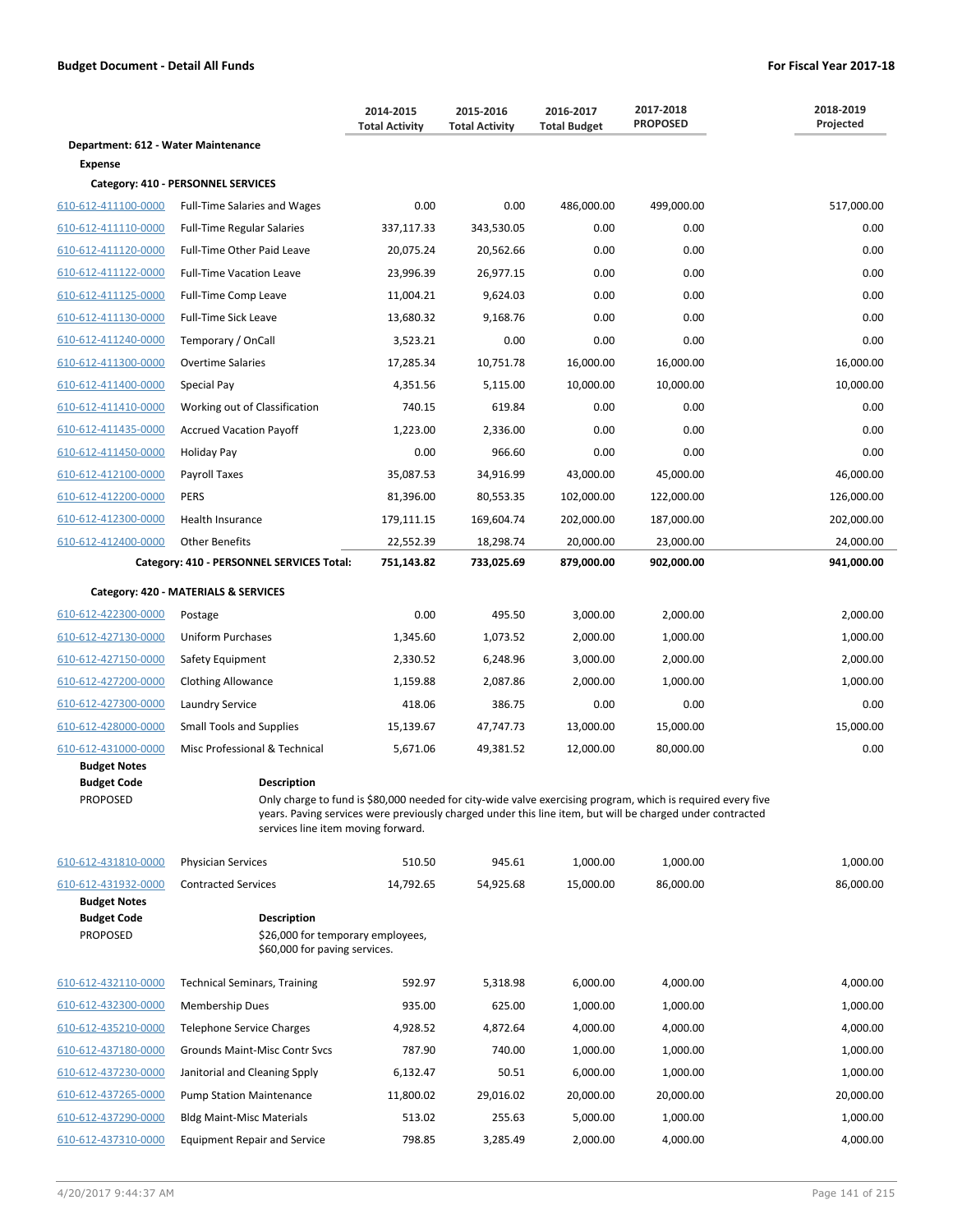|                                                              |                                                                                                                             | 2014-2015<br><b>Total Activity</b> | 2015-2016<br><b>Total Activity</b> | 2016-2017<br><b>Total Budget</b> | 2017-2018<br><b>PROPOSED</b> | 2018-2019<br>Projected |
|--------------------------------------------------------------|-----------------------------------------------------------------------------------------------------------------------------|------------------------------------|------------------------------------|----------------------------------|------------------------------|------------------------|
| 610-612-437312-0000                                          | <b>Equipment Rentals</b>                                                                                                    | 0.00                               | 982.02                             | 4,000.00                         | 4,000.00                     | 4,000.00               |
| 610-612-437330-0000                                          | Vehicle Repairs, Parts & Supp                                                                                               | 18,904.50                          | 20,982.07                          | 15,000.00                        | 10,000.00                    | 10,000.00              |
| 610-612-437340-0000                                          | Gasoline, Oil and Lubricants                                                                                                | 21,213.32                          | 13,609.37                          | 23,000.00                        | 12,000.00                    | 12,000.00              |
| 610-612-437410-0000                                          | Electricity                                                                                                                 | 3,106.59                           | 3,118.99                           | 4,000.00                         | 2,000.00                     | 2,000.00               |
| 610-612-437420-0000                                          | Natural Gas and Propane                                                                                                     | 3,469.01                           | 4,201.23                           | 4,000.00                         | 1,000.00                     | 1,000.00               |
| 610-612-437430-0000                                          | Water, WW, & Surf Water Use                                                                                                 | 27,259.36                          | 11,436.60                          | 6,000.00                         | 1,000.00                     | 1,000.00               |
| 610-612-437525-0000                                          | Pipes and Fittings/New Install                                                                                              | 27,883.25                          | 29,255.99                          | 22,000.00                        | 22,000.00                    | 22,000.00              |
| 610-612-437530-0000                                          | Replacement and Repair Parts                                                                                                | 19,123.65                          | 39,634.04                          | 35,000.00                        | 35,000.00                    | 35,000.00              |
| 610-612-437540-0000                                          | <b>Replacement Meters</b>                                                                                                   | 58,423.84                          | 103,799.71                         | 30,000.00                        | 230,000.00                   | 230,000.00             |
| <b>Budget Notes</b><br><b>Budget Code</b><br><b>PROPOSED</b> | <b>Description</b><br>\$200,000 for continuation of AMI Pilot Project, \$30,000 for annual meter replacement and inventory. |                                    |                                    |                                  |                              |                        |
| 610-612-437545-0000                                          | <b>Master Meter Testing</b>                                                                                                 | 3,773.03                           | 3,169.82                           | 2,000.00                         | 2,000.00                     | 2,000.00               |
| 610-612-437550-0000                                          | <b>Fire Hydrant Parts</b>                                                                                                   | 10,891.44                          | 6,265.01                           | 30,000.00                        | 30,000.00                    | 40,000.00              |
| <b>Budget Notes</b><br><b>Budget Code</b><br>Projected       | <b>Description</b><br>Increase in proactive replacement of city fire hydrants.                                              |                                    |                                    |                                  |                              |                        |
| 610-612-437560-0000                                          | Asphalt, Rock & Related Mat                                                                                                 | 10,782.99                          | 14,476.40                          | 25,000.00                        | 10,000.00                    | 10,000.00              |
| 610-612-437600-0000                                          | <b>Emergency Repairs</b>                                                                                                    | 5,110.71                           | 1,104.17                           | 5,000.00                         | 1,000.00                     | 1,000.00               |
| 610-612-438110-0000                                          | Internal Fees for Service - Admin                                                                                           | 60,000.00                          | 61,000.00                          | 62,000.00                        | 72,000.00                    | 75,000.00              |
| 610-612-438671-0000                                          | Internal Fees for Service - Operati                                                                                         | 0.00                               | 0.00                               | 0.00                             | 332,000.00                   | 346,000.00             |
| 610-612-438672-0000                                          | Internal Fees for Service - Electron                                                                                        | 0.00                               | 0.00                               | 0.00                             | 38,000.00                    | 39,000.00              |
| 610-612-438673-0000                                          | Internal Fees for Service - MP                                                                                              | 0.00                               | 0.00                               | 0.00                             | 40,000.00                    | 41,000.00              |
| 610-612-438674-0000                                          | Internal Fees for Service - Beautifi                                                                                        | 0.00                               | 0.00                               | 0.00                             | 45,000.00                    | 45,000.00              |
| 610-612-439900-0000                                          | Other Miscellaneous Exp                                                                                                     | 0.00                               | 0.00                               | 0.00                             | 0.00                         | 0.00                   |
|                                                              | Category: 420 - MATERIALS & SERVICES Total:                                                                                 | 337,798.38                         | 520,492.82                         | 363,000.00                       | 1,111,000.00                 | 1,060,000.00           |
| Category: 470 - TRANSFERS                                    |                                                                                                                             |                                    |                                    |                                  |                              |                        |
| 610-612-472677-0000                                          | Transfer to Operations Bldg Cap P                                                                                           | 0.00                               | 0.00                               | 1,400,000.00                     | 895,000.00                   | 0.00                   |
|                                                              | Category: 470 - TRANSFERS Total:                                                                                            | 0.00                               | 0.00                               | 1,400,000.00                     | 895,000.00                   | 0.00                   |
| Category: 480 - CAPITAL OUTLAY                               |                                                                                                                             |                                    |                                    |                                  |                              |                        |
| 610-612-485110-0000<br><b>Budget Notes</b>                   | On-Road Vehicle Purchases                                                                                                   | 35,029.45                          | 33,116.21                          | 0.00                             | 80,000.00                    | 0.00                   |
| <b>Budget Code</b><br><b>PROPOSED</b>                        | <b>Description</b><br>Purchase of new 1-ton service truck.                                                                  |                                    |                                    |                                  |                              |                        |
| 610-612-485200-0000<br><b>Budget Notes</b>                   | <b>Equipment Purchases</b>                                                                                                  | 14,840.01                          | 0.00                               | 0.00                             | 0.00                         | 100,000.00             |
| <b>Budget Code</b><br>Projected                              | <b>Description</b><br>Purchase of new mini-excavator and trailer.                                                           |                                    |                                    |                                  |                              |                        |
|                                                              | Category: 480 - CAPITAL OUTLAY Total:                                                                                       | 49,869.46                          | 33,116.21                          | 0.00                             | 80,000.00                    | 100,000.00             |
|                                                              | <b>Expense Total:</b>                                                                                                       | 1,138,811.66                       | 1,286,634.72                       | 2,642,000.00                     | 2,988,000.00                 | 2,101,000.00           |
|                                                              | Department: 612 - Water Maintenance Total:                                                                                  | 1,138,811.66                       | 1,286,634.72                       | 2,642,000.00                     | 2,988,000.00                 | 2,101,000.00           |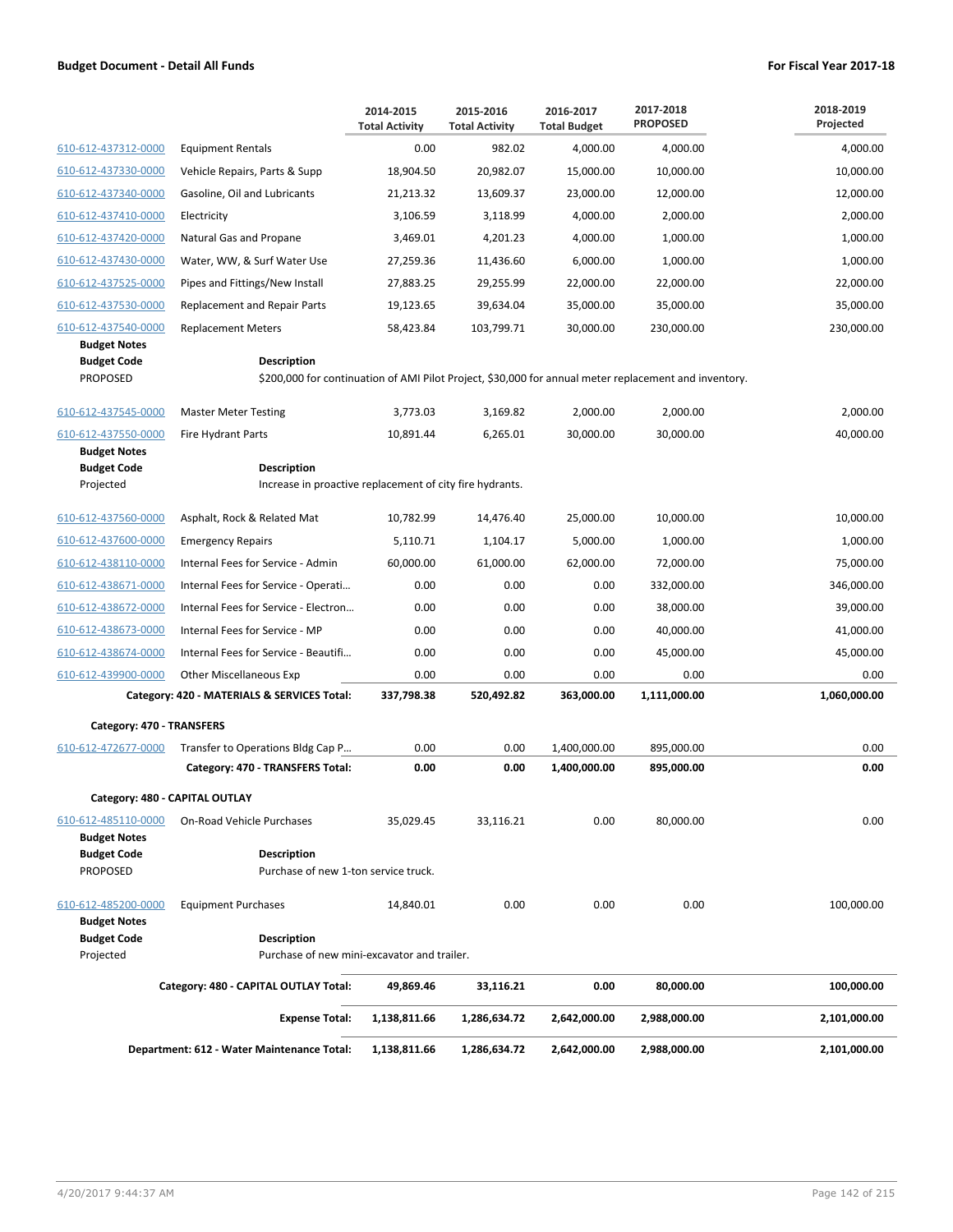|                                                                  |                                                                                                                                                                                                                                                                                                                                                                                                              | 2014-2015<br><b>Total Activity</b> | 2015-2016<br><b>Total Activity</b> | 2016-2017<br><b>Total Budget</b> | 2017-2018<br><b>PROPOSED</b> | 2018-2019<br>Projected |  |  |
|------------------------------------------------------------------|--------------------------------------------------------------------------------------------------------------------------------------------------------------------------------------------------------------------------------------------------------------------------------------------------------------------------------------------------------------------------------------------------------------|------------------------------------|------------------------------------|----------------------------------|------------------------------|------------------------|--|--|
|                                                                  | Department: 613 - Water Project Management                                                                                                                                                                                                                                                                                                                                                                   |                                    |                                    |                                  |                              |                        |  |  |
| <b>Expense</b>                                                   |                                                                                                                                                                                                                                                                                                                                                                                                              |                                    |                                    |                                  |                              |                        |  |  |
|                                                                  | Category: 420 - MATERIALS & SERVICES                                                                                                                                                                                                                                                                                                                                                                         |                                    |                                    |                                  |                              |                        |  |  |
| 610-613-421000-0000                                              | <b>General Office Supplies</b>                                                                                                                                                                                                                                                                                                                                                                               | 1,222.76                           | 1,552.06                           | 2,000.00                         | 2,000.00                     | 2,000.00               |  |  |
| 610-613-422200-0000                                              | Printing and Binding Services                                                                                                                                                                                                                                                                                                                                                                                | 13,299.05                          | 12,090.67                          | 5,000.00                         | 5,000.00                     | 5,000.00               |  |  |
| 610-613-422300-0000                                              | Postage                                                                                                                                                                                                                                                                                                                                                                                                      | 20,589.87                          | 19,956.68                          | 37,000.00                        | 30,000.00                    | 25,000.00              |  |  |
| 610-613-431000-0000<br><b>Budget Notes</b>                       | Misc Professional & Technical                                                                                                                                                                                                                                                                                                                                                                                | 53,195.76                          | 32,304.96                          | 160,000.00                       | 239,000.00                   | 64,000.00              |  |  |
| <b>Budget Code</b><br>Projected<br><b>PROPOSED</b>               | <b>Description</b><br>Regional Water Providers Conservation Annual Membership<br><b>Contract for Professional Design Services</b><br>Utility Rate Analysis - Water's Portion<br><b>Hydraulic Modeling Analysis</b><br>Annual Consumer Conf. Report<br>Timothy Lake Water Agreement<br>Finish updating the 2001 Water Master Plan - 2 year process<br>Regional Water Providers Conservation Annual Membership |                                    |                                    |                                  |                              |                        |  |  |
|                                                                  | Contract for Professional Design Services<br>Utility Rate Analysis - Water's Portion<br><b>Hydraulic Modeling Analysis</b><br>Annual Consumer Conf. Report<br>Timothy Lake Water Agreement                                                                                                                                                                                                                   |                                    |                                    |                                  |                              |                        |  |  |
| 610-613-431300-0000                                              | <b>Engineering Services</b>                                                                                                                                                                                                                                                                                                                                                                                  | 0.00                               | 76.13                              | 0.00                             | 0.00                         | 0.00                   |  |  |
| 610-613-431540-0000                                              | Software, Purchases & Licenses                                                                                                                                                                                                                                                                                                                                                                               | 0.00                               | 0.00                               | 2,000.00                         | 2,000.00                     | 2,000.00               |  |  |
| 610-613-431610-0000                                              | <b>Bank Service Charges</b>                                                                                                                                                                                                                                                                                                                                                                                  | 35,431.63                          | 40,579.81                          | 42,000.00                        | 42,000.00                    | 42,000.00              |  |  |
| <b>Budget Notes</b>                                              |                                                                                                                                                                                                                                                                                                                                                                                                              |                                    |                                    |                                  |                              |                        |  |  |
| <b>Budget Code</b><br>Projected                                  | <b>Description</b><br>Significant increase in residents using credit cards to pay for utility billing                                                                                                                                                                                                                                                                                                        |                                    |                                    |                                  |                              |                        |  |  |
| <b>PROPOSED</b>                                                  | Significant increase in residents using credit cards to pay for utility billing                                                                                                                                                                                                                                                                                                                              |                                    |                                    |                                  |                              |                        |  |  |
| 610-613-431932-0000                                              | <b>Contracted Services</b>                                                                                                                                                                                                                                                                                                                                                                                   | 89,951.23                          | 89,781.00                          | 105,000.00                       | 108,000.00                   | 112,000.00             |  |  |
| <b>Budget Notes</b>                                              |                                                                                                                                                                                                                                                                                                                                                                                                              |                                    |                                    |                                  |                              |                        |  |  |
| <b>Budget Code</b>                                               | <b>Description</b>                                                                                                                                                                                                                                                                                                                                                                                           |                                    |                                    |                                  |                              |                        |  |  |
| Projected<br><b>PROPOSED</b>                                     | Annual water meter reading costs on a monthly basis<br>Annual water meter reading costs on a monthly basis                                                                                                                                                                                                                                                                                                   |                                    |                                    |                                  |                              |                        |  |  |
| 610-613-432300-0000<br><b>Budget Notes</b>                       | <b>Membership Dues</b>                                                                                                                                                                                                                                                                                                                                                                                       | 0.00                               | 3,515.00                           | 4,000.00                         | 4,000.00                     | 4,000.00               |  |  |
| <b>Budget Code</b><br>Projected<br>PROPOSED                      | <b>Description</b><br>American Water Works Association City Memebership<br>American Water Works Association City Memebership                                                                                                                                                                                                                                                                                 |                                    |                                    |                                  |                              |                        |  |  |
| 610-613-437270-0000                                              | <b>Building Maint-Rental Property</b>                                                                                                                                                                                                                                                                                                                                                                        | 0.00                               | 0.00                               | 1,000.00                         | 1,000.00                     | 1,000.00               |  |  |
| 610-613-438110-0000                                              | Internal Fees for Service - Admin                                                                                                                                                                                                                                                                                                                                                                            | 139,000.00                         | 130,000.00                         | 142,000.00                       | 193,000.00                   | 200,000.00             |  |  |
| 610-613-438671-0000                                              | Internal Fees for Service - Operati                                                                                                                                                                                                                                                                                                                                                                          | 272,000.00                         | 351,000.00                         | 345,000.00                       | 0.00                         | 0.00                   |  |  |
| 610-613-438672-0000                                              | Internal Fees for Service - Electron                                                                                                                                                                                                                                                                                                                                                                         | 11,000.00                          | 35,000.00                          | 36,000.00                        | 0.00                         | 0.00                   |  |  |
| 610-613-438673-0000                                              | Internal Fees for Service - MP                                                                                                                                                                                                                                                                                                                                                                               | 29,000.00                          | 38,000.00                          | 31,000.00                        | 0.00                         | 0.00                   |  |  |
| 610-613-438674-0000                                              | Internal Fees for Service - Beautifi                                                                                                                                                                                                                                                                                                                                                                         | 21,000.00                          | 22,000.00                          | 22,000.00                        | 0.00                         | 0.00                   |  |  |
| 610-613-438680-0000                                              | Internal Fees for Service - Engineer                                                                                                                                                                                                                                                                                                                                                                         | 348,000.00                         | 223,251.00                         | 340,000.00                       | 574,000.00                   | 592,000.00             |  |  |
| 610-613-439900-0000<br><b>Budget Notes</b><br><b>Budget Code</b> | <b>Other Miscellaneous Exp</b><br><b>Description</b>                                                                                                                                                                                                                                                                                                                                                         | 1,139.97                           | 55.56                              | 5,000.00                         | 2,000.00                     | 2,000.00               |  |  |
| Projected                                                        | Pass through account for interaction for utility bills                                                                                                                                                                                                                                                                                                                                                       |                                    |                                    |                                  |                              |                        |  |  |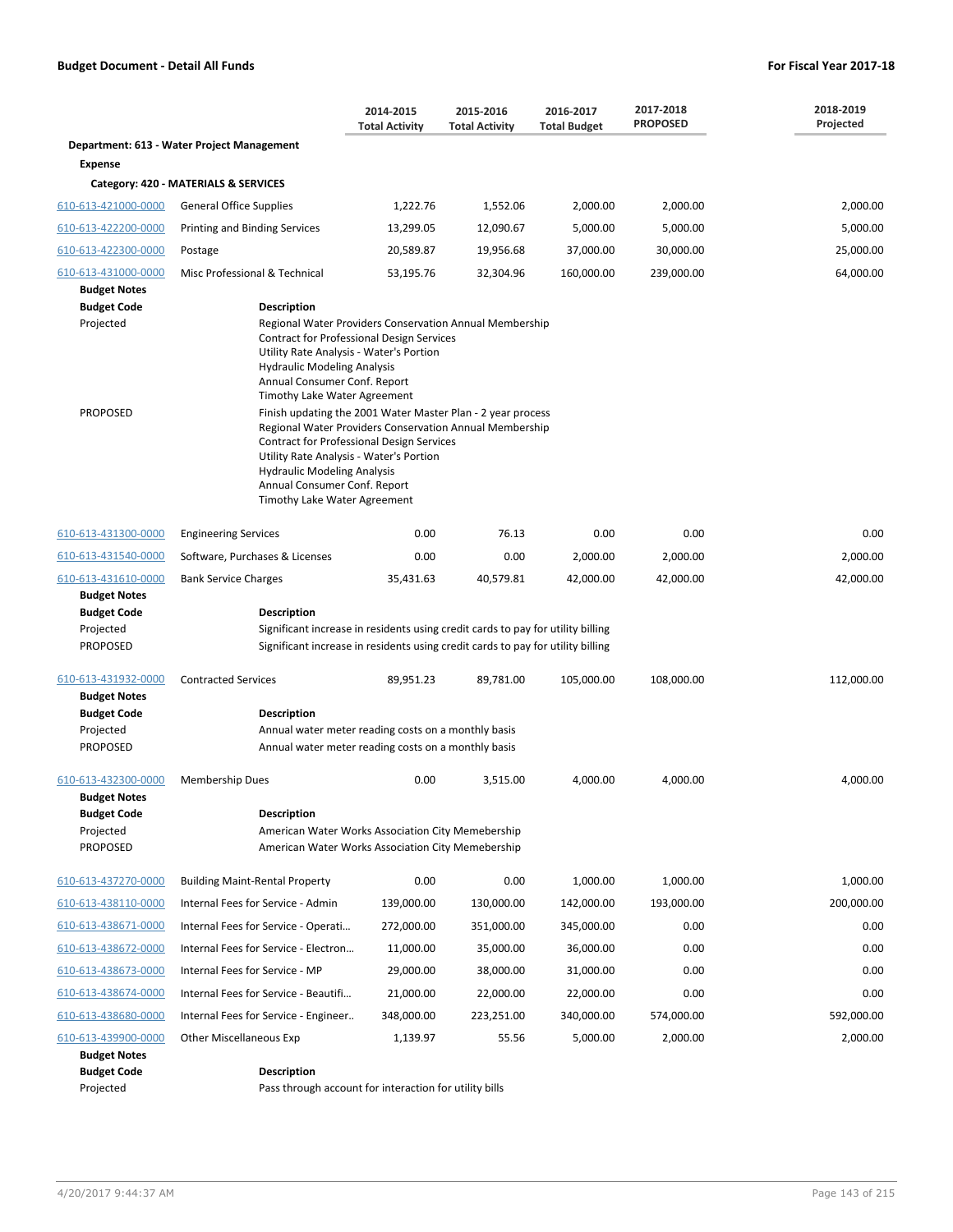| <b>PROPOSED</b>                            | Pass through account for interaction for utility bills                                                             | 2014-2015<br><b>Total Activity</b> | 2015-2016<br><b>Total Activity</b> | 2016-2017<br><b>Total Budget</b> | 2017-2018<br><b>PROPOSED</b> | 2018-2019<br>Projected |
|--------------------------------------------|--------------------------------------------------------------------------------------------------------------------|------------------------------------|------------------------------------|----------------------------------|------------------------------|------------------------|
|                                            |                                                                                                                    |                                    |                                    |                                  |                              |                        |
|                                            | Category: 420 - MATERIALS & SERVICES Total:                                                                        | 1,034,830.27                       | 999,162.87                         | 1,279,000.00                     | 1,202,000.00                 | 1,051,000.00           |
| Category: 460 - DEBT SERVICE               |                                                                                                                    |                                    |                                    |                                  |                              |                        |
| 610-613-461250-0000<br><b>Budget Notes</b> | Principal, Water Rev 2007, Ref                                                                                     | 700,000.00                         | 730,000.00                         | 770,000.00                       | 800,000.00                   | 840,000.00             |
| <b>Budget Code</b>                         | <b>Description</b>                                                                                                 |                                    |                                    |                                  |                              |                        |
| Projected                                  | Per debt schedule - sc 1/31/17                                                                                     |                                    |                                    |                                  |                              |                        |
| <b>PROPOSED</b>                            | Per debt schedule - sc 1/31/17                                                                                     |                                    |                                    |                                  |                              |                        |
| 610-613-461252-0000<br><b>Budget Notes</b> | Principal, Water FFC 2013                                                                                          | 0.00                               | 0.00                               | 2,125,000.00                     | 2,210,000.00                 | 2,295,000.00           |
| <b>Budget Code</b>                         | <b>Description</b>                                                                                                 |                                    |                                    |                                  |                              |                        |
| Projected                                  | Per debt schedule - sc 1/31/17                                                                                     |                                    |                                    |                                  |                              |                        |
| <b>PROPOSED</b>                            | Per debt schedule - sc 1/31/17                                                                                     |                                    |                                    |                                  |                              |                        |
| 610-613-462250-0000<br><b>Budget Notes</b> | Interest, Water Rev 2007, Ref                                                                                      | 259,441.25                         | 230,841.25                         | 201,000.00                       | 168,000.00                   | 133,000.00             |
| <b>Budget Code</b>                         | <b>Description</b>                                                                                                 |                                    |                                    |                                  |                              |                        |
| Projected                                  | Per debt schedule - sc 1/31/17                                                                                     |                                    |                                    |                                  |                              |                        |
| <b>PROPOSED</b>                            | Per debt schedule - sc 1/31/17                                                                                     |                                    |                                    |                                  |                              |                        |
| 610-613-462252-0000<br><b>Budget Notes</b> | Interest, Water FFC 2013                                                                                           | 3,348,375.00                       | 3,348,375.00                       | 3,349,000.00                     | 3,264,000.00                 | 3,175,000.00           |
| <b>Budget Code</b>                         | <b>Description</b>                                                                                                 |                                    |                                    |                                  |                              |                        |
| Projected                                  | Per debt schedule - sc 1/31/17                                                                                     |                                    |                                    |                                  |                              |                        |
| <b>PROPOSED</b>                            | Per debt schedule - sc 1/31/17                                                                                     |                                    |                                    |                                  |                              |                        |
|                                            | Category: 460 - DEBT SERVICE Total:                                                                                | 4,307,816.25                       | 4,309,216.25                       | 6,445,000.00                     | 6,442,000.00                 | 6,443,000.00           |
| Category: 470 - TRANSFERS                  |                                                                                                                    |                                    |                                    |                                  |                              |                        |
| 610-613-472690-0000                        | Transfer to LO-Tigard Water Partn                                                                                  | 0.00                               | 5,000,000.00                       | 617,000.00                       | 0.00                         | 0.00                   |
|                                            | Category: 470 - TRANSFERS Total:                                                                                   | 0.00                               | 5,000,000.00                       | 617,000.00                       | 0.00                         | 0.00                   |
| Category: 480 - CAPITAL OUTLAY             |                                                                                                                    |                                    |                                    |                                  |                              |                        |
| 610-613-481310-0000                        | Rehabilitation/Replacemt Dev                                                                                       | 956,748.59                         | 61,392.40                          | 475,000.00                       | 1,435,000.00                 | 753,000.00             |
| <b>Budget Notes</b><br><b>Budget Code</b>  | <b>Description</b>                                                                                                 |                                    |                                    |                                  |                              |                        |
| Projected                                  | Annual Water Rehab Projects                                                                                        |                                    |                                    |                                  |                              |                        |
|                                            | 10th Street PS Electrical<br>Touchstone Resv PS Upgrades - begin<br>Country Club - 10th to 6 Corners (WTR Portion) |                                    |                                    |                                  |                              |                        |
| <b>PROPOSED</b>                            | AMI - New meters (Ops) to install<br>Misc Anneaul Water Rehab projects<br>McVey Pump Station Upgrades              |                                    |                                    |                                  |                              |                        |
|                                            | Category: 480 - CAPITAL OUTLAY Total:                                                                              | 956,748.59                         | 61,392.40                          | 475,000.00                       | 1,435,000.00                 | 753,000.00             |
|                                            |                                                                                                                    |                                    |                                    |                                  |                              |                        |
| Category: 490 - CONTINGENCY                |                                                                                                                    |                                    |                                    |                                  |                              |                        |
| 610-613-490100-0000                        | <b>General Operating Contingency</b>                                                                               | 0.00                               | 0.00                               | 7,478,237.00                     | 7,196,092.00                 | 7,636,092.00           |
|                                            | Category: 490 - CONTINGENCY Total:                                                                                 | 0.00                               | 0.00                               | 7,478,237.00                     | 7,196,092.00                 | 7,636,092.00           |
|                                            | <b>Expense Total:</b>                                                                                              | 6,299,395.11                       | 10,369,771.52                      | 16,294,237.00                    | 16,275,092.00                | 15,883,092.00          |
|                                            | Department: 613 - Water Project Management Total:                                                                  | 6,299,395.11                       | 10,369,771.52                      | 16,294,237.00                    | 16,275,092.00                | 15,883,092.00          |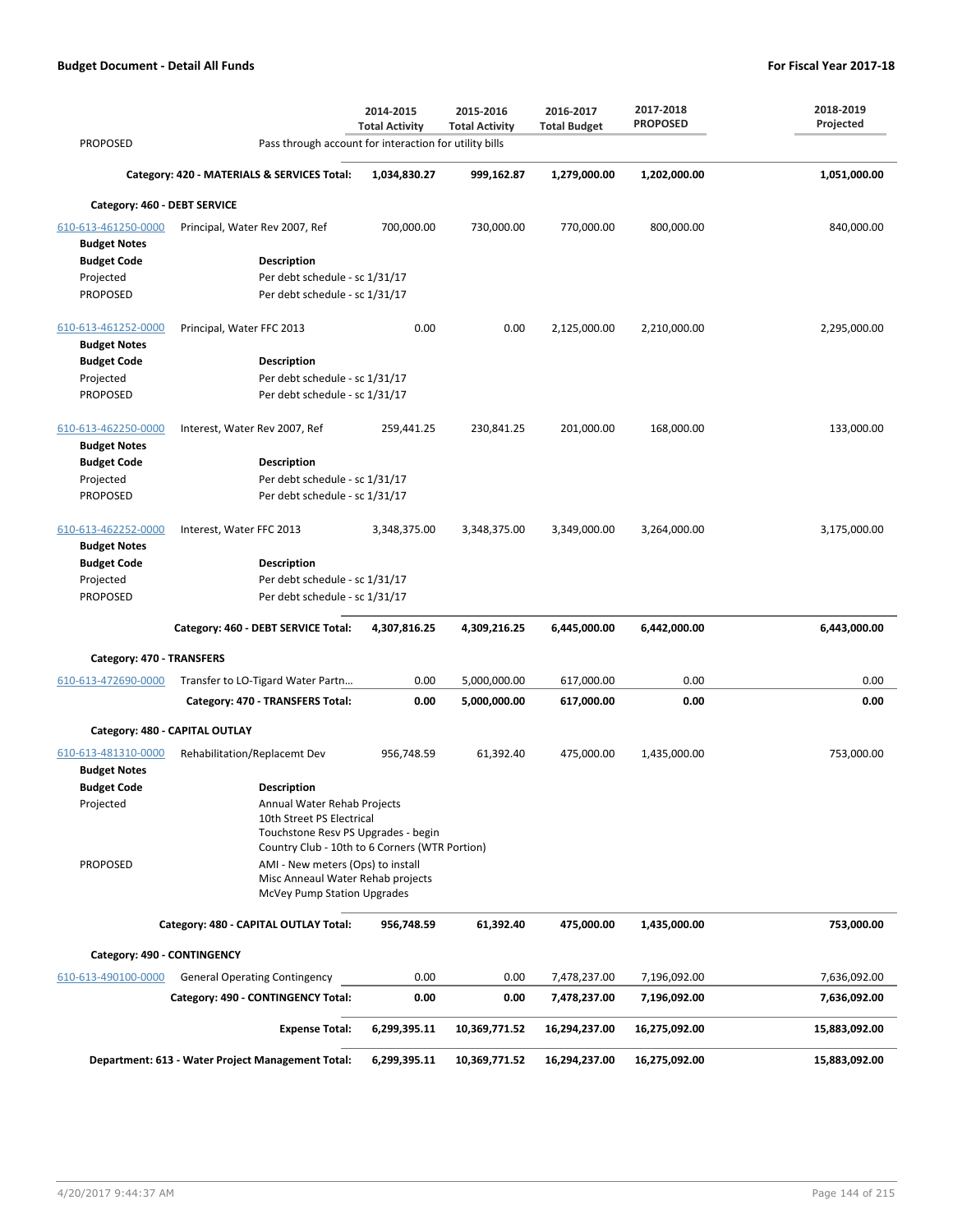|                                           |                                                                                         | 2014-2015<br><b>Total Activity</b> | 2015-2016<br><b>Total Activity</b> | 2016-2017<br><b>Total Budget</b> | 2017-2018<br><b>PROPOSED</b> | 2018-2019<br>Projected |
|-------------------------------------------|-----------------------------------------------------------------------------------------|------------------------------------|------------------------------------|----------------------------------|------------------------------|------------------------|
| Department: 614 - Water Distribution      |                                                                                         |                                    |                                    |                                  |                              |                        |
| <b>Expense</b>                            |                                                                                         |                                    |                                    |                                  |                              |                        |
|                                           | Category: 410 - PERSONNEL SERVICES                                                      |                                    |                                    |                                  |                              |                        |
| 610-614-411100-0000                       | Full-Time Salaries and Wages                                                            | 0.00                               | 0.00                               | 78,000.00                        | 78,000.00                    | 81,000.00              |
| <b>Budget Notes</b>                       |                                                                                         |                                    |                                    |                                  |                              |                        |
| <b>Budget Code</b><br>Projected           | Description<br>1 FTE Water Conservation Specialist                                      |                                    |                                    |                                  |                              |                        |
|                                           | Moved from 610-611 in FY 17                                                             |                                    |                                    |                                  |                              |                        |
| <b>PROPOSED</b>                           | 1 FTE Water Conservation Specialist<br>Moved from 610-611 in FY 17                      |                                    |                                    |                                  |                              |                        |
| 610-614-411110-0000                       | <b>Full-Time Regular Salaries</b>                                                       | 0.00                               | 0.00                               | 0.00                             | 0.00                         | 0.00                   |
| 610-614-411120-0000                       | Full-Time Other Paid Leave                                                              | 0.00                               | 0.00                               | 0.00                             | 0.00                         | 0.00                   |
| 610-614-411122-0000                       | <b>Full-Time Vacation Leave</b>                                                         | 0.00                               | 0.00                               | 0.00                             | 0.00                         | 0.00                   |
| 610-614-411125-0000                       | Full-Time Comp Leave                                                                    | 0.00                               | 0.00                               | 0.00                             | 0.00                         | 0.00                   |
| 610-614-411130-0000                       | Full-Time Sick Leave                                                                    | 0.00                               | 0.00                               | 0.00                             | 0.00                         | 0.00                   |
| 610-614-411300-0000                       | <b>Overtime Salaries</b>                                                                | 0.00                               | 0.00                               | 2,000.00                         | 2,000.00                     | 2,000.00               |
| 610-614-411450-0000                       | Holiday Pay                                                                             | 0.00                               | 0.00                               | 0.00                             | 0.00                         | 0.00                   |
| 610-614-412100-0000                       | Payroll Taxes                                                                           | 0.00                               | 0.00                               | 7,000.00                         | 7,000.00                     | 7,000.00               |
| 610-614-412200-0000                       | <b>PERS</b>                                                                             | 0.00                               | 0.00                               | 15,000.00                        | 17,000.00                    | 17,000.00              |
| 610-614-412300-0000                       | Health Insurance                                                                        | 0.00                               | 0.00                               | 19,000.00                        | 17,000.00                    | 18,000.00              |
| 610-614-412400-0000                       | <b>Other Benefits</b>                                                                   | 0.00                               | 0.00                               | 3,000.00                         | 3,000.00                     | 3,000.00               |
|                                           | Category: 410 - PERSONNEL SERVICES Total:                                               | 0.00                               | 0.00                               | 124,000.00                       | 124,000.00                   | 128,000.00             |
|                                           | Category: 420 - MATERIALS & SERVICES                                                    |                                    |                                    |                                  |                              |                        |
| 610-614-427200-0000                       | <b>Clothing Allowance</b>                                                               | 0.00                               | 0.00                               | 1,000.00                         | 1,000.00                     | 1,000.00               |
| 610-614-429140-0000                       | <b>Water Conservation Materials</b>                                                     | 0.00                               | 0.00                               | 35,000.00                        | 35,000.00                    | 35,000.00              |
| 610-614-429150-0000                       | <b>Conservation Rebates</b>                                                             | 0.00                               | 0.00                               | 25,000.00                        | 25,000.00                    | 25,000.00              |
| 610-614-432110-0000                       | <b>Technical Seminars, Training</b>                                                     | 0.00                               | 0.00                               | 2,000.00                         | 2,000.00                     | 2,000.00               |
| 610-614-434400-0000                       | <b>Purchased Water</b>                                                                  | 0.00                               | 0.00                               | 70,000.00                        | 70,000.00                    | 70,000.00              |
| 610-614-437110-0000                       | Landscape Maintenance Contract                                                          | 0.00                               | 0.00                               | 40,000.00                        | 40,000.00                    | 40,000.00              |
| 610-614-437410-0000                       | Electricity                                                                             | 0.00                               | 0.00                               | 254,000.00                       | 260,000.00                   | 265,000.00             |
| <b>Budget Notes</b><br><b>Budget Code</b> | Description                                                                             |                                    |                                    |                                  |                              |                        |
| Projected<br>Projected                    | assume 2% PGE rate increase<br>Electricity for water distribution system pump stations. |                                    |                                    |                                  |                              |                        |
| <b>PROPOSED</b>                           | Electricity for water distribution system pump stations.                                |                                    |                                    |                                  |                              |                        |
| 610-614-438110-0000                       | Internal Fees for Service - Admin                                                       | 0.00                               | 0.00                               | 0.00                             | 18,000.00                    | 18,000.00              |
|                                           | Category: 420 - MATERIALS & SERVICES Total:                                             | 0.00                               | 0.00                               | 427,000.00                       | 451,000.00                   | 456,000.00             |
|                                           | <b>Expense Total:</b>                                                                   | 0.00                               | 0.00                               | 551,000.00                       | 575,000.00                   | 584,000.00             |
|                                           | Department: 614 - Water Distribution Total:                                             | 0.00                               | 0.00                               | 551,000.00                       | 575,000.00                   | 584,000.00             |
|                                           |                                                                                         |                                    |                                    |                                  |                              |                        |

**Fund: 610 - WATER FUND Surplus (Deficit): 10,333,237.46 9,187,538.86 0.00 0.00 0.00**

4/20/2017 9:44:37 AM Page 145 of 215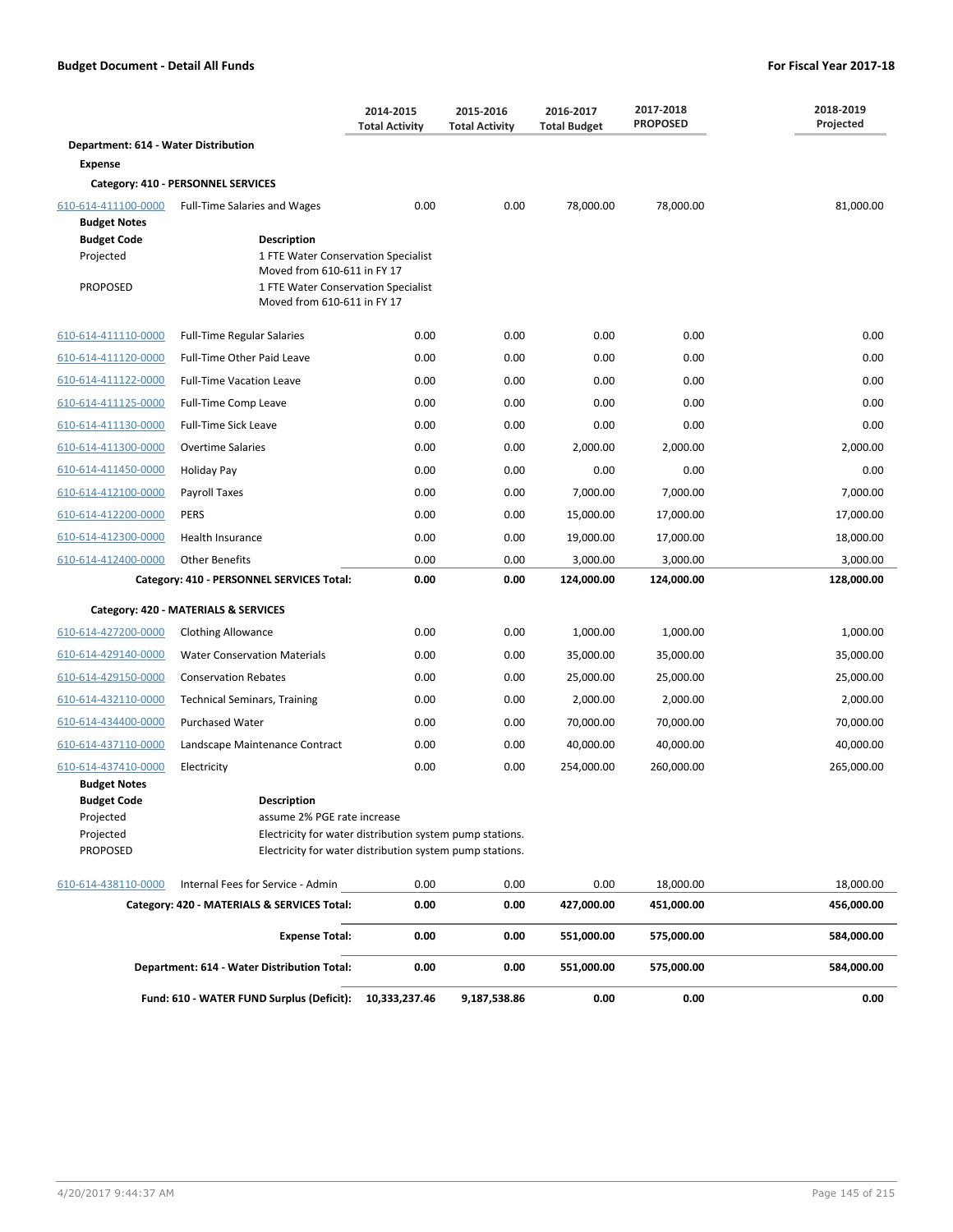|                                   |                                                                             | 2014-2015<br><b>Total Activity</b> | 2015-2016<br><b>Total Activity</b> | 2016-2017<br><b>Total Budget</b> | 2017-2018<br><b>PROPOSED</b> | 2018-2019<br>Projected |
|-----------------------------------|-----------------------------------------------------------------------------|------------------------------------|------------------------------------|----------------------------------|------------------------------|------------------------|
| Fund: 620 - SEWER FUND            |                                                                             |                                    |                                    |                                  |                              |                        |
| Department: 620 - Sewer Resources |                                                                             |                                    |                                    |                                  |                              |                        |
| Revenue                           | Category: 302 - BEGINNING FUND BALANCES                                     |                                    |                                    |                                  |                              |                        |
| 620-620-302100-0000               | Unrestricted Fund Balance                                                   | 18,844,248.13                      | 17,368,217.92                      | 18,082,218.00                    | 18,758,115.00                | 17,198,115.00          |
|                                   | Category: 302 - BEGINNING FUND BALANCES Total:                              | 18,844,248.13                      | 17,368,217.92                      | 18,082,218.00                    | 18,758,115.00                | 17,198,115.00          |
|                                   | Category: 306 - LICENSES AND FEES                                           |                                    |                                    |                                  |                              |                        |
| 620-620-306232-0000               | Sewer Extension Line Fee                                                    | 20,520.00                          | 0.00                               | 0.00                             | 0.00                         | 0.00                   |
| 620-620-306240-0000               | Zone of Benefit Fees                                                        | 40,222.00                          | 6,408.88                           | 30,000.00                        | 0.00                         | 0.00                   |
|                                   |                                                                             |                                    |                                    |                                  | 0.00                         | 0.00                   |
| 620-620-306257-0000               | Portland - SDC and Line Charges<br>Category: 306 - LICENSES AND FEES Total: | 0.00<br>60,742.00                  | 0.00<br>6,408.88                   | 15,000.00<br>45,000.00           | 0.00                         | 0.00                   |
|                                   |                                                                             |                                    |                                    |                                  |                              |                        |
|                                   | Category: 308 - SALES AND SERVICES                                          |                                    |                                    |                                  |                              |                        |
| 620-620-308310-0000               | Wastewater Fee Revenue                                                      | 11,535,942.72                      | 11,905,410.98                      | 12,256,000.00                    | 12,573,000.00                | 12,950,000.00          |
| <b>Budget Notes</b>               |                                                                             |                                    |                                    |                                  |                              |                        |
| <b>Budget Code</b><br>Projected   | <b>Description</b><br>Updated 12/23/16                                      |                                    |                                    |                                  |                              |                        |
| PROPOSED                          | Updated 12/23/16                                                            |                                    |                                    |                                  |                              |                        |
| 620-620-308311-0000               | Tualatin Sewer Revenue (CWS)                                                | 0.00                               | 0.00                               | 0.00                             | 402,000.00                   | 414,000.00             |
| 620-620-308312-0000               | <b>CWS Wastewater Fee</b>                                                   | 1,287,087.32                       | 1,305,426.03                       | 1,334,000.00                     | 970,000.00                   | 993,000.00             |
| <b>Budget Notes</b>               |                                                                             |                                    |                                    |                                  |                              |                        |
| <b>Budget Code</b>                | <b>Description</b>                                                          |                                    |                                    |                                  |                              |                        |
| Projected<br><b>PROPOSED</b>      | Updated 12/23/16<br>Updated 12/23/16                                        |                                    |                                    |                                  |                              |                        |
|                                   |                                                                             |                                    |                                    |                                  |                              |                        |
| 620-620-308313-0000               | Allowance for Doubtful Wastewat                                             | $-27,678.43$                       | -19,435.43                         | 0.00                             | $-20,000.00$                 | $-20,000.00$           |
| 620-620-308325-0000               | <b>Utility Penalty</b>                                                      | 59,487.53                          | 13,778.23                          | 50,000.00                        | 13,000.00                    | 13,000.00              |
|                                   | Category: 308 - SALES AND SERVICES Total:                                   | 12,854,839.14                      | 13,205,179.81                      | 13,640,000.00                    | 13,938,000.00                | 14,350,000.00          |
|                                   | Category: 310 - MISCELLANEOUS REVENUES                                      |                                    |                                    |                                  |                              |                        |
| 620-620-310200-0000               | Investment Income                                                           | 21,499.61                          | 134,333.08                         | 80,000.00                        | 80,000.00                    | 80,000.00              |
| 620-620-310310-0000               | Insurance Reimbursements                                                    | 0.00                               | 1,517.00                           | 0.00                             | 0.00                         | 0.00                   |
| 620-620-310315-0000               | Medical Insurance Reimbursemt                                               | 832.01                             | 12,013.34                          | 0.00                             | 0.00                         | 0.00                   |
| 620-620-310910-0000               | Sundry Income                                                               | 0.00                               | 0.00                               | 0.00                             | 0.00                         | 0.00                   |
|                                   | Category: 310 - MISCELLANEOUS REVENUES Total:                               | 22,331.62                          | 147,863.42                         | 80,000.00                        | 80,000.00                    | 80,000.00              |
|                                   | Category: 344 - PROCEEDS SALE OF CAPITAL ASSETS                             |                                    |                                    |                                  |                              |                        |
| 620-620-344100-0000               | Proceeds from Sale of Capital                                               | 4,320.00                           | 0.00                               | 0.00                             | 0.00                         | 0.00                   |
|                                   | Category: 344 - PROCEEDS SALE OF CAPITAL ASSETS Total:                      | 4,320.00                           | 0.00                               | 0.00                             | 0.00                         | 0.00                   |
|                                   | <b>Revenue Total:</b>                                                       | 31,786,480.89                      | 30,727,670.03                      | 31,847,218.00                    | 32,776,115.00                | 31,628,115.00          |
|                                   | Department: 620 - Sewer Resources Total:                                    | 31,786,480.89                      | 30,727,670.03                      | 31,847,218.00                    | 32,776,115.00                | 31,628,115.00          |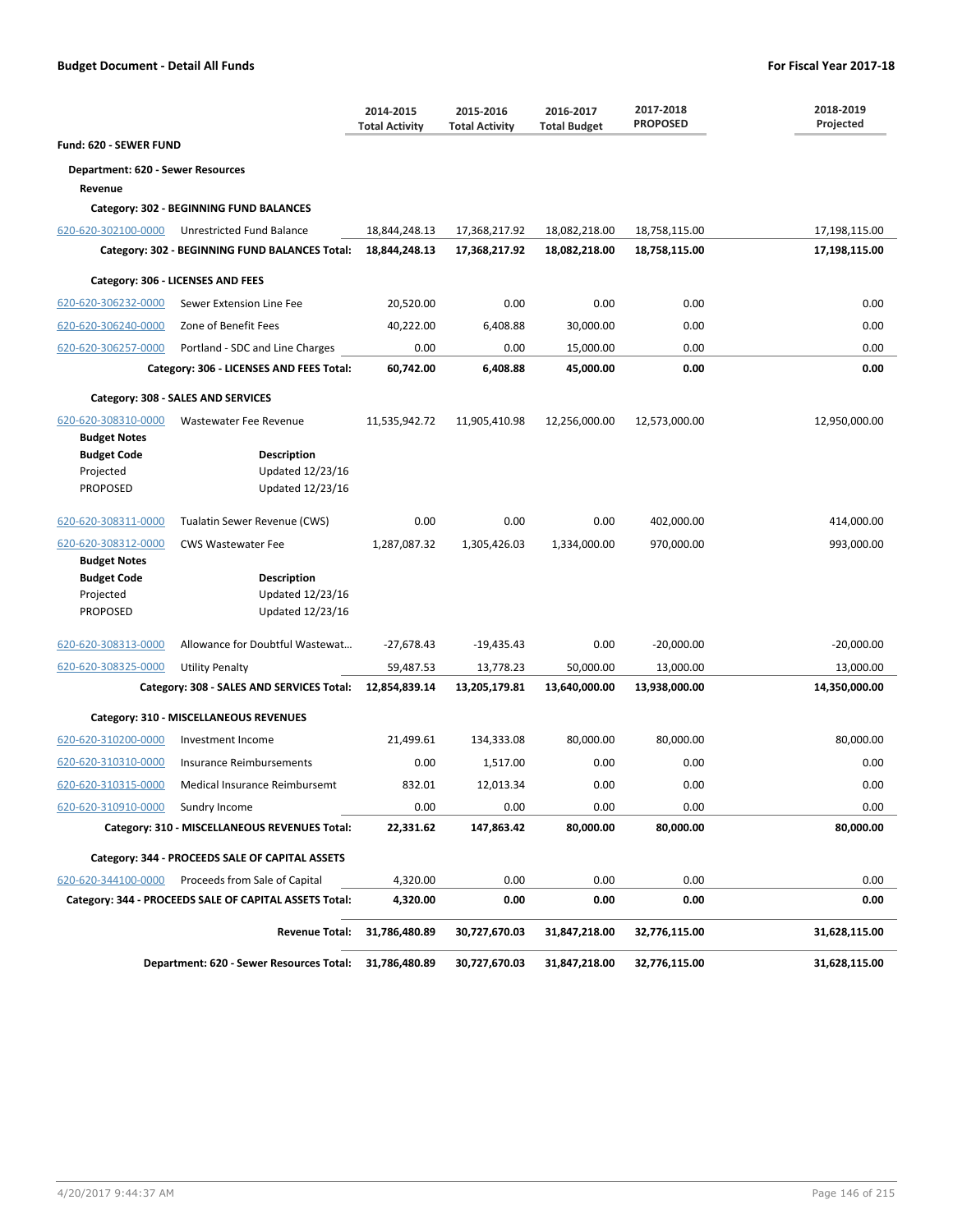|                                                                                                                         |                                                                                                                                                                                                                                                                                                                                                                                                         | 2014-2015<br><b>Total Activity</b> | 2015-2016<br><b>Total Activity</b> | 2016-2017<br><b>Total Budget</b> | 2017-2018<br><b>PROPOSED</b> | 2018-2019<br>Projected |  |  |
|-------------------------------------------------------------------------------------------------------------------------|---------------------------------------------------------------------------------------------------------------------------------------------------------------------------------------------------------------------------------------------------------------------------------------------------------------------------------------------------------------------------------------------------------|------------------------------------|------------------------------------|----------------------------------|------------------------------|------------------------|--|--|
|                                                                                                                         | Department: 621 - Sewer Project Management                                                                                                                                                                                                                                                                                                                                                              |                                    |                                    |                                  |                              |                        |  |  |
| <b>Expense</b>                                                                                                          |                                                                                                                                                                                                                                                                                                                                                                                                         |                                    |                                    |                                  |                              |                        |  |  |
|                                                                                                                         | Category: 420 - MATERIALS & SERVICES                                                                                                                                                                                                                                                                                                                                                                    |                                    |                                    |                                  |                              |                        |  |  |
| 620-621-421000-0000                                                                                                     | <b>General Office Supplies</b>                                                                                                                                                                                                                                                                                                                                                                          | 987.93                             | 893.44                             | 1,000.00                         | 1,000.00                     | 1,000.00               |  |  |
| 620-621-422200-0000                                                                                                     | Printing and Binding Services                                                                                                                                                                                                                                                                                                                                                                           | 13,299.05                          | 12,090.67                          | 10,000.00                        | 10,000.00                    | 10,000.00              |  |  |
| 620-621-422300-0000                                                                                                     | Postage                                                                                                                                                                                                                                                                                                                                                                                                 | 18,813.59                          | 18,373.52                          | 30,000.00                        | 20,000.00                    | 20,000.00              |  |  |
| 620-621-431000-0000                                                                                                     | Misc Professional & Technical                                                                                                                                                                                                                                                                                                                                                                           | 18,956.14                          | 7,779.60                           | 326,000.00                       | 610,000.00                   | 610,000.00             |  |  |
| <b>Budget Notes</b><br><b>Budget Code</b><br>Projected<br><b>PROPOSED</b><br>620-621-431610-0000<br><b>Budget Notes</b> | <b>Description</b><br><b>Utility Rate Analysis</b><br><b>Condition Assessment</b><br>I/I Reduction Program Analysis<br><b>Modeling Services</b><br>CIP Implementation (5-yr Service Contract)<br><b>Utility Rate Analysis</b><br><b>Condition Assessment</b><br>I/I Reduction Program Analysis<br><b>Modeling Services</b><br>CIP Implementation (5-yr Service Contract)<br><b>Bank Service Charges</b> | 40,493.29                          | 46,376.92                          | 50,000.00                        | 50,000.00                    | 50,000.00              |  |  |
| <b>Budget Code</b><br>Projected<br><b>PROPOSED</b>                                                                      | <b>Description</b><br>Significant increase of resident usage of credit cards to pay for utility billing<br>Significant increase of resident usage of credit cards to pay for utility billing                                                                                                                                                                                                            |                                    |                                    |                                  |                              |                        |  |  |
| 620-621-432300-0000<br><b>Budget Notes</b>                                                                              | <b>Membership Dues</b>                                                                                                                                                                                                                                                                                                                                                                                  | 863.00                             | 905.50                             | 2,000.00                         | 2,000.00                     | 2,000.00               |  |  |
| <b>Budget Code</b><br>Projected<br><b>PROPOSED</b>                                                                      | Description<br>Water Env Research Federation-Water, Stormwater & Wastewater<br>Water Env Research Federation-Water, Stormwater & Wastewater                                                                                                                                                                                                                                                             |                                    |                                    |                                  |                              |                        |  |  |
| 620-621-434510-0000                                                                                                     | WastewaterTreatmt, City - Ptld                                                                                                                                                                                                                                                                                                                                                                          | 2,143,830.94                       | 2,184,710.85                       | 2,270,000.00                     | 2,270,000.00                 | 2,270,000.00           |  |  |
| 620-621-434615-0000                                                                                                     | Portland Reimbursement of SDCs                                                                                                                                                                                                                                                                                                                                                                          | 21,133.55                          | 0.00                               | 20,000.00                        | 20,000.00                    | 20,000.00              |  |  |
| 620-621-434620-0000                                                                                                     | CWS reimbursement of SDCs                                                                                                                                                                                                                                                                                                                                                                               | 0.00                               | 0.00                               | 5,000.00                         | 5,000.00                     | 5,000.00               |  |  |
| 620-621-434721-0000                                                                                                     | CWS Wastewater (84% of collecti                                                                                                                                                                                                                                                                                                                                                                         | 772,969.03                         | 774,797.49                         | 895,000.00                       | 895,000.00                   | 895,000.00             |  |  |
| 620-621-438110-0000                                                                                                     | Internal Fees for Service - Admin                                                                                                                                                                                                                                                                                                                                                                       | 247,000.00                         | 237,000.00                         | 249,000.00                       | 284,000.00                   | 297,000.00             |  |  |
| 620-621-438671-0000                                                                                                     | Internal Fees for Service - Operati                                                                                                                                                                                                                                                                                                                                                                     | 195,000.00                         | 226,000.00                         | 222,000.00                       | 0.00                         | 0.00                   |  |  |
| 620-621-438672-0000                                                                                                     | Internal Fees for Service - Electron                                                                                                                                                                                                                                                                                                                                                                    | 21,000.00                          | 58,000.00                          | 60,000.00                        | 0.00                         | 0.00                   |  |  |
| 620-621-438673-0000                                                                                                     | Internal Fees for Service - MP                                                                                                                                                                                                                                                                                                                                                                          | 28,000.00                          | 33,000.00                          | 28,000.00                        | 0.00                         | 0.00                   |  |  |
| 620-621-438674-0000                                                                                                     | Internal Fees for Service - Beautifi                                                                                                                                                                                                                                                                                                                                                                    | 4,012.00                           | 4,000.00                           | 4,000.00                         | 0.00                         | 0.00                   |  |  |
| 620-621-438680-0000                                                                                                     | Internal Fees for Service - Engineer                                                                                                                                                                                                                                                                                                                                                                    | 439,000.00                         | 295,748.00                         | 450,000.00                       | 575,000.00                   | 594,000.00             |  |  |
| 620-621-439900-0000                                                                                                     | <b>Other Miscellaneous Exp</b>                                                                                                                                                                                                                                                                                                                                                                          | 139.52                             | 6,024.05                           | 2,000.00                         | 2,000.00                     | 2,000.00               |  |  |
|                                                                                                                         | Category: 420 - MATERIALS & SERVICES Total:                                                                                                                                                                                                                                                                                                                                                             | 3,965,498.04                       | 3,905,700.04                       | 4,624,000.00                     | 4,744,000.00                 | 4,776,000.00           |  |  |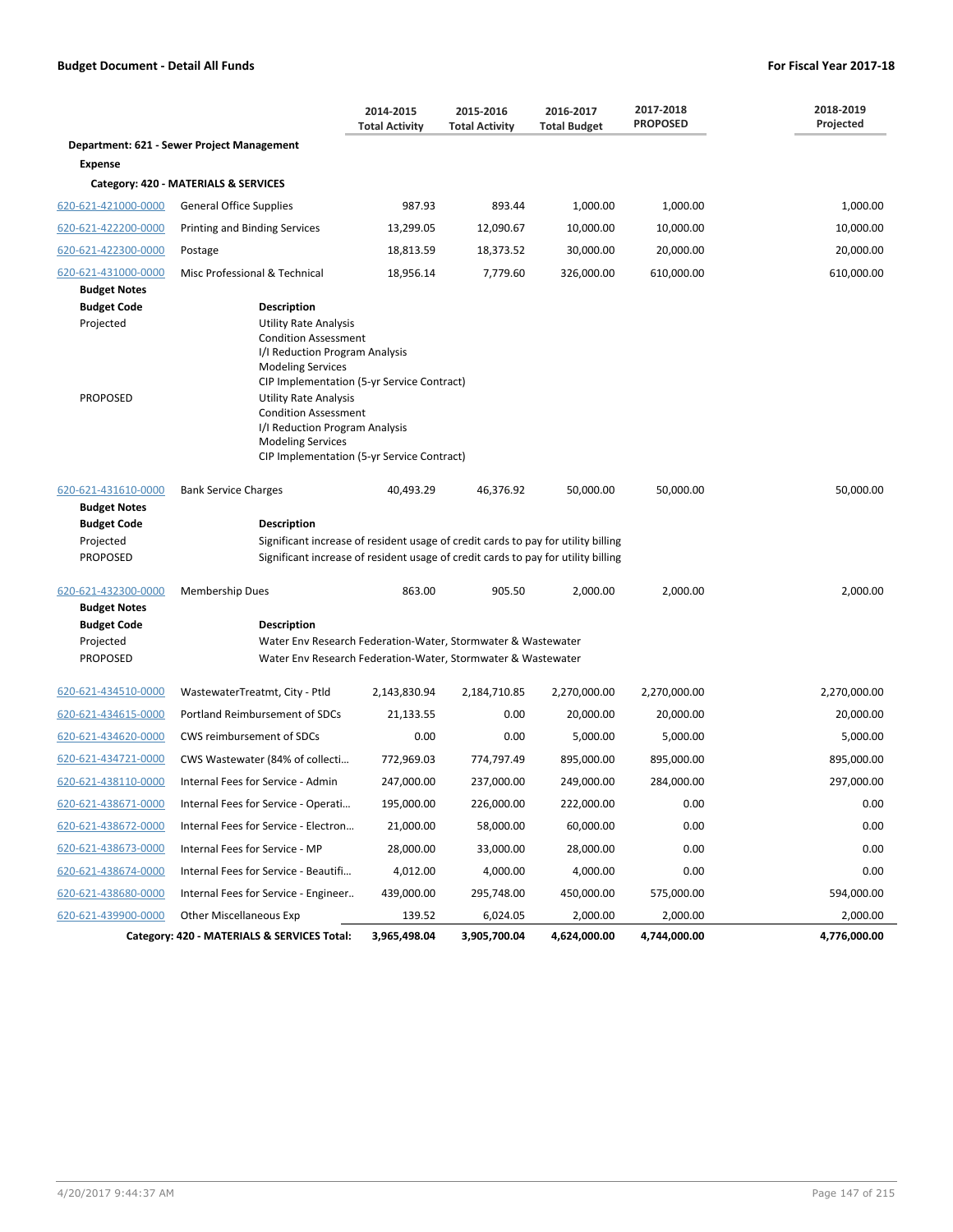|                                |                                                                                                                                                                                                                                                                                     | 2014-2015<br><b>Total Activity</b> | 2015-2016<br><b>Total Activity</b> | 2016-2017<br><b>Total Budget</b> | 2017-2018<br><b>PROPOSED</b> | 2018-2019<br>Projected |
|--------------------------------|-------------------------------------------------------------------------------------------------------------------------------------------------------------------------------------------------------------------------------------------------------------------------------------|------------------------------------|------------------------------------|----------------------------------|------------------------------|------------------------|
| Category: 480 - CAPITAL OUTLAY |                                                                                                                                                                                                                                                                                     |                                    |                                    |                                  |                              |                        |
| 620-621-481310-0000            | Rehabilitation/Replacemt Dev                                                                                                                                                                                                                                                        | 495,765.60                         | 245,872.35                         | 1,280,000.00                     | 1,500,000.00                 | 1,892,000.00           |
| <b>Budget Notes</b>            |                                                                                                                                                                                                                                                                                     |                                    |                                    |                                  |                              |                        |
| <b>Budget Code</b>             | <b>Description</b>                                                                                                                                                                                                                                                                  |                                    |                                    |                                  |                              |                        |
| Projected                      | Payment to BES for small extensions off their line in Terwilliger.<br>Pipeline Rehab and I/I<br>Foothills Road Interceptor(T-L1-1) timed to coordinate with work BES is doing at the TCWWTMP).<br>Iron Mtn WW and Ped Bridge - Summer 2016 construction straddles two fiscal years. |                                    |                                    |                                  |                              |                        |
| <b>PROPOSED</b>                | Payment to BES for small extensions off their line in Terwilliger.<br>Pipeline Rehab and I/I<br>Foothills Road Interceptor(T-L1-1) timed to coordinate with work BES is doing at the TCWWTMP).<br>Iron Mtn WW and Ped Bridge - Summer 2016 construction straddles two fiscal years. |                                    |                                    |                                  |                              |                        |
| 620-621-481370-0000            | <b>Pump Stations</b>                                                                                                                                                                                                                                                                | 835,875.19                         | 85,365.72                          | 1,740,000.00                     | 1,000,000.00                 | 1,000,000.00           |
|                                | Category: 480 - CAPITAL OUTLAY Total:                                                                                                                                                                                                                                               | 1,331,640.79                       | 331,238.07                         | 3,020,000.00                     | 2,500,000.00                 | 2,892,000.00           |
| Category: 490 - CONTINGENCY    |                                                                                                                                                                                                                                                                                     |                                    |                                    |                                  |                              |                        |
| 620-621-490100-0000            | <b>General Operating Contingency</b>                                                                                                                                                                                                                                                | 0.00                               | 0.00                               | 16,428,218.00                    | 17,198,115.00                | 15,604,115.00          |
|                                | Category: 490 - CONTINGENCY Total:                                                                                                                                                                                                                                                  | 0.00                               | 0.00                               | 16,428,218.00                    | 17,198,115.00                | 15,604,115.00          |
|                                | <b>Expense Total:</b>                                                                                                                                                                                                                                                               | 5,297,138.83                       | 4,236,938.11                       | 24,072,218.00                    | 24,442,115.00                | 23,272,115.00          |
|                                | Department: 621 - Sewer Project Management Total:                                                                                                                                                                                                                                   | 5,297,138.83                       | 4,236,938.11                       | 24,072,218.00                    | 24,442,115.00                | 23,272,115.00          |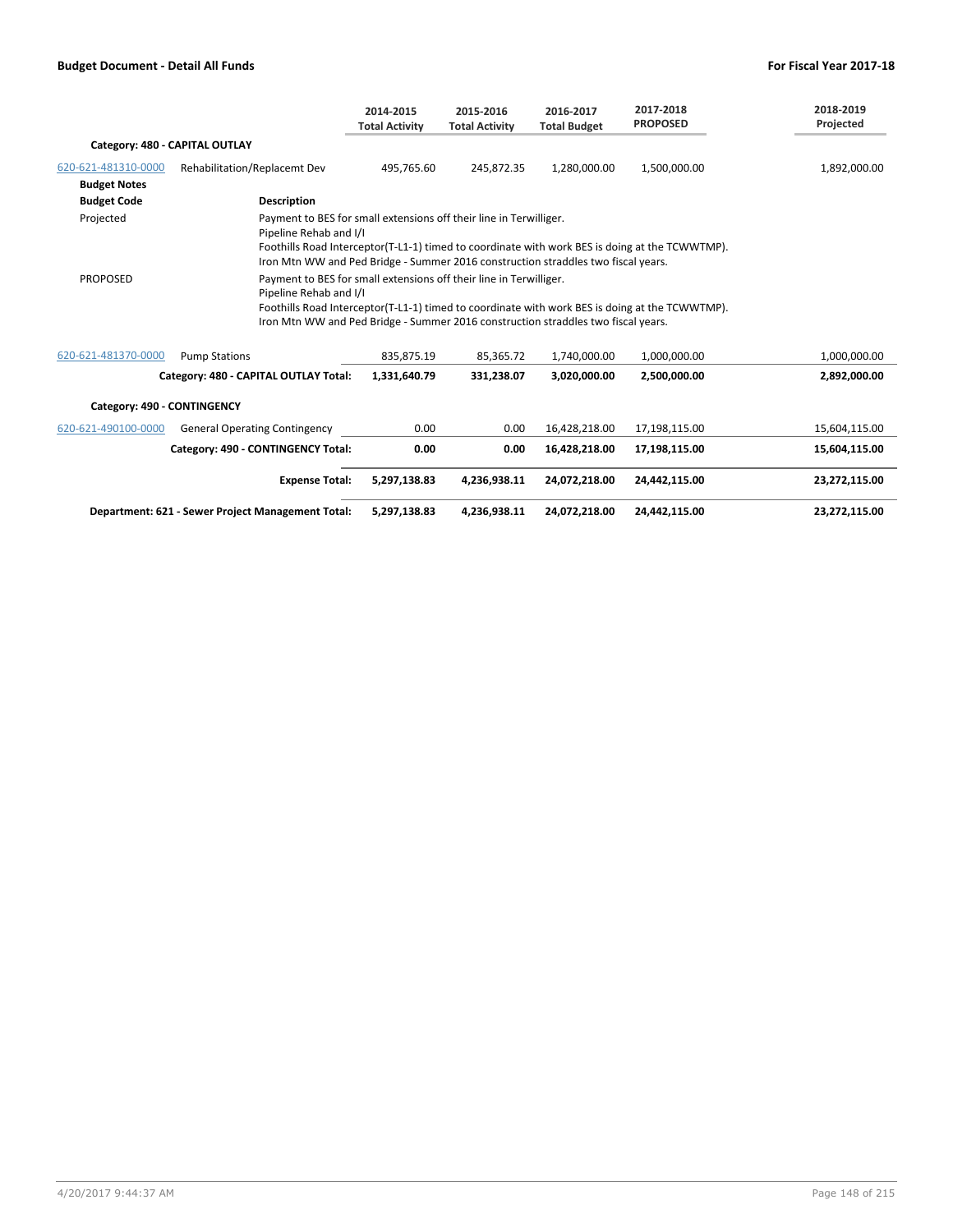|                                            |                                                                                                                                                                                                                                                                                                                                                                                                                  | 2014-2015<br><b>Total Activity</b> | 2015-2016<br><b>Total Activity</b> | 2016-2017<br><b>Total Budget</b> | 2017-2018<br><b>PROPOSED</b> | 2018-2019<br>Projected |  |
|--------------------------------------------|------------------------------------------------------------------------------------------------------------------------------------------------------------------------------------------------------------------------------------------------------------------------------------------------------------------------------------------------------------------------------------------------------------------|------------------------------------|------------------------------------|----------------------------------|------------------------------|------------------------|--|
| Department: 622 - Sewer Maintenance        |                                                                                                                                                                                                                                                                                                                                                                                                                  |                                    |                                    |                                  |                              |                        |  |
| Expense                                    |                                                                                                                                                                                                                                                                                                                                                                                                                  |                                    |                                    |                                  |                              |                        |  |
|                                            | Category: 410 - PERSONNEL SERVICES                                                                                                                                                                                                                                                                                                                                                                               |                                    |                                    |                                  |                              |                        |  |
| 620-622-411100-0000                        | <b>Full-Time Salaries and Wages</b>                                                                                                                                                                                                                                                                                                                                                                              | 0.00                               | 0.00                               | 368,000.00                       | 437,000.00                   | 458,000.00             |  |
| 620-622-411110-0000                        | <b>Full-Time Regular Salaries</b>                                                                                                                                                                                                                                                                                                                                                                                | 236,917.03                         | 251,479.04                         | 0.00                             | 0.00                         | 0.00                   |  |
| 620-622-411120-0000                        | Full-Time Other Paid Leave                                                                                                                                                                                                                                                                                                                                                                                       | 17,137.82                          | 15,210.69                          | 0.00                             | 0.00                         | 0.00                   |  |
| 620-622-411122-0000                        | <b>Full-Time Vacation Leave</b>                                                                                                                                                                                                                                                                                                                                                                                  | 16,489.07                          | 13,854.91                          | 0.00                             | 0.00                         | 0.00                   |  |
| 620-622-411125-0000                        | Full-Time Comp Leave                                                                                                                                                                                                                                                                                                                                                                                             | 6,620.54                           | 4,046.85                           | 0.00                             | 0.00                         | 0.00                   |  |
| 620-622-411130-0000                        | <b>Full-Time Sick Leave</b>                                                                                                                                                                                                                                                                                                                                                                                      | 11,002.59                          | 9,116.40                           | 0.00                             | 0.00                         | 0.00                   |  |
| 620-622-411240-0000                        | Temporary / OnCall                                                                                                                                                                                                                                                                                                                                                                                               | 25,763.00                          | 13,559.00                          | 7,000.00                         | 7,000.00                     | 7,000.00               |  |
| 620-622-411300-0000                        | <b>Overtime Salaries</b>                                                                                                                                                                                                                                                                                                                                                                                         | 7,528.11                           | 7,381.57                           | 10,000.00                        | 12,000.00                    | 12,000.00              |  |
| 620-622-411400-0000                        | Special Pay                                                                                                                                                                                                                                                                                                                                                                                                      | 6,839.28                           | 5,920.56                           | 12,000.00                        | 14,000.00                    | 16,000.00              |  |
| 620-622-411410-0000                        | Working out of Classification                                                                                                                                                                                                                                                                                                                                                                                    | 2,366.19                           | 2,154.26                           | 0.00                             | 0.00                         | 0.00                   |  |
| 620-622-411435-0000                        | <b>Accrued Vacation Payoff</b>                                                                                                                                                                                                                                                                                                                                                                                   | 3,023.58                           | 2,004.00                           | 0.00                             | 0.00                         | 0.00                   |  |
| 620-622-412100-0000                        | Payroll Taxes                                                                                                                                                                                                                                                                                                                                                                                                    | 28,118.49                          | 27,259.22                          | 34,000.00                        | 40,000.00                    | 42,000.00              |  |
| 620-622-412200-0000                        | <b>PERS</b>                                                                                                                                                                                                                                                                                                                                                                                                      | 56,659.54                          | 61,559.89                          | 79,000.00                        | 113,000.00                   | 119,000.00             |  |
| 620-622-412300-0000                        | Health Insurance                                                                                                                                                                                                                                                                                                                                                                                                 | 103,286.76                         | 104,037.26                         | 152,000.00                       | 148,000.00                   | 159,000.00             |  |
| 620-622-412400-0000                        | <b>Other Benefits</b>                                                                                                                                                                                                                                                                                                                                                                                            | 21,447.52                          | 13,891.46                          | 26,000.00                        | 24,000.00                    | 25,000.00              |  |
|                                            | Category: 410 - PERSONNEL SERVICES Total:                                                                                                                                                                                                                                                                                                                                                                        | 543,199.52                         | 531,475.11                         | 688,000.00                       | 795,000.00                   | 838,000.00             |  |
|                                            | Category: 420 - MATERIALS & SERVICES                                                                                                                                                                                                                                                                                                                                                                             |                                    |                                    |                                  |                              |                        |  |
| 620-622-422300-0000                        | Postage                                                                                                                                                                                                                                                                                                                                                                                                          | 1,776.28                           | 1,583.16                           | 0.00                             | 0.00                         | 0.00                   |  |
| 620-622-427130-0000                        | <b>Uniform Purchases</b>                                                                                                                                                                                                                                                                                                                                                                                         | 708.20                             | 1,384.53                           | 2,000.00                         | 2,000.00                     | 2,000.00               |  |
| 620-622-427150-0000                        | Safety Equipment                                                                                                                                                                                                                                                                                                                                                                                                 | 6,558.14                           | 26,216.57                          | 8,000.00                         | 8,000.00                     | 8,000.00               |  |
| 620-622-427200-0000                        | <b>Clothing Allowance</b>                                                                                                                                                                                                                                                                                                                                                                                        | 877.15                             | 1,400.49                           | 1,000.00                         | 1,000.00                     | 1,000.00               |  |
| 620-622-427300-0000                        | Laundry Service                                                                                                                                                                                                                                                                                                                                                                                                  | 247.14                             | 249.00                             | 0.00                             | 1,000.00                     | 1,000.00               |  |
| 620-622-428000-0000                        | <b>Small Tools and Supplies</b>                                                                                                                                                                                                                                                                                                                                                                                  | 17,406.15                          | 30,106.21                          | 7,000.00                         | 20,000.00                    | 20,000.00              |  |
| <b>Budget Notes</b>                        |                                                                                                                                                                                                                                                                                                                                                                                                                  |                                    |                                    |                                  |                              |                        |  |
| <b>Budget Code</b><br><b>PROPOSED</b>      | <b>Description</b><br>Outfitting new vactor truck with tools.                                                                                                                                                                                                                                                                                                                                                    |                                    |                                    |                                  |                              |                        |  |
| 620-622-429500-0000                        | Misc Furnishings & Equipment                                                                                                                                                                                                                                                                                                                                                                                     | 2,053.76                           | 571.21                             | 1,000.00                         | 1,000.00                     | 1,000.00               |  |
| 620-622-431000-0000<br><b>Budget Notes</b> | Misc Professional & Technical                                                                                                                                                                                                                                                                                                                                                                                    | 74,162.25                          | 185,852.06                         | 50,000.00                        | 528,000.00                   | 432,000.00             |  |
| <b>Budget Code</b>                         | <b>Description</b>                                                                                                                                                                                                                                                                                                                                                                                               |                                    |                                    |                                  |                              |                        |  |
| Projected                                  | Root Cutting and Pipe Cleaning (includes Root Chemical Treatment): \$120,000<br>Temporary Employees, Flagging: \$27,000<br>Construction Services: \$110,000<br>Landscaping Work: \$5,000<br>Manhole Replacement/Repair Contract: \$60,000<br>FOG (Fats, Oils, Grease program with CWS): \$100,000<br>Other Services (Includes OMS Connect): \$10,000                                                             |                                    |                                    |                                  |                              |                        |  |
| <b>PROPOSED</b>                            | Root Cutting and Pipe Cleaning (includes Root Chemical Treatment): \$120,000<br>Temporary Employees, Flagging: \$27,000<br>Construction Services: \$110,000<br>Landscaping Work: \$5,000<br>Manhole Replacement/Repair Contract:\$60,000<br>New SCADA System: \$62,000<br>FOG Program, Step System Pumping: \$104,000<br>Lake Draw Down Maintenance: \$30,000<br>Other Services (Includes OMS Connect): \$10,000 |                                    |                                    |                                  |                              |                        |  |
| 620-622-431540-0000                        | Software, Purchases & Licenses                                                                                                                                                                                                                                                                                                                                                                                   | 0.00                               | 399.98                             | 0.00                             | 3,000.00                     | 3,000.00               |  |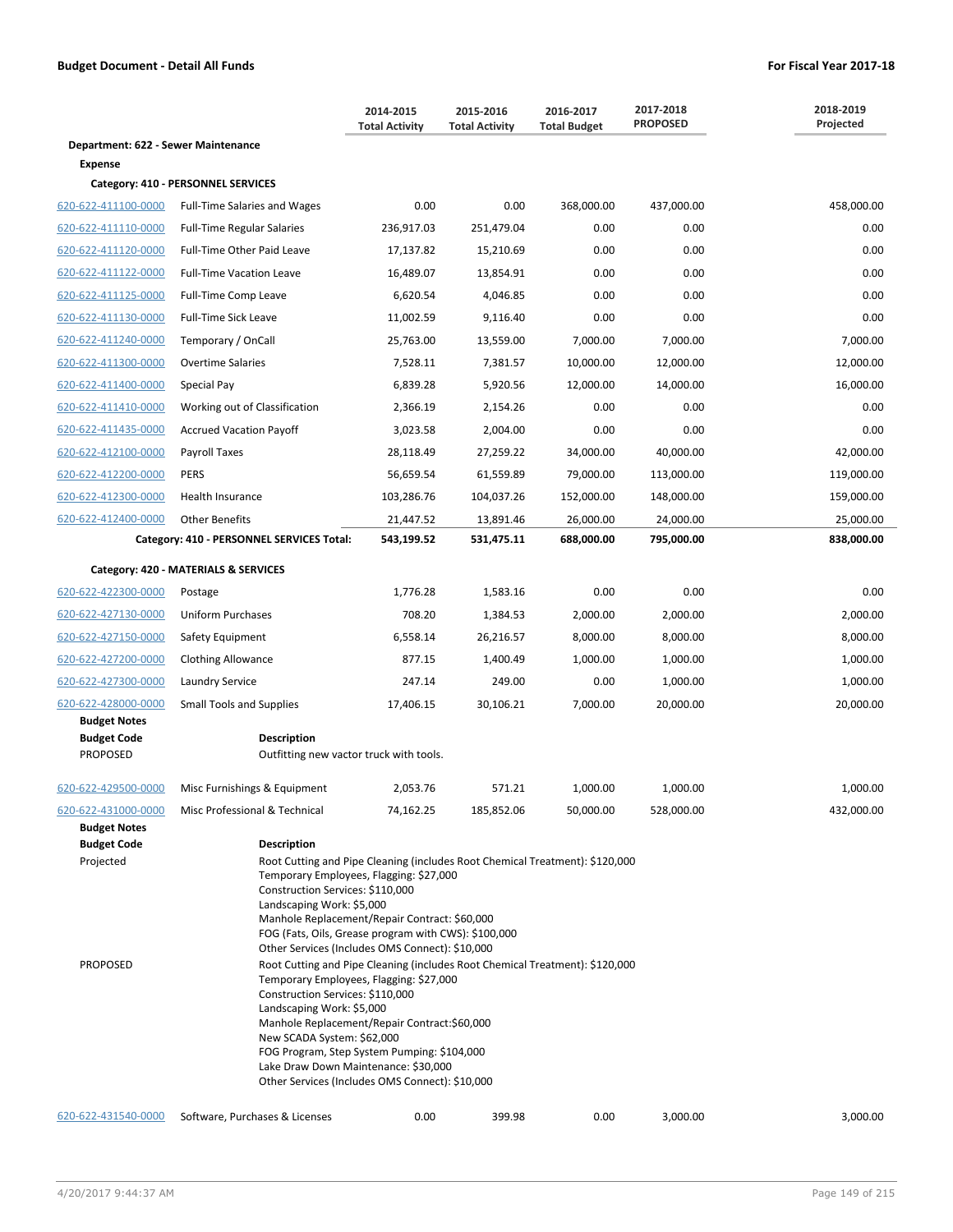|                                                              |                                                                                                                                                                                                                                                                                                                     | 2014-2015<br><b>Total Activity</b>                        | 2015-2016<br><b>Total Activity</b> | 2016-2017<br><b>Total Budget</b> | 2017-2018<br><b>PROPOSED</b> | 2018-2019<br>Projected |  |  |  |
|--------------------------------------------------------------|---------------------------------------------------------------------------------------------------------------------------------------------------------------------------------------------------------------------------------------------------------------------------------------------------------------------|-----------------------------------------------------------|------------------------------------|----------------------------------|------------------------------|------------------------|--|--|--|
| <b>Budget Notes</b><br><b>Budget Code</b><br><b>PROPOSED</b> | <b>Description</b><br>Annual software maintenance cost for CCTV program.                                                                                                                                                                                                                                            |                                                           |                                    |                                  |                              |                        |  |  |  |
|                                                              |                                                                                                                                                                                                                                                                                                                     |                                                           |                                    |                                  |                              |                        |  |  |  |
| 620-622-431810-0000                                          | <b>Physician Services</b>                                                                                                                                                                                                                                                                                           | 257.00                                                    | 1,113.44                           | 1,000.00                         | 1,000.00                     | 1,000.00               |  |  |  |
| 620-622-432110-0000                                          | <b>Technical Seminars, Training</b>                                                                                                                                                                                                                                                                                 | 908.13                                                    | 3,642.59                           | 4,000.00                         | 4,000.00                     | 4,000.00               |  |  |  |
| 620-622-432200-0000                                          | <b>Tuition Reimbursement</b>                                                                                                                                                                                                                                                                                        | 0.00                                                      | 0.00                               | 0.00                             | 3,000.00                     | 3,000.00               |  |  |  |
| 620-622-432300-0000                                          | <b>Membership Dues</b>                                                                                                                                                                                                                                                                                              | 471.00                                                    | 800.50                             | 1,000.00                         | 1,000.00                     | 1,000.00               |  |  |  |
| 620-622-435210-0000                                          | <b>Telephone Service Charges</b>                                                                                                                                                                                                                                                                                    | 2,595.37                                                  | 2,399.21                           | 3,000.00                         | 1,000.00                     | 1,000.00               |  |  |  |
| 620-622-435230-0000<br><b>Budget Notes</b>                   | <b>Telemetry Communication Charge</b>                                                                                                                                                                                                                                                                               | 0.00                                                      | 0.00                               | 0.00                             | 11,000.00                    | 11,000.00              |  |  |  |
| <b>Budget Code</b><br><b>PROPOSED</b>                        | <b>Description</b>                                                                                                                                                                                                                                                                                                  | Increased annual maintenance fee due to new SCADA system. |                                    |                                  |                              |                        |  |  |  |
| 620-622-437190-0000                                          | <b>Grnds Maint-Misc Materials</b>                                                                                                                                                                                                                                                                                   | 244.50                                                    | 1,312.20                           | 2,000.00                         | 2,000.00                     | 2,000.00               |  |  |  |
| 620-622-437265-0000<br><b>Budget Notes</b>                   | <b>Pump Station Maintenance</b>                                                                                                                                                                                                                                                                                     | 28,572.16                                                 | 34,122.70                          | 25,000.00                        | 91,000.00                    | 40,000.00              |  |  |  |
| <b>Budget Code</b><br>Projected                              | <b>Description</b><br>Purchase and implementation of Smart Run wastewater pump system in the Bryant Pump Station (\$15,000),                                                                                                                                                                                        |                                                           |                                    |                                  |                              |                        |  |  |  |
| <b>PROPOSED</b>                                              | and continued maintenance of other stations in City (\$25,000).<br>Purchase and implementation of Smart Run wastewater pump system for Palisades and Melrose Pump Stations<br>(\$34,000), upgrade of impellers and volutes on pumps(\$32,000), and continued maintenance in other city pump<br>stations (\$25,000). |                                                           |                                    |                                  |                              |                        |  |  |  |
| 620-622-437290-0000                                          | <b>Bldg Maint-Misc Materials</b>                                                                                                                                                                                                                                                                                    | 1,980.68                                                  | 1,455.37                           | 3,000.00                         | 1,000.00                     | 1,000.00               |  |  |  |
| 620-622-437310-0000                                          | <b>Equipment Repair and Service</b>                                                                                                                                                                                                                                                                                 | 5,731.72                                                  | 5,561.89                           | 8,000.00                         | 8,000.00                     | 8,000.00               |  |  |  |
| 620-622-437312-0000                                          | <b>Equipment Rentals</b>                                                                                                                                                                                                                                                                                            | 1,263.30                                                  | 44.00                              | 2,000.00                         | 2,000.00                     | 2,000.00               |  |  |  |
| 620-622-437330-0000                                          | Vehicle Repairs, Parts & Supp                                                                                                                                                                                                                                                                                       | 6,931.25                                                  | 25,545.89                          | 15,000.00                        | 8,000.00                     | 8,000.00               |  |  |  |
| 620-622-437340-0000                                          | Gasoline, Oil and Lubricants                                                                                                                                                                                                                                                                                        | 8,789.85                                                  | 5,979.76                           | 8,000.00                         | 6,000.00                     | 6,000.00               |  |  |  |
| 620-622-437390-0000                                          | <b>Equip Maint-Misc Materials</b>                                                                                                                                                                                                                                                                                   | 163.79                                                    | 3,167.94                           | 2,000.00                         | 1,000.00                     | 1,000.00               |  |  |  |
| 620-622-437410-0000                                          | Electricity                                                                                                                                                                                                                                                                                                         | 44,190.59                                                 | 51,290.86                          | 40,000.00                        | 40,000.00                    | 40,000.00              |  |  |  |
| 620-622-437420-0000                                          | Natural Gas and Propane                                                                                                                                                                                                                                                                                             | 1,567.28                                                  | 1,826.13                           | 2,000.00                         | 1,000.00                     | 1,000.00               |  |  |  |
| 620-622-437430-0000                                          | Water, WW, & Surf Water Use                                                                                                                                                                                                                                                                                         | 0.00                                                      | 0.00                               | 0.00                             | 0.00                         | 0.00                   |  |  |  |
| 620-622-437530-0000                                          | Replacement and Repair Parts                                                                                                                                                                                                                                                                                        | 8,101.60                                                  | 7,628.86                           | 9,000.00                         | 40,000.00                    | 40,000.00              |  |  |  |
| 620-622-437555-0000                                          | <b>Grouting System Materials</b>                                                                                                                                                                                                                                                                                    | 0.00                                                      | 204.54                             | 0.00                             | 1,000.00                     | 1,000.00               |  |  |  |
| 620-622-437560-0000                                          | Asphalt, Rock & Related Mat                                                                                                                                                                                                                                                                                         | 138.92                                                    | 365.86                             | 8,000.00                         | 8,000.00                     | 8,000.00               |  |  |  |
| 620-622-437600-0000                                          | <b>Emergency Repairs</b>                                                                                                                                                                                                                                                                                            | 254.91                                                    | 502.67                             | 3,000.00                         | 1,000.00                     | 1,000.00               |  |  |  |
| 620-622-438110-0000                                          | Internal Fees for Service - Admin                                                                                                                                                                                                                                                                                   | 43,000.00                                                 | 45,000.00                          | 47,000.00                        | 65,000.00                    | 67,000.00              |  |  |  |
| 620-622-438671-0000                                          | Internal Fees for Service - Operati                                                                                                                                                                                                                                                                                 | 0.00                                                      | 0.00                               | 0.00                             | 217,000.00                   | 227,000.00             |  |  |  |
| 620-622-438672-0000                                          | Internal Fees for Service - Electron                                                                                                                                                                                                                                                                                | 0.00                                                      | 0.00                               | 0.00                             | 63,000.00                    | 64,000.00              |  |  |  |
| 620-622-438673-0000                                          | Internal Fees for Service - MP                                                                                                                                                                                                                                                                                      | 0.00                                                      | 0.00                               | 0.00                             | 27,000.00                    | 28,000.00              |  |  |  |
| 620-622-438674-0000                                          | Internal Fees for Service - Beautifi                                                                                                                                                                                                                                                                                | 0.00                                                      | 0.00                               | 0.00                             | 9,000.00                     | 11,000.00              |  |  |  |
| 620-622-439900-0000                                          | <b>Other Miscellaneous Exp</b>                                                                                                                                                                                                                                                                                      | 24.25                                                     | 126.69                             | 0.00                             | 0.00                         | 0.00                   |  |  |  |
|                                                              | Category: 420 - MATERIALS & SERVICES Total:                                                                                                                                                                                                                                                                         | 258,975.37                                                | 439,854.31                         | 252,000.00                       | 1,176,000.00                 | 1,045,000.00           |  |  |  |
| Category: 470 - TRANSFERS                                    |                                                                                                                                                                                                                                                                                                                     |                                                           |                                    |                                  |                              |                        |  |  |  |
| 620-622-472677-0000                                          | Transfer to Operations Bldg Cap P                                                                                                                                                                                                                                                                                   | 1,937,000.00                                              | 0.00                               | 95,000.00                        | 0.00                         | 0.00                   |  |  |  |
|                                                              | Category: 470 - TRANSFERS Total:                                                                                                                                                                                                                                                                                    | 1,937,000.00                                              | 0.00                               | 95,000.00                        | 0.00                         | 0.00                   |  |  |  |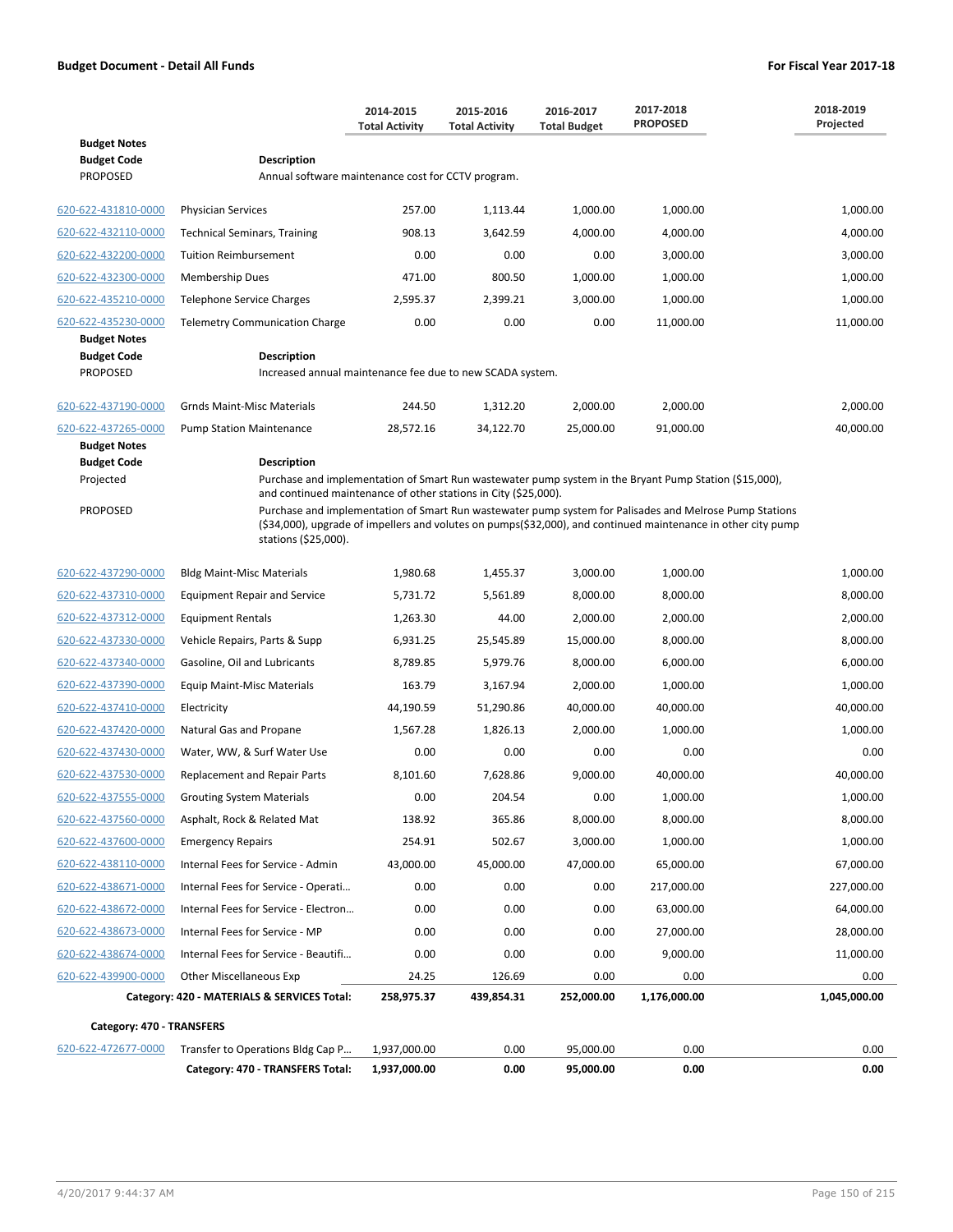|                     |                                                                                            | 2014-2015<br><b>Total Activity</b> | 2015-2016<br><b>Total Activity</b> | 2016-2017<br><b>Total Budget</b> | 2017-2018<br><b>PROPOSED</b> | 2018-2019<br>Projected |
|---------------------|--------------------------------------------------------------------------------------------|------------------------------------|------------------------------------|----------------------------------|------------------------------|------------------------|
|                     | Category: 480 - CAPITAL OUTLAY                                                             |                                    |                                    |                                  |                              |                        |
| 620-622-485110-0000 | On-Road Vehicle Purchases                                                                  | 0.00                               | 0.00                               | 0.00                             | 0.00                         | 45,000.00              |
| <b>Budget Notes</b> |                                                                                            |                                    |                                    |                                  |                              |                        |
| <b>Budget Code</b>  | <b>Description</b>                                                                         |                                    |                                    |                                  |                              |                        |
| Projected           | Purchase of half-ton 4WD service truck.                                                    |                                    |                                    |                                  |                              |                        |
| 620-622-485200-0000 | <b>Equipment Purchases</b>                                                                 | 14,043.00                          | 46,481.53                          | 380,000.00                       | 0.00                         | 70,000.00              |
| <b>Budget Notes</b> |                                                                                            |                                    |                                    |                                  |                              |                        |
| <b>Budget Code</b>  | <b>Description</b>                                                                         |                                    |                                    |                                  |                              |                        |
| Projected           | Purchase of easement machine to allow access to work in backyard and near shore easements. |                                    |                                    |                                  |                              |                        |
|                     | Category: 480 - CAPITAL OUTLAY Total:                                                      | 14,043.00                          | 46,481.53                          | 380,000.00                       | 0.00                         | 115,000.00             |
|                     | <b>Expense Total:</b>                                                                      | 2,753,217.89                       | 1,017,810.95                       | 1,415,000.00                     | 1,971,000.00                 | 1,998,000.00           |

| Department: 622 - Sewer Maintenance Total: | 2.753.217.89 | 1.017.810.95 | 1.415.000.00 | 1.000.00 ؍<br>1.971 | .998.000.00 |
|--------------------------------------------|--------------|--------------|--------------|---------------------|-------------|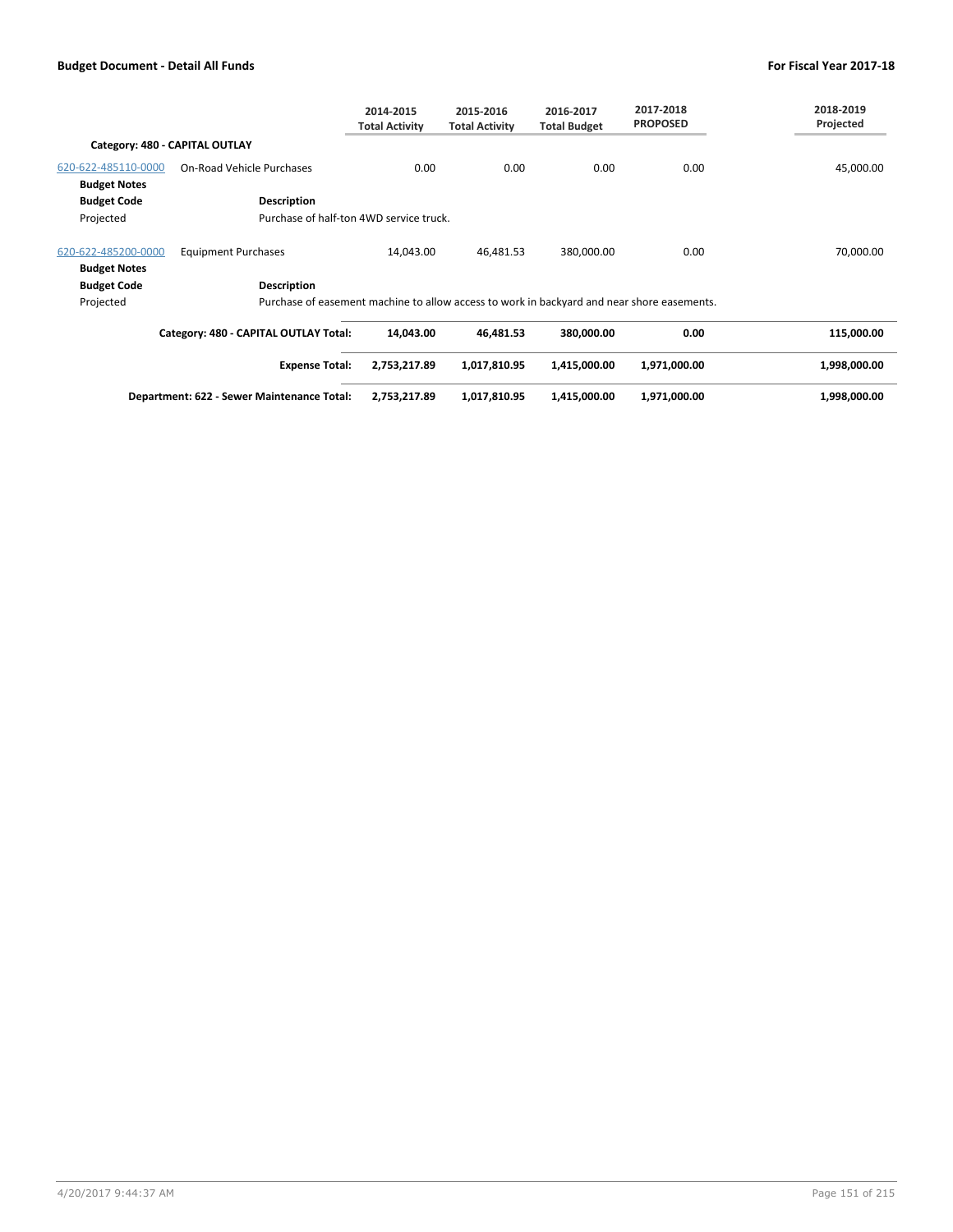|                              |                                                    | 2014-2015<br><b>Total Activity</b> | 2015-2016<br><b>Total Activity</b> | 2016-2017<br><b>Total Budget</b> | 2017-2018<br><b>PROPOSED</b> | 2018-2019<br>Projected |
|------------------------------|----------------------------------------------------|------------------------------------|------------------------------------|----------------------------------|------------------------------|------------------------|
|                              | Department: 623 - LO Interceptor Swr (LOIS)        |                                    |                                    |                                  |                              |                        |
| Expense                      |                                                    |                                    |                                    |                                  |                              |                        |
| Category: 460 - DEBT SERVICE |                                                    |                                    |                                    |                                  |                              |                        |
| 620-623-461260-0000          | Principal, Wastewater FFC 2009                     | 1,795,000.00                       | 1,845,000.00                       | 1,900,000.00                     | 1,960,000.00                 | 2,020,000.00           |
| <b>Budget Notes</b>          |                                                    |                                    |                                    |                                  |                              |                        |
| <b>Budget Code</b>           | <b>Description</b>                                 |                                    |                                    |                                  |                              |                        |
| Projected                    | Per debt service schedule                          |                                    |                                    |                                  |                              |                        |
| <b>PROPOSED</b>              | Per debt service schedule                          |                                    |                                    |                                  |                              |                        |
| 620-623-461270-0000          | Principal, Wastewater FFC 2010                     | 1,175,000.00                       | 1,200,000.00                       | 1,220,000.00                     | 1,245,000.00                 | 1,280,000.00           |
| <b>Budget Notes</b>          |                                                    |                                    |                                    |                                  |                              |                        |
| <b>Budget Code</b>           | <b>Description</b>                                 |                                    |                                    |                                  |                              |                        |
| Projected                    | Per debt service schedule                          |                                    |                                    |                                  |                              |                        |
| <b>PROPOSED</b>              | Per debt service schedule                          |                                    |                                    |                                  |                              |                        |
| 620-623-462260-0000          | Int, Wastewater FFC 2009                           | 2,358,643.75                       | 2,304,043.75                       | 2,248,000.00                     | 2,190,000.00                 | 2,121,000.00           |
| <b>Budget Notes</b>          |                                                    |                                    |                                    |                                  |                              |                        |
| <b>Budget Code</b>           | <b>Description</b>                                 |                                    |                                    |                                  |                              |                        |
| Projected                    | Per debt service schedule                          |                                    |                                    |                                  |                              |                        |
| <b>PROPOSED</b>              | Per debt service schedule                          |                                    |                                    |                                  |                              |                        |
| 620-623-462280-0000          | Int, Wastewater FFC 2010                           | 1,039,262.50                       | 1,015,762.50                       | 992,000.00                       | 968,000.00                   | 937,000.00             |
| <b>Budget Notes</b>          |                                                    |                                    |                                    |                                  |                              |                        |
| <b>Budget Code</b>           | <b>Description</b>                                 |                                    |                                    |                                  |                              |                        |
| Projected                    | Per debt service schedule - BGS                    |                                    |                                    |                                  |                              |                        |
| <b>PROPOSED</b>              | Per debt service schedule - BGS                    |                                    |                                    |                                  |                              |                        |
|                              | Category: 460 - DEBT SERVICE Total:                | 6,367,906.25                       | 6,364,806.25                       | 6,360,000.00                     | 6,363,000.00                 | 6,358,000.00           |
|                              | <b>Expense Total:</b>                              | 6,367,906.25                       | 6,364,806.25                       | 6,360,000.00                     | 6,363,000.00                 | 6,358,000.00           |
|                              | Department: 623 - LO Interceptor Swr (LOIS) Total: | 6,367,906.25                       | 6,364,806.25                       | 6,360,000.00                     | 6,363,000.00                 | 6,358,000.00           |
|                              | Fund: 620 - SEWER FUND Surplus (Deficit):          | 17,368,217.92                      | 19,108,114.72                      | 0.00                             | 0.00                         | 0.00                   |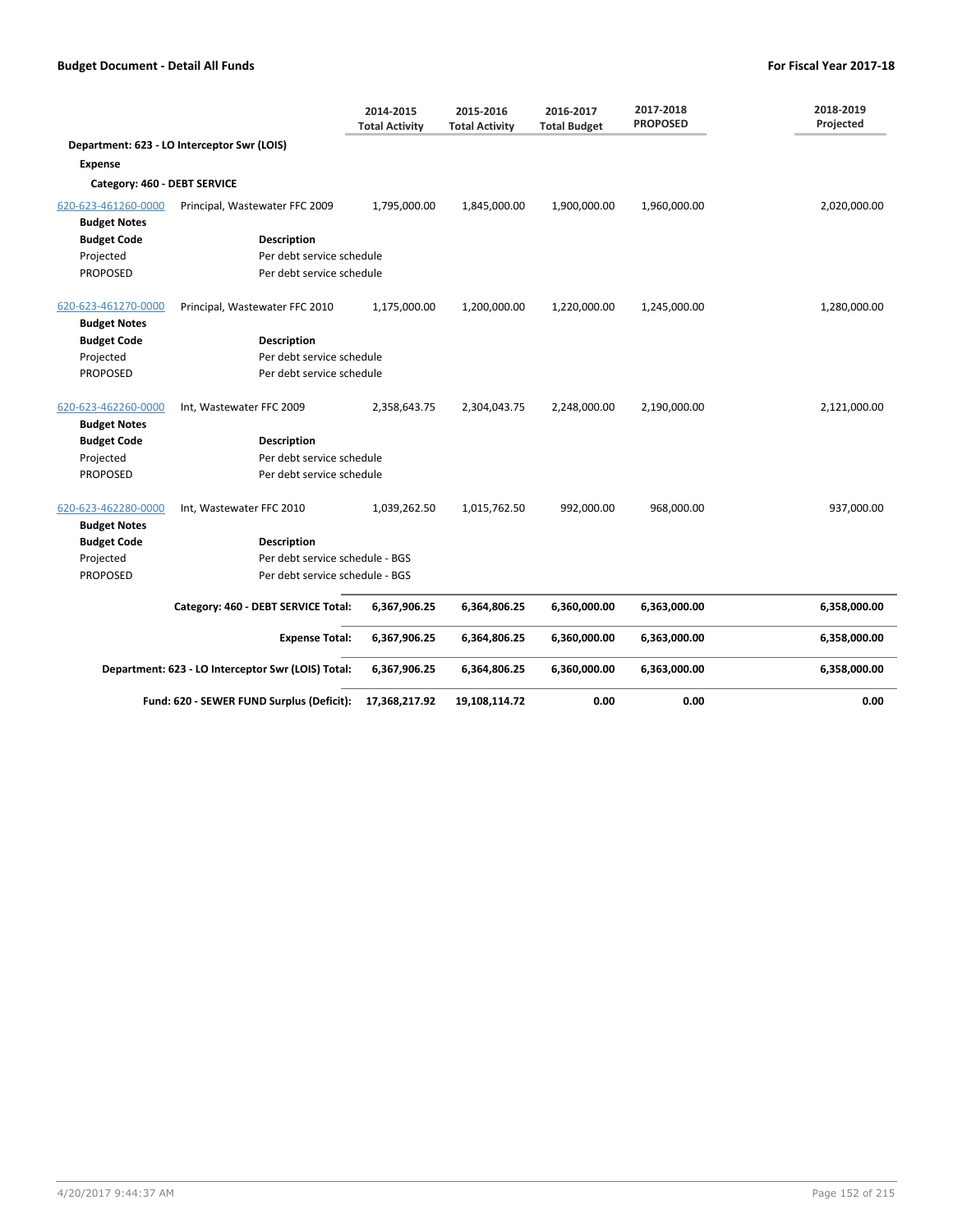|                                                                                                                        |                                                        | 2014-2015<br><b>Total Activity</b> | 2015-2016<br><b>Total Activity</b> | 2016-2017<br><b>Total Budget</b> | 2017-2018<br><b>PROPOSED</b> | 2018-2019<br>Projected |  |  |
|------------------------------------------------------------------------------------------------------------------------|--------------------------------------------------------|------------------------------------|------------------------------------|----------------------------------|------------------------------|------------------------|--|--|
| Fund: 625 - STORMWATER FUND                                                                                            |                                                        |                                    |                                    |                                  |                              |                        |  |  |
| Department: 625 - Stormwater Resources                                                                                 |                                                        |                                    |                                    |                                  |                              |                        |  |  |
| Revenue                                                                                                                |                                                        |                                    |                                    |                                  |                              |                        |  |  |
|                                                                                                                        | Category: 302 - BEGINNING FUND BALANCES                |                                    |                                    |                                  |                              |                        |  |  |
| 625-625-302100-0000                                                                                                    | Unrestricted Fund Balance                              | 2,274,967.75                       | 1,024,262.19                       | 216,262.00                       | 1,547,834.00                 | 1,487,834.00           |  |  |
|                                                                                                                        | Category: 302 - BEGINNING FUND BALANCES Total:         | 2,274,967.75                       | 1,024,262.19                       | 216,262.00                       | 1,547,834.00                 | 1,487,834.00           |  |  |
|                                                                                                                        | Category: 305 - INTERGOVERNMENTAL                      |                                    |                                    |                                  |                              |                        |  |  |
| 625-625-305200-1114                                                                                                    | Federal Grants-FEMA Westcott                           | 0.00                               | 0.00                               | 0.00                             | 0.00                         | 0.00                   |  |  |
|                                                                                                                        | Category: 305 - INTERGOVERNMENTAL Total:               | 0.00                               | 0.00                               | 0.00                             | 0.00                         | 0.00                   |  |  |
|                                                                                                                        | Category: 308 - SALES AND SERVICES                     |                                    |                                    |                                  |                              |                        |  |  |
| 625-625-308315-0000                                                                                                    | Surface Water Fee Revenue                              | 2,552,590.52                       | 2,854,535.51                       | 3,027,000.00                     | 3,215,000.00                 | 3,322,000.00           |  |  |
| <b>Budget Notes</b>                                                                                                    |                                                        |                                    |                                    |                                  |                              |                        |  |  |
| <b>Budget Code</b>                                                                                                     | <b>Description</b>                                     |                                    |                                    |                                  |                              |                        |  |  |
| est. 3% increase for FY18-19 - sc 1/31/17<br>Projected<br><b>PROPOSED</b><br>7% rate increase for FY17-18 - sc 1/31/17 |                                                        |                                    |                                    |                                  |                              |                        |  |  |
|                                                                                                                        |                                                        |                                    |                                    |                                  |                              |                        |  |  |
| 625-625-308316-0000                                                                                                    | <b>Tualatin Stormwater Revenue</b>                     | 0.00                               | 0.00                               | 0.00                             | 98,000.00                    | 101,000.00             |  |  |
| 625-625-308317-0000                                                                                                    | Allowance for Doubtful Surface W                       | $-11,161.63$                       | $-7,362.54$                        | 0.00                             | $-8,000.00$                  | $-8,000.00$            |  |  |
| 625-625-308325-0000                                                                                                    | <b>Utility Penalty</b>                                 | 13,198.56                          | 3,441.06                           | 10,000.00                        | 5,000.00                     | 5,000.00               |  |  |
|                                                                                                                        | Category: 308 - SALES AND SERVICES Total:              | 2,554,627.45                       | 2,850,614.03                       | 3,037,000.00                     | 3,310,000.00                 | 3,420,000.00           |  |  |
|                                                                                                                        | Category: 310 - MISCELLANEOUS REVENUES                 |                                    |                                    |                                  |                              |                        |  |  |
| 625-625-310200-0000                                                                                                    | Investment Income                                      | $-4,130.02$                        | 3,018.22                           | 9,000.00                         | 2,000.00                     | 2,000.00               |  |  |
| 625-625-310310-0000                                                                                                    | Insurance Reimbursements                               | 4,500.00                           | 547.00                             | 0.00                             | 0.00                         | 0.00                   |  |  |
| 625-625-310315-0000                                                                                                    | Medical Insurance Reimbursemt                          | 329.28                             | 4,680.67                           | 0.00                             | 0.00                         | 0.00                   |  |  |
| 625-625-310910-0000                                                                                                    | Sundry Income                                          | 0.00                               | 0.00                               | 0.00                             | 0.00                         | 0.00                   |  |  |
|                                                                                                                        | Category: 310 - MISCELLANEOUS REVENUES Total:          | 699.26                             | 8,245.89                           | 9,000.00                         | 2,000.00                     | 2,000.00               |  |  |
| Category: 320 - TRANSFERS                                                                                              |                                                        |                                    |                                    |                                  |                              |                        |  |  |
| 625-625-322100-0000                                                                                                    | Transfer from General Fund                             | 625,000.00                         | 1,602,000.00                       | 0.00                             | 0.00                         | 0.00                   |  |  |
|                                                                                                                        | Category: 320 - TRANSFERS Total:                       | 625,000.00                         | 1,602,000.00                       | 0.00                             | 0.00                         | 0.00                   |  |  |
|                                                                                                                        | Category: 344 - PROCEEDS SALE OF CAPITAL ASSETS        |                                    |                                    |                                  |                              |                        |  |  |
| 625-625-344100-0000                                                                                                    | Proceeds from Sale of Capital                          | 2,562.75                           | 0.00                               | 0.00                             | 0.00                         | 0.00                   |  |  |
|                                                                                                                        | Category: 344 - PROCEEDS SALE OF CAPITAL ASSETS Total: | 2,562.75                           | 0.00                               | 0.00                             | 0.00                         | 0.00                   |  |  |
|                                                                                                                        | <b>Revenue Total:</b>                                  | 5,457,857.21                       | 5,485,122.11                       | 3,262,262.00                     | 4,859,834.00                 | 4,909,834.00           |  |  |
|                                                                                                                        | Department: 625 - Stormwater Resources Total:          | 5,457,857.21                       | 5,485,122.11                       | 3,262,262.00                     | 4,859,834.00                 | 4,909,834.00           |  |  |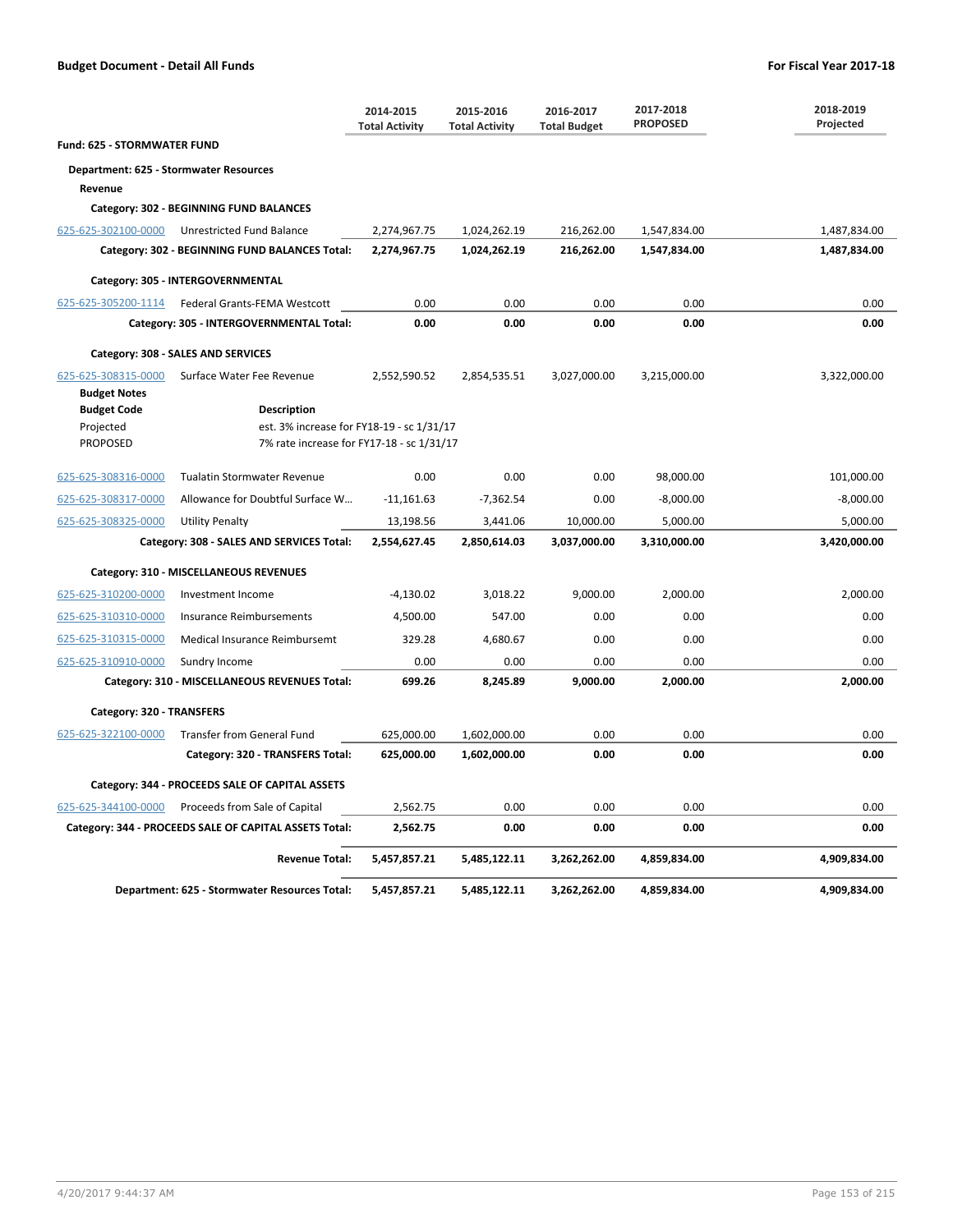|                                                        |                                                                                                                                                                                                                                                     | 2014-2015<br><b>Total Activity</b>                                                                                                                                                                                                                                                                                                                                                                                                                                                                                                | 2015-2016<br><b>Total Activity</b> | 2016-2017<br><b>Total Budget</b> | 2017-2018<br><b>PROPOSED</b>                                                                 | 2018-2019<br>Projected |
|--------------------------------------------------------|-----------------------------------------------------------------------------------------------------------------------------------------------------------------------------------------------------------------------------------------------------|-----------------------------------------------------------------------------------------------------------------------------------------------------------------------------------------------------------------------------------------------------------------------------------------------------------------------------------------------------------------------------------------------------------------------------------------------------------------------------------------------------------------------------------|------------------------------------|----------------------------------|----------------------------------------------------------------------------------------------|------------------------|
|                                                        | Department: 626 - Stormwater Project Management                                                                                                                                                                                                     |                                                                                                                                                                                                                                                                                                                                                                                                                                                                                                                                   |                                    |                                  |                                                                                              |                        |
| <b>Expense</b>                                         |                                                                                                                                                                                                                                                     |                                                                                                                                                                                                                                                                                                                                                                                                                                                                                                                                   |                                    |                                  |                                                                                              |                        |
|                                                        | Category: 420 - MATERIALS & SERVICES                                                                                                                                                                                                                |                                                                                                                                                                                                                                                                                                                                                                                                                                                                                                                                   |                                    |                                  |                                                                                              |                        |
| 625-626-422200-0000                                    | Printing and Binding Services                                                                                                                                                                                                                       | 2,533.13                                                                                                                                                                                                                                                                                                                                                                                                                                                                                                                          | 2,302.97                           | 3,000.00                         | 3,000.00                                                                                     | 3,000.00               |
| 625-626-422300-0000                                    | Postage                                                                                                                                                                                                                                             | 3,921.89                                                                                                                                                                                                                                                                                                                                                                                                                                                                                                                          | 3,801.26                           | 8,000.00                         | 5,000.00                                                                                     | 8,000.00               |
| 625-626-429000-0000                                    | Other Materials and Supplies                                                                                                                                                                                                                        | 89.45                                                                                                                                                                                                                                                                                                                                                                                                                                                                                                                             | 468.94                             | 5,000.00                         | 3,000.00                                                                                     | 3,000.00               |
| 625-626-431000-0000                                    | Misc Professional & Technical                                                                                                                                                                                                                       | 127,583.16                                                                                                                                                                                                                                                                                                                                                                                                                                                                                                                        | 90,138.30                          | 107,000.00                       | 75,000.00                                                                                    | 50,000.00              |
| <b>Budget Notes</b><br><b>Budget Code</b><br>Projected | <b>Description</b>                                                                                                                                                                                                                                  | Retrofit Assessment Phase 2 Plan or Master Plan<br>SW Utility Rate Analysis (support for continuing rate increase)                                                                                                                                                                                                                                                                                                                                                                                                                |                                    |                                  |                                                                                              |                        |
| <b>PROPOSED</b>                                        | <b>Utility Locate</b><br><b>Utility Locate</b>                                                                                                                                                                                                      | Retrofit Assessment Phase 2 Plan or Master Plan<br>SW Utility Rate Analysis (support for continuing rate increase)                                                                                                                                                                                                                                                                                                                                                                                                                |                                    |                                  |                                                                                              |                        |
| 625-626-431315-0000<br><b>Budget Notes</b>             | <b>NPDES MS4 &amp; TMDL</b>                                                                                                                                                                                                                         | 31,537.00                                                                                                                                                                                                                                                                                                                                                                                                                                                                                                                         | 79,717.10                          | 56,000.00                        | 75,000.00                                                                                    | 100,000.00             |
| <b>Budget Code</b><br>Projected                        | <b>Description</b><br>Macroinvertebrate Survey<br><b>NPDES Annual Permit Fee</b><br><b>I&amp;C Facilities</b><br>SW Facilities Public/Private<br><b>IDDE Dry Weather Screening</b><br>Monitoring Contingency<br>LiDAR Based Shade Analysis          | Support for Asset Management and Program Tracking<br>Outreach Assistance for New Manual/Code<br>Proprietary BMP Maintainability Study ODOT+CWS+BES<br>Water Residuals Treatment Effectiveness<br>Cold Water Refugia Investigation and Implementation<br><b>Contracted Services Post Construction Monitoring</b><br>Bacteria MST (Springbrook, TMDL, William TMDL)<br>Spills or IDDE Follow Up; Spill Kits and Training Materials<br>Monthly, Wet Weather Monitoring<br><b>External Instrument Calibration Instrument Purchase</b> |                                    |                                  | Other Regulatory Compliance Including Permit Renewal Package and Post-Submittal Negotiations |                        |
| <b>PROPOSED</b>                                        | Macroinvertebrate Survey<br><b>NPDES Annual Permit Fee</b><br>I&C Facilities<br>SW Facilities Public/Private<br>Monthly, Wet Weather Monitoring<br><b>IDDE Dry Weather Screening</b><br><b>Monitoring Contingency</b><br>LiDAR Based Shade Analysis | Support for Asset Management and Program Tracking<br>Outreach Assistance for New Manual/Code<br>Proprietary BMP Maintainability Study ODOT+CWS+BES<br>Water Residuals Treatment Effectiveness<br>Cold Water Refugia Investigation and Implementation<br><b>Contracted Services Post Construction Monitoring</b><br>Bacteria MST (Springbrook, TMDL, William TMDL)<br>Spills or IDDE Follow Up; Spill Kits and Training Materials<br><b>External Instrument Calibration Instrument Purchase</b>                                    |                                    |                                  | Other Regulatory Compliance Including Permit Renewal Package and Post-Submittal Negotiations |                        |
| 625-626-431320-0000                                    | <b>Education and Outreach</b>                                                                                                                                                                                                                       | 8,116.85                                                                                                                                                                                                                                                                                                                                                                                                                                                                                                                          | 9,425.47                           | 23,000.00                        | 10,000.00                                                                                    | 10,000.00              |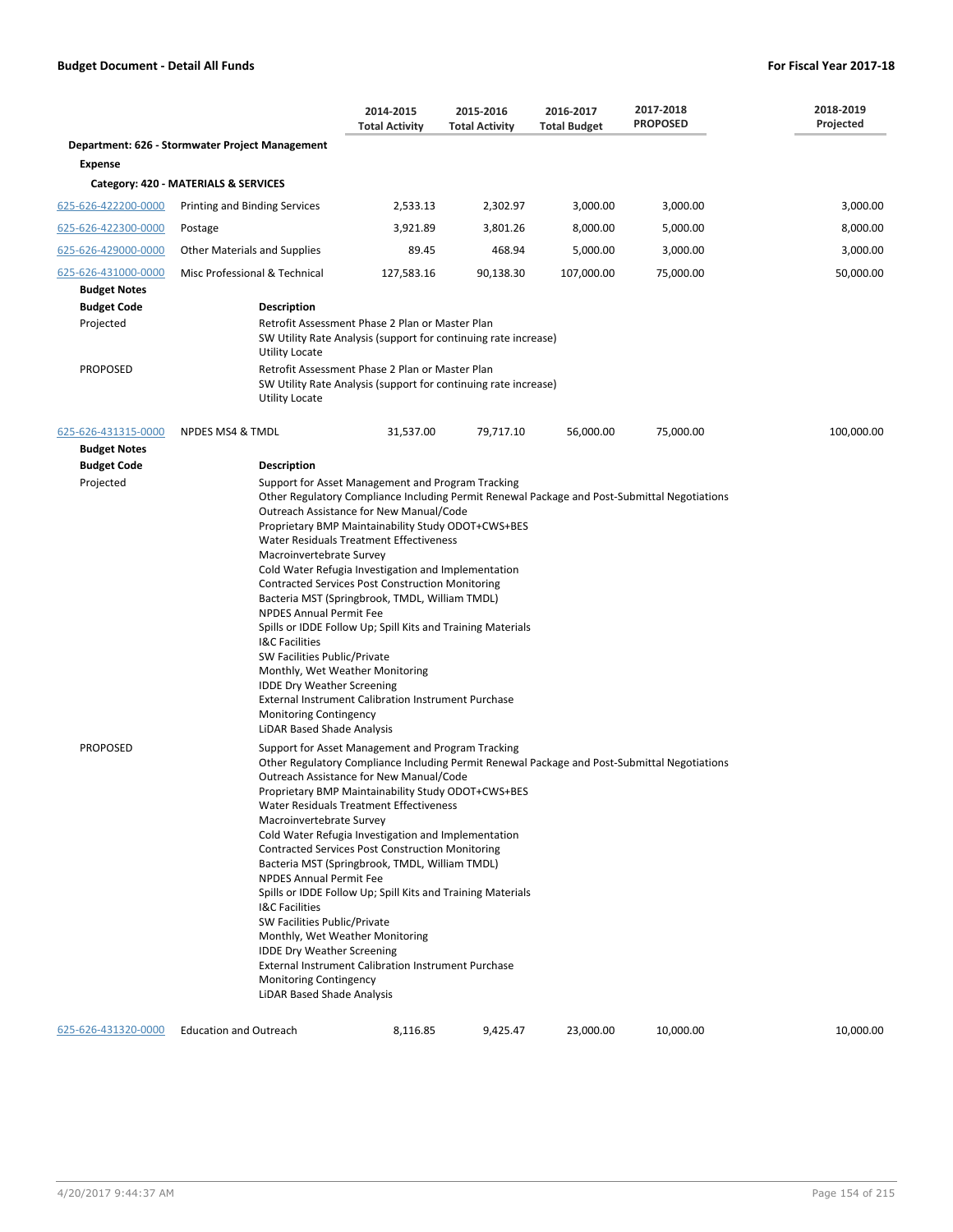|                                            |                                                                                                                                                                                                                                                                                            | 2014-2015<br><b>Total Activity</b> | 2015-2016<br><b>Total Activity</b> | 2016-2017<br><b>Total Budget</b> | 2017-2018<br><b>PROPOSED</b> | 2018-2019<br>Projected |
|--------------------------------------------|--------------------------------------------------------------------------------------------------------------------------------------------------------------------------------------------------------------------------------------------------------------------------------------------|------------------------------------|------------------------------------|----------------------------------|------------------------------|------------------------|
| <b>Budget Notes</b>                        |                                                                                                                                                                                                                                                                                            |                                    |                                    |                                  |                              |                        |
| <b>Budget Code</b>                         | <b>Description</b>                                                                                                                                                                                                                                                                         |                                    |                                    |                                  |                              |                        |
| Projected                                  | Stormwater Schwag and Publicity<br>Regional Coalition (ACWA Clean Rivers Ed Grou) Dues<br>Tualatin Basin Public Awareness Coalition (TBPAC)<br>KOIN and the River Starts Here Campaign<br>Stormwater Stars Workshops<br><b>Stormdrain Markers</b>                                          |                                    |                                    |                                  |                              |                        |
| <b>PROPOSED</b>                            | Stormwater Schwag and Publicity<br>Regional Coalition (ACWA Clean Rivers Ed Grou) Dues<br>Tualatin Basin Public Awareness Coalition (TBPAC)<br>KOIN and The River Starts Here Campaign<br>Stormwater Stars Workshops<br><b>Stormdrain Markers</b>                                          |                                    |                                    |                                  |                              |                        |
| 625-626-431325-0000<br><b>Budget Notes</b> | Water Shed Characterization                                                                                                                                                                                                                                                                | 18,625.67                          | 10,080.69                          | 29,000.00                        | 20,000.00                    | 20,000.00              |
| <b>Budget Code</b>                         | <b>Description</b>                                                                                                                                                                                                                                                                         |                                    |                                    |                                  |                              |                        |
| Projected                                  |                                                                                                                                                                                                                                                                                            |                                    |                                    |                                  |                              |                        |
|                                            | <b>Continuous Station Monitoring Equipment Maintenance</b><br><b>Troubleshooting Continuous Stations</b><br>Establish rating curves for monthly sites, Install/Maintain Staff and Crest Gauges<br>Hydromodification Assessment Phase 2 Stream Surveys<br><b>Riparian Planting Planning</b> |                                    |                                    |                                  |                              |                        |
| <b>PROPOSED</b>                            | <b>Continuous Station Monitoring Equipment Maintenance</b><br><b>Troubleshooting Continuous Stations</b><br>Establish rating curves for monthly sites, install/maintain staff and crest gauges<br>Hydromodification Assessment Phase 2 Stream Surveys<br><b>Reparian Planting Planning</b> |                                    |                                    |                                  |                              |                        |
| 625-626-431330-0000                        | UIC-Underground Injection Cont                                                                                                                                                                                                                                                             | 0.00                               | 14.93                              | 20,000.00                        | 10,000.00                    | 10,000.00              |
| <b>Budget Notes</b>                        |                                                                                                                                                                                                                                                                                            |                                    |                                    |                                  |                              |                        |
| <b>Budget Code</b>                         | <b>Description</b>                                                                                                                                                                                                                                                                         |                                    |                                    |                                  |                              |                        |
| Projected                                  | Annual UIC Fee; Small City, n=39; high rish $(\$100/yr) = 19$ ; decommissioning \$100/ea<br><b>Analytical Lab Costs</b><br>Systemwide Assessment Plan for WPCF Permit                                                                                                                      |                                    |                                    |                                  |                              |                        |
| <b>PROPOSED</b>                            | Annual UIC Fee, Small city, n=39, high risk $(\frac{5100}{yr})$ = 19; decommissioning \$100/ea<br><b>Analytical Lab Costs</b><br>Systemwide Assessment Plan for WPCF Permit                                                                                                                |                                    |                                    |                                  |                              |                        |
| 625-626-431540-0000<br><b>Budget Notes</b> | Software, Purchases & Licenses                                                                                                                                                                                                                                                             | 3,962.95                           | 3,984.15                           | 7,000.00                         | 4,000.00                     | 4.000.00               |
| <b>Budget Code</b>                         | <b>Description</b>                                                                                                                                                                                                                                                                         |                                    |                                    |                                  |                              |                        |
| Projected                                  | Aquarius<br>XP-SWMM Maintenance                                                                                                                                                                                                                                                            |                                    |                                    |                                  |                              |                        |
| <b>PROPOSED</b>                            | Aquarius<br>XP-SWMM Maintenance                                                                                                                                                                                                                                                            |                                    |                                    |                                  |                              |                        |
| 625-626-431610-0000                        | <b>Bank Service Charges</b>                                                                                                                                                                                                                                                                | 10,123.34                          | 11,594.21                          | 14,000.00                        | 14,000.00                    | 14,000.00              |
| 625-626-431932-0000                        | <b>Contracted Services</b>                                                                                                                                                                                                                                                                 | 14,677.76                          | 6,218.88                           | 25,000.00                        | 0.00                         | 0.00                   |
| <b>Budget Notes</b>                        |                                                                                                                                                                                                                                                                                            |                                    |                                    |                                  |                              |                        |
| <b>Budget Code</b>                         | <b>Description</b>                                                                                                                                                                                                                                                                         |                                    |                                    |                                  |                              |                        |
| Projected                                  | Moved to 625-627 (Operations) in FY 16/17                                                                                                                                                                                                                                                  |                                    |                                    |                                  |                              |                        |
| <b>PROPOSED</b>                            | Moved to 625-627 (Operations) in FY 16/17                                                                                                                                                                                                                                                  |                                    |                                    |                                  |                              |                        |
| 625-626-432110-0000<br><b>Budget Notes</b> | <b>Technical Seminars, Training</b>                                                                                                                                                                                                                                                        | 4,346.81                           | 1,226.36                           | 3,000.00                         | 3,000.00                     | 3,000.00               |
| <b>Budget Code</b>                         | <b>Description</b>                                                                                                                                                                                                                                                                         |                                    |                                    |                                  |                              |                        |
| Projected                                  | Misc Stormwater/Surface Water Training<br>Misc Other Training                                                                                                                                                                                                                              |                                    |                                    |                                  |                              |                        |
| <b>PROPOSED</b>                            | Msc Stormwater/Surface Water Training<br>Misc Other Training                                                                                                                                                                                                                               |                                    |                                    |                                  |                              |                        |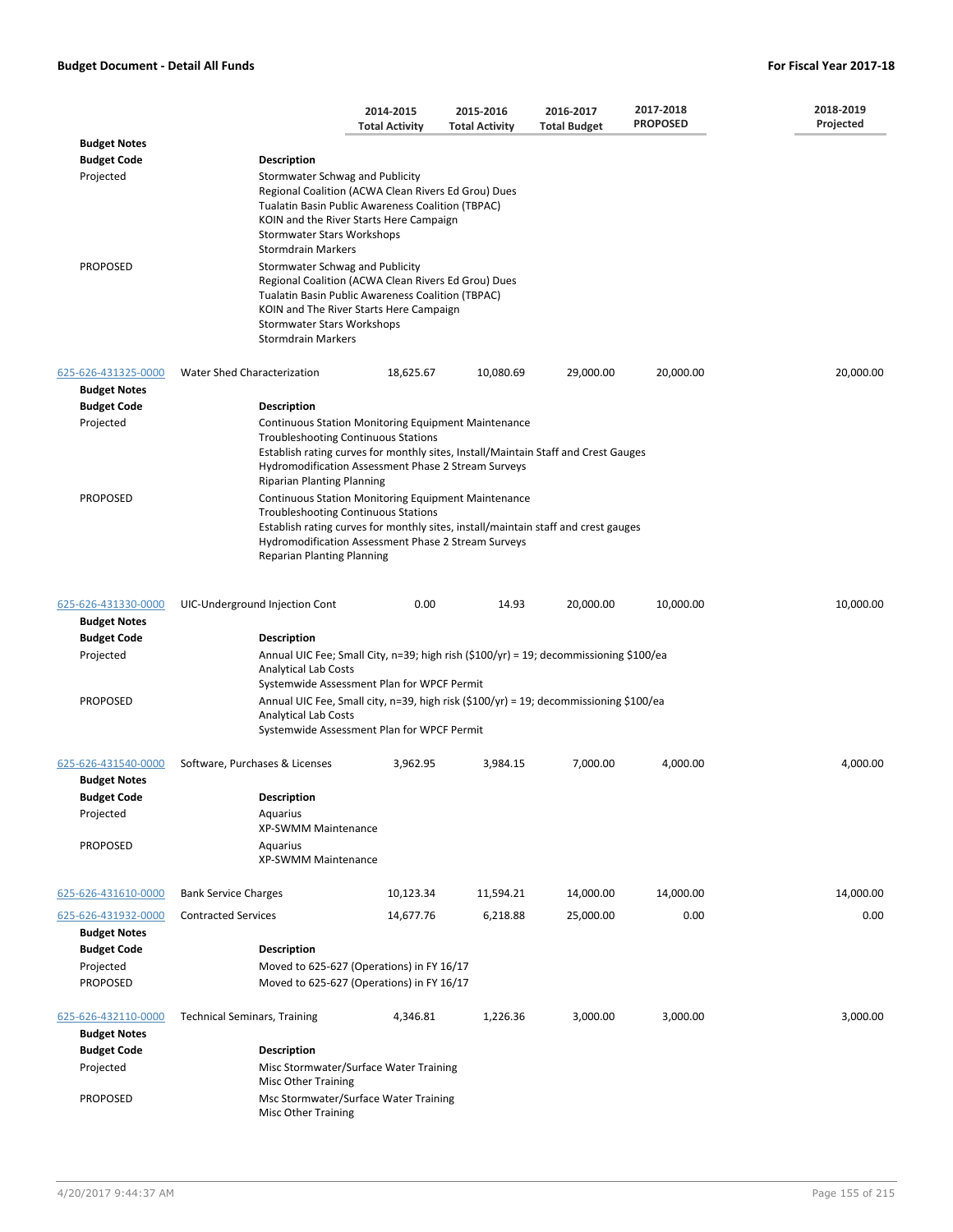|                                                                                                  |                                                                                                                                                                          | 2014-2015<br><b>Total Activity</b>                                                                                                            | 2015-2016<br><b>Total Activity</b> | 2016-2017<br><b>Total Budget</b> | 2017-2018<br><b>PROPOSED</b> | 2018-2019<br>Projected |  |  |
|--------------------------------------------------------------------------------------------------|--------------------------------------------------------------------------------------------------------------------------------------------------------------------------|-----------------------------------------------------------------------------------------------------------------------------------------------|------------------------------------|----------------------------------|------------------------------|------------------------|--|--|
| 625-626-432130-0000                                                                              | Conferences                                                                                                                                                              | 2,744.71                                                                                                                                      | 1,364.41                           | 6,000.00                         | 3,000.00                     | 3,000.00               |  |  |
| <b>Budget Notes</b>                                                                              |                                                                                                                                                                          |                                                                                                                                               |                                    |                                  |                              |                        |  |  |
| <b>Budget Code</b>                                                                               | <b>Description</b>                                                                                                                                                       |                                                                                                                                               |                                    |                                  |                              |                        |  |  |
| Projected                                                                                        | <b>Misc Conferences</b>                                                                                                                                                  | American Water Resources Association Conference<br>Annual ACWA Conference<br><b>River Restoration NW</b><br><b>ACWA Stormwater Conference</b> |                                    |                                  |                              |                        |  |  |
| <b>PROPOSED</b>                                                                                  | American Water Resources Association Conference<br>Annual ACWA Conference<br><b>River Restoration NW</b><br><b>ACWA Stormwater Conference</b><br><b>Misc Conferences</b> |                                                                                                                                               |                                    |                                  |                              |                        |  |  |
| 625-626-432300-0000<br><b>Budget Notes</b>                                                       | <b>Membership Dues</b>                                                                                                                                                   | 1,827.00                                                                                                                                      | 2,045.50                           | 2,000.00                         | 2,000.00                     | 2,000.00               |  |  |
| <b>Budget Code</b>                                                                               | Description                                                                                                                                                              |                                                                                                                                               |                                    |                                  |                              |                        |  |  |
| Projected                                                                                        | <b>WERF-Stormwater Share</b><br><b>ACWA Phase 1 Co-Permitee</b><br>Misc memberships and licenses (WEF/PNCWA, CWP, ASFM/NORFMA/CFM, IECA/CPESC, OSBGE, OSBEELS)           |                                                                                                                                               |                                    |                                  |                              |                        |  |  |
| <b>PROPOSED</b>                                                                                  | <b>WERF-Stormwater Share</b><br><b>ACWA Phase 1 Co-Permitee</b><br>Misc memberships and licenses (WEF/PNCWA, CWP, ASFM/NORFMA/CFM, IECA/CPESC, OSBGE, OSBEELS)           |                                                                                                                                               |                                    |                                  |                              |                        |  |  |
|                                                                                                  |                                                                                                                                                                          |                                                                                                                                               |                                    |                                  |                              |                        |  |  |
| 625-626-435240-0000<br><b>Budget Notes</b>                                                       | <b>Miscellaneous Communication</b>                                                                                                                                       | 131.08                                                                                                                                        | 288.05                             | 2,000.00                         | 2,000.00                     | 2,000.00               |  |  |
| <b>Budget Code</b><br>Projected                                                                  | <b>Description</b><br><b>Stream Gaging Station Telemetry</b>                                                                                                             |                                                                                                                                               |                                    |                                  |                              |                        |  |  |
|                                                                                                  | <b>USGS Gage Cost Share</b>                                                                                                                                              |                                                                                                                                               |                                    |                                  |                              |                        |  |  |
| <b>PROPOSED</b>                                                                                  | <b>Stream Gaging Station Telemetry</b><br><b>USGS Gage Cost Share</b>                                                                                                    |                                                                                                                                               |                                    |                                  |                              |                        |  |  |
| 625-626-437330-0000                                                                              | Vehicle Repairs, Parts & Supp                                                                                                                                            | 7,711.11                                                                                                                                      | 26,105.20                          | 0.00                             | 0.00                         | 0.00                   |  |  |
| 625-626-438110-0000                                                                              | Internal Fees for Service - Admin                                                                                                                                        | 90,000.00                                                                                                                                     | 86,000.00                          | 92,000.00                        | 162,000.00                   | 171,000.00             |  |  |
| 625-626-438671-0000                                                                              | Internal Fees for Service - Operati                                                                                                                                      | 161,000.00                                                                                                                                    | 198,000.00                         | 194,000.00                       | 0.00                         | 0.00                   |  |  |
| 625-626-438672-0000                                                                              | Internal Fees for Service - Electron                                                                                                                                     | 3,000.00                                                                                                                                      | 3,000.00                           | 4,000.00                         | 0.00                         | 0.00                   |  |  |
| 625-626-438673-0000                                                                              | Internal Fees for Service - MP                                                                                                                                           | 50,000.00                                                                                                                                     | 60,000.00                          | 50,000.00                        | 0.00                         | 0.00                   |  |  |
| 625-626-438674-0000                                                                              | Internal Fees for Service - Beautifi                                                                                                                                     | 9,000.00                                                                                                                                      | 9,000.00                           | 10,000.00                        | 0.00                         | 0.00                   |  |  |
| 625-626-438680-0000                                                                              | Internal Fees for Service - Engineer                                                                                                                                     | 768,000.00                                                                                                                                    | 447,916.00                         | 682,000.00                       | 798,000.00                   | 823.000.00             |  |  |
| 625-626-439900-0000                                                                              | <b>Other Miscellaneous Exp</b>                                                                                                                                           | 2,393.67                                                                                                                                      | 456.83                             | 3,000.00                         | 3,000.00                     | 3,000.00               |  |  |
|                                                                                                  | Category: 420 - MATERIALS & SERVICES Total:                                                                                                                              | 1,321,325.58                                                                                                                                  | 1,053,149.25                       | 1,345,000.00                     | 1,192,000.00                 | 1,229,000.00           |  |  |
| Category: 460 - DEBT SERVICE                                                                     |                                                                                                                                                                          |                                                                                                                                               |                                    |                                  |                              |                        |  |  |
| 625-626-461200-0000<br><b>Budget Notes</b>                                                       | Principal, Surf Wtr Rev 2005                                                                                                                                             | 150,000.00                                                                                                                                    | 155,000.00                         | 165,000.00                       | 170,000.00                   | 180,000.00             |  |  |
| <b>Budget Code</b>                                                                               | Description                                                                                                                                                              |                                                                                                                                               |                                    |                                  |                              |                        |  |  |
| Projected                                                                                        | Per debt schedule - sc 1/31/17                                                                                                                                           |                                                                                                                                               |                                    |                                  |                              |                        |  |  |
| <b>PROPOSED</b>                                                                                  | Per debt schedule - sc 1/31/17                                                                                                                                           |                                                                                                                                               |                                    |                                  |                              |                        |  |  |
| 625-626-462200-0000<br><b>Budget Notes</b><br><b>Budget Code</b><br>Projected<br><b>PROPOSED</b> | Interest, Surf Wtr Rev 2005<br><b>Description</b><br>Per debt schedule - sc 1/31/17<br>Per debt schedule - sc 1/31/17                                                    | 83,820.00                                                                                                                                     | 77,720.00                          | 71,000.00                        | 63,000.00                    | 54,000.00              |  |  |
|                                                                                                  | Category: 460 - DEBT SERVICE Total:                                                                                                                                      | 233,820.00                                                                                                                                    | 232,720.00                         | 236,000.00                       | 233,000.00                   | 234,000.00             |  |  |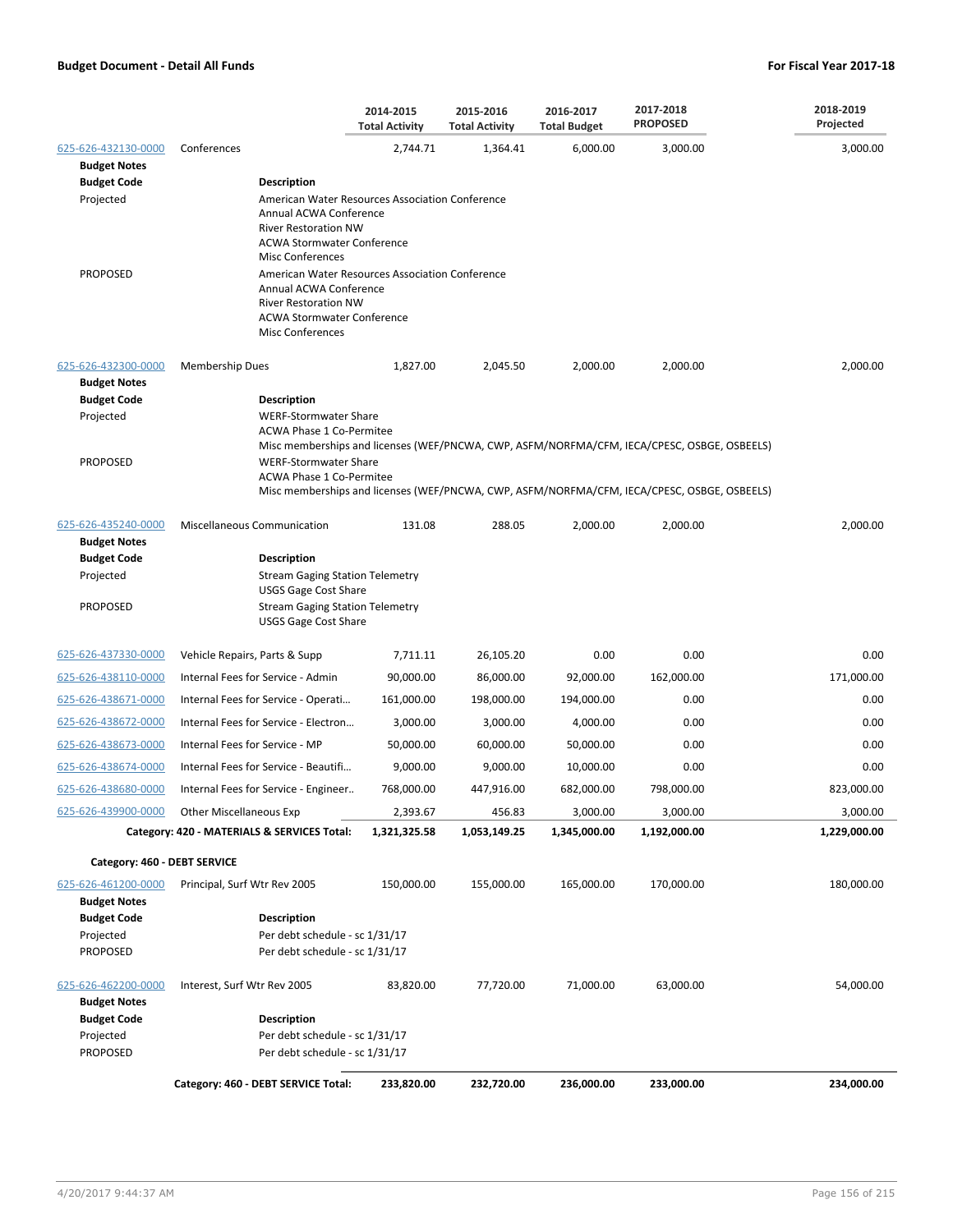|                              |                                                                                                                                                                                                                                                                                                                                                                                                                                          | 2014-2015<br><b>Total Activity</b> | 2015-2016<br><b>Total Activity</b> | 2016-2017<br><b>Total Budget</b> | 2017-2018<br><b>PROPOSED</b> | 2018-2019<br>Projected |  |  |  |
|------------------------------|------------------------------------------------------------------------------------------------------------------------------------------------------------------------------------------------------------------------------------------------------------------------------------------------------------------------------------------------------------------------------------------------------------------------------------------|------------------------------------|------------------------------------|----------------------------------|------------------------------|------------------------|--|--|--|
| Category: 470 - TRANSFERS    |                                                                                                                                                                                                                                                                                                                                                                                                                                          |                                    |                                    |                                  |                              |                        |  |  |  |
| 625-626-472677-0000          | Transfer to Operations Bldg Cap P                                                                                                                                                                                                                                                                                                                                                                                                        | 0.00                               | 1,602,000.00                       | 0.00                             | 0.00                         | 0.00                   |  |  |  |
|                              | Category: 470 - TRANSFERS Total:                                                                                                                                                                                                                                                                                                                                                                                                         | 0.00                               | 1,602,000.00                       | 0.00                             | 0.00                         | 0.00                   |  |  |  |
|                              | Category: 480 - CAPITAL OUTLAY                                                                                                                                                                                                                                                                                                                                                                                                           |                                    |                                    |                                  |                              |                        |  |  |  |
| 625-626-481311-0000          | <b>Major Drainages</b>                                                                                                                                                                                                                                                                                                                                                                                                                   | 2,322,073.46                       | 1,081,408.80                       | 316,000.00                       | 1,014,000.00                 | 2,024,000.00           |  |  |  |
| <b>Budget Notes</b>          |                                                                                                                                                                                                                                                                                                                                                                                                                                          |                                    |                                    |                                  |                              |                        |  |  |  |
| <b>Budget Code</b>           | <b>Description</b>                                                                                                                                                                                                                                                                                                                                                                                                                       |                                    |                                    |                                  |                              |                        |  |  |  |
| Projected<br><b>PROPOSED</b> | Small Works Drainage Improvements<br>D Avenue (Storm portion of construction)<br>Country Club (10th - 6 Corners) (Storm portion of construction)<br>Third Street Drainage Improvements - tied to work at new Police Station<br>UIC Decommissioning - Other - Required by Permit<br><b>Annual Catch Basin Retrofits</b><br>Small Works Drainage Improvements<br>Ash Street ODOT Hwy 43<br>Canal Circle UIC Decommission- finish by 8/1/17 |                                    |                                    |                                  |                              |                        |  |  |  |
|                              | D Avenue (Storm portion of design)<br>Country Club (10th - 6 Corners) (Storm portion of deisgn)<br>UIC Decommissioning - Other - Required by Permit                                                                                                                                                                                                                                                                                      |                                    |                                    |                                  |                              |                        |  |  |  |
|                              |                                                                                                                                                                                                                                                                                                                                                                                                                                          |                                    |                                    |                                  |                              |                        |  |  |  |
| 625-626-481311-1114          | Major Drainages-FEMA Westcott                                                                                                                                                                                                                                                                                                                                                                                                            | 0.00                               | 329,589.23                         | 0.00                             | 0.00                         | 0.00                   |  |  |  |
|                              | Category: 480 - CAPITAL OUTLAY Total:                                                                                                                                                                                                                                                                                                                                                                                                    | 2,322,073.46                       | 1,410,998.03                       | 316,000.00                       | 1,014,000.00                 | 2,024,000.00           |  |  |  |
| Category: 490 - CONTINGENCY  |                                                                                                                                                                                                                                                                                                                                                                                                                                          |                                    |                                    |                                  |                              |                        |  |  |  |
| 625-626-490100-0000          | <b>General Operating Contingency</b>                                                                                                                                                                                                                                                                                                                                                                                                     | 0.00                               | 0.00                               | 725,262.00                       | 1,487,834.00                 | 470,834.00             |  |  |  |
|                              | Category: 490 - CONTINGENCY Total:                                                                                                                                                                                                                                                                                                                                                                                                       | 0.00                               | 0.00                               | 725,262.00                       | 1,487,834.00                 | 470,834.00             |  |  |  |
|                              | <b>Expense Total:</b>                                                                                                                                                                                                                                                                                                                                                                                                                    | 3,877,219.04                       | 4,298,867.28                       | 2,622,262.00                     | 3,926,834.00                 | 3,957,834.00           |  |  |  |
|                              | Department: 626 - Stormwater Project Management Total:                                                                                                                                                                                                                                                                                                                                                                                   | 3,877,219.04                       | 4,298,867.28                       | 2,622,262.00                     | 3,926,834.00                 | 3,957,834.00           |  |  |  |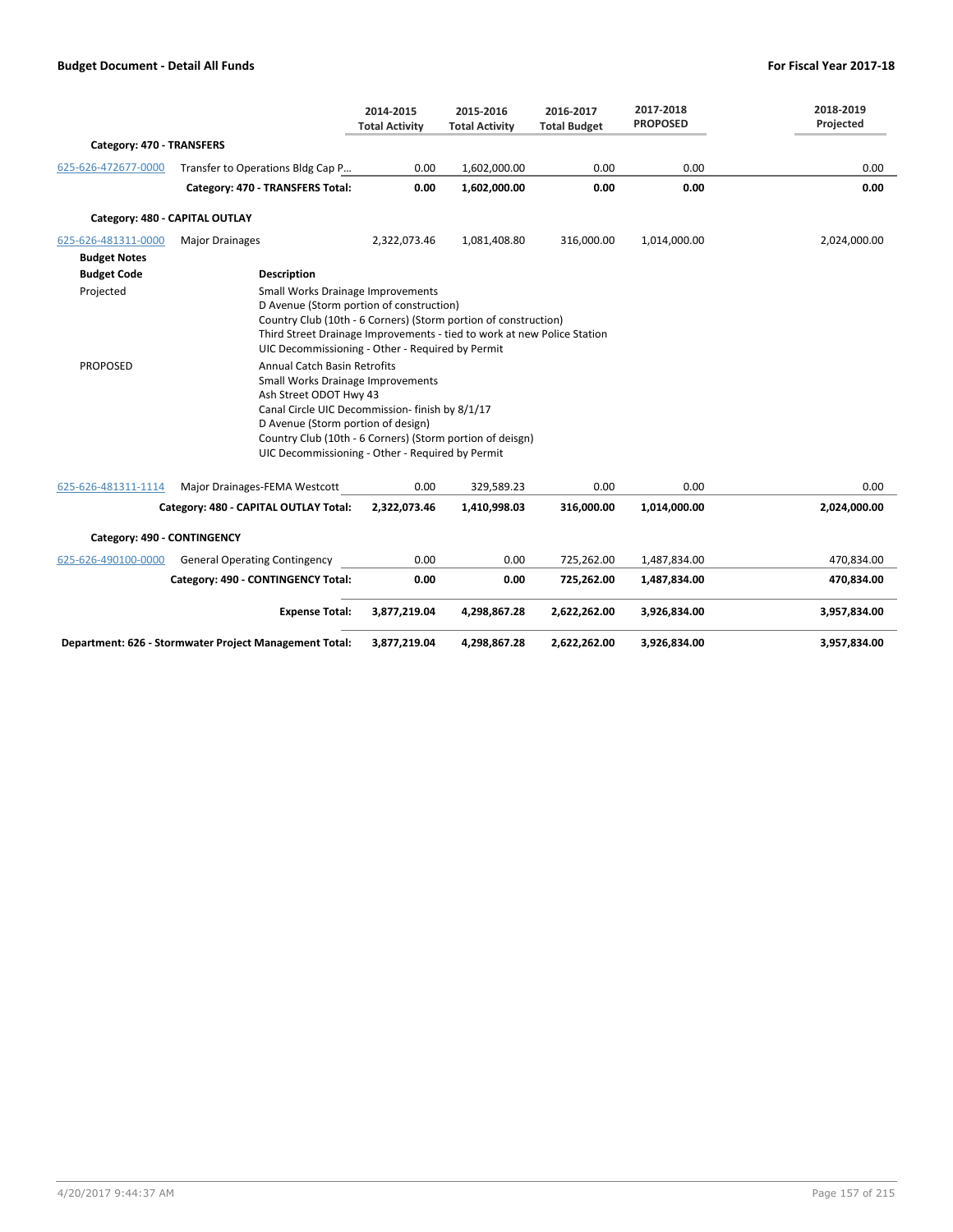|                                            |                                                                          | 2014-2015<br><b>Total Activity</b> | 2015-2016<br><b>Total Activity</b> | 2016-2017<br><b>Total Budget</b> | 2017-2018<br><b>PROPOSED</b> | 2018-2019<br>Projected |
|--------------------------------------------|--------------------------------------------------------------------------|------------------------------------|------------------------------------|----------------------------------|------------------------------|------------------------|
|                                            | Department: 627 - Stormwater Maintenance                                 |                                    |                                    |                                  |                              |                        |
| Expense                                    |                                                                          |                                    |                                    |                                  |                              |                        |
| 625-627-411100-0000                        | Category: 410 - PERSONNEL SERVICES                                       | 0.00                               | 0.00                               |                                  |                              |                        |
| 625-627-411110-0000                        | <b>Full-Time Salaries and Wages</b><br><b>Full-Time Regular Salaries</b> | 160,973.28                         | 177,033.89                         | 227,000.00<br>0.00               | 230,000.00<br>0.00           | 237,000.00<br>0.00     |
| 625-627-411120-0000                        | Full-Time Other Paid Leave                                               | 8,912.56                           | 10,659.72                          | 0.00                             | 0.00                         | 0.00                   |
| 625-627-411122-0000                        | <b>Full-Time Vacation Leave</b>                                          | 10,852.30                          | 14,666.74                          | 0.00                             | 0.00                         | 0.00                   |
| 625-627-411125-0000                        | Full-Time Comp Leave                                                     | 3,288.81                           | 3,055.85                           | 0.00                             | 0.00                         | 0.00                   |
| 625-627-411130-0000                        | Full-Time Sick Leave                                                     | 4,869.13                           | 5,273.45                           | 0.00                             | 0.00                         | 0.00                   |
| 625-627-411240-0000                        | Temporary / OnCall                                                       | 0.00                               | 0.00                               | 9,000.00                         | 8,000.00                     | 9,000.00               |
| 625-627-411300-0000                        | <b>Overtime Salaries</b>                                                 | 2,957.90                           | 5,256.04                           | 5,000.00                         | 5,000.00                     | 5,000.00               |
| 625-627-411400-0000                        | Special Pay                                                              | 3,724.92                           | 6,211.20                           | 5,000.00                         | 5,000.00                     | 5,000.00               |
| 625-627-411410-0000                        | Working out of Classification                                            | 183.90                             | 23.20                              | 0.00                             | 0.00                         | 0.00                   |
| 625-627-411435-0000                        | <b>Accrued Vacation Payoff</b>                                           | 3,303.60                           | 4,049.85                           | 0.00                             | 0.00                         | 0.00                   |
| 625-627-412100-0000                        | Payroll Taxes                                                            | 16,661.62                          | 18,988.18                          | 21,000.00                        | 21,000.00                    | 21,000.00              |
| 625-627-412200-0000                        | <b>PERS</b>                                                              | 39,994.05                          | 49,543.45                          | 50,000.00                        | 60,000.00                    | 62,000.00              |
| 625-627-412300-0000                        | Health Insurance                                                         | 58,693.56                          | 63,399.45                          | 83,000.00                        | 74,000.00                    | 80,000.00              |
| 625-627-412400-0000                        | <b>Other Benefits</b>                                                    | 8,409.73                           | 7,250.61                           | 11,000.00                        | 10,000.00                    | 10,000.00              |
|                                            | Category: 410 - PERSONNEL SERVICES Total:                                | 322,825.36                         | 365,411.63                         | 411,000.00                       | 413,000.00                   | 429,000.00             |
|                                            |                                                                          |                                    |                                    |                                  |                              |                        |
|                                            | Category: 420 - MATERIALS & SERVICES                                     |                                    |                                    |                                  |                              |                        |
| 625-627-427130-0000                        | Uniform Purchases                                                        | 210.16                             | 256.78                             | 1,000.00                         | 1,000.00                     | 1,000.00               |
| 625-627-427150-0000                        | Safety Equipment                                                         | 422.70                             | 1,377.22                           | 2,000.00                         | 2,000.00                     | 2,000.00               |
| 625-627-427200-0000                        | <b>Clothing Allowance</b>                                                | 0.00                               | 576.43                             | 1,000.00                         | 1,000.00                     | 1,000.00               |
| 625-627-427300-0000                        | <b>Laundry Service</b>                                                   | 210.25                             | 281.00                             | 0.00                             | 0.00                         | 0.00                   |
| 625-627-428000-0000                        | <b>Small Tools and Supplies</b>                                          | 5,296.18                           | 9,038.39                           | 10,000.00                        | 19,000.00                    | 10,000.00              |
| 625-627-431000-0000                        | Misc Professional & Technical                                            | 310.00                             | 123.50                             | 0.00                             | 0.00                         | 0.00                   |
| 625-627-431810-0000                        | <b>Physician Services</b>                                                | 167.00                             | 225.76                             | 0.00                             | 1,000.00                     | 0.00                   |
| 625-627-432110-0000                        | <b>Technical Seminars, Training</b>                                      | 1,180.00                           | 669.64                             | 2,000.00                         | 2,000.00                     | 2,000.00               |
| 625-627-432130-0000                        | Conferences                                                              | 0.00                               | 0.00                               | 1,000.00                         | 1,000.00                     | 1,000.00               |
| 625-627-437180-0000                        | Grounds Maint-Misc Contr Svcs                                            | 18,102.44                          | 4,719.89                           | 13,000.00                        | 30,000.00                    | 30,000.00              |
| 625-627-437190-0000<br>625-627-437310-0000 | <b>Grnds Maint-Misc Materials</b><br><b>Equipment Repair and Service</b> | 0.00<br>6.98                       | 18.00<br>237.60                    | 0.00<br>1,000.00                 | 0.00<br>1,000.00             | 0.00<br>1,000.00       |
| 625-627-437312-0000                        | <b>Equipment Rentals</b>                                                 | 602.92                             | 1,055.11                           | 2,000.00                         | 2,000.00                     | 2,000.00               |
| 625-627-437330-0000                        | Vehicle Repairs, Parts & Supp                                            | 19,077.92                          | 15,940.26                          | 23,000.00                        | 21,000.00                    | 20,000.00              |
| 625-627-437340-0000                        | Gasoline, Oil and Lubricants                                             | 31,354.64                          | 19,537.25                          | 26,000.00                        | 16,000.00                    | 16,000.00              |
| 625-627-437410-0000                        | Electricity                                                              | 1,409.24                           | 1,486.12                           | 1,000.00                         | 1,000.00                     | 1,000.00               |
| 625-627-437440-0000                        | Disposal Fees                                                            | 85,842.48                          | 57,522.46                          | 90,000.00                        | 70,000.00                    | 70,000.00              |
| 625-627-437530-0000                        | Replacement and Repair Parts                                             | 9,943.00                           | 8,153.70                           | 17,000.00                        | 17,000.00                    | 17,000.00              |
| 625-627-437560-0000                        | Asphalt, Rock & Related Mat                                              | 1,791.71                           | 6,789.65                           | 10,000.00                        | 10,000.00                    | 10,000.00              |
| 625-627-438110-0000                        | Internal Fees for Service - Admin                                        | 30,000.00                          | 30,000.00                          | 29,000.00                        | 40,000.00                    | 40,000.00              |
|                                            |                                                                          | 0.00                               | 0.00                               | 0.00                             | 190,000.00                   | 199,000.00             |
| 625-627-438671-0000                        | Internal Fees for Service - Operati                                      |                                    |                                    |                                  |                              |                        |
| 625-627-438672-0000                        | Internal Fees for Service - Electron                                     | 0.00                               | 0.00                               | 0.00                             | 3,000.00                     | 4,000.00               |
| 625-627-438673-0000<br>625-627-438674-0000 | Internal Fees for Service - MP<br>Internal Fees for Service - Beautifi   | 0.00<br>0.00                       | 0.00<br>0.00                       | 0.00<br>0.00                     | 72,000.00<br>20,000.00       | 75,000.00<br>21,000.00 |
|                                            | Category: 420 - MATERIALS & SERVICES Total:                              | 205,927.62                         | 158,008.76                         | 229,000.00                       | 520,000.00                   | 523,000.00             |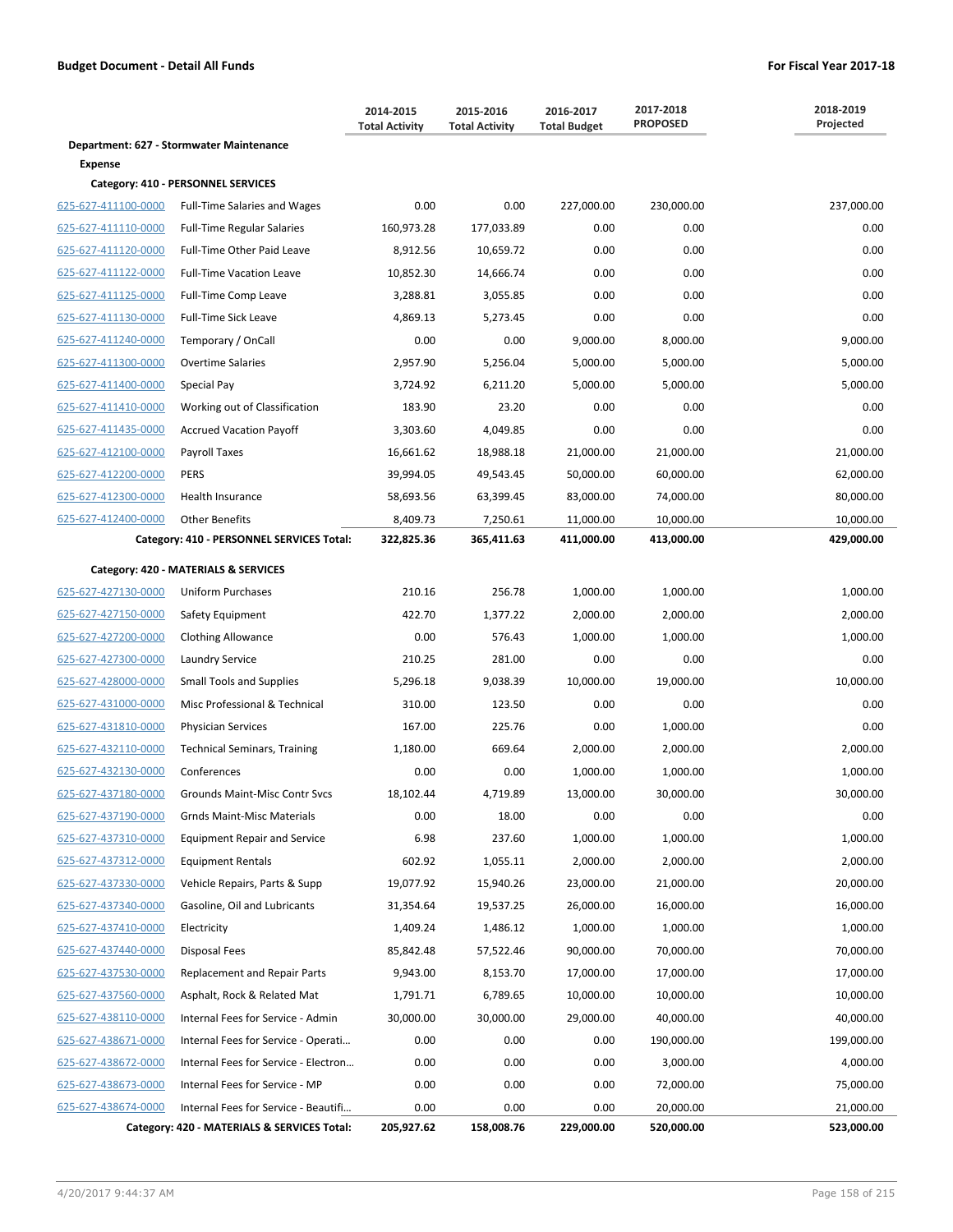|                                                  | 2014-2015<br><b>Total Activity</b> | 2015-2016<br><b>Total Activity</b> | 2016-2017<br><b>Total Budget</b> | 2017-2018<br><b>PROPOSED</b> | 2018-2019<br>Projected |
|--------------------------------------------------|------------------------------------|------------------------------------|----------------------------------|------------------------------|------------------------|
| Category: 480 - CAPITAL OUTLAY                   |                                    |                                    |                                  |                              |                        |
| 625-627-485110-0000<br>On-Road Vehicle Purchases | 27,623.00                          | 0.00                               | 0.00                             | 0.00                         | 0.00                   |
| Category: 480 - CAPITAL OUTLAY Total:            | 27.623.00                          | 0.00                               | 0.00                             | 0.00                         | 0.00                   |
| <b>Expense Total:</b>                            | 556.375.98                         | 523.420.39                         | 640.000.00                       | 933.000.00                   | 952.000.00             |
| Department: 627 - Stormwater Maintenance Total:  | 556.375.98                         | 523.420.39                         | 640.000.00                       | 933.000.00                   | 952.000.00             |
| Fund: 625 - STORMWATER FUND Surplus (Deficit):   | 1,024,262.19                       | 662.834.44                         | 0.00                             | 0.00                         | 0.00                   |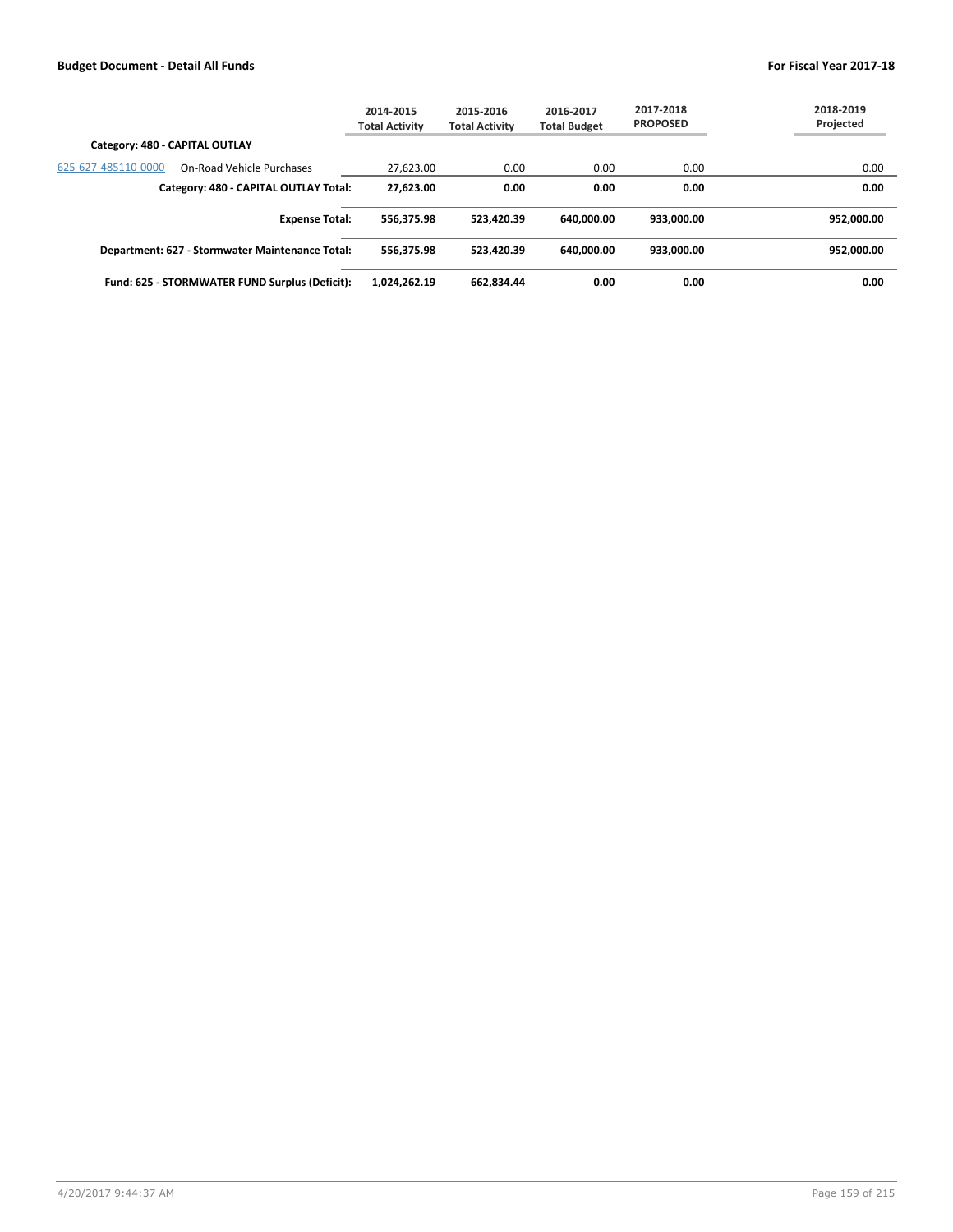|                                         |                                                                                            | 2014-2015<br><b>Total Activity</b> | 2015-2016<br><b>Total Activity</b> | 2016-2017<br><b>Total Budget</b> | 2017-2018<br><b>PROPOSED</b>                                                                             | 2018-2019<br>Projected |
|-----------------------------------------|--------------------------------------------------------------------------------------------|------------------------------------|------------------------------------|----------------------------------|----------------------------------------------------------------------------------------------------------|------------------------|
| Fund: 650 - STREET FUND                 |                                                                                            |                                    |                                    |                                  |                                                                                                          |                        |
| Department: 650 - Street Fund Resources |                                                                                            |                                    |                                    |                                  |                                                                                                          |                        |
| Revenue                                 |                                                                                            |                                    |                                    |                                  |                                                                                                          |                        |
|                                         | Category: 302 - BEGINNING FUND BALANCES                                                    |                                    |                                    |                                  |                                                                                                          |                        |
| 650-650-302100-0000                     | Unrestricted Fund Balance                                                                  | 2,408,220.04                       | 6,599,166.64                       | 6,071,167.00                     | 8,208,651.00                                                                                             | 4,943,651.00           |
|                                         | Category: 302 - BEGINNING FUND BALANCES Total:                                             | 2,408,220.04                       | 6,599,166.64                       | 6,071,167.00                     | 8,208,651.00                                                                                             | 4,943,651.00           |
|                                         | Category: 305 - INTERGOVERNMENTAL                                                          |                                    |                                    |                                  |                                                                                                          |                        |
| 650-650-305130-0000                     | <b>State Motor Vehicle Fees</b>                                                            | 2,118,995.08                       | 2,180,271.68                       | 2,187,000.00                     | 2,205,000.00                                                                                             | 2,202,000.00           |
| <b>Budget Notes</b>                     |                                                                                            |                                    |                                    |                                  |                                                                                                          |                        |
| <b>Budget Code</b>                      | <b>Description</b>                                                                         |                                    |                                    |                                  |                                                                                                          |                        |
| Projected<br><b>PROPOSED</b>            | Updated 12/23/16<br>Updated 12/23/16                                                       |                                    |                                    |                                  |                                                                                                          |                        |
|                                         |                                                                                            |                                    |                                    |                                  |                                                                                                          |                        |
| 650-650-305200-1102                     | Federal Grants-MTEP ODOT                                                                   | 0.00                               | 107,489.74                         | 0.00                             | 1,212,000.00                                                                                             | 0.00                   |
|                                         | Category: 305 - INTERGOVERNMENTAL Total:                                                   | 2,118,995.08                       | 2,287,761.42                       | 2,187,000.00                     | 3,417,000.00                                                                                             | 2,202,000.00           |
|                                         | Category: 306 - LICENSES AND FEES                                                          |                                    |                                    |                                  |                                                                                                          |                        |
| 650-650-306229-0000                     | <b>Street Maintenance Fee</b>                                                              | 2,498,445.55                       | 2,531,793.72                       | 2,600,000.00                     | 2,690,000.00                                                                                             | 2,772,000.00           |
| 650-650-306239-0000                     | Allowance for Doubtful Street Ma                                                           | $-8,545.26$                        | $-5,939.41$                        | 0.00                             | $-7,000.00$                                                                                              | $-8,000.00$            |
|                                         | Category: 306 - LICENSES AND FEES Total:                                                   | 2,489,900.29                       | 2,525,854.31                       | 2,600,000.00                     | 2,683,000.00                                                                                             | 2,764,000.00           |
|                                         | Category: 310 - MISCELLANEOUS REVENUES                                                     |                                    |                                    |                                  |                                                                                                          |                        |
| 650-650-310200-0000                     | Investment Income                                                                          | 17,282.77                          | 47,818.40                          | 7,000.00                         | 10,000.00                                                                                                | 10,000.00              |
| 650-650-310310-0000                     | Insurance Reimbursements                                                                   | 12,032.28                          | 10,448.24                          | 26,000.00                        | 12,000.00                                                                                                | 12,000.00              |
| 650-650-310315-0000                     | Medical Insurance Reimbursemt                                                              | 633.33                             | 9,002.53                           | 0.00                             | 0.00                                                                                                     | 0.00                   |
| 650-650-310322-0000                     | Rebates                                                                                    | 80,086.00                          | 0.00                               | 0.00                             | 0.00                                                                                                     | 0.00                   |
| 650-650-310610-0000                     | <b>Unrestricted Donations</b>                                                              | 1,500.00                           | 0.00                               | 0.00                             | 0.00                                                                                                     | 0.00                   |
| 650-650-310910-0000                     | Sundry Income                                                                              | 3,395.77                           | 1,639.33                           | 3,000.00                         | 0.00                                                                                                     | 0.00                   |
|                                         | Category: 310 - MISCELLANEOUS REVENUES Total:                                              | 114,930.15                         | 68,908.50                          | 36,000.00                        | 22,000.00                                                                                                | 22,000.00              |
| Category: 320 - TRANSFERS               |                                                                                            |                                    |                                    |                                  |                                                                                                          |                        |
| 650-650-322100-0000                     | <b>Transfer from General Fund</b>                                                          | 1,500,000.00                       | 2,000,000.00                       | 5,625,000.00                     | 3,930,000.00                                                                                             | 2,660,000.00           |
| <b>Budget Notes</b>                     |                                                                                            |                                    |                                    |                                  |                                                                                                          |                        |
| <b>Budget Code</b>                      | <b>Description</b>                                                                         |                                    |                                    |                                  |                                                                                                          |                        |
| Projected                               | depositing it directly into Streets.                                                       |                                    |                                    |                                  | \$500,000 of the Transfer reflects a portion of the PGE Franchise Fees from the General Fund, instead of |                        |
| Projected                               | Additional transfer from the General Fund to fund citywide pavement preservation projects. |                                    |                                    |                                  |                                                                                                          |                        |
| <b>PROPOSED</b>                         | depositing it directly into Streets.                                                       |                                    |                                    |                                  | \$500,000 of the Transfer reflects a portion of the PGE Franchise Fees from the General Fund, instead of |                        |
| <b>PROPOSED</b>                         | Additional transfer from the General Fund to fund citywide pavement preservation projects. |                                    |                                    |                                  |                                                                                                          |                        |
| 650-650-322180-0000                     | Transfer from Capital Reserve Fund                                                         | 0.00                               | 0.00                               | 0.00                             | 670,000.00                                                                                               | 0.00                   |
| <b>Budget Notes</b>                     |                                                                                            |                                    |                                    |                                  |                                                                                                          |                        |
| <b>Budget Code</b>                      | <b>Description</b>                                                                         |                                    |                                    |                                  |                                                                                                          |                        |
| <b>PROPOSED</b>                         | Transfer from the Capital Reserve Fund for citywide pavement preservation projects.        |                                    |                                    |                                  |                                                                                                          |                        |
|                                         | Category: 320 - TRANSFERS Total:                                                           | 1,500,000.00                       | 2,000,000.00                       | 5,625,000.00                     | 4,600,000.00                                                                                             | 2,660,000.00           |
|                                         | Category: 344 - PROCEEDS SALE OF CAPITAL ASSETS                                            |                                    |                                    |                                  |                                                                                                          |                        |
| 650-650-344100-0000                     | Proceeds from Sale of Capital                                                              | 0.00                               | 0.00                               | 0.00                             | 0.00                                                                                                     | 0.00                   |
|                                         | Category: 344 - PROCEEDS SALE OF CAPITAL ASSETS Total:                                     | 0.00                               | 0.00                               | 0.00                             | 0.00                                                                                                     | 0.00                   |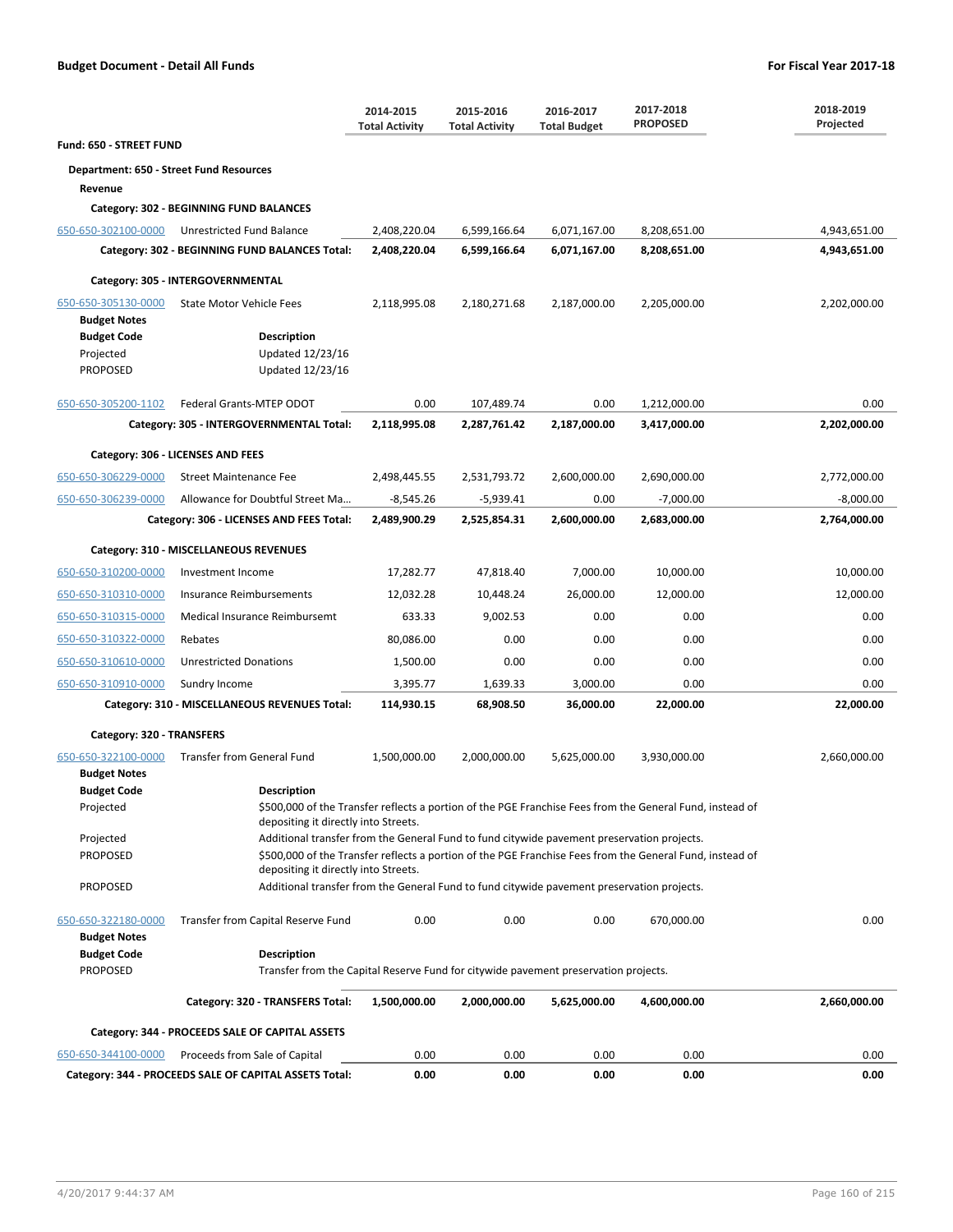|                                                | 2014-2015<br><b>Total Activity</b> | 2015-2016<br><b>Total Activity</b> | 2016-2017<br><b>Total Budget</b> | 2017-2018<br><b>PROPOSED</b> | 2018-2019<br>Projected |
|------------------------------------------------|------------------------------------|------------------------------------|----------------------------------|------------------------------|------------------------|
| Category: 355 - OTHER FINANCING SOURCES        |                                    |                                    |                                  |                              |                        |
| 650-650-355000-0000<br>Proceeds from Bond Sale | 5,119,002.30                       | 0.00                               | 0.00                             | 0.00                         | 0.00                   |
| Category: 355 - OTHER FINANCING SOURCES Total: | 5,119,002.30                       | 0.00                               | 0.00                             | 0.00                         | 0.00                   |
| <b>Revenue Total:</b>                          | 13,751,047.86                      | 13,481,690.87                      | 16,519,167.00                    | 18,930,651.00                | 12,591,651.00          |
| Department: 650 - Street Fund Resources Total: | 13,751,047.86                      | 13,481,690.87                      | 16,519,167.00                    | 18,930,651.00                | 12,591,651.00          |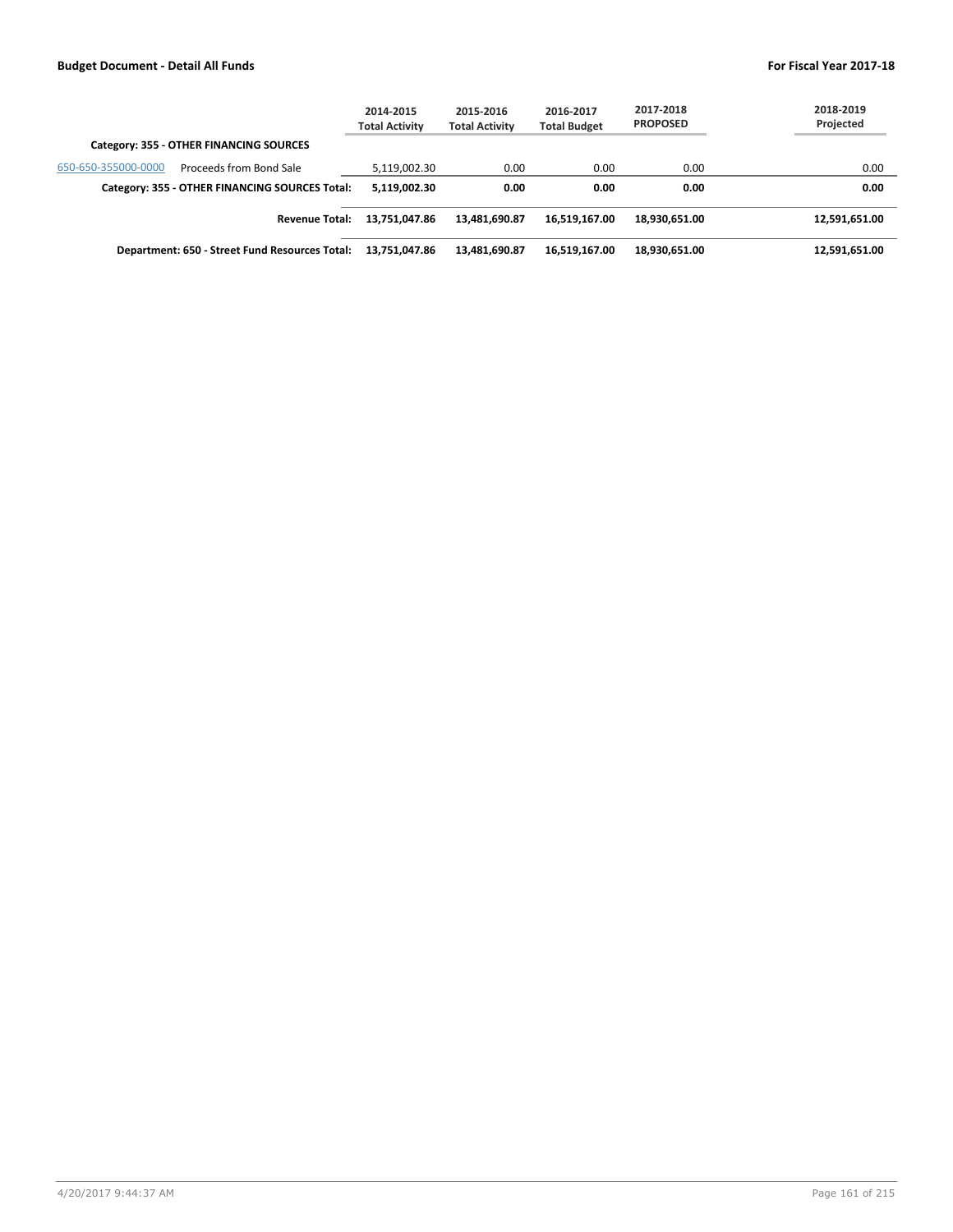|                                                        |                                                                                                                                                                                                                                                                                                | 2014-2015<br><b>Total Activity</b> | 2015-2016<br><b>Total Activity</b> | 2016-2017<br><b>Total Budget</b> | 2017-2018<br><b>PROPOSED</b> | 2018-2019<br>Projected |
|--------------------------------------------------------|------------------------------------------------------------------------------------------------------------------------------------------------------------------------------------------------------------------------------------------------------------------------------------------------|------------------------------------|------------------------------------|----------------------------------|------------------------------|------------------------|
|                                                        | Department: 651 - Street Project Management                                                                                                                                                                                                                                                    |                                    |                                    |                                  |                              |                        |
| <b>Expense</b>                                         | Category: 420 - MATERIALS & SERVICES                                                                                                                                                                                                                                                           |                                    |                                    |                                  |                              |                        |
| 650-651-421000-0000                                    | <b>General Office Supplies</b>                                                                                                                                                                                                                                                                 | 1,336.04                           | 1,704.54                           | 2,000.00                         | 2,000.00                     | 2.000.00               |
| 650-651-422200-0000                                    | Printing and Binding Services                                                                                                                                                                                                                                                                  | 2,533.15                           | 2,302.96                           | 3,000.00                         | 3,000.00                     | 3,000.00               |
| 650-651-422300-0000                                    | Postage                                                                                                                                                                                                                                                                                        | 3,921.90                           | 3,801.30                           | 8,000.00                         | 4,000.00                     | 4,000.00               |
| 650-651-431000-0000                                    | Misc Professional & Technical                                                                                                                                                                                                                                                                  | 54,700.81                          | 53,075.86                          | 85,000.00                        | 50,000.00                    | 90,000.00              |
| <b>Budget Notes</b><br><b>Budget Code</b><br>Projected | Description<br><b>Traffic Counting Contract</b><br><b>Clackamas County Traffic Signal Services</b><br>Pavement Preservation Analysis (every 3 years)                                                                                                                                           |                                    |                                    |                                  |                              |                        |
| <b>PROPOSED</b>                                        | <b>Traffic Counting Contract</b><br>Clackamas County Traffic Signal Services                                                                                                                                                                                                                   |                                    |                                    |                                  |                              |                        |
| 650-651-431610-0000                                    | <b>Bank Service Charges</b>                                                                                                                                                                                                                                                                    | 15,307.80                          | 17,515.79                          | 20,000.00                        | 20,000.00                    | 20,000.00              |
| 650-651-437105-0000                                    | Street Light Lamp Replacement                                                                                                                                                                                                                                                                  | 37,439.66                          | 155,606.48                         | 225,000.00                       | 0.00                         | 0.00                   |
| 650-651-437110-0000                                    | Landscape Maintenance Contract                                                                                                                                                                                                                                                                 | 175,652.44                         | 201,787.13                         | 201,000.00                       | 0.00                         | 0.00                   |
| 650-651-437410-0000                                    | Electricity                                                                                                                                                                                                                                                                                    | 204,661.43                         | 210,176.11                         | 185,000.00                       | 0.00                         | 0.00                   |
| 650-651-437415-0000                                    | <b>Traffic Signal Electricity</b>                                                                                                                                                                                                                                                              | 28,913.78                          | 25,467.17                          | 37,000.00                        | 0.00                         | 0.00                   |
| 650-651-437430-0000                                    | Water, WW, & Surf Water Use                                                                                                                                                                                                                                                                    | 5,671.70                           | 4,399.37                           | 6,000.00                         | 0.00                         | 0.00                   |
| 650-651-438110-0000                                    | Internal Fees for Service - Admin                                                                                                                                                                                                                                                              | 118,000.00                         | 112,000.00                         | 120,000.00                       | 199,000.00                   | 207,000.00             |
| 650-651-438671-0000                                    | Internal Fees for Service - Operati                                                                                                                                                                                                                                                            | 138,000.00                         | 276,000.00                         | 272,000.00                       | 0.00                         | 0.00                   |
| 650-651-438672-0000                                    | Internal Fees for Service - Electron                                                                                                                                                                                                                                                           | 111,000.00                         | 69,000.00                          | 71,000.00                        | 0.00                         | 0.00                   |
| 650-651-438673-0000                                    | Internal Fees for Service - MP                                                                                                                                                                                                                                                                 | 47,000.00                          | 43,000.00                          | 45,000.00                        | 0.00                         | 0.00                   |
| 650-651-438674-0000                                    | Internal Fees for Service - Beautifi                                                                                                                                                                                                                                                           | 79,988.00                          | 84,000.00                          | 86,000.00                        | 0.00                         | 0.00                   |
| 650-651-438680-0000<br><b>Budget Notes</b>             | Internal Fees for Service - Engineer                                                                                                                                                                                                                                                           | 791,000.00                         | 508,878.00                         | 775,000.00                       | 698,000.00                   | 720,000.00             |
| <b>Budget Code</b><br>Projected                        | <b>Description</b><br>TBD                                                                                                                                                                                                                                                                      |                                    |                                    |                                  |                              |                        |
| 650-651-439900-0000                                    | <b>Other Miscellaneous Exp</b>                                                                                                                                                                                                                                                                 | 1,009.47                           | 0.00                               | 2,000.00                         | 2,000.00                     | 2,000.00               |
| 650-651-439980-0000                                    | <b>Bond Sale Expense</b>                                                                                                                                                                                                                                                                       | 91,986.01                          | 0.00                               | 0.00                             | 0.00                         | 0.00                   |
|                                                        | Category: 420 - MATERIALS & SERVICES Total:                                                                                                                                                                                                                                                    | 1,908,122.19                       | 1,768,714.71                       | 2,143,000.00                     | 978,000.00                   | 1,048,000.00           |
| Category: 470 - TRANSFERS                              |                                                                                                                                                                                                                                                                                                |                                    |                                    |                                  |                              |                        |
| 650-651-472677-0000                                    | Transfer to Operations Bldg Cap P                                                                                                                                                                                                                                                              | 0.00                               | 0.00                               | 2,525,000.00                     | 0.00                         | 0.00                   |
|                                                        | Category: 470 - TRANSFERS Total:                                                                                                                                                                                                                                                               | 0.00                               | 0.00                               | 2,525,000.00                     | 0.00                         | 0.00                   |
| Category: 480 - CAPITAL OUTLAY                         |                                                                                                                                                                                                                                                                                                |                                    |                                    |                                  |                              |                        |
| 650-651-481330-0000<br><b>Budget Notes</b>             | Street Overlays & Restorations                                                                                                                                                                                                                                                                 | 4,036,127.61                       | 859,236.23                         | 4,400,000.00                     | 4,944,000.00                 | 7,303,000.00           |
| <b>Budget Code</b>                                     | <b>Description</b>                                                                                                                                                                                                                                                                             |                                    |                                    |                                  |                              |                        |
| Projected<br><b>PROPOSED</b>                           | Jefferson Parkway<br>D Avenue (STR Portion)<br>Country Club 10th St - Six Corners (STR Portion)<br>Lakeview Street & Drainage (STR Portion)<br>Citywide Resurfacing<br>Citywide resurfacing<br>D Ave - street portion<br>Jefferson Parkway<br>Country Club (10th - 6 Corners) - street portion |                                    |                                    |                                  |                              |                        |
| 650-651-481337-0000                                    | <b>Street Lighting Improvements</b>                                                                                                                                                                                                                                                            | 209,440.22                         | 11,467.63                          | 0.00                             | 0.00                         | 0.00                   |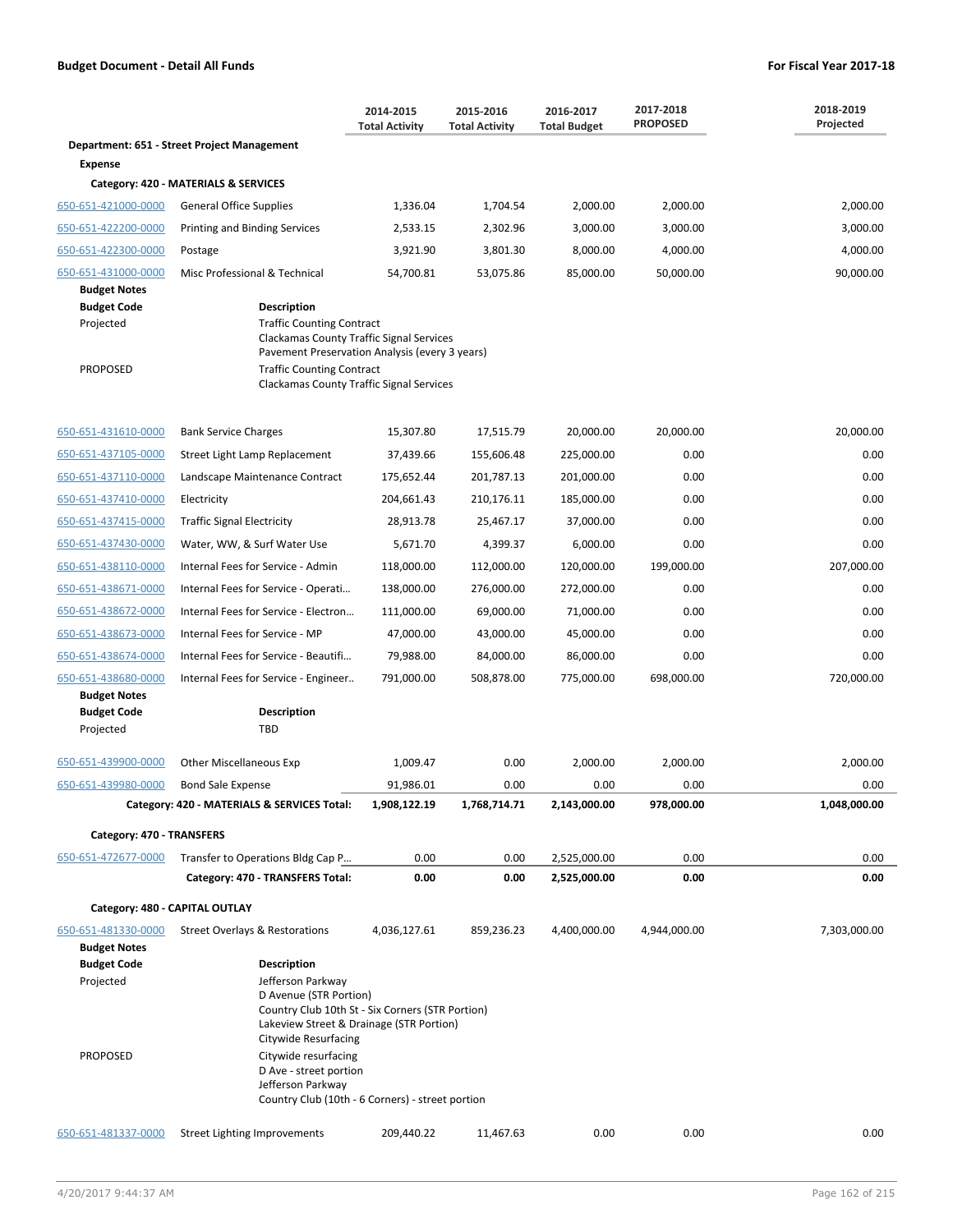|                             |                                                                                                                                                                                                                                                                    | 2014-2015<br><b>Total Activity</b> | 2015-2016<br><b>Total Activity</b> | 2016-2017<br><b>Total Budget</b> | 2017-2018<br><b>PROPOSED</b> | 2018-2019<br>Projected |
|-----------------------------|--------------------------------------------------------------------------------------------------------------------------------------------------------------------------------------------------------------------------------------------------------------------|------------------------------------|------------------------------------|----------------------------------|------------------------------|------------------------|
| 650-651-481350-0000         | Other Infrastructure Improvemen                                                                                                                                                                                                                                    | 43,628.74                          | 1,857,660.26                       | 3,598,000.00                     | 5,748,000.00                 | 1,258,000.00           |
| <b>Budget Notes</b>         |                                                                                                                                                                                                                                                                    |                                    |                                    |                                  |                              |                        |
| <b>Budget Code</b>          | <b>Description</b>                                                                                                                                                                                                                                                 |                                    |                                    |                                  |                              |                        |
| Projected                   | Bryant/Jean - finish signal<br>Jean/Pilkington - start new signal<br>Citywide - existing signal upgrades<br>ADA Sidewalk Ramp replacement                                                                                                                          |                                    |                                    |                                  |                              |                        |
| <b>PROPOSED</b>             | Boones Ferry Rd Improvement Project - Phase 1 = \$7.251 M<br>- \$5.173 M in bonds and grants<br>- \$378,000 in SDCs<br>- \$1.7 M in LORA<br>Citywide Signalization Improvements<br><b>ADA Sidewalk Retrofits</b><br>Jean/Bryant Signal<br>Lakevie/Jean Realignment |                                    |                                    |                                  |                              |                        |
| 650-651-481350-1102         | Other Infrastructure Improvemen                                                                                                                                                                                                                                    | 0.00                               | 113,219.13                         | 0.00                             | 0.00                         | 0.00                   |
|                             | Category: 480 - CAPITAL OUTLAY Total:                                                                                                                                                                                                                              | 4,289,196.57                       | 2,841,583.25                       | 7,998,000.00                     | 10,692,000.00                | 8,561,000.00           |
| Category: 490 - CONTINGENCY |                                                                                                                                                                                                                                                                    |                                    |                                    |                                  |                              |                        |
| 650-651-490100-0000         | <b>General Operating Contingency</b>                                                                                                                                                                                                                               | 0.00                               | 0.00                               | 2,809,167.00                     | 4,943,651.00                 | 629,651.00             |
| <b>Budget Notes</b>         |                                                                                                                                                                                                                                                                    |                                    |                                    |                                  |                              |                        |
| <b>Budget Code</b>          | <b>Description</b>                                                                                                                                                                                                                                                 |                                    |                                    |                                  |                              |                        |
| Projected                   | The contingency meets the financial requirement of 10% of Operating Budget.                                                                                                                                                                                        |                                    |                                    |                                  |                              |                        |
| <b>PROPOSED</b>             | The contingency meets the financial requirement of 10% of Operating Budget.                                                                                                                                                                                        |                                    |                                    |                                  |                              |                        |
|                             | Category: 490 - CONTINGENCY Total:                                                                                                                                                                                                                                 | 0.00                               | 0.00                               | 2,809,167.00                     | 4,943,651.00                 | 629,651.00             |
|                             | <b>Expense Total:</b>                                                                                                                                                                                                                                              | 6,197,318.76                       | 4,610,297.96                       | 15,475,167.00                    | 16,613,651.00                | 10,238,651.00          |
|                             | Department: 651 - Street Project Management Total:                                                                                                                                                                                                                 | 6,197,318.76                       | 4,610,297.96                       | 15,475,167.00                    | 16,613,651.00                | 10,238,651.00          |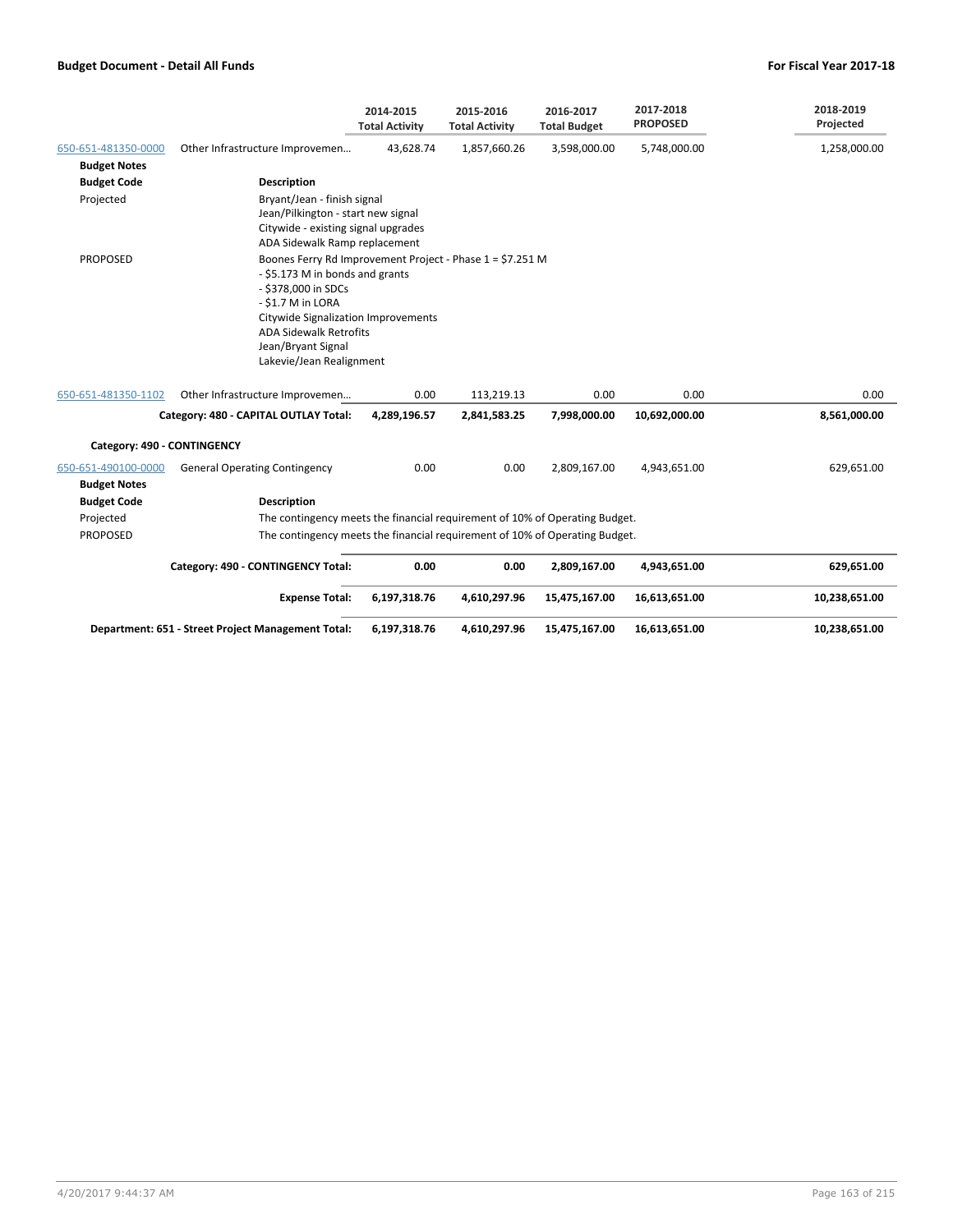|                                            |                                                                                                                                                                           | 2014-2015<br><b>Total Activity</b> | 2015-2016<br><b>Total Activity</b> | 2016-2017<br><b>Total Budget</b> | 2017-2018<br><b>PROPOSED</b> | 2018-2019<br>Projected |
|--------------------------------------------|---------------------------------------------------------------------------------------------------------------------------------------------------------------------------|------------------------------------|------------------------------------|----------------------------------|------------------------------|------------------------|
| Department: 652 - Street Maintenance       |                                                                                                                                                                           |                                    |                                    |                                  |                              |                        |
| <b>Expense</b>                             |                                                                                                                                                                           |                                    |                                    |                                  |                              |                        |
|                                            | Category: 410 - PERSONNEL SERVICES                                                                                                                                        |                                    |                                    |                                  |                              |                        |
| 650-652-411100-0000<br><b>Budget Notes</b> | <b>Full-Time Salaries and Wages</b>                                                                                                                                       | 0.00                               | 0.00                               | 274,000.00                       | 264,000.00                   | 271,000.00             |
| <b>Budget Code</b>                         | <b>Description</b>                                                                                                                                                        |                                    |                                    |                                  |                              |                        |
| Projected                                  | 5 FTE                                                                                                                                                                     |                                    |                                    |                                  |                              |                        |
| <b>PROPOSED</b>                            | Reorganization of staff to move 1.0 FTE Utility Worker from Streets to Wastewater in order to meet                                                                        |                                    |                                    |                                  |                              |                        |
| <b>PROPOSED</b>                            | departmental needs.<br>5 FTE                                                                                                                                              |                                    |                                    |                                  |                              |                        |
|                                            |                                                                                                                                                                           |                                    |                                    |                                  |                              |                        |
| 650-652-411110-0000                        | <b>Full-Time Regular Salaries</b>                                                                                                                                         | 247,160.56                         | 233,450.66                         | 0.00                             | 0.00                         | 0.00                   |
| 650-652-411120-0000                        | Full-Time Other Paid Leave                                                                                                                                                | 13,081.02                          | 16,843.40                          | 0.00                             | 0.00                         | 0.00                   |
| 650-652-411122-0000                        | <b>Full-Time Vacation Leave</b>                                                                                                                                           | 13,126.80                          | 20,949.24                          | 0.00                             | 0.00                         | 0.00                   |
| 650-652-411125-0000                        | Full-Time Comp Leave                                                                                                                                                      | 3,325.50                           | 2,417.01                           | 0.00                             | 0.00                         | 0.00                   |
| 650-652-411130-0000                        | <b>Full-Time Sick Leave</b>                                                                                                                                               | 9,517.24                           | 16,511.04                          | 0.00                             | 0.00                         | 0.00                   |
| 650-652-411200-0000                        | Part-Time Salaries                                                                                                                                                        | 0.00                               | 0.00                               | 39,000.00                        | 0.00                         | 0.00                   |
| 650-652-411240-0000                        | Temporary / OnCall                                                                                                                                                        | 0.00                               | 0.00                               | 5,000.00                         | 0.00                         | 0.00                   |
| 650-652-411300-0000                        | <b>Overtime Salaries</b>                                                                                                                                                  | 7,552.42                           | 5,258.29                           | 10,000.00                        | 8,000.00                     | 8,000.00               |
| 650-652-411400-0000                        | Special Pay                                                                                                                                                               | 3,749.88                           | 3,918.12                           | 6,000.00                         | 4,000.00                     | 4,000.00               |
| 650-652-411410-0000                        | Working out of Classification                                                                                                                                             | 267.19                             | 757.92                             | 0.00                             | 0.00                         | 0.00                   |
| 650-652-411435-0000                        | <b>Accrued Vacation Payoff</b>                                                                                                                                            | 2,642.80                           | 3,286.60                           | 0.00                             | 0.00                         | 0.00                   |
| 650-652-412100-0000                        | Payroll Taxes                                                                                                                                                             | 24,943.61                          | 25,872.55                          | 28,000.00                        | 23,000.00                    | 24,000.00              |
| 650-652-412200-0000                        | <b>PERS</b>                                                                                                                                                               | 62,430.26                          | 71,409.23                          | 72,000.00                        | 69,000.00                    | 70,000.00              |
| 650-652-412300-0000                        | Health Insurance                                                                                                                                                          | 94,475.08                          | 90,521.03                          | 118,000.00                       | 82,000.00                    | 90,000.00              |
| 650-652-412400-0000                        | <b>Other Benefits</b>                                                                                                                                                     | 37,691.31                          | 36,139.25                          | 39,000.00                        | 25,000.00                    | 25,000.00              |
|                                            | Category: 410 - PERSONNEL SERVICES Total:                                                                                                                                 | 519,963.67                         | 527,334.34                         | 591,000.00                       | 475,000.00                   | 492,000.00             |
|                                            | Category: 420 - MATERIALS & SERVICES                                                                                                                                      |                                    |                                    |                                  |                              |                        |
| 650-652-427130-0000                        | <b>Uniform Purchases</b>                                                                                                                                                  | 1,001.52                           | 1,720.30                           | 1,000.00                         | 1,000.00                     | 1,000.00               |
| 650-652-427150-0000                        | Safety Equipment                                                                                                                                                          | 3,725.71                           | 1,781.39                           | 3,000.00                         | 3,000.00                     | 3,000.00               |
| 650-652-427200-0000                        | <b>Clothing Allowance</b>                                                                                                                                                 | 994.96                             | 1,258.67                           | 2,000.00                         | 2,000.00                     | 2,000.00               |
| 650-652-427300-0000                        | <b>Laundry Service</b>                                                                                                                                                    | 335.63                             | 325.00                             | 0.00                             | 0.00                         | 0.00                   |
| 650-652-428000-0000                        | <b>Small Tools and Supplies</b>                                                                                                                                           | 17,961.16                          | 14,343.46                          | 14,000.00                        | 14,000.00                    | 14,000.00              |
| 650-652-431000-0000                        | Misc Professional & Technical                                                                                                                                             | 36,599.83                          | 13,892.26                          | 35,000.00                        | 35,000.00                    | 35,000.00              |
| 650-652-431810-0000                        | <b>Physician Services</b>                                                                                                                                                 | 693.45                             | 608.95                             | 1,000.00                         | 1,000.00                     | 1,000.00               |
| 650-652-431932-0000                        | <b>Contracted Services</b>                                                                                                                                                | 31,882.91                          | 11,276.28                          | 35,000.00                        | 180,000.00                   | 180,000.00             |
| <b>Budget Notes</b>                        |                                                                                                                                                                           |                                    |                                    |                                  |                              |                        |
| <b>Budget Code</b><br><b>PROPOSED</b>      | <b>Description</b><br>Continuation of sildewalk repair project utilizing contracted services (\$60,000). Also, implementation of street<br>sweeping contract (\$120,000). |                                    |                                    |                                  |                              |                        |
| 650-652-432110-0000                        | <b>Technical Seminars, Training</b>                                                                                                                                       | 271.50                             | 495.64                             | 1,000.00                         | 1,000.00                     | 1,000.00               |
| 650-652-432130-0000                        | Conferences                                                                                                                                                               | 1,373.45                           | 0.00                               | 5,000.00                         | 5,000.00                     | 5,000.00               |
| 650-652-432300-0000                        | <b>Membership Dues</b>                                                                                                                                                    | 745.00                             | 398.50                             | 1,000.00                         | 1,000.00                     | 1,000.00               |
| 650-652-435210-0000                        | <b>Telephone Service Charges</b>                                                                                                                                          | 5,215.70                           | 3,530.64                           | 2,000.00                         | 2,000.00                     | 2,000.00               |

650-652-437105-0000 Street Light Lamp Replacement 0.00 0.00 0.00 225,000.00 225,000.00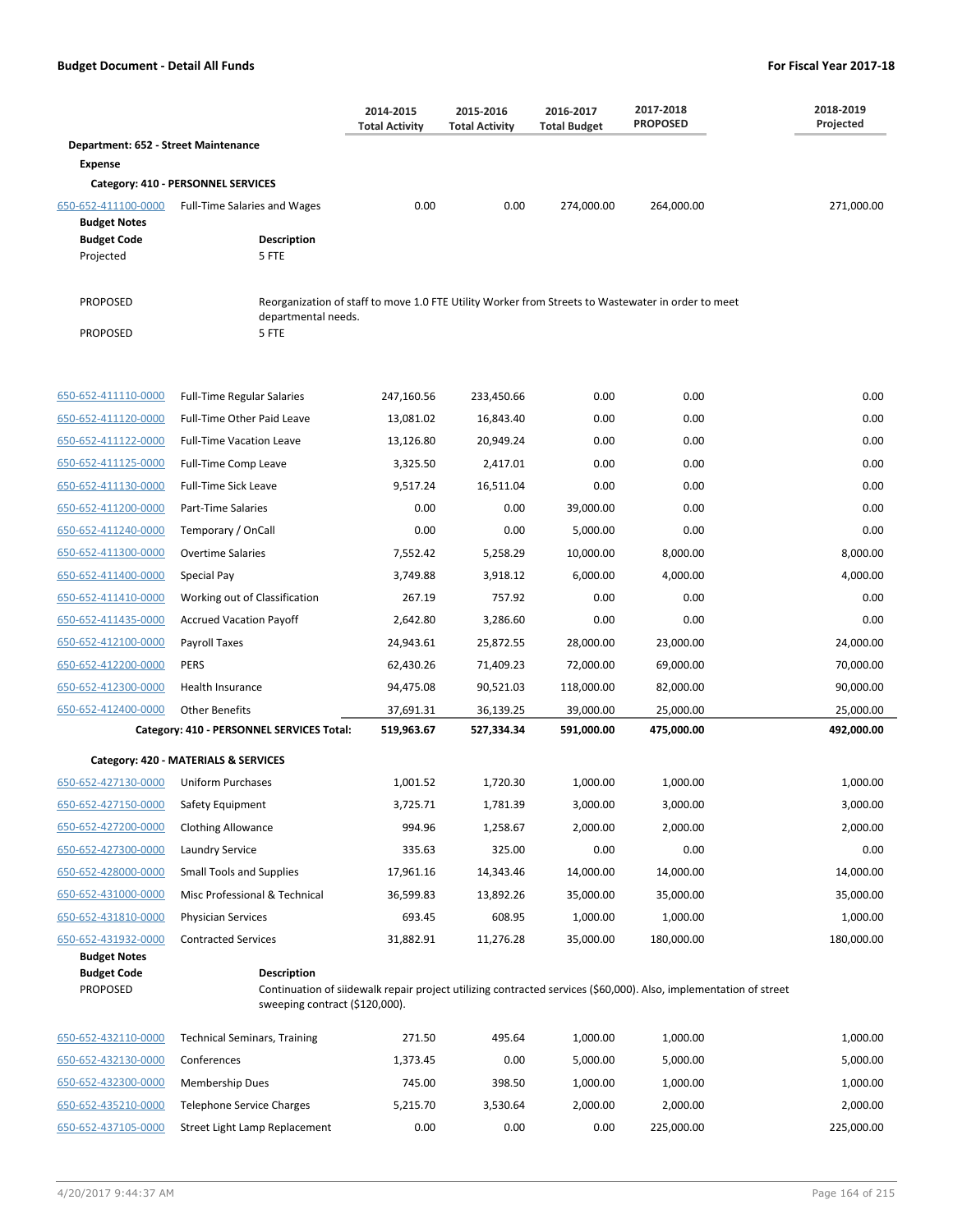|                                                                  |                                                                                            | 2014-2015<br><b>Total Activity</b> | 2015-2016<br><b>Total Activity</b> | 2016-2017<br><b>Total Budget</b> | 2017-2018<br><b>PROPOSED</b>                                                                          | 2018-2019<br>Projected |
|------------------------------------------------------------------|--------------------------------------------------------------------------------------------|------------------------------------|------------------------------------|----------------------------------|-------------------------------------------------------------------------------------------------------|------------------------|
| <b>Budget Notes</b><br><b>Budget Code</b><br><b>PROPOSED</b>     | <b>Description</b><br>levels do not change.                                                |                                    |                                    |                                  | Line items moved from budget 651 as a budgetary cleanup, as they are managed by Public Works. Funding |                        |
| 650-652-437110-0000                                              | Landscape Maintenance Contract                                                             | 0.00                               | 0.00                               | 0.00                             | 201,000.00                                                                                            | 201,000.00             |
| <b>Budget Notes</b><br><b>Budget Code</b><br><b>PROPOSED</b>     | <b>Description</b><br>Line item also moved from budget 651 and no change to funding.       |                                    |                                    |                                  |                                                                                                       |                        |
| 650-652-437120-0000                                              | Landscaping Materials                                                                      | 15.00                              | 2,498.32                           | 2,000.00                         | 1,000.00                                                                                              | 1,000.00               |
| 650-652-437180-0000                                              | Grounds Maint-Misc Contr Svcs                                                              | 59,130.31                          | 84,820.46                          | 64,000.00                        | 100,000.00                                                                                            | 100,000.00             |
| <b>Budget Notes</b><br><b>Budget Code</b>                        | Description                                                                                |                                    |                                    |                                  |                                                                                                       |                        |
| <b>PROPOSED</b>                                                  | Increased proactive maintenance and removal of trees in the Public ROW.                    |                                    |                                    |                                  |                                                                                                       |                        |
| 650-652-437240-0000                                              | <b>Electrical and Plumbing Repair</b>                                                      | 143.65                             | 0.00                               | 0.00                             | 0.00                                                                                                  | 0.00                   |
| 650-652-437290-0000                                              | <b>Bldg Maint-Misc Materials</b>                                                           | 1.728.00                           | 452.10                             | 4,000.00                         | 1,000.00                                                                                              | 1,000.00               |
| 650-652-437312-0000                                              | <b>Equipment Rentals</b>                                                                   | 1,155.56                           | 0.00                               | 5,000.00                         | 5,000.00                                                                                              | 5,000.00               |
| 650-652-437330-0000                                              | Vehicle Repairs, Parts & Supp                                                              | 8,590.94                           | 10,477.59                          | 10,000.00                        | 15,000.00                                                                                             | 15,000.00              |
| 650-652-437340-0000                                              | Gasoline, Oil and Lubricants                                                               | 19,013.62                          | 10,663.75                          | 23,000.00                        | 11,000.00                                                                                             | 11,000.00              |
| 650-652-437410-0000<br><b>Budget Notes</b><br><b>Budget Code</b> | Electricity<br><b>Description</b>                                                          | 2,578.58                           | 2,957.77                           | 3,000.00                         | 185,000.00                                                                                            | 185,000.00             |
| <b>PROPOSED</b>                                                  | Moved from 651 for budget cleanup purposes. The funding level did not change.              |                                    |                                    |                                  |                                                                                                       |                        |
| 650-652-437415-0000<br><b>Budget Notes</b>                       | <b>Traffic Signal Electricity</b>                                                          | 0.00                               | 0.00                               | 0.00                             | 37,000.00                                                                                             | 37,000.00              |
| <b>Budget Code</b><br><b>PROPOSED</b>                            | <b>Description</b><br>Line item also moved from 651 budget, funding level does not change. |                                    |                                    |                                  |                                                                                                       |                        |
| 650-652-437420-0000                                              | Natural Gas and Propane                                                                    | 814.31                             | 1,090.27                           | 1,000.00                         | 1,000.00                                                                                              | 1,000.00               |
| 650-652-437430-0000                                              | Water, WW, & Surf Water Use                                                                | 0.00                               | 61.38                              | 3,000.00                         | 0.00                                                                                                  | 0.00                   |
| 650-652-437440-0000                                              | Disposal Fees                                                                              | 10,524.22                          | 12,034.80                          | 19,000.00                        | 19,000.00                                                                                             | 19,000.00              |
| 650-652-437560-0000                                              | Asphalt, Rock & Related Mat                                                                | 20,885.49                          | 20,954.23                          | 31,000.00                        | 31,000.00                                                                                             | 31,000.00              |
| 650-652-437565-0000                                              | Salt and Sand                                                                              | 5,190.25                           | 5,480.76                           | 10,000.00                        | 30,000.00                                                                                             | 30,000.00              |
| <b>Budget Notes</b><br><b>Budget Code</b><br><b>PROPOSED</b>     | <b>Description</b><br>Exploration of alternative methods for snow removal on roads.        |                                    |                                    |                                  |                                                                                                       |                        |
| 650-652-437570-0000                                              | <b>Holiday Materials</b>                                                                   | 7,561.39                           | 4,372.07                           | 7,000.00                         | 7,000.00                                                                                              | 7,000.00               |
| 650-652-437575-0000                                              | <b>Striping Materials</b>                                                                  | 95,524.35                          | 78,777.76                          | 110,000.00                       | 85,000.00                                                                                             | 85,000.00              |
| <b>Budget Notes</b><br><b>Budget Code</b>                        | <b>Description</b>                                                                         |                                    |                                    |                                  |                                                                                                       |                        |
| <b>PROPOSED</b>                                                  | Lowered cost due to switching vendors for thermoplastic materials.                         |                                    |                                    |                                  |                                                                                                       |                        |
| 650-652-437580-0000                                              | <b>Signing Materials</b>                                                                   | 16,544.32                          | 11,234.53                          | 12,000.00                        | 12,000.00                                                                                             | 12,000.00              |
| 650-652-438110-0000                                              | Internal Fees for Service - Admin                                                          | 49,000.00                          | 50,000.00                          | 49,000.00                        | 71,000.00                                                                                             | 75,000.00              |
| 650-652-438671-0000                                              | Internal Fees for Service - Operati                                                        | 0.00                               | 0.00                               | 0.00                             | 262,000.00                                                                                            | 274,000.00             |
| 650-652-438672-0000                                              | Internal Fees for Service - Electron                                                       | 0.00                               | 0.00                               | 0.00                             | 73,000.00                                                                                             | 74,000.00              |
| 650-652-438673-0000                                              | Internal Fees for Service - MP                                                             | 0.00                               | 0.00                               | 0.00                             | 51,000.00                                                                                             | 53,000.00              |
| 650-652-438674-0000                                              | Internal Fees for Service - Beautifi                                                       | 0.00                               | 0.00                               | 0.00                             | 174,000.00                                                                                            | 174,000.00             |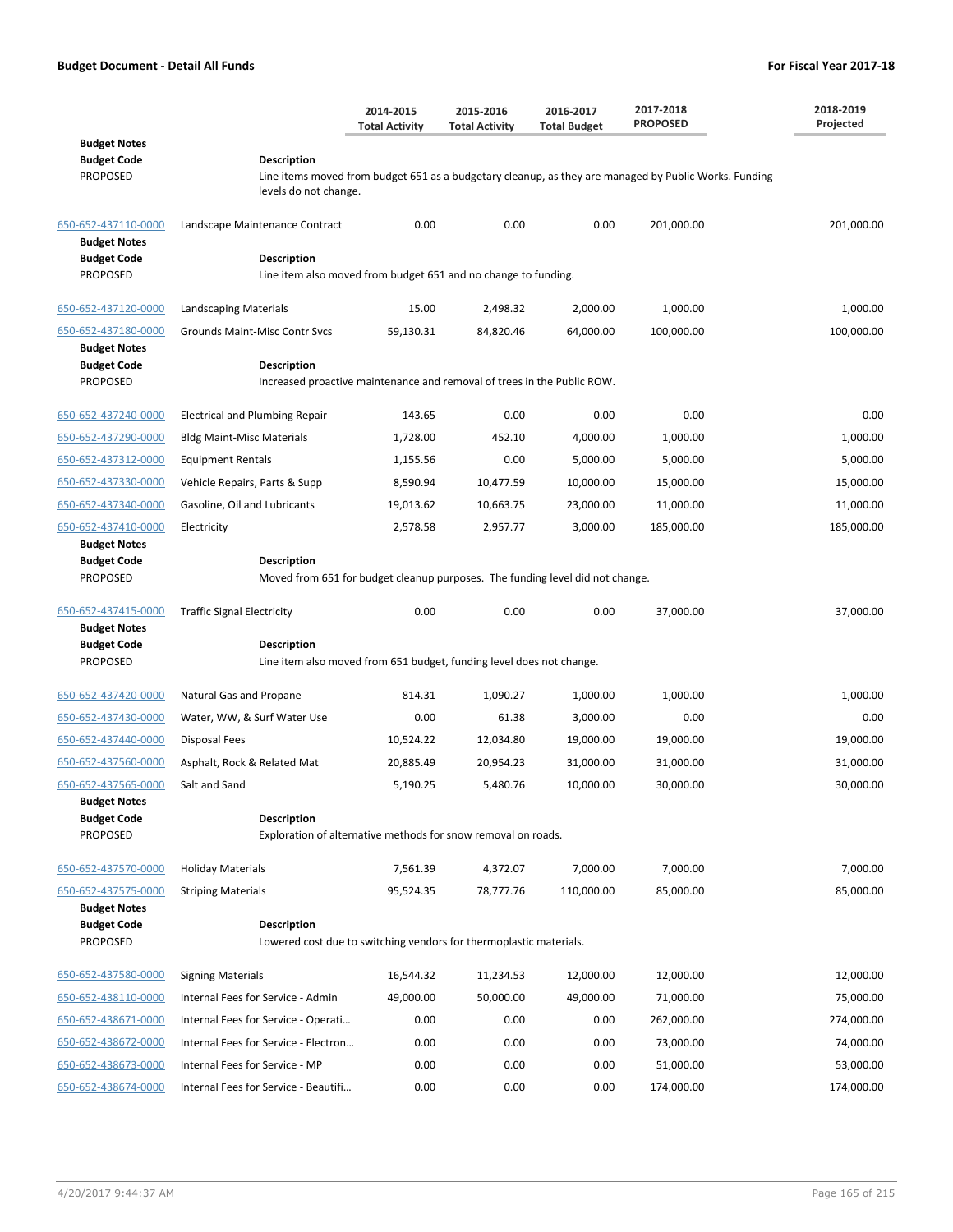|                                |                                                                                      | 2014-2015<br><b>Total Activity</b> | 2015-2016<br><b>Total Activity</b> | 2016-2017<br><b>Total Budget</b> | 2017-2018<br><b>PROPOSED</b> | 2018-2019<br>Projected |
|--------------------------------|--------------------------------------------------------------------------------------|------------------------------------|------------------------------------|----------------------------------|------------------------------|------------------------|
| 650-652-439900-0000            | Other Miscellaneous Exp                                                              | 40.98                              | 0.00                               | 0.00                             | 0.00                         | 0.00                   |
|                                | Category: 420 - MATERIALS & SERVICES Total:                                          | 399,241.79                         | 345,506.88                         | 453,000.00                       | 1,842,000.00                 | 1,861,000.00           |
| Category: 480 - CAPITAL OUTLAY |                                                                                      |                                    |                                    |                                  |                              |                        |
| 650-652-485110-0000            | <b>On-Road Vehicle Purchases</b>                                                     | 0.00                               | 56,900.80                          | 0.00                             | 0.00                         | 0.00                   |
| 650-652-485200-0000            | <b>Equipment Purchases</b>                                                           | 35,357.00                          | 0.00                               | 0.00                             | 0.00                         | 0.00                   |
| <b>Budget Notes</b>            |                                                                                      |                                    |                                    |                                  |                              |                        |
| <b>Budget Code</b>             | <b>Description</b>                                                                   |                                    |                                    |                                  |                              |                        |
| <b>PROPOSED</b>                | Purchase of new backhoe (\$130,000), and purchase of new street sweeper (\$270,000). |                                    |                                    |                                  |                              |                        |
|                                | Category: 480 - CAPITAL OUTLAY Total:                                                | 35,357.00                          | 56,900.80                          | 0.00                             | 0.00                         | 0.00                   |
|                                | <b>Expense Total:</b>                                                                | 954,562.46                         | 929,742.02                         | 1,044,000.00                     | 2,317,000.00                 | 2,353,000.00           |
|                                | Department: 652 - Street Maintenance Total:                                          | 954,562.46                         | 929,742.02                         | 1,044,000.00                     | 2,317,000.00                 | 2,353,000.00           |
|                                | Fund: 650 - STREET FUND Surplus (Deficit):                                           | 6,599,166.64                       | 7,941,650.89                       | 0.00                             | 0.00                         | 0.00                   |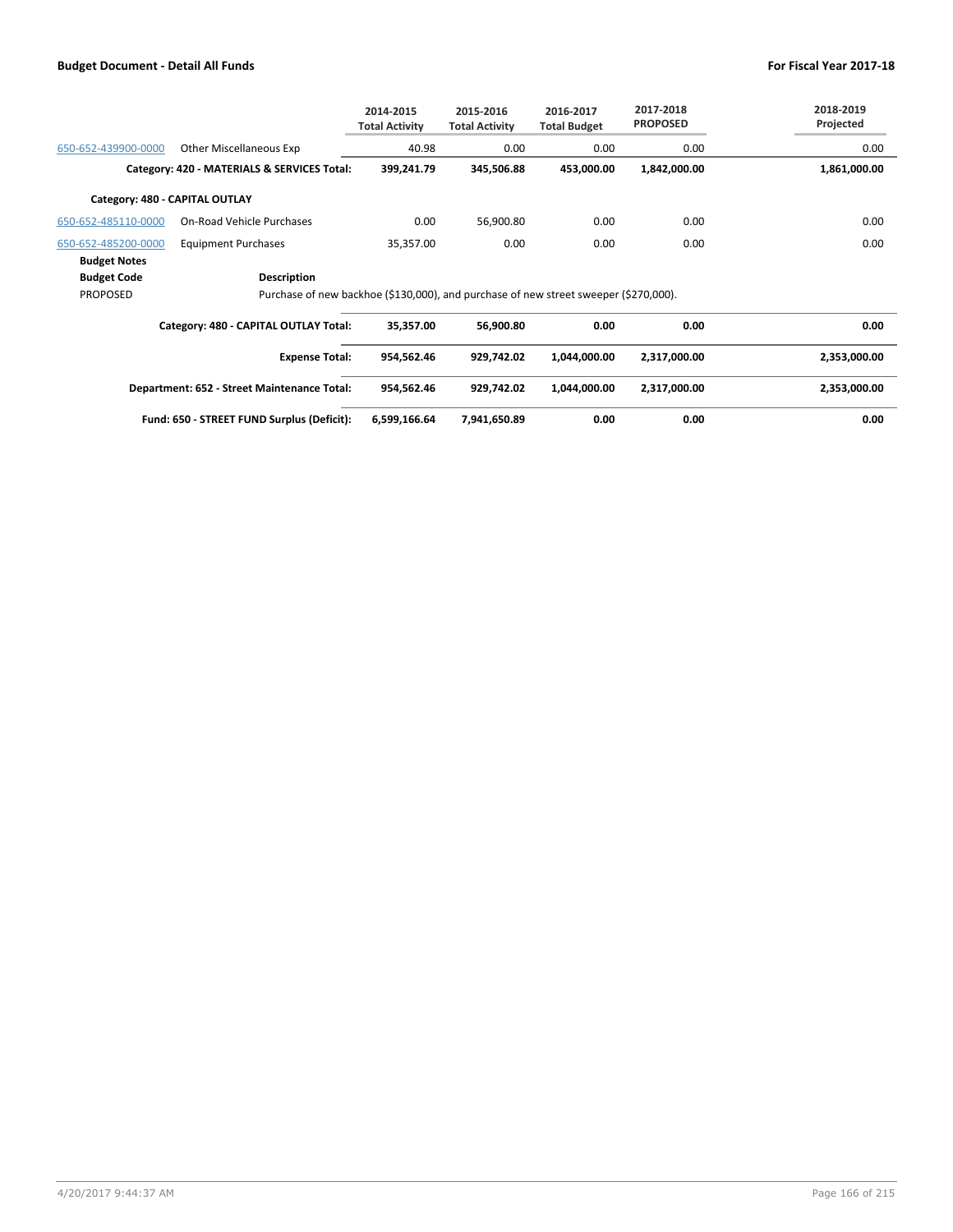|                                             |                                                                                        | 2014-2015<br><b>Total Activity</b> | 2015-2016<br><b>Total Activity</b> | 2016-2017<br><b>Total Budget</b> | 2017-2018<br><b>PROPOSED</b> | 2018-2019<br>Projected |
|---------------------------------------------|----------------------------------------------------------------------------------------|------------------------------------|------------------------------------|----------------------------------|------------------------------|------------------------|
| <b>Fund: 660 - SYSTEMS DEV CHARGES FUND</b> |                                                                                        |                                    |                                    |                                  |                              |                        |
|                                             | Department: 661 - SDC-Parks & Rec Projects                                             |                                    |                                    |                                  |                              |                        |
| Revenue                                     |                                                                                        |                                    |                                    |                                  |                              |                        |
|                                             | Category: 302 - BEGINNING FUND BALANCES                                                |                                    |                                    |                                  |                              |                        |
| 660-661-302230-0000                         | Reserve for Sys Dev-Improvemt                                                          | 2,047,185.33                       | 2,704,294.87                       | 4,472,573.00                     | 5,059,305.00                 | 788,305.00             |
| 660-661-302240-0000                         | Reserve System Dev-Reimbursemt                                                         | 65,141.72                          | 65,278.64                          | 0.00                             | 0.00                         | 0.00                   |
|                                             | Category: 302 - BEGINNING FUND BALANCES Total:                                         | 2,112,327.05                       | 2,769,573.51                       | 4,472,573.00                     | 5,059,305.00                 | 788.305.00             |
|                                             | Category: 306 - LICENSES AND FEES                                                      |                                    |                                    |                                  |                              |                        |
| 660-661-306251-0000                         | System Dev Charges-Improvement                                                         | 652,806.52                         | 1,820,570.56                       | 515,000.00                       | 524,000.00                   | 540,000.00             |
| <b>Budget Notes</b>                         |                                                                                        |                                    |                                    |                                  |                              |                        |
| <b>Budget Code</b>                          | <b>Description</b>                                                                     |                                    |                                    |                                  |                              |                        |
| Projected                                   | Based on 40 new residential buildings; increaesed current rate by 3% for estimated CCI |                                    |                                    |                                  |                              |                        |
| <b>PROPOSED</b>                             | Based on 40 new residential buildings                                                  |                                    |                                    |                                  |                              |                        |
|                                             | Category: 306 - LICENSES AND FEES Total:                                               | 652,806.52                         | 1,820,570.56                       | 515,000.00                       | 524,000.00                   | 540,000.00             |
|                                             | Category: 310 - MISCELLANEOUS REVENUES                                                 |                                    |                                    |                                  |                              |                        |
| 660-661-310200-0000                         | Investment Income                                                                      | 4.439.94                           | 28,605.36                          | 9.000.00                         | 5.000.00                     | 5.000.00               |
|                                             | Category: 310 - MISCELLANEOUS REVENUES Total:                                          | 4,439.94                           | 28,605.36                          | 9.000.00                         | 5.000.00                     | 5,000.00               |
|                                             | <b>Revenue Total:</b>                                                                  | 2,769,573.51                       | 4,618,749.43                       | 4,996,573.00                     | 5,588,305.00                 | 1,333,305.00           |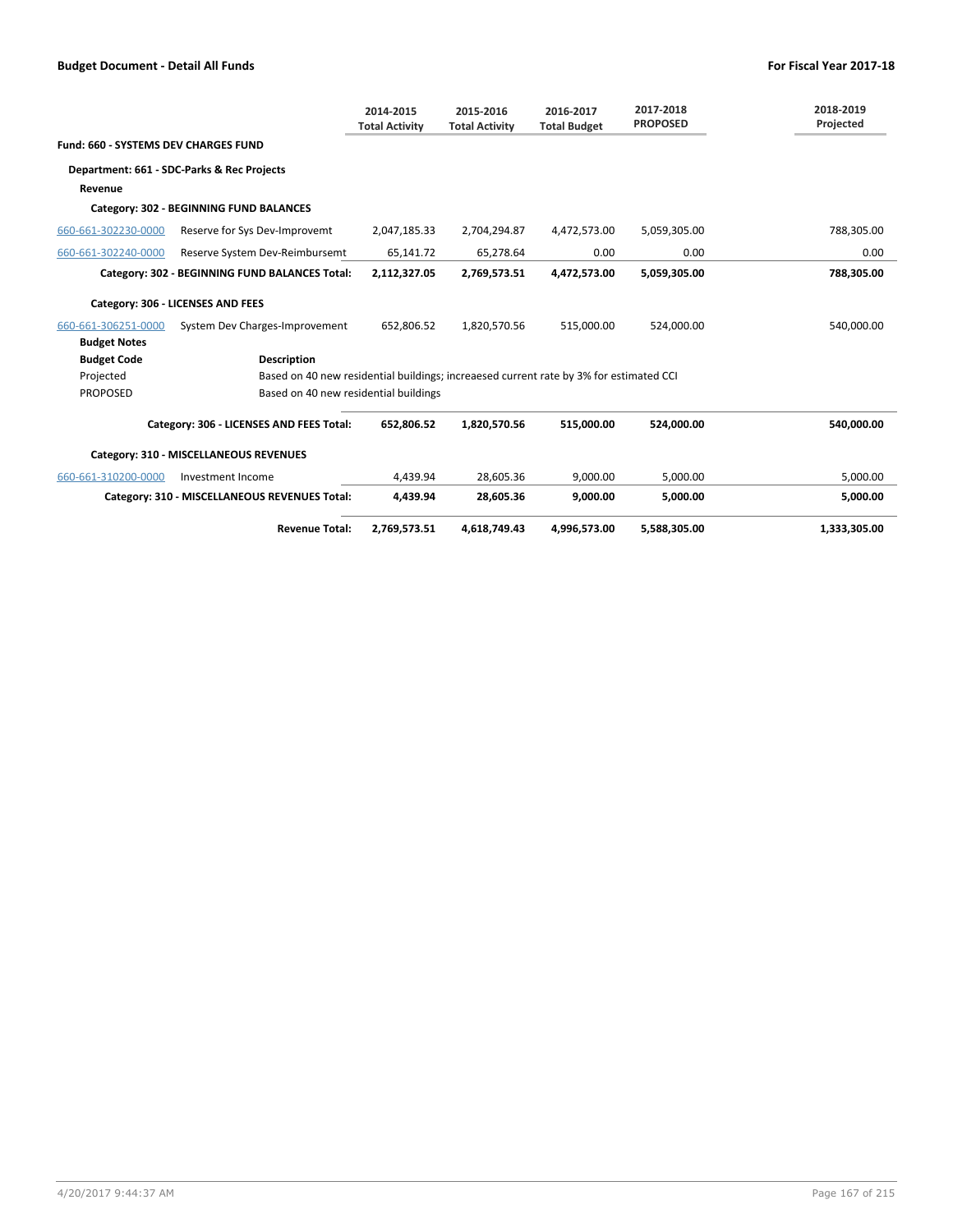|                                |                                                           | 2014-2015<br><b>Total Activity</b> | 2015-2016<br><b>Total Activity</b> | 2016-2017<br><b>Total Budget</b> | 2017-2018<br><b>PROPOSED</b> | 2018-2019<br>Projected |
|--------------------------------|-----------------------------------------------------------|------------------------------------|------------------------------------|----------------------------------|------------------------------|------------------------|
| Expense                        |                                                           |                                    |                                    |                                  |                              |                        |
|                                | Category: 420 - MATERIALS & SERVICES                      |                                    |                                    |                                  |                              |                        |
| 660-661-431000-0000            | Misc Professional & Technical                             | 0.00                               | 54,444.54                          | 0.00                             | 0.00                         | 0.00                   |
|                                | Category: 420 - MATERIALS & SERVICES Total:               | 0.00                               | 54,444.54                          | 0.00                             | 0.00                         | 0.00                   |
| Category: 480 - CAPITAL OUTLAY |                                                           |                                    |                                    |                                  |                              |                        |
| 660-661-481385-0000            | Park Development                                          | 0.00                               | 0.00                               | 1,385,000.00                     | 4,800,000.00                 | 260,000.00             |
|                                | Category: 480 - CAPITAL OUTLAY Total:                     | 0.00                               | 0.00                               | 1,385,000.00                     | 4,800,000.00                 | 260,000.00             |
| Category: 490 - CONTINGENCY    |                                                           |                                    |                                    |                                  |                              |                        |
| 660-661-490400-0000            | System Development Charge Cont                            | 0.00                               | 0.00                               | 3,611,573.00                     | 788,305.00                   | 1,073,305.00           |
|                                | Category: 490 - CONTINGENCY Total:                        | 0.00                               | 0.00                               | 3,611,573.00                     | 788,305.00                   | 1,073,305.00           |
|                                | <b>Expense Total:</b>                                     | 0.00                               | 54,444.54                          | 4,996,573.00                     | 5,588,305.00                 | 1,333,305.00           |
|                                | Department: 661 - SDC-Parks & Rec Projects Surplus (Defic | 2,769,573.51                       | 4,564,304.89                       | 0.00                             | 0.00                         | 0.00                   |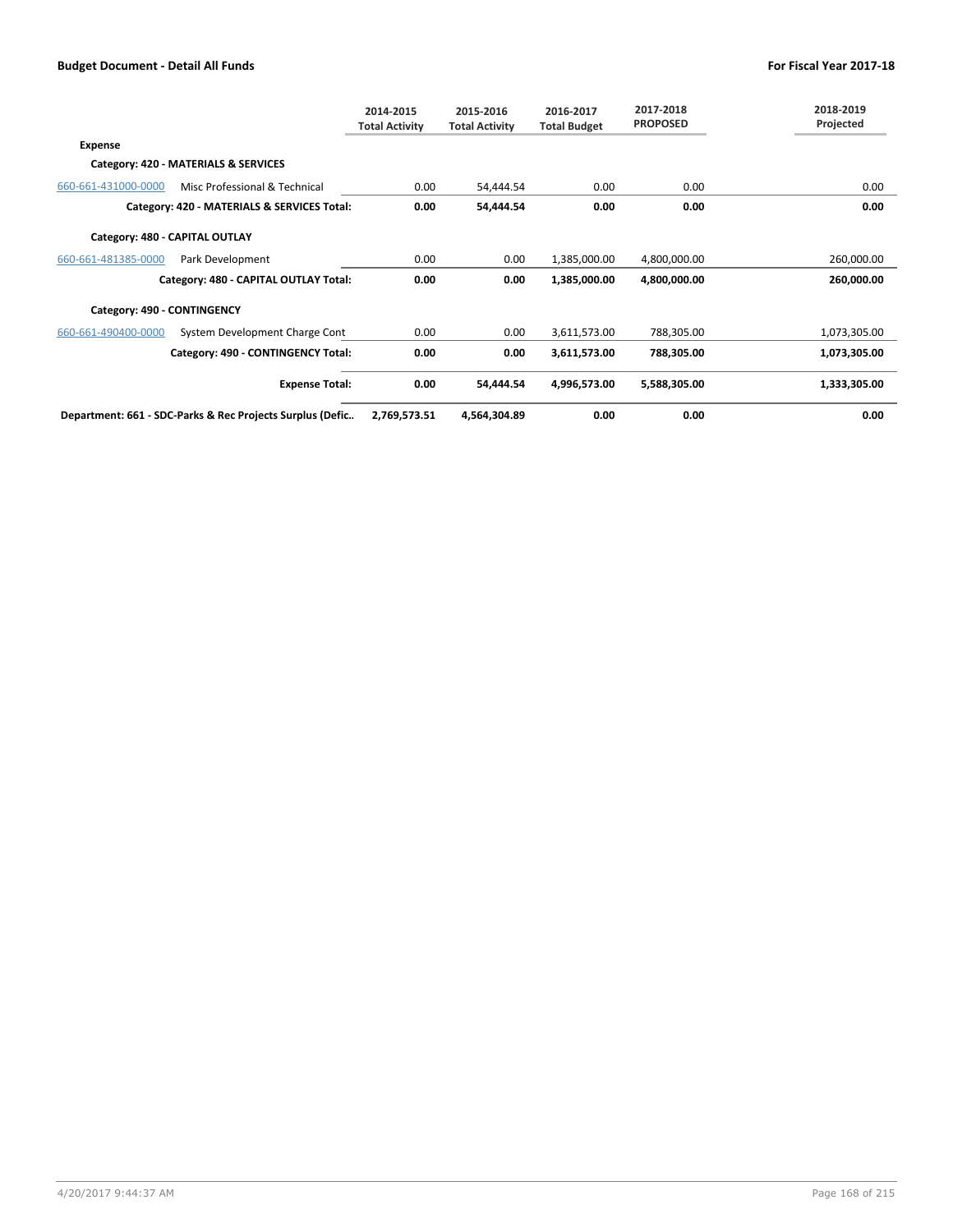|                                       |                                                | 2014-2015<br><b>Total Activity</b> | 2015-2016<br><b>Total Activity</b> | 2016-2017<br><b>Total Budget</b> | 2017-2018<br><b>PROPOSED</b> | 2018-2019<br>Projected |
|---------------------------------------|------------------------------------------------|------------------------------------|------------------------------------|----------------------------------|------------------------------|------------------------|
| Department: 662 - SDC-Street Projects |                                                |                                    |                                    |                                  |                              |                        |
| Revenue                               |                                                |                                    |                                    |                                  |                              |                        |
|                                       | Category: 302 - BEGINNING FUND BALANCES        |                                    |                                    |                                  |                              |                        |
| 660-662-302230-0000                   | Reserve for Sys Dev-Improvemt                  | 1,242,858.58                       | 1,082,306.66                       | 1,138,367.00                     | 1,221,008.00                 | 1,603,008.00           |
| 660-662-302240-0000                   | Reserve System Dev-Reimbursemt                 | 211,593.28                         | 223.060.51                         | 0.00                             | 0.00                         | 0.00                   |
|                                       | Category: 302 - BEGINNING FUND BALANCES Total: | 1,454,451.86                       | 1,305,367.17                       | 1,138,367.00                     | 1,221,008.00                 | 1,603,008.00           |
|                                       | Category: 306 - LICENSES AND FEES              |                                    |                                    |                                  |                              |                        |
| 660-662-306251-0000                   | System Dev Charges-Improvement                 | 232.969.70                         | 695.640.66                         | 180.000.00                       | 1,500,000.00                 | 1,500,000.00           |
| 660-662-306252-0000                   | System Dev Charges-Reimbursemt                 | 11,152.70                          | 31,641.06                          | 7.000.00                         | 100.000.00                   | 100,000.00             |
|                                       | Category: 306 - LICENSES AND FEES Total:       | 244,122.40                         | 727,281.72                         | 187,000.00                       | 1,600,000.00                 | 1,600,000.00           |
|                                       | Category: 310 - MISCELLANEOUS REVENUES         |                                    |                                    |                                  |                              |                        |
| 660-662-310200-0000                   | Investment Income                              | 2,162.00                           | 7,222.00                           | 4.000.00                         | 10.000.00                    | 15.000.00              |
|                                       | Category: 310 - MISCELLANEOUS REVENUES Total:  | 2,162.00                           | 7,222.00                           | 4.000.00                         | 10,000.00                    | 15,000.00              |
|                                       | <b>Revenue Total:</b>                          | 1,700,736.26                       | 2,039,870.89                       | 1,329,367.00                     | 2,831,008.00                 | 3,218,008.00           |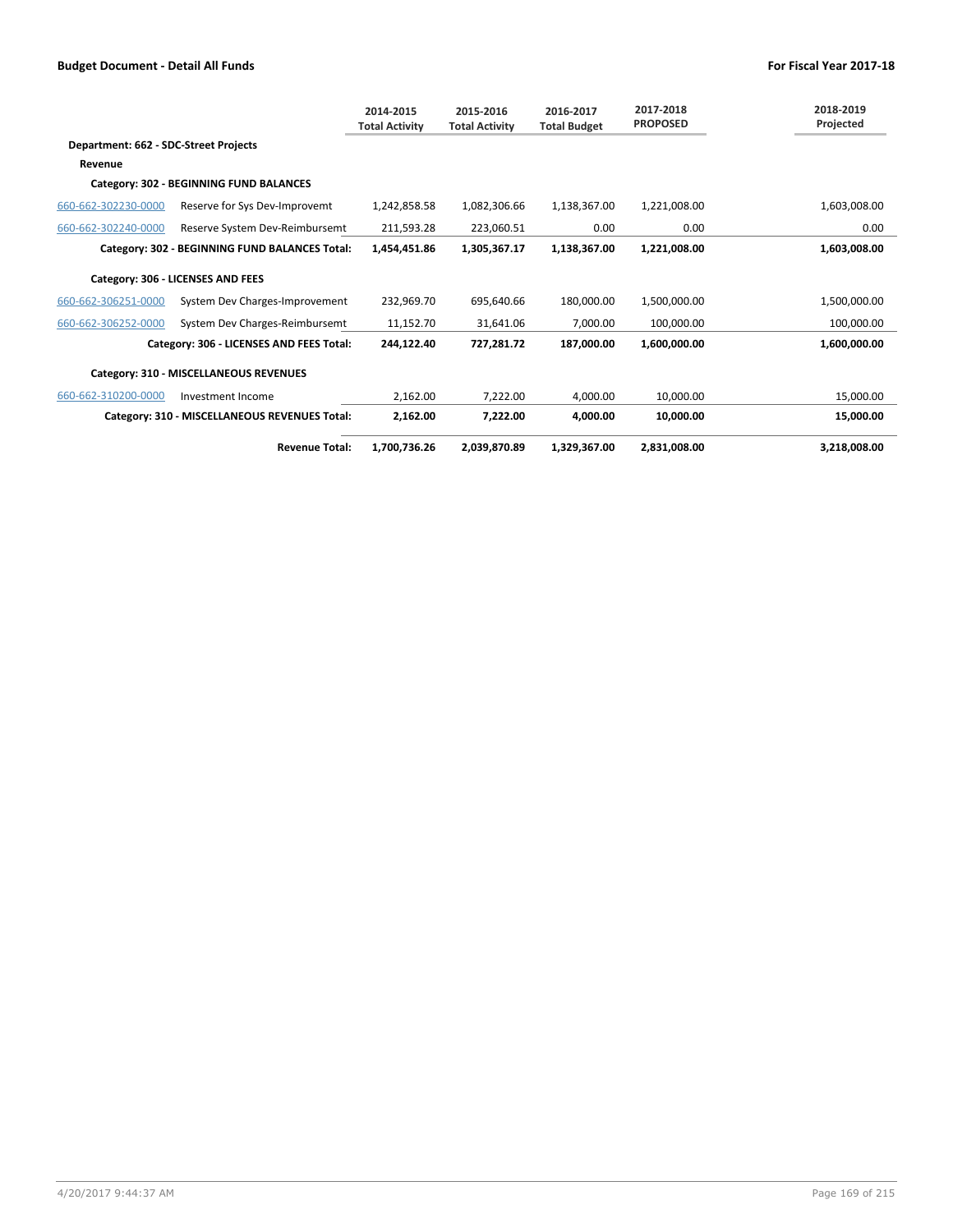|                                |                                                          | 2014-2015<br><b>Total Activity</b> | 2015-2016<br><b>Total Activity</b> | 2016-2017<br><b>Total Budget</b> | 2017-2018<br><b>PROPOSED</b> | 2018-2019<br>Projected |
|--------------------------------|----------------------------------------------------------|------------------------------------|------------------------------------|----------------------------------|------------------------------|------------------------|
| <b>Expense</b>                 |                                                          |                                    |                                    |                                  |                              |                        |
|                                | Category: 420 - MATERIALS & SERVICES                     |                                    |                                    |                                  |                              |                        |
| 660-662-431000-0000            | Misc Professional & Technical                            | 0.00                               | 0.00                               | 0.00                             | 0.00                         | 0.00                   |
|                                | Category: 420 - MATERIALS & SERVICES Total:              | 0.00                               | 0.00                               | 0.00                             | 0.00                         | 0.00                   |
| Category: 480 - CAPITAL OUTLAY |                                                          |                                    |                                    |                                  |                              |                        |
| 660-662-481350-0000            | Other Infrastructure Improvemen                          | 395,369.09                         | 855,862.54                         | 878,000.00                       | 1,228,000.00                 | 500,000.00             |
|                                | Category: 480 - CAPITAL OUTLAY Total:                    | 395,369.09                         | 855,862.54                         | 878,000.00                       | 1,228,000.00                 | 500,000.00             |
| Category: 490 - CONTINGENCY    |                                                          |                                    |                                    |                                  |                              |                        |
| 660-662-490400-0000            | System Development Charge Cont                           | 0.00                               | 0.00                               | 451,367.00                       | 1,603,008.00                 | 2,718,008.00           |
|                                | Category: 490 - CONTINGENCY Total:                       | 0.00                               | 0.00                               | 451,367.00                       | 1,603,008.00                 | 2,718,008.00           |
|                                | <b>Expense Total:</b>                                    | 395,369.09                         | 855,862.54                         | 1,329,367.00                     | 2,831,008.00                 | 3,218,008.00           |
|                                | Department: 662 - SDC-Street Projects Surplus (Deficit): | 1,305,367.17                       | 1,184,008.35                       | 0.00                             | 0.00                         | 0.00                   |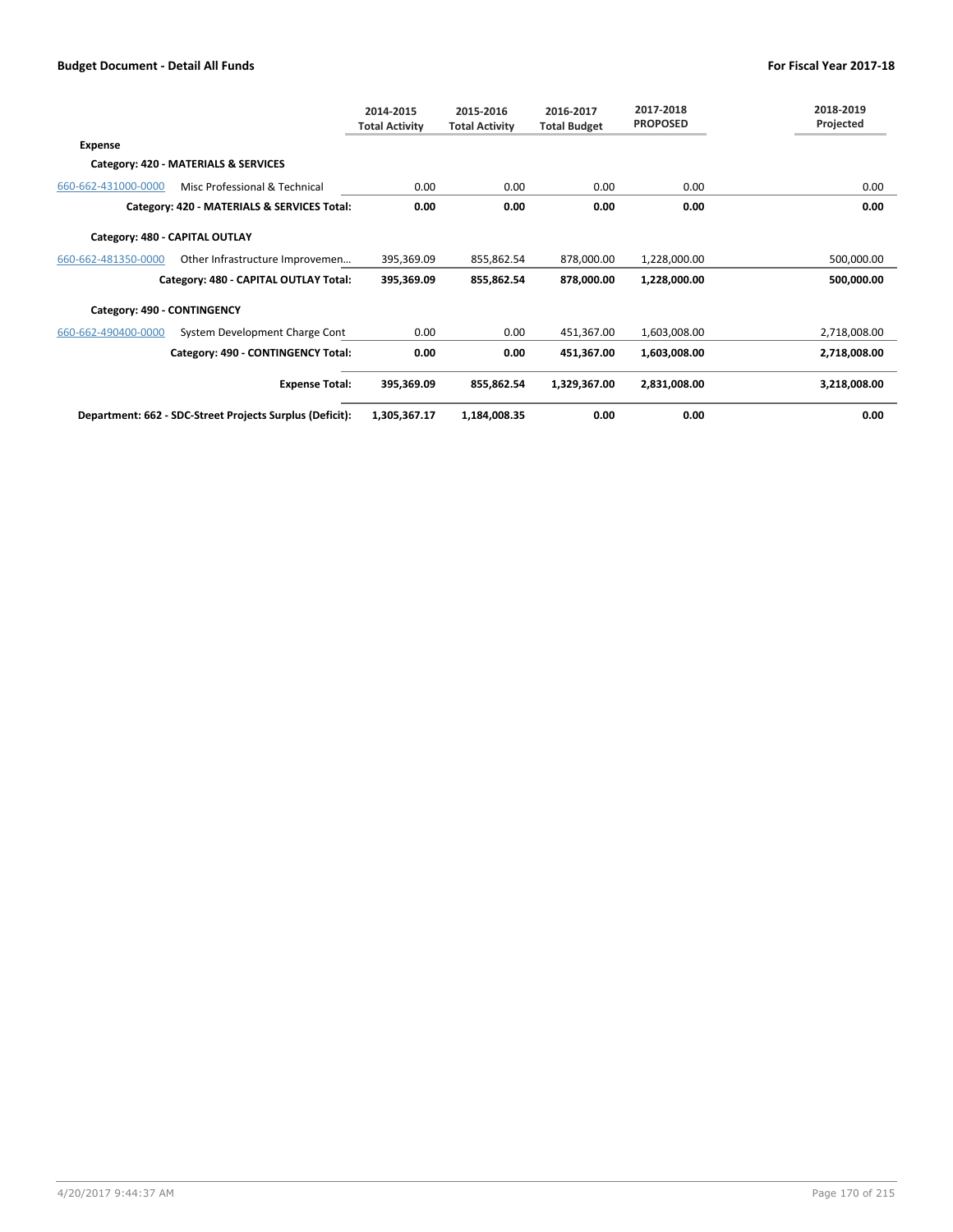|                                      |                                                | 2014-2015<br><b>Total Activity</b> | 2015-2016<br><b>Total Activity</b> | 2016-2017<br><b>Total Budget</b> | 2017-2018<br><b>PROPOSED</b> | 2018-2019<br>Projected |
|--------------------------------------|------------------------------------------------|------------------------------------|------------------------------------|----------------------------------|------------------------------|------------------------|
| Department: 663 - SDC-Water Projects |                                                |                                    |                                    |                                  |                              |                        |
| Revenue                              |                                                |                                    |                                    |                                  |                              |                        |
|                                      | Category: 302 - BEGINNING FUND BALANCES        |                                    |                                    |                                  |                              |                        |
| 660-663-302230-0000                  | Reserve for Sys Dev-Improvemt                  | 754,144.87                         | 1,138,255.09                       | 65,706.00                        | 742,748.00                   | 1,051,748.00           |
| 660-663-302240-0000                  | Reserve System Dev-Reimbursemt                 | 1,126,882.39                       | 1,201,832.02                       | 0.00                             | 0.00                         | 0.00                   |
| 660-663-302245-0000                  | Reserve System Dev-Admin                       | 65,131.65                          | 96,618.62                          | 0.00                             | 0.00                         | 0.00                   |
|                                      | Category: 302 - BEGINNING FUND BALANCES Total: | 1,946,158.91                       | 2,436,705.73                       | 65,706.00                        | 742,748.00                   | 1,051,748.00           |
|                                      | Category: 306 - LICENSES AND FEES              |                                    |                                    |                                  |                              |                        |
| 660-663-306250-0000                  | System Dev Charges-Admin                       | 31,486.97                          | 39,572.99                          | 21,000.00                        | 20,000.00                    | 21,000.00              |
| 660-663-306251-0000                  | System Dev Charges-Improvement                 | 382,025.43                         | 480,085.35                         | 232,000.00                       | 239,000.00                   | 246,000.00             |
| 660-663-306252-0000                  | System Dev Charges-Reimbursemt                 | 71,834.42                          | 90,247.63                          | 47.000.00                        | 45,000.00                    | 47,000.00              |
|                                      | Category: 306 - LICENSES AND FEES Total:       | 485,346.82                         | 609,905.97                         | 300,000.00                       | 304,000.00                   | 314,000.00             |
|                                      | Category: 309 - SPECIAL ASSESSMENTS            |                                    |                                    |                                  |                              |                        |
| 660-663-309280-0000                  | Unbonded SDC Interest Payments                 | 0.00                               | 0.00                               | 1.000.00                         | 1.000.00                     | 1.000.00               |
|                                      | Category: 309 - SPECIAL ASSESSMENTS Total:     | 0.00                               | 0.00                               | 1.000.00                         | 1.000.00                     | 1,000.00               |
|                                      | Category: 310 - MISCELLANEOUS REVENUES         |                                    |                                    |                                  |                              |                        |
| 660-663-310200-0000                  | Investment Income                              | 5.200.00                           | 1.136.00                           | 4.000.00                         | 4.000.00                     | 6.000.00               |
|                                      | Category: 310 - MISCELLANEOUS REVENUES Total:  | 5,200.00                           | 1,136.00                           | 4,000.00                         | 4,000.00                     | 6,000.00               |
|                                      | <b>Revenue Total:</b>                          | 2,436,705.73                       | 3.047.747.70                       | 370.706.00                       | 1.051.748.00                 | 1,372,748.00           |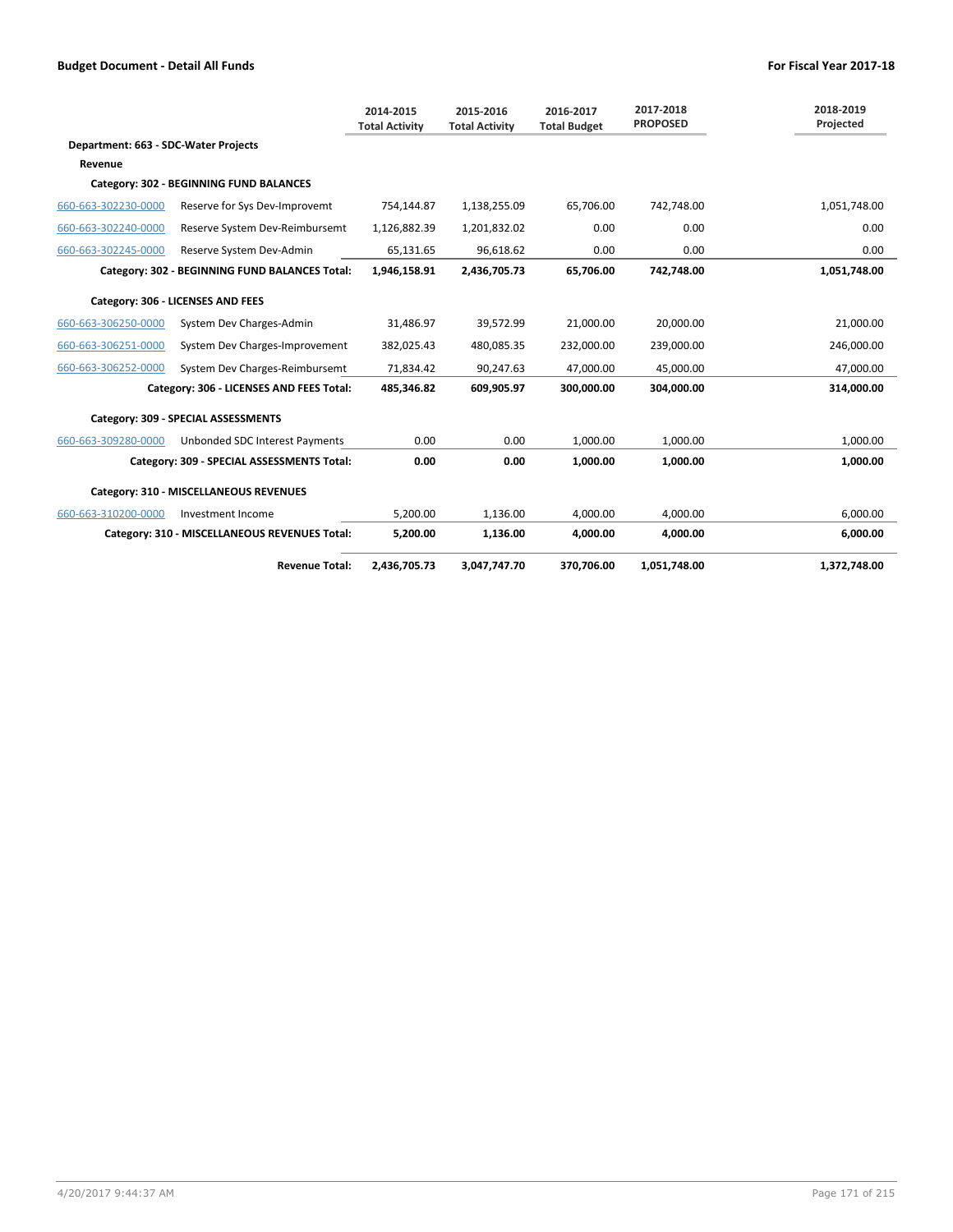|                             |                                                         | 2014-2015<br><b>Total Activity</b> | 2015-2016<br><b>Total Activity</b> | 2016-2017<br><b>Total Budget</b> | 2017-2018<br><b>PROPOSED</b> | 2018-2019<br>Projected |
|-----------------------------|---------------------------------------------------------|------------------------------------|------------------------------------|----------------------------------|------------------------------|------------------------|
| <b>Expense</b>              |                                                         |                                    |                                    |                                  |                              |                        |
|                             | Category: 480 - CAPITAL OUTLAY                          |                                    |                                    |                                  |                              |                        |
| 660-663-481310-0000         | Rehabilitation/Replacemt Dev                            | 0.00                               | 2,790,000.00                       | 0.00                             | 0.00                         | 0.00                   |
|                             | Category: 480 - CAPITAL OUTLAY Total:                   | 0.00                               | 2,790,000.00                       | 0.00                             | 0.00                         | 0.00                   |
| Category: 490 - CONTINGENCY |                                                         |                                    |                                    |                                  |                              |                        |
| 660-663-490400-0000         | System Development Charge Cont                          | 0.00                               | 0.00                               | 370,706.00                       | 1,051,748.00                 | 1,372,748.00           |
|                             | Category: 490 - CONTINGENCY Total:                      | 0.00                               | 0.00                               | 370,706.00                       | 1,051,748.00                 | 1,372,748.00           |
|                             | <b>Expense Total:</b>                                   | 0.00                               | 2,790,000.00                       | 370,706.00                       | 1,051,748.00                 | 1,372,748.00           |
|                             | Department: 663 - SDC-Water Projects Surplus (Deficit): | 2,436,705.73                       | 257,747.70                         | 0.00                             | 0.00                         | 0.00                   |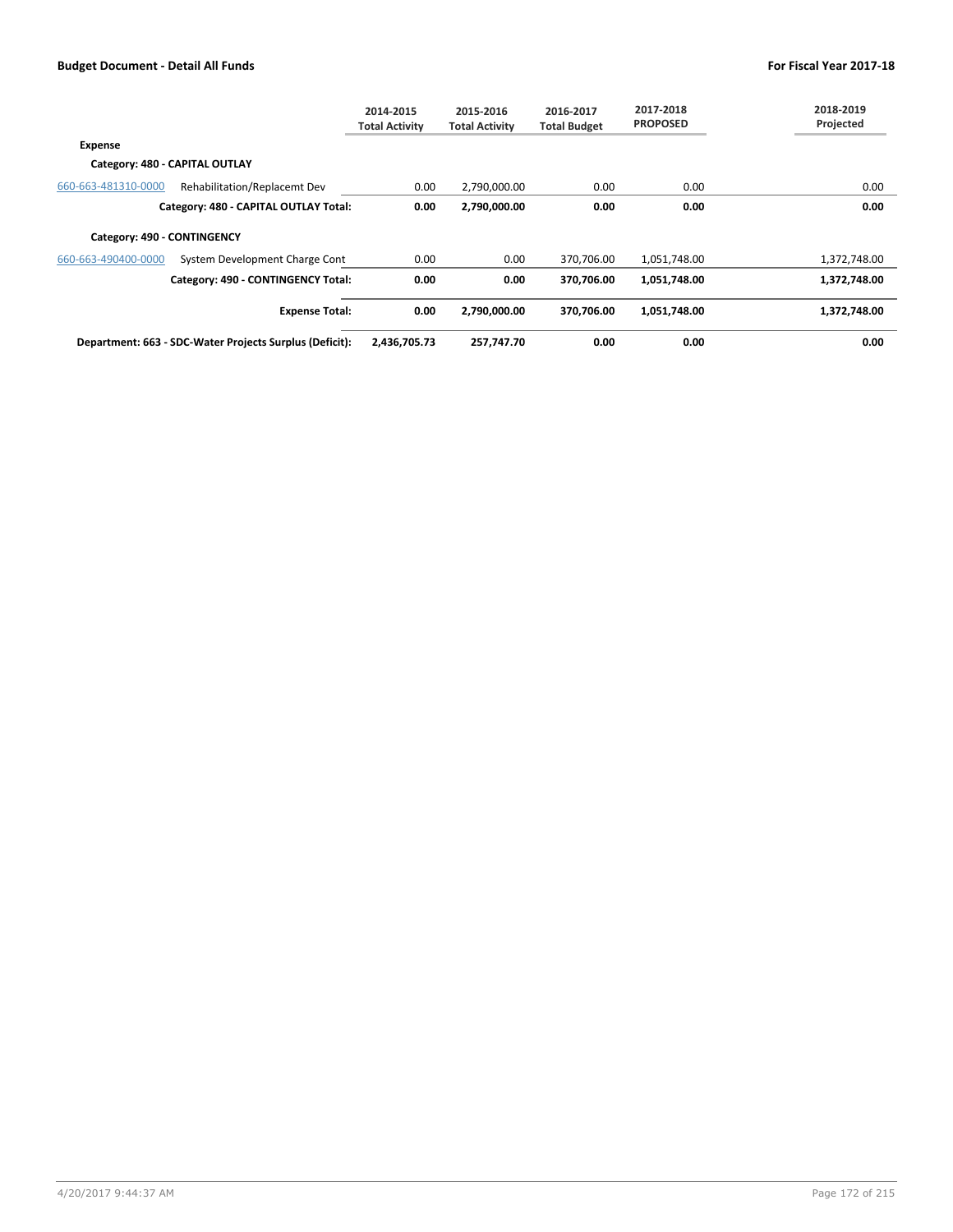|                                      |                                                | 2014-2015<br><b>Total Activity</b> | 2015-2016<br><b>Total Activity</b> | 2016-2017<br><b>Total Budget</b> | 2017-2018<br><b>PROPOSED</b> | 2018-2019<br>Projected |
|--------------------------------------|------------------------------------------------|------------------------------------|------------------------------------|----------------------------------|------------------------------|------------------------|
| Department: 664 - SDC-Sewer Projects |                                                |                                    |                                    |                                  |                              |                        |
| Revenue                              |                                                |                                    |                                    |                                  |                              |                        |
|                                      | Category: 302 - BEGINNING FUND BALANCES        |                                    |                                    |                                  |                              |                        |
| 660-664-302230-0000                  | Reserve for Sys Dev-Improvemt                  | 889.938.91                         | 1,072,921.59                       | 1,908,326.00                     | 2,272,096.00                 | 2,396,096.00           |
| 660-664-302240-0000                  | Reserve System Dev-Reimbursemt                 | 563,265.39                         | 617,404.82                         | 0.00                             | 0.00                         | 0.00                   |
|                                      | Category: 302 - BEGINNING FUND BALANCES Total: | 1,453,204.30                       | 1,690,326.41                       | 1,908,326.00                     | 2,272,096.00                 | 2,396,096.00           |
|                                      | Category: 306 - LICENSES AND FEES              |                                    |                                    |                                  |                              |                        |
| 660-664-306251-0000                  | System Dev Charges-Improvement                 | 177,998.20                         | 262,665.19                         | 88,000.00                        | 86,000.00                    | 89,000.00              |
| 660-664-306252-0000                  | System Dev Charges-Reimbursemt                 | 50.984.63                          | 74.753.01                          | 26.000.00                        | 25.000.00                    | 26.000.00              |
|                                      | Category: 306 - LICENSES AND FEES Total:       | 228,982.83                         | 337,418.20                         | 114,000.00                       | 111,000.00                   | 115,000.00             |
|                                      | Category: 309 - SPECIAL ASSESSMENTS            |                                    |                                    |                                  |                              |                        |
| 660-664-309280-0000                  | Unbonded SDC Interest Payments                 | 4,303.28                           | 2,914.96                           | 1,000.00                         | 1,000.00                     | 1,000.00               |
|                                      | Category: 309 - SPECIAL ASSESSMENTS Total:     | 4,303.28                           | 2,914.96                           | 1,000.00                         | 1,000.00                     | 1,000.00               |
|                                      | Category: 310 - MISCELLANEOUS REVENUES         |                                    |                                    |                                  |                              |                        |
| 660-664-310200-0000                  | Investment Income                              | 3,836.00                           | 13,437.00                          | 4,000.00                         | 12,000.00                    | 15,000.00              |
|                                      | Category: 310 - MISCELLANEOUS REVENUES Total:  | 3,836.00                           | 13,437.00                          | 4,000.00                         | 12,000.00                    | 15,000.00              |
|                                      | <b>Revenue Total:</b>                          | 1.690.326.41                       | 2.044.096.57                       | 2.027.326.00                     | 2.396.096.00                 | 2.527.096.00           |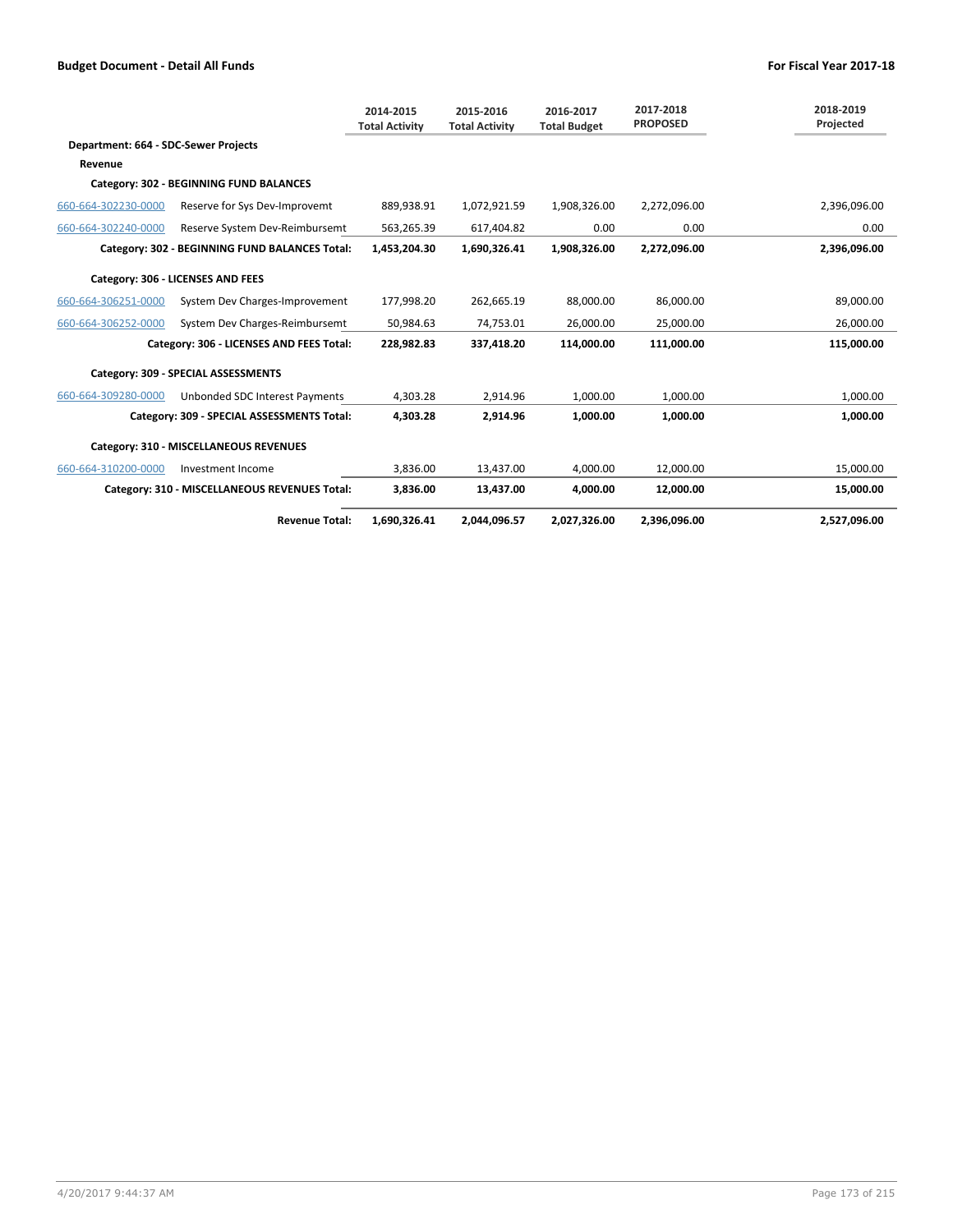|                             |                                                         | 2014-2015<br><b>Total Activity</b> | 2015-2016<br><b>Total Activity</b> | 2016-2017<br><b>Total Budget</b> | 2017-2018<br><b>PROPOSED</b> | 2018-2019<br>Projected |
|-----------------------------|---------------------------------------------------------|------------------------------------|------------------------------------|----------------------------------|------------------------------|------------------------|
| Expense                     |                                                         |                                    |                                    |                                  |                              |                        |
| Category: 490 - CONTINGENCY |                                                         |                                    |                                    |                                  |                              |                        |
| 660-664-490400-0000         | System Development Charge Cont                          | 0.00                               | 0.00                               | 2,027,326.00                     | 2,396,096.00                 | 2,527,096.00           |
|                             | Category: 490 - CONTINGENCY Total:                      | 0.00                               | 0.00                               | 2.027.326.00                     | 2,396,096.00                 | 2,527,096.00           |
|                             | <b>Expense Total:</b>                                   | 0.00                               | 0.00                               | 2,027,326.00                     | 2,396,096.00                 | 2,527,096.00           |
|                             | Department: 664 - SDC-Sewer Projects Surplus (Deficit): | 1,690,326.41                       | 2,044,096.57                       | 0.00                             | 0.00                         | 0.00                   |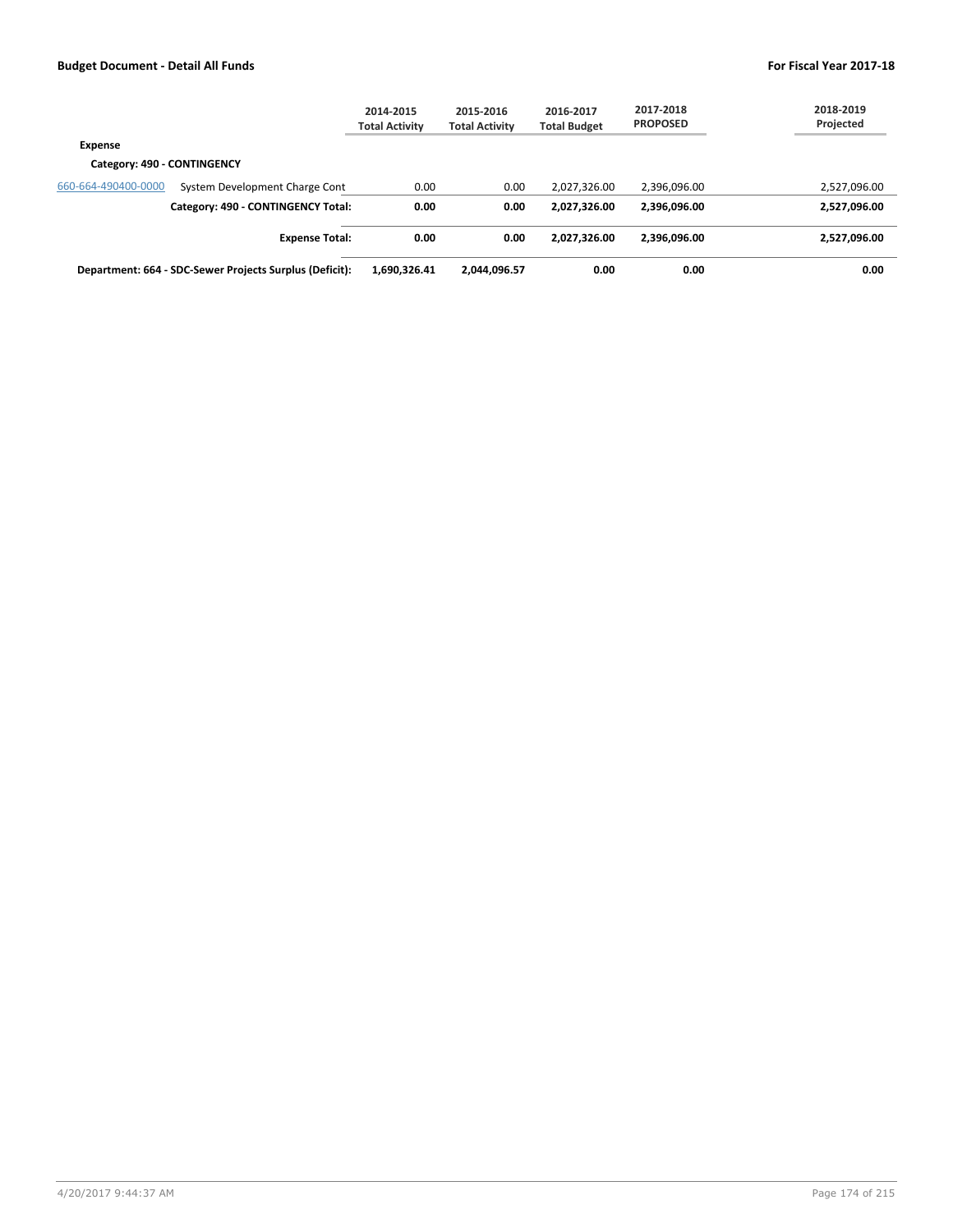|                     |                                                | 2014-2015<br><b>Total Activity</b> | 2015-2016<br><b>Total Activity</b> | 2016-2017<br><b>Total Budget</b> | 2017-2018<br><b>PROPOSED</b> | 2018-2019<br>Projected |
|---------------------|------------------------------------------------|------------------------------------|------------------------------------|----------------------------------|------------------------------|------------------------|
|                     | Department: 665 - SDC-Stormwater Projects      |                                    |                                    |                                  |                              |                        |
| Revenue             |                                                |                                    |                                    |                                  |                              |                        |
|                     | Category: 302 - BEGINNING FUND BALANCES        |                                    |                                    |                                  |                              |                        |
| 660-665-302230-0000 | Reserve for Sys Dev-Improvemt                  | 167,480.45                         | 177,759.64                         | 184,760.00                       | 191,956.00                   | 199,956.00             |
|                     | Category: 302 - BEGINNING FUND BALANCES Total: | 167,480.45                         | 177,759.64                         | 184,760.00                       | 191,956.00                   | 199,956.00             |
|                     | Category: 306 - LICENSES AND FEES              |                                    |                                    |                                  |                              |                        |
| 660-665-306251-0000 | System Dev Charges-Improvement                 | 9,617.19                           | 5,013.87                           | 7,000.00                         | 7,000.00                     | 7,000.00               |
|                     | Category: 306 - LICENSES AND FEES Total:       | 9,617.19                           | 5,013.87                           | 7,000.00                         | 7,000.00                     | 7,000.00               |
|                     | Category: 310 - MISCELLANEOUS REVENUES         |                                    |                                    |                                  |                              |                        |
| 660-665-310200-0000 | Investment Income                              | 662.00                             | 1,182.00                           | 1,000.00                         | 1,000.00                     | 1,000.00               |
|                     | Category: 310 - MISCELLANEOUS REVENUES Total:  | 662.00                             | 1,182.00                           | 1,000.00                         | 1,000.00                     | 1,000.00               |
|                     | <b>Revenue Total:</b>                          | 177,759.64                         | 183,955.51                         | 192,760.00                       | 199,956.00                   | 207,956.00             |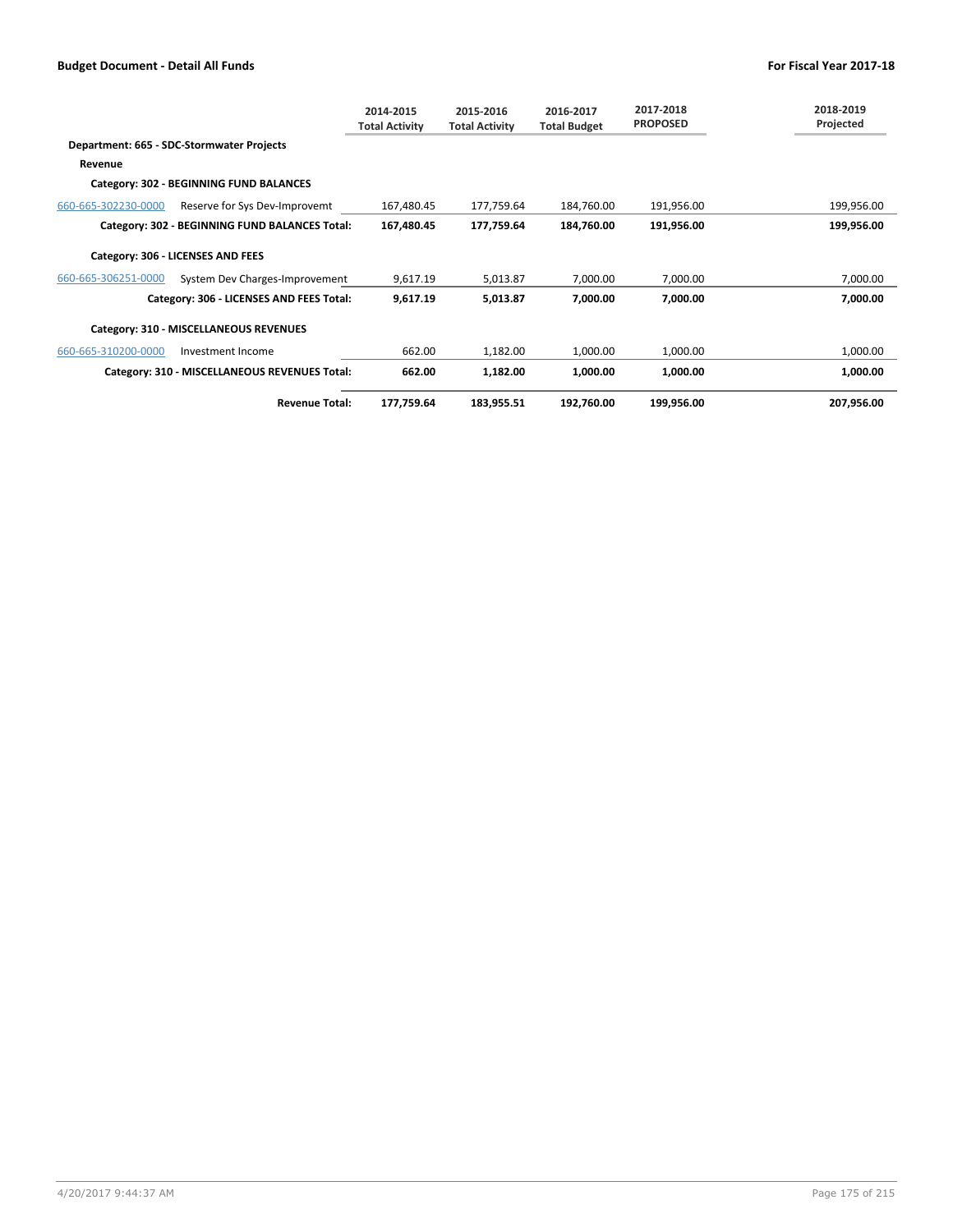|                             |                                                          | 2014-2015<br><b>Total Activity</b> | 2015-2016<br><b>Total Activity</b> | 2016-2017<br><b>Total Budget</b> | 2017-2018<br><b>PROPOSED</b> | 2018-2019<br>Projected |
|-----------------------------|----------------------------------------------------------|------------------------------------|------------------------------------|----------------------------------|------------------------------|------------------------|
| <b>Expense</b>              |                                                          |                                    |                                    |                                  |                              |                        |
| Category: 490 - CONTINGENCY |                                                          |                                    |                                    |                                  |                              |                        |
| 660-665-490400-0000         | System Development Charge Cont                           | 0.00                               | 0.00                               | 192,760.00                       | 199,956.00                   | 207,956.00             |
|                             | Category: 490 - CONTINGENCY Total:                       | 0.00                               | 0.00                               | 192.760.00                       | 199.956.00                   | 207,956.00             |
|                             | <b>Expense Total:</b>                                    | 0.00                               | 0.00                               | 192.760.00                       | 199.956.00                   | 207,956.00             |
|                             | Department: 665 - SDC-Stormwater Projects Surplus (Defic | 177.759.64                         | 183.955.51                         | 0.00                             | 0.00                         | 0.00                   |
|                             | Fund: 660 - SYSTEMS DEV CHARGES FUND Surplus (Deficit):  | 8,379,732.46                       | 8,234,113.02                       | 0.00                             | 0.00                         | 0.00                   |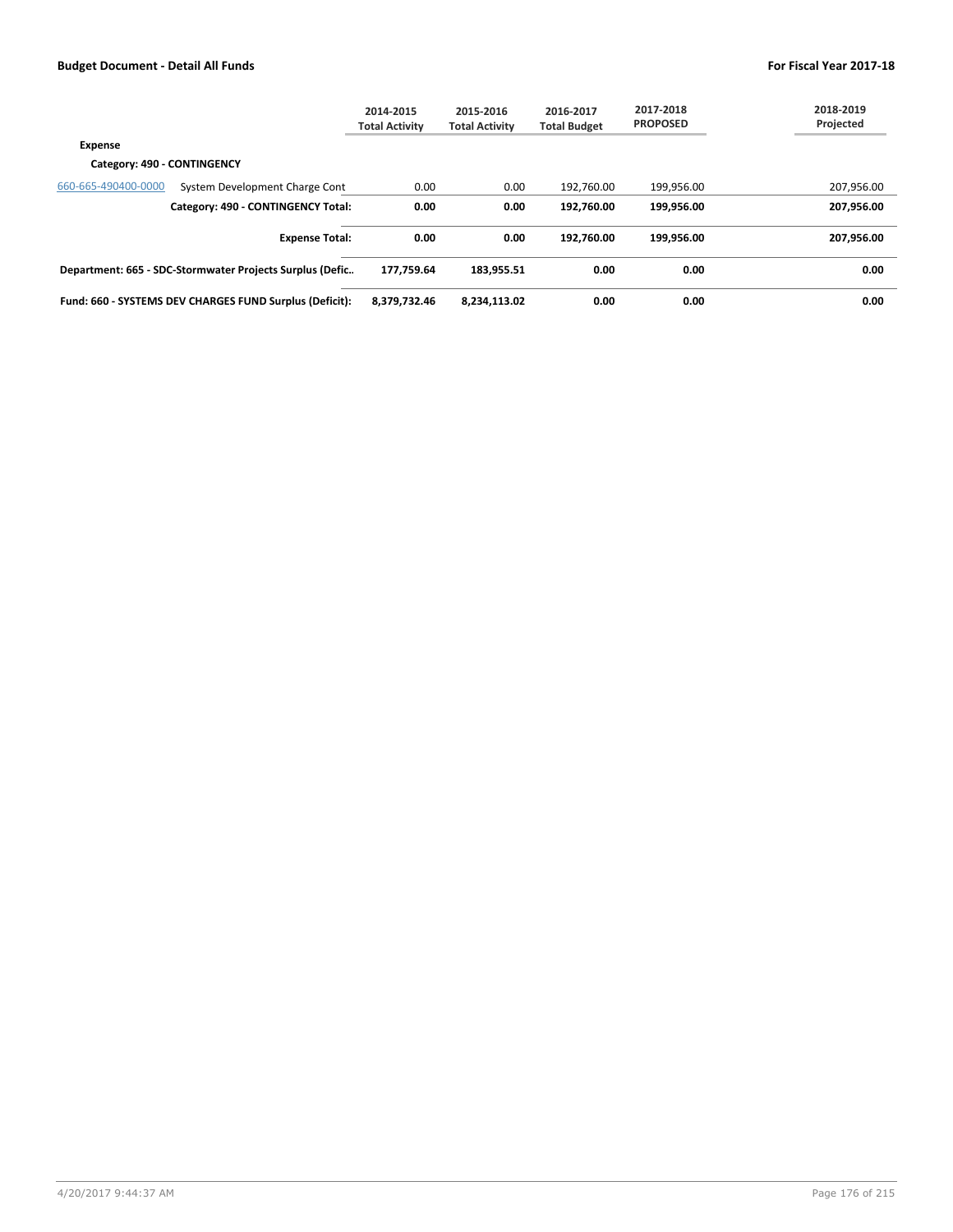|                                           |                                                                  | 2014-2015<br><b>Total Activity</b> | 2015-2016<br><b>Total Activity</b> | 2016-2017<br><b>Total Budget</b> | 2017-2018<br><b>PROPOSED</b> | 2018-2019<br>Projected |
|-------------------------------------------|------------------------------------------------------------------|------------------------------------|------------------------------------|----------------------------------|------------------------------|------------------------|
| Fund: 670 - PUBLIC WORKS SUPPORT SERVICES |                                                                  |                                    |                                    |                                  |                              |                        |
|                                           | <b>Department: 670 - Public Works Support Services Resources</b> |                                    |                                    |                                  |                              |                        |
| Revenue                                   |                                                                  |                                    |                                    |                                  |                              |                        |
|                                           | Category: 302 - BEGINNING FUND BALANCES                          |                                    |                                    |                                  |                              |                        |
| 670-670-302100-0000                       | Unrestricted Fund Balance                                        | 300,541.15                         | 216,481.28                         | 242,136.00                       | 453,590.00                   | 70,590.00              |
|                                           | Category: 302 - BEGINNING FUND BALANCES Total:                   | 300,541.15                         | 216,481.28                         | 242,136.00                       | 453,590.00                   | 70,590.00              |
|                                           | Category: 310 - MISCELLANEOUS REVENUES                           |                                    |                                    |                                  |                              |                        |
| 670-670-310200-0000                       | Investment Income                                                | 173.35                             | 2,904.39                           | 1.000.00                         | 1.000.00                     | 1,000.00               |
| 670-670-310310-0000                       | Insurance Reimbursements                                         | 0.00                               | 621.00                             | 0.00                             | 0.00                         | 0.00                   |
| 670-670-310315-0000                       | Medical Insurance Reimbursemt                                    | 1,514.42                           | 23,041.68                          | 0.00                             | 13,000.00                    | 13,000.00              |
| 670-670-310910-0000                       | Sundry Income                                                    | 6,698.44                           | 3,407.46                           | 3,000.00                         | 3,000.00                     | 3,000.00               |
|                                           | Category: 310 - MISCELLANEOUS REVENUES Total:                    | 8,386.21                           | 29,974.53                          | 4,000.00                         | 17,000.00                    | 17,000.00              |
|                                           | Category: 312 - CHARGES FOR SERVICES                             |                                    |                                    |                                  |                              |                        |
| 670-670-312500-0000                       | Charges for Services - Parks                                     | 26,000.00                          | 39,000.00                          | 38,000.00                        | 0.00                         | 0.00                   |
| 670-670-312610-0000                       | <b>Charges for Services - Water</b>                              | 272,000.00                         | 351,000.00                         | 345,000.00                       | 332,000.00                   | 346,000.00             |
| 670-670-312620-0000                       | Charges for Services - Wastewater                                | 195,000.00                         | 226,000.00                         | 222,000.00                       | 217,000.00                   | 227,000.00             |
| 670-670-312625-0000                       | Charges for Services - Surface Wtr                               | 161,000.00                         | 198,000.00                         | 194,000.00                       | 190,000.00                   | 199,000.00             |
| 670-670-312650-0000                       | Charges for Services - Street                                    | 138,000.00                         | 276,000.00                         | 272,000.00                       | 262,000.00                   | 274,000.00             |
|                                           | Category: 312 - CHARGES FOR SERVICES Total:                      | 792,000.00                         | 1,090,000.00                       | 1,071,000.00                     | 1,001,000.00                 | 1,046,000.00           |
| Category: 320 - TRANSFERS                 |                                                                  |                                    |                                    |                                  |                              |                        |
| 670-670-322100-0000                       | <b>Transfer from General Fund</b>                                | 93,000.00                          | 0.00                               | 0.00                             | 0.00                         | 0.00                   |
|                                           | Category: 320 - TRANSFERS Total:                                 | 93,000.00                          | 0.00                               | 0.00                             | 0.00                         | 0.00                   |
|                                           | Category: 344 - PROCEEDS SALE OF CAPITAL ASSETS                  |                                    |                                    |                                  |                              |                        |
| 670-670-344100-0000                       | Proceeds from Sale of Capital                                    | 0.00                               | 0.00                               | 0.00                             | 0.00                         | 0.00                   |
|                                           | Category: 344 - PROCEEDS SALE OF CAPITAL ASSETS Total:           | 0.00                               | 0.00                               | 0.00                             | 0.00                         | 0.00                   |
|                                           | <b>Revenue Total:</b>                                            | 1,193,927.36                       | 1,336,455.81                       | 1,317,136.00                     | 1,471,590.00                 | 1,133,590.00           |
|                                           | Department: 670 - Public Works Support Services Resourc          | 1,193,927.36                       | 1,336,455.81                       | 1,317,136.00                     | 1,471,590.00                 | 1,133,590.00           |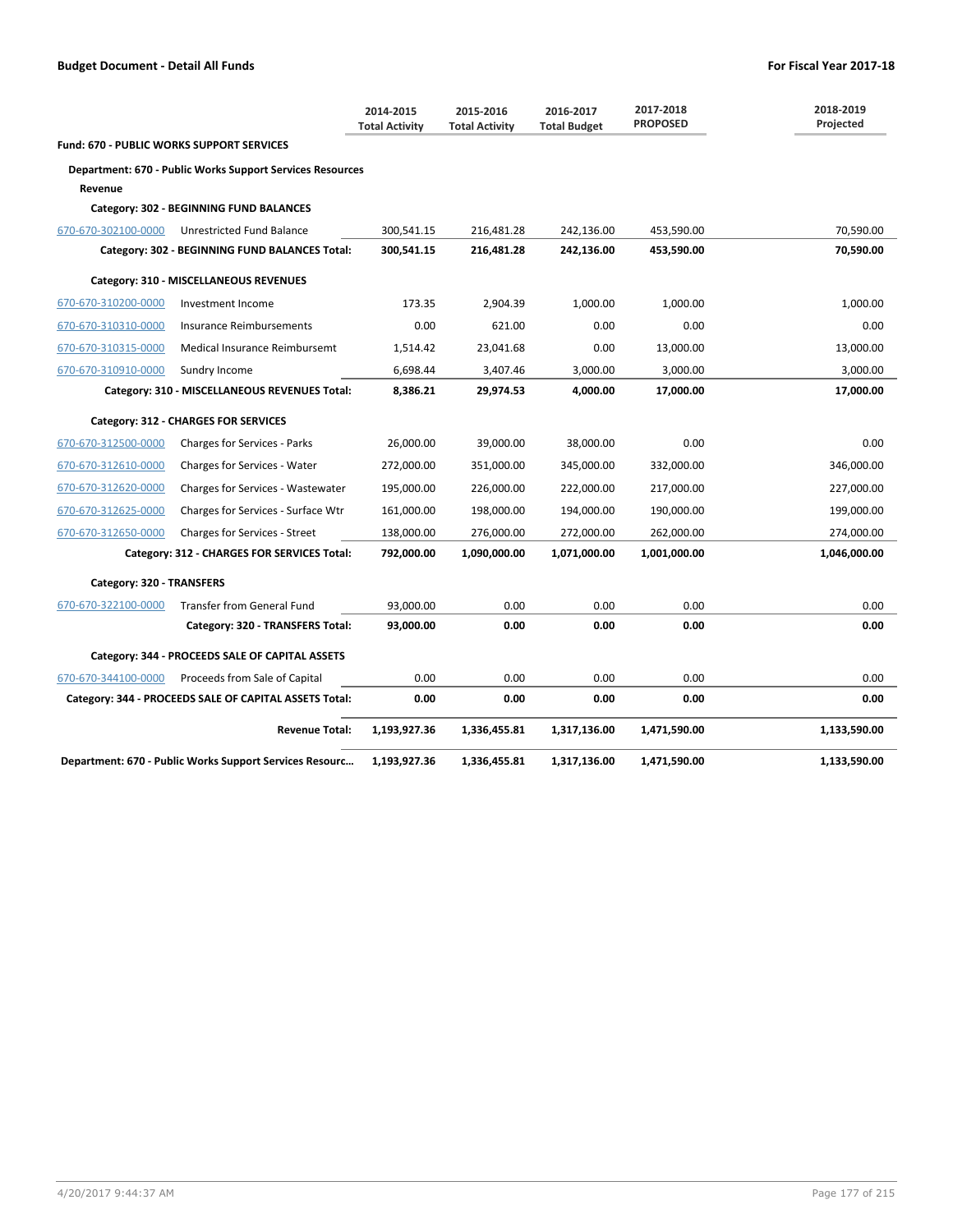|                                            |                                                                                                                                                                                                                                                                                                         | 2014-2015<br><b>Total Activity</b> | 2015-2016<br><b>Total Activity</b> | 2016-2017<br><b>Total Budget</b> | 2017-2018<br><b>PROPOSED</b> | 2018-2019<br>Projected |
|--------------------------------------------|---------------------------------------------------------------------------------------------------------------------------------------------------------------------------------------------------------------------------------------------------------------------------------------------------------|------------------------------------|------------------------------------|----------------------------------|------------------------------|------------------------|
|                                            | Department: 671 - PW Support - Mgmt Services                                                                                                                                                                                                                                                            |                                    |                                    |                                  |                              |                        |
| <b>Expense</b>                             |                                                                                                                                                                                                                                                                                                         |                                    |                                    |                                  |                              |                        |
|                                            | Category: 410 - PERSONNEL SERVICES                                                                                                                                                                                                                                                                      |                                    |                                    |                                  |                              |                        |
| 670-671-411100-0000                        | <b>Full-Time Salaries and Wages</b>                                                                                                                                                                                                                                                                     | 0.00                               | 0.00                               | 432,000.00                       | 450,000.00                   | 468,000.00             |
| 670-671-411110-0000                        | <b>Full-Time Regular Salaries</b>                                                                                                                                                                                                                                                                       | 324,294.91                         | 313,484.10                         | 0.00                             | 0.00                         | 0.00                   |
| 670-671-411120-0000                        | Full-Time Other Paid Leave                                                                                                                                                                                                                                                                              | 23,122.14                          | 20,685.04                          | 0.00                             | 0.00                         | 0.00                   |
| 670-671-411122-0000                        | <b>Full-Time Vacation Leave</b>                                                                                                                                                                                                                                                                         | 25,741.15                          | 22,847.90                          | 0.00                             | 0.00                         | 0.00                   |
| 670-671-411125-0000                        | Full-Time Comp Leave                                                                                                                                                                                                                                                                                    | 1,598.54                           | 604.03                             | 0.00                             | 0.00                         | 0.00                   |
| 670-671-411130-0000                        | <b>Full-Time Sick Leave</b>                                                                                                                                                                                                                                                                             | 16,276.48                          | 13,681.05                          | 0.00                             | 0.00                         | 0.00                   |
| 670-671-411200-0000                        | Part-Time Salaries                                                                                                                                                                                                                                                                                      | 25,218.59                          | 0.00                               | 0.00                             | 0.00                         | 0.00                   |
| 670-671-411225-0000                        | Part-Time Comp Leave                                                                                                                                                                                                                                                                                    | 57.15                              | 0.00                               | 0.00                             | 0.00                         | 0.00                   |
| 670-671-411235-0000                        | Part-Time Other Paid Leave                                                                                                                                                                                                                                                                              | 3,341.82                           | 0.00                               | 0.00                             | 0.00                         | 0.00                   |
| 670-671-411240-0000                        | Temporary / OnCall                                                                                                                                                                                                                                                                                      | 4,524.39                           | 9,530.02                           | 8,000.00                         | 8,000.00                     | 8,000.00               |
| 670-671-411300-0000                        | <b>Overtime Salaries</b>                                                                                                                                                                                                                                                                                | 3,113.61                           | 2,943.43                           | 1,000.00                         | 1,000.00                     | 1,000.00               |
| 670-671-411400-0000                        | Special Pay                                                                                                                                                                                                                                                                                             | 0.00                               | 0.00                               | 0.00                             | 1,000.00                     | 1,000.00               |
| 670-671-411435-0000                        | <b>Accrued Vacation Payoff</b>                                                                                                                                                                                                                                                                          | 0.00                               | 17,017.87                          | 1,000.00                         | 0.00                         | 0.00                   |
| 670-671-412100-0000                        | Payroll Taxes                                                                                                                                                                                                                                                                                           | 35,427.02                          | 33,462.76                          | 37,000.00                        | 38,000.00                    | 40,000.00              |
| 670-671-412200-0000                        | <b>PERS</b>                                                                                                                                                                                                                                                                                             | 86,245.94                          | 85,948.73                          | 82,000.00                        | 100,000.00                   | 104,000.00             |
| 670-671-412300-0000                        | Health Insurance                                                                                                                                                                                                                                                                                        | 111,451.33                         | 100,880.22                         | 147,000.00                       | 138,000.00                   | 138,000.00             |
| 670-671-412400-0000                        | <b>Other Benefits</b>                                                                                                                                                                                                                                                                                   | 9,009.68                           | 9,280.12                           | 12,000.00                        | 12,000.00                    | 12,000.00              |
|                                            | Category: 410 - PERSONNEL SERVICES Total:                                                                                                                                                                                                                                                               | 669,422.75                         | 630,365.27                         | 720,000.00                       | 748,000.00                   | 772,000.00             |
|                                            | Category: 420 - MATERIALS & SERVICES                                                                                                                                                                                                                                                                    |                                    |                                    |                                  |                              |                        |
| 670-671-421000-0000                        | <b>General Office Supplies</b>                                                                                                                                                                                                                                                                          | 10,336.36                          | 11,541.16                          | 10,000.00                        | 30,000.00                    | 10,000.00              |
| <b>Budget Notes</b>                        |                                                                                                                                                                                                                                                                                                         |                                    |                                    |                                  |                              |                        |
| <b>Budget Code</b><br><b>PROPOSED</b>      | <b>Description</b><br>Added anticipated costs as the Public Works Department moves buildings.                                                                                                                                                                                                           |                                    |                                    |                                  |                              |                        |
|                                            |                                                                                                                                                                                                                                                                                                         |                                    |                                    |                                  |                              |                        |
| 670-671-422300-0000                        | Postage                                                                                                                                                                                                                                                                                                 | 293.35                             | 222.76                             | 1,000.00                         | 1,000.00                     | 1,000.00               |
| 670-671-427130-0000                        | <b>Uniform Purchases</b>                                                                                                                                                                                                                                                                                | 701.46                             | 1,359.73                           | 1,000.00                         | 1,000.00                     | 1,000.00               |
| 670-671-427200-0000                        | <b>Clothing Allowance</b>                                                                                                                                                                                                                                                                               | 0.00                               | 194.51                             | 0.00                             | 0.00                         | 0.00                   |
| 670-671-431000-0000<br><b>Budget Notes</b> | Misc Professional & Technical                                                                                                                                                                                                                                                                           | 78,964.49                          | 109,318.16                         | 139,000.00                       | 190,000.00                   | 119,000.00             |
| <b>Budget Code</b><br>Projected            | <b>Description</b><br>\$70,000 allocated for Phase 2 of replacement CMMS implementation.<br>\$20,000 ttechnology upgrades for implementation of paperless work flow.<br>\$20,000 allocated for Temporary Staffing for special projects.<br>\$9,000 Contracted Services for Asset Condition Assessments. |                                    |                                    |                                  |                              |                        |
| <b>PROPOSED</b>                            | Estimated costs for Phase 1 of CMMS replacement implementation at \$80,000.<br>Temporary Staffing for Special Projects: \$10,000<br>One-Time Increase for costs related to Ops Center Project including: Pilkington Rd Fiber Internet Run: \$35,000<br>Day CPM: \$65,000                                |                                    |                                    |                                  |                              |                        |
| 670-671-431810-0000                        | <b>Physician Services</b>                                                                                                                                                                                                                                                                               | 46.00                              | 374.50                             | 1,000.00                         | 1,000.00                     | 1,000.00               |
| 670-671-431937-0000                        | Vehicle Contract Service Fee                                                                                                                                                                                                                                                                            | 0.00                               | 127.60                             | 0.00                             | 1,000.00                     | 1,000.00               |
| 670-671-432110-0000                        | <b>Technical Seminars, Training</b>                                                                                                                                                                                                                                                                     | 1,047.82                           | 114.00                             | 2,000.00                         | 3,000.00                     | 3,000.00               |

670-671-432130-0000 Conferences 4,506.65 2,458.94 6,000.00 8,000.00 7,000.00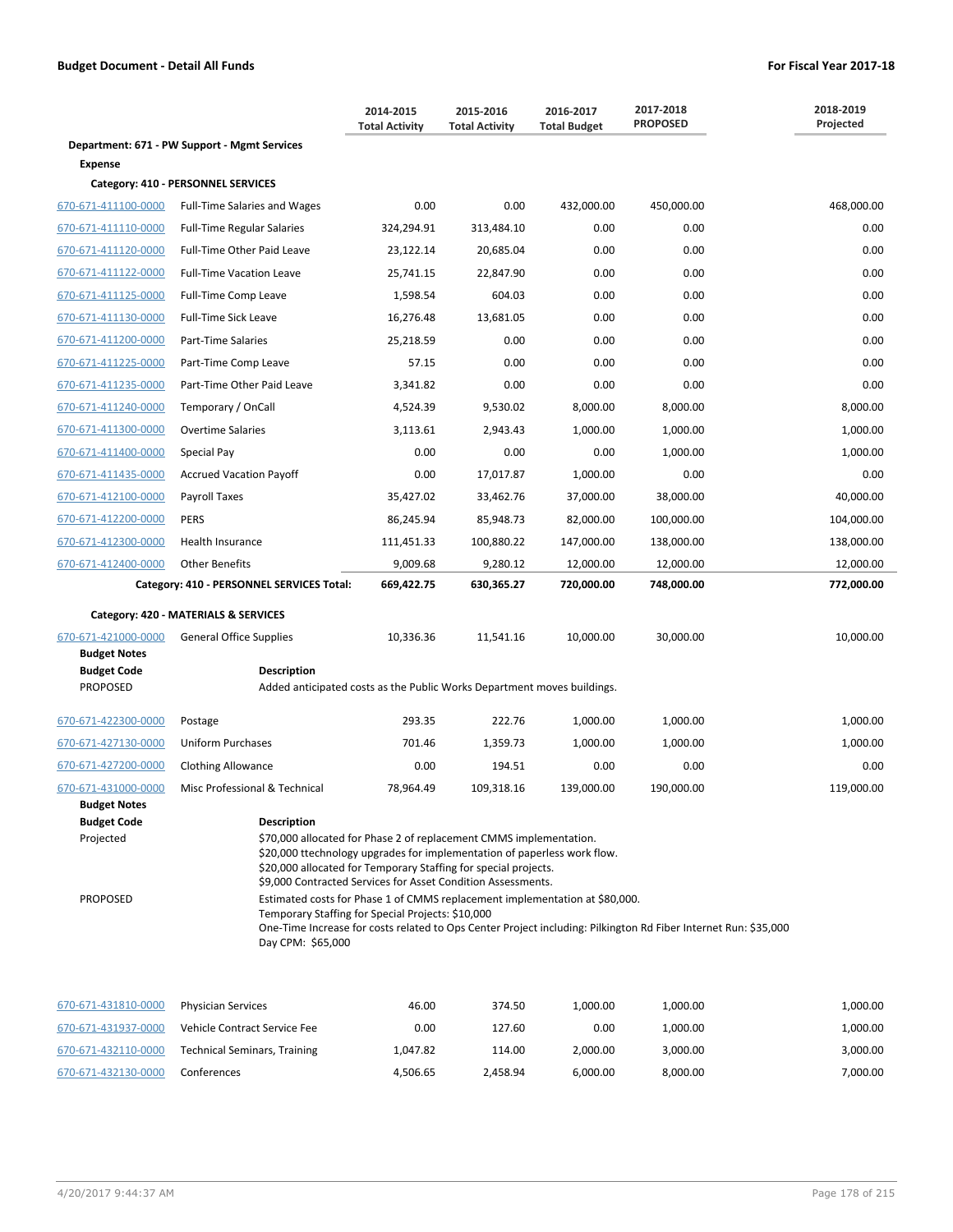|                                                                           |                                                                 | 2014-2015<br><b>Total Activity</b>                                                                                                                                                                                                  | 2015-2016<br><b>Total Activity</b> | 2016-2017<br><b>Total Budget</b> | 2017-2018<br><b>PROPOSED</b>                                                                                    | 2018-2019<br>Projected |  |  |  |
|---------------------------------------------------------------------------|-----------------------------------------------------------------|-------------------------------------------------------------------------------------------------------------------------------------------------------------------------------------------------------------------------------------|------------------------------------|----------------------------------|-----------------------------------------------------------------------------------------------------------------|------------------------|--|--|--|
| <b>Budget Notes</b><br><b>Budget Code</b><br><b>PROPOSED</b>              | <b>Description</b><br>\$2000.                                   |                                                                                                                                                                                                                                     |                                    |                                  | ICMA Conference at \$2000. OCCMA Conference for \$3,000 for 3 attendees. Asset Management Conference at         |                        |  |  |  |
| 670-671-432200-0000                                                       | <b>Tuition Reimbursement</b>                                    | 0.00                                                                                                                                                                                                                                | 399.00                             | 3,000.00                         | 3,000.00                                                                                                        | 3,000.00               |  |  |  |
| 670-671-432300-0000                                                       | Membership Dues                                                 | 304.98                                                                                                                                                                                                                              | 829.28                             | 1,000.00                         | 1,000.00                                                                                                        | 1,000.00               |  |  |  |
| 670-671-435210-0000                                                       | <b>Telephone Service Charges</b>                                | 31,600.00                                                                                                                                                                                                                           | 313.14                             | 32,000.00                        | 33,000.00                                                                                                       | 33,000.00              |  |  |  |
| 670-671-435240-0000                                                       | Miscellaneous Communication                                     | 25.00                                                                                                                                                                                                                               | 2,663.57                           | 0.00                             | 0.00                                                                                                            | 0.00                   |  |  |  |
| 670-671-435250-0000                                                       | 800 Mhz Co User Fee                                             | 0.00                                                                                                                                                                                                                                | 30,400.00                          | 0.00                             | 0.00                                                                                                            | 0.00                   |  |  |  |
| 670-671-437120-0000                                                       | <b>Landscaping Materials</b>                                    | 0.00                                                                                                                                                                                                                                | 0.00                               | 0.00                             | 0.00                                                                                                            | 0.00                   |  |  |  |
| 670-671-437280-0000                                                       | Bldg Maint-Misc Contracted Svc                                  | 35,753.25                                                                                                                                                                                                                           | 71,505.49                          | 40,000.00                        | 40,000.00                                                                                                       | 30,000.00              |  |  |  |
| <b>Budget Notes</b><br><b>Budget Code</b><br>Projected<br><b>PROPOSED</b> | <b>Description</b>                                              | \$30,000 for ongoing janitorial, pest control and other maintenance services.<br>\$30,000 for ongoing janitorial and pest control. \$10,000 for Misc. Ops Center Project Expenses during the final<br>construction phase & move-in. |                                    |                                  |                                                                                                                 |                        |  |  |  |
| 670-671-437310-0000                                                       | <b>Equipment Repair and Service</b>                             | 526.57                                                                                                                                                                                                                              | 3,456.80                           | 5,000.00                         | 3,000.00                                                                                                        | 3,000.00               |  |  |  |
| 670-671-437330-0000                                                       | Vehicle Repairs, Parts & Supp                                   | 0.00                                                                                                                                                                                                                                | 377.78                             | 0.00                             | 0.00                                                                                                            | 0.00                   |  |  |  |
| 670-671-437410-0000                                                       | Electricity                                                     | 3,602.12                                                                                                                                                                                                                            | 5,439.29                           | 0.00                             | 0.00                                                                                                            | 6,000.00               |  |  |  |
| 670-671-438110-0000                                                       | Internal Fees for Service - Admin                               | 114,000.00                                                                                                                                                                                                                          | 113,000.00                         | 119,000.00                       | 140,000.00                                                                                                      | 143,000.00             |  |  |  |
| 670-671-439900-0000<br><b>Budget Notes</b>                                | Other Miscellaneous Exp                                         | 111,015.31                                                                                                                                                                                                                          | 97,554.96                          | 22,000.00                        | 22,000.00                                                                                                       | 5,000.00               |  |  |  |
| <b>Budget Code</b><br><b>PROPOSED</b>                                     | Description                                                     |                                                                                                                                                                                                                                     |                                    |                                  | \$17,000 for utilities and insurance at Parks Maintenance property with remainder of \$5000 for Misc. Expenses. |                        |  |  |  |
| 670-671-439952-0000<br><b>Budget Notes</b>                                | Rents & Leases                                                  | 0.00                                                                                                                                                                                                                                | 0.00                               | 87,000.00                        | 37,000.00                                                                                                       | 0.00                   |  |  |  |
| <b>Budget Code</b><br><b>PROPOSED</b>                                     | <b>Description</b>                                              |                                                                                                                                                                                                                                     |                                    |                                  | Rental of Foothills Facility through November 2017 at \$7320 per month (starting December 2016).                |                        |  |  |  |
|                                                                           | Category: 420 - MATERIALS & SERVICES Total:                     | 392,723.36                                                                                                                                                                                                                          | 451,650.67                         | 469,000.00                       | 514,000.00                                                                                                      | 367,000.00             |  |  |  |
|                                                                           | Category: 480 - CAPITAL OUTLAY                                  |                                                                                                                                                                                                                                     |                                    |                                  |                                                                                                                 |                        |  |  |  |
| 670-671-481200-0000<br><b>Budget Notes</b>                                | Buildings & Building Improvement                                | 0.00                                                                                                                                                                                                                                | 0.00                               | 0.00                             | 90,000.00                                                                                                       | 0.00                   |  |  |  |
| <b>Budget Code</b><br>PROPOSED                                            | <b>Description</b><br>help satisfy DEQ MS4 permit requirements. |                                                                                                                                                                                                                                     |                                    |                                  | One-Time Capital Expenditure for Storage Cover adjacent to the New Vehicle Storage Building for \$90,000 to     |                        |  |  |  |
| 670-671-485110-0000                                                       | On-Road Vehicle Purchases                                       | 0.00                                                                                                                                                                                                                                | 24,008.74                          | 0.00                             | 0.00                                                                                                            | 0.00                   |  |  |  |
|                                                                           | Category: 480 - CAPITAL OUTLAY Total:                           | 0.00                                                                                                                                                                                                                                | 24,008.74                          | 0.00                             | 90,000.00                                                                                                       | 0.00                   |  |  |  |
| Category: 490 - CONTINGENCY                                               |                                                                 |                                                                                                                                                                                                                                     |                                    |                                  |                                                                                                                 |                        |  |  |  |
| 670-671-490100-0000                                                       | <b>General Operating Contingency</b>                            | 0.00                                                                                                                                                                                                                                | 0.00                               | 305,136.00                       | 92,803.00                                                                                                       | 66,803.00              |  |  |  |
|                                                                           | Category: 490 - CONTINGENCY Total:                              | 0.00                                                                                                                                                                                                                                | 0.00                               | 305,136.00                       | 92,803.00                                                                                                       | 66,803.00              |  |  |  |
|                                                                           | <b>Expense Total:</b>                                           | 1,062,146.11                                                                                                                                                                                                                        | 1,106,024.68                       | 1,494,136.00                     | 1,444,803.00                                                                                                    | 1,205,803.00           |  |  |  |
|                                                                           | Department: 671 - PW Support - Mgmt Services Total:             | 1,062,146.11                                                                                                                                                                                                                        | 1,106,024.68                       | 1,494,136.00                     | 1,444,803.00                                                                                                    | 1,205,803.00           |  |  |  |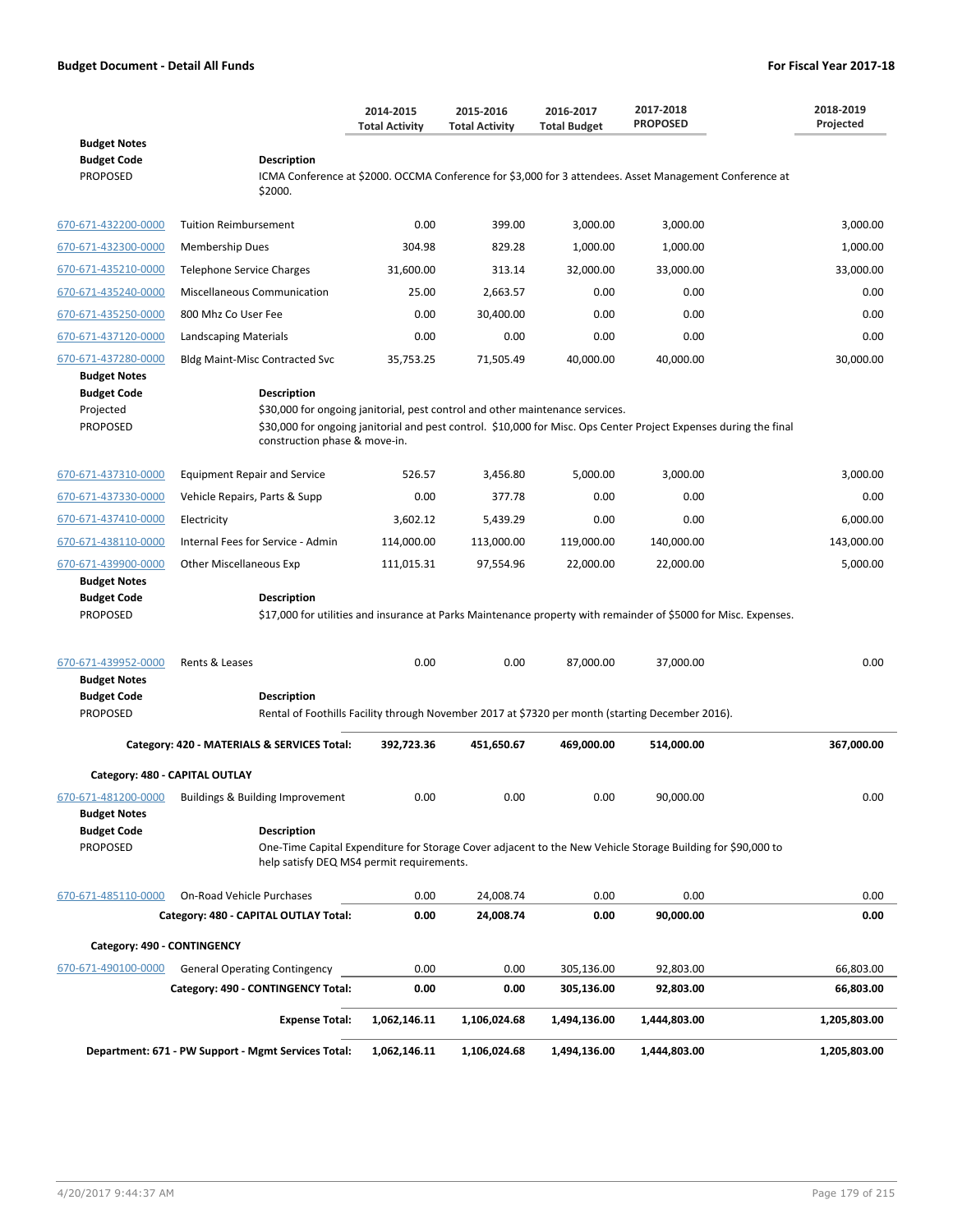|                                               |                                      | 2014-2015<br><b>Total Activity</b> | 2015-2016<br><b>Total Activity</b> | 2016-2017<br><b>Total Budget</b> | 2017-2018<br><b>PROPOSED</b> | 2018-2019<br>Projected |
|-----------------------------------------------|--------------------------------------|------------------------------------|------------------------------------|----------------------------------|------------------------------|------------------------|
| <b>Department: 672 - Electronics Division</b> |                                      |                                    |                                    |                                  |                              |                        |
| Revenue                                       |                                      |                                    |                                    |                                  |                              |                        |
| Category: 312 - CHARGES FOR SERVICES          |                                      |                                    |                                    |                                  |                              |                        |
| 670-672-312260-0000                           | Charges for Services - ACC           | 4,000.00                           | 5,000.00                           | 5,000.00                         | 5,000.00                     | 5,000.00               |
| 670-672-312410-0000                           | Charges for Services - Police        | 3,000.00                           | 4,000.00                           | 4,000.00                         | 4,000.00                     | 4,000.00               |
| 670-672-312430-0000                           | Charges for Services - Fire          | 3,000.00                           | 4,000.00                           | 4,000.00                         | 4,000.00                     | 4,000.00               |
| 670-672-312500-0000                           | <b>Charges for Services - Parks</b>  | 24,000.00                          | 27,000.00                          | 27,000.00                        | 29,000.00                    | 29,000.00              |
| 670-672-312550-0000                           | Charges for Services - Golf          | 2,000.00                           | 2,000.00                           | 2,000.00                         | 2,000.00                     | 2,000.00               |
| 670-672-312610-0000                           | Charges for Services - Water         | 15,000.00                          | 40,000.00                          | 41,000.00                        | 43,000.00                    | 44,000.00              |
| 670-672-312620-0000                           | Charges for Services - Wastewater    | 21,000.00                          | 58,000.00                          | 60,000.00                        | 63,000.00                    | 64,000.00              |
| 670-672-312625-0000                           | Charges for Services - Surface Wtr   | 3,000.00                           | 3,000.00                           | 4,000.00                         | 3,000.00                     | 4,000.00               |
| 670-672-312650-0000                           | <b>Charges for Services - Street</b> | 111,000.00                         | 69,000.00                          | 71,000.00                        | 73,000.00                    | 74,000.00              |
| 670-672-312680-0000                           | Charges for Services - Engineering   | 10.000.00                          | 11,000.00                          | 11,000.00                        | 12,000.00                    | 12,000.00              |
| Category: 312 - CHARGES FOR SERVICES Total:   |                                      | 196,000.00                         | 223,000.00                         | 229,000.00                       | 238,000.00                   | 242,000.00             |
|                                               | <b>Revenue Total:</b>                | 196,000.00                         | 223,000.00                         | 229,000.00                       | 238,000.00                   | 242,000.00             |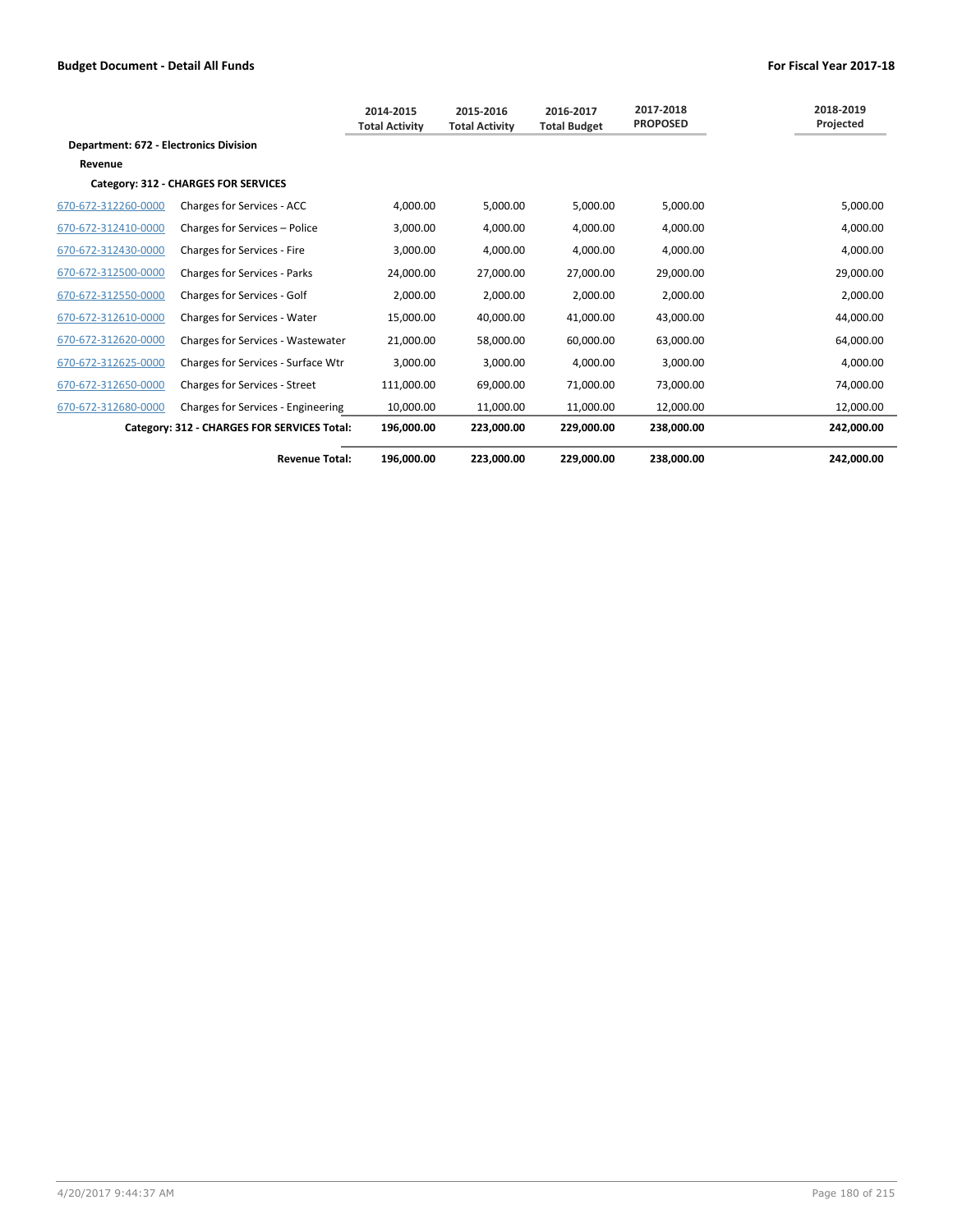|                                       |                                                                                                                                                                                                  | 2014-2015<br><b>Total Activity</b> | 2015-2016<br><b>Total Activity</b> | 2016-2017<br><b>Total Budget</b> | 2017-2018<br><b>PROPOSED</b> | 2018-2019<br>Projected |  |
|---------------------------------------|--------------------------------------------------------------------------------------------------------------------------------------------------------------------------------------------------|------------------------------------|------------------------------------|----------------------------------|------------------------------|------------------------|--|
| <b>Expense</b>                        |                                                                                                                                                                                                  |                                    |                                    |                                  |                              |                        |  |
|                                       | Category: 410 - PERSONNEL SERVICES                                                                                                                                                               |                                    |                                    |                                  |                              |                        |  |
| 670-672-411100-0000                   | <b>Full-Time Salaries and Wages</b>                                                                                                                                                              | 0.00                               | 0.00                               | 81,000.00                        | 86,000.00                    | 88,000.00              |  |
| 670-672-411110-0000                   | <b>Full-Time Regular Salaries</b>                                                                                                                                                                | 62,258.97                          | 66,882.23                          | 0.00                             | 0.00                         | 0.00                   |  |
| 670-672-411120-0000                   | Full-Time Other Paid Leave                                                                                                                                                                       | 2,939.20                           | 2,901.58                           | 0.00                             | 0.00                         | 0.00                   |  |
| 670-672-411122-0000                   | <b>Full-Time Vacation Leave</b>                                                                                                                                                                  | 4,482.28                           | 5,160.44                           | 0.00                             | 0.00                         | 0.00                   |  |
| 670-672-411125-0000                   | Full-Time Comp Leave                                                                                                                                                                             | 3,324.97                           | 3,911.88                           | 0.00                             | 0.00                         | 0.00                   |  |
| 670-672-411130-0000                   | <b>Full-Time Sick Leave</b>                                                                                                                                                                      | 3,416.82                           | 3,327.92                           | 0.00                             | 0.00                         | 0.00                   |  |
| 670-672-411300-0000                   | <b>Overtime Salaries</b>                                                                                                                                                                         | 799.11                             | 1,126.04                           | 3,000.00                         | 3,000.00                     | 3,000.00               |  |
| 670-672-411435-0000                   | <b>Accrued Vacation Payoff</b>                                                                                                                                                                   | 2,939.20                           | 0.00                               | 2,000.00                         | 2,000.00                     | 2,000.00               |  |
| 670-672-412100-0000                   | Payroll Taxes                                                                                                                                                                                    | 6,458.97                           | 6,807.30                           | 7,000.00                         | 8,000.00                     | 8,000.00               |  |
| 670-672-412200-0000                   | <b>PERS</b>                                                                                                                                                                                      | 18,100.02                          | 21,239.07                          | 22,000.00                        | 28,000.00                    | 28,000.00              |  |
| 670-672-412300-0000                   | Health Insurance                                                                                                                                                                                 | 20,385.36                          | 19,396.44                          | 26,000.00                        | 23,000.00                    | 24,000.00              |  |
| 670-672-412400-0000                   | <b>Other Benefits</b>                                                                                                                                                                            | 1,697.12                           | 1,702.65                           | 2,000.00                         | 3,000.00                     | 3,000.00               |  |
|                                       | Category: 410 - PERSONNEL SERVICES Total:                                                                                                                                                        | 126,802.02                         | 132,455.55                         | 143,000.00                       | 153,000.00                   | 156,000.00             |  |
|                                       | Category: 420 - MATERIALS & SERVICES                                                                                                                                                             |                                    |                                    |                                  |                              |                        |  |
| 670-672-427130-0000                   | Uniform Purchases                                                                                                                                                                                | 294.12                             | 190.31                             | 1,000.00                         | 1,000.00                     | 1,000.00               |  |
| 670-672-427200-0000                   | <b>Clothing Allowance</b>                                                                                                                                                                        | 320.12                             | 304.11                             | 0.00                             | 0.00                         | 0.00                   |  |
| 670-672-428000-0000                   | <b>Small Tools and Supplies</b>                                                                                                                                                                  | 4,841.09                           | 2,912.58                           | 4,000.00                         | 4,000.00                     | 4,000.00               |  |
| 670-672-429700-0000                   | <b>Publications and Reports</b>                                                                                                                                                                  | 0.00                               | 72.50                              | 0.00                             | 0.00                         | 0.00                   |  |
| 670-672-431810-0000                   | <b>Physician Services</b>                                                                                                                                                                        | 20.00                              | 19.00                              | 0.00                             | 0.00                         | 0.00                   |  |
| 670-672-431937-0000                   | Vehicle Contract Service Fee                                                                                                                                                                     | 0.00                               | 174.84                             | 0.00                             | 1,000.00                     | 1,000.00               |  |
| 670-672-432110-0000                   | <b>Technical Seminars, Training</b>                                                                                                                                                              | 2,820.71                           | 3,721.91                           | 3,000.00                         | 3,000.00                     | 3,000.00               |  |
| 670-672-432300-0000                   | Membership Dues                                                                                                                                                                                  | 170.00                             | 125.00                             | 1,000.00                         | 1,000.00                     | 1,000.00               |  |
| <b>Budget Notes</b>                   |                                                                                                                                                                                                  |                                    |                                    |                                  |                              |                        |  |
| <b>Budget Code</b><br><b>PROPOSED</b> | <b>Description</b><br>Various Electrician Membership and Licence Fees, which are due every 3 years.                                                                                              |                                    |                                    |                                  |                              |                        |  |
| 670-672-435230-0000                   | <b>Telemetry Communication Charge</b>                                                                                                                                                            | 999.35                             | 779.49                             | 1,000.00                         | 1,000.00                     | 1,000.00               |  |
| 670-672-437330-0000                   | Vehicle Repairs, Parts & Supp                                                                                                                                                                    | 0.00                               | 833.75                             | 0.00                             | 1,000.00                     | 1,000.00               |  |
| 670-672-437340-0000                   | Gasoline, Oil and Lubricants                                                                                                                                                                     | 209.25                             | 1,020.30                           | 2,000.00                         | 1,000.00                     | 1,000.00               |  |
| 670-672-437365-0000                   | <b>Electronic Repairs Parts</b>                                                                                                                                                                  | 0.00                               | 7.58                               | 1,000.00                         | 0.00                         | 0.00                   |  |
| 670-672-437510-0000                   | Signal Light Parts                                                                                                                                                                               | 21,752.19                          | 21,198.56                          | 56,000.00                        | 56,000.00                    | 56,000.00              |  |
| <b>Budget Notes</b>                   |                                                                                                                                                                                                  |                                    |                                    |                                  |                              |                        |  |
| <b>Budget Code</b><br><b>PROPOSED</b> | <b>Description</b><br>\$25,000 budgeted in FY 2018 for signal fiber installation on Boones Ferry to cooincide with Boones Ferry Road<br>CIP. Remainder reserved for retrofits to mitigate MIRTs. |                                    |                                    |                                  |                              |                        |  |
| 670-672-437515-0000                   | Bulbs, Lenses, and Reflectors                                                                                                                                                                    | 0.00                               | 2,056.50                           | 1,000.00                         | 1,000.00                     | 1,000.00               |  |
| 670-672-437590-0000                   | <b>Technical Service and Assist</b>                                                                                                                                                              | 5,942.60                           | 6,531.56                           | 8,000.00                         | 8,000.00                     | 8,000.00               |  |
| 670-672-438110-0000                   | Internal Fees for Service - Admin                                                                                                                                                                | 8,000.00                           | 8,000.00                           | 8,000.00                         | 12,000.00                    | 12,000.00              |  |
|                                       | Category: 420 - MATERIALS & SERVICES Total:                                                                                                                                                      | 45,369.43                          | 47,947.99                          | 86,000.00                        | 90,000.00                    | 90,000.00              |  |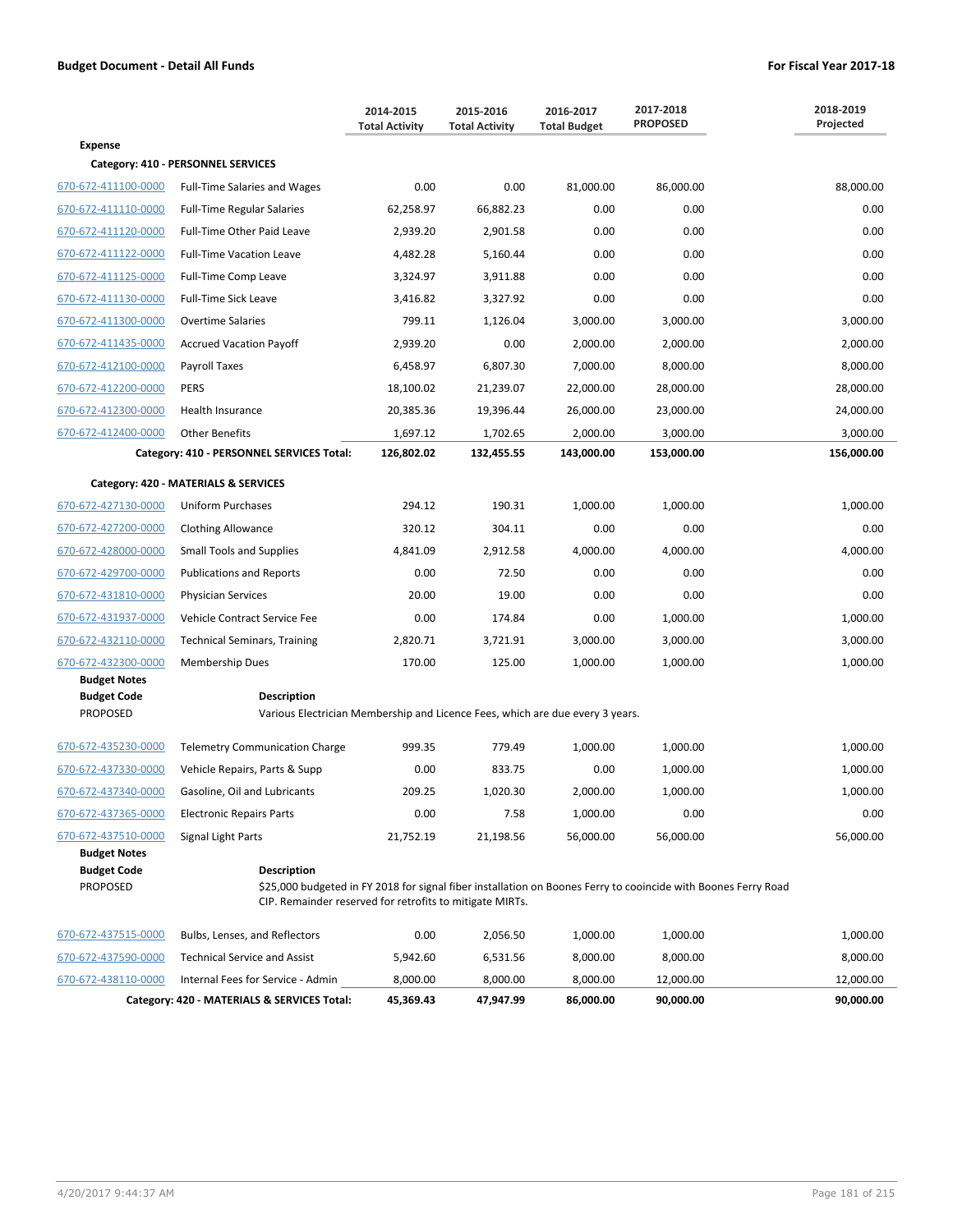|                                |                                                           | 2014-2015<br><b>Total Activity</b> | 2015-2016<br><b>Total Activity</b> | 2016-2017<br><b>Total Budget</b> | 2017-2018<br><b>PROPOSED</b> | 2018-2019<br>Projected |
|--------------------------------|-----------------------------------------------------------|------------------------------------|------------------------------------|----------------------------------|------------------------------|------------------------|
| Category: 480 - CAPITAL OUTLAY |                                                           |                                    |                                    |                                  |                              |                        |
| 670-672-485110-0000            | On-Road Vehicle Purchases                                 | 0.00                               | 34.072.48                          | 0.00                             | 0.00                         | 0.00                   |
|                                | Category: 480 - CAPITAL OUTLAY Total:                     | 0.00                               | 34.072.48                          | 0.00                             | 0.00                         | 0.00                   |
|                                | <b>Expense Total:</b>                                     | 172.171.45                         | 214.476.02                         | 229,000,00                       | 243.000.00                   | 246.000.00             |
|                                | Department: 672 - Electronics Division Surplus (Deficit): | 23,828.55                          | 8.523.98                           | 0.00                             | -5,000.00                    | $-4,000.00$            |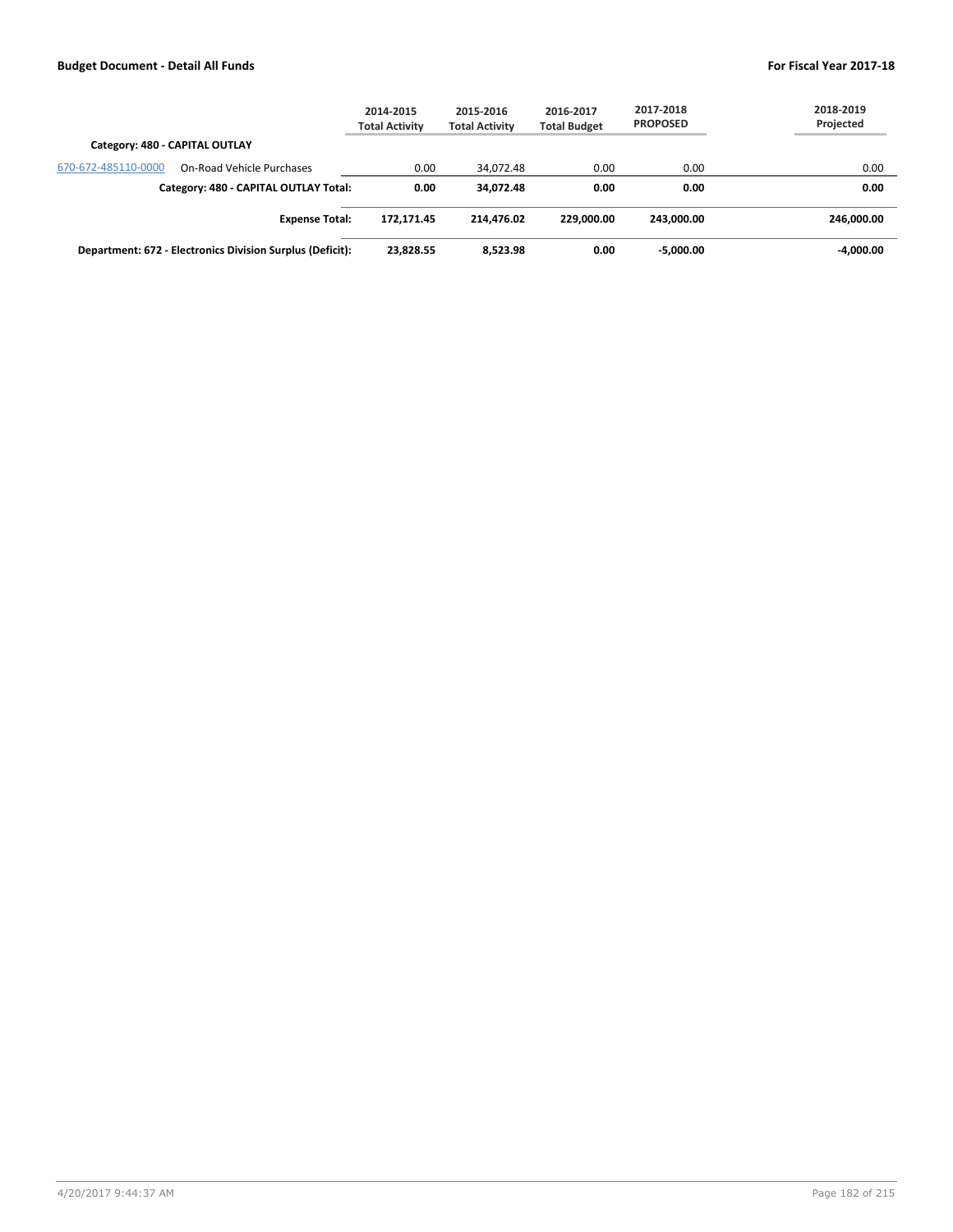|                                       |                                                | 2014-2015<br><b>Total Activity</b> | 2015-2016<br><b>Total Activity</b> | 2016-2017<br><b>Total Budget</b> | 2017-2018<br><b>PROPOSED</b> | 2018-2019<br>Projected |
|---------------------------------------|------------------------------------------------|------------------------------------|------------------------------------|----------------------------------|------------------------------|------------------------|
| Department: 673 - Motor Pool Services |                                                |                                    |                                    |                                  |                              |                        |
| Revenue                               |                                                |                                    |                                    |                                  |                              |                        |
|                                       | Category: 302 - BEGINNING FUND BALANCES        |                                    |                                    |                                  |                              |                        |
| 670-673-302167-0000                   | <b>Inventory Balance</b>                       | 50,154.57                          | 45,654.50                          | 50,000.00                        | 22,213.00                    | 22,213.00              |
|                                       | Category: 302 - BEGINNING FUND BALANCES Total: | 50,154.57                          | 45,654.50                          | 50,000.00                        | 22,213.00                    | 22,213.00              |
|                                       | Category: 310 - MISCELLANEOUS REVENUES         |                                    |                                    |                                  |                              |                        |
| 670-673-310317-0000                   | LOSD Fuel Usage Reimbursement                  | 27,810.37                          | 12,868.88                          | 26,000.00                        | 14,000.00                    | 14,000.00              |
|                                       | Category: 310 - MISCELLANEOUS REVENUES Total:  | 27,810.37                          | 12,868.88                          | 26,000.00                        | 14,000.00                    | 14,000.00              |
|                                       | Category: 312 - CHARGES FOR SERVICES           |                                    |                                    |                                  |                              |                        |
| 670-673-312260-0000                   | Charges for Services - ACC                     | 9,000.00                           | 8,000.00                           | 8.000.00                         | 4.000.00                     | 4,000.00               |
| 670-673-312320-0000                   | Charges for Services - Building                | 6,000.00                           | 10,000.00                          | 5,000.00                         | 2,000.00                     | 2,000.00               |
| 670-673-312410-0000                   | Charges for Services - Police                  | 173,000.00                         | 220,000.00                         | 174,000.00                       | 164,000.00                   | 171,000.00             |
| 670-673-312430-0000                   | Charges for Services - Fire                    | 45.000.00                          | 46.000.00                          | 48,000.00                        | 28,000.00                    | 30,000.00              |
| 670-673-312500-0000                   | Charges for Services - Parks                   | 92,000.00                          | 102,000.00                         | 91,000.00                        | 85,000.00                    | 88,000.00              |
| 670-673-312550-0000                   | Charges for Services - Golf                    | 13,000.00                          | 16,000.00                          | 17,000.00                        | 4,000.00                     | 4,000.00               |
| 670-673-312610-0000                   | Charges for Services - Water                   | 33,000.00                          | 43,000.00                          | 31,000.00                        | 40,000.00                    | 41,000.00              |
| 670-673-312620-0000                   | Charges for Services - Wastewater              | 28,000.00                          | 33,000.00                          | 28,000.00                        | 27,000.00                    | 28,000.00              |
| 670-673-312625-0000                   | Charges for Services - Surface Wtr             | 50,000.00                          | 60,000.00                          | 50,000.00                        | 72,000.00                    | 75,000.00              |
| 670-673-312650-0000                   | Charges for Services - Street                  | 47,000.00                          | 43,000.00                          | 45,000.00                        | 51,000.00                    | 53,000.00              |
| 670-673-312680-0000                   | Charges for Services - Engineering             | 12,000.00                          | 20,000.00                          | 15,000.00                        | 7,000.00                     | 7,000.00               |
|                                       | Category: 312 - CHARGES FOR SERVICES Total:    | 508,000.00                         | 601,000.00                         | 512,000.00                       | 484,000.00                   | 503,000.00             |
|                                       | <b>Revenue Total:</b>                          | 585,964.94                         | 659,523.38                         | 588.000.00                       | 520,213.00                   | 539.213.00             |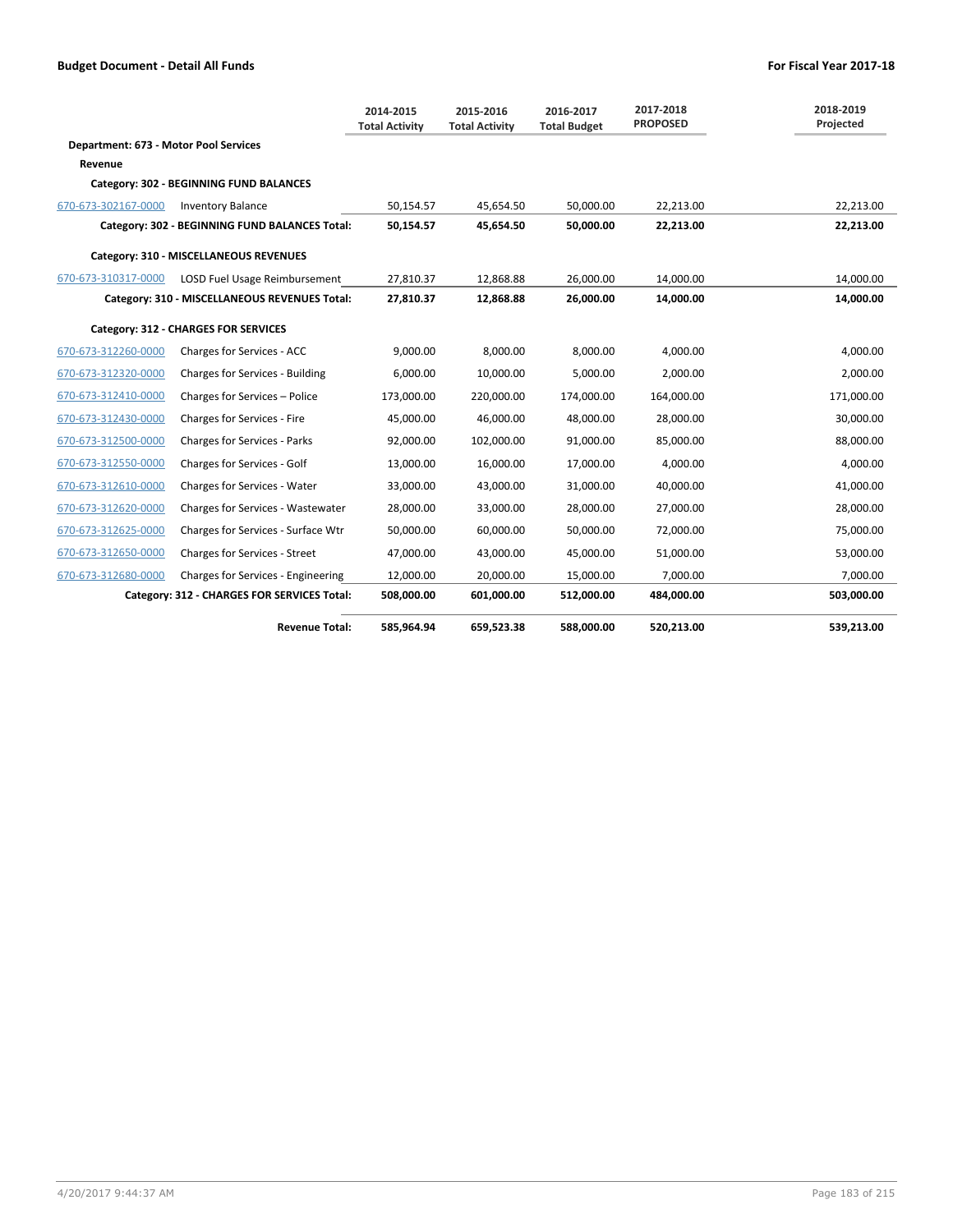|                                                       |                                                                                                | 2014-2015<br><b>Total Activity</b> | 2015-2016<br><b>Total Activity</b> | 2016-2017<br><b>Total Budget</b> | 2017-2018<br><b>PROPOSED</b>                                                                            | 2018-2019<br>Projected |
|-------------------------------------------------------|------------------------------------------------------------------------------------------------|------------------------------------|------------------------------------|----------------------------------|---------------------------------------------------------------------------------------------------------|------------------------|
| <b>Expense</b>                                        |                                                                                                |                                    |                                    |                                  |                                                                                                         |                        |
|                                                       | Category: 410 - PERSONNEL SERVICES                                                             |                                    |                                    |                                  |                                                                                                         |                        |
| 670-673-411100-0000                                   | <b>Full-Time Salaries and Wages</b>                                                            | 0.00                               | 0.00                               | 127,000.00                       | 128,000.00                                                                                              | 135,000.00             |
| 670-673-411110-0000                                   | <b>Full-Time Regular Salaries</b>                                                              | 157,005.81                         | 103,311.22                         | 0.00                             | 0.00                                                                                                    | 0.00                   |
| 670-673-411120-0000                                   | Full-Time Other Paid Leave                                                                     | 9,738.39                           | 9,613.53                           | 0.00                             | 0.00                                                                                                    | 0.00                   |
| 670-673-411122-0000                                   | <b>Full-Time Vacation Leave</b>                                                                | 17,352.16                          | 8,303.67                           | 0.00                             | 0.00                                                                                                    | 0.00                   |
| 670-673-411125-0000                                   | Full-Time Comp Leave                                                                           | 2,218.67                           | 722.34                             | 0.00                             | 0.00                                                                                                    | 0.00                   |
| 670-673-411130-0000                                   | <b>Full-Time Sick Leave</b>                                                                    | 11,791.64                          | 11,524.91                          | 0.00                             | 0.00                                                                                                    | 0.00                   |
| 670-673-411240-0000                                   | Temporary / OnCall                                                                             | 0.00                               | 17,697.81                          | 0.00                             | 0.00                                                                                                    | 0.00                   |
| 670-673-411300-0000                                   | <b>Overtime Salaries</b>                                                                       | 2,451.86                           | 9,473.50                           | 6,000.00                         | 6,000.00                                                                                                | 6,000.00               |
| 670-673-411400-0000                                   | Special Pay                                                                                    | 0.00                               | 0.00                               | 0.00                             | 4,000.00                                                                                                | 4,000.00               |
| 670-673-411410-0000                                   | Working out of Classification                                                                  | 295.16                             | 548.55                             | 1,000.00                         | 0.00                                                                                                    | 0.00                   |
| 670-673-411435-0000                                   | <b>Accrued Vacation Payoff</b>                                                                 | 0.00                               | 12,771.61                          | 3,000.00                         | 0.00                                                                                                    | 0.00                   |
| 670-673-412100-0000                                   | Payroll Taxes                                                                                  | 16,344.33                          | 14,673.25                          | 12,000.00                        | 12,000.00                                                                                               | 12,000.00              |
| 670-673-412200-0000                                   | <b>PERS</b>                                                                                    | 42,620.30                          | 33,305.50                          | 31,000.00                        | 35,000.00                                                                                               | 37,000.00              |
| 670-673-412300-0000                                   | Health Insurance                                                                               | 57,076.92                          | 44,664.22                          | 51,000.00                        | 47,000.00                                                                                               | 47,000.00              |
| 670-673-412400-0000                                   | <b>Other Benefits</b>                                                                          | 5,008.60                           | 3,961.87                           | 3,000.00                         | 4,000.00                                                                                                | 5,000.00               |
|                                                       | Category: 410 - PERSONNEL SERVICES Total:                                                      | 321,903.84                         | 270,571.98                         | 234,000.00                       | 236,000.00                                                                                              | 246,000.00             |
|                                                       | Category: 420 - MATERIALS & SERVICES                                                           |                                    |                                    |                                  |                                                                                                         |                        |
| 670-673-427130-0000                                   | <b>Uniform Purchases</b>                                                                       | 381.70                             | 793.09                             | 1,000.00                         | 2,000.00                                                                                                | 2,000.00               |
| 670-673-427150-0000                                   | Safety Equipment                                                                               | 1,138.00                           | 1,403.35                           | 0.00                             | 5,000.00                                                                                                | 5,000.00               |
| 670-673-427200-0000                                   | <b>Clothing Allowance</b>                                                                      | 496.14                             | 619.37                             | 1,000.00                         | 2,000.00                                                                                                | 2,000.00               |
| 670-673-427300-0000                                   | Laundry Service                                                                                | 889.24                             | 958.27                             | 1,000.00                         | 2,000.00                                                                                                | 2,000.00               |
| 670-673-428000-0000                                   | <b>Small Tools and Supplies</b>                                                                | 11,322.01                          | 1,574.18                           | 20,000.00                        | 30,000.00                                                                                               | 30,000.00              |
| 670-673-431540-0000                                   | Software, Purchases & Licenses                                                                 | 8,583.00                           | 1,020.00                           | 6,000.00                         | 10,000.00                                                                                               | 10,000.00              |
| <b>Budget Notes</b>                                   |                                                                                                |                                    |                                    |                                  |                                                                                                         |                        |
| <b>Budget Code</b><br><b>PROPOSED</b>                 | Description<br>Annual software subscriptions to vehicle diagnostics & programing applications. |                                    |                                    |                                  |                                                                                                         |                        |
|                                                       |                                                                                                |                                    |                                    |                                  |                                                                                                         |                        |
| 670-673-431810-0000                                   | <b>Physician Services</b>                                                                      | 333.50                             | 150.95                             | 0.00                             | 1,000.00                                                                                                | 1,000.00               |
| 670-673-431932-0000                                   | <b>Contracted Services</b>                                                                     | 0.00                               | 12.021.41                          | 30,000.00                        | 40,000.00                                                                                               | 40,000.00              |
| <b>Budget Notes</b>                                   |                                                                                                |                                    |                                    |                                  |                                                                                                         |                        |
| <b>Budget Code</b><br>PROPOSED                        | <b>Description</b>                                                                             |                                    |                                    |                                  | A temporary part-time mechanic from a staffing agency is needed to keep up with demands for service.    |                        |
|                                                       |                                                                                                |                                    |                                    |                                  |                                                                                                         |                        |
| 670-673-431937-0000                                   | Vehicle Contract Service Fee                                                                   | 0.00                               | 614.13                             | 0.00                             | 2,000.00                                                                                                | 2,000.00               |
| 670-673-432110-0000                                   | <b>Technical Seminars, Training</b>                                                            | 9,644.81                           | 1,089.00                           | 3,000.00                         | 5,000.00                                                                                                | 5,000.00               |
| 670-673-432300-0000                                   | <b>Membership Dues</b>                                                                         | 5,489.00                           | 5,499.00                           | 6,000.00                         | 6,000.00                                                                                                | 6,000.00               |
| 670-673-437310-0000                                   | <b>Equipment Repair and Service</b>                                                            | 2,791.63                           | 900.26                             | 1,000.00                         | 8,000.00                                                                                                | 8,000.00               |
| 670-673-437330-0000                                   | Vehicle Repairs, Parts & Supp                                                                  | 33,969.98                          | 15,885.58                          | 15,000.00                        | 15,000.00                                                                                               | 15,000.00              |
| 670-673-437340-0000                                   | Gasoline, Oil and Lubricants                                                                   | $-8,257.29$                        | 3,927.44                           | 30,000.00                        | 40,000.00                                                                                               | 40,000.00              |
| <b>Budget Notes</b><br><b>Budget Code</b><br>PROPOSED | <b>Description</b><br>remainder for bulk oil and lubricants.                                   |                                    |                                    |                                  | \$26,000 for reimbursable LOSD fuel usage. \$8,000 for fuel usage by pool vehicles & service truck with |                        |
| 670-673-437410-0000                                   | Electricity                                                                                    | 3,061.54                           | 2,957.70                           | 2,000.00                         | 2,000.00                                                                                                | 2,000.00               |
| 670-673-437420-0000                                   | Natural Gas and Propane                                                                        | 814.27                             | 1,090.25                           | 1,000.00                         | 1,000.00                                                                                                | 1,000.00               |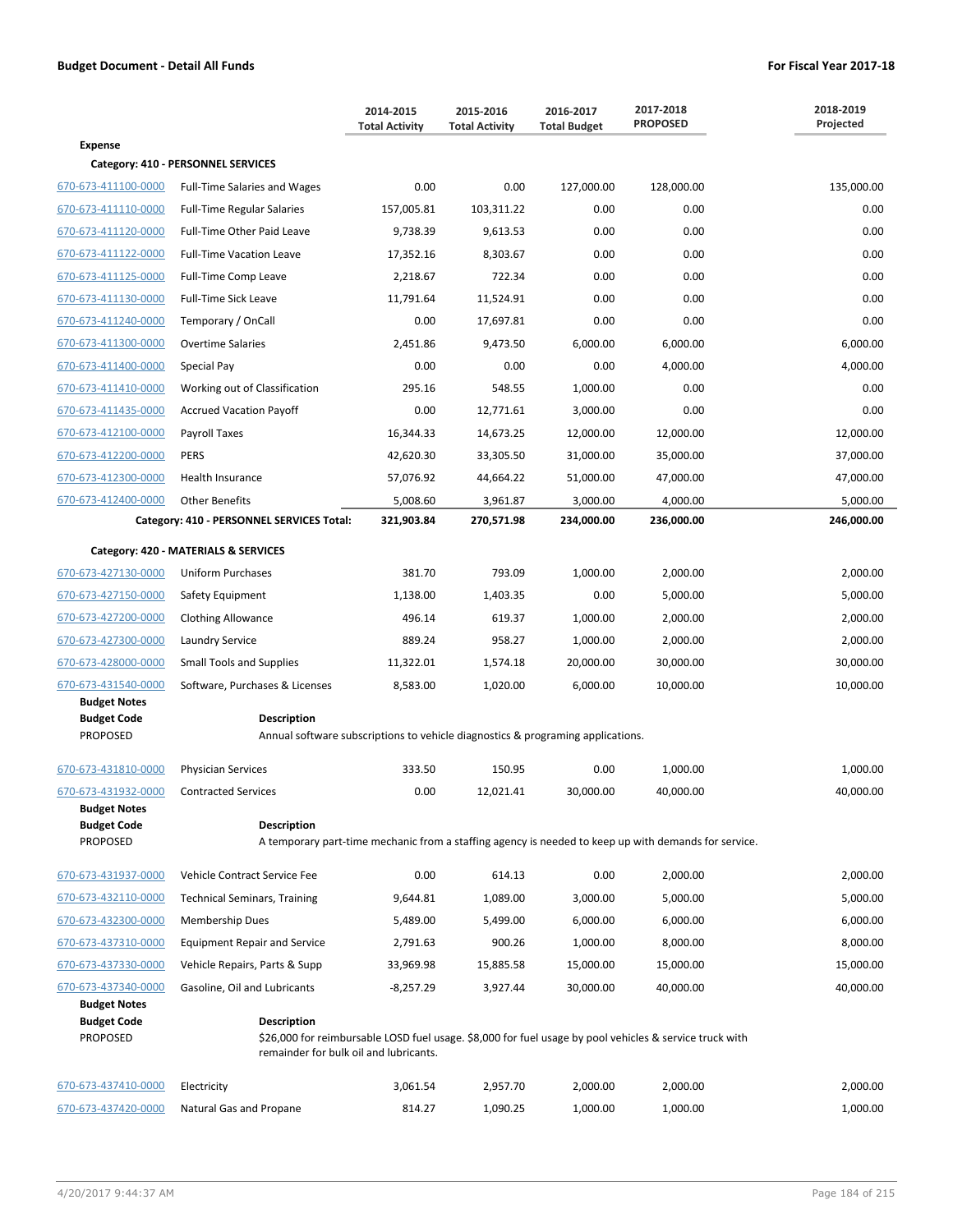|                                             |                                                                            | 2014-2015<br><b>Total Activity</b> | 2015-2016<br><b>Total Activity</b> | 2016-2017<br><b>Total Budget</b> | 2017-2018<br><b>PROPOSED</b> | 2018-2019<br>Projected |
|---------------------------------------------|----------------------------------------------------------------------------|------------------------------------|------------------------------------|----------------------------------|------------------------------|------------------------|
| 670-673-438110-0000                         | Internal Fees for Service - Admin                                          | 26,000.00                          | 28,000.00                          | 30,000.00                        | 29,000.00                    | 30,000.00              |
| Category: 420 - MATERIALS & SERVICES Total: |                                                                            | 96,657.53                          | 78,503.98                          | 147,000.00                       | 200,000.00                   | 201,000.00             |
|                                             | Category: 480 - CAPITAL OUTLAY                                             |                                    |                                    |                                  |                              |                        |
| 670-673-485110-0000                         | On-Road Vehicle Purchases                                                  | 34,486.02                          | 72,526.09                          | 30,000.00                        | 0.00                         | 0.00                   |
| 670-673-485200-0000                         | <b>Equipment Purchases</b>                                                 | 55,354.65                          | 0.00                               | 0.00                             | 90,000.00                    | 0.00                   |
| <b>Budget Notes</b>                         |                                                                            |                                    |                                    |                                  |                              |                        |
| <b>Budget Code</b>                          | Description                                                                |                                    |                                    |                                  |                              |                        |
| <b>PROPOSED</b>                             | One-Time Capital Expenditure of \$90,000 for Overhead Crane in Motor Pool. |                                    |                                    |                                  |                              |                        |
|                                             | Category: 480 - CAPITAL OUTLAY Total:                                      | 89,840.67                          | 72,526.09                          | 30,000.00                        | 90,000.00                    | 0.00                   |
|                                             | <b>Expense Total:</b>                                                      | 508,402.04                         | 421,602.05                         | 411,000.00                       | 526,000.00                   | 447,000.00             |
|                                             | Department: 673 - Motor Pool Services Surplus (Deficit):                   | 77,562.90                          | 237,921.33                         | 177,000.00                       | $-5,787.00$                  | 92,213.00              |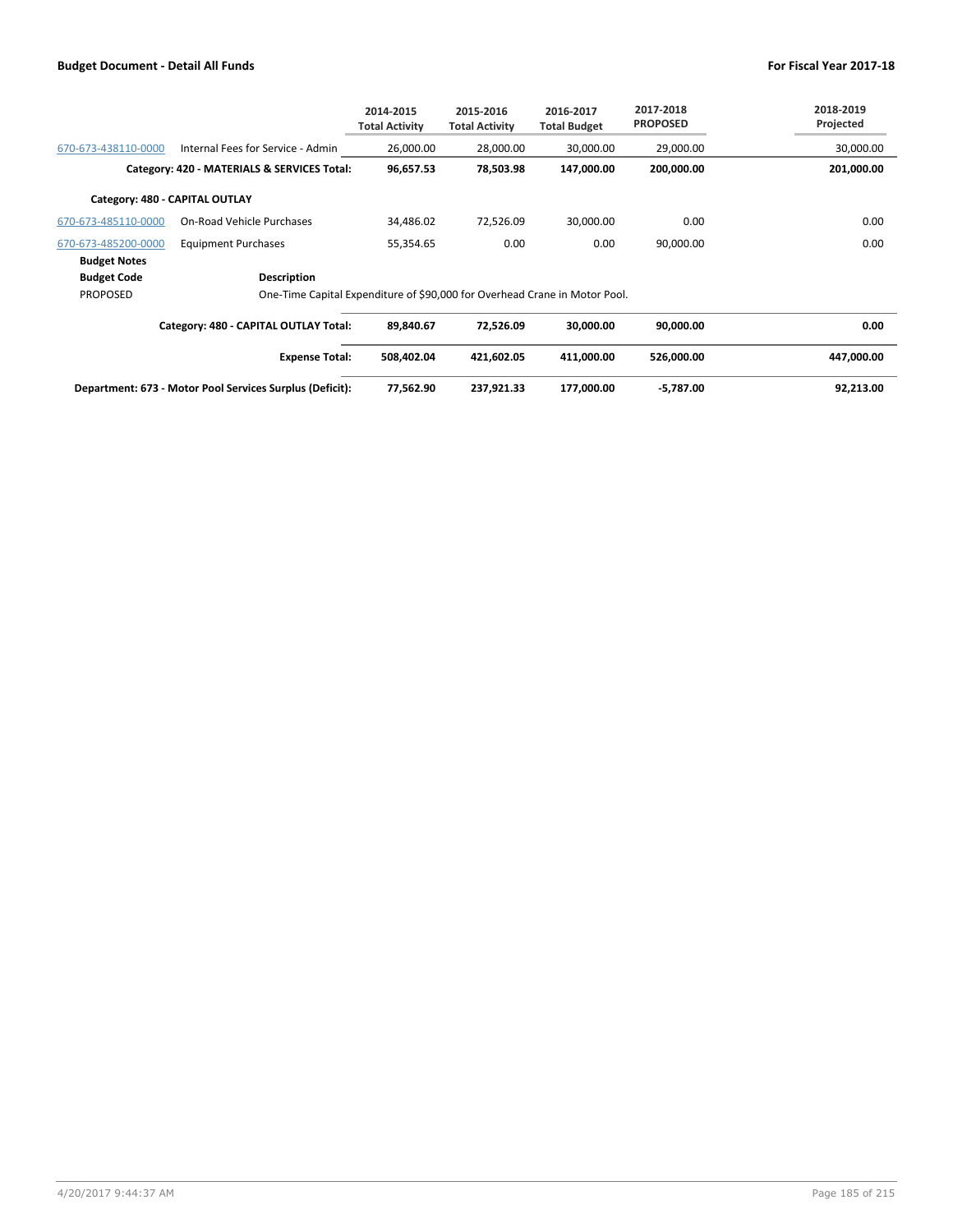|                                       |                                             | 2014-2015<br>Total Activity | 2015-2016<br><b>Total Activity</b> | 2016-2017<br><b>Total Budget</b> | 2017-2018<br><b>PROPOSED</b> | 2018-2019<br>Projected |
|---------------------------------------|---------------------------------------------|-----------------------------|------------------------------------|----------------------------------|------------------------------|------------------------|
| Department: 674 - City Beautification |                                             |                             |                                    |                                  |                              |                        |
| Revenue                               |                                             |                             |                                    |                                  |                              |                        |
|                                       | Category: 312 - CHARGES FOR SERVICES        |                             |                                    |                                  |                              |                        |
| 670-674-312100-0000                   | Charges for Services - General Ad           | 97,988.00                   | 103,000.00                         | 105,000.00                       | 0.00                         | 0.00                   |
| 670-674-312610-0000                   | Charges for Services - Water                | 21,000.00                   | 22,000.00                          | 22,000.00                        | 45,000.00                    | 45,000.00              |
| 670-674-312620-0000                   | <b>Charges for Services - Wastewater</b>    | 4,012.00                    | 4,000.00                           | 4,000.00                         | 9,000.00                     | 11,000.00              |
| 670-674-312625-0000                   | Charges for Services - Surface Wtr          | 9,000.00                    | 9,000.00                           | 10,000.00                        | 20,000.00                    | 21,000.00              |
| 670-674-312650-0000                   | <b>Charges for Services - Street</b>        | 79,988.00                   | 84,000.00                          | 86,000.00                        | 174,000.00                   | 174,000.00             |
|                                       | Category: 312 - CHARGES FOR SERVICES Total: | 211,988.00                  | 222,000.00                         | 227.000.00                       | 248.000.00                   | 251.000.00             |
|                                       | <b>Revenue Total:</b>                       | 211,988.00                  | 222,000.00                         | 227,000.00                       | 248,000.00                   | 251,000.00             |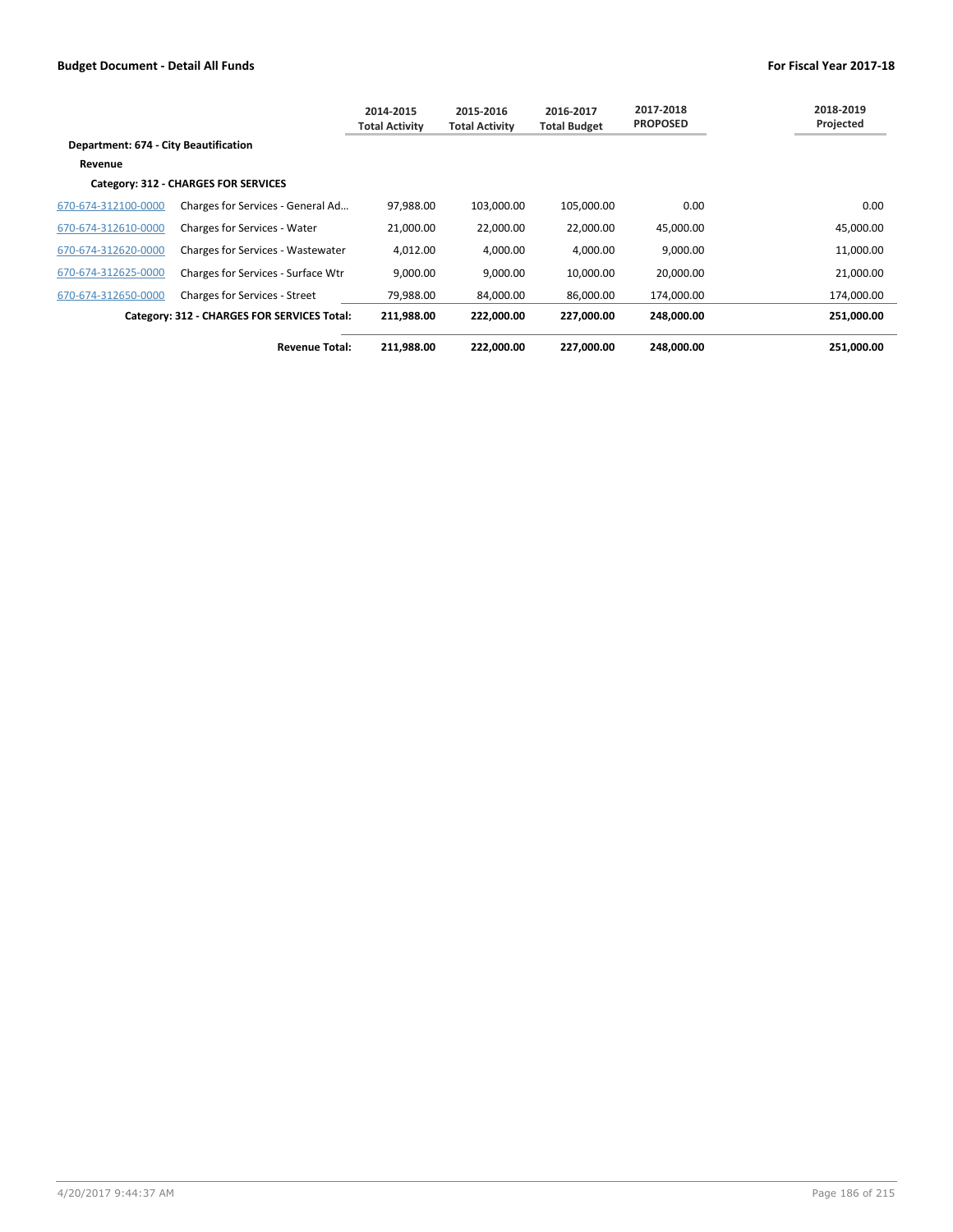|                                                              |                                                                                                                                                                                                                                | 2014-2015<br><b>Total Activity</b> | 2015-2016<br><b>Total Activity</b> | 2016-2017<br><b>Total Budget</b> | 2017-2018<br><b>PROPOSED</b> | 2018-2019<br>Projected |
|--------------------------------------------------------------|--------------------------------------------------------------------------------------------------------------------------------------------------------------------------------------------------------------------------------|------------------------------------|------------------------------------|----------------------------------|------------------------------|------------------------|
| <b>Expense</b>                                               |                                                                                                                                                                                                                                |                                    |                                    |                                  |                              |                        |
|                                                              | Category: 410 - PERSONNEL SERVICES                                                                                                                                                                                             |                                    |                                    |                                  |                              |                        |
| 670-674-411100-0000                                          | <b>Full-Time Salaries and Wages</b>                                                                                                                                                                                            | 0.00                               | 0.00                               | 61,000.00                        | 73,000.00                    | 75,000.00              |
| 670-674-411110-0000                                          | <b>Full-Time Regular Salaries</b>                                                                                                                                                                                              | 46,018.35                          | 44,753.17                          | 0.00                             | 0.00                         | 0.00                   |
| 670-674-411120-0000                                          | Full-Time Other Paid Leave                                                                                                                                                                                                     | 2,580.91                           | 3,239.36                           | 0.00                             | 0.00                         | 0.00                   |
| 670-674-411122-0000                                          | <b>Full-Time Vacation Leave</b>                                                                                                                                                                                                | 2,670.41                           | 4,363.12                           | 0.00                             | 0.00                         | 0.00                   |
| 670-674-411125-0000                                          | Full-Time Comp Leave                                                                                                                                                                                                           | 2,601.59                           | 273.54                             | 0.00                             | 0.00                         | 0.00                   |
| 670-674-411130-0000                                          | <b>Full-Time Sick Leave</b>                                                                                                                                                                                                    | 3,331.13                           | 7,755.55                           | 0.00                             | 0.00                         | 0.00                   |
| 670-674-411300-0000                                          | <b>Overtime Salaries</b>                                                                                                                                                                                                       | 0.00                               | 0.00                               | 2,000.00                         | 2,000.00                     | 2,000.00               |
| 670-674-411435-0000                                          | <b>Accrued Vacation Payoff</b>                                                                                                                                                                                                 | 0.00                               | 0.00                               | 1,000.00                         | 1,000.00                     | 1,000.00               |
| 670-674-412100-0000                                          | Payroll Taxes                                                                                                                                                                                                                  | 4,462.90                           | 4,735.91                           | 6,000.00                         | 7,000.00                     | 7,000.00               |
| 670-674-412200-0000                                          | <b>PERS</b>                                                                                                                                                                                                                    | 12,936.92                          | 15,378.09                          | 16,000.00                        | 23,000.00                    | 24,000.00              |
| 670-674-412300-0000                                          | <b>Health Insurance</b>                                                                                                                                                                                                        | 21,025.56                          | 20,004.60                          | 26,000.00                        | 24,000.00                    | 24,000.00              |
| 670-674-412400-0000                                          | <b>Other Benefits</b>                                                                                                                                                                                                          | 1,420.13                           | 1,540.65                           | 2,000.00                         | 3,000.00                     | 3,000.00               |
|                                                              | Category: 410 - PERSONNEL SERVICES Total:                                                                                                                                                                                      | 97,047.90                          | 102,043.99                         | 114,000.00                       | 133,000.00                   | 136,000.00             |
|                                                              | Category: 420 - MATERIALS & SERVICES                                                                                                                                                                                           |                                    |                                    |                                  |                              |                        |
| 670-674-427200-0000                                          | <b>Clothing Allowance</b>                                                                                                                                                                                                      | 545.58                             | 214.98                             | 1,000.00                         | 1,000.00                     | 1,000.00               |
| 670-674-428000-0000                                          | <b>Small Tools and Supplies</b>                                                                                                                                                                                                | 1,210.34                           | 2,757.21                           | 3,000.00                         | 3,000.00                     | 3,000.00               |
| 670-674-431000-0000                                          | Misc Professional & Technical                                                                                                                                                                                                  | 14,681.98                          | 23,333.36                          | 21,000.00                        | 23,000.00                    | 23,000.00              |
| <b>Budget Notes</b><br><b>Budget Code</b><br><b>PROPOSED</b> | Description<br>\$23,000 for part-time workers hired for seasonal peak-load maintenance.                                                                                                                                        |                                    |                                    |                                  |                              |                        |
| 670-674-431937-0000                                          | Vehicle Contract Service Fee                                                                                                                                                                                                   | 0.00                               | 181.74                             | 0.00                             | 1,000.00                     | 1,000.00               |
| 670-674-432110-0000                                          | <b>Technical Seminars, Training</b>                                                                                                                                                                                            | 40.00                              | 724.95                             | 1,000.00                         | 1,000.00                     | 1,000.00               |
| 670-674-437130-0000                                          | <b>Botanical Supplies</b>                                                                                                                                                                                                      | 1,029.75                           | 1,276.99                           | 3,000.00                         | 3,000.00                     | 3,000.00               |
| 670-674-437140-0000                                          | <b>Chemicals and Fertilizers</b>                                                                                                                                                                                               | 245.03                             | 150.75                             | 1,000.00                         | 1,000.00                     | 1,000.00               |
| 670-674-437180-0000                                          | Grounds Maint-Misc Contr Svcs                                                                                                                                                                                                  | 62,918.36                          | 72,767.61                          | 70,000.00                        | 72,000.00                    | 72,000.00              |
| <b>Budget Notes</b>                                          |                                                                                                                                                                                                                                |                                    |                                    |                                  |                              |                        |
| <b>Budget Code</b><br><b>PROPOSED</b>                        | <b>Description</b><br>Services for ROW Maintenance including \$20,000 for Scheduled Multi-Site Maintenance, \$40,000 for On-Call<br>Maintenance & Watering, \$8000 for Annual Plantings, \$4000 for Misc. Tree Care & Pruning. |                                    |                                    |                                  |                              |                        |
| 670-674-437190-0000                                          | <b>Grnds Maint-Misc Materials</b>                                                                                                                                                                                              | 3,422.16                           | 1,765.36                           | 6,000.00                         | 6,000.00                     | 6,000.00               |
| 670-674-437330-0000                                          | Vehicle Repairs, Parts & Supp                                                                                                                                                                                                  | 873.21                             | 3,571.70                           | 3,000.00                         | 1,000.00                     | 1,000.00               |
| 670-674-437340-0000                                          | Gasoline, Oil and Lubricants                                                                                                                                                                                                   | 687.93                             | 1,783.62                           | 3,000.00                         | 2,000.00                     | 2,000.00               |
| 670-674-437440-0000                                          | <b>Disposal Fees</b>                                                                                                                                                                                                           | 322.68                             | 510.71                             | 1,000.00                         | 1,000.00                     | 1,000.00               |
| 670-674-438110-0000                                          | Internal Fees for Service - Admin                                                                                                                                                                                              | 0.00                               | 0.00                               | 0.00                             | 16,000.00                    | 16,000.00              |
|                                                              | Category: 420 - MATERIALS & SERVICES Total:                                                                                                                                                                                    | 85,977.02                          | 109,038.98                         | 113,000.00                       | 131,000.00                   | 131,000.00             |
| Category: 480 - CAPITAL OUTLAY                               |                                                                                                                                                                                                                                |                                    |                                    |                                  |                              |                        |
| 670-674-485110-0000                                          | On-Road Vehicle Purchases                                                                                                                                                                                                      | 0.00                               | 31,990.48                          | 0.00                             | 0.00                         | 0.00                   |
|                                                              | Category: 480 - CAPITAL OUTLAY Total:                                                                                                                                                                                          | 0.00                               | 31,990.48                          | 0.00                             | 0.00                         | 0.00                   |
|                                                              | <b>Expense Total:</b>                                                                                                                                                                                                          | 183,024.92                         | 243,073.45                         | 227,000.00                       | 264,000.00                   | 267,000.00             |
|                                                              | Department: 674 - City Beautification Surplus (Deficit):                                                                                                                                                                       | 28,963.08                          | $-21,073.45$                       | 0.00                             | $-16,000.00$                 | $-16,000.00$           |
|                                                              | Fund: 670 - PUBLIC WORKS SUPPORT SERVICES Surplus (De                                                                                                                                                                          | 262,135.78                         | 455,802.99                         | 0.00                             | 0.00                         | 0.00                   |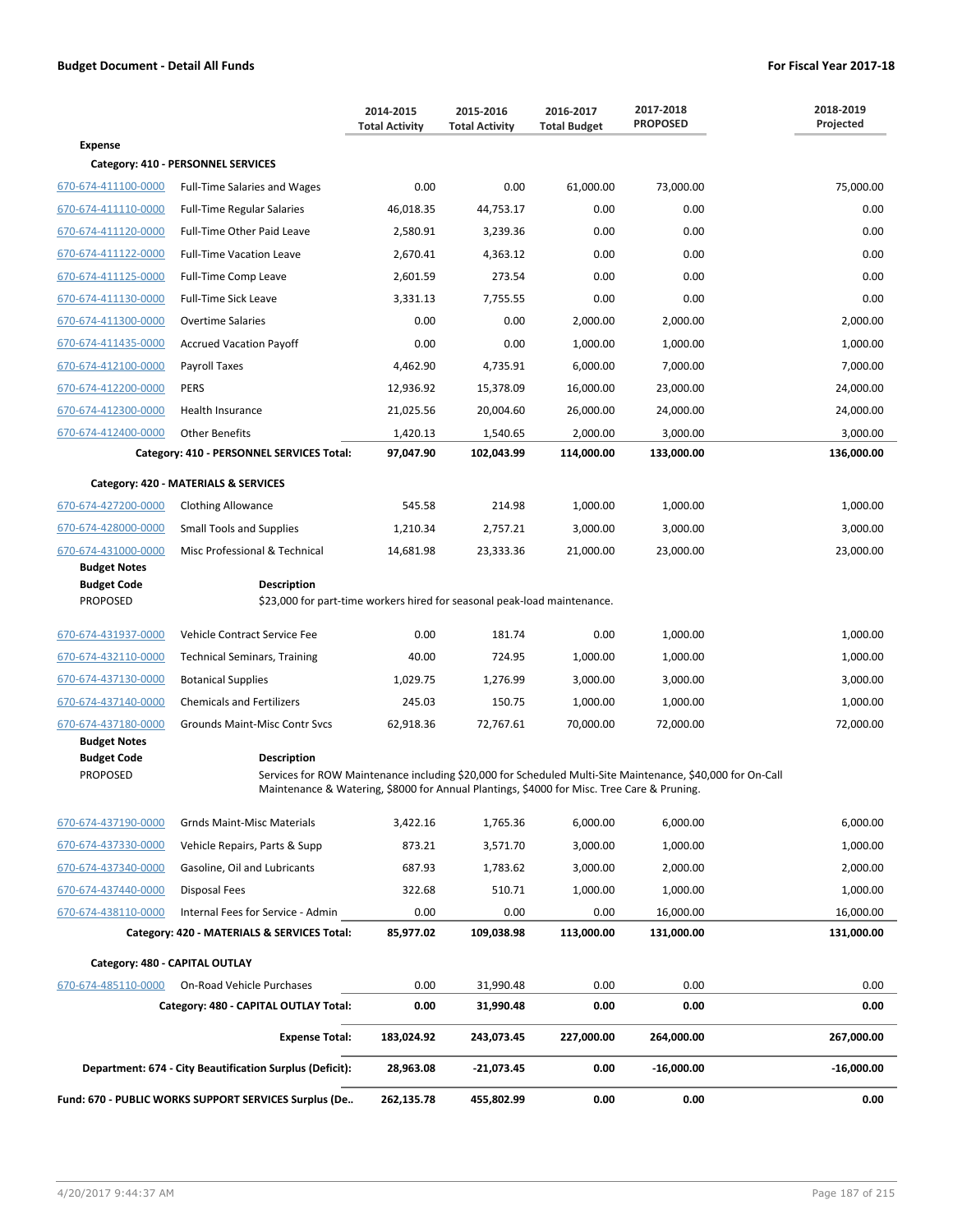|                           |                                                                                                                    | 2014-2015<br><b>Total Activity</b> | 2015-2016<br><b>Total Activity</b> | 2016-2017<br><b>Total Budget</b> | 2017-2018<br><b>PROPOSED</b> | 2018-2019<br>Projected |
|---------------------------|--------------------------------------------------------------------------------------------------------------------|------------------------------------|------------------------------------|----------------------------------|------------------------------|------------------------|
|                           | <b>Fund: 677 - OPERATIONS BUILDING CAPITAL PROJECTS FUND</b>                                                       |                                    |                                    |                                  |                              |                        |
|                           | <b>Department: 677 - Operations Building Resources</b>                                                             |                                    |                                    |                                  |                              |                        |
| Revenue                   |                                                                                                                    |                                    |                                    |                                  |                              |                        |
|                           | Category: 302 - BEGINNING FUND BALANCES                                                                            |                                    |                                    |                                  |                              |                        |
| 677-677-302100-0000       | Unrestricted Fund Balance                                                                                          | 0.00                               | 6,116,683.48                       | 7,405,683.00                     | 3,921,543.00                 | 0.00                   |
|                           | Category: 302 - BEGINNING FUND BALANCES Total:                                                                     | 0.00                               | 6,116,683.48                       | 7,405,683.00                     | 3,921,543.00                 | 0.00                   |
|                           | Category: 310 - MISCELLANEOUS REVENUES                                                                             |                                    |                                    |                                  |                              |                        |
| 677-677-310200-0000       | Investment Income                                                                                                  | 25,683.48                          | 57,949.93                          | 15,000.00                        | 5,000.00                     | 0.00                   |
| 677-677-310322-0000       | Rebates                                                                                                            | 0.00                               | 5,000.00                           | 0.00                             | 51,000.00                    | 0.00                   |
| <b>Budget Notes</b>       |                                                                                                                    |                                    |                                    |                                  |                              |                        |
| <b>Budget Code</b>        | <b>Description</b>                                                                                                 |                                    |                                    |                                  |                              |                        |
| <b>PROPOSED</b>           | The City will receive \$51,000 from the Energy Trust of Oregon for installing solar panels as part of the project. |                                    |                                    |                                  |                              |                        |
|                           | Category: 310 - MISCELLANEOUS REVENUES Total:                                                                      | 25,683.48                          | 62,949.93                          | 15,000.00                        | 56,000.00                    | 0.00                   |
|                           | Category: 312 - CHARGES FOR SERVICES                                                                               |                                    |                                    |                                  |                              |                        |
| 677-677-312900-0000       | <b>Work Orders</b>                                                                                                 | 0.00                               | 0.00                               | 0.00                             | 5,000.00                     | 0.00                   |
|                           | Category: 312 - CHARGES FOR SERVICES Total:                                                                        | 0.00                               | 0.00                               | 0.00                             | 5,000.00                     | 0.00                   |
| Category: 320 - TRANSFERS |                                                                                                                    |                                    |                                    |                                  |                              |                        |
| 677-677-322100-0000       | <b>Transfer from General Fund</b>                                                                                  | 3,001,000.00                       | 437,000.00                         | 187,000.00                       | 0.00                         | 0.00                   |
| 677-677-322180-0000       | Transfer from Capital Reserve Fund                                                                                 | 1,153,000.00                       | 0.00                               | 0.00                             | 0.00                         | 0.00                   |
| 677-677-322610-0000       | <b>Transfer from Water Fund</b>                                                                                    | 0.00                               | 0.00                               | 1,400,000.00                     | 895,000.00                   | 0.00                   |
| 677-677-322620-0000       | Transfer from Wastewater Fund                                                                                      | 1,937,000.00                       | 0.00                               | 95,000.00                        | 0.00                         | 0.00                   |
| 677-677-322625-0000       | Transfer from Surface Water Fund                                                                                   | 0.00                               | 1,602,000.00                       | 0.00                             | 0.00                         | 0.00                   |
| 677-677-322650-0000       | Transfer from Street Fund                                                                                          | 0.00                               | 0.00                               | 2,525,000.00                     | 0.00                         | 0.00                   |
|                           | Category: 320 - TRANSFERS Total:                                                                                   | 6,091,000.00                       | 2,039,000.00                       | 4,207,000.00                     | 895,000.00                   | 0.00                   |
|                           | <b>Revenue Total:</b>                                                                                              | 6,116,683.48                       | 8,218,633.41                       | 11,627,683.00                    | 4,877,543.00                 | 0.00                   |
|                           | <b>Department: 677 - Operations Building Resources Total:</b>                                                      | 6,116,683.48                       | 8,218,633.41                       | 11,627,683.00                    | 4,877,543.00                 | 0.00                   |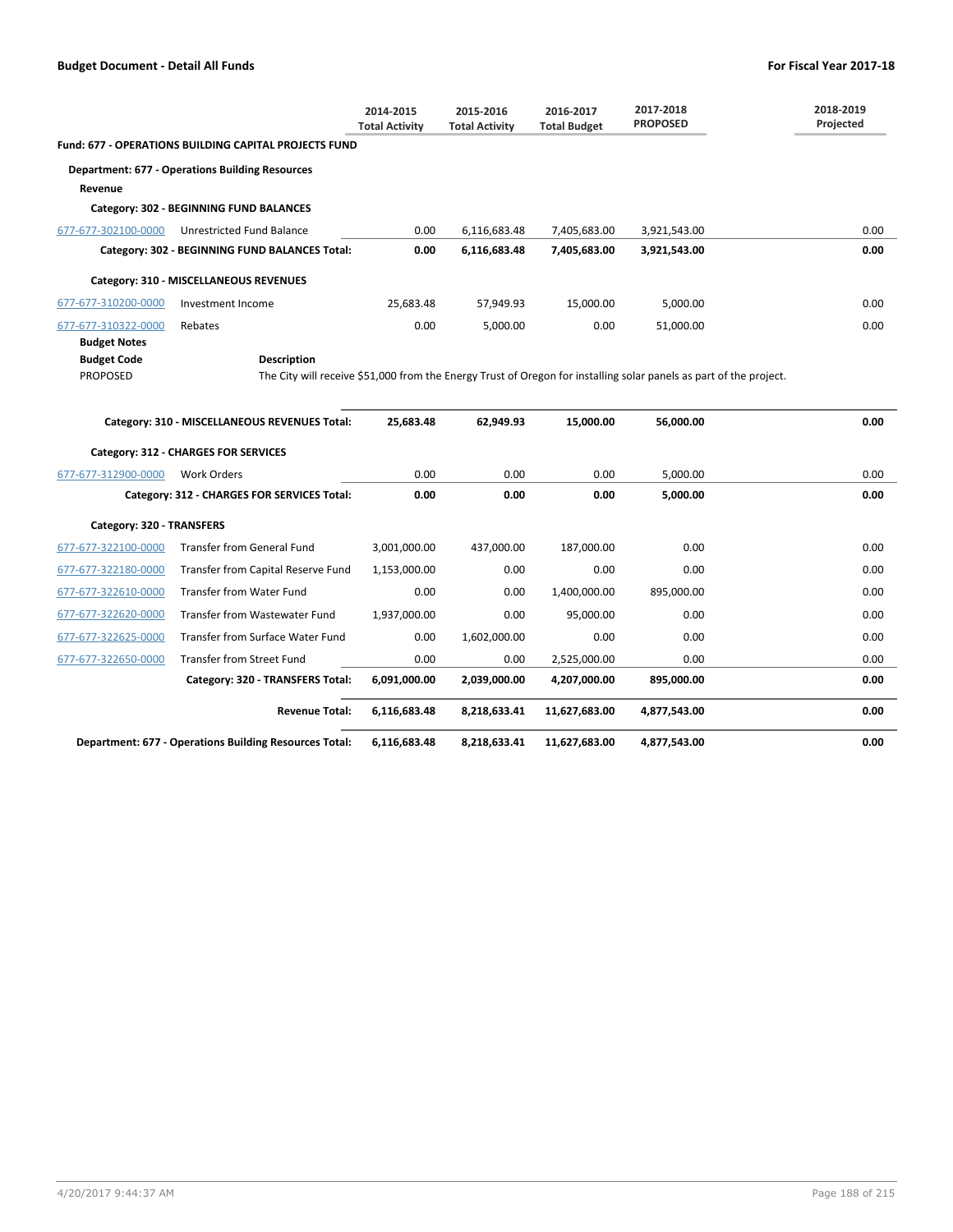|                                              |                                                            | 2014-2015<br><b>Total Activity</b> | 2015-2016<br><b>Total Activity</b> | 2016-2017<br><b>Total Budget</b> | 2017-2018<br><b>PROPOSED</b> | 2018-2019<br>Projected |
|----------------------------------------------|------------------------------------------------------------|------------------------------------|------------------------------------|----------------------------------|------------------------------|------------------------|
| <b>Department: 678 - Operations Building</b> |                                                            |                                    |                                    |                                  |                              |                        |
| <b>Expense</b>                               |                                                            |                                    |                                    |                                  |                              |                        |
| Category: 470 - TRANSFERS                    |                                                            |                                    |                                    |                                  |                              |                        |
| 677-678-476100-0000                          | <b>Residual Transfer to Gen Fund</b>                       | 0.00                               | 0.00                               | 0.00                             | 543.00                       | 0.00                   |
|                                              | Category: 470 - TRANSFERS Total:                           | 0.00                               | 0.00                               | 0.00                             | 543.00                       | 0.00                   |
| Category: 480 - CAPITAL OUTLAY               |                                                            |                                    |                                    |                                  |                              |                        |
| 677-678-481200-0000                          | Buildings & Building Improvement                           | 0.00                               | 731.089.75                         | 11,600,000.00                    | 4,877,000.00                 | 0.00                   |
|                                              | Category: 480 - CAPITAL OUTLAY Total:                      | 0.00                               | 731,089.75                         | 11,600,000.00                    | 4,877,000.00                 | 0.00                   |
| Category: 490 - CONTINGENCY                  |                                                            |                                    |                                    |                                  |                              |                        |
| 677-678-490500-0000                          | Capital Contingency                                        | 0.00                               | 0.00                               | 27,683.00                        | 0.00                         | 0.00                   |
|                                              | Category: 490 - CONTINGENCY Total:                         | 0.00                               | 0.00                               | 27,683.00                        | 0.00                         | 0.00                   |
|                                              | <b>Expense Total:</b>                                      | 0.00                               | 731,089.75                         | 11,627,683.00                    | 4,877,543.00                 | 0.00                   |
|                                              | <b>Department: 678 - Operations Building Total:</b>        | 0.00                               | 731,089.75                         | 11,627,683.00                    | 4,877,543.00                 | 0.00                   |
|                                              | <b>Fund: 677 - OPERATIONS BUILDING CAPITAL PROJECTS FU</b> | 6.116.683.48                       | 7.487.543.66                       | 0.00                             | 0.00                         | 0.00                   |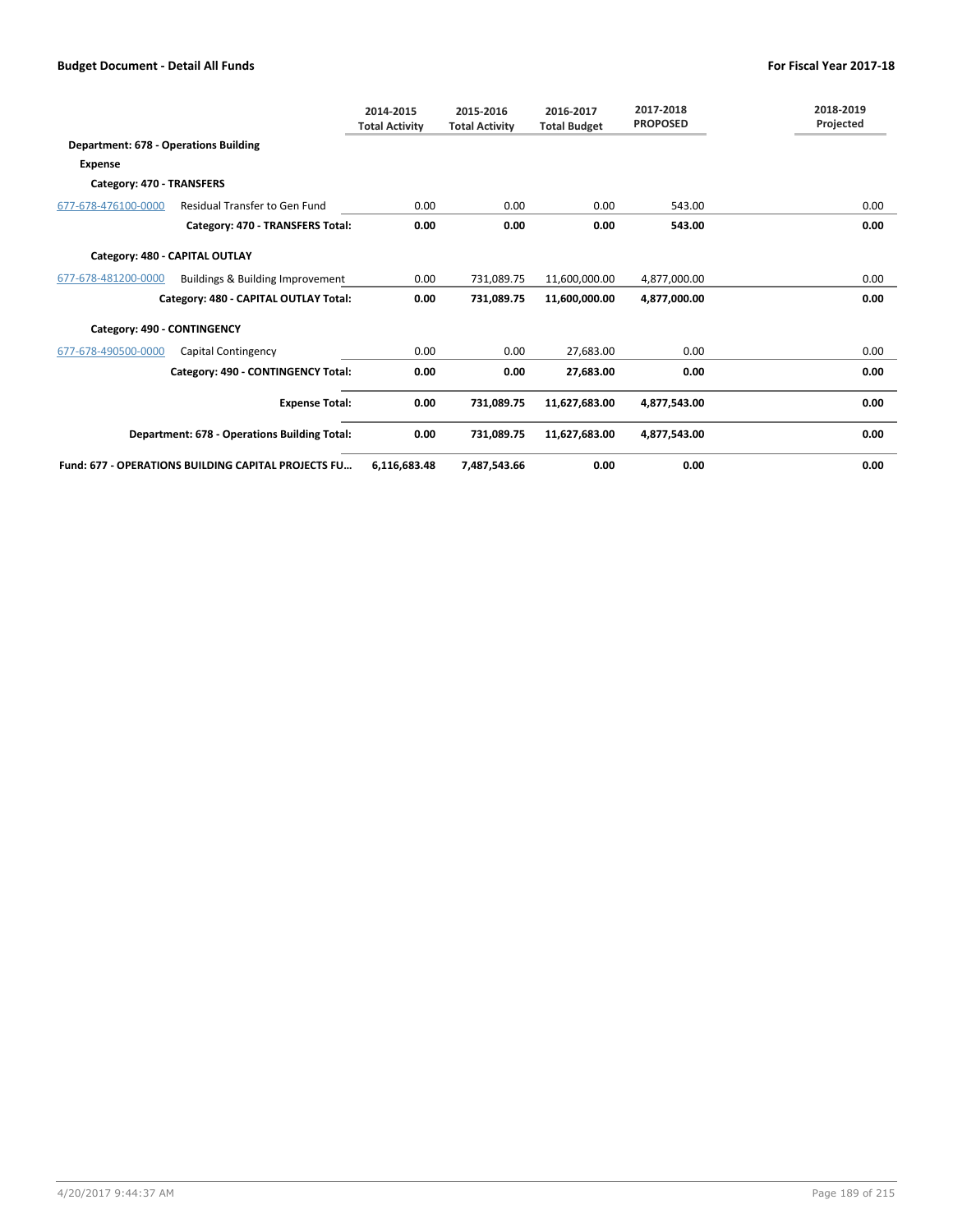|                                                |                                                        | 2014-2015<br><b>Total Activity</b> | 2015-2016<br><b>Total Activity</b> | 2016-2017<br><b>Total Budget</b> | 2017-2018<br><b>PROPOSED</b> | 2018-2019<br>Projected |
|------------------------------------------------|--------------------------------------------------------|------------------------------------|------------------------------------|----------------------------------|------------------------------|------------------------|
| Fund: 680 - ENGINEERING FUND                   |                                                        |                                    |                                    |                                  |                              |                        |
| <b>Department: 680 - Engineering Resources</b> |                                                        |                                    |                                    |                                  |                              |                        |
| Revenue                                        |                                                        |                                    |                                    |                                  |                              |                        |
|                                                | Category: 302 - BEGINNING FUND BALANCES                |                                    |                                    |                                  |                              |                        |
| 680-680-302100-0000                            | Unrestricted Fund Balance                              | 701,192.34                         | 1,300,439.96                       | 585,440.00                       | 286,341.00                   | 249,341.00             |
|                                                | Category: 302 - BEGINNING FUND BALANCES Total:         | 701,192.34                         | 1,300,439.96                       | 585,440.00                       | 286,341.00                   | 249,341.00             |
|                                                | Category: 306 - LICENSES AND FEES                      |                                    |                                    |                                  |                              |                        |
| 680-680-306220-0000                            | <b>Engineering Fees</b>                                | 319,360.70                         | 87,572.20                          | 150,000.00                       | 200,000.00                   | 200,000.00             |
| 680-680-306222-0000                            | <b>Erosion Control</b>                                 | 50,875.00                          | 48,400.00                          | 50,000.00                        | 50,000.00                    | 50,000.00              |
| 680-680-306228-0000                            | <b>Street Opening Permit</b>                           | 69,850.00                          | 77,650.00                          | 55,000.00                        | 60,000.00                    | 60,000.00              |
|                                                | Category: 306 - LICENSES AND FEES Total:               | 440,085.70                         | 213,622.20                         | 255,000.00                       | 310,000.00                   | 310,000.00             |
|                                                | Category: 310 - MISCELLANEOUS REVENUES                 |                                    |                                    |                                  |                              |                        |
| 680-680-310200-0000                            | Investment Income                                      | 3,722.14                           | 7,936.44                           | 5,000.00                         | 5,000.00                     | 5,000.00               |
| 680-680-310310-0000                            | Insurance Reimbursements                               | 0.00                               | 1,423.80                           | 0.00                             | 0.00                         | 0.00                   |
| 680-680-310315-0000                            | Medical Insurance Reimbursemt                          | 2,991.85                           | 44,031.91                          | 0.00                             | 0.00                         | 0.00                   |
| 680-680-310910-0000                            | Sundry Income                                          | 555.00                             | 2,100.00                           | 6,000.00                         | 6,000.00                     | 6,000.00               |
|                                                | Category: 310 - MISCELLANEOUS REVENUES Total:          | 7,268.99                           | 55,492.15                          | 11,000.00                        | 11,000.00                    | 11,000.00              |
|                                                | Category: 312 - CHARGES FOR SERVICES                   |                                    |                                    |                                  |                              |                        |
| 680-680-312135-0000                            | Charges for Services - Redev                           | 15,000.00                          | 14,241.00                          | 22,000.00                        | 11,000.00                    | 11,000.00              |
| 680-680-312310-0000                            | Charges for Services - Planning                        | 55,000.00                          | 38,602.00                          | 59,000.00                        | 104,000.00                   | 104,000.00             |
| 680-680-312410-0000                            | Charges for Services – Police                          | 15,000.00                          | 6,828.00                           | 11,000.00                        | 15,000.00                    | 15,000.00              |
| 680-680-312430-0000                            | Charges for Services - Fire                            | 17,000.00                          | 8,828.00                           | 14,000.00                        | 15,000.00                    | 15,000.00              |
| 680-680-312500-0000                            | Charges for Services - Parks                           | 17,000.00                          | 2,708.00                           | 5,000.00                         | 9,000.00                     | 9,000.00               |
| 680-680-312610-0000                            | Charges for Services - Water                           | 348,000.00                         | 223,251.00                         | 340,000.00                       | 574,000.00                   | 592,000.00             |
| 680-680-312620-0000                            | Charges for Services - Wastewater                      | 439,000.00                         | 295,748.00                         | 450,000.00                       | 575,000.00                   | 594,000.00             |
| 680-680-312625-0000                            | Charges for Services - Surface Wtr                     | 768,000.00                         | 447,916.00                         | 682,000.00                       | 798,000.00                   | 823,000.00             |
| 680-680-312650-0000                            | <b>Charges for Services - Street</b>                   | 791,000.00                         | 508,878.00                         | 775,000.00                       | 698,000.00                   | 720,000.00             |
| 680-680-312900-0000                            | <b>Work Orders</b>                                     | 850,629.14                         | 951,778.35                         | 916,000.00                       | 1,064,000.00                 | 1,200,000.00           |
|                                                | Category: 312 - CHARGES FOR SERVICES Total:            | 3,315,629.14                       | 2,498,778.35                       | 3,274,000.00                     | 3,863,000.00                 | 4,083,000.00           |
|                                                | Category: 344 - PROCEEDS SALE OF CAPITAL ASSETS        |                                    |                                    |                                  |                              |                        |
| 680-680-344100-0000                            | Proceeds from Sale of Capital                          | 0.00                               | 3,323.25                           | 0.00                             | 0.00                         | 0.00                   |
|                                                | Category: 344 - PROCEEDS SALE OF CAPITAL ASSETS Total: | 0.00                               | 3,323.25                           | 0.00                             | 0.00                         | 0.00                   |
|                                                | <b>Revenue Total:</b>                                  | 4,464,176.17                       | 4,071,655.91                       | 4,125,440.00                     | 4,470,341.00                 | 4,653,341.00           |
|                                                | Department: 680 - Engineering Resources Total:         | 4,464,176.17                       | 4,071,655.91                       | 4,125,440.00                     | 4,470,341.00                 | 4,653,341.00           |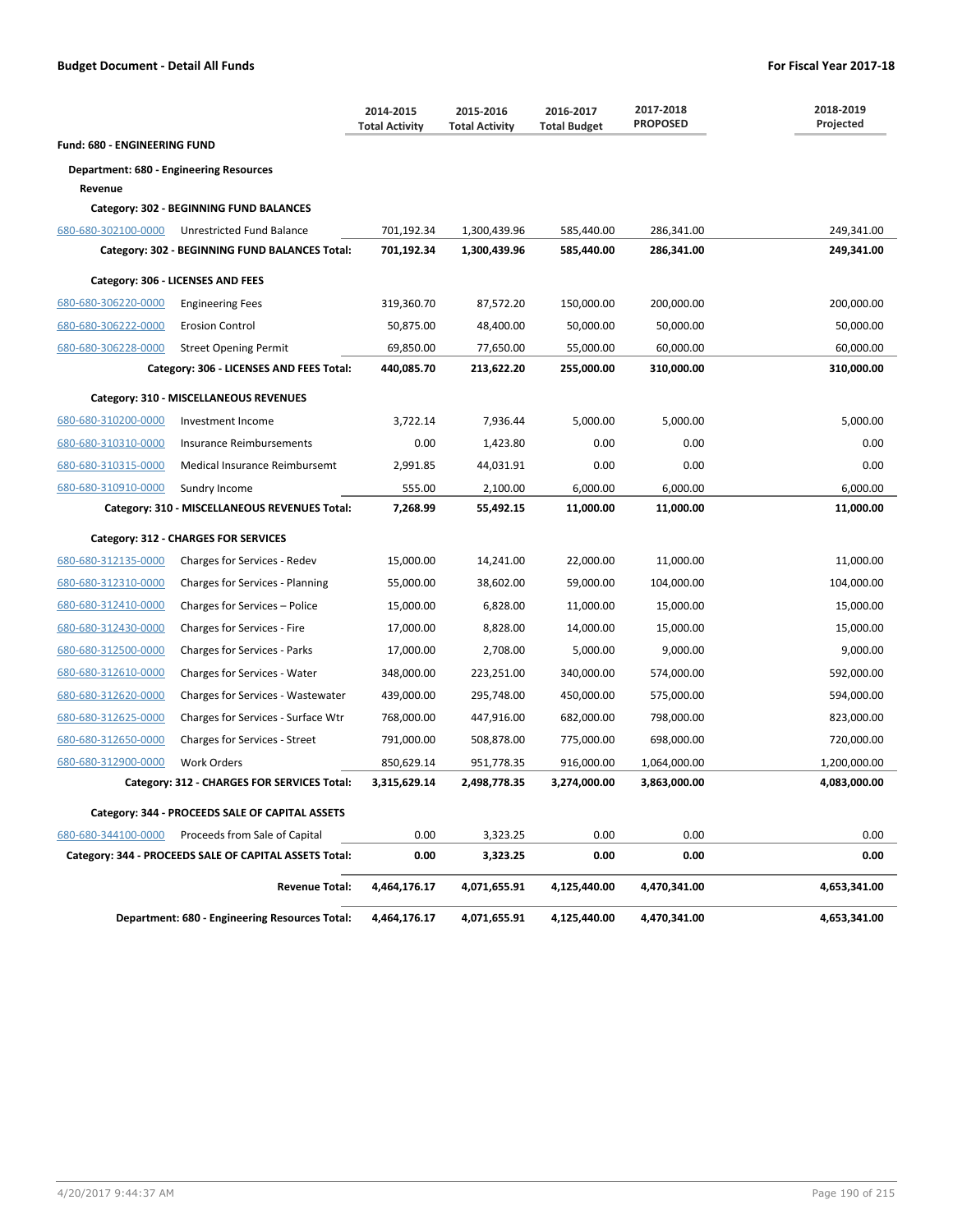|                                                                                                  |                                                                                                                                                                                             | 2014-2015<br><b>Total Activity</b> | 2015-2016<br><b>Total Activity</b> | 2016-2017<br><b>Total Budget</b> | 2017-2018<br><b>PROPOSED</b> | 2018-2019<br>Projected |
|--------------------------------------------------------------------------------------------------|---------------------------------------------------------------------------------------------------------------------------------------------------------------------------------------------|------------------------------------|------------------------------------|----------------------------------|------------------------------|------------------------|
|                                                                                                  | <b>Department: 681 - Engineering Mgmt Services</b>                                                                                                                                          |                                    |                                    |                                  |                              |                        |
| <b>Expense</b>                                                                                   |                                                                                                                                                                                             |                                    |                                    |                                  |                              |                        |
|                                                                                                  | Category: 410 - PERSONNEL SERVICES                                                                                                                                                          |                                    |                                    |                                  |                              |                        |
| 680-681-411100-0000<br><b>Budget Notes</b>                                                       | <b>Full-Time Salaries and Wages</b>                                                                                                                                                         | 0.00                               | $-106.85$                          | 268,000.00                       | 398,000.00                   | 408,000.00             |
| <b>Budget Code</b><br>Projected<br><b>PROPOSED</b>                                               | Description<br>City Engr, Proj Director, Admin Asst, Admin Support and .3 Reception Desk 4.3 FTE<br>City Engr, Proj Director, Admin Asst, and Admin Support and .3 Reception Desk = 4.2 FTE |                                    |                                    |                                  |                              |                        |
| 680-681-411110-0000                                                                              | <b>Full-Time Regular Salaries</b>                                                                                                                                                           | 215,667.45                         | 220,213.94                         | 0.00                             | 0.00                         | 0.00                   |
| 680-681-411120-0000                                                                              | Full-Time Other Paid Leave                                                                                                                                                                  | 14,697.98                          | 13,735.69                          | 0.00                             | 0.00                         | 0.00                   |
| 680-681-411122-0000                                                                              | <b>Full-Time Vacation Leave</b>                                                                                                                                                             | 14,143.09                          | 18,778.58                          | 0.00                             | 0.00                         | 0.00                   |
| 680-681-411125-0000                                                                              | Full-Time Comp Leave                                                                                                                                                                        | 786.23                             | 186.39                             | 0.00                             | 0.00                         | 0.00                   |
| 680-681-411130-0000                                                                              | Full-Time Sick Leave                                                                                                                                                                        | 13,111.06                          | 7,687.01                           | 0.00                             | 0.00                         | 0.00                   |
| 680-681-411200-0000                                                                              | Part-Time Salaries                                                                                                                                                                          | 4,394.59                           | 26,594.93                          | 0.00                             | 0.00                         | 17,000.00              |
| 680-681-411235-0000                                                                              | Part-Time Other Paid Leave                                                                                                                                                                  | 0.00                               | 45.20                              | 0.00                             | 0.00                         | 0.00                   |
| 680-681-411240-0000                                                                              | Temporary / OnCall                                                                                                                                                                          | 6,325.44                           | 2,986.77                           | 0.00                             | 0.00                         | 0.00                   |
| 680-681-411300-0000                                                                              | <b>Overtime Salaries</b>                                                                                                                                                                    | 672.21                             | 0.00                               | 1,000.00                         | 1,000.00                     | 1,000.00               |
| 680-681-411435-0000                                                                              | <b>Accrued Vacation Payoff</b>                                                                                                                                                              | 2,283.20                           | 2,338.00                           | 3,000.00                         | 8,000.00                     | 8,000.00               |
| 680-681-412100-0000                                                                              | Payroll Taxes                                                                                                                                                                               | 25,288.20                          | 26,959.27                          | 22,000.00                        | 34,000.00                    | 35,000.00              |
| 680-681-412200-0000                                                                              | PERS                                                                                                                                                                                        | 63,911.05                          | 84,048.58                          | 65,000.00                        | 117,000.00                   | 125,000.00             |
| 680-681-412300-0000                                                                              | Health Insurance                                                                                                                                                                            | 68,714.17                          | 65,040.53                          | 85,000.00                        | 99,000.00                    | 109,000.00             |
| 680-681-412400-0000                                                                              | <b>Other Benefits</b>                                                                                                                                                                       | 6,213.06                           | 5,630.02                           | 7,000.00                         | 9,000.00                     | 10,000.00              |
|                                                                                                  | Category: 410 - PERSONNEL SERVICES Total:                                                                                                                                                   | 436,207.73                         | 474,138.06                         | 451,000.00                       | 666,000.00                   | 713,000.00             |
|                                                                                                  |                                                                                                                                                                                             |                                    |                                    |                                  |                              |                        |
|                                                                                                  | Category: 420 - MATERIALS & SERVICES                                                                                                                                                        |                                    |                                    |                                  |                              |                        |
| 680-681-421000-0000                                                                              | <b>General Office Supplies</b>                                                                                                                                                              | 4,955.70                           | 4,164.42                           | 6,000.00                         | 6,000.00                     | 6,000.00               |
| 680-681-422100-0000                                                                              | In-House Printing, Copier Supp                                                                                                                                                              | 7,137.18                           | 6,788.37                           | 6,000.00                         | 6,000.00                     | 6,000.00               |
| 680-681-422200-0000<br><b>Budget Notes</b><br><b>Budget Code</b><br>Projected<br>PROPOSED        | Printing and Binding Services<br><b>Description</b><br>Copy Center services - envelopes, letterhead, business<br>cards<br>Copy Center services - envelopes, letterhead, business<br>cards   | 419.86                             | 311.17                             | 2,000.00                         | 2,000.00                     | 2,000.00               |
|                                                                                                  |                                                                                                                                                                                             |                                    |                                    |                                  |                              |                        |
| 680-681-422300-0000<br><b>Budget Notes</b><br><b>Budget Code</b><br>Projected<br><b>PROPOSED</b> | Postage<br><b>Description</b><br>Miscellaneous Mailings. Costs to be charged back from the Copy Center<br>Miscellaneous Mailings. Costs to be charged back from the Copy Center             | 0.00                               | 2,000.00                           | 3,000.00                         | 3,000.00                     | 3,000.00               |
| 680-681-422600-0000                                                                              | <b>Microfilming Services</b>                                                                                                                                                                | 0.00                               | 0.00                               | 2,000.00                         | 2,000.00                     | 2,000.00               |
| 680-681-427200-0000                                                                              | <b>Clothing Allowance</b>                                                                                                                                                                   | 0.00                               | 79.98                              | 0.00                             | 0.00                         | 0.00                   |
| 680-681-429500-0000                                                                              | Misc Furnishings & Equipment                                                                                                                                                                | 2,340.12                           | 2,062.12                           | 4,000.00                         | 4,000.00                     | 4,000.00               |
| <b>Budget Notes</b>                                                                              |                                                                                                                                                                                             |                                    |                                    |                                  |                              |                        |
| <b>Budget Code</b><br>Projected<br><b>PROPOSED</b>                                               | <b>Description</b><br>Office chairs, bookcases, file cabinets, etc.<br>Office chairs, bookcases, file cabinets, etc.                                                                        |                                    |                                    |                                  |                              |                        |
| 680-681-429700-0000                                                                              | <b>Publications and Reports</b>                                                                                                                                                             | 1,322.22                           | 2,750.81                           | 1,000.00                         | 1,000.00                     | 1,000.00               |
| 680-681-431000-0000                                                                              | Misc Professional & Technical                                                                                                                                                               | 298.50                             | 898.39                             | 4,000.00                         | 4,000.00                     | 4,000.00               |
| 680-681-431540-0000                                                                              | Software, Purchases & Licenses                                                                                                                                                              | 4,482.09                           | 6,141.09                           | 10,000.00                        | 10,000.00                    | 10,000.00              |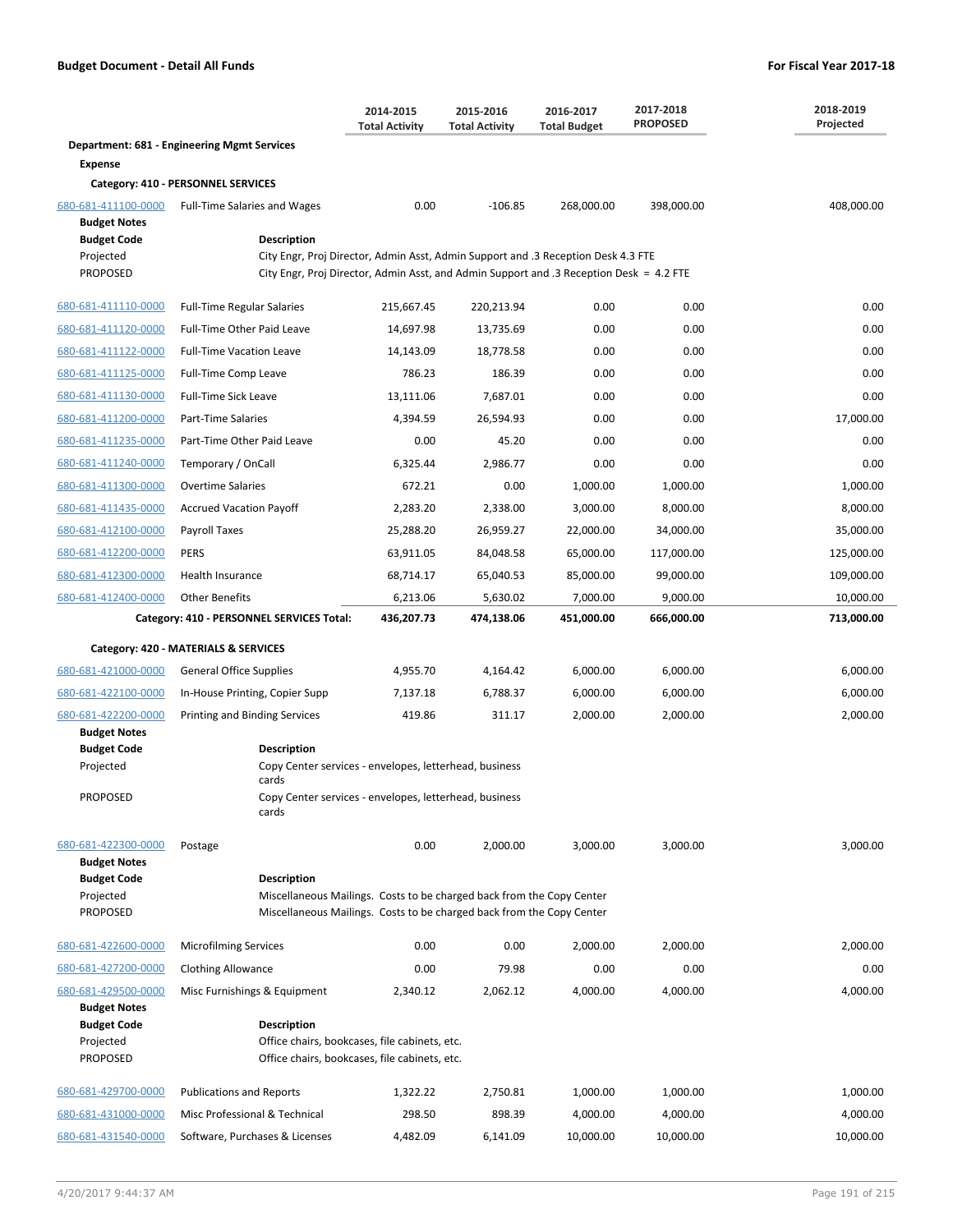|                                            |                                                                                                                                            | 2014-2015<br><b>Total Activity</b>                                                                                                                                                                                                                                                                                                                                                    | 2015-2016<br><b>Total Activity</b> | 2016-2017<br><b>Total Budget</b> | 2017-2018<br><b>PROPOSED</b> | 2018-2019<br>Projected |  |  |
|--------------------------------------------|--------------------------------------------------------------------------------------------------------------------------------------------|---------------------------------------------------------------------------------------------------------------------------------------------------------------------------------------------------------------------------------------------------------------------------------------------------------------------------------------------------------------------------------------|------------------------------------|----------------------------------|------------------------------|------------------------|--|--|
| <b>Budget Notes</b>                        |                                                                                                                                            |                                                                                                                                                                                                                                                                                                                                                                                       |                                    |                                  |                              |                        |  |  |
| <b>Budget Code</b>                         | <b>Description</b>                                                                                                                         |                                                                                                                                                                                                                                                                                                                                                                                       |                                    |                                  |                              |                        |  |  |
| Projected<br><b>PROPOSED</b>               | Annual Tyler Maintenance, sofware upgrades, license maintenance. db<br>Annual Tyler Maintenance, sofware upgrades, license maintenance. db |                                                                                                                                                                                                                                                                                                                                                                                       |                                    |                                  |                              |                        |  |  |
|                                            |                                                                                                                                            |                                                                                                                                                                                                                                                                                                                                                                                       |                                    |                                  |                              |                        |  |  |
| 680-681-431610-0000                        | <b>Bank Service Charges</b>                                                                                                                | 12,649.62                                                                                                                                                                                                                                                                                                                                                                             | 14,782.03                          | 16,000.00                        | 16,000.00                    | 16,000.00              |  |  |
| <b>Budget Notes</b>                        |                                                                                                                                            |                                                                                                                                                                                                                                                                                                                                                                                       |                                    |                                  |                              |                        |  |  |
| <b>Budget Code</b><br>Projected            | <b>Description</b>                                                                                                                         |                                                                                                                                                                                                                                                                                                                                                                                       |                                    |                                  |                              |                        |  |  |
| <b>PROPOSED</b>                            |                                                                                                                                            | Unanticipated credit card services charges for System Development Charges intake<br>Unanticipated credit card services charges for System Development Charges intake                                                                                                                                                                                                                  |                                    |                                  |                              |                        |  |  |
| 680-681-431930-0000                        | <b>Contracted Secretarial Service</b>                                                                                                      | 19,892.62                                                                                                                                                                                                                                                                                                                                                                             | 15,764.25                          | 27,000.00                        | 27,000.00                    | 30,000.00              |  |  |
| <b>Budget Notes</b><br><b>Budget Code</b>  |                                                                                                                                            |                                                                                                                                                                                                                                                                                                                                                                                       |                                    |                                  |                              |                        |  |  |
| Projected                                  |                                                                                                                                            | <b>Description</b><br>Transportation Advisory Board Transcprition Services and                                                                                                                                                                                                                                                                                                        |                                    |                                  |                              |                        |  |  |
|                                            | Temporary Admin Support for Records Retention mandates db                                                                                  |                                                                                                                                                                                                                                                                                                                                                                                       |                                    |                                  |                              |                        |  |  |
| <b>PROPOSED</b>                            | Transportation Advisory Board Transcprition Services and<br>Temporary Admin Support for Records Retention mandates db                      |                                                                                                                                                                                                                                                                                                                                                                                       |                                    |                                  |                              |                        |  |  |
| 680-681-432110-0000<br><b>Budget Notes</b> | <b>Technical Seminars, Training</b>                                                                                                        | 190.00                                                                                                                                                                                                                                                                                                                                                                                | 185.00                             | 4,000.00                         | 4,000.00                     | 4,000.00               |  |  |
| <b>Budget Code</b>                         | <b>Description</b>                                                                                                                         |                                                                                                                                                                                                                                                                                                                                                                                       |                                    |                                  |                              |                        |  |  |
| Projected                                  |                                                                                                                                            | Attend training to keep professional development hours current for certification.                                                                                                                                                                                                                                                                                                     |                                    |                                  |                              |                        |  |  |
| <b>PROPOSED</b>                            | Attend training to keep professional development hours current for certification.                                                          |                                                                                                                                                                                                                                                                                                                                                                                       |                                    |                                  |                              |                        |  |  |
| 680-681-432130-0000                        | Conferences                                                                                                                                | 2,619.06                                                                                                                                                                                                                                                                                                                                                                              | 3,957.35                           | 4,000.00                         | 5,000.00                     | 5,000.00               |  |  |
| 680-681-432300-0000                        | <b>Membership Dues</b>                                                                                                                     | 4,131.00                                                                                                                                                                                                                                                                                                                                                                              | 1,178.30                           | 6,000.00                         | 6,000.00                     | 6,000.00               |  |  |
| <b>Budget Notes</b>                        |                                                                                                                                            |                                                                                                                                                                                                                                                                                                                                                                                       |                                    |                                  |                              |                        |  |  |
| <b>Budget Code</b>                         |                                                                                                                                            | <b>Description</b>                                                                                                                                                                                                                                                                                                                                                                    |                                    |                                  |                              |                        |  |  |
| Projected                                  |                                                                                                                                            | American Water Works Association AWWA-Group<br>Institute of Transportation Engineers-GG<br>OR State Board of Eng & Land Surveying-GG, ER<br>Oregon Association of Clean Water Agencies<br>Cooperative PUblic Agencies of Washington County<br>American Public Works Association APWA-GG, ER                                                                                           |                                    |                                  |                              |                        |  |  |
| <b>PROPOSED</b>                            |                                                                                                                                            | Metropolitan Utility Coordinating Council<br>American Water Works Association AWWA-Group<br>Institute of Transportation Engineers-GG<br>OR State Board of Eng & Land Surveying-GG, ER<br>Oregon Association of Clean Water Agencies<br>Cooperative PUblic Agencies of Washington County<br>American Public Works Association APWA-GG, ER<br>Metropolitan Utility Coordinating Council |                                    |                                  |                              |                        |  |  |
| 680-681-435210-0000                        | <b>Telephone Service Charges</b>                                                                                                           | 1,910.13                                                                                                                                                                                                                                                                                                                                                                              | 1,427.58                           | 3,000.00                         | 3,000.00                     | 3,000.00               |  |  |
| 680-681-435240-0000                        | Miscellaneous Communication                                                                                                                | 0.00                                                                                                                                                                                                                                                                                                                                                                                  | 51.72                              | 0.00                             | 0.00                         | 0.00                   |  |  |
| 680-681-437310-0000                        | <b>Equipment Repair and Service</b>                                                                                                        | 239.70                                                                                                                                                                                                                                                                                                                                                                                | 412.87                             | 1,000.00                         | 2,000.00                     | 1,000.00               |  |  |
| 680-681-437330-0000                        | Vehicle Repairs, Parts & Supp                                                                                                              | 5,614.33                                                                                                                                                                                                                                                                                                                                                                              | 0.00                               | 0.00                             | 0.00                         | 0.00                   |  |  |
| 680-681-437340-0000                        | Gasoline, Oil and Lubricants                                                                                                               | 6,507.06                                                                                                                                                                                                                                                                                                                                                                              | 0.00                               | 10,000.00                        | 10,000.00                    | 10,000.00              |  |  |
| 680-681-438110-0000                        | Internal Fees for Service - Admin                                                                                                          | 333,000.00                                                                                                                                                                                                                                                                                                                                                                            | 315,000.00                         | 360,000.00                       | 129,000.00                   | 134,000.00             |  |  |
| 680-681-438672-0000                        | Internal Fees for Service - Electron                                                                                                       | 10,000.00                                                                                                                                                                                                                                                                                                                                                                             | 11,000.00                          | 11,000.00                        | 12,000.00                    | 12,000.00              |  |  |
| 680-681-438673-0000                        | Internal Fees for Service - MP                                                                                                             | 12,000.00                                                                                                                                                                                                                                                                                                                                                                             | 20,000.00                          | 15,000.00                        | 7,000.00                     | 7,000.00               |  |  |
| 680-681-439220-0000                        | <b>Local Travel Expenses</b>                                                                                                               | 8.75                                                                                                                                                                                                                                                                                                                                                                                  | 21.23                              | 1,000.00                         | 1,000.00                     | 1,000.00               |  |  |
| 680-681-439900-0000<br><b>Budget Notes</b> | <b>Other Miscellaneous Exp</b>                                                                                                             | 4,547.22                                                                                                                                                                                                                                                                                                                                                                              | 889.92                             | 7,000.00                         | 30,000.00                    | 20,000.00              |  |  |
| <b>Budget Code</b><br>Projected            | <b>Description</b><br>Map Room Remodel                                                                                                     |                                                                                                                                                                                                                                                                                                                                                                                       |                                    |                                  |                              |                        |  |  |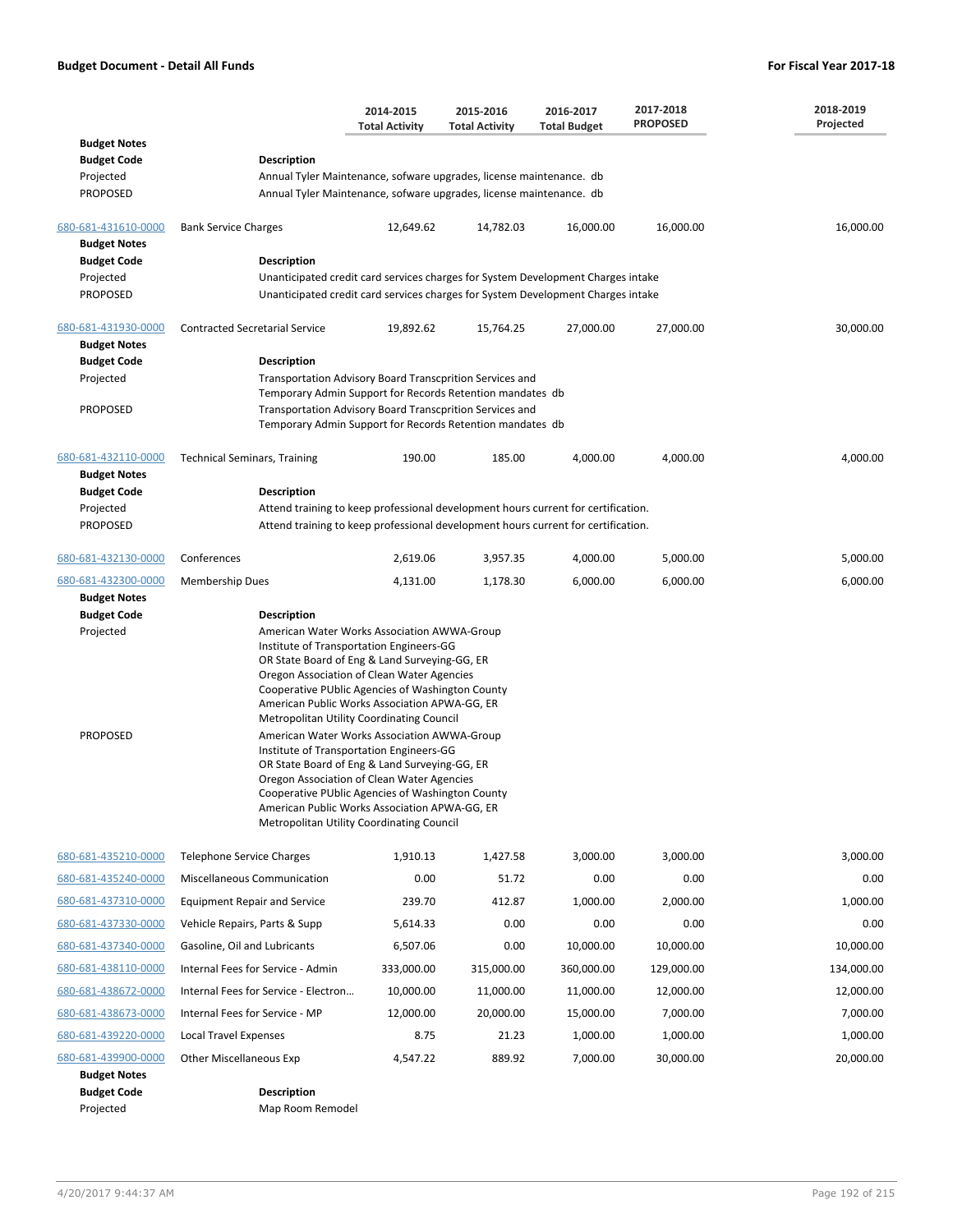|                             |                                                    | 2014-2015<br><b>Total Activity</b> | 2015-2016<br><b>Total Activity</b> | 2016-2017<br><b>Total Budget</b> | 2017-2018<br><b>PROPOSED</b> | 2018-2019<br>Projected |
|-----------------------------|----------------------------------------------------|------------------------------------|------------------------------------|----------------------------------|------------------------------|------------------------|
| <b>PROPOSED</b>             | Map Room Remodel                                   |                                    |                                    |                                  |                              |                        |
|                             | Category: 420 - MATERIALS & SERVICES Total:        | 434.265.16                         | 409.866.60                         | 503,000.00                       | 290,000.00                   | 287,000.00             |
| Category: 490 - CONTINGENCY |                                                    |                                    |                                    |                                  |                              |                        |
| 680-681-490100-0000         | <b>General Operating Contingency</b>               | 0.00                               | 0.00                               | 201,440.00                       | 249.341.00                   | 276,341.00             |
|                             | Category: 490 - CONTINGENCY Total:                 | 0.00                               | 0.00                               | 201.440.00                       | 249.341.00                   | 276,341.00             |
|                             | <b>Expense Total:</b>                              | 870,472.89                         | 884.004.66                         | 1,155,440.00                     | 1,205,341.00                 | 1,276,341.00           |
|                             | Department: 681 - Engineering Mgmt Services Total: | 870,472.89                         | 884.004.66                         | 1,155,440.00                     | 1,205,341.00                 | 1,276,341.00           |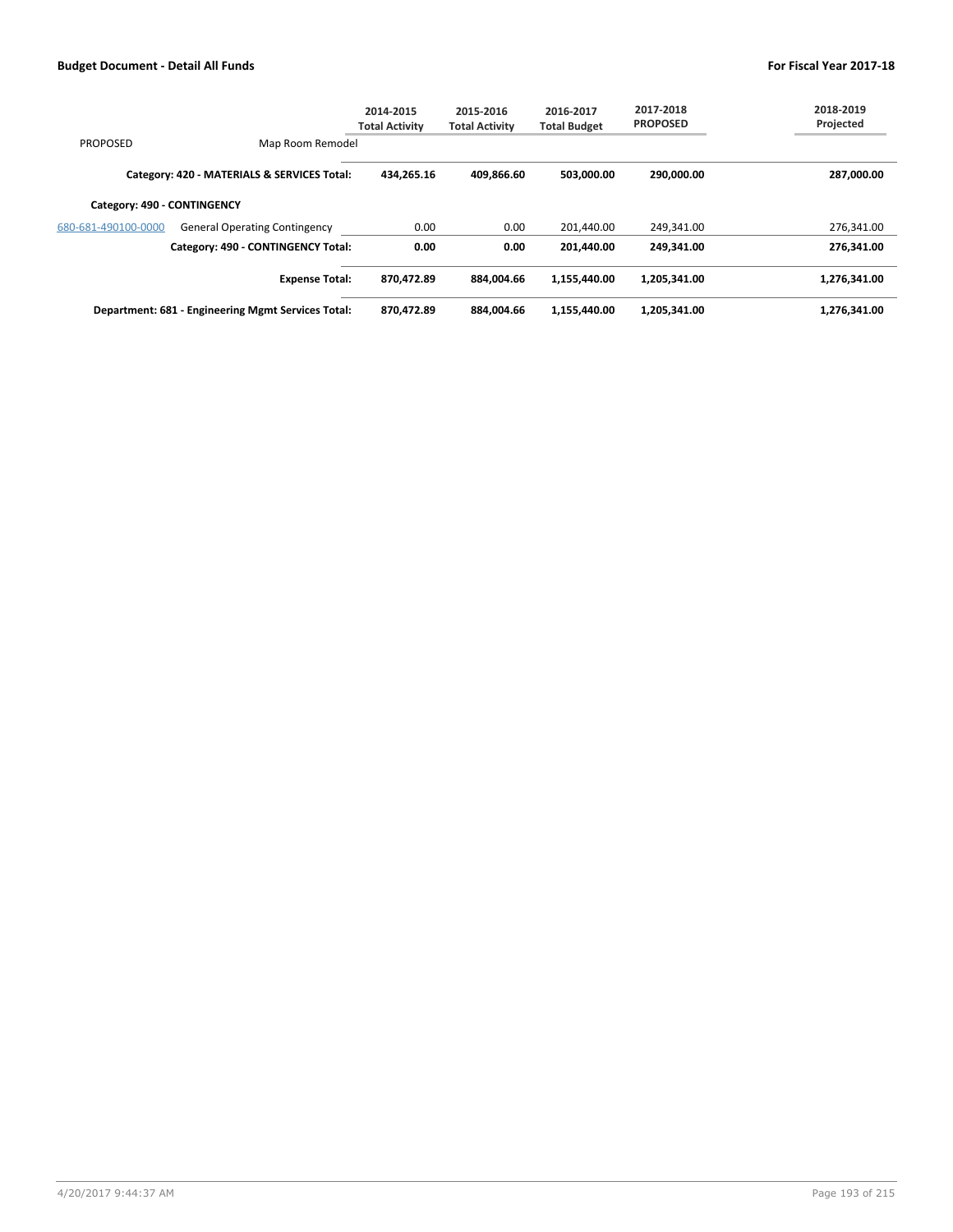|                                                |                                                                                                                                                                                      | 2014-2015<br><b>Total Activity</b> | 2015-2016<br><b>Total Activity</b> | 2016-2017<br><b>Total Budget</b> | 2017-2018<br><b>PROPOSED</b>                                                                      | 2018-2019<br>Projected |  |  |  |
|------------------------------------------------|--------------------------------------------------------------------------------------------------------------------------------------------------------------------------------------|------------------------------------|------------------------------------|----------------------------------|---------------------------------------------------------------------------------------------------|------------------------|--|--|--|
| <b>Department: 682 - Construction Services</b> |                                                                                                                                                                                      |                                    |                                    |                                  |                                                                                                   |                        |  |  |  |
| <b>Expense</b>                                 |                                                                                                                                                                                      |                                    |                                    |                                  |                                                                                                   |                        |  |  |  |
|                                                | Category: 410 - PERSONNEL SERVICES                                                                                                                                                   |                                    |                                    |                                  |                                                                                                   |                        |  |  |  |
| 680-682-411100-0000<br><b>Budget Notes</b>     | <b>Full-Time Salaries and Wages</b>                                                                                                                                                  | 0.00                               | 0.00                               | 902,000.00                       | 1,168,000.00                                                                                      | 1,157,000.00           |  |  |  |
| <b>Budget Code</b>                             | <b>Description</b>                                                                                                                                                                   |                                    |                                    |                                  |                                                                                                   |                        |  |  |  |
| Projected                                      | MacDonald, Lentz 13.4 FTE                                                                                                                                                            |                                    |                                    |                                  | Amsberry, Flye, Foulke, Knepper, Kudna, Marsoun, McDougal, Owings, Shum, Tipton Weber, Kerkland,  |                        |  |  |  |
| <b>PROPOSED</b>                                | MadDonald, Lentz<br>13.9 FTE                                                                                                                                                         |                                    |                                    |                                  | Amsberry, Flye, Foulke, Knepper, Kudna, Marsoun, McDougal, Owings, Shum, Tipton, Weber, Kerkland, |                        |  |  |  |
| 680-682-411110-0000                            | <b>Full-Time Regular Salaries</b>                                                                                                                                                    | 697,117.88                         | 699,988.14                         | 0.00                             | 0.00                                                                                              | 0.00                   |  |  |  |
| 680-682-411120-0000                            | Full-Time Other Paid Leave                                                                                                                                                           | 40,964.50                          | 41,809.94                          | 0.00                             | 0.00                                                                                              | 0.00                   |  |  |  |
| 680-682-411122-0000                            | <b>Full-Time Vacation Leave</b>                                                                                                                                                      | 46,464.25                          | 56,100.07                          | 0.00                             | 0.00                                                                                              | 0.00                   |  |  |  |
| 680-682-411125-0000                            | Full-Time Comp Leave                                                                                                                                                                 | 5,402.52                           | 6,546.20                           | 0.00                             | 0.00                                                                                              | 0.00                   |  |  |  |
| 680-682-411130-0000                            | <b>Full-Time Sick Leave</b>                                                                                                                                                          | 21,702.31                          | 20,348.17                          | 0.00                             | 0.00                                                                                              | 0.00                   |  |  |  |
| 680-682-411200-0000                            | Part-Time Salaries                                                                                                                                                                   | 0.00                               | 26,905.11                          | 0.00                             | 0.00                                                                                              | 0.00                   |  |  |  |
| 680-682-411225-0000                            | Part-Time Comp Leave                                                                                                                                                                 | 0.00                               | 213.46                             | 0.00                             | 0.00                                                                                              | 0.00                   |  |  |  |
| 680-682-411235-0000                            | Part-Time Other Paid Leave                                                                                                                                                           | 0.00                               | 3,143.61                           | 0.00                             | 0.00                                                                                              | 0.00                   |  |  |  |
| 680-682-411240-0000                            | Temporary / OnCall                                                                                                                                                                   | 8,661.50                           | 7,524.00                           | 22,000.00                        | 20,000.00                                                                                         | 21,000.00              |  |  |  |
| 680-682-411300-0000<br><b>Budget Notes</b>     | <b>Overtime Salaries</b>                                                                                                                                                             | 33,564.59                          | 12,500.13                          | 24,000.00                        | 28,000.00                                                                                         | 25,000.00              |  |  |  |
| <b>Budget Code</b><br>Projected<br>PROPOSED    | <b>Description</b><br>Anticipate overtime during high construction season<br>Anticipate overtime during high construction season                                                     |                                    |                                    |                                  |                                                                                                   |                        |  |  |  |
| 680-682-411435-0000                            | <b>Accrued Vacation Payoff</b>                                                                                                                                                       | 3,937.23                           | 2,890.40                           | 2,000.00                         | 2,000.00                                                                                          | 2,000.00               |  |  |  |
| 680-682-412100-0000                            | Payroll Taxes                                                                                                                                                                        | 70,679.12                          | 72,356.34                          | 80,000.00                        | 103,000.00                                                                                        | 102,000.00             |  |  |  |
| 680-682-412200-0000                            | <b>PERS</b>                                                                                                                                                                          | 162,848.78                         | 178,831.43                         | 190,000.00                       | 282,000.00                                                                                        | 280,000.00             |  |  |  |
| 680-682-412300-0000                            | Health Insurance                                                                                                                                                                     | 200,499.23                         | 194,396.99                         | 258,000.00                       | 294,000.00                                                                                        | 308,000.00             |  |  |  |
| 680-682-412400-0000                            | <b>Other Benefits</b>                                                                                                                                                                | 19,807.40                          | 20,640.30                          | 23,000.00                        | 27,000.00                                                                                         | 27,000.00              |  |  |  |
|                                                | Category: 410 - PERSONNEL SERVICES Total:                                                                                                                                            | 1,311,649.31                       | 1,344,194.29                       | 1,501,000.00                     | 1,924,000.00                                                                                      | 1,922,000.00           |  |  |  |
|                                                | Category: 420 - MATERIALS & SERVICES                                                                                                                                                 |                                    |                                    |                                  |                                                                                                   |                        |  |  |  |
| 680-682-427100-0000                            | Uniforms and Safety Materials                                                                                                                                                        | 232.19                             | 92.18                              | 1,000.00                         | 1,000.00                                                                                          | 1,000.00               |  |  |  |
| 680-682-427200-0000                            | <b>Clothing Allowance</b>                                                                                                                                                            | 336.47                             | 1,347.68                           | 2,000.00                         | 2,000.00                                                                                          | 2,000.00               |  |  |  |
| 680-682-428000-0000                            | <b>Small Tools and Supplies</b>                                                                                                                                                      | 1,155.45                           | 716.79                             | 1,000.00                         | 1,000.00                                                                                          | 1,000.00               |  |  |  |
| 680-682-429500-0000<br><b>Budget Notes</b>     | Misc Furnishings & Equipment                                                                                                                                                         | 9,802.98                           | 1,225.17                           | 6,000.00                         | 6,000.00                                                                                          | 6,000.00               |  |  |  |
| <b>Budget Code</b><br>Projected                | <b>Description</b><br>Office chairs, office furnture, cabinets digital<br>camera, etc.                                                                                               |                                    |                                    |                                  |                                                                                                   |                        |  |  |  |
| <b>PROPOSED</b>                                | Office chairs, office furnture, cabinets digital<br>camera, etc.                                                                                                                     |                                    |                                    |                                  |                                                                                                   |                        |  |  |  |
| 680-682-431000-0000<br><b>Budget Notes</b>     | Misc Professional & Technical                                                                                                                                                        | 13,064.76                          | 9,038.50                           | 120,000.00                       | 120,000.00                                                                                        | 120,000.00             |  |  |  |
| <b>Budget Code</b><br>Projected                | <b>Description</b><br><b>Engineering Design Manual</b><br><b>Update City Standards and Details</b><br>Design services for emergency geotech<br>Small design and engineering services |                                    |                                    |                                  |                                                                                                   |                        |  |  |  |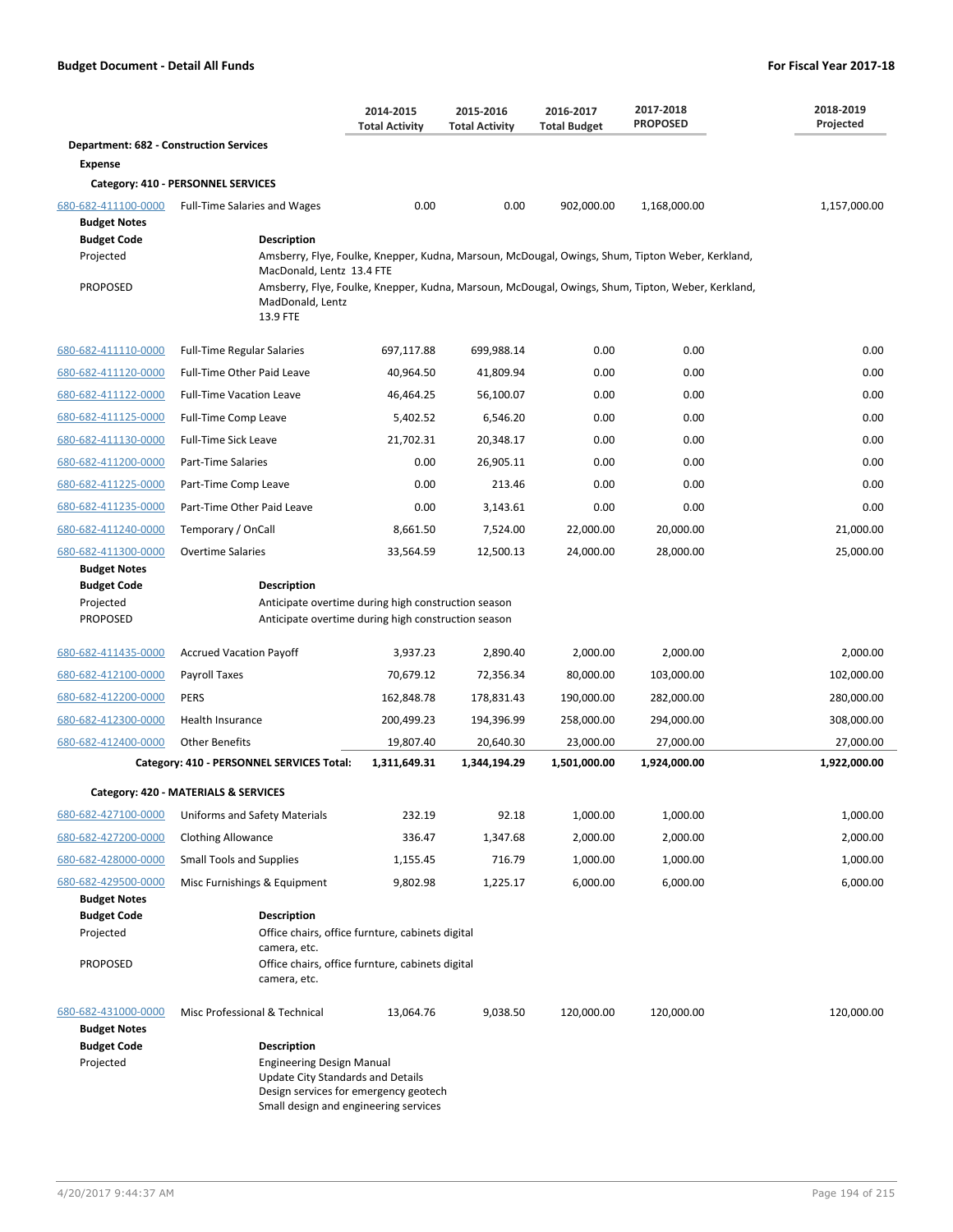|                                            |                                                                                                                                                                                                                                                                                                                                                                                                    | 2014-2015<br><b>Total Activity</b>                                                                        | 2015-2016<br><b>Total Activity</b> | 2016-2017<br><b>Total Budget</b> | 2017-2018<br><b>PROPOSED</b> | 2018-2019<br>Projected |  |
|--------------------------------------------|----------------------------------------------------------------------------------------------------------------------------------------------------------------------------------------------------------------------------------------------------------------------------------------------------------------------------------------------------------------------------------------------------|-----------------------------------------------------------------------------------------------------------|------------------------------------|----------------------------------|------------------------------|------------------------|--|
| <b>PROPOSED</b>                            | <b>Update City Standards and Details</b><br>Design services for emergency geotech<br>Small design and engineering services<br><b>Engineering Design Manual</b>                                                                                                                                                                                                                                     |                                                                                                           |                                    |                                  |                              |                        |  |
| 680-682-431540-0000<br><b>Budget Notes</b> | Software, Purchases & Licenses                                                                                                                                                                                                                                                                                                                                                                     | 5,974.68                                                                                                  | 4,112.50                           | 12,000.00                        | 12,000.00                    | 12,000.00              |  |
| <b>Budget Code</b>                         | Description                                                                                                                                                                                                                                                                                                                                                                                        |                                                                                                           |                                    |                                  |                              |                        |  |
| Projected                                  | New software purchases, software upgrades and license<br>maintenance of existing software, (i.e. AUTOCAD,<br>Streetsaver, etc.)                                                                                                                                                                                                                                                                    |                                                                                                           |                                    |                                  |                              |                        |  |
| <b>PROPOSED</b>                            | Streetsaver, etc.)                                                                                                                                                                                                                                                                                                                                                                                 | New software purchases, software upgrades and license<br>maintenance of existing software, (i.e. AUTOCAD, |                                    |                                  |                              |                        |  |
| 680-682-431937-0000                        | Vehicle Contract Service Fee                                                                                                                                                                                                                                                                                                                                                                       | 0.00                                                                                                      | 362.10                             | 0.00                             | 0.00                         | 0.00                   |  |
| 680-682-432110-0000                        | <b>Technical Seminars, Training</b>                                                                                                                                                                                                                                                                                                                                                                | 1,233.62                                                                                                  | 1,742.27                           | 5,000.00                         | 7,000.00                     | 7,000.00               |  |
| 680-682-432130-0000<br><b>Budget Notes</b> | Conferences                                                                                                                                                                                                                                                                                                                                                                                        | 1,498.01                                                                                                  | 8,178.37                           | 5,000.00                         | 7,000.00                     | 7,000.00               |  |
| <b>Budget Code</b>                         | <b>Description</b>                                                                                                                                                                                                                                                                                                                                                                                 |                                                                                                           |                                    |                                  |                              |                        |  |
| Projected                                  | <b>NWPMA Fall Conference</b><br><b>ITE or APWA Conference</b>                                                                                                                                                                                                                                                                                                                                      |                                                                                                           |                                    |                                  |                              |                        |  |
| <b>PROPOSED</b>                            | <b>NWPMA Fall Conference</b><br><b>ITE or APWA Conference</b>                                                                                                                                                                                                                                                                                                                                      |                                                                                                           |                                    |                                  |                              |                        |  |
| 680-682-432300-0000<br><b>Budget Notes</b> | <b>Membership Dues</b>                                                                                                                                                                                                                                                                                                                                                                             | 2,532.56                                                                                                  | 2,417.28                           | 3,000.00                         | 3,000.00                     | 3,000.00               |  |
| <b>Budget Code</b>                         | Description                                                                                                                                                                                                                                                                                                                                                                                        |                                                                                                           |                                    |                                  |                              |                        |  |
| Projected<br><b>PROPOSED</b>               | <b>DEQ-Wastewater Certifications</b><br>OR ST Board of Eng License<br>Institute of Municipal Signal Association<br>Institute of Transportation Engineers<br>Association of Flood Plain Managers<br><b>DEQ-Wastewater Certifications</b><br>OR ST Board of Eng License<br>Institute of Municipal Signal Association<br>Institute of Transportation Engineers<br>Association of Flood Plain Managers |                                                                                                           |                                    |                                  |                              |                        |  |
| 680-682-435210-0000                        | <b>Telephone Service Charges</b>                                                                                                                                                                                                                                                                                                                                                                   | 5,136.17                                                                                                  | 6,353.97                           | 6,000.00                         | 7,000.00                     | 7,000.00               |  |
| 680-682-437315-0000                        | <b>Computer Equipment Maintenance</b>                                                                                                                                                                                                                                                                                                                                                              | 0.00                                                                                                      | 0.00                               | 3,000.00                         | 3,000.00                     | 3,000.00               |  |
| 680-682-437330-0000                        | Vehicle Repairs, Parts & Supp                                                                                                                                                                                                                                                                                                                                                                      | 0.00                                                                                                      | 9,720.46                           | 10,000.00                        | 10,000.00                    | 10,000.00              |  |
| 680-682-437340-0000                        | Gasoline, Oil and Lubricants                                                                                                                                                                                                                                                                                                                                                                       | 0.00                                                                                                      | 4,178.32                           | 0.00                             | 0.00                         | 0.00                   |  |
| 680-682-438110-0000                        | Internal Fees for Service - Admin                                                                                                                                                                                                                                                                                                                                                                  | 52,000.00                                                                                                 | 54,000.00                          | 55,000.00                        | 204,000.00                   | 208,000.00             |  |
| 680-682-439900-0000                        | Other Miscellaneous Exp                                                                                                                                                                                                                                                                                                                                                                            | 755.34                                                                                                    | 145.87                             | 3,000.00                         | 3,000.00                     | 3,000.00               |  |
|                                            | Category: 420 - MATERIALS & SERVICES Total:                                                                                                                                                                                                                                                                                                                                                        | 93,722.23                                                                                                 | 103,631.46                         | 232,000.00                       | 386,000.00                   | 390,000.00             |  |
| Category: 480 - CAPITAL OUTLAY             |                                                                                                                                                                                                                                                                                                                                                                                                    |                                                                                                           |                                    |                                  |                              |                        |  |
| 680-682-485110-0000<br><b>Budget Notes</b> | On-Road Vehicle Purchases                                                                                                                                                                                                                                                                                                                                                                          | 28,005.63                                                                                                 | 70,547.57                          | 35,000.00                        | 35,000.00                    | 35,000.00              |  |
| <b>Budget Code</b>                         | <b>Description</b>                                                                                                                                                                                                                                                                                                                                                                                 |                                                                                                           |                                    |                                  |                              |                        |  |
| Projected                                  | Replacement vehicle for Engineering                                                                                                                                                                                                                                                                                                                                                                |                                                                                                           |                                    |                                  |                              |                        |  |
| <b>PROPOSED</b>                            | Replacement vehicle for Engineering                                                                                                                                                                                                                                                                                                                                                                |                                                                                                           |                                    |                                  |                              |                        |  |
|                                            | Category: 480 - CAPITAL OUTLAY Total:                                                                                                                                                                                                                                                                                                                                                              | 28,005.63                                                                                                 | 70,547.57                          | 35,000.00                        | 35,000.00                    | 35,000.00              |  |
|                                            | <b>Expense Total:</b>                                                                                                                                                                                                                                                                                                                                                                              | 1,433,377.17                                                                                              | 1,518,373.32                       | 1,768,000.00                     | 2,345,000.00                 | 2,347,000.00           |  |
|                                            | Department: 682 - Construction Services Total:                                                                                                                                                                                                                                                                                                                                                     | 1,433,377.17                                                                                              | 1,518,373.32                       | 1,768,000.00                     | 2,345,000.00                 | 2,347,000.00           |  |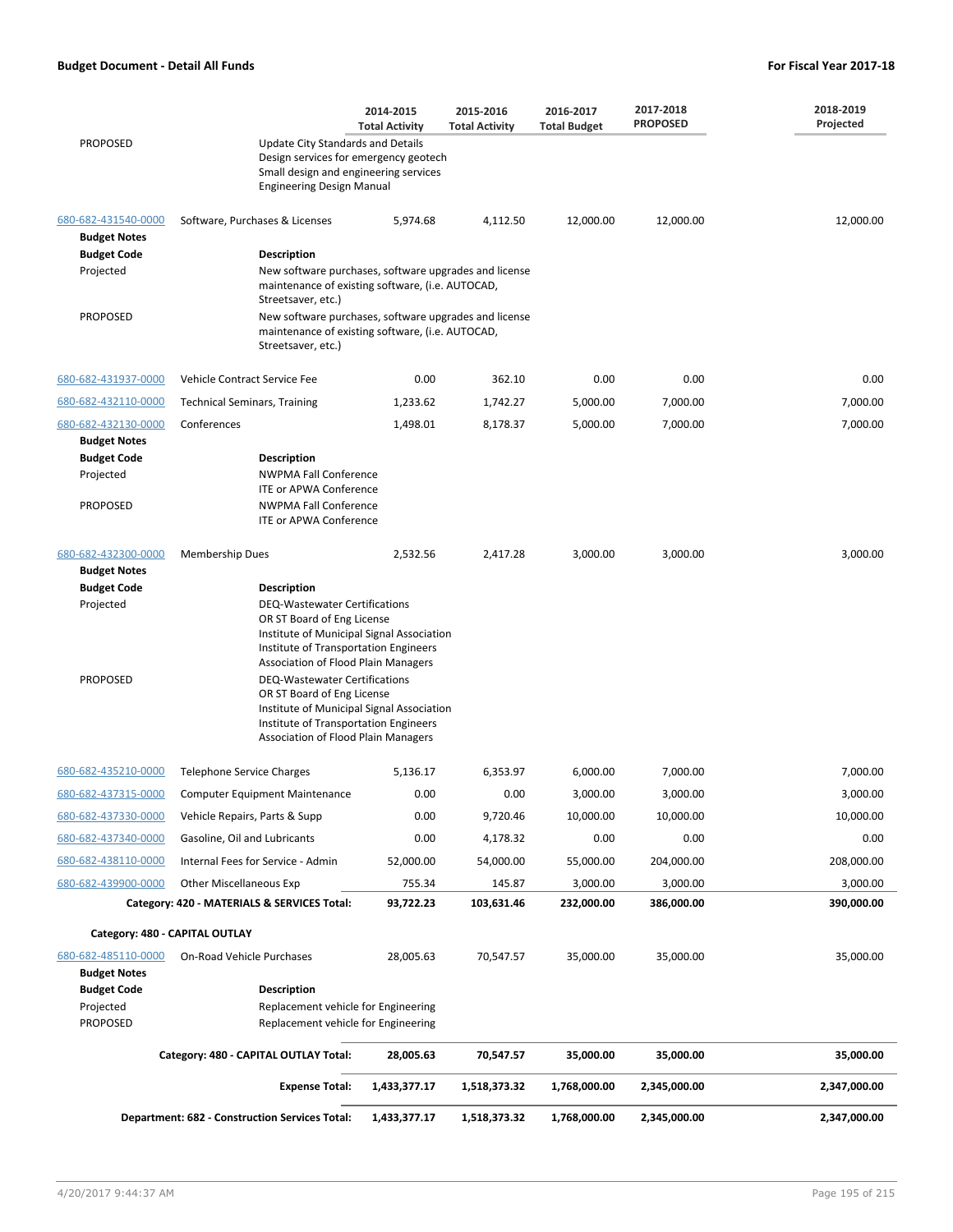|                                                    |                                             | 2014-2015<br><b>Total Activity</b>                                                             | 2015-2016<br><b>Total Activity</b> | 2016-2017<br><b>Total Budget</b> | 2017-2018<br><b>PROPOSED</b> | 2018-2019<br>Projected |
|----------------------------------------------------|---------------------------------------------|------------------------------------------------------------------------------------------------|------------------------------------|----------------------------------|------------------------------|------------------------|
|                                                    | Department: 683 - Planning & Information    |                                                                                                |                                    |                                  |                              |                        |
| <b>Expense</b>                                     |                                             |                                                                                                |                                    |                                  |                              |                        |
| 680-683-411100-0000                                | Category: 410 - PERSONNEL SERVICES          | 0.00                                                                                           | 0.00                               |                                  |                              | 321,000.00             |
| <b>Budget Notes</b>                                | <b>Full-Time Salaries and Wages</b>         |                                                                                                |                                    | 456,000.00                       | 305,000.00                   |                        |
| <b>Budget Code</b><br>Projected<br><b>PROPOSED</b> | <b>Description</b>                          | Harmon, Shepherd, Workman, Irving - 4 FTE<br>Harmon, Shepherd, Workman, Irving - 4 FTE         |                                    |                                  |                              |                        |
| 680-683-411110-0000                                | <b>Full-Time Regular Salaries</b>           | 345,653.54                                                                                     | 354,626.17                         | 0.00                             | 0.00                         | 0.00                   |
| 680-683-411120-0000                                | Full-Time Other Paid Leave                  | 21,877.40                                                                                      | 20,295.20                          | 0.00                             | 0.00                         | 0.00                   |
| 680-683-411122-0000                                | <b>Full-Time Vacation Leave</b>             | 23,149.66                                                                                      | 18,067.68                          | 0.00                             | 0.00                         | 0.00                   |
| 680-683-411125-0000                                | Full-Time Comp Leave                        | 4,083.62                                                                                       | 5,677.18                           | 0.00                             | 0.00                         | 0.00                   |
| 680-683-411130-0000                                | Full-Time Sick Leave                        | 12,663.56                                                                                      | 8,961.00                           | 0.00                             | 0.00                         | 0.00                   |
| 680-683-411200-0000                                | <b>Part-Time Salaries</b>                   | 15,871.66                                                                                      | 0.00                               | 0.00                             | 0.00                         | 0.00                   |
| 680-683-411235-0000                                | Part-Time Other Paid Leave                  | 1,353.70                                                                                       | 0.00                               | 0.00                             | 0.00                         | 0.00                   |
| 680-683-411240-0000                                | Temporary / OnCall                          | 8,713.57                                                                                       | 24,145.01                          | 18,000.00                        | 14,000.00                    | 15,000.00              |
| <b>Budget Notes</b>                                |                                             |                                                                                                |                                    |                                  |                              |                        |
| <b>Budget Code</b><br>Projected<br><b>PROPOSED</b> | <b>Description</b><br>0.50<br>0.50          | Temporary - Part-time for GIS intern<br>Temporary - Part-time for GIS intern                   |                                    |                                  |                              |                        |
| 680-683-411245-0000                                | Temporary / OnCall Other Paid Le            | 0.00                                                                                           | 178.87                             | 0.00                             | 0.00                         | 0.00                   |
| 680-683-411300-0000                                | <b>Overtime Salaries</b>                    | 2,433.60                                                                                       | 7,312.41                           | 3,000.00                         | 2,000.00                     | 2,000.00               |
| 680-683-411410-0000                                | Working out of Classification               | 0.00                                                                                           | 126.48                             | 0.00                             | 0.00                         | 0.00                   |
| 680-683-411435-0000                                | <b>Accrued Vacation Payoff</b>              | 4,585.81                                                                                       | 33,793.77                          | 8,000.00                         | 8,000.00                     | 8,000.00               |
| 680-683-412100-0000                                | Payroll Taxes                               | 35,174.18                                                                                      | 38,316.53                          | 41,000.00                        | 28,000.00                    | 29,000.00              |
| 680-683-412200-0000                                | PERS                                        | 84,224.75                                                                                      | 99,892.22                          | 106,000.00                       | 85,000.00                    | 90,000.00              |
| 680-683-412300-0000                                | Health Insurance                            | 110,635.10                                                                                     | 102,682.97                         | 146,000.00                       | 85,000.00                    | 92,000.00              |
| 680-683-412400-0000                                | <b>Other Benefits</b>                       | 17,055.82                                                                                      | 15,565.57                          | 12,000.00                        | 7,000.00                     | 7,000.00               |
|                                                    | Category: 410 - PERSONNEL SERVICES Total:   | 687,475.97                                                                                     | 729,641.06                         | 790,000.00                       | 534,000.00                   | 564,000.00             |
|                                                    | Category: 420 - MATERIALS & SERVICES        |                                                                                                |                                    |                                  |                              |                        |
|                                                    | 680-683-421000-0000 General Office Supplies | 527.77                                                                                         | 248.65                             | 1,000.00                         | 1,000.00                     | 1,000.00               |
| 680-683-421100-0000                                | Drafting/Auto Cadd Supplies                 | 352.22                                                                                         | 581.57                             | 1,000.00                         | 1,000.00                     | 1,000.00               |
| 680-683-421250-0000                                | <b>Atlas Production</b>                     | 372.92                                                                                         | 0.00                               | 1,000.00                         | 1,000.00                     | 1,000.00               |
| 680-683-422100-0000                                | In-House Printing, Copier Supp              | 4,096.00                                                                                       | 4,638.94                           | 6,000.00                         | 6,000.00                     | 6,000.00               |
| 680-683-422200-0000                                | Printing and Binding Services               | 0.00                                                                                           | 0.00                               | 1,000.00                         | 1,000.00                     | 1,000.00               |
| 680-683-422600-0000                                | <b>Microfilming Services</b>                | 2,424.90                                                                                       | 0.00                               | 2,000.00                         | 2,000.00                     | 2,000.00               |
| 680-683-427100-0000                                | Uniforms and Safety Materials               | 93.63                                                                                          | 67.43                              | 1,000.00                         | 1,000.00                     | 1,000.00               |
| 680-683-427200-0000                                | <b>Clothing Allowance</b>                   | 522.95                                                                                         | 0.00                               | 1,000.00                         | 1,000.00                     | 1,000.00               |
| 680-683-428000-0000                                | <b>Small Tools and Supplies</b>             | 190.05                                                                                         | 250.95                             | 1,000.00                         | 1,000.00                     | 1,000.00               |
| 680-683-429500-0000<br><b>Budget Notes</b>         | Misc Furnishings & Equipment                | 878.13                                                                                         | 1,276.29                           | 3,000.00                         | 50,000.00                    | 30,000.00              |
| <b>Budget Code</b><br>Projected<br><b>PROPOSED</b> | <b>Description</b><br>New Survey Equipment  | Office chairs, furniture, file cabinets, etc.<br>Office chairs, furniture, file cabinets, etc. |                                    |                                  |                              |                        |
| 680-683-429700-0000                                | <b>Publications and Reports</b>             | 50.57                                                                                          | 0.00                               | 1,000.00                         | 1,000.00                     | 1,000.00               |
| 680-683-431000-0000                                | Misc Professional & Technical               | 3,000.00                                                                                       | 24,840.00                          | 60,000.00                        | 10,000.00                    | 15,000.00              |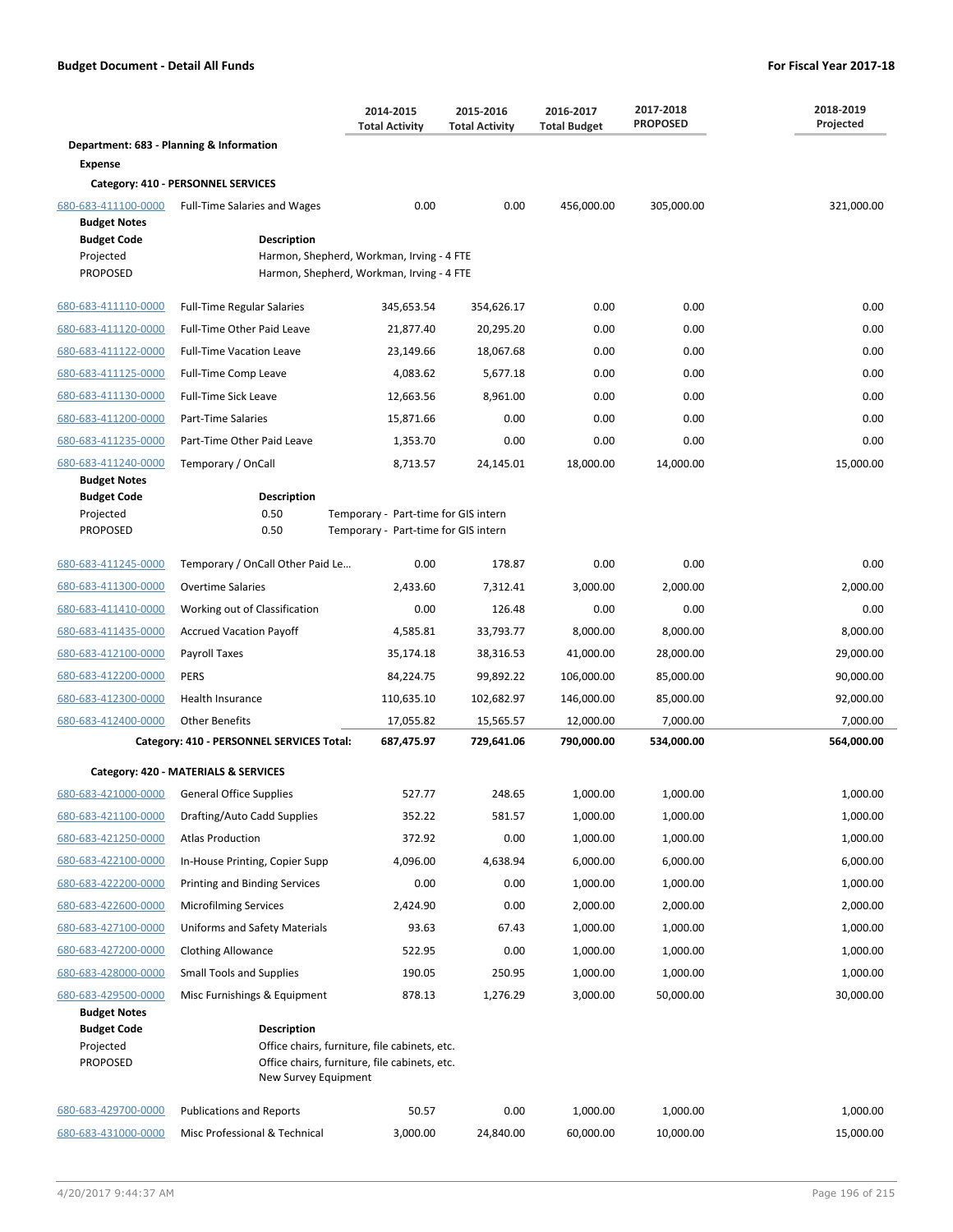|                                                                                                  |                                                                                                                                                                                                                  | 2014-2015<br><b>Total Activity</b>                                                                                                                                                                                                                                                                                                                                                                                                                                                                     | 2015-2016<br><b>Total Activity</b> | 2016-2017<br><b>Total Budget</b> | 2017-2018<br><b>PROPOSED</b> | 2018-2019<br>Projected |  |  |
|--------------------------------------------------------------------------------------------------|------------------------------------------------------------------------------------------------------------------------------------------------------------------------------------------------------------------|--------------------------------------------------------------------------------------------------------------------------------------------------------------------------------------------------------------------------------------------------------------------------------------------------------------------------------------------------------------------------------------------------------------------------------------------------------------------------------------------------------|------------------------------------|----------------------------------|------------------------------|------------------------|--|--|
| <b>Budget Notes</b>                                                                              |                                                                                                                                                                                                                  |                                                                                                                                                                                                                                                                                                                                                                                                                                                                                                        |                                    |                                  |                              |                        |  |  |
| <b>Budget Code</b><br>Projected<br><b>PROPOSED</b>                                               | Description                                                                                                                                                                                                      | Metro-RLIS Subscription Regional Parcel Data<br>Metro-Aerial photography annual update<br>GeoNorth-upgrades to Interactive Mapping System<br>GIS Update for Land Use and LO Maps<br>Metro-RLIS Subscription Regional Parcel Data<br>Metro-Aerial photography annual update<br>GeoNorth-upgrades to Interactive Mapping System                                                                                                                                                                          |                                    |                                  |                              |                        |  |  |
| 680-683-431540-0000<br><b>Budget Notes</b><br><b>Budget Code</b><br>Projected<br><b>PROPOSED</b> | Software, Purchases & Licenses<br>Description<br>Cold Fusion, Illustrator, Crystal Reports, etc.<br>Cold Fusion, Illustrator, Crystal Reports, etc.                                                              | 2,500.00                                                                                                                                                                                                                                                                                                                                                                                                                                                                                               | 0.00                               | 5,000.00                         | 5,000.00                     | 5,000.00               |  |  |
|                                                                                                  |                                                                                                                                                                                                                  |                                                                                                                                                                                                                                                                                                                                                                                                                                                                                                        |                                    |                                  |                              |                        |  |  |
| 680-683-432110-0000                                                                              | <b>Technical Seminars, Training</b>                                                                                                                                                                              | 71.00                                                                                                                                                                                                                                                                                                                                                                                                                                                                                                  | 5.00                               | 3,000.00                         | 3,000.00                     | 3,000.00               |  |  |
| 680-683-432130-0000<br><b>Budget Notes</b>                                                       | Conferences                                                                                                                                                                                                      | 1,590.23                                                                                                                                                                                                                                                                                                                                                                                                                                                                                               | 987.00                             | 3,000.00                         | 3,000.00                     | 3,000.00               |  |  |
| <b>Budget Code</b><br>Projected<br><b>PROPOSED</b>                                               | Description<br>GIS in Action<br><b>Miscellaneous Conferences</b><br>Professional Land Surveyors Conference<br><b>GIS in Action</b><br><b>Miscellaneous Conferences</b><br>Professional Land Surveyors Conference |                                                                                                                                                                                                                                                                                                                                                                                                                                                                                                        |                                    |                                  |                              |                        |  |  |
| 680-683-432200-0000                                                                              | <b>Tuition Reimbursement</b>                                                                                                                                                                                     | 400.00                                                                                                                                                                                                                                                                                                                                                                                                                                                                                                 | 0.00                               | 0.00                             | 0.00                         | 0.00                   |  |  |
| 680-683-432300-0000<br><b>Budget Notes</b><br><b>Budget Code</b><br>Projected<br><b>PROPOSED</b> | <b>Membership Dues</b><br><b>Description</b>                                                                                                                                                                     | 785.00<br>175.00<br>1,000.00<br>1,000.00<br>1,000.00<br>Int'l Erosion Control Association-TW<br>Association of Clean Water Agencies-AM<br>Professional LAnd Surveyors of Oregon-TW<br>Urban & Regional Information System Assoc-RS<br>American Water Resources Association-AM<br>Int'l Erosion Control Association-DC<br>Association of Clean Water Agencies-AM<br>Professional LAnd Surveyors of Oregon-JK<br>Urban & Regional Information System Assoc-RS<br>American Water Resources Association-AM |                                    |                                  |                              |                        |  |  |
| 680-683-435210-0000                                                                              | <b>Telephone Service Charges</b>                                                                                                                                                                                 | 1,838.30                                                                                                                                                                                                                                                                                                                                                                                                                                                                                               | 1,085.13                           | 3,000.00                         | 3,000.00                     | 3,000.00               |  |  |
| 680-683-435240-0000                                                                              | Miscellaneous Communication                                                                                                                                                                                      | 157.69                                                                                                                                                                                                                                                                                                                                                                                                                                                                                                 | 309.96                             | 0.00                             | 0.00                         | 0.00                   |  |  |
| 680-683-437310-0000                                                                              | <b>Equipment Repair and Service</b>                                                                                                                                                                              | 0.00                                                                                                                                                                                                                                                                                                                                                                                                                                                                                                   | 0.00                               | 1,000.00                         | 1,000.00                     | 1,000.00               |  |  |
| 680-683-437315-0000<br><b>Budget Notes</b><br><b>Budget Code</b><br>Projected<br>PROPOSED        | <b>Computer Equipment Maintenance</b><br><b>Description</b>                                                                                                                                                      | 15,945.54<br>22,677.37<br><b>ESRI Annual Maintenance</b><br><b>AutoCAD Annual Subscription</b><br><b>ESRI Annual Maintenance</b><br><b>AutoCAD Annual Subscription</b>                                                                                                                                                                                                                                                                                                                                 |                                    |                                  |                              | 24,000.00              |  |  |
| 680-683-438110-0000                                                                              | Internal Fees for Service - Admin                                                                                                                                                                                | 51,000.00                                                                                                                                                                                                                                                                                                                                                                                                                                                                                              | 52,000.00                          | 53,000.00                        | 90,000.00                    | 94,000.00              |  |  |
| 680-683-439220-0000                                                                              | <b>Local Travel Expenses</b>                                                                                                                                                                                     | 0.00                                                                                                                                                                                                                                                                                                                                                                                                                                                                                                   | 0.00                               | 1,000.00                         | 1,000.00                     | 1,000.00               |  |  |
|                                                                                                  | Category: 420 - MATERIALS & SERVICES Total:                                                                                                                                                                      | 86,796.90                                                                                                                                                                                                                                                                                                                                                                                                                                                                                              | 109,143.29                         | 173,000.00                       | 207,000.00                   | 196,000.00             |  |  |
|                                                                                                  | <b>Expense Total:</b>                                                                                                                                                                                            | 774,272.87                                                                                                                                                                                                                                                                                                                                                                                                                                                                                             | 838,784.35                         | 963,000.00                       | 741,000.00                   | 760,000.00             |  |  |
|                                                                                                  | Department: 683 - Planning & Information Total:                                                                                                                                                                  | 774,272.87                                                                                                                                                                                                                                                                                                                                                                                                                                                                                             | 838,784.35                         | 963,000.00                       | 741,000.00                   | 760,000.00             |  |  |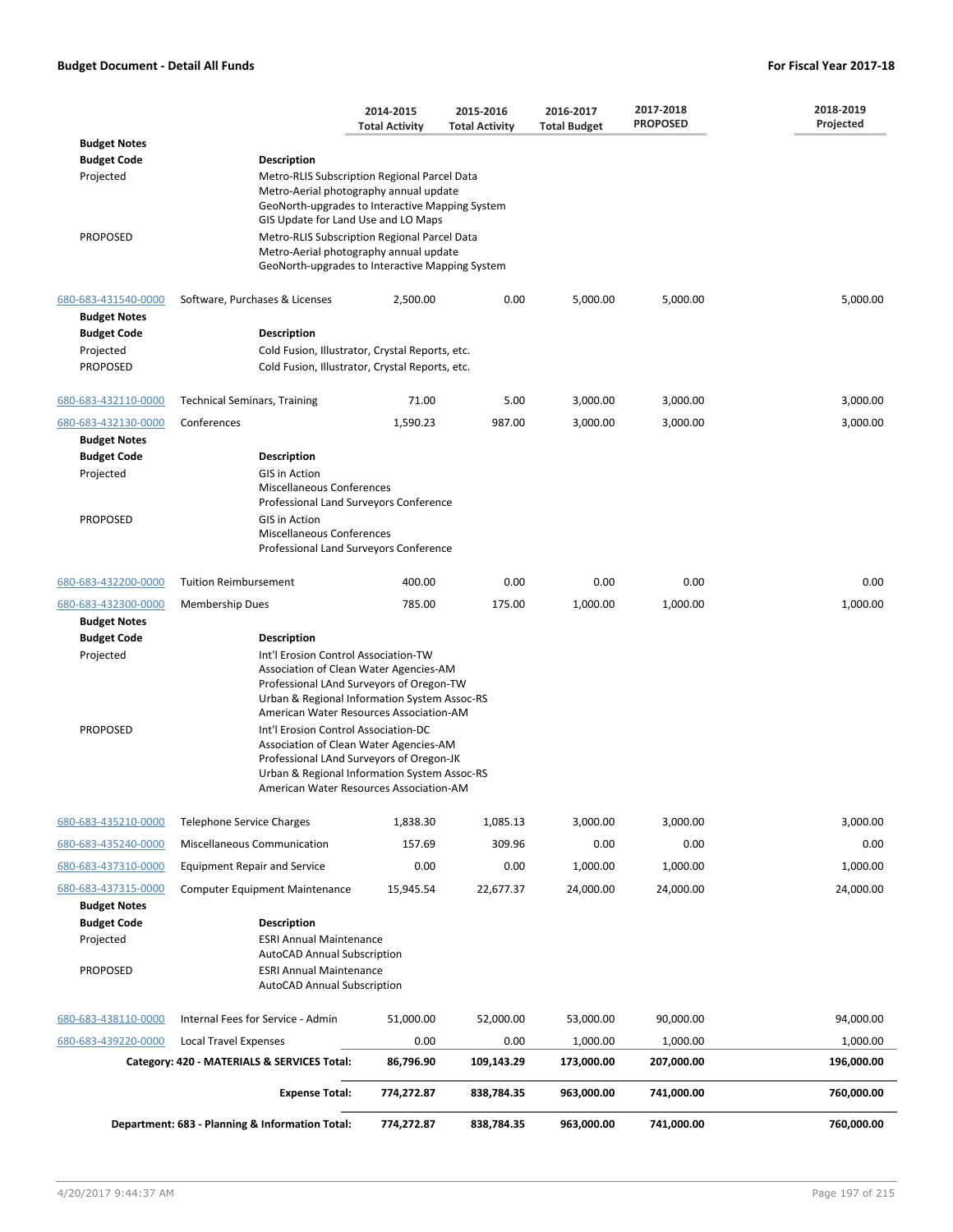|                                            |                                                                                                                       | 2014-2015<br><b>Total Activity</b> | 2015-2016<br><b>Total Activity</b> | 2016-2017<br><b>Total Budget</b> | 2017-2018<br><b>PROPOSED</b>                                                                              | 2018-2019<br>Projected |
|--------------------------------------------|-----------------------------------------------------------------------------------------------------------------------|------------------------------------|------------------------------------|----------------------------------|-----------------------------------------------------------------------------------------------------------|------------------------|
| Department: 684 - Boones Ferry Road        |                                                                                                                       |                                    |                                    |                                  |                                                                                                           |                        |
| <b>Expense</b>                             |                                                                                                                       |                                    |                                    |                                  |                                                                                                           |                        |
|                                            | Category: 410 - PERSONNEL SERVICES                                                                                    |                                    |                                    |                                  |                                                                                                           |                        |
| 680-684-411100-0000<br><b>Budget Notes</b> | <b>Full-Time Salaries and Wages</b>                                                                                   | 119.31                             | 39.77                              | 145,000.00                       | 105,000.00                                                                                                | 163,000.00             |
| <b>Budget Code</b>                         | <b>Description</b>                                                                                                    |                                    |                                    |                                  |                                                                                                           |                        |
| Projected                                  | Engineer                                                                                                              |                                    |                                    |                                  | Total 1.5 FTE shared between depts for Redevelopment Director, Development Project Manager, and Associate |                        |
| <b>PROPOSED</b>                            | Total 1.5 FTE shared between depts for Redevelopment Director, Development Project Manager, and Associate<br>Engineer |                                    |                                    |                                  |                                                                                                           |                        |
| 680-684-411110-0000                        | <b>Full-Time Regular Salaries</b>                                                                                     | 47,369.22                          | 97,091.06                          | 0.00                             | 0.00                                                                                                      | 0.00                   |
| 680-684-411120-0000                        | Full-Time Other Paid Leave                                                                                            | 3,323.87                           | 8,392.99                           | 0.00                             | 0.00                                                                                                      | 0.00                   |
| 680-684-411122-0000                        | <b>Full-Time Vacation Leave</b>                                                                                       | 4,490.89                           | 9,706.65                           | 0.00                             | 0.00                                                                                                      | 0.00                   |
| 680-684-411125-0000                        | Full-Time Comp Leave                                                                                                  | 646.62                             | 11.29                              | 0.00                             | 0.00                                                                                                      | 0.00                   |
| 680-684-411130-0000                        | <b>Full-Time Sick Leave</b>                                                                                           | 611.37                             | 1,961.06                           | 0.00                             | 0.00                                                                                                      | 0.00                   |
| 680-684-411300-0000                        | <b>Overtime Salaries</b>                                                                                              | 0.00                               | 33.86                              | 0.00                             | 0.00                                                                                                      | 0.00                   |
| 680-684-412100-0000                        | Payroll Taxes                                                                                                         | 4,432.60                           | 9,356.93                           | 13,000.00                        | 9,000.00                                                                                                  | 14,000.00              |
| 680-684-412200-0000                        | <b>PERS</b>                                                                                                           | 12,863.39                          | 29,595.36                          | 31,000.00                        | 32,000.00                                                                                                 | 44,000.00              |
| 680-684-412300-0000                        | <b>Health Insurance</b>                                                                                               | 10,968.04                          | 24,010.29                          | 41,000.00                        | 7,000.00                                                                                                  | 19,000.00              |
| 680-684-412400-0000                        | <b>Other Benefits</b>                                                                                                 | 501.35                             | 2,176.37                           | 4,000.00                         | 2,000.00                                                                                                  | 4,000.00               |
|                                            | Category: 410 - PERSONNEL SERVICES Total:                                                                             | 85,326.66                          | 182,375.63                         | 234,000.00                       | 155,000.00                                                                                                | 244,000.00             |
|                                            | Category: 420 - MATERIALS & SERVICES                                                                                  |                                    |                                    |                                  |                                                                                                           |                        |
| 680-684-421000-0000                        | <b>General Office Supplies</b>                                                                                        | 0.00                               | 0.00                               | 1,000.00                         | 1,000.00                                                                                                  | 1,000.00               |
| 680-684-429500-0000                        | Misc Furnishings & Equipment                                                                                          | 0.00                               | 0.00                               | 1,000.00                         | 1,000.00                                                                                                  | 1,000.00               |
| 680-684-432130-0000                        | Conferences                                                                                                           | 0.00                               | 86.40                              | 1,000.00                         | 1,000.00                                                                                                  | 1,000.00               |
| 680-684-438110-0000                        | Internal Fees for Service - Admin                                                                                     | 0.00                               | 0.00                               | 0.00                             | 19,000.00                                                                                                 | 21,000.00              |
| 680-684-439900-0000                        | <b>Other Miscellaneous Exp</b>                                                                                        | 286.62                             | 690.80                             | 2,000.00                         | 2,000.00                                                                                                  | 2,000.00               |
|                                            | Category: 420 - MATERIALS & SERVICES Total:                                                                           | 286.62                             | 777.20                             | 5,000.00                         | 24,000.00                                                                                                 | 26,000.00              |
|                                            | <b>Expense Total:</b>                                                                                                 | 85,613.28                          | 183,152.83                         | 239,000.00                       | 179,000.00                                                                                                | 270,000.00             |
|                                            | Department: 684 - Boones Ferry Road Total:                                                                            | 85,613.28                          | 183,152.83                         | 239,000.00                       | 179,000.00                                                                                                | 270,000.00             |
|                                            | Fund: 680 - ENGINEERING FUND Surplus (Deficit):                                                                       | 1,300,439.96                       | 647.340.75                         | 0.00                             | 0.00                                                                                                      | 0.00                   |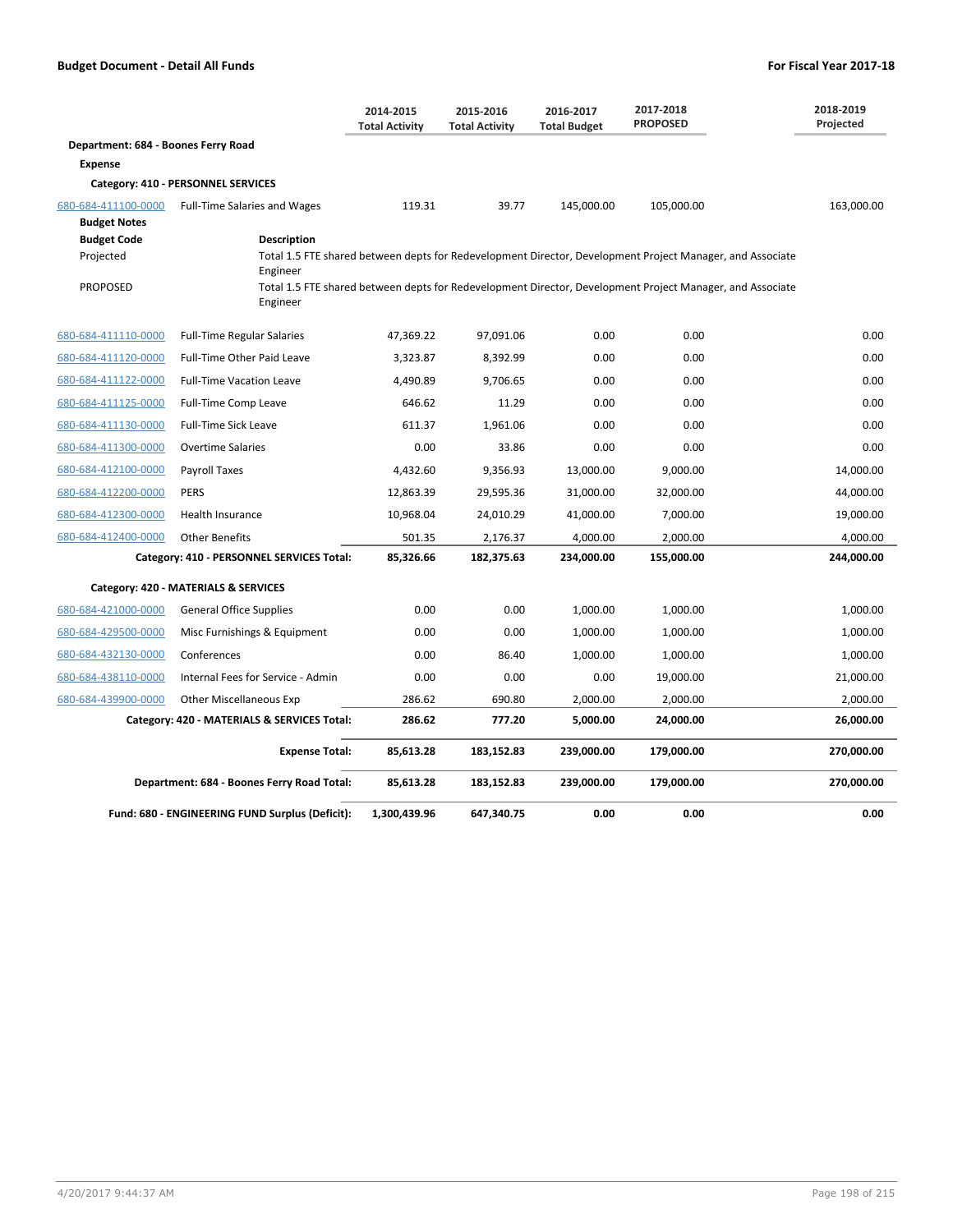|                                            |                                                                         | 2014-2015<br><b>Total Activity</b> | 2015-2016<br><b>Total Activity</b> | 2016-2017<br><b>Total Budget</b> | 2017-2018<br><b>PROPOSED</b> | 2018-2019<br>Projected |
|--------------------------------------------|-------------------------------------------------------------------------|------------------------------------|------------------------------------|----------------------------------|------------------------------|------------------------|
|                                            | <b>Fund: 690 - LO - TIGARD WATER PARTNERSHIP FUND</b>                   |                                    |                                    |                                  |                              |                        |
|                                            | Department: 690 - LO-Tigard Water Partnership Resources                 |                                    |                                    |                                  |                              |                        |
| Revenue                                    |                                                                         |                                    |                                    |                                  |                              |                        |
|                                            | Category: 302 - BEGINNING FUND BALANCES                                 |                                    |                                    |                                  |                              |                        |
| 690-690-302100-0000                        | Unrestricted Fund Balance                                               | 53,813,372.39                      | 15,612,012.79                      | 7,559,013.00                     | 1,759,553.00                 | 0.00                   |
|                                            | Category: 302 - BEGINNING FUND BALANCES Total:                          | 53,813,372.39                      | 15,612,012.79                      | 7,559,013.00                     | 1,759,553.00                 | 0.00                   |
|                                            | Category: 305 - INTERGOVERNMENTAL                                       |                                    |                                    |                                  |                              |                        |
| 690-690-305750-0000<br><b>Budget Notes</b> | City of Tigard - Pro-rata Part                                          | 59,453,958.70                      | 25,219,057.24                      | 12,355,000.00                    | 2,843,000.00                 | 0.00                   |
| <b>Budget Code</b>                         | <b>Description</b>                                                      |                                    |                                    |                                  |                              |                        |
| <b>PROPOSED</b>                            | FY18 carryover of \$2,843,000 = \$4.6 mil $*$ .618                      |                                    |                                    |                                  |                              |                        |
|                                            | Category: 305 - INTERGOVERNMENTAL Total: 59,453,958.70                  |                                    | 25,219,057.24                      | 12,355,000.00                    | 2,843,000.00                 | 0.00                   |
|                                            | Category: 310 - MISCELLANEOUS REVENUES                                  |                                    |                                    |                                  |                              |                        |
| 690-690-310200-0000                        | Investment Income                                                       | 15,879.51                          | 67,247.78                          | 10,000.00                        | 15,000.00                    | 0.00                   |
| 690-690-310310-0000                        | Insurance Reimbursements                                                | 0.00                               | 332.55                             | 0.00                             | 0.00                         | 0.00                   |
| 690-690-310315-0000                        | Medical Insurance Reimbursemt                                           | 1,062.07                           | 12,034.70                          | 0.00                             | 0.00                         | 0.00                   |
| 690-690-310322-0000                        | Rebates                                                                 | 0.00                               | 124,541.00                         | 0.00                             | 0.00                         | 0.00                   |
| 690-690-310910-0000                        | Sundry Income                                                           | 19.00                              | 480.53                             | 0.00                             | 0.00                         | 0.00                   |
|                                            | Category: 310 - MISCELLANEOUS REVENUES Total:                           | 16,960.58                          | 204,636.56                         | 10,000.00                        | 15,000.00                    | 0.00                   |
|                                            | Category: 312 - CHARGES FOR SERVICES                                    |                                    |                                    |                                  |                              |                        |
| 690-690-312900-0000                        | Work Orders                                                             | 1,290,476.28                       | 870,220.82                         | 796,000.00                       | 71,000.00                    | 0.00                   |
|                                            | Category: 312 - CHARGES FOR SERVICES Total:                             | 1,290,476.28                       | 870,220.82                         | 796,000.00                       | 71,000.00                    | 0.00                   |
| Category: 320 - TRANSFERS                  |                                                                         |                                    |                                    |                                  |                              |                        |
| 690-690-322610-0000                        | Transfer from Water Fund                                                | 0.00                               | 5,000,000.00                       | 617,000.00                       | 0.00                         | 0.00                   |
|                                            | Category: 320 - TRANSFERS Total:                                        | 0.00                               | 5,000,000.00                       | 617,000.00                       | 0.00                         | 0.00                   |
|                                            | Revenue Total: 114,574,767.95                                           |                                    | 46,905,927.41                      | 21,337,013.00                    | 4,688,553.00                 | 0.00                   |
|                                            | Department: 690 - LO-Tigard Water Partnership Resources. 114,574,767.95 |                                    | 46,905,927.41                      | 21,337,013.00                    | 4,688,553.00                 | 0.00                   |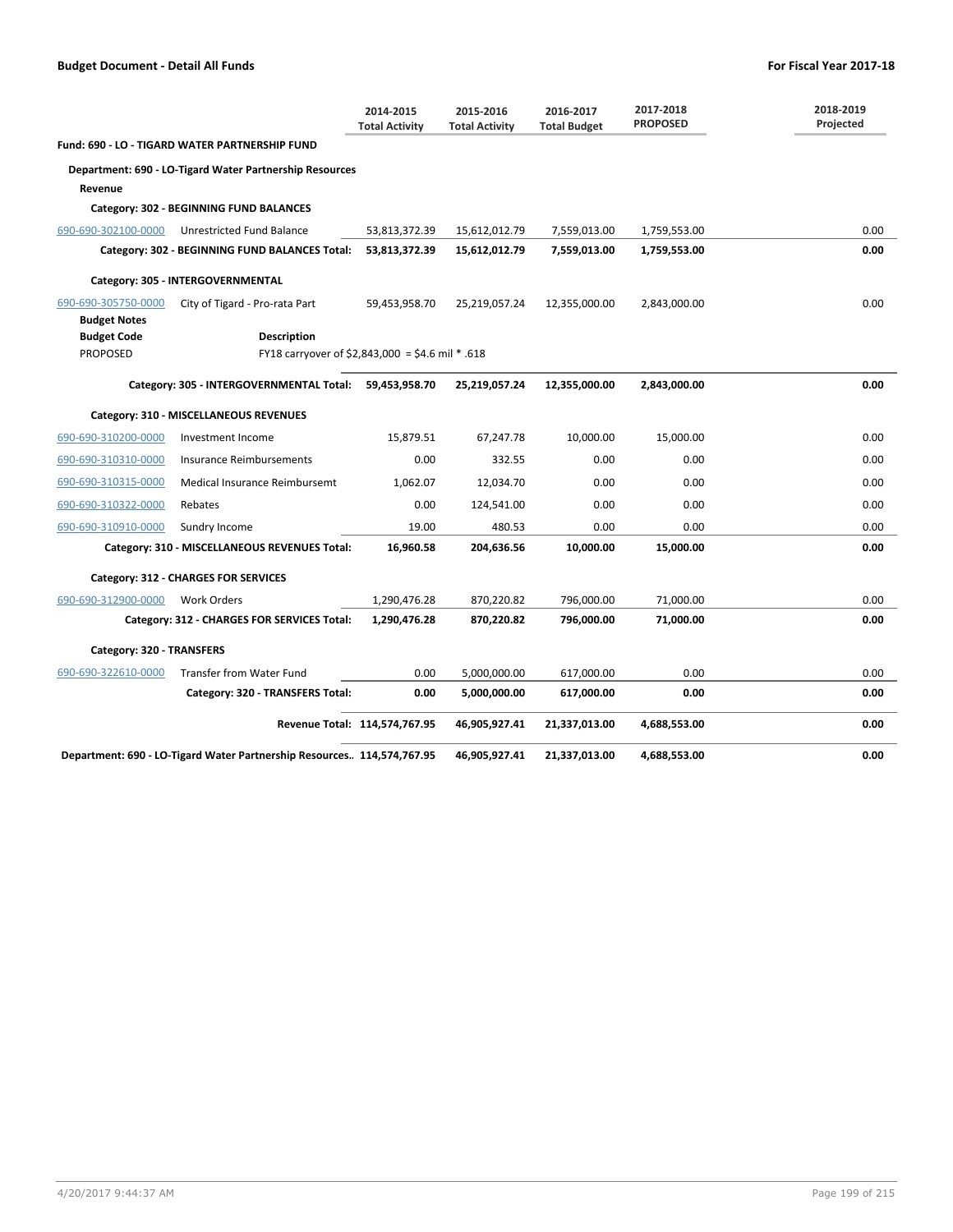|                                                              |                                                                                                                                                                         | 2014-2015<br><b>Total Activity</b> | 2015-2016<br><b>Total Activity</b> | 2016-2017<br><b>Total Budget</b> | 2017-2018<br><b>PROPOSED</b> | 2018-2019<br>Projected |  |
|--------------------------------------------------------------|-------------------------------------------------------------------------------------------------------------------------------------------------------------------------|------------------------------------|------------------------------------|----------------------------------|------------------------------|------------------------|--|
|                                                              | Department: 691 - LO-Tigard Water Supply Partnership                                                                                                                    |                                    |                                    |                                  |                              |                        |  |
| <b>Expense</b>                                               |                                                                                                                                                                         |                                    |                                    |                                  |                              |                        |  |
|                                                              | Category: 410 - PERSONNEL SERVICES                                                                                                                                      |                                    |                                    |                                  |                              |                        |  |
| 690-691-411100-0000<br><b>Budget Notes</b>                   | <b>Full-Time Salaries and Wages</b>                                                                                                                                     | 0.00                               | 67.08                              | 300,000.00                       | 30,000.00                    | 0.00                   |  |
| <b>Budget Code</b>                                           | <b>Description</b>                                                                                                                                                      |                                    |                                    |                                  |                              |                        |  |
| <b>PROPOSED</b>                                              | Reflects reduction in staffing to match anticipated ending of Program.<br>0.01 Project Director<br>0.01 Citizen Information Specialist<br>0.01 Administrative Assistant |                                    |                                    |                                  |                              |                        |  |
| 690-691-411110-0000                                          | <b>Full-Time Regular Salaries</b>                                                                                                                                       | 504,695.44                         | 332,777.51                         | 0.00                             | 0.00                         | 0.00                   |  |
| 690-691-411120-0000                                          | Full-Time Other Paid Leave                                                                                                                                              | 36,047.02                          | 22,371.70                          | 0.00                             | 0.00                         | 0.00                   |  |
| 690-691-411122-0000                                          | <b>Full-Time Vacation Leave</b>                                                                                                                                         | 48,953.53                          | 20,935.73                          | 0.00                             | 0.00                         | 0.00                   |  |
| 690-691-411125-0000                                          | Full-Time Comp Leave                                                                                                                                                    | 3,822.24                           | 3,136.71                           | 0.00                             | 0.00                         | 0.00                   |  |
| 690-691-411130-0000                                          | <b>Full-Time Sick Leave</b>                                                                                                                                             | 16,331.99                          | 12,515.10                          | 0.00                             | 0.00                         | 0.00                   |  |
| 690-691-411240-0000                                          | Temporary / OnCall                                                                                                                                                      | 10,052.51                          | 28,945.40                          | 0.00                             | 0.00                         | 0.00                   |  |
| 690-691-411300-0000                                          | <b>Overtime Salaries</b>                                                                                                                                                | 16,408.38                          | 13,442.77                          | 5,000.00                         | 0.00                         | 0.00                   |  |
| 690-691-411410-0000                                          | Working out of Classification                                                                                                                                           | 0.00                               | 50.45                              | 0.00                             | 0.00                         | 0.00                   |  |
| 690-691-411435-0000                                          | <b>Accrued Vacation Payoff</b>                                                                                                                                          | 27,232.15                          | 16,278.11                          | 10,000.00                        | 5,000.00                     | 0.00                   |  |
| <b>Budget Notes</b><br><b>Budget Code</b>                    | <b>Description</b>                                                                                                                                                      |                                    |                                    |                                  |                              |                        |  |
| <b>PROPOSED</b>                                              | Employee requested vacation payoff.                                                                                                                                     |                                    |                                    |                                  |                              |                        |  |
| 690-691-412100-0000                                          | Payroll Taxes                                                                                                                                                           | 54,015.03                          | 37,298.39                          | 24,000.00                        | 3,000.00                     | 0.00                   |  |
| 690-691-412200-0000                                          | <b>PERS</b>                                                                                                                                                             | 140,146.64                         | 104,563.21                         | 72,000.00                        | 11,000.00                    | 0.00                   |  |
| 690-691-412300-0000                                          | Health Insurance                                                                                                                                                        | 119,319.69                         | 65,380.12                          | 62,000.00                        | 6,000.00                     | 0.00                   |  |
| 690-691-412400-0000                                          | <b>Other Benefits</b>                                                                                                                                                   | 12,154.10                          | 7,422.75                           | 6,000.00                         | 0.00                         | 0.00                   |  |
|                                                              | Category: 410 - PERSONNEL SERVICES Total:                                                                                                                               | 989,178.72                         | 665,185.03                         | 479,000.00                       | 55,000.00                    | 0.00                   |  |
|                                                              | Category: 420 - MATERIALS & SERVICES                                                                                                                                    |                                    |                                    |                                  |                              |                        |  |
| 690-691-421000-0000                                          | <b>General Office Supplies</b>                                                                                                                                          | 9,326.03                           | 5,575.62                           | 5,000.00                         | 0.00                         | 0.00                   |  |
| 690-691-422100-0000                                          | In-House Printing, Copier Supp                                                                                                                                          | 6,381.90                           | 3,000.40                           | 2,000.00                         | 1,000.00                     | 0.00                   |  |
| <b>Budget Notes</b>                                          |                                                                                                                                                                         |                                    |                                    |                                  |                              |                        |  |
| <b>Budget Code</b><br><b>PROPOSED</b>                        | Description<br>Decrease anticipated due to completion of construction projects.                                                                                         |                                    |                                    |                                  |                              |                        |  |
| 690-691-422200-0000                                          | Printing and Binding Services                                                                                                                                           | 2,948.65                           | 2,592.04                           | 1,000.00                         | 0.00                         | 0.00                   |  |
| 690-691-422300-0000                                          | Postage                                                                                                                                                                 | 6,000.00                           | 5,645.64                           | 2,000.00                         | 0.00                         | 0.00                   |  |
| 690-691-427200-0000                                          | <b>Clothing Allowance</b>                                                                                                                                               | 134.99                             | 0.00                               | 0.00                             | 0.00                         | 0.00                   |  |
| 690-691-428000-0000                                          | <b>Small Tools and Supplies</b>                                                                                                                                         | 0.00                               | 30.49                              | 1,000.00                         | 0.00                         | 0.00                   |  |
| 690-691-429000-0000                                          | <b>Other Materials and Supplies</b>                                                                                                                                     | 1,165.35                           | 545.14                             | 2,000.00                         | 500.00                       | 0.00                   |  |
| 690-691-429500-0000                                          | Misc Furnishings & Equipment                                                                                                                                            | 5,316.79                           | 75,842.64                          | 2,000.00                         | 0.00                         | 0.00                   |  |
| 690-691-429700-0000                                          | <b>Publications and Reports</b>                                                                                                                                         | 1,406.64                           | 516.61                             | 2,000.00                         | 500.00                       | 0.00                   |  |
| <b>Budget Notes</b><br><b>Budget Code</b><br><b>PROPOSED</b> | <b>Description</b><br>Use to purchase: ASCE Journals, Misc. Technical Books, AWWA<br>Annual Standards Subscription, AWWA Updated Practice<br>Manuals.                   |                                    |                                    |                                  |                              |                        |  |
| 690-691-431540-0000                                          | Software, Purchases & Licenses                                                                                                                                          | 632.49                             | 1,098.60                           | 2,000.00                         | 1,000.00                     | 0.00                   |  |
| 690-691-432110-0000                                          | <b>Technical Seminars, Training</b>                                                                                                                                     | 1,055.00                           | 1,625.00                           | 2,000.00                         | 1,500.00                     | 0.00                   |  |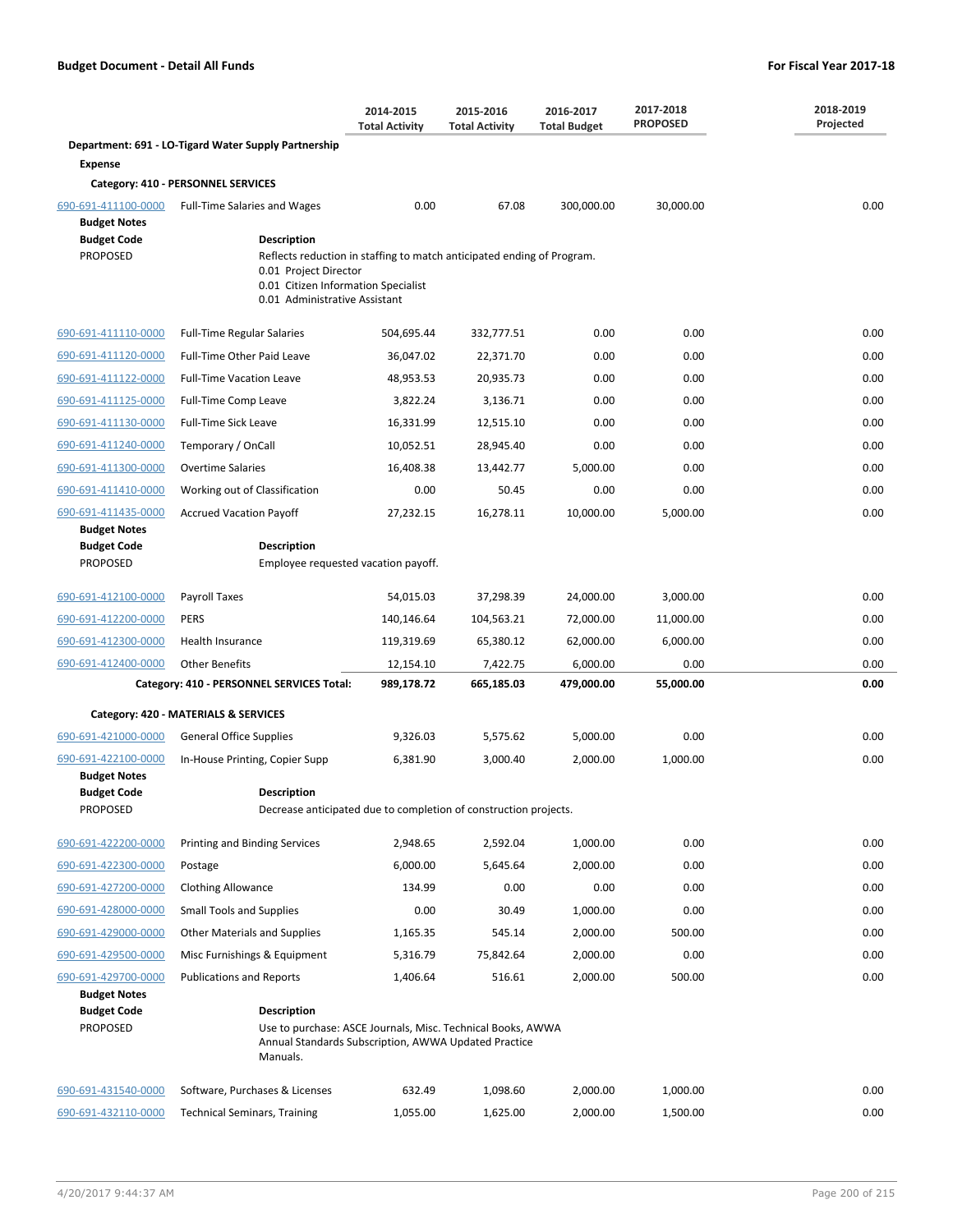|                                                              |                                                                                                                                                                                                                                                                                                              | 2014-2015<br><b>Total Activity</b>                                                                         | 2015-2016<br><b>Total Activity</b> | 2016-2017<br><b>Total Budget</b> | 2017-2018<br><b>PROPOSED</b>                                                                                    | 2018-2019<br>Projected |  |  |
|--------------------------------------------------------------|--------------------------------------------------------------------------------------------------------------------------------------------------------------------------------------------------------------------------------------------------------------------------------------------------------------|------------------------------------------------------------------------------------------------------------|------------------------------------|----------------------------------|-----------------------------------------------------------------------------------------------------------------|------------------------|--|--|
| <b>Budget Notes</b><br><b>Budget Code</b><br><b>PROPOSED</b> | <b>Description</b><br>subjects.                                                                                                                                                                                                                                                                              |                                                                                                            |                                    |                                  | Provides for employees to attend one-day, focused training seminars related to business practices and technical |                        |  |  |
| 690-691-432130-0000<br><b>Budget Notes</b>                   | Conferences                                                                                                                                                                                                                                                                                                  | 7,124.88                                                                                                   | 3,042.96                           | 4,000.00                         | 4,000.00                                                                                                        | 0.00                   |  |  |
| <b>Budget Code</b><br><b>PROPOSED</b>                        | Description<br>Provides training to meet professional license requirements,<br>certification requirements, attendance at regional<br>conferences for training and to make presentations related<br>to LOTWP.                                                                                                 |                                                                                                            |                                    |                                  |                                                                                                                 |                        |  |  |
| <b>PROPOSED</b>                                              | Information Specialist \$2,000 each.                                                                                                                                                                                                                                                                         |                                                                                                            |                                    |                                  | No change anticipated due to Program needs. PNWS / AWWA 2017 Annual Conference - Director and Citizen           |                        |  |  |
| 690-691-432200-0000                                          | <b>Tuition Reimbursement</b>                                                                                                                                                                                                                                                                                 | 0.00                                                                                                       | 642.22                             | 0.00                             | 0.00                                                                                                            | 0.00                   |  |  |
| 690-691-432300-0000                                          | <b>Membership Dues</b>                                                                                                                                                                                                                                                                                       | 2,335.00                                                                                                   | 1,405.30                           | 1,000.00                         | 500.00                                                                                                          | 0.00                   |  |  |
| <b>Budget Notes</b><br><b>Budget Code</b><br><b>PROPOSED</b> | <b>Description</b><br>\$150                                                                                                                                                                                                                                                                                  | PNWS/AWWA - Director and Citizen Information Specialist \$300 each. ASCE - Director \$300. APWA - Director |                                    |                                  |                                                                                                                 |                        |  |  |
| 690-691-435240-0000                                          | <b>Miscellaneous Communication</b>                                                                                                                                                                                                                                                                           | 8,006.63                                                                                                   | 4,930.01                           | 5,000.00                         | 1,000.00                                                                                                        | 0.00                   |  |  |
| 690-691-437330-0000                                          | Vehicle Repairs, Parts & Supp                                                                                                                                                                                                                                                                                | 284.73                                                                                                     | 1,197.19                           | 1,000.00                         | 500.00                                                                                                          | 0.00                   |  |  |
| 690-691-437340-0000                                          | Gasoline, Oil and Lubricants                                                                                                                                                                                                                                                                                 | 2,063.16                                                                                                   | 384.01                             | 1,000.00                         | 500.00                                                                                                          | 0.00                   |  |  |
| 690-691-438110-0000                                          | Internal Fees for Service - Admin                                                                                                                                                                                                                                                                            | 390,000.00                                                                                                 | 212,670.00                         | 181,000.00                       | 0.00                                                                                                            | 0.00                   |  |  |
| 690-691-439900-0000                                          | Other Miscellaneous Exp                                                                                                                                                                                                                                                                                      | 16,536.25                                                                                                  | 17,298.21                          | 8,000.00                         | 5,000.00                                                                                                        | 0.00                   |  |  |
| <b>Budget Notes</b><br><b>Budget Code</b><br>Projected       | <b>Description</b><br>Includes the following:<br>Public meetings related to program activities<br>Monthly cost of cell phone service (various staff)<br>Mileage reimbursement (various staff)<br>Professional license renewals for Director<br>Other miscellaneous expenses not captured in other line items |                                                                                                            |                                    |                                  |                                                                                                                 |                        |  |  |
| <b>PROPOSED</b>                                              | Includes the following:<br>Public meetings related to program activities<br>Monthly cost of cell phone service (various staff)<br>Mileage reimbursement (various staff)<br>Professional license renewals for Director<br>Other miscellaneous expenses not captured in other line items                       |                                                                                                            |                                    |                                  |                                                                                                                 |                        |  |  |
| <b>PROPOSED</b>                                              | Decrease anticipated due to Program needs.                                                                                                                                                                                                                                                                   |                                                                                                            |                                    |                                  |                                                                                                                 |                        |  |  |
| 690-691-439952-0000                                          | Rents & Leases                                                                                                                                                                                                                                                                                               | 0.00                                                                                                       | 137,475.75                         | 100,000.00                       | 0.00                                                                                                            | 0.00                   |  |  |
|                                                              | Category: 420 - MATERIALS & SERVICES Total:                                                                                                                                                                                                                                                                  | 460,718.49                                                                                                 | 475,517.83                         | 322,000.00                       | 16,000.00                                                                                                       | 0.00                   |  |  |
| Category: 470 - TRANSFERS                                    |                                                                                                                                                                                                                                                                                                              |                                                                                                            |                                    |                                  |                                                                                                                 |                        |  |  |
| 690-691-476610-0000                                          | Residual Equity Transfer to Water                                                                                                                                                                                                                                                                            | 0.00                                                                                                       | 0.00                               | 0.00                             | 17,553.00                                                                                                       | 0.00                   |  |  |
|                                                              | Category: 470 - TRANSFERS Total:                                                                                                                                                                                                                                                                             | 0.00                                                                                                       | 0.00                               | 0.00                             | 17,553.00                                                                                                       | 0.00                   |  |  |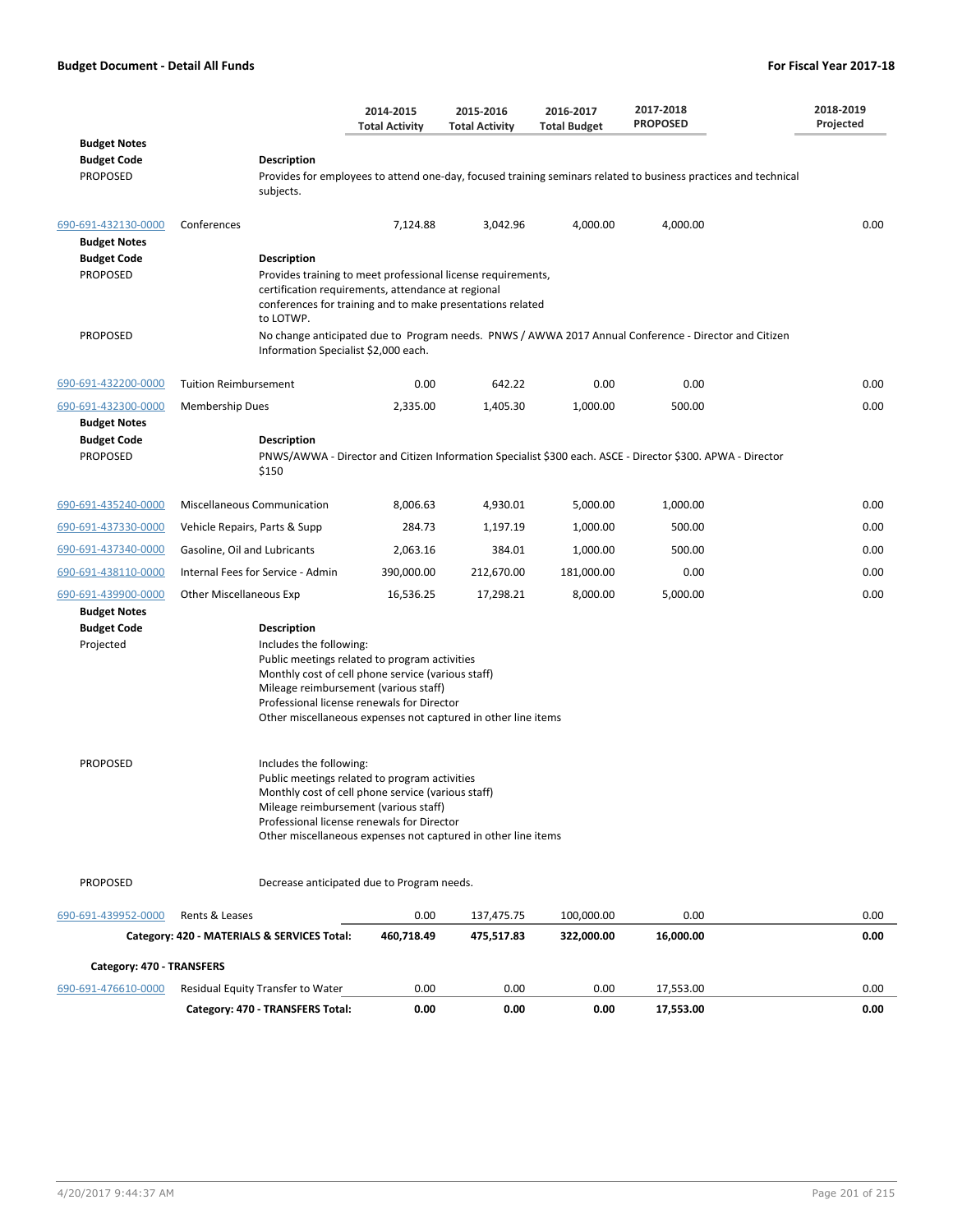|                                            |                                                                                                                                                                | 2014-2015<br><b>Total Activity</b> | 2015-2016<br><b>Total Activity</b> | 2016-2017<br><b>Total Budget</b> | 2017-2018<br><b>PROPOSED</b>                                                                                  | 2018-2019<br>Projected |
|--------------------------------------------|----------------------------------------------------------------------------------------------------------------------------------------------------------------|------------------------------------|------------------------------------|----------------------------------|---------------------------------------------------------------------------------------------------------------|------------------------|
|                                            | Category: 480 - CAPITAL OUTLAY                                                                                                                                 |                                    |                                    |                                  |                                                                                                               |                        |
| 690-691-481310-0000<br><b>Budget Notes</b> | Rehabilitation/Replacemt Dev                                                                                                                                   | 97,512,857.95                      | 38,694,671.87                      | 19,800,000.00                    | 4,600,000.00                                                                                                  | 0.00                   |
| <b>Budget Code</b>                         | <b>Description</b>                                                                                                                                             |                                    |                                    |                                  |                                                                                                               |                        |
| <b>PROPOSED</b>                            | payments \$28,000; Noise study at WTP \$15,000; and Brown and Caldwell \$60,000.                                                                               |                                    |                                    |                                  | Anticipated expenses to close out the project - including West Linn paving \$250,000, construction mitigation |                        |
|                                            | Category: 480 - CAPITAL OUTLAY Total: 97,512,857.95                                                                                                            |                                    | 38,694,671.87                      | 19,800,000.00                    | 4,600,000.00                                                                                                  | 0.00                   |
| Category: 490 - CONTINGENCY                |                                                                                                                                                                |                                    |                                    |                                  |                                                                                                               |                        |
| 690-691-490100-0000<br><b>Budget Notes</b> | <b>General Operating Contingency</b>                                                                                                                           | 0.00                               | 0.00                               | 736,013.00                       | 0.00                                                                                                          | 0.00                   |
| <b>Budget Code</b>                         | <b>Description</b>                                                                                                                                             |                                    |                                    |                                  |                                                                                                               |                        |
| <b>PROPOSED</b>                            | 100% of required fund minimum.                                                                                                                                 |                                    |                                    |                                  | Based on a minimum 10% of operational requirements. And then rounded up to next \$1000. Meets at least        |                        |
|                                            | Operational requirements include the total of the following:<br><b>Personal Services</b><br><b>Materials &amp; Services</b><br><b>Transfers to Other Funds</b> |                                    |                                    |                                  |                                                                                                               |                        |
|                                            | Category: 490 - CONTINGENCY Total:                                                                                                                             | 0.00                               | 0.00                               | 736,013.00                       | 0.00                                                                                                          | 0.00                   |
|                                            | <b>Expense Total:</b>                                                                                                                                          | 98,962,755.16                      | 39,835,374.73                      | 21,337,013.00                    | 4,688,553.00                                                                                                  | 0.00                   |
|                                            | Department: 691 - LO-Tigard Water Supply Partnership To                                                                                                        | 98,962,755.16                      | 39,835,374.73                      | 21,337,013.00                    | 4,688,553.00                                                                                                  | 0.00                   |
|                                            | Fund: 690 - LO - TIGARD WATER PARTNERSHIP FUND Surp                                                                                                            | 15,612,012.79                      | 7,070,552.68                       | 0.00                             | 0.00                                                                                                          | 0.00                   |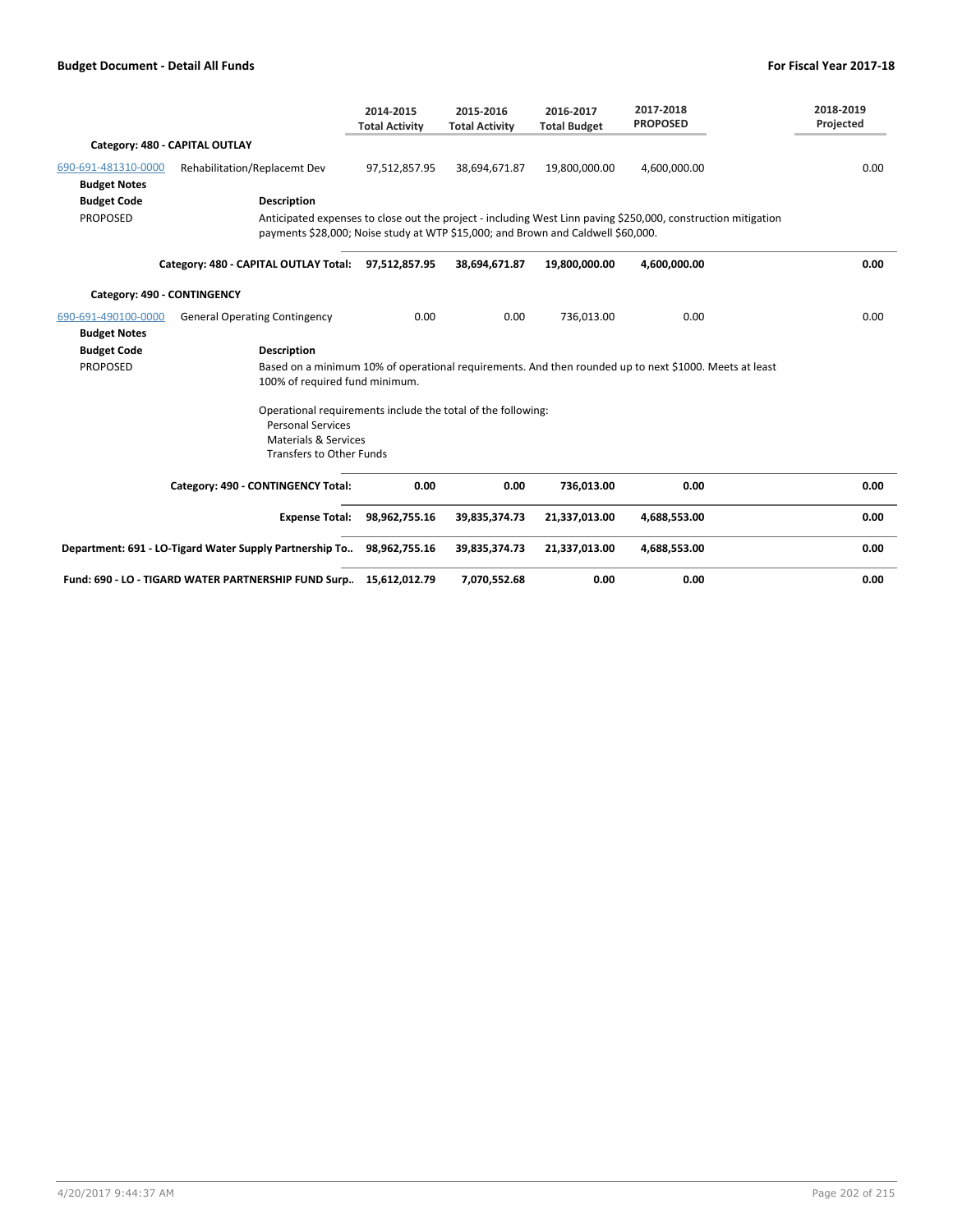|                                      |                                                        | 2014-2015<br><b>Total Activity</b> | 2015-2016<br><b>Total Activity</b> | 2016-2017<br><b>Total Budget</b> | 2017-2018<br><b>PROPOSED</b> | 2018-2019<br>Projected |
|--------------------------------------|--------------------------------------------------------|------------------------------------|------------------------------------|----------------------------------|------------------------------|------------------------|
| Fund: 810 - BONDED DEBT SERVICE FUND |                                                        |                                    |                                    |                                  |                              |                        |
|                                      | Department: 810 - Bonded Debt Service Resources        |                                    |                                    |                                  |                              |                        |
| Revenue                              |                                                        |                                    |                                    |                                  |                              |                        |
|                                      | Category: 302 - BEGINNING FUND BALANCES                |                                    |                                    |                                  |                              |                        |
| 810-810-302100-0000                  | Unrestricted Fund Balance                              | 1,269,202.84                       | 806,841.15                         | 715,841.00                       | 773,800.00                   | 773,800.00             |
|                                      | Category: 302 - BEGINNING FUND BALANCES Total:         | 1,269,202.84                       | 806,841.15                         | 715,841.00                       | 773,800.00                   | 773,800.00             |
| Category: 303 - PROPERTY TAXES       |                                                        |                                    |                                    |                                  |                              |                        |
| 810-810-303140-0000                  | Current-Bond Redempt Prop Tax                          | 2,547,098.84                       | 2,379,613.97                       | 2,158,000.00                     | 1,855,000.00                 | 1,880,000.00           |
| 810-810-303240-0000                  | Delinguent-Bond Rdmp Prop Tax                          | 50,894.97                          | 37,432.74                          | 40,000.00                        | 35,000.00                    | 25,000.00              |
|                                      | Category: 303 - PROPERTY TAXES Total:                  | 2,597,993.81                       | 2,417,046.71                       | 2,198,000.00                     | 1,890,000.00                 | 1,905,000.00           |
|                                      | Category: 310 - MISCELLANEOUS REVENUES                 |                                    |                                    |                                  |                              |                        |
| 810-810-310200-0000                  | Investment Income                                      | 5,723.77                           | 13,895.95                          | 6,000.00                         | 6,000.00                     | 5,000.00               |
|                                      | Category: 310 - MISCELLANEOUS REVENUES Total:          | 5,723.77                           | 13,895.95                          | 6.000.00                         | 6.000.00                     | 5,000.00               |
|                                      | Category: 355 - OTHER FINANCING SOURCES                |                                    |                                    |                                  |                              |                        |
| 810-810-355000-0000                  | Proceeds from Bond Sale                                | 5,654,869.30                       | 0.00                               | 0.00                             | 0.00                         | 0.00                   |
|                                      | Category: 355 - OTHER FINANCING SOURCES Total:         | 5,654,869.30                       | 0.00                               | 0.00                             | 0.00                         | 0.00                   |
|                                      | <b>Revenue Total:</b>                                  | 9,527,789.72                       | 3,237,783.81                       | 2,919,841.00                     | 2,669,800.00                 | 2,683,800.00           |
|                                      | Department: 810 - Bonded Debt Service Resources Total: | 9,527,789.72                       | 3,237,783.81                       | 2,919,841.00                     | 2,669,800.00                 | 2,683,800.00           |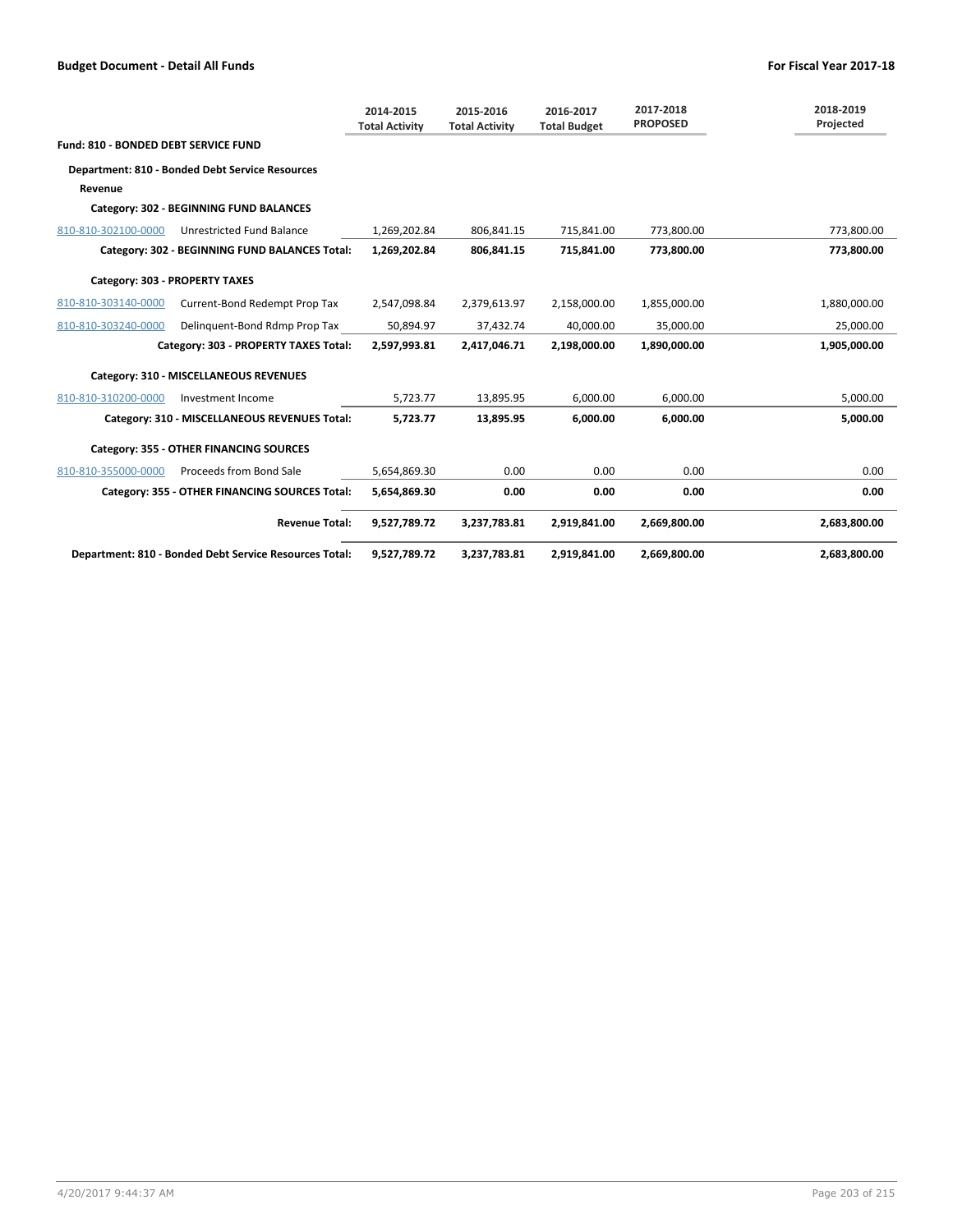|                                       |                                                         | 2014-2015<br><b>Total Activity</b> | 2015-2016<br><b>Total Activity</b> | 2016-2017<br><b>Total Budget</b> | 2017-2018<br><b>PROPOSED</b> | 2018-2019<br>Projected |
|---------------------------------------|---------------------------------------------------------|------------------------------------|------------------------------------|----------------------------------|------------------------------|------------------------|
| Department: 811 - Bonded Debt Service |                                                         |                                    |                                    |                                  |                              |                        |
| <b>Expense</b>                        |                                                         |                                    |                                    |                                  |                              |                        |
| Category: 460 - DEBT SERVICE          |                                                         |                                    |                                    |                                  |                              |                        |
| 810-811-461199-0000                   | Principal, Parks & Ref 2003                             | 5,525,000.00                       | 0.00                               | 0.00                             | 0.00                         | 0.00                   |
| 810-811-461242-0000                   | Principal, Refunded 2006                                | 695,000.00                         | 730,000.00                         | 760,000.00                       | 490,000.00                   | 510,000.00             |
| 810-811-461244-0000                   | Princ, 2011 Refndg of 2001 Op Sp                        | 385.000.00                         | 390,000.00                         | 400,000.00                       | 405,000.00                   | 420,000.00             |
| 810-811-461246-0000                   | Principal, Lake Grove 2015                              | 1,660,000.00                       | 945,000.00                         | 700,000.00                       | 710,000.00                   | 730,000.00             |
| 810-811-462199-0000                   | Interest, Parks & Ref 2003                              | 203,050.08                         | 0.00                               | 0.00                             | 0.00                         | 0.00                   |
| 810-811-462242-0000                   | Interest, Refunded 2006                                 | 127,400.00                         | 99,600.00                          | 71,000.00                        | 40,000.00                    | 21,000.00              |
| 810-811-462244-0000                   | Int, 2011 Refndg of 2001 Op Sp &                        | 48,500.00                          | 40,800.00                          | 33,000.00                        | 25,000.00                    | 17,000.00              |
| 810-811-462246-0000                   | Interest, Lake Grove 2015                               | 76,998.49                          | 258,583.75                         | 240,000.00                       | 226,000.00                   | 212,000.00             |
|                                       | Category: 460 - DEBT SERVICE Total:                     | 8,720,948.57                       | 2,463,983.75                       | 2,204,000.00                     | 1,896,000.00                 | 1,910,000.00           |
|                                       | Category: 498 - ENDING FUND BALANCE                     |                                    |                                    |                                  |                              |                        |
| 810-811-498000-0000                   | Unappropriated Ending Fund Bal                          | 0.00                               | 0.00                               | 715,841.00                       | 773,800.00                   | 773,800.00             |
|                                       | Category: 498 - ENDING FUND BALANCE Total:              | 0.00                               | 0.00                               | 715,841.00                       | 773,800.00                   | 773,800.00             |
|                                       | <b>Expense Total:</b>                                   | 8.720.948.57                       | 2,463,983.75                       | 2,919,841.00                     | 2,669,800.00                 | 2,683,800.00           |
|                                       | Department: 811 - Bonded Debt Service Total:            | 8,720,948.57                       | 2,463,983.75                       | 2,919,841.00                     | 2,669,800.00                 | 2,683,800.00           |
|                                       | Fund: 810 - BONDED DEBT SERVICE FUND Surplus (Deficit): | 806,841.15                         | 773,800.06                         | 0.00                             | 0.00                         | 0.00                   |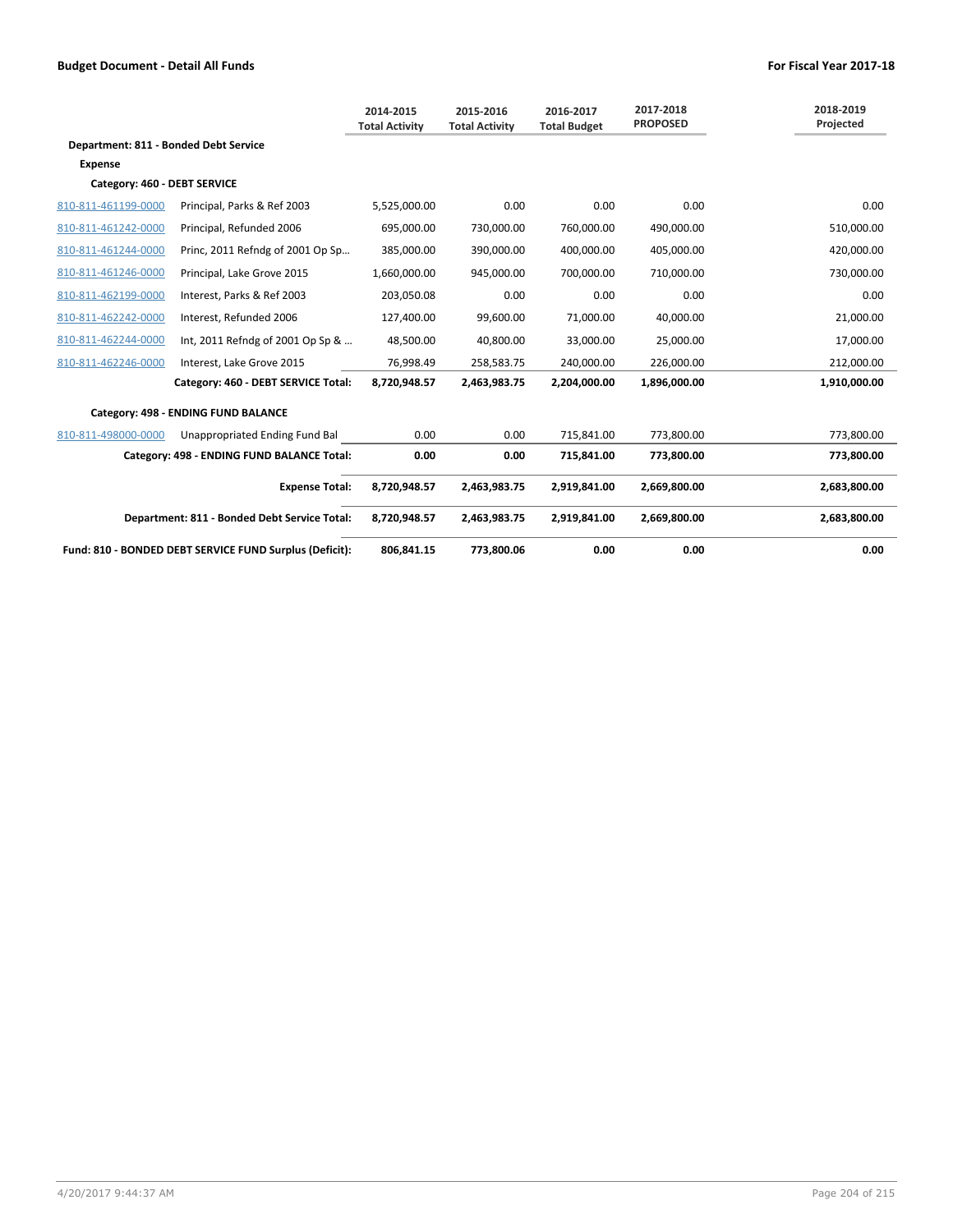|                                         |                                                          | 2014-2015<br><b>Total Activity</b> | 2015-2016<br><b>Total Activity</b> | 2016-2017<br><b>Total Budget</b> | 2017-2018<br><b>PROPOSED</b> | 2018-2019<br>Projected |
|-----------------------------------------|----------------------------------------------------------|------------------------------------|------------------------------------|----------------------------------|------------------------------|------------------------|
| Fund: 815 - CITY/LORA DEBT SERVICE FUND |                                                          |                                    |                                    |                                  |                              |                        |
|                                         | Department: 815 - City/LORA Debt Service - FFC Resources |                                    |                                    |                                  |                              |                        |
| Revenue                                 |                                                          |                                    |                                    |                                  |                              |                        |
|                                         | Category: 305 - INTERGOVERNMENTAL                        |                                    |                                    |                                  |                              |                        |
| 815-815-305625-0000                     | LORA Reimbursement FFC Debt                              | 855,776.73                         | 870,793.74                         | 8,442,000.00                     | 9,021,000.00                 | 3,085,000.00           |
|                                         | Category: 305 - INTERGOVERNMENTAL Total:                 | 855,776.73                         | 870,793.74                         | 8,442,000.00                     | 9,021,000.00                 | 3,085,000.00           |
|                                         | Category: 355 - OTHER FINANCING SOURCES                  |                                    |                                    |                                  |                              |                        |
| 815-815-355000-0000                     | Proceeds from Bonds Issued                               | 0.00                               | 0.00                               | 0.00                             | 28,200,000.00                | 0.00                   |
| <b>Budget Notes</b>                     |                                                          |                                    |                                    |                                  |                              |                        |
| <b>Budget Code</b>                      | <b>Description</b>                                       |                                    |                                    |                                  |                              |                        |
| <b>PROPOSED</b>                         | <b>LORA East End</b>                                     | \$18,000,000                       |                                    |                                  |                              |                        |
|                                         | LORA Lake Grove \$10,200,000                             |                                    |                                    |                                  |                              |                        |
| 815-815-355100-0000                     | Proceeds from Line of Credit                             | 0.00                               | 3,500,000.00                       | 0.00                             | 0.00                         | 0.00                   |
|                                         | Category: 355 - OTHER FINANCING SOURCES Total:           | 0.00                               | 3,500,000.00                       | 0.00                             | 28,200,000.00                | 0.00                   |
|                                         | <b>Revenue Total:</b>                                    | 855,776.73                         | 4,370,793.74                       | 8.442.000.00                     | 37,221,000.00                | 3,085,000.00           |
|                                         | Department: 815 - City/LORA Debt Service - FFC Resources | 855,776.73                         | 4,370,793.74                       | 8,442,000.00                     | 37,221,000.00                | 3,085,000.00           |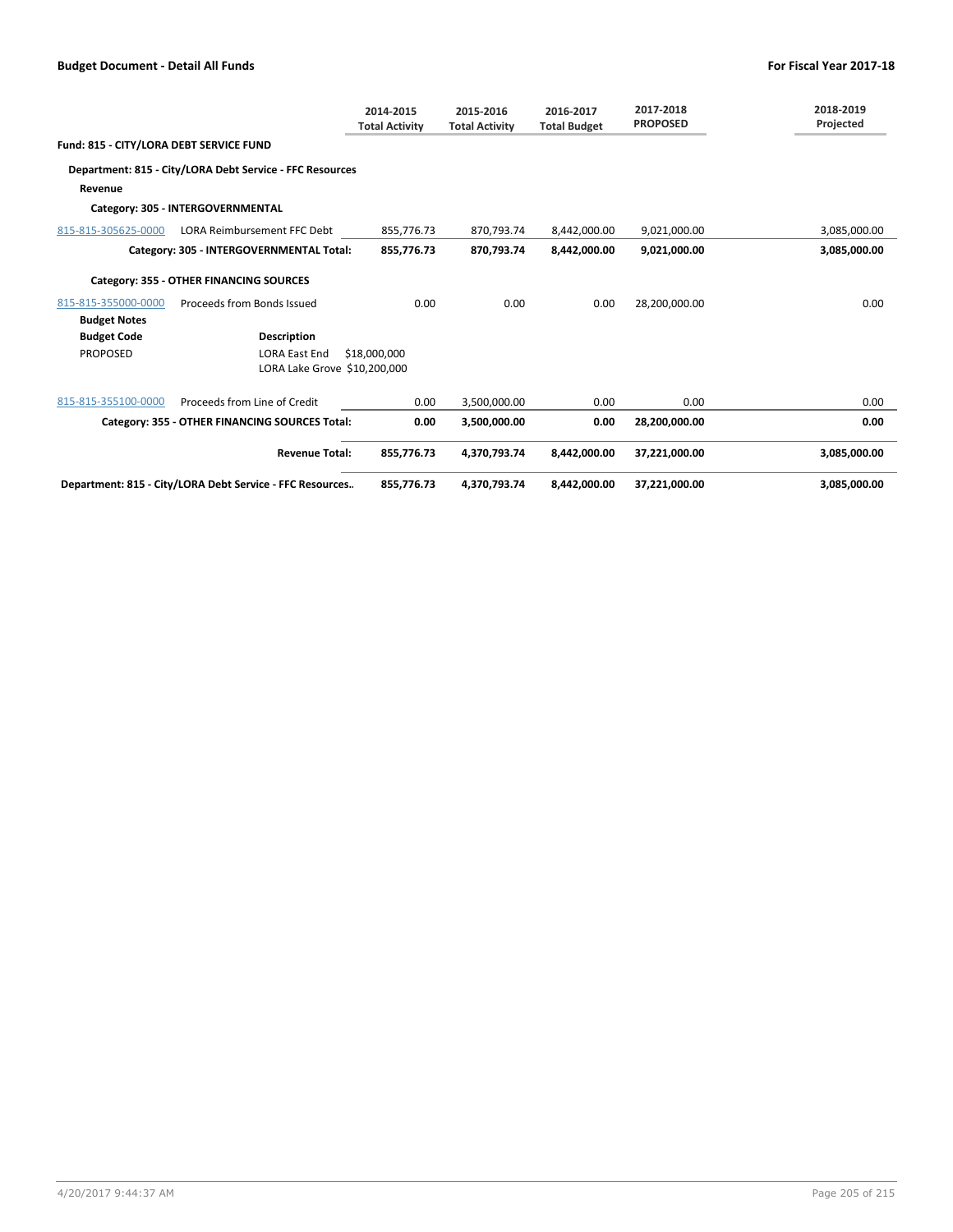|                                                                                                  |                                                                                                                   | 2014-2015<br><b>Total Activity</b> | 2015-2016<br><b>Total Activity</b> | 2016-2017<br><b>Total Budget</b> | 2017-2018<br><b>PROPOSED</b> | 2018-2019<br>Projected |
|--------------------------------------------------------------------------------------------------|-------------------------------------------------------------------------------------------------------------------|------------------------------------|------------------------------------|----------------------------------|------------------------------|------------------------|
|                                                                                                  | Department: 816 - City/LORA Debt Service - FFC                                                                    |                                    |                                    |                                  |                              |                        |
| <b>Expense</b>                                                                                   |                                                                                                                   |                                    |                                    |                                  |                              |                        |
|                                                                                                  | Category: 420 - MATERIALS & SERVICES                                                                              |                                    |                                    |                                  |                              |                        |
| 815-816-431610-0000                                                                              | <b>Bank Service Charges</b>                                                                                       | 0.00                               | 0.00                               | 10,000.00                        | 0.00                         | 0.00                   |
| 815-816-439980-0000                                                                              | <b>Bond Sale Expense</b>                                                                                          | 0.00                               | 0.00                               | 0.00                             | 560,000.00                   | 0.00                   |
| 815-816-442500-0000                                                                              | Intergovernmental Expense                                                                                         | 0.00                               | 3,500,000.00                       | 0.00                             | 28,200,000.00                | 0.00                   |
| <b>Budget Notes</b><br><b>Budget Code</b><br><b>PROPOSED</b>                                     | Description<br>To LORA-EE Capital Projects Fund #920 \$18 mil<br>To LORA-LG Capital Projects Fund #940 \$10.2 mil |                                    |                                    |                                  |                              |                        |
|                                                                                                  | Category: 420 - MATERIALS & SERVICES Total:                                                                       | 0.00                               | 3,500,000.00                       | 10,000.00                        | 28,760,000.00                | 0.00                   |
| Category: 460 - DEBT SERVICE                                                                     |                                                                                                                   |                                    |                                    |                                  |                              |                        |
| 815-816-461400-0000<br><b>Budget Notes</b><br><b>Budget Code</b><br>Projected<br><b>PROPOSED</b> | Principal, FFC 2011 for LORA<br><b>Description</b><br>Per debt service schedule<br>Per debt service schedule      | 470,000.00                         | 480,000.00                         | 485,000.00                       | 500,000.00                   | 515,000.00             |
| 815-816-461402-0000                                                                              | Principal, FFC 2017 for LORA-EE                                                                                   | 0.00                               | 0.00                               | 0.00                             | 545,000.00                   | 572,000.00             |
| 815-816-461420-0000                                                                              | Principal, FFC 2018 for LORA-LG                                                                                   | 0.00                               | 0.00                               | 0.00                             | 308,000.00                   | 324,000.00             |
| 815-816-461450-0000                                                                              | Principal Wells Fargo LOC 2011                                                                                    | 0.00                               | 0.00                               | 7,500,000.00                     | 6,000,000.00                 | 0.00                   |
| 815-816-462400-0000<br><b>Budget Notes</b>                                                       | Interest, FFC 2011 for LORA                                                                                       | 355,525.00                         | 346,724.99                         | 337,000.00                       | 322,000.00                   | 307,000.00             |
| <b>Budget Code</b><br>Projected<br><b>PROPOSED</b>                                               | <b>Description</b><br>Per debt service schedule<br>Per debt service schedule                                      |                                    |                                    |                                  |                              |                        |
| 815-816-462402-0000                                                                              | Interest, FFC 2017 for LORA-EE                                                                                    | 0.00                               | 0.00                               | 0.00                             | 538,000.00                   | 872,000.00             |
| 815-816-462420-0000                                                                              | Interest, FFC 2018 for LORA-LG                                                                                    | 0.00                               | 0.00                               | 0.00                             | 128,000.00                   | 495,000.00             |
| 815-816-463450-0000<br><b>Budget Notes</b>                                                       | Interest Wells Fargo LOC 2011                                                                                     | 30,251.73                          | 44,068.75                          | 110,000.00                       | 120,000.00                   | 0.00                   |
| <b>Budget Code</b><br><b>PROPOSED</b>                                                            | <b>Description</b><br>Estimated at 3.0% on \$6 million for two thirds of the year                                 |                                    |                                    |                                  |                              |                        |
|                                                                                                  | Category: 460 - DEBT SERVICE Total:                                                                               | 855,776.73                         | 870,793.74                         | 8,432,000.00                     | 8,461,000.00                 | 3,085,000.00           |
|                                                                                                  | <b>Expense Total:</b>                                                                                             | 855,776.73                         | 4,370,793.74                       | 8,442,000.00                     | 37,221,000.00                | 3,085,000.00           |
|                                                                                                  | Department: 816 - City/LORA Debt Service - FFC Total:                                                             | 855,776.73                         | 4,370,793.74                       | 8,442,000.00                     | 37,221,000.00                | 3,085,000.00           |
|                                                                                                  | Fund: 815 - CITY/LORA DEBT SERVICE FUND Surplus (Defici                                                           | 0.00                               | 0.00                               | 0.00                             | 0.00                         | 0.00                   |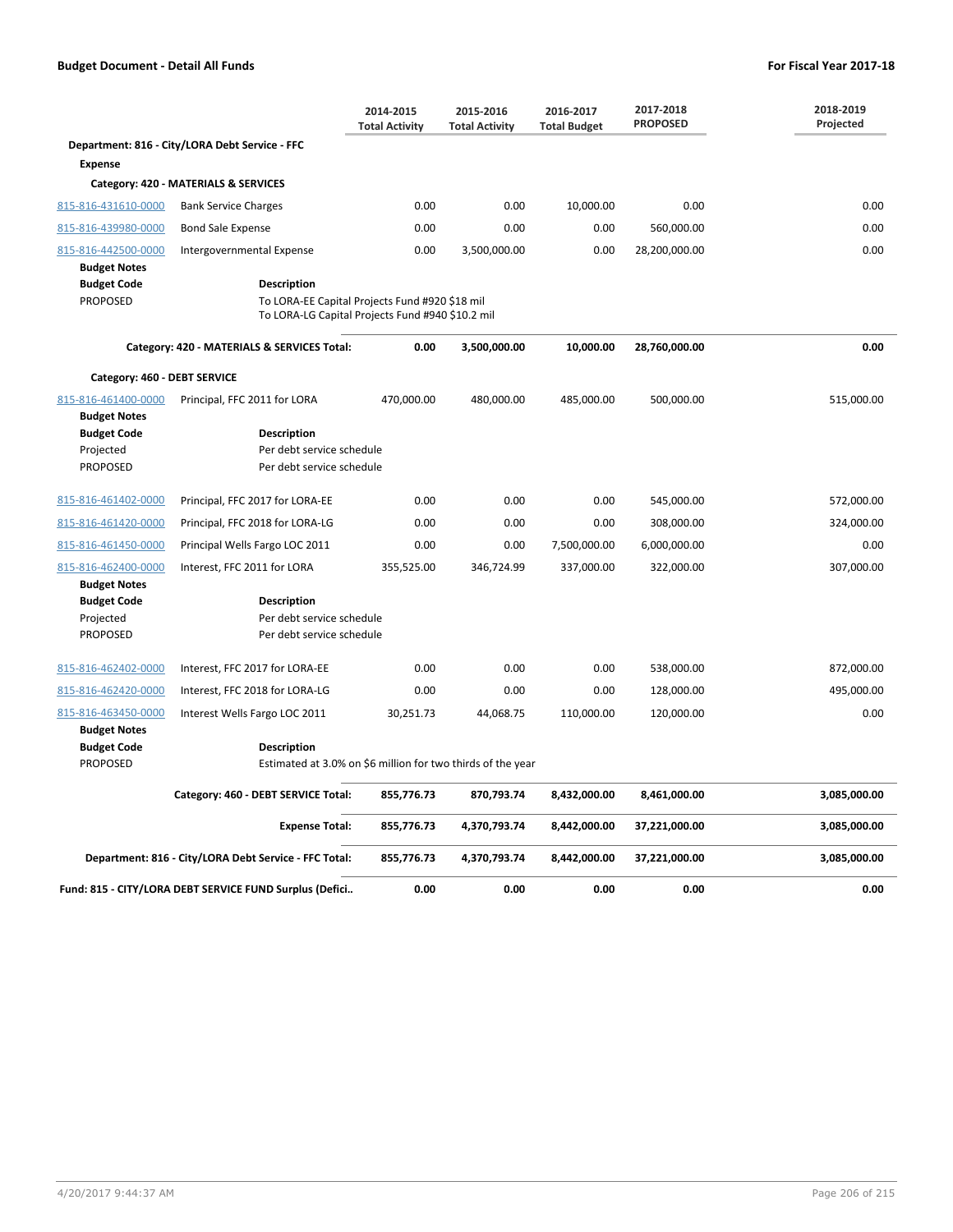|                                            |                                                       | 2014-2015<br><b>Total Activity</b> | 2015-2016<br><b>Total Activity</b> | 2016-2017<br><b>Total Budget</b> | 2017-2018<br><b>PROPOSED</b> | 2018-2019<br>Projected |
|--------------------------------------------|-------------------------------------------------------|------------------------------------|------------------------------------|----------------------------------|------------------------------|------------------------|
| <b>Fund: 820 - ASSESSMENT PROJECT FUND</b> |                                                       |                                    |                                    |                                  |                              |                        |
|                                            | <b>Department: 820 - Assessment Project Resources</b> |                                    |                                    |                                  |                              |                        |
| Revenue                                    |                                                       |                                    |                                    |                                  |                              |                        |
|                                            | Category: 302 - BEGINNING FUND BALANCES               |                                    |                                    |                                  |                              |                        |
| 820-820-302100-0000                        | <b>Unrestricted Fund Balance</b>                      | 262,125.53                         | 343,185.81                         | 423,186.00                       | 476,567.00                   | 543,567.00             |
|                                            | Category: 302 - BEGINNING FUND BALANCES Total:        | 262,125.53                         | 343,185.81                         | 423,186.00                       | 476.567.00                   | 543.567.00             |
|                                            | Category: 306 - LICENSES AND FEES                     |                                    |                                    |                                  |                              |                        |
| 820-820-306232-0000                        | Sewer Extension Line Fee                              | 73,558.42                          | 58,176.30                          | 100,000.00                       | 60,000.00                    | 60,000.00              |
|                                            | Category: 306 - LICENSES AND FEES Total:              | 73.558.42                          | 58.176.30                          | 100.000.00                       | 60.000.00                    | 60,000.00              |
|                                            | Category: 309 - SPECIAL ASSESSMENTS                   |                                    |                                    |                                  |                              |                        |
| 820-820-309285-0000                        | <b>Unbonded Interest Payments</b>                     | 6,733.95                           | 5,614.12                           | 9,000.00                         | 6,000.00                     | 6,000.00               |
|                                            | Category: 309 - SPECIAL ASSESSMENTS Total:            | 6,733.95                           | 5,614.12                           | 9.000.00                         | 6.000.00                     | 6,000.00               |
|                                            | Category: 310 - MISCELLANEOUS REVENUES                |                                    |                                    |                                  |                              |                        |
| 820-820-310200-0000                        | Investment Income                                     | 767.91                             | 2,590.52                           | 1,000.00                         | 1,000.00                     | 1,000.00               |
|                                            | Category: 310 - MISCELLANEOUS REVENUES Total:         | 767.91                             | 2.590.52                           | 1,000.00                         | 1,000.00                     | 1,000.00               |
|                                            | <b>Revenue Total:</b>                                 | 343,185.81                         | 409,566.75                         | 533,186.00                       | 543,567.00                   | 610,567.00             |
|                                            | Department: 820 - Assessment Project Resources Total: | 343,185.81                         | 409,566.75                         | 533,186.00                       | 543,567.00                   | 610,567.00             |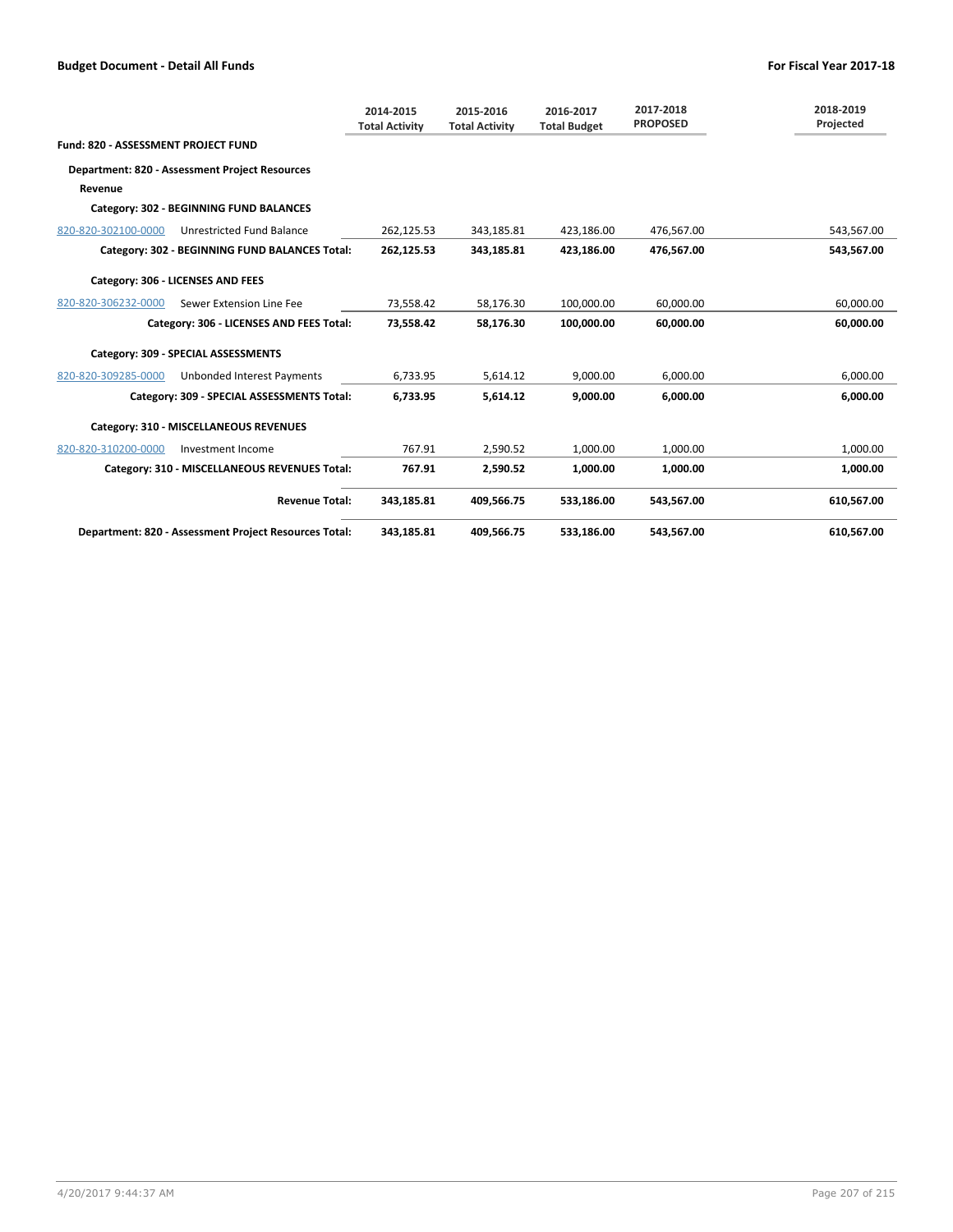|                                      |                                                        | 2014-2015<br><b>Total Activity</b> | 2015-2016<br><b>Total Activity</b> | 2016-2017<br><b>Total Budget</b> | 2017-2018<br><b>PROPOSED</b> | 2018-2019<br>Projected |
|--------------------------------------|--------------------------------------------------------|------------------------------------|------------------------------------|----------------------------------|------------------------------|------------------------|
| Department: 821 - Assessment Project |                                                        |                                    |                                    |                                  |                              |                        |
| Expense                              |                                                        |                                    |                                    |                                  |                              |                        |
|                                      | Category: 495 - RESERVE FOR FUTURE EXPENDITURE         |                                    |                                    |                                  |                              |                        |
| 820-821-495000-0000                  | Reserve for Future Expenditure                         | 0.00                               | 0.00                               | 533,186.00                       | 543,567.00                   | 610,567.00             |
|                                      | Category: 495 - RESERVE FOR FUTURE EXPENDITURE Total:  | 0.00                               | 0.00                               | 533.186.00                       | 543.567.00                   | 610,567.00             |
|                                      | <b>Expense Total:</b>                                  | 0.00                               | 0.00                               | 533.186.00                       | 543.567.00                   | 610.567.00             |
|                                      | Department: 821 - Assessment Project Total:            | 0.00                               | 0.00                               | 533.186.00                       | 543.567.00                   | 610.567.00             |
|                                      | Fund: 820 - ASSESSMENT PROJECT FUND Surplus (Deficit): | 343.185.81                         | 409.566.75                         | 0.00                             | 0.00                         | 0.00                   |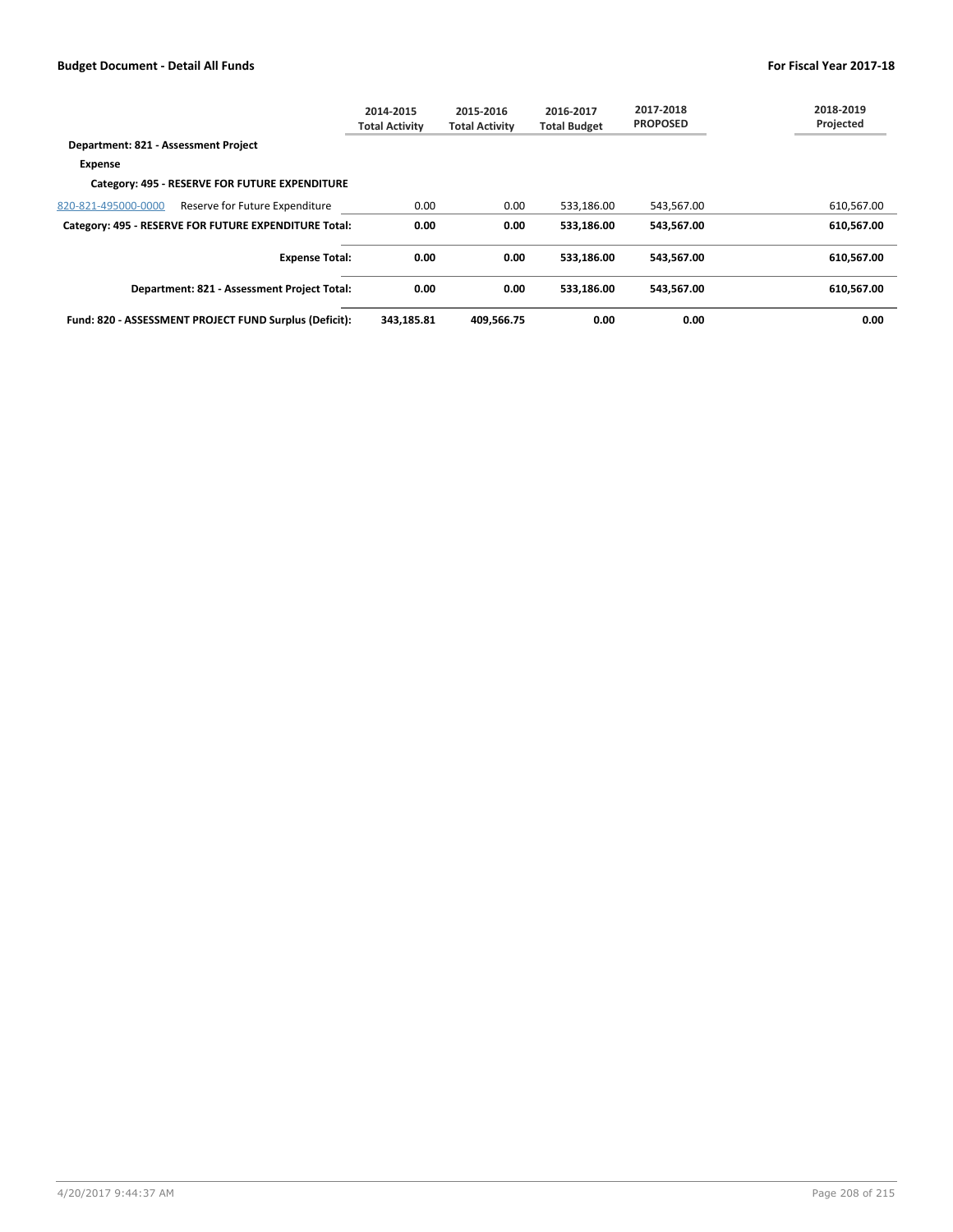|                                          |                                                 | 2014-2015<br><b>Total Activity</b> | 2015-2016<br><b>Total Activity</b> | 2016-2017<br><b>Total Budget</b> | 2017-2018<br><b>PROPOSED</b> | 2018-2019<br>Projected |
|------------------------------------------|-------------------------------------------------|------------------------------------|------------------------------------|----------------------------------|------------------------------|------------------------|
| <b>Fund: 830 - BICYCLE PATH FUND</b>     |                                                 |                                    |                                    |                                  |                              |                        |
| Department: 830 - Bicycle Path Resources |                                                 |                                    |                                    |                                  |                              |                        |
| Revenue                                  |                                                 |                                    |                                    |                                  |                              |                        |
|                                          | Category: 302 - BEGINNING FUND BALANCES         |                                    |                                    |                                  |                              |                        |
| 830-830-302100-0000                      | Unrestricted Fund Balance                       | 62,480.59                          | 84.069.49                          | 105,069.00                       | 127.789.00                   | 150,789.00             |
|                                          | Category: 302 - BEGINNING FUND BALANCES Total:  | 62.480.59                          | 84.069.49                          | 105.069.00                       | 127.789.00                   | 150,789.00             |
|                                          | Category: 305 - INTERGOVERNMENTAL               |                                    |                                    |                                  |                              |                        |
| 830-830-305130-0000                      | <b>State Motor Vehicle Fees</b>                 | 21,403.98                          | 22,022.94                          | 20,000.00                        | 22,000.00                    | 22,000.00              |
|                                          | Category: 305 - INTERGOVERNMENTAL Total:        | 21.403.98                          | 22.022.94                          | 20,000,00                        | 22.000.00                    | 22.000.00              |
|                                          | Category: 310 - MISCELLANEOUS REVENUES          |                                    |                                    |                                  |                              |                        |
| 830-830-310200-0000                      | Investment Income                               | 184.92                             | 696.31                             | 1,000.00                         | 1,000.00                     | 1,000.00               |
|                                          | Category: 310 - MISCELLANEOUS REVENUES Total:   | 184.92                             | 696.31                             | 1.000.00                         | 1,000.00                     | 1,000.00               |
|                                          | <b>Revenue Total:</b>                           | 84,069.49                          | 106,788.74                         | 126,069.00                       | 150,789.00                   | 173,789.00             |
|                                          | Department: 830 - Bicycle Path Resources Total: | 84.069.49                          | 106.788.74                         | 126.069.00                       | 150.789.00                   | 173.789.00             |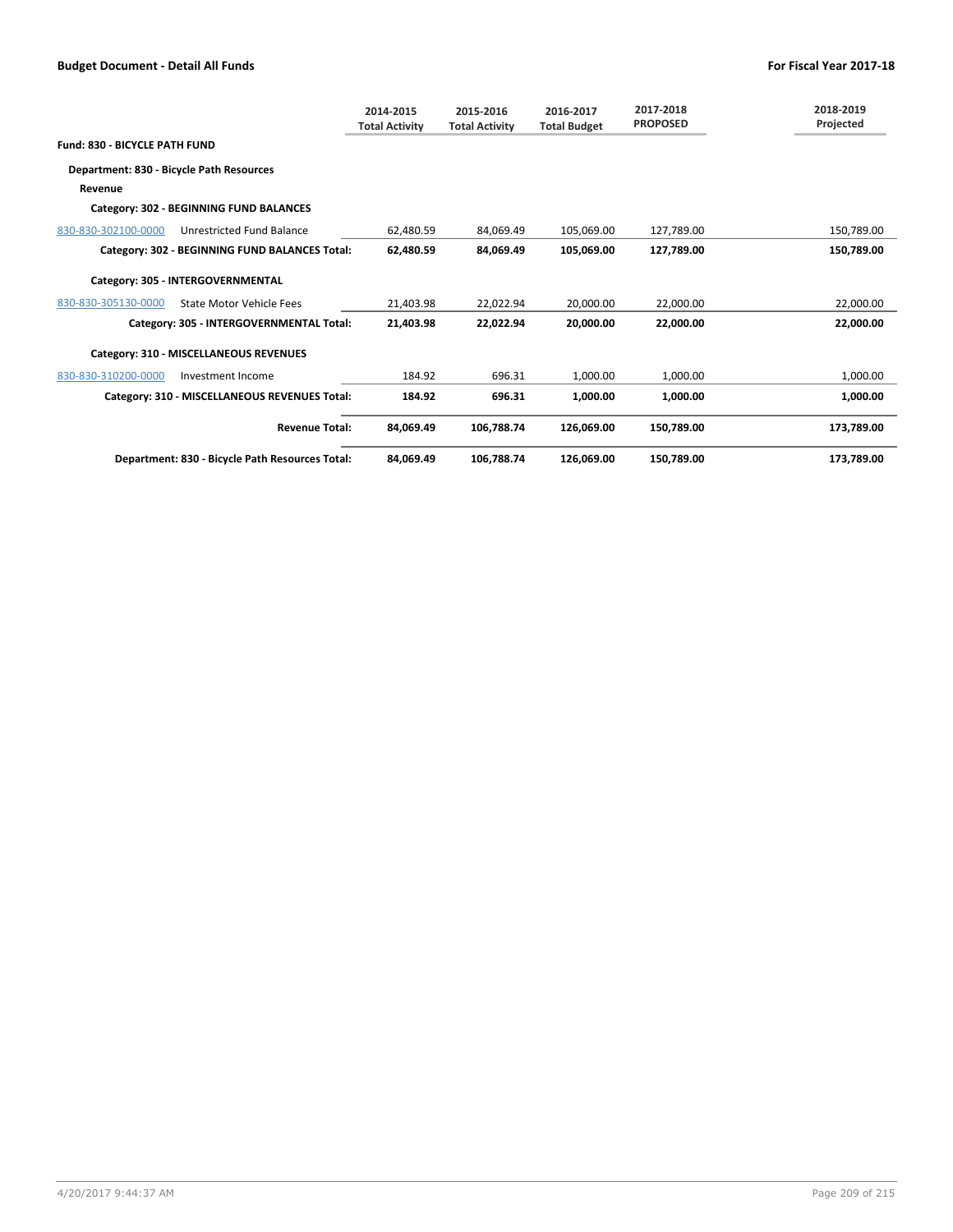|                                |                                                       | 2014-2015<br><b>Total Activity</b> | 2015-2016<br><b>Total Activity</b> | 2016-2017<br><b>Total Budget</b> | 2017-2018<br><b>PROPOSED</b> | 2018-2019<br>Projected |
|--------------------------------|-------------------------------------------------------|------------------------------------|------------------------------------|----------------------------------|------------------------------|------------------------|
| Department: 831 - Bicycle Path |                                                       |                                    |                                    |                                  |                              |                        |
| <b>Expense</b>                 |                                                       |                                    |                                    |                                  |                              |                        |
|                                | Category: 495 - RESERVE FOR FUTURE EXPENDITURE        |                                    |                                    |                                  |                              |                        |
| 830-831-495000-0000            | Reserve for Future Expenditure                        | 0.00                               | 0.00                               | 126,069.00                       | 150,789.00                   | 173,789.00             |
|                                | Category: 495 - RESERVE FOR FUTURE EXPENDITURE Total: | 0.00                               | 0.00                               | 126.069.00                       | 150.789.00                   | 173.789.00             |
|                                | <b>Expense Total:</b>                                 | 0.00                               | 0.00                               | 126.069.00                       | 150.789.00                   | 173.789.00             |
|                                | Department: 831 - Bicycle Path Total:                 | 0.00                               | 0.00                               | 126.069.00                       | 150.789.00                   | 173.789.00             |
|                                | Fund: 830 - BICYCLE PATH FUND Surplus (Deficit):      | 84.069.49                          | 106.788.74                         | 0.00                             | 0.00                         | 0.00                   |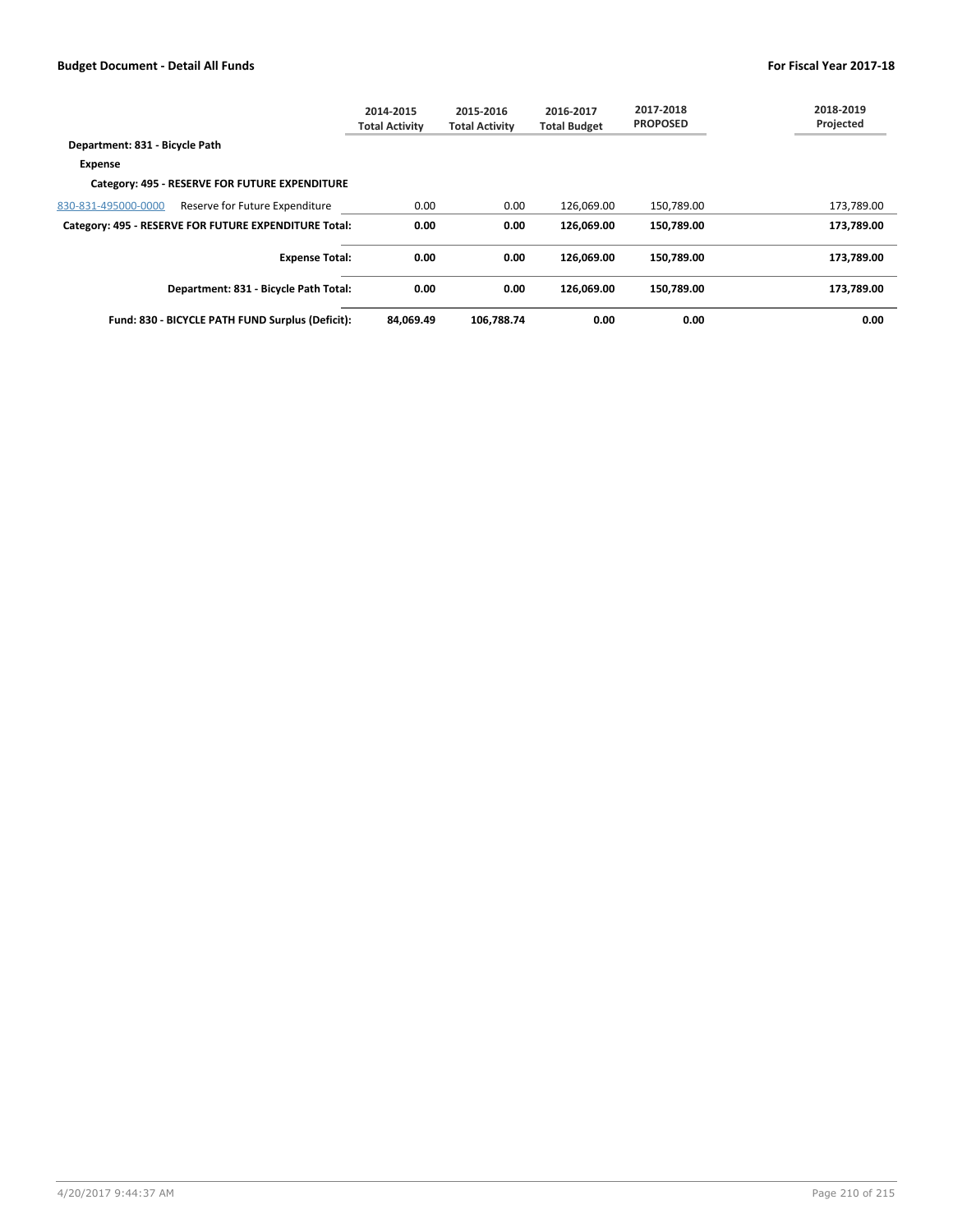|                                            |                                                             | 2014-2015<br><b>Total Activity</b> | 2015-2016<br><b>Total Activity</b> | 2016-2017<br><b>Total Budget</b> | 2017-2018<br><b>PROPOSED</b> | 2018-2019<br>Projected |
|--------------------------------------------|-------------------------------------------------------------|------------------------------------|------------------------------------|----------------------------------|------------------------------|------------------------|
| <b>Fund: 840 - LIBRARY ENDOWMENTS FUND</b> |                                                             |                                    |                                    |                                  |                              |                        |
|                                            | Department: 840 - Library Endowment Resources               |                                    |                                    |                                  |                              |                        |
| Revenue                                    |                                                             |                                    |                                    |                                  |                              |                        |
|                                            | Category: 302 - BEGINNING FUND BALANCES                     |                                    |                                    |                                  |                              |                        |
| 840-840-302100-0000                        | Unrestricted Fund Balance                                   | 3,107,562.36                       | 3,083,132.34                       | 3,057,132.00                     | 3,019,798.00                 | 3,085,798.00           |
|                                            | Category: 302 - BEGINNING FUND BALANCES Total:              | 3,107,562.36                       | 3,083,132.34                       | 3,057,132.00                     | 3,019,798.00                 | 3,085,798.00           |
|                                            | Category: 310 - MISCELLANEOUS REVENUES                      |                                    |                                    |                                  |                              |                        |
| 840-840-310200-0000                        | Investment Income                                           | 454.98                             | $-100, 169.37$                     | 94,000.00                        | 92,000.00                    | 94,000.00              |
| 840-840-310526-0000                        | <b>Endowment Donations</b>                                  | 1,100.00                           | 835.00                             | 1,000.00                         | 1,000.00                     | 1,000.00               |
|                                            | Category: 310 - MISCELLANEOUS REVENUES Total:               | 1,554.98                           | $-99,334.37$                       | 95,000.00                        | 93,000.00                    | 95,000.00              |
|                                            | <b>Revenue Total:</b>                                       | 3,109,117.34                       | 2,983,797.97                       | 3,152,132.00                     | 3,112,798.00                 | 3,180,798.00           |
|                                            | <b>Department: 840 - Library Endowment Resources Total:</b> | 3,109,117.34                       | 2,983,797.97                       | 3,152,132.00                     | 3,112,798.00                 | 3,180,798.00           |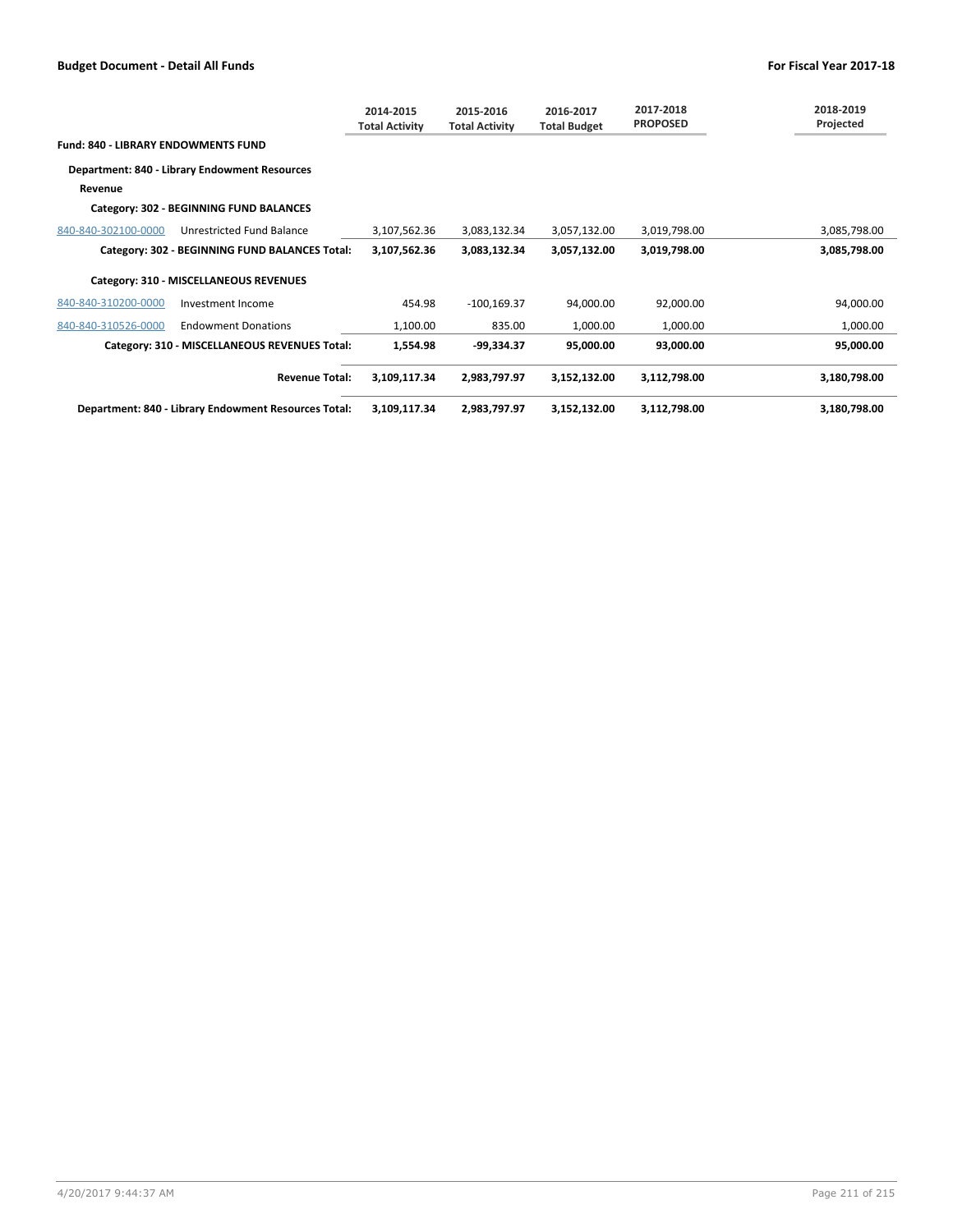|                                     |                                                              | 2014-2015<br><b>Total Activity</b> | 2015-2016<br><b>Total Activity</b> | 2016-2017<br><b>Total Budget</b> | 2017-2018<br><b>PROPOSED</b> | 2018-2019<br>Projected |
|-------------------------------------|--------------------------------------------------------------|------------------------------------|------------------------------------|----------------------------------|------------------------------|------------------------|
| Department: 841 - Library Endowment |                                                              |                                    |                                    |                                  |                              |                        |
| Expense                             |                                                              |                                    |                                    |                                  |                              |                        |
| Category: 470 - TRANSFERS           |                                                              |                                    |                                    |                                  |                              |                        |
| 840-841-472100-0000                 | <b>Transfer to General Fund</b>                              | 25,985.00                          | 25,000.00                          | 30,000.00                        | 27.000.00                    | 27,000.00              |
| <b>Budget Notes</b>                 |                                                              |                                    |                                    |                                  |                              |                        |
| <b>Budget Code</b>                  | <b>Description</b>                                           |                                    |                                    |                                  |                              |                        |
| Projected                           | Transfer of Bischoff income for purchase of books by Library |                                    |                                    |                                  |                              |                        |
| <b>PROPOSED</b>                     | Transfer of Bischoff income for purchase of books by Library |                                    |                                    |                                  |                              |                        |
|                                     | Category: 470 - TRANSFERS Total:                             | 25.985.00                          | 25.000.00                          | 30.000.00                        | 27.000.00                    | 27.000.00              |
| Category: 490 - CONTINGENCY         |                                                              |                                    |                                    |                                  |                              |                        |
| 840-841-490230-0000                 | <b>Endowment Funds Contingency</b>                           | 0.00                               | 0.00                               | 636,000.00                       | 648,000.00                   | 660,000.00             |
| 840-841-490240-0000                 | Contingency - Bischoff                                       | 0.00                               | 0.00                               | 150,000.00                       | 152,000.00                   | 155,000.00             |
|                                     | Category: 490 - CONTINGENCY Total:                           | 0.00                               | 0.00                               | 786,000.00                       | 800,000.00                   | 815,000.00             |
|                                     | Category: 495 - RESERVE FOR FUTURE EXPENDITURE               |                                    |                                    |                                  |                              |                        |
| 840-841-495000-0000                 | Reserve for Future Expenditure                               | 0.00                               | 0.00                               | 0.00                             | 1,833,255.00                 | 1,886,255.00           |
|                                     | Category: 495 - RESERVE FOR FUTURE EXPENDITURE Total:        | 0.00                               | 0.00                               | 0.00                             | 1,833,255.00                 | 1,886,255.00           |
|                                     | Category: 498 - ENDING FUND BALANCE                          |                                    |                                    |                                  |                              |                        |
| 840-841-498400-0000                 | Unapprd Ending Fund Bal-Endow                                | 0.00                               | 0.00                               | 1,882,026.00                     | 0.00                         | 0.00                   |
| 840-841-498440-0000                 | Unappropriated Ending Fund Bal-B                             | 0.00                               | 0.00                               | 454,106.00                       | 452,543.00                   | 452,543.00             |
|                                     | Category: 498 - ENDING FUND BALANCE Total:                   | 0.00                               | 0.00                               | 2,336,132.00                     | 452,543.00                   | 452,543.00             |
|                                     | <b>Expense Total:</b>                                        | 25,985.00                          | 25,000.00                          | 3,152,132.00                     | 3,112,798.00                 | 3,180,798.00           |
|                                     | Department: 841 - Library Endowment Total:                   | 25,985.00                          | 25,000.00                          | 3,152,132.00                     | 3,112,798.00                 | 3,180,798.00           |
|                                     | Fund: 840 - LIBRARY ENDOWMENTS FUND Surplus (Deficit):       | 3,083,132.34                       | 2,958,797.97                       | 0.00                             | 0.00                         | 0.00                   |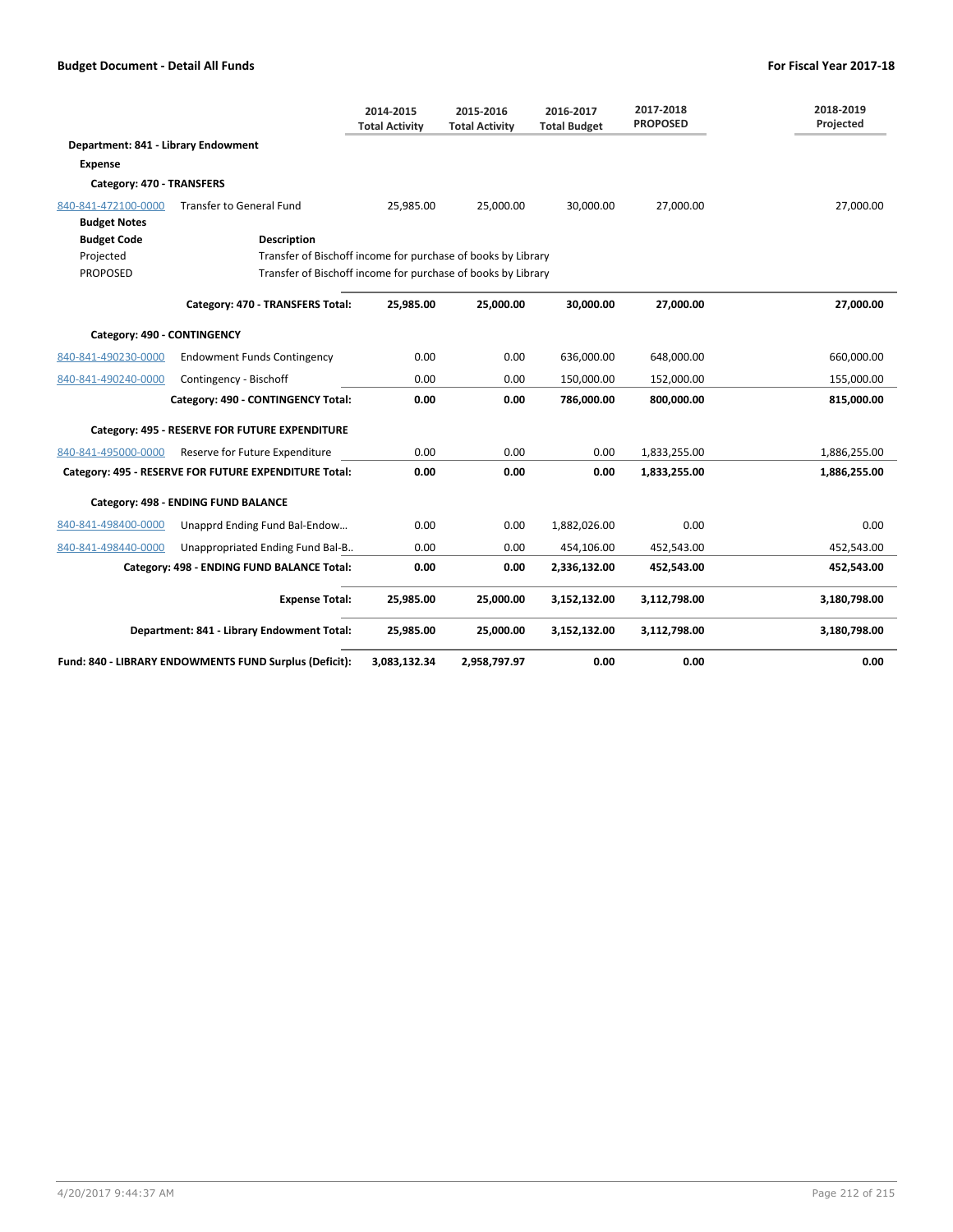|                                |                                                  | 2014-2015<br><b>Total Activity</b> | 2015-2016<br><b>Total Activity</b> | 2016-2017<br><b>Total Budget</b> | 2017-2018<br><b>PROPOSED</b> | 2018-2019<br>Projected |
|--------------------------------|--------------------------------------------------|------------------------------------|------------------------------------|----------------------------------|------------------------------|------------------------|
| Fund: 850 - ACC ENDOWMENT FUND |                                                  |                                    |                                    |                                  |                              |                        |
|                                | Department: 850 - ACC Endowment Resources        |                                    |                                    |                                  |                              |                        |
| Revenue                        |                                                  |                                    |                                    |                                  |                              |                        |
|                                | Category: 302 - BEGINNING FUND BALANCES          |                                    |                                    |                                  |                              |                        |
| 850-850-302100-0000            | <b>Unrestricted Fund Balance</b>                 | 2,111,270.19                       | 2,040,248.24                       | 1,920,248.00                     | 1,853,195.00                 | 1,819,195.00           |
|                                | Category: 302 - BEGINNING FUND BALANCES Total:   | 2,111,270.19                       | 2,040,248.24                       | 1,920,248.00                     | 1,853,195.00                 | 1,819,195.00           |
|                                | Category: 310 - MISCELLANEOUS REVENUES           |                                    |                                    |                                  |                              |                        |
| 850-850-310200-0000            | Investment Income                                | $-1,021.95$                        | $-67,239.19$                       | 61,000.00                        | 56,000.00                    | 55,000.00              |
| <b>Budget Notes</b>            |                                                  |                                    |                                    |                                  |                              |                        |
| <b>Budget Code</b>             | <b>Description</b>                               |                                    |                                    |                                  |                              |                        |
| Projected                      | Budgeted @ 3%                                    |                                    |                                    |                                  |                              |                        |
| <b>PROPOSED</b>                | Budgeted @ 3%                                    |                                    |                                    |                                  |                              |                        |
|                                | Category: 310 - MISCELLANEOUS REVENUES Total:    | $-1,021.95$                        | $-67,239.19$                       | 61,000.00                        | 56,000.00                    | 55,000.00              |
|                                | <b>Revenue Total:</b>                            | 2,110,248.24                       | 1,973,009.05                       | 1,981,248.00                     | 1.909.195.00                 | 1,874,195.00           |
|                                | Department: 850 - ACC Endowment Resources Total: | 2,110,248.24                       | 1,973,009.05                       | 1,981,248.00                     | 1,909,195.00                 | 1,874,195.00           |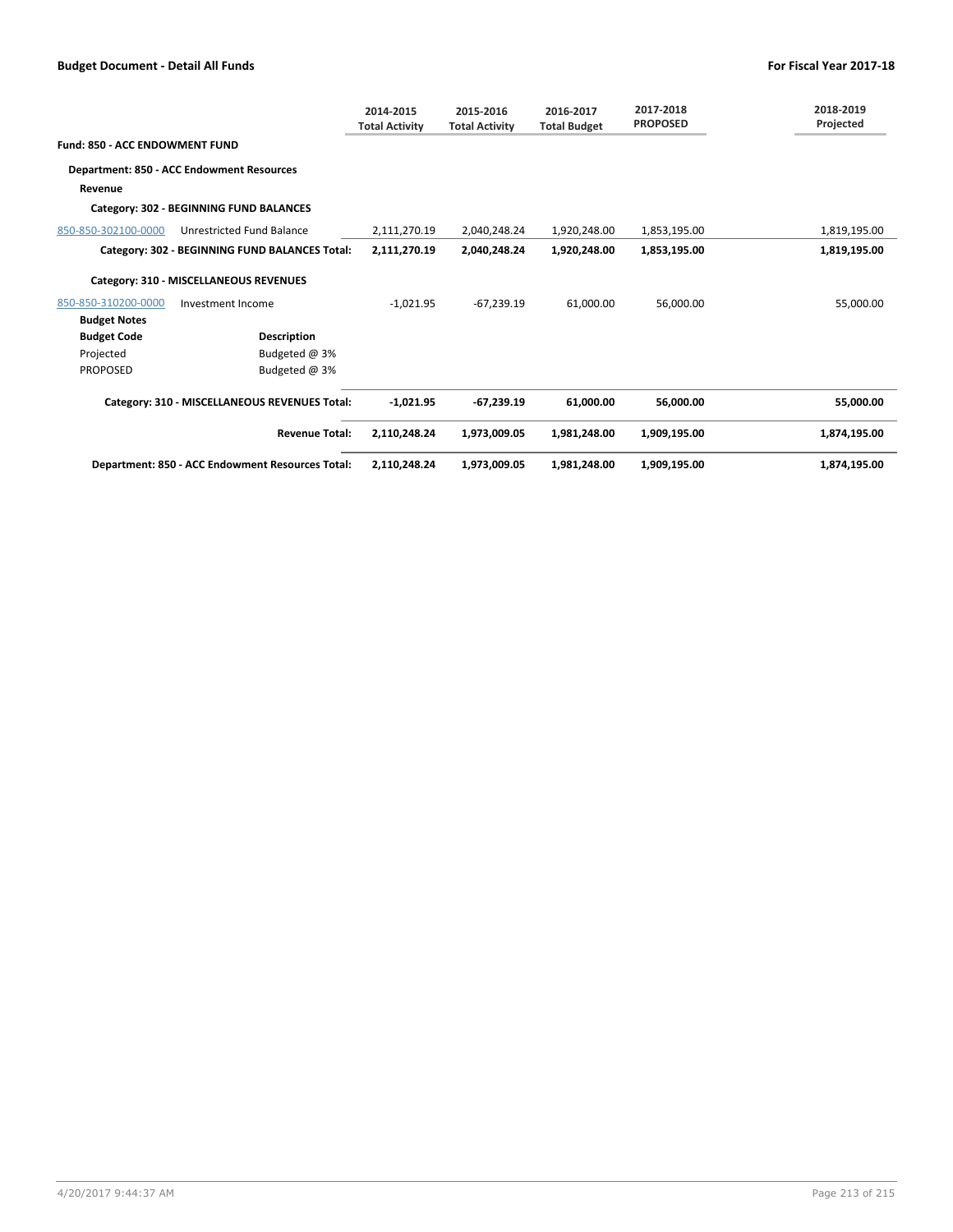|                                 |                                                                              | 2014-2015<br><b>Total Activity</b> | 2015-2016<br><b>Total Activity</b> | 2016-2017<br><b>Total Budget</b> | 2017-2018<br><b>PROPOSED</b> | 2018-2019<br>Projected |
|---------------------------------|------------------------------------------------------------------------------|------------------------------------|------------------------------------|----------------------------------|------------------------------|------------------------|
| Department: 851 - ACC Endowment |                                                                              |                                    |                                    |                                  |                              |                        |
| <b>Expense</b>                  |                                                                              |                                    |                                    |                                  |                              |                        |
| Category: 470 - TRANSFERS       |                                                                              |                                    |                                    |                                  |                              |                        |
| 850-851-472100-0000             | <b>Transfer to General Fund</b>                                              | 70,000.00                          | 87,814.00                          | 90.000.00                        | 90.000.00                    | 90,000.00              |
| <b>Budget Notes</b>             |                                                                              |                                    |                                    |                                  |                              |                        |
| <b>Budget Code</b>              | <b>Description</b>                                                           |                                    |                                    |                                  |                              |                        |
| Projected                       | Transfer of investment income funds to ACC for use on facility improvements. |                                    |                                    |                                  |                              |                        |
| <b>PROPOSED</b>                 | Transfer of investment income funds to ACC for use on facility improvements. |                                    |                                    |                                  |                              |                        |
|                                 | Category: 470 - TRANSFERS Total:                                             | 70.000.00                          | 87.814.00                          | 90.000.00                        | 90.000.00                    | 90.000.00              |
| Category: 490 - CONTINGENCY     |                                                                              |                                    |                                    |                                  |                              |                        |
| 850-851-490230-0000             | <b>Endowment Funds Contingency</b>                                           | 0.00                               | 0.00                               | 400,000.00                       | 400,000.00                   | 400,000.00             |
|                                 | Category: 490 - CONTINGENCY Total:                                           | 0.00                               | 0.00                               | 400.000.00                       | 400.000.00                   | 400.000.00             |
|                                 | Category: 495 - RESERVE FOR FUTURE EXPENDITURE                               |                                    |                                    |                                  |                              |                        |
| 850-851-495000-0000             | Reserve for Future Expenditure                                               | 0.00                               | 0.00                               | 0.00                             | 1,419,195.00                 | 1,384,195.00           |
|                                 | Category: 495 - RESERVE FOR FUTURE EXPENDITURE Total:                        | 0.00                               | 0.00                               | 0.00                             | 1,419,195.00                 | 1,384,195.00           |
|                                 | Category: 498 - ENDING FUND BALANCE                                          |                                    |                                    |                                  |                              |                        |
| 850-851-498000-0000             | Unappropriated Ending Fund Bal                                               | 0.00                               | 0.00                               | 1,491,248.00                     | 0.00                         | 0.00                   |
|                                 | Category: 498 - ENDING FUND BALANCE Total:                                   | 0.00                               | 0.00                               | 1,491,248.00                     | 0.00                         | 0.00                   |
|                                 | <b>Expense Total:</b>                                                        | 70,000.00                          | 87,814.00                          | 1,981,248.00                     | 1,909,195.00                 | 1,874,195.00           |
|                                 | Department: 851 - ACC Endowment Total:                                       | 70,000.00                          | 87,814.00                          | 1,981,248.00                     | 1,909,195.00                 | 1,874,195.00           |
|                                 | Fund: 850 - ACC ENDOWMENT FUND Surplus (Deficit):                            | 2,040,248.24                       | 1,885,195.05                       | 0.00                             | 0.00                         | 0.00                   |
|                                 | <b>Report Surplus (Deficit):</b>                                             | 99,890,735.53                      | 98,122,189.25                      | 0.00                             | 0.00                         | 0.00                   |